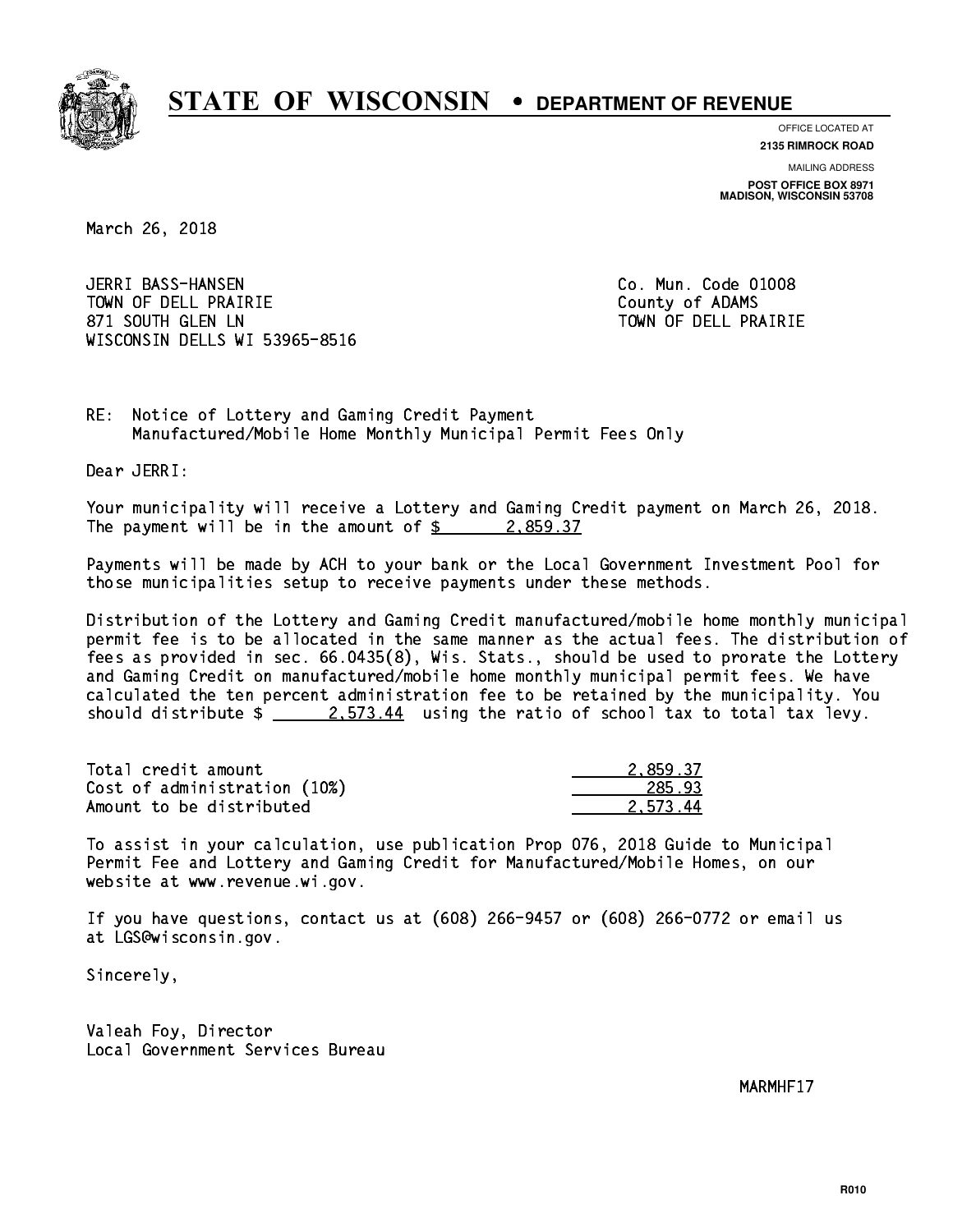

**OFFICE LOCATED AT**

**2135 RIMROCK ROAD**

**MAILING ADDRESS POST OFFICE BOX 8971 MADISON, WISCONSIN 53708**

March 26, 2018

**JUDITH TAYLOR** TOWN OF EASTON COUNTY OF ALCOHOL COUNTY OF ADAMS P.O. BOX 102 TOWN OF EASTON GRAND MARSH WI 53936-0102

Co. Mun. Code 01010

 $,721.23$ 

RE: Notice of Lottery and Gaming Credit Payment Manufactured/Mobile Home Monthly Municipal Permit Fees Only

Dear JUDITH:

 Your municipality will receive a Lottery and Gaming Credit payment on March 26, 2018. The payment will be in the amount of  $\frac{2}{3}$  2,721.23

 Payments will be made by ACH to your bank or the Local Government Investment Pool for those municipalities setup to receive payments under these methods.

 Distribution of the Lottery and Gaming Credit manufactured/mobile home monthly municipal permit fee is to be allocated in the same manner as the actual fees. The distribution of fees as provided in sec. 66.0435(8), Wis. Stats., should be used to prorate the Lottery and Gaming Credit on manufactured/mobile home monthly municipal permit fees. We have calculated the ten percent administration fee to be retained by the municipality. You should distribute  $\frac{2.449.11}{2.449.11}$  using the ratio of school tax to total tax levy.

| Total credit amount          | 2.721.23 |
|------------------------------|----------|
| Cost of administration (10%) | 272.12   |
| Amount to be distributed     | 2.449.11 |

 To assist in your calculation, use publication Prop 076, 2018 Guide to Municipal Permit Fee and Lottery and Gaming Credit for Manufactured/Mobile Homes, on our website at www.revenue.wi.gov.

 If you have questions, contact us at (608) 266-9457 or (608) 266-0772 or email us at LGS@wisconsin.gov.

Sincerely,

 Valeah Foy, Director Local Government Services Bureau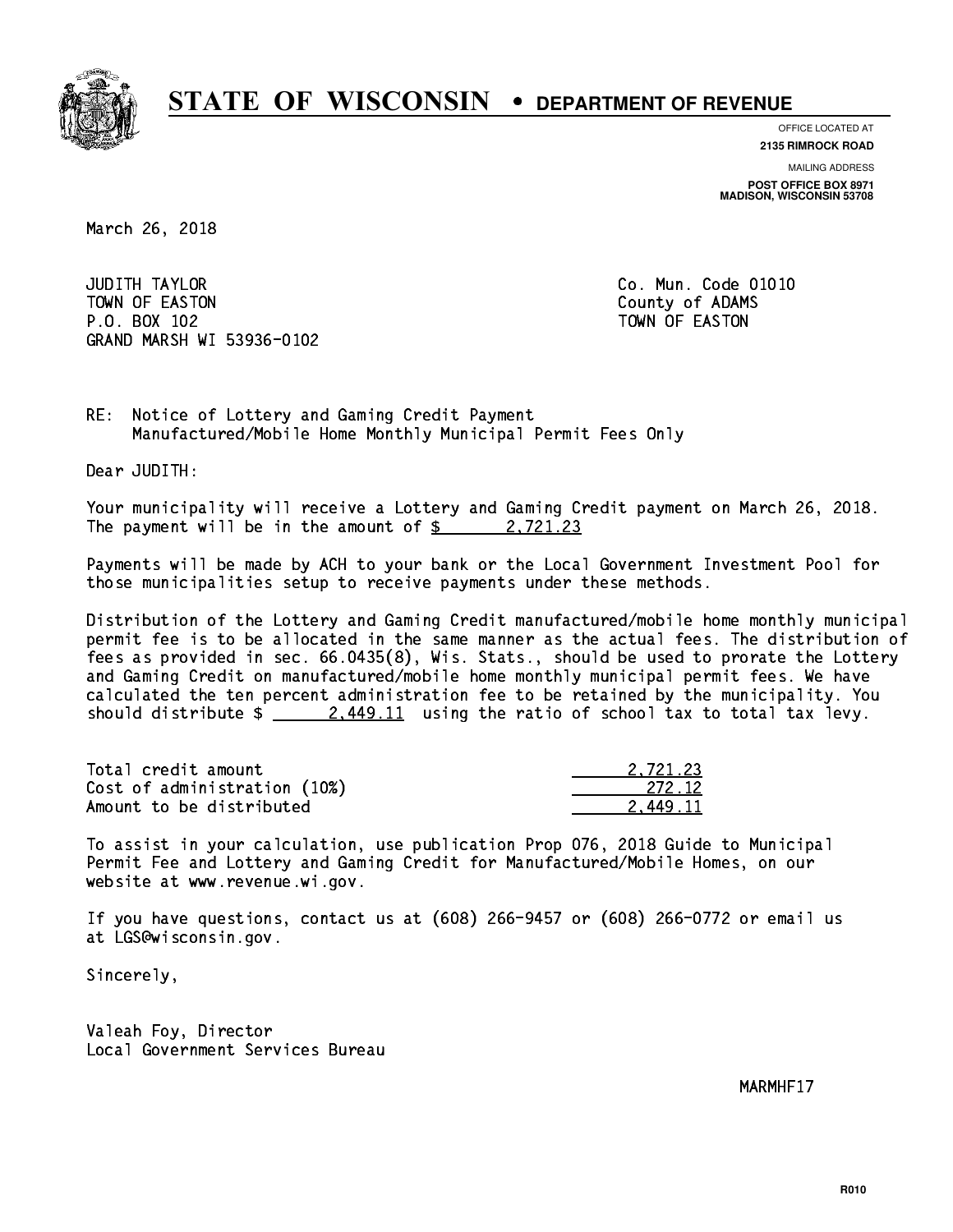

**OFFICE LOCATED AT 2135 RIMROCK ROAD**

**MAILING ADDRESS POST OFFICE BOX 8971 MADISON, WISCONSIN 53708**

March 26, 2018

 CONSTANCE CROTHERS Co. Mun. Code 01022 TOWN OF NEW HAVEN **COUNTY OF A SERVICE COULD A** COUNTY OF ADAMS 3890 COUNTY ROAD G TOWN OF NEW HAVEN WISCONSIN DELLS WI 53965-8621

RE: Notice of Lottery and Gaming Credit Payment Manufactured/Mobile Home Monthly Municipal Permit Fees Only

Dear CONSTANCE:

 Your municipality will receive a Lottery and Gaming Credit payment on March 26, 2018. The payment will be in the amount of  $\frac{2}{3}$  1,875.51

 Payments will be made by ACH to your bank or the Local Government Investment Pool for those municipalities setup to receive payments under these methods.

 Distribution of the Lottery and Gaming Credit manufactured/mobile home monthly municipal permit fee is to be allocated in the same manner as the actual fees. The distribution of fees as provided in sec. 66.0435(8), Wis. Stats., should be used to prorate the Lottery and Gaming Credit on manufactured/mobile home monthly municipal permit fees. We have calculated the ten percent administration fee to be retained by the municipality. You should distribute  $\frac{1.687.96}{1.687.96}$  using the ratio of school tax to total tax levy.

| Total credit amount          | 1.875.51 |
|------------------------------|----------|
| Cost of administration (10%) | 187.55   |
| Amount to be distributed     | 1.687.96 |

 To assist in your calculation, use publication Prop 076, 2018 Guide to Municipal Permit Fee and Lottery and Gaming Credit for Manufactured/Mobile Homes, on our website at www.revenue.wi.gov.

 If you have questions, contact us at (608) 266-9457 or (608) 266-0772 or email us at LGS@wisconsin.gov.

Sincerely,

 Valeah Foy, Director Local Government Services Bureau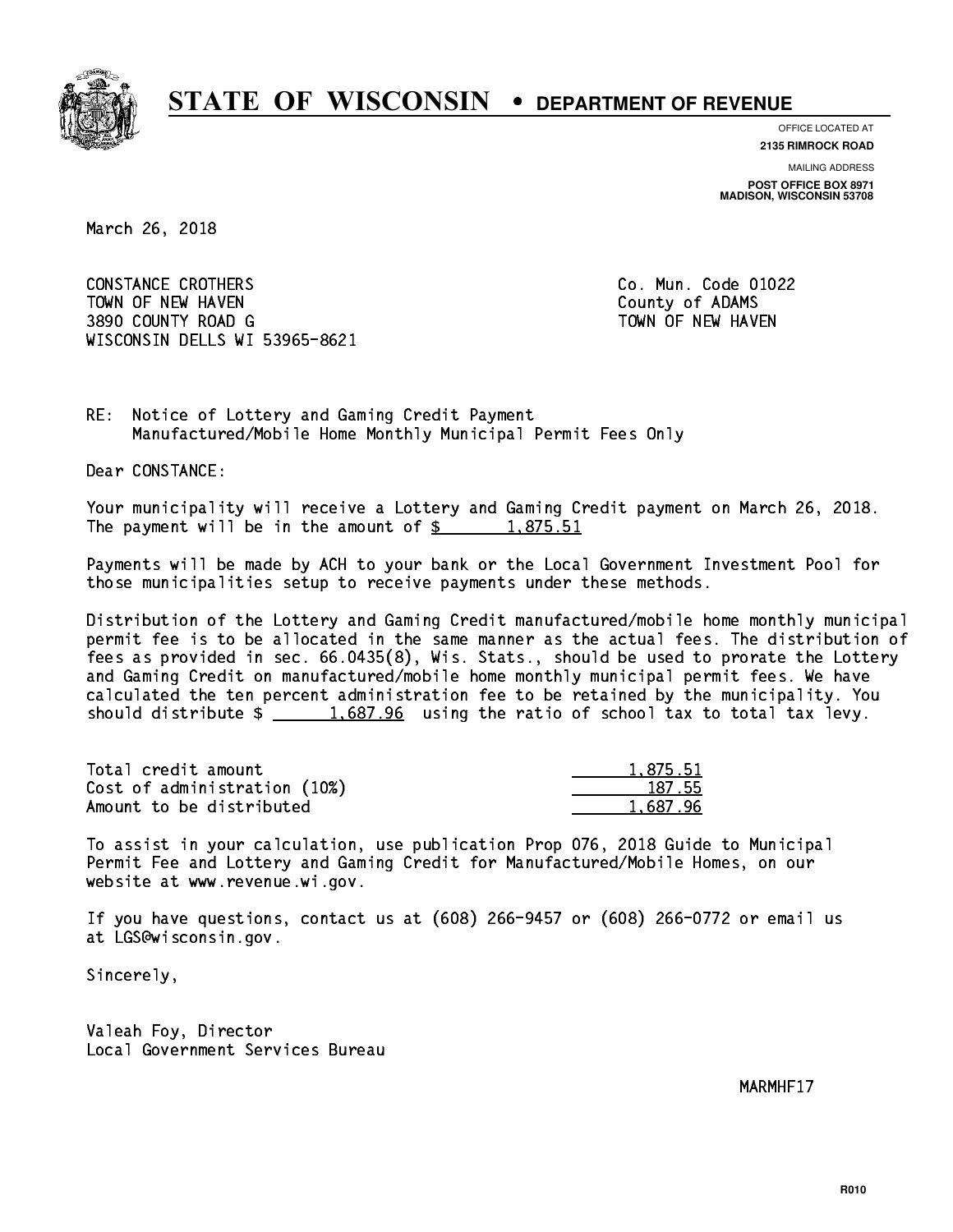

**OFFICE LOCATED AT**

**2135 RIMROCK ROAD**

**MAILING ADDRESS**

**POST OFFICE BOX 8971 MADISON, WISCONSIN 53708**

March 26, 2018

 LINDA HALVERSON Co. Mun. Code 02008 TOWN OF GINGLES County of ASHLAND 50725 STATE HWY 112 TOWN OF GINGLES ASHLAND WI 54806

RE: Notice of Lottery and Gaming Credit Payment Manufactured/Mobile Home Monthly Municipal Permit Fees Only

Dear LINDA:

 Your municipality will receive a Lottery and Gaming Credit payment on March 26, 2018. The payment will be in the amount of  $\frac{25}{5}$ 456.96

 Payments will be made by ACH to your bank or the Local Government Investment Pool for those municipalities setup to receive payments under these methods.

 Distribution of the Lottery and Gaming Credit manufactured/mobile home monthly municipal permit fee is to be allocated in the same manner as the actual fees. The distribution of fees as provided in sec. 66.0435(8), Wis. Stats., should be used to prorate the Lottery and Gaming Credit on manufactured/mobile home monthly municipal permit fees. We have calculated the ten percent administration fee to be retained by the municipality. You should distribute  $\frac{411.27}{2}$  using the ratio of school tax to total tax levy.

Total credit amount Cost of administration (10%) Amount to be distributed

| i 96  |
|-------|
| - 69  |
| 11 27 |

 To assist in your calculation, use publication Prop 076, 2018 Guide to Municipal Permit Fee and Lottery and Gaming Credit for Manufactured/Mobile Homes, on our website at www.revenue.wi.gov.

 If you have questions, contact us at (608) 266-9457 or (608) 266-0772 or email us at LGS@wisconsin.gov.

Sincerely,

 Valeah Foy, Director Local Government Services Bureau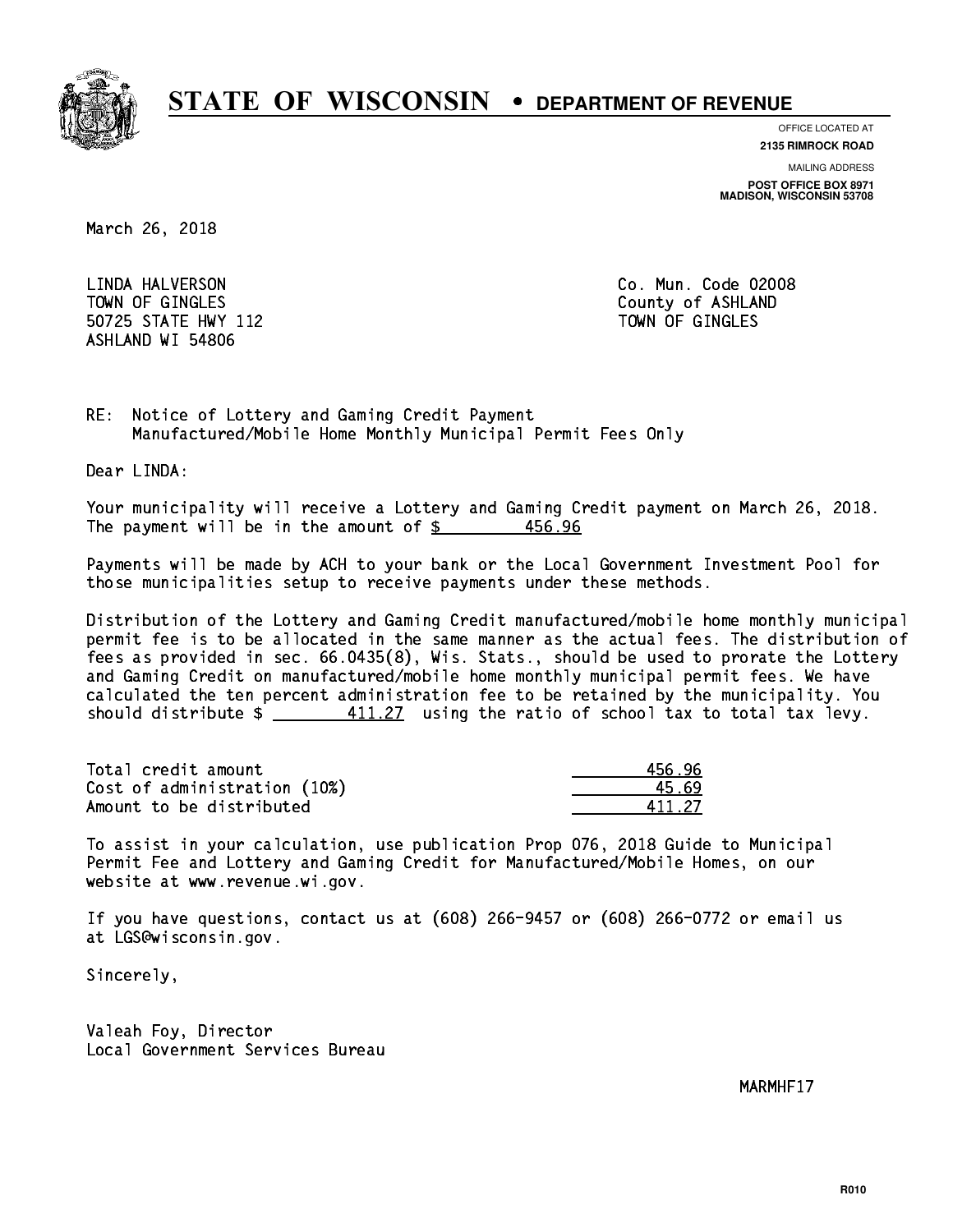

**OFFICE LOCATED AT**

**2135 RIMROCK ROAD**

**MAILING ADDRESS POST OFFICE BOX 8971 MADISON, WISCONSIN 53708**

March 26, 2018

CINDY PRITZL VILLAGE OF BUTTERNUT COUNTY OF ASHLAND PO BOX 276 BUTTERNUT WI 54514-0104

Co. Mun. Code 02106 VILLAGE OF BUTTERNUT

RE: Notice of Lottery and Gaming Credit Payment Manufactured/Mobile Home Monthly Municipal Permit Fees Only

Dear CINDY:

 Your municipality will receive a Lottery and Gaming Credit payment on March 26, 2018. The payment will be in the amount of  $\frac{25}{10}$  325.40

 Payments will be made by ACH to your bank or the Local Government Investment Pool for those municipalities setup to receive payments under these methods.

 Distribution of the Lottery and Gaming Credit manufactured/mobile home monthly municipal permit fee is to be allocated in the same manner as the actual fees. The distribution of fees as provided in sec. 66.0435(8), Wis. Stats., should be used to prorate the Lottery and Gaming Credit on manufactured/mobile home monthly municipal permit fees. We have calculated the ten percent administration fee to be retained by the municipality. You should distribute  $\frac{292.86}{2}$  using the ratio of school tax to total tax levy.

Total credit amount Cost of administration (10%) Amount to be distributed

| יז.<br>マント |
|------------|
| 32.54      |
| 12 86      |

 To assist in your calculation, use publication Prop 076, 2018 Guide to Municipal Permit Fee and Lottery and Gaming Credit for Manufactured/Mobile Homes, on our website at www.revenue.wi.gov.

 If you have questions, contact us at (608) 266-9457 or (608) 266-0772 or email us at LGS@wisconsin.gov.

Sincerely,

 Valeah Foy, Director Local Government Services Bureau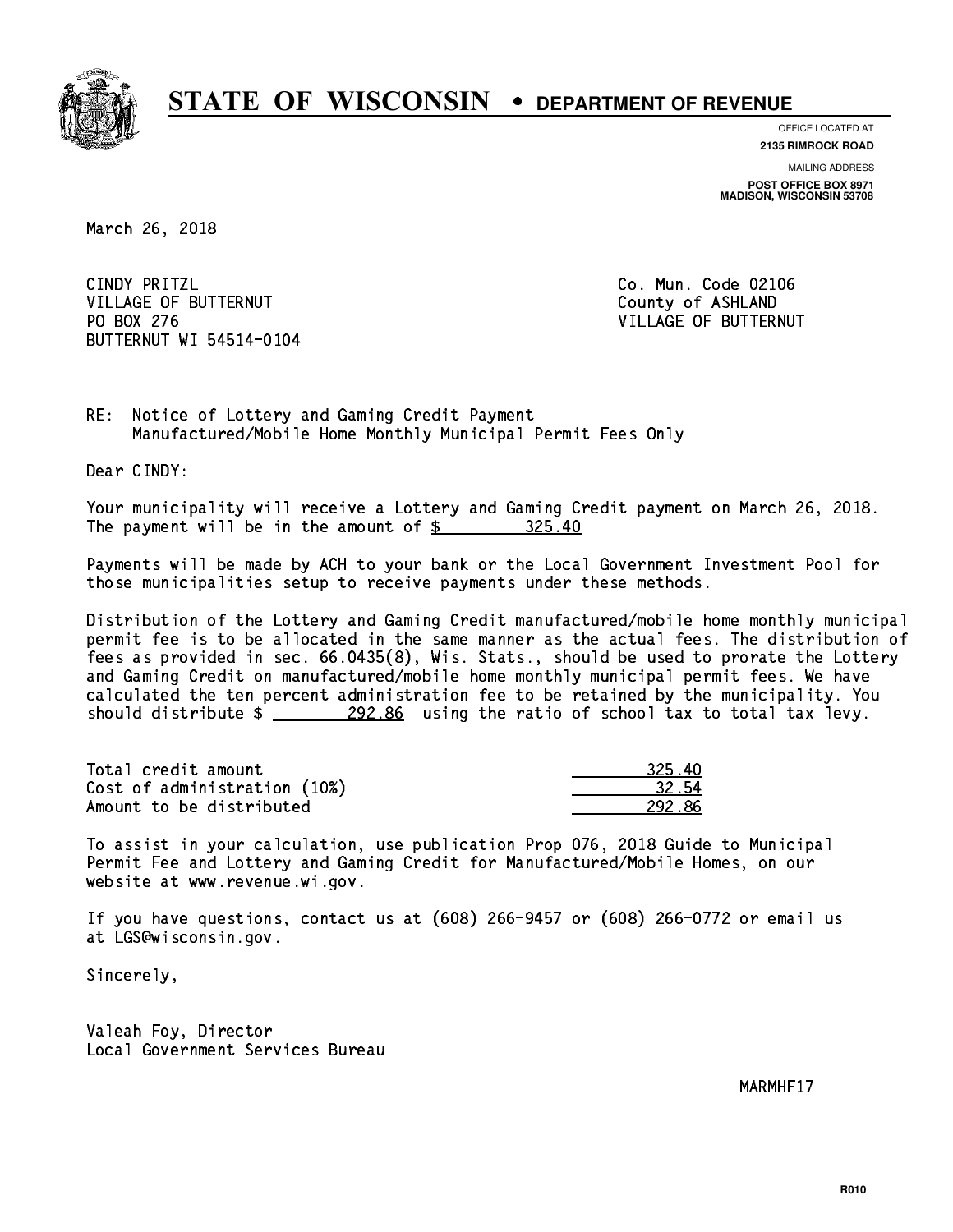

**OFFICE LOCATED AT**

**2135 RIMROCK ROAD**

**MAILING ADDRESS**

**POST OFFICE BOX 8971 MADISON, WISCONSIN 53708**

March 26, 2018

**BARB CLEMENTS**  CITY OF ASHLAND County of ASHLAND 601 W MAIN ST CITY OF ASHLAND ASHLAND WI 54806-1537

Co. Mun. Code 02201

RE: Notice of Lottery and Gaming Credit Payment Manufactured/Mobile Home Monthly Municipal Permit Fees Only

Dear BARB:

 Your municipality will receive a Lottery and Gaming Credit payment on March 26, 2018. The payment will be in the amount of  $\frac{2}{3}$  9,713.25

 Payments will be made by ACH to your bank or the Local Government Investment Pool for those municipalities setup to receive payments under these methods.

 Distribution of the Lottery and Gaming Credit manufactured/mobile home monthly municipal permit fee is to be allocated in the same manner as the actual fees. The distribution of fees as provided in sec. 66.0435(8), Wis. Stats., should be used to prorate the Lottery and Gaming Credit on manufactured/mobile home monthly municipal permit fees. We have calculated the ten percent administration fee to be retained by the municipality. You should distribute  $\frac{2}{1.93}$  using the ratio of school tax to total tax levy.

| Total credit amount          | 9.713.25 |
|------------------------------|----------|
| Cost of administration (10%) | 971.32   |
| Amount to be distributed     | 8.741.93 |

 To assist in your calculation, use publication Prop 076, 2018 Guide to Municipal Permit Fee and Lottery and Gaming Credit for Manufactured/Mobile Homes, on our website at www.revenue.wi.gov.

 If you have questions, contact us at (608) 266-9457 or (608) 266-0772 or email us at LGS@wisconsin.gov.

Sincerely,

 Valeah Foy, Director Local Government Services Bureau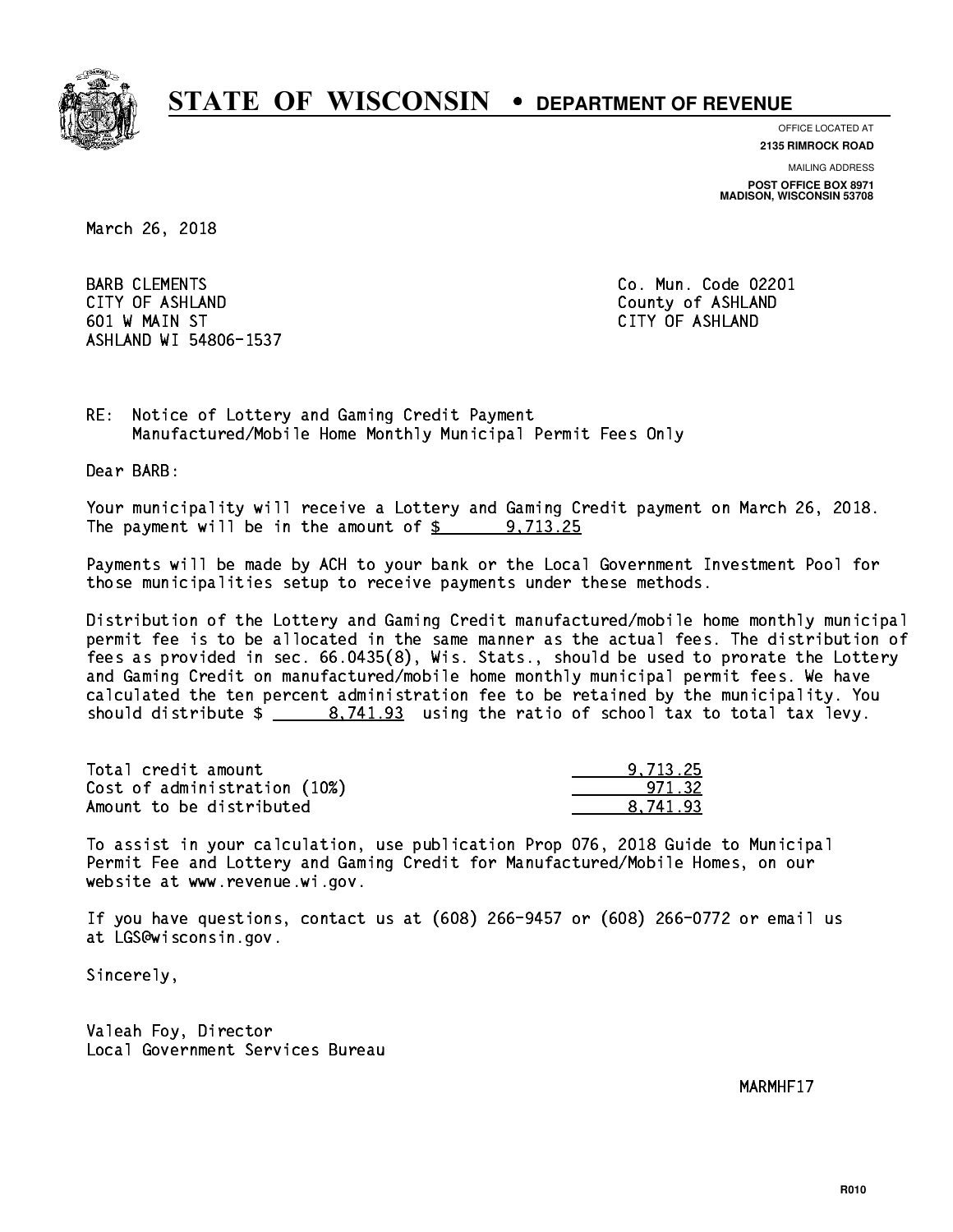

**OFFICE LOCATED AT**

**2135 RIMROCK ROAD**

**MAILING ADDRESS**

**POST OFFICE BOX 8971 MADISON, WISCONSIN 53708**

March 26, 2018

 CONNIE IACOBELLO Co. Mun. Code 02251 CITY OF MELLEN COUNTY OF ASHLAND PO BOX 708 CITY OF MELLEN MELLEN WI 54546-0708

RE: Notice of Lottery and Gaming Credit Payment Manufactured/Mobile Home Monthly Municipal Permit Fees Only

Dear CONNIE:

 Your municipality will receive a Lottery and Gaming Credit payment on March 26, 2018. The payment will be in the amount of  $\frac{2}{3}$ 402.24

 Payments will be made by ACH to your bank or the Local Government Investment Pool for those municipalities setup to receive payments under these methods.

 Distribution of the Lottery and Gaming Credit manufactured/mobile home monthly municipal permit fee is to be allocated in the same manner as the actual fees. The distribution of fees as provided in sec. 66.0435(8), Wis. Stats., should be used to prorate the Lottery and Gaming Credit on manufactured/mobile home monthly municipal permit fees. We have calculated the ten percent administration fee to be retained by the municipality. You should distribute  $\frac{2}{2}$   $\frac{362.02}{2}$  using the ratio of school tax to total tax levy.

Total credit amount Cost of administration (10%) Amount to be distributed

| 12.24  |
|--------|
| 1.22   |
| 162.02 |

 To assist in your calculation, use publication Prop 076, 2018 Guide to Municipal Permit Fee and Lottery and Gaming Credit for Manufactured/Mobile Homes, on our website at www.revenue.wi.gov.

 If you have questions, contact us at (608) 266-9457 or (608) 266-0772 or email us at LGS@wisconsin.gov.

Sincerely,

 Valeah Foy, Director Local Government Services Bureau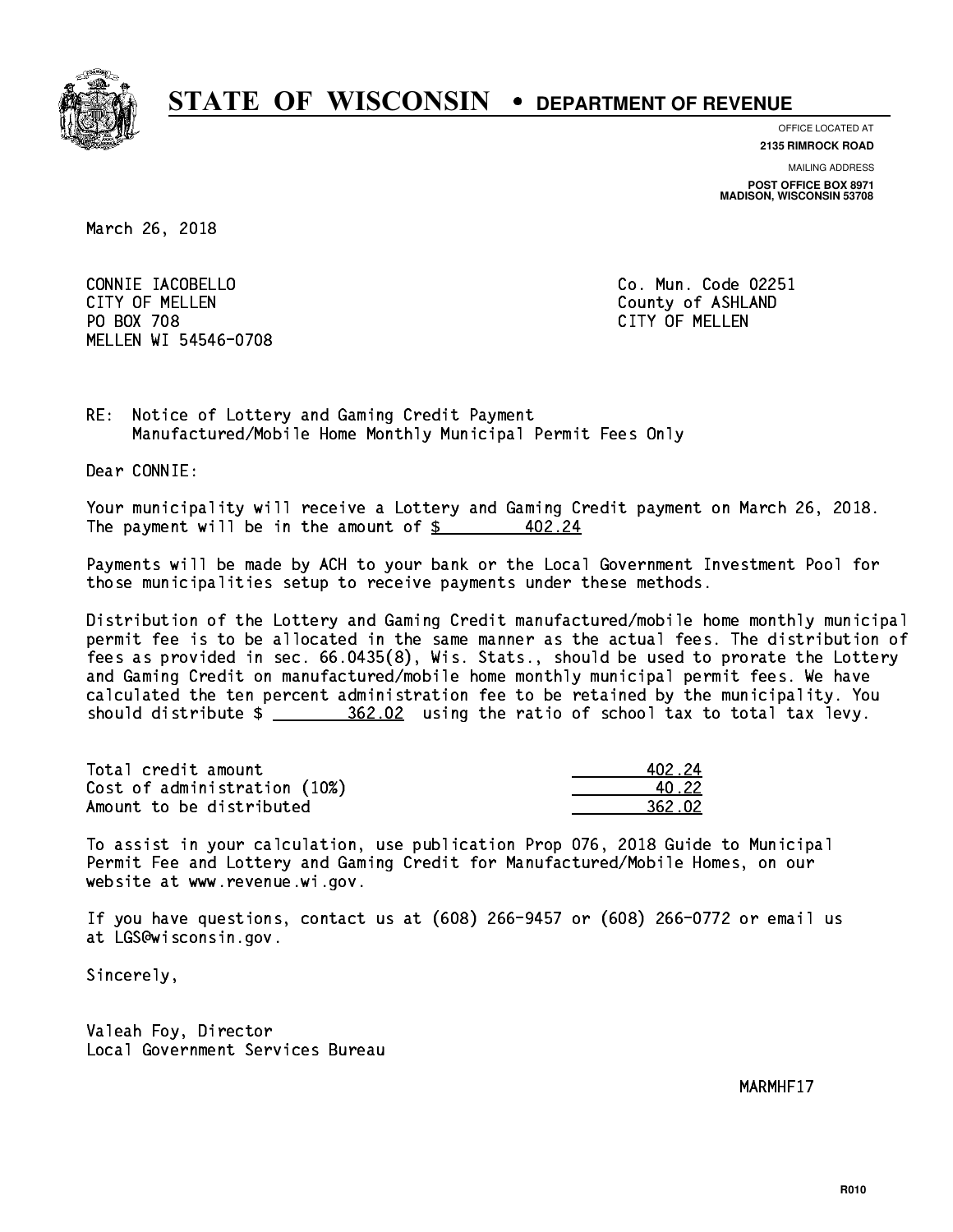

**OFFICE LOCATED AT**

**2135 RIMROCK ROAD**

**MAILING ADDRESS POST OFFICE BOX 8971 MADISON, WISCONSIN 53708**

March 26, 2018

STEPHANIE SCHLOSSER CO. Mun. Code 03014 TOWN OF CLINTON County of BARRON 1033 15TH AVE TOWN OF CLINTON BARRON WI 54812-8928

RE: Notice of Lottery and Gaming Credit Payment Manufactured/Mobile Home Monthly Municipal Permit Fees Only

Dear STEPHANIE:

 Your municipality will receive a Lottery and Gaming Credit payment on March 26, 2018. The payment will be in the amount of \$ 527.92 \_\_\_\_\_\_\_\_\_\_\_\_\_\_\_\_

 Payments will be made by ACH to your bank or the Local Government Investment Pool for those municipalities setup to receive payments under these methods.

 Distribution of the Lottery and Gaming Credit manufactured/mobile home monthly municipal permit fee is to be allocated in the same manner as the actual fees. The distribution of fees as provided in sec. 66.0435(8), Wis. Stats., should be used to prorate the Lottery and Gaming Credit on manufactured/mobile home monthly municipal permit fees. We have calculated the ten percent administration fee to be retained by the municipality. You should distribute  $\frac{2}{1}$   $\frac{475.13}{13}$  using the ratio of school tax to total tax levy.

Total credit amount Cost of administration (10%) Amount to be distributed

| <b>127 -</b><br>42. |
|---------------------|
| 52. ZY              |
| - १२                |

 To assist in your calculation, use publication Prop 076, 2018 Guide to Municipal Permit Fee and Lottery and Gaming Credit for Manufactured/Mobile Homes, on our website at www.revenue.wi.gov.

 If you have questions, contact us at (608) 266-9457 or (608) 266-0772 or email us at LGS@wisconsin.gov.

Sincerely,

 Valeah Foy, Director Local Government Services Bureau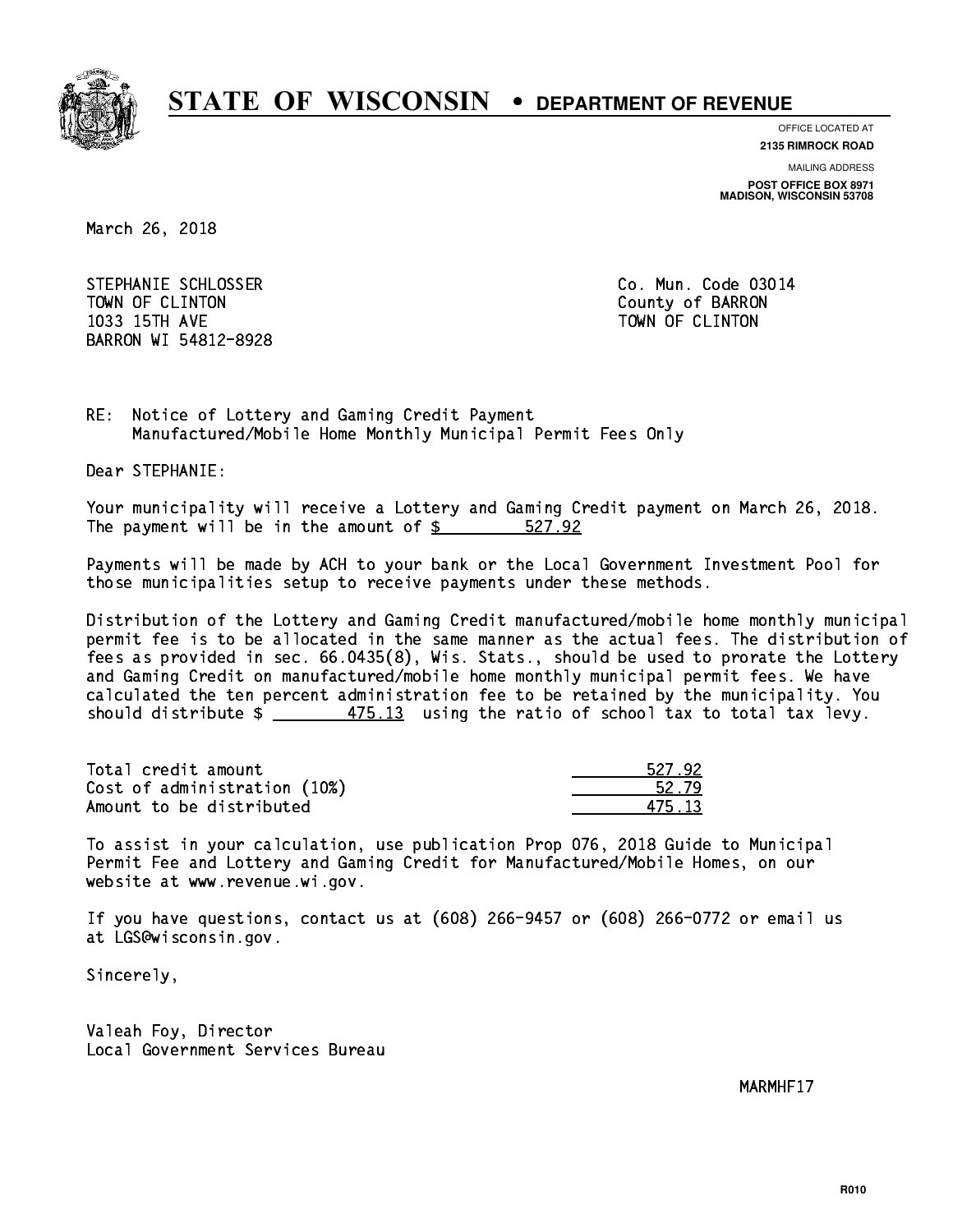

**OFFICE LOCATED AT 2135 RIMROCK ROAD**

**MAILING ADDRESS**

**POST OFFICE BOX 8971 MADISON, WISCONSIN 53708**

March 26, 2018

 KELLY PHILLIPS Co. Mun. Code 03022 TOWN OF DOVRE County of BARRON 304 25 1/2 ST TOWN OF DOVRE CHETEK WI 54728-6321

RE: Notice of Lottery and Gaming Credit Payment Manufactured/Mobile Home Monthly Municipal Permit Fees Only

Dear KELLY:

 Your municipality will receive a Lottery and Gaming Credit payment on March 26, 2018. The payment will be in the amount of  $\frac{2}{3}$  127.42

 Payments will be made by ACH to your bank or the Local Government Investment Pool for those municipalities setup to receive payments under these methods.

 Distribution of the Lottery and Gaming Credit manufactured/mobile home monthly municipal permit fee is to be allocated in the same manner as the actual fees. The distribution of fees as provided in sec. 66.0435(8), Wis. Stats., should be used to prorate the Lottery and Gaming Credit on manufactured/mobile home monthly municipal permit fees. We have calculated the ten percent administration fee to be retained by the municipality. You should distribute  $\frac{114.68}{114.68}$  using the ratio of school tax to total tax levy.

Total credit amount Cost of administration (10%) Amount to be distributed

| 12.<br>・ツフー |
|-------------|
| 1274        |
| .ν<br>וו    |

 To assist in your calculation, use publication Prop 076, 2018 Guide to Municipal Permit Fee and Lottery and Gaming Credit for Manufactured/Mobile Homes, on our website at www.revenue.wi.gov.

 If you have questions, contact us at (608) 266-9457 or (608) 266-0772 or email us at LGS@wisconsin.gov.

Sincerely,

 Valeah Foy, Director Local Government Services Bureau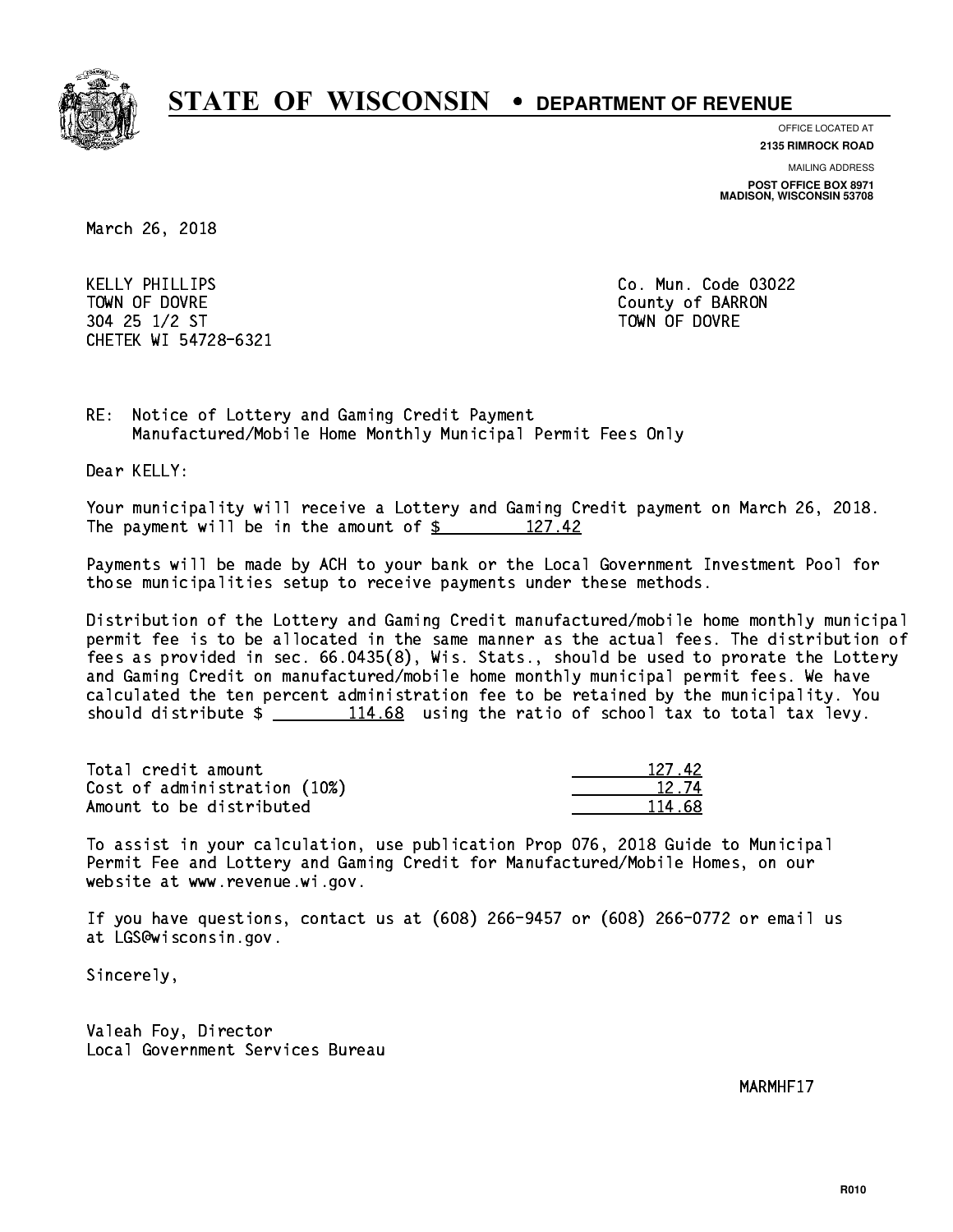

**OFFICE LOCATED AT**

**2135 RIMROCK ROAD**

**MAILING ADDRESS**

**POST OFFICE BOX 8971 MADISON, WISCONSIN 53708**

March 26, 2018

PATRICIA BREWER **Co. Mun. Code 03036** TOWN OF PRAIRIE LAKE **COUNTY OF SALES IN TOWAL COUNTY OF BARRON** CHETEK WI 54728-9738

1821 8TH AVE TOWN OF PRAIRIE LAKE

RE: Notice of Lottery and Gaming Credit Payment Manufactured/Mobile Home Monthly Municipal Permit Fees Only

Dear PATRICIA:

 Your municipality will receive a Lottery and Gaming Credit payment on March 26, 2018. The payment will be in the amount of  $\frac{2}{3}$  3,124.64

 Payments will be made by ACH to your bank or the Local Government Investment Pool for those municipalities setup to receive payments under these methods.

 Distribution of the Lottery and Gaming Credit manufactured/mobile home monthly municipal permit fee is to be allocated in the same manner as the actual fees. The distribution of fees as provided in sec. 66.0435(8), Wis. Stats., should be used to prorate the Lottery and Gaming Credit on manufactured/mobile home monthly municipal permit fees. We have calculated the ten percent administration fee to be retained by the municipality. You should distribute  $\frac{2.812.18}{ }$  using the ratio of school tax to total tax levy.

| Total credit amount          | 3.124.64 |
|------------------------------|----------|
| Cost of administration (10%) | -312.46  |
| Amount to be distributed     | 2.812.18 |

 To assist in your calculation, use publication Prop 076, 2018 Guide to Municipal Permit Fee and Lottery and Gaming Credit for Manufactured/Mobile Homes, on our website at www.revenue.wi.gov.

 If you have questions, contact us at (608) 266-9457 or (608) 266-0772 or email us at LGS@wisconsin.gov.

Sincerely,

 Valeah Foy, Director Local Government Services Bureau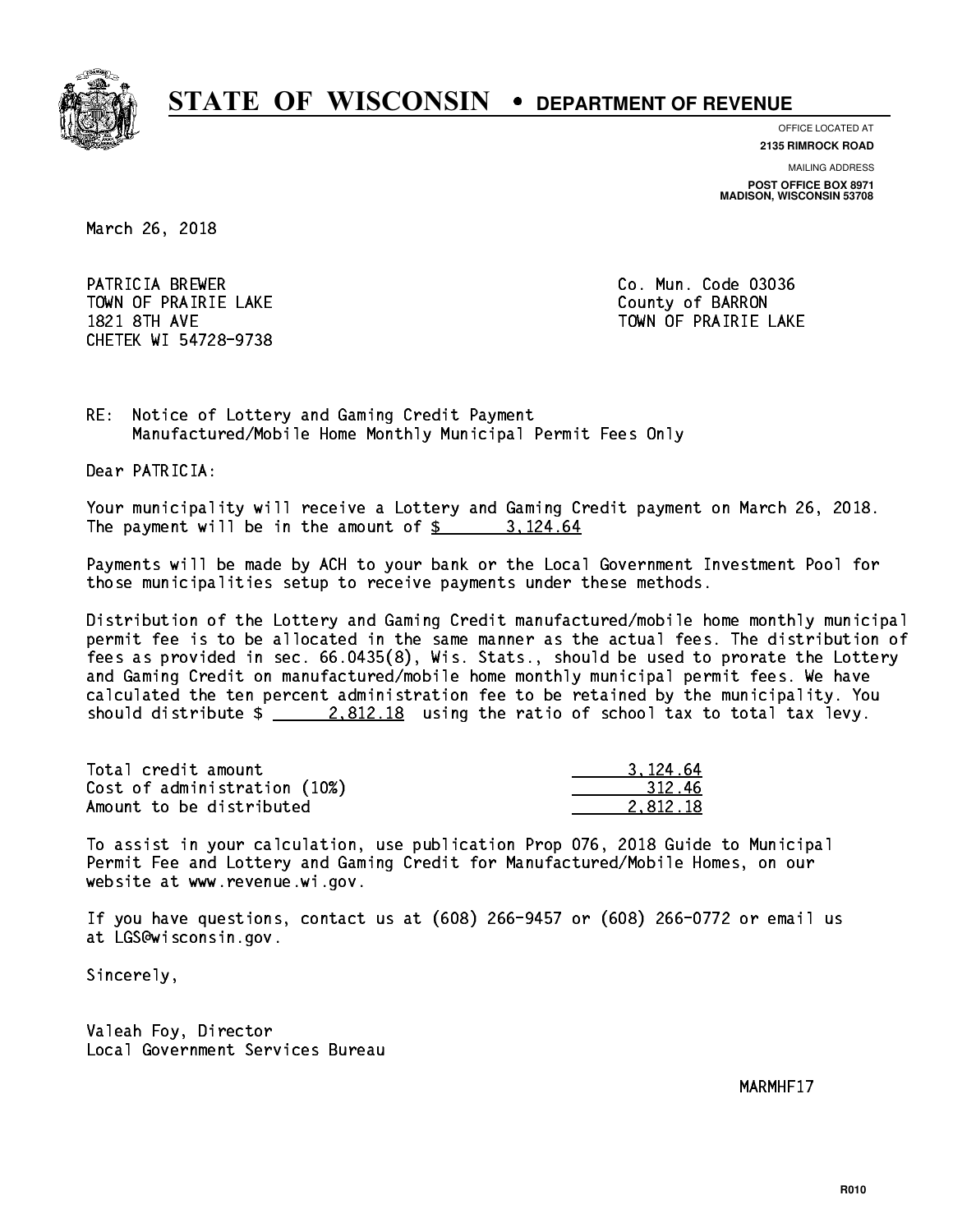

**OFFICE LOCATED AT**

**2135 RIMROCK ROAD**

**MAILING ADDRESS POST OFFICE BOX 8971 MADISON, WISCONSIN 53708**

March 26, 2018

JANET TOMESH TOWN OF RICE LAKE **THE COUNTY OF BARRON** 1830 MACAULEY AVE **TOWN OF RICE LAKE** RICE LAKE WI 54868-2909

Co. Mun. Code 03038

RE: Notice of Lottery and Gaming Credit Payment Manufactured/Mobile Home Monthly Municipal Permit Fees Only

Dear JANET:

 Your municipality will receive a Lottery and Gaming Credit payment on March 26, 2018. The payment will be in the amount of \$ 5,426.29 \_\_\_\_\_\_\_\_\_\_\_\_\_\_\_\_

 Payments will be made by ACH to your bank or the Local Government Investment Pool for those municipalities setup to receive payments under these methods.

 Distribution of the Lottery and Gaming Credit manufactured/mobile home monthly municipal permit fee is to be allocated in the same manner as the actual fees. The distribution of fees as provided in sec. 66.0435(8), Wis. Stats., should be used to prorate the Lottery and Gaming Credit on manufactured/mobile home monthly municipal permit fees. We have calculated the ten percent administration fee to be retained by the municipality. You should distribute  $\frac{4.883.67}{4.883.67}$  using the ratio of school tax to total tax levy.

| Total credit amount          | 5.426.29 |
|------------------------------|----------|
| Cost of administration (10%) | 542.62   |
| Amount to be distributed     | 4.883.67 |

 To assist in your calculation, use publication Prop 076, 2018 Guide to Municipal Permit Fee and Lottery and Gaming Credit for Manufactured/Mobile Homes, on our website at www.revenue.wi.gov.

 If you have questions, contact us at (608) 266-9457 or (608) 266-0772 or email us at LGS@wisconsin.gov.

Sincerely,

 Valeah Foy, Director Local Government Services Bureau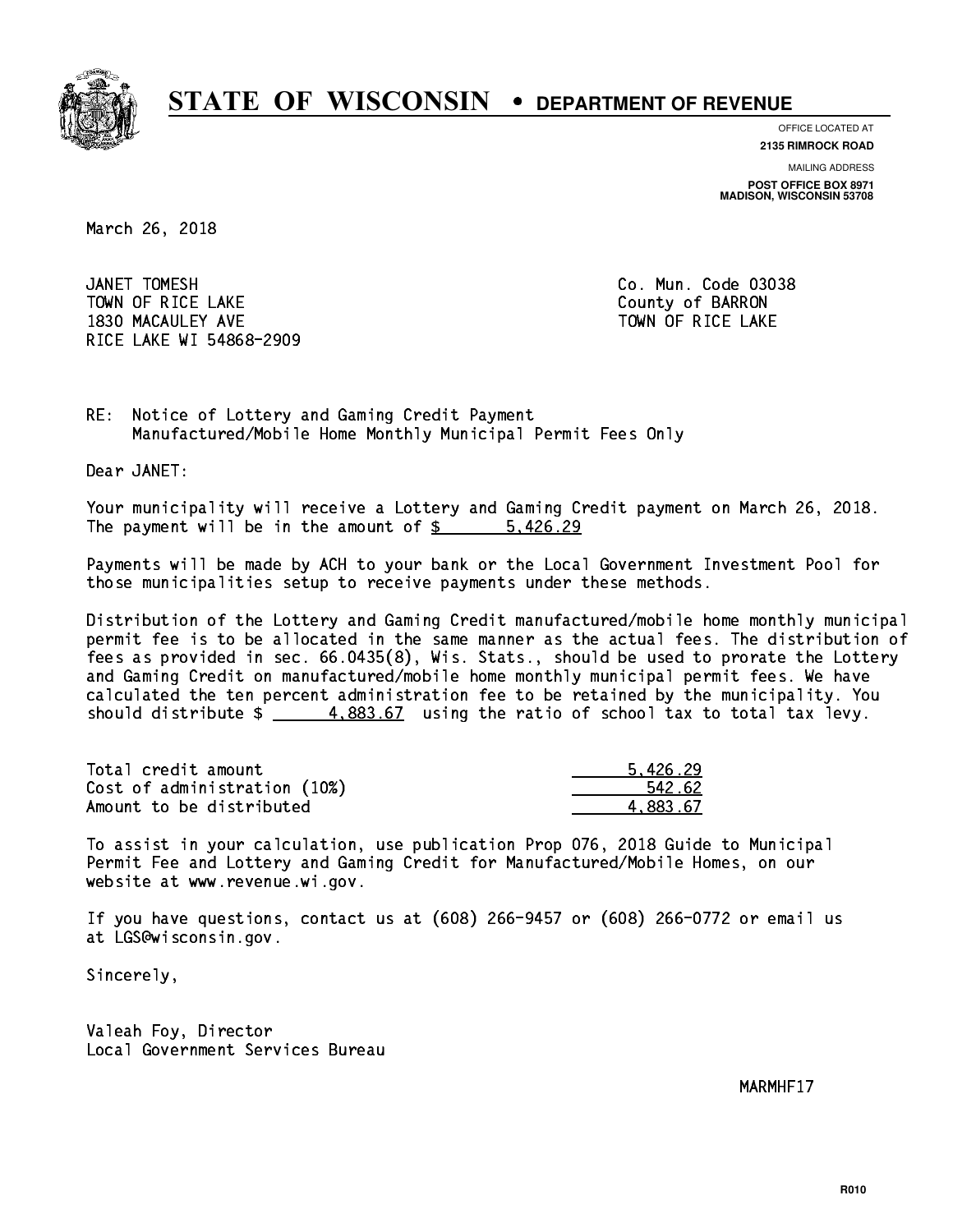

**OFFICE LOCATED AT**

**2135 RIMROCK ROAD**

**MAILING ADDRESS POST OFFICE BOX 8971 MADISON, WISCONSIN 53708**

March 26, 2018

 ADELINE KEEF Co. Mun. Code 03044 TOWN OF STANLEY COUNTY COUNTY OF BARRON 2167 15TH AVE TOWN OF STANLEY CAMERON WI 54822-9728

RE: Notice of Lottery and Gaming Credit Payment Manufactured/Mobile Home Monthly Municipal Permit Fees Only

Dear ADELINE:

 Your municipality will receive a Lottery and Gaming Credit payment on March 26, 2018. The payment will be in the amount of \$ 5,686.75 \_\_\_\_\_\_\_\_\_\_\_\_\_\_\_\_

 Payments will be made by ACH to your bank or the Local Government Investment Pool for those municipalities setup to receive payments under these methods.

 Distribution of the Lottery and Gaming Credit manufactured/mobile home monthly municipal permit fee is to be allocated in the same manner as the actual fees. The distribution of fees as provided in sec. 66.0435(8), Wis. Stats., should be used to prorate the Lottery and Gaming Credit on manufactured/mobile home monthly municipal permit fees. We have calculated the ten percent administration fee to be retained by the municipality. You should distribute  $\frac{2}{1}$   $\frac{5,118.08}{2}$  using the ratio of school tax to total tax levy.

| Total credit amount          | 5.686.75 |
|------------------------------|----------|
| Cost of administration (10%) | 568.67   |
| Amount to be distributed     | 5.118.08 |

 To assist in your calculation, use publication Prop 076, 2018 Guide to Municipal Permit Fee and Lottery and Gaming Credit for Manufactured/Mobile Homes, on our website at www.revenue.wi.gov.

 If you have questions, contact us at (608) 266-9457 or (608) 266-0772 or email us at LGS@wisconsin.gov.

Sincerely,

 Valeah Foy, Director Local Government Services Bureau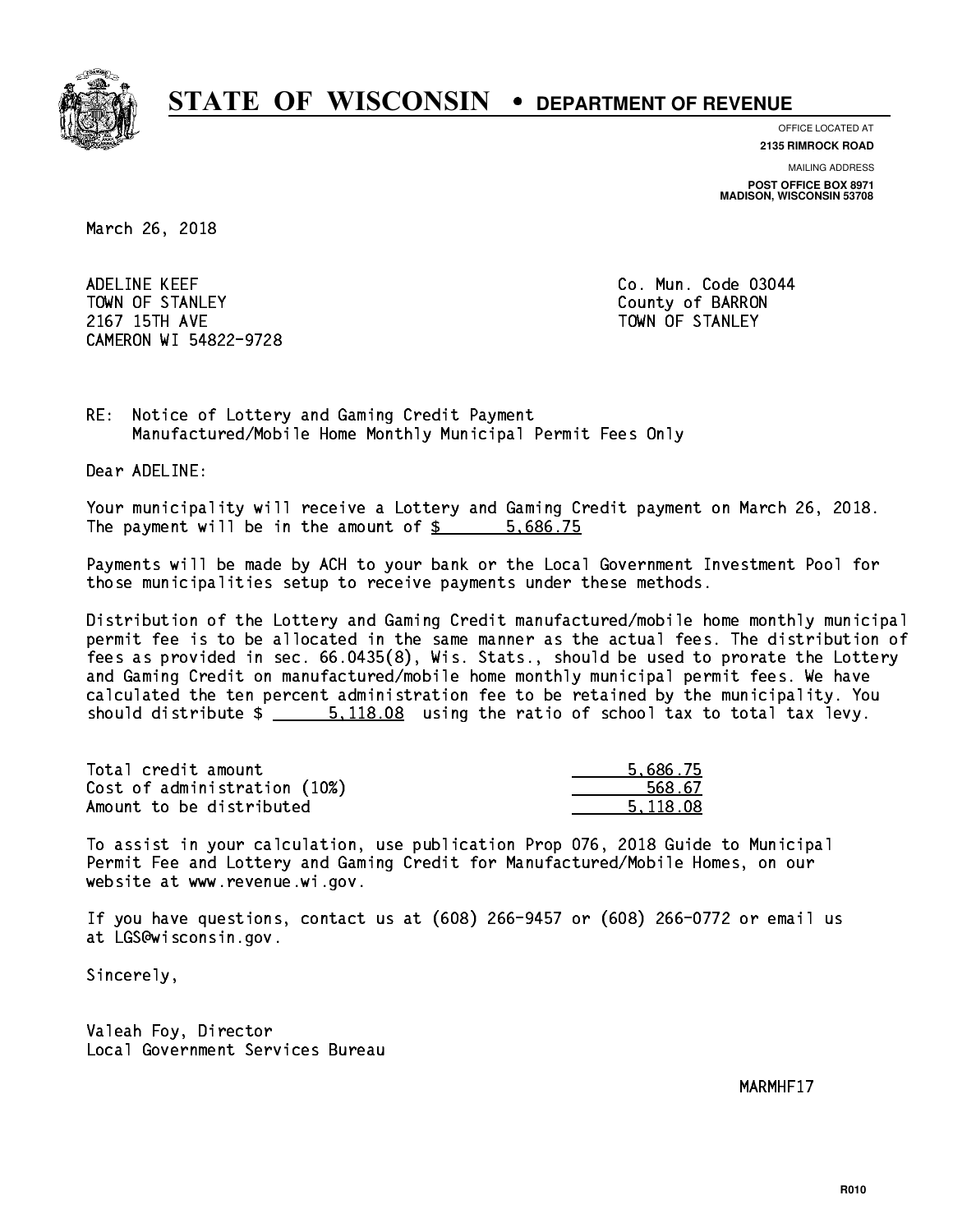

**OFFICE LOCATED AT**

**2135 RIMROCK ROAD**

**MAILING ADDRESS POST OFFICE BOX 8971 MADISON, WISCONSIN 53708**

March 26, 2018

 ARDITH STORY Co. Mun. Code 03101 VILLAGE OF ALMENA County of BARRON ALMENA WI 54805

131 SOO AVE E VILLAGE OF ALMENA

RE: Notice of Lottery and Gaming Credit Payment Manufactured/Mobile Home Monthly Municipal Permit Fees Only

Dear ARDITH:

 Your municipality will receive a Lottery and Gaming Credit payment on March 26, 2018. The payment will be in the amount of  $\frac{2}{3}$  982.00

 Payments will be made by ACH to your bank or the Local Government Investment Pool for those municipalities setup to receive payments under these methods.

 Distribution of the Lottery and Gaming Credit manufactured/mobile home monthly municipal permit fee is to be allocated in the same manner as the actual fees. The distribution of fees as provided in sec. 66.0435(8), Wis. Stats., should be used to prorate the Lottery and Gaming Credit on manufactured/mobile home monthly municipal permit fees. We have calculated the ten percent administration fee to be retained by the municipality. You should distribute  $\frac{2083.80}{1000}$  using the ratio of school tax to total tax levy.

| Total credit amount          | 982.00 |
|------------------------------|--------|
| Cost of administration (10%) | 98.20  |
| Amount to be distributed     | 883.80 |

 To assist in your calculation, use publication Prop 076, 2018 Guide to Municipal Permit Fee and Lottery and Gaming Credit for Manufactured/Mobile Homes, on our website at www.revenue.wi.gov.

 If you have questions, contact us at (608) 266-9457 or (608) 266-0772 or email us at LGS@wisconsin.gov.

Sincerely,

 Valeah Foy, Director Local Government Services Bureau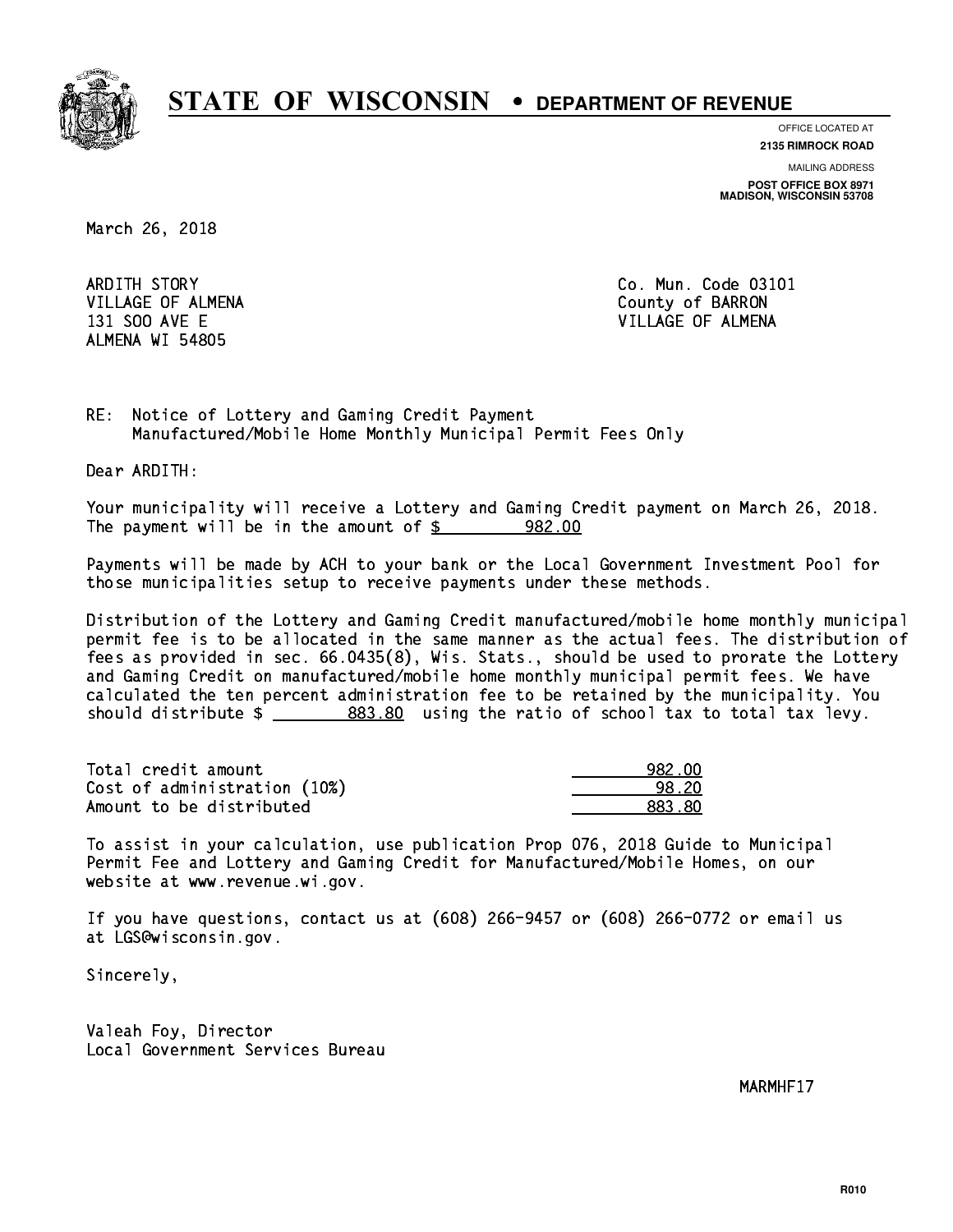

**OFFICE LOCATED AT**

**2135 RIMROCK ROAD**

**MAILING ADDRESS POST OFFICE BOX 8971 MADISON, WISCONSIN 53708**

March 26, 2018

ROGER OLSON VILLAGE OF CAMERON COUNTY OF BARRON PO BOX 387 VILLAGE OF CAMERON CAMERON WI 54822-0387

Co. Mun. Code 03111

RE: Notice of Lottery and Gaming Credit Payment Manufactured/Mobile Home Monthly Municipal Permit Fees Only

Dear ROGER:

 Your municipality will receive a Lottery and Gaming Credit payment on March 26, 2018. The payment will be in the amount of  $\frac{2}{3}$  1,173.10

 Payments will be made by ACH to your bank or the Local Government Investment Pool for those municipalities setup to receive payments under these methods.

 Distribution of the Lottery and Gaming Credit manufactured/mobile home monthly municipal permit fee is to be allocated in the same manner as the actual fees. The distribution of fees as provided in sec. 66.0435(8), Wis. Stats., should be used to prorate the Lottery and Gaming Credit on manufactured/mobile home monthly municipal permit fees. We have calculated the ten percent administration fee to be retained by the municipality. You should distribute  $\frac{1.055.79}{1.055.79}$  using the ratio of school tax to total tax levy.

| Total credit amount          | 1.173.10 |
|------------------------------|----------|
| Cost of administration (10%) | 117.31   |
| Amount to be distributed     | 1,055.79 |

 To assist in your calculation, use publication Prop 076, 2018 Guide to Municipal Permit Fee and Lottery and Gaming Credit for Manufactured/Mobile Homes, on our website at www.revenue.wi.gov.

 If you have questions, contact us at (608) 266-9457 or (608) 266-0772 or email us at LGS@wisconsin.gov.

Sincerely,

 Valeah Foy, Director Local Government Services Bureau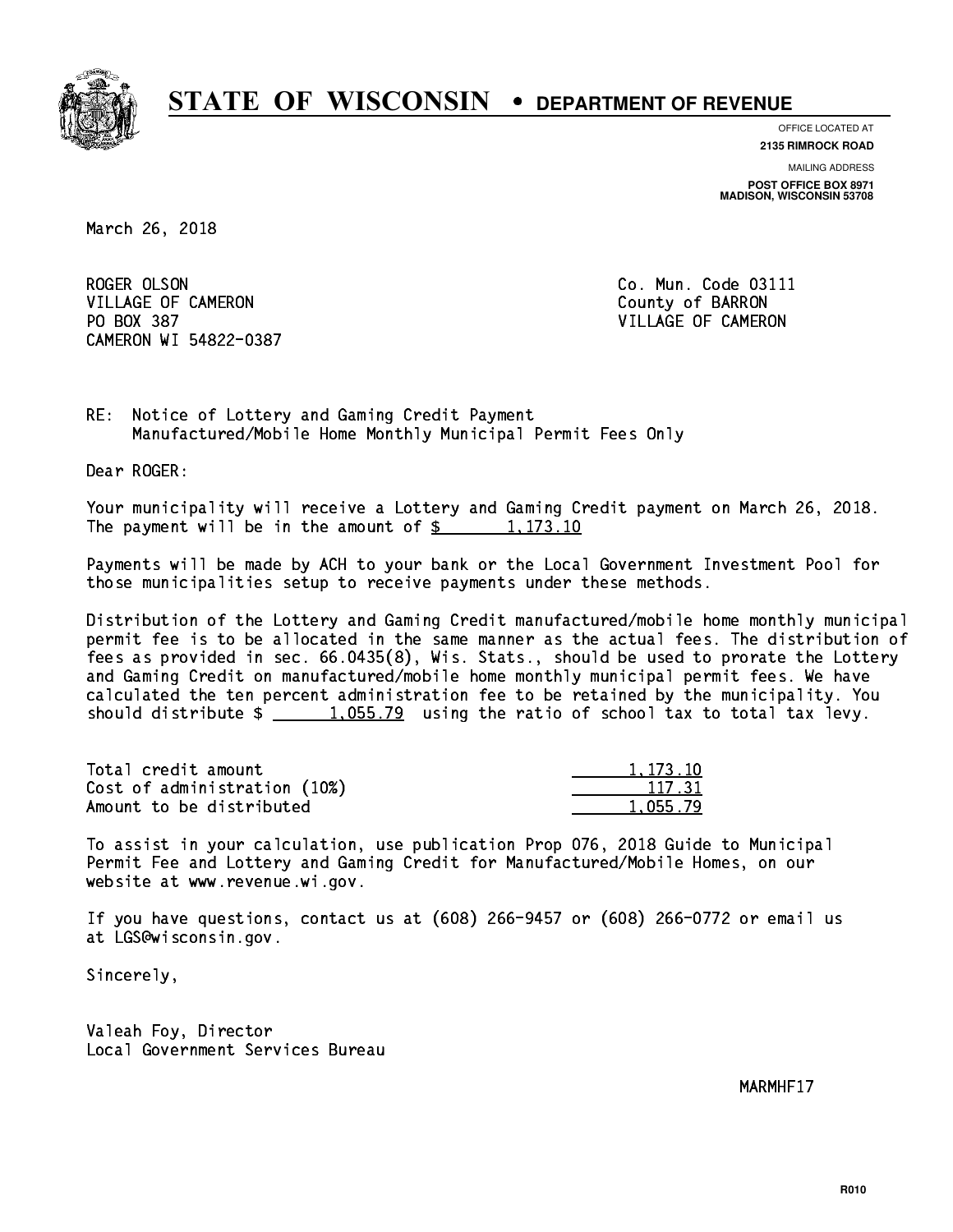

**OFFICE LOCATED AT**

**2135 RIMROCK ROAD**

**MAILING ADDRESS POST OFFICE BOX 8971 MADISON, WISCONSIN 53708**

March 26, 2018

SHERRIE SIEBERT Co. Mun. Code 03171 VILLAGE OF PRAIRIE FARM COUNTY OF BARRON PO BOX 74 PRAIRIE FARM WI 54762-0074

VILLAGE OF PRAIRIE FARM

RE: Notice of Lottery and Gaming Credit Payment Manufactured/Mobile Home Monthly Municipal Permit Fees Only

Dear SHERRIE:

 Your municipality will receive a Lottery and Gaming Credit payment on March 26, 2018. The payment will be in the amount of  $$ 230.98$ 

 Payments will be made by ACH to your bank or the Local Government Investment Pool for those municipalities setup to receive payments under these methods.

 Distribution of the Lottery and Gaming Credit manufactured/mobile home monthly municipal permit fee is to be allocated in the same manner as the actual fees. The distribution of fees as provided in sec. 66.0435(8), Wis. Stats., should be used to prorate the Lottery and Gaming Credit on manufactured/mobile home monthly municipal permit fees. We have calculated the ten percent administration fee to be retained by the municipality. You should distribute  $\frac{207.89}{207.89}$  using the ratio of school tax to total tax levy.

Total credit amount Cost of administration (10%) Amount to be distributed

| 18.<br>- 7 -                 |
|------------------------------|
| 19<br>23. O                  |
| чy<br>$1/\lambda$<br>.,<br>ſ |

 To assist in your calculation, use publication Prop 076, 2018 Guide to Municipal Permit Fee and Lottery and Gaming Credit for Manufactured/Mobile Homes, on our website at www.revenue.wi.gov.

 If you have questions, contact us at (608) 266-9457 or (608) 266-0772 or email us at LGS@wisconsin.gov.

Sincerely,

 Valeah Foy, Director Local Government Services Bureau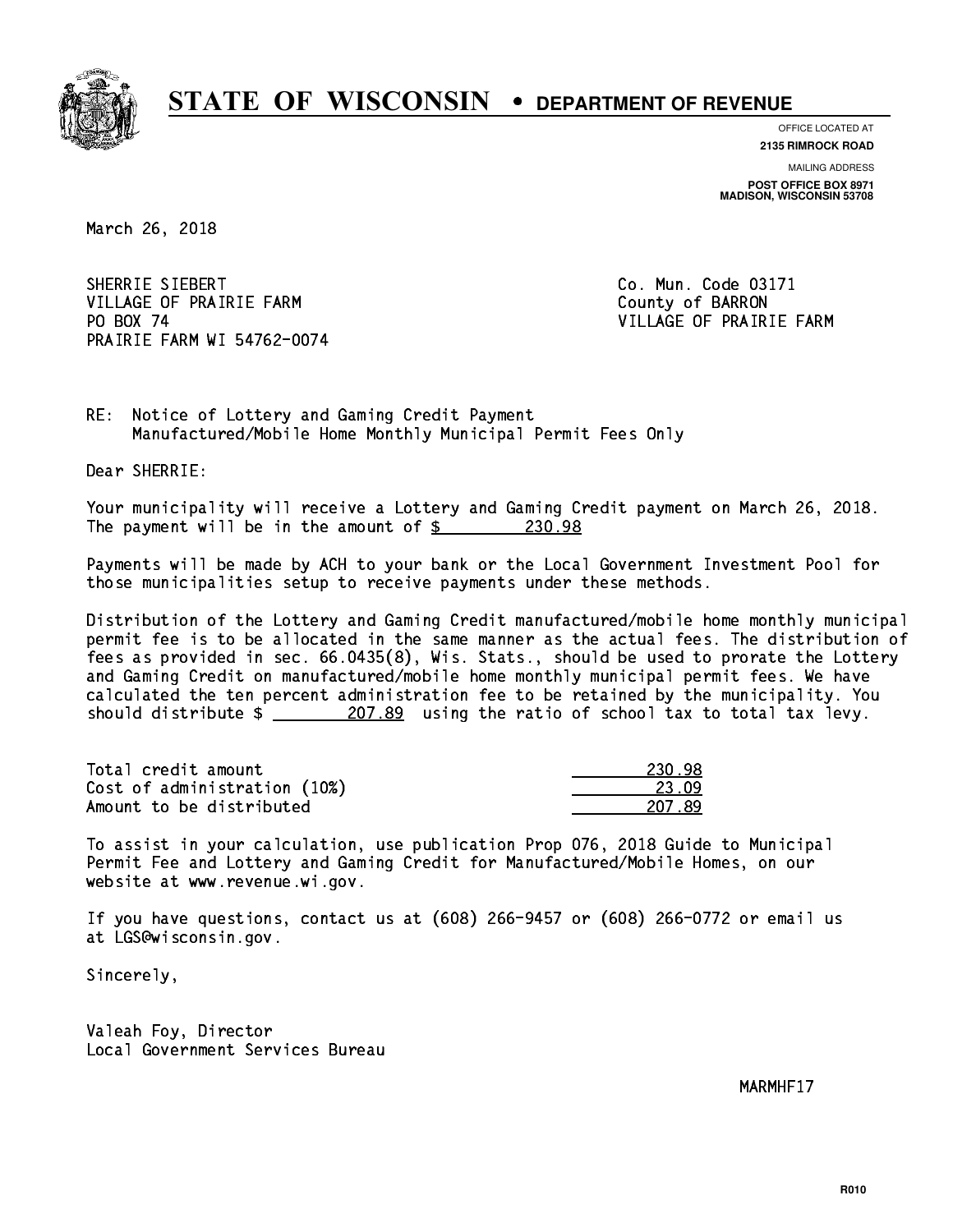

**OFFICE LOCATED AT**

**2135 RIMROCK ROAD**

**MAILING ADDRESS POST OFFICE BOX 8971 MADISON, WISCONSIN 53708**

March 26, 2018

DANIELLE MAXWELL-PARKER CO. Mun. Code 03186 VILLAGE OF TURTLE LAKE County of BARRON P O BOX 11 VILLAGE OF TURTLE LAKE TURTLE LAKE WI 54889-0011

RE: Notice of Lottery and Gaming Credit Payment Manufactured/Mobile Home Monthly Municipal Permit Fees Only

Dear DANIELLE:

 Your municipality will receive a Lottery and Gaming Credit payment on March 26, 2018. The payment will be in the amount of  $\frac{2}{3}$  1,865.40

 Payments will be made by ACH to your bank or the Local Government Investment Pool for those municipalities setup to receive payments under these methods.

 Distribution of the Lottery and Gaming Credit manufactured/mobile home monthly municipal permit fee is to be allocated in the same manner as the actual fees. The distribution of fees as provided in sec. 66.0435(8), Wis. Stats., should be used to prorate the Lottery and Gaming Credit on manufactured/mobile home monthly municipal permit fees. We have calculated the ten percent administration fee to be retained by the municipality. You should distribute  $\frac{1.678.86}{1.678.86}$  using the ratio of school tax to total tax levy.

| Total credit amount          | 1,865.40 |
|------------------------------|----------|
| Cost of administration (10%) | 186.54   |
| Amount to be distributed     | 1.678.86 |

 To assist in your calculation, use publication Prop 076, 2018 Guide to Municipal Permit Fee and Lottery and Gaming Credit for Manufactured/Mobile Homes, on our website at www.revenue.wi.gov.

 If you have questions, contact us at (608) 266-9457 or (608) 266-0772 or email us at LGS@wisconsin.gov.

Sincerely,

 Valeah Foy, Director Local Government Services Bureau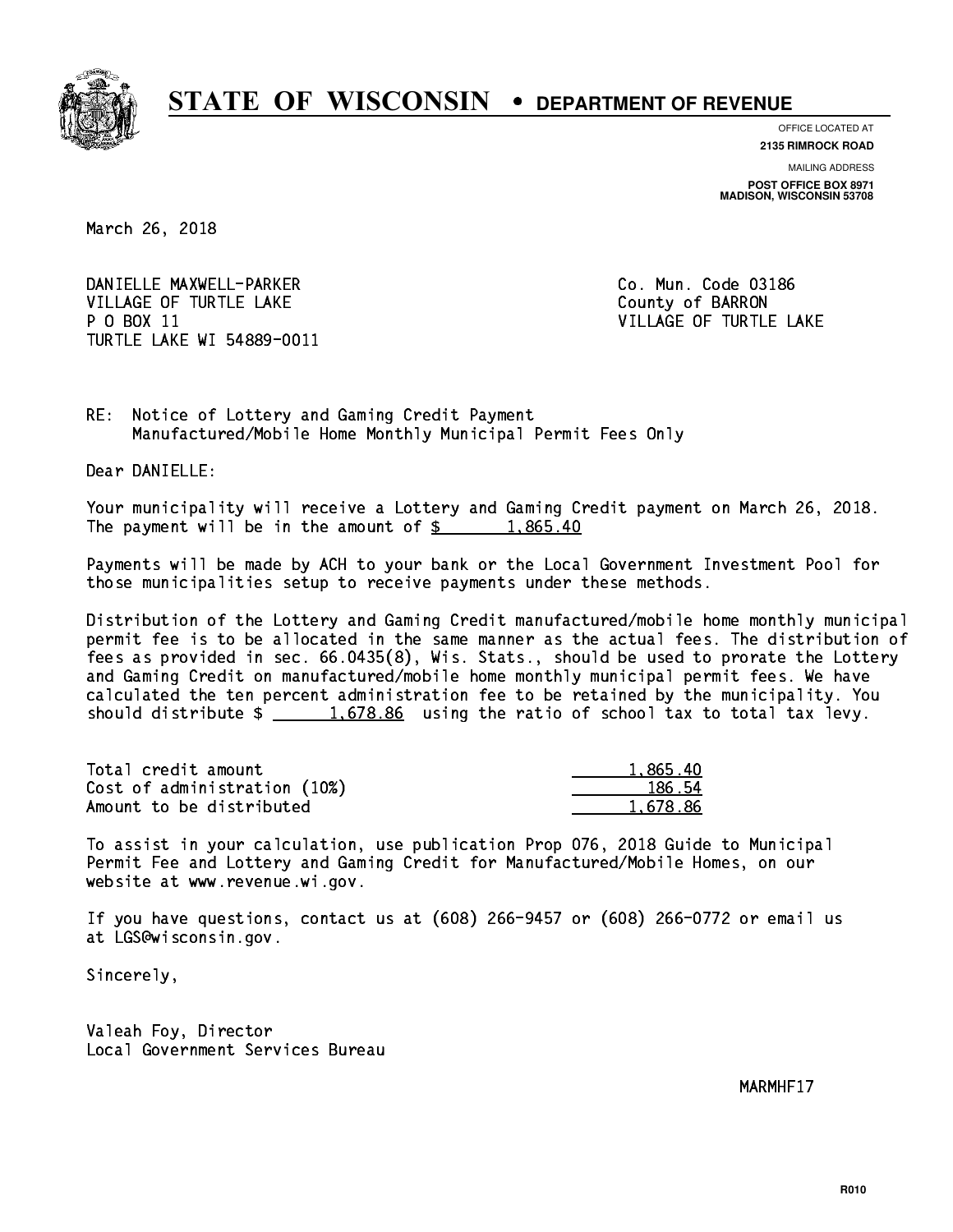

**OFFICE LOCATED AT**

**2135 RIMROCK ROAD**

**MAILING ADDRESS**

**POST OFFICE BOX 8971 MADISON, WISCONSIN 53708**

March 26, 2018

 BOB KAZMIERSKI Co. Mun. Code 03206 CITY OF BARRON County of BARRON PO BOX 156 CITY OF BARRON BARRON WI 54812-0156

RE: Notice of Lottery and Gaming Credit Payment Manufactured/Mobile Home Monthly Municipal Permit Fees Only

Dear BOB:

 Your municipality will receive a Lottery and Gaming Credit payment on March 26, 2018. The payment will be in the amount of  $\frac{2}{3}$  11,158.80

 Payments will be made by ACH to your bank or the Local Government Investment Pool for those municipalities setup to receive payments under these methods.

 Distribution of the Lottery and Gaming Credit manufactured/mobile home monthly municipal permit fee is to be allocated in the same manner as the actual fees. The distribution of fees as provided in sec. 66.0435(8), Wis. Stats., should be used to prorate the Lottery and Gaming Credit on manufactured/mobile home monthly municipal permit fees. We have calculated the ten percent administration fee to be retained by the municipality. You should distribute  $\frac{10,042.92}{10,042.92}$  using the ratio of school tax to total tax levy.

| Total credit amount          | 11,158.80 |
|------------------------------|-----------|
| Cost of administration (10%) | 1.115.88  |
| Amount to be distributed     | 10.042.92 |

 To assist in your calculation, use publication Prop 076, 2018 Guide to Municipal Permit Fee and Lottery and Gaming Credit for Manufactured/Mobile Homes, on our website at www.revenue.wi.gov.

 If you have questions, contact us at (608) 266-9457 or (608) 266-0772 or email us at LGS@wisconsin.gov.

Sincerely,

 Valeah Foy, Director Local Government Services Bureau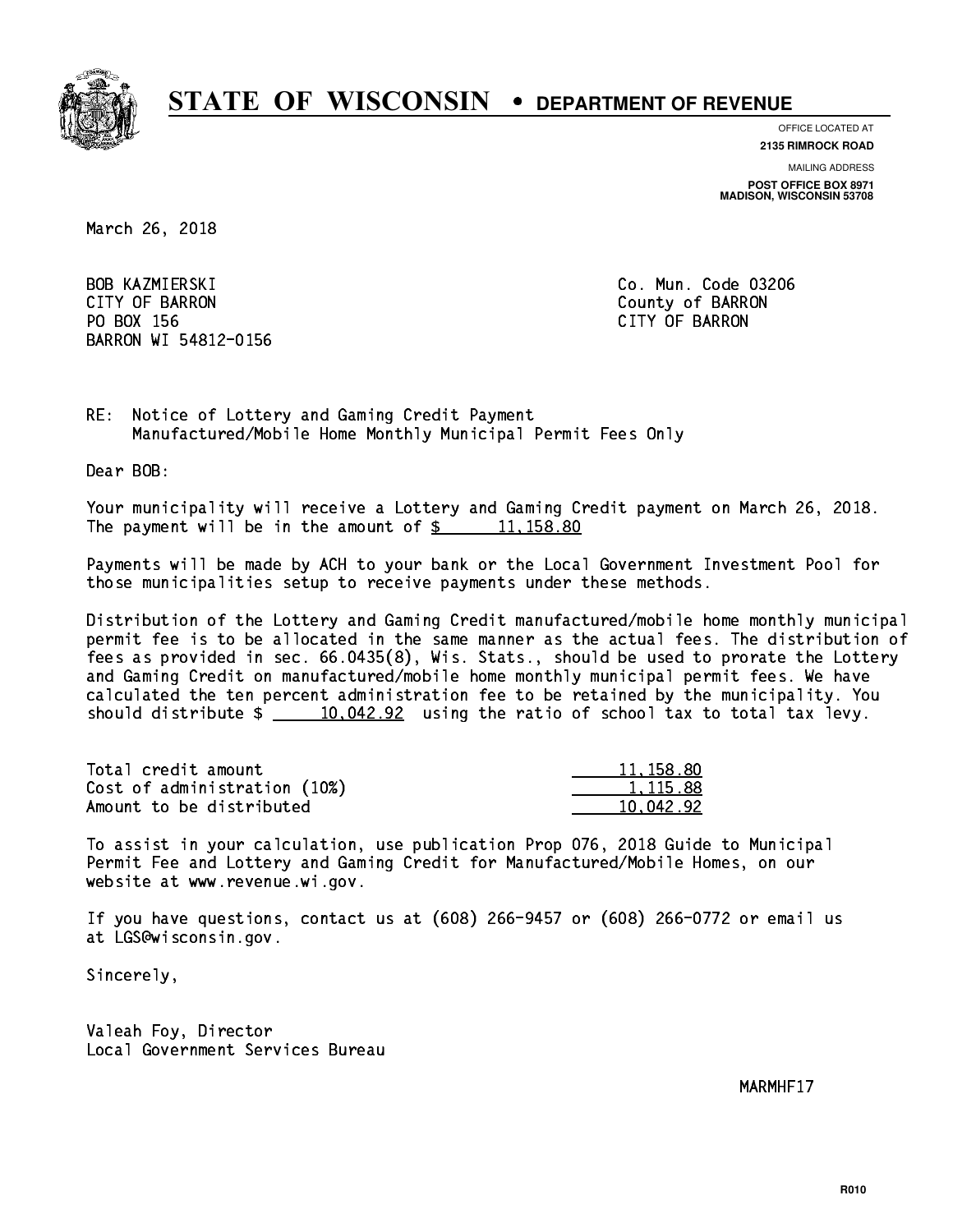

**OFFICE LOCATED AT**

**2135 RIMROCK ROAD**

**MAILING ADDRESS POST OFFICE BOX 8971 MADISON, WISCONSIN 53708**

March 26, 2018

 CARMEN NEWMAN Co. Mun. Code 03211 CITY OF CHETEK County of BARRON PO BOX 194 CITY OF CHETEK CHETEK WI 54728-0194

RE: Notice of Lottery and Gaming Credit Payment Manufactured/Mobile Home Monthly Municipal Permit Fees Only

Dear CARMEN:

 Your municipality will receive a Lottery and Gaming Credit payment on March 26, 2018. The payment will be in the amount of  $\frac{2}{1,410.24}$ 

 Payments will be made by ACH to your bank or the Local Government Investment Pool for those municipalities setup to receive payments under these methods.

 Distribution of the Lottery and Gaming Credit manufactured/mobile home monthly municipal permit fee is to be allocated in the same manner as the actual fees. The distribution of fees as provided in sec. 66.0435(8), Wis. Stats., should be used to prorate the Lottery and Gaming Credit on manufactured/mobile home monthly municipal permit fees. We have calculated the ten percent administration fee to be retained by the municipality. You should distribute  $\frac{1,269.22}{1,269.22}$  using the ratio of school tax to total tax levy.

| Total credit amount          | 1.410.24 |
|------------------------------|----------|
| Cost of administration (10%) | 141.02   |
| Amount to be distributed     | 1.269.22 |

 To assist in your calculation, use publication Prop 076, 2018 Guide to Municipal Permit Fee and Lottery and Gaming Credit for Manufactured/Mobile Homes, on our website at www.revenue.wi.gov.

 If you have questions, contact us at (608) 266-9457 or (608) 266-0772 or email us at LGS@wisconsin.gov.

Sincerely,

 Valeah Foy, Director Local Government Services Bureau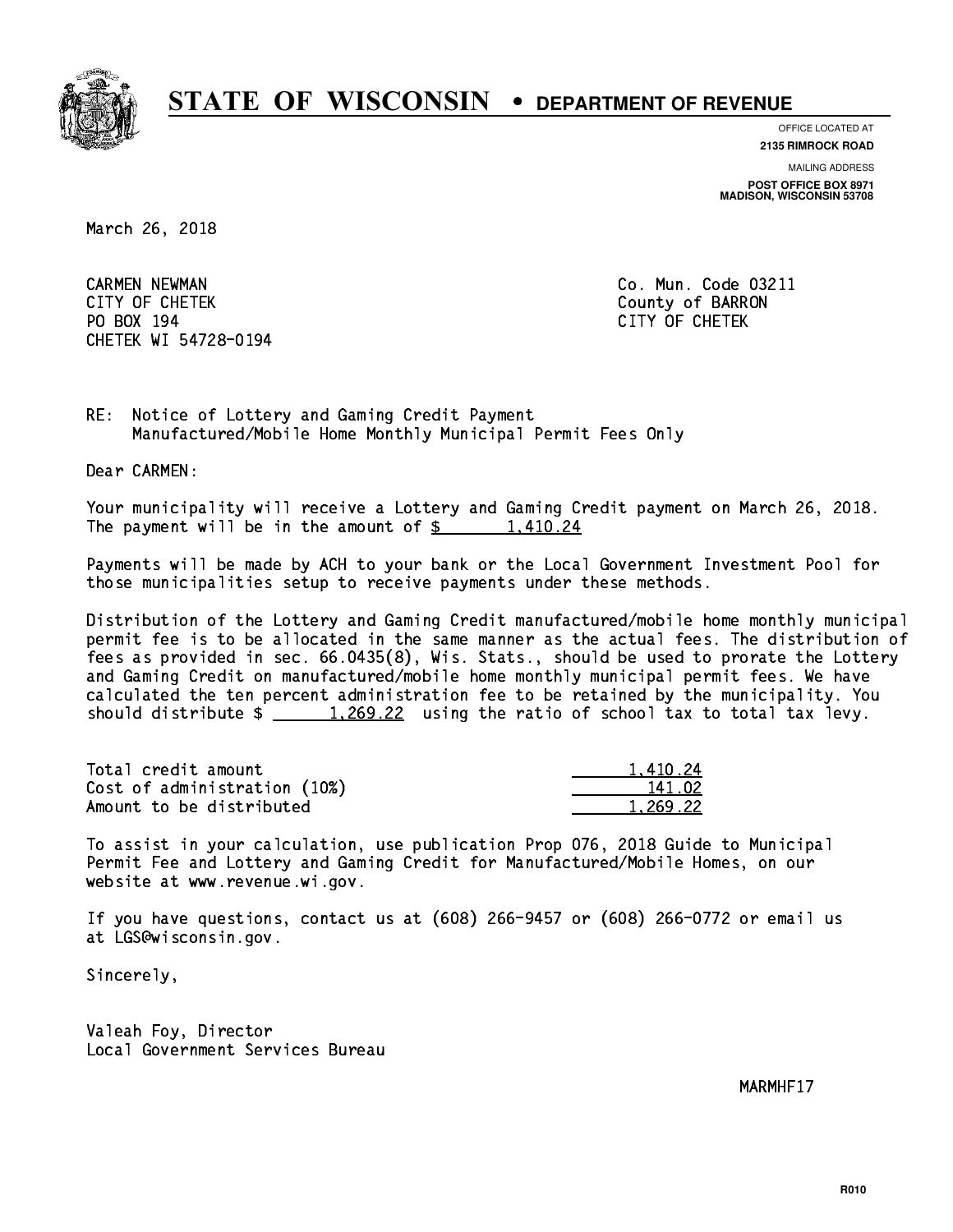

**OFFICE LOCATED AT**

**MAILING ADDRESS 2135 RIMROCK ROAD**

**POST OFFICE BOX 8971 MADISON, WISCONSIN 53708**

March 26, 2018

 JULIE A KESSLER Co. Mun. Code 03212 CITY OF CUMBERLAND COUNTY COUNTY OF BARRON 950 1ST AVENUE CITY OF CUMBERLAND CUMBERLAND WI 54829

RE: Notice of Lottery and Gaming Credit Payment Manufactured/Mobile Home Monthly Municipal Permit Fees Only

Dear JULIE:

 Your municipality will receive a Lottery and Gaming Credit payment on March 26, 2018. The payment will be in the amount of  $\frac{2}{3}$  4,427.98

 Payments will be made by ACH to your bank or the Local Government Investment Pool for those municipalities setup to receive payments under these methods.

 Distribution of the Lottery and Gaming Credit manufactured/mobile home monthly municipal permit fee is to be allocated in the same manner as the actual fees. The distribution of fees as provided in sec. 66.0435(8), Wis. Stats., should be used to prorate the Lottery and Gaming Credit on manufactured/mobile home monthly municipal permit fees. We have calculated the ten percent administration fee to be retained by the municipality. You should distribute  $\frac{2}{2}$   $\frac{3.985.19}{2}$  using the ratio of school tax to total tax levy.

| Total credit amount          | 4.427.98 |
|------------------------------|----------|
| Cost of administration (10%) | 442.79   |
| Amount to be distributed     | 3.985.19 |

 To assist in your calculation, use publication Prop 076, 2018 Guide to Municipal Permit Fee and Lottery and Gaming Credit for Manufactured/Mobile Homes, on our website at www.revenue.wi.gov.

 If you have questions, contact us at (608) 266-9457 or (608) 266-0772 or email us at LGS@wisconsin.gov.

Sincerely,

 Valeah Foy, Director Local Government Services Bureau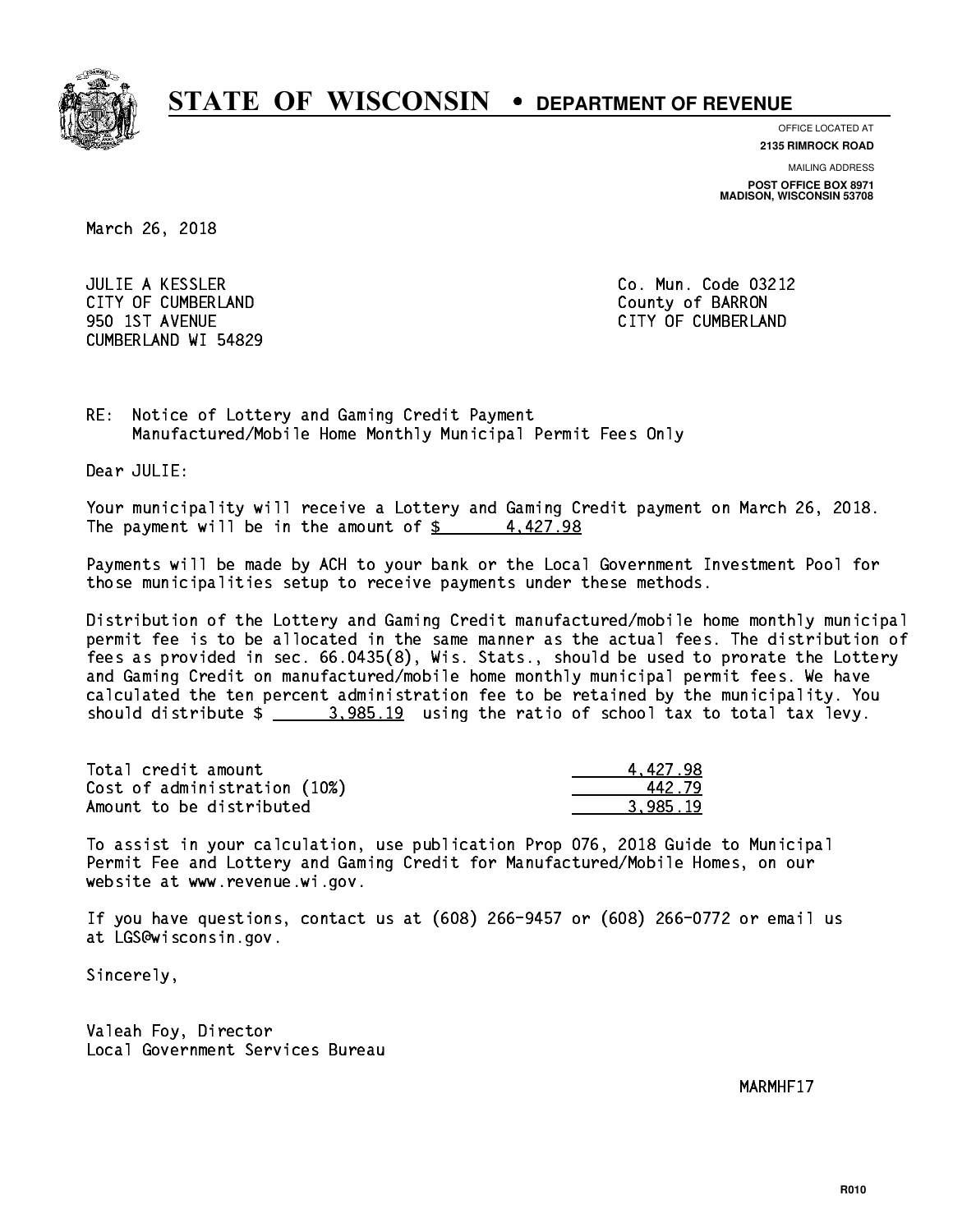

**OFFICE LOCATED AT**

**2135 RIMROCK ROAD**

**MAILING ADDRESS**

**POST OFFICE BOX 8971 MADISON, WISCONSIN 53708**

March 26, 2018

 KATHLEEN V MORSE Co. Mun. Code 03276 CITY OF RICE LAKE **COUNTY OF RICE LAKE**  30 E EAU CLAIRE ST CITY OF RICE LAKE RICE LAKE WI 54868

RE: Notice of Lottery and Gaming Credit Payment Manufactured/Mobile Home Monthly Municipal Permit Fees Only

Dear KATHLEEN:

 Your municipality will receive a Lottery and Gaming Credit payment on March 26, 2018. The payment will be in the amount of  $\frac{2}{3}$  7,432.08

 Payments will be made by ACH to your bank or the Local Government Investment Pool for those municipalities setup to receive payments under these methods.

 Distribution of the Lottery and Gaming Credit manufactured/mobile home monthly municipal permit fee is to be allocated in the same manner as the actual fees. The distribution of fees as provided in sec. 66.0435(8), Wis. Stats., should be used to prorate the Lottery and Gaming Credit on manufactured/mobile home monthly municipal permit fees. We have calculated the ten percent administration fee to be retained by the municipality. You should distribute  $\frac{2}{1}$   $\frac{6,688.88}{6.688.88}$  using the ratio of school tax to total tax levy.

| Total credit amount          | 7.432.08 |
|------------------------------|----------|
| Cost of administration (10%) | 743.20   |
| Amount to be distributed     | 6.688.88 |

 To assist in your calculation, use publication Prop 076, 2018 Guide to Municipal Permit Fee and Lottery and Gaming Credit for Manufactured/Mobile Homes, on our website at www.revenue.wi.gov.

 If you have questions, contact us at (608) 266-9457 or (608) 266-0772 or email us at LGS@wisconsin.gov.

Sincerely,

 Valeah Foy, Director Local Government Services Bureau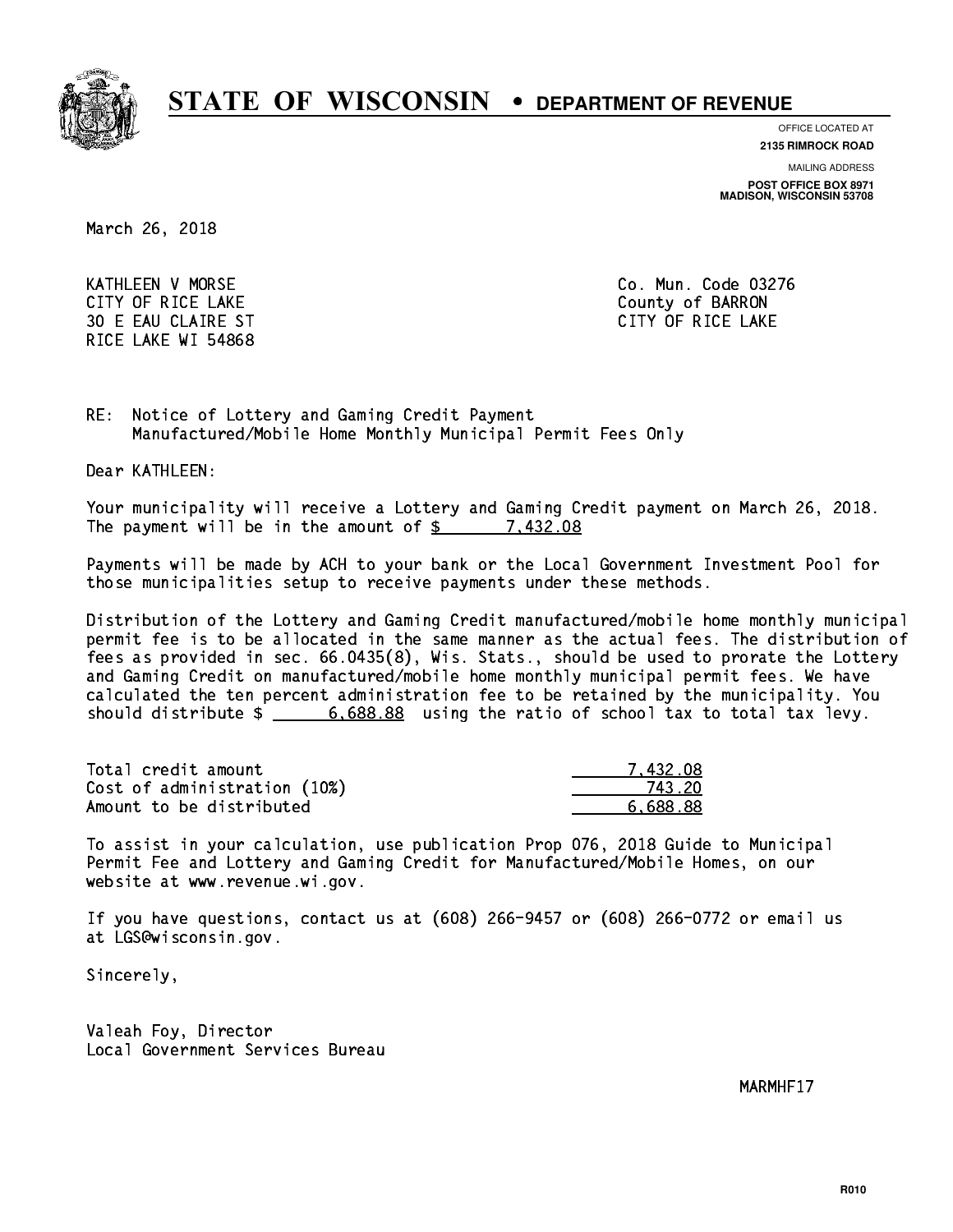

**OFFICE LOCATED AT**

**2135 RIMROCK ROAD**

**MAILING ADDRESS**

**POST OFFICE BOX 8971 MADISON, WISCONSIN 53708**

March 26, 2018

CAROL MORAVCHIK TOWN OF KEYSTONE COUNTY OF BAYFIELD 64350 WASHNIESKI RD TOWN OF KEYSTONE MASON WI 54856

Co. Mun. Code 04028

RE: Notice of Lottery and Gaming Credit Payment Manufactured/Mobile Home Monthly Municipal Permit Fees Only

Dear CAROL:

 Your municipality will receive a Lottery and Gaming Credit payment on March 26, 2018. The payment will be in the amount of \$ 564.48 \_\_\_\_\_\_\_\_\_\_\_\_\_\_\_\_

 Payments will be made by ACH to your bank or the Local Government Investment Pool for those municipalities setup to receive payments under these methods.

 Distribution of the Lottery and Gaming Credit manufactured/mobile home monthly municipal permit fee is to be allocated in the same manner as the actual fees. The distribution of fees as provided in sec. 66.0435(8), Wis. Stats., should be used to prorate the Lottery and Gaming Credit on manufactured/mobile home monthly municipal permit fees. We have calculated the ten percent administration fee to be retained by the municipality. You should distribute  $\frac{2}{1}$   $\frac{508.04}{1000}$  using the ratio of school tax to total tax levy.

Total credit amount and the set of the set of the set of the set of the set of the set of the set of the set o Cost of administration (10%) 56.44 \_\_\_\_\_\_\_\_\_\_\_\_\_\_ Amount to be distributed **508.04** 

 To assist in your calculation, use publication Prop 076, 2018 Guide to Municipal Permit Fee and Lottery and Gaming Credit for Manufactured/Mobile Homes, on our website at www.revenue.wi.gov.

 If you have questions, contact us at (608) 266-9457 or (608) 266-0772 or email us at LGS@wisconsin.gov.

Sincerely,

 Valeah Foy, Director Local Government Services Bureau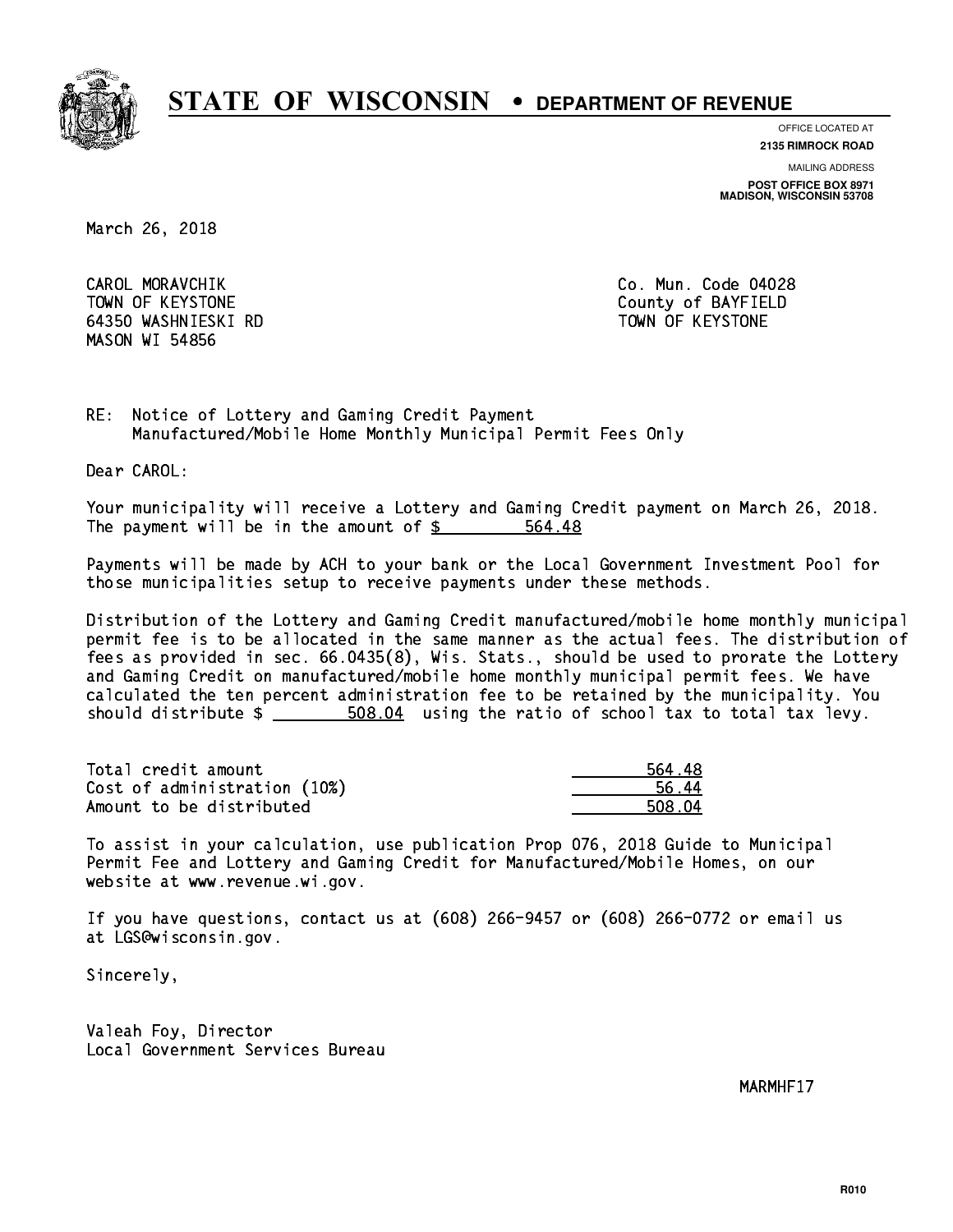

**OFFICE LOCATED AT**

**2135 RIMROCK ROAD**

**MAILING ADDRESS**

**POST OFFICE BOX 8971 MADISON, WISCONSIN 53708**

March 26, 2018

JEANETTE ROSKOM TOWN OF WRIGHTSTOWN County of BROWN 6317 STATE HWY 57 TOWN OF WRIGHTSTOWN DE PERE WI 54115-9621

Co. Mun. Code 05040

RE: Notice of Lottery and Gaming Credit Payment Manufactured/Mobile Home Monthly Municipal Permit Fees Only

Dear JEANETTE:

 Your municipality will receive a Lottery and Gaming Credit payment on March 26, 2018. The payment will be in the amount of  $\frac{2477.79}{240}$ 

 Payments will be made by ACH to your bank or the Local Government Investment Pool for those municipalities setup to receive payments under these methods.

 Distribution of the Lottery and Gaming Credit manufactured/mobile home monthly municipal permit fee is to be allocated in the same manner as the actual fees. The distribution of fees as provided in sec. 66.0435(8), Wis. Stats., should be used to prorate the Lottery and Gaming Credit on manufactured/mobile home monthly municipal permit fees. We have calculated the ten percent administration fee to be retained by the municipality. You should distribute  $\frac{2.230.02}{2.230.02}$  using the ratio of school tax to total tax levy.

| Total credit amount          | 2.477.79 |
|------------------------------|----------|
| Cost of administration (10%) | 247.77   |
| Amount to be distributed     | 2.230.02 |

 To assist in your calculation, use publication Prop 076, 2018 Guide to Municipal Permit Fee and Lottery and Gaming Credit for Manufactured/Mobile Homes, on our website at www.revenue.wi.gov.

 If you have questions, contact us at (608) 266-9457 or (608) 266-0772 or email us at LGS@wisconsin.gov.

Sincerely,

 Valeah Foy, Director Local Government Services Bureau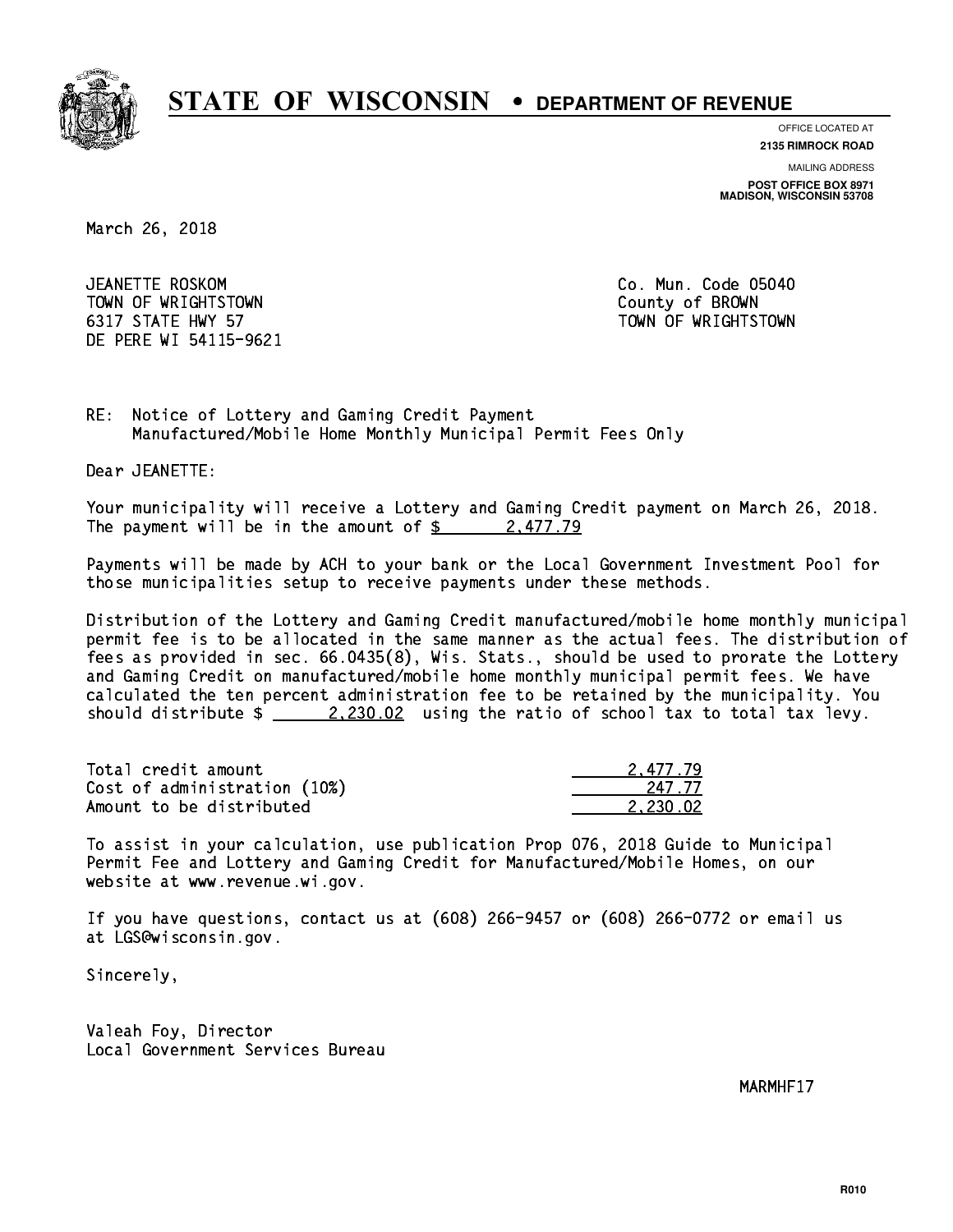

**OFFICE LOCATED AT**

**2135 RIMROCK ROAD**

**MAILING ADDRESS POST OFFICE BOX 8971 MADISON, WISCONSIN 53708**

March 26, 2018

**KAREN SIMONS** VILLAGE OF BELLEVUE COUNTY OF BROWN 2828 ALLOUEZ AVE VILLAGE OF BELLEVUE GREEN BAY WI 54311-6644

Co. Mun. Code 05106

RE: Notice of Lottery and Gaming Credit Payment Manufactured/Mobile Home Monthly Municipal Permit Fees Only

Dear KAREN:

 Your municipality will receive a Lottery and Gaming Credit payment on March 26, 2018. The payment will be in the amount of  $\frac{2}{3}$  73,178.16

 Payments will be made by ACH to your bank or the Local Government Investment Pool for those municipalities setup to receive payments under these methods.

 Distribution of the Lottery and Gaming Credit manufactured/mobile home monthly municipal permit fee is to be allocated in the same manner as the actual fees. The distribution of fees as provided in sec. 66.0435(8), Wis. Stats., should be used to prorate the Lottery and Gaming Credit on manufactured/mobile home monthly municipal permit fees. We have calculated the ten percent administration fee to be retained by the municipality. You should distribute  $\frac{2}{1}$   $\frac{65,860.35}{2}$  using the ratio of school tax to total tax levy.

| Total credit amount          | 73.178.16 |
|------------------------------|-----------|
| Cost of administration (10%) | 7.317.81  |
| Amount to be distributed     | 65.860.35 |

 To assist in your calculation, use publication Prop 076, 2018 Guide to Municipal Permit Fee and Lottery and Gaming Credit for Manufactured/Mobile Homes, on our website at www.revenue.wi.gov.

 If you have questions, contact us at (608) 266-9457 or (608) 266-0772 or email us at LGS@wisconsin.gov.

Sincerely,

 Valeah Foy, Director Local Government Services Bureau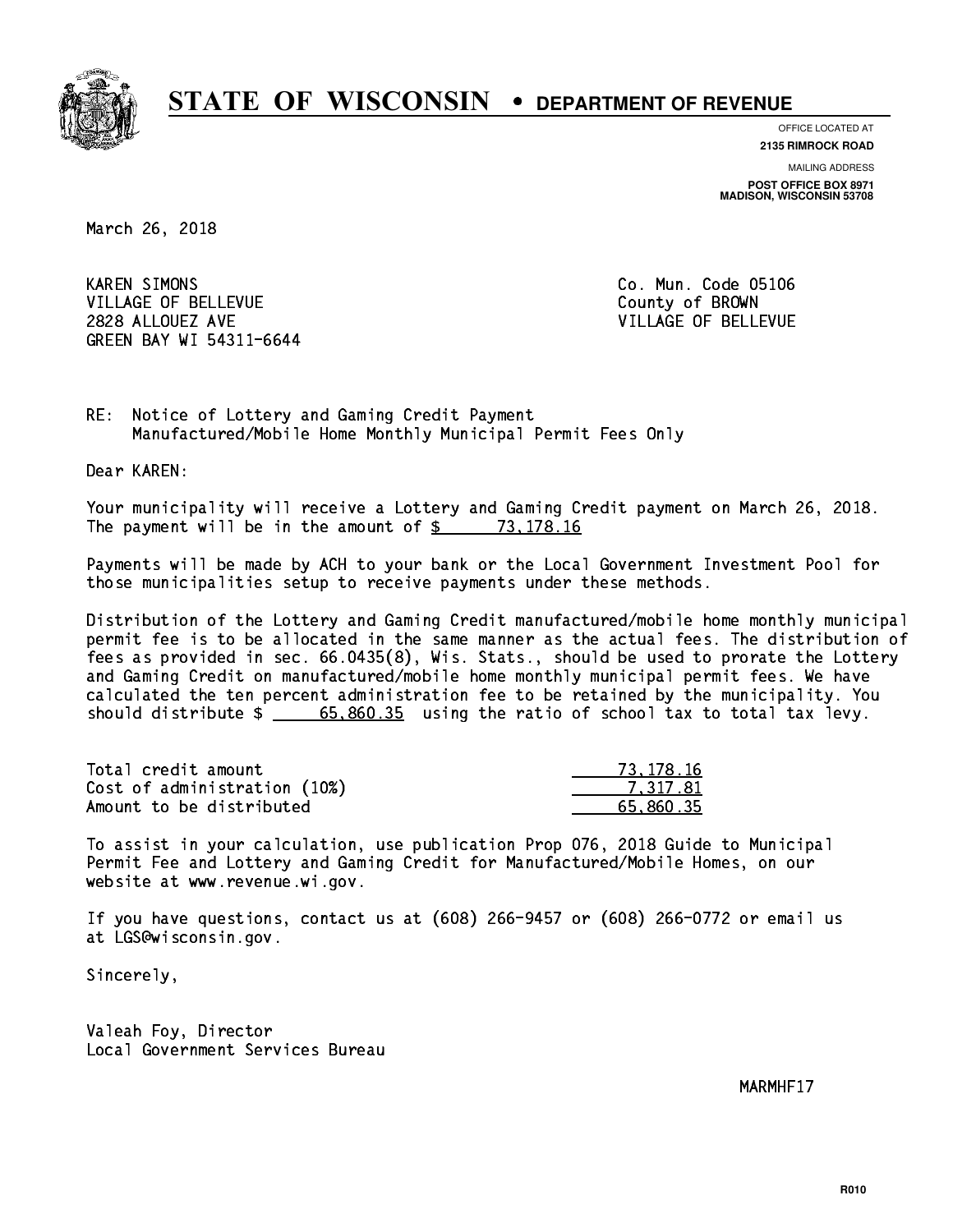

**OFFICE LOCATED AT**

**2135 RIMROCK ROAD**

**MAILING ADDRESS POST OFFICE BOX 8971 MADISON, WISCONSIN 53708**

March 26, 2018

KIM COOKLE VILLAGE OF DENMARK COUNTY OF BROWN PO BOX 310 VILLAGE OF DENMARK DENMARK WI 54208-0310

Co. Mun. Code 05116

RE: Notice of Lottery and Gaming Credit Payment Manufactured/Mobile Home Monthly Municipal Permit Fees Only

Dear KIM:

 Your municipality will receive a Lottery and Gaming Credit payment on March 26, 2018. The payment will be in the amount of  $\frac{2}{3}$  1,596.84

 Payments will be made by ACH to your bank or the Local Government Investment Pool for those municipalities setup to receive payments under these methods.

 Distribution of the Lottery and Gaming Credit manufactured/mobile home monthly municipal permit fee is to be allocated in the same manner as the actual fees. The distribution of fees as provided in sec. 66.0435(8), Wis. Stats., should be used to prorate the Lottery and Gaming Credit on manufactured/mobile home monthly municipal permit fees. We have calculated the ten percent administration fee to be retained by the municipality. You should distribute  $\frac{1,437.16}{1,437.16}$  using the ratio of school tax to total tax levy.

| Total credit amount          | 1.596.84 |
|------------------------------|----------|
| Cost of administration (10%) | 159.68   |
| Amount to be distributed     | 1.437.16 |

 To assist in your calculation, use publication Prop 076, 2018 Guide to Municipal Permit Fee and Lottery and Gaming Credit for Manufactured/Mobile Homes, on our website at www.revenue.wi.gov.

 If you have questions, contact us at (608) 266-9457 or (608) 266-0772 or email us at LGS@wisconsin.gov.

Sincerely,

 Valeah Foy, Director Local Government Services Bureau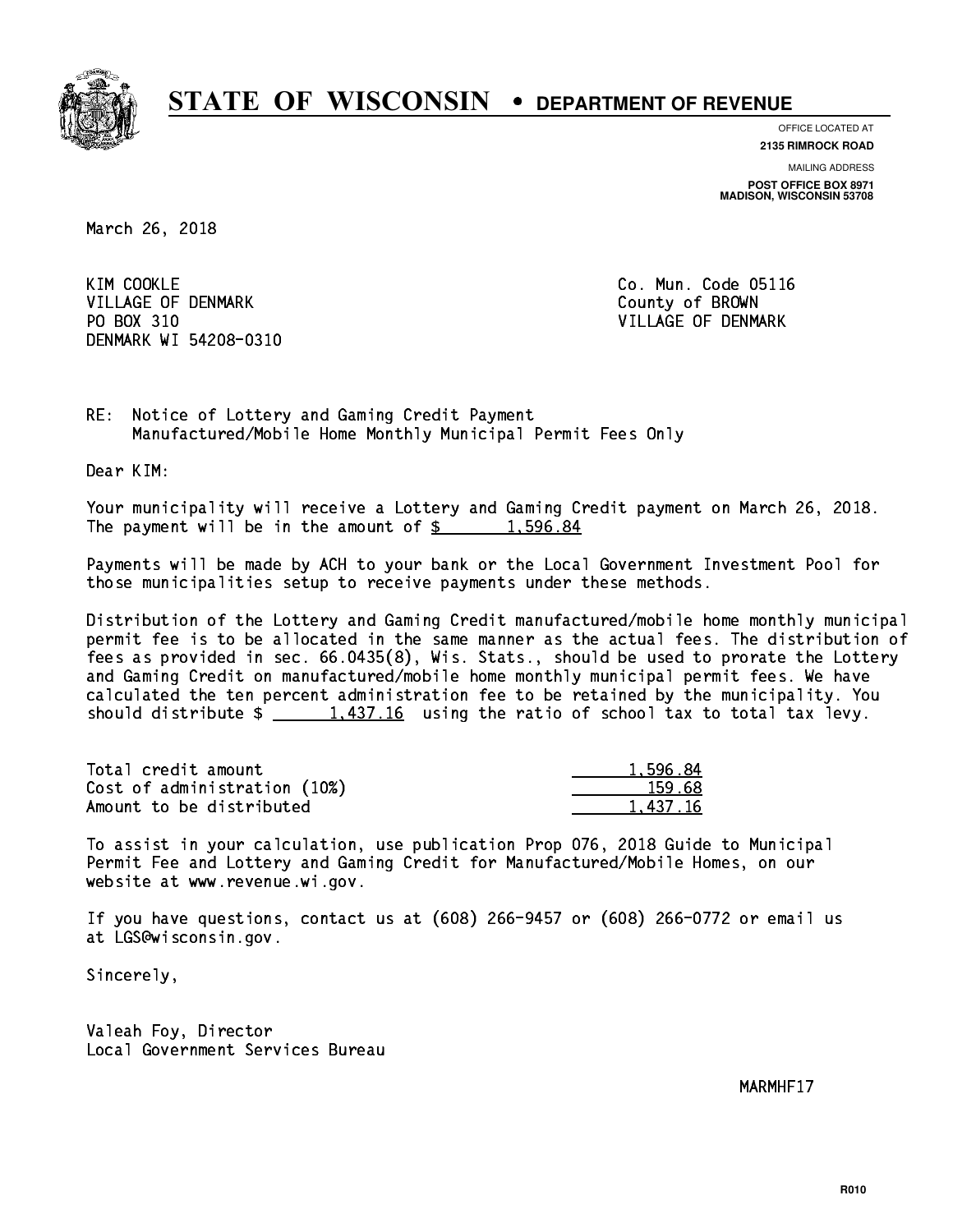

**OFFICE LOCATED AT**

**2135 RIMROCK ROAD**

**MAILING ADDRESS POST OFFICE BOX 8971 MADISON, WISCONSIN 53708**

March 26, 2018

JODI PRZYBYLSKI VILLAGE OF PULASKI COUNTY OF BROWN P.O. BOX 320 VILLAGE OF PULASKI PULASKI WI 54162-0320

Co. Mun. Code 05171

RE: Notice of Lottery and Gaming Credit Payment Manufactured/Mobile Home Monthly Municipal Permit Fees Only

Dear JODI:

 Your municipality will receive a Lottery and Gaming Credit payment on March 26, 2018. The payment will be in the amount of \$ 5,978.71 \_\_\_\_\_\_\_\_\_\_\_\_\_\_\_\_

 Payments will be made by ACH to your bank or the Local Government Investment Pool for those municipalities setup to receive payments under these methods.

 Distribution of the Lottery and Gaming Credit manufactured/mobile home monthly municipal permit fee is to be allocated in the same manner as the actual fees. The distribution of fees as provided in sec. 66.0435(8), Wis. Stats., should be used to prorate the Lottery and Gaming Credit on manufactured/mobile home monthly municipal permit fees. We have calculated the ten percent administration fee to be retained by the municipality. You should distribute  $\frac{2}{1}$   $\frac{5,380.84}{2}$  using the ratio of school tax to total tax levy.

| Total credit amount          | 5.978.71 |
|------------------------------|----------|
| Cost of administration (10%) | 597.87   |
| Amount to be distributed     | 5.380.84 |

 To assist in your calculation, use publication Prop 076, 2018 Guide to Municipal Permit Fee and Lottery and Gaming Credit for Manufactured/Mobile Homes, on our website at www.revenue.wi.gov.

 If you have questions, contact us at (608) 266-9457 or (608) 266-0772 or email us at LGS@wisconsin.gov.

Sincerely,

 Valeah Foy, Director Local Government Services Bureau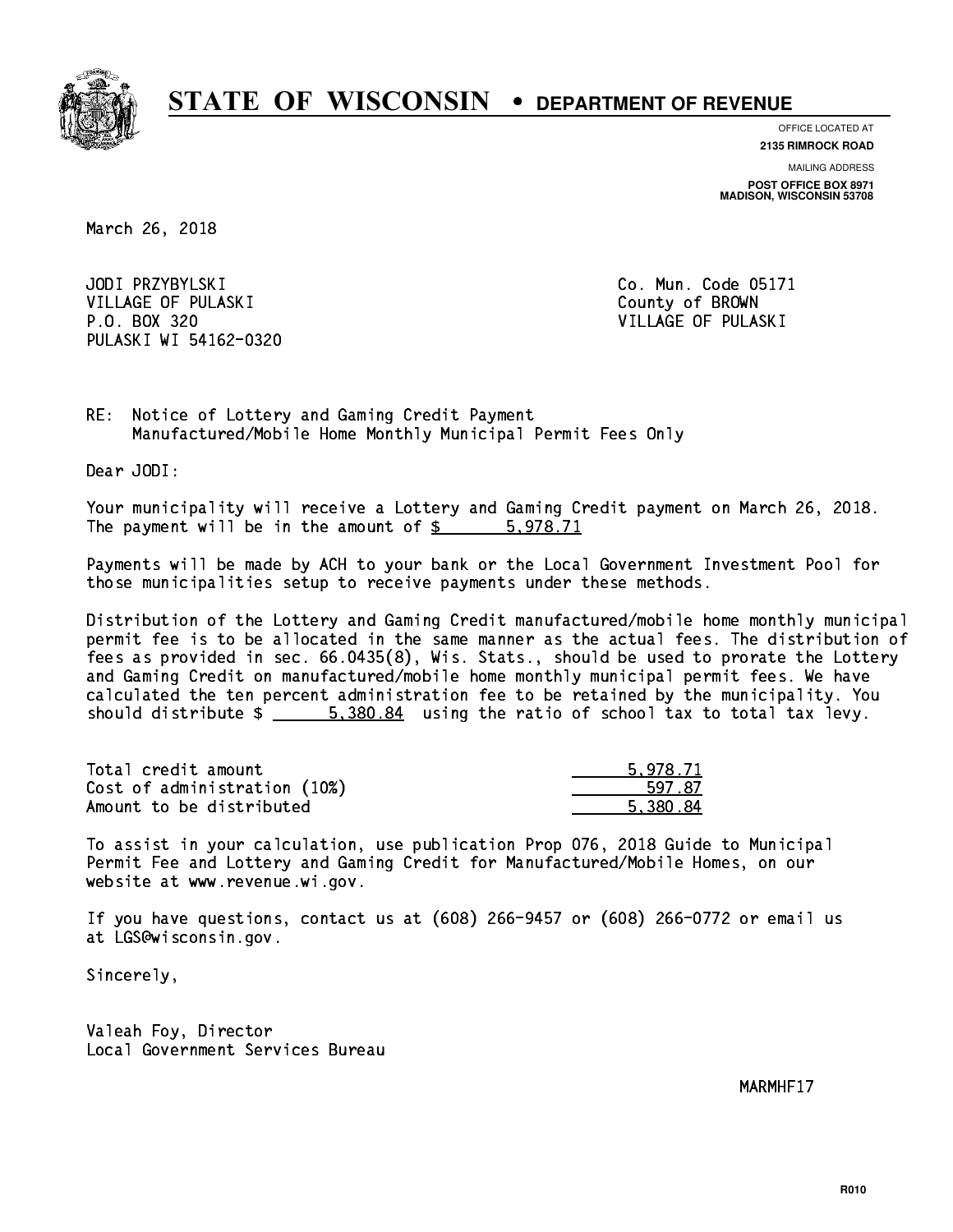

**OFFICE LOCATED AT**

**MAILING ADDRESS 2135 RIMROCK ROAD**

**POST OFFICE BOX 8971 MADISON, WISCONSIN 53708**

March 26, 2018

 SHANA LEDVINA Co. Mun. Code 05216 CITY OF DE PERE County of BROWN 335 S BROADWAY ST CITY OF DE PERE DE PERE WI 54115-2526

RE: Notice of Lottery and Gaming Credit Payment Manufactured/Mobile Home Monthly Municipal Permit Fees Only

Dear SHANA:

 Your municipality will receive a Lottery and Gaming Credit payment on March 26, 2018. The payment will be in the amount of  $\frac{2}{3}$  1,898.53

 Payments will be made by ACH to your bank or the Local Government Investment Pool for those municipalities setup to receive payments under these methods.

 Distribution of the Lottery and Gaming Credit manufactured/mobile home monthly municipal permit fee is to be allocated in the same manner as the actual fees. The distribution of fees as provided in sec. 66.0435(8), Wis. Stats., should be used to prorate the Lottery and Gaming Credit on manufactured/mobile home monthly municipal permit fees. We have calculated the ten percent administration fee to be retained by the municipality. You should distribute  $\frac{2}{1,708.68}$  using the ratio of school tax to total tax levy.

| Total credit amount          | 1,898.53 |
|------------------------------|----------|
| Cost of administration (10%) | 189.85   |
| Amount to be distributed     | 1,708.68 |

 To assist in your calculation, use publication Prop 076, 2018 Guide to Municipal Permit Fee and Lottery and Gaming Credit for Manufactured/Mobile Homes, on our website at www.revenue.wi.gov.

 If you have questions, contact us at (608) 266-9457 or (608) 266-0772 or email us at LGS@wisconsin.gov.

Sincerely,

 Valeah Foy, Director Local Government Services Bureau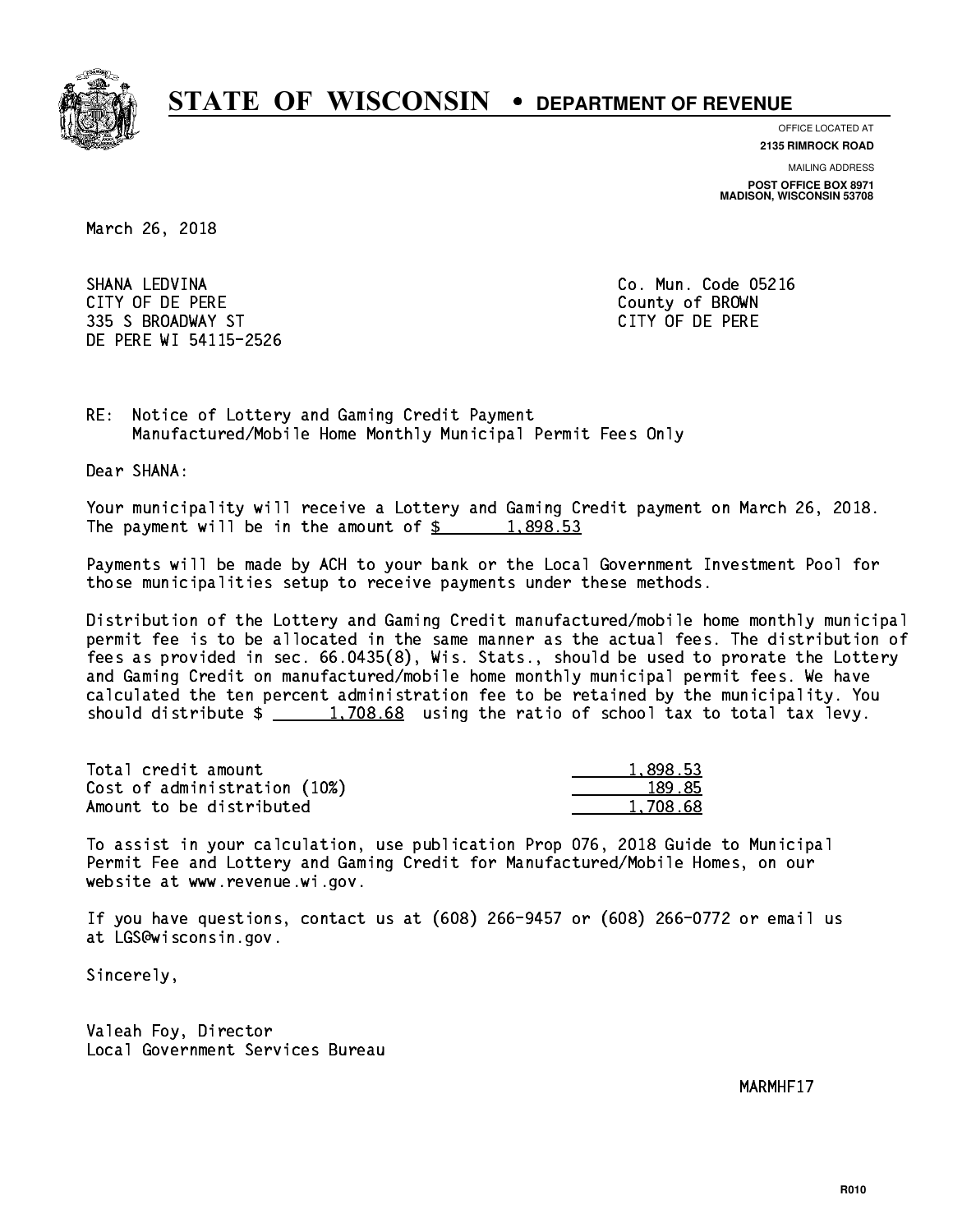

**OFFICE LOCATED AT**

**MAILING ADDRESS 2135 RIMROCK ROAD**

**POST OFFICE BOX 8971 MADISON, WISCONSIN 53708**

March 26, 2018

**PAM MANLEY** CITY OF GREEN BAY **COUNTY COULD A** COUNTY OF BROWN 100 N JEFFERSON ST #105 CONTROL CONTROLLER TO A SAME CAPACITY OF GREEN BAY GREEN BAY WI 54301-5026

Co. Mun. Code 05231

RE: Notice of Lottery and Gaming Credit Payment Manufactured/Mobile Home Monthly Municipal Permit Fees Only

Dear PAM:

 Your municipality will receive a Lottery and Gaming Credit payment on March 26, 2018. The payment will be in the amount of  $\frac{23,241.24}{24}$ 

 Payments will be made by ACH to your bank or the Local Government Investment Pool for those municipalities setup to receive payments under these methods.

 Distribution of the Lottery and Gaming Credit manufactured/mobile home monthly municipal permit fee is to be allocated in the same manner as the actual fees. The distribution of fees as provided in sec. 66.0435(8), Wis. Stats., should be used to prorate the Lottery and Gaming Credit on manufactured/mobile home monthly municipal permit fees. We have calculated the ten percent administration fee to be retained by the municipality. You should distribute  $\frac{20,917.12}{20,917.12}$  using the ratio of school tax to total tax levy.

| Total credit amount          | 23.241.24 |
|------------------------------|-----------|
| Cost of administration (10%) | 2.324.12  |
| Amount to be distributed     | 20.917.12 |

 To assist in your calculation, use publication Prop 076, 2018 Guide to Municipal Permit Fee and Lottery and Gaming Credit for Manufactured/Mobile Homes, on our website at www.revenue.wi.gov.

 If you have questions, contact us at (608) 266-9457 or (608) 266-0772 or email us at LGS@wisconsin.gov.

Sincerely,

 Valeah Foy, Director Local Government Services Bureau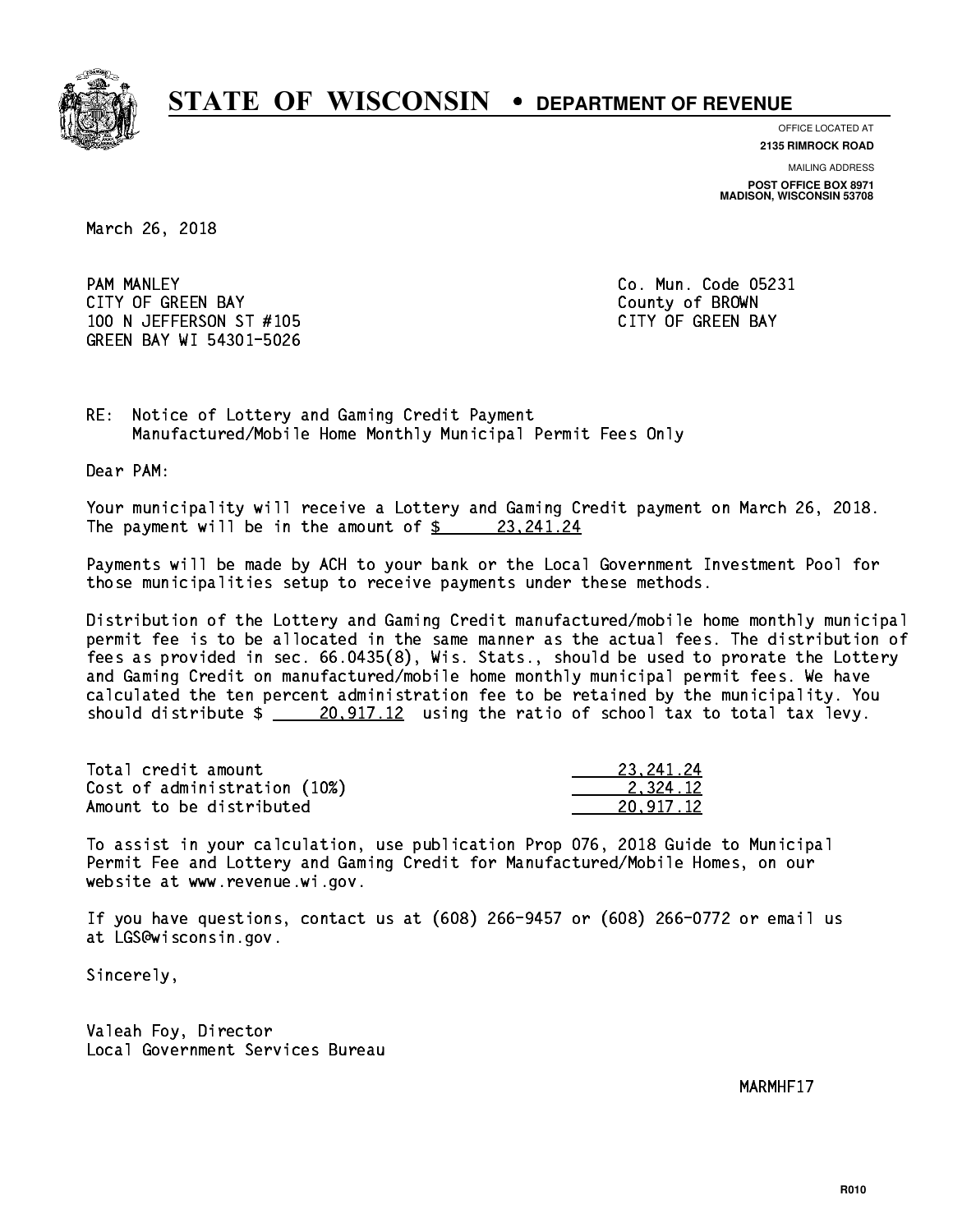

**OFFICE LOCATED AT**

**2135 RIMROCK ROAD**

**MAILING ADDRESS**

**POST OFFICE BOX 8971 MADISON, WISCONSIN 53708**

March 26, 2018

**CHRISTINE RUFF**  TOWN OF ALMA County of BUFFALO S1599 COUNTY RD N ALMA WI 54610-8332

Co. Mun. Code 06002 TOWN OF ALMA

RE: Notice of Lottery and Gaming Credit Payment Manufactured/Mobile Home Monthly Municipal Permit Fees Only

Dear CHRISTINE:

 Your municipality will receive a Lottery and Gaming Credit payment on March 26, 2018. The payment will be in the amount of \$ 334.43 \_\_\_\_\_\_\_\_\_\_\_\_\_\_\_\_

 Payments will be made by ACH to your bank or the Local Government Investment Pool for those municipalities setup to receive payments under these methods.

 Distribution of the Lottery and Gaming Credit manufactured/mobile home monthly municipal permit fee is to be allocated in the same manner as the actual fees. The distribution of fees as provided in sec. 66.0435(8), Wis. Stats., should be used to prorate the Lottery and Gaming Credit on manufactured/mobile home monthly municipal permit fees. We have calculated the ten percent administration fee to be retained by the municipality. You should distribute  $\frac{200.99}{2}$  using the ratio of school tax to total tax levy.

Total credit amount 334.43 Cost of administration (10%) 33.44 \_\_\_\_\_\_\_\_\_\_\_\_\_\_ Amount to be distributed 300.99

 To assist in your calculation, use publication Prop 076, 2018 Guide to Municipal Permit Fee and Lottery and Gaming Credit for Manufactured/Mobile Homes, on our website at www.revenue.wi.gov.

 If you have questions, contact us at (608) 266-9457 or (608) 266-0772 or email us at LGS@wisconsin.gov.

Sincerely,

 Valeah Foy, Director Local Government Services Bureau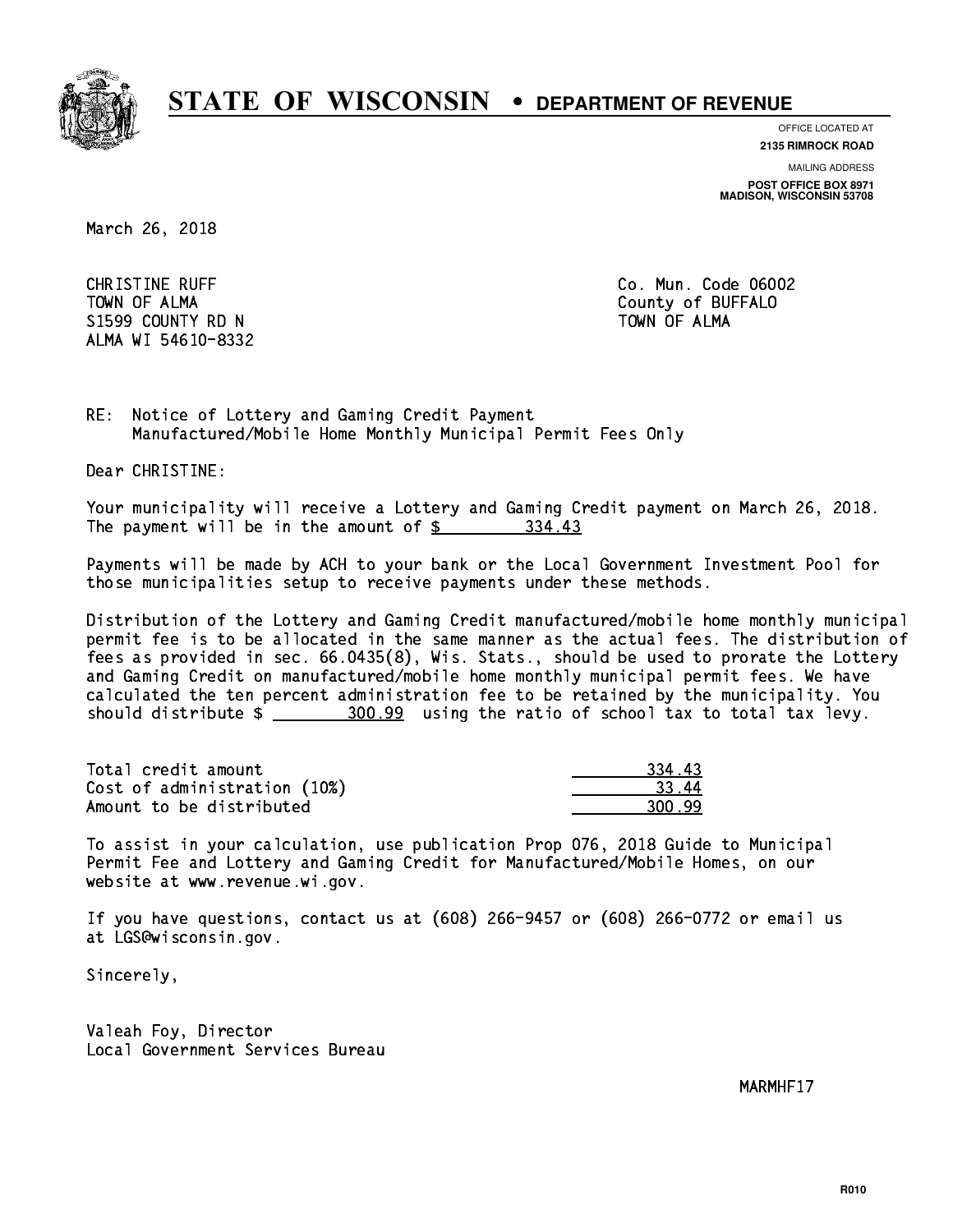

**OFFICE LOCATED AT**

**2135 RIMROCK ROAD**

**MAILING ADDRESS POST OFFICE BOX 8971 MADISON, WISCONSIN 53708**

March 26, 2018

**KATHY KORRISON** TOWN OF GLENCOE COUNTY OF BUFFALO where the state  $\sim$  state  $\sim$  state  $\sim$  state  $\sim$  state  $\sim$  state  $\sim$ ARCADIA WI 54612-8778

Co. Mun. Code 06016

RE: Notice of Lottery and Gaming Credit Payment Manufactured/Mobile Home Monthly Municipal Permit Fees Only

Dear KATHY:

 Your municipality will receive a Lottery and Gaming Credit payment on March 26, 2018. The payment will be in the amount of  $\frac{2}{3}$  1,443.25

 Payments will be made by ACH to your bank or the Local Government Investment Pool for those municipalities setup to receive payments under these methods.

 Distribution of the Lottery and Gaming Credit manufactured/mobile home monthly municipal permit fee is to be allocated in the same manner as the actual fees. The distribution of fees as provided in sec. 66.0435(8), Wis. Stats., should be used to prorate the Lottery and Gaming Credit on manufactured/mobile home monthly municipal permit fees. We have calculated the ten percent administration fee to be retained by the municipality. You should distribute  $\frac{1,298.93}{1,298.93}$  using the ratio of school tax to total tax levy.

| Total credit amount          | 1.443.25 |
|------------------------------|----------|
| Cost of administration (10%) | 144.32   |
| Amount to be distributed     | 1,298.93 |

 To assist in your calculation, use publication Prop 076, 2018 Guide to Municipal Permit Fee and Lottery and Gaming Credit for Manufactured/Mobile Homes, on our website at www.revenue.wi.gov.

 If you have questions, contact us at (608) 266-9457 or (608) 266-0772 or email us at LGS@wisconsin.gov.

Sincerely,

 Valeah Foy, Director Local Government Services Bureau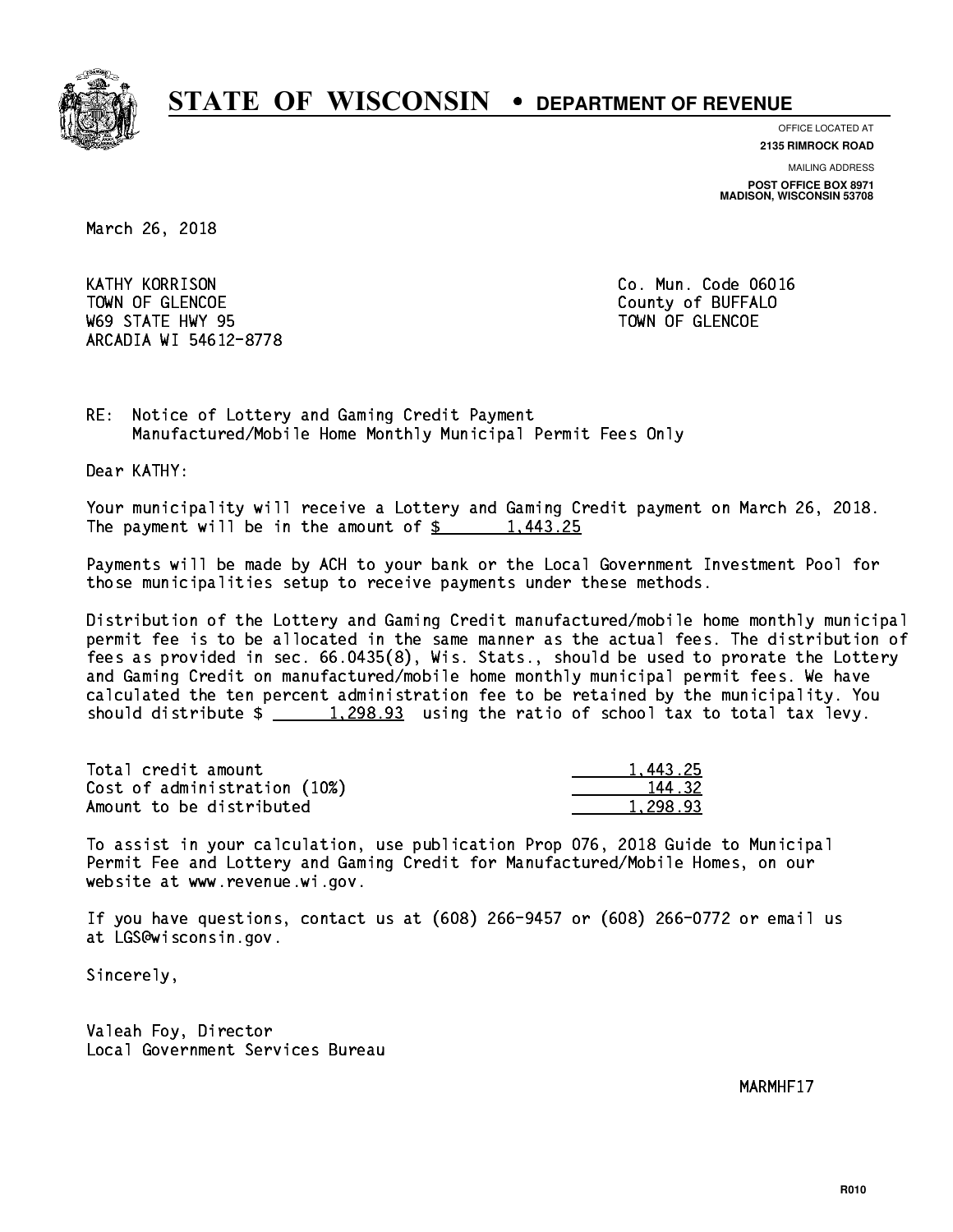

**OFFICE LOCATED AT**

**2135 RIMROCK ROAD**

**MAILING ADDRESS POST OFFICE BOX 8971 MADISON, WISCONSIN 53708**

March 26, 2018

SHERRY LORENZ VILLAGE OF COCHRANE COUNTY OF BUFFALO PO BOX 222 COCHRANE WI 54622-0222

Co. Mun. Code 06111 VILLAGE OF COCHRANE

RE: Notice of Lottery and Gaming Credit Payment Manufactured/Mobile Home Monthly Municipal Permit Fees Only

Dear SHERRY:

 Your municipality will receive a Lottery and Gaming Credit payment on March 26, 2018. The payment will be in the amount of \$ 107.01 \_\_\_\_\_\_\_\_\_\_\_\_\_\_\_\_

 Payments will be made by ACH to your bank or the Local Government Investment Pool for those municipalities setup to receive payments under these methods.

 Distribution of the Lottery and Gaming Credit manufactured/mobile home monthly municipal permit fee is to be allocated in the same manner as the actual fees. The distribution of fees as provided in sec. 66.0435(8), Wis. Stats., should be used to prorate the Lottery and Gaming Credit on manufactured/mobile home monthly municipal permit fees. We have calculated the ten percent administration fee to be retained by the municipality. You should distribute  $\frac{1}{2}$   $\frac{96.31}{2}$  using the ratio of school tax to total tax levy.

Total credit amount Cost of administration (10%) Amount to be distributed

| 17.01 |
|-------|
| N 70  |
| २ २ १ |

 To assist in your calculation, use publication Prop 076, 2018 Guide to Municipal Permit Fee and Lottery and Gaming Credit for Manufactured/Mobile Homes, on our website at www.revenue.wi.gov.

 If you have questions, contact us at (608) 266-9457 or (608) 266-0772 or email us at LGS@wisconsin.gov.

Sincerely,

 Valeah Foy, Director Local Government Services Bureau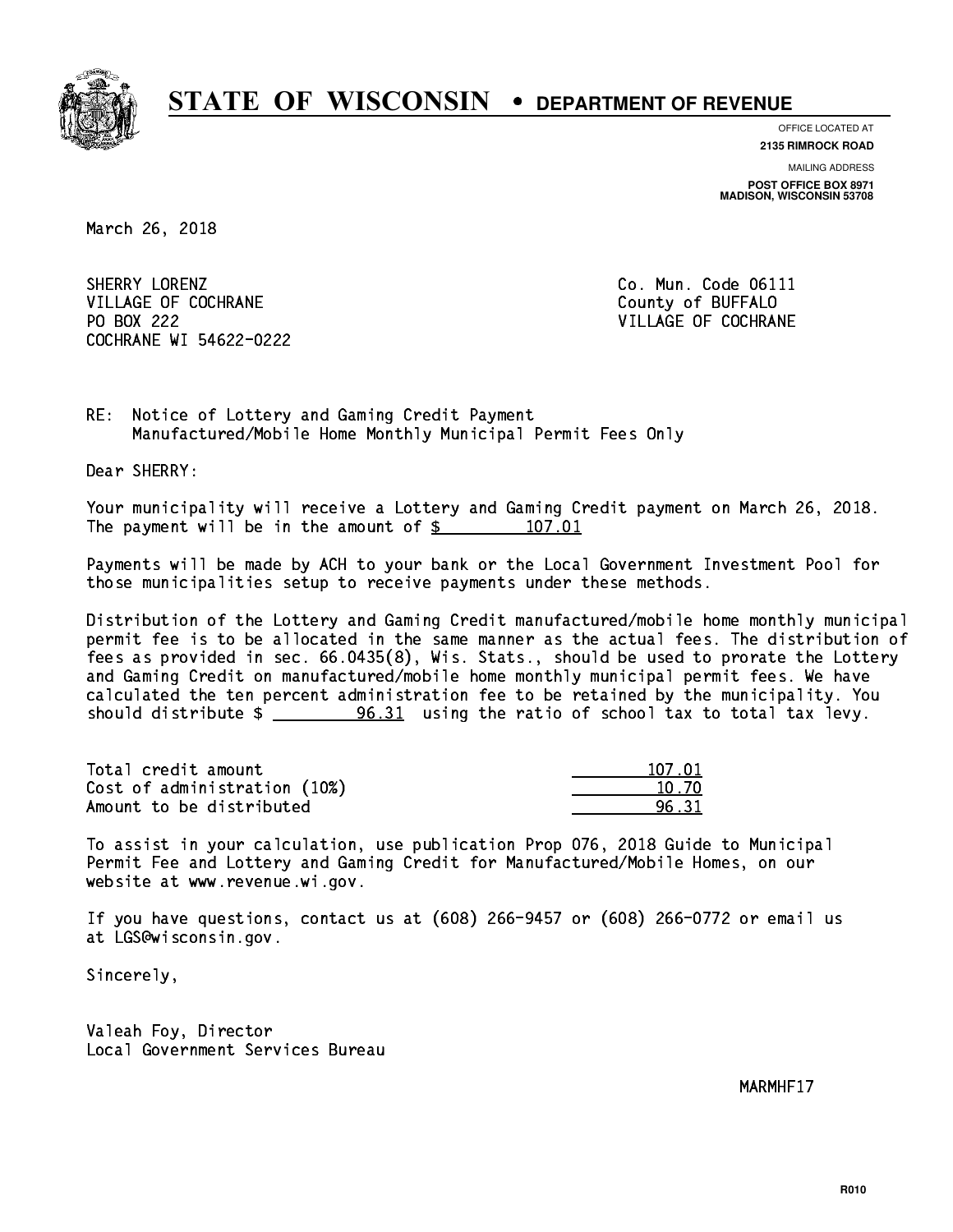

**OFFICE LOCATED AT 2135 RIMROCK ROAD**

**MAILING ADDRESS**

**POST OFFICE BOX 8971 MADISON, WISCONSIN 53708**

March 26, 2018

TINA ANIBAS VILLAGE OF NELSON N519 E BUFFALO CT VILLAGE OF NELSON NELSON WI 54756-8409

Co. Mun. Code 06154 County of BUFFALO

RE: Notice of Lottery and Gaming Credit Payment Manufactured/Mobile Home Monthly Municipal Permit Fees Only

Dear TINA:

 Your municipality will receive a Lottery and Gaming Credit payment on March 26, 2018. The payment will be in the amount of \$ 347.52 \_\_\_\_\_\_\_\_\_\_\_\_\_\_\_\_

 Payments will be made by ACH to your bank or the Local Government Investment Pool for those municipalities setup to receive payments under these methods.

 Distribution of the Lottery and Gaming Credit manufactured/mobile home monthly municipal permit fee is to be allocated in the same manner as the actual fees. The distribution of fees as provided in sec. 66.0435(8), Wis. Stats., should be used to prorate the Lottery and Gaming Credit on manufactured/mobile home monthly municipal permit fees. We have calculated the ten percent administration fee to be retained by the municipality. You should distribute  $\frac{2 \frac{312.77}{2}}{2 \frac{312.77}{2}}$  using the ratio of school tax to total tax levy.

| Total credit amount          | 347.52 |
|------------------------------|--------|
| Cost of administration (10%) | 34.75  |
| Amount to be distributed     | 312.77 |

| -52    |
|--------|
| 75     |
| 312.77 |

 To assist in your calculation, use publication Prop 076, 2018 Guide to Municipal Permit Fee and Lottery and Gaming Credit for Manufactured/Mobile Homes, on our website at www.revenue.wi.gov.

 If you have questions, contact us at (608) 266-9457 or (608) 266-0772 or email us at LGS@wisconsin.gov.

Sincerely,

 Valeah Foy, Director Local Government Services Bureau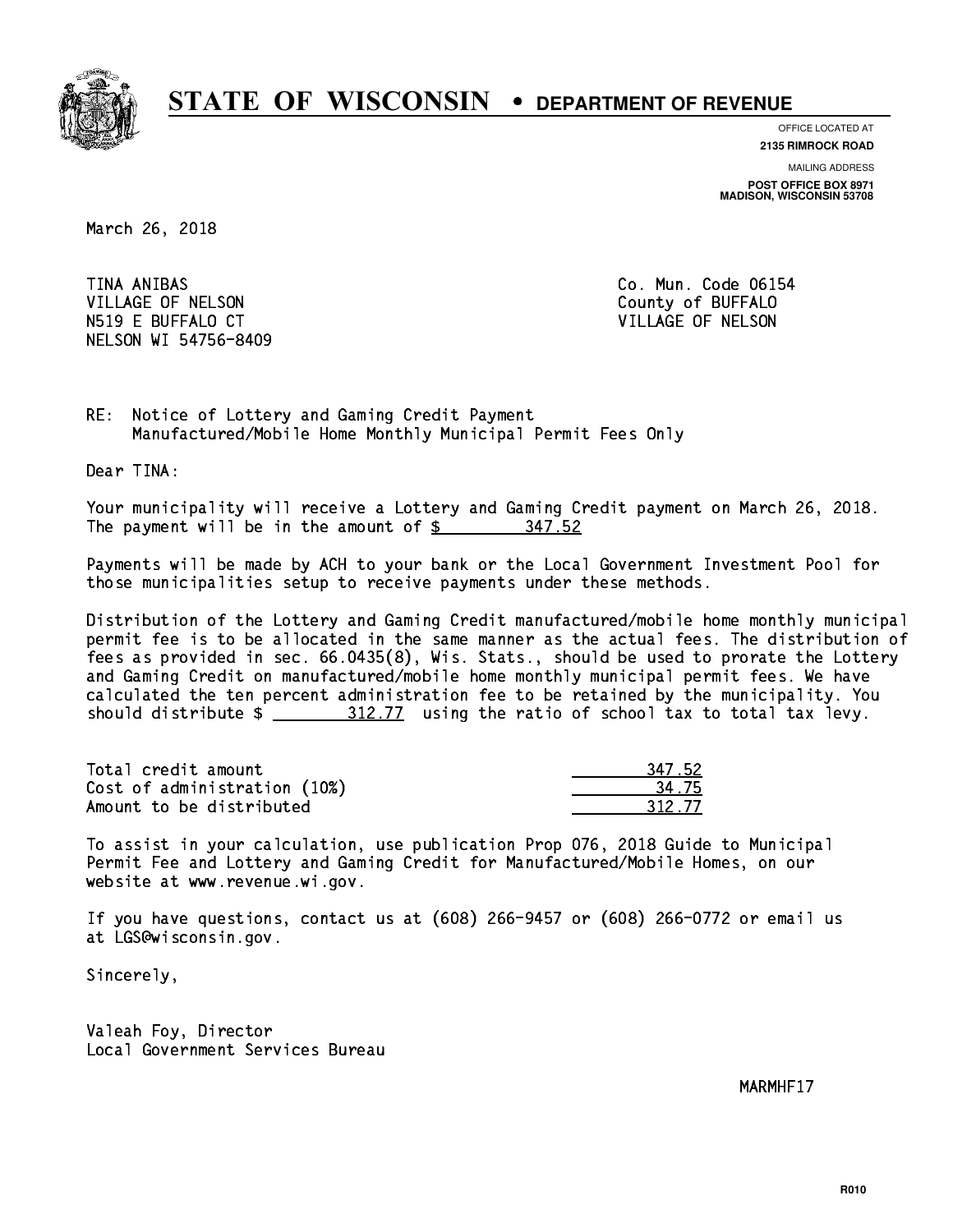

**OFFICE LOCATED AT 2135 RIMROCK ROAD**

**MAILING ADDRESS**

**POST OFFICE BOX 8971 MADISON, WISCONSIN 53708**

March 26, 2018

 LINDA M. TORGERSON Co. Mun. Code 06201 CITY OF ALMA County of BUFFALO PO BOX 277 CITY OF ALMA ALMA WI 54610-0277

RE: Notice of Lottery and Gaming Credit Payment Manufactured/Mobile Home Monthly Municipal Permit Fees Only

Dear LINDA:

 Your municipality will receive a Lottery and Gaming Credit payment on March 26, 2018. The payment will be in the amount of  $\frac{2}{3}$  632.98

 Payments will be made by ACH to your bank or the Local Government Investment Pool for those municipalities setup to receive payments under these methods.

 Distribution of the Lottery and Gaming Credit manufactured/mobile home monthly municipal permit fee is to be allocated in the same manner as the actual fees. The distribution of fees as provided in sec. 66.0435(8), Wis. Stats., should be used to prorate the Lottery and Gaming Credit on manufactured/mobile home monthly municipal permit fees. We have calculated the ten percent administration fee to be retained by the municipality. You should distribute  $\frac{2}{1}$   $\frac{569.69}{69}$  using the ratio of school tax to total tax levy.

| Total credit amount          | 632.98 |
|------------------------------|--------|
| Cost of administration (10%) | 63.29  |
| Amount to be distributed     | 569.69 |

 To assist in your calculation, use publication Prop 076, 2018 Guide to Municipal Permit Fee and Lottery and Gaming Credit for Manufactured/Mobile Homes, on our website at www.revenue.wi.gov.

 If you have questions, contact us at (608) 266-9457 or (608) 266-0772 or email us at LGS@wisconsin.gov.

Sincerely,

 Valeah Foy, Director Local Government Services Bureau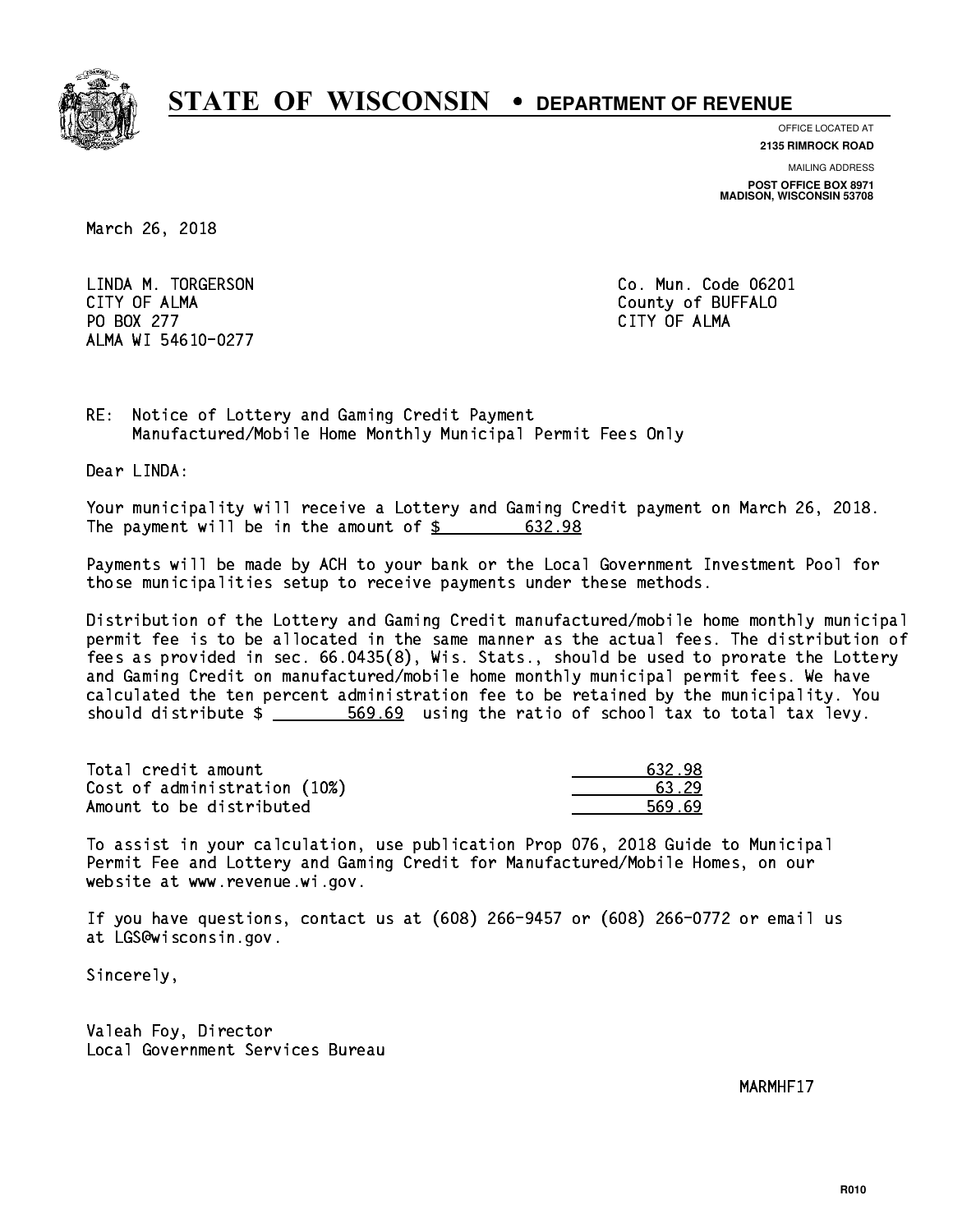

**OFFICE LOCATED AT**

**2135 RIMROCK ROAD**

**MAILING ADDRESS POST OFFICE BOX 8971 MADISON, WISCONSIN 53708**

March 26, 2018

 JENNIFER EHLENFELDT Co. Mun. Code 06206 CITY OF BUFFALO CITY **COULD ACCOUNT COULD COULD COULD** COUNTY COUNTY 245 E 10TH ST CITY OF BUFFALO CITY BUFFALO CITY WI 54622-7324

RE: Notice of Lottery and Gaming Credit Payment Manufactured/Mobile Home Monthly Municipal Permit Fees Only

Dear JENNIFER:

 Your municipality will receive a Lottery and Gaming Credit payment on March 26, 2018. The payment will be in the amount of  $\frac{2}{3}$  2,086.61

 Payments will be made by ACH to your bank or the Local Government Investment Pool for those municipalities setup to receive payments under these methods.

 Distribution of the Lottery and Gaming Credit manufactured/mobile home monthly municipal permit fee is to be allocated in the same manner as the actual fees. The distribution of fees as provided in sec. 66.0435(8), Wis. Stats., should be used to prorate the Lottery and Gaming Credit on manufactured/mobile home monthly municipal permit fees. We have calculated the ten percent administration fee to be retained by the municipality. You should distribute  $\frac{1.877.95}{1.877.95}$  using the ratio of school tax to total tax levy.

| Total credit amount          | 2.086.61 |
|------------------------------|----------|
| Cost of administration (10%) | 208.66   |
| Amount to be distributed     | 1.877.95 |

 To assist in your calculation, use publication Prop 076, 2018 Guide to Municipal Permit Fee and Lottery and Gaming Credit for Manufactured/Mobile Homes, on our website at www.revenue.wi.gov.

 If you have questions, contact us at (608) 266-9457 or (608) 266-0772 or email us at LGS@wisconsin.gov.

Sincerely,

 Valeah Foy, Director Local Government Services Bureau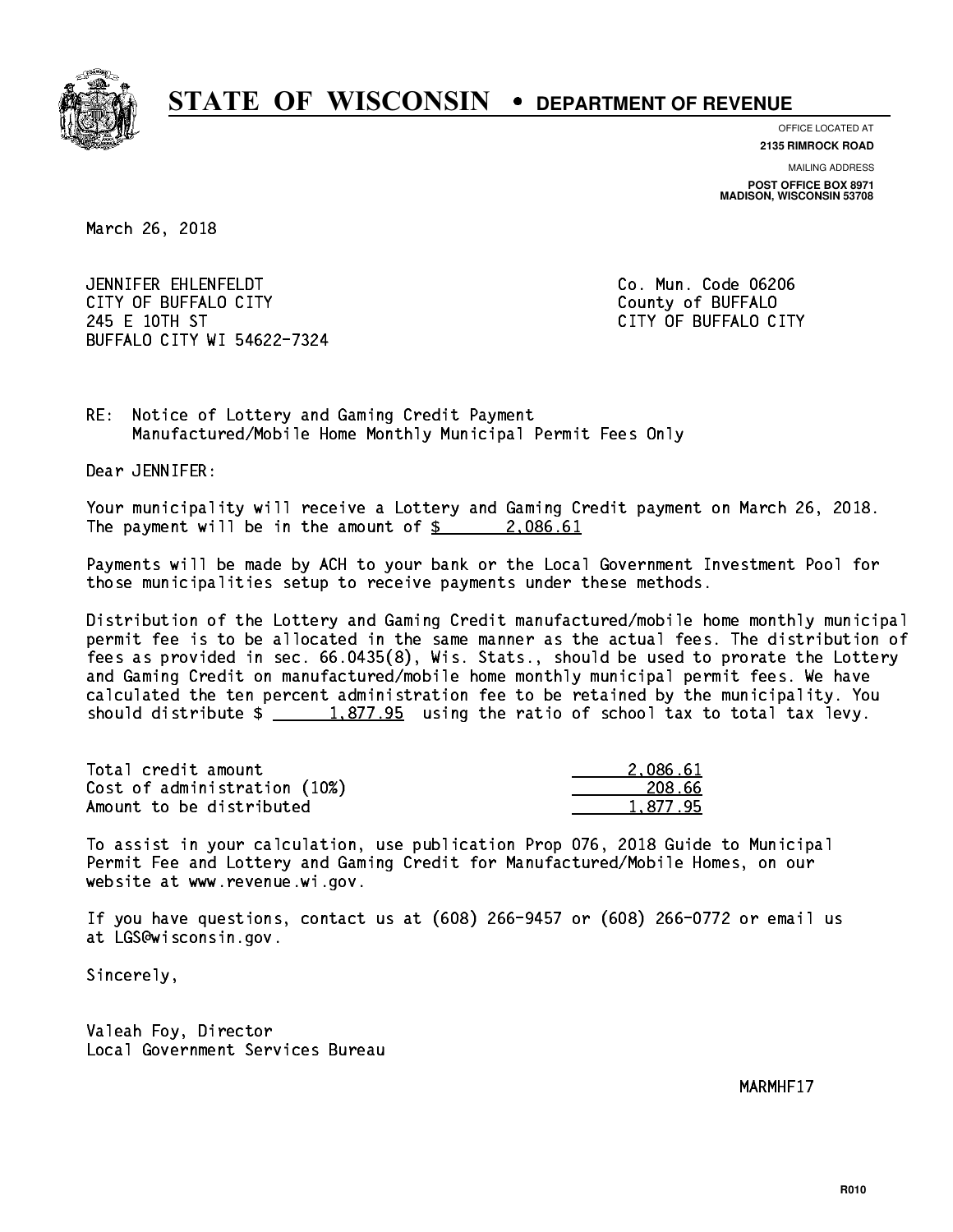

**OFFICE LOCATED AT**

**2135 RIMROCK ROAD**

**MAILING ADDRESS POST OFFICE BOX 8971 MADISON, WISCONSIN 53708**

March 26, 2018

 JANET LA DUKE Co. Mun. Code 06226 CITY OF FOUNTAIN CITY COUNTROLLED COUNTROLLED COUNTROLLED COUNTROLLED COUNTROLLED COUNTROLLED COUNTROLLED COUNTROLLED COUNTROLLED AT A COUNTROLLED COUNTROLLED AT A COUNTROLLED COUNTROLLED AT A COUNTROLLED COUNTROLLED AT A PO BOX 85 FOUNTAIN CITY WI 54629-0085

CITY OF FOUNTAIN CITY

RE: Notice of Lottery and Gaming Credit Payment Manufactured/Mobile Home Monthly Municipal Permit Fees Only

Dear JANET:

 Your municipality will receive a Lottery and Gaming Credit payment on March 26, 2018. The payment will be in the amount of \$ 749.60 \_\_\_\_\_\_\_\_\_\_\_\_\_\_\_\_

 Payments will be made by ACH to your bank or the Local Government Investment Pool for those municipalities setup to receive payments under these methods.

 Distribution of the Lottery and Gaming Credit manufactured/mobile home monthly municipal permit fee is to be allocated in the same manner as the actual fees. The distribution of fees as provided in sec. 66.0435(8), Wis. Stats., should be used to prorate the Lottery and Gaming Credit on manufactured/mobile home monthly municipal permit fees. We have calculated the ten percent administration fee to be retained by the municipality. You should distribute  $\frac{2}{1}$   $\frac{674.64}{674.64}$  using the ratio of school tax to total tax levy.

| Total credit amount          | 749 AN |
|------------------------------|--------|
| Cost of administration (10%) | 74 96  |
| Amount to be distributed     | 674 64 |

 To assist in your calculation, use publication Prop 076, 2018 Guide to Municipal Permit Fee and Lottery and Gaming Credit for Manufactured/Mobile Homes, on our website at www.revenue.wi.gov.

 If you have questions, contact us at (608) 266-9457 or (608) 266-0772 or email us at LGS@wisconsin.gov.

Sincerely,

 Valeah Foy, Director Local Government Services Bureau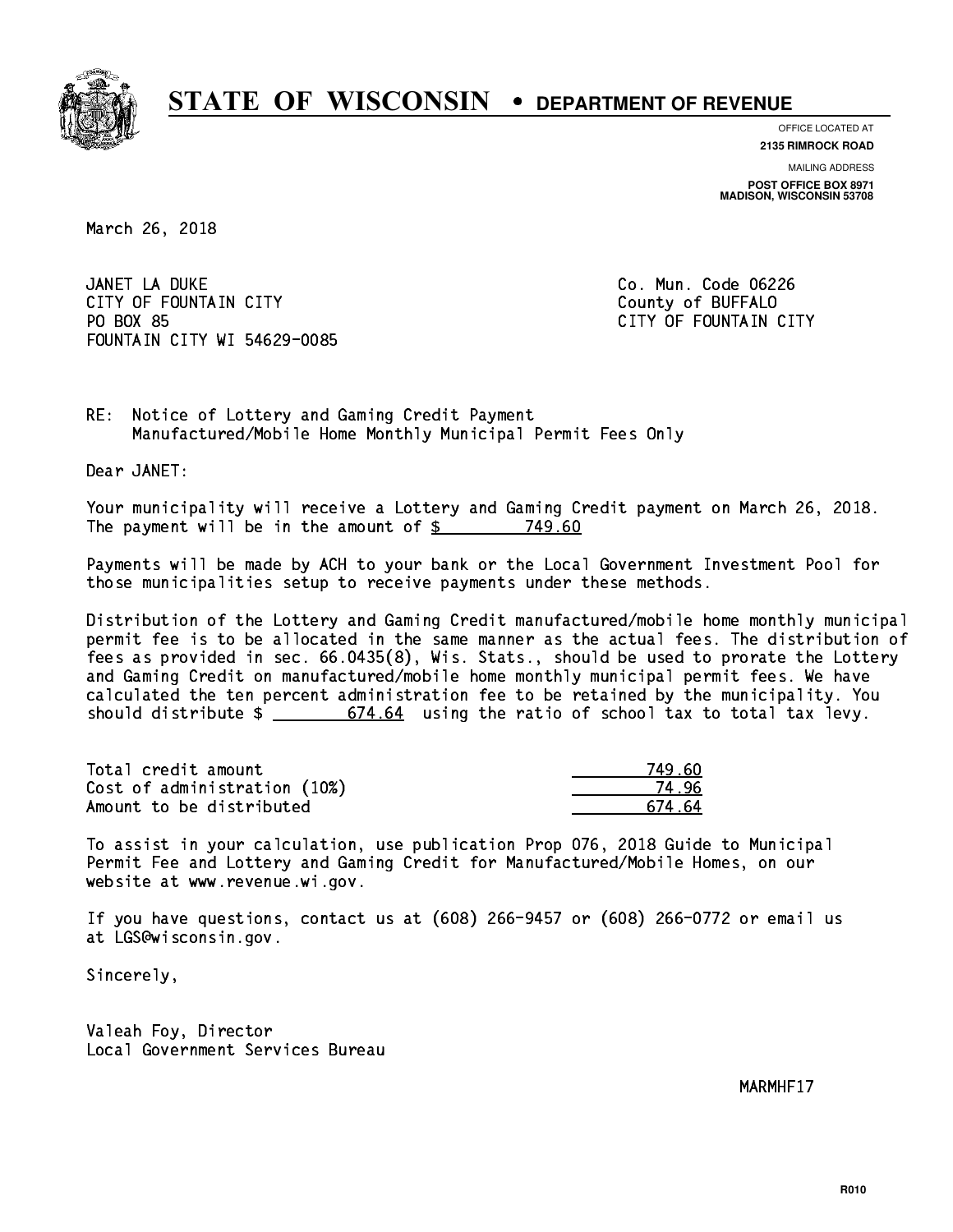

**OFFICE LOCATED AT**

**2135 RIMROCK ROAD**

**MAILING ADDRESS POST OFFICE BOX 8971 MADISON, WISCONSIN 53708**

March 26, 2018

ROMEY NELSON TOWN OF GRANTSBURG COUNTY OF BURNETT PO BOX 642 GRANTSBURG WI 54840-0642

Co. Mun. Code 07010 TOWN OF GRANTSBURG

RE: Notice of Lottery and Gaming Credit Payment Manufactured/Mobile Home Monthly Municipal Permit Fees Only

Dear ROMEY:

 Your municipality will receive a Lottery and Gaming Credit payment on March 26, 2018. The payment will be in the amount of  $\frac{2}{3}$  1,130.92

 Payments will be made by ACH to your bank or the Local Government Investment Pool for those municipalities setup to receive payments under these methods.

 Distribution of the Lottery and Gaming Credit manufactured/mobile home monthly municipal permit fee is to be allocated in the same manner as the actual fees. The distribution of fees as provided in sec. 66.0435(8), Wis. Stats., should be used to prorate the Lottery and Gaming Credit on manufactured/mobile home monthly municipal permit fees. We have calculated the ten percent administration fee to be retained by the municipality. You should distribute  $\frac{1,017.83}{1,017.83}$  using the ratio of school tax to total tax levy.

| Total credit amount          | 1,130.92 |
|------------------------------|----------|
| Cost of administration (10%) | 113.09   |
| Amount to be distributed     | 1.017.83 |

 To assist in your calculation, use publication Prop 076, 2018 Guide to Municipal Permit Fee and Lottery and Gaming Credit for Manufactured/Mobile Homes, on our website at www.revenue.wi.gov.

 If you have questions, contact us at (608) 266-9457 or (608) 266-0772 or email us at LGS@wisconsin.gov.

Sincerely,

 Valeah Foy, Director Local Government Services Bureau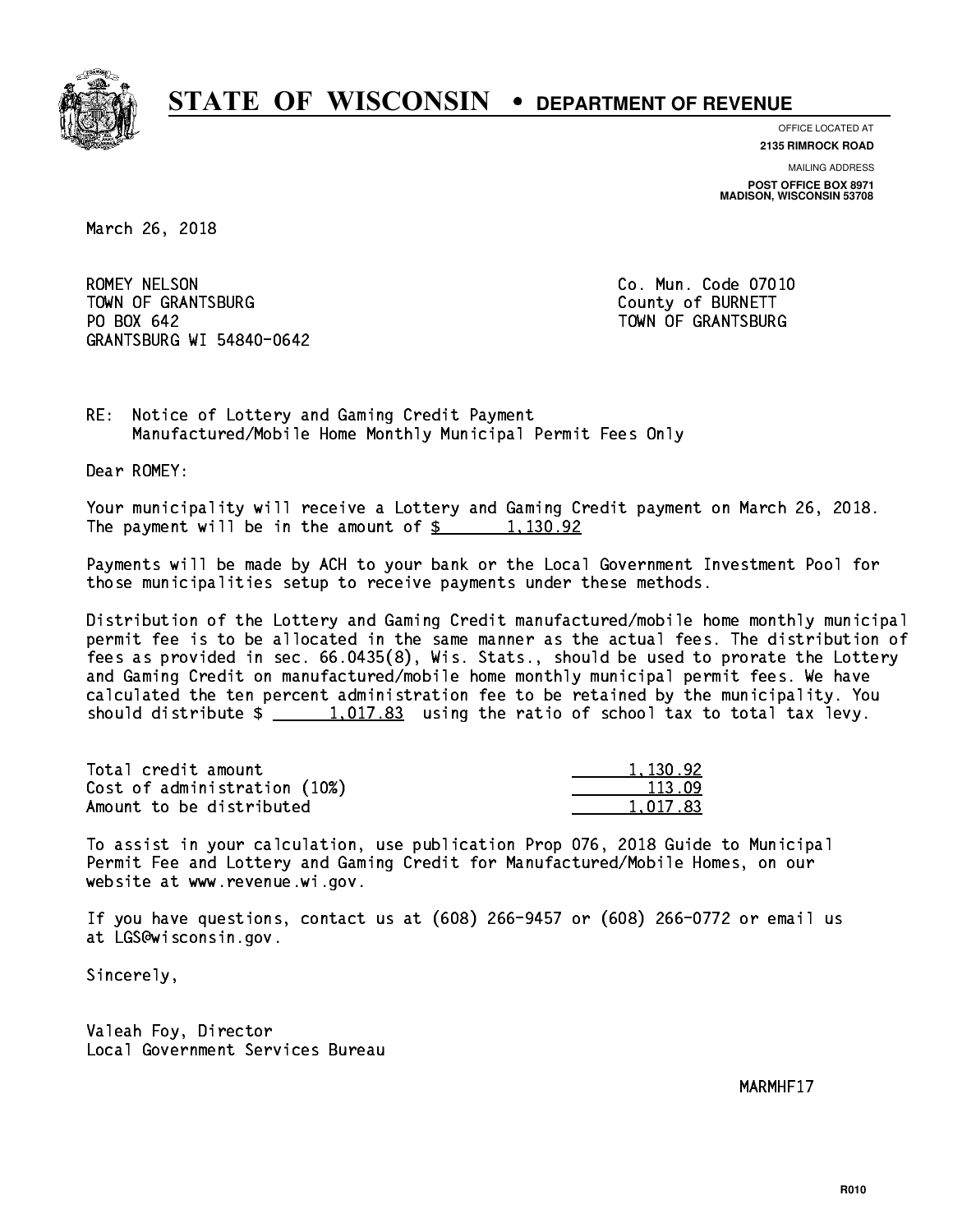

**OFFICE LOCATED AT**

**2135 RIMROCK ROAD**

**MAILING ADDRESS POST OFFICE BOX 8971 MADISON, WISCONSIN 53708**

March 26, 2018

ANN PETERSON VILLAGE OF SIREN COUNTY OF BURNETT PO BOX 23 PO BOX 23 VILLAGE OF SIREN SIREN WI 54872-0023

Co. Mun. Code 07181

RE: Notice of Lottery and Gaming Credit Payment Manufactured/Mobile Home Monthly Municipal Permit Fees Only

Dear ANN:

 Your municipality will receive a Lottery and Gaming Credit payment on March 26, 2018. The payment will be in the amount of  $\frac{2}{3}$  2,938.92

 Payments will be made by ACH to your bank or the Local Government Investment Pool for those municipalities setup to receive payments under these methods.

 Distribution of the Lottery and Gaming Credit manufactured/mobile home monthly municipal permit fee is to be allocated in the same manner as the actual fees. The distribution of fees as provided in sec. 66.0435(8), Wis. Stats., should be used to prorate the Lottery and Gaming Credit on manufactured/mobile home monthly municipal permit fees. We have calculated the ten percent administration fee to be retained by the municipality. You should distribute  $\frac{2.645.03}{2.645.03}$  using the ratio of school tax to total tax levy.

| Total credit amount          | 2.938.92 |
|------------------------------|----------|
| Cost of administration (10%) | 293.89   |
| Amount to be distributed     | 2.645.03 |

 To assist in your calculation, use publication Prop 076, 2018 Guide to Municipal Permit Fee and Lottery and Gaming Credit for Manufactured/Mobile Homes, on our website at www.revenue.wi.gov.

 If you have questions, contact us at (608) 266-9457 or (608) 266-0772 or email us at LGS@wisconsin.gov.

Sincerely,

 Valeah Foy, Director Local Government Services Bureau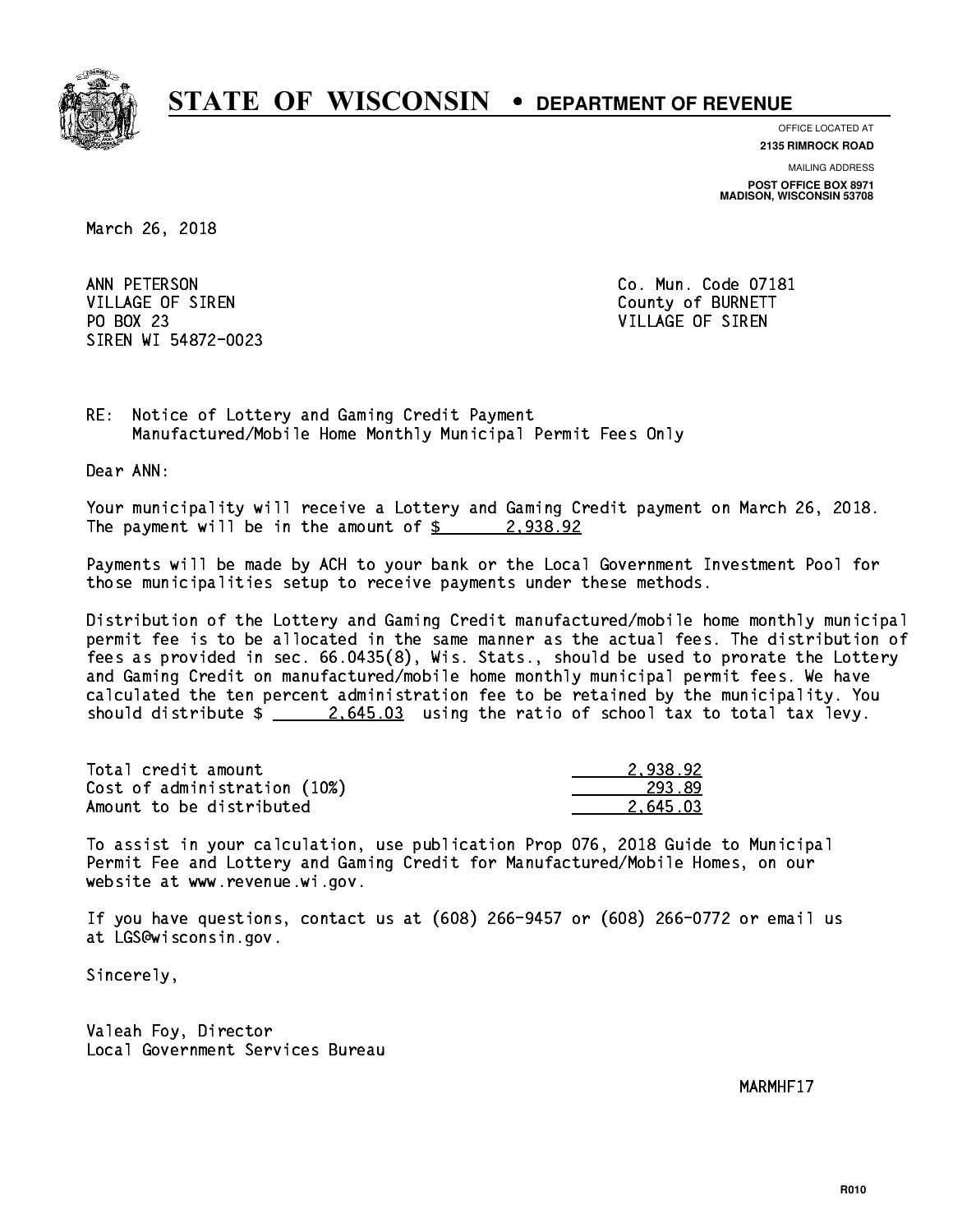

**OFFICE LOCATED AT**

**2135 RIMROCK ROAD**

**MAILING ADDRESS POST OFFICE BOX 8971 MADISON, WISCONSIN 53708**

March 26, 2018

 DEBRA DORIOTT-REINECCIUS Co. Mun. Code 07191 VILLAGE OF WEBSTER COUNTY OF BURNETT PO BOX 25 WEBSTER WI 54893-0025

VILLAGE OF WEBSTER

RE: Notice of Lottery and Gaming Credit Payment Manufactured/Mobile Home Monthly Municipal Permit Fees Only

Dear DEBRA:

 Your municipality will receive a Lottery and Gaming Credit payment on March 26, 2018. The payment will be in the amount of  $$ 475.30$ 

 Payments will be made by ACH to your bank or the Local Government Investment Pool for those municipalities setup to receive payments under these methods.

 Distribution of the Lottery and Gaming Credit manufactured/mobile home monthly municipal permit fee is to be allocated in the same manner as the actual fees. The distribution of fees as provided in sec. 66.0435(8), Wis. Stats., should be used to prorate the Lottery and Gaming Credit on manufactured/mobile home monthly municipal permit fees. We have calculated the ten percent administration fee to be retained by the municipality. You should distribute  $\frac{427.77}{2}$  using the ratio of school tax to total tax levy.

Total credit amount  $475.30$ Cost of administration (10%) 47.53 Amount to be distributed

 To assist in your calculation, use publication Prop 076, 2018 Guide to Municipal Permit Fee and Lottery and Gaming Credit for Manufactured/Mobile Homes, on our website at www.revenue.wi.gov.

 If you have questions, contact us at (608) 266-9457 or (608) 266-0772 or email us at LGS@wisconsin.gov.

Sincerely,

 Valeah Foy, Director Local Government Services Bureau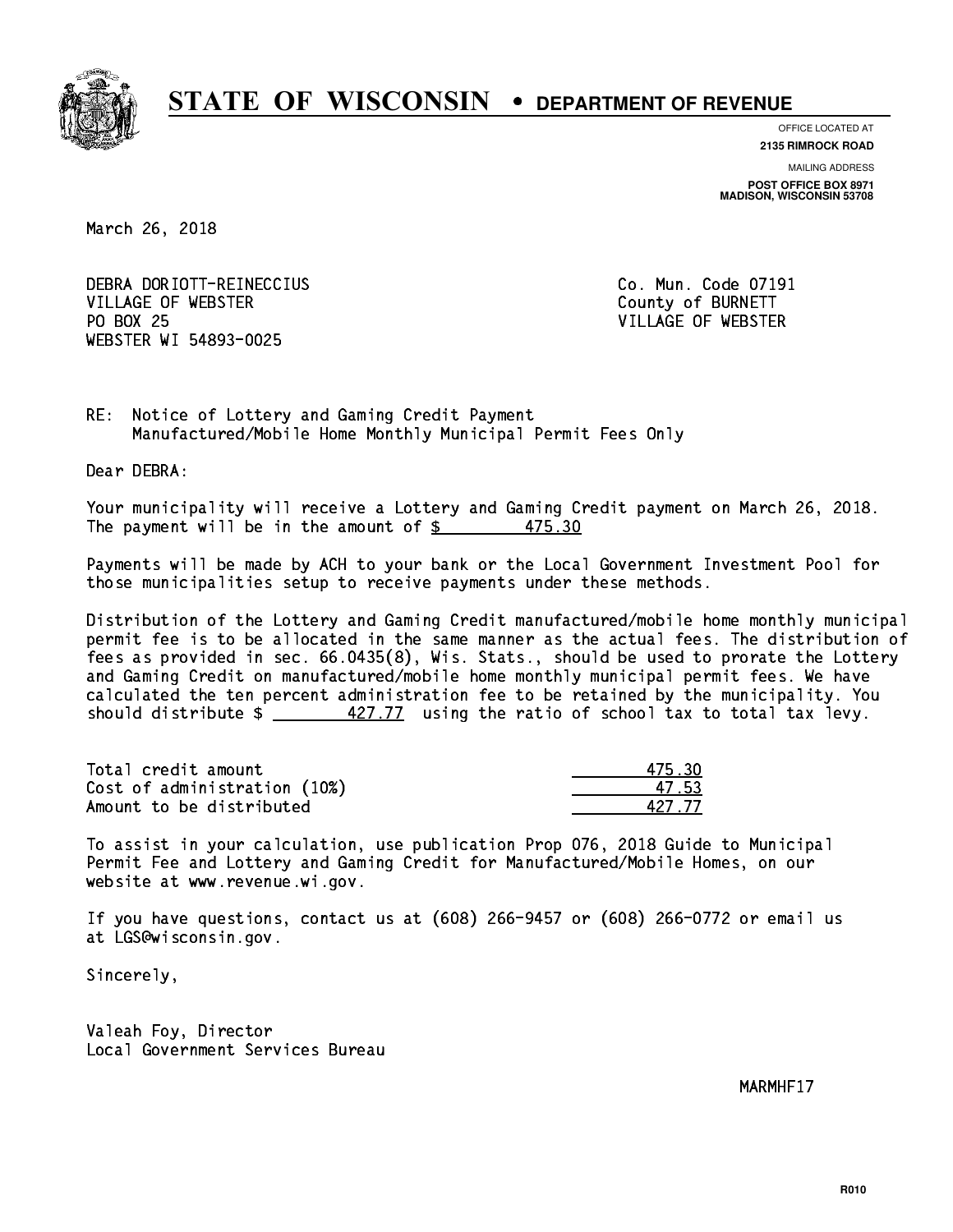

**OFFICE LOCATED AT**

**2135 RIMROCK ROAD**

**MAILING ADDRESS POST OFFICE BOX 8971 MADISON, WISCONSIN 53708**

March 26, 2018

SHARON OTT TOWN OF BRILLION County of CALUMET W2123 CENTER RD TOWN OF BRIDGE RD TOWN OF BRILLION COMMUNIST COMMUNIST COMMUNIST COMMUNIST COMMUNIST COMMUNIST COMMUNIST COMMUNIST COMMUNIST COMMUNIST COMMUNIST COMMUNIST COMMUNIST COMMUNIST COMMUNIST COMMUNIST COMMUNIST C BRILLION WI 54110-9711

Co. Mun. Code 08002

RE: Notice of Lottery and Gaming Credit Payment Manufactured/Mobile Home Monthly Municipal Permit Fees Only

Dear SHARON:

 Your municipality will receive a Lottery and Gaming Credit payment on March 26, 2018. The payment will be in the amount of  $\frac{2}{3}$  3,168.24

 Payments will be made by ACH to your bank or the Local Government Investment Pool for those municipalities setup to receive payments under these methods.

 Distribution of the Lottery and Gaming Credit manufactured/mobile home monthly municipal permit fee is to be allocated in the same manner as the actual fees. The distribution of fees as provided in sec. 66.0435(8), Wis. Stats., should be used to prorate the Lottery and Gaming Credit on manufactured/mobile home monthly municipal permit fees. We have calculated the ten percent administration fee to be retained by the municipality. You should distribute  $\frac{2.851.42}{ }$  using the ratio of school tax to total tax levy.

| Total credit amount          | 3.168.24 |
|------------------------------|----------|
| Cost of administration (10%) | 316.82   |
| Amount to be distributed     | 2.851.42 |

 To assist in your calculation, use publication Prop 076, 2018 Guide to Municipal Permit Fee and Lottery and Gaming Credit for Manufactured/Mobile Homes, on our website at www.revenue.wi.gov.

 If you have questions, contact us at (608) 266-9457 or (608) 266-0772 or email us at LGS@wisconsin.gov.

Sincerely,

 Valeah Foy, Director Local Government Services Bureau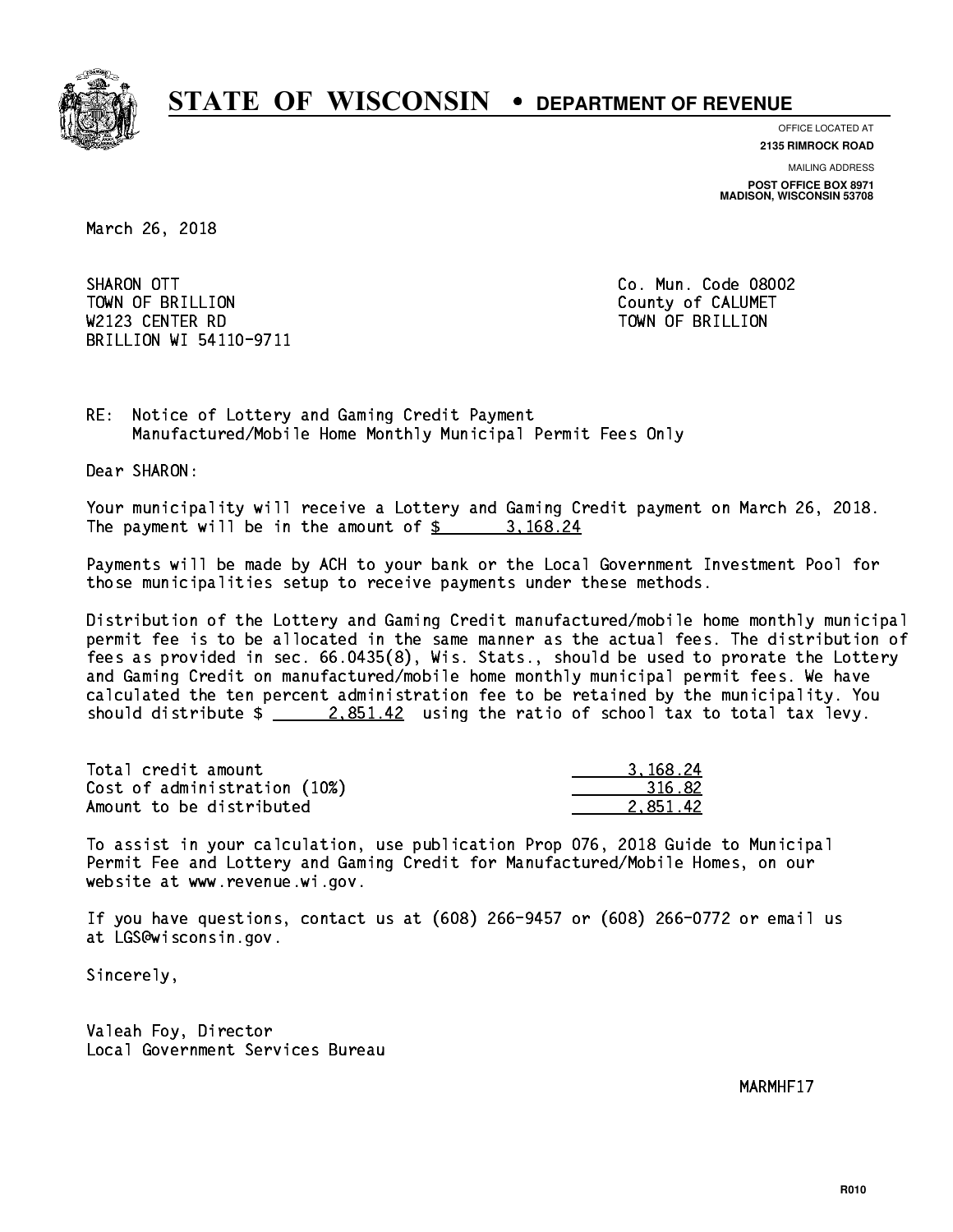

**OFFICE LOCATED AT**

**2135 RIMROCK ROAD**

**MAILING ADDRESS POST OFFICE BOX 8971 MADISON, WISCONSIN 53708**

March 26, 2018

LORI FHLUG TOWN OF BROTHERTOWN COUNTY COUNTY OF CALUMET CHILTON WI 53014

Co. Mun. Code 08004 W3916 ST CHARLES RD TOWN OF BROTHERTOWN WAS ALLOWDED AND TOWN OF BROTHERTOWN

RE: Notice of Lottery and Gaming Credit Payment Manufactured/Mobile Home Monthly Municipal Permit Fees Only

Dear LORI:

 Your municipality will receive a Lottery and Gaming Credit payment on March 26, 2018. The payment will be in the amount of  $\frac{2}{3}$  807.36

 Payments will be made by ACH to your bank or the Local Government Investment Pool for those municipalities setup to receive payments under these methods.

 Distribution of the Lottery and Gaming Credit manufactured/mobile home monthly municipal permit fee is to be allocated in the same manner as the actual fees. The distribution of fees as provided in sec. 66.0435(8), Wis. Stats., should be used to prorate the Lottery and Gaming Credit on manufactured/mobile home monthly municipal permit fees. We have calculated the ten percent administration fee to be retained by the municipality. You should distribute  $\frac{26.63}{126.63}$  using the ratio of school tax to total tax levy.

Total credit amount and the set of the set of the set of the set of the set of the set of the set of the set o  $Cost of administration (10%) \t\t\t\t\t\t\t\t\t\t\t\t\t\t\t\t\t\t\t\t\t\t\t\t 80.73$ Amount to be distributed **726.63** 

 To assist in your calculation, use publication Prop 076, 2018 Guide to Municipal Permit Fee and Lottery and Gaming Credit for Manufactured/Mobile Homes, on our website at www.revenue.wi.gov.

 If you have questions, contact us at (608) 266-9457 or (608) 266-0772 or email us at LGS@wisconsin.gov.

Sincerely,

 Valeah Foy, Director Local Government Services Bureau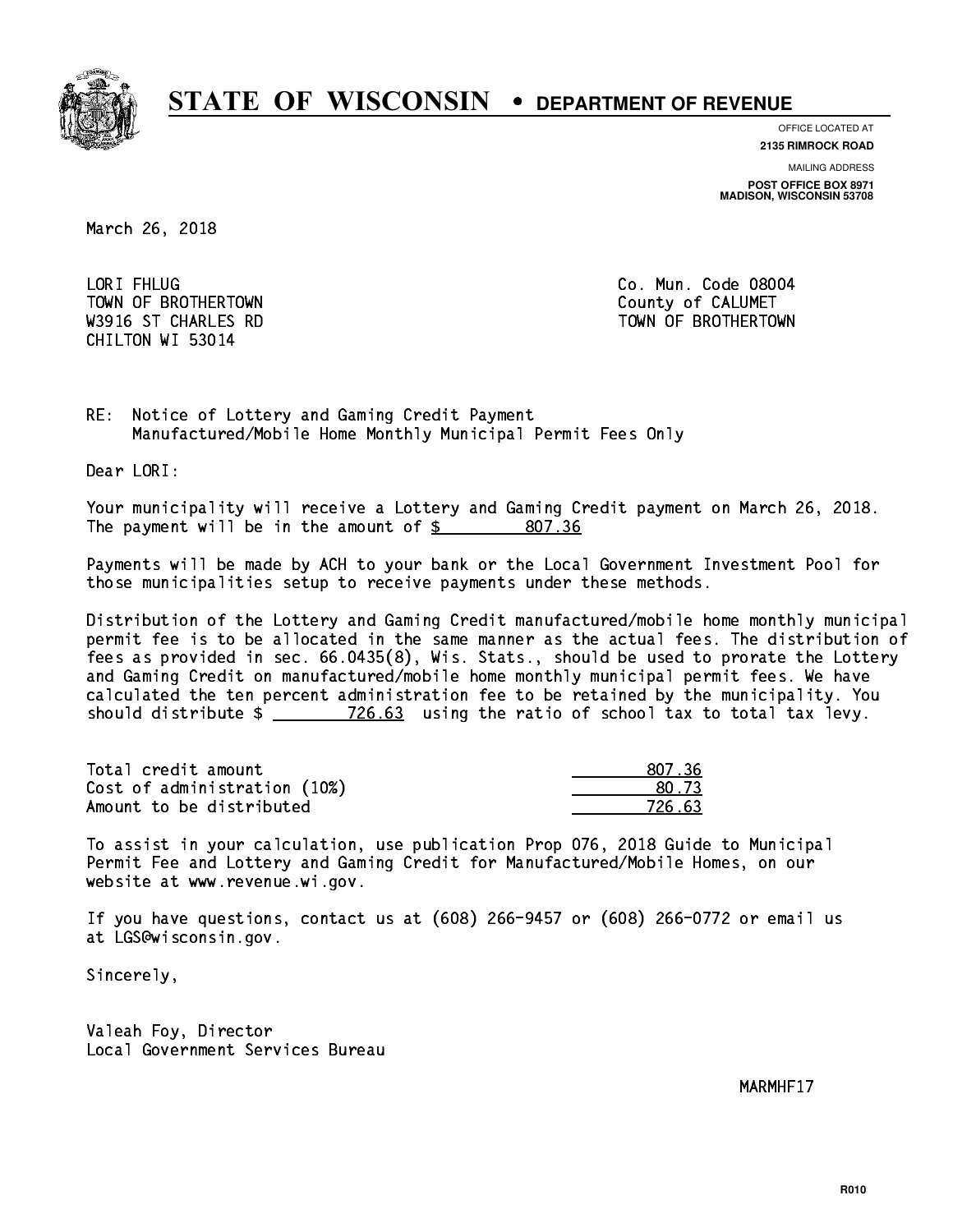

**OFFICE LOCATED AT**

**2135 RIMROCK ROAD**

**MAILING ADDRESS**

**POST OFFICE BOX 8971 MADISON, WISCONSIN 53708**

March 26, 2018

 MARY JO MUELLENBACH Co. Mun. Code 08012 TOWN OF NEW HOLSTEIN County of CALUMET N1092 DORN RD TOWN OF NEW HOLSTEIN CHILTON WI 53014-9686

RE: Notice of Lottery and Gaming Credit Payment Manufactured/Mobile Home Monthly Municipal Permit Fees Only

Dear MARY JO:

 Your municipality will receive a Lottery and Gaming Credit payment on March 26, 2018. The payment will be in the amount of  $\frac{2.623.80}{2.22333}$ 

 Payments will be made by ACH to your bank or the Local Government Investment Pool for those municipalities setup to receive payments under these methods.

 Distribution of the Lottery and Gaming Credit manufactured/mobile home monthly municipal permit fee is to be allocated in the same manner as the actual fees. The distribution of fees as provided in sec. 66.0435(8), Wis. Stats., should be used to prorate the Lottery and Gaming Credit on manufactured/mobile home monthly municipal permit fees. We have calculated the ten percent administration fee to be retained by the municipality. You should distribute  $\frac{2,361.42}{2}$  using the ratio of school tax to total tax levy.

| Total credit amount          | 2.623.80 |
|------------------------------|----------|
| Cost of administration (10%) | 262.38   |
| Amount to be distributed     | 2.361.42 |

 To assist in your calculation, use publication Prop 076, 2018 Guide to Municipal Permit Fee and Lottery and Gaming Credit for Manufactured/Mobile Homes, on our website at www.revenue.wi.gov.

 If you have questions, contact us at (608) 266-9457 or (608) 266-0772 or email us at LGS@wisconsin.gov.

Sincerely,

 Valeah Foy, Director Local Government Services Bureau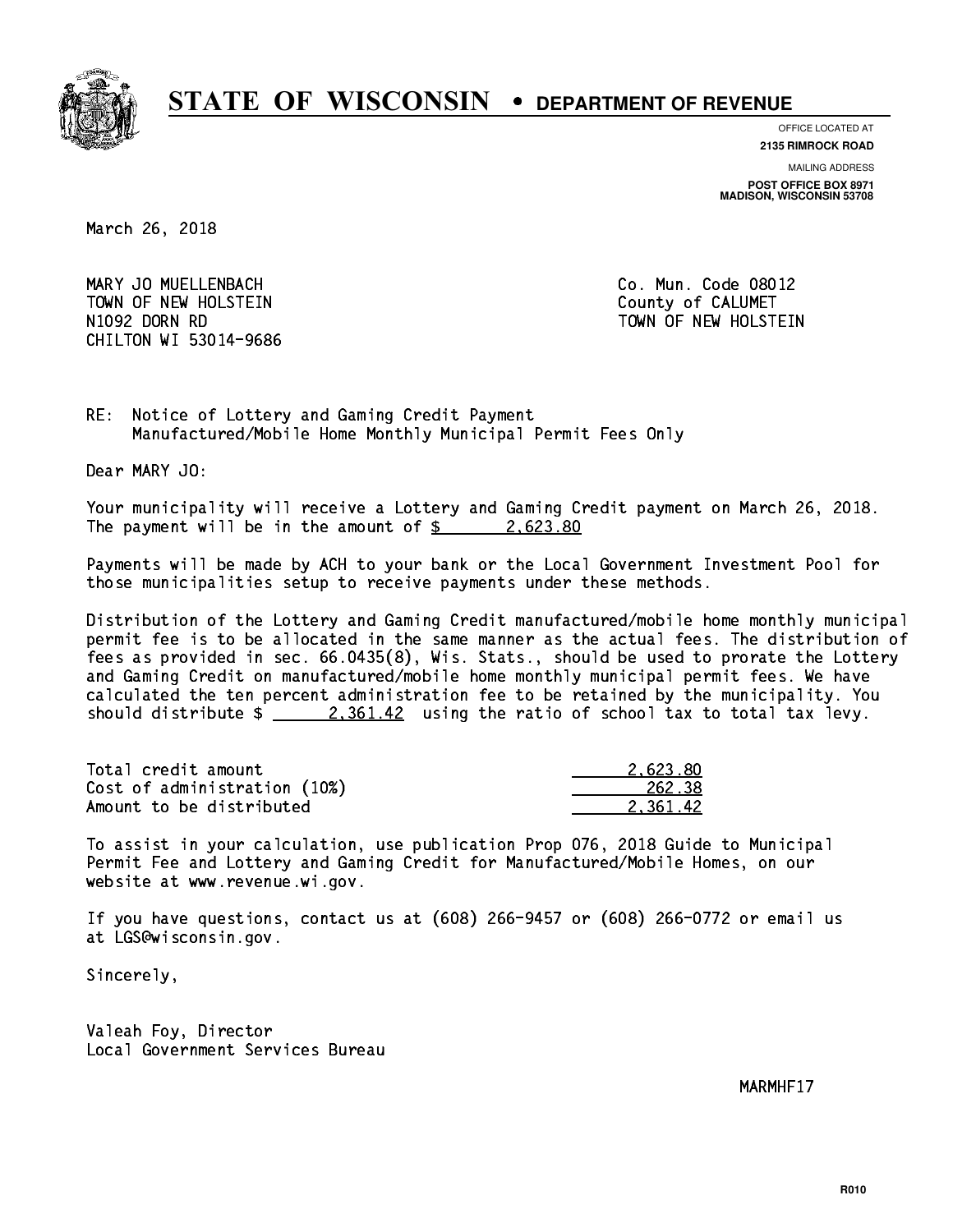

**OFFICE LOCATED AT**

**2135 RIMROCK ROAD**

**MAILING ADDRESS POST OFFICE BOX 8971 MADISON, WISCONSIN 53708**

March 26, 2018

DENNIS G DUPREY VILLAGE OF HILBERT COUNTY OF CALUMET PO BOX 266 VILLAGE OF HILBERT HILBERT WI 54129-0266

Co. Mun. Code 08136

RE: Notice of Lottery and Gaming Credit Payment Manufactured/Mobile Home Monthly Municipal Permit Fees Only

Dear DENNIS:

 Your municipality will receive a Lottery and Gaming Credit payment on March 26, 2018. The payment will be in the amount of  $\frac{2}{3}$  3,581.76

 Payments will be made by ACH to your bank or the Local Government Investment Pool for those municipalities setup to receive payments under these methods.

 Distribution of the Lottery and Gaming Credit manufactured/mobile home monthly municipal permit fee is to be allocated in the same manner as the actual fees. The distribution of fees as provided in sec. 66.0435(8), Wis. Stats., should be used to prorate the Lottery and Gaming Credit on manufactured/mobile home monthly municipal permit fees. We have calculated the ten percent administration fee to be retained by the municipality. You should distribute  $\frac{2}{2}$   $\frac{3,223.59}{2}$  using the ratio of school tax to total tax levy.

| Total credit amount          | 3.581.76 |
|------------------------------|----------|
| Cost of administration (10%) | 358.17   |
| Amount to be distributed     | 3.223.59 |

 To assist in your calculation, use publication Prop 076, 2018 Guide to Municipal Permit Fee and Lottery and Gaming Credit for Manufactured/Mobile Homes, on our website at www.revenue.wi.gov.

 If you have questions, contact us at (608) 266-9457 or (608) 266-0772 or email us at LGS@wisconsin.gov.

Sincerely,

 Valeah Foy, Director Local Government Services Bureau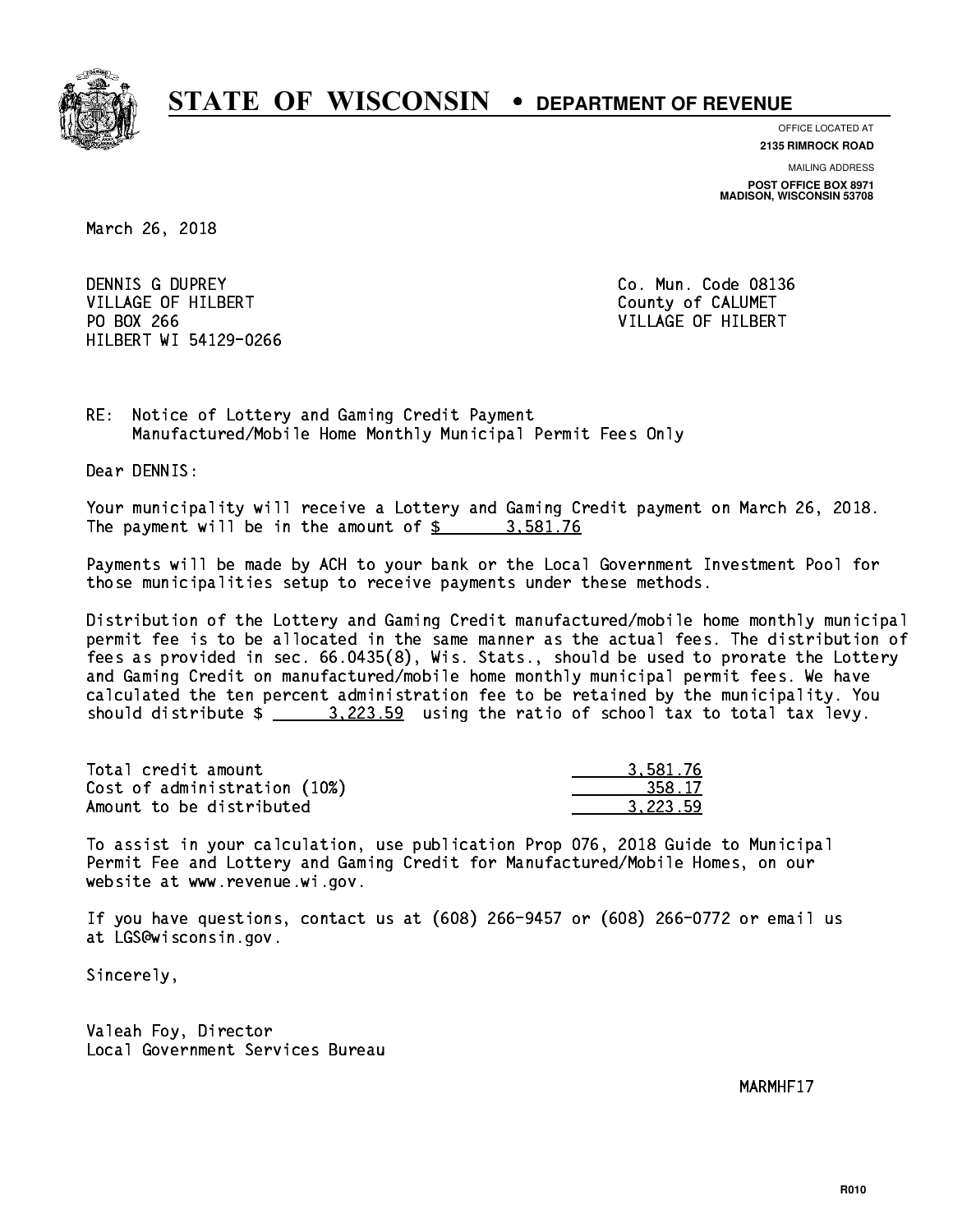

**OFFICE LOCATED AT**

**2135 RIMROCK ROAD**

**MAILING ADDRESS POST OFFICE BOX 8971 MADISON, WISCONSIN 53708**

March 26, 2018

 TONY SAUCERMAN Co. Mun. Code 08201 CITY OF APPLETON COUNTY COUNTY OF CALUMET 100 N APPLETON ST CITY OF APPLETON APPLETON WI 54911-4702

RE: Notice of Lottery and Gaming Credit Payment Manufactured/Mobile Home Monthly Municipal Permit Fees Only

Dear TONY:

 Your municipality will receive a Lottery and Gaming Credit payment on March 26, 2018. The payment will be in the amount of  $\frac{2}{3}$  3,033.38

 Payments will be made by ACH to your bank or the Local Government Investment Pool for those municipalities setup to receive payments under these methods.

 Distribution of the Lottery and Gaming Credit manufactured/mobile home monthly municipal permit fee is to be allocated in the same manner as the actual fees. The distribution of fees as provided in sec. 66.0435(8), Wis. Stats., should be used to prorate the Lottery and Gaming Credit on manufactured/mobile home monthly municipal permit fees. We have calculated the ten percent administration fee to be retained by the municipality. You should distribute  $\frac{2.730.05}{2.730.05}$  using the ratio of school tax to total tax levy.

| Total credit amount          | 3.033.38 |
|------------------------------|----------|
| Cost of administration (10%) | 303.33   |
| Amount to be distributed     | 2.730.05 |

 To assist in your calculation, use publication Prop 076, 2018 Guide to Municipal Permit Fee and Lottery and Gaming Credit for Manufactured/Mobile Homes, on our website at www.revenue.wi.gov.

 If you have questions, contact us at (608) 266-9457 or (608) 266-0772 or email us at LGS@wisconsin.gov.

Sincerely,

 Valeah Foy, Director Local Government Services Bureau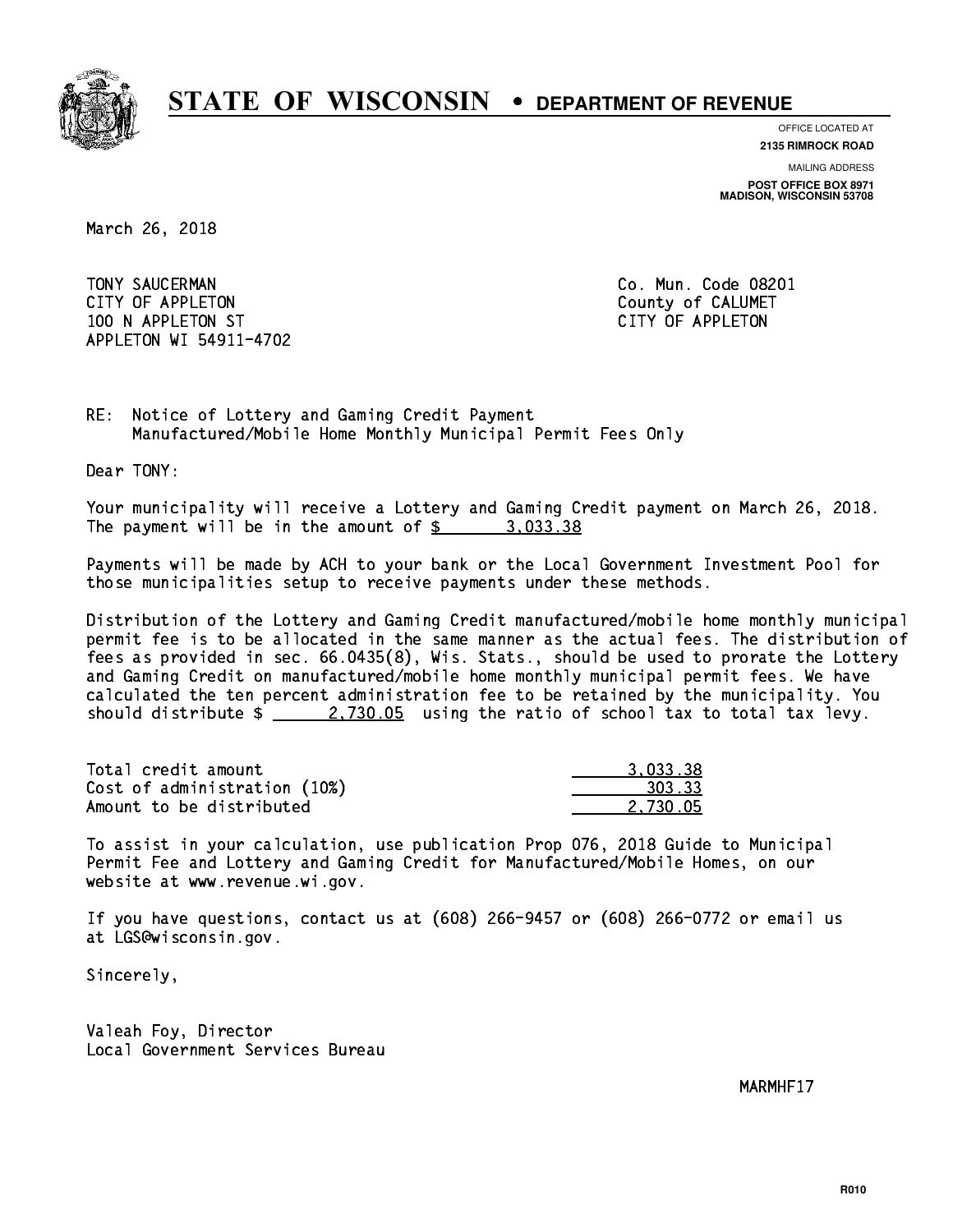

**OFFICE LOCATED AT**

**2135 RIMROCK ROAD**

**MAILING ADDRESS POST OFFICE BOX 8971 MADISON, WISCONSIN 53708**

March 26, 2018

LORI GOSZ CITY OF BRILLION County of CALUMET 130 CALUMET ST CITY OF BRIDGE ST CITY OF BRIDGE ST CITY OF BRIDGE ST CITY OF BRIDGE ST CITY OF BRIDGE ST CITY O BRILLION WI 54110-1199

Co. Mun. Code 08206

RE: Notice of Lottery and Gaming Credit Payment Manufactured/Mobile Home Monthly Municipal Permit Fees Only

Dear LORI:

 Your municipality will receive a Lottery and Gaming Credit payment on March 26, 2018. The payment will be in the amount of  $\frac{2}{3}$  2,295.88

 Payments will be made by ACH to your bank or the Local Government Investment Pool for those municipalities setup to receive payments under these methods.

 Distribution of the Lottery and Gaming Credit manufactured/mobile home monthly municipal permit fee is to be allocated in the same manner as the actual fees. The distribution of fees as provided in sec. 66.0435(8), Wis. Stats., should be used to prorate the Lottery and Gaming Credit on manufactured/mobile home monthly municipal permit fees. We have calculated the ten percent administration fee to be retained by the municipality. You should distribute  $\frac{2.066.30}{2.066.30}$  using the ratio of school tax to total tax levy.

| Total credit amount          | 2.295.88 |
|------------------------------|----------|
| Cost of administration (10%) | 229.58   |
| Amount to be distributed     | 2.066.30 |

 To assist in your calculation, use publication Prop 076, 2018 Guide to Municipal Permit Fee and Lottery and Gaming Credit for Manufactured/Mobile Homes, on our website at www.revenue.wi.gov.

 If you have questions, contact us at (608) 266-9457 or (608) 266-0772 or email us at LGS@wisconsin.gov.

Sincerely,

 Valeah Foy, Director Local Government Services Bureau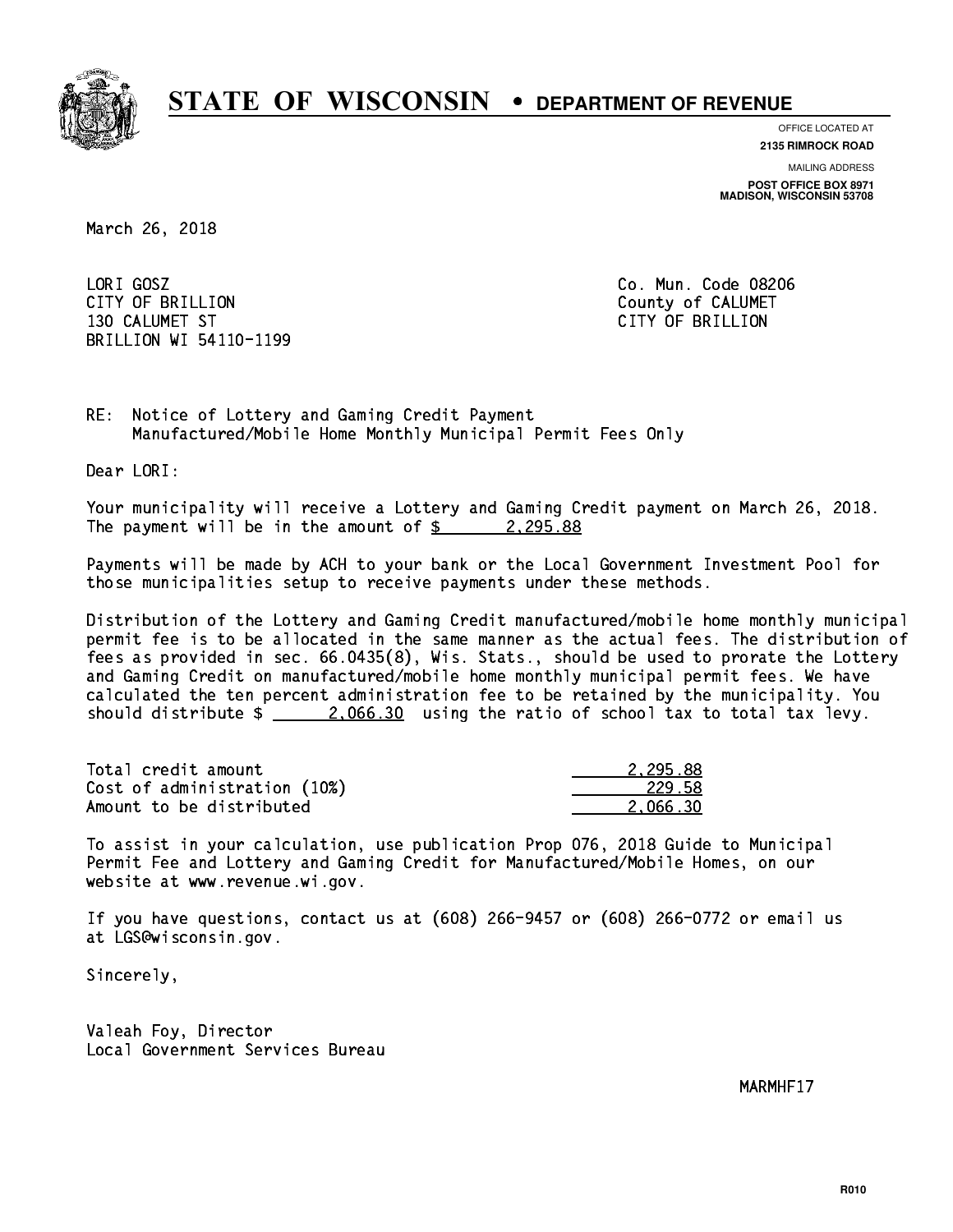

**OFFICE LOCATED AT**

**2135 RIMROCK ROAD**

**MAILING ADDRESS**

**POST OFFICE BOX 8971 MADISON, WISCONSIN 53708**

March 26, 2018

 MARILYN JASCHOB Co. Mun. Code 08241 CITY OF KIEL **COUNTY COUNTY OF CALUMET** PO BOX 98 PO BOX 98 CITY OF KIEL KIEL WI 53042-0098

CITY OF KIEL

RE: Notice of Lottery and Gaming Credit Payment Manufactured/Mobile Home Monthly Municipal Permit Fees Only

Dear MARILYN:

 Your municipality will receive a Lottery and Gaming Credit payment on March 26, 2018. The payment will be in the amount of \$ 5,600.04 \_\_\_\_\_\_\_\_\_\_\_\_\_\_\_\_

 Payments will be made by ACH to your bank or the Local Government Investment Pool for those municipalities setup to receive payments under these methods.

 Distribution of the Lottery and Gaming Credit manufactured/mobile home monthly municipal permit fee is to be allocated in the same manner as the actual fees. The distribution of fees as provided in sec. 66.0435(8), Wis. Stats., should be used to prorate the Lottery and Gaming Credit on manufactured/mobile home monthly municipal permit fees. We have calculated the ten percent administration fee to be retained by the municipality. You should distribute  $\frac{2}{1}$   $\frac{5.040.04}{1}$  using the ratio of school tax to total tax levy.

| Total credit amount          | 5.600.04 |
|------------------------------|----------|
| Cost of administration (10%) | 560.00   |
| Amount to be distributed     | 5.040.04 |

 To assist in your calculation, use publication Prop 076, 2018 Guide to Municipal Permit Fee and Lottery and Gaming Credit for Manufactured/Mobile Homes, on our website at www.revenue.wi.gov.

 If you have questions, contact us at (608) 266-9457 or (608) 266-0772 or email us at LGS@wisconsin.gov.

Sincerely,

 Valeah Foy, Director Local Government Services Bureau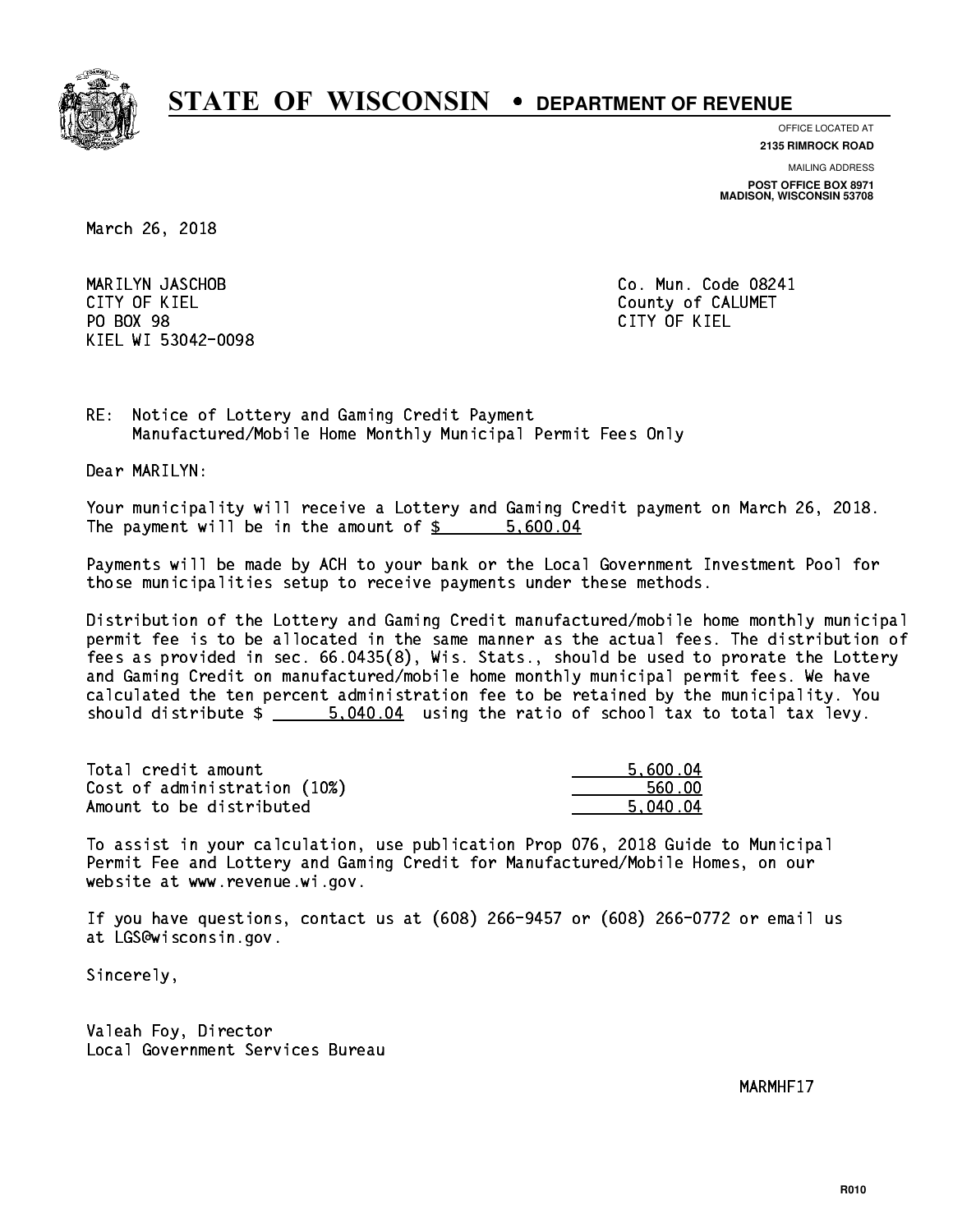

**OFFICE LOCATED AT**

**2135 RIMROCK ROAD**

**MAILING ADDRESS POST OFFICE BOX 8971 MADISON, WISCONSIN 53708**

March 26, 2018

 ASHLEY NELSON Co. Mun. Code 09010 TOWN OF BLOOMER County of CHIPPEWA 23780 STATE HIGHWAY 40 TOWN OF BLOOMER BLOOMER WI 54724

RE: Notice of Lottery and Gaming Credit Payment Manufactured/Mobile Home Monthly Municipal Permit Fees Only

Dear ASHLEY:

 Your municipality will receive a Lottery and Gaming Credit payment on March 26, 2018. The payment will be in the amount of  $\frac{2}{3}$  3,663.48

 Payments will be made by ACH to your bank or the Local Government Investment Pool for those municipalities setup to receive payments under these methods.

 Distribution of the Lottery and Gaming Credit manufactured/mobile home monthly municipal permit fee is to be allocated in the same manner as the actual fees. The distribution of fees as provided in sec. 66.0435(8), Wis. Stats., should be used to prorate the Lottery and Gaming Credit on manufactured/mobile home monthly municipal permit fees. We have calculated the ten percent administration fee to be retained by the municipality. You should distribute  $\frac{2.297.14}{2.297.14}$  using the ratio of school tax to total tax levy.

| Total credit amount          | 3.663.48 |
|------------------------------|----------|
| Cost of administration (10%) | 366.34   |
| Amount to be distributed     | 3.297.14 |

 To assist in your calculation, use publication Prop 076, 2018 Guide to Municipal Permit Fee and Lottery and Gaming Credit for Manufactured/Mobile Homes, on our website at www.revenue.wi.gov.

 If you have questions, contact us at (608) 266-9457 or (608) 266-0772 or email us at LGS@wisconsin.gov.

Sincerely,

 Valeah Foy, Director Local Government Services Bureau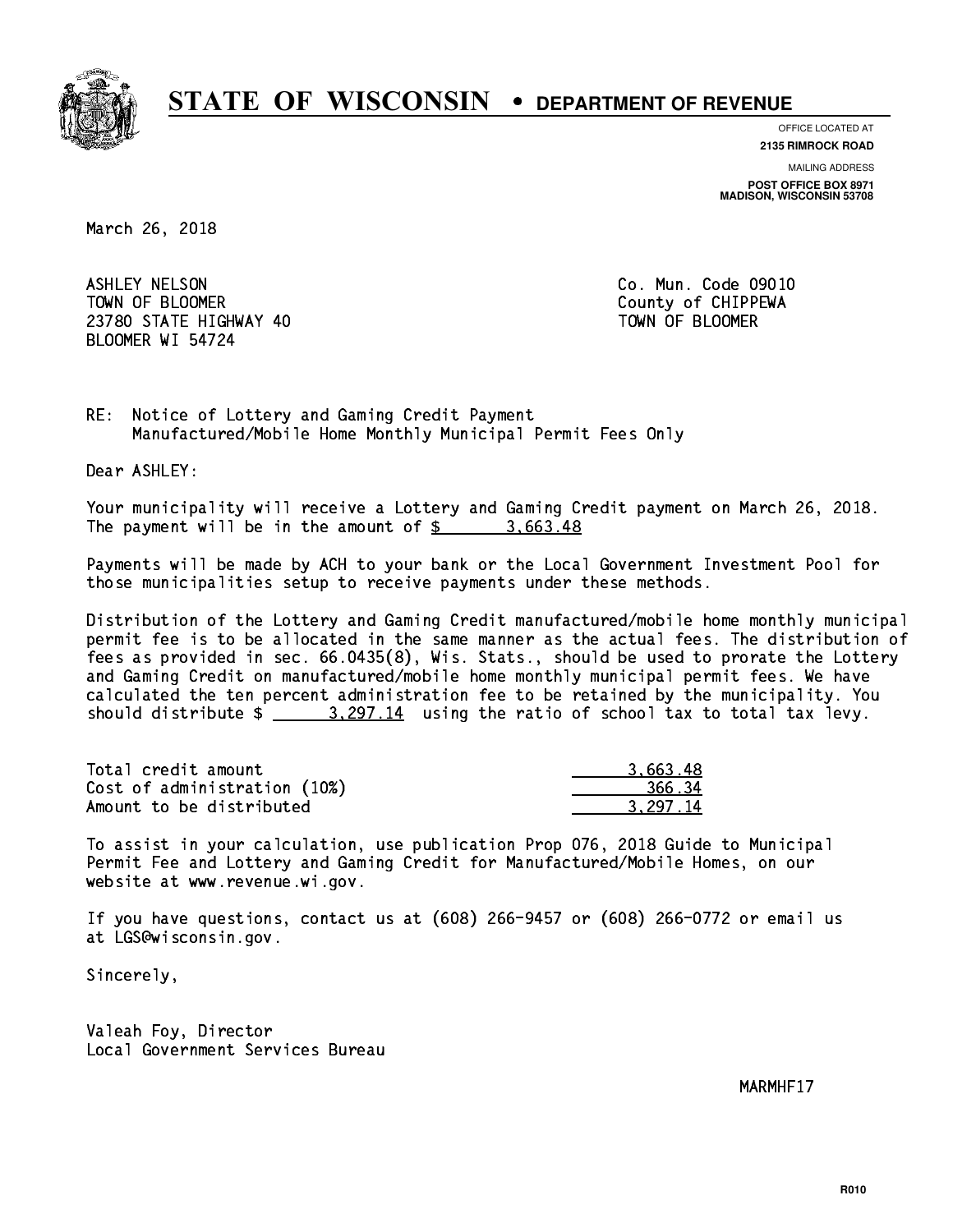

**OFFICE LOCATED AT**

**2135 RIMROCK ROAD**

**MAILING ADDRESS POST OFFICE BOX 8971 MADISON, WISCONSIN 53708**

March 26, 2018

**RUTH KNAPP** TOWN OF EAGLE POINT COUNTS AND TOWN OF CHIPPEWA 8391 137TH ST TOWN OF EAGLE POINT CHIPPEWA FALLS WI 54729-8876

Co. Mun. Code 09020

RE: Notice of Lottery and Gaming Credit Payment Manufactured/Mobile Home Monthly Municipal Permit Fees Only

Dear RUTH:

 Your municipality will receive a Lottery and Gaming Credit payment on March 26, 2018. The payment will be in the amount of  $\frac{2}{3}$  162.96

 Payments will be made by ACH to your bank or the Local Government Investment Pool for those municipalities setup to receive payments under these methods.

 Distribution of the Lottery and Gaming Credit manufactured/mobile home monthly municipal permit fee is to be allocated in the same manner as the actual fees. The distribution of fees as provided in sec. 66.0435(8), Wis. Stats., should be used to prorate the Lottery and Gaming Credit on manufactured/mobile home monthly municipal permit fees. We have calculated the ten percent administration fee to be retained by the municipality. You should distribute  $\frac{146.67}{146.67}$  using the ratio of school tax to total tax levy.

Total credit amount Cost of administration (10%) Amount to be distributed

| 162.96 |
|--------|
| 5.29   |
| 5.67   |

 To assist in your calculation, use publication Prop 076, 2018 Guide to Municipal Permit Fee and Lottery and Gaming Credit for Manufactured/Mobile Homes, on our website at www.revenue.wi.gov.

 If you have questions, contact us at (608) 266-9457 or (608) 266-0772 or email us at LGS@wisconsin.gov.

Sincerely,

 Valeah Foy, Director Local Government Services Bureau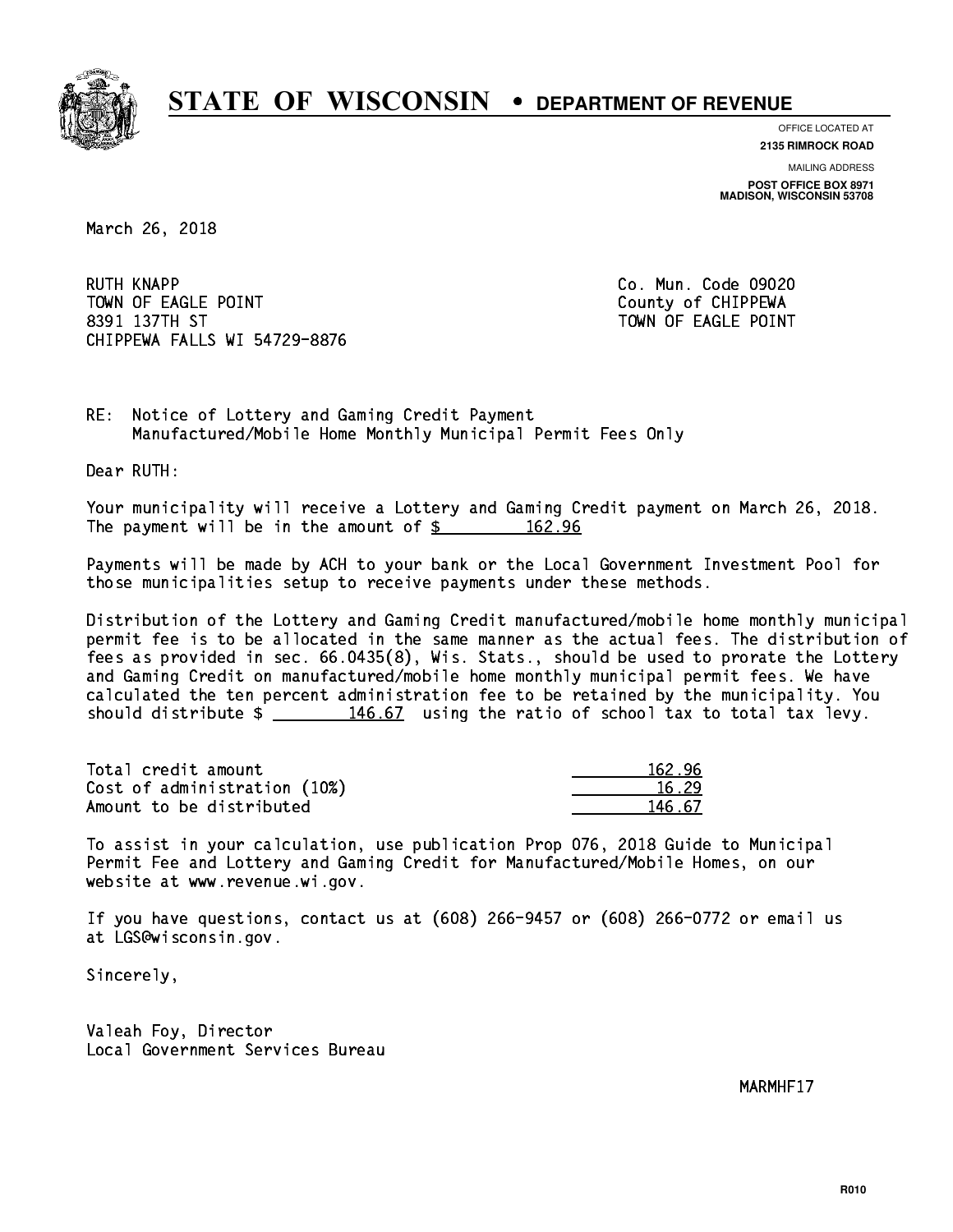

**OFFICE LOCATED AT**

**2135 RIMROCK ROAD**

**MAILING ADDRESS POST OFFICE BOX 8971 MADISON, WISCONSIN 53708**

March 26, 2018

LORI L HANSON TOWN OF LAFAYETTE TOWN OF LAFAYETTE 5765 197TH ST TOWN OF LAFAYETTE CHIPPEWA FALLS WI 54729-9128

Co. Mun. Code 09034

RE: Notice of Lottery and Gaming Credit Payment Manufactured/Mobile Home Monthly Municipal Permit Fees Only

Dear LORI:

 Your municipality will receive a Lottery and Gaming Credit payment on March 26, 2018. The payment will be in the amount of  $\frac{2}{3}$  1,980.74

 Payments will be made by ACH to your bank or the Local Government Investment Pool for those municipalities setup to receive payments under these methods.

 Distribution of the Lottery and Gaming Credit manufactured/mobile home monthly municipal permit fee is to be allocated in the same manner as the actual fees. The distribution of fees as provided in sec. 66.0435(8), Wis. Stats., should be used to prorate the Lottery and Gaming Credit on manufactured/mobile home monthly municipal permit fees. We have calculated the ten percent administration fee to be retained by the municipality. You should distribute  $\frac{1,782.67}{1,782.67}$  using the ratio of school tax to total tax levy.

| Total credit amount          | 1.980.74 |
|------------------------------|----------|
| Cost of administration (10%) | 198.07   |
| Amount to be distributed     | 1.782.67 |

 To assist in your calculation, use publication Prop 076, 2018 Guide to Municipal Permit Fee and Lottery and Gaming Credit for Manufactured/Mobile Homes, on our website at www.revenue.wi.gov.

 If you have questions, contact us at (608) 266-9457 or (608) 266-0772 or email us at LGS@wisconsin.gov.

Sincerely,

 Valeah Foy, Director Local Government Services Bureau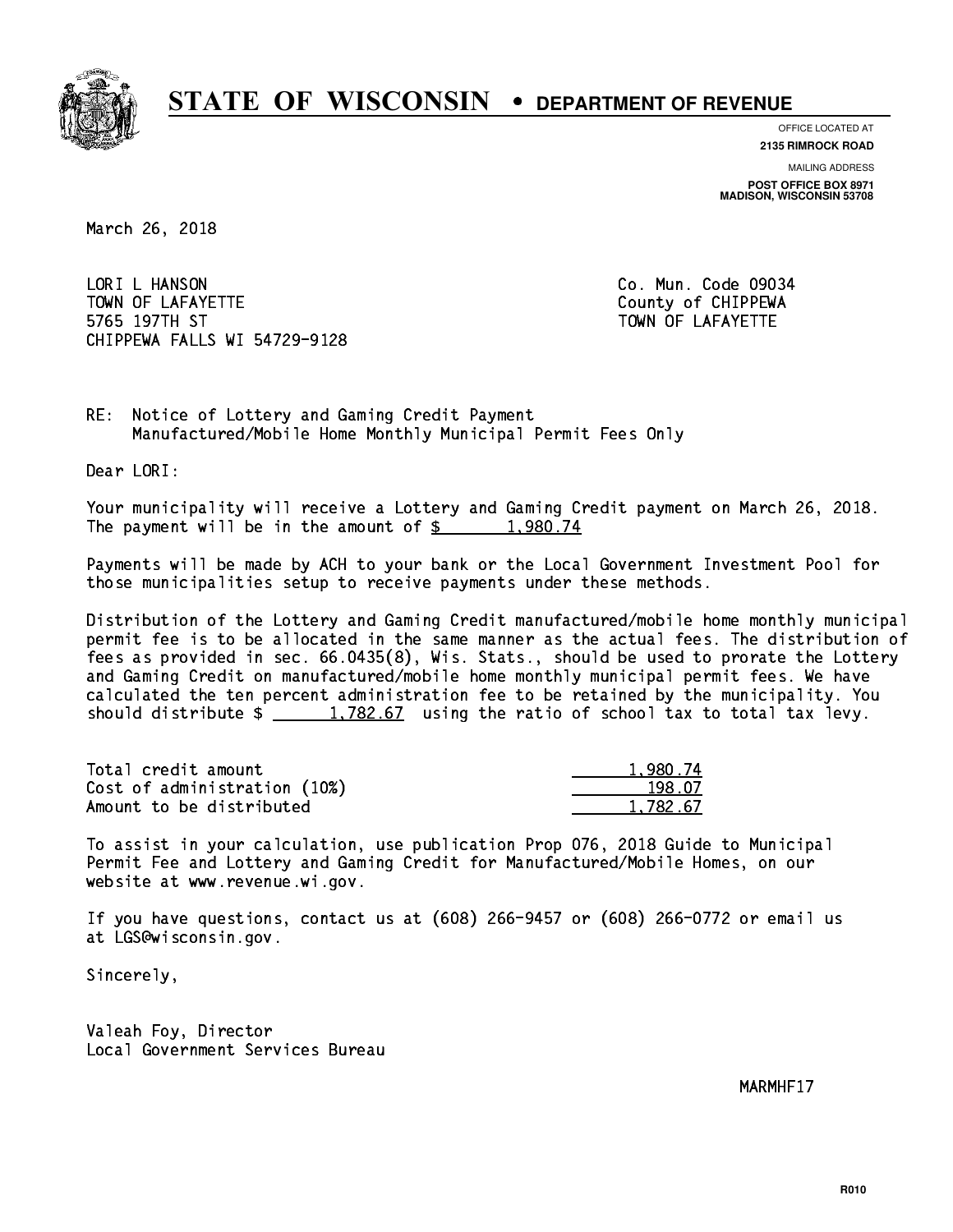

**OFFICE LOCATED AT**

**2135 RIMROCK ROAD**

**MAILING ADDRESS**

**POST OFFICE BOX 8971 MADISON, WISCONSIN 53708**

March 26, 2018

DANA MARION TOWN OF SIGEL County of CHIPPEWA 27171 30TH AVE 27171 30TH AVE CADOTT WI 54727-5819

Co. Mun. Code 09040

RE: Notice of Lottery and Gaming Credit Payment Manufactured/Mobile Home Monthly Municipal Permit Fees Only

Dear DANA:

 Your municipality will receive a Lottery and Gaming Credit payment on March 26, 2018. The payment will be in the amount of  $\frac{2}{3}$  2,368.43

 Payments will be made by ACH to your bank or the Local Government Investment Pool for those municipalities setup to receive payments under these methods.

 Distribution of the Lottery and Gaming Credit manufactured/mobile home monthly municipal permit fee is to be allocated in the same manner as the actual fees. The distribution of fees as provided in sec. 66.0435(8), Wis. Stats., should be used to prorate the Lottery and Gaming Credit on manufactured/mobile home monthly municipal permit fees. We have calculated the ten percent administration fee to be retained by the municipality. You should distribute  $\frac{2,131.59}{2}$  using the ratio of school tax to total tax levy.

| Total credit amount          | 2.368.43 |
|------------------------------|----------|
| Cost of administration (10%) | 236.84   |
| Amount to be distributed     | 2.131.59 |

 To assist in your calculation, use publication Prop 076, 2018 Guide to Municipal Permit Fee and Lottery and Gaming Credit for Manufactured/Mobile Homes, on our website at www.revenue.wi.gov.

 If you have questions, contact us at (608) 266-9457 or (608) 266-0772 or email us at LGS@wisconsin.gov.

Sincerely,

 Valeah Foy, Director Local Government Services Bureau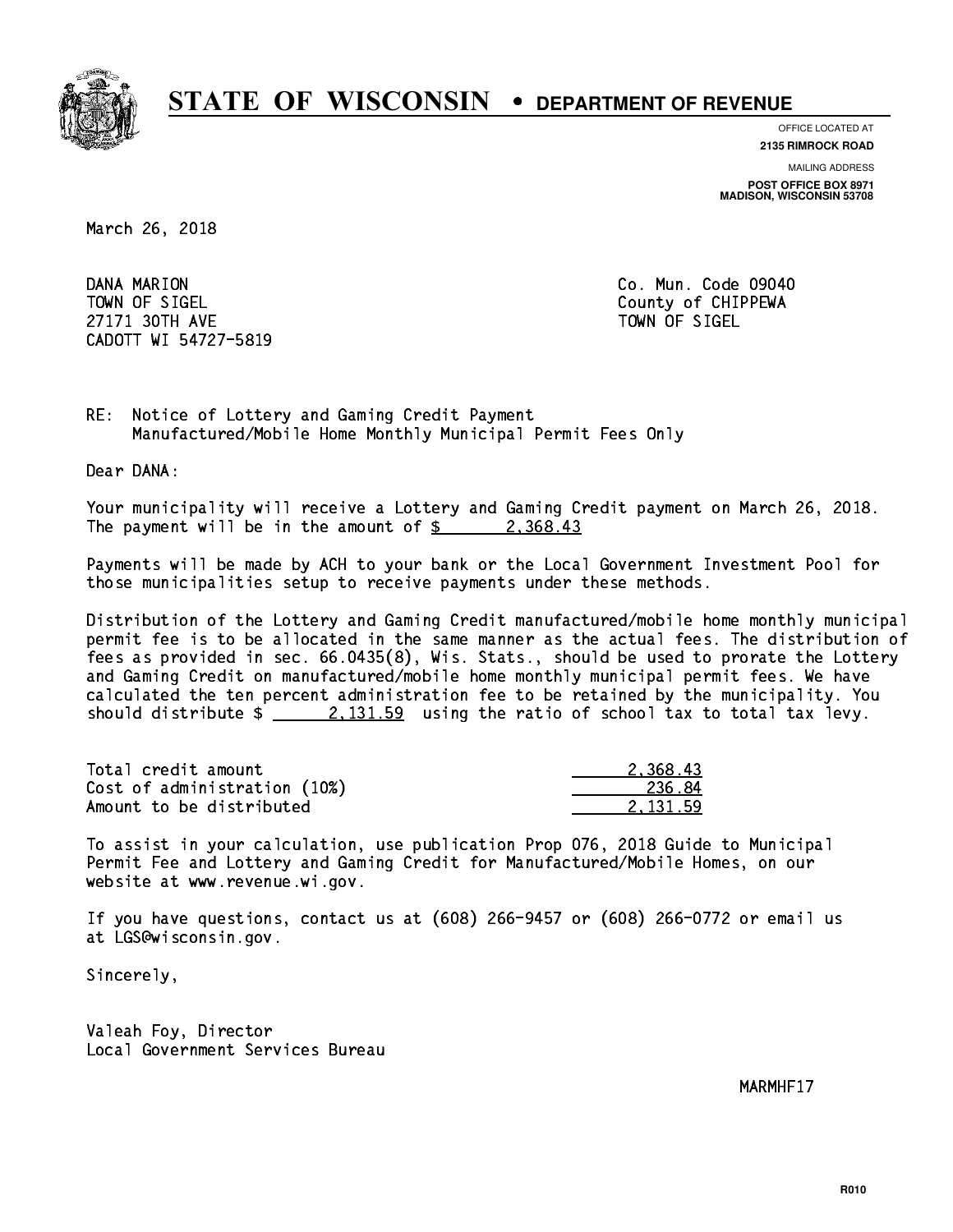

**OFFICE LOCATED AT**

**2135 RIMROCK ROAD**

**MAILING ADDRESS POST OFFICE BOX 8971 MADISON, WISCONSIN 53708**

March 26, 2018

SANDRA BUETOW VILLAGE OF CADOTT COUNTY COUNTY COUNTY OF CHIPPEWA PO BOX 40 CADOTT WI 54727-0040

Co. Mun. Code 09111 VILLAGE OF CADOTT

RE: Notice of Lottery and Gaming Credit Payment Manufactured/Mobile Home Monthly Municipal Permit Fees Only

Dear SANDRA:

 Your municipality will receive a Lottery and Gaming Credit payment on March 26, 2018. The payment will be in the amount of  $\frac{2}{3}$  1,478.45

 Payments will be made by ACH to your bank or the Local Government Investment Pool for those municipalities setup to receive payments under these methods.

 Distribution of the Lottery and Gaming Credit manufactured/mobile home monthly municipal permit fee is to be allocated in the same manner as the actual fees. The distribution of fees as provided in sec. 66.0435(8), Wis. Stats., should be used to prorate the Lottery and Gaming Credit on manufactured/mobile home monthly municipal permit fees. We have calculated the ten percent administration fee to be retained by the municipality. You should distribute  $\frac{1,330.61}{1,330.61}$  using the ratio of school tax to total tax levy.

| Total credit amount          | 1,478.45 |
|------------------------------|----------|
| Cost of administration (10%) | 147.84   |
| Amount to be distributed     | 1.330.61 |

 To assist in your calculation, use publication Prop 076, 2018 Guide to Municipal Permit Fee and Lottery and Gaming Credit for Manufactured/Mobile Homes, on our website at www.revenue.wi.gov.

 If you have questions, contact us at (608) 266-9457 or (608) 266-0772 or email us at LGS@wisconsin.gov.

Sincerely,

 Valeah Foy, Director Local Government Services Bureau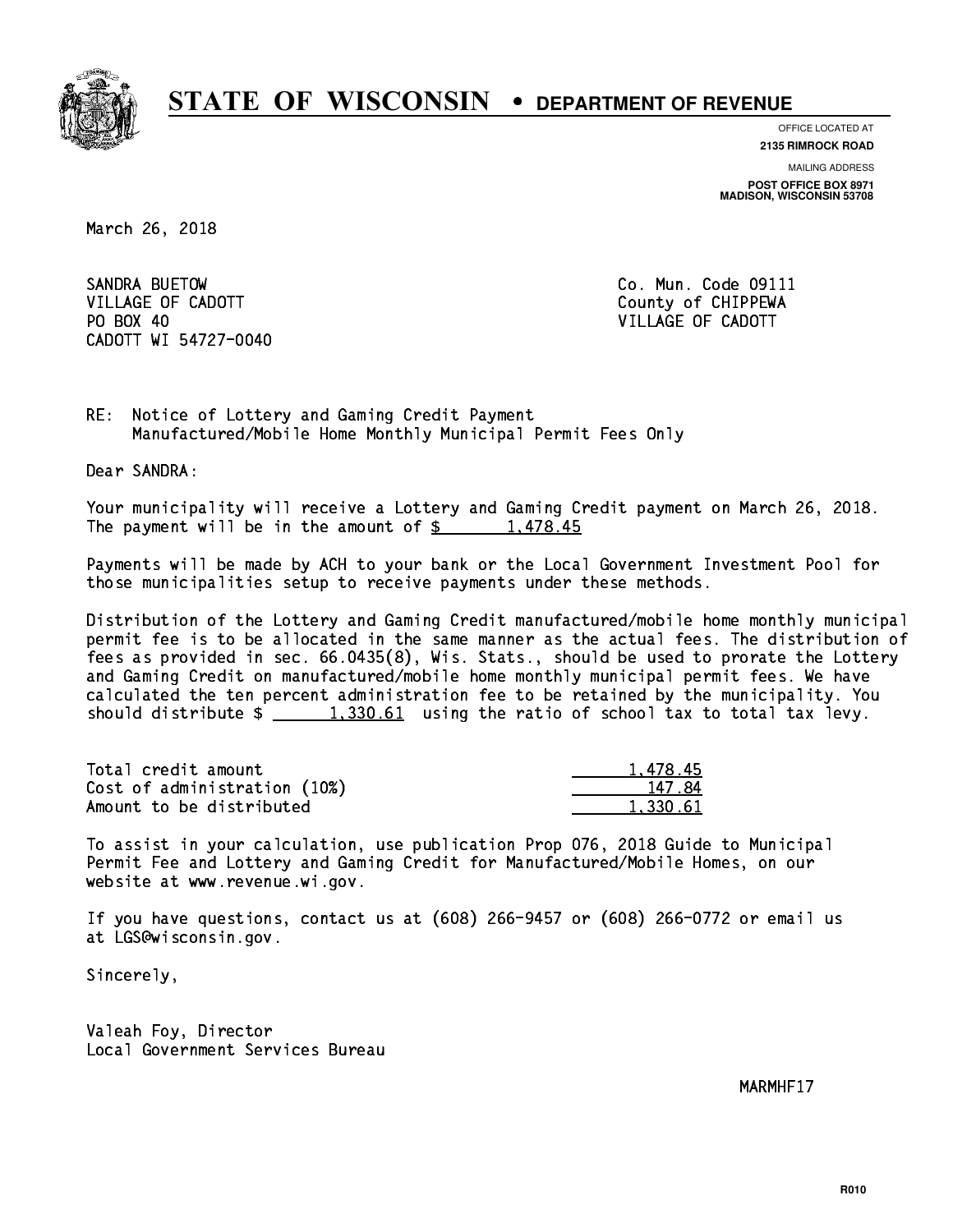

**OFFICE LOCATED AT**

**2135 RIMROCK ROAD**

**MAILING ADDRESS POST OFFICE BOX 8971 MADISON, WISCONSIN 53708**

March 26, 2018

**KRIS FITZSIMMONS** VILLAGE OF LAKE HALLIE COUNTY OF CHIPPEWA 13136 30TH AVE VILLAGE OF LAKE HALLIE CHIPPEWA FALLS WI 54729

Co. Mun. Code 09128

RE: Notice of Lottery and Gaming Credit Payment Manufactured/Mobile Home Monthly Municipal Permit Fees Only

Dear KRIS:

 Your municipality will receive a Lottery and Gaming Credit payment on March 26, 2018. The payment will be in the amount of  $\frac{2}{3}$  1,446.66

 Payments will be made by ACH to your bank or the Local Government Investment Pool for those municipalities setup to receive payments under these methods.

 Distribution of the Lottery and Gaming Credit manufactured/mobile home monthly municipal permit fee is to be allocated in the same manner as the actual fees. The distribution of fees as provided in sec. 66.0435(8), Wis. Stats., should be used to prorate the Lottery and Gaming Credit on manufactured/mobile home monthly municipal permit fees. We have calculated the ten percent administration fee to be retained by the municipality. You should distribute  $\frac{1,302.00}{1,302.00}$  using the ratio of school tax to total tax levy.

| Total credit amount          | 1.446.66 |
|------------------------------|----------|
| Cost of administration (10%) | 144.66   |
| Amount to be distributed     | 1,302.00 |

 To assist in your calculation, use publication Prop 076, 2018 Guide to Municipal Permit Fee and Lottery and Gaming Credit for Manufactured/Mobile Homes, on our website at www.revenue.wi.gov.

 If you have questions, contact us at (608) 266-9457 or (608) 266-0772 or email us at LGS@wisconsin.gov.

Sincerely,

 Valeah Foy, Director Local Government Services Bureau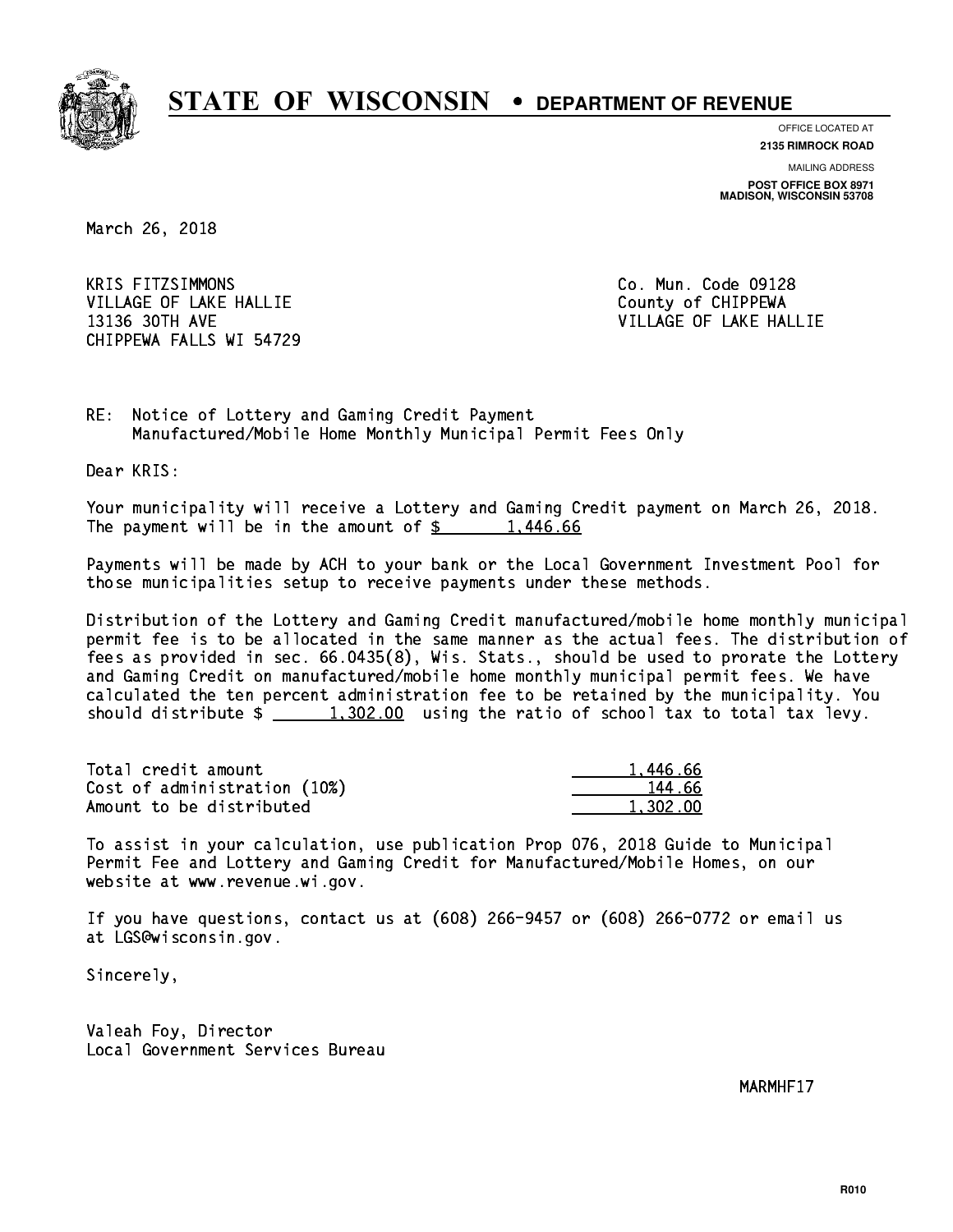

**OFFICE LOCATED AT**

**2135 RIMROCK ROAD**

**MAILING ADDRESS POST OFFICE BOX 8971 MADISON, WISCONSIN 53708**

March 26, 2018

PEGGY STANFORD VILLAGE OF NEW AUBURN COUNTY OF CHIPPEWA PO BOX 100 NEW AUBURN WI 54757-0100

Co. Mun. Code 09161 VILLAGE OF NEW AUBURN

RE: Notice of Lottery and Gaming Credit Payment Manufactured/Mobile Home Monthly Municipal Permit Fees Only

Dear PEGGY:

 Your municipality will receive a Lottery and Gaming Credit payment on March 26, 2018. The payment will be in the amount of \$ 618.02 \_\_\_\_\_\_\_\_\_\_\_\_\_\_\_\_

 Payments will be made by ACH to your bank or the Local Government Investment Pool for those municipalities setup to receive payments under these methods.

 Distribution of the Lottery and Gaming Credit manufactured/mobile home monthly municipal permit fee is to be allocated in the same manner as the actual fees. The distribution of fees as provided in sec. 66.0435(8), Wis. Stats., should be used to prorate the Lottery and Gaming Credit on manufactured/mobile home monthly municipal permit fees. We have calculated the ten percent administration fee to be retained by the municipality. You should distribute  $\frac{2}{2}$   $\frac{556.22}{2}$  using the ratio of school tax to total tax levy.

Total credit amount Cost of administration (10%) Amount to be distributed

| 1.02  |
|-------|
| ווא ו |
| 5.22  |

 To assist in your calculation, use publication Prop 076, 2018 Guide to Municipal Permit Fee and Lottery and Gaming Credit for Manufactured/Mobile Homes, on our website at www.revenue.wi.gov.

 If you have questions, contact us at (608) 266-9457 or (608) 266-0772 or email us at LGS@wisconsin.gov.

Sincerely,

 Valeah Foy, Director Local Government Services Bureau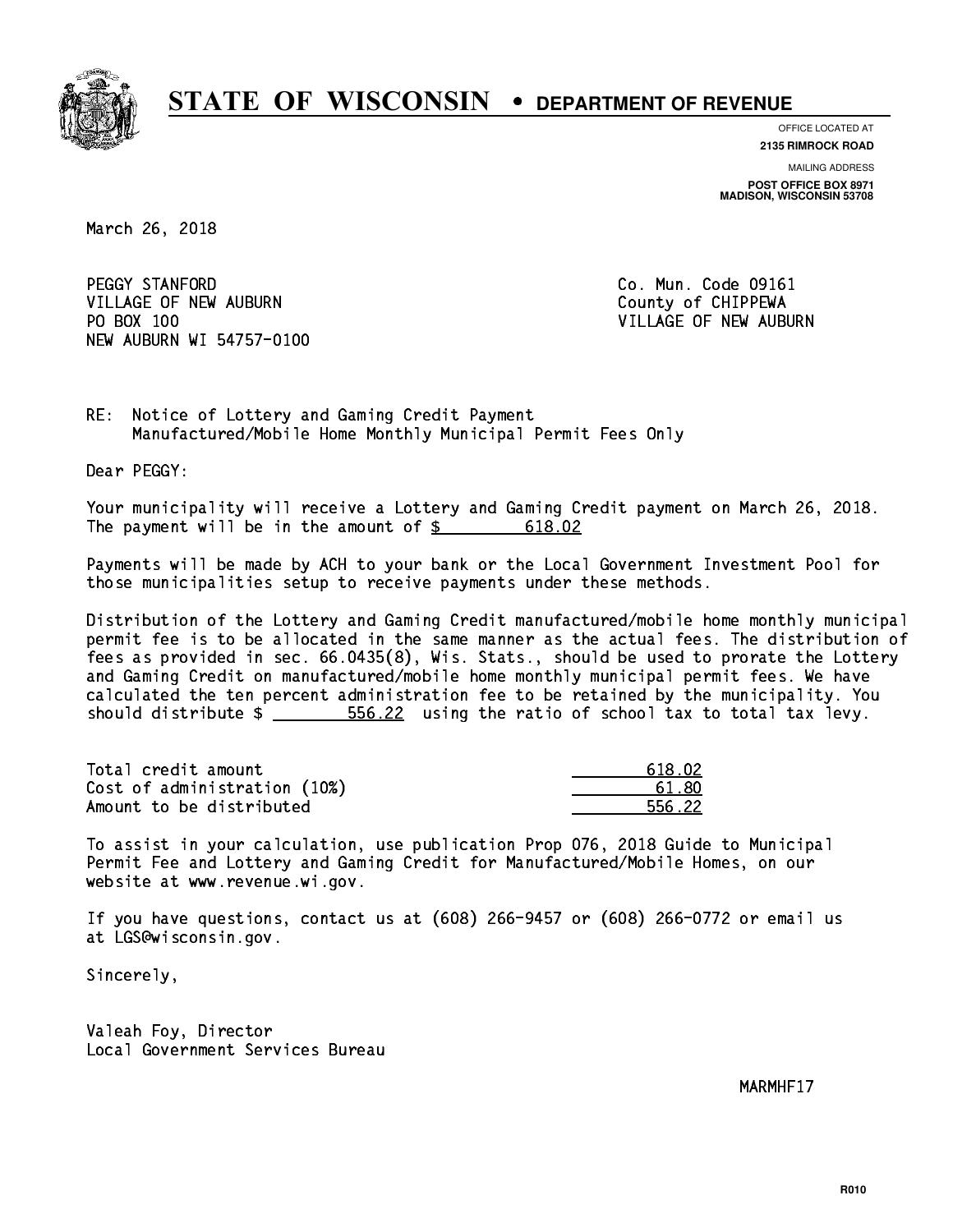

**OFFICE LOCATED AT**

**2135 RIMROCK ROAD**

**MAILING ADDRESS POST OFFICE BOX 8971 MADISON, WISCONSIN 53708**

March 26, 2018

 LYNNE BAUER Co. Mun. Code 09211 CITY OF CHIPPEWA FALLS COUNTY OF CHIPPEWA 30 W CENTRAL ST CITY OF CHIPPEWA FALLS CHIPPEWA FALLS WI 54729-2448

RE: Notice of Lottery and Gaming Credit Payment Manufactured/Mobile Home Monthly Municipal Permit Fees Only

Dear LYNNE:

 Your municipality will receive a Lottery and Gaming Credit payment on March 26, 2018. The payment will be in the amount of \$ 5,023.44 \_\_\_\_\_\_\_\_\_\_\_\_\_\_\_\_

 Payments will be made by ACH to your bank or the Local Government Investment Pool for those municipalities setup to receive payments under these methods.

 Distribution of the Lottery and Gaming Credit manufactured/mobile home monthly municipal permit fee is to be allocated in the same manner as the actual fees. The distribution of fees as provided in sec. 66.0435(8), Wis. Stats., should be used to prorate the Lottery and Gaming Credit on manufactured/mobile home monthly municipal permit fees. We have calculated the ten percent administration fee to be retained by the municipality. You should distribute  $\frac{2}{1} - \frac{4.521.10}{10}$  using the ratio of school tax to total tax levy.

| Total credit amount          | 5.023.44 |
|------------------------------|----------|
| Cost of administration (10%) | 502.34   |
| Amount to be distributed     | 4.521.10 |

 To assist in your calculation, use publication Prop 076, 2018 Guide to Municipal Permit Fee and Lottery and Gaming Credit for Manufactured/Mobile Homes, on our website at www.revenue.wi.gov.

 If you have questions, contact us at (608) 266-9457 or (608) 266-0772 or email us at LGS@wisconsin.gov.

Sincerely,

 Valeah Foy, Director Local Government Services Bureau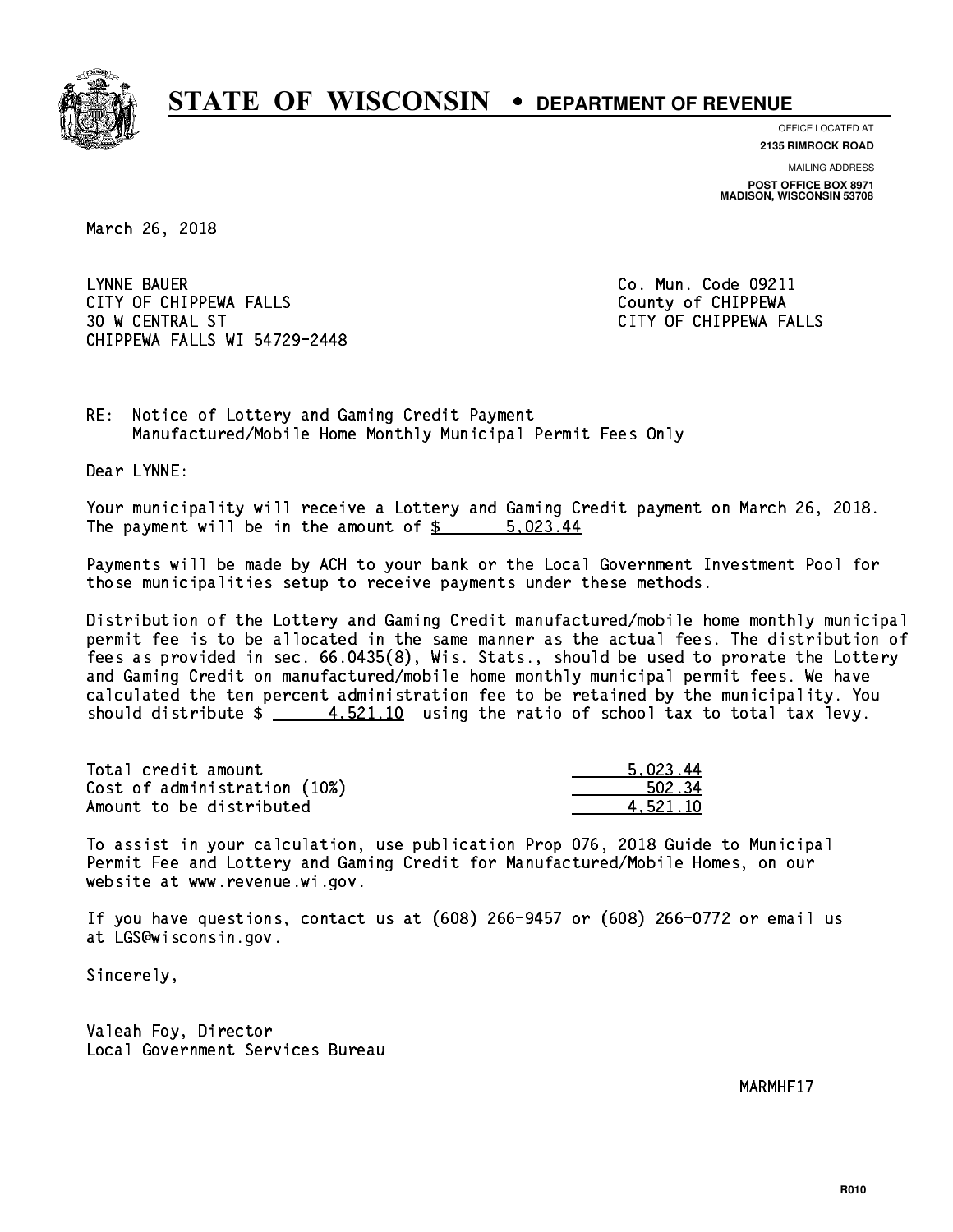

**OFFICE LOCATED AT**

**2135 RIMROCK ROAD**

**MAILING ADDRESS POST OFFICE BOX 8971 MADISON, WISCONSIN 53708**

March 26, 2018

DAVID DEJONGH CITY OF CORNELL CITY OF COUNTLE COUNTRY OF CHIPPEWA PO BOX 796 CITY OF CORNELL CORNELL WI 54732-0796

Co. Mun. Code 09213

RE: Notice of Lottery and Gaming Credit Payment Manufactured/Mobile Home Monthly Municipal Permit Fees Only

Dear DAVID:

 Your municipality will receive a Lottery and Gaming Credit payment on March 26, 2018. The payment will be in the amount of \$ 382.68 \_\_\_\_\_\_\_\_\_\_\_\_\_\_\_\_

 Payments will be made by ACH to your bank or the Local Government Investment Pool for those municipalities setup to receive payments under these methods.

 Distribution of the Lottery and Gaming Credit manufactured/mobile home monthly municipal permit fee is to be allocated in the same manner as the actual fees. The distribution of fees as provided in sec. 66.0435(8), Wis. Stats., should be used to prorate the Lottery and Gaming Credit on manufactured/mobile home monthly municipal permit fees. We have calculated the ten percent administration fee to be retained by the municipality. You should distribute  $\frac{244.42}{100}$  using the ratio of school tax to total tax levy.

| Total credit amount          | 382.68 |
|------------------------------|--------|
| Cost of administration (10%) | 38.26  |
| Amount to be distributed     | 344 A2 |

 To assist in your calculation, use publication Prop 076, 2018 Guide to Municipal Permit Fee and Lottery and Gaming Credit for Manufactured/Mobile Homes, on our website at www.revenue.wi.gov.

 If you have questions, contact us at (608) 266-9457 or (608) 266-0772 or email us at LGS@wisconsin.gov.

Sincerely,

 Valeah Foy, Director Local Government Services Bureau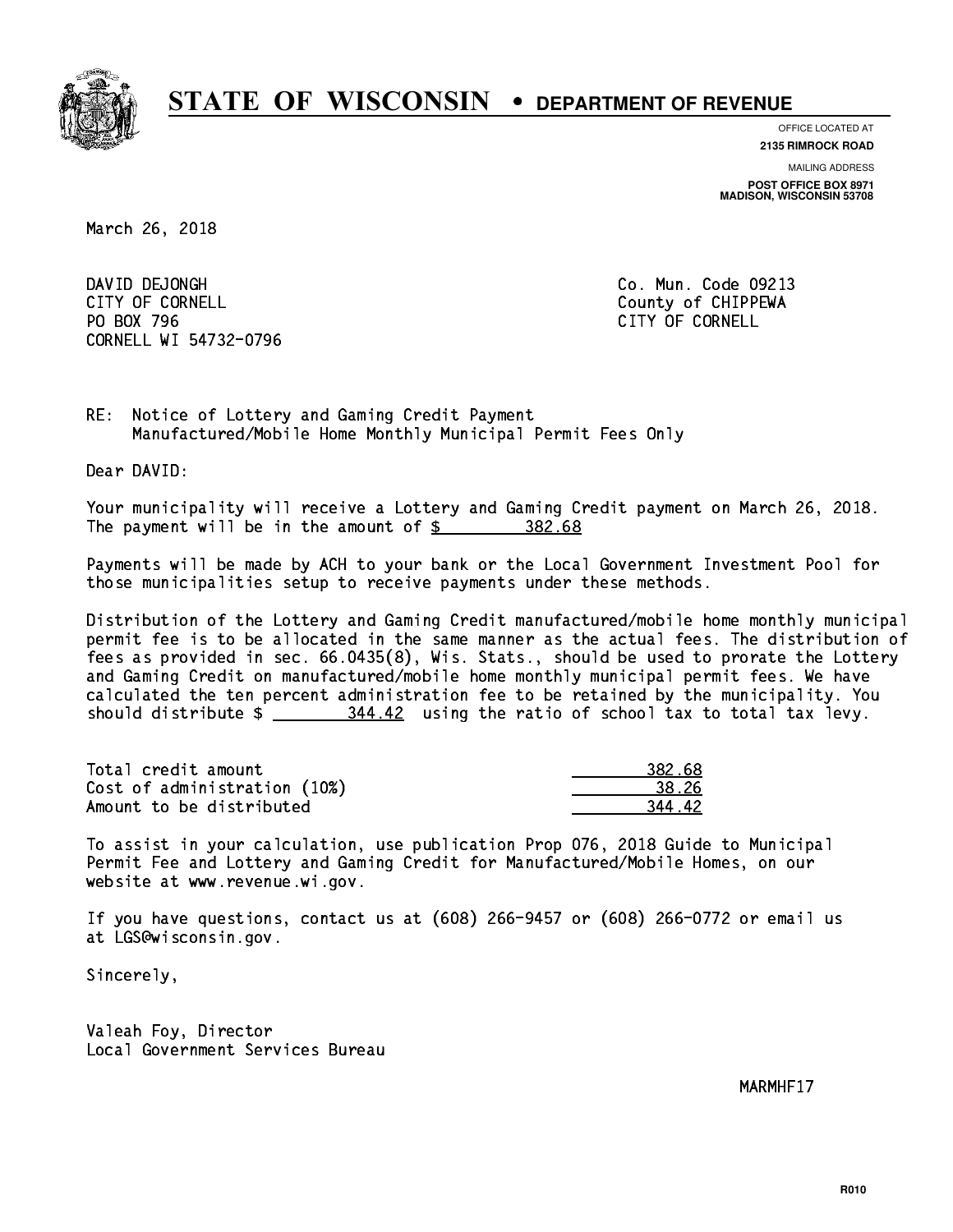

**OFFICE LOCATED AT**

**2135 RIMROCK ROAD**

**MAILING ADDRESS POST OFFICE BOX 8971 MADISON, WISCONSIN 53708**

March 26, 2018

JACOB WINZENZ CITY OF EAU CLAIRE **COUNTY COUNTY OF CHIPPEWA** PO BOX 5148 EAU CLAIRE WI 54702-5148

Co. Mun. Code 09221 CITY OF EAU CLAIRE

RE: Notice of Lottery and Gaming Credit Payment Manufactured/Mobile Home Monthly Municipal Permit Fees Only

Dear JACOB:

 Your municipality will receive a Lottery and Gaming Credit payment on March 26, 2018. The payment will be in the amount of  $\frac{2}{3}$  4,001.11

 Payments will be made by ACH to your bank or the Local Government Investment Pool for those municipalities setup to receive payments under these methods.

 Distribution of the Lottery and Gaming Credit manufactured/mobile home monthly municipal permit fee is to be allocated in the same manner as the actual fees. The distribution of fees as provided in sec. 66.0435(8), Wis. Stats., should be used to prorate the Lottery and Gaming Credit on manufactured/mobile home monthly municipal permit fees. We have calculated the ten percent administration fee to be retained by the municipality. You should distribute  $\frac{2}{2}$   $\frac{3,601.00}{2}$  using the ratio of school tax to total tax levy.

| Total credit amount          | 4.001.11 |
|------------------------------|----------|
| Cost of administration (10%) | 400.11   |
| Amount to be distributed     | 3.601.00 |

 To assist in your calculation, use publication Prop 076, 2018 Guide to Municipal Permit Fee and Lottery and Gaming Credit for Manufactured/Mobile Homes, on our website at www.revenue.wi.gov.

 If you have questions, contact us at (608) 266-9457 or (608) 266-0772 or email us at LGS@wisconsin.gov.

Sincerely,

 Valeah Foy, Director Local Government Services Bureau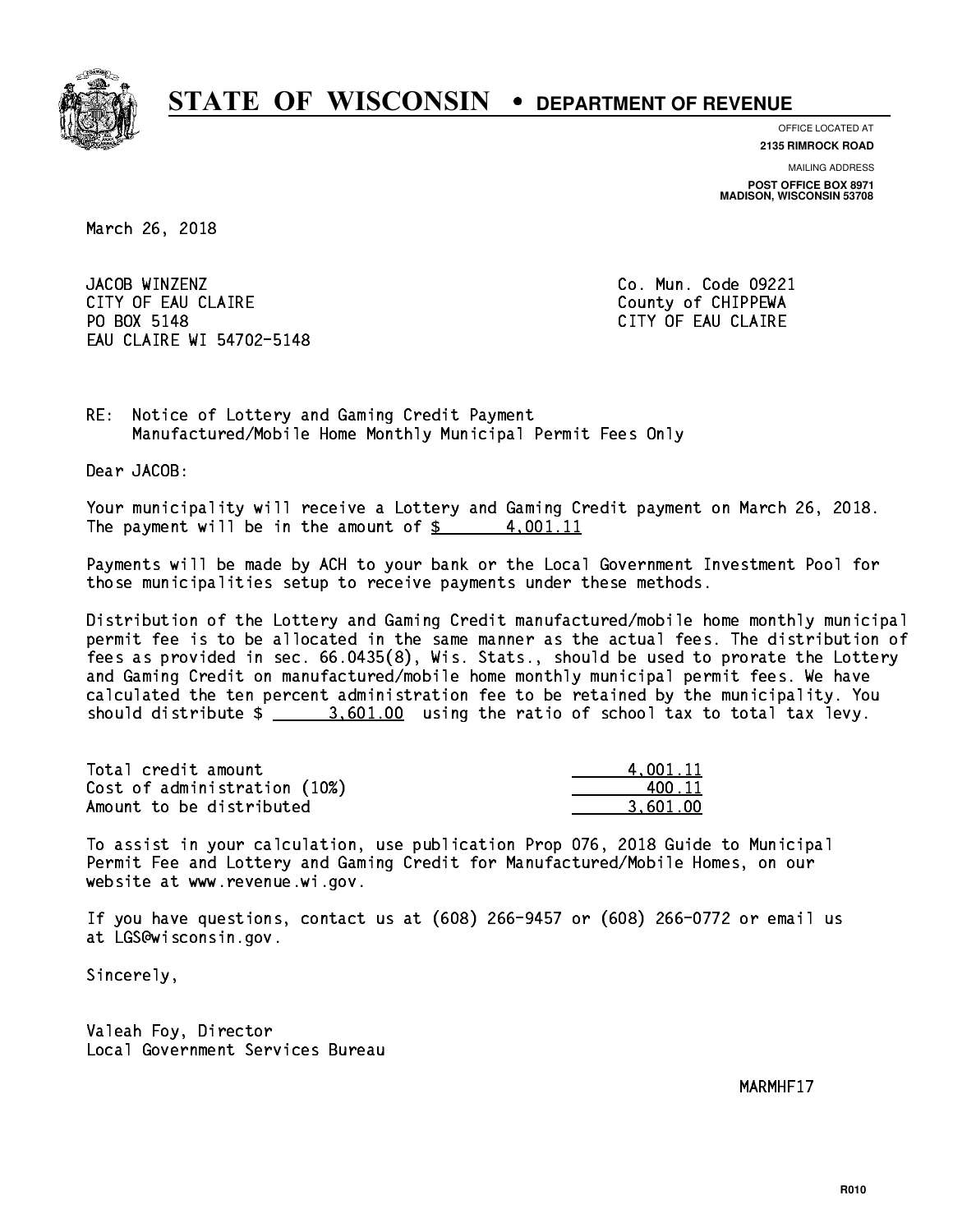

**OFFICE LOCATED AT**

**2135 RIMROCK ROAD**

**MAILING ADDRESS**

**POST OFFICE BOX 8971 MADISON, WISCONSIN 53708**

March 26, 2018

**KETTY CLOW** CITY OF STANLEY COUNTY COUNTY OF STANLEY PO BOX 155 CITY OF STANLEY STANLEY WI 54768-0155

Co. Mun. Code 09281

RE: Notice of Lottery and Gaming Credit Payment Manufactured/Mobile Home Monthly Municipal Permit Fees Only

Dear KETTY:

 Your municipality will receive a Lottery and Gaming Credit payment on March 26, 2018. The payment will be in the amount of  $\frac{2}{3}$  1,114.20

 Payments will be made by ACH to your bank or the Local Government Investment Pool for those municipalities setup to receive payments under these methods.

 Distribution of the Lottery and Gaming Credit manufactured/mobile home monthly municipal permit fee is to be allocated in the same manner as the actual fees. The distribution of fees as provided in sec. 66.0435(8), Wis. Stats., should be used to prorate the Lottery and Gaming Credit on manufactured/mobile home monthly municipal permit fees. We have calculated the ten percent administration fee to be retained by the municipality. You should distribute  $\frac{1,002.78}{1,002.78}$  using the ratio of school tax to total tax levy.

Total credit amount Cost of administration (10%) Amount to be distributed

| 1.114.20 |     |
|----------|-----|
| 111.     | -42 |
| 1.002.78 |     |

 To assist in your calculation, use publication Prop 076, 2018 Guide to Municipal Permit Fee and Lottery and Gaming Credit for Manufactured/Mobile Homes, on our website at www.revenue.wi.gov.

 If you have questions, contact us at (608) 266-9457 or (608) 266-0772 or email us at LGS@wisconsin.gov.

Sincerely,

 Valeah Foy, Director Local Government Services Bureau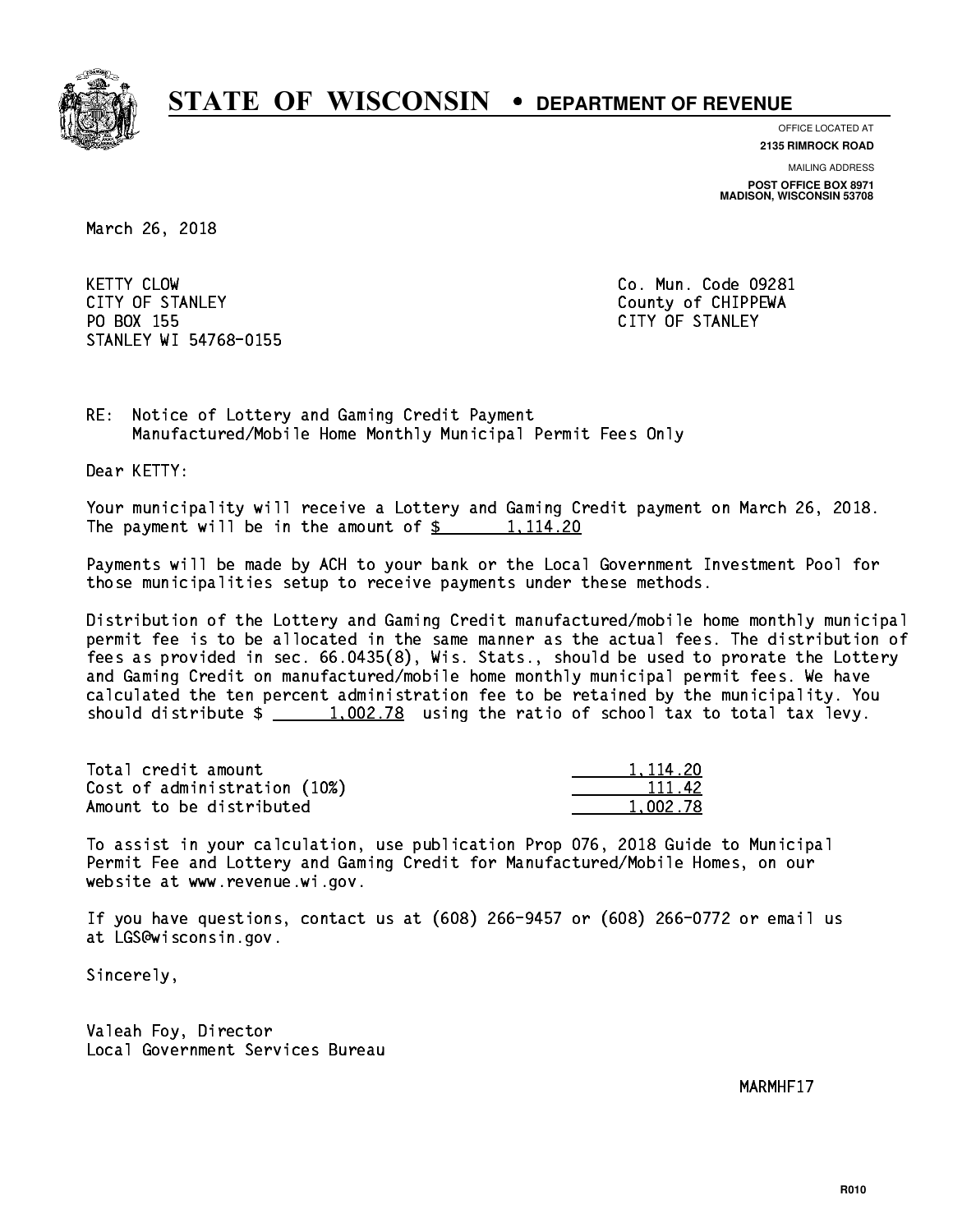

**OFFICE LOCATED AT**

**2135 RIMROCK ROAD**

**MAILING ADDRESS POST OFFICE BOX 8971 MADISON, WISCONSIN 53708**

March 26, 2018

 DIANNE VINE Co. Mun. Code 10016 Town of Grant County of Clark County of Clark County of Clark County of Clark County of Clark County of Clark was a contract of the contract of the contract of the contract of the contract of the contract of the contract of the contract of the contract of the contract of the contract of the contract of the contract of the contract GRANTON WI 54436-8951

RE: Notice of Lottery and Gaming Credit Payment Manufactured/Mobile Home Monthly Municipal Permit Fees Only

Dear DIANNE:

 Your municipality will receive a Lottery and Gaming Credit payment on March 26, 2018. The payment will be in the amount of \$ 594.36 \_\_\_\_\_\_\_\_\_\_\_\_\_\_\_\_

 Payments will be made by ACH to your bank or the Local Government Investment Pool for those municipalities setup to receive payments under these methods.

 Distribution of the Lottery and Gaming Credit manufactured/mobile home monthly municipal permit fee is to be allocated in the same manner as the actual fees. The distribution of fees as provided in sec. 66.0435(8), Wis. Stats., should be used to prorate the Lottery and Gaming Credit on manufactured/mobile home monthly municipal permit fees. We have calculated the ten percent administration fee to be retained by the municipality. You should distribute  $\frac{2}{2}$   $\frac{534.93}{2}$  using the ratio of school tax to total tax levy.

| Total credit amount          | 594.36 |
|------------------------------|--------|
| Cost of administration (10%) | 59.43  |
| Amount to be distributed     | 534.93 |

 To assist in your calculation, use publication Prop 076, 2018 Guide to Municipal Permit Fee and Lottery and Gaming Credit for Manufactured/Mobile Homes, on our website at www.revenue.wi.gov.

 If you have questions, contact us at (608) 266-9457 or (608) 266-0772 or email us at LGS@wisconsin.gov.

Sincerely,

 Valeah Foy, Director Local Government Services Bureau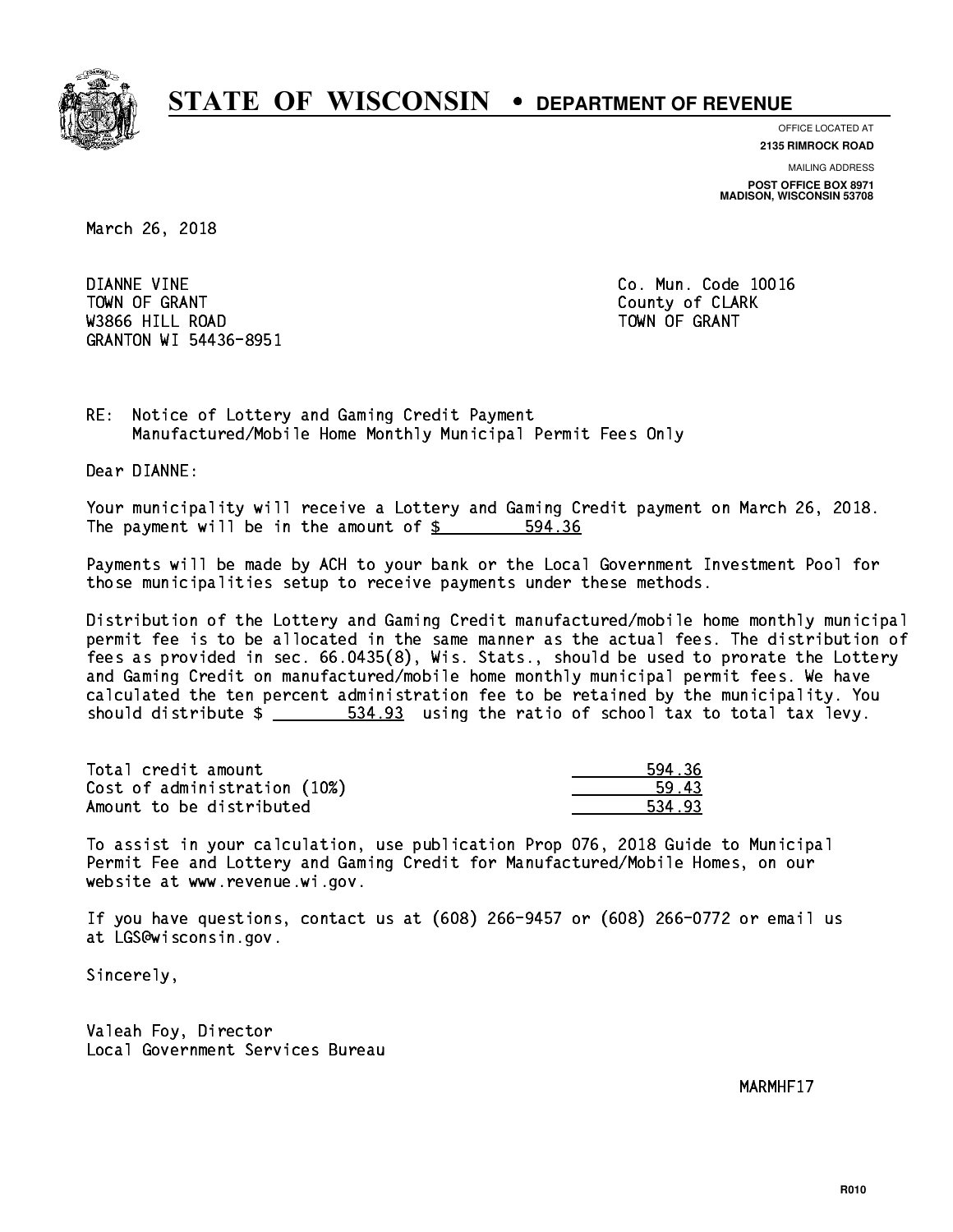

**OFFICE LOCATED AT**

**2135 RIMROCK ROAD**

**MAILING ADDRESS POST OFFICE BOX 8971 MADISON, WISCONSIN 53708**

March 26, 2018

PATRICIA GEBERT CO. Mun. Code 10036 Town of May 1988, and the County of Clark of Clark of Clark of Clark of Clark of Clark of Clark of Clark of Cl W174 WATER RD TOWN OF MAYVILLE DORCHESTER WI 54425-0197

RE: Notice of Lottery and Gaming Credit Payment Manufactured/Mobile Home Monthly Municipal Permit Fees Only

Dear PATRICIA:

 Your municipality will receive a Lottery and Gaming Credit payment on March 26, 2018. The payment will be in the amount of  $\frac{2}{3}$ 65.52

 Payments will be made by ACH to your bank or the Local Government Investment Pool for those municipalities setup to receive payments under these methods.

 Distribution of the Lottery and Gaming Credit manufactured/mobile home monthly municipal permit fee is to be allocated in the same manner as the actual fees. The distribution of fees as provided in sec. 66.0435(8), Wis. Stats., should be used to prorate the Lottery and Gaming Credit on manufactured/mobile home monthly municipal permit fees. We have calculated the ten percent administration fee to be retained by the municipality. You should distribute  $\frac{2}{1}$   $\frac{58.97}{2}$  using the ratio of school tax to total tax levy.

Total credit amount Cost of administration (10%) Amount to be distributed

| -52 |
|-----|
| 55  |
| 17  |

 To assist in your calculation, use publication Prop 076, 2018 Guide to Municipal Permit Fee and Lottery and Gaming Credit for Manufactured/Mobile Homes, on our website at www.revenue.wi.gov.

 If you have questions, contact us at (608) 266-9457 or (608) 266-0772 or email us at LGS@wisconsin.gov.

Sincerely,

 Valeah Foy, Director Local Government Services Bureau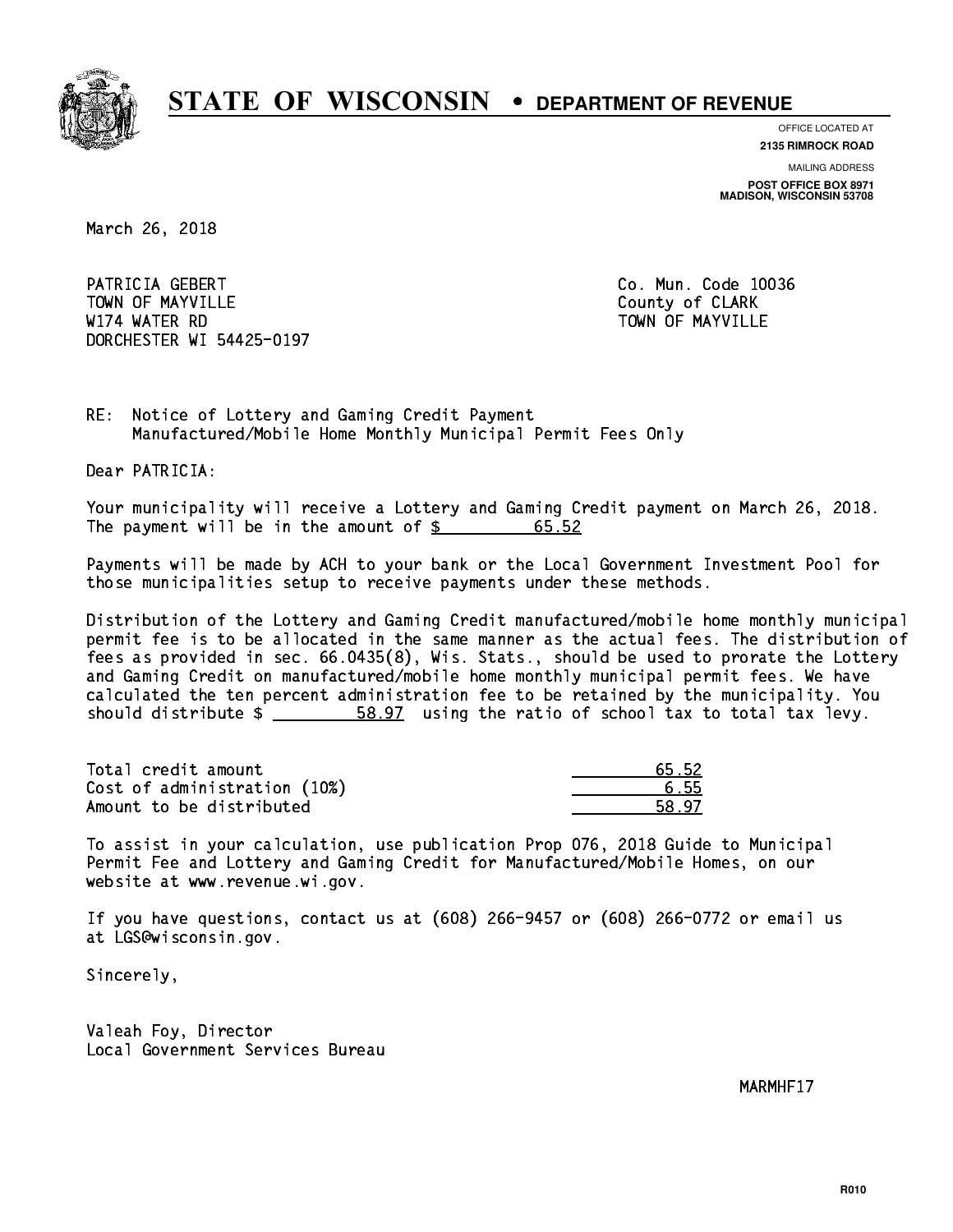

**OFFICE LOCATED AT**

**2135 RIMROCK ROAD**

**MAILING ADDRESS POST OFFICE BOX 8971 MADISON, WISCONSIN 53708**

March 26, 2018

**DEBRA WETZEL** TOWN OF PINE VALLEY **COUNTY COULD A TOWAL COULD A COULD A** COUNTY OF CLARK N4738 STATE HWY 73 TOWN OF PINE VALLEY NEILLSVILLE WI 54456-6404

Co. Mun. Code 10042

RE: Notice of Lottery and Gaming Credit Payment Manufactured/Mobile Home Monthly Municipal Permit Fees Only

Dear DEBBIE:

 Your municipality will receive a Lottery and Gaming Credit payment on March 26, 2018. The payment will be in the amount of \$ 731.36 \_\_\_\_\_\_\_\_\_\_\_\_\_\_\_\_

 Payments will be made by ACH to your bank or the Local Government Investment Pool for those municipalities setup to receive payments under these methods.

 Distribution of the Lottery and Gaming Credit manufactured/mobile home monthly municipal permit fee is to be allocated in the same manner as the actual fees. The distribution of fees as provided in sec. 66.0435(8), Wis. Stats., should be used to prorate the Lottery and Gaming Credit on manufactured/mobile home monthly municipal permit fees. We have calculated the ten percent administration fee to be retained by the municipality. You should distribute  $\frac{2}{1}$   $\frac{658.23}{2}$  using the ratio of school tax to total tax levy.

Total credit amount Cost of administration (10%) Amount to be distributed

| - 12 |
|------|
| : 23 |

 To assist in your calculation, use publication Prop 076, 2018 Guide to Municipal Permit Fee and Lottery and Gaming Credit for Manufactured/Mobile Homes, on our website at www.revenue.wi.gov.

 If you have questions, contact us at (608) 266-9457 or (608) 266-0772 or email us at LGS@wisconsin.gov.

Sincerely,

 Valeah Foy, Director Local Government Services Bureau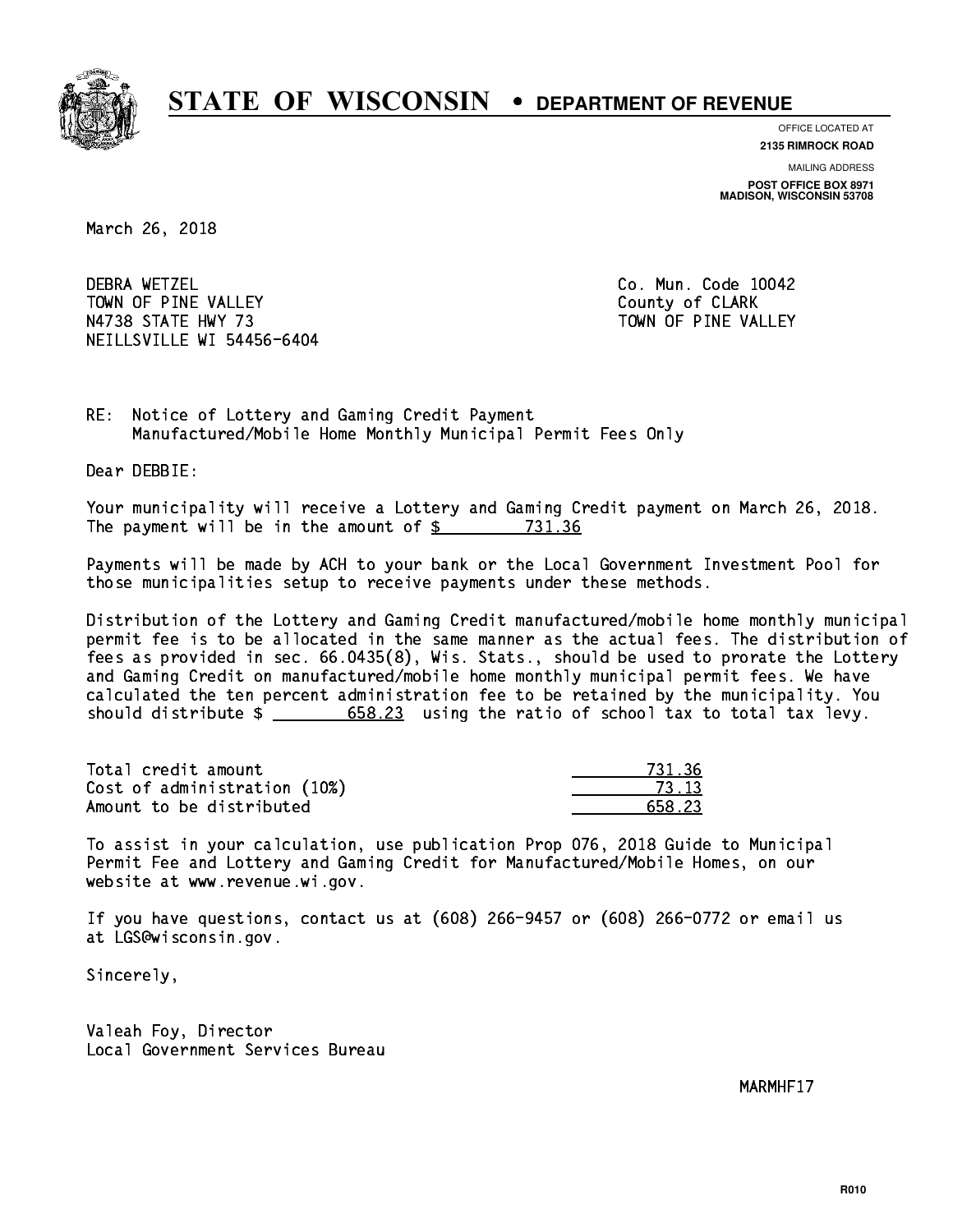

**OFFICE LOCATED AT**

**2135 RIMROCK ROAD**

**MAILING ADDRESS POST OFFICE BOX 8971 MADISON, WISCONSIN 53708**

March 26, 2018

JANE STOIBER VILLAGE OF CURTISS **County of CLARK** CURTISS WI 54422

Co. Mun. Code 10111 915 MERIDIAN ST. VILLAGE OF CURTISS

RE: Notice of Lottery and Gaming Credit Payment Manufactured/Mobile Home Monthly Municipal Permit Fees Only

Dear :

 Your municipality will receive a Lottery and Gaming Credit payment on March 26, 2018. The payment will be in the amount of  $\frac{2}{3}$  931.44

 Payments will be made by ACH to your bank or the Local Government Investment Pool for those municipalities setup to receive payments under these methods.

 Distribution of the Lottery and Gaming Credit manufactured/mobile home monthly municipal permit fee is to be allocated in the same manner as the actual fees. The distribution of fees as provided in sec. 66.0435(8), Wis. Stats., should be used to prorate the Lottery and Gaming Credit on manufactured/mobile home monthly municipal permit fees. We have calculated the ten percent administration fee to be retained by the municipality. You should distribute  $\frac{2}{2}$   $\frac{838.30}{2}$  using the ratio of school tax to total tax levy.

| Total credit amount          | 931.44 |
|------------------------------|--------|
| Cost of administration (10%) | 93.14  |
| Amount to be distributed     | 838 30 |

 To assist in your calculation, use publication Prop 076, 2018 Guide to Municipal Permit Fee and Lottery and Gaming Credit for Manufactured/Mobile Homes, on our website at www.revenue.wi.gov.

 If you have questions, contact us at (608) 266-9457 or (608) 266-0772 or email us at LGS@wisconsin.gov.

Sincerely,

 Valeah Foy, Director Local Government Services Bureau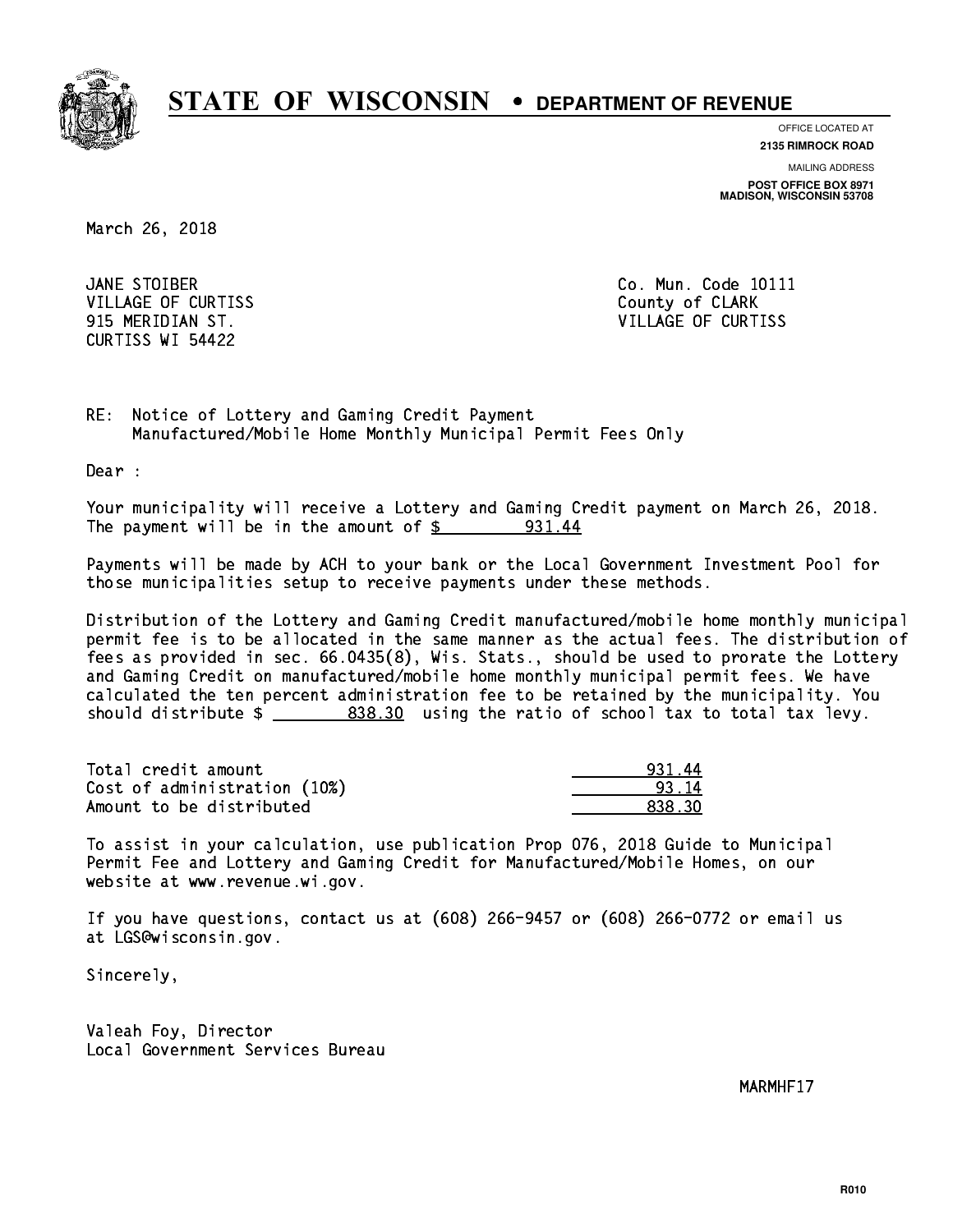

**OFFICE LOCATED AT**

**2135 RIMROCK ROAD**

**MAILING ADDRESS POST OFFICE BOX 8971 MADISON, WISCONSIN 53708**

March 26, 2018

**BROOKE RUGE** VILLAGE OF DORCHESTER **COULD ACCEPT OF CLARK** DORCHESTER WI 54425

Co. Mun. Code 10116 228 W WASHINGTON AVE **VILLAGE OF DORCHESTER** 

RE: Notice of Lottery and Gaming Credit Payment Manufactured/Mobile Home Monthly Municipal Permit Fees Only

Dear BROOKE:

 Your municipality will receive a Lottery and Gaming Credit payment on March 26, 2018. The payment will be in the amount of \$ 853.92 \_\_\_\_\_\_\_\_\_\_\_\_\_\_\_\_

 Payments will be made by ACH to your bank or the Local Government Investment Pool for those municipalities setup to receive payments under these methods.

 Distribution of the Lottery and Gaming Credit manufactured/mobile home monthly municipal permit fee is to be allocated in the same manner as the actual fees. The distribution of fees as provided in sec. 66.0435(8), Wis. Stats., should be used to prorate the Lottery and Gaming Credit on manufactured/mobile home monthly municipal permit fees. We have calculated the ten percent administration fee to be retained by the municipality. You should distribute  $\frac{2}{2}$   $\frac{768.53}{2}$  using the ratio of school tax to total tax levy.

| Total credit amount          | 853.92 |
|------------------------------|--------|
| Cost of administration (10%) | 85.39  |
| Amount to be distributed     | 768.53 |

| 92.         |
|-------------|
|             |
| २. ५२<br>7, |

 To assist in your calculation, use publication Prop 076, 2018 Guide to Municipal Permit Fee and Lottery and Gaming Credit for Manufactured/Mobile Homes, on our website at www.revenue.wi.gov.

 If you have questions, contact us at (608) 266-9457 or (608) 266-0772 or email us at LGS@wisconsin.gov.

Sincerely,

 Valeah Foy, Director Local Government Services Bureau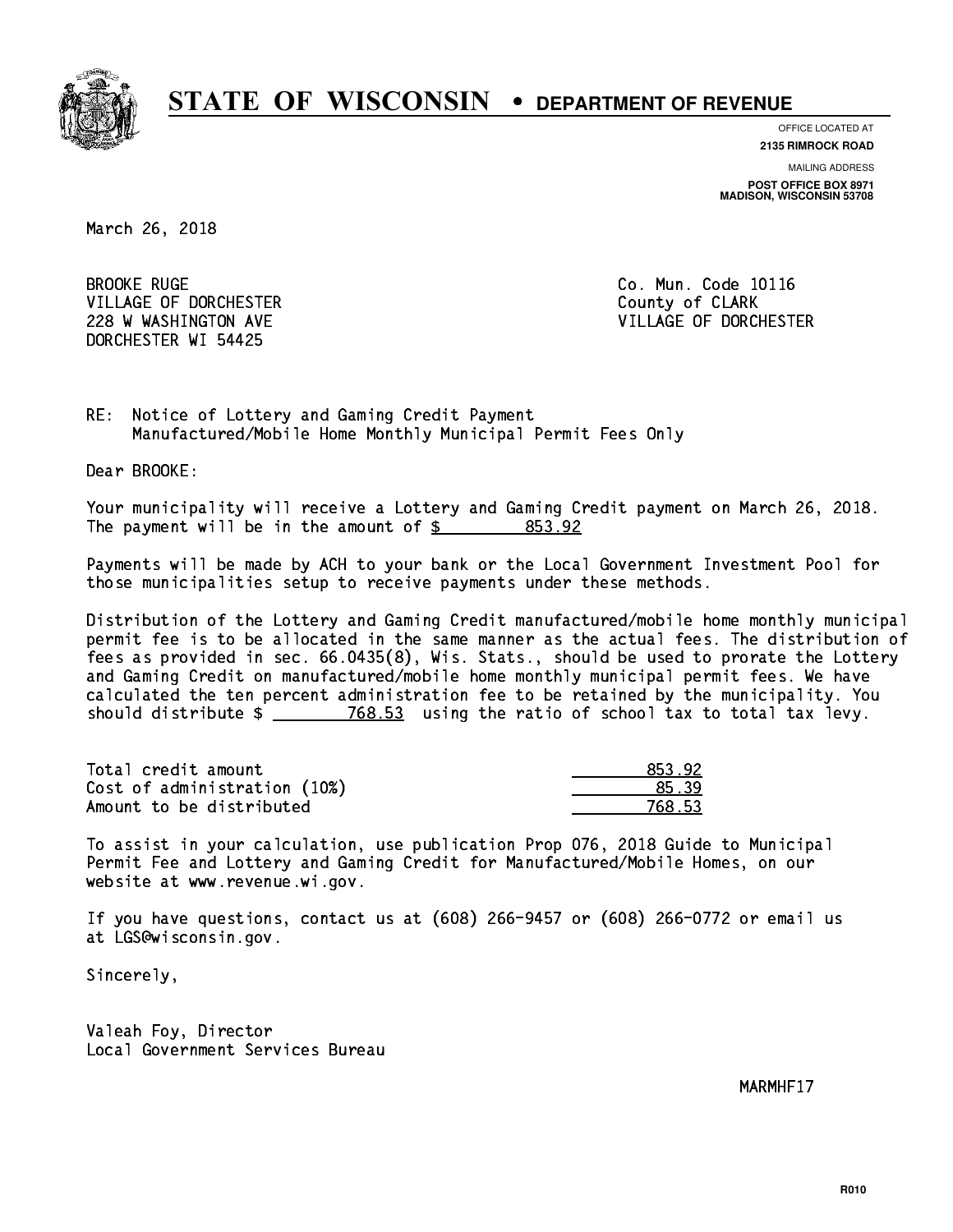

**OFFICE LOCATED AT**

**2135 RIMROCK ROAD**

**MAILING ADDRESS POST OFFICE BOX 8971 MADISON, WISCONSIN 53708**

March 26, 2018

JOYE EICHTEN VILLAGE OF GRANTON COUNTY OF CLARK 210 MAPLE STREET BOX 69 VILLAGE OF GRANTON GRANTON WI 54436

Co. Mun. Code 10131

RE: Notice of Lottery and Gaming Credit Payment Manufactured/Mobile Home Monthly Municipal Permit Fees Only

Dear JOYE:

 Your municipality will receive a Lottery and Gaming Credit payment on March 26, 2018. The payment will be in the amount of  $\frac{2}{3}$  171.72

 Payments will be made by ACH to your bank or the Local Government Investment Pool for those municipalities setup to receive payments under these methods.

 Distribution of the Lottery and Gaming Credit manufactured/mobile home monthly municipal permit fee is to be allocated in the same manner as the actual fees. The distribution of fees as provided in sec. 66.0435(8), Wis. Stats., should be used to prorate the Lottery and Gaming Credit on manufactured/mobile home monthly municipal permit fees. We have calculated the ten percent administration fee to be retained by the municipality. You should distribute  $\frac{154.55}{154.55}$  using the ratio of school tax to total tax levy.

Total credit amount Cost of administration (10%) Amount to be distributed

| 171.72 |
|--------|
| 7. 17  |
|        |

 To assist in your calculation, use publication Prop 076, 2018 Guide to Municipal Permit Fee and Lottery and Gaming Credit for Manufactured/Mobile Homes, on our website at www.revenue.wi.gov.

 If you have questions, contact us at (608) 266-9457 or (608) 266-0772 or email us at LGS@wisconsin.gov.

Sincerely,

 Valeah Foy, Director Local Government Services Bureau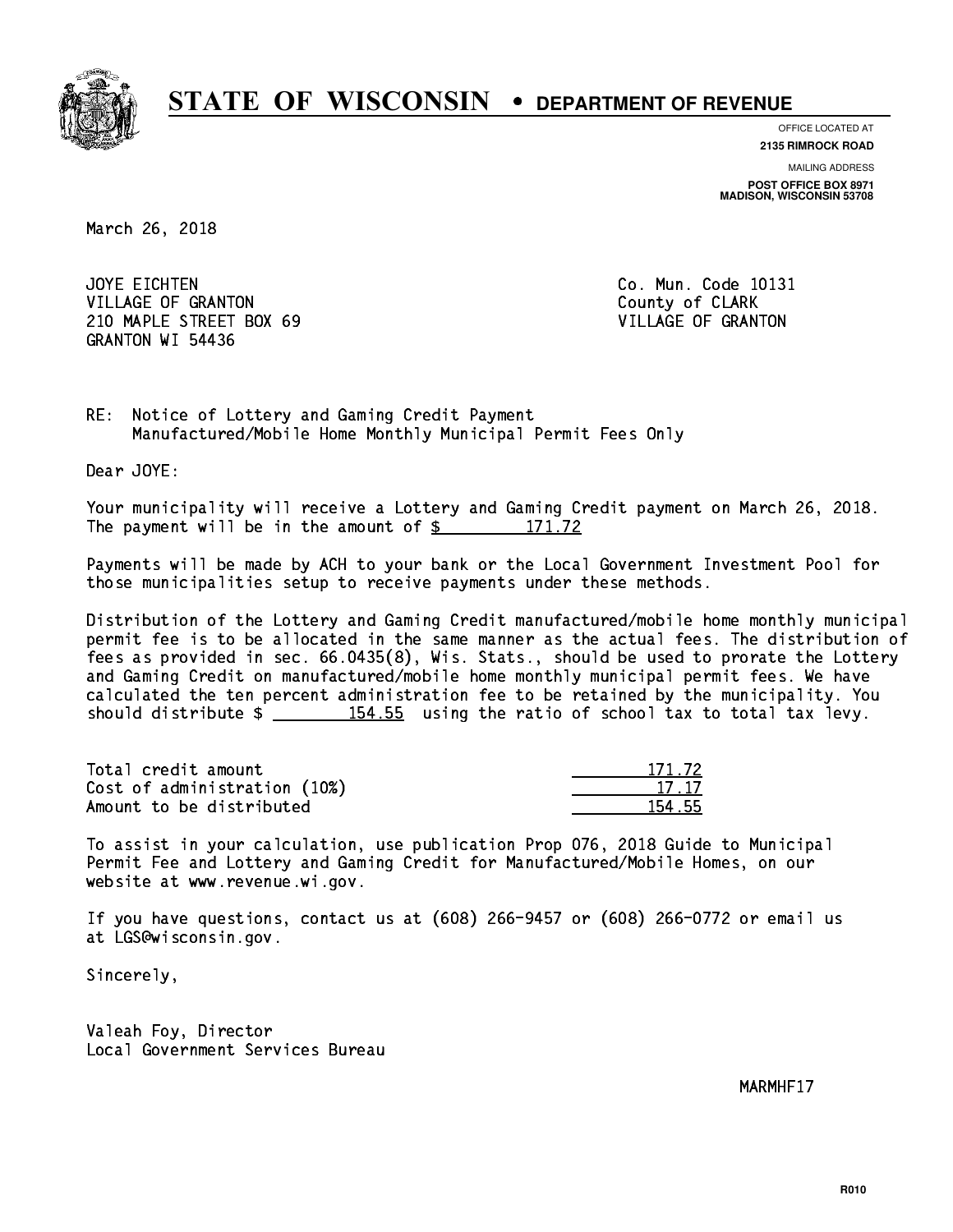

**OFFICE LOCATED AT**

**2135 RIMROCK ROAD**

**MAILING ADDRESS POST OFFICE BOX 8971 MADISON, WISCONSIN 53708**

March 26, 2018

 MICHELLE RENDERMAN Co. Mun. Code 10191 VILLAGE OF WITHEE **County of CLARK** PO BOX A WITHEE WI 54498-0901

VILLAGE OF WITHEE

RE: Notice of Lottery and Gaming Credit Payment Manufactured/Mobile Home Monthly Municipal Permit Fees Only

Dear MICHELLE:

 Your municipality will receive a Lottery and Gaming Credit payment on March 26, 2018. The payment will be in the amount of  $\frac{2}{3}$  1,439.88

 Payments will be made by ACH to your bank or the Local Government Investment Pool for those municipalities setup to receive payments under these methods.

 Distribution of the Lottery and Gaming Credit manufactured/mobile home monthly municipal permit fee is to be allocated in the same manner as the actual fees. The distribution of fees as provided in sec. 66.0435(8), Wis. Stats., should be used to prorate the Lottery and Gaming Credit on manufactured/mobile home monthly municipal permit fees. We have calculated the ten percent administration fee to be retained by the municipality. You should distribute  $\frac{1,295.90}{\sqrt{1,295.90}}$  using the ratio of school tax to total tax levy.

| Total credit amount          | 1,439.88 |
|------------------------------|----------|
| Cost of administration (10%) | 143.98   |
| Amount to be distributed     | 1.295.90 |

 To assist in your calculation, use publication Prop 076, 2018 Guide to Municipal Permit Fee and Lottery and Gaming Credit for Manufactured/Mobile Homes, on our website at www.revenue.wi.gov.

 If you have questions, contact us at (608) 266-9457 or (608) 266-0772 or email us at LGS@wisconsin.gov.

Sincerely,

 Valeah Foy, Director Local Government Services Bureau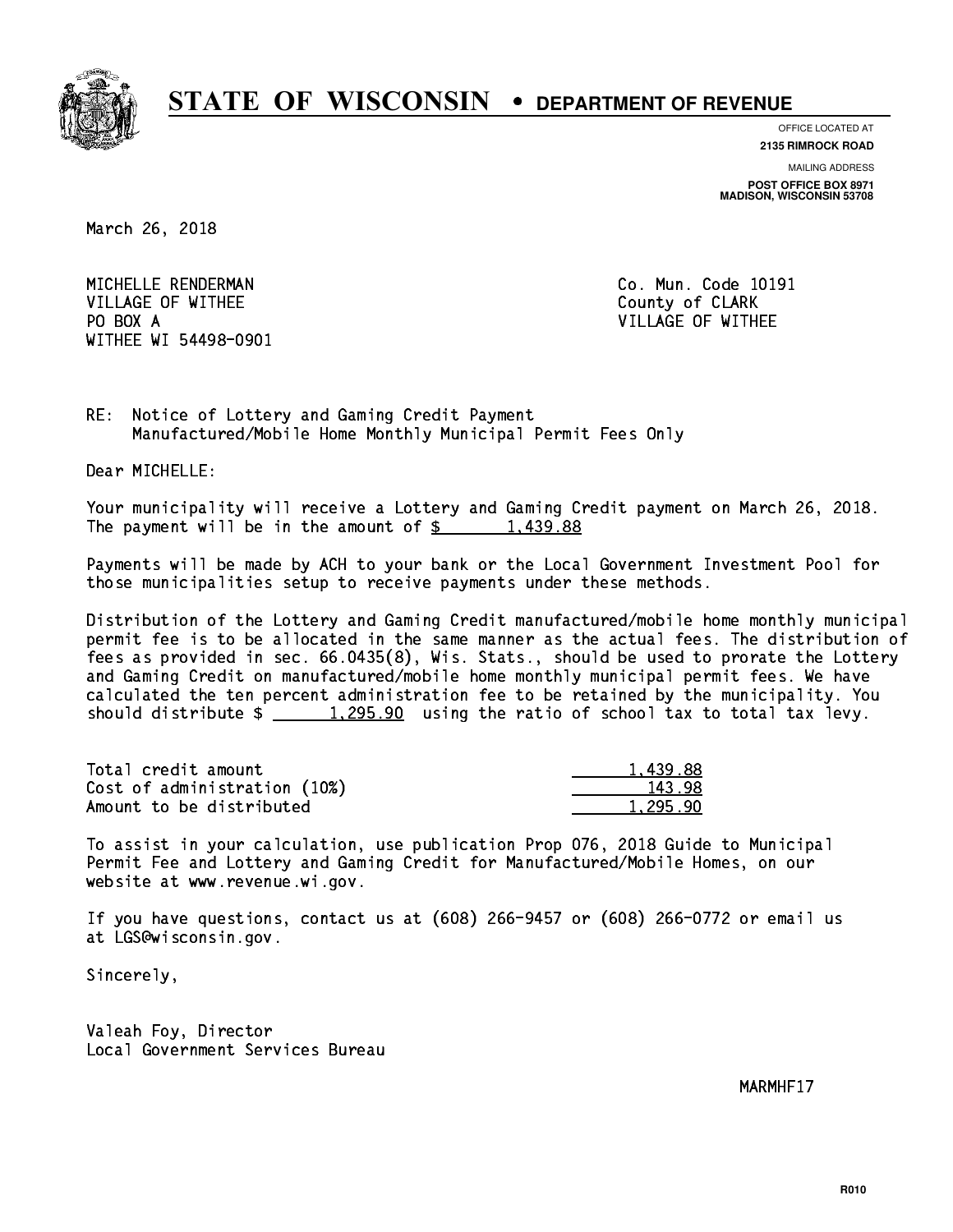

**OFFICE LOCATED AT**

**2135 RIMROCK ROAD**

**MAILING ADDRESS POST OFFICE BOX 8971 MADISON, WISCONSIN 53708**

March 26, 2018

 JENNIFER LOPEZ Co. Mun. Code 10201 CITY OF ABBOTSFORD County of CLARK 203 N 1ST STREET CITY OF ABBOTSFORD ABBOTSFORD WI 54405-0589

RE: Notice of Lottery and Gaming Credit Payment Manufactured/Mobile Home Monthly Municipal Permit Fees Only

Dear JENNIFER:

 Your municipality will receive a Lottery and Gaming Credit payment on March 26, 2018. The payment will be in the amount of  $$ 550.80$ 

 Payments will be made by ACH to your bank or the Local Government Investment Pool for those municipalities setup to receive payments under these methods.

 Distribution of the Lottery and Gaming Credit manufactured/mobile home monthly municipal permit fee is to be allocated in the same manner as the actual fees. The distribution of fees as provided in sec. 66.0435(8), Wis. Stats., should be used to prorate the Lottery and Gaming Credit on manufactured/mobile home monthly municipal permit fees. We have calculated the ten percent administration fee to be retained by the municipality. You should distribute  $\frac{495.72}{1}$  using the ratio of school tax to total tax levy.

Total credit amount the set of the set of the set of the set of the set of the set of the set of the set of the set of the set of the set of the set of the set of the set of the set of the set of the set of the set of the Cost of administration (10%) 55.08 \_\_\_\_\_\_\_\_\_\_\_\_\_\_ Amount to be distributed **495.72**  $\sim$ 

 To assist in your calculation, use publication Prop 076, 2018 Guide to Municipal Permit Fee and Lottery and Gaming Credit for Manufactured/Mobile Homes, on our website at www.revenue.wi.gov.

 If you have questions, contact us at (608) 266-9457 or (608) 266-0772 or email us at LGS@wisconsin.gov.

Sincerely,

 Valeah Foy, Director Local Government Services Bureau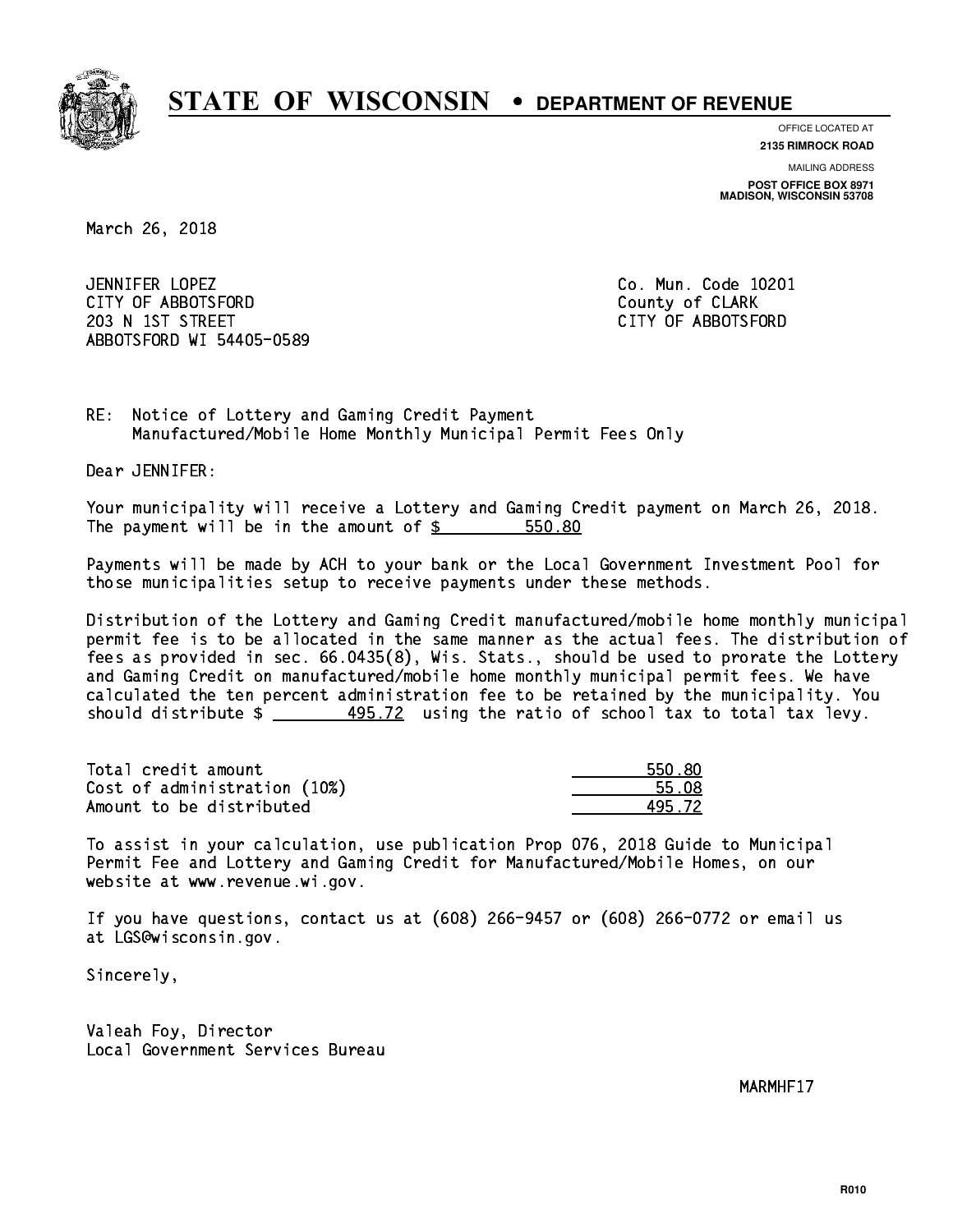

**OFFICE LOCATED AT**

**2135 RIMROCK ROAD**

**MAILING ADDRESS POST OFFICE BOX 8971 MADISON, WISCONSIN 53708**

March 26, 2018

 LONNA KLINKE Co. Mun. Code 10231 CITY OF GREENWOOD COUNTY COUNTY OF CLARK PO BOX D GREENWOOD WI 54437-0904

CITY OF GREENWOOD

RE: Notice of Lottery and Gaming Credit Payment Manufactured/Mobile Home Monthly Municipal Permit Fees Only

Dear LONNA:

 Your municipality will receive a Lottery and Gaming Credit payment on March 26, 2018. The payment will be in the amount of  $\frac{2}{3}$  2,935.32

 Payments will be made by ACH to your bank or the Local Government Investment Pool for those municipalities setup to receive payments under these methods.

 Distribution of the Lottery and Gaming Credit manufactured/mobile home monthly municipal permit fee is to be allocated in the same manner as the actual fees. The distribution of fees as provided in sec. 66.0435(8), Wis. Stats., should be used to prorate the Lottery and Gaming Credit on manufactured/mobile home monthly municipal permit fees. We have calculated the ten percent administration fee to be retained by the municipality. You should distribute  $\frac{2.641.79}{2.641.79}$  using the ratio of school tax to total tax levy.

| Total credit amount          | 2.935.32 |
|------------------------------|----------|
| Cost of administration (10%) | 293.53   |
| Amount to be distributed     | 2.641.79 |

 To assist in your calculation, use publication Prop 076, 2018 Guide to Municipal Permit Fee and Lottery and Gaming Credit for Manufactured/Mobile Homes, on our website at www.revenue.wi.gov.

 If you have questions, contact us at (608) 266-9457 or (608) 266-0772 or email us at LGS@wisconsin.gov.

Sincerely,

 Valeah Foy, Director Local Government Services Bureau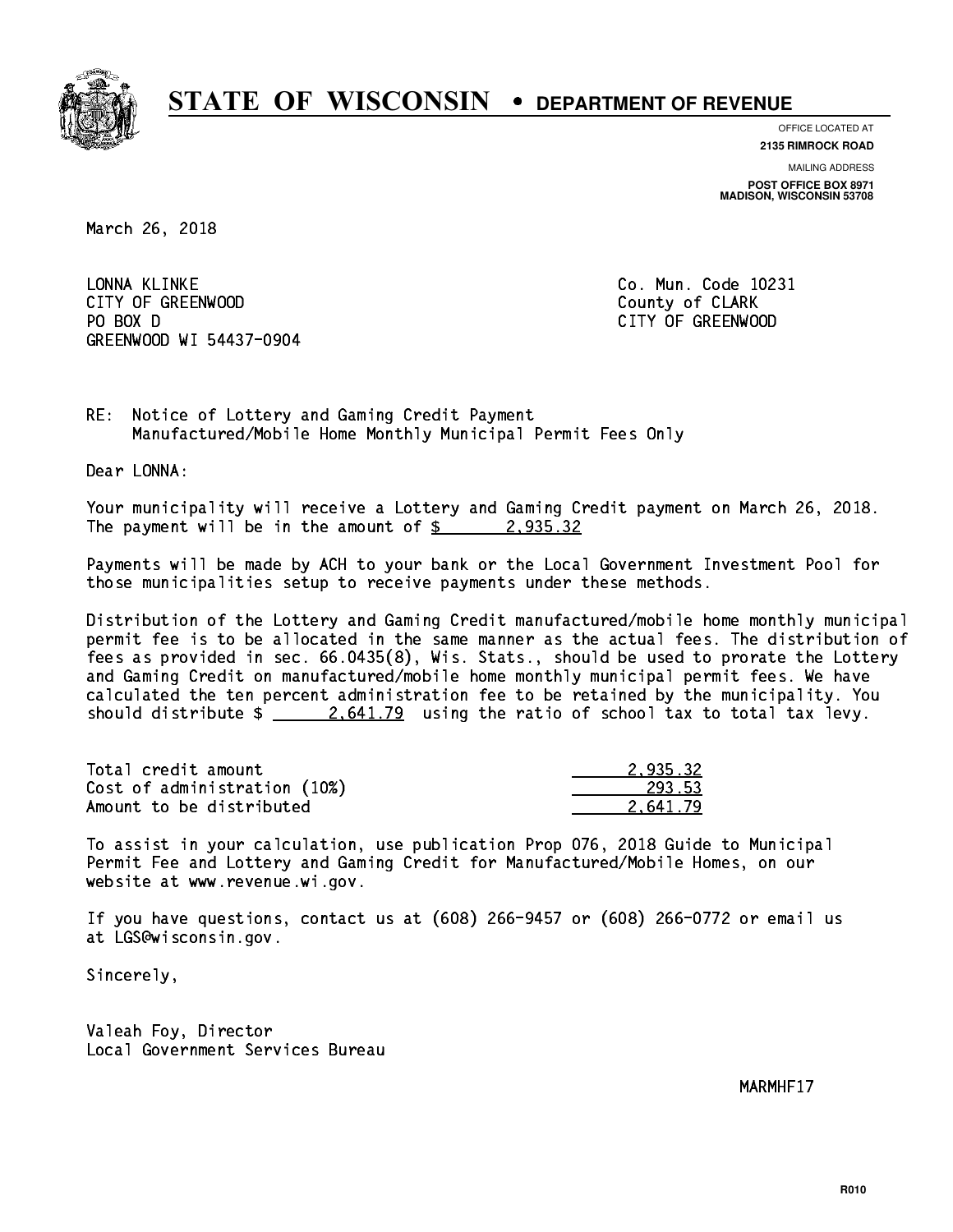

**OFFICE LOCATED AT 2135 RIMROCK ROAD**

**MAILING ADDRESS**

**POST OFFICE BOX 8971 MADISON, WISCONSIN 53708**

March 26, 2018

SHANNON TOUFAR Co. Mun. Code 10246 CITY OF LOYAL COUNTY OF LOYAL COUNTY OF COUNTY OF COUNTY OF COUNTY OF COUNTY OF COUNTY OF COUNTY OF COUNTY OF COUNTY OF COUNTY OF COUNTY OF COUNTY OF COUNTY OF COUNTY OF COUNTY OF COUNTY OF COUNTY OF COUNTY OF COUNTY OF CO PO BOX 9 PO BOX 9 CITY OF LOYAL LOYAL WI 54446-0009

CITY OF LOYAL

RE: Notice of Lottery and Gaming Credit Payment Manufactured/Mobile Home Monthly Municipal Permit Fees Only

Dear SHANNON:

 Your municipality will receive a Lottery and Gaming Credit payment on March 26, 2018. The payment will be in the amount of  $\frac{2}{3}$  1,131.48

 Payments will be made by ACH to your bank or the Local Government Investment Pool for those municipalities setup to receive payments under these methods.

 Distribution of the Lottery and Gaming Credit manufactured/mobile home monthly municipal permit fee is to be allocated in the same manner as the actual fees. The distribution of fees as provided in sec. 66.0435(8), Wis. Stats., should be used to prorate the Lottery and Gaming Credit on manufactured/mobile home monthly municipal permit fees. We have calculated the ten percent administration fee to be retained by the municipality. You should distribute  $\frac{1,018.34}{1,018.34}$  using the ratio of school tax to total tax levy.

| Total credit amount          | 1, 131, 48 |
|------------------------------|------------|
| Cost of administration (10%) | 113.14     |
| Amount to be distributed     | 1.018.34   |

 To assist in your calculation, use publication Prop 076, 2018 Guide to Municipal Permit Fee and Lottery and Gaming Credit for Manufactured/Mobile Homes, on our website at www.revenue.wi.gov.

 If you have questions, contact us at (608) 266-9457 or (608) 266-0772 or email us at LGS@wisconsin.gov.

Sincerely,

 Valeah Foy, Director Local Government Services Bureau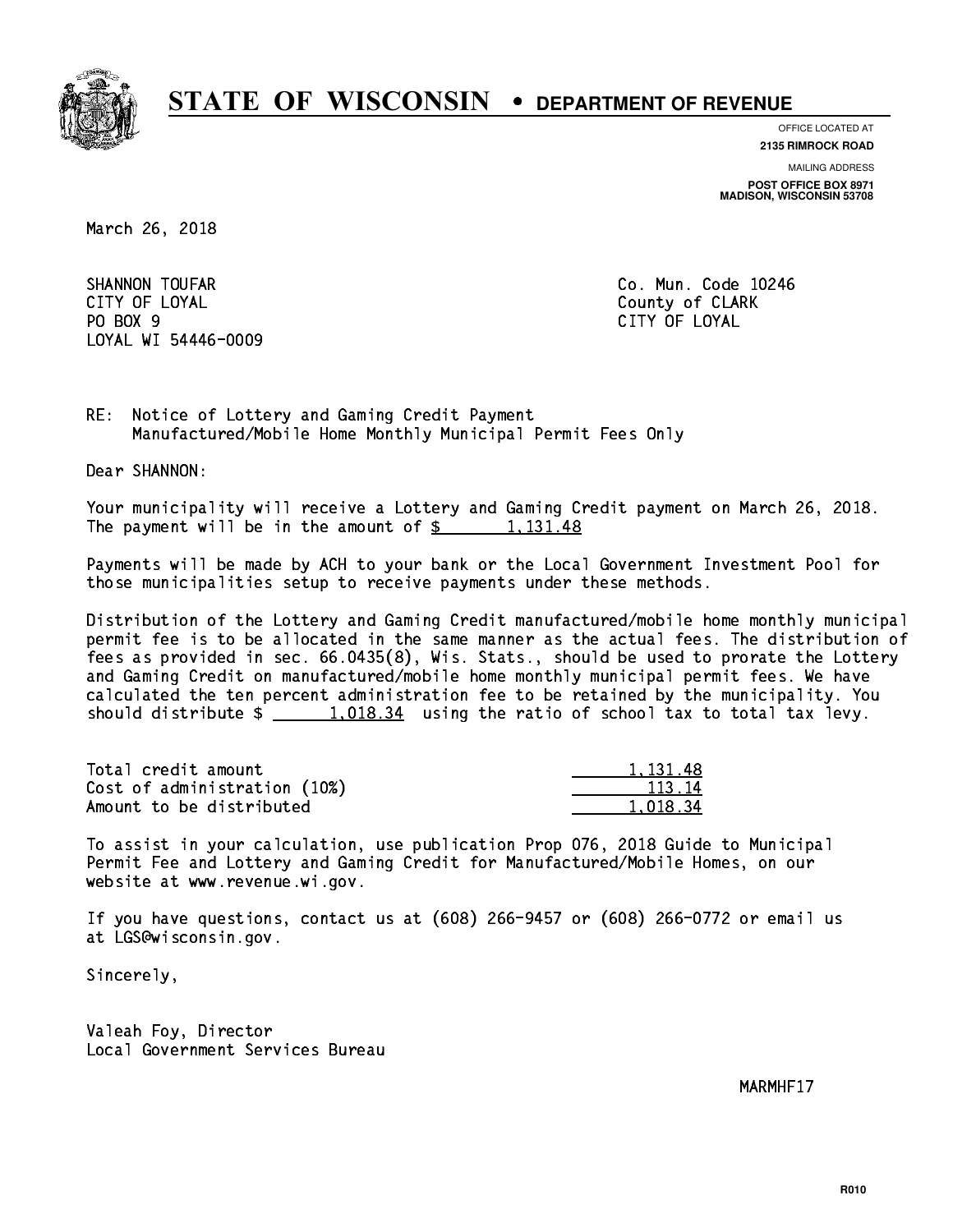

**OFFICE LOCATED AT**

**2135 RIMROCK ROAD**

**MAILING ADDRESS POST OFFICE BOX 8971 MADISON, WISCONSIN 53708**

March 26, 2018

 REX R ROEHL Co. Mun. Code 10261 CITY OF NEILLSVILLE **COUNTY COULD AND COULD COULD COULD** COUNTY OF CLARK 118 W 5TH ST CITY OF NEILLSVILLE NEILLSVILLE WI 54456-1999

RE: Notice of Lottery and Gaming Credit Payment Manufactured/Mobile Home Monthly Municipal Permit Fees Only

Dear REX:

 Your municipality will receive a Lottery and Gaming Credit payment on March 26, 2018. The payment will be in the amount of \$ 709.50 \_\_\_\_\_\_\_\_\_\_\_\_\_\_\_\_

 Payments will be made by ACH to your bank or the Local Government Investment Pool for those municipalities setup to receive payments under these methods.

 Distribution of the Lottery and Gaming Credit manufactured/mobile home monthly municipal permit fee is to be allocated in the same manner as the actual fees. The distribution of fees as provided in sec. 66.0435(8), Wis. Stats., should be used to prorate the Lottery and Gaming Credit on manufactured/mobile home monthly municipal permit fees. We have calculated the ten percent administration fee to be retained by the municipality. You should distribute  $\frac{2}{1}$   $\frac{638.55}{20}$  using the ratio of school tax to total tax levy.

| Total credit amount          | 709.50 |
|------------------------------|--------|
| Cost of administration (10%) | 70.95  |
| Amount to be distributed     | 638.55 |

| 1.50<br>7 |
|-----------|
| -7.<br>רי |
| 638.55    |

 To assist in your calculation, use publication Prop 076, 2018 Guide to Municipal Permit Fee and Lottery and Gaming Credit for Manufactured/Mobile Homes, on our website at www.revenue.wi.gov.

 If you have questions, contact us at (608) 266-9457 or (608) 266-0772 or email us at LGS@wisconsin.gov.

Sincerely,

 Valeah Foy, Director Local Government Services Bureau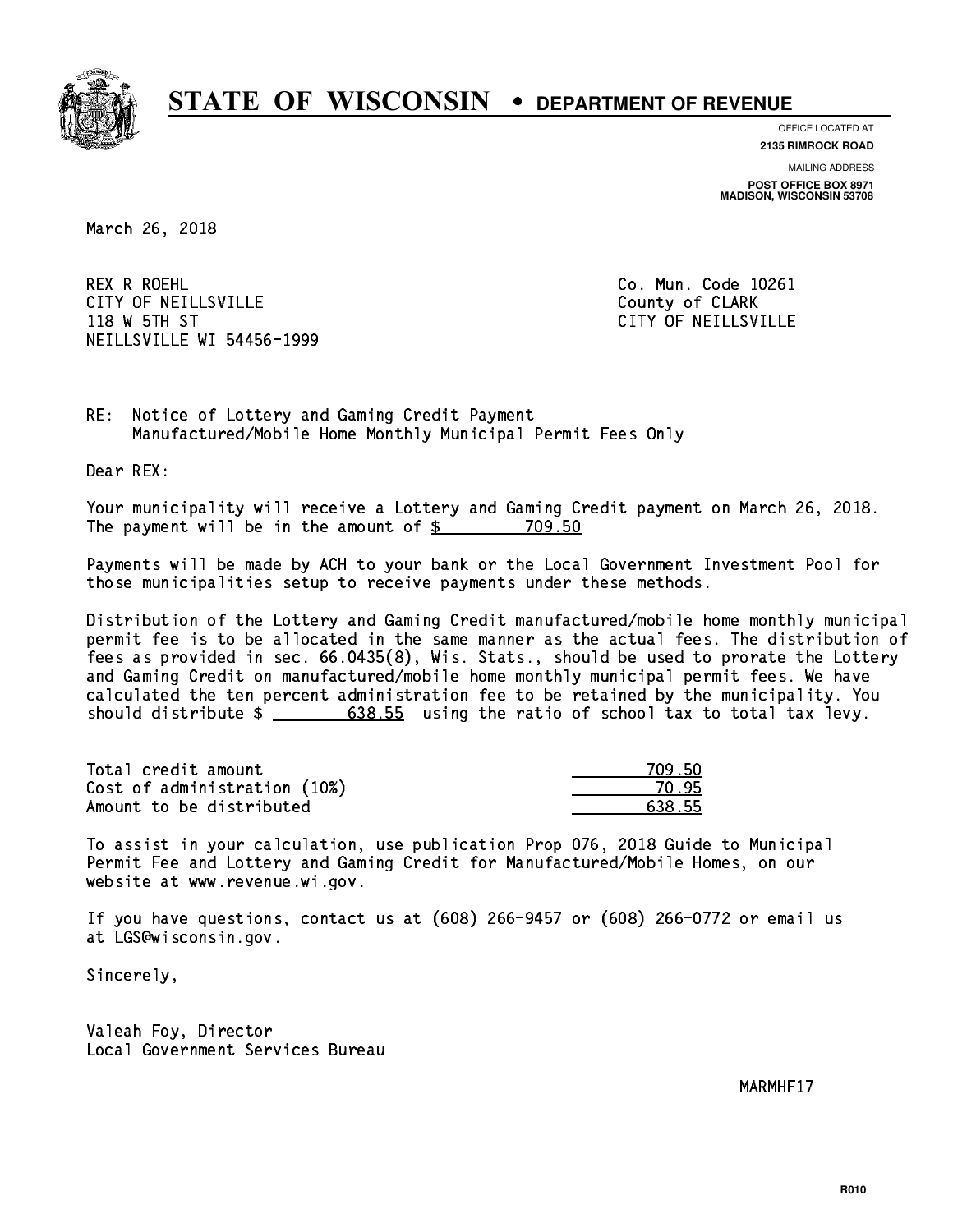

**OFFICE LOCATED AT**

**MAILING ADDRESS 2135 RIMROCK ROAD**

**POST OFFICE BOX 8971 MADISON, WISCONSIN 53708**

March 26, 2018

**TERRI ERNST**  CITY OF OWEN County of CLARK PO BOX 67 PO BOX 67 CITY OF OWEN OWEN WI 54460-0067

Co. Mun. Code 10265 CITY OF OWEN

RE: Notice of Lottery and Gaming Credit Payment Manufactured/Mobile Home Monthly Municipal Permit Fees Only

Dear TERRI:

 Your municipality will receive a Lottery and Gaming Credit payment on March 26, 2018. The payment will be in the amount of  $\frac{2}{3}$ 52.00

 Payments will be made by ACH to your bank or the Local Government Investment Pool for those municipalities setup to receive payments under these methods.

 Distribution of the Lottery and Gaming Credit manufactured/mobile home monthly municipal permit fee is to be allocated in the same manner as the actual fees. The distribution of fees as provided in sec. 66.0435(8), Wis. Stats., should be used to prorate the Lottery and Gaming Credit on manufactured/mobile home monthly municipal permit fees. We have calculated the ten percent administration fee to be retained by the municipality. You should distribute \$ 46.80 using the ratio of school tax to total tax levy. \_\_\_\_\_\_\_\_\_\_\_\_\_\_

Total credit amount Cost of administration (10%) Amount to be distributed

| 52 NN |
|-------|
| 5 2በ  |
| 5.80  |

 To assist in your calculation, use publication Prop 076, 2018 Guide to Municipal Permit Fee and Lottery and Gaming Credit for Manufactured/Mobile Homes, on our website at www.revenue.wi.gov.

 If you have questions, contact us at (608) 266-9457 or (608) 266-0772 or email us at LGS@wisconsin.gov.

Sincerely,

 Valeah Foy, Director Local Government Services Bureau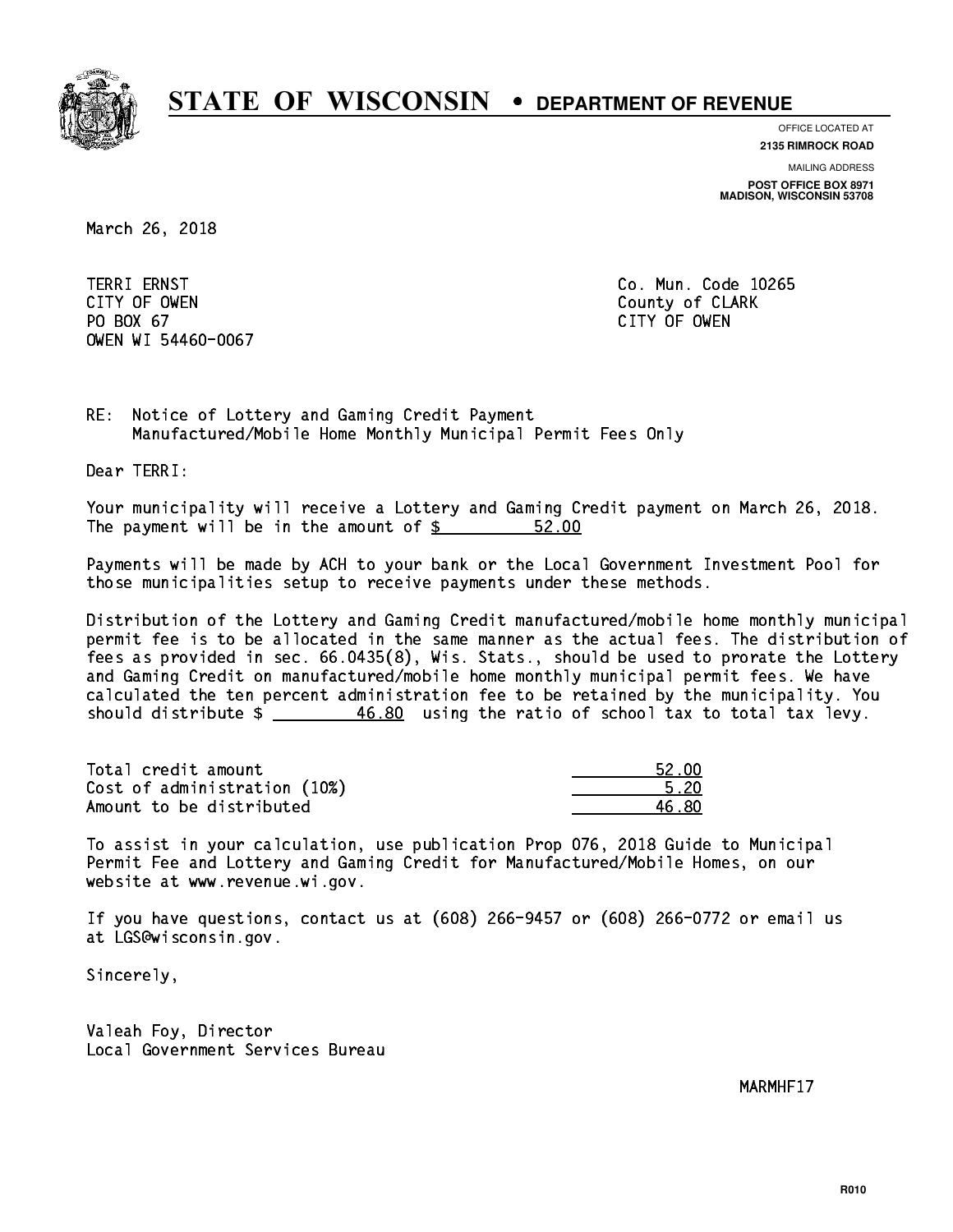

**OFFICE LOCATED AT**

**MAILING ADDRESS 2135 RIMROCK ROAD**

**POST OFFICE BOX 8971 MADISON, WISCONSIN 53708**

March 26, 2018

 RANDALL REEG Co. Mun. Code 10286 CITY OF THE CITY OF THE COUNTY OF THE COUNTY OF COUNTY OF COUNTY OF COUNTY OF COUNTY OF COUNTY OF COUNTY OF COUNTY OF COUNTY OF COUNTY OF COUNTY OF COUNTY OF COUNTY OF COUNTY OF COUNTY OF COUNTY OF COUNTY OF COUNTY OF COUN PO BOX 334 PO BOX 334 CITY OF THORP THORP WI 54771-0334

RE: Notice of Lottery and Gaming Credit Payment Manufactured/Mobile Home Monthly Municipal Permit Fees Only

Dear RANDALL:

 Your municipality will receive a Lottery and Gaming Credit payment on March 26, 2018. The payment will be in the amount of  $\frac{2}{3}$  1,211.57

 Payments will be made by ACH to your bank or the Local Government Investment Pool for those municipalities setup to receive payments under these methods.

 Distribution of the Lottery and Gaming Credit manufactured/mobile home monthly municipal permit fee is to be allocated in the same manner as the actual fees. The distribution of fees as provided in sec. 66.0435(8), Wis. Stats., should be used to prorate the Lottery and Gaming Credit on manufactured/mobile home monthly municipal permit fees. We have calculated the ten percent administration fee to be retained by the municipality. You should distribute  $\frac{1,090.42}{1,090.42}$  using the ratio of school tax to total tax levy.

| Total credit amount          | 1,211.57 |
|------------------------------|----------|
| Cost of administration (10%) | 121.15   |
| Amount to be distributed     | 1.090.42 |

| . 211.57 |
|----------|
| 121 15   |
| 42.      |

 To assist in your calculation, use publication Prop 076, 2018 Guide to Municipal Permit Fee and Lottery and Gaming Credit for Manufactured/Mobile Homes, on our website at www.revenue.wi.gov.

 If you have questions, contact us at (608) 266-9457 or (608) 266-0772 or email us at LGS@wisconsin.gov.

Sincerely,

 Valeah Foy, Director Local Government Services Bureau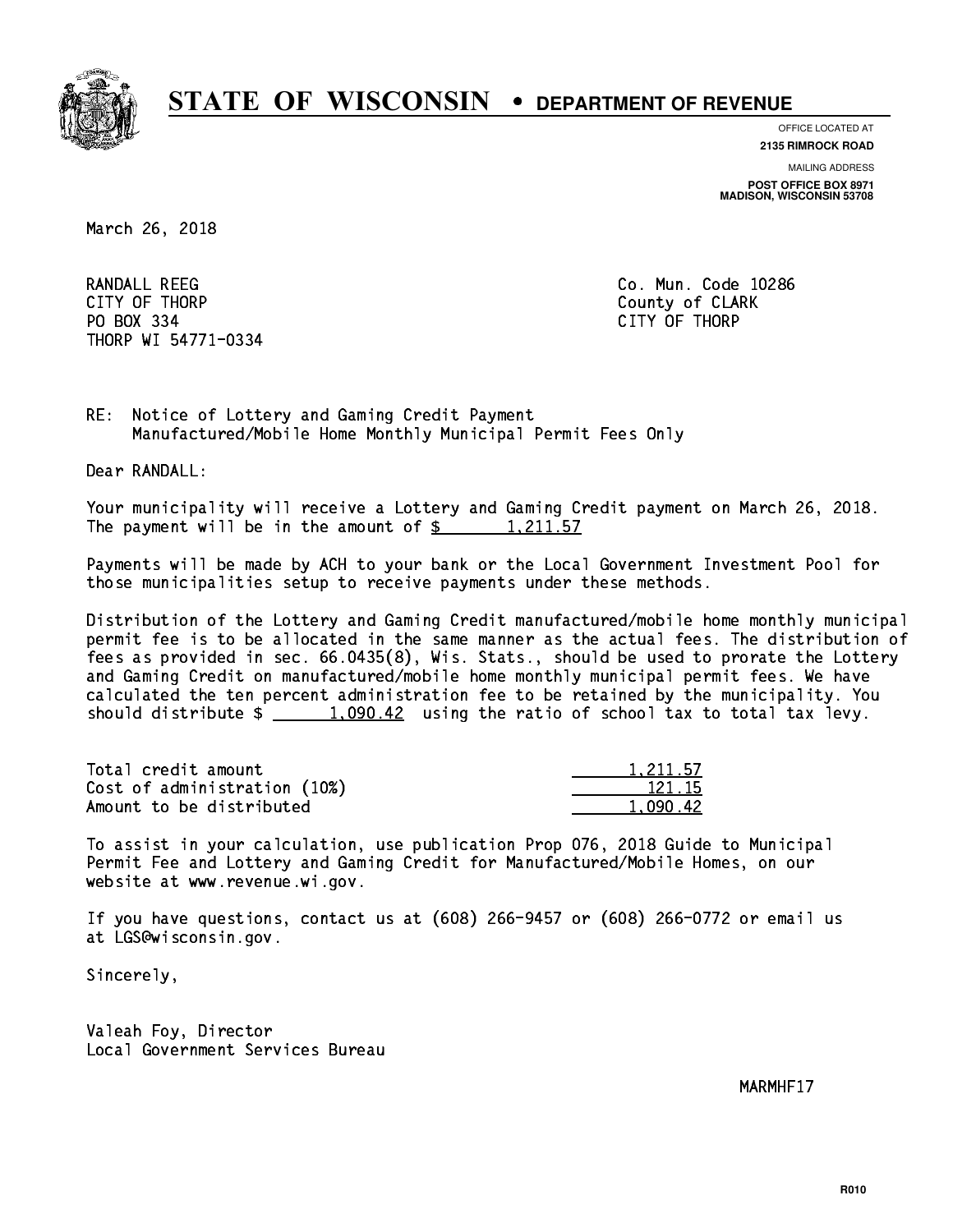

**OFFICE LOCATED AT**

**2135 RIMROCK ROAD**

**MAILING ADDRESS POST OFFICE BOX 8971 MADISON, WISCONSIN 53708**

March 26, 2018

STEPHANIE WARREN CO. Mun. Code 11020 TOWN OF LEWISTON County of COLUMBIA PO BOX 555 PO BOX 555 TOWN OF LEWISTON WISCONSIN DELLS WI 53965-0555

RE: Notice of Lottery and Gaming Credit Payment Manufactured/Mobile Home Monthly Municipal Permit Fees Only

Dear STEPHANIE:

 Your municipality will receive a Lottery and Gaming Credit payment on March 26, 2018. The payment will be in the amount of  $\frac{2483.80}{240}$ 

 Payments will be made by ACH to your bank or the Local Government Investment Pool for those municipalities setup to receive payments under these methods.

 Distribution of the Lottery and Gaming Credit manufactured/mobile home monthly municipal permit fee is to be allocated in the same manner as the actual fees. The distribution of fees as provided in sec. 66.0435(8), Wis. Stats., should be used to prorate the Lottery and Gaming Credit on manufactured/mobile home monthly municipal permit fees. We have calculated the ten percent administration fee to be retained by the municipality. You should distribute  $\frac{2.235.42}{2.235.42}$  using the ratio of school tax to total tax levy.

| Total credit amount          | 2.483.80 |
|------------------------------|----------|
| Cost of administration (10%) | 248.38   |
| Amount to be distributed     | 2.235.42 |

 To assist in your calculation, use publication Prop 076, 2018 Guide to Municipal Permit Fee and Lottery and Gaming Credit for Manufactured/Mobile Homes, on our website at www.revenue.wi.gov.

 If you have questions, contact us at (608) 266-9457 or (608) 266-0772 or email us at LGS@wisconsin.gov.

Sincerely,

 Valeah Foy, Director Local Government Services Bureau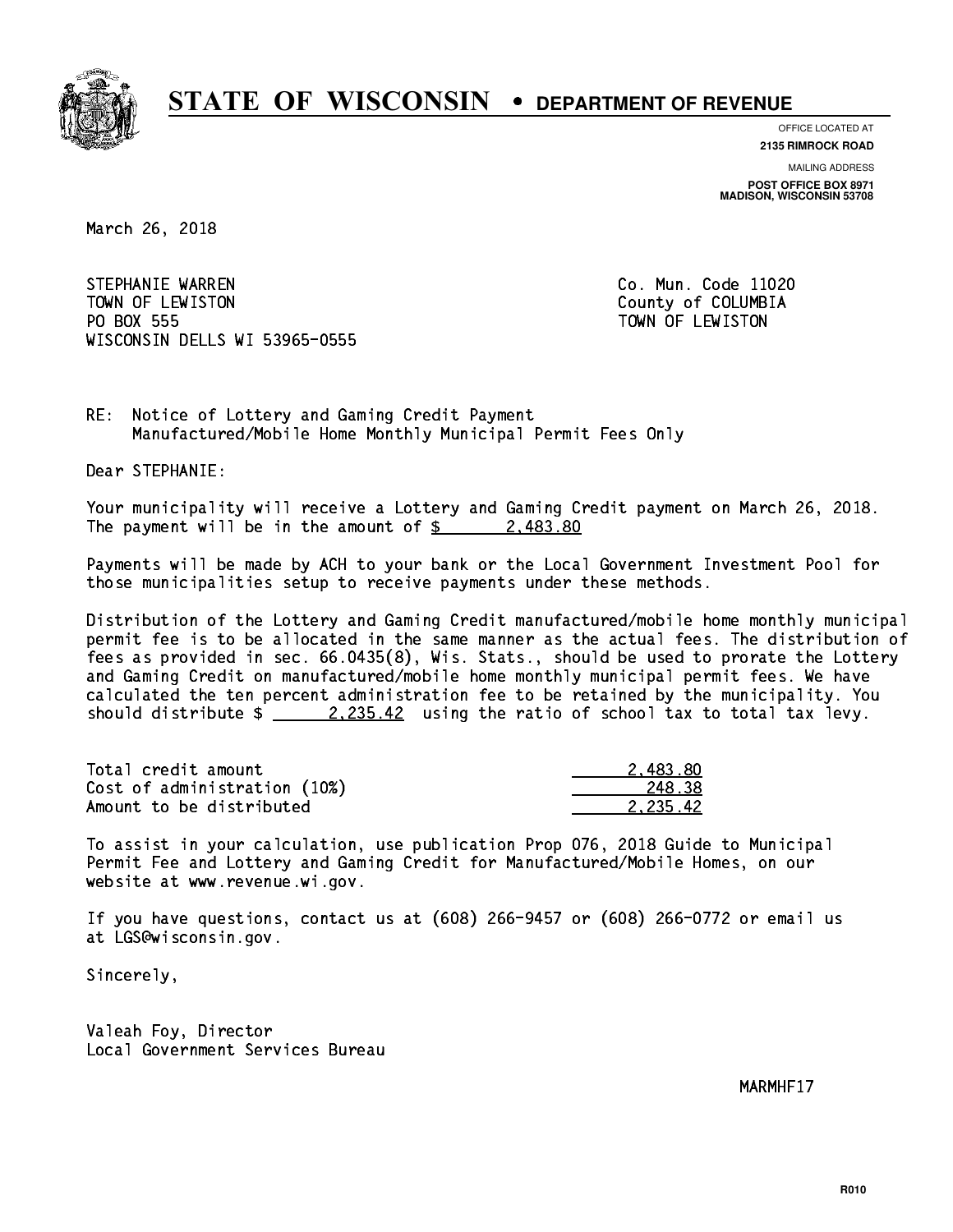

**OFFICE LOCATED AT**

**2135 RIMROCK ROAD**

**MAILING ADDRESS POST OFFICE BOX 8971 MADISON, WISCONSIN 53708**

March 26, 2018

APRIL GOESKE TOWN OF LODI County of COLUMBIA W10919 COUNTY ROAD V TOWN OF LODI LODI WI 53555-9660

Co. Mun. Code 11022

RE: Notice of Lottery and Gaming Credit Payment Manufactured/Mobile Home Monthly Municipal Permit Fees Only

Dear APRIL:

 Your municipality will receive a Lottery and Gaming Credit payment on March 26, 2018. The payment will be in the amount of  $\frac{2}{3}$  1,970.71

 Payments will be made by ACH to your bank or the Local Government Investment Pool for those municipalities setup to receive payments under these methods.

 Distribution of the Lottery and Gaming Credit manufactured/mobile home monthly municipal permit fee is to be allocated in the same manner as the actual fees. The distribution of fees as provided in sec. 66.0435(8), Wis. Stats., should be used to prorate the Lottery and Gaming Credit on manufactured/mobile home monthly municipal permit fees. We have calculated the ten percent administration fee to be retained by the municipality. You should distribute  $\frac{1,773.64}{1,773.64}$  using the ratio of school tax to total tax levy.

| Total credit amount          | 1.970.71 |
|------------------------------|----------|
| Cost of administration (10%) | 197.07   |
| Amount to be distributed     | 1.773.64 |

 To assist in your calculation, use publication Prop 076, 2018 Guide to Municipal Permit Fee and Lottery and Gaming Credit for Manufactured/Mobile Homes, on our website at www.revenue.wi.gov.

 If you have questions, contact us at (608) 266-9457 or (608) 266-0772 or email us at LGS@wisconsin.gov.

Sincerely,

 Valeah Foy, Director Local Government Services Bureau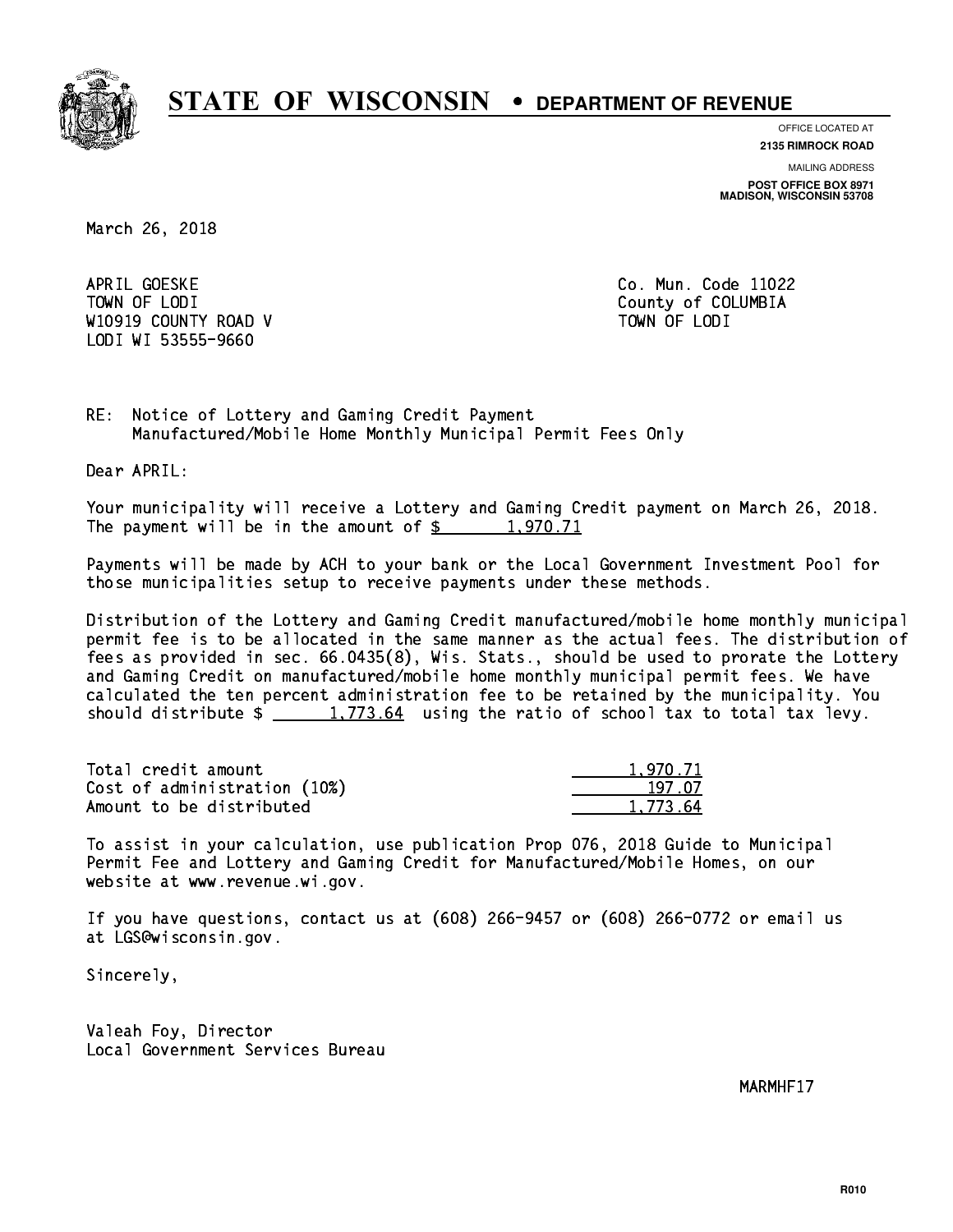

**OFFICE LOCATED AT**

**2135 RIMROCK ROAD**

**MAILING ADDRESS POST OFFICE BOX 8971 MADISON, WISCONSIN 53708**

March 26, 2018

**JEFF CRUM**  TOWN OF NEWPORT County of COLUMBIA W14625 NEWPORT DR TOWN OF NEWPORT WISCONSIN DELLS WI 53965-8757

Co. Mun. Code 11028

RE: Notice of Lottery and Gaming Credit Payment Manufactured/Mobile Home Monthly Municipal Permit Fees Only

Dear JEFF:

 Your municipality will receive a Lottery and Gaming Credit payment on March 26, 2018. The payment will be in the amount of \$ 334.68 \_\_\_\_\_\_\_\_\_\_\_\_\_\_\_\_

 Payments will be made by ACH to your bank or the Local Government Investment Pool for those municipalities setup to receive payments under these methods.

 Distribution of the Lottery and Gaming Credit manufactured/mobile home monthly municipal permit fee is to be allocated in the same manner as the actual fees. The distribution of fees as provided in sec. 66.0435(8), Wis. Stats., should be used to prorate the Lottery and Gaming Credit on manufactured/mobile home monthly municipal permit fees. We have calculated the ten percent administration fee to be retained by the municipality. You should distribute  $\frac{201.22}{1}$  using the ratio of school tax to total tax levy.

| Total credit amount          | 334.68 |
|------------------------------|--------|
| Cost of administration (10%) | -33.46 |
| Amount to be distributed     | 301.22 |

 To assist in your calculation, use publication Prop 076, 2018 Guide to Municipal Permit Fee and Lottery and Gaming Credit for Manufactured/Mobile Homes, on our website at www.revenue.wi.gov.

 If you have questions, contact us at (608) 266-9457 or (608) 266-0772 or email us at LGS@wisconsin.gov.

Sincerely,

 Valeah Foy, Director Local Government Services Bureau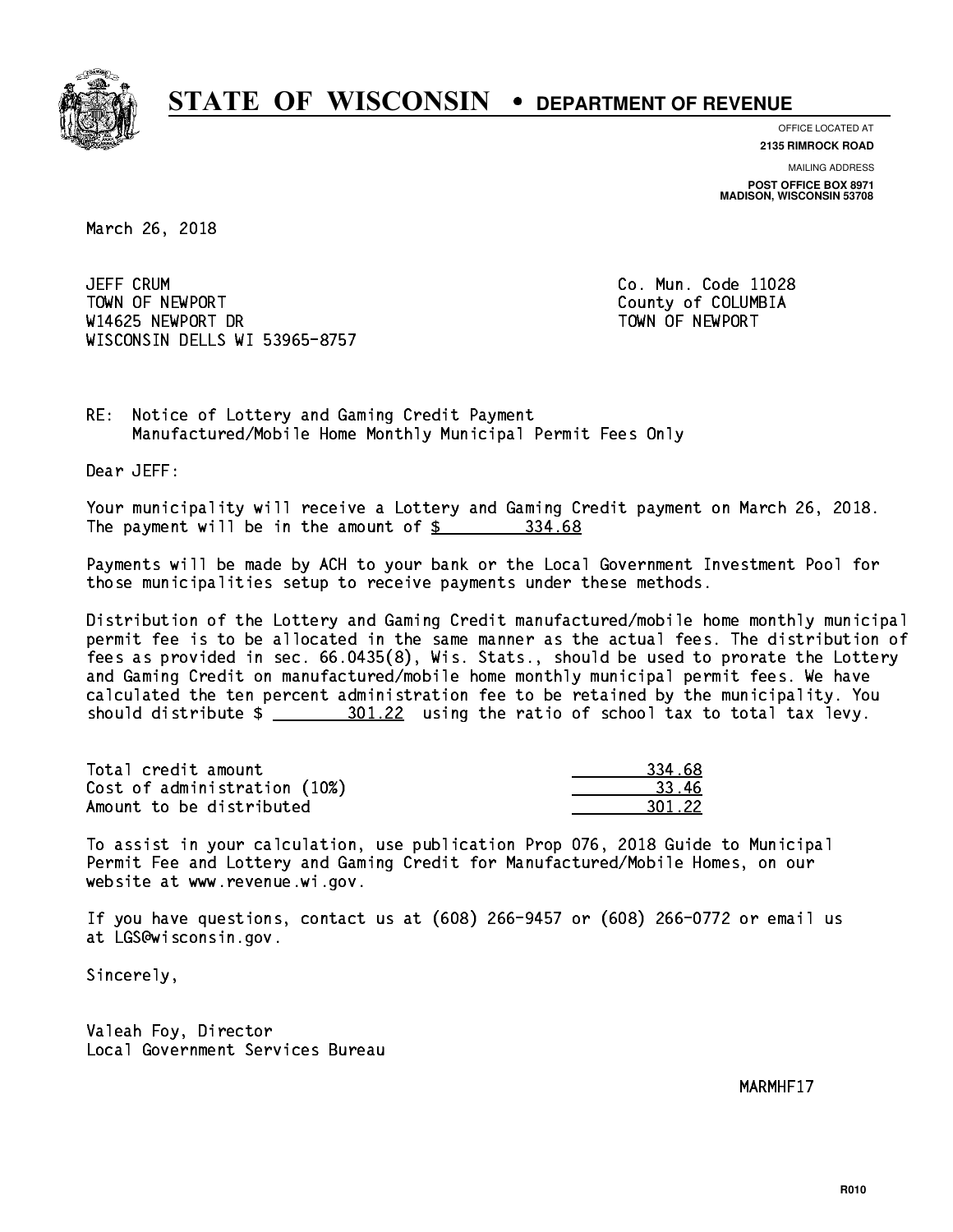

**OFFICE LOCATED AT**

**2135 RIMROCK ROAD**

**MAILING ADDRESS POST OFFICE BOX 8971 MADISON, WISCONSIN 53708**

March 26, 2018

 MARK ZIMMERMAN Co. Mun. Code 11032 TOWN OF PACIFIC **COUNTY COUNTY OF COLUMBIA**  P.O. BOX 857 TOWN OF PACIFIC PORTAGE WI 53901-0857

RE: Notice of Lottery and Gaming Credit Payment Manufactured/Mobile Home Monthly Municipal Permit Fees Only

Dear MARK:

 Your municipality will receive a Lottery and Gaming Credit payment on March 26, 2018. The payment will be in the amount of  $\frac{2}{3}$  4,470.95

 Payments will be made by ACH to your bank or the Local Government Investment Pool for those municipalities setup to receive payments under these methods.

 Distribution of the Lottery and Gaming Credit manufactured/mobile home monthly municipal permit fee is to be allocated in the same manner as the actual fees. The distribution of fees as provided in sec. 66.0435(8), Wis. Stats., should be used to prorate the Lottery and Gaming Credit on manufactured/mobile home monthly municipal permit fees. We have calculated the ten percent administration fee to be retained by the municipality. You should distribute  $\frac{4.023.86}{1.023.86}$  using the ratio of school tax to total tax levy.

| Total credit amount          | 4.470.95 |
|------------------------------|----------|
| Cost of administration (10%) | 447 N9   |
| Amount to be distributed     | 4.023.86 |

 To assist in your calculation, use publication Prop 076, 2018 Guide to Municipal Permit Fee and Lottery and Gaming Credit for Manufactured/Mobile Homes, on our website at www.revenue.wi.gov.

 If you have questions, contact us at (608) 266-9457 or (608) 266-0772 or email us at LGS@wisconsin.gov.

Sincerely,

 Valeah Foy, Director Local Government Services Bureau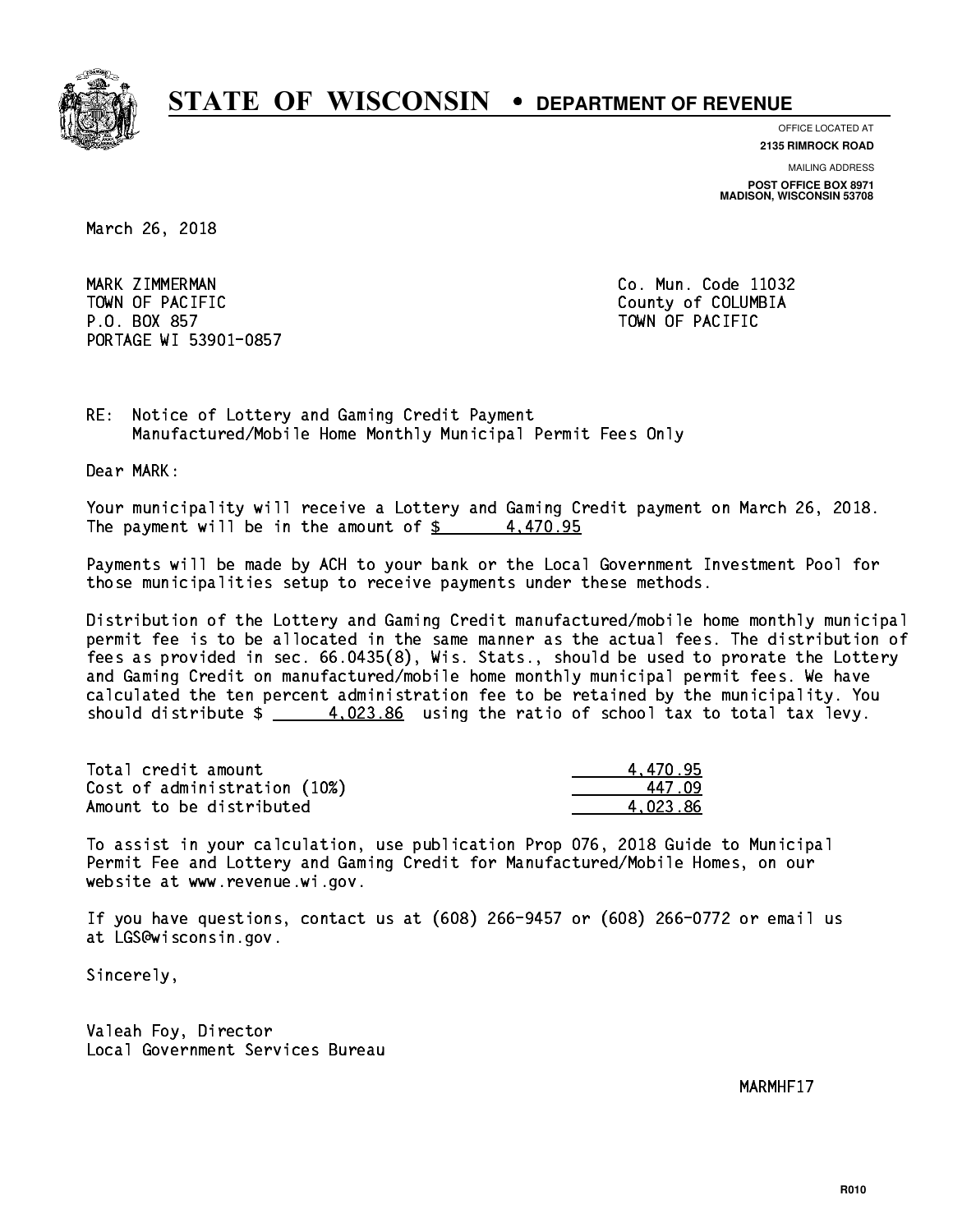

**OFFICE LOCATED AT 2135 RIMROCK ROAD**

**MAILING ADDRESS POST OFFICE BOX 8971 MADISON, WISCONSIN 53708**

March 26, 2018

 LONNA ZEMAN Co. Mun. Code 11040 LODI WI 53555-9305

 TOWN OF WEST POINT County of COLUMBIA N1402 CHRISLER RD TOWN OF WEST POINT

RE: Notice of Lottery and Gaming Credit Payment Manufactured/Mobile Home Monthly Municipal Permit Fees Only

Dear LONNA:

 Your municipality will receive a Lottery and Gaming Credit payment on March 26, 2018. The payment will be in the amount of  $\frac{2}{3}$  12,991.56

 Payments will be made by ACH to your bank or the Local Government Investment Pool for those municipalities setup to receive payments under these methods.

 Distribution of the Lottery and Gaming Credit manufactured/mobile home monthly municipal permit fee is to be allocated in the same manner as the actual fees. The distribution of fees as provided in sec. 66.0435(8), Wis. Stats., should be used to prorate the Lottery and Gaming Credit on manufactured/mobile home monthly municipal permit fees. We have calculated the ten percent administration fee to be retained by the municipality. You should distribute  $\frac{11.692.41}{2}$  using the ratio of school tax to total tax levy.

| Total credit amount          | 12,991.56 |
|------------------------------|-----------|
| Cost of administration (10%) | 1.299.15  |
| Amount to be distributed     | 11.692.41 |

 To assist in your calculation, use publication Prop 076, 2018 Guide to Municipal Permit Fee and Lottery and Gaming Credit for Manufactured/Mobile Homes, on our website at www.revenue.wi.gov.

 If you have questions, contact us at (608) 266-9457 or (608) 266-0772 or email us at LGS@wisconsin.gov.

Sincerely,

 Valeah Foy, Director Local Government Services Bureau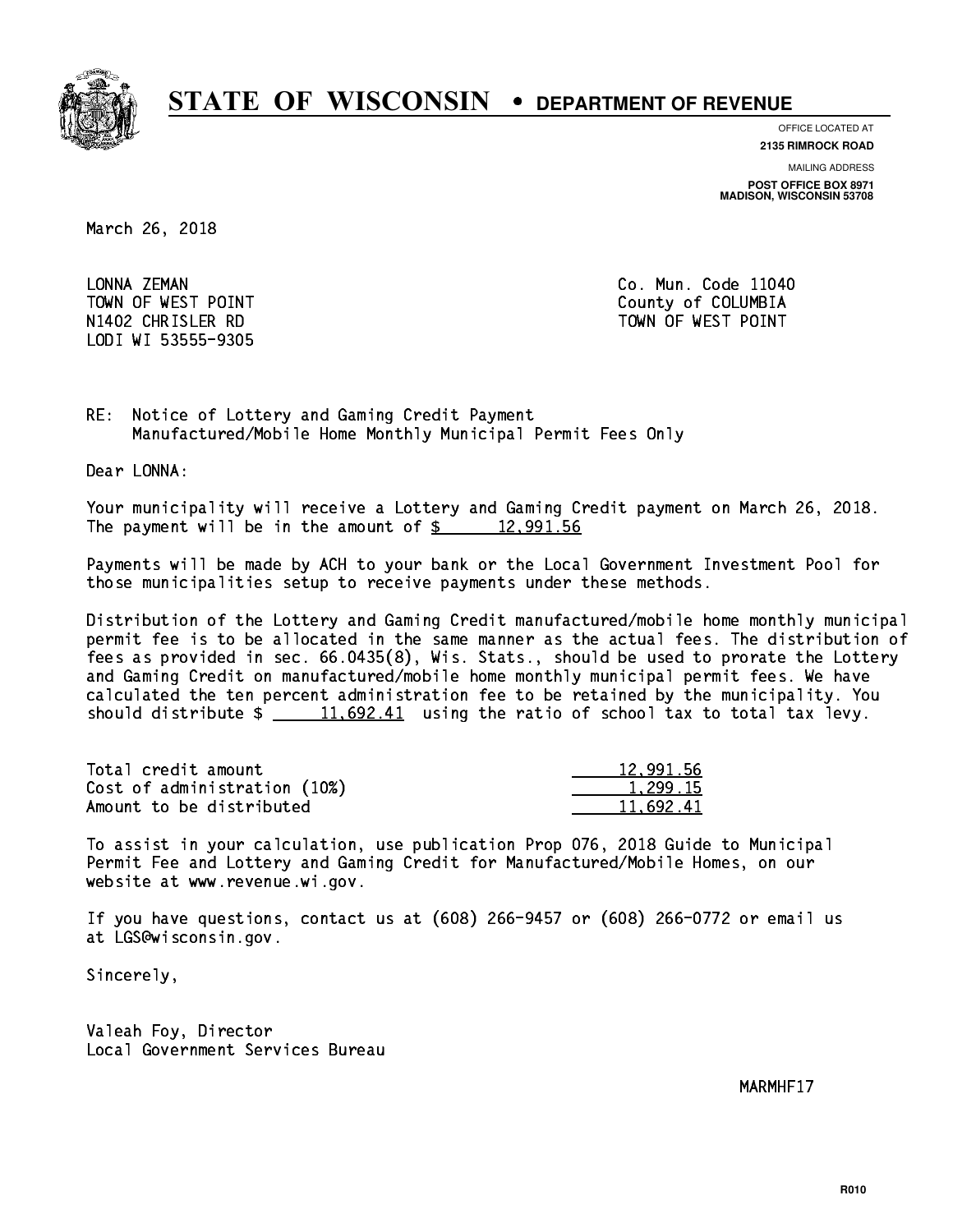

**OFFICE LOCATED AT**

**2135 RIMROCK ROAD**

**MAILING ADDRESS POST OFFICE BOX 8971 MADISON, WISCONSIN 53708**

March 26, 2018

**BONNIE LANGSDORF** VILLAGE OF DOYLESTOWN **COUNTY OF COLUMBIA** DOYLESTOWN WI 53928

Co. Mun. Code 11116 N4031 BRUCE ST VILLAGE OF DOYLESTOWN

RE: Notice of Lottery and Gaming Credit Payment Manufactured/Mobile Home Monthly Municipal Permit Fees Only

Dear BONNIE:

 Your municipality will receive a Lottery and Gaming Credit payment on March 26, 2018. The payment will be in the amount of  $\frac{2}{5}$  2,656.08

 Payments will be made by ACH to your bank or the Local Government Investment Pool for those municipalities setup to receive payments under these methods.

 Distribution of the Lottery and Gaming Credit manufactured/mobile home monthly municipal permit fee is to be allocated in the same manner as the actual fees. The distribution of fees as provided in sec. 66.0435(8), Wis. Stats., should be used to prorate the Lottery and Gaming Credit on manufactured/mobile home monthly municipal permit fees. We have calculated the ten percent administration fee to be retained by the municipality. You should distribute  $\frac{2,390.48}{2}$  using the ratio of school tax to total tax levy.

| Total credit amount          | 2.656.08 |
|------------------------------|----------|
| Cost of administration (10%) | 265.60   |
| Amount to be distributed     | 2.390.48 |

 To assist in your calculation, use publication Prop 076, 2018 Guide to Municipal Permit Fee and Lottery and Gaming Credit for Manufactured/Mobile Homes, on our website at www.revenue.wi.gov.

 If you have questions, contact us at (608) 266-9457 or (608) 266-0772 or email us at LGS@wisconsin.gov.

Sincerely,

 Valeah Foy, Director Local Government Services Bureau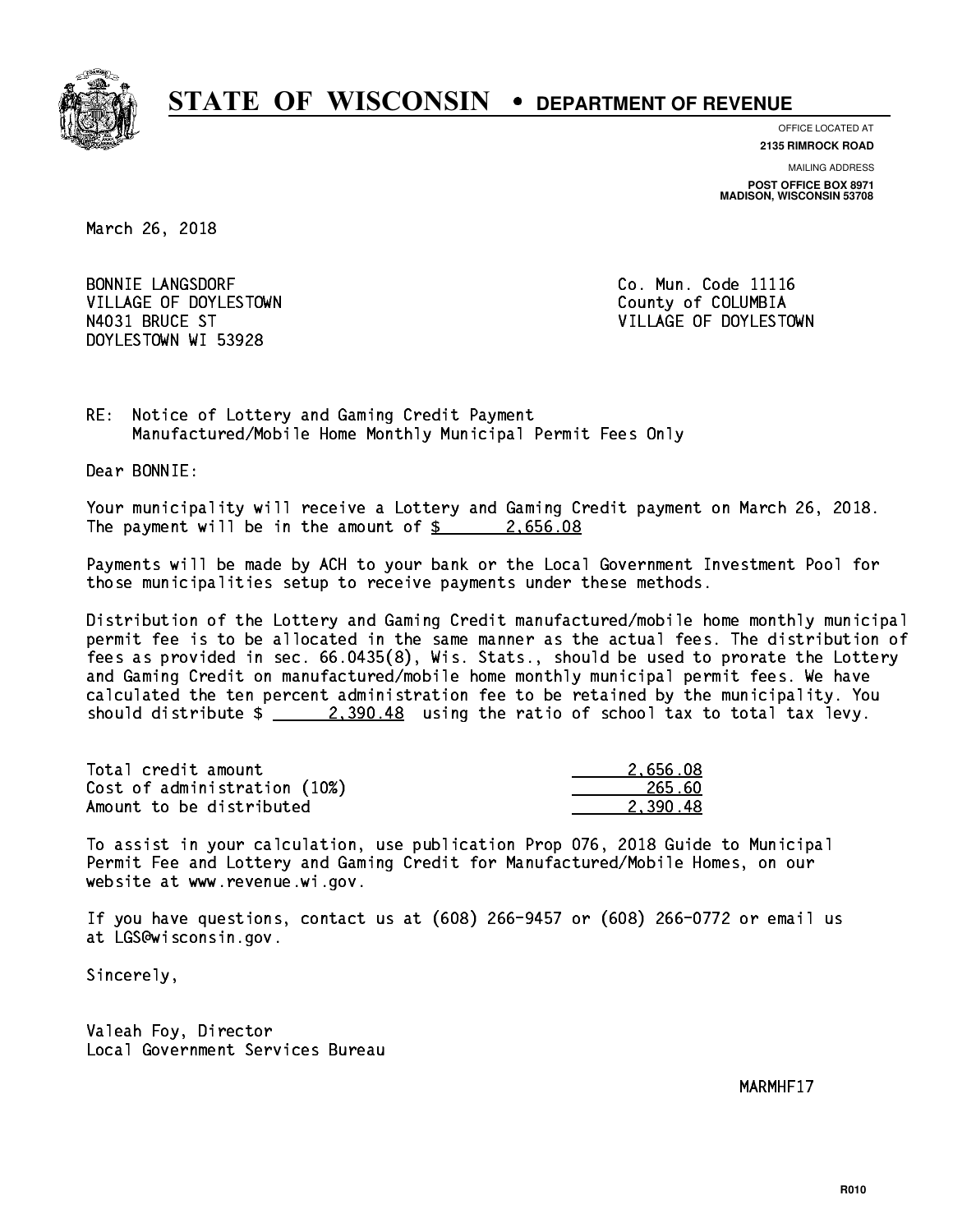

**OFFICE LOCATED AT**

**2135 RIMROCK ROAD**

**MAILING ADDRESS POST OFFICE BOX 8971 MADISON, WISCONSIN 53708**

March 26, 2018

MARIE ABEGGLEN VILLAGE OF FALL RIVER **COLLECT IN THE COLLECT OF SALE ASSESS** PO BOX 37 FALL RIVER WI 53932-0035

Co. Mun. Code 11126 VILLAGE OF FALL RIVER

RE: Notice of Lottery and Gaming Credit Payment Manufactured/Mobile Home Monthly Municipal Permit Fees Only

Dear MARIE:

 Your municipality will receive a Lottery and Gaming Credit payment on March 26, 2018. The payment will be in the amount of  $\frac{2}{3}$  3,411.72

 Payments will be made by ACH to your bank or the Local Government Investment Pool for those municipalities setup to receive payments under these methods.

 Distribution of the Lottery and Gaming Credit manufactured/mobile home monthly municipal permit fee is to be allocated in the same manner as the actual fees. The distribution of fees as provided in sec. 66.0435(8), Wis. Stats., should be used to prorate the Lottery and Gaming Credit on manufactured/mobile home monthly municipal permit fees. We have calculated the ten percent administration fee to be retained by the municipality. You should distribute  $\frac{2}{1}$   $\frac{3.070.55}{2}$  using the ratio of school tax to total tax levy.

| Total credit amount          | 3.411.72 |
|------------------------------|----------|
| Cost of administration (10%) | 341.17   |
| Amount to be distributed     | 3.070.55 |

 To assist in your calculation, use publication Prop 076, 2018 Guide to Municipal Permit Fee and Lottery and Gaming Credit for Manufactured/Mobile Homes, on our website at www.revenue.wi.gov.

 If you have questions, contact us at (608) 266-9457 or (608) 266-0772 or email us at LGS@wisconsin.gov.

Sincerely,

 Valeah Foy, Director Local Government Services Bureau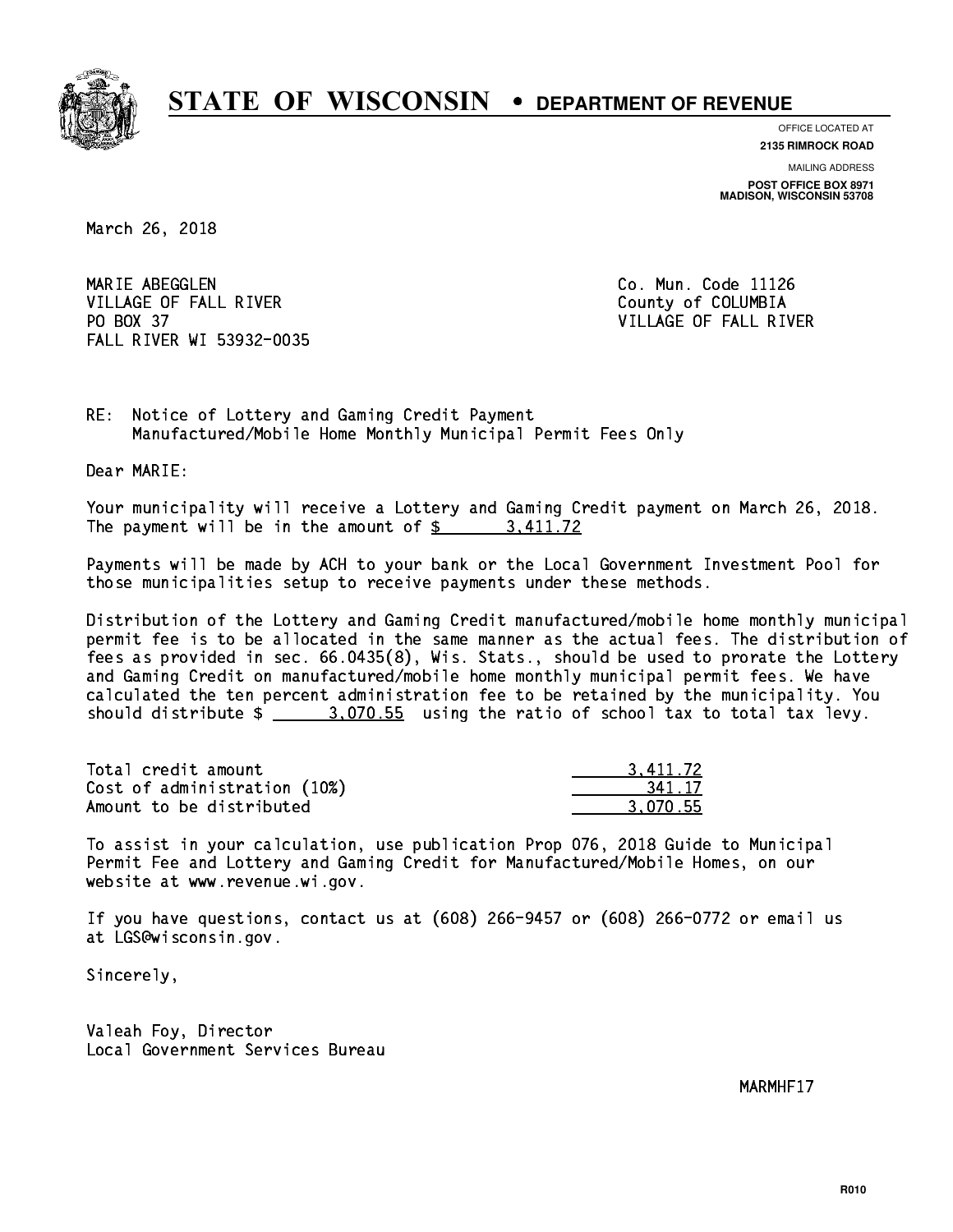

**OFFICE LOCATED AT**

**2135 RIMROCK ROAD**

**MAILING ADDRESS POST OFFICE BOX 8971 MADISON, WISCONSIN 53708**

March 26, 2018

MARTIN SHANKS VILLAGE OF POYNETTE COUNTY OF COLUMBIA P.O. BOX 95 VILLAGE OF POYNETTE POYNETTE WI 53955-0095

Co. Mun. Code 11172

RE: Notice of Lottery and Gaming Credit Payment Manufactured/Mobile Home Monthly Municipal Permit Fees Only

Dear MARTIN:

 Your municipality will receive a Lottery and Gaming Credit payment on March 26, 2018. The payment will be in the amount of \$ 5,686.75 \_\_\_\_\_\_\_\_\_\_\_\_\_\_\_\_

 Payments will be made by ACH to your bank or the Local Government Investment Pool for those municipalities setup to receive payments under these methods.

 Distribution of the Lottery and Gaming Credit manufactured/mobile home monthly municipal permit fee is to be allocated in the same manner as the actual fees. The distribution of fees as provided in sec. 66.0435(8), Wis. Stats., should be used to prorate the Lottery and Gaming Credit on manufactured/mobile home monthly municipal permit fees. We have calculated the ten percent administration fee to be retained by the municipality. You should distribute  $\frac{2}{1}$   $\frac{5,118.08}{2}$  using the ratio of school tax to total tax levy.

| Total credit amount          | 5.686.75 |
|------------------------------|----------|
| Cost of administration (10%) | 568.67   |
| Amount to be distributed     | 5.118.08 |

 To assist in your calculation, use publication Prop 076, 2018 Guide to Municipal Permit Fee and Lottery and Gaming Credit for Manufactured/Mobile Homes, on our website at www.revenue.wi.gov.

 If you have questions, contact us at (608) 266-9457 or (608) 266-0772 or email us at LGS@wisconsin.gov.

Sincerely,

 Valeah Foy, Director Local Government Services Bureau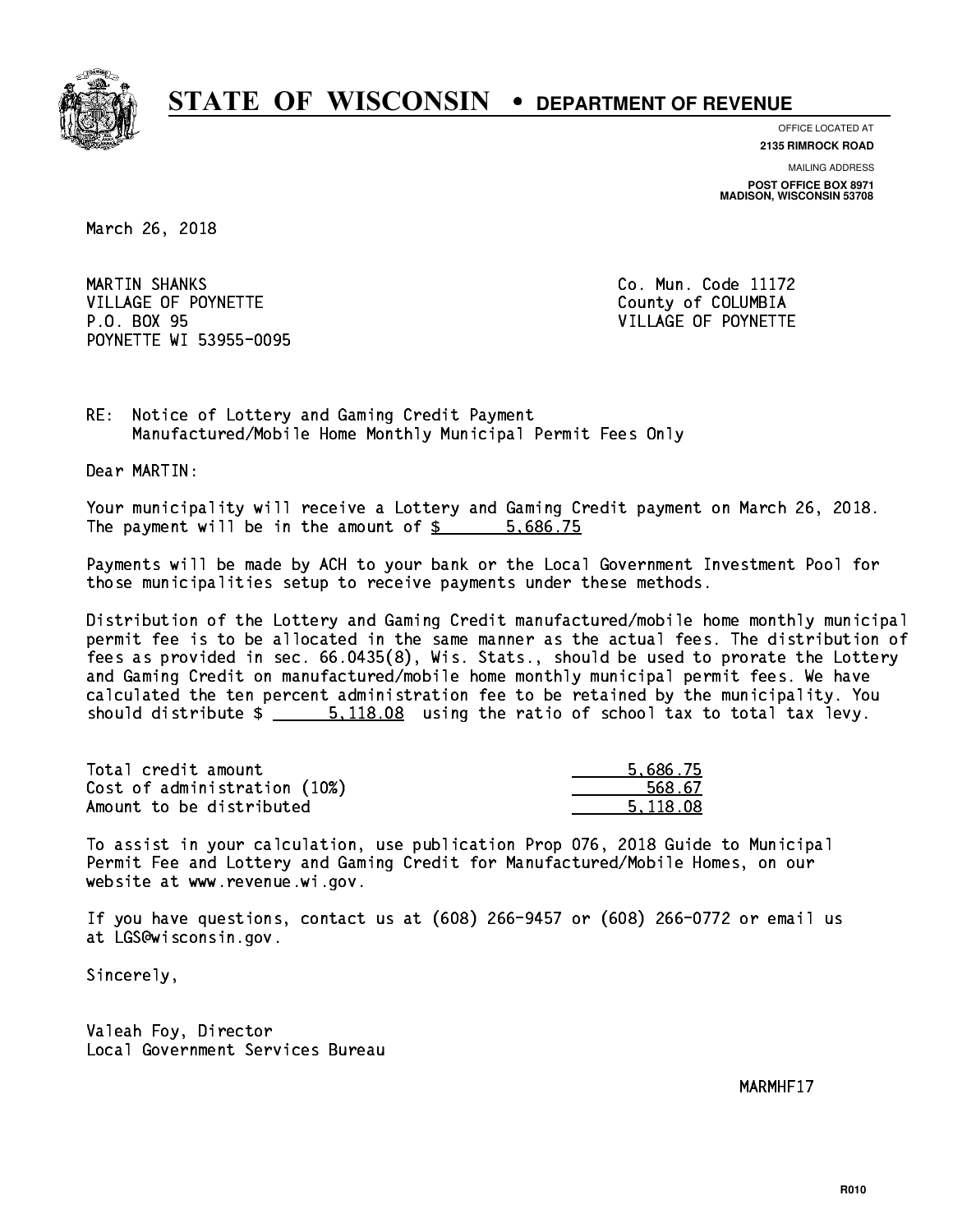

**OFFICE LOCATED AT**

**2135 RIMROCK ROAD**

**MAILING ADDRESS POST OFFICE BOX 8971 MADISON, WISCONSIN 53708**

March 26, 2018

**KIM MANLEY** CITY OF COLUMBUS COME CONSULTED A COUNTY OF COLUMBIA 105 N DICKASON BLVD CITY OF COLUMBUS COLUMBUS WI 53925-1565

Co. Mun. Code 11211

RE: Notice of Lottery and Gaming Credit Payment Manufactured/Mobile Home Monthly Municipal Permit Fees Only

Dear KIM:

 Your municipality will receive a Lottery and Gaming Credit payment on March 26, 2018. The payment will be in the amount of  $\frac{2}{3}$  719.76

 Payments will be made by ACH to your bank or the Local Government Investment Pool for those municipalities setup to receive payments under these methods.

 Distribution of the Lottery and Gaming Credit manufactured/mobile home monthly municipal permit fee is to be allocated in the same manner as the actual fees. The distribution of fees as provided in sec. 66.0435(8), Wis. Stats., should be used to prorate the Lottery and Gaming Credit on manufactured/mobile home monthly municipal permit fees. We have calculated the ten percent administration fee to be retained by the municipality. You should distribute  $\frac{2}{1}$   $\frac{647.79}{2}$  using the ratio of school tax to total tax levy.

Total credit amount Cost of administration (10%) Amount to be distributed

| - 7<br>- 76 |
|-------------|
| 47          |
| LZ 79       |

 To assist in your calculation, use publication Prop 076, 2018 Guide to Municipal Permit Fee and Lottery and Gaming Credit for Manufactured/Mobile Homes, on our website at www.revenue.wi.gov.

 If you have questions, contact us at (608) 266-9457 or (608) 266-0772 or email us at LGS@wisconsin.gov.

Sincerely,

 Valeah Foy, Director Local Government Services Bureau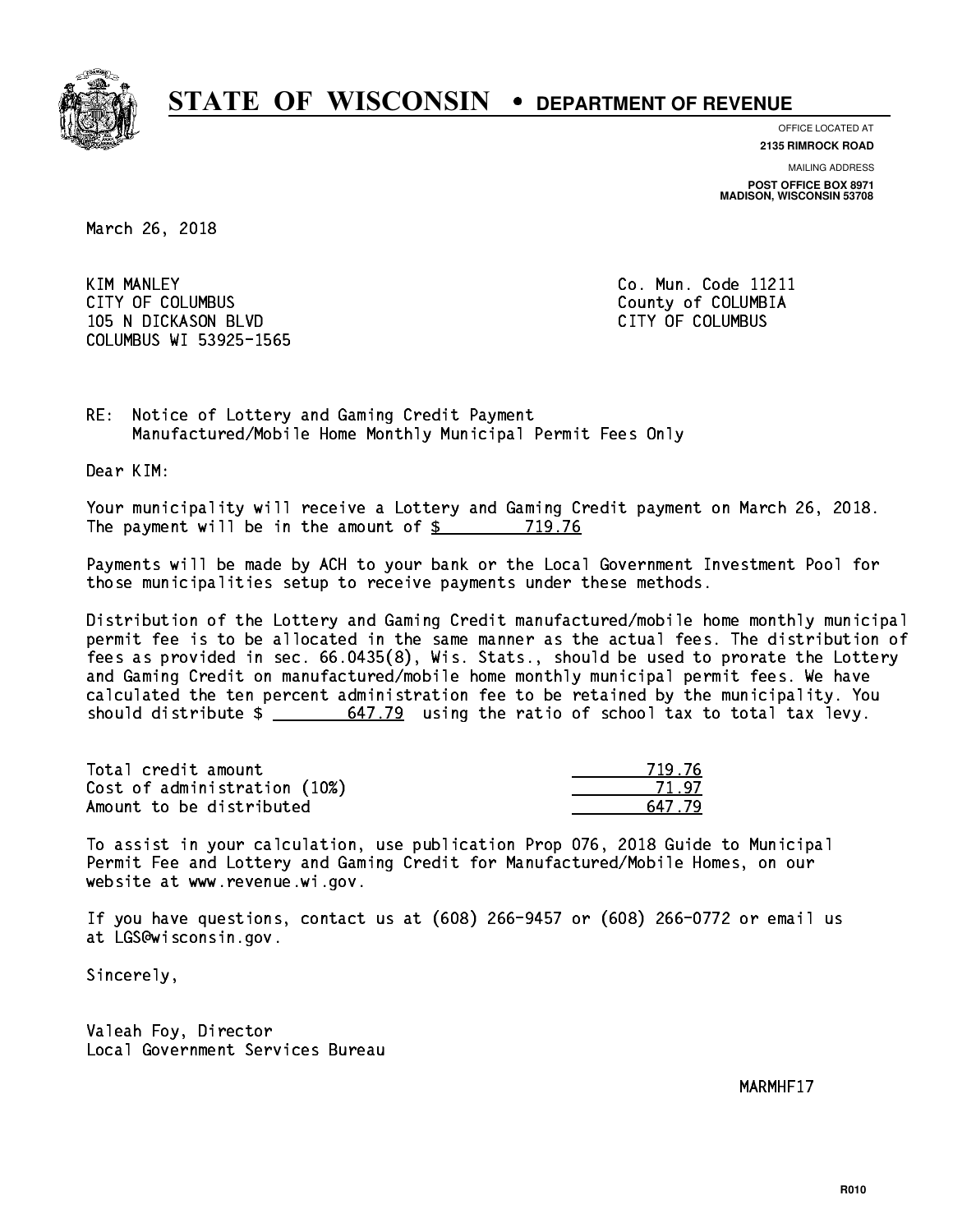

**OFFICE LOCATED AT**

**2135 RIMROCK ROAD**

**MAILING ADDRESS POST OFFICE BOX 8971 MADISON, WISCONSIN 53708**

March 26, 2018

**JEAN MOHR** CITY OF PORTAGE COLOMBIA 115 W PLEASANT ST CITY OF PORTAGE PORTAGE WI 53901-1742

Co. Mun. Code 11271

RE: Notice of Lottery and Gaming Credit Payment Manufactured/Mobile Home Monthly Municipal Permit Fees Only

Dear JEAN:

 Your municipality will receive a Lottery and Gaming Credit payment on March 26, 2018. The payment will be in the amount of \$ 7,239.47 \_\_\_\_\_\_\_\_\_\_\_\_\_\_\_\_

 Payments will be made by ACH to your bank or the Local Government Investment Pool for those municipalities setup to receive payments under these methods.

 Distribution of the Lottery and Gaming Credit manufactured/mobile home monthly municipal permit fee is to be allocated in the same manner as the actual fees. The distribution of fees as provided in sec. 66.0435(8), Wis. Stats., should be used to prorate the Lottery and Gaming Credit on manufactured/mobile home monthly municipal permit fees. We have calculated the ten percent administration fee to be retained by the municipality. You should distribute  $\frac{2}{1}$   $\frac{6}{515.53}$  using the ratio of school tax to total tax levy.

| Total credit amount          | 7.239.47 |
|------------------------------|----------|
| Cost of administration (10%) | 723.94   |
| Amount to be distributed     | 6.515.53 |

 To assist in your calculation, use publication Prop 076, 2018 Guide to Municipal Permit Fee and Lottery and Gaming Credit for Manufactured/Mobile Homes, on our website at www.revenue.wi.gov.

 If you have questions, contact us at (608) 266-9457 or (608) 266-0772 or email us at LGS@wisconsin.gov.

Sincerely,

 Valeah Foy, Director Local Government Services Bureau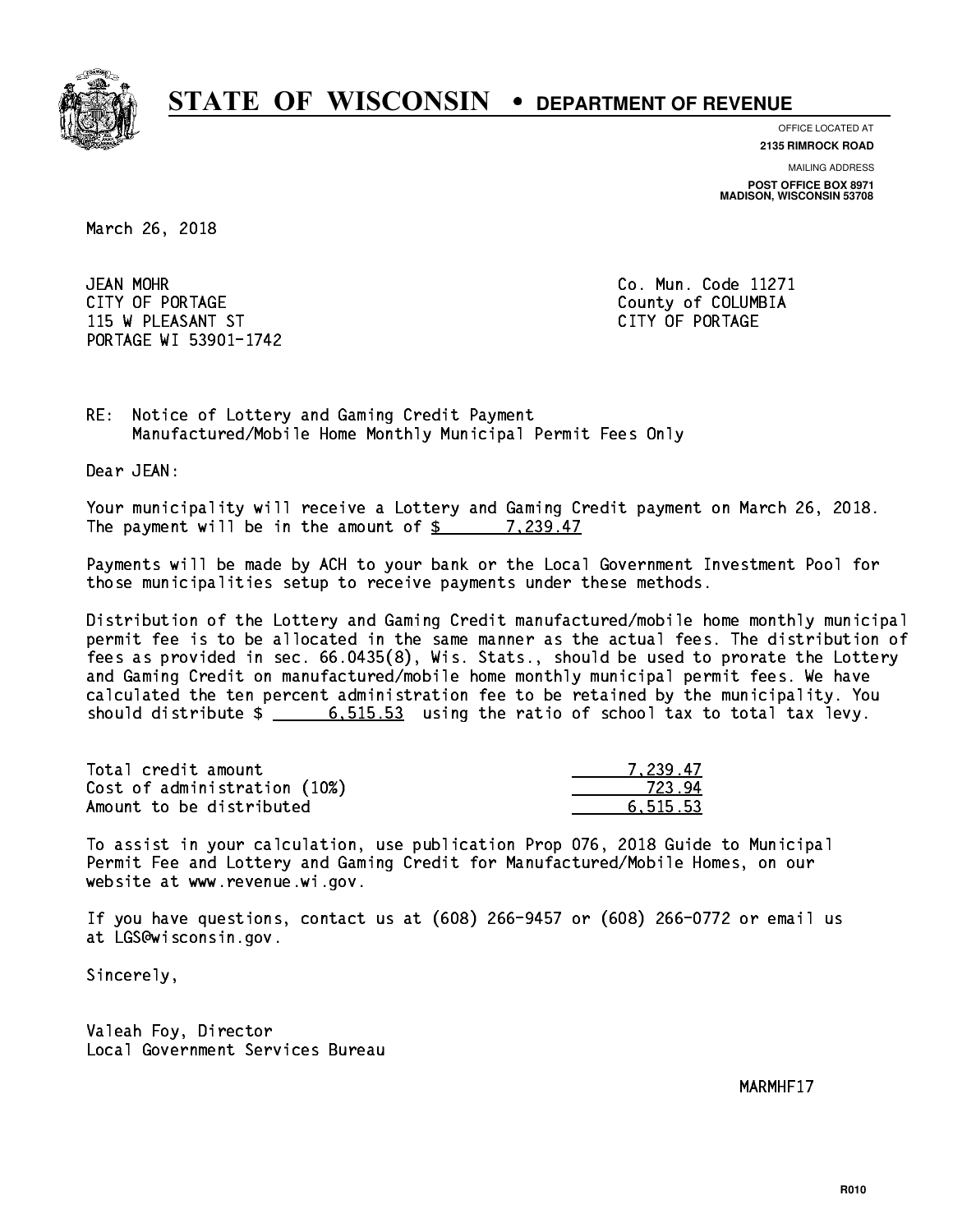

**OFFICE LOCATED AT**

**2135 RIMROCK ROAD**

**MAILING ADDRESS POST OFFICE BOX 8971 MADISON, WISCONSIN 53708**

March 26, 2018

**KAREN TERRY** CITY OF WISCONSIN DELLS COUNTY OF COLUMBIA 300 LA CROSSE STREET CITY OF WISCONSIN DELLS WISCONSIN DELLS WI 53965-1568

Co. Mun. Code 11291

RE: Notice of Lottery and Gaming Credit Payment Manufactured/Mobile Home Monthly Municipal Permit Fees Only

Dear KAREN:

 Your municipality will receive a Lottery and Gaming Credit payment on March 26, 2018. The payment will be in the amount of \$ 875.52 \_\_\_\_\_\_\_\_\_\_\_\_\_\_\_\_

 Payments will be made by ACH to your bank or the Local Government Investment Pool for those municipalities setup to receive payments under these methods.

 Distribution of the Lottery and Gaming Credit manufactured/mobile home monthly municipal permit fee is to be allocated in the same manner as the actual fees. The distribution of fees as provided in sec. 66.0435(8), Wis. Stats., should be used to prorate the Lottery and Gaming Credit on manufactured/mobile home monthly municipal permit fees. We have calculated the ten percent administration fee to be retained by the municipality. You should distribute  $\frac{2}{2}$   $\frac{787.97}{2}$  using the ratio of school tax to total tax levy.

Total credit amount Cost of administration (10%) Amount to be distributed

| 5.52 |
|------|
| 7.55 |
| 47.  |

 To assist in your calculation, use publication Prop 076, 2018 Guide to Municipal Permit Fee and Lottery and Gaming Credit for Manufactured/Mobile Homes, on our website at www.revenue.wi.gov.

 If you have questions, contact us at (608) 266-9457 or (608) 266-0772 or email us at LGS@wisconsin.gov.

Sincerely,

 Valeah Foy, Director Local Government Services Bureau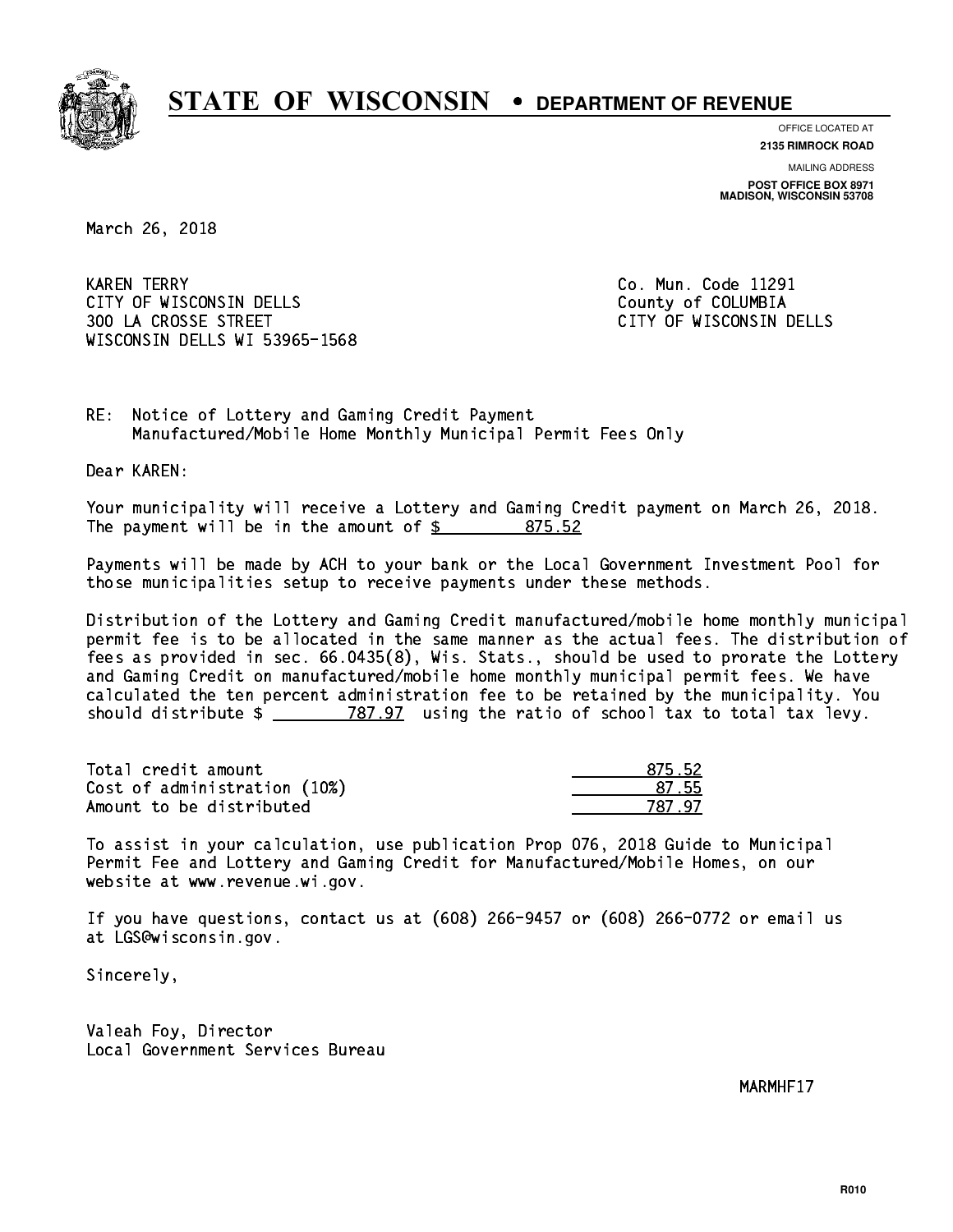

**OFFICE LOCATED AT**

**2135 RIMROCK ROAD**

**MAILING ADDRESS POST OFFICE BOX 8971 MADISON, WISCONSIN 53708**

March 26, 2018

 ROSE TRAUTSCH Co. Mun. Code 12002 TOWN OF BRIDGEPORT County of CRAWFORD 38588 GOLF VIEW DR TOWN OF BRIDGEPORT PRAIRIE DU CHIEN WI 53821-8495

RE: Notice of Lottery and Gaming Credit Payment Manufactured/Mobile Home Monthly Municipal Permit Fees Only

Dear ROSE:

 Your municipality will receive a Lottery and Gaming Credit payment on March 26, 2018. The payment will be in the amount of  $\frac{2}{3}$  6,972.99

 Payments will be made by ACH to your bank or the Local Government Investment Pool for those municipalities setup to receive payments under these methods.

 Distribution of the Lottery and Gaming Credit manufactured/mobile home monthly municipal permit fee is to be allocated in the same manner as the actual fees. The distribution of fees as provided in sec. 66.0435(8), Wis. Stats., should be used to prorate the Lottery and Gaming Credit on manufactured/mobile home monthly municipal permit fees. We have calculated the ten percent administration fee to be retained by the municipality. You should distribute  $\frac{275.70}{275.70}$  using the ratio of school tax to total tax levy.

| Total credit amount          | 6.972.99 |
|------------------------------|----------|
| Cost of administration (10%) | 697.29   |
| Amount to be distributed     | 6.275.70 |

 To assist in your calculation, use publication Prop 076, 2018 Guide to Municipal Permit Fee and Lottery and Gaming Credit for Manufactured/Mobile Homes, on our website at www.revenue.wi.gov.

 If you have questions, contact us at (608) 266-9457 or (608) 266-0772 or email us at LGS@wisconsin.gov.

Sincerely,

 Valeah Foy, Director Local Government Services Bureau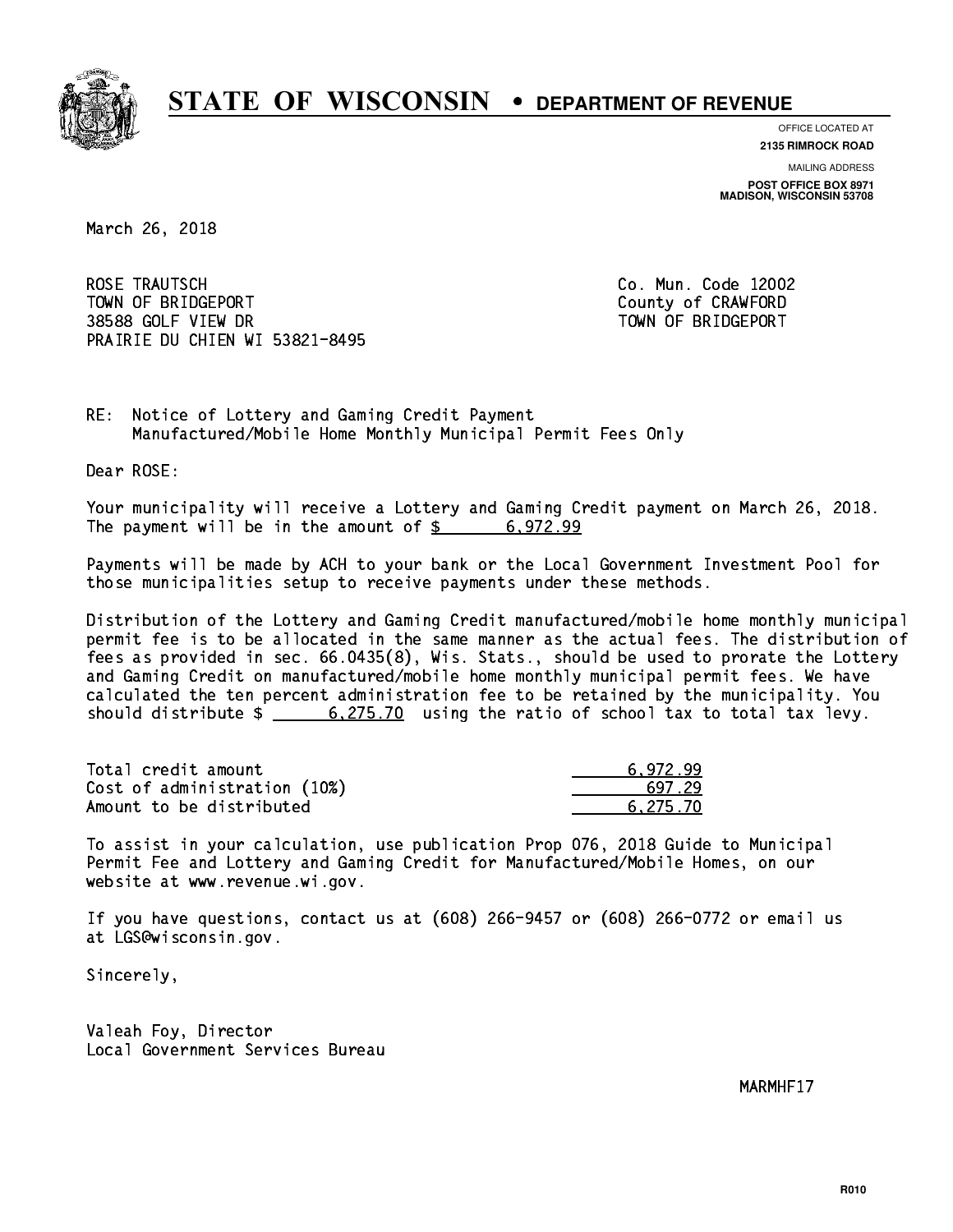

**OFFICE LOCATED AT**

**2135 RIMROCK ROAD**

**MAILING ADDRESS POST OFFICE BOX 8971 MADISON, WISCONSIN 53708**

March 26, 2018

 MARLENE CHECK Co. Mun. Code 12014 TOWN OF PRAIRIE DU CHIEN COUNTY COUNTY OF CRAWFORD 31794 STATE HWY 27 TOWN OF PRAIRIE DU CHIEN PRAIRIE DU CHIEN WI 53821-8537

RE: Notice of Lottery and Gaming Credit Payment Manufactured/Mobile Home Monthly Municipal Permit Fees Only

Dear MARLENE:

 Your municipality will receive a Lottery and Gaming Credit payment on March 26, 2018. The payment will be in the amount of  $\frac{2}{3}$  12,609.00

 Payments will be made by ACH to your bank or the Local Government Investment Pool for those municipalities setup to receive payments under these methods.

 Distribution of the Lottery and Gaming Credit manufactured/mobile home monthly municipal permit fee is to be allocated in the same manner as the actual fees. The distribution of fees as provided in sec. 66.0435(8), Wis. Stats., should be used to prorate the Lottery and Gaming Credit on manufactured/mobile home monthly municipal permit fees. We have calculated the ten percent administration fee to be retained by the municipality. You should distribute  $\frac{11,348.10}{11,348.10}$  using the ratio of school tax to total tax levy.

| Total credit amount          | 12,609.00 |
|------------------------------|-----------|
| Cost of administration (10%) | 1.260.90  |
| Amount to be distributed     | 11,348.10 |

 To assist in your calculation, use publication Prop 076, 2018 Guide to Municipal Permit Fee and Lottery and Gaming Credit for Manufactured/Mobile Homes, on our website at www.revenue.wi.gov.

 If you have questions, contact us at (608) 266-9457 or (608) 266-0772 or email us at LGS@wisconsin.gov.

Sincerely,

 Valeah Foy, Director Local Government Services Bureau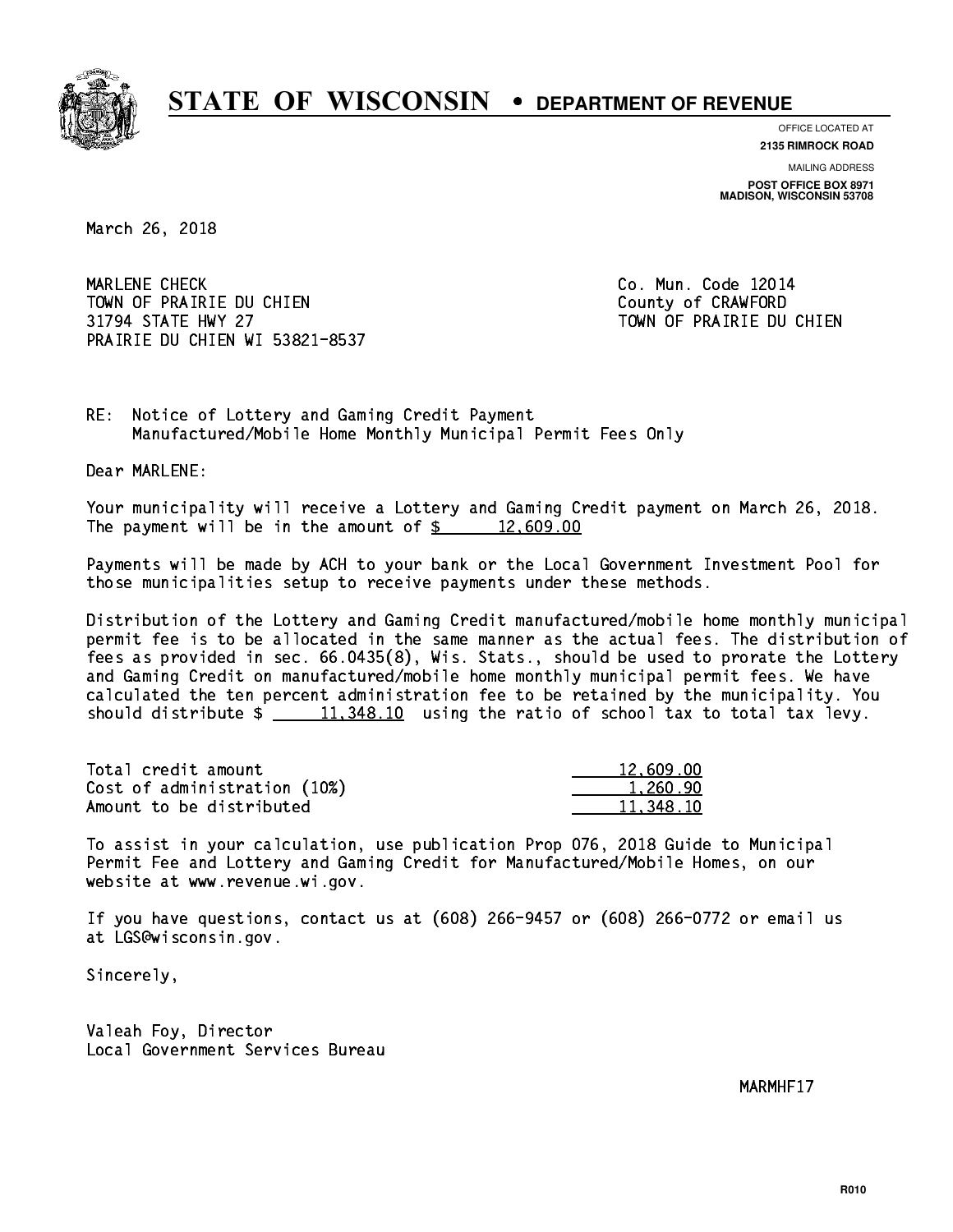

**OFFICE LOCATED AT**

**2135 RIMROCK ROAD**

**MAILING ADDRESS POST OFFICE BOX 8971 MADISON, WISCONSIN 53708**

March 26, 2018

CARRIE BRUDOS VILLAGE OF DE SOTO COUNTY OF CRAWFORD 233 RIDGE ST VILLAGE OF DE SOTO DE SOTO WI 54624-8661

Co. Mun. Code 12116

RE: Notice of Lottery and Gaming Credit Payment Manufactured/Mobile Home Monthly Municipal Permit Fees Only

Dear CARRIE:

 Your municipality will receive a Lottery and Gaming Credit payment on March 26, 2018. The payment will be in the amount of  $\frac{2}{3}$ 540.49

 Payments will be made by ACH to your bank or the Local Government Investment Pool for those municipalities setup to receive payments under these methods.

 Distribution of the Lottery and Gaming Credit manufactured/mobile home monthly municipal permit fee is to be allocated in the same manner as the actual fees. The distribution of fees as provided in sec. 66.0435(8), Wis. Stats., should be used to prorate the Lottery and Gaming Credit on manufactured/mobile home monthly municipal permit fees. We have calculated the ten percent administration fee to be retained by the municipality. You should distribute  $\frac{486.45}{2}$  using the ratio of school tax to total tax levy.

| Total credit amount          | 540 49 |
|------------------------------|--------|
| Cost of administration (10%) | 54 04  |
| Amount to be distributed     | 486 45 |

| 19<br>540. |
|------------|
| 4 N.A      |
| 486.45     |

 To assist in your calculation, use publication Prop 076, 2018 Guide to Municipal Permit Fee and Lottery and Gaming Credit for Manufactured/Mobile Homes, on our website at www.revenue.wi.gov.

 If you have questions, contact us at (608) 266-9457 or (608) 266-0772 or email us at LGS@wisconsin.gov.

Sincerely,

 Valeah Foy, Director Local Government Services Bureau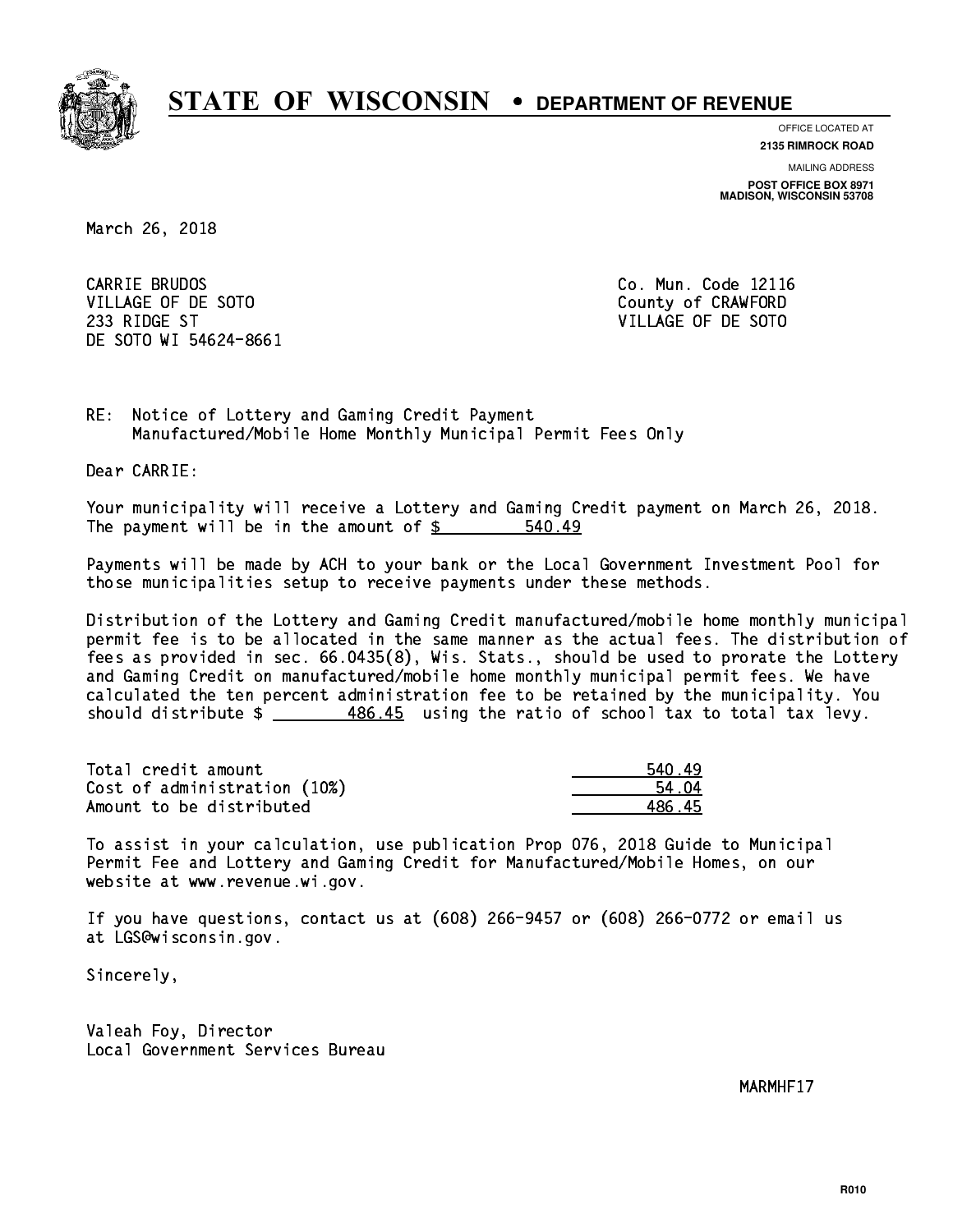

**OFFICE LOCATED AT**

**2135 RIMROCK ROAD**

**MAILING ADDRESS POST OFFICE BOX 8971 MADISON, WISCONSIN 53708**

March 26, 2018

DAWN MCCANN VILLAGE OF GAYS MILLS County of CRAWFORD 16381 STATE HWY 131 STE 1 VILLAGE OF GAYS MILLS GAYS MILLS WI 54631

Co. Mun. Code 12131

RE: Notice of Lottery and Gaming Credit Payment Manufactured/Mobile Home Monthly Municipal Permit Fees Only

Dear DAWN:

 Your municipality will receive a Lottery and Gaming Credit payment on March 26, 2018. The payment will be in the amount of \$ 656.02 \_\_\_\_\_\_\_\_\_\_\_\_\_\_\_\_

 Payments will be made by ACH to your bank or the Local Government Investment Pool for those municipalities setup to receive payments under these methods.

 Distribution of the Lottery and Gaming Credit manufactured/mobile home monthly municipal permit fee is to be allocated in the same manner as the actual fees. The distribution of fees as provided in sec. 66.0435(8), Wis. Stats., should be used to prorate the Lottery and Gaming Credit on manufactured/mobile home monthly municipal permit fees. We have calculated the ten percent administration fee to be retained by the municipality. You should distribute  $\frac{2}{2}$   $\frac{590.42}{2}$  using the ratio of school tax to total tax levy.

| Total credit amount          | 656.02 |
|------------------------------|--------|
| Cost of administration (10%) | 65.60  |
| Amount to be distributed     | 590.42 |

 To assist in your calculation, use publication Prop 076, 2018 Guide to Municipal Permit Fee and Lottery and Gaming Credit for Manufactured/Mobile Homes, on our website at www.revenue.wi.gov.

 If you have questions, contact us at (608) 266-9457 or (608) 266-0772 or email us at LGS@wisconsin.gov.

Sincerely,

 Valeah Foy, Director Local Government Services Bureau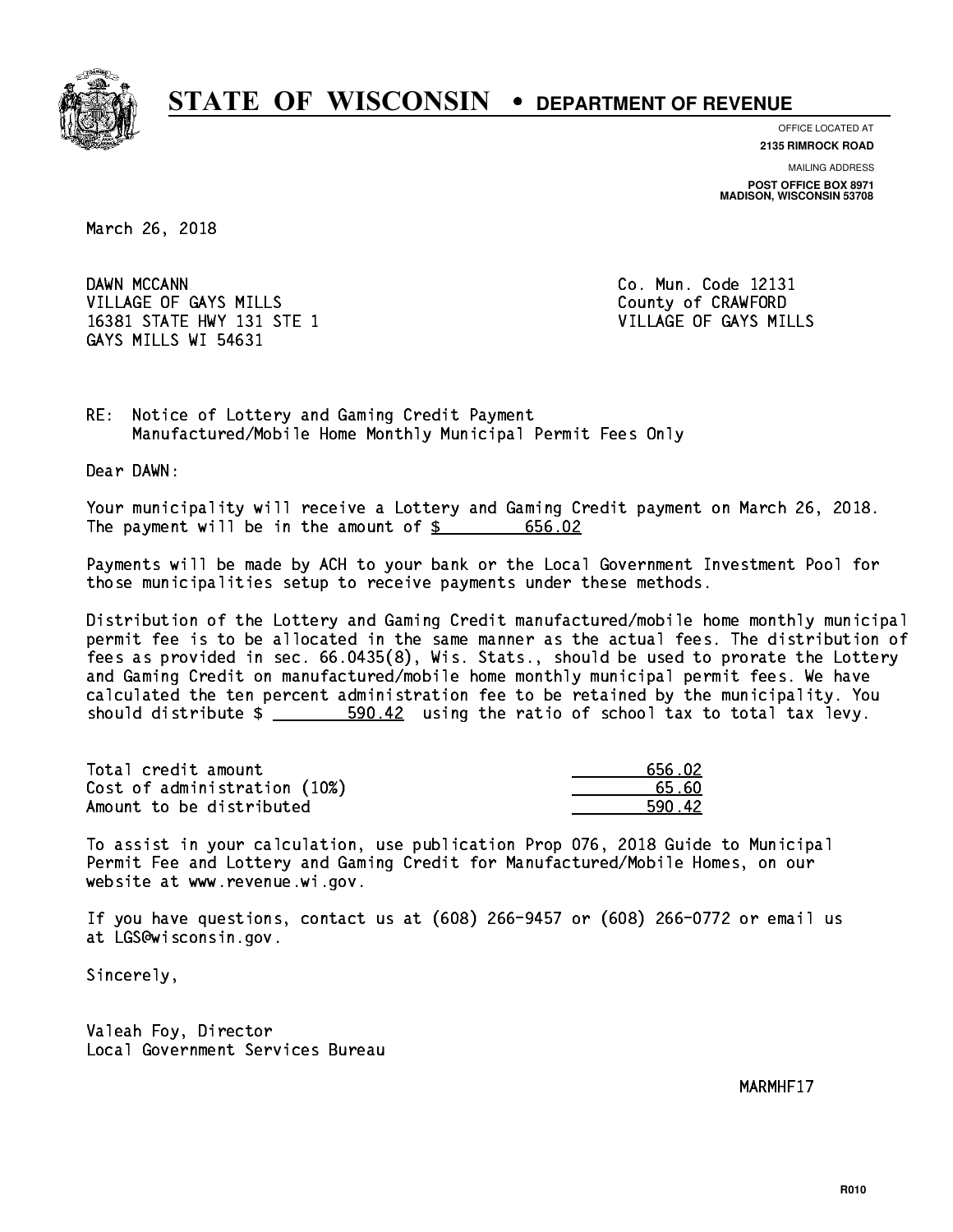

**OFFICE LOCATED AT**

**2135 RIMROCK ROAD**

**MAILING ADDRESS POST OFFICE BOX 8971 MADISON, WISCONSIN 53708**

March 26, 2018

**TAMERA KEPLER** VILLAGE OF SOLDIERS GROVE COUNTY OF CRAWFORD PO BOX 121 SOLDIERS GROVE WI 54655-0121

Co. Mun. Code 12181 VILLAGE OF SOLDIERS GROVE

RE: Notice of Lottery and Gaming Credit Payment Manufactured/Mobile Home Monthly Municipal Permit Fees Only

Dear TAMERA:

 Your municipality will receive a Lottery and Gaming Credit payment on March 26, 2018. The payment will be in the amount of \$ 754.64 \_\_\_\_\_\_\_\_\_\_\_\_\_\_\_\_

 Payments will be made by ACH to your bank or the Local Government Investment Pool for those municipalities setup to receive payments under these methods.

 Distribution of the Lottery and Gaming Credit manufactured/mobile home monthly municipal permit fee is to be allocated in the same manner as the actual fees. The distribution of fees as provided in sec. 66.0435(8), Wis. Stats., should be used to prorate the Lottery and Gaming Credit on manufactured/mobile home monthly municipal permit fees. We have calculated the ten percent administration fee to be retained by the municipality. You should distribute  $\frac{2}{10}$   $\frac{679.18}{100}$  using the ratio of school tax to total tax levy.

| Total credit amount          | 754.64 |
|------------------------------|--------|
| Cost of administration (10%) | 75 46  |
| Amount to be distributed     | 679.18 |

 To assist in your calculation, use publication Prop 076, 2018 Guide to Municipal Permit Fee and Lottery and Gaming Credit for Manufactured/Mobile Homes, on our website at www.revenue.wi.gov.

 If you have questions, contact us at (608) 266-9457 or (608) 266-0772 or email us at LGS@wisconsin.gov.

Sincerely,

 Valeah Foy, Director Local Government Services Bureau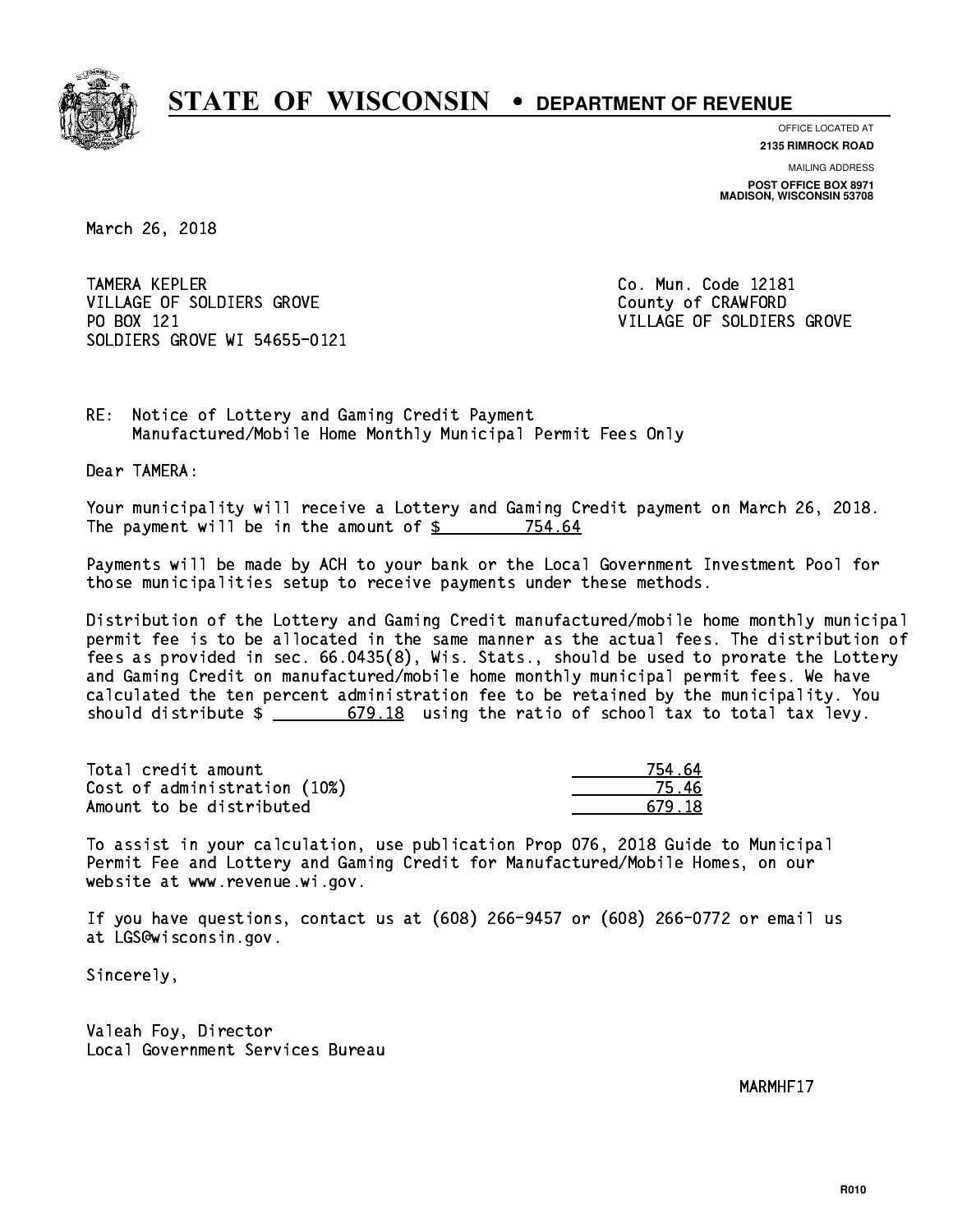

**OFFICE LOCATED AT 2135 RIMROCK ROAD**

**MAILING ADDRESS POST OFFICE BOX 8971 MADISON, WISCONSIN 53708**

March 26, 2018

PHYLLIS GROOM VILLAGE OF WAUZEKA COUNTY OF CRAWFORD PO BOX 344 VILLAGE OF WAUZEKA WAUZEKA WI 53826-0344

Co. Mun. Code 12191

RE: Notice of Lottery and Gaming Credit Payment Manufactured/Mobile Home Monthly Municipal Permit Fees Only

Dear PHYLLIS:

 Your municipality will receive a Lottery and Gaming Credit payment on March 26, 2018. The payment will be in the amount of  $\frac{2}{3}$  990.09

 Payments will be made by ACH to your bank or the Local Government Investment Pool for those municipalities setup to receive payments under these methods.

 Distribution of the Lottery and Gaming Credit manufactured/mobile home monthly municipal permit fee is to be allocated in the same manner as the actual fees. The distribution of fees as provided in sec. 66.0435(8), Wis. Stats., should be used to prorate the Lottery and Gaming Credit on manufactured/mobile home monthly municipal permit fees. We have calculated the ten percent administration fee to be retained by the municipality. You should distribute  $\frac{2}{2}$   $\frac{891.09}{2}$  using the ratio of school tax to total tax levy.

| Total credit amount          | 990.09  |
|------------------------------|---------|
| Cost of administration (10%) | 99.00   |
| Amount to be distributed     | .891.N9 |

 To assist in your calculation, use publication Prop 076, 2018 Guide to Municipal Permit Fee and Lottery and Gaming Credit for Manufactured/Mobile Homes, on our website at www.revenue.wi.gov.

 If you have questions, contact us at (608) 266-9457 or (608) 266-0772 or email us at LGS@wisconsin.gov.

Sincerely,

 Valeah Foy, Director Local Government Services Bureau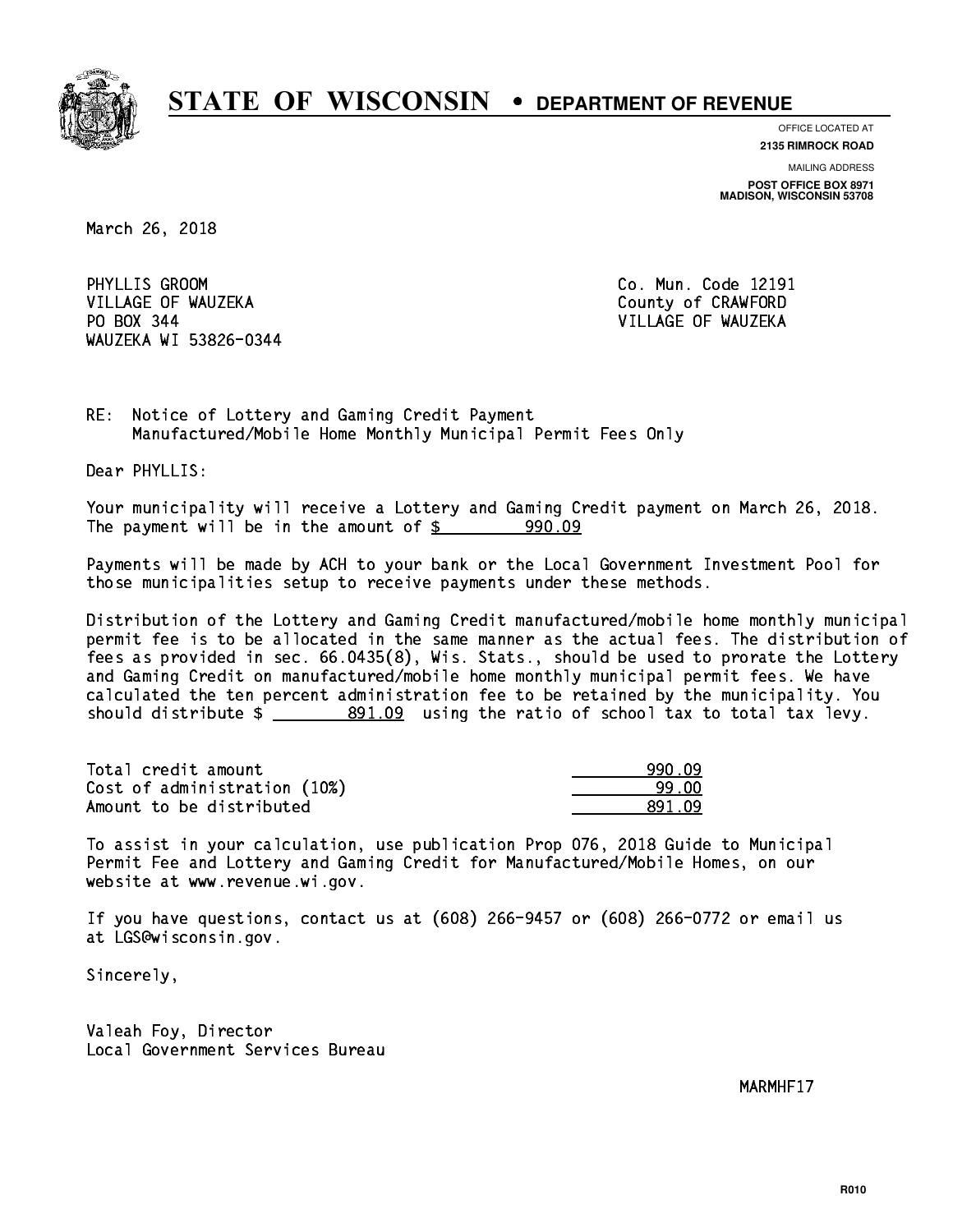

**OFFICE LOCATED AT**

**2135 RIMROCK ROAD**

**MAILING ADDRESS POST OFFICE BOX 8971 MADISON, WISCONSIN 53708**

March 26, 2018

**TINA FULLER** CITY OF PRAIRIE DU CHIEN COUNTY OF CRAWFORD PO BOX 324 PRAIRIE DU CHIEN WI 53821-0324

Co. Mun. Code 12271 CITY OF PRAIRIE DU CHIEN

RE: Notice of Lottery and Gaming Credit Payment Manufactured/Mobile Home Monthly Municipal Permit Fees Only

Dear TINA:

 Your municipality will receive a Lottery and Gaming Credit payment on March 26, 2018. The payment will be in the amount of \$ 3,911.30 \_\_\_\_\_\_\_\_\_\_\_\_\_\_\_\_

 Payments will be made by ACH to your bank or the Local Government Investment Pool for those municipalities setup to receive payments under these methods.

 Distribution of the Lottery and Gaming Credit manufactured/mobile home monthly municipal permit fee is to be allocated in the same manner as the actual fees. The distribution of fees as provided in sec. 66.0435(8), Wis. Stats., should be used to prorate the Lottery and Gaming Credit on manufactured/mobile home monthly municipal permit fees. We have calculated the ten percent administration fee to be retained by the municipality. You should distribute  $\frac{2}{2}$   $\frac{3.520.17}{2}$  using the ratio of school tax to total tax levy.

| Total credit amount          | 3.911.30 |
|------------------------------|----------|
| Cost of administration (10%) | 391.13   |
| Amount to be distributed     | 3.520.17 |

 To assist in your calculation, use publication Prop 076, 2018 Guide to Municipal Permit Fee and Lottery and Gaming Credit for Manufactured/Mobile Homes, on our website at www.revenue.wi.gov.

 If you have questions, contact us at (608) 266-9457 or (608) 266-0772 or email us at LGS@wisconsin.gov.

Sincerely,

 Valeah Foy, Director Local Government Services Bureau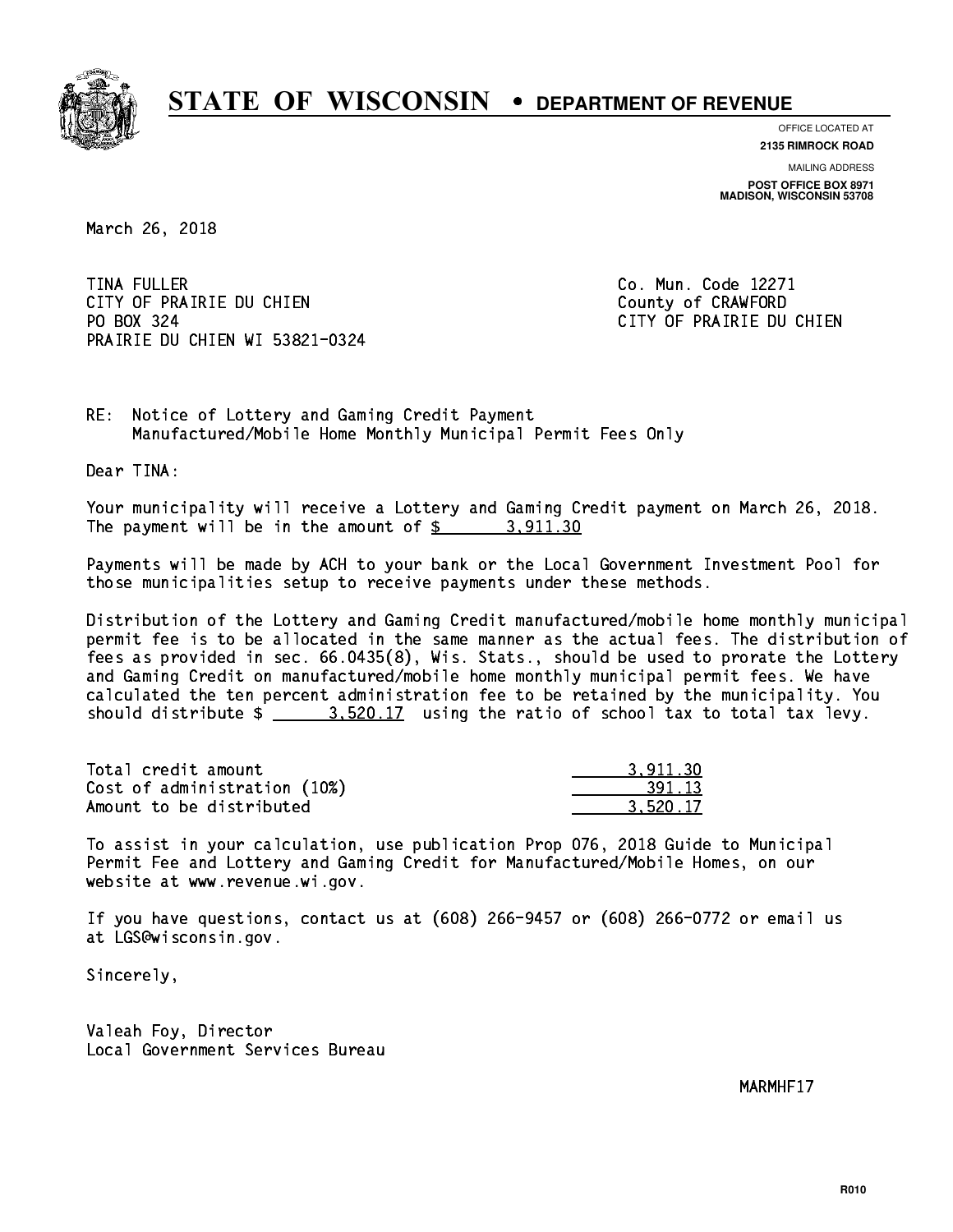

**OFFICE LOCATED AT**

**2135 RIMROCK ROAD**

**MAILING ADDRESS POST OFFICE BOX 8971 MADISON, WISCONSIN 53708**

March 26, 2018

 CATHY HASSLINGER Co. Mun. Code 13028 TOWN OF DUNN County of DANE 4156 COUNTY RD B TOWN OF DUNN MC FARLAND WI 53558-9754

RE: Notice of Lottery and Gaming Credit Payment Manufactured/Mobile Home Monthly Municipal Permit Fees Only

Dear CATHY:

 Your municipality will receive a Lottery and Gaming Credit payment on March 26, 2018. The payment will be in the amount of  $\frac{23,311.20}{20}$ 

 Payments will be made by ACH to your bank or the Local Government Investment Pool for those municipalities setup to receive payments under these methods.

 Distribution of the Lottery and Gaming Credit manufactured/mobile home monthly municipal permit fee is to be allocated in the same manner as the actual fees. The distribution of fees as provided in sec. 66.0435(8), Wis. Stats., should be used to prorate the Lottery and Gaming Credit on manufactured/mobile home monthly municipal permit fees. We have calculated the ten percent administration fee to be retained by the municipality. You should distribute  $\frac{20,980.08}{20,980.08}$  using the ratio of school tax to total tax levy.

| Total credit amount          | 23.311.20 |
|------------------------------|-----------|
| Cost of administration (10%) | 2.331.12  |
| Amount to be distributed     | 20.980.08 |

 To assist in your calculation, use publication Prop 076, 2018 Guide to Municipal Permit Fee and Lottery and Gaming Credit for Manufactured/Mobile Homes, on our website at www.revenue.wi.gov.

 If you have questions, contact us at (608) 266-9457 or (608) 266-0772 or email us at LGS@wisconsin.gov.

Sincerely,

 Valeah Foy, Director Local Government Services Bureau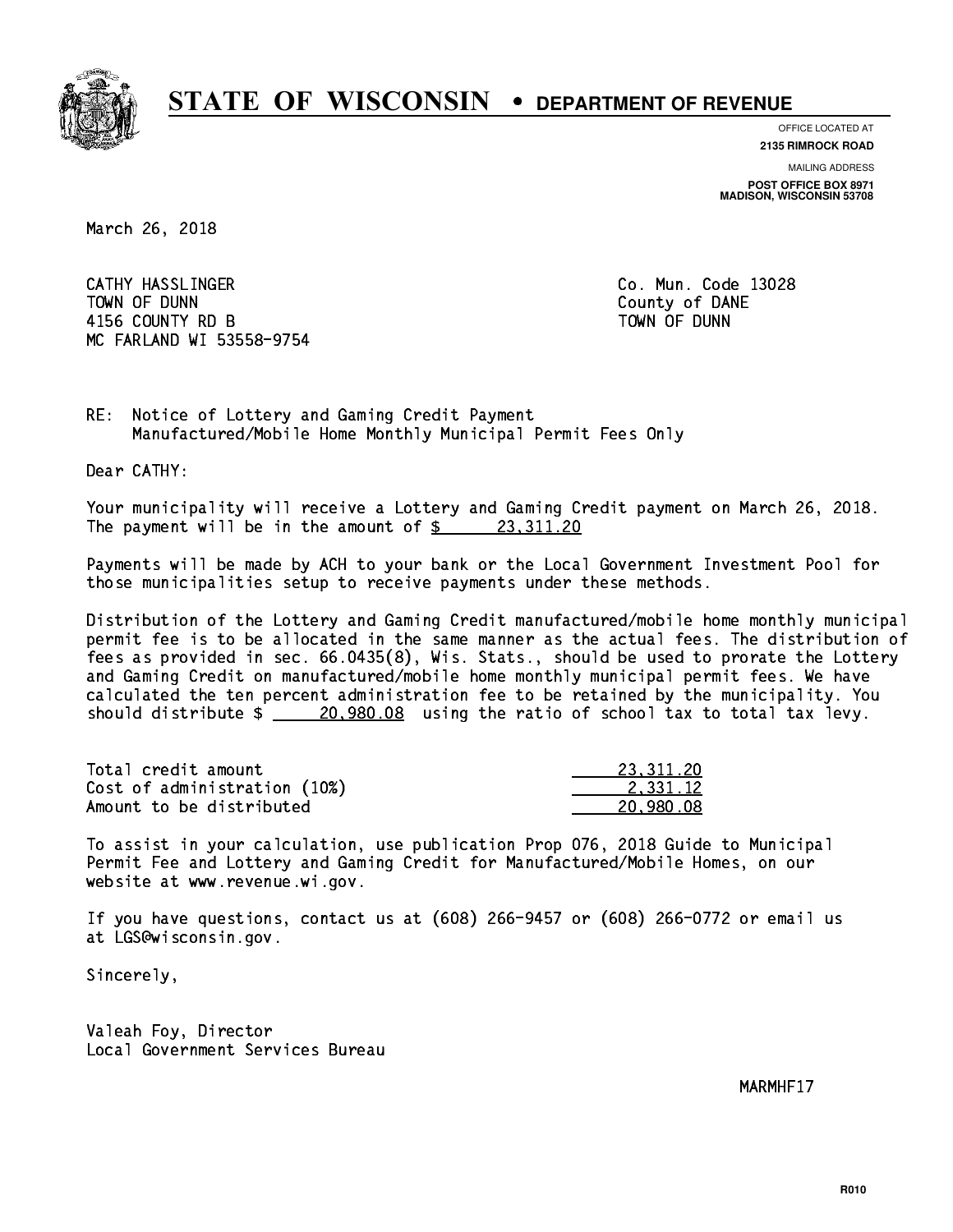

**OFFICE LOCATED AT**

**2135 RIMROCK ROAD**

**MAILING ADDRESS POST OFFICE BOX 8971 MADISON, WISCONSIN 53708**

March 26, 2018

RENEE SCHWASS TOWN OF MADISON County of DANE 2120 FISH HATCHERY RD TOWN OF MADISON MADISON WI 53713

Co. Mun. Code 13032

RE: Notice of Lottery and Gaming Credit Payment Manufactured/Mobile Home Monthly Municipal Permit Fees Only

Dear RENEE:

 Your municipality will receive a Lottery and Gaming Credit payment on March 26, 2018. The payment will be in the amount of  $\frac{2}{9}$  2,933.95

 Payments will be made by ACH to your bank or the Local Government Investment Pool for those municipalities setup to receive payments under these methods.

 Distribution of the Lottery and Gaming Credit manufactured/mobile home monthly municipal permit fee is to be allocated in the same manner as the actual fees. The distribution of fees as provided in sec. 66.0435(8), Wis. Stats., should be used to prorate the Lottery and Gaming Credit on manufactured/mobile home monthly municipal permit fees. We have calculated the ten percent administration fee to be retained by the municipality. You should distribute  $\frac{2.640.56}{2.640.56}$  using the ratio of school tax to total tax levy.

| Total credit amount          | 2.933.95 |
|------------------------------|----------|
| Cost of administration (10%) | 293.39   |
| Amount to be distributed     | 2.640.56 |

 To assist in your calculation, use publication Prop 076, 2018 Guide to Municipal Permit Fee and Lottery and Gaming Credit for Manufactured/Mobile Homes, on our website at www.revenue.wi.gov.

 If you have questions, contact us at (608) 266-9457 or (608) 266-0772 or email us at LGS@wisconsin.gov.

Sincerely,

 Valeah Foy, Director Local Government Services Bureau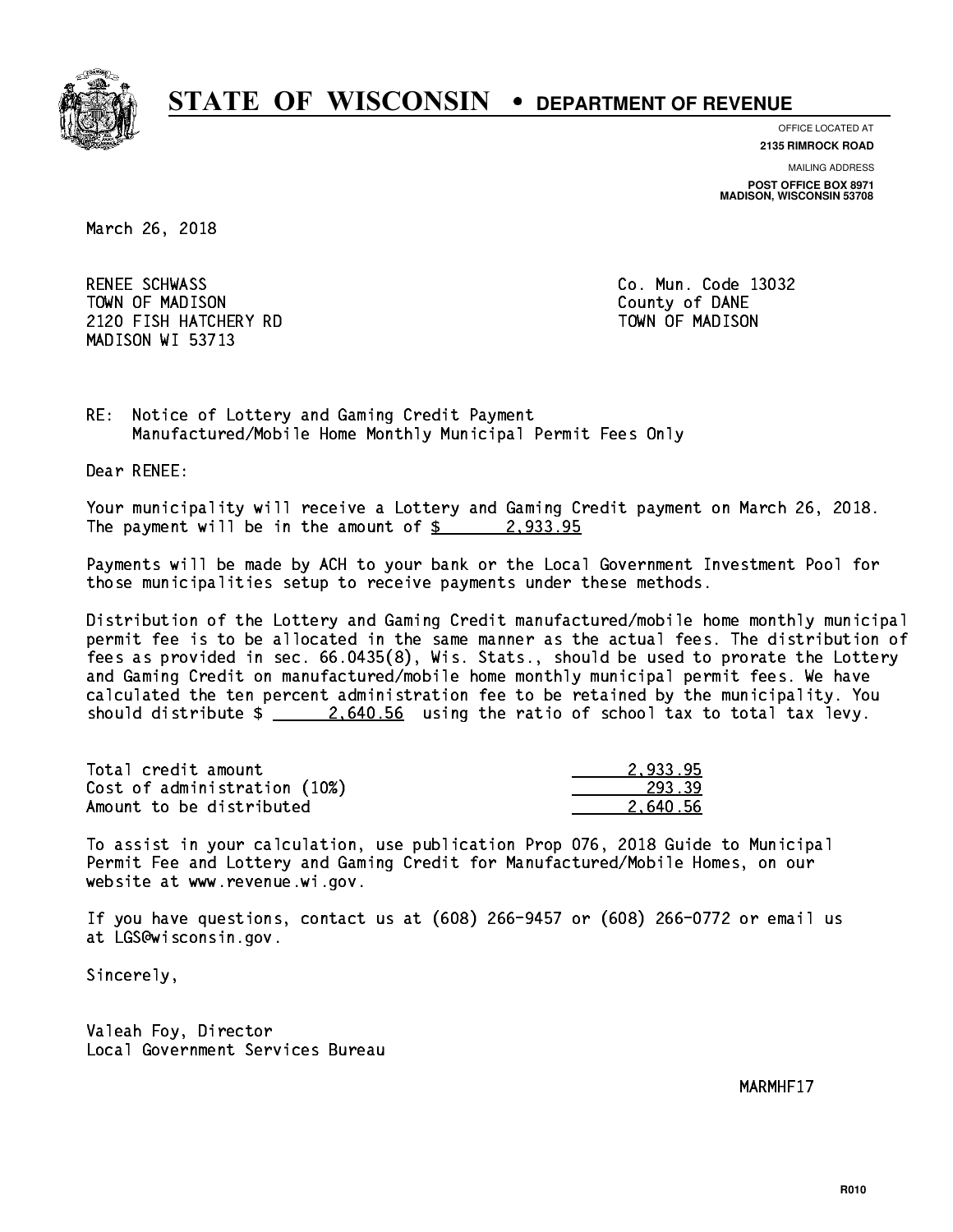

**OFFICE LOCATED AT**

**2135 RIMROCK ROAD**

**MAILING ADDRESS POST OFFICE BOX 8971 MADISON, WISCONSIN 53708**

March 26, 2018

JAN HAKE TOWN OF MAZOMANIE COUNTY OF DANE 711 W HUDSON ST TOWN OF MAZOMANIE MAZOMANIE WI 53560-0396

Co. Mun. Code 13034

RE: Notice of Lottery and Gaming Credit Payment Manufactured/Mobile Home Monthly Municipal Permit Fees Only

Dear JAN:

 Your municipality will receive a Lottery and Gaming Credit payment on March 26, 2018. The payment will be in the amount of  $\frac{2}{3}$  4,415.76

 Payments will be made by ACH to your bank or the Local Government Investment Pool for those municipalities setup to receive payments under these methods.

 Distribution of the Lottery and Gaming Credit manufactured/mobile home monthly municipal permit fee is to be allocated in the same manner as the actual fees. The distribution of fees as provided in sec. 66.0435(8), Wis. Stats., should be used to prorate the Lottery and Gaming Credit on manufactured/mobile home monthly municipal permit fees. We have calculated the ten percent administration fee to be retained by the municipality. You should distribute  $\frac{2}{2}$   $\frac{3.974.19}{2}$  using the ratio of school tax to total tax levy.

| Total credit amount          | 4.415.76 |
|------------------------------|----------|
| Cost of administration (10%) | 441 57   |
| Amount to be distributed     | 3.974.19 |

 To assist in your calculation, use publication Prop 076, 2018 Guide to Municipal Permit Fee and Lottery and Gaming Credit for Manufactured/Mobile Homes, on our website at www.revenue.wi.gov.

 If you have questions, contact us at (608) 266-9457 or (608) 266-0772 or email us at LGS@wisconsin.gov.

Sincerely,

 Valeah Foy, Director Local Government Services Bureau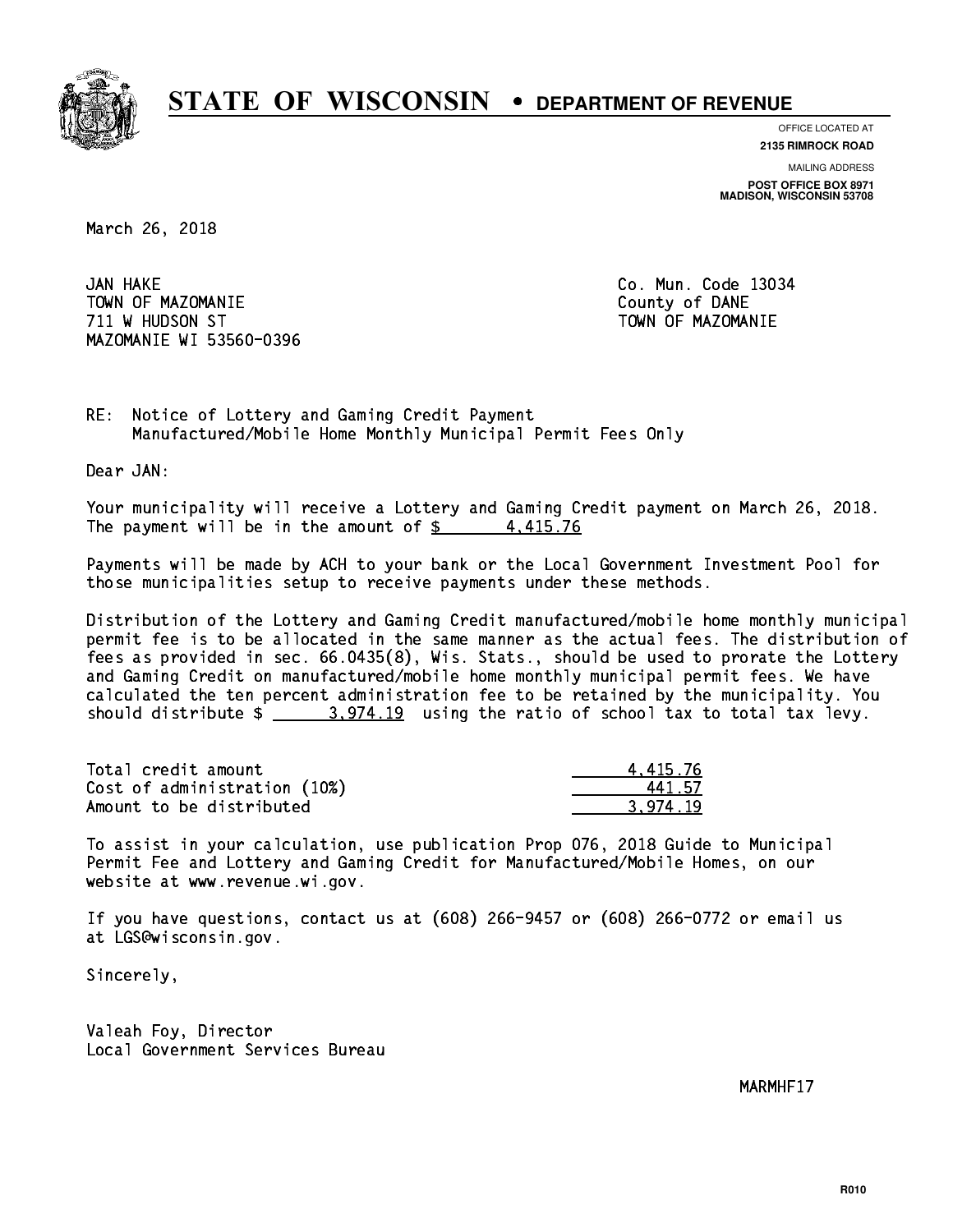

**OFFICE LOCATED AT**

**2135 RIMROCK ROAD**

**MAILING ADDRESS POST OFFICE BOX 8971 MADISON, WISCONSIN 53708**

March 26, 2018

NANETTE BACKEBERG CO. Mun. Code 13050 TOWN OF ROXBURY County of DANE 9464 COUNTY RD Y TOWN OF ROXBURY SAUK CITY WI 53583

RE: Notice of Lottery and Gaming Credit Payment Manufactured/Mobile Home Monthly Municipal Permit Fees Only

Dear NANETTE:

 Your municipality will receive a Lottery and Gaming Credit payment on March 26, 2018. The payment will be in the amount of \$ 583.36 \_\_\_\_\_\_\_\_\_\_\_\_\_\_\_\_

 Payments will be made by ACH to your bank or the Local Government Investment Pool for those municipalities setup to receive payments under these methods.

 Distribution of the Lottery and Gaming Credit manufactured/mobile home monthly municipal permit fee is to be allocated in the same manner as the actual fees. The distribution of fees as provided in sec. 66.0435(8), Wis. Stats., should be used to prorate the Lottery and Gaming Credit on manufactured/mobile home monthly municipal permit fees. We have calculated the ten percent administration fee to be retained by the municipality. You should distribute  $\frac{25.03}{2}$  using the ratio of school tax to total tax levy.

Total credit amount Cost of administration (10%) Amount to be distributed

| 3.36       |
|------------|
| २२         |
| n٦<br>トクトー |

 To assist in your calculation, use publication Prop 076, 2018 Guide to Municipal Permit Fee and Lottery and Gaming Credit for Manufactured/Mobile Homes, on our website at www.revenue.wi.gov.

 If you have questions, contact us at (608) 266-9457 or (608) 266-0772 or email us at LGS@wisconsin.gov.

Sincerely,

 Valeah Foy, Director Local Government Services Bureau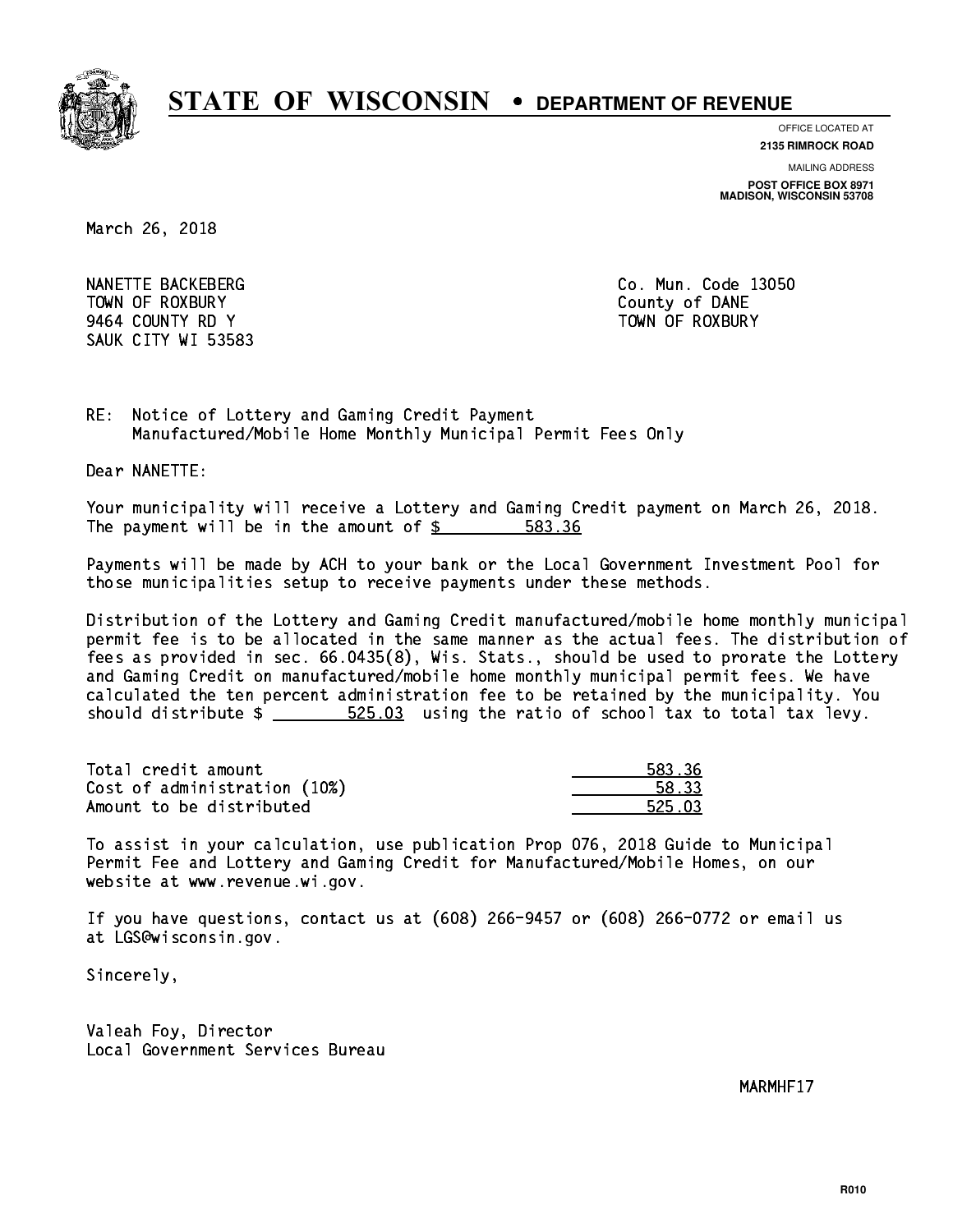

**OFFICE LOCATED AT**

**2135 RIMROCK ROAD**

**MAILING ADDRESS POST OFFICE BOX 8971 MADISON, WISCONSIN 53708**

March 26, 2018

DIANAH FAYAS TOWN OF SPRINGFIELD **COUNTY COUNTY OF DANE** 6157 CTH P DANE WI 53529

Co. Mun. Code 13056 TOWN OF SPRINGFIELD

RE: Notice of Lottery and Gaming Credit Payment Manufactured/Mobile Home Monthly Municipal Permit Fees Only

Dear DIANAH:

 Your municipality will receive a Lottery and Gaming Credit payment on March 26, 2018. The payment will be in the amount of  $\frac{2}{3}$  6,509.87

 Payments will be made by ACH to your bank or the Local Government Investment Pool for those municipalities setup to receive payments under these methods.

 Distribution of the Lottery and Gaming Credit manufactured/mobile home monthly municipal permit fee is to be allocated in the same manner as the actual fees. The distribution of fees as provided in sec. 66.0435(8), Wis. Stats., should be used to prorate the Lottery and Gaming Credit on manufactured/mobile home monthly municipal permit fees. We have calculated the ten percent administration fee to be retained by the municipality. You should distribute  $\frac{2}{1}$   $\frac{5.858.89}{2}$  using the ratio of school tax to total tax levy.

| Total credit amount          | 6.509.87 |
|------------------------------|----------|
| Cost of administration (10%) | 650.98   |
| Amount to be distributed     | 5.858.89 |

 To assist in your calculation, use publication Prop 076, 2018 Guide to Municipal Permit Fee and Lottery and Gaming Credit for Manufactured/Mobile Homes, on our website at www.revenue.wi.gov.

 If you have questions, contact us at (608) 266-9457 or (608) 266-0772 or email us at LGS@wisconsin.gov.

Sincerely,

 Valeah Foy, Director Local Government Services Bureau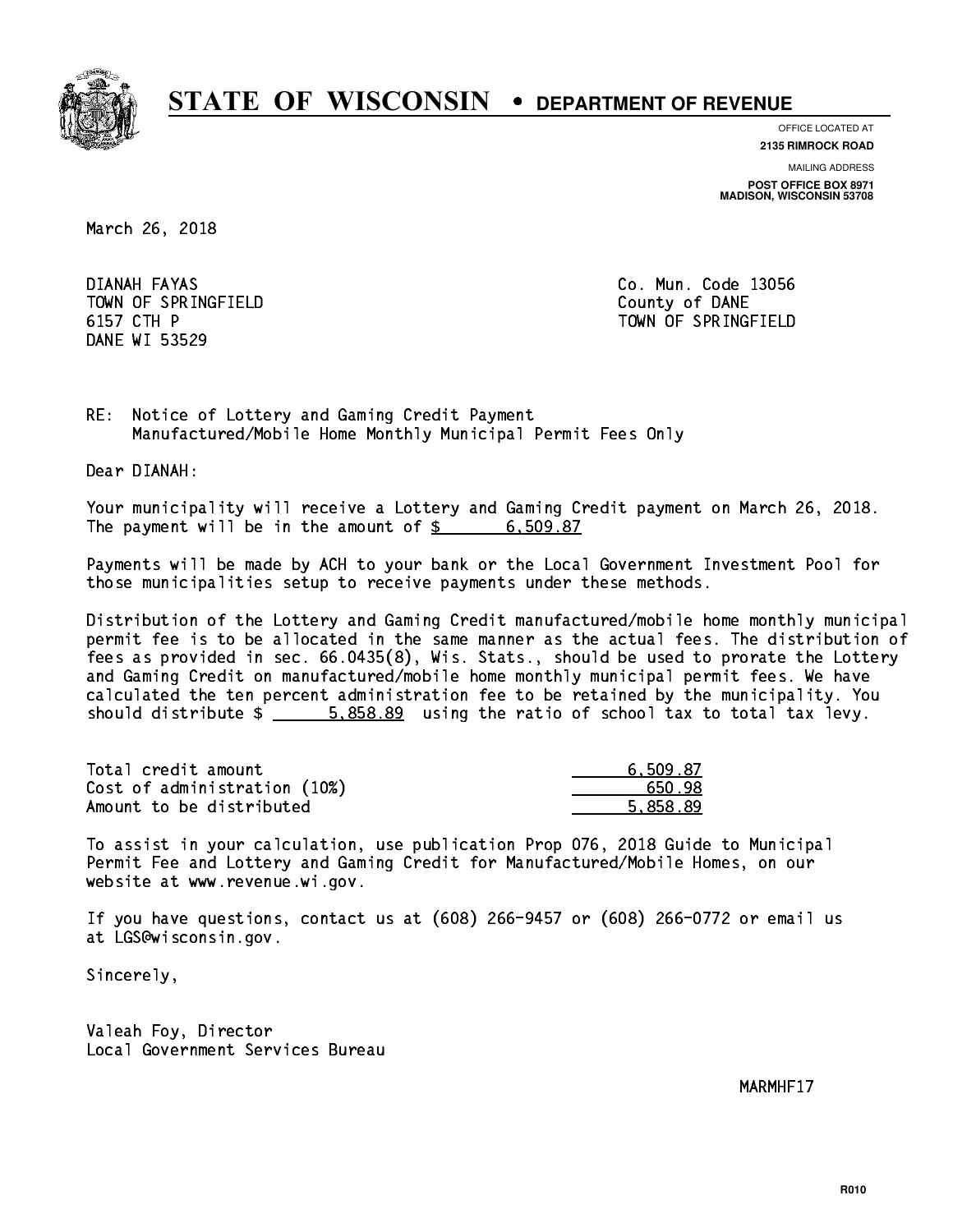

**OFFICE LOCATED AT**

**2135 RIMROCK ROAD**

**MAILING ADDRESS POST OFFICE BOX 8971 MADISON, WISCONSIN 53708**

March 26, 2018

MARY JO MICHEK **Co. Mun. Code 13108** VILLAGE OF BLUE MOUNDS County of DANE PO BOX 189 BLUE MOUNDS WI 53517-0189

VILLAGE OF BLUE MOUNDS

RE: Notice of Lottery and Gaming Credit Payment Manufactured/Mobile Home Monthly Municipal Permit Fees Only

Dear MARY JO:

 Your municipality will receive a Lottery and Gaming Credit payment on March 26, 2018. The payment will be in the amount of  $\frac{2}{3}$  6,231.02

 Payments will be made by ACH to your bank or the Local Government Investment Pool for those municipalities setup to receive payments under these methods.

 Distribution of the Lottery and Gaming Credit manufactured/mobile home monthly municipal permit fee is to be allocated in the same manner as the actual fees. The distribution of fees as provided in sec. 66.0435(8), Wis. Stats., should be used to prorate the Lottery and Gaming Credit on manufactured/mobile home monthly municipal permit fees. We have calculated the ten percent administration fee to be retained by the municipality. You should distribute  $\frac{2}{1}$   $\frac{5.607.92}{1}$  using the ratio of school tax to total tax levy.

| Total credit amount          | 6.231.02 |
|------------------------------|----------|
| Cost of administration (10%) | 623.10   |
| Amount to be distributed     | 5.607.92 |

 To assist in your calculation, use publication Prop 076, 2018 Guide to Municipal Permit Fee and Lottery and Gaming Credit for Manufactured/Mobile Homes, on our website at www.revenue.wi.gov.

 If you have questions, contact us at (608) 266-9457 or (608) 266-0772 or email us at LGS@wisconsin.gov.

Sincerely,

 Valeah Foy, Director Local Government Services Bureau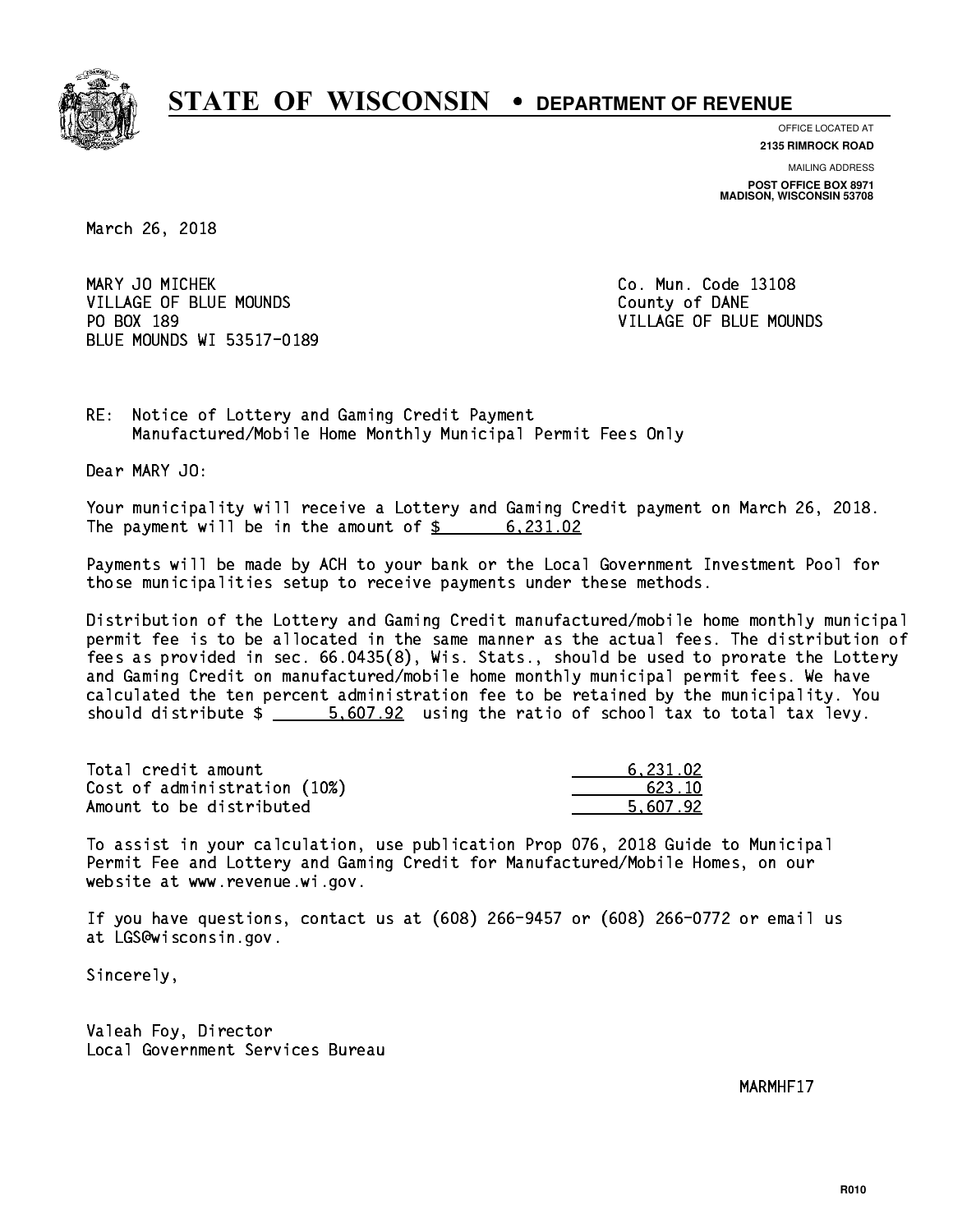

**OFFICE LOCATED AT**

**2135 RIMROCK ROAD**

**MAILING ADDRESS POST OFFICE BOX 8971 MADISON, WISCONSIN 53708**

March 26, 2018

ADAM RUECHEL VILLAGE OF MARSHALL **COUNTY OF MARSHALL** PO BOX 45 MARSHALL WI 53559-0045

Co. Mun. Code 13152 VILLAGE OF MARSHALL

RE: Notice of Lottery and Gaming Credit Payment Manufactured/Mobile Home Monthly Municipal Permit Fees Only

Dear ADAM:

 Your municipality will receive a Lottery and Gaming Credit payment on March 26, 2018. The payment will be in the amount of  $\frac{2}{3}$  33,861.36

 Payments will be made by ACH to your bank or the Local Government Investment Pool for those municipalities setup to receive payments under these methods.

 Distribution of the Lottery and Gaming Credit manufactured/mobile home monthly municipal permit fee is to be allocated in the same manner as the actual fees. The distribution of fees as provided in sec. 66.0435(8), Wis. Stats., should be used to prorate the Lottery and Gaming Credit on manufactured/mobile home monthly municipal permit fees. We have calculated the ten percent administration fee to be retained by the municipality. You should distribute  $\frac{20,475.23}{2}$  using the ratio of school tax to total tax levy.

| Total credit amount          | 33,861,36 |
|------------------------------|-----------|
| Cost of administration (10%) | 3.386.13  |
| Amount to be distributed     | 30.475.23 |

 To assist in your calculation, use publication Prop 076, 2018 Guide to Municipal Permit Fee and Lottery and Gaming Credit for Manufactured/Mobile Homes, on our website at www.revenue.wi.gov.

 If you have questions, contact us at (608) 266-9457 or (608) 266-0772 or email us at LGS@wisconsin.gov.

Sincerely,

 Valeah Foy, Director Local Government Services Bureau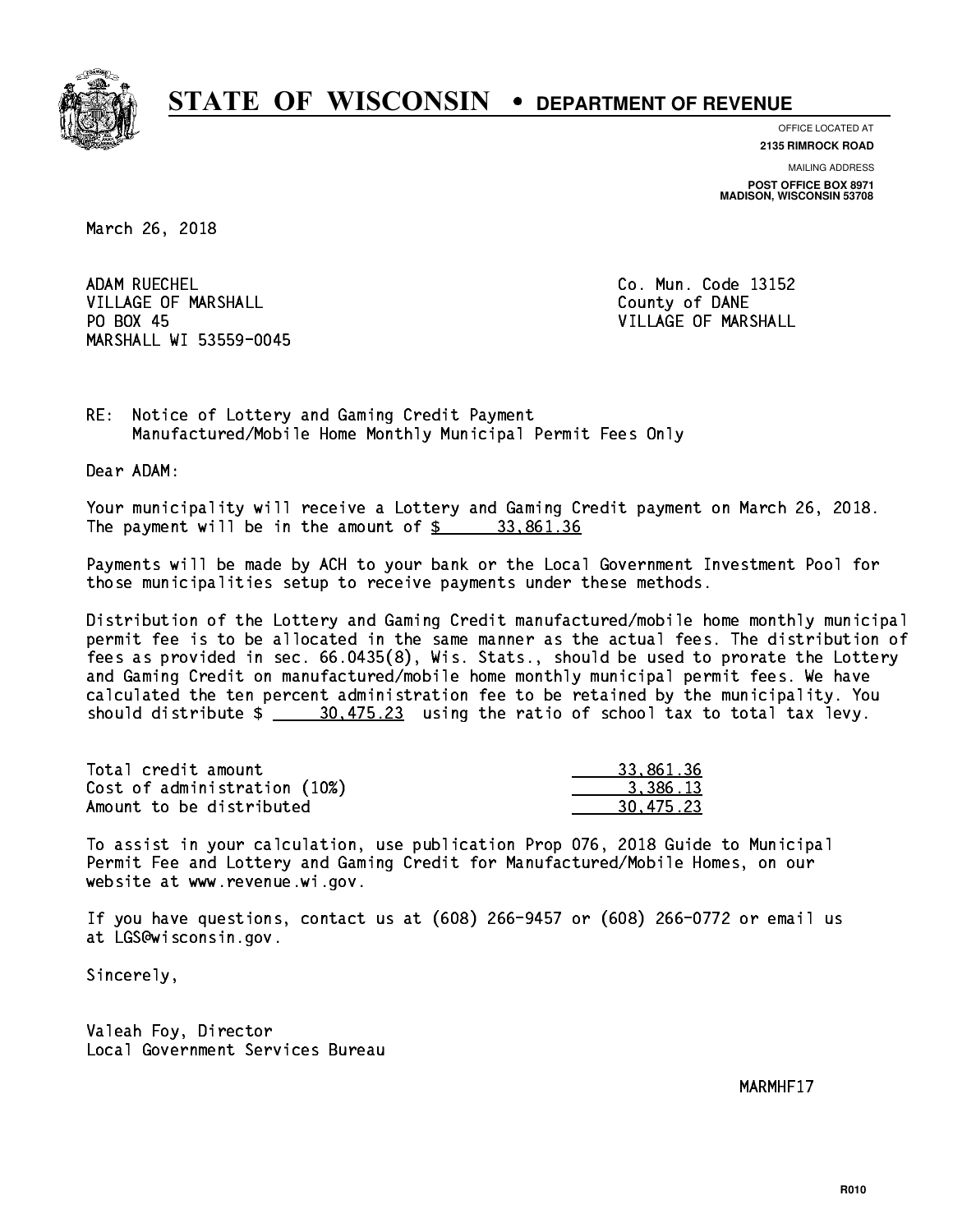

**OFFICE LOCATED AT**

**2135 RIMROCK ROAD**

**MAILING ADDRESS POST OFFICE BOX 8971 MADISON, WISCONSIN 53708**

March 26, 2018

MISTY DODGE CITY OF FITCHBURG COUNTY COUNTY OF DANE 5520 LACY RD FITCHBURG WI 53711

Co. Mun. Code 13225 CITY OF FITCHBURG

RE: Notice of Lottery and Gaming Credit Payment Manufactured/Mobile Home Monthly Municipal Permit Fees Only

Dear MISTY:

 Your municipality will receive a Lottery and Gaming Credit payment on March 26, 2018. The payment will be in the amount of  $\frac{2}{3}$  1,661.78

 Payments will be made by ACH to your bank or the Local Government Investment Pool for those municipalities setup to receive payments under these methods.

 Distribution of the Lottery and Gaming Credit manufactured/mobile home monthly municipal permit fee is to be allocated in the same manner as the actual fees. The distribution of fees as provided in sec. 66.0435(8), Wis. Stats., should be used to prorate the Lottery and Gaming Credit on manufactured/mobile home monthly municipal permit fees. We have calculated the ten percent administration fee to be retained by the municipality. You should distribute  $\frac{1,495.61}{1,495.61}$  using the ratio of school tax to total tax levy.

| Total credit amount          | 1.661.78 |
|------------------------------|----------|
| Cost of administration (10%) | 166.17   |
| Amount to be distributed     | 1.495.61 |

 To assist in your calculation, use publication Prop 076, 2018 Guide to Municipal Permit Fee and Lottery and Gaming Credit for Manufactured/Mobile Homes, on our website at www.revenue.wi.gov.

 If you have questions, contact us at (608) 266-9457 or (608) 266-0772 or email us at LGS@wisconsin.gov.

Sincerely,

 Valeah Foy, Director Local Government Services Bureau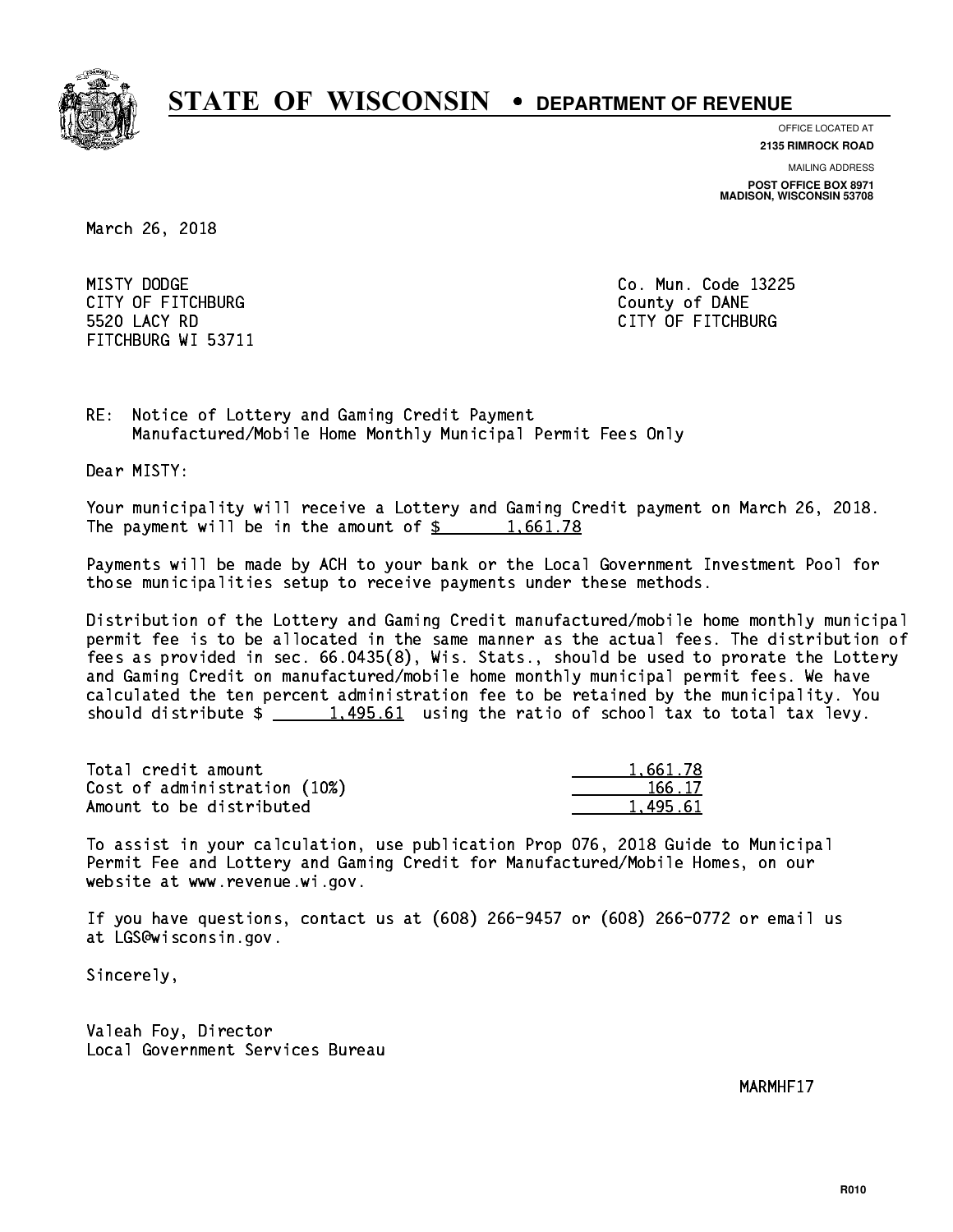

**OFFICE LOCATED AT**

**2135 RIMROCK ROAD**

**MAILING ADDRESS POST OFFICE BOX 8971 MADISON, WISCONSIN 53708**

March 26, 2018

DAVE GAWENDA CITY OF MADISON County of DANE 210 MARTIN LUTHER KING RM 107 CONTROLLER STATES TO MADISON MADISON WI 53703-3342

Co. Mun. Code 13251

RE: Notice of Lottery and Gaming Credit Payment Manufactured/Mobile Home Monthly Municipal Permit Fees Only

Dear DAVE:

 Your municipality will receive a Lottery and Gaming Credit payment on March 26, 2018. The payment will be in the amount of  $\frac{2}{3}$  33,743.52

 Payments will be made by ACH to your bank or the Local Government Investment Pool for those municipalities setup to receive payments under these methods.

 Distribution of the Lottery and Gaming Credit manufactured/mobile home monthly municipal permit fee is to be allocated in the same manner as the actual fees. The distribution of fees as provided in sec. 66.0435(8), Wis. Stats., should be used to prorate the Lottery and Gaming Credit on manufactured/mobile home monthly municipal permit fees. We have calculated the ten percent administration fee to be retained by the municipality. You should distribute  $\frac{20,369.17}{20,369.17}$  using the ratio of school tax to total tax levy.

| Total credit amount          | 33,743.52 |
|------------------------------|-----------|
| Cost of administration (10%) | 3.374.35  |
| Amount to be distributed     | 30.369.17 |

 To assist in your calculation, use publication Prop 076, 2018 Guide to Municipal Permit Fee and Lottery and Gaming Credit for Manufactured/Mobile Homes, on our website at www.revenue.wi.gov.

 If you have questions, contact us at (608) 266-9457 or (608) 266-0772 or email us at LGS@wisconsin.gov.

Sincerely,

 Valeah Foy, Director Local Government Services Bureau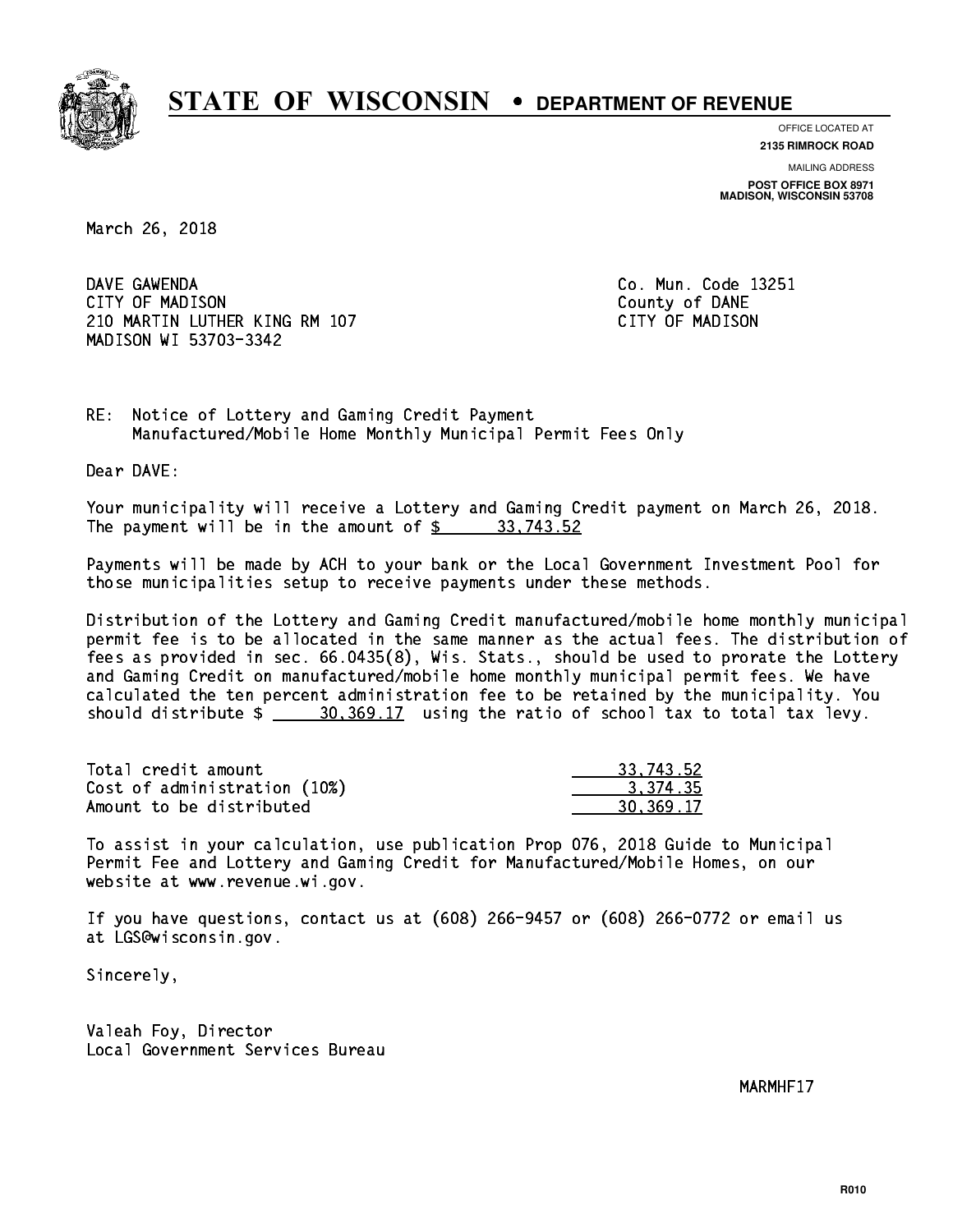

**OFFICE LOCATED AT**

**2135 RIMROCK ROAD**

**MAILING ADDRESS POST OFFICE BOX 8971 MADISON, WISCONSIN 53708**

March 26, 2018

 MERCIA CHRISTIAN Co. Mun. Code 14004 TOWN OF BEAVER DAM **COUNTY OF SEARCH COUNTY OF DODGE** W8540 COUNTY RD W TOWN OF BEAVER DAM BEAVER DAM WI 53916-9422

RE: Notice of Lottery and Gaming Credit Payment Manufactured/Mobile Home Monthly Municipal Permit Fees Only

Dear MERCIA:

 Your municipality will receive a Lottery and Gaming Credit payment on March 26, 2018. The payment will be in the amount of  $\frac{23,813.76}{23,813.76}$ 

 Payments will be made by ACH to your bank or the Local Government Investment Pool for those municipalities setup to receive payments under these methods.

 Distribution of the Lottery and Gaming Credit manufactured/mobile home monthly municipal permit fee is to be allocated in the same manner as the actual fees. The distribution of fees as provided in sec. 66.0435(8), Wis. Stats., should be used to prorate the Lottery and Gaming Credit on manufactured/mobile home monthly municipal permit fees. We have calculated the ten percent administration fee to be retained by the municipality. You should distribute  $\frac{21,432.39}{21,432.39}$  using the ratio of school tax to total tax levy.

| Total credit amount          | 23.813.76 |
|------------------------------|-----------|
| Cost of administration (10%) | 2.381.37  |
| Amount to be distributed     | 21.432.39 |

 To assist in your calculation, use publication Prop 076, 2018 Guide to Municipal Permit Fee and Lottery and Gaming Credit for Manufactured/Mobile Homes, on our website at www.revenue.wi.gov.

 If you have questions, contact us at (608) 266-9457 or (608) 266-0772 or email us at LGS@wisconsin.gov.

Sincerely,

 Valeah Foy, Director Local Government Services Bureau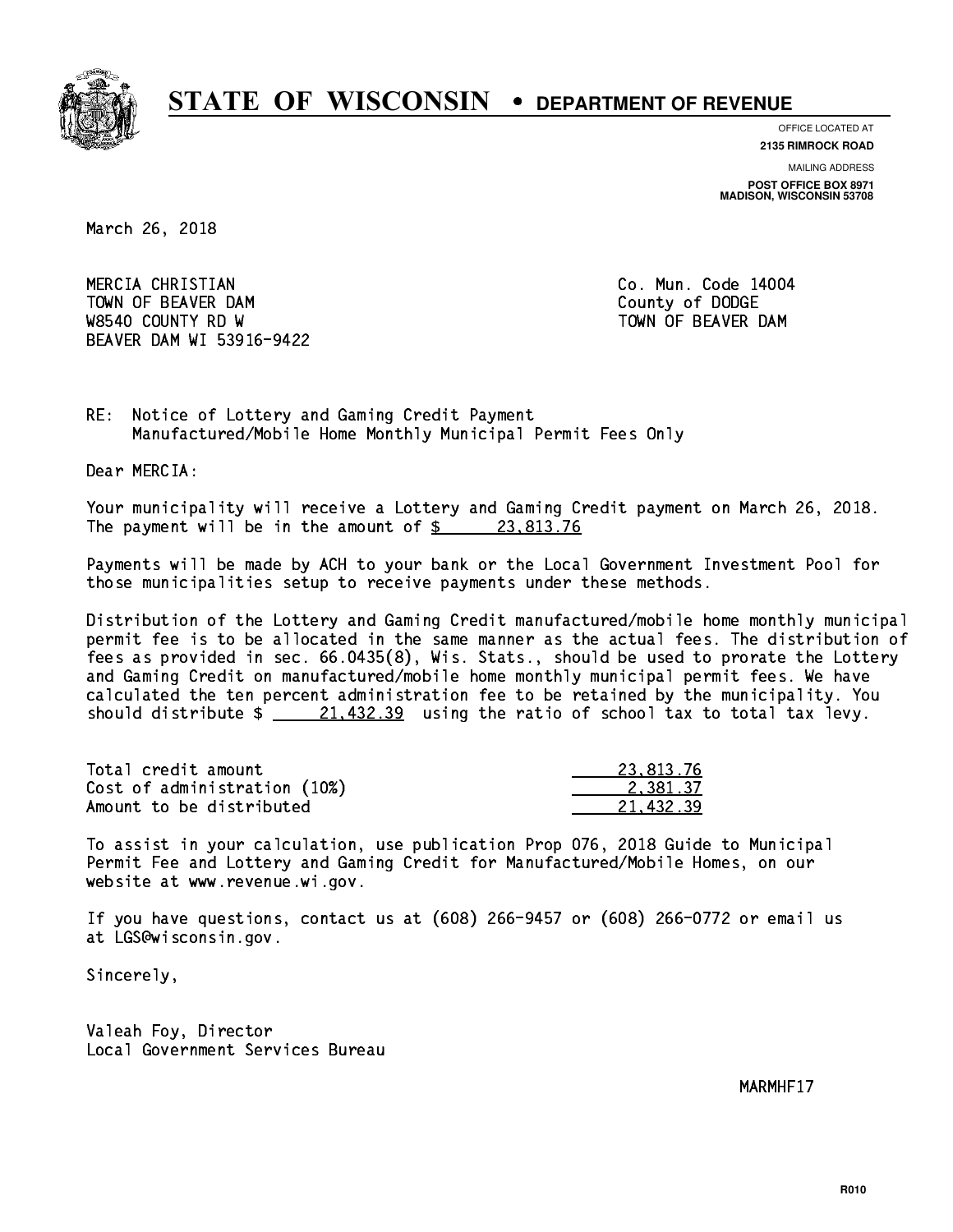

**OFFICE LOCATED AT**

**2135 RIMROCK ROAD**

**MAILING ADDRESS POST OFFICE BOX 8971 MADISON, WISCONSIN 53708**

March 26, 2018

 MARJORIE BEILKE Co. Mun. Code 14008 Town of Calamus County of Dodge County of Dodge County of Dodge County of Dodge County of Dodge County of Dodge W10897 VAN BUREN RD TOWN OF CALAMUS COLUMBUS WI 53925-8989

RE: Notice of Lottery and Gaming Credit Payment Manufactured/Mobile Home Monthly Municipal Permit Fees Only

Dear MARJORIE:

 Your municipality will receive a Lottery and Gaming Credit payment on March 26, 2018. The payment will be in the amount of  $\frac{2}{3}$  2,722.08

 Payments will be made by ACH to your bank or the Local Government Investment Pool for those municipalities setup to receive payments under these methods.

 Distribution of the Lottery and Gaming Credit manufactured/mobile home monthly municipal permit fee is to be allocated in the same manner as the actual fees. The distribution of fees as provided in sec. 66.0435(8), Wis. Stats., should be used to prorate the Lottery and Gaming Credit on manufactured/mobile home monthly municipal permit fees. We have calculated the ten percent administration fee to be retained by the municipality. You should distribute  $\frac{2.449.88}{2.449.88}$  using the ratio of school tax to total tax levy.

| Total credit amount          | 2.722.08 |
|------------------------------|----------|
| Cost of administration (10%) | -272.20  |
| Amount to be distributed     | 2.449.88 |

 To assist in your calculation, use publication Prop 076, 2018 Guide to Municipal Permit Fee and Lottery and Gaming Credit for Manufactured/Mobile Homes, on our website at www.revenue.wi.gov.

 If you have questions, contact us at (608) 266-9457 or (608) 266-0772 or email us at LGS@wisconsin.gov.

Sincerely,

 Valeah Foy, Director Local Government Services Bureau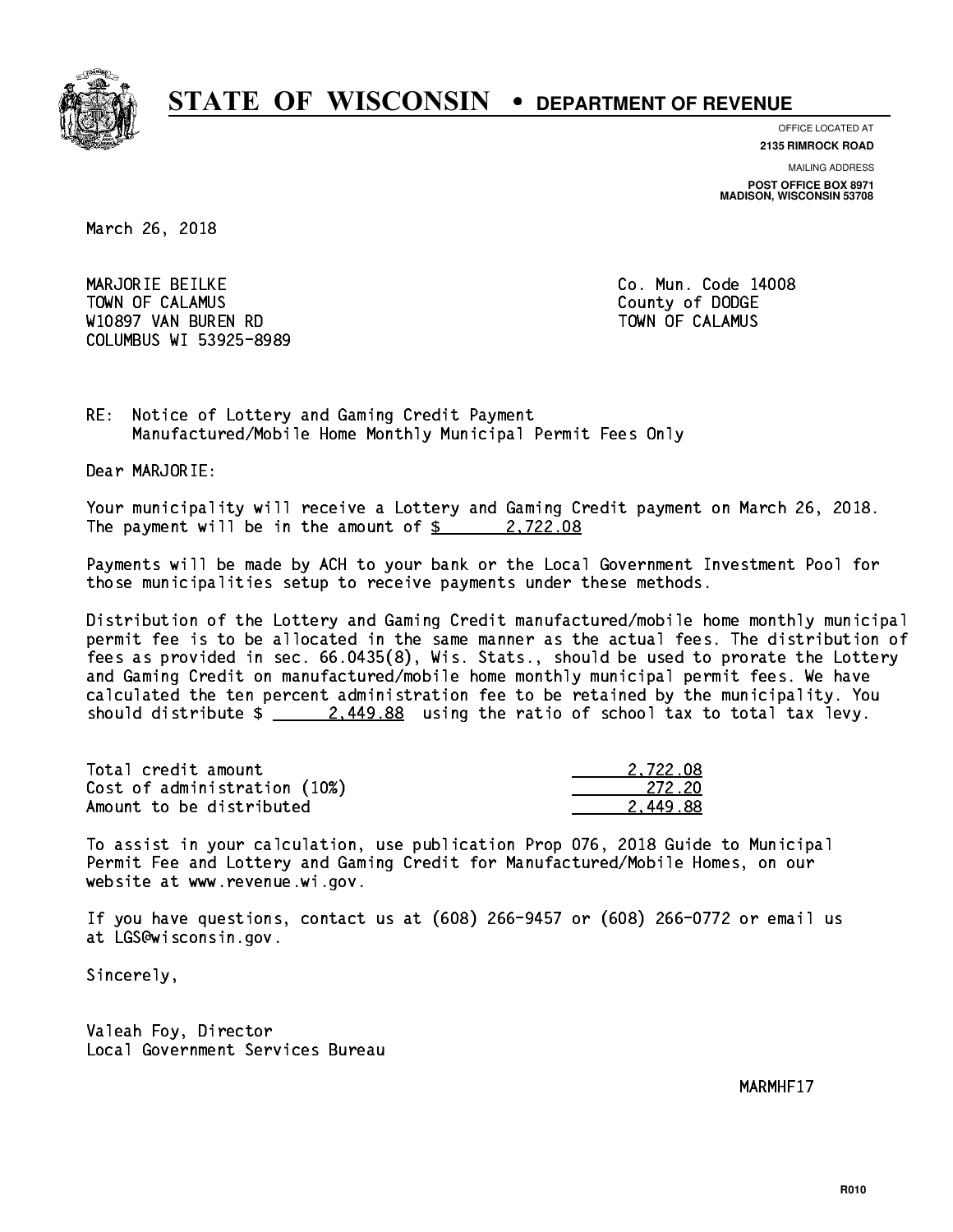

**OFFICE LOCATED AT**

**2135 RIMROCK ROAD**

**MAILING ADDRESS POST OFFICE BOX 8971 MADISON, WISCONSIN 53708**

March 26, 2018

JOAN HULL TOWN OF CHESTER COUNTY OF DODGE COUNTY OF DODGE N9945 STATE ROAD 26 TOWN OF CHESTER BURNETT WI 53922-9761

Co. Mun. Code 14010

RE: Notice of Lottery and Gaming Credit Payment Manufactured/Mobile Home Monthly Municipal Permit Fees Only

Dear JOAN:

 Your municipality will receive a Lottery and Gaming Credit payment on March 26, 2018. The payment will be in the amount of  $\frac{2}{3}$  1,326.12

 Payments will be made by ACH to your bank or the Local Government Investment Pool for those municipalities setup to receive payments under these methods.

 Distribution of the Lottery and Gaming Credit manufactured/mobile home monthly municipal permit fee is to be allocated in the same manner as the actual fees. The distribution of fees as provided in sec. 66.0435(8), Wis. Stats., should be used to prorate the Lottery and Gaming Credit on manufactured/mobile home monthly municipal permit fees. We have calculated the ten percent administration fee to be retained by the municipality. You should distribute  $\frac{1,193.51}{1,193.51}$  using the ratio of school tax to total tax levy.

| Total credit amount          | 1,326.12 |
|------------------------------|----------|
| Cost of administration (10%) | 132.61   |
| Amount to be distributed     | 1.193.51 |

 To assist in your calculation, use publication Prop 076, 2018 Guide to Municipal Permit Fee and Lottery and Gaming Credit for Manufactured/Mobile Homes, on our website at www.revenue.wi.gov.

 If you have questions, contact us at (608) 266-9457 or (608) 266-0772 or email us at LGS@wisconsin.gov.

Sincerely,

 Valeah Foy, Director Local Government Services Bureau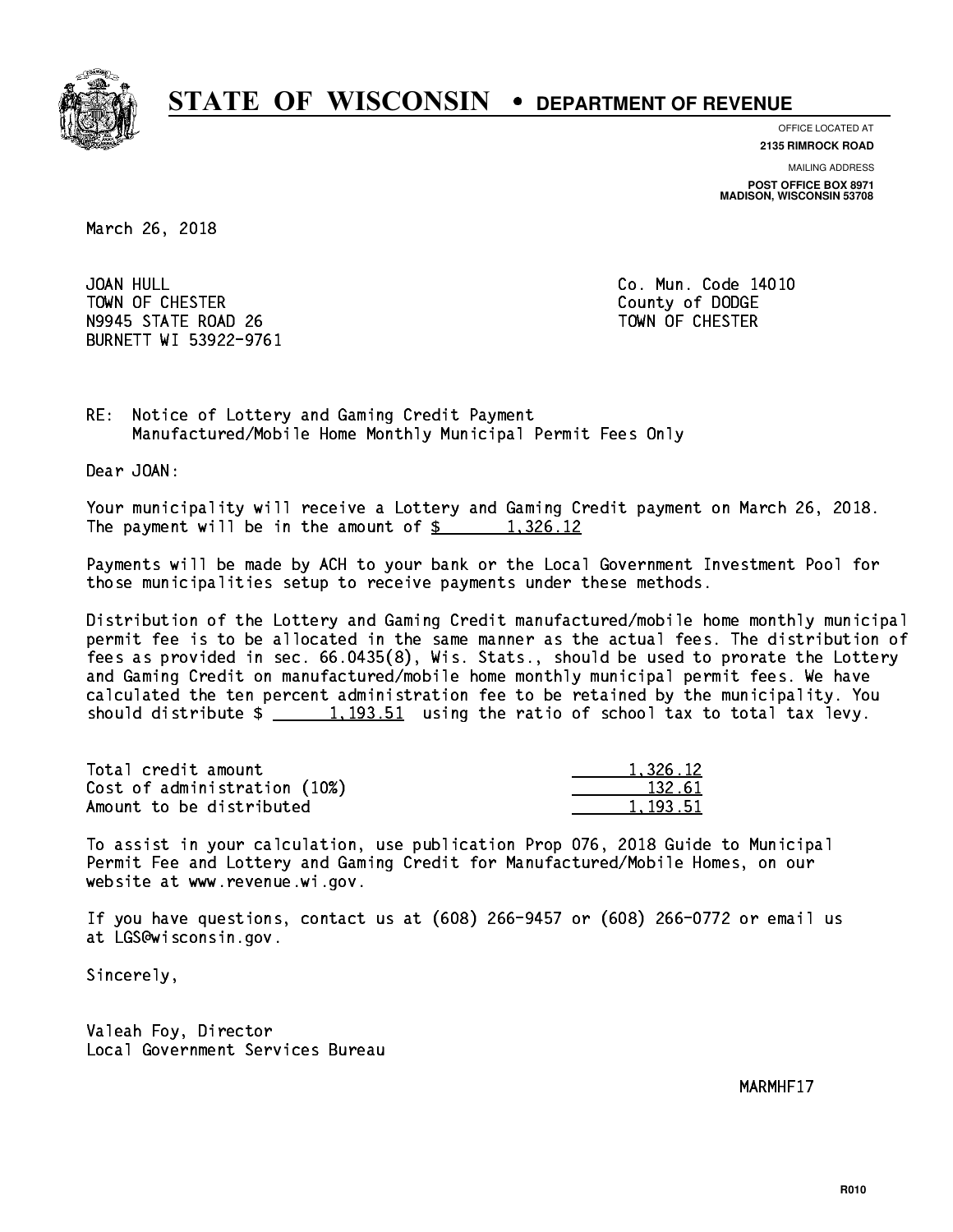

**OFFICE LOCATED AT 2135 RIMROCK ROAD**

**MAILING ADDRESS**

**POST OFFICE BOX 8971 MADISON, WISCONSIN 53708**

March 26, 2018

 REBECCA SCHULZ Co. Mun. Code 14022 Town of Hubbard County of Dodge County of Dodge County of Dodge County of Dodge County of Dodge County of Dodge County of Dodge County of Dodge County of Dodge County of Dodge County of Dodge County of Dodge County of Dodg Wasan Roman Roman Roman Roman Roman Roman Roman Roman Roman Roman Roman Roman Roman Roman Roman Roman Roman Ro IRON RIDGE WI 53035-9782

RE: Notice of Lottery and Gaming Credit Payment Manufactured/Mobile Home Monthly Municipal Permit Fees Only

Dear REBECCA:

 Your municipality will receive a Lottery and Gaming Credit payment on March 26, 2018. The payment will be in the amount of  $\frac{2}{3}$  6,216.72

 Payments will be made by ACH to your bank or the Local Government Investment Pool for those municipalities setup to receive payments under these methods.

 Distribution of the Lottery and Gaming Credit manufactured/mobile home monthly municipal permit fee is to be allocated in the same manner as the actual fees. The distribution of fees as provided in sec. 66.0435(8), Wis. Stats., should be used to prorate the Lottery and Gaming Credit on manufactured/mobile home monthly municipal permit fees. We have calculated the ten percent administration fee to be retained by the municipality. You should distribute  $\frac{2}{1}$   $\frac{5}{1}$   $\frac{595.05}{2}$  using the ratio of school tax to total tax levy.

| Total credit amount          | 6.216.72 |
|------------------------------|----------|
| Cost of administration (10%) | 621.67   |
| Amount to be distributed     | 5.595.05 |

 To assist in your calculation, use publication Prop 076, 2018 Guide to Municipal Permit Fee and Lottery and Gaming Credit for Manufactured/Mobile Homes, on our website at www.revenue.wi.gov.

 If you have questions, contact us at (608) 266-9457 or (608) 266-0772 or email us at LGS@wisconsin.gov.

Sincerely,

 Valeah Foy, Director Local Government Services Bureau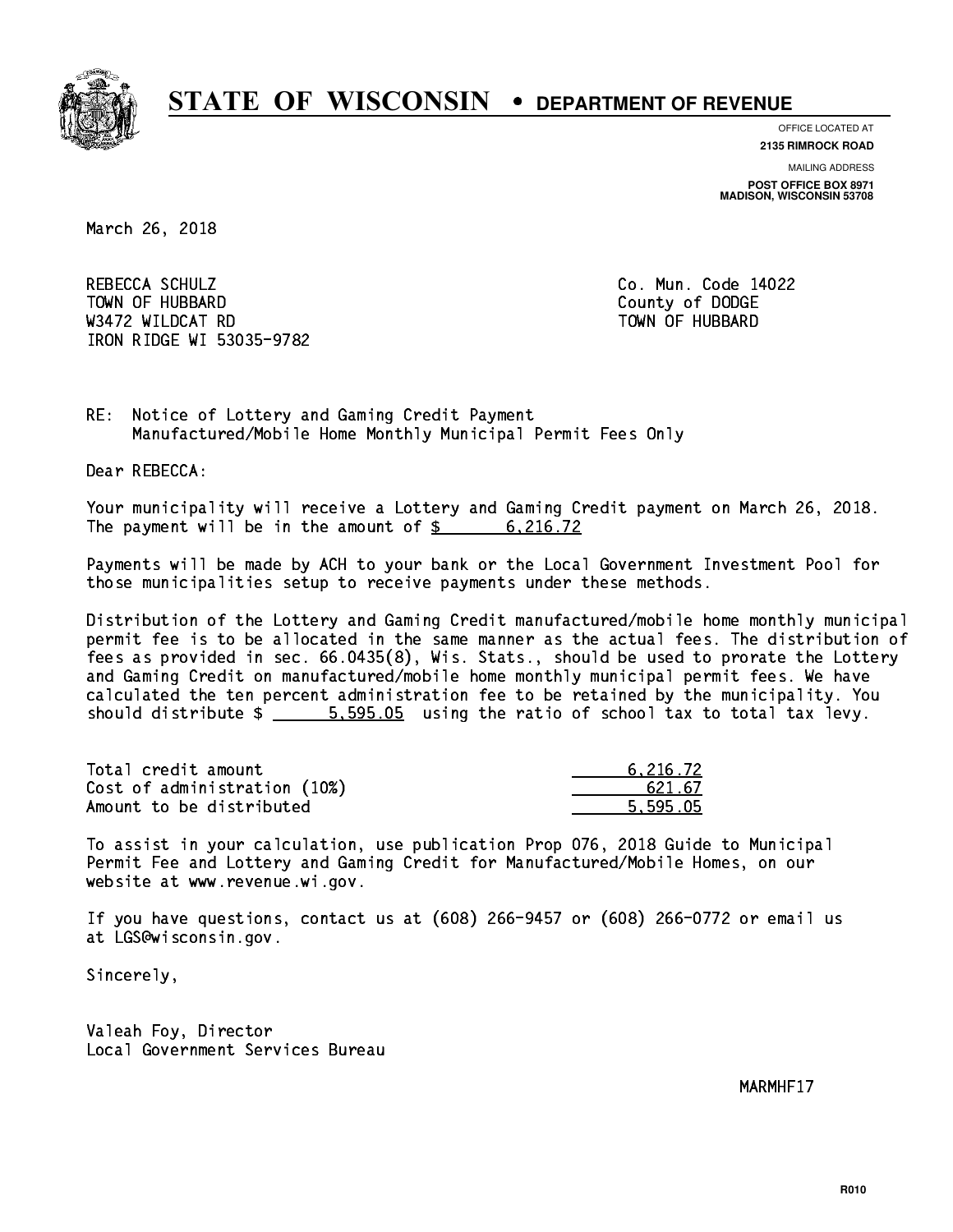

**OFFICE LOCATED AT**

**2135 RIMROCK ROAD**

**MAILING ADDRESS POST OFFICE BOX 8971 MADISON, WISCONSIN 53708**

March 26, 2018

ARLETTE LINDERT **Co. Mun. Code 14141** VILLAGE OF IRON RIDGE COUNTY OF DODGE P.O. BOX 247 VILLAGE OF IRON RIDGE IRON RIDGE WI 53035-0247

RE: Notice of Lottery and Gaming Credit Payment Manufactured/Mobile Home Monthly Municipal Permit Fees Only

Dear ARLETTE:

 Your municipality will receive a Lottery and Gaming Credit payment on March 26, 2018. The payment will be in the amount of  $\frac{2}{3}$  6,098.49

 Payments will be made by ACH to your bank or the Local Government Investment Pool for those municipalities setup to receive payments under these methods.

 Distribution of the Lottery and Gaming Credit manufactured/mobile home monthly municipal permit fee is to be allocated in the same manner as the actual fees. The distribution of fees as provided in sec. 66.0435(8), Wis. Stats., should be used to prorate the Lottery and Gaming Credit on manufactured/mobile home monthly municipal permit fees. We have calculated the ten percent administration fee to be retained by the municipality. You should distribute  $\frac{2}{1}$   $\frac{5.488.65}{2}$  using the ratio of school tax to total tax levy.

| Total credit amount          | 6,098.49 |
|------------------------------|----------|
| Cost of administration (10%) | 609.84   |
| Amount to be distributed     | 5.488.65 |

 To assist in your calculation, use publication Prop 076, 2018 Guide to Municipal Permit Fee and Lottery and Gaming Credit for Manufactured/Mobile Homes, on our website at www.revenue.wi.gov.

 If you have questions, contact us at (608) 266-9457 or (608) 266-0772 or email us at LGS@wisconsin.gov.

Sincerely,

 Valeah Foy, Director Local Government Services Bureau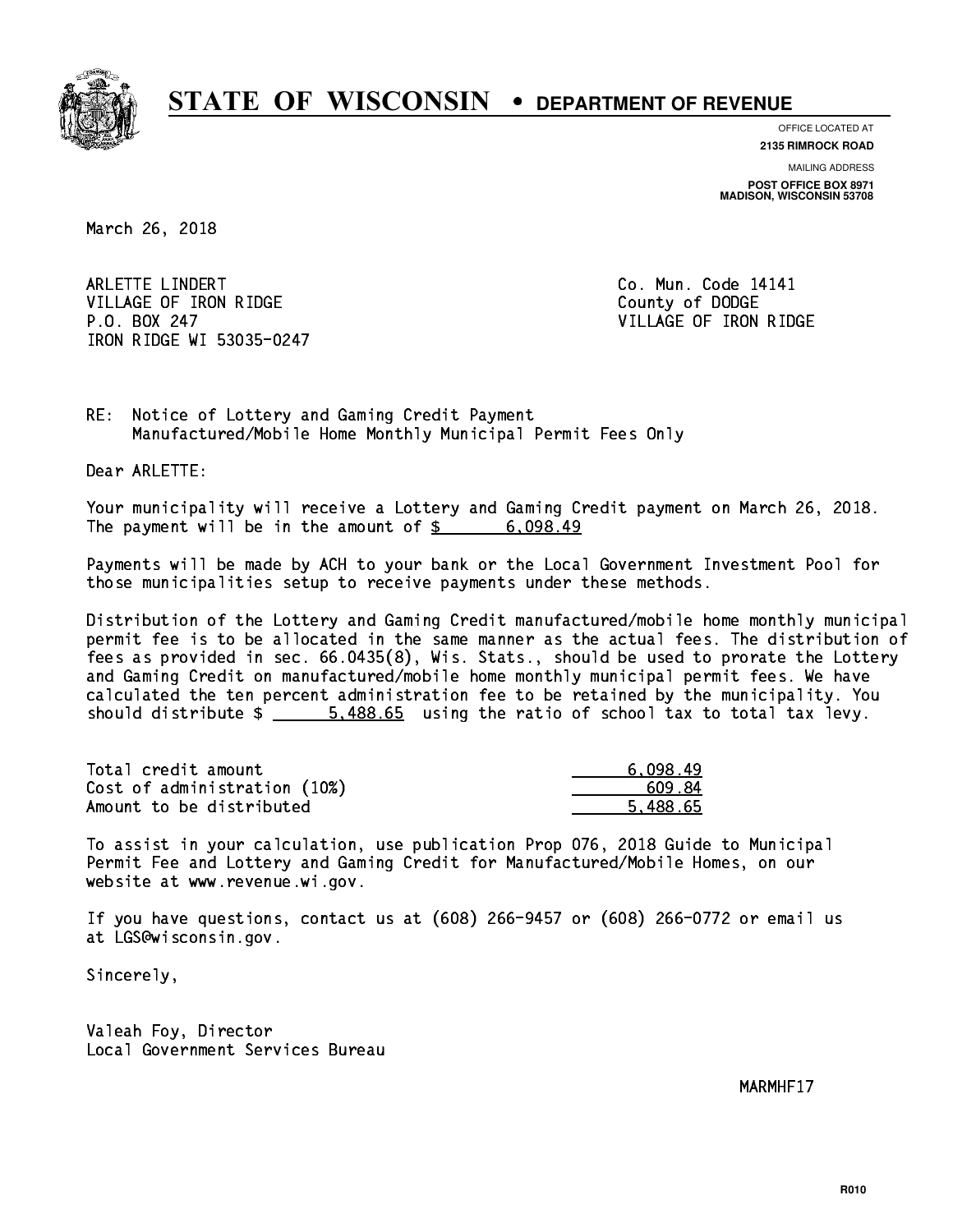

**OFFICE LOCATED AT 2135 RIMROCK ROAD**

**MAILING ADDRESS POST OFFICE BOX 8971 MADISON, WISCONSIN 53708**

March 26, 2018

JENNA S RHEIN VILLAGE OF LOMIRA **COUNTY OF LOGAL COUNTY OF DODGE**  425 WATER ST VILLAGE OF LOMIRA LOMIRA WI 53048-9530

Co. Mun. Code 14146

RE: Notice of Lottery and Gaming Credit Payment Manufactured/Mobile Home Monthly Municipal Permit Fees Only

Dear SUE:

 Your municipality will receive a Lottery and Gaming Credit payment on March 26, 2018. The payment will be in the amount of  $\frac{2}{3}$  9,942.32

 Payments will be made by ACH to your bank or the Local Government Investment Pool for those municipalities setup to receive payments under these methods.

 Distribution of the Lottery and Gaming Credit manufactured/mobile home monthly municipal permit fee is to be allocated in the same manner as the actual fees. The distribution of fees as provided in sec. 66.0435(8), Wis. Stats., should be used to prorate the Lottery and Gaming Credit on manufactured/mobile home monthly municipal permit fees. We have calculated the ten percent administration fee to be retained by the municipality. You should distribute  $\frac{2}{2}$   $\frac{8,948.09}{2}$  using the ratio of school tax to total tax levy.

| Total credit amount          | 9.942.32 |
|------------------------------|----------|
| Cost of administration (10%) | 994.23   |
| Amount to be distributed     | 8.948.09 |

 To assist in your calculation, use publication Prop 076, 2018 Guide to Municipal Permit Fee and Lottery and Gaming Credit for Manufactured/Mobile Homes, on our website at www.revenue.wi.gov.

 If you have questions, contact us at (608) 266-9457 or (608) 266-0772 or email us at LGS@wisconsin.gov.

Sincerely,

 Valeah Foy, Director Local Government Services Bureau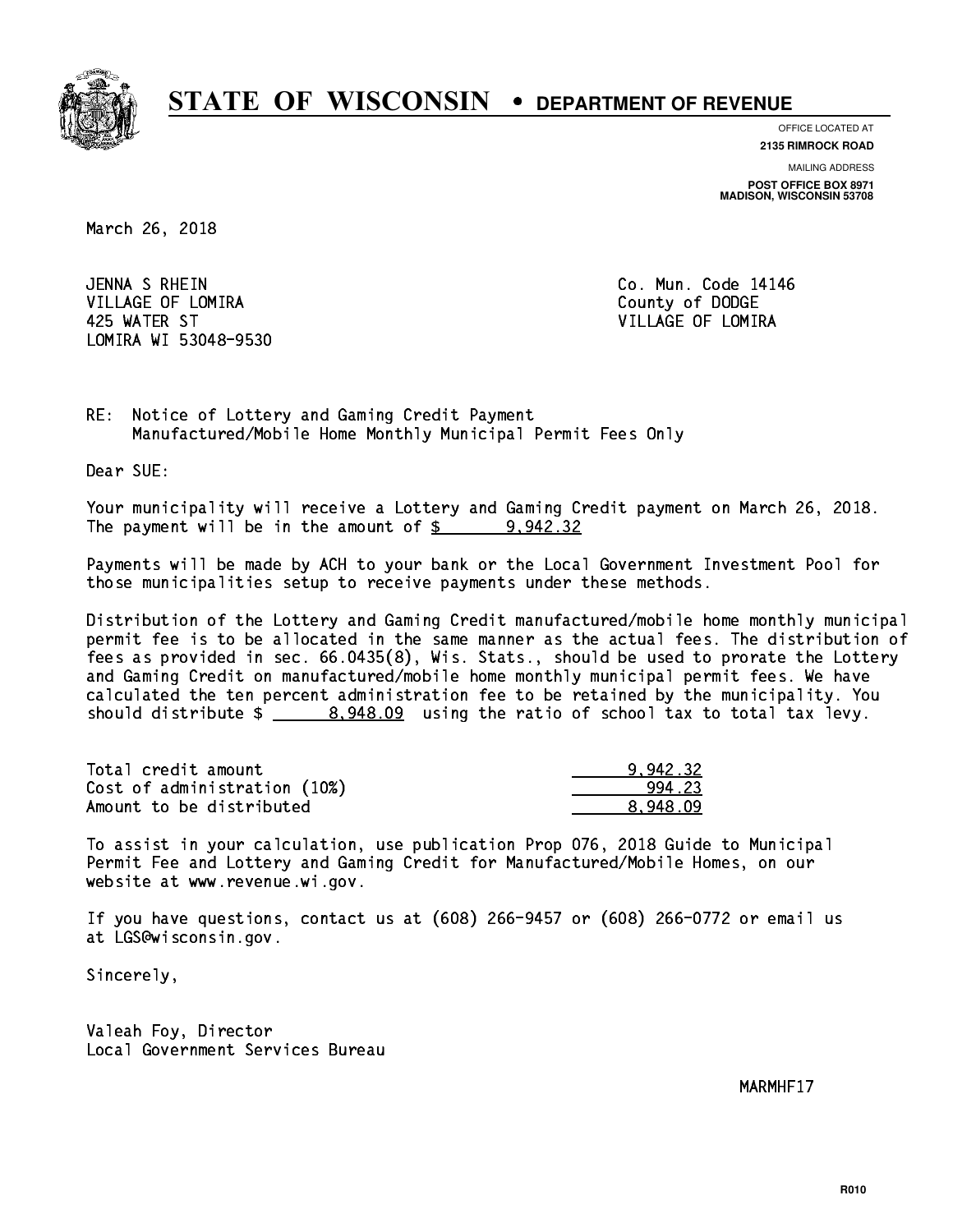

**OFFICE LOCATED AT**

**2135 RIMROCK ROAD**

**MAILING ADDRESS POST OFFICE BOX 8971 MADISON, WISCONSIN 53708**

March 26, 2018

ELLEN L JUNG VILLAGE OF RANDOLPH COUNTY COUNTY OF DODGE 248 W STROUD ST VILLAGE OF RANDOLPH RANDOLPH WI 53956-1272

Co. Mun. Code 14176

RE: Notice of Lottery and Gaming Credit Payment Manufactured/Mobile Home Monthly Municipal Permit Fees Only

Dear ELLEN:

 Your municipality will receive a Lottery and Gaming Credit payment on March 26, 2018. The payment will be in the amount of  $\frac{2}{3}$  1,160.52

 Payments will be made by ACH to your bank or the Local Government Investment Pool for those municipalities setup to receive payments under these methods.

 Distribution of the Lottery and Gaming Credit manufactured/mobile home monthly municipal permit fee is to be allocated in the same manner as the actual fees. The distribution of fees as provided in sec. 66.0435(8), Wis. Stats., should be used to prorate the Lottery and Gaming Credit on manufactured/mobile home monthly municipal permit fees. We have calculated the ten percent administration fee to be retained by the municipality. You should distribute  $\frac{1,044.47}{1,044.47}$  using the ratio of school tax to total tax levy.

| Total credit amount          | 1.160.52 |
|------------------------------|----------|
| Cost of administration (10%) | 116.05   |
| Amount to be distributed     | 1.044.47 |

 To assist in your calculation, use publication Prop 076, 2018 Guide to Municipal Permit Fee and Lottery and Gaming Credit for Manufactured/Mobile Homes, on our website at www.revenue.wi.gov.

 If you have questions, contact us at (608) 266-9457 or (608) 266-0772 or email us at LGS@wisconsin.gov.

Sincerely,

 Valeah Foy, Director Local Government Services Bureau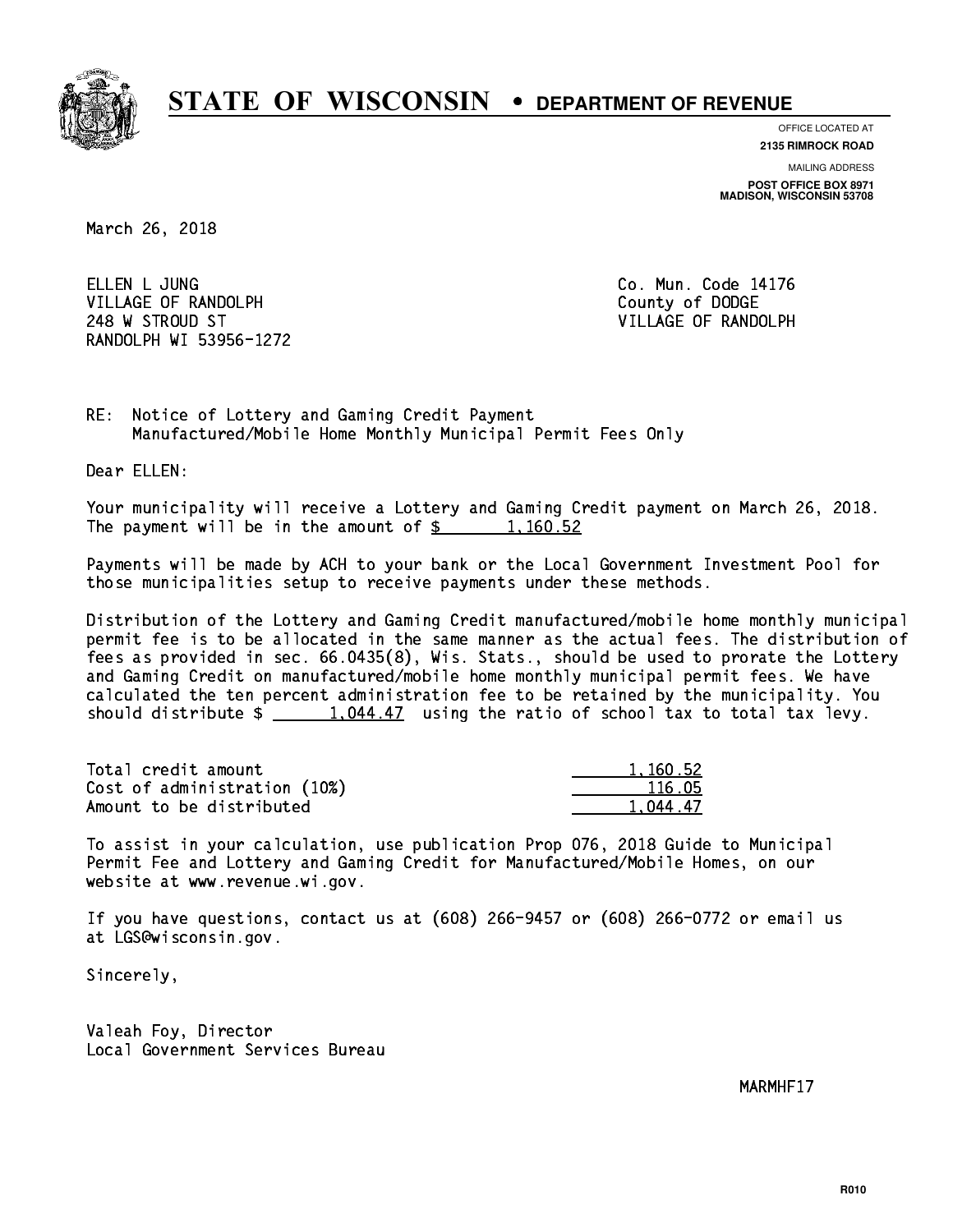

**OFFICE LOCATED AT**

**2135 RIMROCK ROAD**

**MAILING ADDRESS POST OFFICE BOX 8971 MADISON, WISCONSIN 53708**

March 26, 2018

GABBY OLSON VILLAGE OF REESEVILLE COUNTY OF DODGE PO BOX 273 REESEVILLE WI 53579-0273

Co. Mun. Code 14177 VILLAGE OF REESEVILLE

RE: Notice of Lottery and Gaming Credit Payment Manufactured/Mobile Home Monthly Municipal Permit Fees Only

Dear GABBY:

 Your municipality will receive a Lottery and Gaming Credit payment on March 26, 2018. The payment will be in the amount of \$ 5,669.14 \_\_\_\_\_\_\_\_\_\_\_\_\_\_\_\_

 Payments will be made by ACH to your bank or the Local Government Investment Pool for those municipalities setup to receive payments under these methods.

 Distribution of the Lottery and Gaming Credit manufactured/mobile home monthly municipal permit fee is to be allocated in the same manner as the actual fees. The distribution of fees as provided in sec. 66.0435(8), Wis. Stats., should be used to prorate the Lottery and Gaming Credit on manufactured/mobile home monthly municipal permit fees. We have calculated the ten percent administration fee to be retained by the municipality. You should distribute  $\frac{2}{1}$   $\frac{5,102.23}{2}$  using the ratio of school tax to total tax levy.

| Total credit amount          | 5.669.14 |
|------------------------------|----------|
| Cost of administration (10%) | 566.91   |
| Amount to be distributed     | 5.102.23 |

 To assist in your calculation, use publication Prop 076, 2018 Guide to Municipal Permit Fee and Lottery and Gaming Credit for Manufactured/Mobile Homes, on our website at www.revenue.wi.gov.

 If you have questions, contact us at (608) 266-9457 or (608) 266-0772 or email us at LGS@wisconsin.gov.

Sincerely,

 Valeah Foy, Director Local Government Services Bureau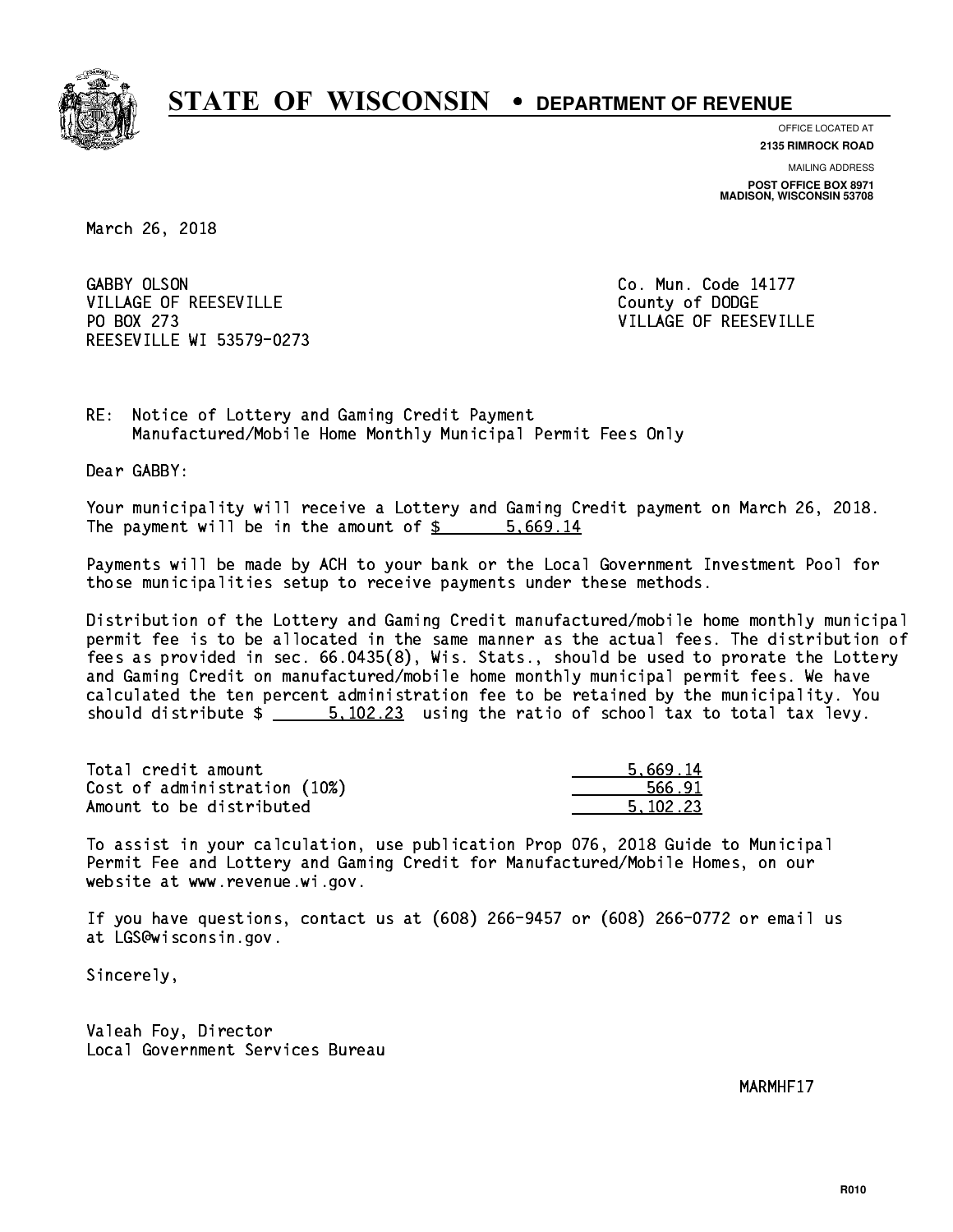

**OFFICE LOCATED AT**

**2135 RIMROCK ROAD**

**MAILING ADDRESS POST OFFICE BOX 8971 MADISON, WISCONSIN 53708**

March 26, 2018

PAMELA KOLL VILLAGE OF THERESA COUNTY OF DODGE PO BOX 327 VILLAGE OF THERESA THERESA WI 53091-0327

Co. Mun. Code 14186

RE: Notice of Lottery and Gaming Credit Payment Manufactured/Mobile Home Monthly Municipal Permit Fees Only

Dear PAMELA:

 Your municipality will receive a Lottery and Gaming Credit payment on March 26, 2018. The payment will be in the amount of  $\frac{20,841.31}{20,841.31}$ 

 Payments will be made by ACH to your bank or the Local Government Investment Pool for those municipalities setup to receive payments under these methods.

 Distribution of the Lottery and Gaming Credit manufactured/mobile home monthly municipal permit fee is to be allocated in the same manner as the actual fees. The distribution of fees as provided in sec. 66.0435(8), Wis. Stats., should be used to prorate the Lottery and Gaming Credit on manufactured/mobile home monthly municipal permit fees. We have calculated the ten percent administration fee to be retained by the municipality. You should distribute  $\frac{18,757.18}{2}$  using the ratio of school tax to total tax levy.

| Total credit amount          | 20,841.31 |
|------------------------------|-----------|
| Cost of administration (10%) | 2.084.13  |
| Amount to be distributed     | 18,757.18 |

 To assist in your calculation, use publication Prop 076, 2018 Guide to Municipal Permit Fee and Lottery and Gaming Credit for Manufactured/Mobile Homes, on our website at www.revenue.wi.gov.

 If you have questions, contact us at (608) 266-9457 or (608) 266-0772 or email us at LGS@wisconsin.gov.

Sincerely,

 Valeah Foy, Director Local Government Services Bureau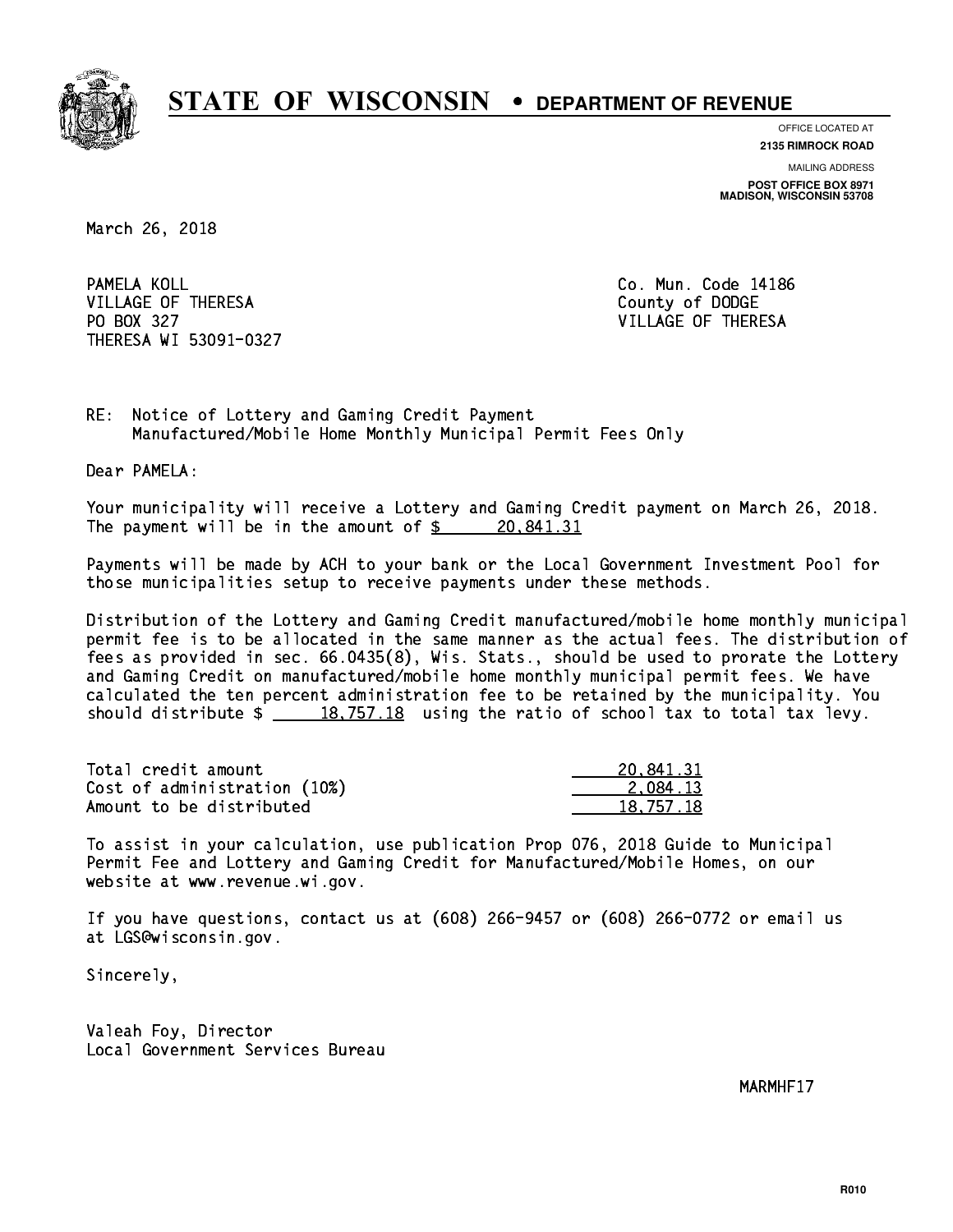

**OFFICE LOCATED AT**

**2135 RIMROCK ROAD**

**MAILING ADDRESS POST OFFICE BOX 8971 MADISON, WISCONSIN 53708**

March 26, 2018

 MEAGAN VANDEBERG Co. Mun. Code 14226 CITY OF FOUR COUNTY OF FOUR COUNTY OF DODGE COUNTY OF DODGE COUNTY OF DESCRIPTION OF DESCRIPTION OF DODGE COUNTY OF DESCRIPTION OF DESCRIPTION OF PROPERTY OF DESCRIPTION OF DESCRIPTION OF DESCRIPTION OF DESCRIPTION OF DESC PO BOX 105 PO BOX 105 CITY OF FOX 105 CITY OF FOX 200 CITY OF FOX 200 CITY OF FOX 200 CITY OF FOX 200 CITY OF FOX 200 CITY FOX LAKE WI 53933-0108

RE: Notice of Lottery and Gaming Credit Payment Manufactured/Mobile Home Monthly Municipal Permit Fees Only

Dear MEAGAN:

 Your municipality will receive a Lottery and Gaming Credit payment on March 26, 2018. The payment will be in the amount of  $\frac{2}{3}$  495.16

 Payments will be made by ACH to your bank or the Local Government Investment Pool for those municipalities setup to receive payments under these methods.

 Distribution of the Lottery and Gaming Credit manufactured/mobile home monthly municipal permit fee is to be allocated in the same manner as the actual fees. The distribution of fees as provided in sec. 66.0435(8), Wis. Stats., should be used to prorate the Lottery and Gaming Credit on manufactured/mobile home monthly municipal permit fees. We have calculated the ten percent administration fee to be retained by the municipality. You should distribute  $\frac{445.65}{2}$  using the ratio of school tax to total tax levy.

Total credit amount 195.16 Cost of administration (10%) 49.51 \_\_\_\_\_\_\_\_\_\_\_\_\_\_ Amount to be distributed and the set of  $\sim$  445.65

 To assist in your calculation, use publication Prop 076, 2018 Guide to Municipal Permit Fee and Lottery and Gaming Credit for Manufactured/Mobile Homes, on our website at www.revenue.wi.gov.

 If you have questions, contact us at (608) 266-9457 or (608) 266-0772 or email us at LGS@wisconsin.gov.

Sincerely,

 Valeah Foy, Director Local Government Services Bureau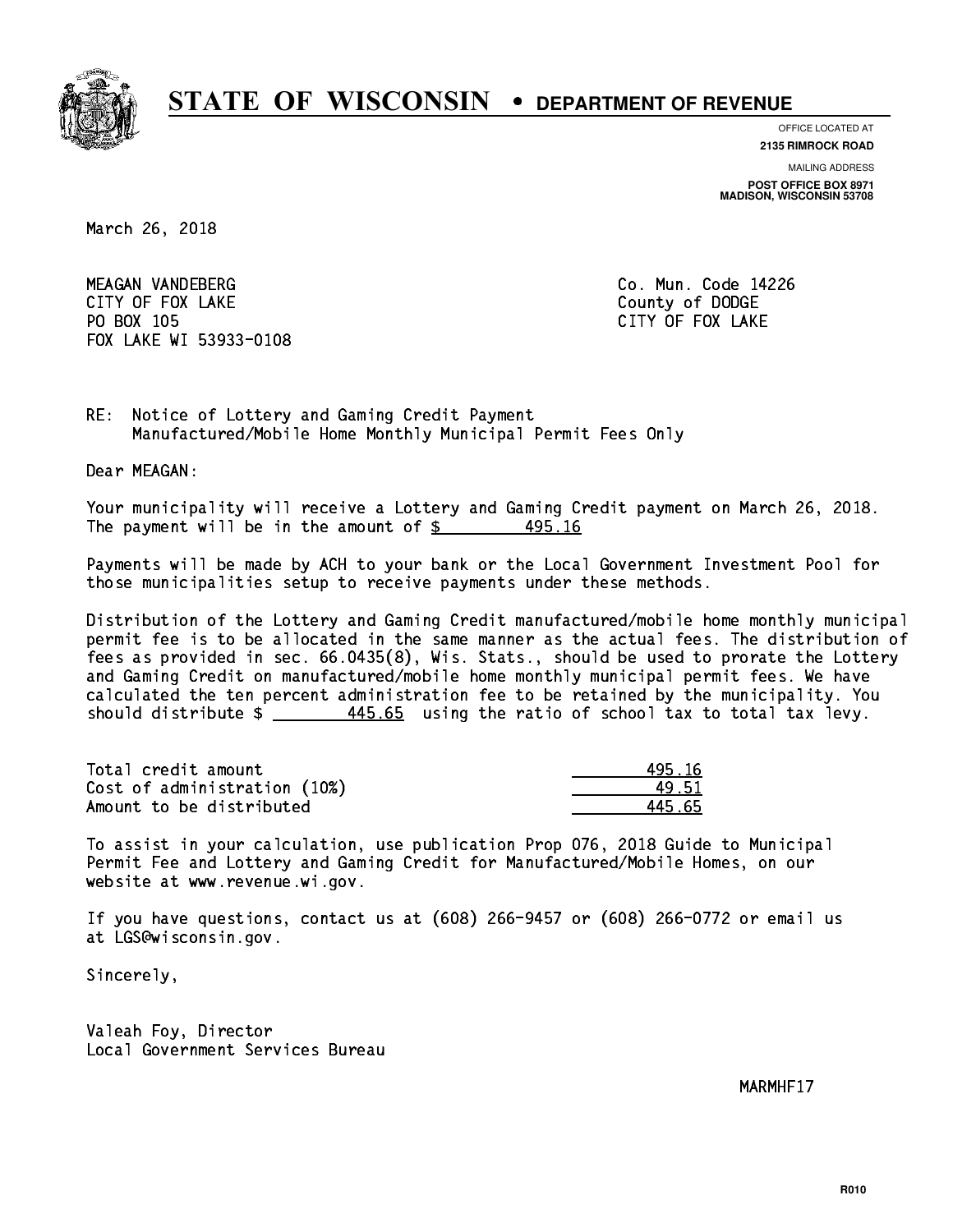

**OFFICE LOCATED AT 2135 RIMROCK ROAD**

**MAILING ADDRESS**

**POST OFFICE BOX 8971 MADISON, WISCONSIN 53708**

March 26, 2018

JARED OOSTERHOUSE CITY OF WAUPUN County of DODGE 201 E MAIN ST CITY OF WAUPUN WAUPUN WI 53963-2019

Co. Mun. Code 14292

RE: Notice of Lottery and Gaming Credit Payment Manufactured/Mobile Home Monthly Municipal Permit Fees Only

Dear JARED:

 Your municipality will receive a Lottery and Gaming Credit payment on March 26, 2018. The payment will be in the amount of  $\frac{2}{3}$  6,389.16

 Payments will be made by ACH to your bank or the Local Government Investment Pool for those municipalities setup to receive payments under these methods.

 Distribution of the Lottery and Gaming Credit manufactured/mobile home monthly municipal permit fee is to be allocated in the same manner as the actual fees. The distribution of fees as provided in sec. 66.0435(8), Wis. Stats., should be used to prorate the Lottery and Gaming Credit on manufactured/mobile home monthly municipal permit fees. We have calculated the ten percent administration fee to be retained by the municipality. You should distribute \$ 5,750.25 using the ratio of school tax to total tax levy. \_\_\_\_\_\_\_\_\_\_\_\_\_\_

| Total credit amount          | 6.389.16 |
|------------------------------|----------|
| Cost of administration (10%) | 638.91   |
| Amount to be distributed     | 5.750.25 |

 To assist in your calculation, use publication Prop 076, 2018 Guide to Municipal Permit Fee and Lottery and Gaming Credit for Manufactured/Mobile Homes, on our website at www.revenue.wi.gov.

 If you have questions, contact us at (608) 266-9457 or (608) 266-0772 or email us at LGS@wisconsin.gov.

Sincerely,

 Valeah Foy, Director Local Government Services Bureau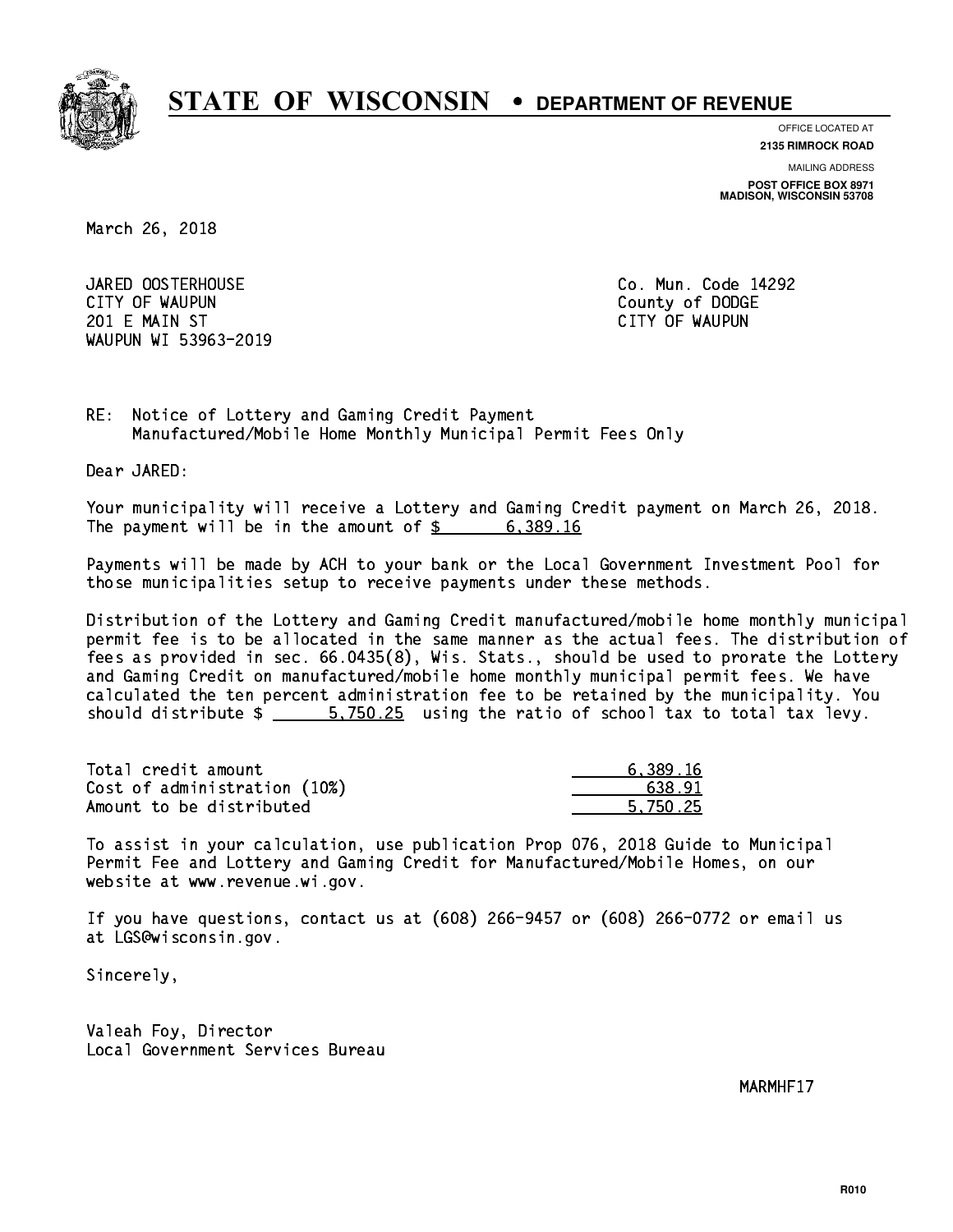

**OFFICE LOCATED AT**

**2135 RIMROCK ROAD**

**MAILING ADDRESS POST OFFICE BOX 8971 MADISON, WISCONSIN 53708**

March 26, 2018

PAMELA KRAUEL TOWN OF EGG HARBOR County of DOOR 5242 COUNTY RD I TOWN OF EGG HARBOR STURGEON BAY WI 54235-8936

Co. Mun. Code 15008

RE: Notice of Lottery and Gaming Credit Payment Manufactured/Mobile Home Monthly Municipal Permit Fees Only

Dear PAMELA:

 Your municipality will receive a Lottery and Gaming Credit payment on March 26, 2018. The payment will be in the amount of  $\frac{2}{3}$  1,241.64

 Payments will be made by ACH to your bank or the Local Government Investment Pool for those municipalities setup to receive payments under these methods.

 Distribution of the Lottery and Gaming Credit manufactured/mobile home monthly municipal permit fee is to be allocated in the same manner as the actual fees. The distribution of fees as provided in sec. 66.0435(8), Wis. Stats., should be used to prorate the Lottery and Gaming Credit on manufactured/mobile home monthly municipal permit fees. We have calculated the ten percent administration fee to be retained by the municipality. You should distribute  $\frac{1,117.48}{2}$  using the ratio of school tax to total tax levy.

| Total credit amount          | 1.241.64 |
|------------------------------|----------|
| Cost of administration (10%) | 124.16   |
| Amount to be distributed     | 1.117.48 |

 To assist in your calculation, use publication Prop 076, 2018 Guide to Municipal Permit Fee and Lottery and Gaming Credit for Manufactured/Mobile Homes, on our website at www.revenue.wi.gov.

 If you have questions, contact us at (608) 266-9457 or (608) 266-0772 or email us at LGS@wisconsin.gov.

Sincerely,

 Valeah Foy, Director Local Government Services Bureau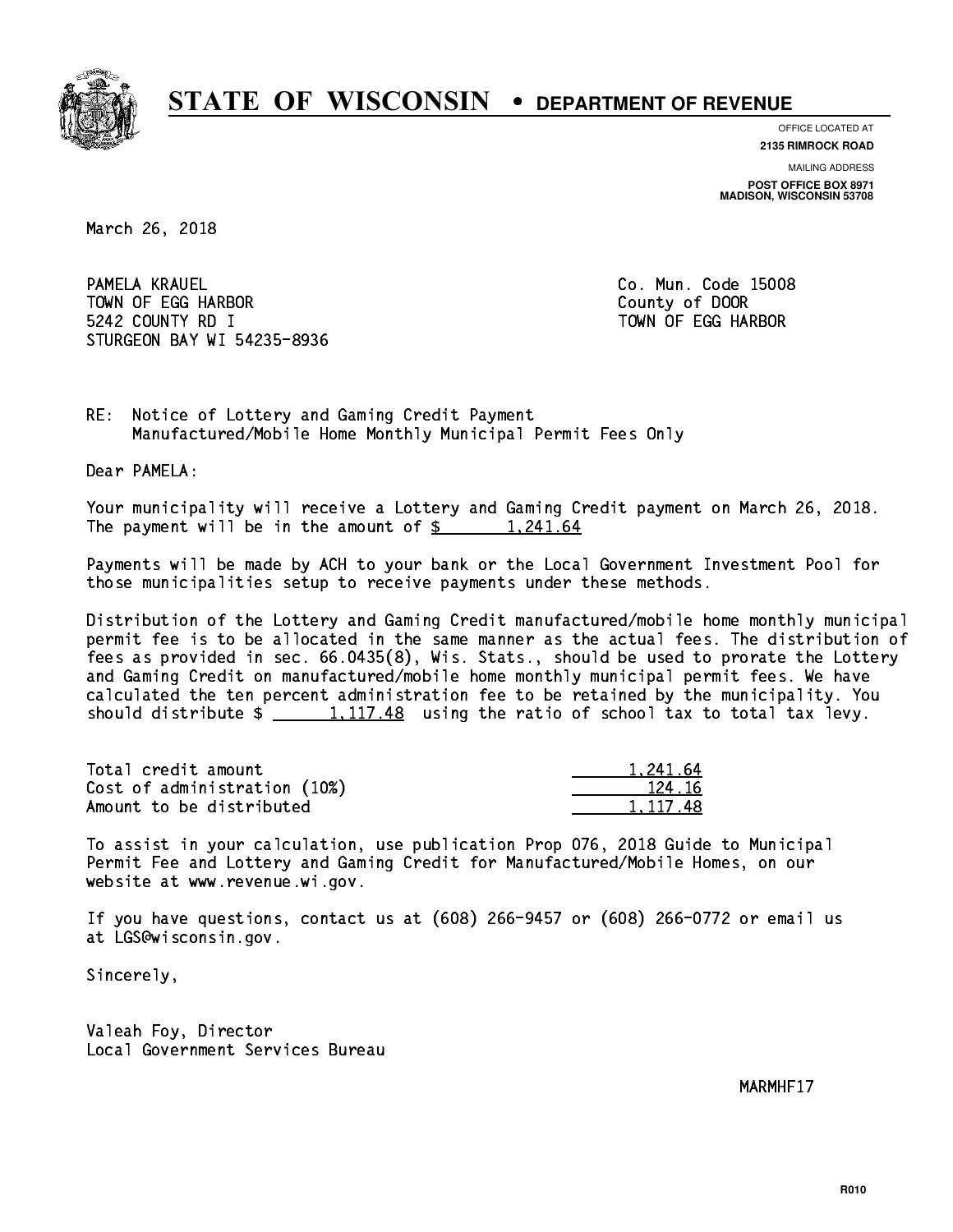

**OFFICE LOCATED AT**

**2135 RIMROCK ROAD**

**MAILING ADDRESS POST OFFICE BOX 8971 MADISON, WISCONSIN 53708**

March 26, 2018

CAROL RUSSELL TOWN OF NASEWAUPEE **TOWA COUNTY OF SEXUAL COUNTY OF DOOR**  7191 GUILETTE RD TOWN OF NASEWAUPEE STURGEON BAY WI 54235-9216

Co. Mun. Code 15020

RE: Notice of Lottery and Gaming Credit Payment Manufactured/Mobile Home Monthly Municipal Permit Fees Only

Dear CAROL:

 Your municipality will receive a Lottery and Gaming Credit payment on March 26, 2018. The payment will be in the amount of \$ 303.19 \_\_\_\_\_\_\_\_\_\_\_\_\_\_\_\_

 Payments will be made by ACH to your bank or the Local Government Investment Pool for those municipalities setup to receive payments under these methods.

 Distribution of the Lottery and Gaming Credit manufactured/mobile home monthly municipal permit fee is to be allocated in the same manner as the actual fees. The distribution of fees as provided in sec. 66.0435(8), Wis. Stats., should be used to prorate the Lottery and Gaming Credit on manufactured/mobile home monthly municipal permit fees. We have calculated the ten percent administration fee to be retained by the municipality. You should distribute  $\frac{272.88}{272.88}$  using the ratio of school tax to total tax levy.

| Total credit amount          | 303.19 |
|------------------------------|--------|
| Cost of administration (10%) | 30.31  |
| Amount to be distributed     | 272.88 |

 To assist in your calculation, use publication Prop 076, 2018 Guide to Municipal Permit Fee and Lottery and Gaming Credit for Manufactured/Mobile Homes, on our website at www.revenue.wi.gov.

 If you have questions, contact us at (608) 266-9457 or (608) 266-0772 or email us at LGS@wisconsin.gov.

Sincerely,

 Valeah Foy, Director Local Government Services Bureau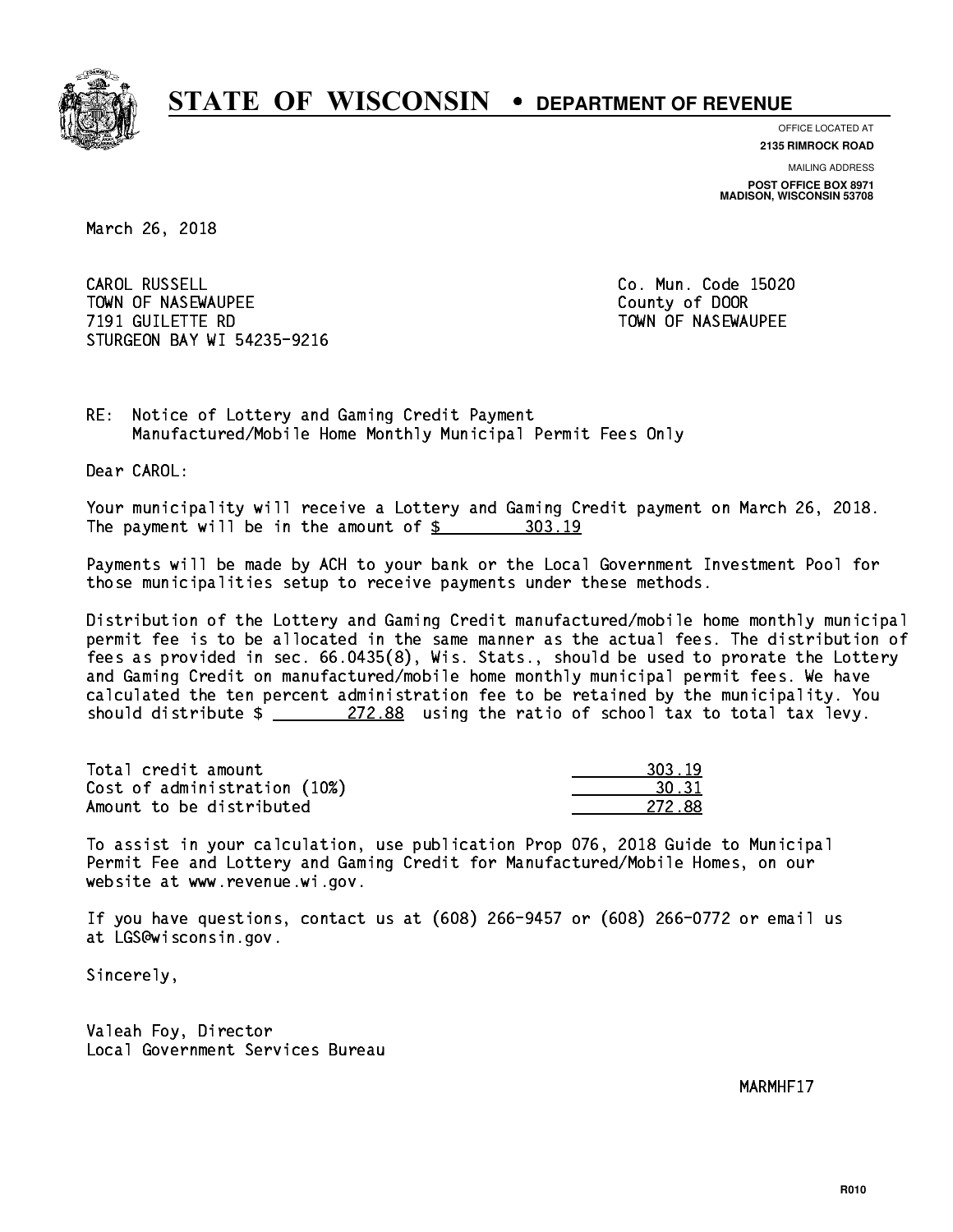

**OFFICE LOCATED AT**

**2135 RIMROCK ROAD**

**MAILING ADDRESS POST OFFICE BOX 8971 MADISON, WISCONSIN 53708**

March 26, 2018

VALERIE CLARIZIO CONTROLLERIE COMMUNISTICO. Mun. Code 15281 CITY OF STURGEON BAY **COUNTY COUNTY OF STURGEON BAY**  421 MICHIGAN ST CITY OF STURGEON BAY STURGEON BAY WI 54235

RE: Notice of Lottery and Gaming Credit Payment Manufactured/Mobile Home Monthly Municipal Permit Fees Only

Dear VALERIE:

 Your municipality will receive a Lottery and Gaming Credit payment on March 26, 2018. The payment will be in the amount of  $\frac{20,568.17}{20,568.17}$ 

 Payments will be made by ACH to your bank or the Local Government Investment Pool for those municipalities setup to receive payments under these methods.

 Distribution of the Lottery and Gaming Credit manufactured/mobile home monthly municipal permit fee is to be allocated in the same manner as the actual fees. The distribution of fees as provided in sec. 66.0435(8), Wis. Stats., should be used to prorate the Lottery and Gaming Credit on manufactured/mobile home monthly municipal permit fees. We have calculated the ten percent administration fee to be retained by the municipality. You should distribute  $\frac{18,511.36}{2}$  using the ratio of school tax to total tax levy.

| Total credit amount          | 20.568.17 |
|------------------------------|-----------|
| Cost of administration (10%) | 2.056.81  |
| Amount to be distributed     | 18,511,36 |

 To assist in your calculation, use publication Prop 076, 2018 Guide to Municipal Permit Fee and Lottery and Gaming Credit for Manufactured/Mobile Homes, on our website at www.revenue.wi.gov.

 If you have questions, contact us at (608) 266-9457 or (608) 266-0772 or email us at LGS@wisconsin.gov.

Sincerely,

 Valeah Foy, Director Local Government Services Bureau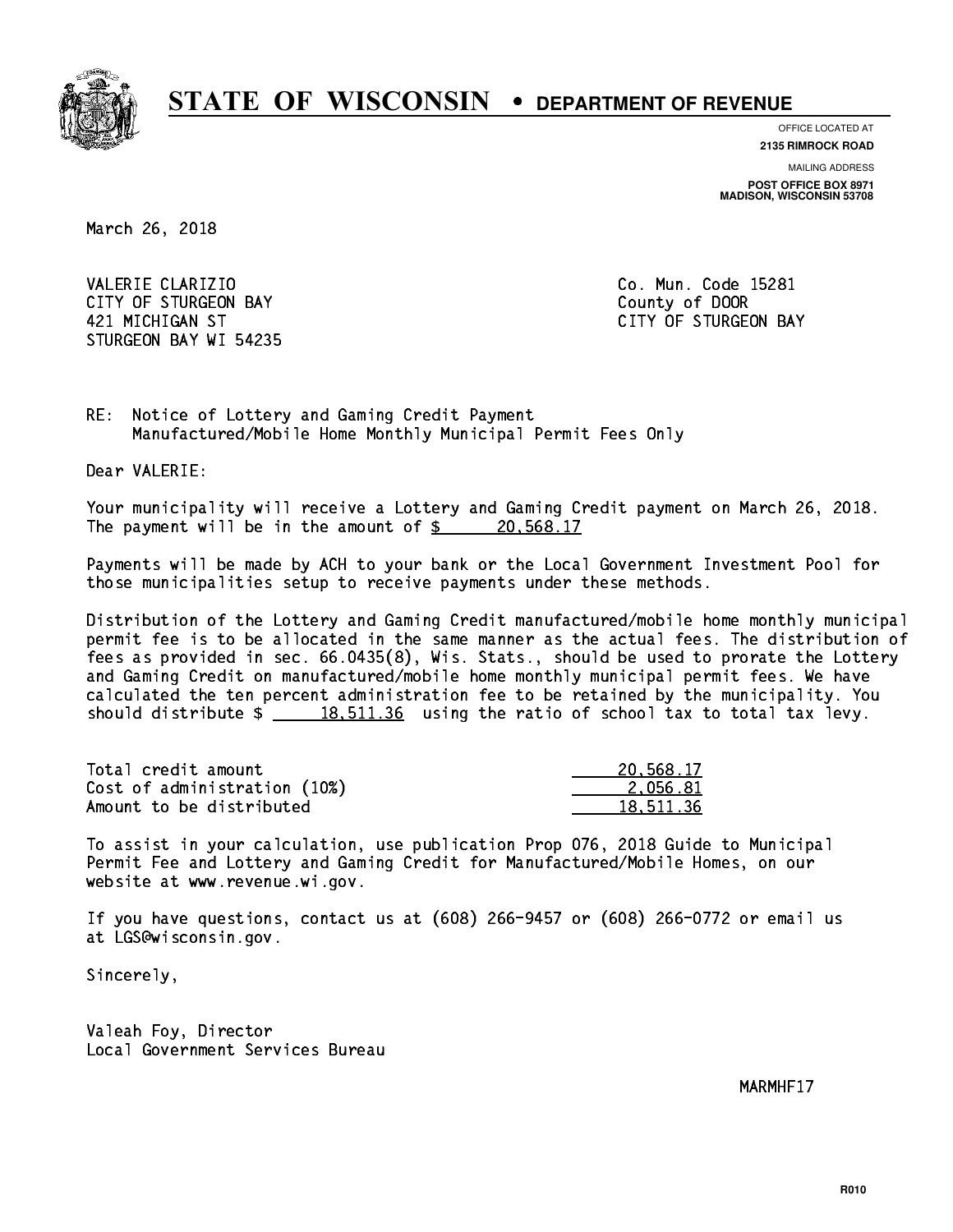

**OFFICE LOCATED AT**

**2135 RIMROCK ROAD**

**MAILING ADDRESS POST OFFICE BOX 8971 MADISON, WISCONSIN 53708**

March 26, 2018

 LISA GLAUS Co. Mun. Code 16024 TOWN OF PARKLAND COUNTY OF DOUGLAS 5225 S JOHNSONRD TOWN OF PARKLAND SUPERIOR WI 54880-8478

RE: Notice of Lottery and Gaming Credit Payment Manufactured/Mobile Home Monthly Municipal Permit Fees Only

Dear LISA:

 Your municipality will receive a Lottery and Gaming Credit payment on March 26, 2018. The payment will be in the amount of  $\frac{2}{3}$  1,218.40

 Payments will be made by ACH to your bank or the Local Government Investment Pool for those municipalities setup to receive payments under these methods.

 Distribution of the Lottery and Gaming Credit manufactured/mobile home monthly municipal permit fee is to be allocated in the same manner as the actual fees. The distribution of fees as provided in sec. 66.0435(8), Wis. Stats., should be used to prorate the Lottery and Gaming Credit on manufactured/mobile home monthly municipal permit fees. We have calculated the ten percent administration fee to be retained by the municipality. You should distribute  $\frac{1.096.56}{1.096.56}$  using the ratio of school tax to total tax levy.

| Total credit amount          | 1.218.40 |
|------------------------------|----------|
| Cost of administration (10%) | 121.84   |
| Amount to be distributed     | 1.096.56 |

 To assist in your calculation, use publication Prop 076, 2018 Guide to Municipal Permit Fee and Lottery and Gaming Credit for Manufactured/Mobile Homes, on our website at www.revenue.wi.gov.

 If you have questions, contact us at (608) 266-9457 or (608) 266-0772 or email us at LGS@wisconsin.gov.

Sincerely,

 Valeah Foy, Director Local Government Services Bureau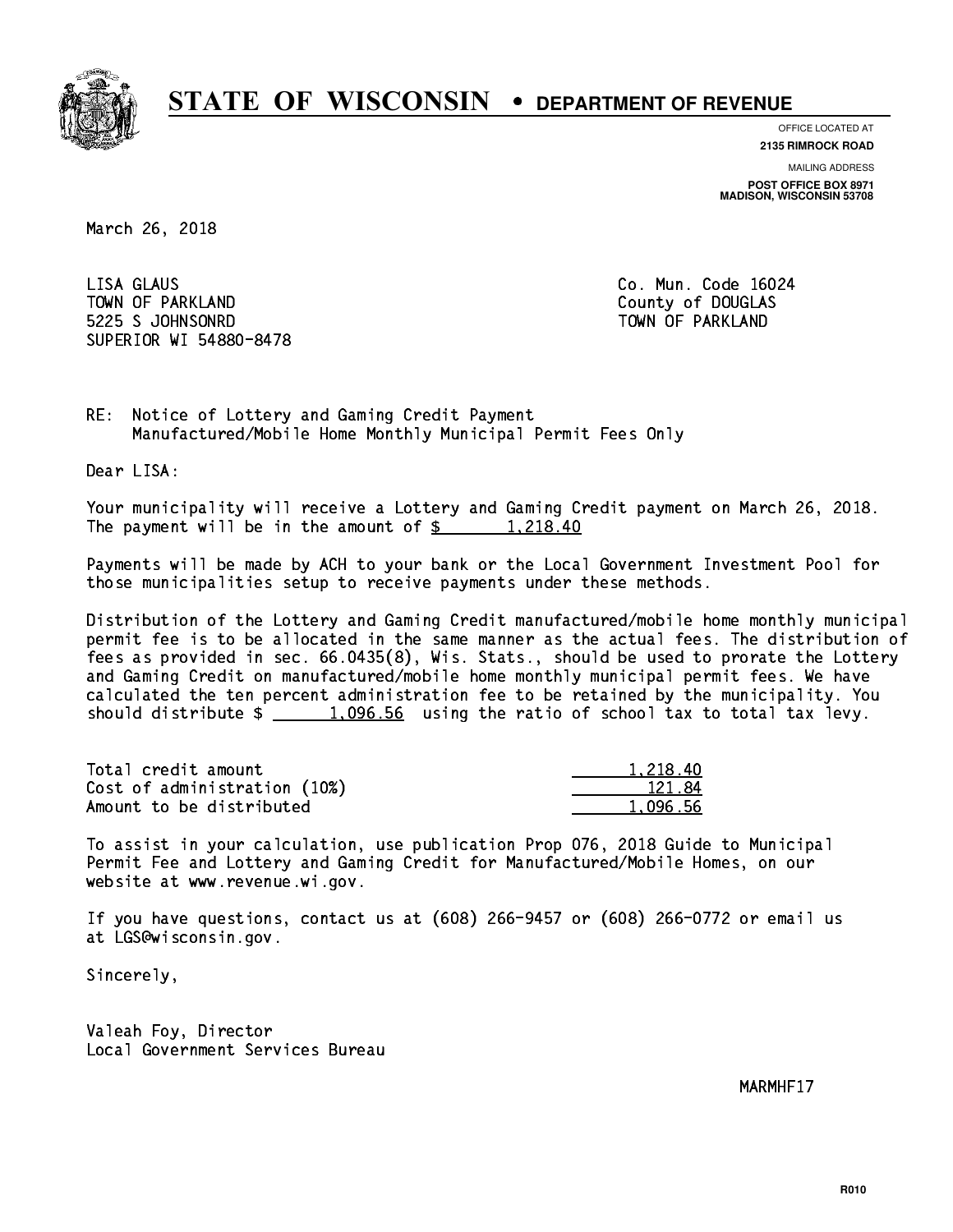

**OFFICE LOCATED AT**

**2135 RIMROCK ROAD**

**MAILING ADDRESS POST OFFICE BOX 8971 MADISON, WISCONSIN 53708**

March 26, 2018

 KAREN NELSON Co. Mun. Code 16028 TOWN OF SUMMIT County of DOUGLAS 9854S STATE ROAD 35 TOWN OF SUMMIT FOXBORO WI 54836

RE: Notice of Lottery and Gaming Credit Payment Manufactured/Mobile Home Monthly Municipal Permit Fees Only

Dear KAREN:

 Your municipality will receive a Lottery and Gaming Credit payment on March 26, 2018. The payment will be in the amount of \$ 615.14 \_\_\_\_\_\_\_\_\_\_\_\_\_\_\_\_

 Payments will be made by ACH to your bank or the Local Government Investment Pool for those municipalities setup to receive payments under these methods.

 Distribution of the Lottery and Gaming Credit manufactured/mobile home monthly municipal permit fee is to be allocated in the same manner as the actual fees. The distribution of fees as provided in sec. 66.0435(8), Wis. Stats., should be used to prorate the Lottery and Gaming Credit on manufactured/mobile home monthly municipal permit fees. We have calculated the ten percent administration fee to be retained by the municipality. You should distribute  $\frac{2}{1}$   $\frac{553.63}{103}$  using the ratio of school tax to total tax levy.

Total credit amount Cost of administration (10%) Amount to be distributed

| Δ<br>ሩገሩ ነ |
|------------|
| 1.51       |
| 63         |

 To assist in your calculation, use publication Prop 076, 2018 Guide to Municipal Permit Fee and Lottery and Gaming Credit for Manufactured/Mobile Homes, on our website at www.revenue.wi.gov.

 If you have questions, contact us at (608) 266-9457 or (608) 266-0772 or email us at LGS@wisconsin.gov.

Sincerely,

 Valeah Foy, Director Local Government Services Bureau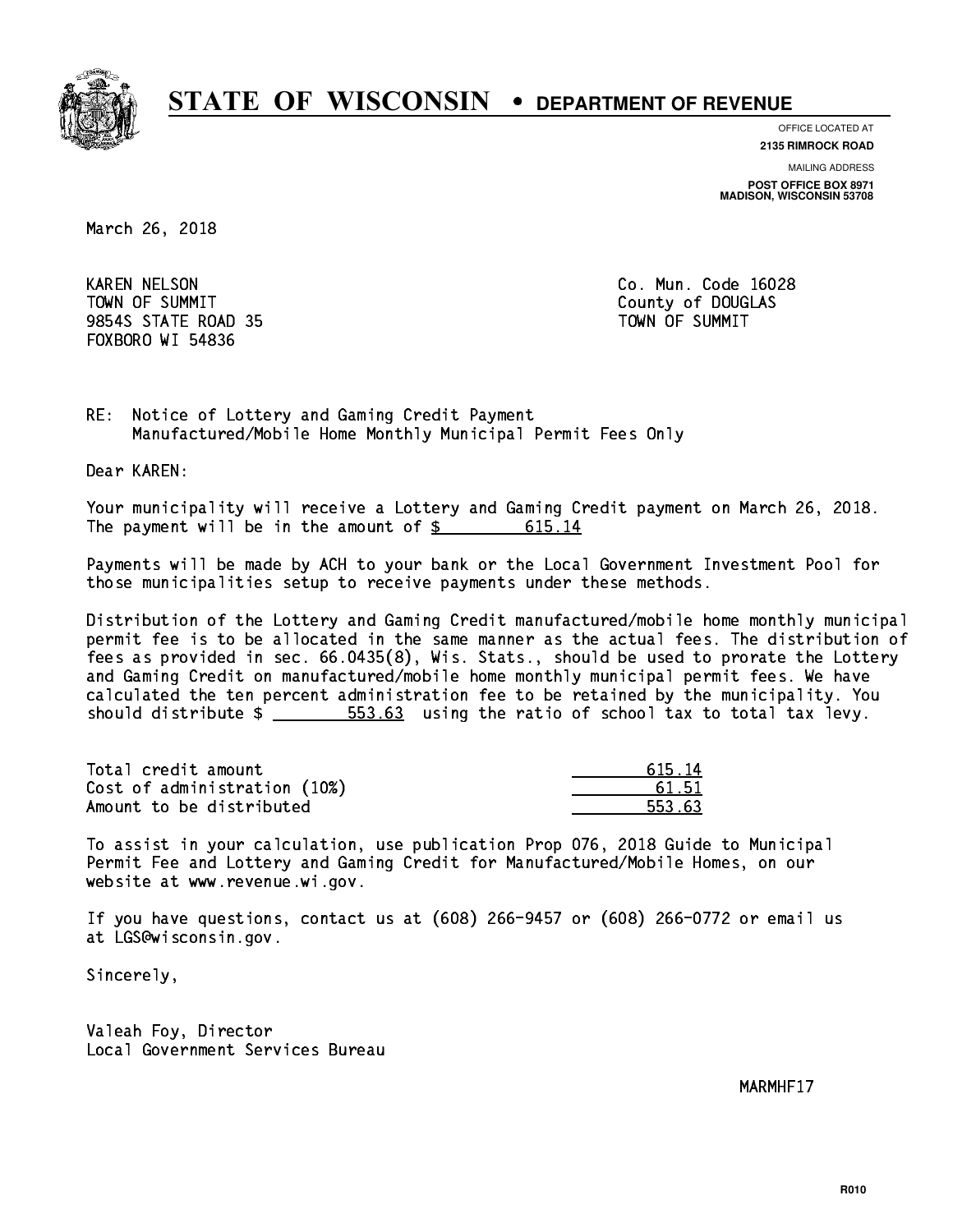

**OFFICE LOCATED AT**

**2135 RIMROCK ROAD**

**MAILING ADDRESS POST OFFICE BOX 8971 MADISON, WISCONSIN 53708**

March 26, 2018

REBECCA NORDSKOG COME CO. Mun. Code 16181 VILLAGE OF SOLON SPRINGS COUNTY OF DOUGLAS PO BOX 273 VILLAGE OF SOLON SPRINGS SOLON SPRINGS WI 54873-0273

RE: Notice of Lottery and Gaming Credit Payment Manufactured/Mobile Home Monthly Municipal Permit Fees Only

Dear REBECCA:

 Your municipality will receive a Lottery and Gaming Credit payment on March 26, 2018. The payment will be in the amount of  $\frac{2}{3}$  1,218.49

 Payments will be made by ACH to your bank or the Local Government Investment Pool for those municipalities setup to receive payments under these methods.

 Distribution of the Lottery and Gaming Credit manufactured/mobile home monthly municipal permit fee is to be allocated in the same manner as the actual fees. The distribution of fees as provided in sec. 66.0435(8), Wis. Stats., should be used to prorate the Lottery and Gaming Credit on manufactured/mobile home monthly municipal permit fees. We have calculated the ten percent administration fee to be retained by the municipality. You should distribute  $\frac{1.096.65}{1.096.65}$  using the ratio of school tax to total tax levy.

| Total credit amount          | 1.218.49 |
|------------------------------|----------|
| Cost of administration (10%) | 121.84   |
| Amount to be distributed     | 1.096.65 |

 To assist in your calculation, use publication Prop 076, 2018 Guide to Municipal Permit Fee and Lottery and Gaming Credit for Manufactured/Mobile Homes, on our website at www.revenue.wi.gov.

 If you have questions, contact us at (608) 266-9457 or (608) 266-0772 or email us at LGS@wisconsin.gov.

Sincerely,

 Valeah Foy, Director Local Government Services Bureau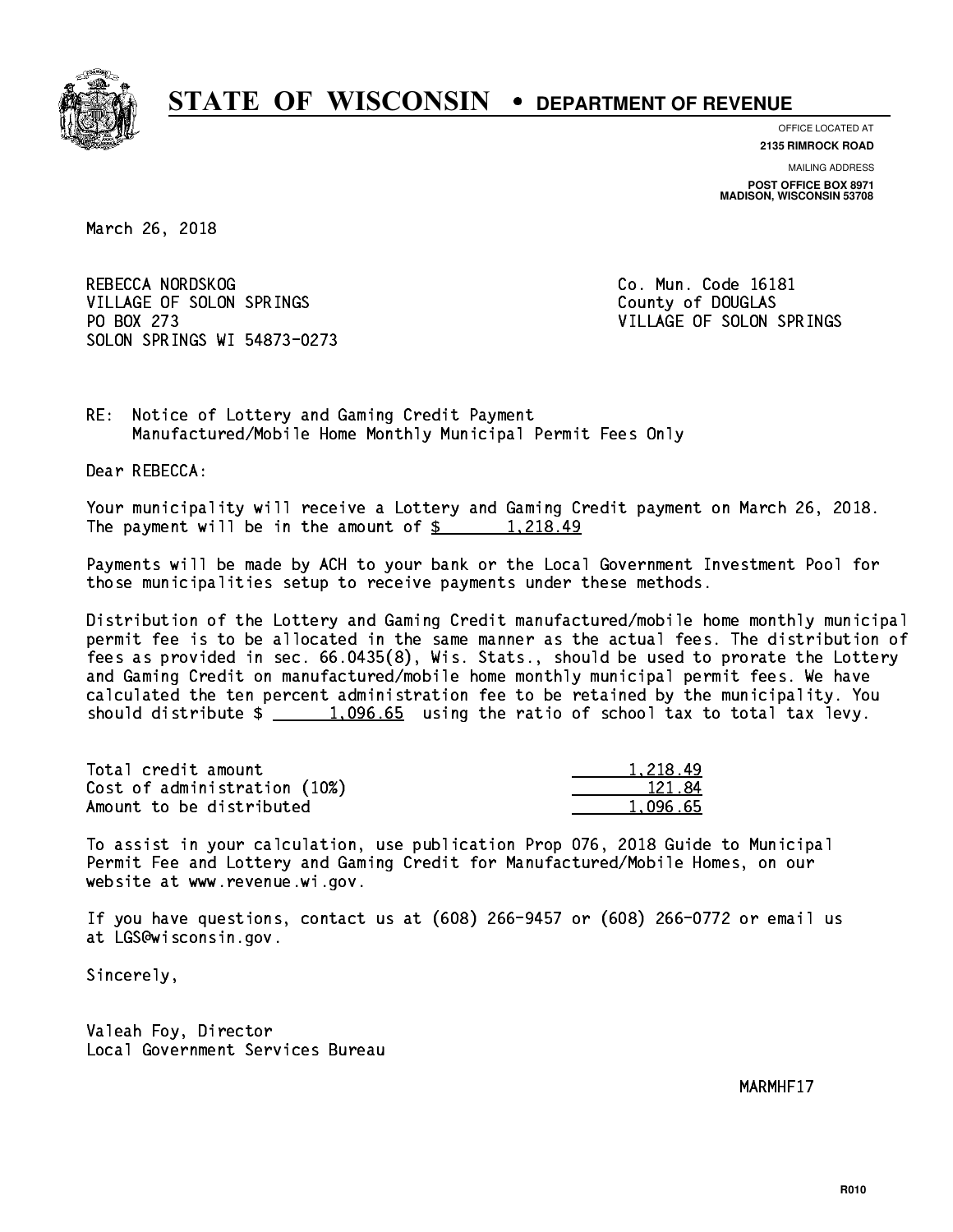

**OFFICE LOCATED AT**

**2135 RIMROCK ROAD**

**MAILING ADDRESS POST OFFICE BOX 8971 MADISON, WISCONSIN 53708**

March 26, 2018

 JEAN VITO, FINANCE DIRECTOR Co. Mun. Code 16281 CITY OF SUPERIOR COUNTY OF SUPERIOR 1316 N 14TH ST CITY OF SUPERIOR SUPERIOR WI 54880

RE: Notice of Lottery and Gaming Credit Payment Manufactured/Mobile Home Monthly Municipal Permit Fees Only

Dear JEAN:

 Your municipality will receive a Lottery and Gaming Credit payment on March 26, 2018. The payment will be in the amount of  $\frac{26,130.24}{20}$ 

 Payments will be made by ACH to your bank or the Local Government Investment Pool for those municipalities setup to receive payments under these methods.

 Distribution of the Lottery and Gaming Credit manufactured/mobile home monthly municipal permit fee is to be allocated in the same manner as the actual fees. The distribution of fees as provided in sec. 66.0435(8), Wis. Stats., should be used to prorate the Lottery and Gaming Credit on manufactured/mobile home monthly municipal permit fees. We have calculated the ten percent administration fee to be retained by the municipality. You should distribute  $\frac{23.517.22}{23.517.22}$  using the ratio of school tax to total tax levy.

| Total credit amount          | 26, 130, 24 |
|------------------------------|-------------|
| Cost of administration (10%) | 2.613.02    |
| Amount to be distributed     | 23.517.22   |

 To assist in your calculation, use publication Prop 076, 2018 Guide to Municipal Permit Fee and Lottery and Gaming Credit for Manufactured/Mobile Homes, on our website at www.revenue.wi.gov.

 If you have questions, contact us at (608) 266-9457 or (608) 266-0772 or email us at LGS@wisconsin.gov.

Sincerely,

 Valeah Foy, Director Local Government Services Bureau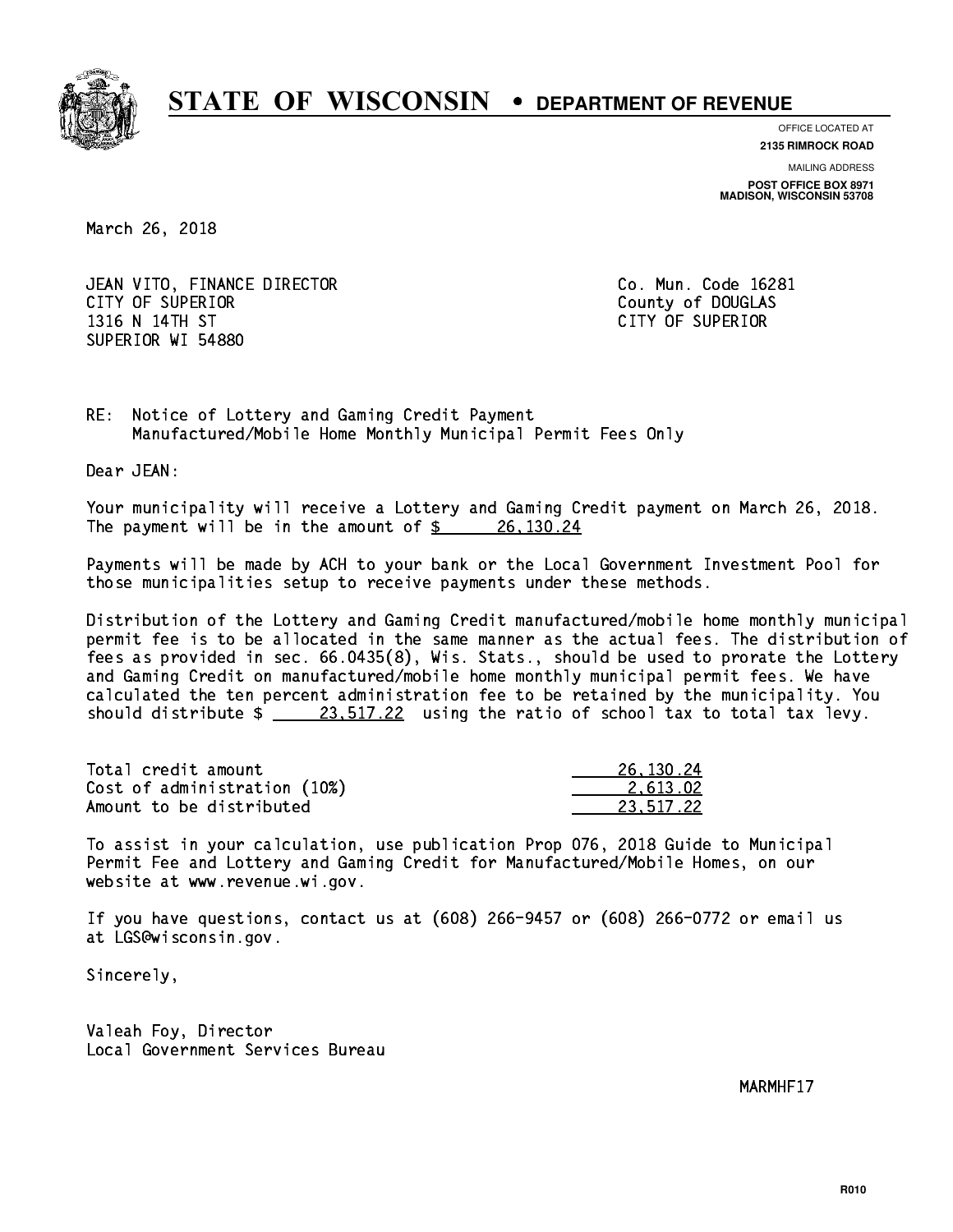

**OFFICE LOCATED AT 2135 RIMROCK ROAD**

**MAILING ADDRESS**

**POST OFFICE BOX 8971 MADISON, WISCONSIN 53708**

March 26, 2018

 ARLENE CARTWRIGHT Co. Mun. Code 17004 TOWN OF DUNN County of DUNN N4216 COUNTY RD Z TOWN OF DUNN MENOMONIE WI 54751

RE: Notice of Lottery and Gaming Credit Payment Manufactured/Mobile Home Monthly Municipal Permit Fees Only

Dear ARLENE:

 Your municipality will receive a Lottery and Gaming Credit payment on March 26, 2018. The payment will be in the amount of  $\frac{2}{3}$  1,698.21

 Payments will be made by ACH to your bank or the Local Government Investment Pool for those municipalities setup to receive payments under these methods.

 Distribution of the Lottery and Gaming Credit manufactured/mobile home monthly municipal permit fee is to be allocated in the same manner as the actual fees. The distribution of fees as provided in sec. 66.0435(8), Wis. Stats., should be used to prorate the Lottery and Gaming Credit on manufactured/mobile home monthly municipal permit fees. We have calculated the ten percent administration fee to be retained by the municipality. You should distribute  $\frac{1.528.39}{1.528.39}$  using the ratio of school tax to total tax levy.

| Total credit amount          | 1.698.21 |
|------------------------------|----------|
| Cost of administration (10%) | 169.82   |
| Amount to be distributed     | 1.528.39 |

 To assist in your calculation, use publication Prop 076, 2018 Guide to Municipal Permit Fee and Lottery and Gaming Credit for Manufactured/Mobile Homes, on our website at www.revenue.wi.gov.

 If you have questions, contact us at (608) 266-9457 or (608) 266-0772 or email us at LGS@wisconsin.gov.

Sincerely,

 Valeah Foy, Director Local Government Services Bureau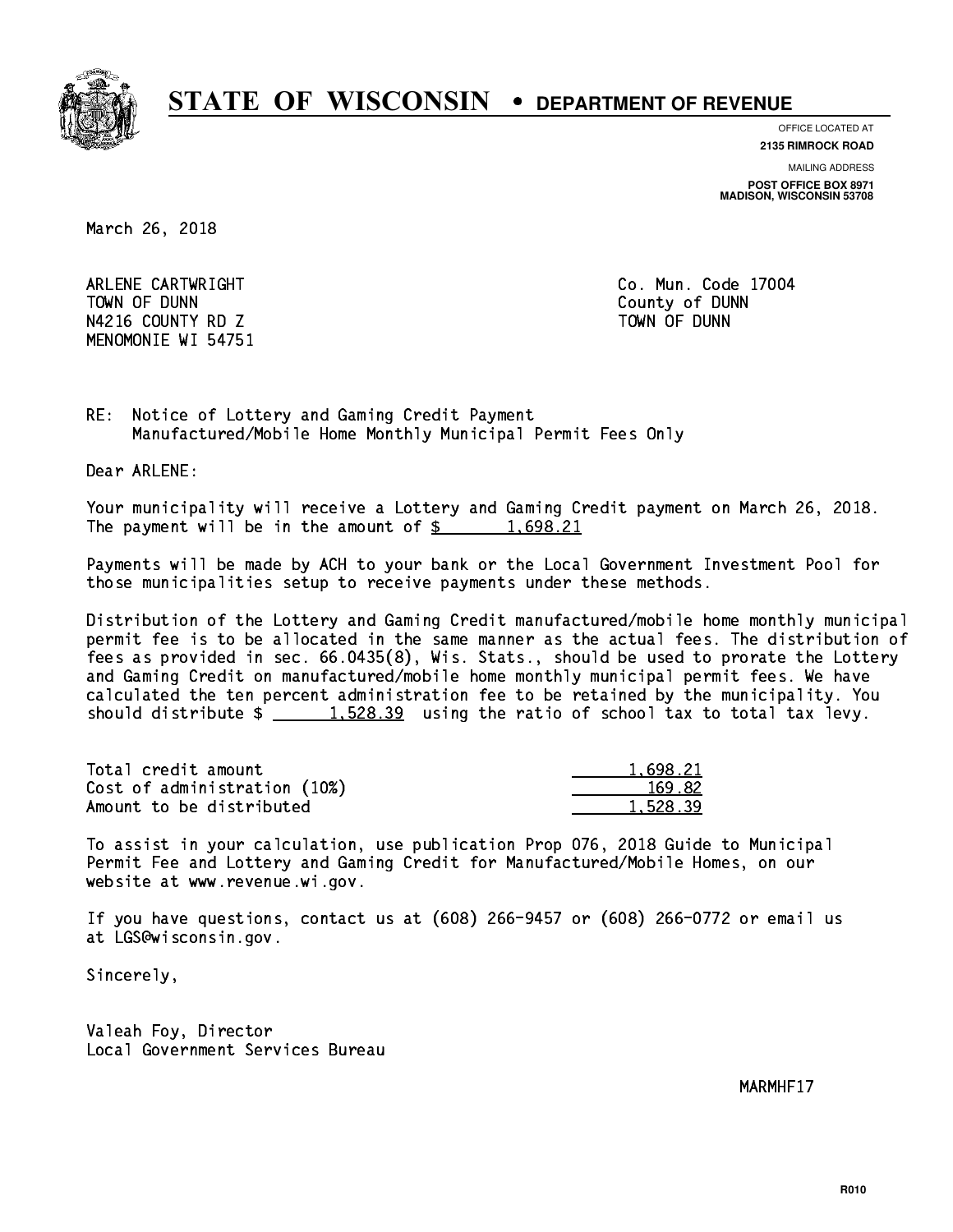

**OFFICE LOCATED AT**

**2135 RIMROCK ROAD**

**MAILING ADDRESS POST OFFICE BOX 8971 MADISON, WISCONSIN 53708**

March 26, 2018

ANNE WAHL TOWN OF ELK MOUND COUNTY OF BUNNING COUNTY OF DUNNING COUNTY OF DUNNING COUNTY OF DUNNING COUNTY OF DUNNING COUNTY OF DUNNING COUNTY OF DUNNING COUNTY OF DUNNING COUNTY OF DUNNING COUNTY OF DUNNING COUNTY OF DUNNING COUNTY E8235 COUNTY RD E TOWN OF ELK MOUND ELK MOUND WI 54739-9282

Co. Mun. Code 17008

RE: Notice of Lottery and Gaming Credit Payment Manufactured/Mobile Home Monthly Municipal Permit Fees Only

Dear ANNE:

 Your municipality will receive a Lottery and Gaming Credit payment on March 26, 2018. The payment will be in the amount of  $\frac{2}{3}$  2,468.64

 Payments will be made by ACH to your bank or the Local Government Investment Pool for those municipalities setup to receive payments under these methods.

 Distribution of the Lottery and Gaming Credit manufactured/mobile home monthly municipal permit fee is to be allocated in the same manner as the actual fees. The distribution of fees as provided in sec. 66.0435(8), Wis. Stats., should be used to prorate the Lottery and Gaming Credit on manufactured/mobile home monthly municipal permit fees. We have calculated the ten percent administration fee to be retained by the municipality. You should distribute  $\frac{2.221.78}{ }$  using the ratio of school tax to total tax levy.

| Total credit amount          | 2.468.64 |
|------------------------------|----------|
| Cost of administration (10%) | 246.86   |
| Amount to be distributed     | 2.221.78 |

 To assist in your calculation, use publication Prop 076, 2018 Guide to Municipal Permit Fee and Lottery and Gaming Credit for Manufactured/Mobile Homes, on our website at www.revenue.wi.gov.

 If you have questions, contact us at (608) 266-9457 or (608) 266-0772 or email us at LGS@wisconsin.gov.

Sincerely,

 Valeah Foy, Director Local Government Services Bureau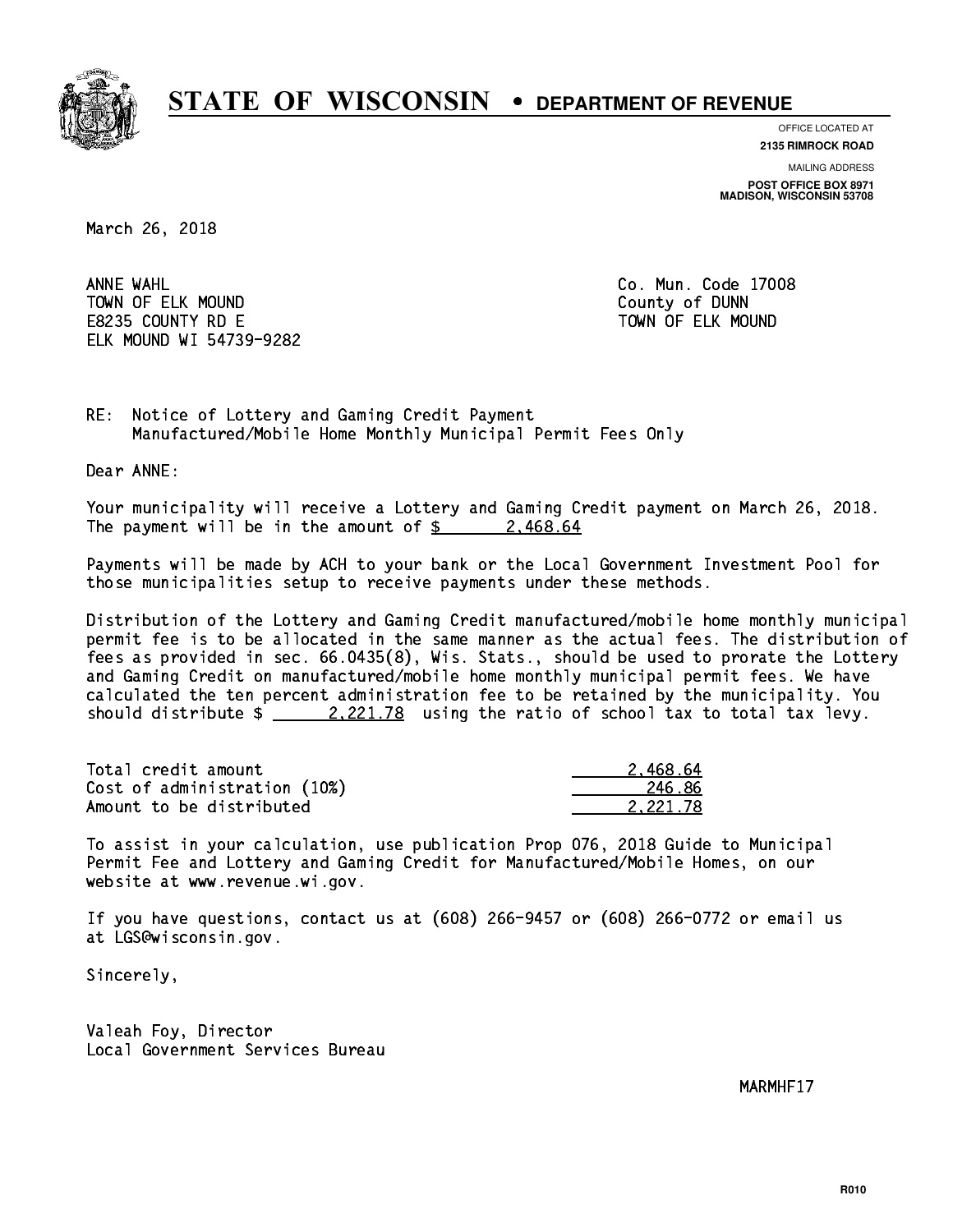

**OFFICE LOCATED AT**

**2135 RIMROCK ROAD**

**MAILING ADDRESS POST OFFICE BOX 8971 MADISON, WISCONSIN 53708**

March 26, 2018

NANCY PONTO TOWN OF MENOMONIE County of DUNN N4564 446TH ST TOWN OF MENOMONIE MENOMONIE WI 54751

Co. Mun. Code 17016

RE: Notice of Lottery and Gaming Credit Payment Manufactured/Mobile Home Monthly Municipal Permit Fees Only

Dear NANCY:

 Your municipality will receive a Lottery and Gaming Credit payment on March 26, 2018. The payment will be in the amount of  $\frac{2}{3}$  13,637.75

 Payments will be made by ACH to your bank or the Local Government Investment Pool for those municipalities setup to receive payments under these methods.

 Distribution of the Lottery and Gaming Credit manufactured/mobile home monthly municipal permit fee is to be allocated in the same manner as the actual fees. The distribution of fees as provided in sec. 66.0435(8), Wis. Stats., should be used to prorate the Lottery and Gaming Credit on manufactured/mobile home monthly municipal permit fees. We have calculated the ten percent administration fee to be retained by the municipality. You should distribute  $\frac{2}{2}$   $\frac{12,273.98}{2}$  using the ratio of school tax to total tax levy.

| Total credit amount          | 13,637.75 |
|------------------------------|-----------|
| Cost of administration (10%) | 1,363.77  |
| Amount to be distributed     | 12.273.98 |

 To assist in your calculation, use publication Prop 076, 2018 Guide to Municipal Permit Fee and Lottery and Gaming Credit for Manufactured/Mobile Homes, on our website at www.revenue.wi.gov.

 If you have questions, contact us at (608) 266-9457 or (608) 266-0772 or email us at LGS@wisconsin.gov.

Sincerely,

 Valeah Foy, Director Local Government Services Bureau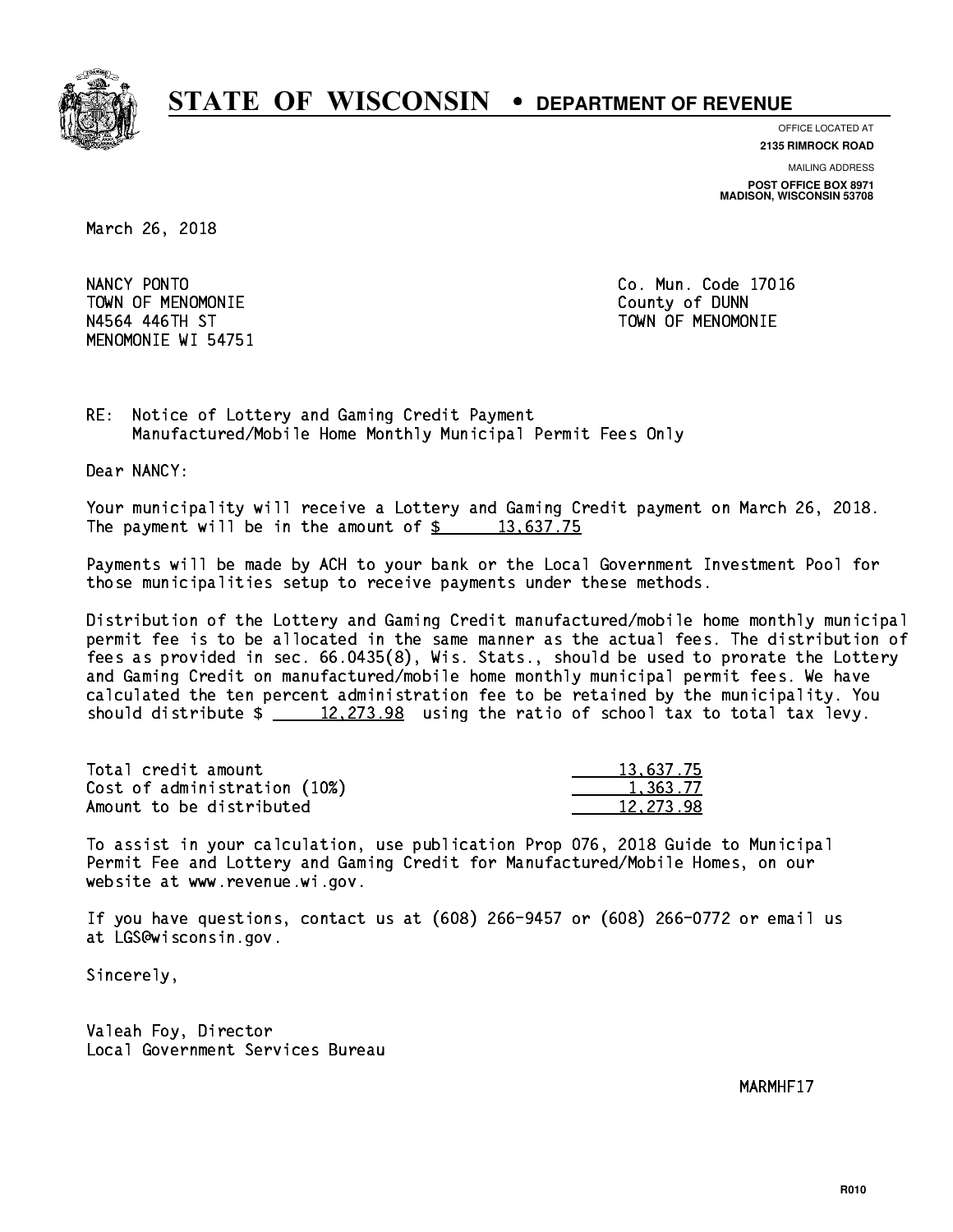

**OFFICE LOCATED AT**

**2135 RIMROCK ROAD**

**MAILING ADDRESS POST OFFICE BOX 8971 MADISON, WISCONSIN 53708**

March 26, 2018

JONATHAN SYLTE TOWN OF ROCK CREEK COUNTY OF DUNN E8623 180TH AVE TOWN OF ROCK CREEK MONDOVI WI 54755-8870

Co. Mun. Code 17026

RE: Notice of Lottery and Gaming Credit Payment Manufactured/Mobile Home Monthly Municipal Permit Fees Only

Dear JONATHAN:

 Your municipality will receive a Lottery and Gaming Credit payment on March 26, 2018. The payment will be in the amount of  $\frac{2}{3}$  198.48

 Payments will be made by ACH to your bank or the Local Government Investment Pool for those municipalities setup to receive payments under these methods.

 Distribution of the Lottery and Gaming Credit manufactured/mobile home monthly municipal permit fee is to be allocated in the same manner as the actual fees. The distribution of fees as provided in sec. 66.0435(8), Wis. Stats., should be used to prorate the Lottery and Gaming Credit on manufactured/mobile home monthly municipal permit fees. We have calculated the ten percent administration fee to be retained by the municipality. You should distribute  $\frac{2}{2}$   $\frac{178.64}{2}$  using the ratio of school tax to total tax levy.

Total credit amount Cost of administration (10%) Amount to be distributed

| . ص                        |
|----------------------------|
| ₹4<br>$\Omega$ $\sim$<br>1 |
| ۲4<br>178.                 |

 To assist in your calculation, use publication Prop 076, 2018 Guide to Municipal Permit Fee and Lottery and Gaming Credit for Manufactured/Mobile Homes, on our website at www.revenue.wi.gov.

 If you have questions, contact us at (608) 266-9457 or (608) 266-0772 or email us at LGS@wisconsin.gov.

Sincerely,

 Valeah Foy, Director Local Government Services Bureau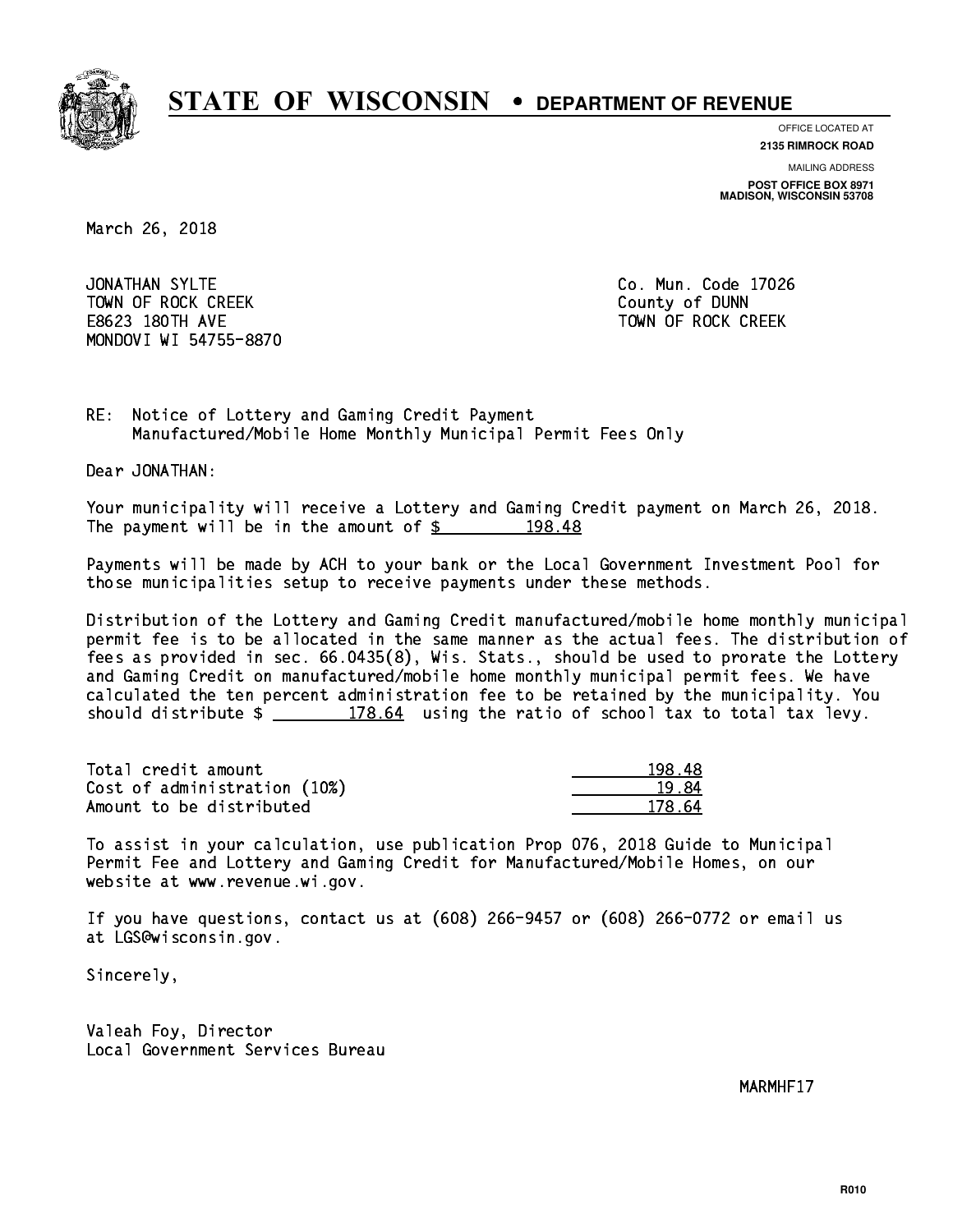

**OFFICE LOCATED AT**

**2135 RIMROCK ROAD**

**MAILING ADDRESS POST OFFICE BOX 8971 MADISON, WISCONSIN 53708**

March 26, 2018

 JUDITH ALBRICHT Co. Mun. Code 17038 TOWN OF TAINTER County of DUNN N8150 COUNTY RD DG TAINTER TOWN OF TAINTER COLFAX WI 54730-4526

RE: Notice of Lottery and Gaming Credit Payment Manufactured/Mobile Home Monthly Municipal Permit Fees Only

Dear JUDITH:

 Your municipality will receive a Lottery and Gaming Credit payment on March 26, 2018. The payment will be in the amount of  $\frac{2}{3}$  2,723.04

 Payments will be made by ACH to your bank or the Local Government Investment Pool for those municipalities setup to receive payments under these methods.

 Distribution of the Lottery and Gaming Credit manufactured/mobile home monthly municipal permit fee is to be allocated in the same manner as the actual fees. The distribution of fees as provided in sec. 66.0435(8), Wis. Stats., should be used to prorate the Lottery and Gaming Credit on manufactured/mobile home monthly municipal permit fees. We have calculated the ten percent administration fee to be retained by the municipality. You should distribute  $\frac{2.450.74}{2.450.74}$  using the ratio of school tax to total tax levy.

| Total credit amount          | 2.723.04 |
|------------------------------|----------|
| Cost of administration (10%) | -272.30  |
| Amount to be distributed     | 2.450.74 |

 To assist in your calculation, use publication Prop 076, 2018 Guide to Municipal Permit Fee and Lottery and Gaming Credit for Manufactured/Mobile Homes, on our website at www.revenue.wi.gov.

 If you have questions, contact us at (608) 266-9457 or (608) 266-0772 or email us at LGS@wisconsin.gov.

Sincerely,

 Valeah Foy, Director Local Government Services Bureau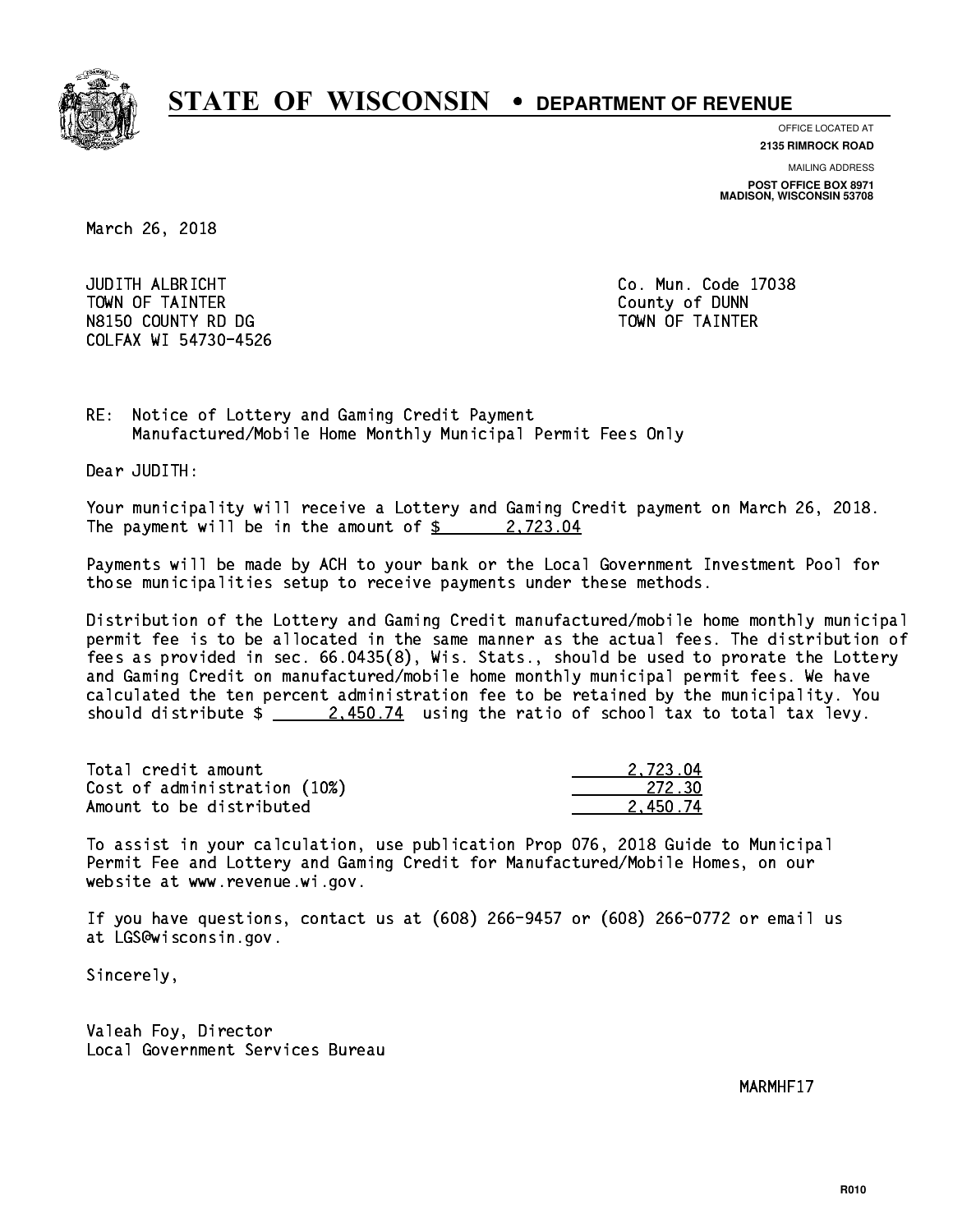

**OFFICE LOCATED AT**

**2135 RIMROCK ROAD**

**MAILING ADDRESS POST OFFICE BOX 8971 MADISON, WISCONSIN 53708**

March 26, 2018

 LAURA RASMUSSEN Co. Mun. Code 17040 TOWN OF TIFFANY County of DUNN N11322 STATE ROAD 79 TOWN OF TIFFANY BOYCEVILLE WI 54725

RE: Notice of Lottery and Gaming Credit Payment Manufactured/Mobile Home Monthly Municipal Permit Fees Only

Dear LAURA:

 Your municipality will receive a Lottery and Gaming Credit payment on March 26, 2018. The payment will be in the amount of  $\frac{2}{3}$ 419.12

 Payments will be made by ACH to your bank or the Local Government Investment Pool for those municipalities setup to receive payments under these methods.

 Distribution of the Lottery and Gaming Credit manufactured/mobile home monthly municipal permit fee is to be allocated in the same manner as the actual fees. The distribution of fees as provided in sec. 66.0435(8), Wis. Stats., should be used to prorate the Lottery and Gaming Credit on manufactured/mobile home monthly municipal permit fees. We have calculated the ten percent administration fee to be retained by the municipality. You should distribute  $\frac{277.21}{2}$  using the ratio of school tax to total tax levy.

Total credit amount Cost of administration (10%) Amount to be distributed

| $-12$ |
|-------|
| H 1   |
| -21   |

 To assist in your calculation, use publication Prop 076, 2018 Guide to Municipal Permit Fee and Lottery and Gaming Credit for Manufactured/Mobile Homes, on our website at www.revenue.wi.gov.

 If you have questions, contact us at (608) 266-9457 or (608) 266-0772 or email us at LGS@wisconsin.gov.

Sincerely,

 Valeah Foy, Director Local Government Services Bureau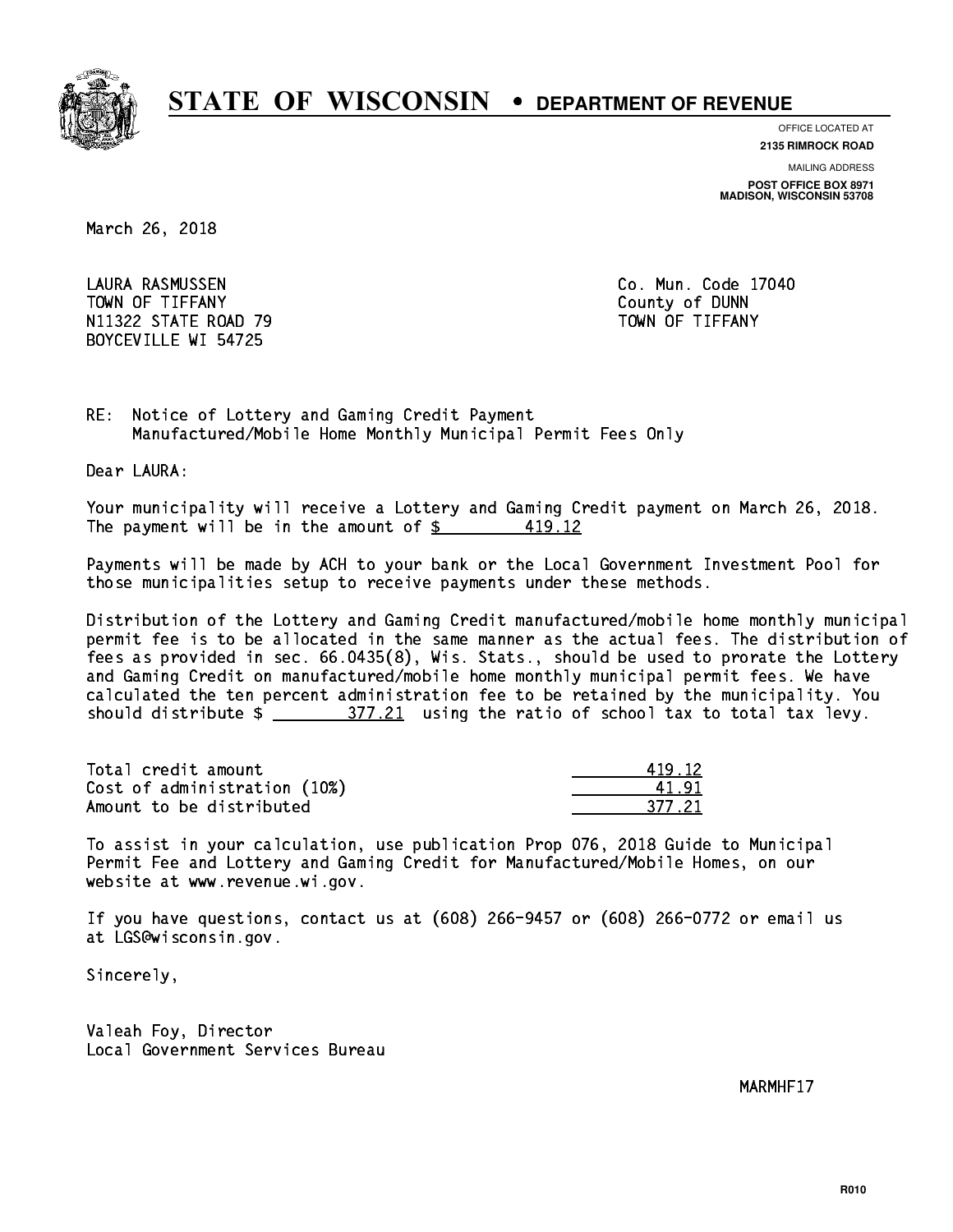

**OFFICE LOCATED AT 2135 RIMROCK ROAD**

**MAILING ADDRESS**

**POST OFFICE BOX 8971 MADISON, WISCONSIN 53708**

March 26, 2018

CINDY WANG TOWN OF WESTON COUNTY OF DUNN N4475 190TH ST TOWN OF WESTON MENOMONIE WI 54751-6103

Co. Mun. Code 17042

RE: Notice of Lottery and Gaming Credit Payment Manufactured/Mobile Home Monthly Municipal Permit Fees Only

Dear CINDY:

 Your municipality will receive a Lottery and Gaming Credit payment on March 26, 2018. The payment will be in the amount of \$ 345.12 \_\_\_\_\_\_\_\_\_\_\_\_\_\_\_\_

 Payments will be made by ACH to your bank or the Local Government Investment Pool for those municipalities setup to receive payments under these methods.

 Distribution of the Lottery and Gaming Credit manufactured/mobile home monthly municipal permit fee is to be allocated in the same manner as the actual fees. The distribution of fees as provided in sec. 66.0435(8), Wis. Stats., should be used to prorate the Lottery and Gaming Credit on manufactured/mobile home monthly municipal permit fees. We have calculated the ten percent administration fee to be retained by the municipality. You should distribute  $\frac{210.61}{2}$  using the ratio of school tax to total tax levy.

| Total credit amount          | 345.12 |
|------------------------------|--------|
| Cost of administration (10%) | 34.51  |
| Amount to be distributed     | 310.61 |

 To assist in your calculation, use publication Prop 076, 2018 Guide to Municipal Permit Fee and Lottery and Gaming Credit for Manufactured/Mobile Homes, on our website at www.revenue.wi.gov.

 If you have questions, contact us at (608) 266-9457 or (608) 266-0772 or email us at LGS@wisconsin.gov.

Sincerely,

 Valeah Foy, Director Local Government Services Bureau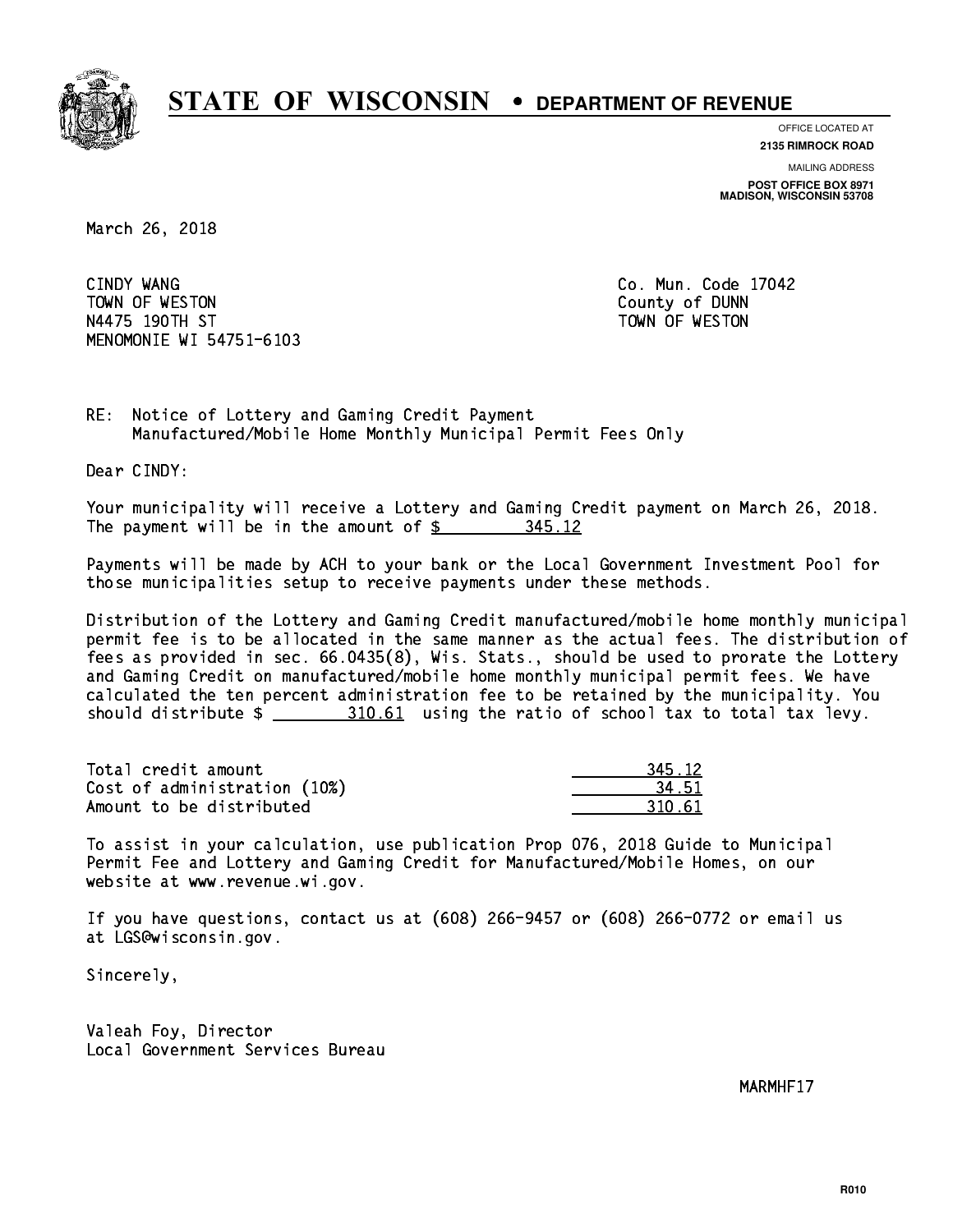

**OFFICE LOCATED AT**

**MAILING ADDRESS 2135 RIMROCK ROAD**

**POST OFFICE BOX 8971 MADISON, WISCONSIN 53708**

March 26, 2018

**BECKY STEFFE**  TOWN OF WILSON County of DUNN N13090 ST TOWN OF WILSON OF WILSON OF WILSON OF WILSON OF WILSON OF WILSON OF WILSON OF WILSON OF WILSON OF WI RIDGELAND WI 54763

Co. Mun. Code 17044

RE: Notice of Lottery and Gaming Credit Payment Manufactured/Mobile Home Monthly Municipal Permit Fees Only

Dear BECKY:

 Your municipality will receive a Lottery and Gaming Credit payment on March 26, 2018. The payment will be in the amount of \$ 544.29 \_\_\_\_\_\_\_\_\_\_\_\_\_\_\_\_

 Payments will be made by ACH to your bank or the Local Government Investment Pool for those municipalities setup to receive payments under these methods.

 Distribution of the Lottery and Gaming Credit manufactured/mobile home monthly municipal permit fee is to be allocated in the same manner as the actual fees. The distribution of fees as provided in sec. 66.0435(8), Wis. Stats., should be used to prorate the Lottery and Gaming Credit on manufactured/mobile home monthly municipal permit fees. We have calculated the ten percent administration fee to be retained by the municipality. You should distribute \$ 489.87 using the ratio of school tax to total tax levy. \_\_\_\_\_\_\_\_\_\_\_\_\_\_

| Total credit amount          | 544 29 |
|------------------------------|--------|
| Cost of administration (10%) | 54.42  |
| Amount to be distributed     | 489.87 |

 To assist in your calculation, use publication Prop 076, 2018 Guide to Municipal Permit Fee and Lottery and Gaming Credit for Manufactured/Mobile Homes, on our website at www.revenue.wi.gov.

 If you have questions, contact us at (608) 266-9457 or (608) 266-0772 or email us at LGS@wisconsin.gov.

Sincerely,

 Valeah Foy, Director Local Government Services Bureau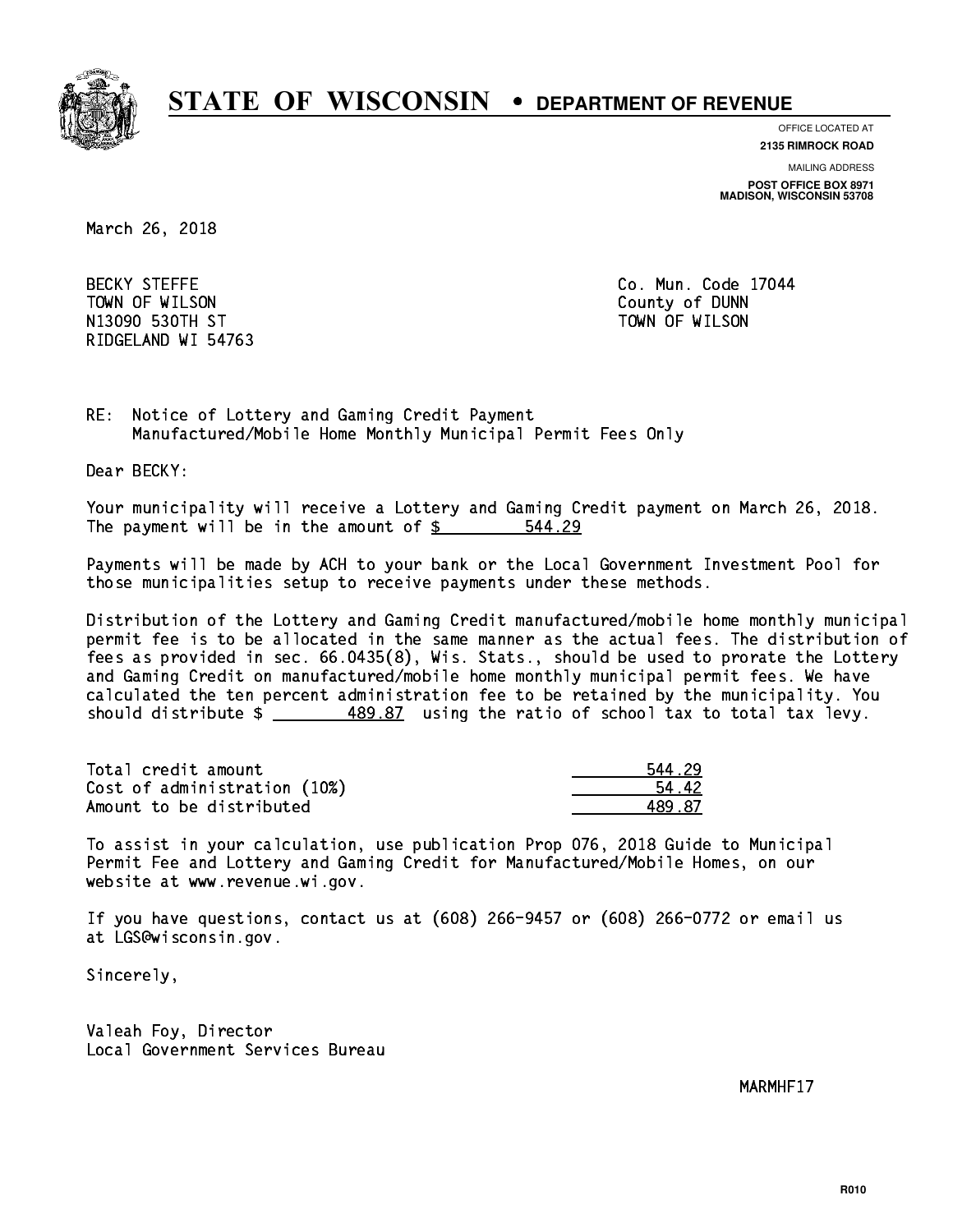

**OFFICE LOCATED AT**

**2135 RIMROCK ROAD**

**MAILING ADDRESS POST OFFICE BOX 8971 MADISON, WISCONSIN 53708**

March 26, 2018

DARLENE LEE VILLAGE OF BOYCEVILLE **COUNTY OF SEXUAL COUNTY OF BOYCEVILLE** PO BOX 368 BOYCEVILLE WI 54725-0368

Co. Mun. Code 17106 VILLAGE OF BOYCEVILLE

RE: Notice of Lottery and Gaming Credit Payment Manufactured/Mobile Home Monthly Municipal Permit Fees Only

Dear DARLENE:

 Your municipality will receive a Lottery and Gaming Credit payment on March 26, 2018. The payment will be in the amount of  $\frac{2}{3}$  4,389.62

 Payments will be made by ACH to your bank or the Local Government Investment Pool for those municipalities setup to receive payments under these methods.

 Distribution of the Lottery and Gaming Credit manufactured/mobile home monthly municipal permit fee is to be allocated in the same manner as the actual fees. The distribution of fees as provided in sec. 66.0435(8), Wis. Stats., should be used to prorate the Lottery and Gaming Credit on manufactured/mobile home monthly municipal permit fees. We have calculated the ten percent administration fee to be retained by the municipality. You should distribute  $\frac{2}{2}$   $\frac{3.950.66}{2}$  using the ratio of school tax to total tax levy.

| Total credit amount          | 4.389.62 |
|------------------------------|----------|
| Cost of administration (10%) | 438.96   |
| Amount to be distributed     | 3.950.66 |

 To assist in your calculation, use publication Prop 076, 2018 Guide to Municipal Permit Fee and Lottery and Gaming Credit for Manufactured/Mobile Homes, on our website at www.revenue.wi.gov.

 If you have questions, contact us at (608) 266-9457 or (608) 266-0772 or email us at LGS@wisconsin.gov.

Sincerely,

 Valeah Foy, Director Local Government Services Bureau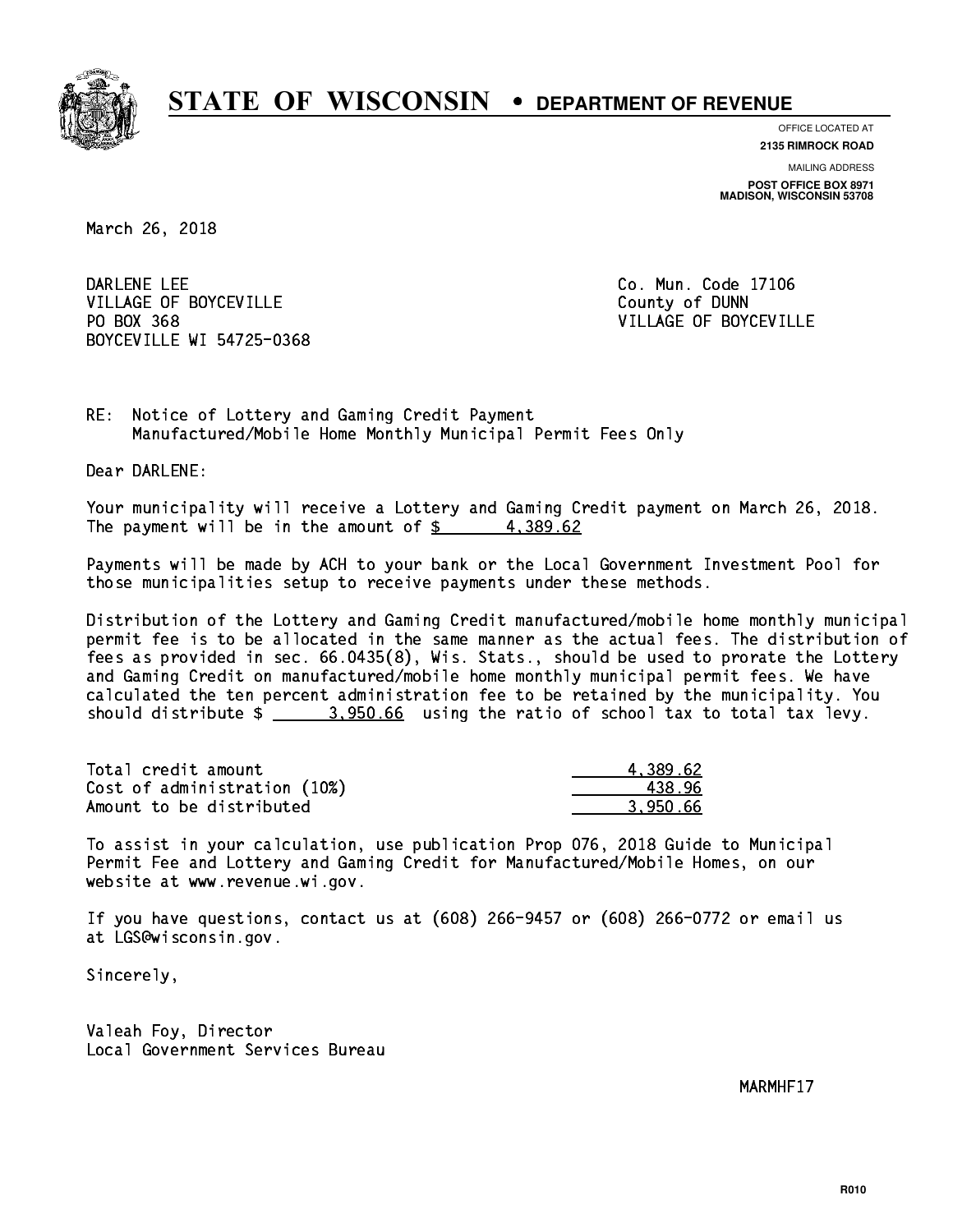

**OFFICE LOCATED AT**

**2135 RIMROCK ROAD**

**MAILING ADDRESS POST OFFICE BOX 8971 MADISON, WISCONSIN 53708**

March 26, 2018

LYNN NIGGEMANN VILLAGE OF COLFAX COUNTY OF DUNN PO BOX 417 COLFAX WI 54730-0417

Co. Mun. Code 17111 VILLAGE OF COLFAX

RE: Notice of Lottery and Gaming Credit Payment Manufactured/Mobile Home Monthly Municipal Permit Fees Only

Dear LYNN:

 Your municipality will receive a Lottery and Gaming Credit payment on March 26, 2018. The payment will be in the amount of  $\frac{2}{3}$  3,077.04

 Payments will be made by ACH to your bank or the Local Government Investment Pool for those municipalities setup to receive payments under these methods.

 Distribution of the Lottery and Gaming Credit manufactured/mobile home monthly municipal permit fee is to be allocated in the same manner as the actual fees. The distribution of fees as provided in sec. 66.0435(8), Wis. Stats., should be used to prorate the Lottery and Gaming Credit on manufactured/mobile home monthly municipal permit fees. We have calculated the ten percent administration fee to be retained by the municipality. You should distribute  $\frac{2.769.34}{2.769.34}$  using the ratio of school tax to total tax levy.

| Total credit amount          | 3.077.04 |
|------------------------------|----------|
| Cost of administration (10%) | 307.70   |
| Amount to be distributed     | 2.769.34 |

 To assist in your calculation, use publication Prop 076, 2018 Guide to Municipal Permit Fee and Lottery and Gaming Credit for Manufactured/Mobile Homes, on our website at www.revenue.wi.gov.

 If you have questions, contact us at (608) 266-9457 or (608) 266-0772 or email us at LGS@wisconsin.gov.

Sincerely,

 Valeah Foy, Director Local Government Services Bureau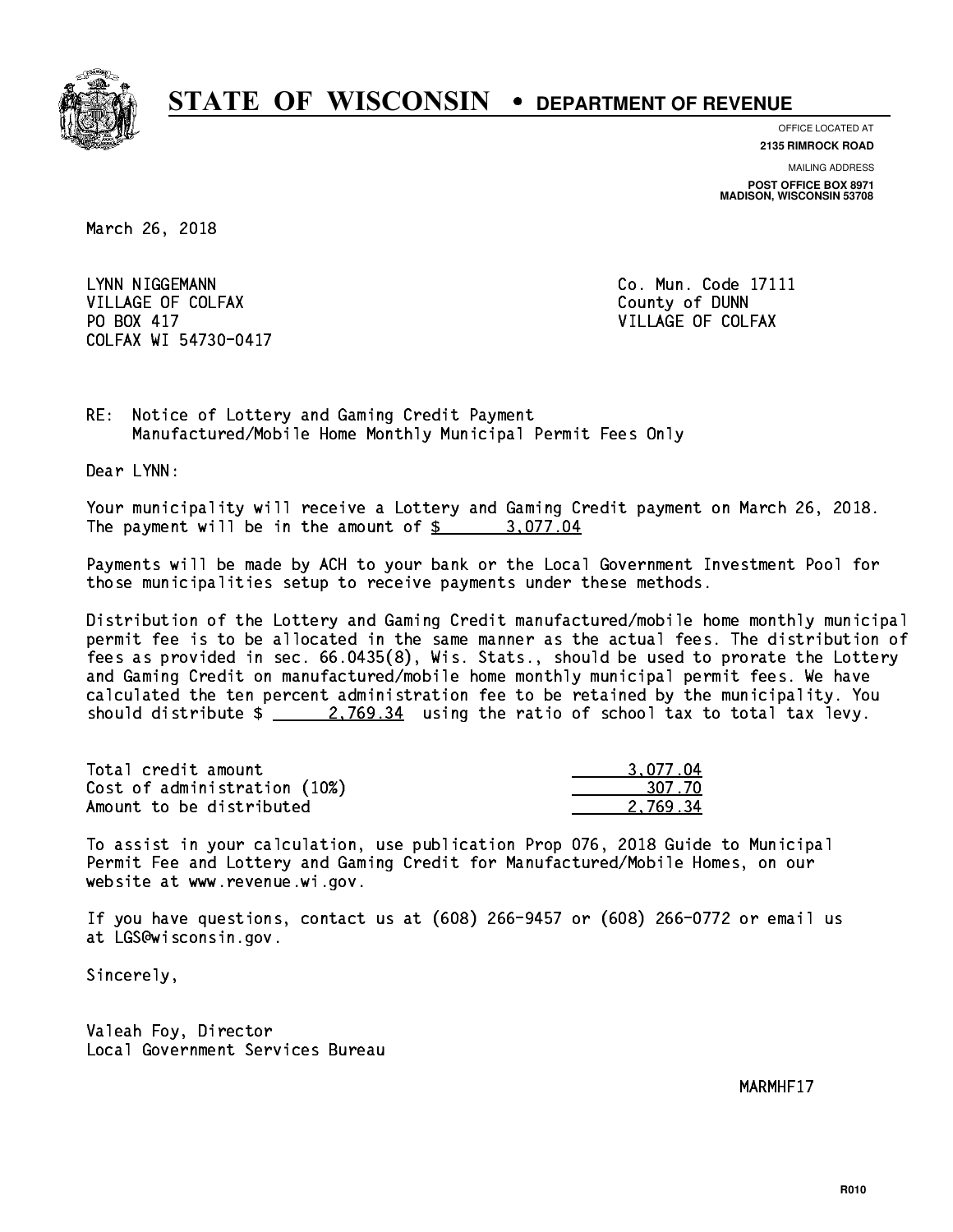

**OFFICE LOCATED AT**

**2135 RIMROCK ROAD**

**MAILING ADDRESS POST OFFICE BOX 8971 MADISON, WISCONSIN 53708**

March 26, 2018

PATRICIA HAHN VILLAGE OF ELK MOUND COUNTY OF DUNN PO BOX 188 ELK MOUND WI 54739-0188

Co. Mun. Code 17121 VILLAGE OF ELK MOUND

RE: Notice of Lottery and Gaming Credit Payment Manufactured/Mobile Home Monthly Municipal Permit Fees Only

Dear PATRICIA:

 Your municipality will receive a Lottery and Gaming Credit payment on March 26, 2018. The payment will be in the amount of  $\frac{2}{3}$  1,153.51

 Payments will be made by ACH to your bank or the Local Government Investment Pool for those municipalities setup to receive payments under these methods.

 Distribution of the Lottery and Gaming Credit manufactured/mobile home monthly municipal permit fee is to be allocated in the same manner as the actual fees. The distribution of fees as provided in sec. 66.0435(8), Wis. Stats., should be used to prorate the Lottery and Gaming Credit on manufactured/mobile home monthly municipal permit fees. We have calculated the ten percent administration fee to be retained by the municipality. You should distribute  $\frac{1}{2}$   $\frac{1,038.16}{2}$  using the ratio of school tax to total tax levy.

| Total credit amount          | 1.153.51 |
|------------------------------|----------|
| Cost of administration (10%) | 115.35   |
| Amount to be distributed     | 1.038.16 |

<u>1,153.51</u>

 To assist in your calculation, use publication Prop 076, 2018 Guide to Municipal Permit Fee and Lottery and Gaming Credit for Manufactured/Mobile Homes, on our website at www.revenue.wi.gov.

 If you have questions, contact us at (608) 266-9457 or (608) 266-0772 or email us at LGS@wisconsin.gov.

Sincerely,

 Valeah Foy, Director Local Government Services Bureau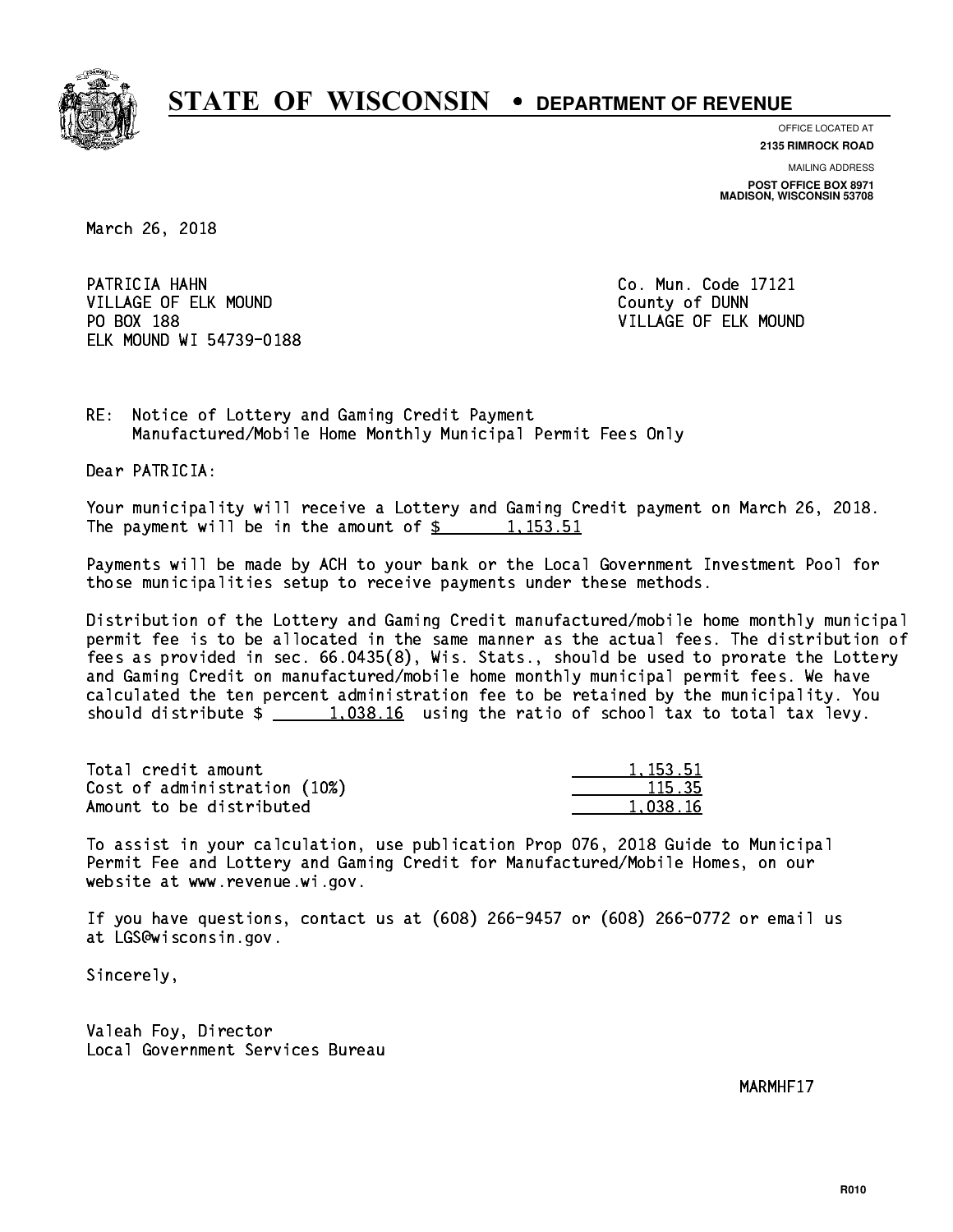

**OFFICE LOCATED AT**

**2135 RIMROCK ROAD**

**MAILING ADDRESS POST OFFICE BOX 8971 MADISON, WISCONSIN 53708**

March 26, 2018

 VILLAGE OF KNAPP County of DUNN KNAPP WI 54749

 THERESA KOPACZ Co. Mun. Code 17141 P.O. BOX 86 VILLAGE OF KNAPP

RE: Notice of Lottery and Gaming Credit Payment Manufactured/Mobile Home Monthly Municipal Permit Fees Only

Dear THERESA:

 Your municipality will receive a Lottery and Gaming Credit payment on March 26, 2018. The payment will be in the amount of  $\frac{2}{3}$  1,432.38

 Payments will be made by ACH to your bank or the Local Government Investment Pool for those municipalities setup to receive payments under these methods.

 Distribution of the Lottery and Gaming Credit manufactured/mobile home monthly municipal permit fee is to be allocated in the same manner as the actual fees. The distribution of fees as provided in sec. 66.0435(8), Wis. Stats., should be used to prorate the Lottery and Gaming Credit on manufactured/mobile home monthly municipal permit fees. We have calculated the ten percent administration fee to be retained by the municipality. You should distribute  $\frac{1,289.15}{1,289.15}$  using the ratio of school tax to total tax levy.

| Total credit amount          | 1,432.38 |
|------------------------------|----------|
| Cost of administration (10%) | 143.23   |
| Amount to be distributed     | 1.289.15 |

 To assist in your calculation, use publication Prop 076, 2018 Guide to Municipal Permit Fee and Lottery and Gaming Credit for Manufactured/Mobile Homes, on our website at www.revenue.wi.gov.

 If you have questions, contact us at (608) 266-9457 or (608) 266-0772 or email us at LGS@wisconsin.gov.

Sincerely,

 Valeah Foy, Director Local Government Services Bureau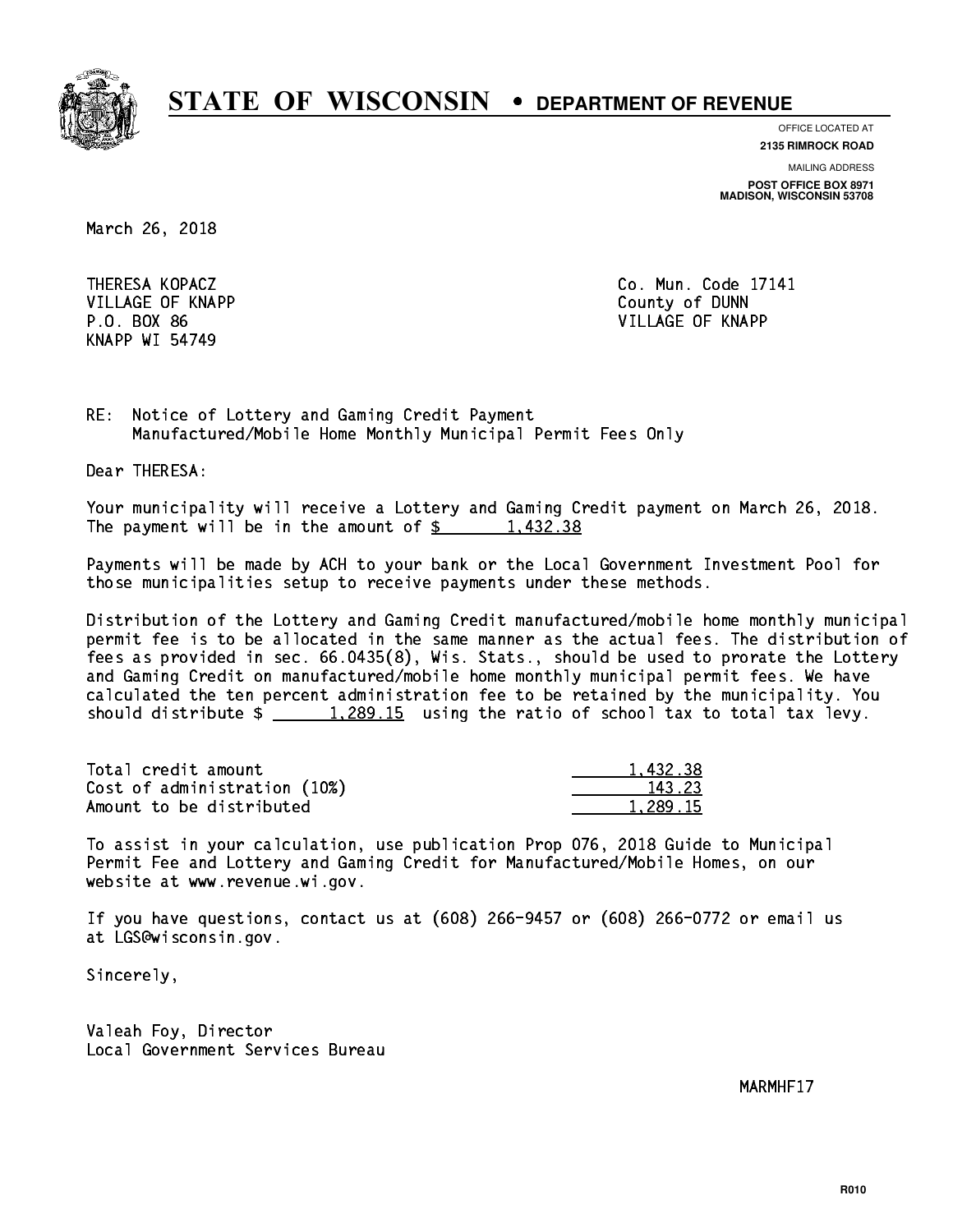

**OFFICE LOCATED AT**

**2135 RIMROCK ROAD**

**MAILING ADDRESS POST OFFICE BOX 8971 MADISON, WISCONSIN 53708**

March 26, 2018

 SUSAN HAKANSON Co. Mun. Code 17251 CITY OF MENOMONIE County of DUNN 800 WILSON AVE CITY OF MENOMONIE MENOMONIE WI 54751-2734

RE: Notice of Lottery and Gaming Credit Payment Manufactured/Mobile Home Monthly Municipal Permit Fees Only

Dear SUSAN:

 Your municipality will receive a Lottery and Gaming Credit payment on March 26, 2018. The payment will be in the amount of  $\frac{2}{3}$  13,540.06

 Payments will be made by ACH to your bank or the Local Government Investment Pool for those municipalities setup to receive payments under these methods.

 Distribution of the Lottery and Gaming Credit manufactured/mobile home monthly municipal permit fee is to be allocated in the same manner as the actual fees. The distribution of fees as provided in sec. 66.0435(8), Wis. Stats., should be used to prorate the Lottery and Gaming Credit on manufactured/mobile home monthly municipal permit fees. We have calculated the ten percent administration fee to be retained by the municipality. You should distribute  $\frac{2}{2}$   $\frac{12,186.06}{2}$  using the ratio of school tax to total tax levy.

| Total credit amount          | 13,540.06 |
|------------------------------|-----------|
| Cost of administration (10%) | 1.354.00  |
| Amount to be distributed     | 12.186.06 |

 To assist in your calculation, use publication Prop 076, 2018 Guide to Municipal Permit Fee and Lottery and Gaming Credit for Manufactured/Mobile Homes, on our website at www.revenue.wi.gov.

 If you have questions, contact us at (608) 266-9457 or (608) 266-0772 or email us at LGS@wisconsin.gov.

Sincerely,

 Valeah Foy, Director Local Government Services Bureau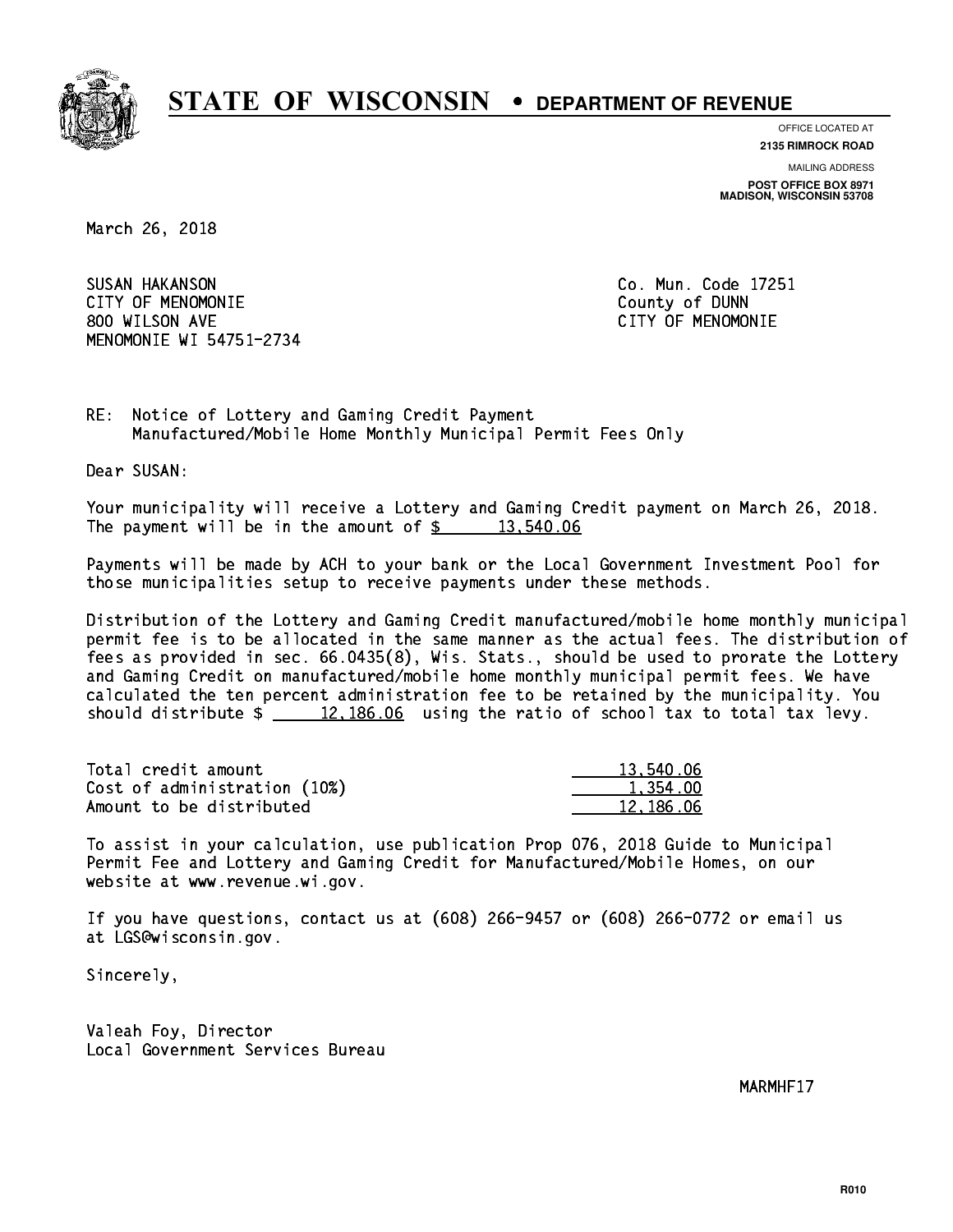

**OFFICE LOCATED AT**

**2135 RIMROCK ROAD**

**MAILING ADDRESS POST OFFICE BOX 8971 MADISON, WISCONSIN 53708**

March 26, 2018

**DEB HEATH** W6265 SPEHLE ROAD TOWN OF BRUNSWICK EAU CLAIRE WI 54701

Co. Mun. Code 18004 TOWN OF BRUNSWICK County of EAU CLAIRE

RE: Notice of Lottery and Gaming Credit Payment Manufactured/Mobile Home Monthly Municipal Permit Fees Only

Dear DEB:

 Your municipality will receive a Lottery and Gaming Credit payment on March 26, 2018. The payment will be in the amount of  $\frac{2}{3}$  7,098.72

 Payments will be made by ACH to your bank or the Local Government Investment Pool for those municipalities setup to receive payments under these methods.

 Distribution of the Lottery and Gaming Credit manufactured/mobile home monthly municipal permit fee is to be allocated in the same manner as the actual fees. The distribution of fees as provided in sec. 66.0435(8), Wis. Stats., should be used to prorate the Lottery and Gaming Credit on manufactured/mobile home monthly municipal permit fees. We have calculated the ten percent administration fee to be retained by the municipality. You should distribute  $\frac{2}{1}$   $\frac{6,388.85}{2}$  using the ratio of school tax to total tax levy.

| Total credit amount          | 7.098.72 |
|------------------------------|----------|
| Cost of administration (10%) | 709 87   |
| Amount to be distributed     | 6.388.85 |

 To assist in your calculation, use publication Prop 076, 2018 Guide to Municipal Permit Fee and Lottery and Gaming Credit for Manufactured/Mobile Homes, on our website at www.revenue.wi.gov.

 If you have questions, contact us at (608) 266-9457 or (608) 266-0772 or email us at LGS@wisconsin.gov.

Sincerely,

 Valeah Foy, Director Local Government Services Bureau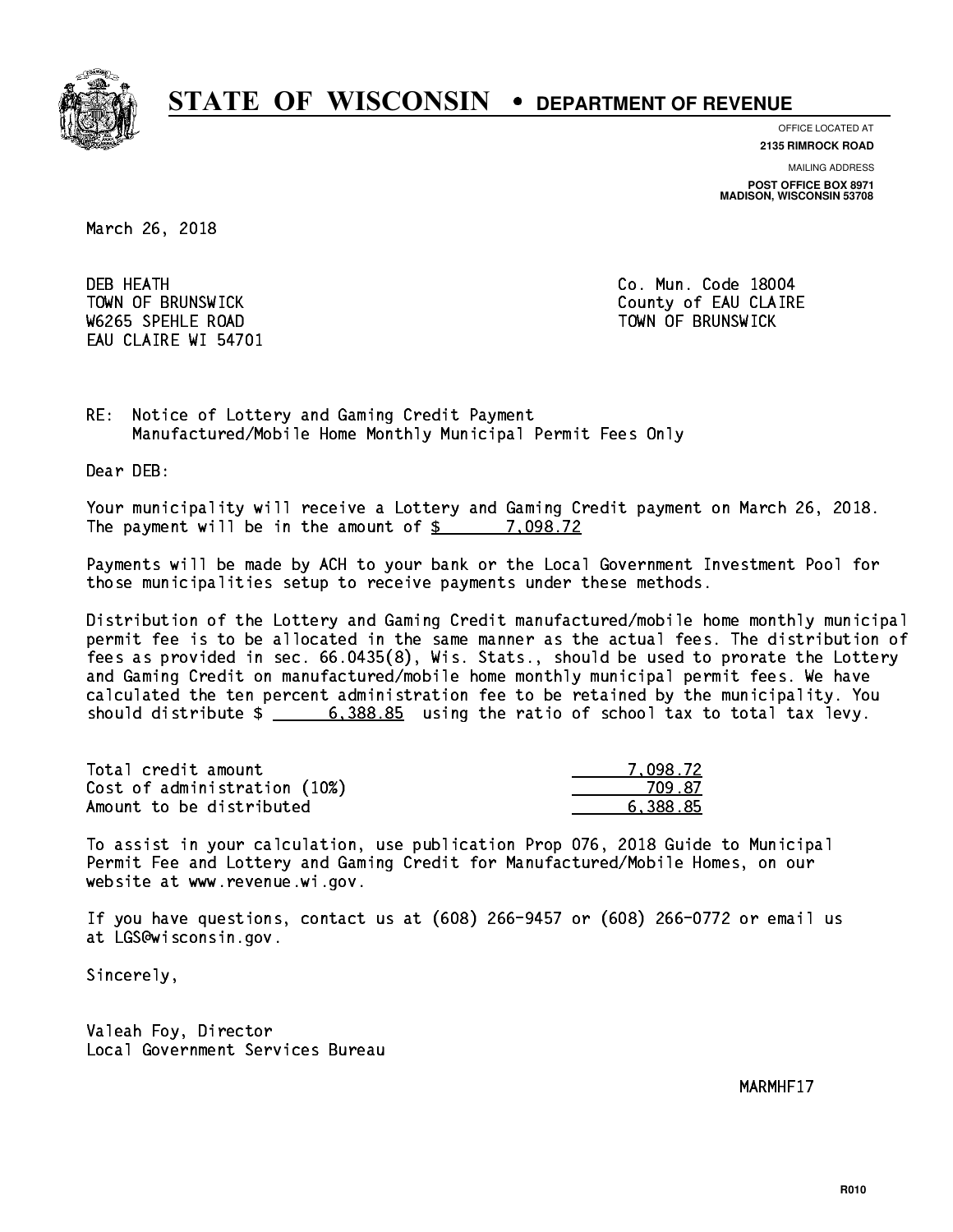

**OFFICE LOCATED AT**

**2135 RIMROCK ROAD**

**MAILING ADDRESS POST OFFICE BOX 8971 MADISON, WISCONSIN 53708**

March 26, 2018

BONNIE ISAACSON W4337 COUNTY RD W TOWN OF DRAMMEN ELEVA WI 54738-9379

Co. Mun. Code 18008 TOWN OF DRAMMEN COUNTY OF EAU CLAIRE

RE: Notice of Lottery and Gaming Credit Payment Manufactured/Mobile Home Monthly Municipal Permit Fees Only

Dear BONNIE:

 Your municipality will receive a Lottery and Gaming Credit payment on March 26, 2018. The payment will be in the amount of  $\frac{2}{3}$  1,184.64

 Payments will be made by ACH to your bank or the Local Government Investment Pool for those municipalities setup to receive payments under these methods.

 Distribution of the Lottery and Gaming Credit manufactured/mobile home monthly municipal permit fee is to be allocated in the same manner as the actual fees. The distribution of fees as provided in sec. 66.0435(8), Wis. Stats., should be used to prorate the Lottery and Gaming Credit on manufactured/mobile home monthly municipal permit fees. We have calculated the ten percent administration fee to be retained by the municipality. You should distribute  $\frac{1,066.18}{1,066.18}$  using the ratio of school tax to total tax levy.

| Total credit amount          | 1.184.64 |
|------------------------------|----------|
| Cost of administration (10%) | 118.46   |
| Amount to be distributed     | 1.066.18 |

 To assist in your calculation, use publication Prop 076, 2018 Guide to Municipal Permit Fee and Lottery and Gaming Credit for Manufactured/Mobile Homes, on our website at www.revenue.wi.gov.

 If you have questions, contact us at (608) 266-9457 or (608) 266-0772 or email us at LGS@wisconsin.gov.

Sincerely,

 Valeah Foy, Director Local Government Services Bureau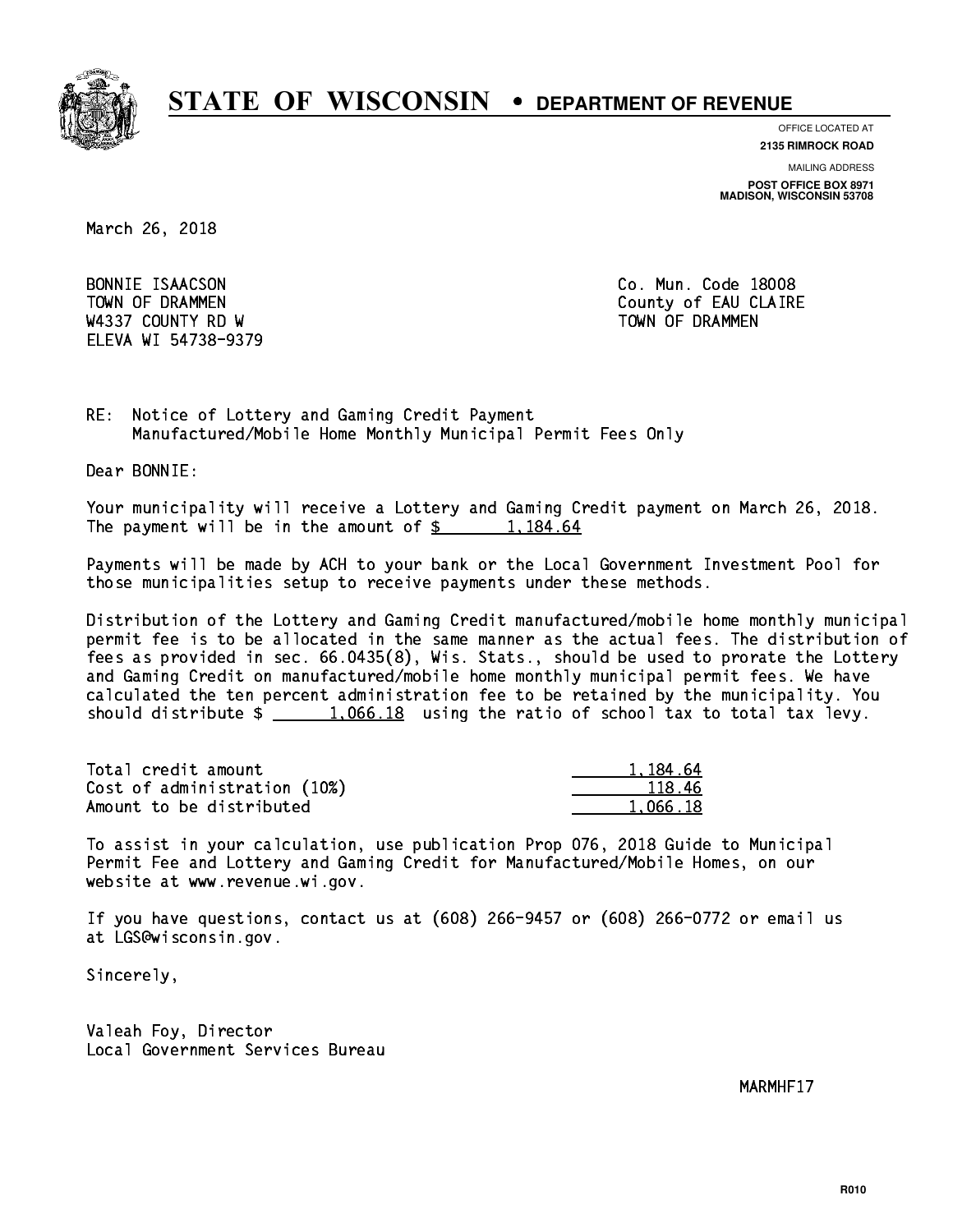

**OFFICE LOCATED AT**

**2135 RIMROCK ROAD**

**MAILING ADDRESS POST OFFICE BOX 8971 MADISON, WISCONSIN 53708**

March 26, 2018

**SUE LARSON**  TOWN OF SEYMOUR County of EAU CLAIRE 6500 TOWER DR TOWN OF SEYMOUR EAU CLAIRE WI 54703-9722

Co. Mun. Code 18020

RE: Notice of Lottery and Gaming Credit Payment Manufactured/Mobile Home Monthly Municipal Permit Fees Only

Dear SUE:

 Your municipality will receive a Lottery and Gaming Credit payment on March 26, 2018. The payment will be in the amount of  $\frac{2}{3}$  2,565.12

 Payments will be made by ACH to your bank or the Local Government Investment Pool for those municipalities setup to receive payments under these methods.

 Distribution of the Lottery and Gaming Credit manufactured/mobile home monthly municipal permit fee is to be allocated in the same manner as the actual fees. The distribution of fees as provided in sec. 66.0435(8), Wis. Stats., should be used to prorate the Lottery and Gaming Credit on manufactured/mobile home monthly municipal permit fees. We have calculated the ten percent administration fee to be retained by the municipality. You should distribute  $\frac{2,308.61}{2}$  using the ratio of school tax to total tax levy.

| Total credit amount          | 2.565.12 |
|------------------------------|----------|
| Cost of administration (10%) | 256.51   |
| Amount to be distributed     | 2.308.61 |

 To assist in your calculation, use publication Prop 076, 2018 Guide to Municipal Permit Fee and Lottery and Gaming Credit for Manufactured/Mobile Homes, on our website at www.revenue.wi.gov.

 If you have questions, contact us at (608) 266-9457 or (608) 266-0772 or email us at LGS@wisconsin.gov.

Sincerely,

 Valeah Foy, Director Local Government Services Bureau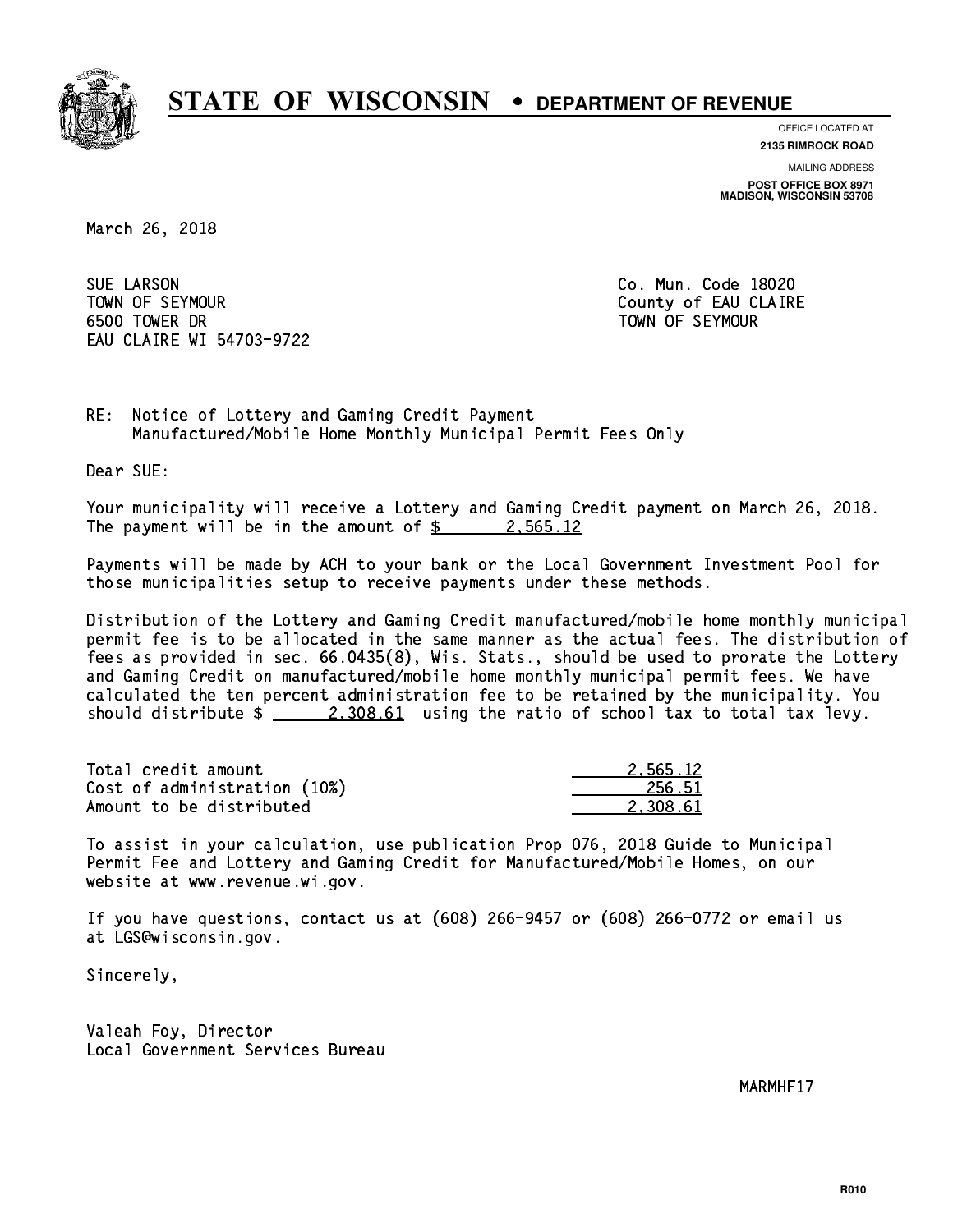

**OFFICE LOCATED AT**

**2135 RIMROCK ROAD**

**MAILING ADDRESS POST OFFICE BOX 8971 MADISON, WISCONSIN 53708**

March 26, 2018

 JANELLE HENNING Co. Mun. Code 18024 TOWN OF WASHINGTON COUNTY OF EAU CLAIRE 5750 OLD TOWN HALL RD TOWN OF WASHINGTON EAU CLAIRE WI 54701-8948

RE: Notice of Lottery and Gaming Credit Payment Manufactured/Mobile Home Monthly Municipal Permit Fees Only

Dear JANELLE:

 Your municipality will receive a Lottery and Gaming Credit payment on March 26, 2018. The payment will be in the amount of  $\frac{2}{3}$  4,506.57

 Payments will be made by ACH to your bank or the Local Government Investment Pool for those municipalities setup to receive payments under these methods.

 Distribution of the Lottery and Gaming Credit manufactured/mobile home monthly municipal permit fee is to be allocated in the same manner as the actual fees. The distribution of fees as provided in sec. 66.0435(8), Wis. Stats., should be used to prorate the Lottery and Gaming Credit on manufactured/mobile home monthly municipal permit fees. We have calculated the ten percent administration fee to be retained by the municipality. You should distribute  $\frac{4.055.92}{4.055.22}$  using the ratio of school tax to total tax levy.

| Total credit amount          | 4,506.57 |
|------------------------------|----------|
| Cost of administration (10%) | 450.65   |
| Amount to be distributed     | 4.055.92 |

 To assist in your calculation, use publication Prop 076, 2018 Guide to Municipal Permit Fee and Lottery and Gaming Credit for Manufactured/Mobile Homes, on our website at www.revenue.wi.gov.

 If you have questions, contact us at (608) 266-9457 or (608) 266-0772 or email us at LGS@wisconsin.gov.

Sincerely,

 Valeah Foy, Director Local Government Services Bureau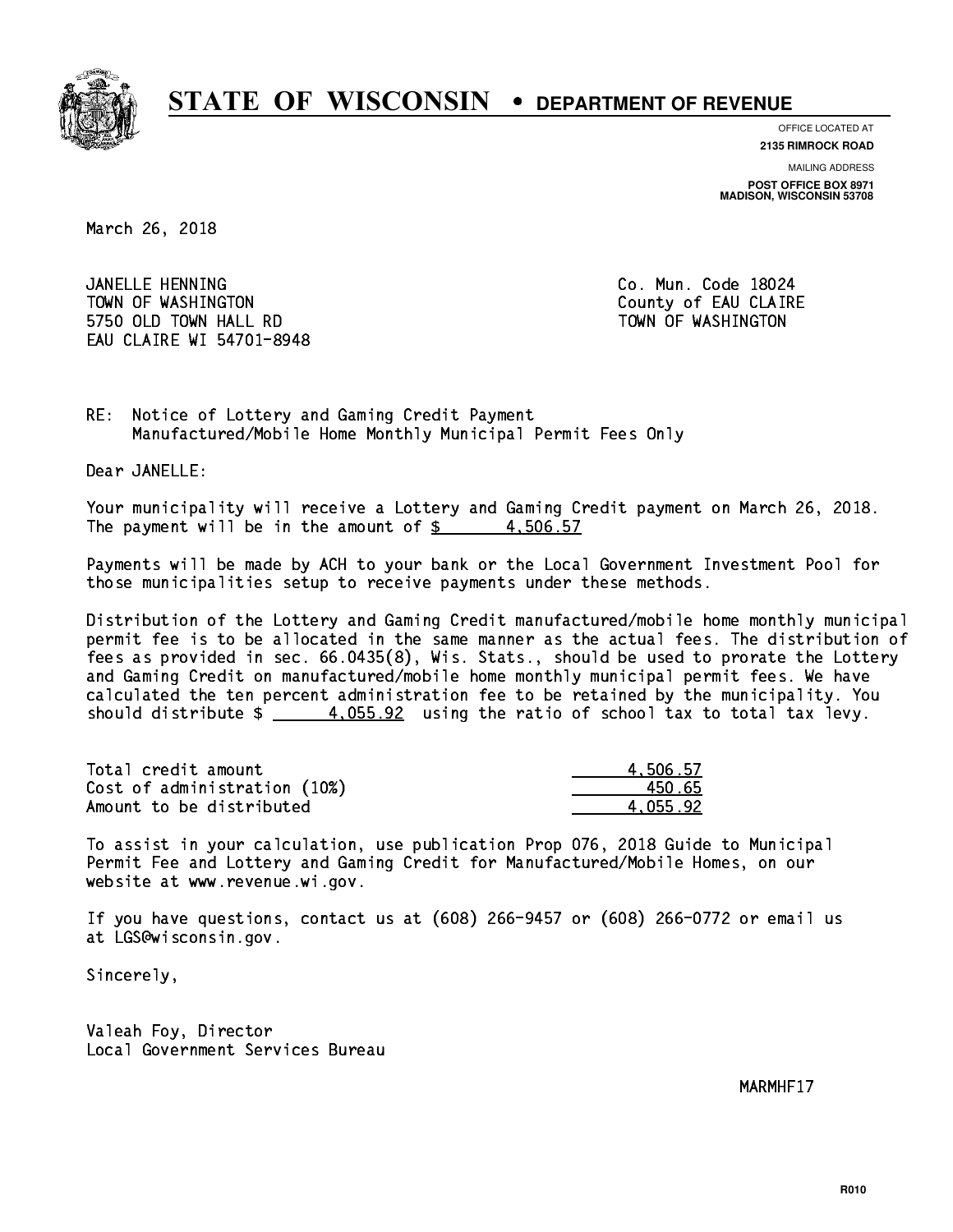

**OFFICE LOCATED AT 2135 RIMROCK ROAD**

**MAILING ADDRESS**

**POST OFFICE BOX 8971 MADISON, WISCONSIN 53708**

March 26, 2018

ROSALIE NELSON **Co. Mun. Code 18126** FAIRCHILD WI 54741

VILLAGE OF FAIRCHILD County of EAU CLAIRE 121 N HILL ST VILLAGE OF FAIRCHILD

RE: Notice of Lottery and Gaming Credit Payment Manufactured/Mobile Home Monthly Municipal Permit Fees Only

Dear ROSALIE:

 Your municipality will receive a Lottery and Gaming Credit payment on March 26, 2018. The payment will be in the amount of  $\frac{25}{3}$ 37.27

 Payments will be made by ACH to your bank or the Local Government Investment Pool for those municipalities setup to receive payments under these methods.

 Distribution of the Lottery and Gaming Credit manufactured/mobile home monthly municipal permit fee is to be allocated in the same manner as the actual fees. The distribution of fees as provided in sec. 66.0435(8), Wis. Stats., should be used to prorate the Lottery and Gaming Credit on manufactured/mobile home monthly municipal permit fees. We have calculated the ten percent administration fee to be retained by the municipality. You should distribute  $\frac{23.55}{200}$  using the ratio of school tax to total tax levy.

Total credit amount Cost of administration (10%) Amount to be distributed

| -27   |
|-------|
| -12 - |
|       |

 To assist in your calculation, use publication Prop 076, 2018 Guide to Municipal Permit Fee and Lottery and Gaming Credit for Manufactured/Mobile Homes, on our website at www.revenue.wi.gov.

 If you have questions, contact us at (608) 266-9457 or (608) 266-0772 or email us at LGS@wisconsin.gov.

Sincerely,

 Valeah Foy, Director Local Government Services Bureau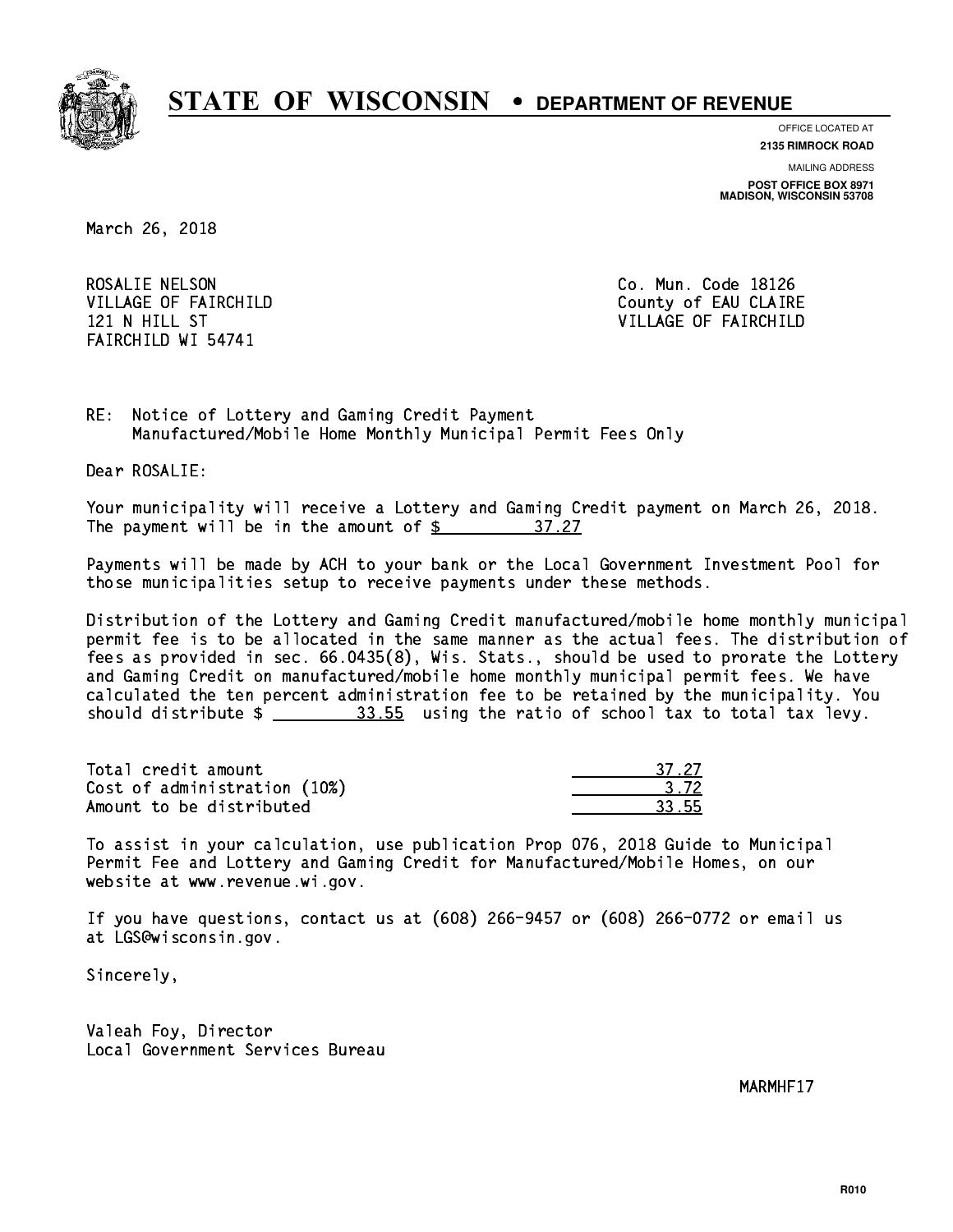

**OFFICE LOCATED AT**

**2135 RIMROCK ROAD**

**MAILING ADDRESS POST OFFICE BOX 8971 MADISON, WISCONSIN 53708**

March 26, 2018

CYNTHIA BAUER CITY OF ALTOONA COUNTY OF ALTOONA 1303 LYNN AVE CITY OF ALTOONA ALTOONA WI 54720-0008

Co. Mun. Code 18201

RE: Notice of Lottery and Gaming Credit Payment Manufactured/Mobile Home Monthly Municipal Permit Fees Only

Dear CYNTHIA:

 Your municipality will receive a Lottery and Gaming Credit payment on March 26, 2018. The payment will be in the amount of  $\frac{24,796.80}{24,796.80}$ 

 Payments will be made by ACH to your bank or the Local Government Investment Pool for those municipalities setup to receive payments under these methods.

 Distribution of the Lottery and Gaming Credit manufactured/mobile home monthly municipal permit fee is to be allocated in the same manner as the actual fees. The distribution of fees as provided in sec. 66.0435(8), Wis. Stats., should be used to prorate the Lottery and Gaming Credit on manufactured/mobile home monthly municipal permit fees. We have calculated the ten percent administration fee to be retained by the municipality. You should distribute  $\frac{22,317.12}{2}$  using the ratio of school tax to total tax levy.

| Total credit amount          | 24.796.80 |
|------------------------------|-----------|
| Cost of administration (10%) | 2.479.68  |
| Amount to be distributed     | 22.317.12 |

 To assist in your calculation, use publication Prop 076, 2018 Guide to Municipal Permit Fee and Lottery and Gaming Credit for Manufactured/Mobile Homes, on our website at www.revenue.wi.gov.

 If you have questions, contact us at (608) 266-9457 or (608) 266-0772 or email us at LGS@wisconsin.gov.

Sincerely,

 Valeah Foy, Director Local Government Services Bureau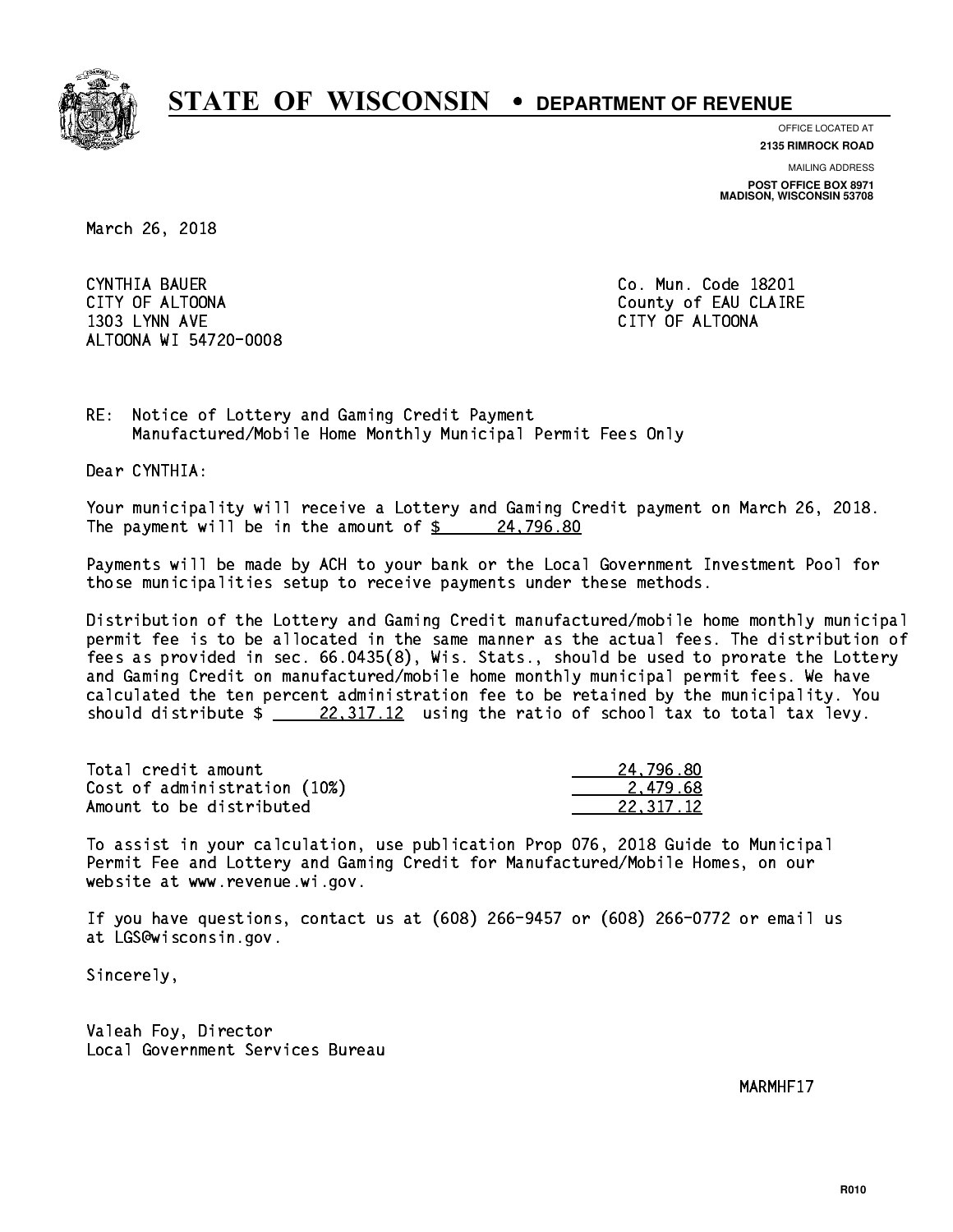

**OFFICE LOCATED AT**

**2135 RIMROCK ROAD**

**MAILING ADDRESS**

**POST OFFICE BOX 8971 MADISON, WISCONSIN 53708**

March 26, 2018

 CYNTHIA ANDEREGG Co. Mun. Code 18202 CITY OF AUGUSTA County of EAU CLAIRE P.O. BOX 475 CITY OF AUGUSTA AUGUSTA WI 54722-0475

RE: Notice of Lottery and Gaming Credit Payment Manufactured/Mobile Home Monthly Municipal Permit Fees Only

Dear CYNTHIA:

 Your municipality will receive a Lottery and Gaming Credit payment on March 26, 2018. The payment will be in the amount of  $\frac{2}{3}$ 549.84

 Payments will be made by ACH to your bank or the Local Government Investment Pool for those municipalities setup to receive payments under these methods.

 Distribution of the Lottery and Gaming Credit manufactured/mobile home monthly municipal permit fee is to be allocated in the same manner as the actual fees. The distribution of fees as provided in sec. 66.0435(8), Wis. Stats., should be used to prorate the Lottery and Gaming Credit on manufactured/mobile home monthly municipal permit fees. We have calculated the ten percent administration fee to be retained by the municipality. You should distribute  $\frac{494.86}{2}$  using the ratio of school tax to total tax levy.

| Total credit amount          | 549.84 |
|------------------------------|--------|
| Cost of administration (10%) | 54.98  |
| Amount to be distributed     | 494 86 |

 To assist in your calculation, use publication Prop 076, 2018 Guide to Municipal Permit Fee and Lottery and Gaming Credit for Manufactured/Mobile Homes, on our website at www.revenue.wi.gov.

 If you have questions, contact us at (608) 266-9457 or (608) 266-0772 or email us at LGS@wisconsin.gov.

Sincerely,

 Valeah Foy, Director Local Government Services Bureau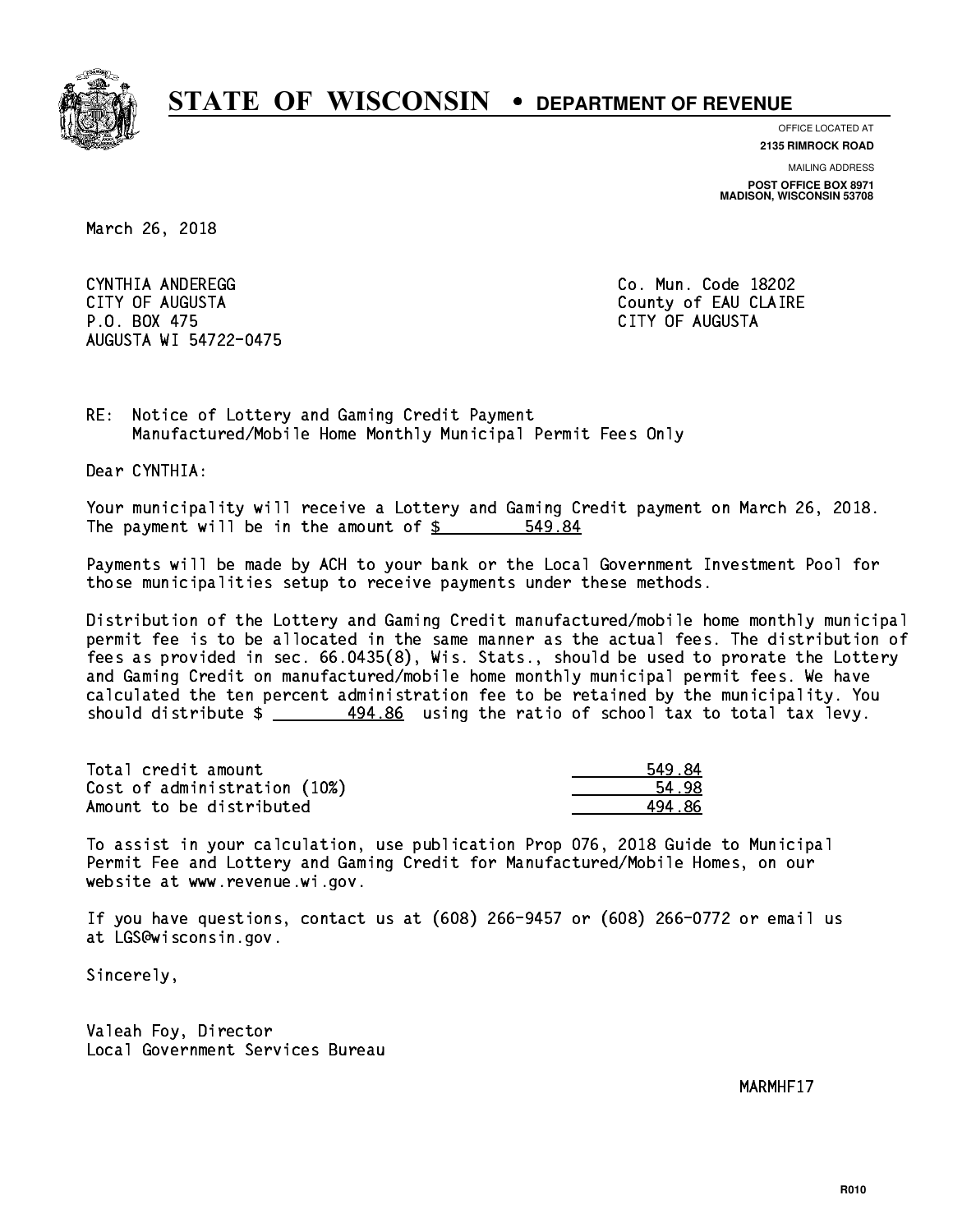

**OFFICE LOCATED AT 2135 RIMROCK ROAD**

**MAILING ADDRESS**

**POST OFFICE BOX 8971 MADISON, WISCONSIN 53708**

March 26, 2018

JACOB WINZENZ CITY OF EAU CLAIRE **COUNTY OF EAU CLAIRE** PO BOX 5148 EAU CLAIRE WI 54702-5148

Co. Mun. Code 18221 CITY OF EAU CLAIRE

RE: Notice of Lottery and Gaming Credit Payment Manufactured/Mobile Home Monthly Municipal Permit Fees Only

Dear JACOB:

 Your municipality will receive a Lottery and Gaming Credit payment on March 26, 2018. The payment will be in the amount of  $\frac{27,765.40}{27,765.40}$ 

 Payments will be made by ACH to your bank or the Local Government Investment Pool for those municipalities setup to receive payments under these methods.

 Distribution of the Lottery and Gaming Credit manufactured/mobile home monthly municipal permit fee is to be allocated in the same manner as the actual fees. The distribution of fees as provided in sec. 66.0435(8), Wis. Stats., should be used to prorate the Lottery and Gaming Credit on manufactured/mobile home monthly municipal permit fees. We have calculated the ten percent administration fee to be retained by the municipality. You should distribute  $\frac{24,988.86}{24,988.86}$  using the ratio of school tax to total tax levy.

| Total credit amount          | 27.765.40 |
|------------------------------|-----------|
| Cost of administration (10%) | 2.776.54  |
| Amount to be distributed     | 24.988.86 |

 To assist in your calculation, use publication Prop 076, 2018 Guide to Municipal Permit Fee and Lottery and Gaming Credit for Manufactured/Mobile Homes, on our website at www.revenue.wi.gov.

 If you have questions, contact us at (608) 266-9457 or (608) 266-0772 or email us at LGS@wisconsin.gov.

Sincerely,

 Valeah Foy, Director Local Government Services Bureau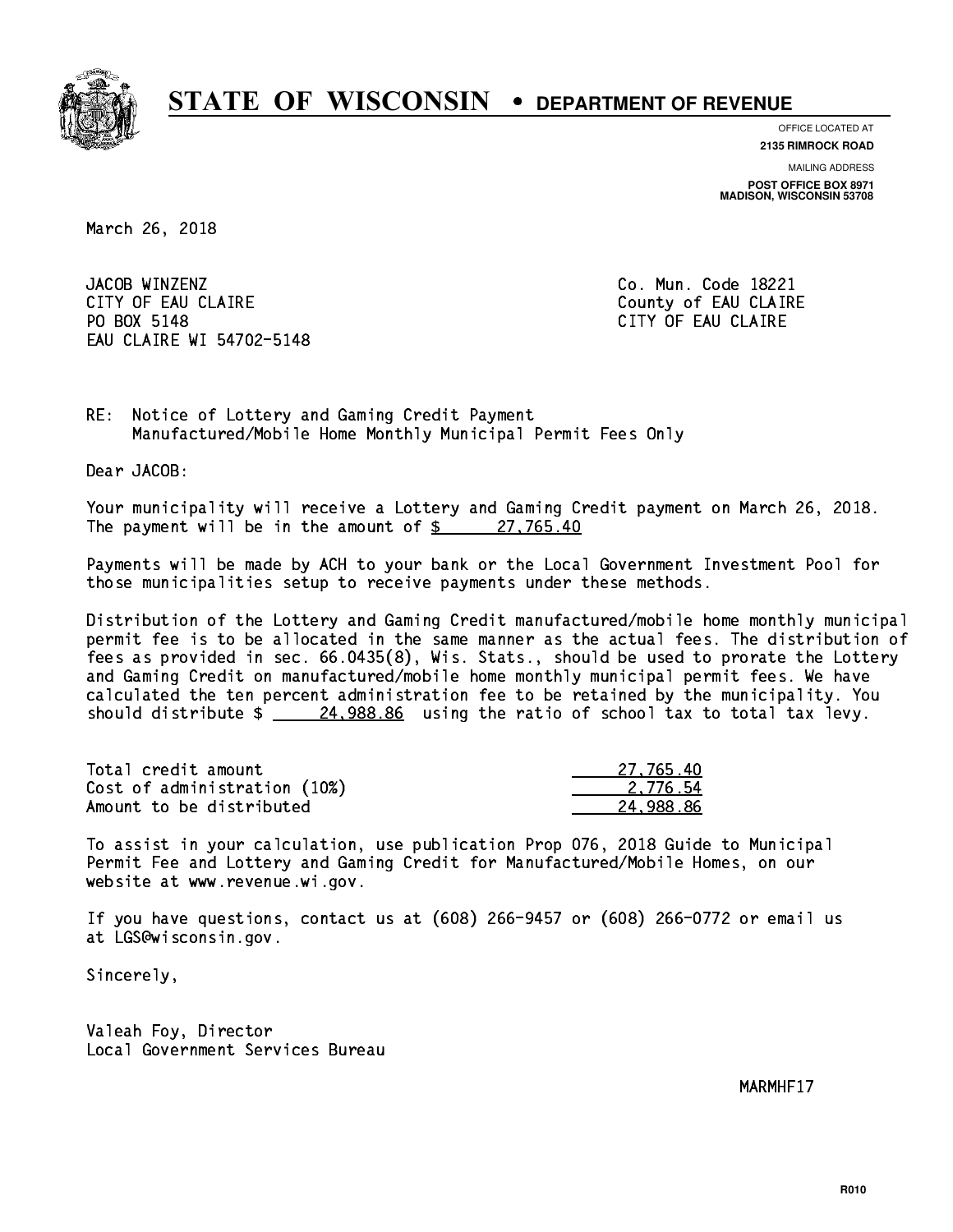

**OFFICE LOCATED AT**

**2135 RIMROCK ROAD**

**MAILING ADDRESS POST OFFICE BOX 8971 MADISON, WISCONSIN 53708**

March 26, 2018

 DOREEN RUPLINGER Co. Mun. Code 20004 TOWN OF ASHFORD County of FOND DU LAC N2223 COUNTY RD V TOWN OF ASHFORD CAMPBELLSPORT WI 53010-2056

RE: Notice of Lottery and Gaming Credit Payment Manufactured/Mobile Home Monthly Municipal Permit Fees Only

Dear DOREEN:

 Your municipality will receive a Lottery and Gaming Credit payment on March 26, 2018. The payment will be in the amount of \$ 5,382.72 \_\_\_\_\_\_\_\_\_\_\_\_\_\_\_\_

 Payments will be made by ACH to your bank or the Local Government Investment Pool for those municipalities setup to receive payments under these methods.

 Distribution of the Lottery and Gaming Credit manufactured/mobile home monthly municipal permit fee is to be allocated in the same manner as the actual fees. The distribution of fees as provided in sec. 66.0435(8), Wis. Stats., should be used to prorate the Lottery and Gaming Credit on manufactured/mobile home monthly municipal permit fees. We have calculated the ten percent administration fee to be retained by the municipality. You should distribute  $\frac{4}{1}$   $\frac{4}{844.45}$  using the ratio of school tax to total tax levy.

| Total credit amount          | 5.382.72 |
|------------------------------|----------|
| Cost of administration (10%) | 538.27   |
| Amount to be distributed     | 4 844 45 |

 To assist in your calculation, use publication Prop 076, 2018 Guide to Municipal Permit Fee and Lottery and Gaming Credit for Manufactured/Mobile Homes, on our website at www.revenue.wi.gov.

 If you have questions, contact us at (608) 266-9457 or (608) 266-0772 or email us at LGS@wisconsin.gov.

Sincerely,

 Valeah Foy, Director Local Government Services Bureau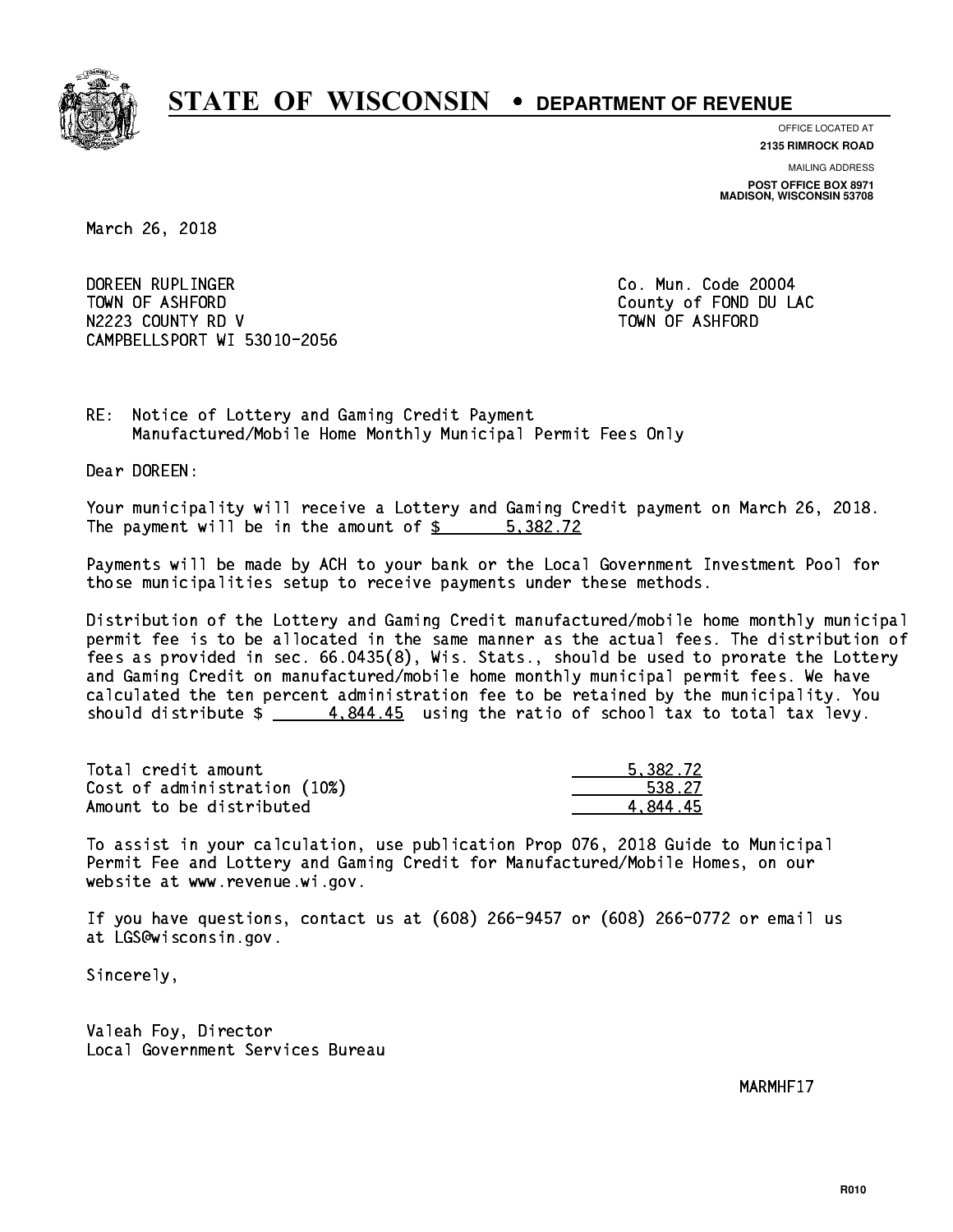

**OFFICE LOCATED AT 2135 RIMROCK ROAD**

**MAILING ADDRESS POST OFFICE BOX 8971 MADISON, WISCONSIN 53708**

March 26, 2018

 GAIL SCHINDELHOLZ Co. Mun. Code 20016 TOWN OF EMPIRE County of FOND DU LAC W3909 ARTESIAN RD TOWN OF EMPIRE FOND DU LAC WI 54937-9075

RE: Notice of Lottery and Gaming Credit Payment Manufactured/Mobile Home Monthly Municipal Permit Fees Only

Dear GAIL:

 Your municipality will receive a Lottery and Gaming Credit payment on March 26, 2018. The payment will be in the amount of  $\frac{2}{3}$  2,352.81

 Payments will be made by ACH to your bank or the Local Government Investment Pool for those municipalities setup to receive payments under these methods.

 Distribution of the Lottery and Gaming Credit manufactured/mobile home monthly municipal permit fee is to be allocated in the same manner as the actual fees. The distribution of fees as provided in sec. 66.0435(8), Wis. Stats., should be used to prorate the Lottery and Gaming Credit on manufactured/mobile home monthly municipal permit fees. We have calculated the ten percent administration fee to be retained by the municipality. You should distribute  $\frac{2,117.53}{2}$  using the ratio of school tax to total tax levy.

| Total credit amount          | 2.352.81 |
|------------------------------|----------|
| Cost of administration (10%) | 235.28   |
| Amount to be distributed     | 2.117.53 |

 To assist in your calculation, use publication Prop 076, 2018 Guide to Municipal Permit Fee and Lottery and Gaming Credit for Manufactured/Mobile Homes, on our website at www.revenue.wi.gov.

 If you have questions, contact us at (608) 266-9457 or (608) 266-0772 or email us at LGS@wisconsin.gov.

Sincerely,

 Valeah Foy, Director Local Government Services Bureau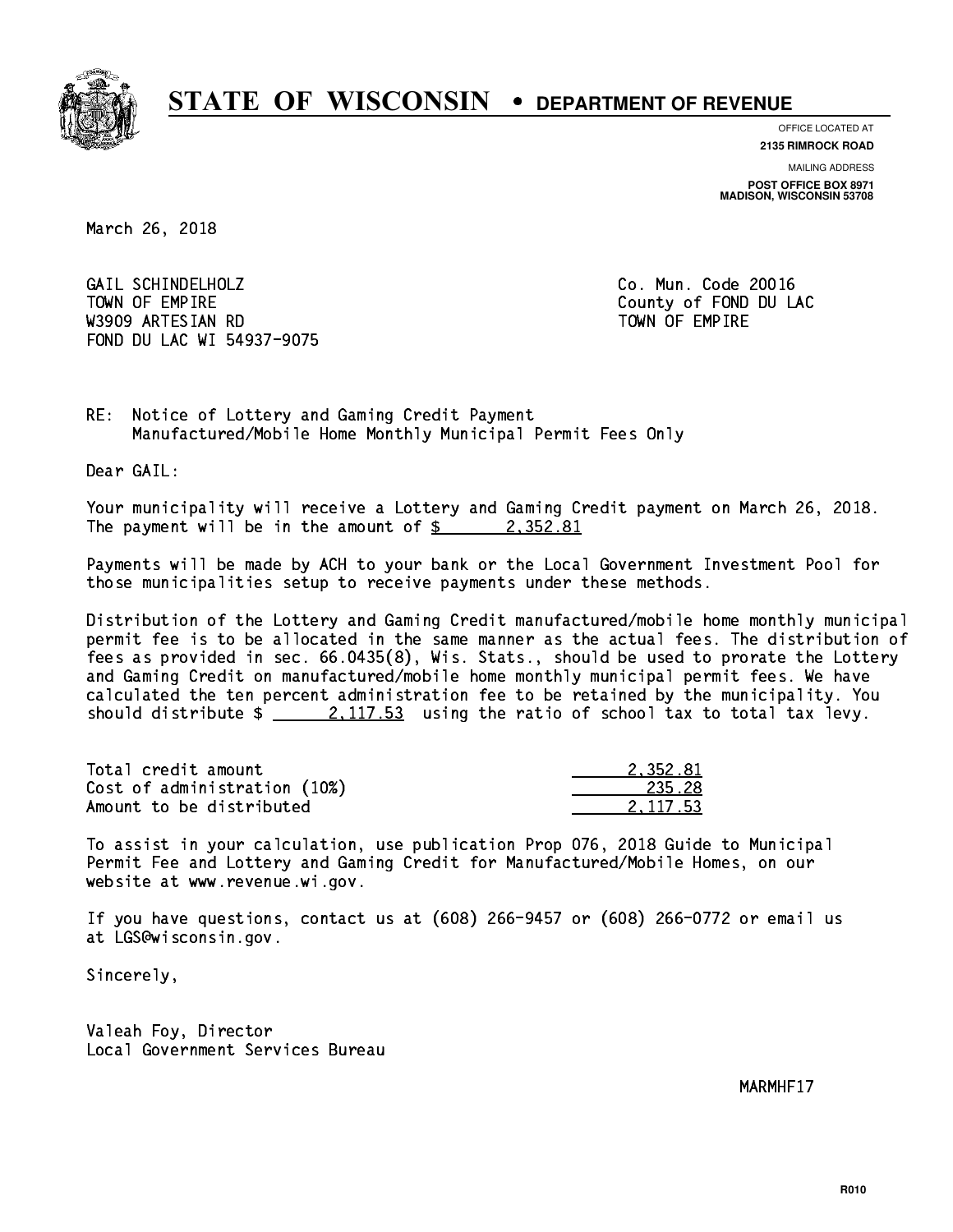

**OFFICE LOCATED AT**

**2135 RIMROCK ROAD**

**MAILING ADDRESS POST OFFICE BOX 8971 MADISON, WISCONSIN 53708**

March 26, 2018

AMY TEPP VAN DYNE WI 54979

Co. Mun. Code 20022 TOWN OF FRIENDSHIP County of FOND DU LAC N9345 VIADUCT ROAD TOWN OF FRIENDSHIP

RE: Notice of Lottery and Gaming Credit Payment Manufactured/Mobile Home Monthly Municipal Permit Fees Only

Dear AMY:

 Your municipality will receive a Lottery and Gaming Credit payment on March 26, 2018. The payment will be in the amount of  $\frac{2}{3}$  35,315.04

 Payments will be made by ACH to your bank or the Local Government Investment Pool for those municipalities setup to receive payments under these methods.

 Distribution of the Lottery and Gaming Credit manufactured/mobile home monthly municipal permit fee is to be allocated in the same manner as the actual fees. The distribution of fees as provided in sec. 66.0435(8), Wis. Stats., should be used to prorate the Lottery and Gaming Credit on manufactured/mobile home monthly municipal permit fees. We have calculated the ten percent administration fee to be retained by the municipality. You should distribute  $\frac{21.783.54}{2}$  using the ratio of school tax to total tax levy.

| Total credit amount          | 35, 315, 04 |
|------------------------------|-------------|
| Cost of administration (10%) | 3.531.50    |
| Amount to be distributed     | 31.783.54   |

 To assist in your calculation, use publication Prop 076, 2018 Guide to Municipal Permit Fee and Lottery and Gaming Credit for Manufactured/Mobile Homes, on our website at www.revenue.wi.gov.

 If you have questions, contact us at (608) 266-9457 or (608) 266-0772 or email us at LGS@wisconsin.gov.

Sincerely,

 Valeah Foy, Director Local Government Services Bureau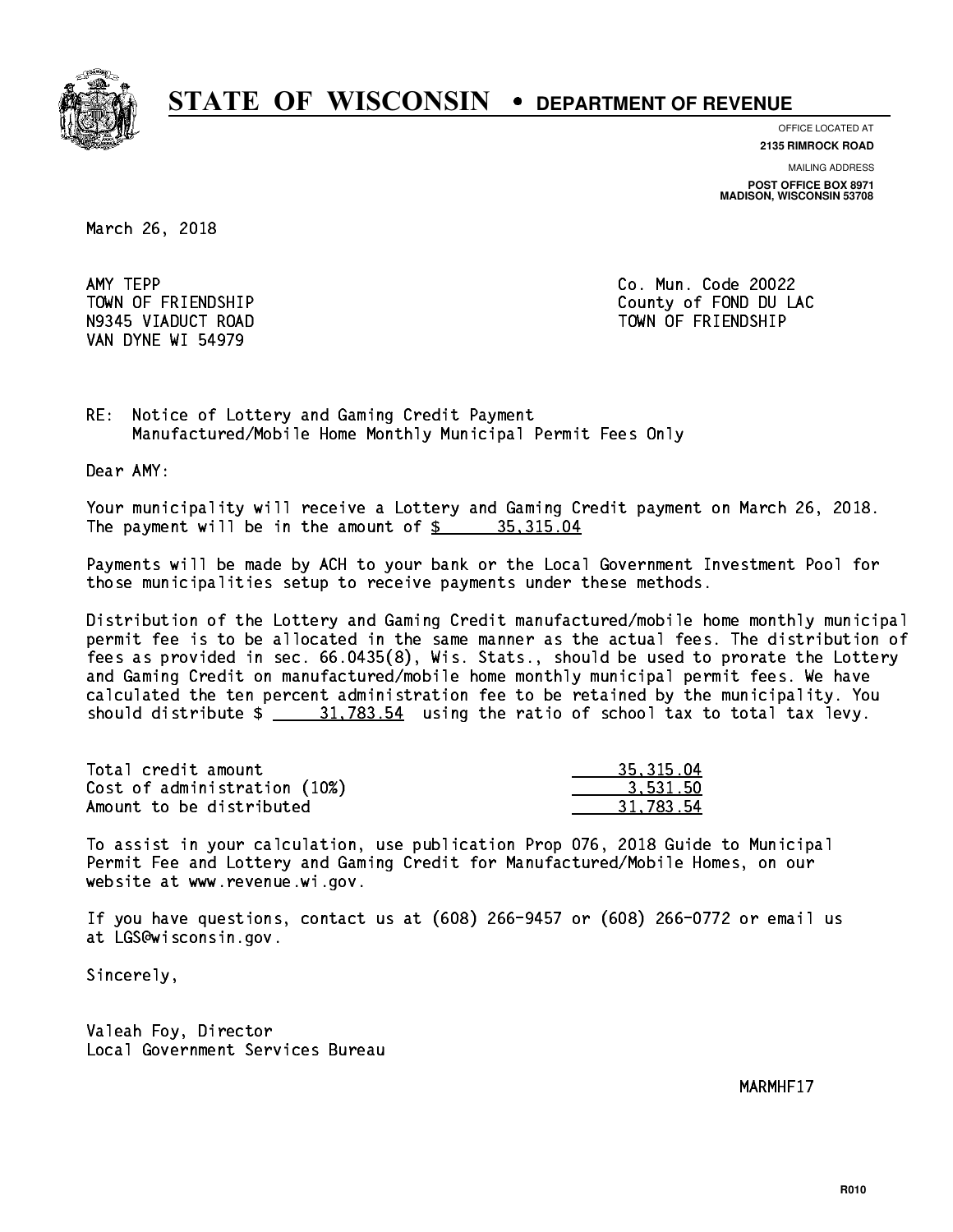

**OFFICE LOCATED AT 2135 RIMROCK ROAD**

**MAILING ADDRESS**

**POST OFFICE BOX 8971 MADISON, WISCONSIN 53708**

March 26, 2018

**BECKY TELLIER** VILLAGE OF CAMPBELLSPORT COUNTY County of FOND DU LAC 470 GRANDVIEW AVENUE **VILLAGE OF CAMPBELLSPORT** CAMPBELLSPORT WI 53010-0709

Co. Mun. Code 20111

RE: Notice of Lottery and Gaming Credit Payment Manufactured/Mobile Home Monthly Municipal Permit Fees Only

Dear BECKY:

 Your municipality will receive a Lottery and Gaming Credit payment on March 26, 2018. The payment will be in the amount of  $\frac{258.18}{258.18}$ 

 Payments will be made by ACH to your bank or the Local Government Investment Pool for those municipalities setup to receive payments under these methods.

 Distribution of the Lottery and Gaming Credit manufactured/mobile home monthly municipal permit fee is to be allocated in the same manner as the actual fees. The distribution of fees as provided in sec. 66.0435(8), Wis. Stats., should be used to prorate the Lottery and Gaming Credit on manufactured/mobile home monthly municipal permit fees. We have calculated the ten percent administration fee to be retained by the municipality. You should distribute  $\frac{232.37}{232.37}$  using the ratio of school tax to total tax levy.

Total credit amount Cost of administration (10%) Amount to be distributed

| 8     |
|-------|
| 81    |
| 37.37 |

 To assist in your calculation, use publication Prop 076, 2018 Guide to Municipal Permit Fee and Lottery and Gaming Credit for Manufactured/Mobile Homes, on our website at www.revenue.wi.gov.

 If you have questions, contact us at (608) 266-9457 or (608) 266-0772 or email us at LGS@wisconsin.gov.

Sincerely,

 Valeah Foy, Director Local Government Services Bureau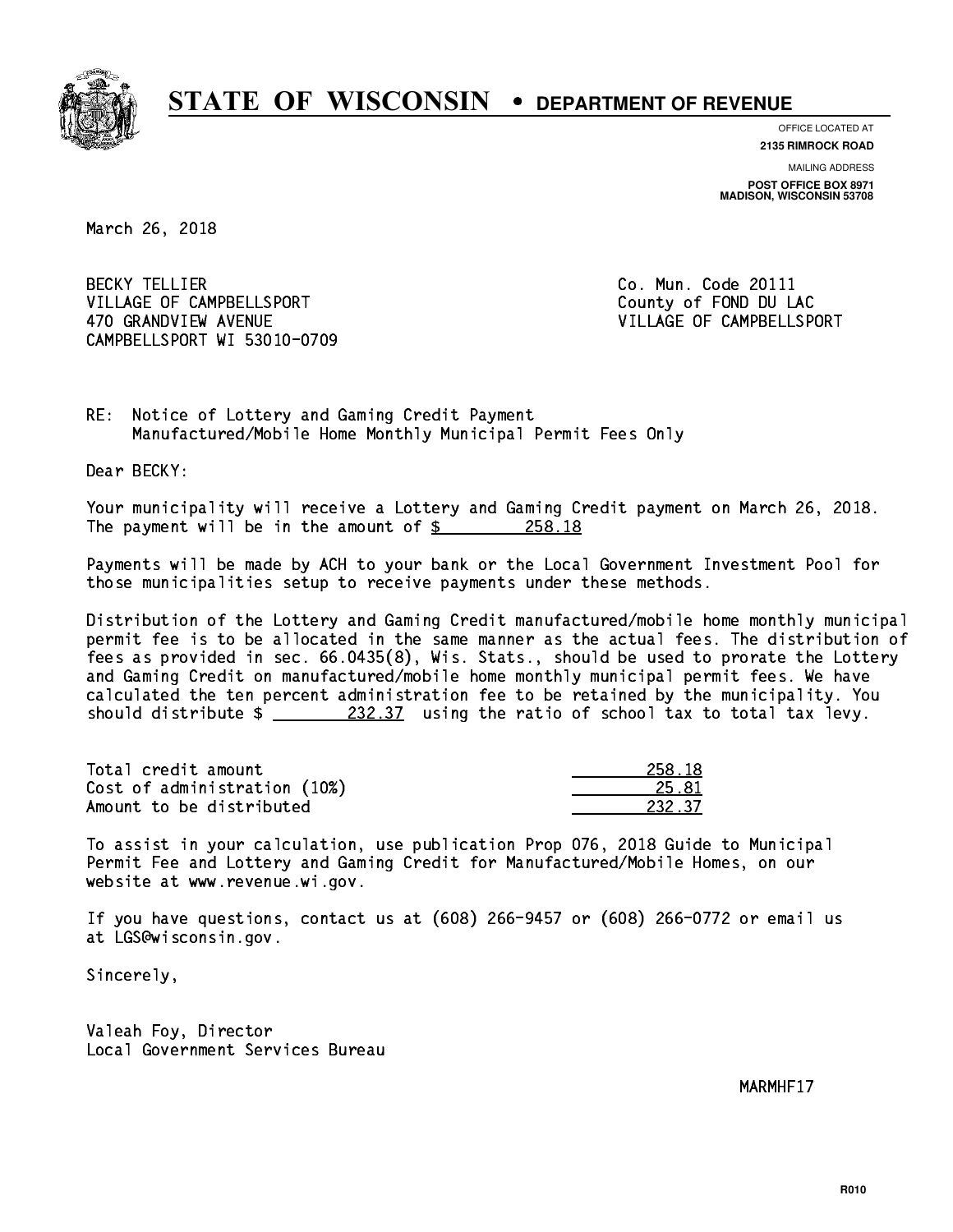

**OFFICE LOCATED AT**

**2135 RIMROCK ROAD**

**MAILING ADDRESS POST OFFICE BOX 8971 MADISON, WISCONSIN 53708**

March 26, 2018

SHEILA ZOOK PO BOX 65 PO BOX 65 VILLAGE OF EDEN EDEN WI 53019-0065

Co. Mun. Code 20121 VILLAGE OF EDEN County of FOND DU LAC

RE: Notice of Lottery and Gaming Credit Payment Manufactured/Mobile Home Monthly Municipal Permit Fees Only

Dear SHEILA:

 Your municipality will receive a Lottery and Gaming Credit payment on March 26, 2018. The payment will be in the amount of  $\frac{2}{3}$  11,193.18

 Payments will be made by ACH to your bank or the Local Government Investment Pool for those municipalities setup to receive payments under these methods.

 Distribution of the Lottery and Gaming Credit manufactured/mobile home monthly municipal permit fee is to be allocated in the same manner as the actual fees. The distribution of fees as provided in sec. 66.0435(8), Wis. Stats., should be used to prorate the Lottery and Gaming Credit on manufactured/mobile home monthly municipal permit fees. We have calculated the ten percent administration fee to be retained by the municipality. You should distribute  $\frac{10,073.87}{2}$  using the ratio of school tax to total tax levy.

| Total credit amount          | 11, 193, 18 |
|------------------------------|-------------|
| Cost of administration (10%) | 1.119.31    |
| Amount to be distributed     | 10.073.87   |

 To assist in your calculation, use publication Prop 076, 2018 Guide to Municipal Permit Fee and Lottery and Gaming Credit for Manufactured/Mobile Homes, on our website at www.revenue.wi.gov.

 If you have questions, contact us at (608) 266-9457 or (608) 266-0772 or email us at LGS@wisconsin.gov.

Sincerely,

 Valeah Foy, Director Local Government Services Bureau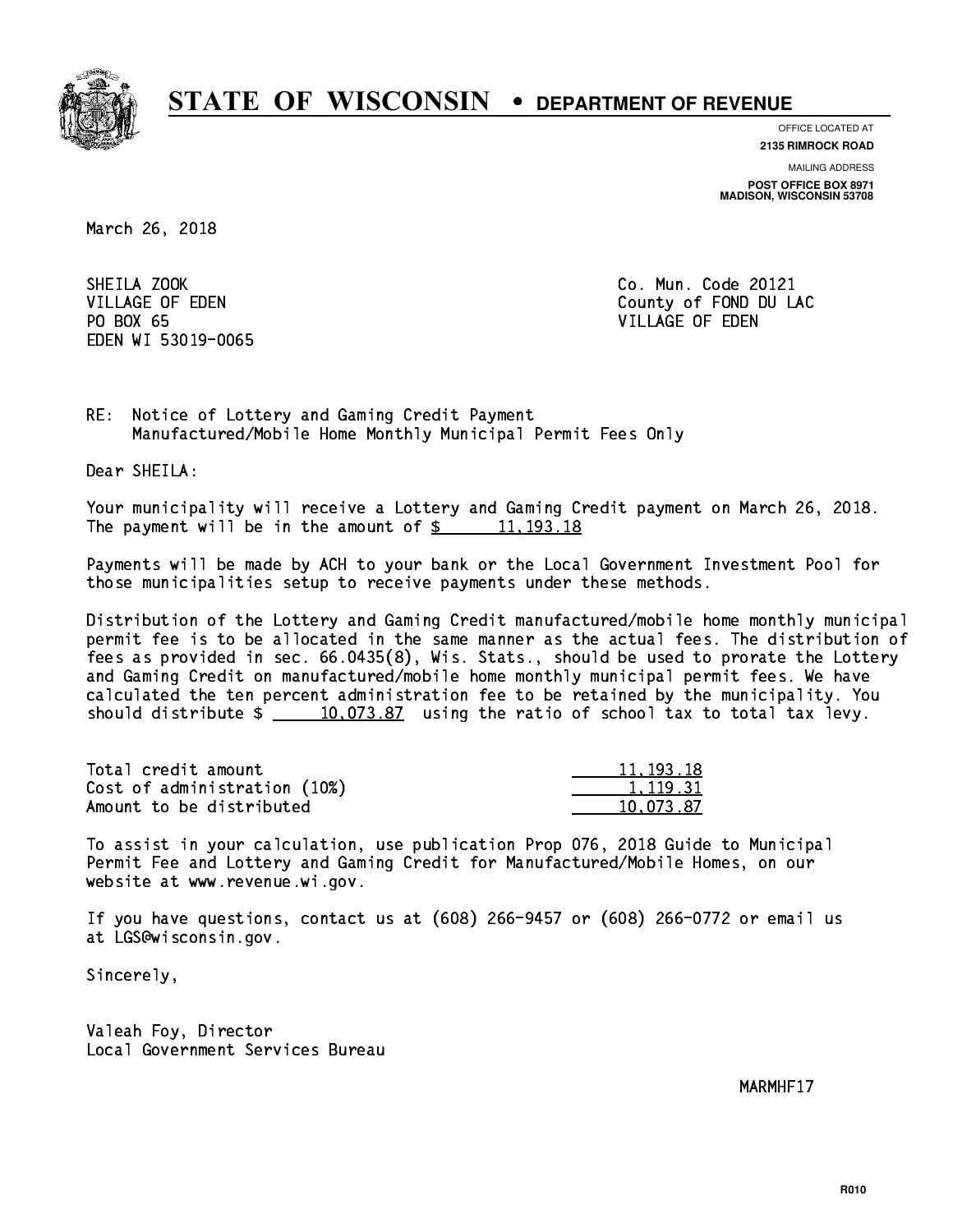

**OFFICE LOCATED AT**

**2135 RIMROCK ROAD**

**MAILING ADDRESS POST OFFICE BOX 8971 MADISON, WISCONSIN 53708**

March 26, 2018

**KAREN SMIT** VILLAGE OF FAIRWATER COUNTY OF FOND DU LAC PO BOX 15 FAIRWATER WI 53931-0015

Co. Mun. Code 20126 VILLAGE OF FAIRWATER

RE: Notice of Lottery and Gaming Credit Payment Manufactured/Mobile Home Monthly Municipal Permit Fees Only

Dear KAREN:

 Your municipality will receive a Lottery and Gaming Credit payment on March 26, 2018. The payment will be in the amount of  $\frac{2}{122.17}$ 

 Payments will be made by ACH to your bank or the Local Government Investment Pool for those municipalities setup to receive payments under these methods.

 Distribution of the Lottery and Gaming Credit manufactured/mobile home monthly municipal permit fee is to be allocated in the same manner as the actual fees. The distribution of fees as provided in sec. 66.0435(8), Wis. Stats., should be used to prorate the Lottery and Gaming Credit on manufactured/mobile home monthly municipal permit fees. We have calculated the ten percent administration fee to be retained by the municipality. You should distribute  $\frac{109.96}{2}$  using the ratio of school tax to total tax levy.

Total credit amount Cost of administration (10%) Amount to be distributed

| -22 17 |
|--------|
| 221    |
|        |

 To assist in your calculation, use publication Prop 076, 2018 Guide to Municipal Permit Fee and Lottery and Gaming Credit for Manufactured/Mobile Homes, on our website at www.revenue.wi.gov.

 If you have questions, contact us at (608) 266-9457 or (608) 266-0772 or email us at LGS@wisconsin.gov.

Sincerely,

 Valeah Foy, Director Local Government Services Bureau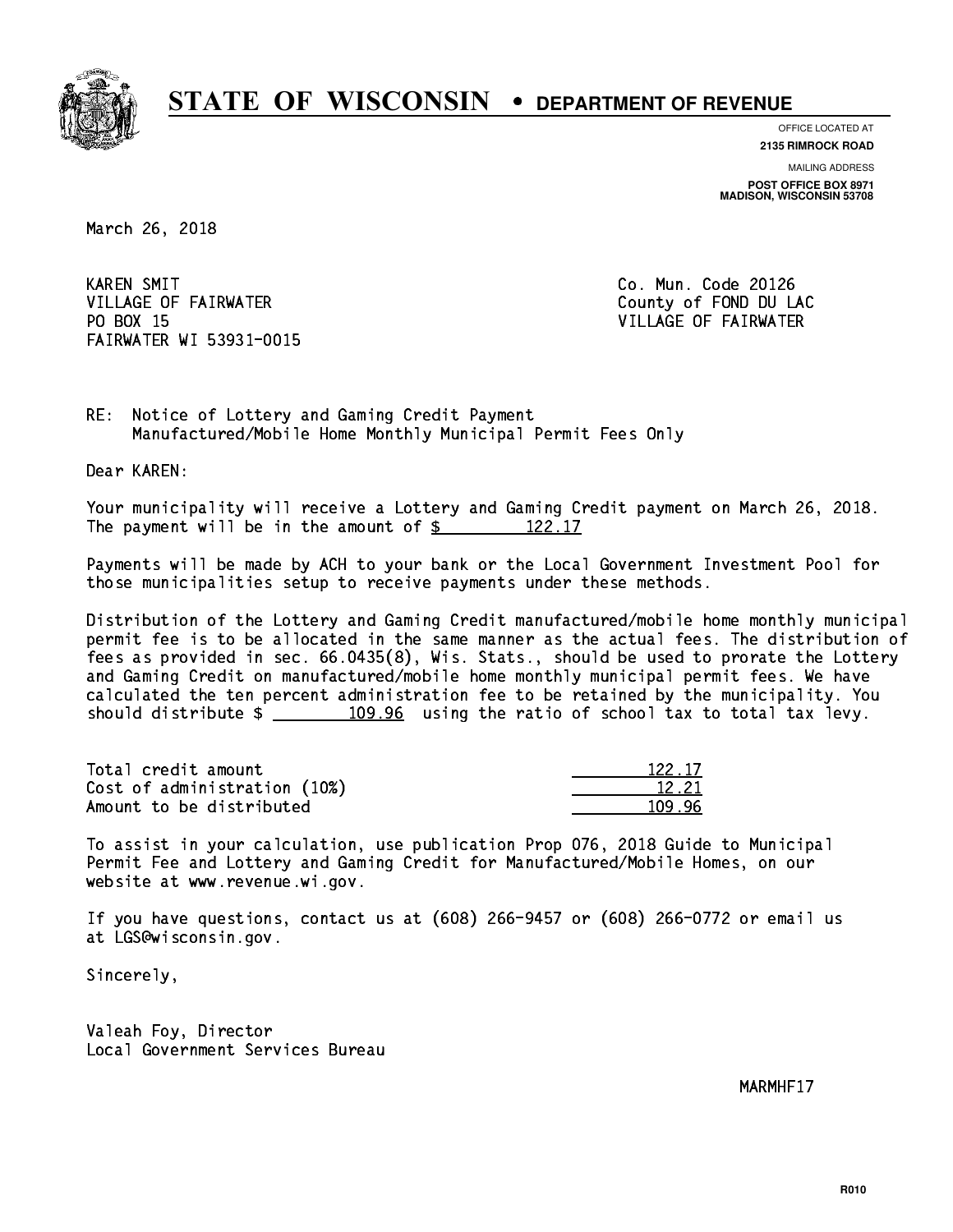

**OFFICE LOCATED AT**

**2135 RIMROCK ROAD**

**MAILING ADDRESS POST OFFICE BOX 8971 MADISON, WISCONSIN 53708**

March 26, 2018

CHUCK HORNUNG VILLAGE OF NORTH FOND DU LAC County of FOND DU LAC 16 GARFIELD ST VILLAGE OF NORTH FOND DU LAC NORTH FOND DU LAC WI 54937-1399

Co. Mun. Code 20161

RE: Notice of Lottery and Gaming Credit Payment Manufactured/Mobile Home Monthly Municipal Permit Fees Only

Dear CHUCK:

 Your municipality will receive a Lottery and Gaming Credit payment on March 26, 2018. The payment will be in the amount of \$ 30,209.34 \_\_\_\_\_\_\_\_\_\_\_\_\_\_\_\_

 Payments will be made by ACH to your bank or the Local Government Investment Pool for those municipalities setup to receive payments under these methods.

 Distribution of the Lottery and Gaming Credit manufactured/mobile home monthly municipal permit fee is to be allocated in the same manner as the actual fees. The distribution of fees as provided in sec. 66.0435(8), Wis. Stats., should be used to prorate the Lottery and Gaming Credit on manufactured/mobile home monthly municipal permit fees. We have calculated the ten percent administration fee to be retained by the municipality. You should distribute  $\frac{27,188.41}{27,188.41}$  using the ratio of school tax to total tax levy.

| Total credit amount          | 30,209.34 |
|------------------------------|-----------|
| Cost of administration (10%) | 3.020.93  |
| Amount to be distributed     | 27.188.41 |

 To assist in your calculation, use publication Prop 076, 2018 Guide to Municipal Permit Fee and Lottery and Gaming Credit for Manufactured/Mobile Homes, on our website at www.revenue.wi.gov.

 If you have questions, contact us at (608) 266-9457 or (608) 266-0772 or email us at LGS@wisconsin.gov.

Sincerely,

 Valeah Foy, Director Local Government Services Bureau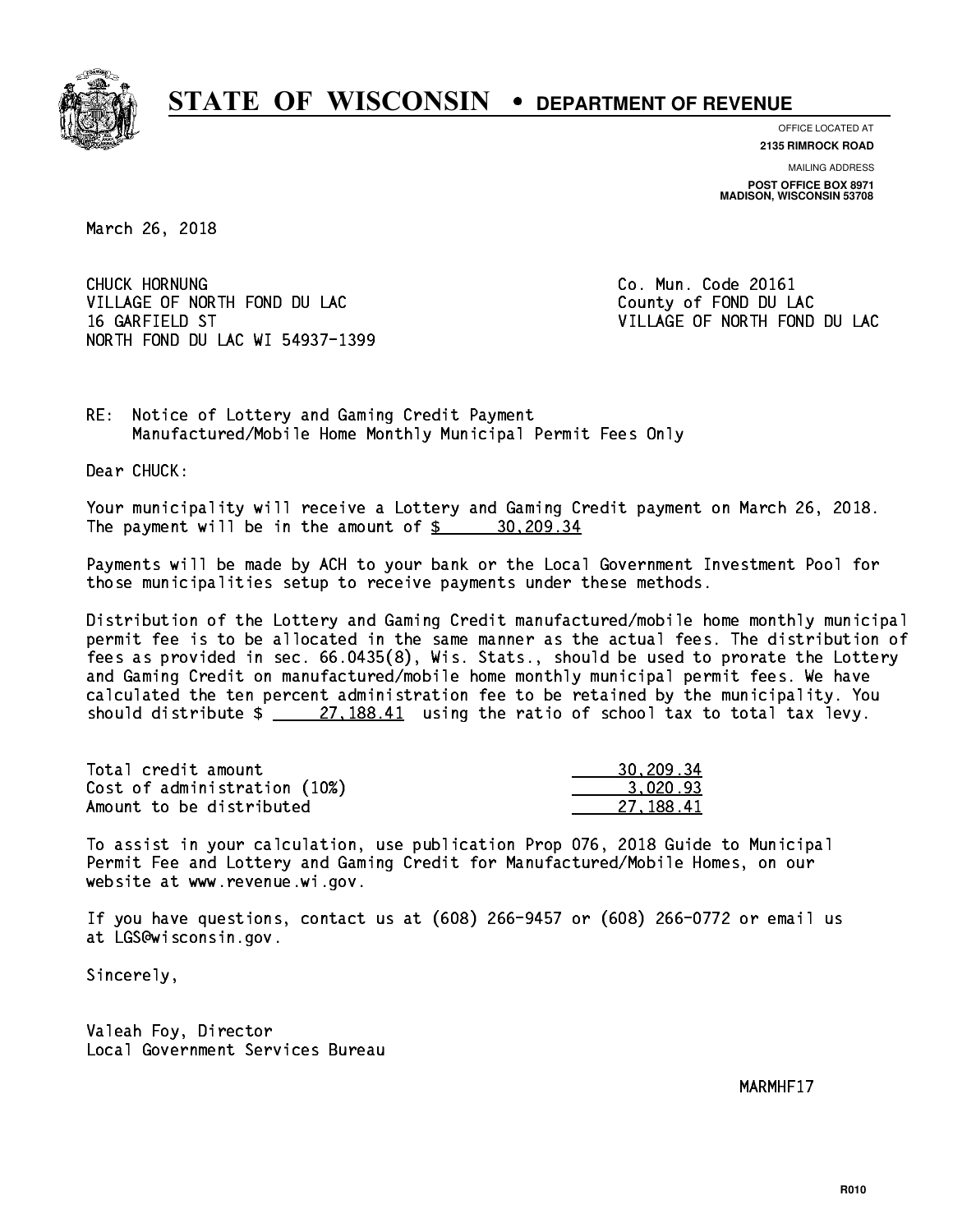

**OFFICE LOCATED AT**

**2135 RIMROCK ROAD**

**MAILING ADDRESS POST OFFICE BOX 8971 MADISON, WISCONSIN 53708**

March 26, 2018

 LORI RICH Co. Mun. Code 20276 100 JACKSON ST CITY OF RIPON RIPON WI 54971-1312

CITY OF RIPON COUNTY COUNTY OF RIPON

RE: Notice of Lottery and Gaming Credit Payment Manufactured/Mobile Home Monthly Municipal Permit Fees Only

Dear LORI:

 Your municipality will receive a Lottery and Gaming Credit payment on March 26, 2018. The payment will be in the amount of  $\frac{2}{3}$  4,383.12

 Payments will be made by ACH to your bank or the Local Government Investment Pool for those municipalities setup to receive payments under these methods.

 Distribution of the Lottery and Gaming Credit manufactured/mobile home monthly municipal permit fee is to be allocated in the same manner as the actual fees. The distribution of fees as provided in sec. 66.0435(8), Wis. Stats., should be used to prorate the Lottery and Gaming Credit on manufactured/mobile home monthly municipal permit fees. We have calculated the ten percent administration fee to be retained by the municipality. You should distribute  $\frac{2}{2}$   $\frac{3.944.81}{2}$  using the ratio of school tax to total tax levy.

| Total credit amount          | 4.383.12 |
|------------------------------|----------|
| Cost of administration (10%) | 438.31   |
| Amount to be distributed     | 3.944.81 |

 To assist in your calculation, use publication Prop 076, 2018 Guide to Municipal Permit Fee and Lottery and Gaming Credit for Manufactured/Mobile Homes, on our website at www.revenue.wi.gov.

 If you have questions, contact us at (608) 266-9457 or (608) 266-0772 or email us at LGS@wisconsin.gov.

Sincerely,

 Valeah Foy, Director Local Government Services Bureau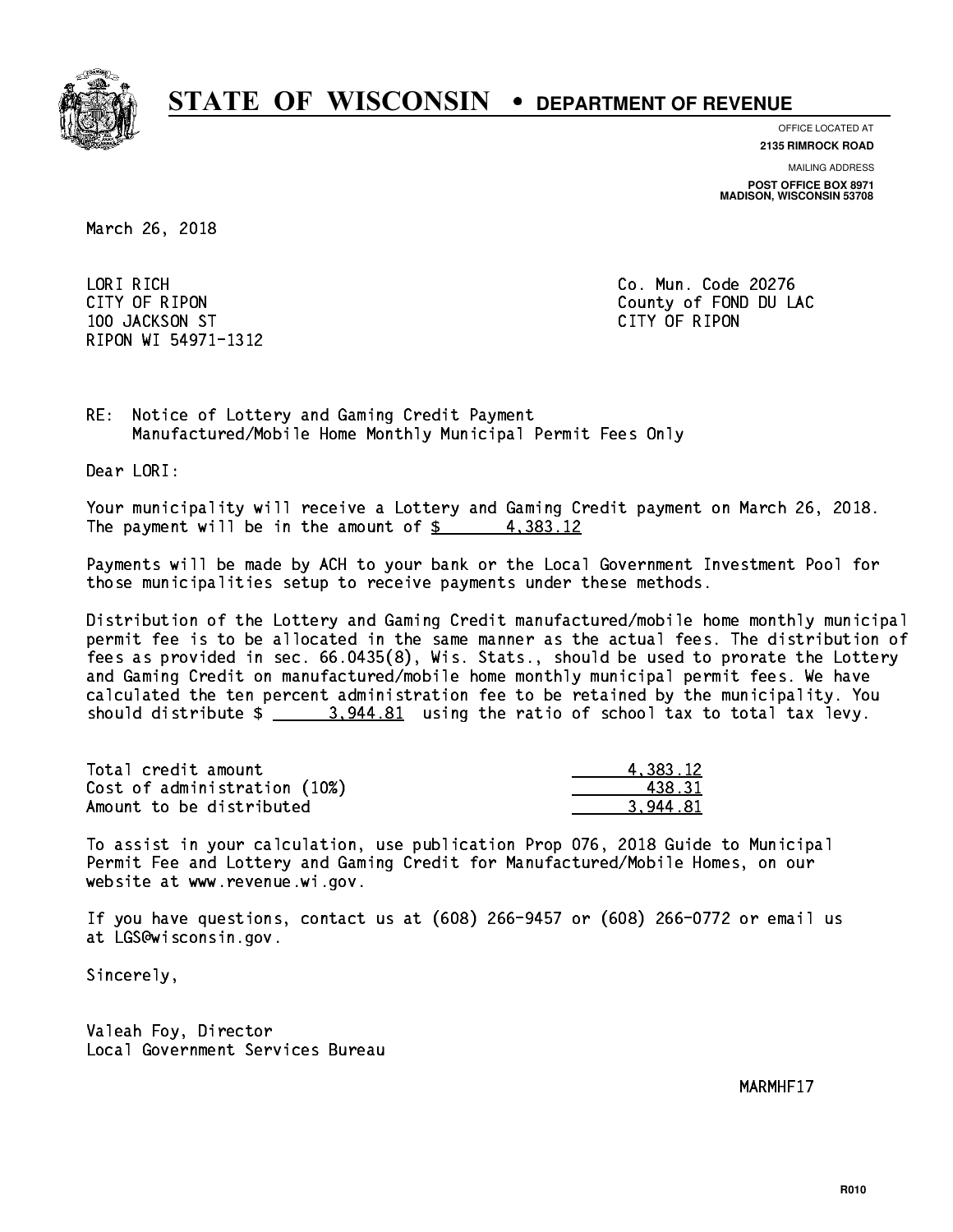

**OFFICE LOCATED AT 2135 RIMROCK ROAD**

**MAILING ADDRESS POST OFFICE BOX 8971 MADISON, WISCONSIN 53708**

March 26, 2018

JARED OOSTERHOUSE 201 E MAIN ST CITY OF WAUPUN WAUPUN WI 53963-2019

Co. Mun. Code 20292 CITY OF WAUPUN COUNTY COUNTY OF MAUPUN

RE: Notice of Lottery and Gaming Credit Payment Manufactured/Mobile Home Monthly Municipal Permit Fees Only

Dear JARED:

 Your municipality will receive a Lottery and Gaming Credit payment on March 26, 2018. The payment will be in the amount of  $\frac{235.68}{235.68}$ 

 Payments will be made by ACH to your bank or the Local Government Investment Pool for those municipalities setup to receive payments under these methods.

 Distribution of the Lottery and Gaming Credit manufactured/mobile home monthly municipal permit fee is to be allocated in the same manner as the actual fees. The distribution of fees as provided in sec. 66.0435(8), Wis. Stats., should be used to prorate the Lottery and Gaming Credit on manufactured/mobile home monthly municipal permit fees. We have calculated the ten percent administration fee to be retained by the municipality. You should distribute  $\frac{212.12}{212.12}$  using the ratio of school tax to total tax levy.

Total credit amount Cost of administration (10%) Amount to be distributed

| 58     |
|--------|
| 356    |
| 212.12 |

 To assist in your calculation, use publication Prop 076, 2018 Guide to Municipal Permit Fee and Lottery and Gaming Credit for Manufactured/Mobile Homes, on our website at www.revenue.wi.gov.

 If you have questions, contact us at (608) 266-9457 or (608) 266-0772 or email us at LGS@wisconsin.gov.

Sincerely,

 Valeah Foy, Director Local Government Services Bureau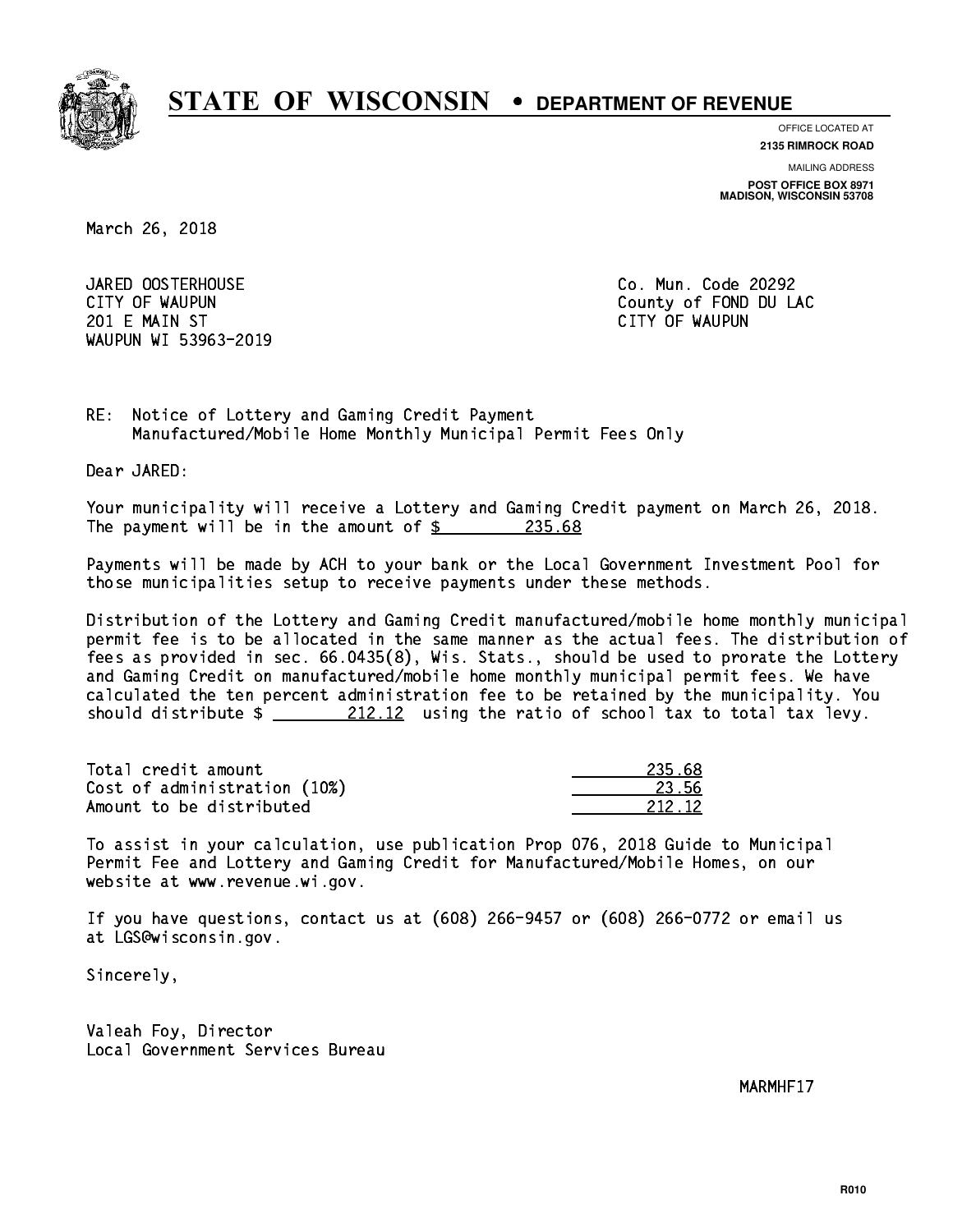

**OFFICE LOCATED AT**

**2135 RIMROCK ROAD**

**MAILING ADDRESS POST OFFICE BOX 8971 MADISON, WISCONSIN 53708**

March 26, 2018

CINDY BRADLEY CITY OF CRANDON County of FOREST PO BOX 335 PO BOX 335 CITY OF CRANDON CRANDON WI 54520-0335

Co. Mun. Code 21211

RE: Notice of Lottery and Gaming Credit Payment Manufactured/Mobile Home Monthly Municipal Permit Fees Only

Dear CINDY:

 Your municipality will receive a Lottery and Gaming Credit payment on March 26, 2018. The payment will be in the amount of  $\frac{2}{3}$ 441.86

 Payments will be made by ACH to your bank or the Local Government Investment Pool for those municipalities setup to receive payments under these methods.

 Distribution of the Lottery and Gaming Credit manufactured/mobile home monthly municipal permit fee is to be allocated in the same manner as the actual fees. The distribution of fees as provided in sec. 66.0435(8), Wis. Stats., should be used to prorate the Lottery and Gaming Credit on manufactured/mobile home monthly municipal permit fees. We have calculated the ten percent administration fee to be retained by the municipality. You should distribute  $\frac{297.68}{2}$  using the ratio of school tax to total tax levy.

| Total credit amount          | 441 86 |
|------------------------------|--------|
| Cost of administration (10%) | 44 18  |
| Amount to be distributed     | 397.68 |

 To assist in your calculation, use publication Prop 076, 2018 Guide to Municipal Permit Fee and Lottery and Gaming Credit for Manufactured/Mobile Homes, on our website at www.revenue.wi.gov.

 If you have questions, contact us at (608) 266-9457 or (608) 266-0772 or email us at LGS@wisconsin.gov.

Sincerely,

 Valeah Foy, Director Local Government Services Bureau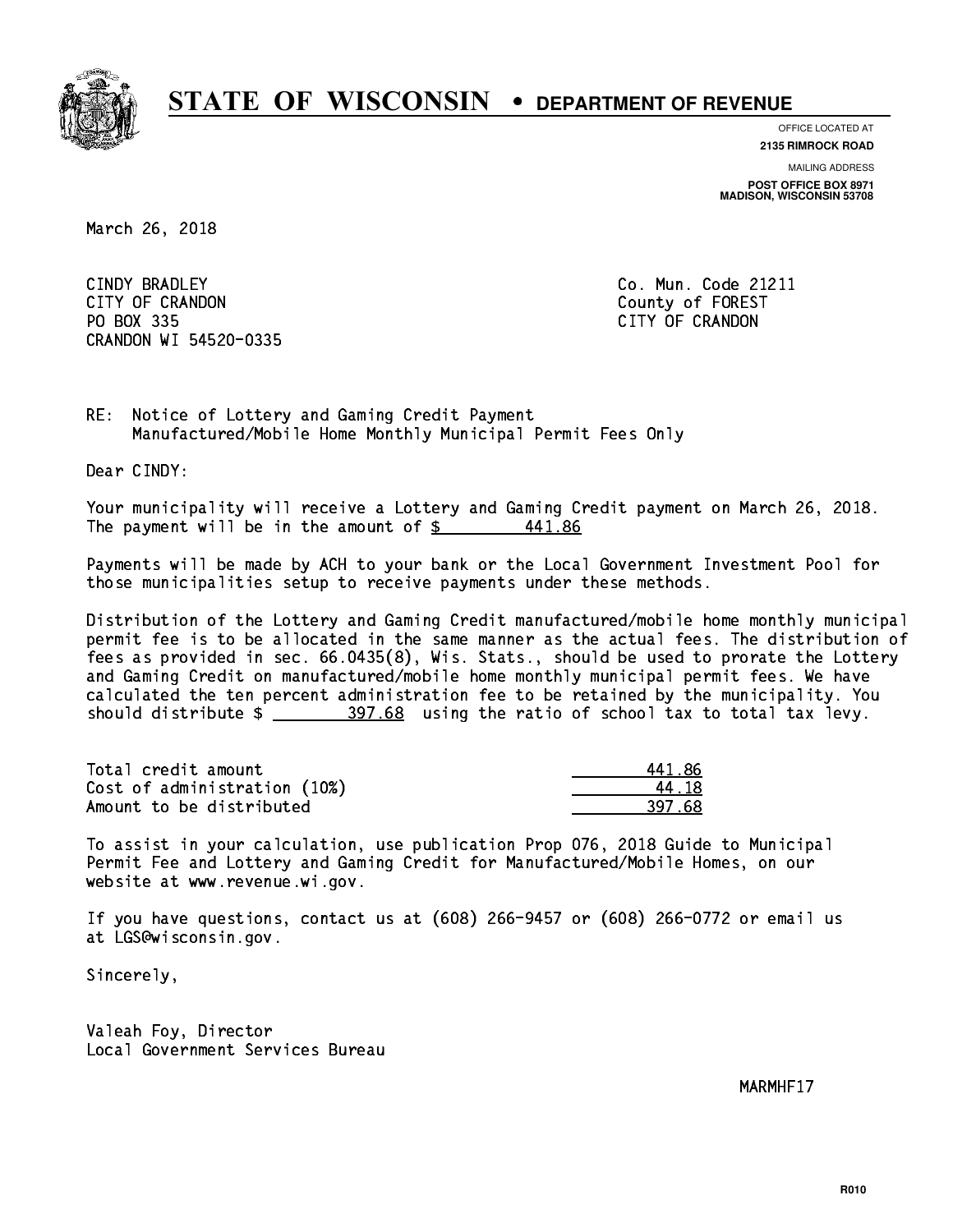

**OFFICE LOCATED AT**

**2135 RIMROCK ROAD**

**MAILING ADDRESS**

**POST OFFICE BOX 8971 MADISON, WISCONSIN 53708**

March 26, 2018

 COURTNEY ROUNDS Co. Mun. Code 22006 Town of Boscobel County of Granty of Granty of Granty of Granty of Granty of Granty of Granty of Granty of Gra 5931 W BLUFF STREET TOWN OF BOSCOBEL BOSCOBEL WI 53805

RE: Notice of Lottery and Gaming Credit Payment Manufactured/Mobile Home Monthly Municipal Permit Fees Only

Dear COURTNEY:

 Your municipality will receive a Lottery and Gaming Credit payment on March 26, 2018. The payment will be in the amount of  $$ 406.36$ 

 Payments will be made by ACH to your bank or the Local Government Investment Pool for those municipalities setup to receive payments under these methods.

 Distribution of the Lottery and Gaming Credit manufactured/mobile home monthly municipal permit fee is to be allocated in the same manner as the actual fees. The distribution of fees as provided in sec. 66.0435(8), Wis. Stats., should be used to prorate the Lottery and Gaming Credit on manufactured/mobile home monthly municipal permit fees. We have calculated the ten percent administration fee to be retained by the municipality. You should distribute  $\frac{265.73}{2}$  using the ratio of school tax to total tax levy.

Total credit amount 100 and 100.36 Cost of administration (10%)  $\qquad \qquad \qquad 40.63$ Amount to be distributed 365.73

 To assist in your calculation, use publication Prop 076, 2018 Guide to Municipal Permit Fee and Lottery and Gaming Credit for Manufactured/Mobile Homes, on our website at www.revenue.wi.gov.

 If you have questions, contact us at (608) 266-9457 or (608) 266-0772 or email us at LGS@wisconsin.gov.

Sincerely,

 Valeah Foy, Director Local Government Services Bureau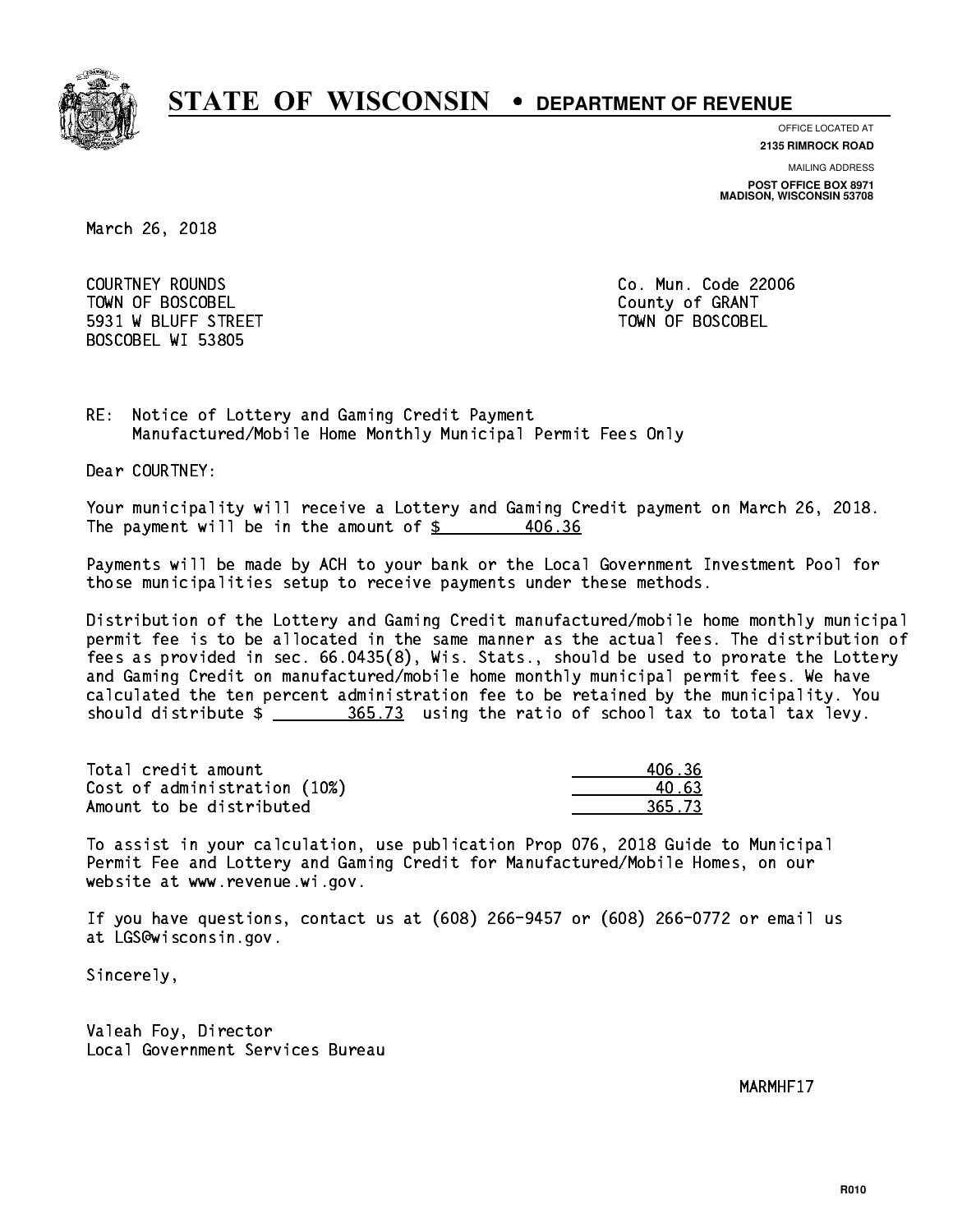

**OFFICE LOCATED AT 2135 RIMROCK ROAD**

**MAILING ADDRESS**

**POST OFFICE BOX 8971 MADISON, WISCONSIN 53708**

March 26, 2018

 LAURIE KING Co. Mun. Code 22034 Town of Marion County of Grants of Grants of Grants of Grants of Grants of Grants of Grants of Grants of Grants 16166 WALTZ LN TOWN OF MARION BOSCOBEL WI 53805-9120

RE: Notice of Lottery and Gaming Credit Payment Manufactured/Mobile Home Monthly Municipal Permit Fees Only

Dear LAURIE:

 Your municipality will receive a Lottery and Gaming Credit payment on March 26, 2018. The payment will be in the amount of  $\frac{2}{3}$  1,079.64

 Payments will be made by ACH to your bank or the Local Government Investment Pool for those municipalities setup to receive payments under these methods.

 Distribution of the Lottery and Gaming Credit manufactured/mobile home monthly municipal permit fee is to be allocated in the same manner as the actual fees. The distribution of fees as provided in sec. 66.0435(8), Wis. Stats., should be used to prorate the Lottery and Gaming Credit on manufactured/mobile home monthly municipal permit fees. We have calculated the ten percent administration fee to be retained by the municipality. You should distribute  $\frac{2}{2}$   $\frac{971.68}{2}$  using the ratio of school tax to total tax levy.

| Total credit amount          | 1.079.64 |
|------------------------------|----------|
| Cost of administration (10%) | 107.96   |
| Amount to be distributed     | 971 68   |

 To assist in your calculation, use publication Prop 076, 2018 Guide to Municipal Permit Fee and Lottery and Gaming Credit for Manufactured/Mobile Homes, on our website at www.revenue.wi.gov.

 If you have questions, contact us at (608) 266-9457 or (608) 266-0772 or email us at LGS@wisconsin.gov.

Sincerely,

 Valeah Foy, Director Local Government Services Bureau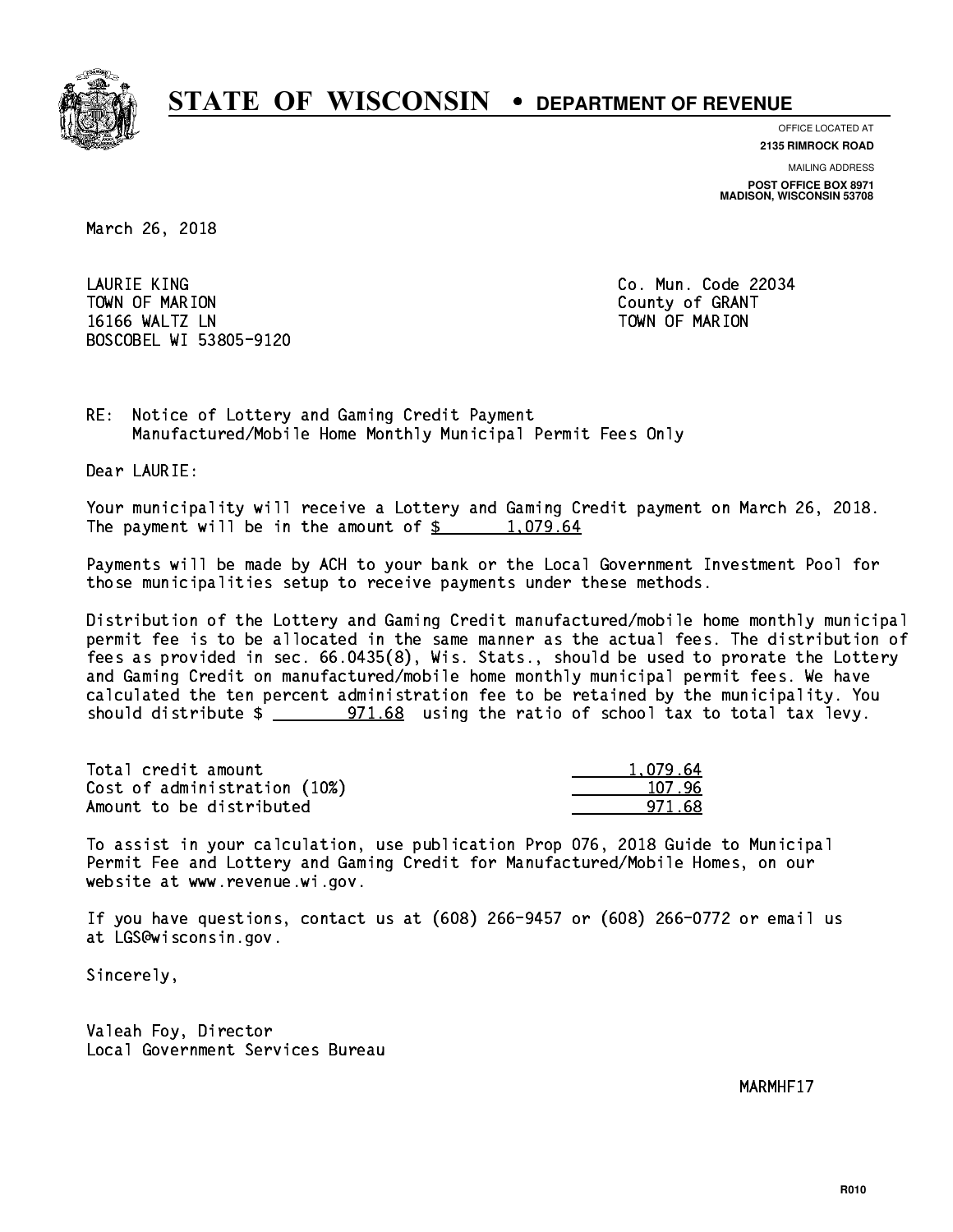

**OFFICE LOCATED AT**

**2135 RIMROCK ROAD**

**MAILING ADDRESS POST OFFICE BOX 8971 MADISON, WISCONSIN 53708**

March 26, 2018

MERRY COOLEY TOWN OF MOUNT IDA County of GRANT 5363 PINE RD. TOWN OF MOUNT IDA FENNIMORE WI 53809

Co. Mun. Code 22040

RE: Notice of Lottery and Gaming Credit Payment Manufactured/Mobile Home Monthly Municipal Permit Fees Only

Dear MERRY:

 Your municipality will receive a Lottery and Gaming Credit payment on March 26, 2018. The payment will be in the amount of  $\frac{2!}{2!1!13!}$ 

 Payments will be made by ACH to your bank or the Local Government Investment Pool for those municipalities setup to receive payments under these methods.

 Distribution of the Lottery and Gaming Credit manufactured/mobile home monthly municipal permit fee is to be allocated in the same manner as the actual fees. The distribution of fees as provided in sec. 66.0435(8), Wis. Stats., should be used to prorate the Lottery and Gaming Credit on manufactured/mobile home monthly municipal permit fees. We have calculated the ten percent administration fee to be retained by the municipality. You should distribute  $\frac{109.02}{109.02}$  using the ratio of school tax to total tax levy.

Total credit amount Cost of administration (10%) Amount to be distributed

| 121 13 |
|--------|
| 12.11  |
| 92.    |

 To assist in your calculation, use publication Prop 076, 2018 Guide to Municipal Permit Fee and Lottery and Gaming Credit for Manufactured/Mobile Homes, on our website at www.revenue.wi.gov.

 If you have questions, contact us at (608) 266-9457 or (608) 266-0772 or email us at LGS@wisconsin.gov.

Sincerely,

 Valeah Foy, Director Local Government Services Bureau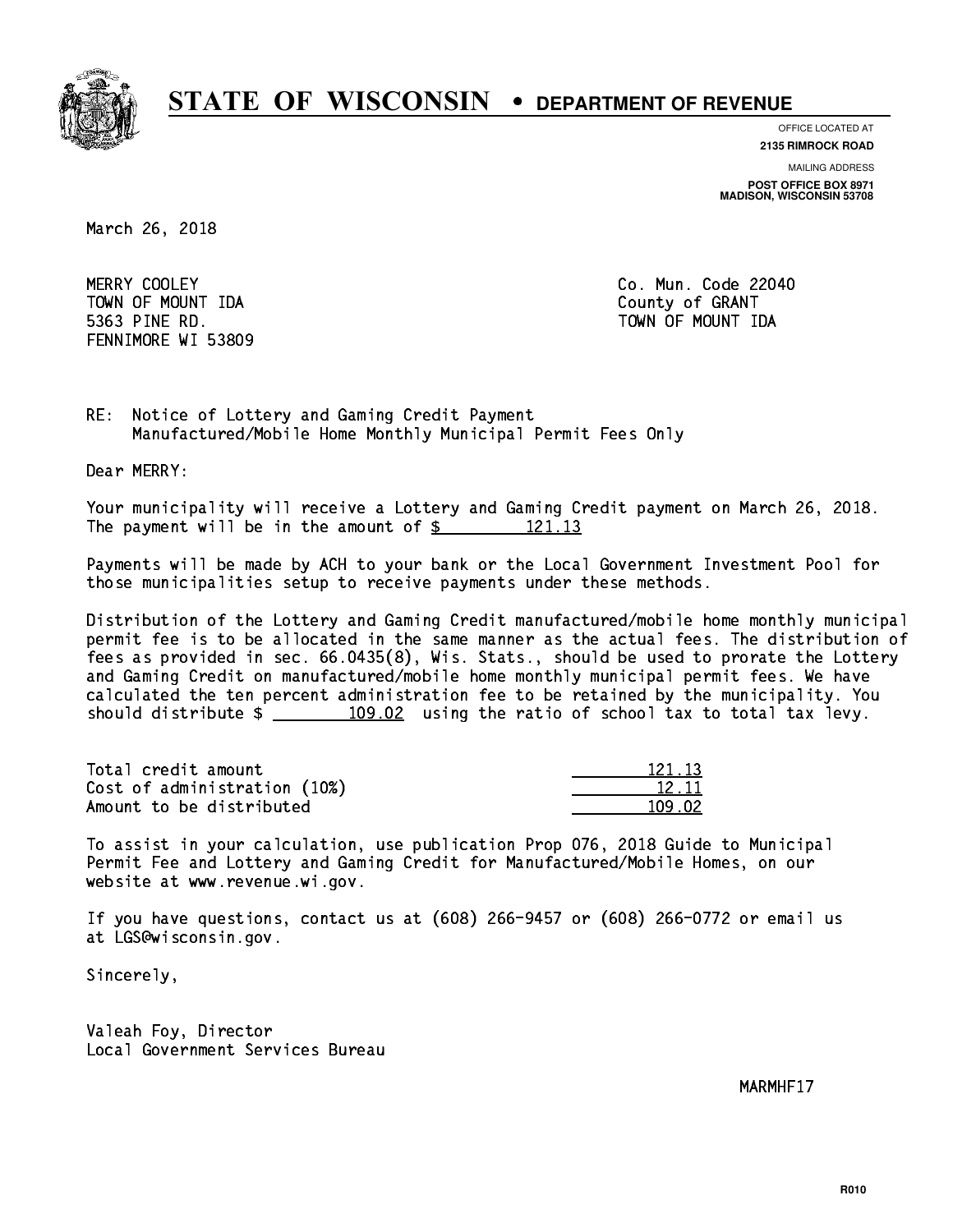

**OFFICE LOCATED AT**

**2135 RIMROCK ROAD**

**MAILING ADDRESS POST OFFICE BOX 8971 MADISON, WISCONSIN 53708**

March 26, 2018

DAVID KLAR TOWN OF PLATTEVILLE COUNTY OF GRANT 1693 SOUTHWEST RD TOWN OF PLATTEVILLE PLATTEVILLE WI 53818-8903

Co. Mun. Code 22050

RE: Notice of Lottery and Gaming Credit Payment Manufactured/Mobile Home Monthly Municipal Permit Fees Only

Dear DAVID:

 Your municipality will receive a Lottery and Gaming Credit payment on March 26, 2018. The payment will be in the amount of  $\frac{2}{3}$  1,606.68

 Payments will be made by ACH to your bank or the Local Government Investment Pool for those municipalities setup to receive payments under these methods.

 Distribution of the Lottery and Gaming Credit manufactured/mobile home monthly municipal permit fee is to be allocated in the same manner as the actual fees. The distribution of fees as provided in sec. 66.0435(8), Wis. Stats., should be used to prorate the Lottery and Gaming Credit on manufactured/mobile home monthly municipal permit fees. We have calculated the ten percent administration fee to be retained by the municipality. You should distribute  $\frac{1.446.02}{1.446.02}$  using the ratio of school tax to total tax levy.

| Total credit amount          | 1.606.68 |
|------------------------------|----------|
| Cost of administration (10%) | 160.66   |
| Amount to be distributed     | 1,446.02 |

 To assist in your calculation, use publication Prop 076, 2018 Guide to Municipal Permit Fee and Lottery and Gaming Credit for Manufactured/Mobile Homes, on our website at www.revenue.wi.gov.

 If you have questions, contact us at (608) 266-9457 or (608) 266-0772 or email us at LGS@wisconsin.gov.

Sincerely,

 Valeah Foy, Director Local Government Services Bureau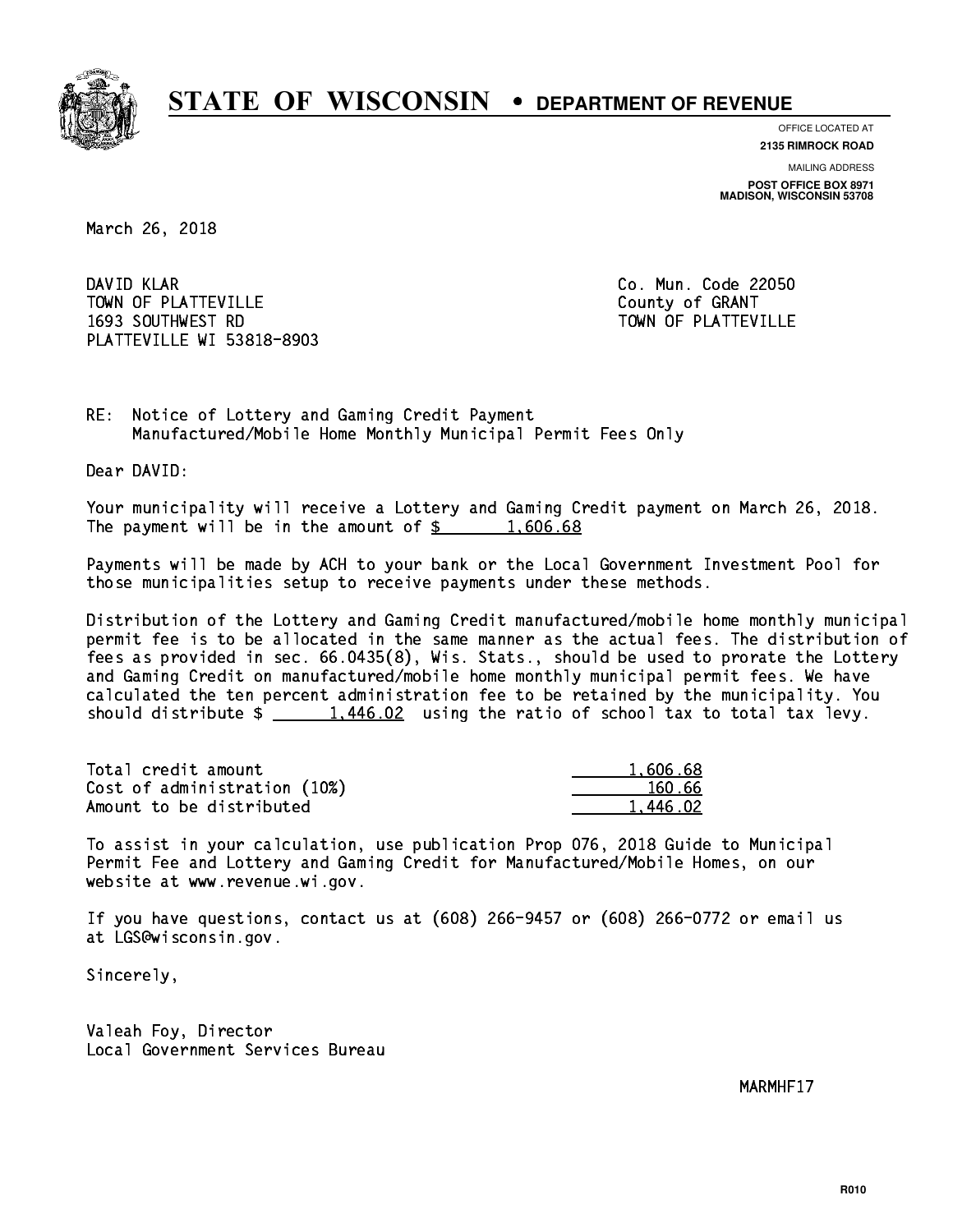

**OFFICE LOCATED AT 2135 RIMROCK ROAD**

**MAILING ADDRESS**

**POST OFFICE BOX 8971 MADISON, WISCONSIN 53708**

March 26, 2018

MARY BRANDT Town of Streets. The Small county of Grants of Grants of Grants of Grants of Grants of Grants of Grants of Gra 1903 COUNTY RD H TOWN OF SMELSER CUBA CITY WI 53807-9576

Co. Mun. Code 22054

RE: Notice of Lottery and Gaming Credit Payment Manufactured/Mobile Home Monthly Municipal Permit Fees Only

Dear MARY:

 Your municipality will receive a Lottery and Gaming Credit payment on March 26, 2018. The payment will be in the amount of  $\frac{271.44}{5}$ 

 Payments will be made by ACH to your bank or the Local Government Investment Pool for those municipalities setup to receive payments under these methods.

 Distribution of the Lottery and Gaming Credit manufactured/mobile home monthly municipal permit fee is to be allocated in the same manner as the actual fees. The distribution of fees as provided in sec. 66.0435(8), Wis. Stats., should be used to prorate the Lottery and Gaming Credit on manufactured/mobile home monthly municipal permit fees. We have calculated the ten percent administration fee to be retained by the municipality. You should distribute  $\frac{244.30}{244.30}$  using the ratio of school tax to total tax levy.

Total credit amount Cost of administration (10%) Amount to be distributed

| 27 L        |
|-------------|
| 14<br>-27 - |
| .,<br>חצ    |

 To assist in your calculation, use publication Prop 076, 2018 Guide to Municipal Permit Fee and Lottery and Gaming Credit for Manufactured/Mobile Homes, on our website at www.revenue.wi.gov.

 If you have questions, contact us at (608) 266-9457 or (608) 266-0772 or email us at LGS@wisconsin.gov.

Sincerely,

 Valeah Foy, Director Local Government Services Bureau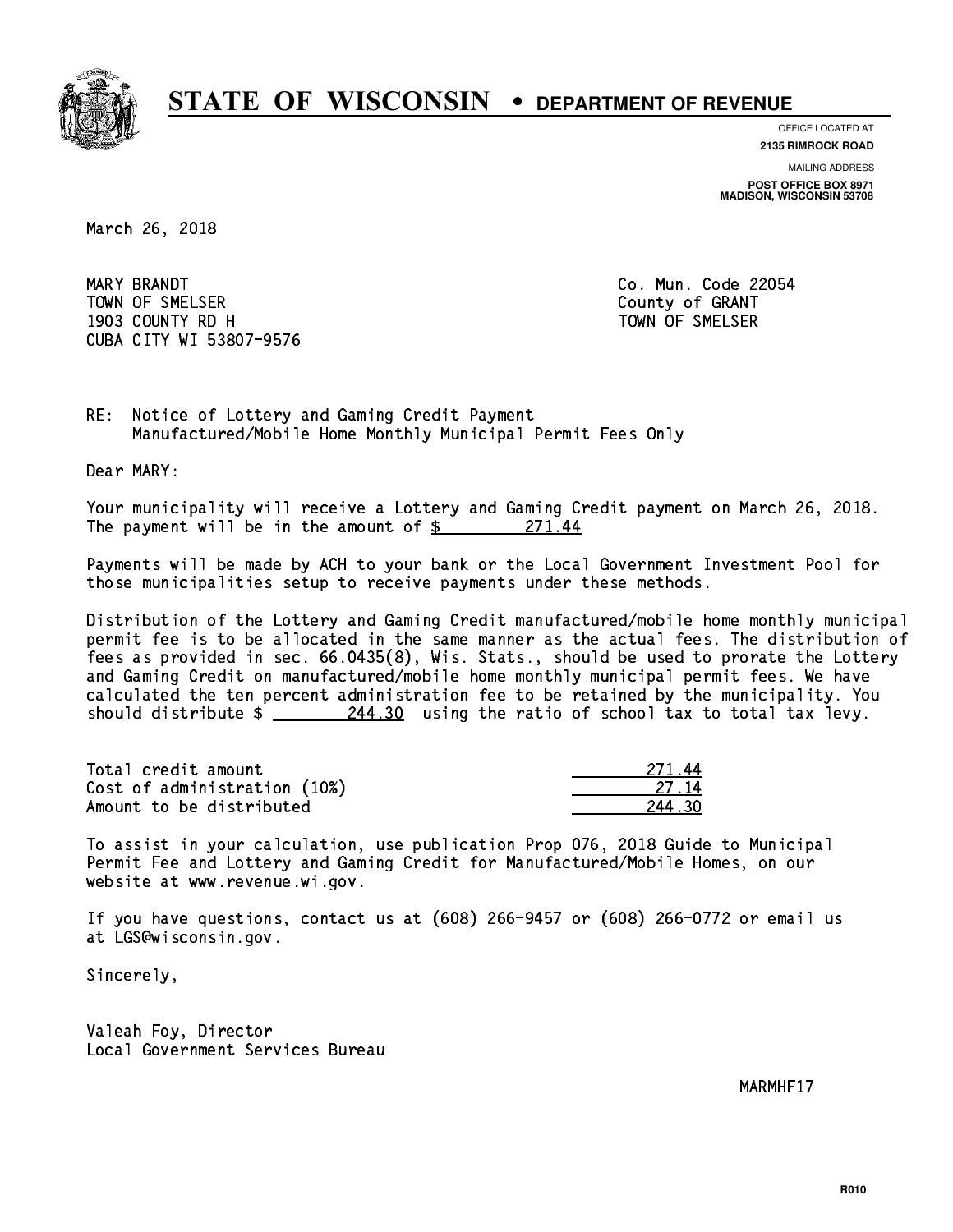

**OFFICE LOCATED AT**

**2135 RIMROCK ROAD**

**MAILING ADDRESS POST OFFICE BOX 8971 MADISON, WISCONSIN 53708**

March 26, 2018

MARY CULLIGAN VILLAGE OF BLOOMINGTON COUNTY OF GRANT BLOOMINGTON WI 53804

Co. Mun. Code 22107 453 CANAL ST VILLAGE OF BLOOMINGTON

RE: Notice of Lottery and Gaming Credit Payment Manufactured/Mobile Home Monthly Municipal Permit Fees Only

Dear MARY:

 Your municipality will receive a Lottery and Gaming Credit payment on March 26, 2018. The payment will be in the amount of  $\frac{2}{3}$ 544.59

 Payments will be made by ACH to your bank or the Local Government Investment Pool for those municipalities setup to receive payments under these methods.

 Distribution of the Lottery and Gaming Credit manufactured/mobile home monthly municipal permit fee is to be allocated in the same manner as the actual fees. The distribution of fees as provided in sec. 66.0435(8), Wis. Stats., should be used to prorate the Lottery and Gaming Credit on manufactured/mobile home monthly municipal permit fees. We have calculated the ten percent administration fee to be retained by the municipality. You should distribute  $\frac{490.14}{10.11}$  using the ratio of school tax to total tax levy.

Total credit amount Cost of administration (10%) Amount to be distributed

| - 59     |
|----------|
| ι 5      |
| Δ<br>- 7 |

 To assist in your calculation, use publication Prop 076, 2018 Guide to Municipal Permit Fee and Lottery and Gaming Credit for Manufactured/Mobile Homes, on our website at www.revenue.wi.gov.

 If you have questions, contact us at (608) 266-9457 or (608) 266-0772 or email us at LGS@wisconsin.gov.

Sincerely,

 Valeah Foy, Director Local Government Services Bureau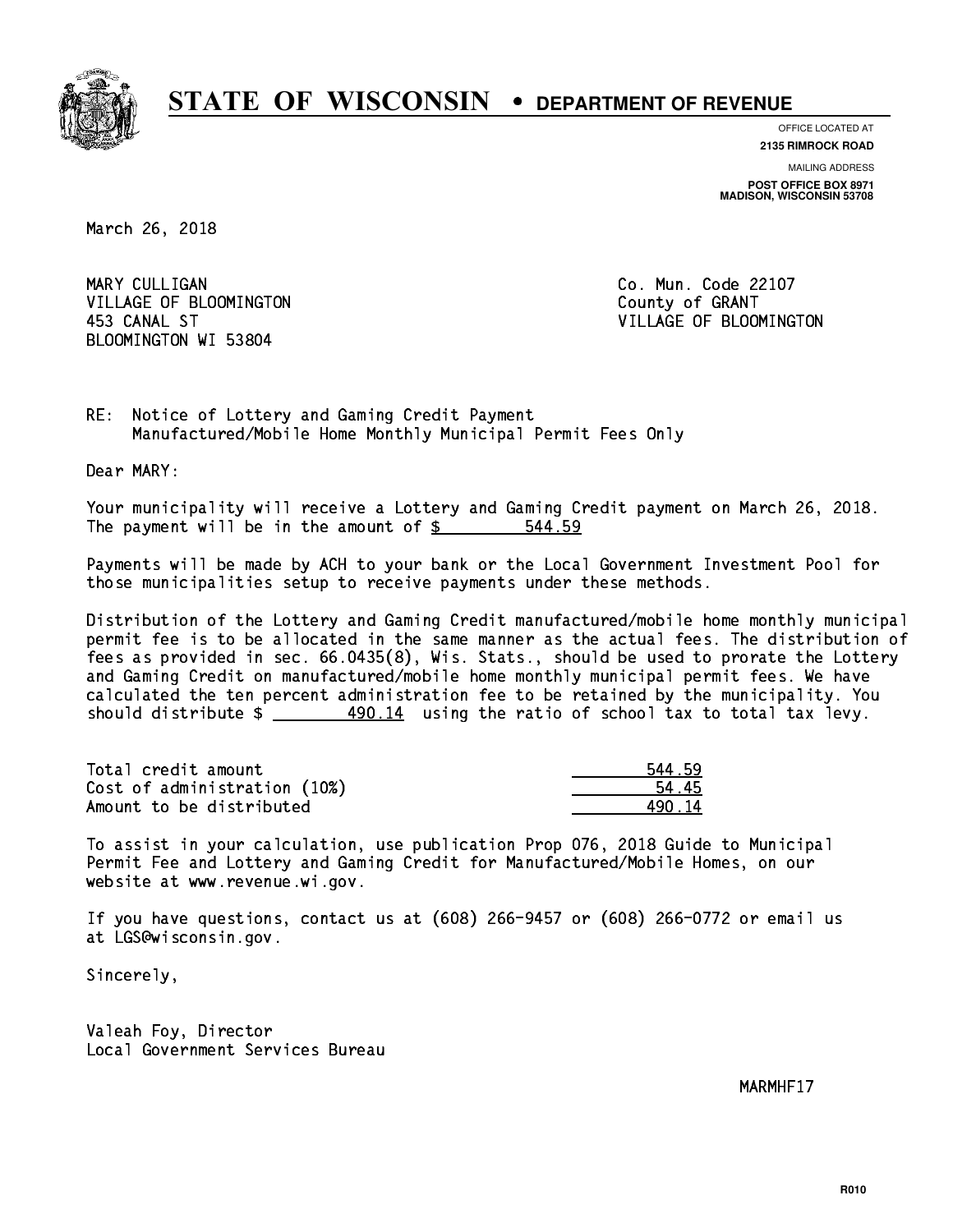

**OFFICE LOCATED AT**

**2135 RIMROCK ROAD**

**MAILING ADDRESS POST OFFICE BOX 8971 MADISON, WISCONSIN 53708**

March 26, 2018

MARLENE ESSER VILLAGE OF CASSVILLE COUNTY OF GRANT 100 W AMELIA ST VILLAGE OF CASSVILLE CASSVILLE WI 53806-9510

Co. Mun. Code 22111

RE: Notice of Lottery and Gaming Credit Payment Manufactured/Mobile Home Monthly Municipal Permit Fees Only

Dear MARLENE:

 Your municipality will receive a Lottery and Gaming Credit payment on March 26, 2018. The payment will be in the amount of \$ 387.12 \_\_\_\_\_\_\_\_\_\_\_\_\_\_\_\_

 Payments will be made by ACH to your bank or the Local Government Investment Pool for those municipalities setup to receive payments under these methods.

 Distribution of the Lottery and Gaming Credit manufactured/mobile home monthly municipal permit fee is to be allocated in the same manner as the actual fees. The distribution of fees as provided in sec. 66.0435(8), Wis. Stats., should be used to prorate the Lottery and Gaming Credit on manufactured/mobile home monthly municipal permit fees. We have calculated the ten percent administration fee to be retained by the municipality. You should distribute  $\frac{248.41}{2}$  using the ratio of school tax to total tax levy.

| Total credit amount          | 387.12 |
|------------------------------|--------|
| Cost of administration (10%) | 38.71  |
| Amount to be distributed     | 348.41 |

 To assist in your calculation, use publication Prop 076, 2018 Guide to Municipal Permit Fee and Lottery and Gaming Credit for Manufactured/Mobile Homes, on our website at www.revenue.wi.gov.

 If you have questions, contact us at (608) 266-9457 or (608) 266-0772 or email us at LGS@wisconsin.gov.

Sincerely,

 Valeah Foy, Director Local Government Services Bureau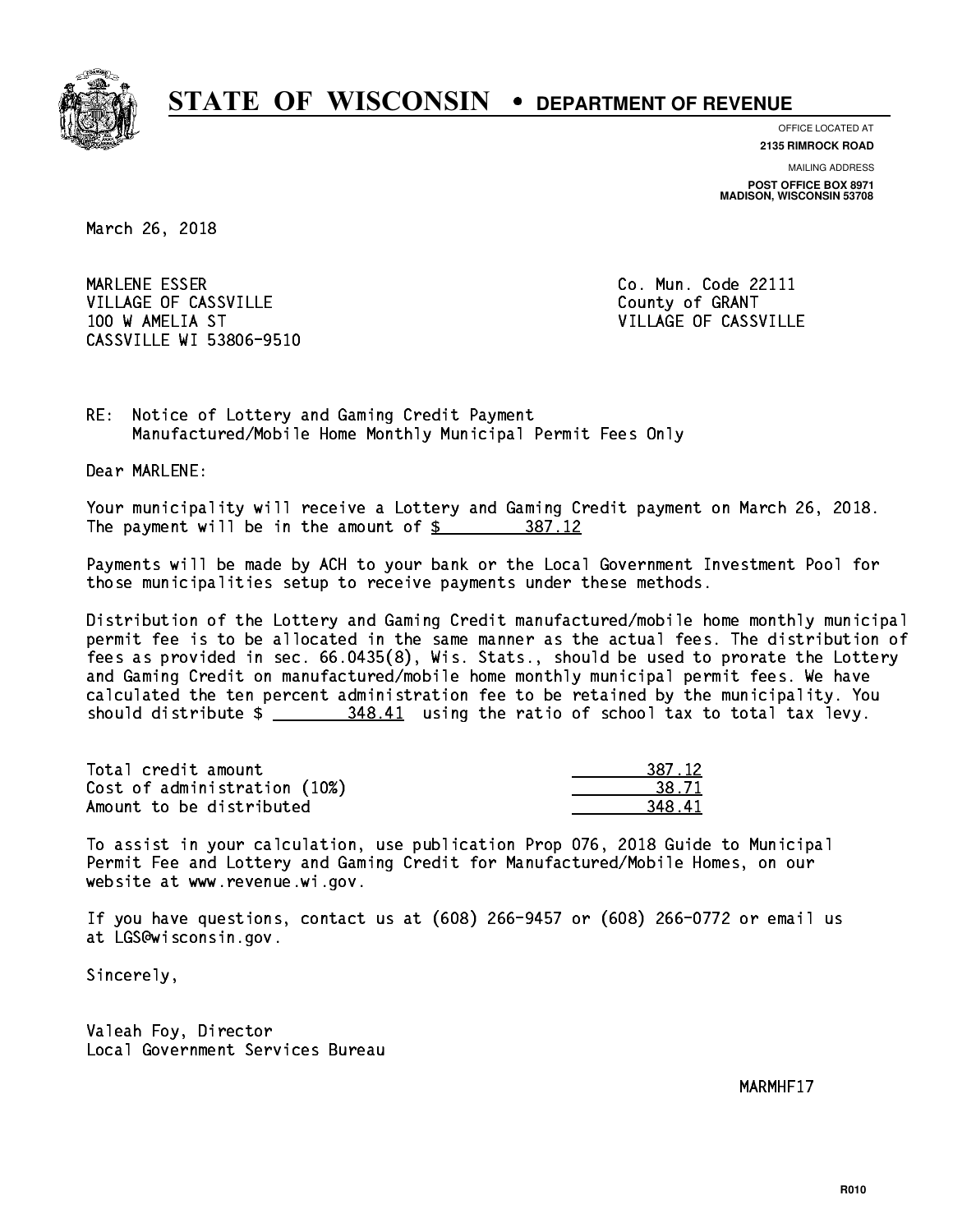

**OFFICE LOCATED AT**

**2135 RIMROCK ROAD**

**MAILING ADDRESS POST OFFICE BOX 8971 MADISON, WISCONSIN 53708**

March 26, 2018

SALLY BAUER VILLAGE OF HAZEL GREEN COUNTY OF GRANT 1610 FAIRPLAY STREET VILLAGE OF HAZEL GREEN HAZEL GREEN WI 53811-0367

Co. Mun. Code 22136

RE: Notice of Lottery and Gaming Credit Payment Manufactured/Mobile Home Monthly Municipal Permit Fees Only

Dear SALLY:

 Your municipality will receive a Lottery and Gaming Credit payment on March 26, 2018. The payment will be in the amount of \$ 615.05 \_\_\_\_\_\_\_\_\_\_\_\_\_\_\_\_

 Payments will be made by ACH to your bank or the Local Government Investment Pool for those municipalities setup to receive payments under these methods.

 Distribution of the Lottery and Gaming Credit manufactured/mobile home monthly municipal permit fee is to be allocated in the same manner as the actual fees. The distribution of fees as provided in sec. 66.0435(8), Wis. Stats., should be used to prorate the Lottery and Gaming Credit on manufactured/mobile home monthly municipal permit fees. We have calculated the ten percent administration fee to be retained by the municipality. You should distribute  $\frac{2}{1}$   $\frac{553.55}{1000}$  using the ratio of school tax to total tax levy.

Total credit amount Cost of administration (10%) Amount to be distributed

| 615.05 |
|--------|
| 61 50  |
| 553.55 |

 To assist in your calculation, use publication Prop 076, 2018 Guide to Municipal Permit Fee and Lottery and Gaming Credit for Manufactured/Mobile Homes, on our website at www.revenue.wi.gov.

 If you have questions, contact us at (608) 266-9457 or (608) 266-0772 or email us at LGS@wisconsin.gov.

Sincerely,

 Valeah Foy, Director Local Government Services Bureau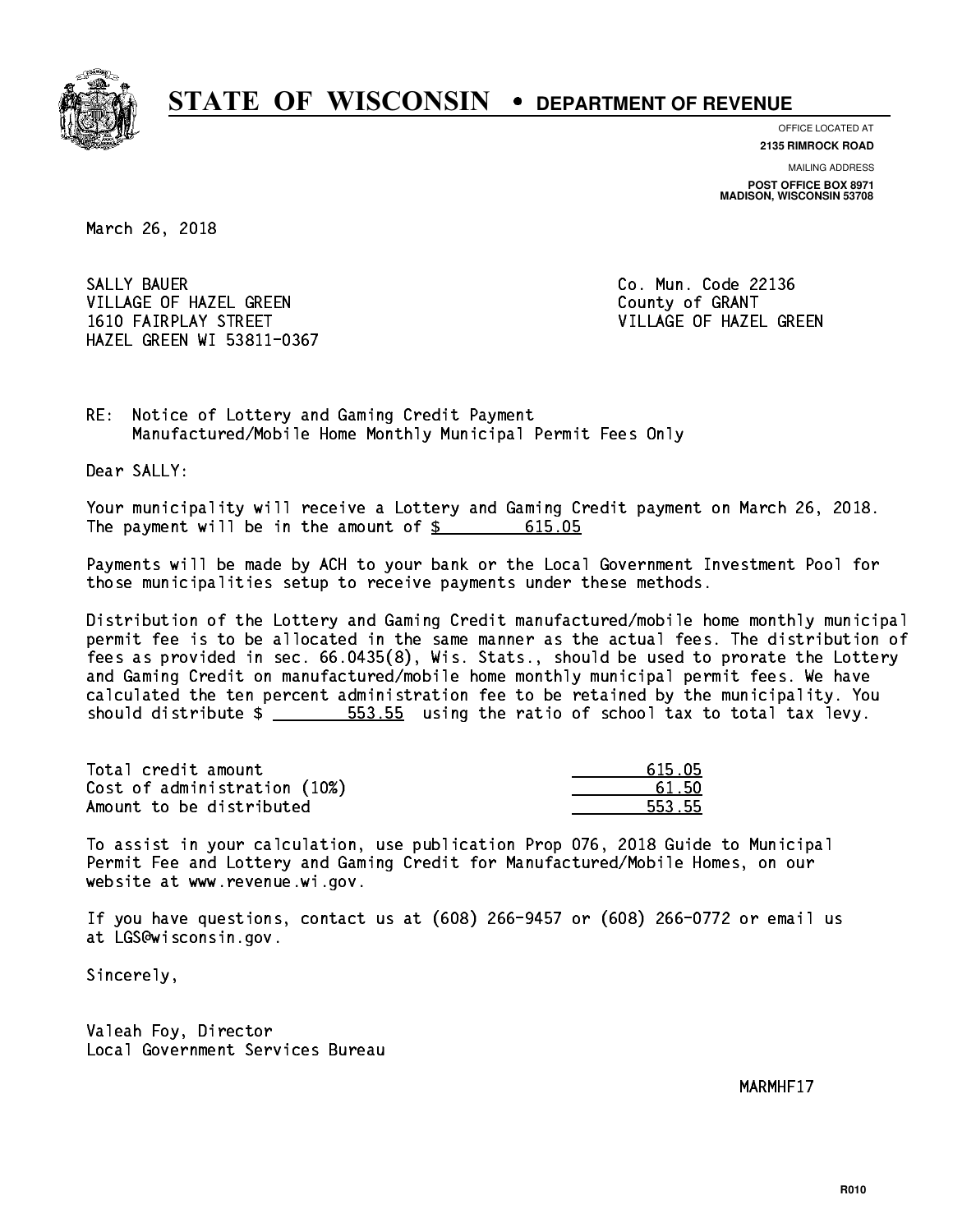

**OFFICE LOCATED AT**

**2135 RIMROCK ROAD**

**MAILING ADDRESS POST OFFICE BOX 8971 MADISON, WISCONSIN 53708**

March 26, 2018

CINDA JOHNSON VILLAGE OF MUSCODA COUNTY OF GRANT 206 N WISCONSIN AVE VILLAGE OF MUSCODA MUSCODA WI 53573

Co. Mun. Code 22153

RE: Notice of Lottery and Gaming Credit Payment Manufactured/Mobile Home Monthly Municipal Permit Fees Only

Dear CINDA:

 Your municipality will receive a Lottery and Gaming Credit payment on March 26, 2018. The payment will be in the amount of  $\frac{2}{3}$  1,560.48

 Payments will be made by ACH to your bank or the Local Government Investment Pool for those municipalities setup to receive payments under these methods.

 Distribution of the Lottery and Gaming Credit manufactured/mobile home monthly municipal permit fee is to be allocated in the same manner as the actual fees. The distribution of fees as provided in sec. 66.0435(8), Wis. Stats., should be used to prorate the Lottery and Gaming Credit on manufactured/mobile home monthly municipal permit fees. We have calculated the ten percent administration fee to be retained by the municipality. You should distribute  $\frac{1,404.44}{1,404.44}$  using the ratio of school tax to total tax levy.

| Total credit amount          | 1,560.48 |
|------------------------------|----------|
| Cost of administration (10%) | 156.04   |
| Amount to be distributed     | 1.404.44 |

 To assist in your calculation, use publication Prop 076, 2018 Guide to Municipal Permit Fee and Lottery and Gaming Credit for Manufactured/Mobile Homes, on our website at www.revenue.wi.gov.

 If you have questions, contact us at (608) 266-9457 or (608) 266-0772 or email us at LGS@wisconsin.gov.

Sincerely,

 Valeah Foy, Director Local Government Services Bureau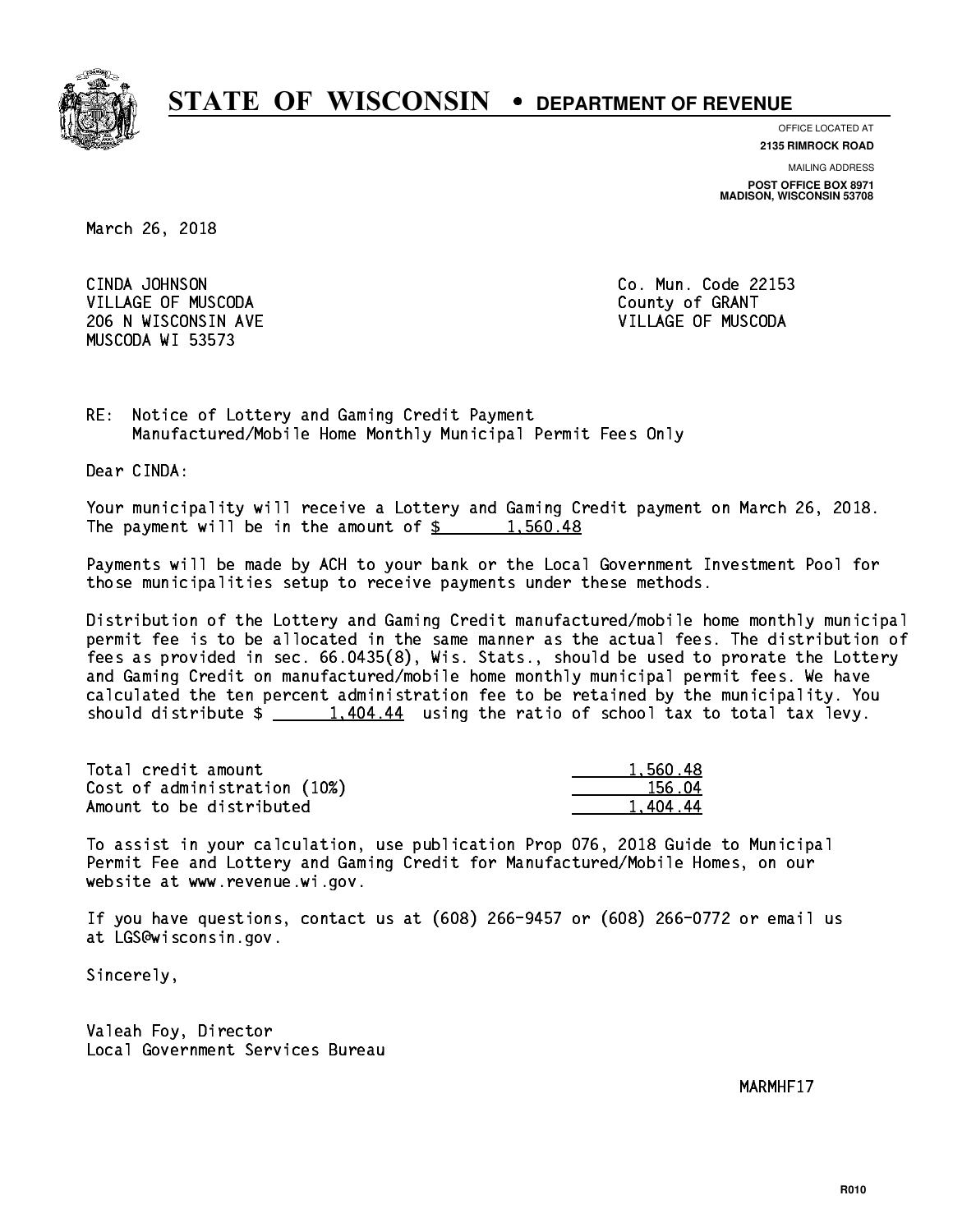

**OFFICE LOCATED AT**

**2135 RIMROCK ROAD**

**MAILING ADDRESS POST OFFICE BOX 8971 MADISON, WISCONSIN 53708**

March 26, 2018

LORI BAKER VILLAGE OF PATCH GROVE COUNTY OF GRANT PATCH GROVE WI 53817

Co. Mun. Code 22171 729 N MAIN ST VILLAGE OF PATCH GROVE

RE: Notice of Lottery and Gaming Credit Payment Manufactured/Mobile Home Monthly Municipal Permit Fees Only

Dear LORI:

 Your municipality will receive a Lottery and Gaming Credit payment on March 26, 2018. The payment will be in the amount of  $\frac{2}{3}$ 447.24

 Payments will be made by ACH to your bank or the Local Government Investment Pool for those municipalities setup to receive payments under these methods.

 Distribution of the Lottery and Gaming Credit manufactured/mobile home monthly municipal permit fee is to be allocated in the same manner as the actual fees. The distribution of fees as provided in sec. 66.0435(8), Wis. Stats., should be used to prorate the Lottery and Gaming Credit on manufactured/mobile home monthly municipal permit fees. We have calculated the ten percent administration fee to be retained by the municipality. You should distribute  $\frac{402.52}{1}$  using the ratio of school tax to total tax levy.

Total credit amount Cost of administration (10%) Amount to be distributed

| 17.24  |
|--------|
| 1.72   |
| AN2 52 |

 To assist in your calculation, use publication Prop 076, 2018 Guide to Municipal Permit Fee and Lottery and Gaming Credit for Manufactured/Mobile Homes, on our website at www.revenue.wi.gov.

 If you have questions, contact us at (608) 266-9457 or (608) 266-0772 or email us at LGS@wisconsin.gov.

Sincerely,

 Valeah Foy, Director Local Government Services Bureau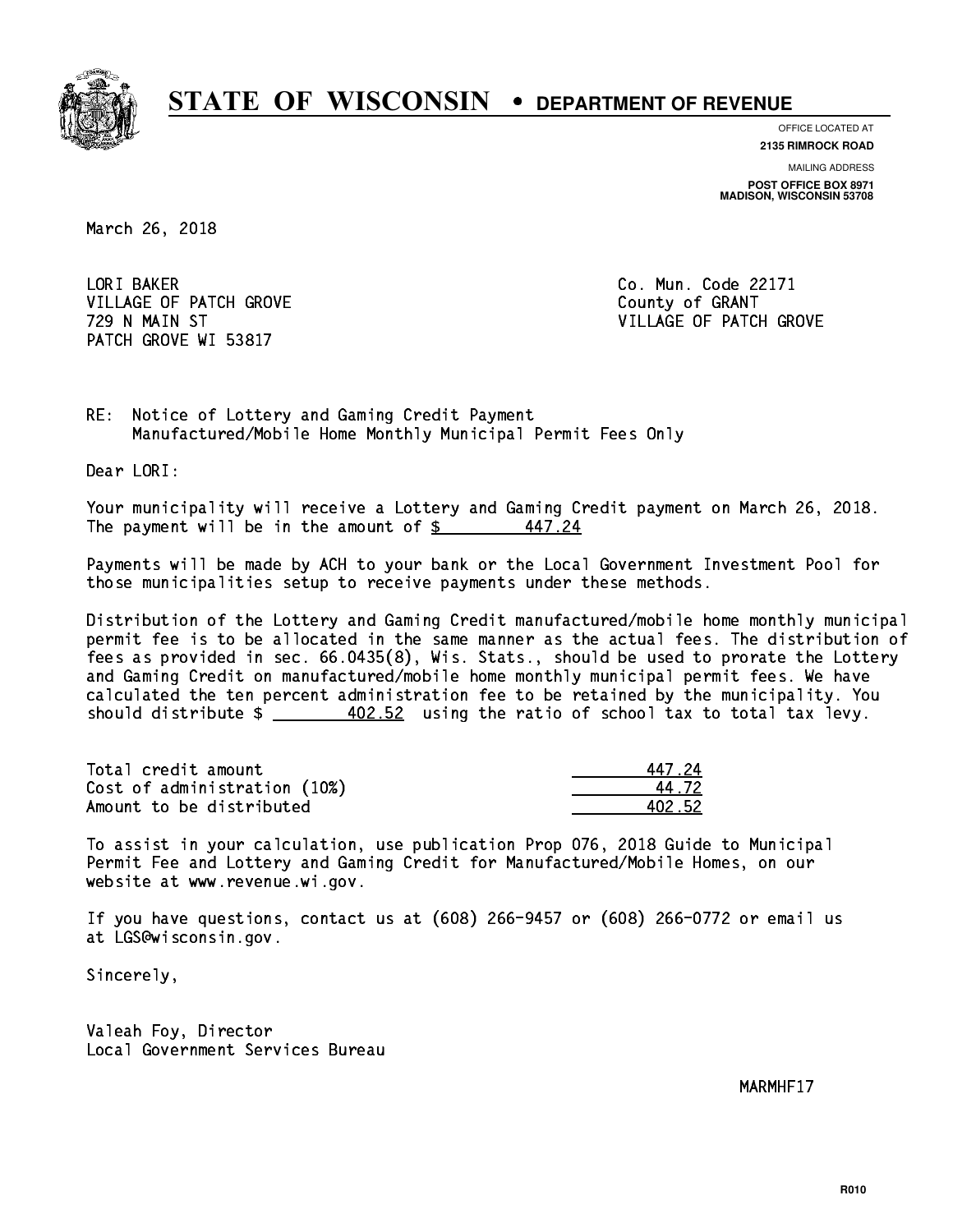

**OFFICE LOCATED AT**

**2135 RIMROCK ROAD**

**MAILING ADDRESS POST OFFICE BOX 8971 MADISON, WISCONSIN 53708**

March 26, 2018

SHEILA HORNER VILLAGE OF POTOSI COUNTY OF GRANT 105 N MAIN ST VILLAGE OF POTOSI POTOSI WI 53820-9709

Co. Mun. Code 22172

RE: Notice of Lottery and Gaming Credit Payment Manufactured/Mobile Home Monthly Municipal Permit Fees Only

Dear SHEILA:

 Your municipality will receive a Lottery and Gaming Credit payment on March 26, 2018. The payment will be in the amount of \$ 206.95 \_\_\_\_\_\_\_\_\_\_\_\_\_\_\_\_

 Payments will be made by ACH to your bank or the Local Government Investment Pool for those municipalities setup to receive payments under these methods.

 Distribution of the Lottery and Gaming Credit manufactured/mobile home monthly municipal permit fee is to be allocated in the same manner as the actual fees. The distribution of fees as provided in sec. 66.0435(8), Wis. Stats., should be used to prorate the Lottery and Gaming Credit on manufactured/mobile home monthly municipal permit fees. We have calculated the ten percent administration fee to be retained by the municipality. You should distribute  $\frac{186.26}{186.26}$  using the ratio of school tax to total tax levy.

Total credit amount Cost of administration (10%) Amount to be distributed

| 95<br>21      |
|---------------|
| 20.69         |
| 86 <i>2</i> 6 |

 To assist in your calculation, use publication Prop 076, 2018 Guide to Municipal Permit Fee and Lottery and Gaming Credit for Manufactured/Mobile Homes, on our website at www.revenue.wi.gov.

 If you have questions, contact us at (608) 266-9457 or (608) 266-0772 or email us at LGS@wisconsin.gov.

Sincerely,

 Valeah Foy, Director Local Government Services Bureau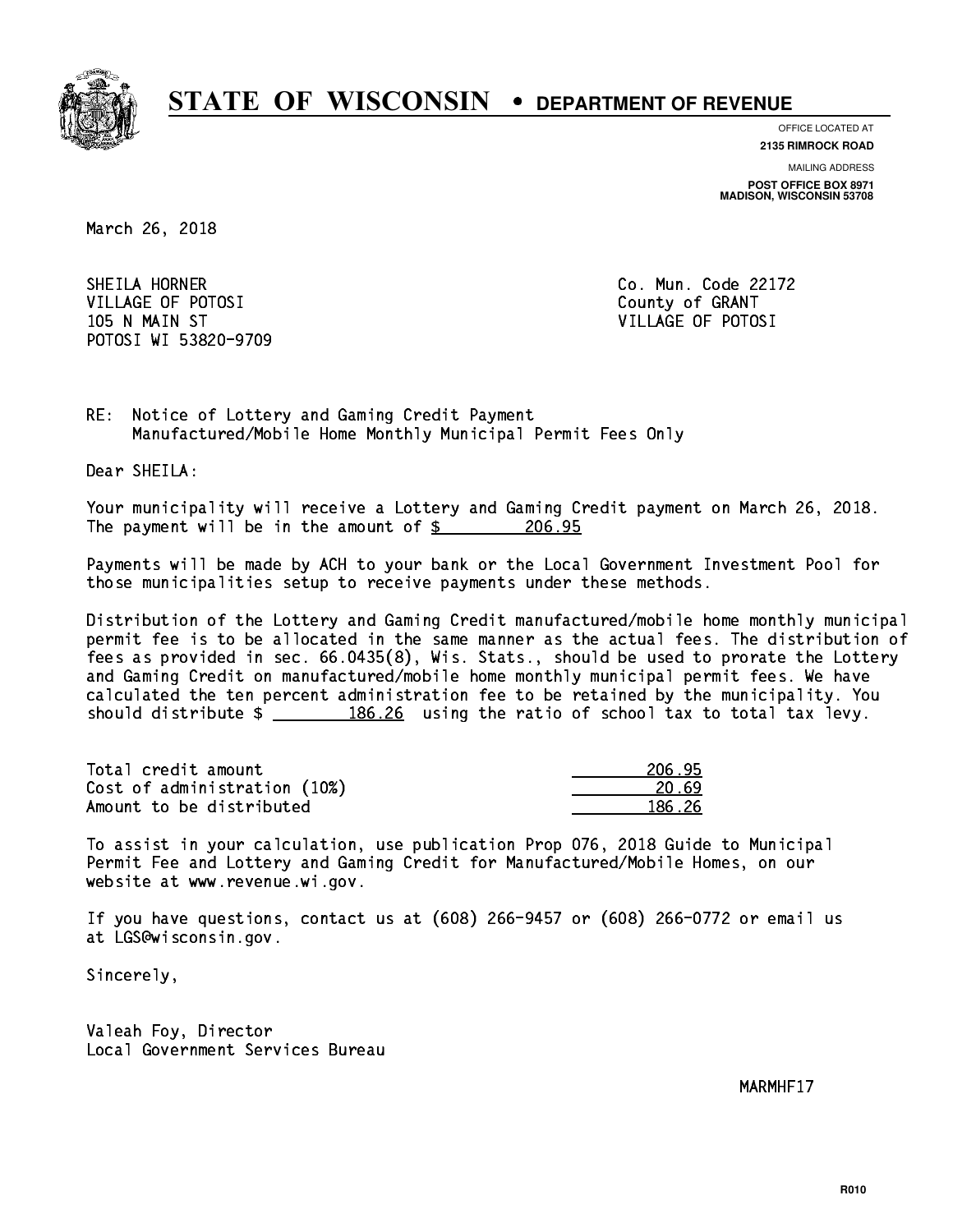

**OFFICE LOCATED AT**

**MAILING ADDRESS 2135 RIMROCK ROAD**

**POST OFFICE BOX 8971 MADISON, WISCONSIN 53708**

March 26, 2018

 ARLIE HARRIS Co. Mun. Code 22206 CITY OF BOSCOBEL County of GRANT 1006 WISCONSIN AVE CITY OF BOSCOBEL BOSCOBEL WI 53805-1532

RE: Notice of Lottery and Gaming Credit Payment Manufactured/Mobile Home Monthly Municipal Permit Fees Only

Dear ARLIE:

 Your municipality will receive a Lottery and Gaming Credit payment on March 26, 2018. The payment will be in the amount of \$ 923.95 \_\_\_\_\_\_\_\_\_\_\_\_\_\_\_\_

 Payments will be made by ACH to your bank or the Local Government Investment Pool for those municipalities setup to receive payments under these methods.

 Distribution of the Lottery and Gaming Credit manufactured/mobile home monthly municipal permit fee is to be allocated in the same manner as the actual fees. The distribution of fees as provided in sec. 66.0435(8), Wis. Stats., should be used to prorate the Lottery and Gaming Credit on manufactured/mobile home monthly municipal permit fees. We have calculated the ten percent administration fee to be retained by the municipality. You should distribute  $\frac{2}{2}$   $\frac{831.56}{2}$  using the ratio of school tax to total tax levy.

| Total credit amount          | 923.95 |
|------------------------------|--------|
| Cost of administration (10%) | 92.39  |
| Amount to be distributed     | 831.56 |

 To assist in your calculation, use publication Prop 076, 2018 Guide to Municipal Permit Fee and Lottery and Gaming Credit for Manufactured/Mobile Homes, on our website at www.revenue.wi.gov.

 If you have questions, contact us at (608) 266-9457 or (608) 266-0772 or email us at LGS@wisconsin.gov.

Sincerely,

 Valeah Foy, Director Local Government Services Bureau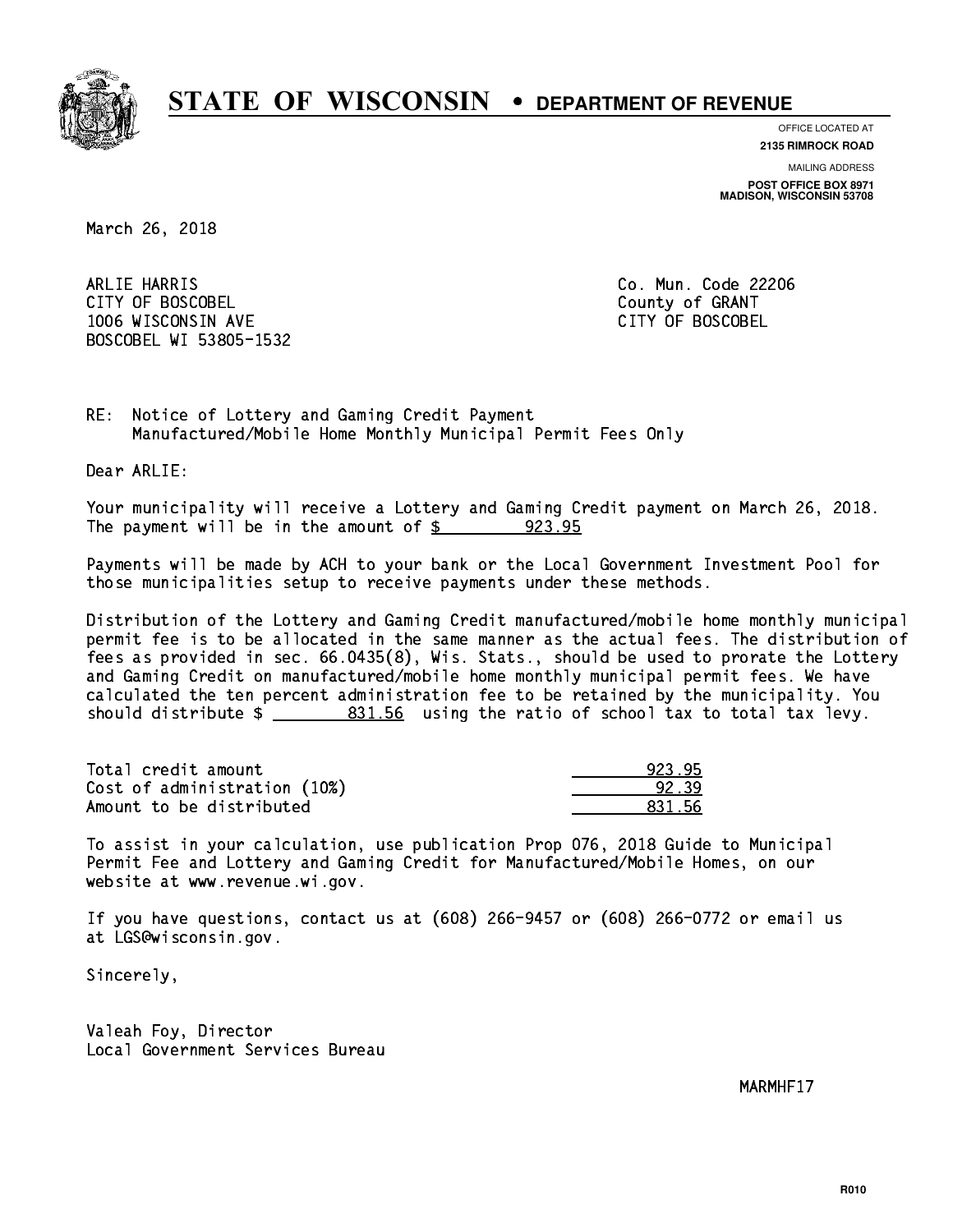

**OFFICE LOCATED AT**

**2135 RIMROCK ROAD**

**MAILING ADDRESS**

**POST OFFICE BOX 8971 MADISON, WISCONSIN 53708**

March 26, 2018

MISTY MOLZOF CITY OF FENNIMORE **COULD COULD COULD COULD COULD** 860 LINCOLN AVE CONTROLLER SERVICE SERVICE SERVICE SERVICE SERVICE SERVICE SERVICE SERVICE SERVICE SERVICE SERVICE SERVICE SERVICE SERVICE SERVICE SERVICE SERVICE SERVICE SERVICE SERVICE SERVICE SERVICE SERVICE SERVICE SER FENNIMORE WI 53809

Co. Mun. Code 22226

RE: Notice of Lottery and Gaming Credit Payment Manufactured/Mobile Home Monthly Municipal Permit Fees Only

Dear MISTY:

 Your municipality will receive a Lottery and Gaming Credit payment on March 26, 2018. The payment will be in the amount of  $\frac{2}{3}$  1,937.05

 Payments will be made by ACH to your bank or the Local Government Investment Pool for those municipalities setup to receive payments under these methods.

 Distribution of the Lottery and Gaming Credit manufactured/mobile home monthly municipal permit fee is to be allocated in the same manner as the actual fees. The distribution of fees as provided in sec. 66.0435(8), Wis. Stats., should be used to prorate the Lottery and Gaming Credit on manufactured/mobile home monthly municipal permit fees. We have calculated the ten percent administration fee to be retained by the municipality. You should distribute  $\frac{1,743.35}{1,743.35}$  using the ratio of school tax to total tax levy.

| Total credit amount          | 1.937.05 |
|------------------------------|----------|
| Cost of administration (10%) | 193.70   |
| Amount to be distributed     | 1,743.35 |

 To assist in your calculation, use publication Prop 076, 2018 Guide to Municipal Permit Fee and Lottery and Gaming Credit for Manufactured/Mobile Homes, on our website at www.revenue.wi.gov.

 If you have questions, contact us at (608) 266-9457 or (608) 266-0772 or email us at LGS@wisconsin.gov.

Sincerely,

 Valeah Foy, Director Local Government Services Bureau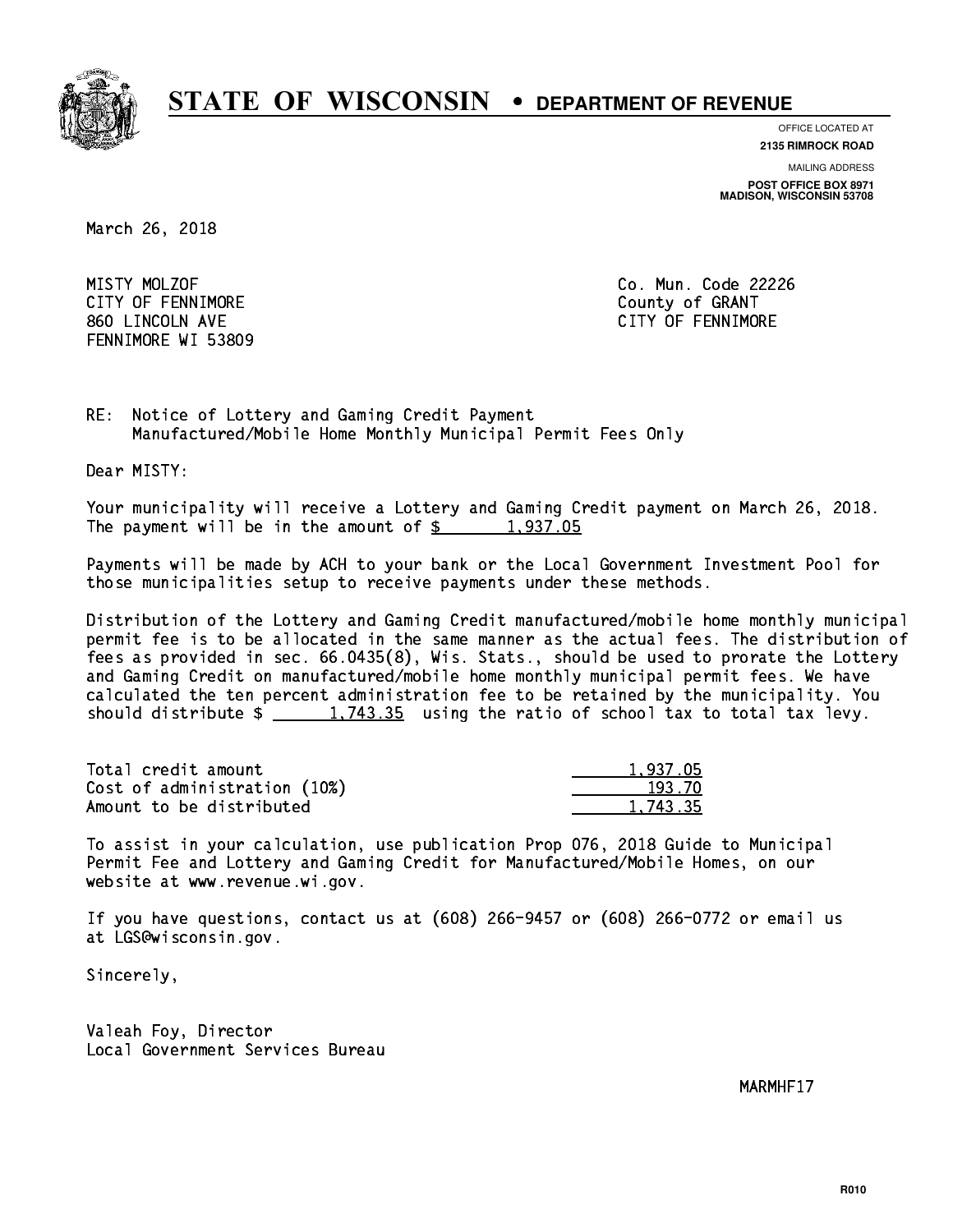

**OFFICE LOCATED AT**

**2135 RIMROCK ROAD**

**MAILING ADDRESS POST OFFICE BOX 8971 MADISON, WISCONSIN 53708**

March 26, 2018

 DAVID KURIHARA Co. Mun. Code 22246 CITY OF LANCASTER COUNTY COUNTY OF GRANT 206 S MADISON ST CITY OF LANCASTER LANCASTER WI 53813-1762

RE: Notice of Lottery and Gaming Credit Payment Manufactured/Mobile Home Monthly Municipal Permit Fees Only

Dear DAVID:

 Your municipality will receive a Lottery and Gaming Credit payment on March 26, 2018. The payment will be in the amount of  $\frac{2}{3}$  1,116.21

 Payments will be made by ACH to your bank or the Local Government Investment Pool for those municipalities setup to receive payments under these methods.

 Distribution of the Lottery and Gaming Credit manufactured/mobile home monthly municipal permit fee is to be allocated in the same manner as the actual fees. The distribution of fees as provided in sec. 66.0435(8), Wis. Stats., should be used to prorate the Lottery and Gaming Credit on manufactured/mobile home monthly municipal permit fees. We have calculated the ten percent administration fee to be retained by the municipality. You should distribute  $\frac{1,004.59}{1,004.59}$  using the ratio of school tax to total tax levy.

| Total credit amount          | 1.116.21 |
|------------------------------|----------|
| Cost of administration (10%) | 111.62   |
| Amount to be distributed     | 1.004.59 |

 To assist in your calculation, use publication Prop 076, 2018 Guide to Municipal Permit Fee and Lottery and Gaming Credit for Manufactured/Mobile Homes, on our website at www.revenue.wi.gov.

 If you have questions, contact us at (608) 266-9457 or (608) 266-0772 or email us at LGS@wisconsin.gov.

Sincerely,

 Valeah Foy, Director Local Government Services Bureau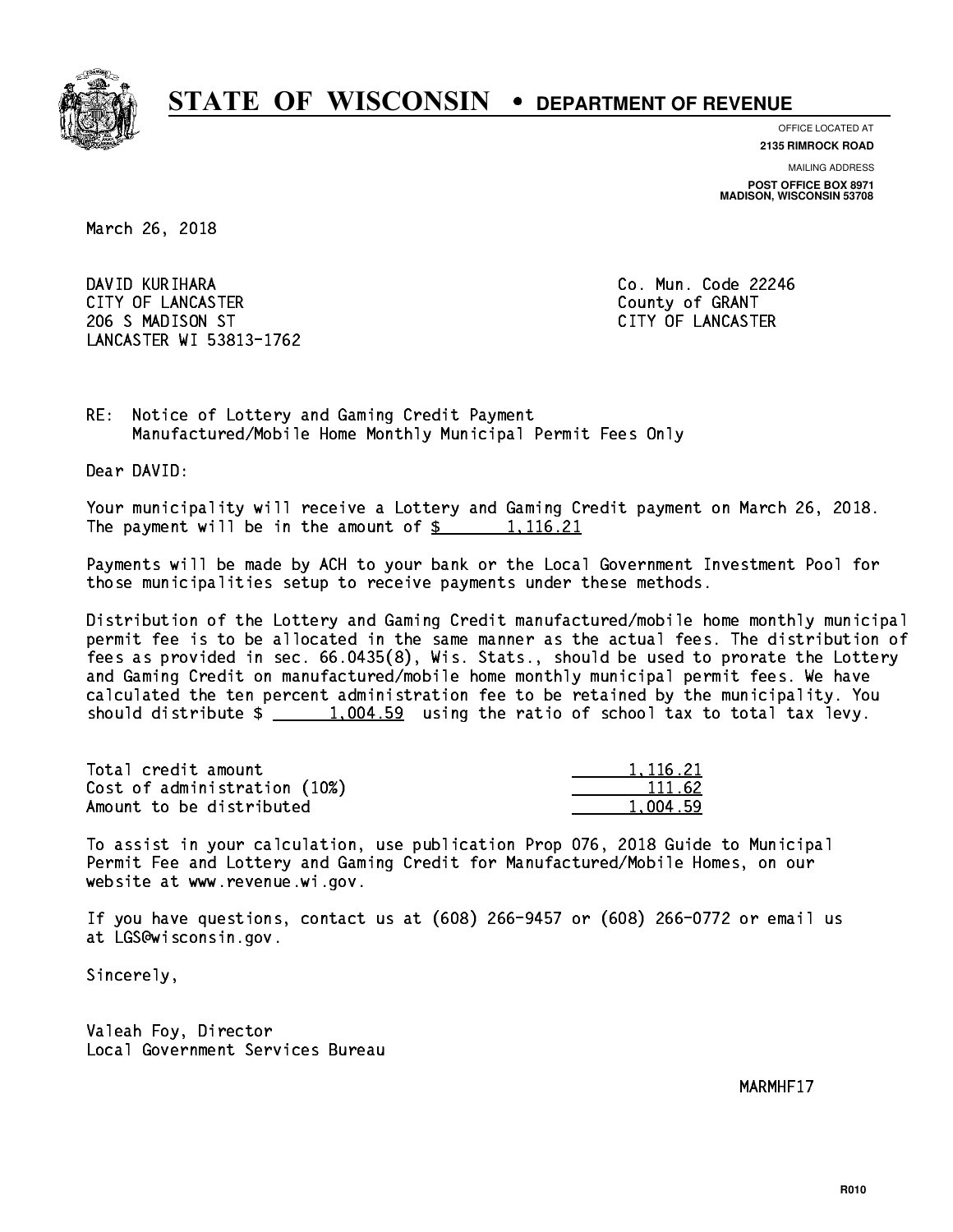

**OFFICE LOCATED AT 2135 RIMROCK ROAD**

**MAILING ADDRESS**

**POST OFFICE BOX 8971 MADISON, WISCONSIN 53708**

March 26, 2018

 KATHLEEN GROSSEN Co. Mun. Code 23008 Town of California  $\mathcal{L}$  county of Green  $\mathcal{L}$  W8735 BUCKHORN RD TOWN OF CADIZ BROWNTOWN WI 53522-9796

RE: Notice of Lottery and Gaming Credit Payment Manufactured/Mobile Home Monthly Municipal Permit Fees Only

Dear KATHLEEN:

 Your municipality will receive a Lottery and Gaming Credit payment on March 26, 2018. The payment will be in the amount of  $\frac{2}{3}$  935.16

 Payments will be made by ACH to your bank or the Local Government Investment Pool for those municipalities setup to receive payments under these methods.

 Distribution of the Lottery and Gaming Credit manufactured/mobile home monthly municipal permit fee is to be allocated in the same manner as the actual fees. The distribution of fees as provided in sec. 66.0435(8), Wis. Stats., should be used to prorate the Lottery and Gaming Credit on manufactured/mobile home monthly municipal permit fees. We have calculated the ten percent administration fee to be retained by the municipality. You should distribute  $\frac{2}{2}$   $\frac{841.65}{2}$  using the ratio of school tax to total tax levy.

Total credit amount Cost of administration (10%) Amount to be distributed

| 5.16  |
|-------|
| 93.51 |
| ל נ   |

 To assist in your calculation, use publication Prop 076, 2018 Guide to Municipal Permit Fee and Lottery and Gaming Credit for Manufactured/Mobile Homes, on our website at www.revenue.wi.gov.

 If you have questions, contact us at (608) 266-9457 or (608) 266-0772 or email us at LGS@wisconsin.gov.

Sincerely,

 Valeah Foy, Director Local Government Services Bureau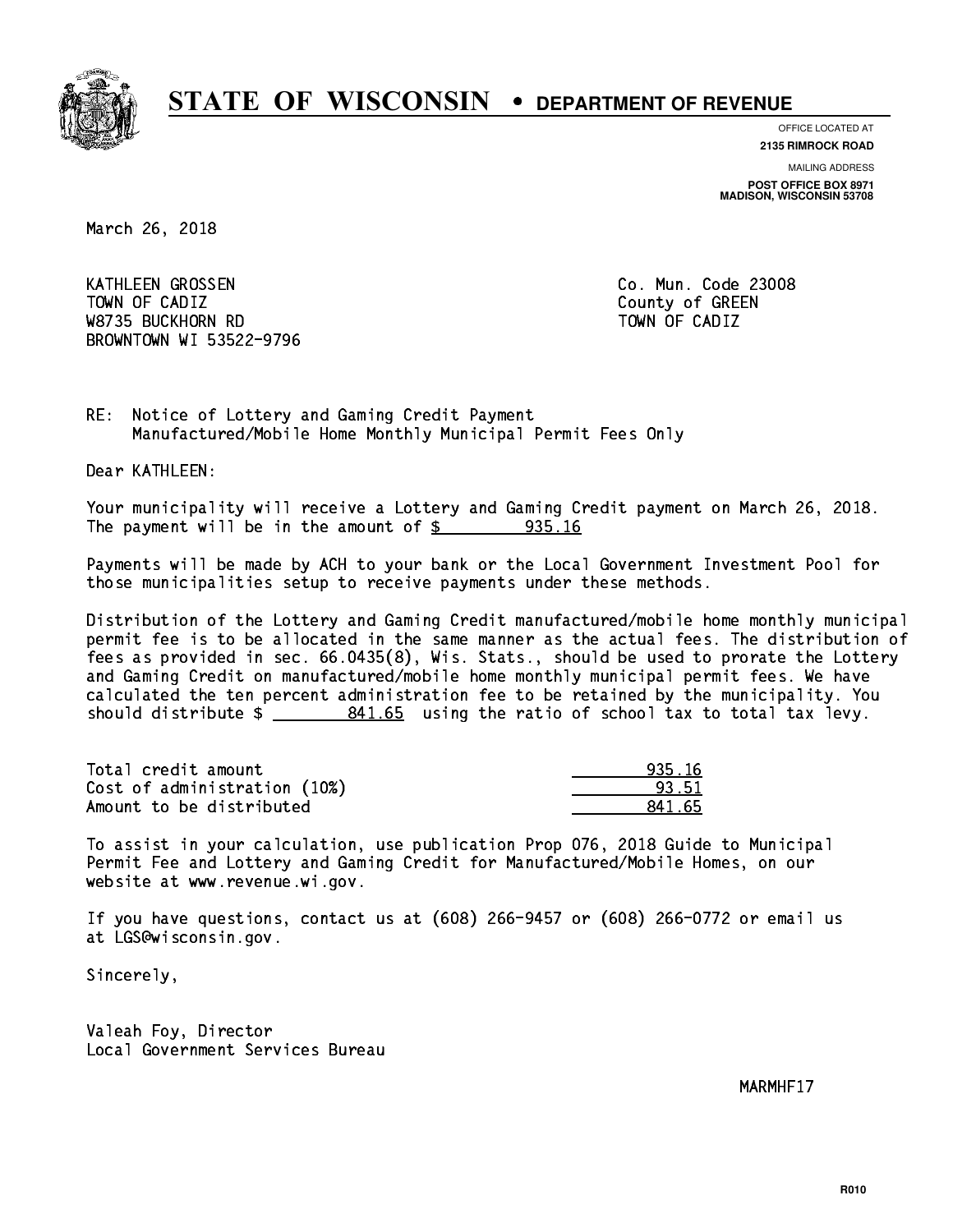

**OFFICE LOCATED AT 2135 RIMROCK ROAD**

**MAILING ADDRESS**

**POST OFFICE BOX 8971 MADISON, WISCONSIN 53708**

March 26, 2018

**CAROL MAVEUS** Town of Claramon County of Green County of Green County of Green County of Green County of Green County of Green County of Green County of Green County of Green County of Green County of Green County of Green County of Gre W5877 COUNTY RD P TO THE TOWN OF CLARNO MONROE WI 53566-9799

Co. Mun. Code 23010

RE: Notice of Lottery and Gaming Credit Payment Manufactured/Mobile Home Monthly Municipal Permit Fees Only

Dear CAROL:

 Your municipality will receive a Lottery and Gaming Credit payment on March 26, 2018. The payment will be in the amount of  $\frac{2}{3}$  187.80

 Payments will be made by ACH to your bank or the Local Government Investment Pool for those municipalities setup to receive payments under these methods.

 Distribution of the Lottery and Gaming Credit manufactured/mobile home monthly municipal permit fee is to be allocated in the same manner as the actual fees. The distribution of fees as provided in sec. 66.0435(8), Wis. Stats., should be used to prorate the Lottery and Gaming Credit on manufactured/mobile home monthly municipal permit fees. We have calculated the ten percent administration fee to be retained by the municipality. You should distribute  $\frac{169.02}{169.02}$  using the ratio of school tax to total tax levy.

| Total credit amount          | 187.80 |
|------------------------------|--------|
| Cost of administration (10%) | 18.78  |
| Amount to be distributed     | 169.02 |

| 87. SO |
|--------|
| 18.78  |
| 169.02 |

 To assist in your calculation, use publication Prop 076, 2018 Guide to Municipal Permit Fee and Lottery and Gaming Credit for Manufactured/Mobile Homes, on our website at www.revenue.wi.gov.

 If you have questions, contact us at (608) 266-9457 or (608) 266-0772 or email us at LGS@wisconsin.gov.

Sincerely,

 Valeah Foy, Director Local Government Services Bureau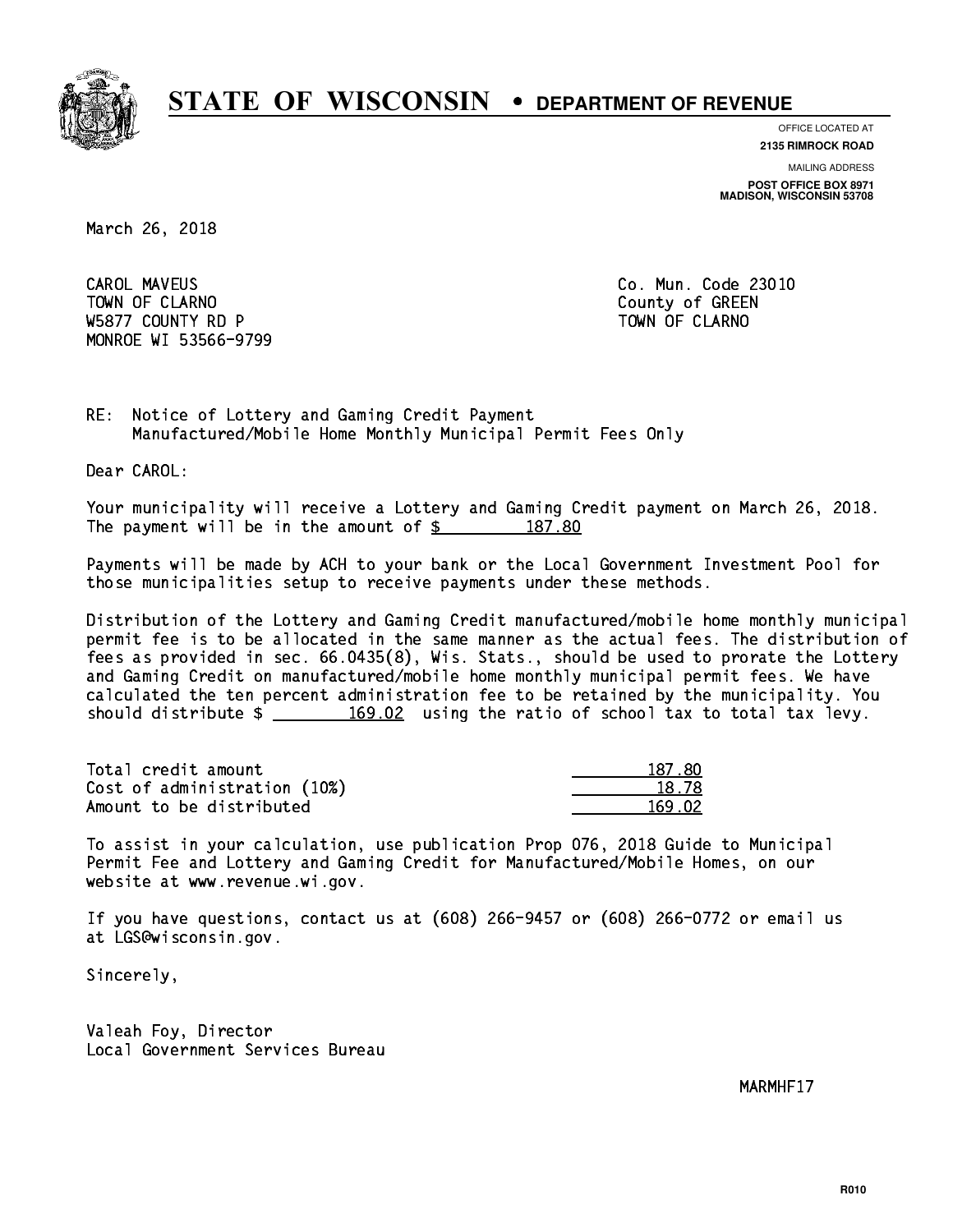

**OFFICE LOCATED AT 2135 RIMROCK ROAD**

**MAILING ADDRESS**

**POST OFFICE BOX 8971 MADISON, WISCONSIN 53708**

March 26, 2018

ANN L SCHWARTZ TOWN OF DECATUR COUNTY OF GREEN PO BOX 333 PO BOX 333 TOWN OF DECATUR BRODHEAD WI 53520-0333

Co. Mun. Code 23012

RE: Notice of Lottery and Gaming Credit Payment Manufactured/Mobile Home Monthly Municipal Permit Fees Only

Dear ANN:

 Your municipality will receive a Lottery and Gaming Credit payment on March 26, 2018. The payment will be in the amount of  $\frac{2}{3}$  1,051.56

 Payments will be made by ACH to your bank or the Local Government Investment Pool for those municipalities setup to receive payments under these methods.

 Distribution of the Lottery and Gaming Credit manufactured/mobile home monthly municipal permit fee is to be allocated in the same manner as the actual fees. The distribution of fees as provided in sec. 66.0435(8), Wis. Stats., should be used to prorate the Lottery and Gaming Credit on manufactured/mobile home monthly municipal permit fees. We have calculated the ten percent administration fee to be retained by the municipality. You should distribute  $\frac{246.41}{2}$  using the ratio of school tax to total tax levy.

| Total credit amount          | 1.051.56 |
|------------------------------|----------|
| Cost of administration (10%) | 105.15   |
| Amount to be distributed     | 946 41   |

 To assist in your calculation, use publication Prop 076, 2018 Guide to Municipal Permit Fee and Lottery and Gaming Credit for Manufactured/Mobile Homes, on our website at www.revenue.wi.gov.

 If you have questions, contact us at (608) 266-9457 or (608) 266-0772 or email us at LGS@wisconsin.gov.

Sincerely,

 Valeah Foy, Director Local Government Services Bureau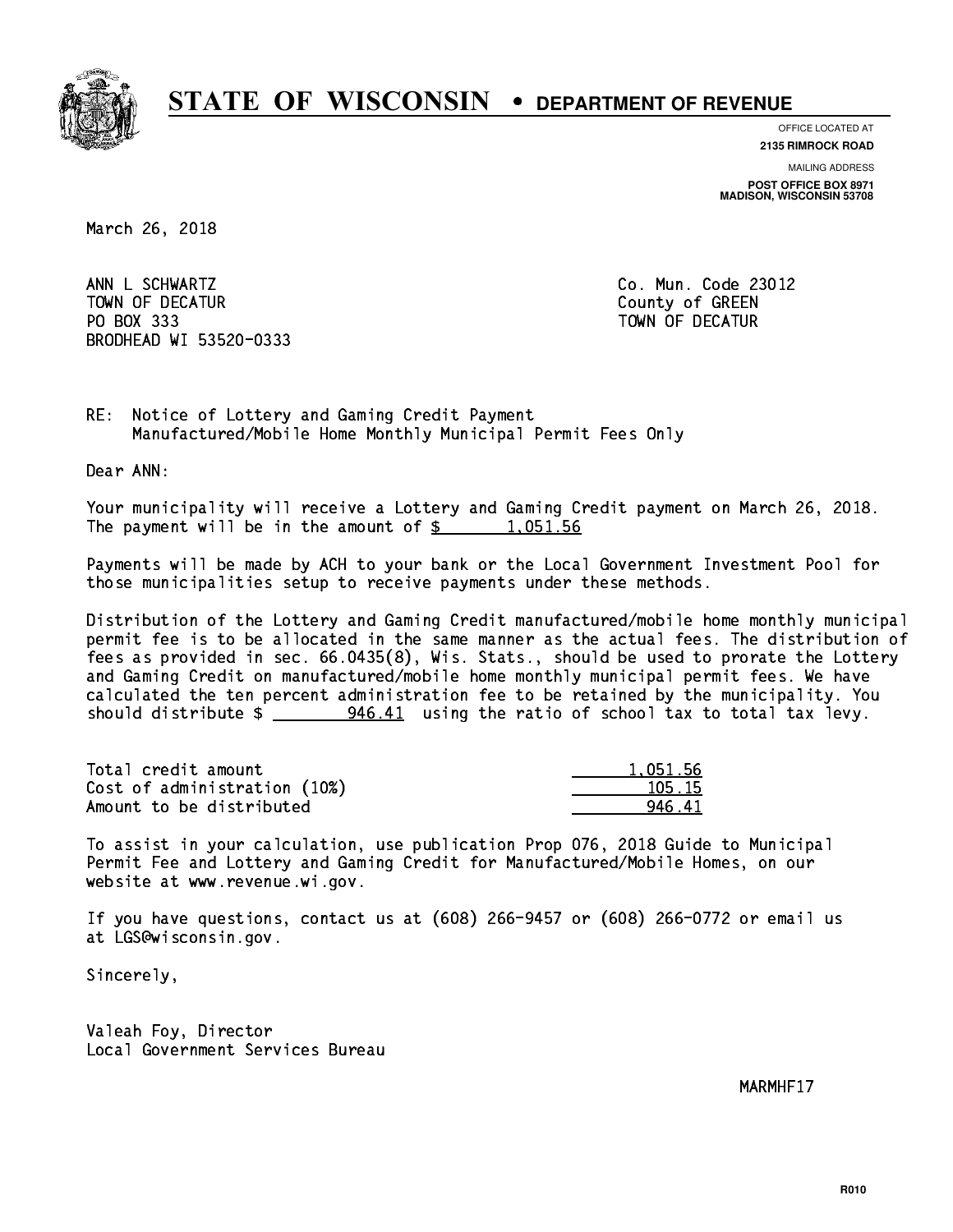

**OFFICE LOCATED AT**

**2135 RIMROCK ROAD**

**MAILING ADDRESS POST OFFICE BOX 8971 MADISON, WISCONSIN 53708**

March 26, 2018

DANEAN NAEGER VILLAGE OF MONTICELLO COUNTY OF GREEN PO BOX 147 MONTICELLO WI 53570-0147

Co. Mun. Code 23151 VILLAGE OF MONTICELLO

RE: Notice of Lottery and Gaming Credit Payment Manufactured/Mobile Home Monthly Municipal Permit Fees Only

Dear DANEAN:

 Your municipality will receive a Lottery and Gaming Credit payment on March 26, 2018. The payment will be in the amount of \$ 759.19 \_\_\_\_\_\_\_\_\_\_\_\_\_\_\_\_

 Payments will be made by ACH to your bank or the Local Government Investment Pool for those municipalities setup to receive payments under these methods.

 Distribution of the Lottery and Gaming Credit manufactured/mobile home monthly municipal permit fee is to be allocated in the same manner as the actual fees. The distribution of fees as provided in sec. 66.0435(8), Wis. Stats., should be used to prorate the Lottery and Gaming Credit on manufactured/mobile home monthly municipal permit fees. We have calculated the ten percent administration fee to be retained by the municipality. You should distribute  $\frac{20}{100}$   $\frac{683.28}{200}$  using the ratio of school tax to total tax levy.

| Total credit amount          | 759.19 |
|------------------------------|--------|
| Cost of administration (10%) | 75 Q.  |
| Amount to be distributed     | 683.28 |

 To assist in your calculation, use publication Prop 076, 2018 Guide to Municipal Permit Fee and Lottery and Gaming Credit for Manufactured/Mobile Homes, on our website at www.revenue.wi.gov.

 If you have questions, contact us at (608) 266-9457 or (608) 266-0772 or email us at LGS@wisconsin.gov.

Sincerely,

 Valeah Foy, Director Local Government Services Bureau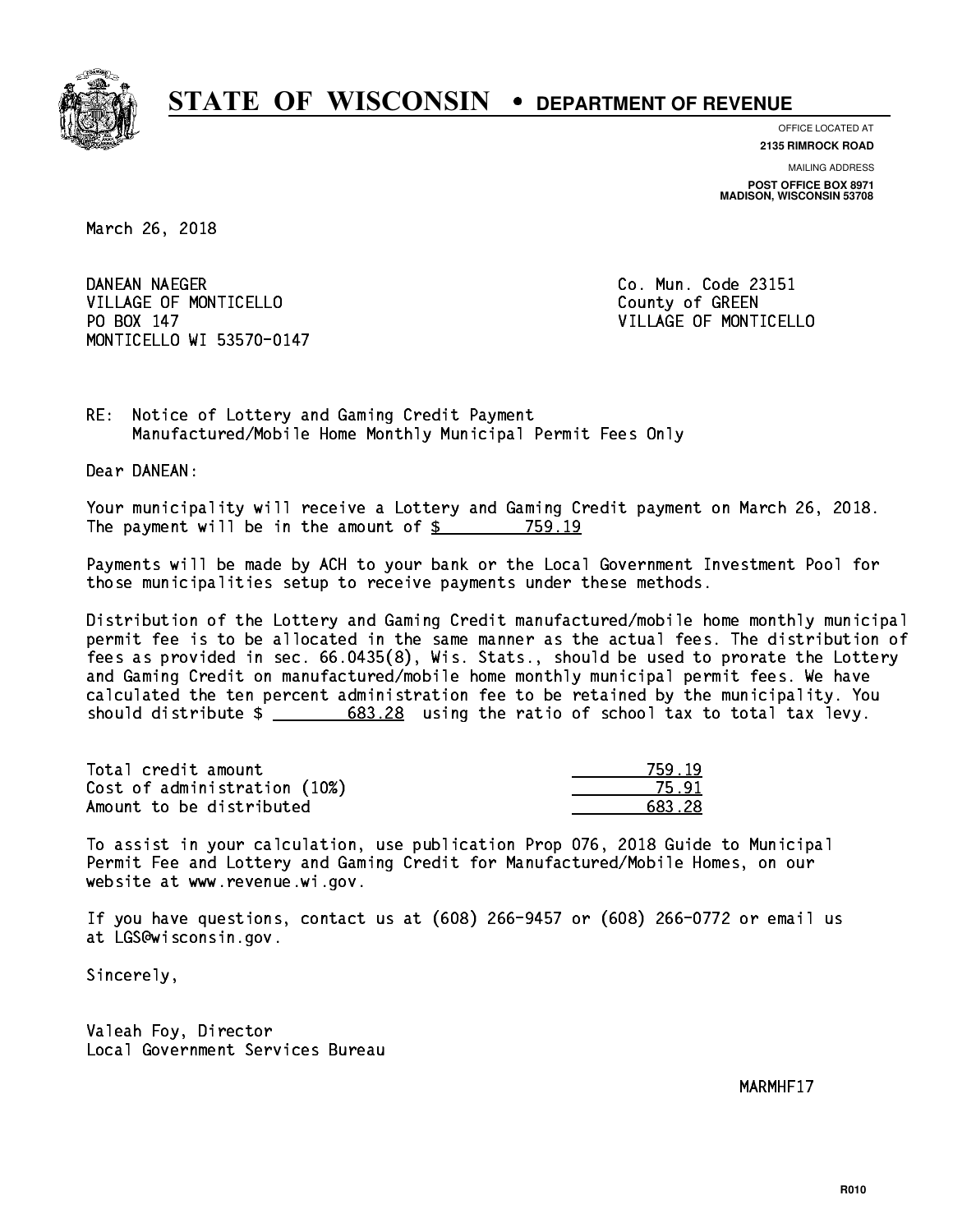

**OFFICE LOCATED AT**

**2135 RIMROCK ROAD**

**MAILING ADDRESS POST OFFICE BOX 8971 MADISON, WISCONSIN 53708**

March 26, 2018

LYNNE ERB VILLAGE OF NEW GLARUS **COUNTY OF GREEN** PO BOX 399 NEW GLARUS WI 53574-0399

Co. Mun. Code 23161 VILLAGE OF NEW GLARUS

RE: Notice of Lottery and Gaming Credit Payment Manufactured/Mobile Home Monthly Municipal Permit Fees Only

Dear LYNNE:

 Your municipality will receive a Lottery and Gaming Credit payment on March 26, 2018. The payment will be in the amount of \$ 3,862.65 \_\_\_\_\_\_\_\_\_\_\_\_\_\_\_\_

 Payments will be made by ACH to your bank or the Local Government Investment Pool for those municipalities setup to receive payments under these methods.

 Distribution of the Lottery and Gaming Credit manufactured/mobile home monthly municipal permit fee is to be allocated in the same manner as the actual fees. The distribution of fees as provided in sec. 66.0435(8), Wis. Stats., should be used to prorate the Lottery and Gaming Credit on manufactured/mobile home monthly municipal permit fees. We have calculated the ten percent administration fee to be retained by the municipality. You should distribute  $\frac{2}{1}$   $\frac{3.476.39}{2}$  using the ratio of school tax to total tax levy.

| Total credit amount          | 3.862.65 |
|------------------------------|----------|
| Cost of administration (10%) | 386.26   |
| Amount to be distributed     | 3.476.39 |

 To assist in your calculation, use publication Prop 076, 2018 Guide to Municipal Permit Fee and Lottery and Gaming Credit for Manufactured/Mobile Homes, on our website at www.revenue.wi.gov.

 If you have questions, contact us at (608) 266-9457 or (608) 266-0772 or email us at LGS@wisconsin.gov.

Sincerely,

 Valeah Foy, Director Local Government Services Bureau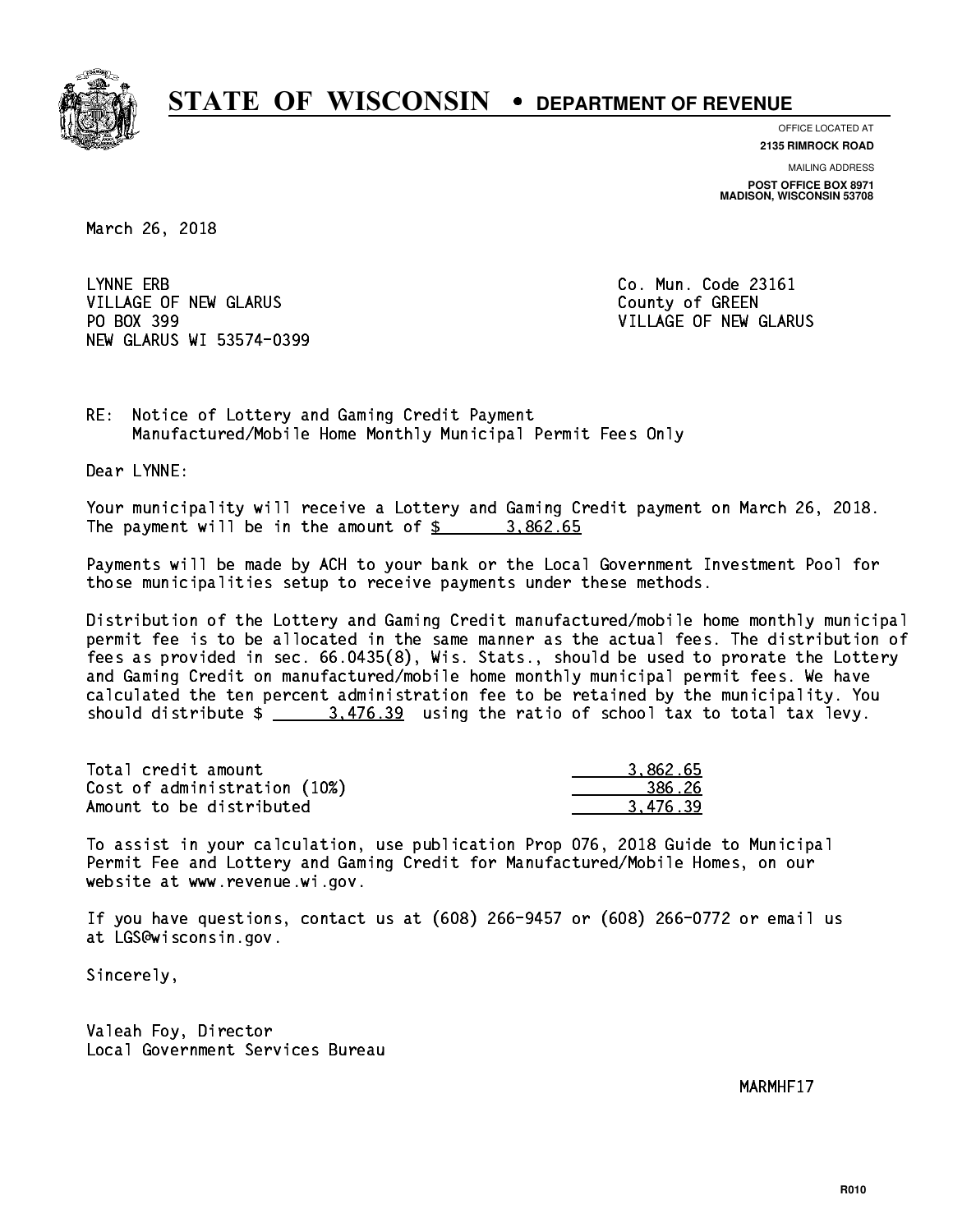

**OFFICE LOCATED AT**

**MAILING ADDRESS 2135 RIMROCK ROAD**

**POST OFFICE BOX 8971 MADISON, WISCONSIN 53708**

March 26, 2018

 TERESA WITHEE Co. Mun. Code 23206 CITY OF BRODHEAD County of GREEN PO BOX 168 PO BOX 168 CITY OF BRODHEAD BRODHEAD WI 53520-0168

RE: Notice of Lottery and Gaming Credit Payment Manufactured/Mobile Home Monthly Municipal Permit Fees Only

Dear TERESA:

 Your municipality will receive a Lottery and Gaming Credit payment on March 26, 2018. The payment will be in the amount of  $\frac{2}{3}$  3,852.40

 Payments will be made by ACH to your bank or the Local Government Investment Pool for those municipalities setup to receive payments under these methods.

 Distribution of the Lottery and Gaming Credit manufactured/mobile home monthly municipal permit fee is to be allocated in the same manner as the actual fees. The distribution of fees as provided in sec. 66.0435(8), Wis. Stats., should be used to prorate the Lottery and Gaming Credit on manufactured/mobile home monthly municipal permit fees. We have calculated the ten percent administration fee to be retained by the municipality. You should distribute  $\frac{2.467.16}{2.467.16}$  using the ratio of school tax to total tax levy.

| Total credit amount          | 3.852.40 |
|------------------------------|----------|
| Cost of administration (10%) | 385.24   |
| Amount to be distributed     | 3.467.16 |

 To assist in your calculation, use publication Prop 076, 2018 Guide to Municipal Permit Fee and Lottery and Gaming Credit for Manufactured/Mobile Homes, on our website at www.revenue.wi.gov.

 If you have questions, contact us at (608) 266-9457 or (608) 266-0772 or email us at LGS@wisconsin.gov.

Sincerely,

 Valeah Foy, Director Local Government Services Bureau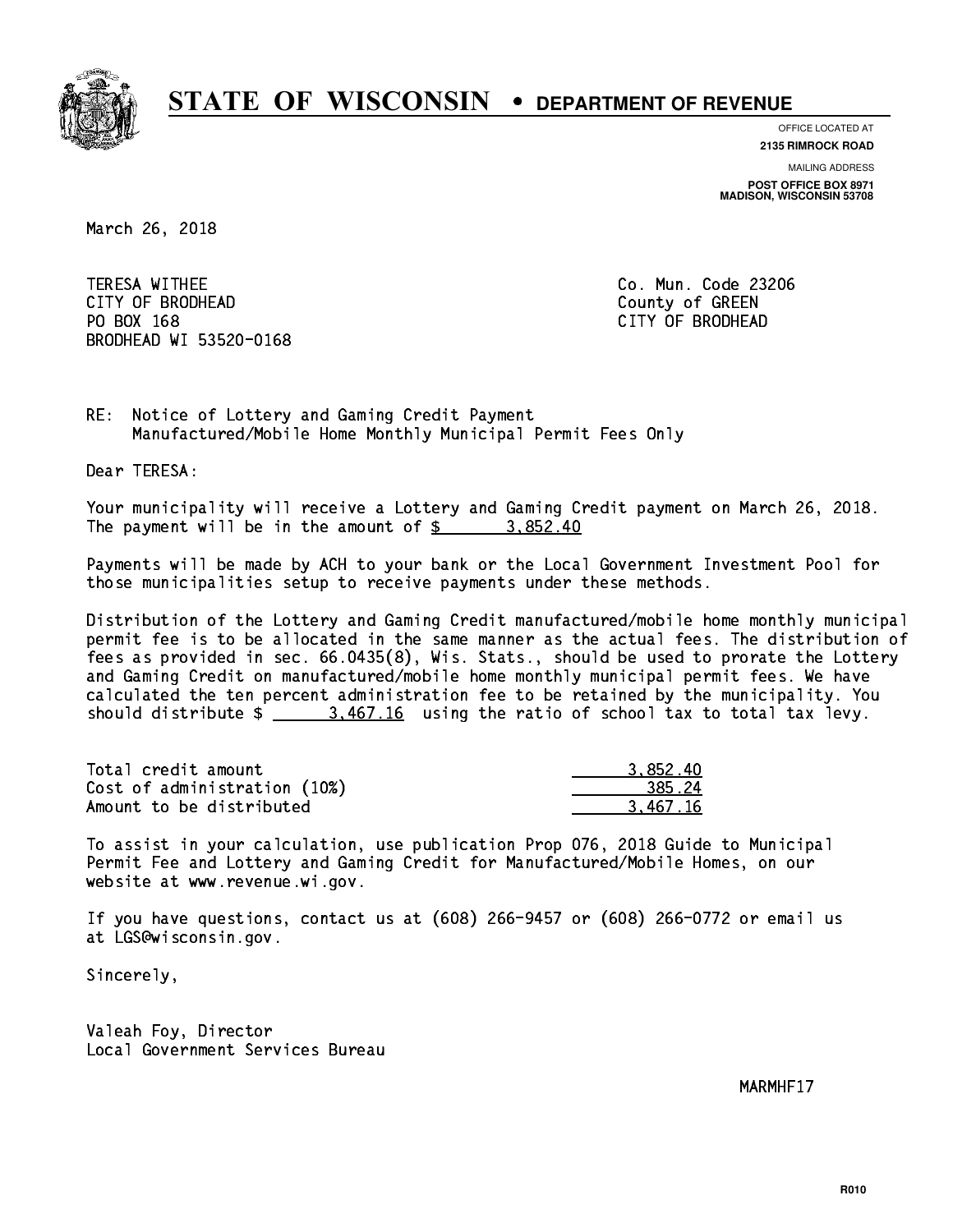

**OFFICE LOCATED AT**

**2135 RIMROCK ROAD**

**MAILING ADDRESS**

**POST OFFICE BOX 8971 MADISON, WISCONSIN 53708**

March 26, 2018

STEPHANIE BACHIM **Communist Communist Communist Communist Communist Communist Communist Communist Communist Communist Communist Communist Communist Communist Communist Communist Communist Communist Communist Communist Comm**  1110 18TH AVE CITY OF MONROE MONROE WI 53566

CITY OF MONROE County of GREEN

RE: Notice of Lottery and Gaming Credit Payment Manufactured/Mobile Home Monthly Municipal Permit Fees Only

Dear STEPHANIE:

 Your municipality will receive a Lottery and Gaming Credit payment on March 26, 2018. The payment will be in the amount of  $\frac{2}{3}$  13,124.04

 Payments will be made by ACH to your bank or the Local Government Investment Pool for those municipalities setup to receive payments under these methods.

 Distribution of the Lottery and Gaming Credit manufactured/mobile home monthly municipal permit fee is to be allocated in the same manner as the actual fees. The distribution of fees as provided in sec. 66.0435(8), Wis. Stats., should be used to prorate the Lottery and Gaming Credit on manufactured/mobile home monthly municipal permit fees. We have calculated the ten percent administration fee to be retained by the municipality. You should distribute  $\frac{11,811.64}{2}$  using the ratio of school tax to total tax levy.

| Total credit amount          | 13.124.04 |
|------------------------------|-----------|
| Cost of administration (10%) | 1.312.40  |
| Amount to be distributed     | 11.811.64 |

 To assist in your calculation, use publication Prop 076, 2018 Guide to Municipal Permit Fee and Lottery and Gaming Credit for Manufactured/Mobile Homes, on our website at www.revenue.wi.gov.

 If you have questions, contact us at (608) 266-9457 or (608) 266-0772 or email us at LGS@wisconsin.gov.

Sincerely,

 Valeah Foy, Director Local Government Services Bureau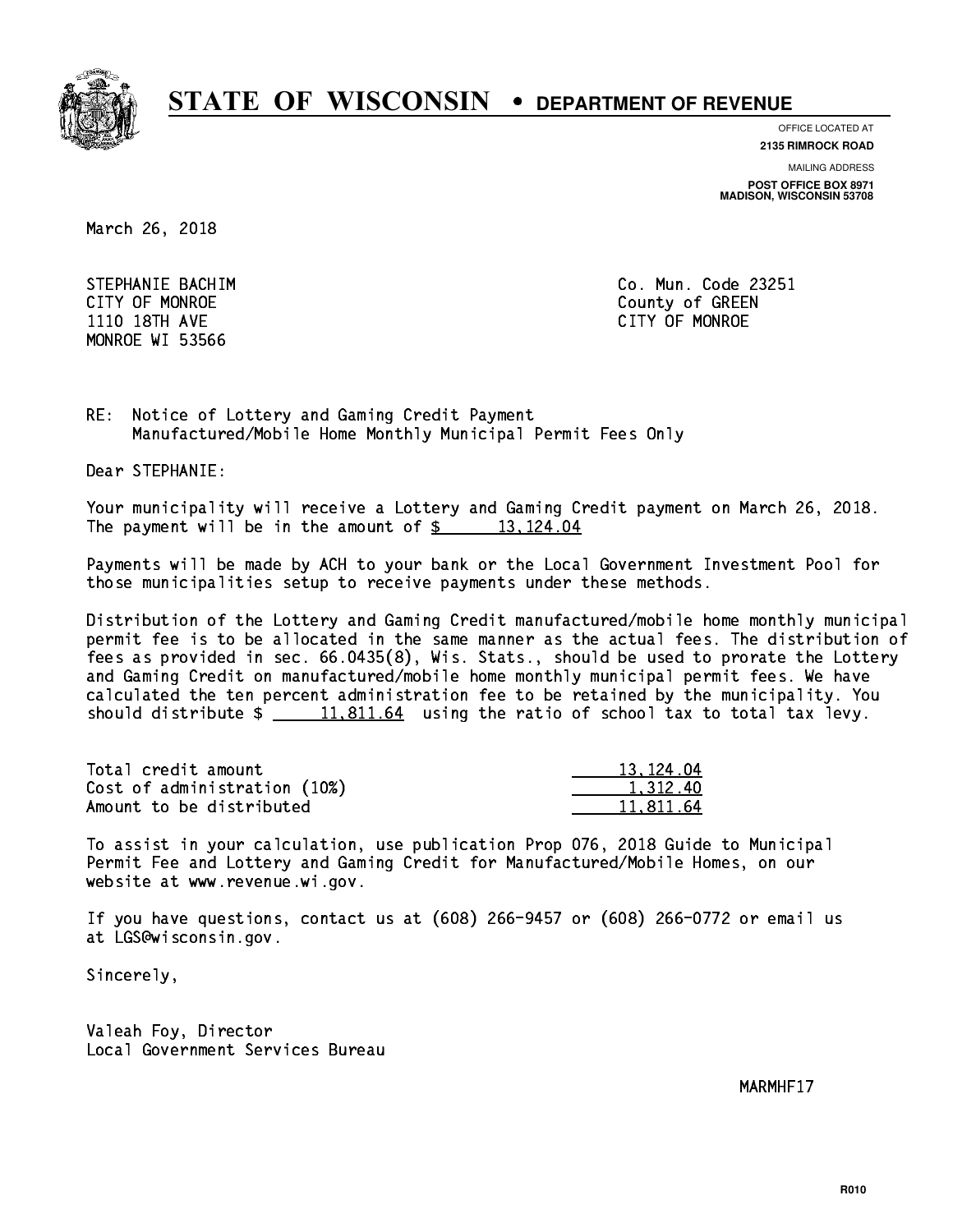

**OFFICE LOCATED AT**

**2135 RIMROCK ROAD**

**MAILING ADDRESS POST OFFICE BOX 8971 MADISON, WISCONSIN 53708**

March 26, 2018

AMANDA TONEY TOWN OF BROOKLYN County of GREEN LAKE N5988 COUNTY ROAD A TOWN OF BROOKLYN GREEN LAKE WI 54941-0656

Co. Mun. Code 24004

RE: Notice of Lottery and Gaming Credit Payment Manufactured/Mobile Home Monthly Municipal Permit Fees Only

Dear AMANDA:

 Your municipality will receive a Lottery and Gaming Credit payment on March 26, 2018. The payment will be in the amount of  $\frac{2}{3}$  1,738.08

 Payments will be made by ACH to your bank or the Local Government Investment Pool for those municipalities setup to receive payments under these methods.

 Distribution of the Lottery and Gaming Credit manufactured/mobile home monthly municipal permit fee is to be allocated in the same manner as the actual fees. The distribution of fees as provided in sec. 66.0435(8), Wis. Stats., should be used to prorate the Lottery and Gaming Credit on manufactured/mobile home monthly municipal permit fees. We have calculated the ten percent administration fee to be retained by the municipality. You should distribute  $\frac{1.564.28}{1.564.28}$  using the ratio of school tax to total tax levy.

| Total credit amount          | 1,738.08 |
|------------------------------|----------|
| Cost of administration (10%) | 173.80   |
| Amount to be distributed     | 1.564.28 |

 To assist in your calculation, use publication Prop 076, 2018 Guide to Municipal Permit Fee and Lottery and Gaming Credit for Manufactured/Mobile Homes, on our website at www.revenue.wi.gov.

 If you have questions, contact us at (608) 266-9457 or (608) 266-0772 or email us at LGS@wisconsin.gov.

Sincerely,

 Valeah Foy, Director Local Government Services Bureau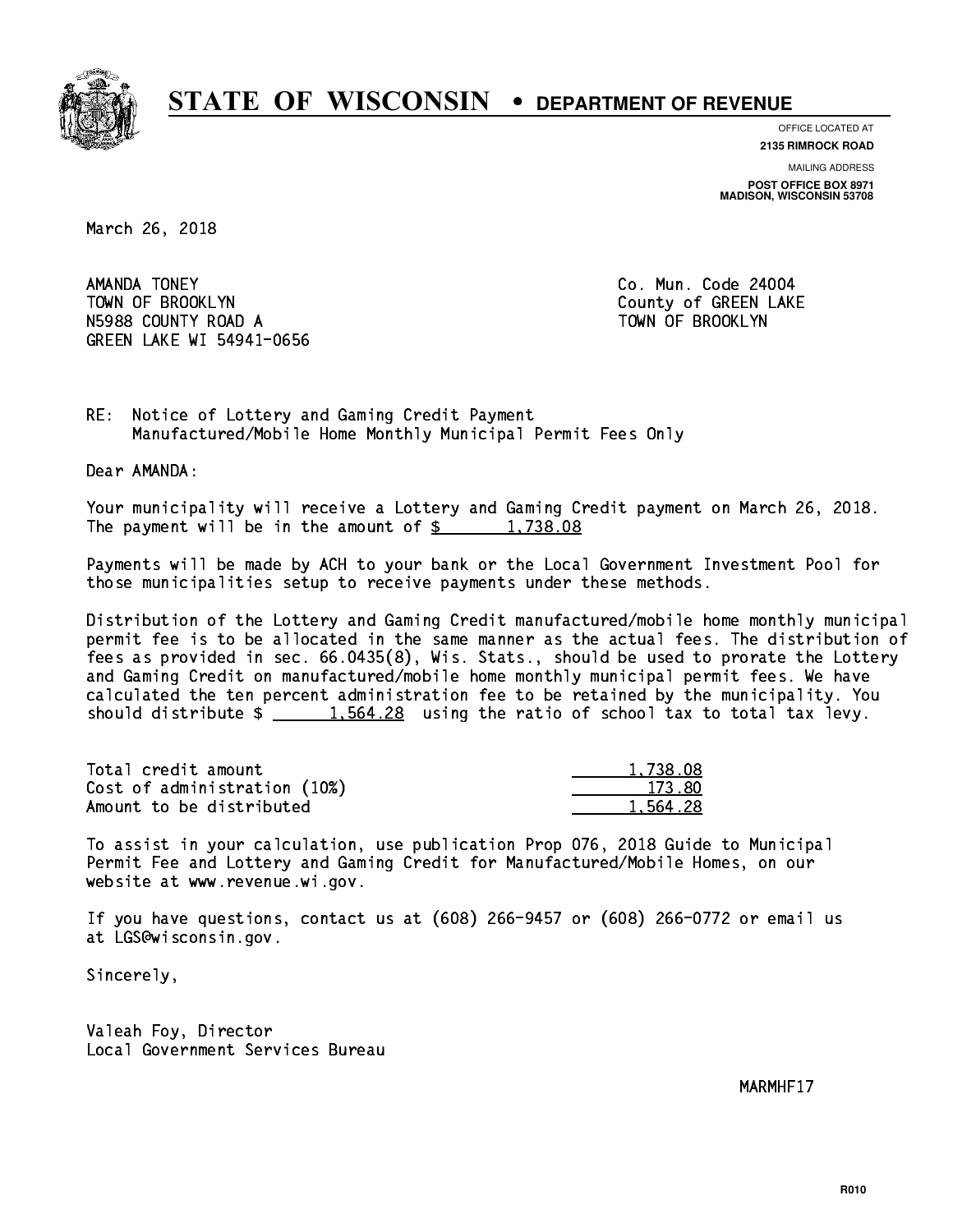

**OFFICE LOCATED AT**

**2135 RIMROCK ROAD**

**MAILING ADDRESS POST OFFICE BOX 8971 MADISON, WISCONSIN 53708**

March 26, 2018

SUE GIESE W5701 PUCKAWAY ROAD TOWN OF MARQUETTE MARKESAN WI 53946

Co. Mun. Code 24014 TOWN OF MARQUETTE TOWN OF MARQUETTE

RE: Notice of Lottery and Gaming Credit Payment Manufactured/Mobile Home Monthly Municipal Permit Fees Only

Dear SUE:

 Your municipality will receive a Lottery and Gaming Credit payment on March 26, 2018. The payment will be in the amount of  $\frac{2}{3}$  1,266.60

 Payments will be made by ACH to your bank or the Local Government Investment Pool for those municipalities setup to receive payments under these methods.

 Distribution of the Lottery and Gaming Credit manufactured/mobile home monthly municipal permit fee is to be allocated in the same manner as the actual fees. The distribution of fees as provided in sec. 66.0435(8), Wis. Stats., should be used to prorate the Lottery and Gaming Credit on manufactured/mobile home monthly municipal permit fees. We have calculated the ten percent administration fee to be retained by the municipality. You should distribute  $\frac{1,139.94}{2}$  using the ratio of school tax to total tax levy.

| Total credit amount          | 1.266.60 |
|------------------------------|----------|
| Cost of administration (10%) | 126.66   |
| Amount to be distributed     | 1,139.94 |

 To assist in your calculation, use publication Prop 076, 2018 Guide to Municipal Permit Fee and Lottery and Gaming Credit for Manufactured/Mobile Homes, on our website at www.revenue.wi.gov.

 If you have questions, contact us at (608) 266-9457 or (608) 266-0772 or email us at LGS@wisconsin.gov.

Sincerely,

 Valeah Foy, Director Local Government Services Bureau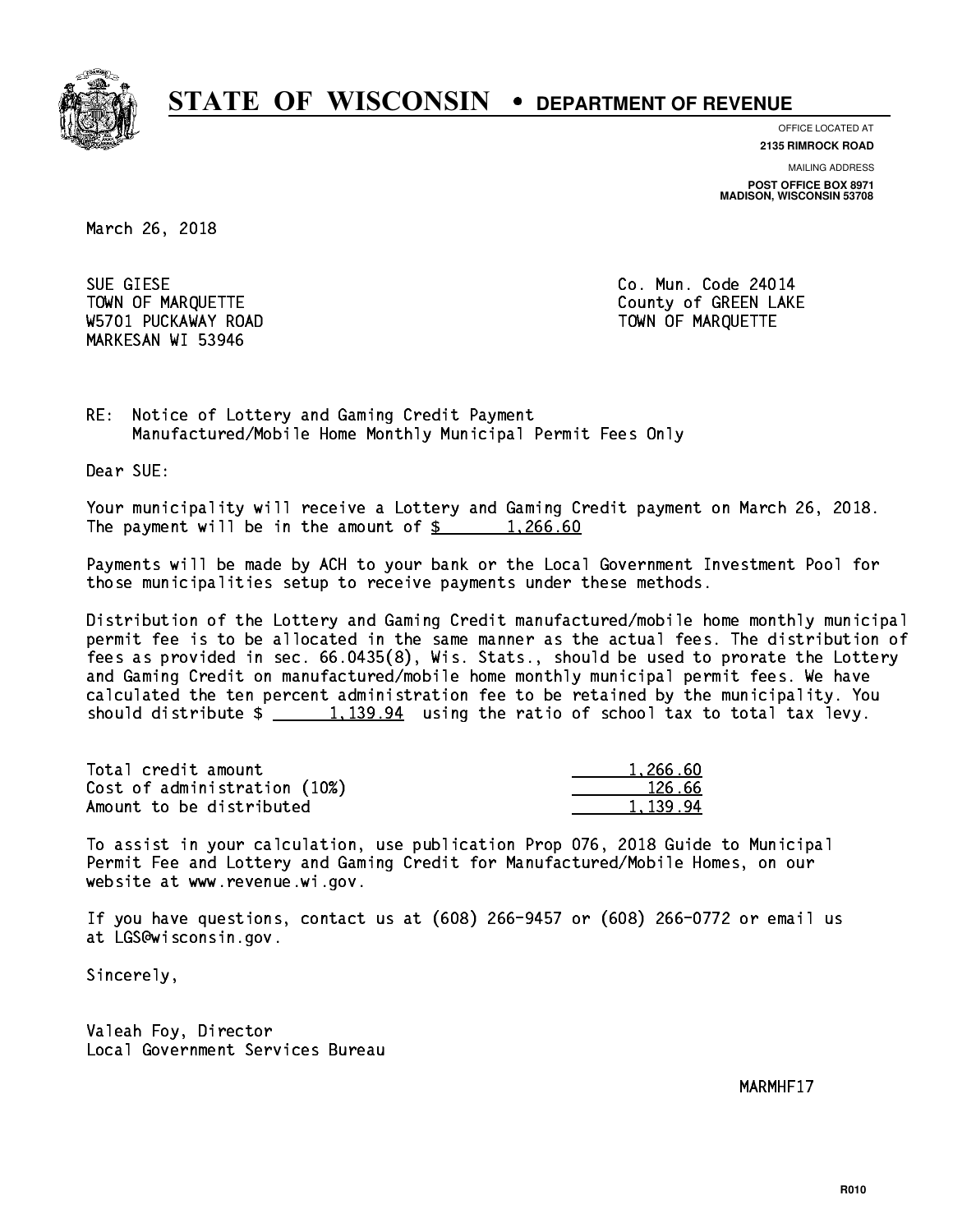

**OFFICE LOCATED AT**

**2135 RIMROCK ROAD**

**MAILING ADDRESS**

**POST OFFICE BOX 8971 MADISON, WISCONSIN 53708**

March 26, 2018

JODIE OLSON PO BOX 272 CITY OF BERLIN BERLIN WI 54923-0272

Co. Mun. Code 24206 CITY OF BERLIN COUNTY OF BERLIN

RE: Notice of Lottery and Gaming Credit Payment Manufactured/Mobile Home Monthly Municipal Permit Fees Only

Dear JODIE:

 Your municipality will receive a Lottery and Gaming Credit payment on March 26, 2018. The payment will be in the amount of  $\frac{2}{3}$  111.58

 Payments will be made by ACH to your bank or the Local Government Investment Pool for those municipalities setup to receive payments under these methods.

 Distribution of the Lottery and Gaming Credit manufactured/mobile home monthly municipal permit fee is to be allocated in the same manner as the actual fees. The distribution of fees as provided in sec. 66.0435(8), Wis. Stats., should be used to prorate the Lottery and Gaming Credit on manufactured/mobile home monthly municipal permit fees. We have calculated the ten percent administration fee to be retained by the municipality. You should distribute  $\frac{100.43}{100.43}$  using the ratio of school tax to total tax levy.

Total credit amount Cost of administration (10%) Amount to be distributed

| 111.58 |
|--------|
| 11.15  |
| ત્વવ્  |

 To assist in your calculation, use publication Prop 076, 2018 Guide to Municipal Permit Fee and Lottery and Gaming Credit for Manufactured/Mobile Homes, on our website at www.revenue.wi.gov.

 If you have questions, contact us at (608) 266-9457 or (608) 266-0772 or email us at LGS@wisconsin.gov.

Sincerely,

 Valeah Foy, Director Local Government Services Bureau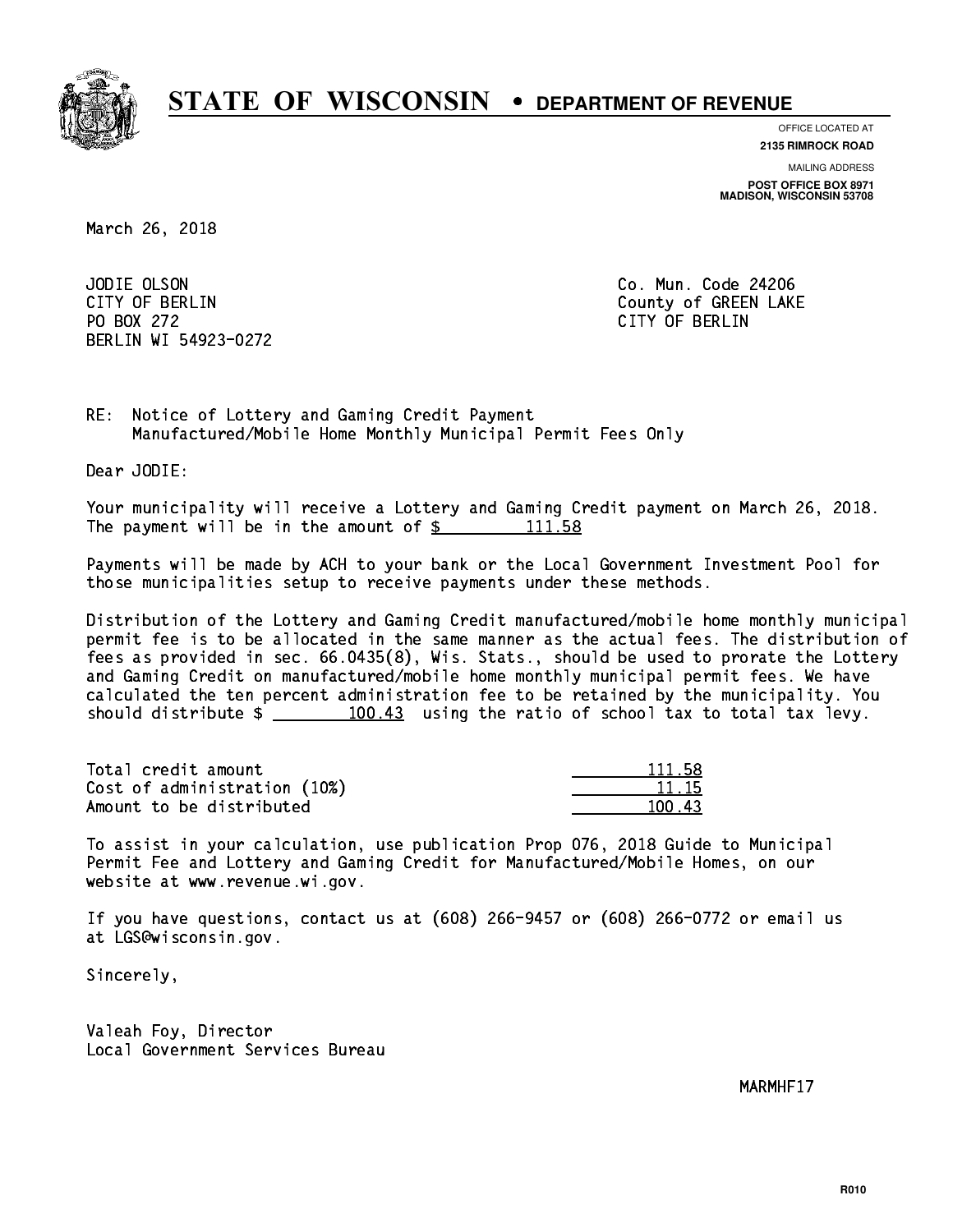

**OFFICE LOCATED AT**

**2135 RIMROCK ROAD**

**MAILING ADDRESS POST OFFICE BOX 8971 MADISON, WISCONSIN 53708**

March 26, 2018

ALIZABETH AMEND CITY OF MARKESAN County of GREEN LAKE PO BOX 352 PO BOX 352 CITY OF MARKESAN MARKESAN WI 53946-0352

Co. Mun. Code 24251

RE: Notice of Lottery and Gaming Credit Payment Manufactured/Mobile Home Monthly Municipal Permit Fees Only

Dear BETSY:

 Your municipality will receive a Lottery and Gaming Credit payment on March 26, 2018. The payment will be in the amount of  $\frac{2}{3}$  905.52

 Payments will be made by ACH to your bank or the Local Government Investment Pool for those municipalities setup to receive payments under these methods.

 Distribution of the Lottery and Gaming Credit manufactured/mobile home monthly municipal permit fee is to be allocated in the same manner as the actual fees. The distribution of fees as provided in sec. 66.0435(8), Wis. Stats., should be used to prorate the Lottery and Gaming Credit on manufactured/mobile home monthly municipal permit fees. We have calculated the ten percent administration fee to be retained by the municipality. You should distribute  $\frac{2}{2}$   $\frac{814.97}{2}$  using the ratio of school tax to total tax levy.

| Total credit amount          | 905.52 |
|------------------------------|--------|
| Cost of administration (10%) | 90.55  |
| Amount to be distributed     | 81497  |

| 5.52     |
|----------|
| 55       |
| 47<br>Oп |

 To assist in your calculation, use publication Prop 076, 2018 Guide to Municipal Permit Fee and Lottery and Gaming Credit for Manufactured/Mobile Homes, on our website at www.revenue.wi.gov.

 If you have questions, contact us at (608) 266-9457 or (608) 266-0772 or email us at LGS@wisconsin.gov.

Sincerely,

 Valeah Foy, Director Local Government Services Bureau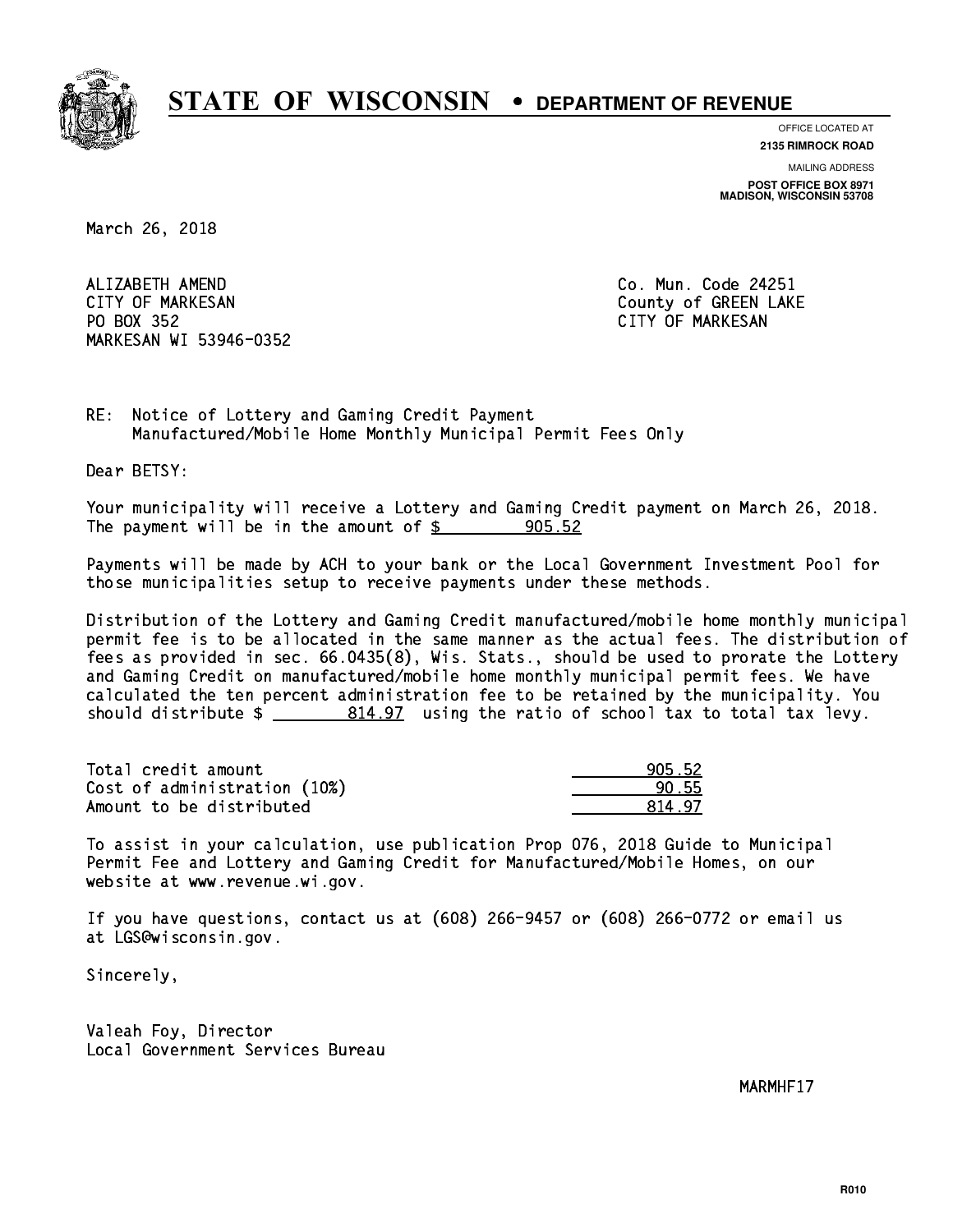

**OFFICE LOCATED AT**

**2135 RIMROCK ROAD**

**MAILING ADDRESS POST OFFICE BOX 8971 MADISON, WISCONSIN 53708**

March 26, 2018

 MARY LOU NEUBAUER Co. Mun. Code 24271 CITY OF PRINCETON COUNTY OF PRINCETON 531 S FULTON ST P.O. BOX 53 CITY OF PRINCETON PRINCETON WI 54968

RE: Notice of Lottery and Gaming Credit Payment Manufactured/Mobile Home Monthly Municipal Permit Fees Only

Dear MARY LOU:

 Your municipality will receive a Lottery and Gaming Credit payment on March 26, 2018. The payment will be in the amount of  $$ 512.08$ 

 Payments will be made by ACH to your bank or the Local Government Investment Pool for those municipalities setup to receive payments under these methods.

 Distribution of the Lottery and Gaming Credit manufactured/mobile home monthly municipal permit fee is to be allocated in the same manner as the actual fees. The distribution of fees as provided in sec. 66.0435(8), Wis. Stats., should be used to prorate the Lottery and Gaming Credit on manufactured/mobile home monthly municipal permit fees. We have calculated the ten percent administration fee to be retained by the municipality. You should distribute  $\frac{460.88}{2}$  using the ratio of school tax to total tax levy.

Total credit amount Cost of administration (10%) Amount to be distributed

| 512.08 |
|--------|
| 51 20  |
| I 88   |

 To assist in your calculation, use publication Prop 076, 2018 Guide to Municipal Permit Fee and Lottery and Gaming Credit for Manufactured/Mobile Homes, on our website at www.revenue.wi.gov.

 If you have questions, contact us at (608) 266-9457 or (608) 266-0772 or email us at LGS@wisconsin.gov.

Sincerely,

 Valeah Foy, Director Local Government Services Bureau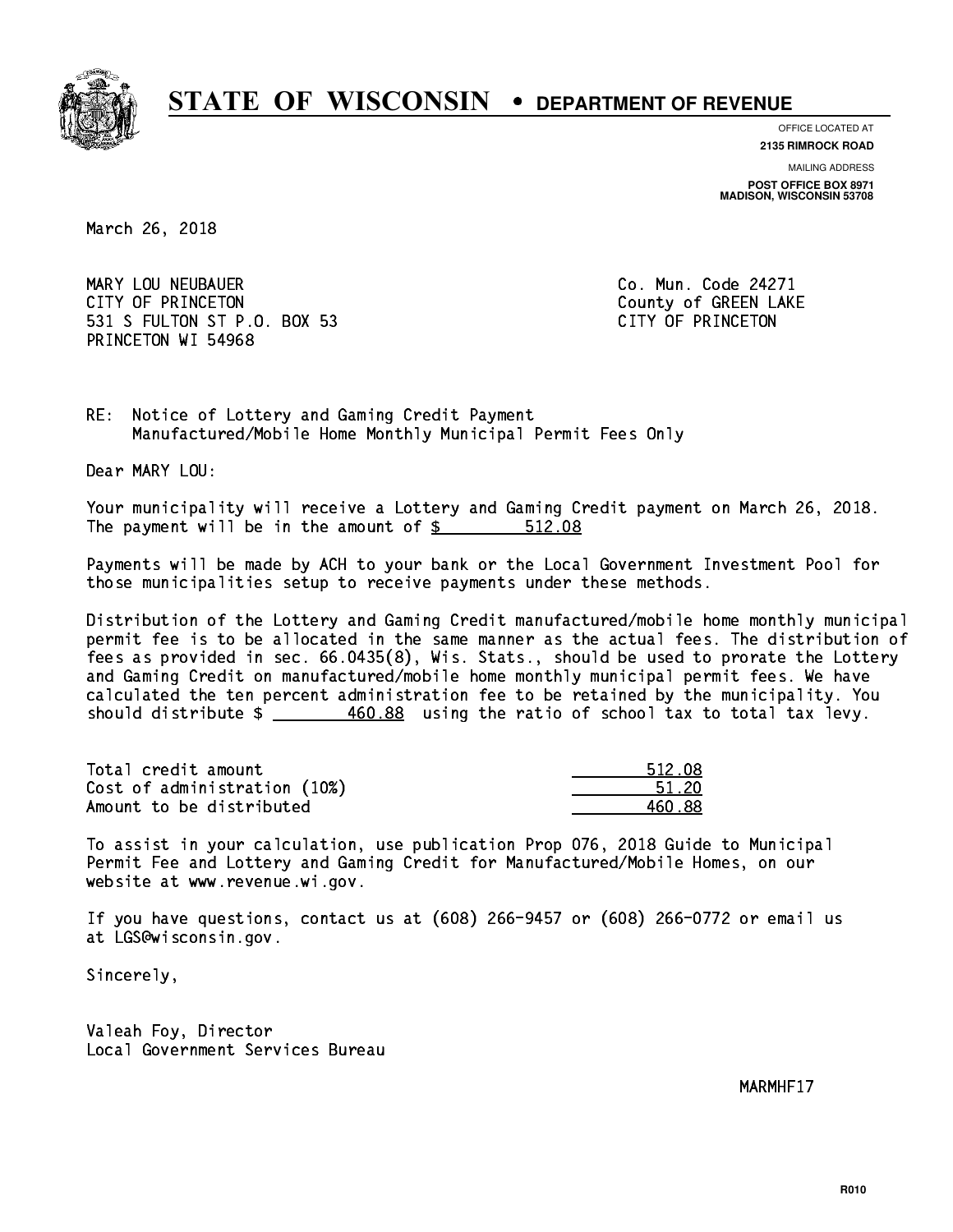

**OFFICE LOCATED AT**

**2135 RIMROCK ROAD**

**MAILING ADDRESS POST OFFICE BOX 8971 MADISON, WISCONSIN 53708**

March 26, 2018

MINNI GAUGER TOWN OF ARENA County of IOWA P O BOX 144 TOWN OF ARENA ARENA WI 53503-0144

Co. Mun. Code 25002

RE: Notice of Lottery and Gaming Credit Payment Manufactured/Mobile Home Monthly Municipal Permit Fees Only

Dear MINNI:

 Your municipality will receive a Lottery and Gaming Credit payment on March 26, 2018. The payment will be in the amount of  $\frac{2}{3}$  1,670.28

 Payments will be made by ACH to your bank or the Local Government Investment Pool for those municipalities setup to receive payments under these methods.

 Distribution of the Lottery and Gaming Credit manufactured/mobile home monthly municipal permit fee is to be allocated in the same manner as the actual fees. The distribution of fees as provided in sec. 66.0435(8), Wis. Stats., should be used to prorate the Lottery and Gaming Credit on manufactured/mobile home monthly municipal permit fees. We have calculated the ten percent administration fee to be retained by the municipality. You should distribute  $\frac{1}{2}$   $\frac{1}{203.26}$  using the ratio of school tax to total tax levy.

| Total credit amount          | 1,670.28 |
|------------------------------|----------|
| Cost of administration (10%) | 167.02   |
| Amount to be distributed     | 1,503.26 |

 To assist in your calculation, use publication Prop 076, 2018 Guide to Municipal Permit Fee and Lottery and Gaming Credit for Manufactured/Mobile Homes, on our website at www.revenue.wi.gov.

 If you have questions, contact us at (608) 266-9457 or (608) 266-0772 or email us at LGS@wisconsin.gov.

Sincerely,

 Valeah Foy, Director Local Government Services Bureau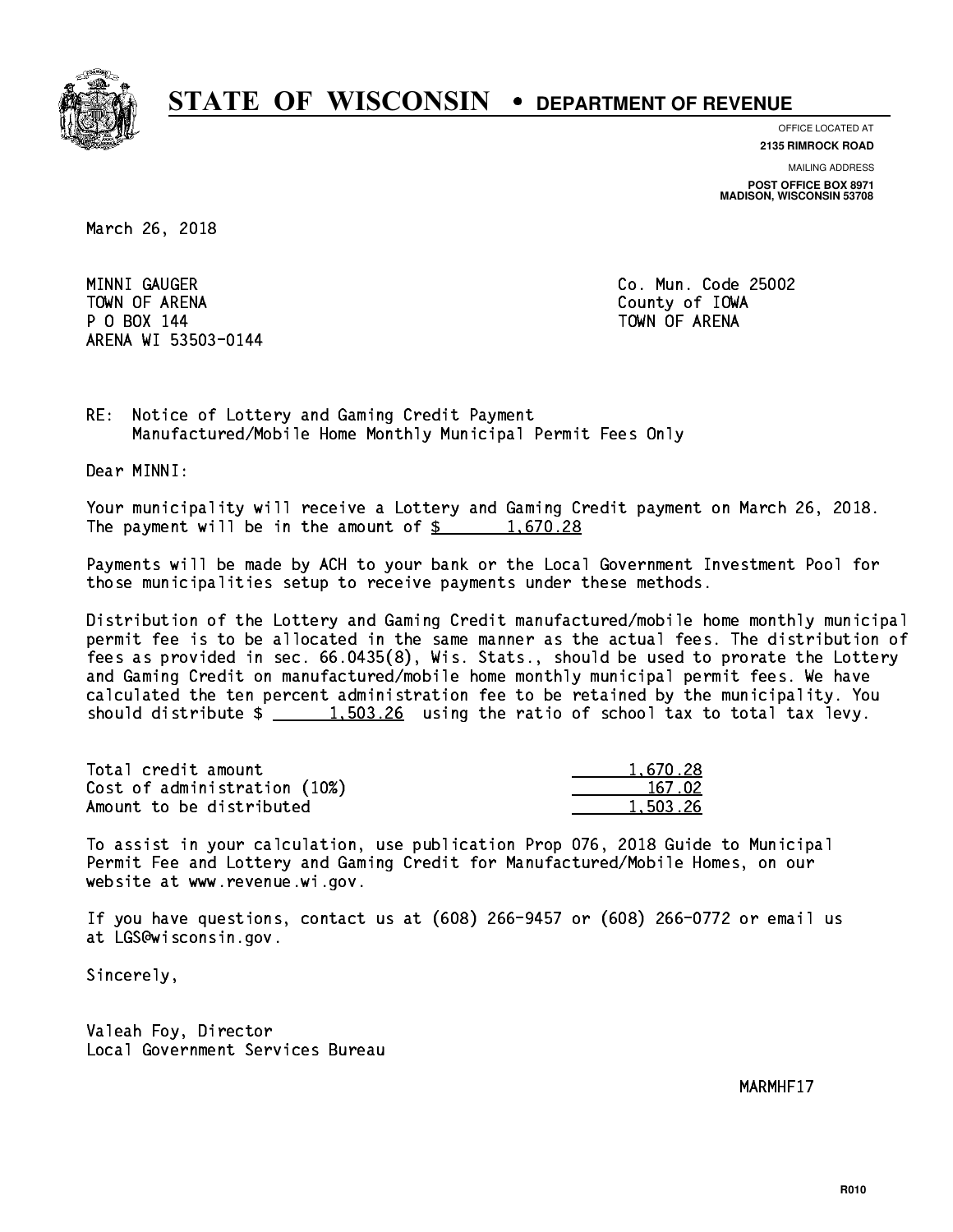

**OFFICE LOCATED AT**

**2135 RIMROCK ROAD**

**MAILING ADDRESS POST OFFICE BOX 8971 MADISON, WISCONSIN 53708**

March 26, 2018

 DEBI J. HEISNER Co. Mun. Code 25018 TOWN OF MINERAL POINT TOWN TOWN County of IOWA 4946 SUNNY RIDGE RD TOWN OF MINERAL POINT MINERAL POINT WI 53565-8815

RE: Notice of Lottery and Gaming Credit Payment Manufactured/Mobile Home Monthly Municipal Permit Fees Only

Dear DEBI:

 Your municipality will receive a Lottery and Gaming Credit payment on March 26, 2018. The payment will be in the amount of \$ 769.12 \_\_\_\_\_\_\_\_\_\_\_\_\_\_\_\_

 Payments will be made by ACH to your bank or the Local Government Investment Pool for those municipalities setup to receive payments under these methods.

 Distribution of the Lottery and Gaming Credit manufactured/mobile home monthly municipal permit fee is to be allocated in the same manner as the actual fees. The distribution of fees as provided in sec. 66.0435(8), Wis. Stats., should be used to prorate the Lottery and Gaming Credit on manufactured/mobile home monthly municipal permit fees. We have calculated the ten percent administration fee to be retained by the municipality. You should distribute  $\frac{2}{2}$   $\frac{692.21}{2}$  using the ratio of school tax to total tax levy.

| Total credit amount          | 769 12 |
|------------------------------|--------|
| Cost of administration (10%) | 76.9   |
| Amount to be distributed     | 692 21 |

| 12      |
|---------|
| ,<br>чı |
| 221     |

 To assist in your calculation, use publication Prop 076, 2018 Guide to Municipal Permit Fee and Lottery and Gaming Credit for Manufactured/Mobile Homes, on our website at www.revenue.wi.gov.

 If you have questions, contact us at (608) 266-9457 or (608) 266-0772 or email us at LGS@wisconsin.gov.

Sincerely,

 Valeah Foy, Director Local Government Services Bureau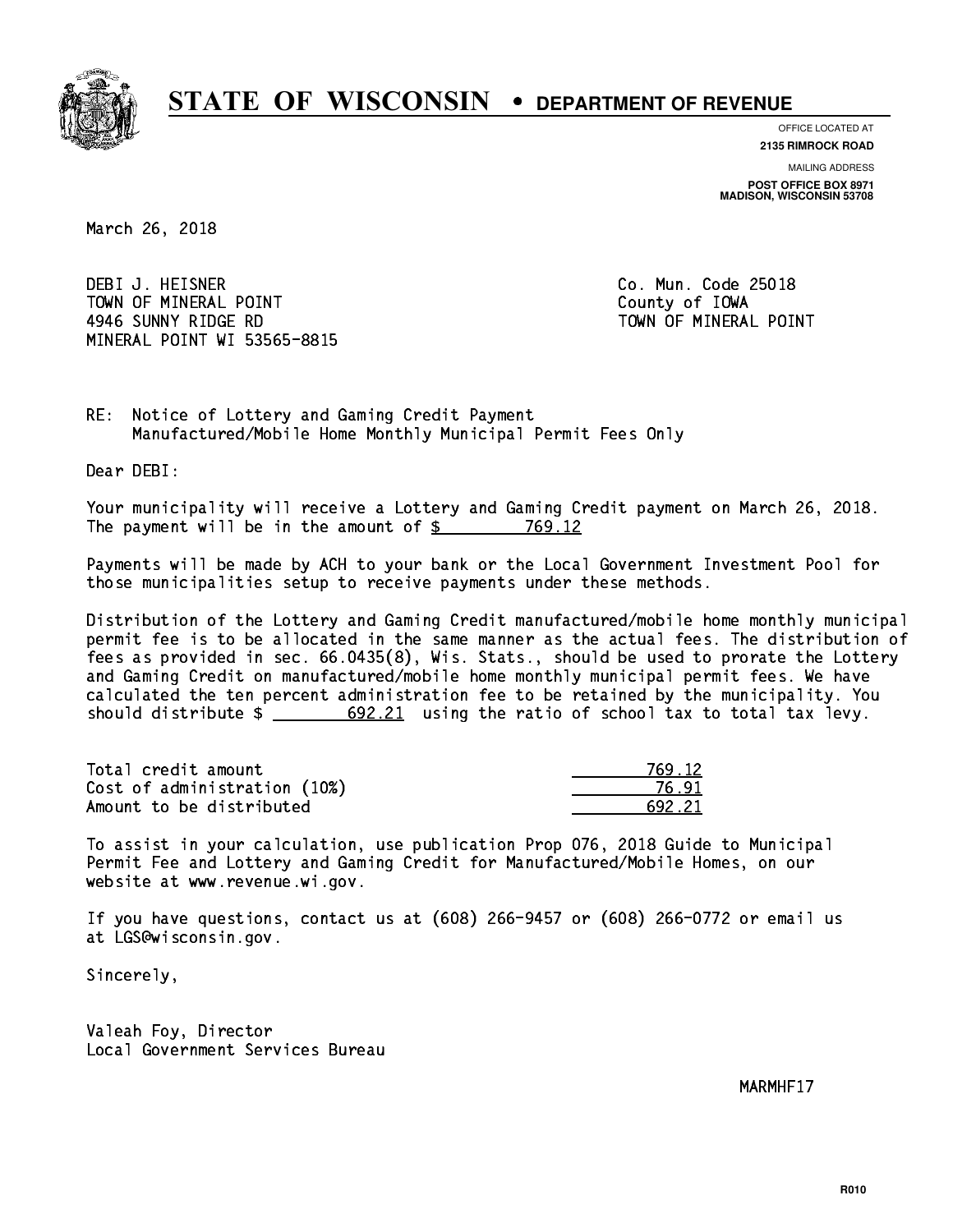

**OFFICE LOCATED AT**

**2135 RIMROCK ROAD**

**MAILING ADDRESS POST OFFICE BOX 8971 MADISON, WISCONSIN 53708**

March 26, 2018

SUSAN ZIEBARTH VILLAGE OF AVOCA County of IOWA PO BOX 188 VILLAGE OF AVOCA AVOCA WI 53506-0188

Co. Mun. Code 25102

RE: Notice of Lottery and Gaming Credit Payment Manufactured/Mobile Home Monthly Municipal Permit Fees Only

Dear SUSAN:

 Your municipality will receive a Lottery and Gaming Credit payment on March 26, 2018. The payment will be in the amount of  $\frac{2}{3}$  1,110.00

 Payments will be made by ACH to your bank or the Local Government Investment Pool for those municipalities setup to receive payments under these methods.

 Distribution of the Lottery and Gaming Credit manufactured/mobile home monthly municipal permit fee is to be allocated in the same manner as the actual fees. The distribution of fees as provided in sec. 66.0435(8), Wis. Stats., should be used to prorate the Lottery and Gaming Credit on manufactured/mobile home monthly municipal permit fees. We have calculated the ten percent administration fee to be retained by the municipality. You should distribute  $\frac{299.00}{2}$  using the ratio of school tax to total tax levy.

| Total credit amount          | 1,110.00 |
|------------------------------|----------|
| Cost of administration (10%) | 111.00   |
| Amount to be distributed     | 999 NN   |

 To assist in your calculation, use publication Prop 076, 2018 Guide to Municipal Permit Fee and Lottery and Gaming Credit for Manufactured/Mobile Homes, on our website at www.revenue.wi.gov.

 If you have questions, contact us at (608) 266-9457 or (608) 266-0772 or email us at LGS@wisconsin.gov.

Sincerely,

 Valeah Foy, Director Local Government Services Bureau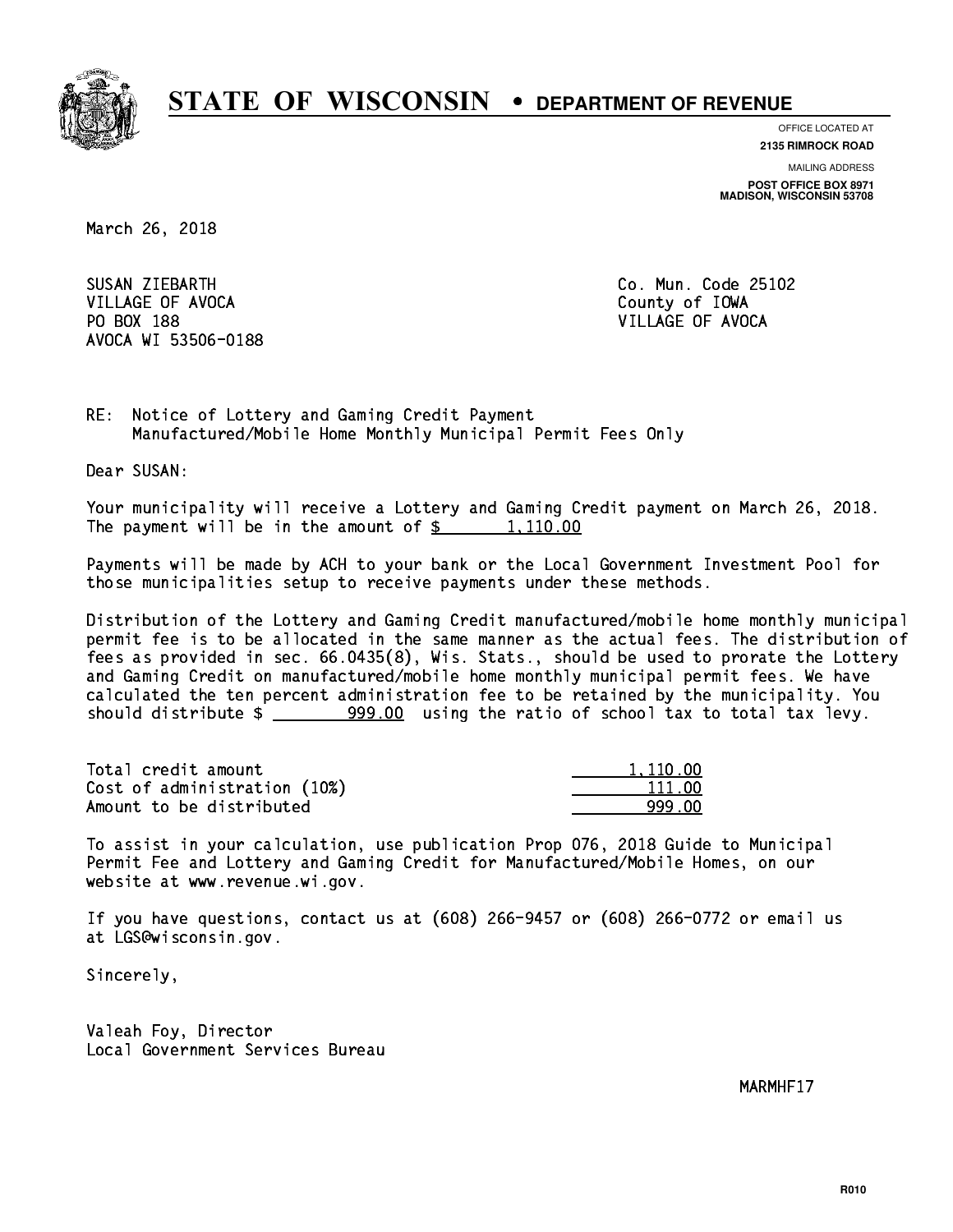

**OFFICE LOCATED AT**

**2135 RIMROCK ROAD**

**MAILING ADDRESS POST OFFICE BOX 8971 MADISON, WISCONSIN 53708**

March 26, 2018

**BECKY FREDERICKS** VILLAGE OF HIGHLAND County of IOWA PO BOX 284 HIGHLAND WI 53543-0284

Co. Mun. Code 25136 VILLAGE OF HIGHLAND

RE: Notice of Lottery and Gaming Credit Payment Manufactured/Mobile Home Monthly Municipal Permit Fees Only

Dear BECKY:

 Your municipality will receive a Lottery and Gaming Credit payment on March 26, 2018. The payment will be in the amount of \$ 80.17 \_\_\_\_\_\_\_\_\_\_\_\_\_\_\_\_

 Payments will be made by ACH to your bank or the Local Government Investment Pool for those municipalities setup to receive payments under these methods.

 Distribution of the Lottery and Gaming Credit manufactured/mobile home monthly municipal permit fee is to be allocated in the same manner as the actual fees. The distribution of fees as provided in sec. 66.0435(8), Wis. Stats., should be used to prorate the Lottery and Gaming Credit on manufactured/mobile home monthly municipal permit fees. We have calculated the ten percent administration fee to be retained by the municipality. You should distribute  $\frac{2.16}{2.16}$  using the ratio of school tax to total tax levy.

Total credit amount  $80.17$  $Cost of administration (10%) \t\t\t\t\t\t\t\t\t\t\t\t\t\t\t\t\t\t\t\t\t 8.01$ Amount to be distributed  $\overline{72.16}$ 

 To assist in your calculation, use publication Prop 076, 2018 Guide to Municipal Permit Fee and Lottery and Gaming Credit for Manufactured/Mobile Homes, on our website at www.revenue.wi.gov.

 If you have questions, contact us at (608) 266-9457 or (608) 266-0772 or email us at LGS@wisconsin.gov.

Sincerely,

 Valeah Foy, Director Local Government Services Bureau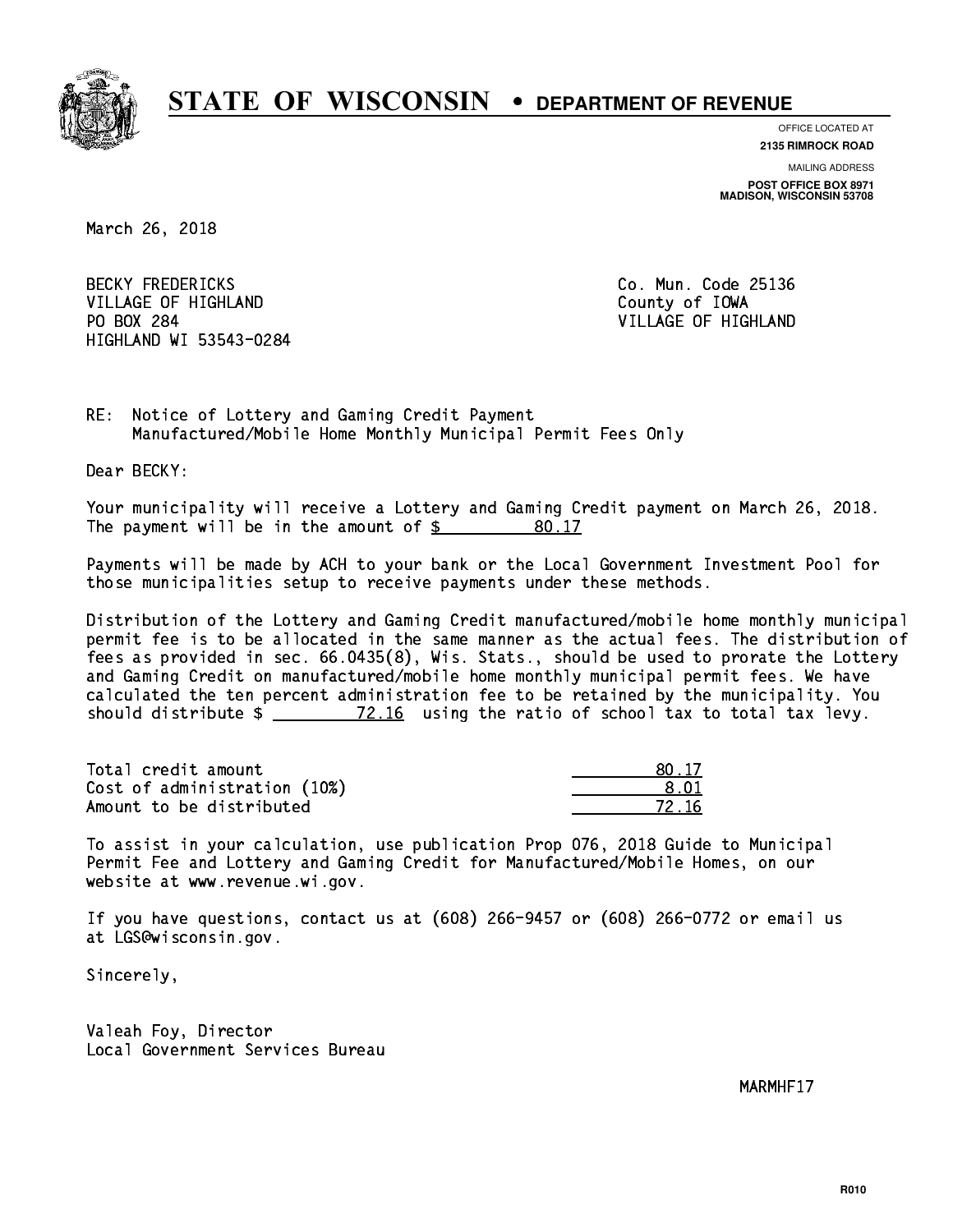

**OFFICE LOCATED AT**

**2135 RIMROCK ROAD**

**MAILING ADDRESS POST OFFICE BOX 8971 MADISON, WISCONSIN 53708**

March 26, 2018

SHELLY BULL VILLAGE OF LINDEN COUNTY OF LOOKS PO BOX 469 LINDEN WI 53553-0469

Co. Mun. Code 25146 VILLAGE OF LINDEN

RE: Notice of Lottery and Gaming Credit Payment Manufactured/Mobile Home Monthly Municipal Permit Fees Only

Dear SHELLY:

 Your municipality will receive a Lottery and Gaming Credit payment on March 26, 2018. The payment will be in the amount of  $\frac{2}{3}$  1,385.28

 Payments will be made by ACH to your bank or the Local Government Investment Pool for those municipalities setup to receive payments under these methods.

 Distribution of the Lottery and Gaming Credit manufactured/mobile home monthly municipal permit fee is to be allocated in the same manner as the actual fees. The distribution of fees as provided in sec. 66.0435(8), Wis. Stats., should be used to prorate the Lottery and Gaming Credit on manufactured/mobile home monthly municipal permit fees. We have calculated the ten percent administration fee to be retained by the municipality. You should distribute  $\frac{1,246.76}{1,246.76}$  using the ratio of school tax to total tax levy.

| Total credit amount          | 1,385.28 |
|------------------------------|----------|
| Cost of administration (10%) | 138.52   |
| Amount to be distributed     | 1.246.76 |

 To assist in your calculation, use publication Prop 076, 2018 Guide to Municipal Permit Fee and Lottery and Gaming Credit for Manufactured/Mobile Homes, on our website at www.revenue.wi.gov.

 If you have questions, contact us at (608) 266-9457 or (608) 266-0772 or email us at LGS@wisconsin.gov.

Sincerely,

 Valeah Foy, Director Local Government Services Bureau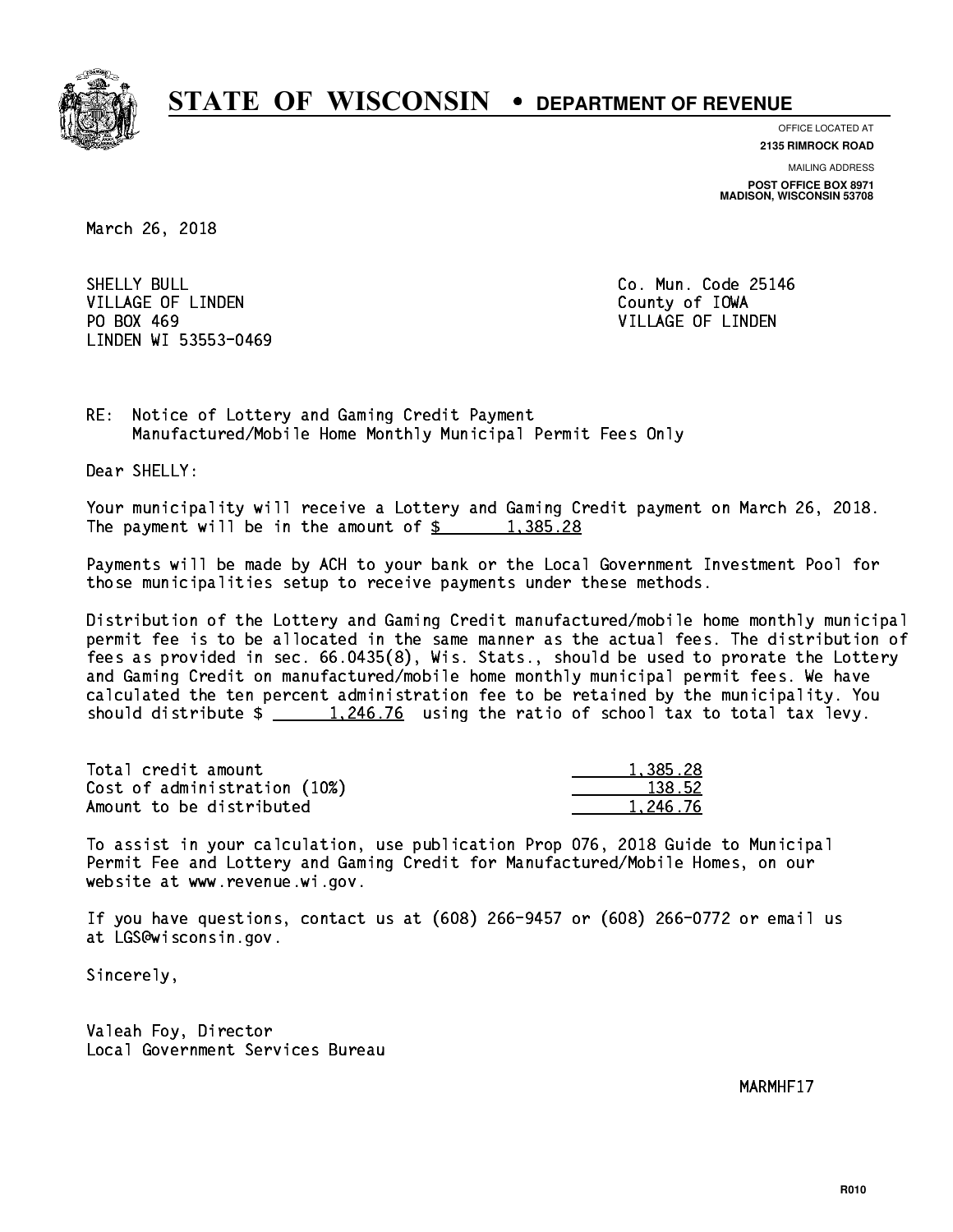

**OFFICE LOCATED AT**

**2135 RIMROCK ROAD**

**MAILING ADDRESS POST OFFICE BOX 8971 MADISON, WISCONSIN 53708**

March 26, 2018

CINDA JOHNSON VILLAGE OF MUSCODA County of IOWA 206 N WISCONSIN AVE VILLAGE OF MUSCODA MUSCODA WI 53573

Co. Mun. Code 25153

RE: Notice of Lottery and Gaming Credit Payment Manufactured/Mobile Home Monthly Municipal Permit Fees Only

Dear CINDA:

 Your municipality will receive a Lottery and Gaming Credit payment on March 26, 2018. The payment will be in the amount of  $\frac{2}{3}$  1,378.80

 Payments will be made by ACH to your bank or the Local Government Investment Pool for those municipalities setup to receive payments under these methods.

 Distribution of the Lottery and Gaming Credit manufactured/mobile home monthly municipal permit fee is to be allocated in the same manner as the actual fees. The distribution of fees as provided in sec. 66.0435(8), Wis. Stats., should be used to prorate the Lottery and Gaming Credit on manufactured/mobile home monthly municipal permit fees. We have calculated the ten percent administration fee to be retained by the municipality. You should distribute  $\frac{1,240.92}{1,240.92}$  using the ratio of school tax to total tax levy.

| Total credit amount          | 1.378.80 |
|------------------------------|----------|
| Cost of administration (10%) | 137.88   |
| Amount to be distributed     | 1.240.92 |

 To assist in your calculation, use publication Prop 076, 2018 Guide to Municipal Permit Fee and Lottery and Gaming Credit for Manufactured/Mobile Homes, on our website at www.revenue.wi.gov.

 If you have questions, contact us at (608) 266-9457 or (608) 266-0772 or email us at LGS@wisconsin.gov.

Sincerely,

 Valeah Foy, Director Local Government Services Bureau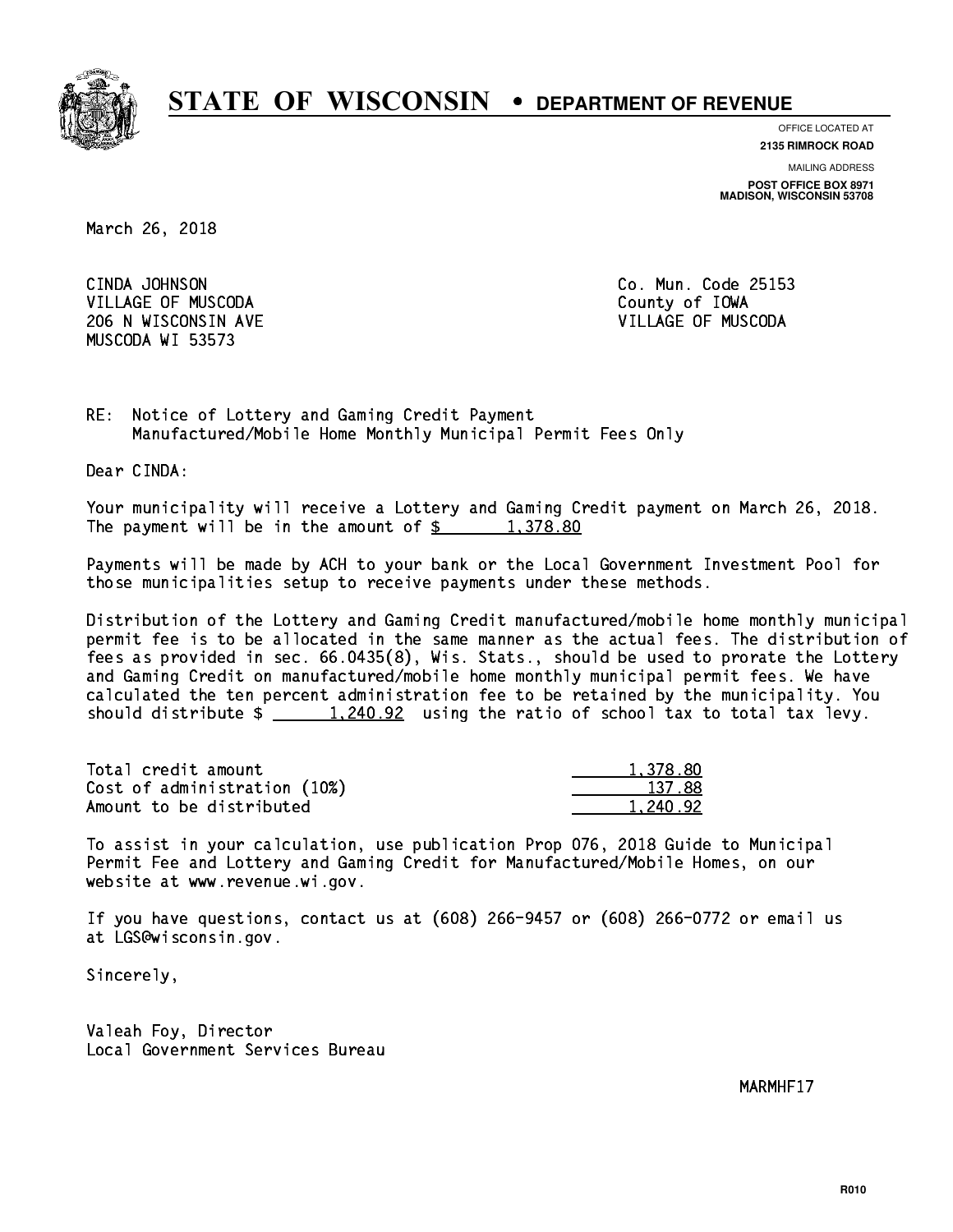

**OFFICE LOCATED AT**

**2135 RIMROCK ROAD**

**MAILING ADDRESS POST OFFICE BOX 8971 MADISON, WISCONSIN 53708**

March 26, 2018

 LISA RILEY Co. Mun. Code 25216 CITY OF DODGEVILLE **COUNTY COUNTY OF IOWA**  100 E FOUNTAIN ST CITY OF DODGEVILLE DODGEVILLE WI 53533-1750

RE: Notice of Lottery and Gaming Credit Payment Manufactured/Mobile Home Monthly Municipal Permit Fees Only

Dear LISA:

 Your municipality will receive a Lottery and Gaming Credit payment on March 26, 2018. The payment will be in the amount of  $\frac{2}{3}$  4,194.96

 Payments will be made by ACH to your bank or the Local Government Investment Pool for those municipalities setup to receive payments under these methods.

 Distribution of the Lottery and Gaming Credit manufactured/mobile home monthly municipal permit fee is to be allocated in the same manner as the actual fees. The distribution of fees as provided in sec. 66.0435(8), Wis. Stats., should be used to prorate the Lottery and Gaming Credit on manufactured/mobile home monthly municipal permit fees. We have calculated the ten percent administration fee to be retained by the municipality. You should distribute  $\frac{2}{1}$   $\frac{3.775.47}{2}$  using the ratio of school tax to total tax levy.

| Total credit amount          | 4.194.96 |
|------------------------------|----------|
| Cost of administration (10%) | 41949    |
| Amount to be distributed     | 3.775.47 |

 To assist in your calculation, use publication Prop 076, 2018 Guide to Municipal Permit Fee and Lottery and Gaming Credit for Manufactured/Mobile Homes, on our website at www.revenue.wi.gov.

 If you have questions, contact us at (608) 266-9457 or (608) 266-0772 or email us at LGS@wisconsin.gov.

Sincerely,

 Valeah Foy, Director Local Government Services Bureau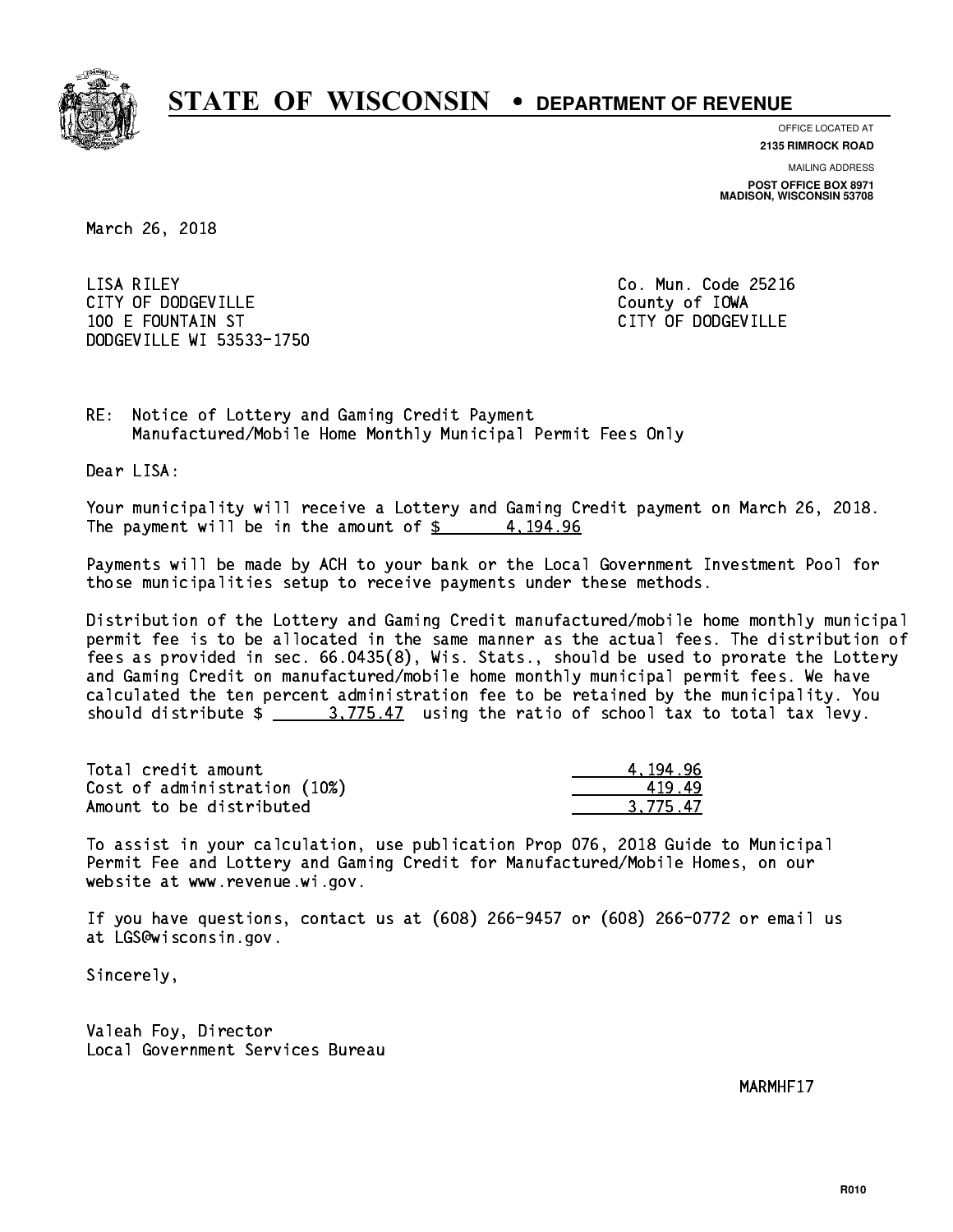

**OFFICE LOCATED AT 2135 RIMROCK ROAD**

**MAILING ADDRESS**

**POST OFFICE BOX 8971 MADISON, WISCONSIN 53708**

March 26, 2018

SHARI MARG TOWN OF ALBION County of JACKSON N6084 SQUAW CREEK RD TOWN OF ALBION BLACK RIVER FALLS WI 54615-6033

Co. Mun. Code 27004

RE: Notice of Lottery and Gaming Credit Payment Manufactured/Mobile Home Monthly Municipal Permit Fees Only

Dear SHARI:

 Your municipality will receive a Lottery and Gaming Credit payment on March 26, 2018. The payment will be in the amount of  $\frac{2}{3}$  1,209.72

 Payments will be made by ACH to your bank or the Local Government Investment Pool for those municipalities setup to receive payments under these methods.

 Distribution of the Lottery and Gaming Credit manufactured/mobile home monthly municipal permit fee is to be allocated in the same manner as the actual fees. The distribution of fees as provided in sec. 66.0435(8), Wis. Stats., should be used to prorate the Lottery and Gaming Credit on manufactured/mobile home monthly municipal permit fees. We have calculated the ten percent administration fee to be retained by the municipality. You should distribute  $\frac{1.088.75}{1.088.75}$  using the ratio of school tax to total tax levy.

| Total credit amount          | 1,209.72 |
|------------------------------|----------|
| Cost of administration (10%) | 120.97   |
| Amount to be distributed     | 1.088.75 |

 To assist in your calculation, use publication Prop 076, 2018 Guide to Municipal Permit Fee and Lottery and Gaming Credit for Manufactured/Mobile Homes, on our website at www.revenue.wi.gov.

 If you have questions, contact us at (608) 266-9457 or (608) 266-0772 or email us at LGS@wisconsin.gov.

Sincerely,

 Valeah Foy, Director Local Government Services Bureau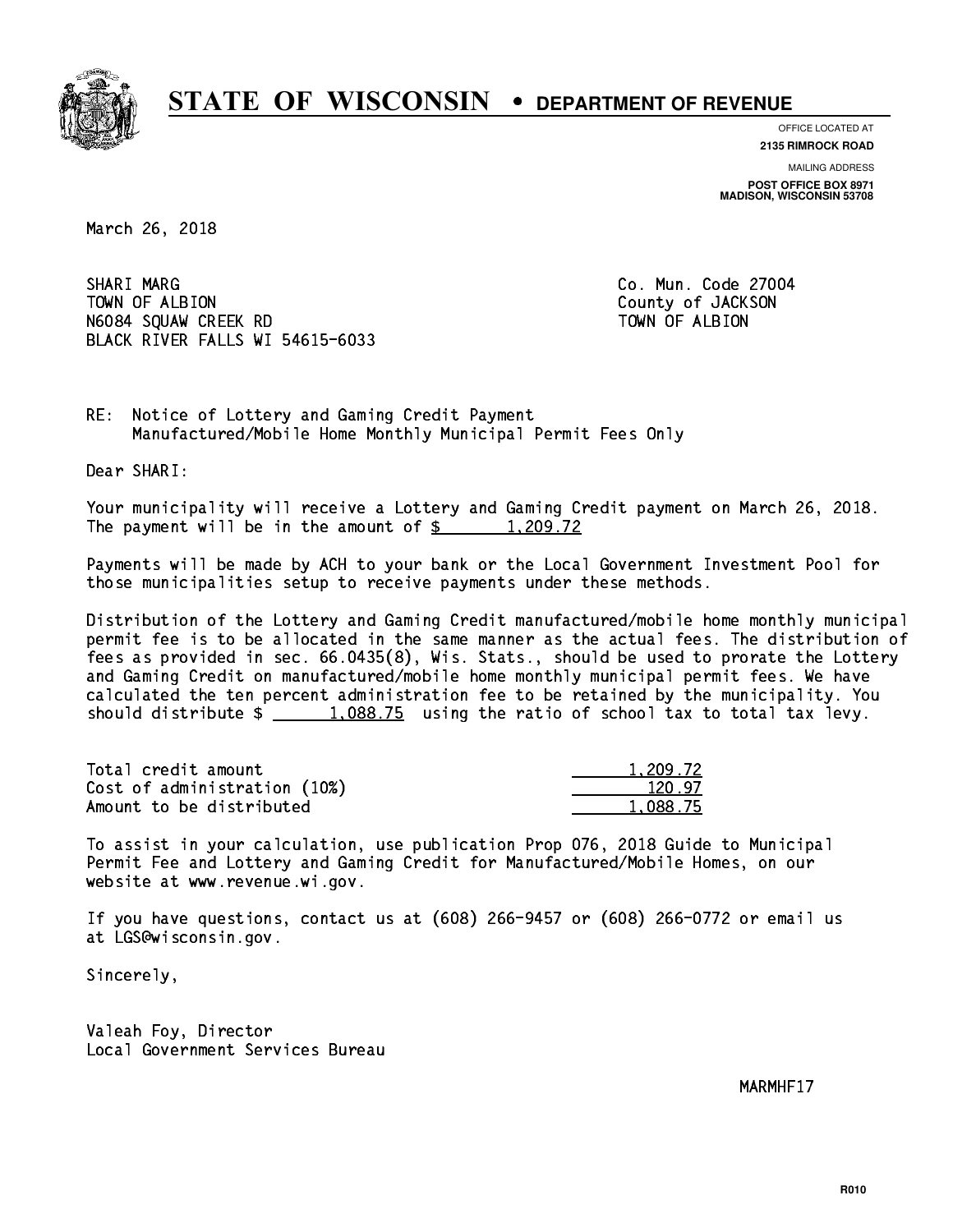

**OFFICE LOCATED AT**

**2135 RIMROCK ROAD**

**MAILING ADDRESS POST OFFICE BOX 8971 MADISON, WISCONSIN 53708**

March 26, 2018

JANN DAHL TOWN OF BROCKWAY **COUNTY OF SECOND-** TOWN OF BROCKWAY PO BOX 484 PO BOX 484 TOWN OF BROCKWAY BLK RIVER FLS WI 54615-0484

Co. Mun. Code 27010

RE: Notice of Lottery and Gaming Credit Payment Manufactured/Mobile Home Monthly Municipal Permit Fees Only

Dear JANN:

 Your municipality will receive a Lottery and Gaming Credit payment on March 26, 2018. The payment will be in the amount of  $\frac{2}{3}$  4,015.20

 Payments will be made by ACH to your bank or the Local Government Investment Pool for those municipalities setup to receive payments under these methods.

 Distribution of the Lottery and Gaming Credit manufactured/mobile home monthly municipal permit fee is to be allocated in the same manner as the actual fees. The distribution of fees as provided in sec. 66.0435(8), Wis. Stats., should be used to prorate the Lottery and Gaming Credit on manufactured/mobile home monthly municipal permit fees. We have calculated the ten percent administration fee to be retained by the municipality. You should distribute  $\frac{2}{2}$   $\frac{3.613.68}{2}$  using the ratio of school tax to total tax levy.

| Total credit amount          | 4.015.20 |
|------------------------------|----------|
| Cost of administration (10%) | 401.52   |
| Amount to be distributed     | 3.613.68 |

 To assist in your calculation, use publication Prop 076, 2018 Guide to Municipal Permit Fee and Lottery and Gaming Credit for Manufactured/Mobile Homes, on our website at www.revenue.wi.gov.

 If you have questions, contact us at (608) 266-9457 or (608) 266-0772 or email us at LGS@wisconsin.gov.

Sincerely,

 Valeah Foy, Director Local Government Services Bureau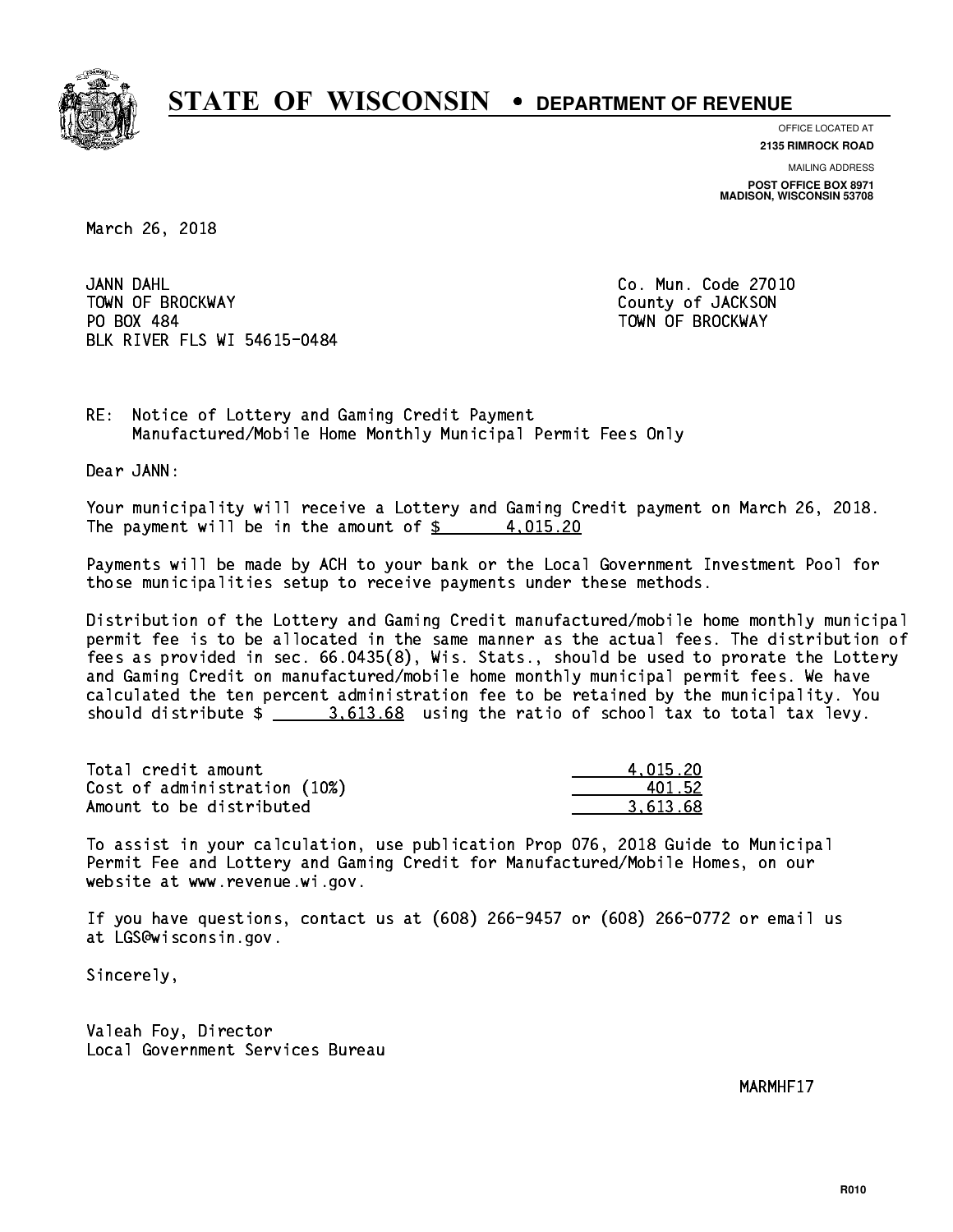

**OFFICE LOCATED AT**

**2135 RIMROCK ROAD**

**MAILING ADDRESS**

**POST OFFICE BOX 8971 MADISON, WISCONSIN 53708**

March 26, 2018

 P.O. BOX 37 TOWN OF HIXTON HIXTON WI 54635

 BRENDA LINDBERG Co. Mun. Code 27024 TOWN OF HIXTON COUNTY OF SALES AND TOWN OF HIXTON TOWN OF HIXTON

RE: Notice of Lottery and Gaming Credit Payment Manufactured/Mobile Home Monthly Municipal Permit Fees Only

Dear BRENDA:

 Your municipality will receive a Lottery and Gaming Credit payment on March 26, 2018. The payment will be in the amount of \$ 733.47 \_\_\_\_\_\_\_\_\_\_\_\_\_\_\_\_

 Payments will be made by ACH to your bank or the Local Government Investment Pool for those municipalities setup to receive payments under these methods.

 Distribution of the Lottery and Gaming Credit manufactured/mobile home monthly municipal permit fee is to be allocated in the same manner as the actual fees. The distribution of fees as provided in sec. 66.0435(8), Wis. Stats., should be used to prorate the Lottery and Gaming Credit on manufactured/mobile home monthly municipal permit fees. We have calculated the ten percent administration fee to be retained by the municipality. You should distribute  $\frac{2}{1}$   $\frac{660.13}{1}$  using the ratio of school tax to total tax levy.

Total credit amount Cost of administration (10%) Amount to be distributed

| 17   |
|------|
|      |
| יו ח |

 To assist in your calculation, use publication Prop 076, 2018 Guide to Municipal Permit Fee and Lottery and Gaming Credit for Manufactured/Mobile Homes, on our website at www.revenue.wi.gov.

 If you have questions, contact us at (608) 266-9457 or (608) 266-0772 or email us at LGS@wisconsin.gov.

Sincerely,

 Valeah Foy, Director Local Government Services Bureau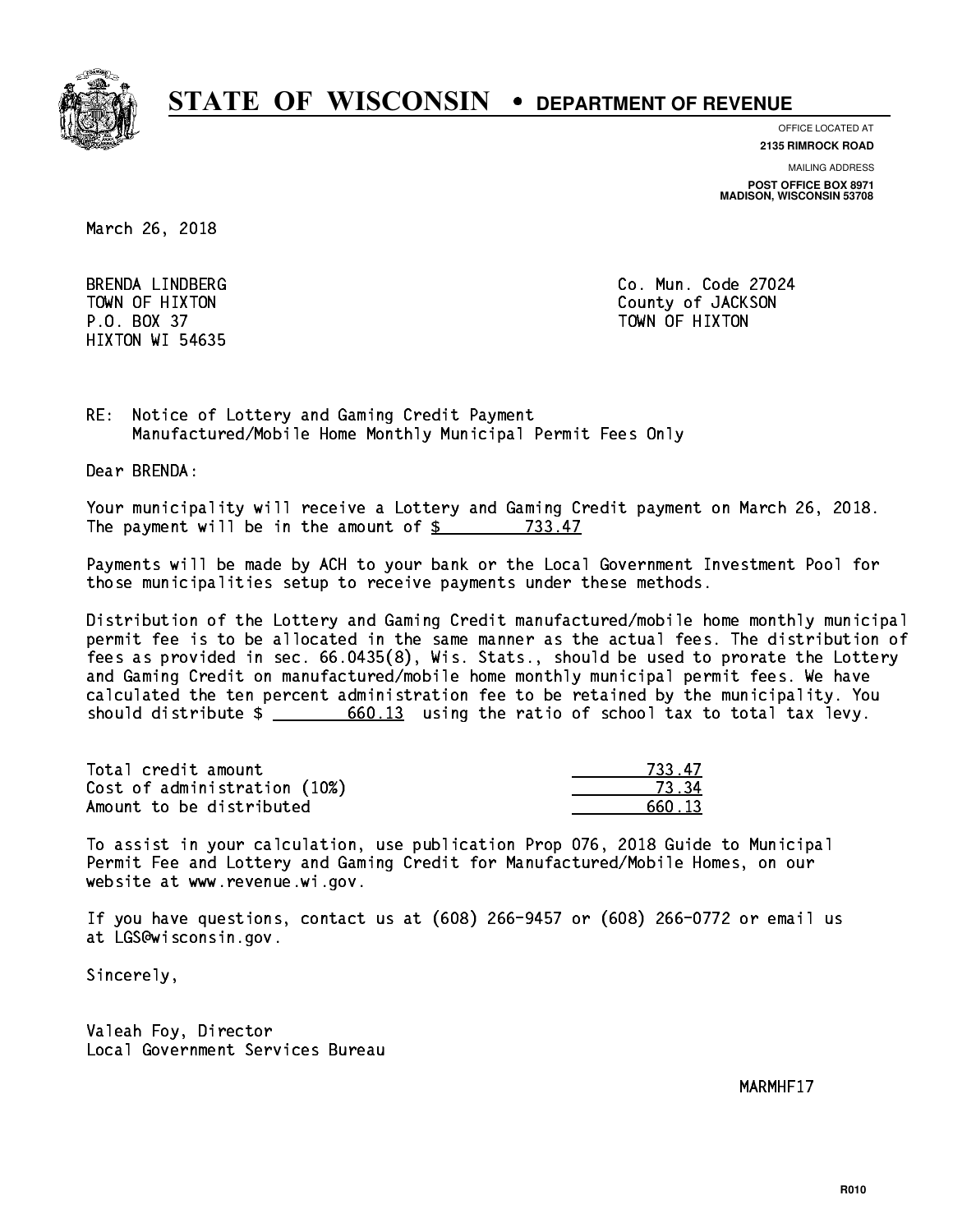

**OFFICE LOCATED AT**

**2135 RIMROCK ROAD**

**MAILING ADDRESS POST OFFICE BOX 8971 MADISON, WISCONSIN 53708**

March 26, 2018

**KYLE DENO** TOWN OF MANCHESTER COUNTY OF JACKSON W10904 VANCE RD TOWN OF MANCHESTER BLACK RIVER FALLS WI 54615-6929

Co. Mun. Code 27032

RE: Notice of Lottery and Gaming Credit Payment Manufactured/Mobile Home Monthly Municipal Permit Fees Only

Dear KYLE:

 Your municipality will receive a Lottery and Gaming Credit payment on March 26, 2018. The payment will be in the amount of \$ 309.08 \_\_\_\_\_\_\_\_\_\_\_\_\_\_\_\_

 Payments will be made by ACH to your bank or the Local Government Investment Pool for those municipalities setup to receive payments under these methods.

 Distribution of the Lottery and Gaming Credit manufactured/mobile home monthly municipal permit fee is to be allocated in the same manner as the actual fees. The distribution of fees as provided in sec. 66.0435(8), Wis. Stats., should be used to prorate the Lottery and Gaming Credit on manufactured/mobile home monthly municipal permit fees. We have calculated the ten percent administration fee to be retained by the municipality. You should distribute  $\frac{278.18}{278.18}$  using the ratio of school tax to total tax levy.

| Total credit amount          | 309.08 |
|------------------------------|--------|
| Cost of administration (10%) | 30.90  |
| Amount to be distributed     | 278 18 |

| - 08   |
|--------|
| .      |
| 278.18 |

 To assist in your calculation, use publication Prop 076, 2018 Guide to Municipal Permit Fee and Lottery and Gaming Credit for Manufactured/Mobile Homes, on our website at www.revenue.wi.gov.

 If you have questions, contact us at (608) 266-9457 or (608) 266-0772 or email us at LGS@wisconsin.gov.

Sincerely,

 Valeah Foy, Director Local Government Services Bureau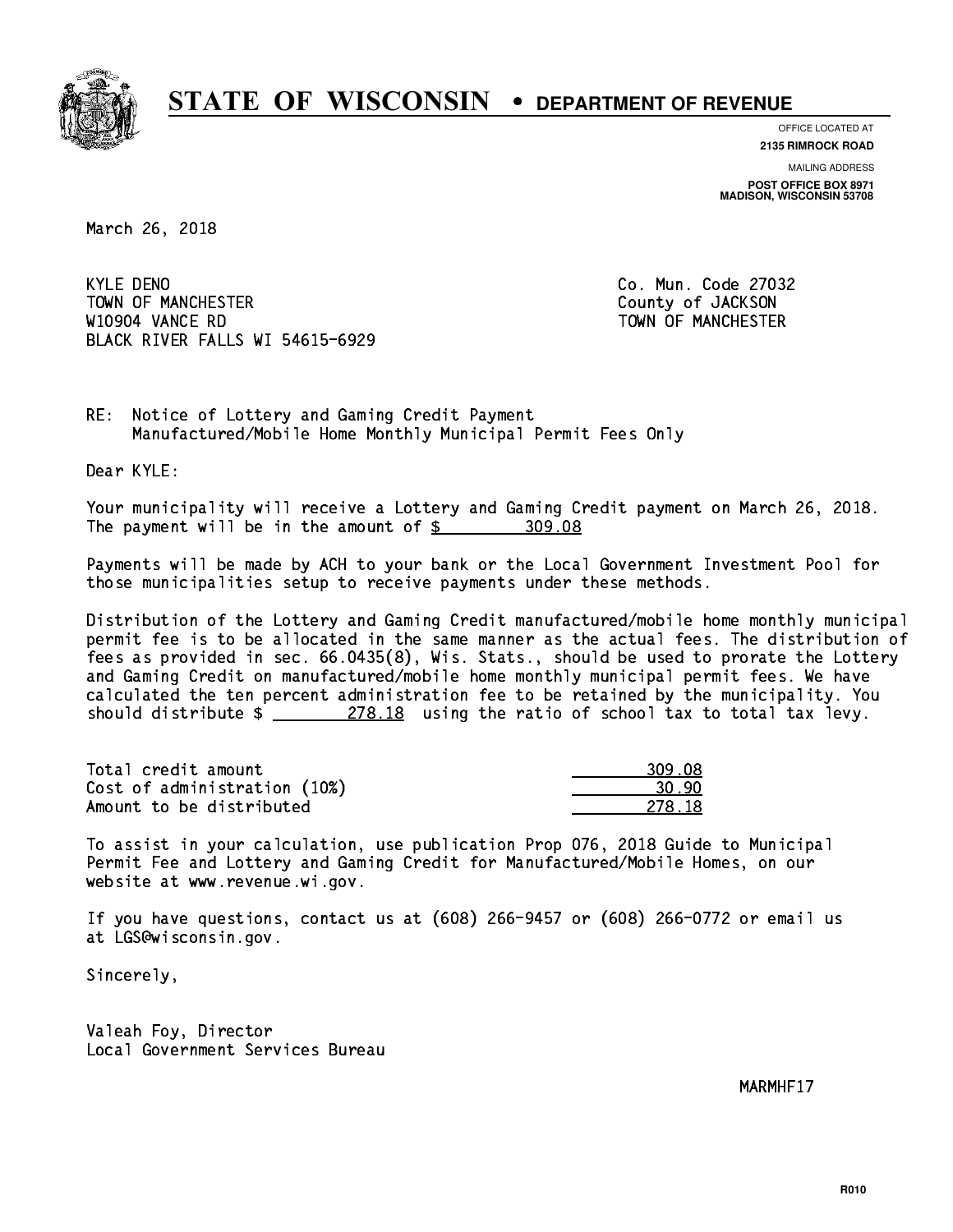

**OFFICE LOCATED AT**

**2135 RIMROCK ROAD**

**MAILING ADDRESS**

**POST OFFICE BOX 8971 MADISON, WISCONSIN 53708**

March 26, 2018

BECKY FREDERICK **Co. Mun. Code 27136** VILLAGE OF HIXTON COUNTY OF JACKSON PO BOX 127 VILLAGE OF HIXTON HIXTON WI 54635-0127

RE: Notice of Lottery and Gaming Credit Payment Manufactured/Mobile Home Monthly Municipal Permit Fees Only

Dear BECKY:

 Your municipality will receive a Lottery and Gaming Credit payment on March 26, 2018. The payment will be in the amount of  $\frac{25}{36}$ 97.36

 Payments will be made by ACH to your bank or the Local Government Investment Pool for those municipalities setup to receive payments under these methods.

 Distribution of the Lottery and Gaming Credit manufactured/mobile home monthly municipal permit fee is to be allocated in the same manner as the actual fees. The distribution of fees as provided in sec. 66.0435(8), Wis. Stats., should be used to prorate the Lottery and Gaming Credit on manufactured/mobile home monthly municipal permit fees. We have calculated the ten percent administration fee to be retained by the municipality. You should distribute  $\frac{2}{2}$   $\frac{87.63}{2}$  using the ratio of school tax to total tax levy.

Total credit amount Cost of administration (10%) Amount to be distributed

| - 3 |
|-----|
| -73 |
| -63 |

 To assist in your calculation, use publication Prop 076, 2018 Guide to Municipal Permit Fee and Lottery and Gaming Credit for Manufactured/Mobile Homes, on our website at www.revenue.wi.gov.

 If you have questions, contact us at (608) 266-9457 or (608) 266-0772 or email us at LGS@wisconsin.gov.

Sincerely,

 Valeah Foy, Director Local Government Services Bureau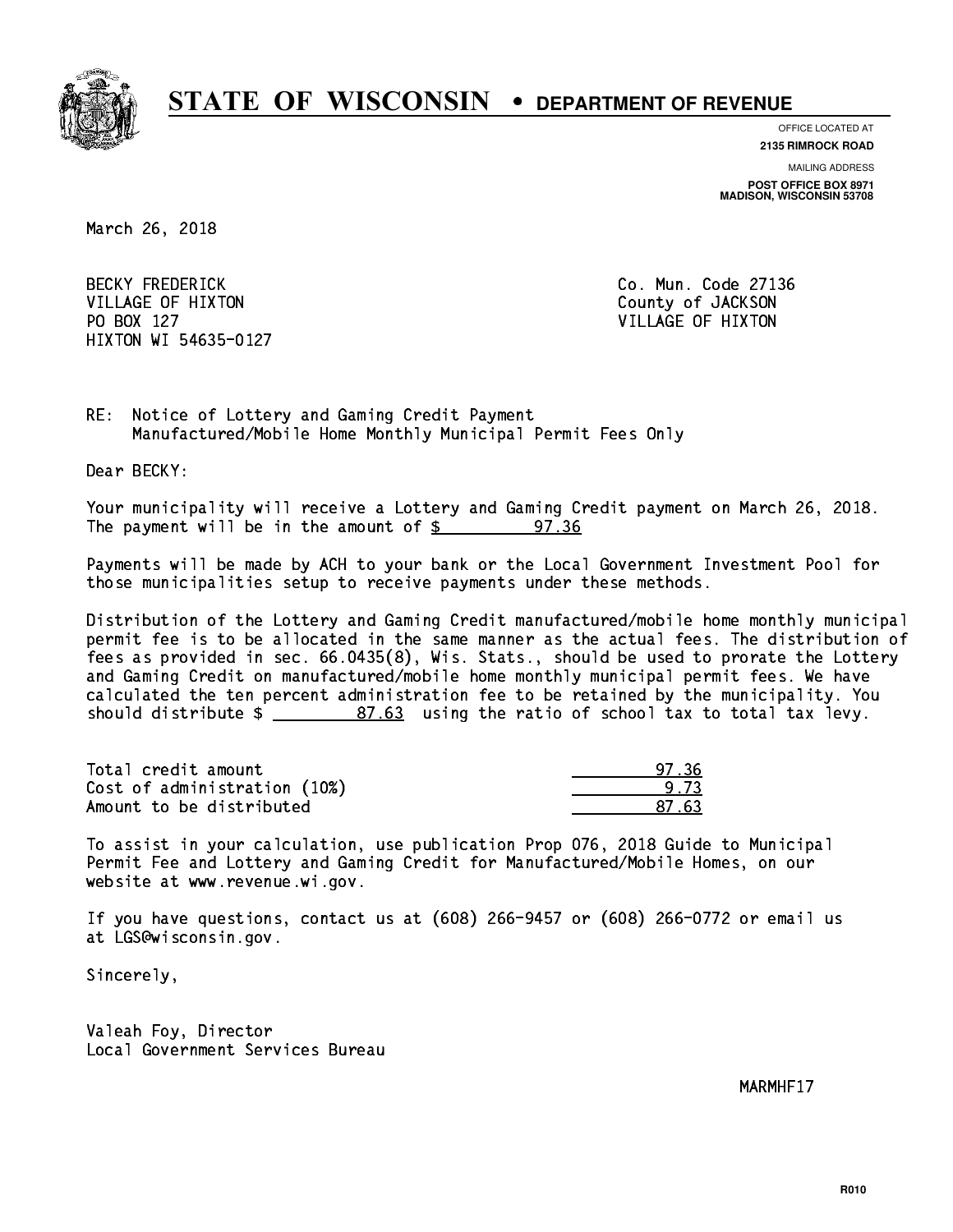

**OFFICE LOCATED AT**

**2135 RIMROCK ROAD**

**MAILING ADDRESS**

**POST OFFICE BOX 8971 MADISON, WISCONSIN 53708**

March 26, 2018

JODI ANDERSON VILLAGE OF MELROSE COUNTY OF JACKSON PO BOX 117 VILLAGE OF MELROSE MELROSE WI 54642-0117

Co. Mun. Code 27151

RE: Notice of Lottery and Gaming Credit Payment Manufactured/Mobile Home Monthly Municipal Permit Fees Only

Dear JODI:

 Your municipality will receive a Lottery and Gaming Credit payment on March 26, 2018. The payment will be in the amount of  $\frac{205.67}{200}$ 

 Payments will be made by ACH to your bank or the Local Government Investment Pool for those municipalities setup to receive payments under these methods.

 Distribution of the Lottery and Gaming Credit manufactured/mobile home monthly municipal permit fee is to be allocated in the same manner as the actual fees. The distribution of fees as provided in sec. 66.0435(8), Wis. Stats., should be used to prorate the Lottery and Gaming Credit on manufactured/mobile home monthly municipal permit fees. We have calculated the ten percent administration fee to be retained by the municipality. You should distribute  $\frac{185.11}{185.11}$  using the ratio of school tax to total tax levy.

Total credit amount Cost of administration (10%) Amount to be distributed

| 05.67<br>2 |
|------------|
| በ 56       |
| R5 11      |

 To assist in your calculation, use publication Prop 076, 2018 Guide to Municipal Permit Fee and Lottery and Gaming Credit for Manufactured/Mobile Homes, on our website at www.revenue.wi.gov.

 If you have questions, contact us at (608) 266-9457 or (608) 266-0772 or email us at LGS@wisconsin.gov.

Sincerely,

 Valeah Foy, Director Local Government Services Bureau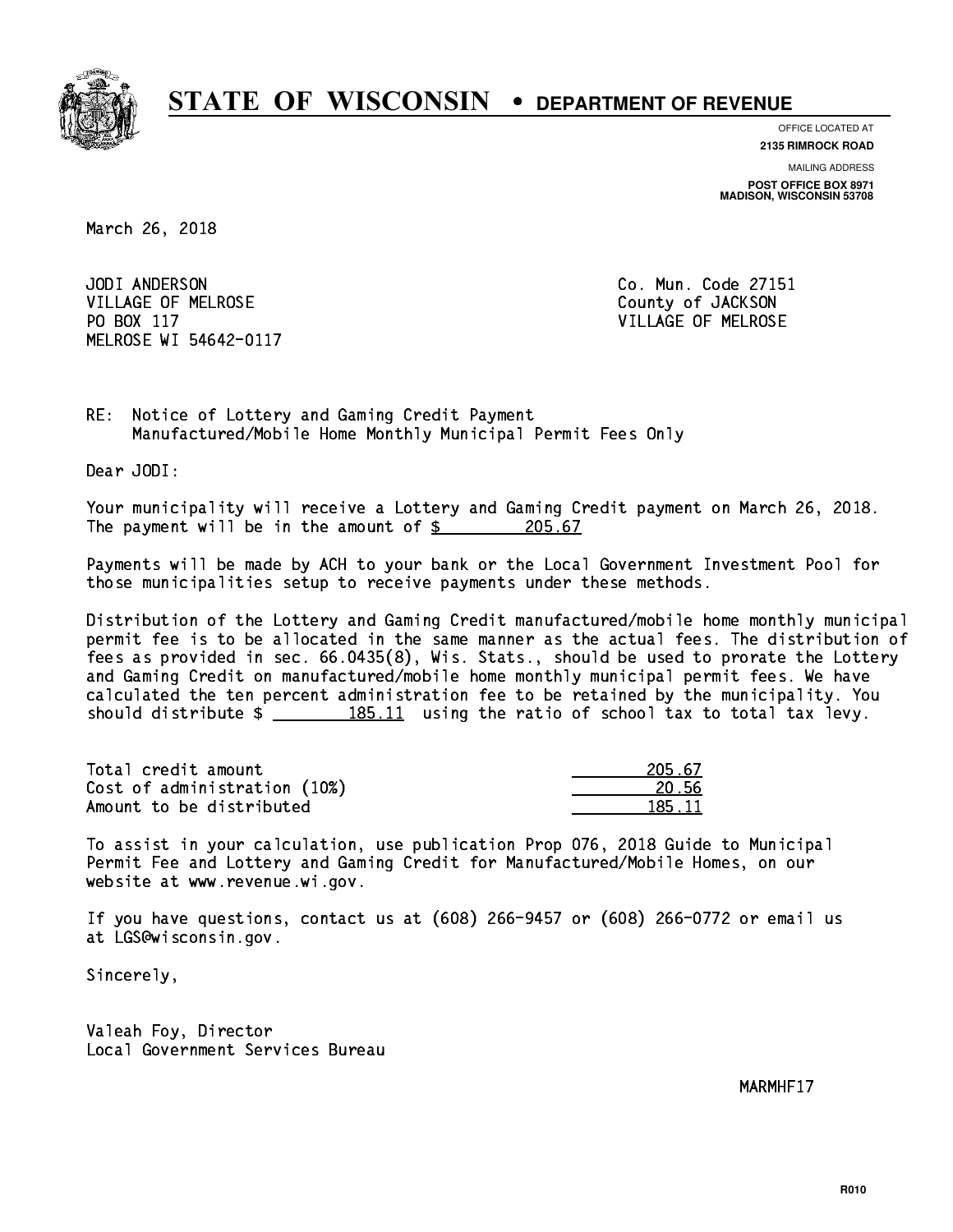

**OFFICE LOCATED AT**

**2135 RIMROCK ROAD**

**MAILING ADDRESS POST OFFICE BOX 8971 MADISON, WISCONSIN 53708**

March 26, 2018

 PENNY DANIELSON Co. Mun. Code 27152 VILLAGE OF MERRILLAN County of JACKSON PO BOX 70 MERRILLAN WI 54754-0070

VILLAGE OF MERRILLAN

RE: Notice of Lottery and Gaming Credit Payment Manufactured/Mobile Home Monthly Municipal Permit Fees Only

Dear PENNY:

 Your municipality will receive a Lottery and Gaming Credit payment on March 26, 2018. The payment will be in the amount of \$ 774.84 \_\_\_\_\_\_\_\_\_\_\_\_\_\_\_\_

 Payments will be made by ACH to your bank or the Local Government Investment Pool for those municipalities setup to receive payments under these methods.

 Distribution of the Lottery and Gaming Credit manufactured/mobile home monthly municipal permit fee is to be allocated in the same manner as the actual fees. The distribution of fees as provided in sec. 66.0435(8), Wis. Stats., should be used to prorate the Lottery and Gaming Credit on manufactured/mobile home monthly municipal permit fees. We have calculated the ten percent administration fee to be retained by the municipality. You should distribute  $\frac{2}{1-x} = \frac{697.36}{20}$  using the ratio of school tax to total tax levy.

| Total credit amount          | 774.84 |
|------------------------------|--------|
| Cost of administration (10%) | 77 48  |
| Amount to be distributed     | 697.36 |

| ŁΔ<br>77 |
|----------|
| 77.      |
| 736      |

 To assist in your calculation, use publication Prop 076, 2018 Guide to Municipal Permit Fee and Lottery and Gaming Credit for Manufactured/Mobile Homes, on our website at www.revenue.wi.gov.

 If you have questions, contact us at (608) 266-9457 or (608) 266-0772 or email us at LGS@wisconsin.gov.

Sincerely,

 Valeah Foy, Director Local Government Services Bureau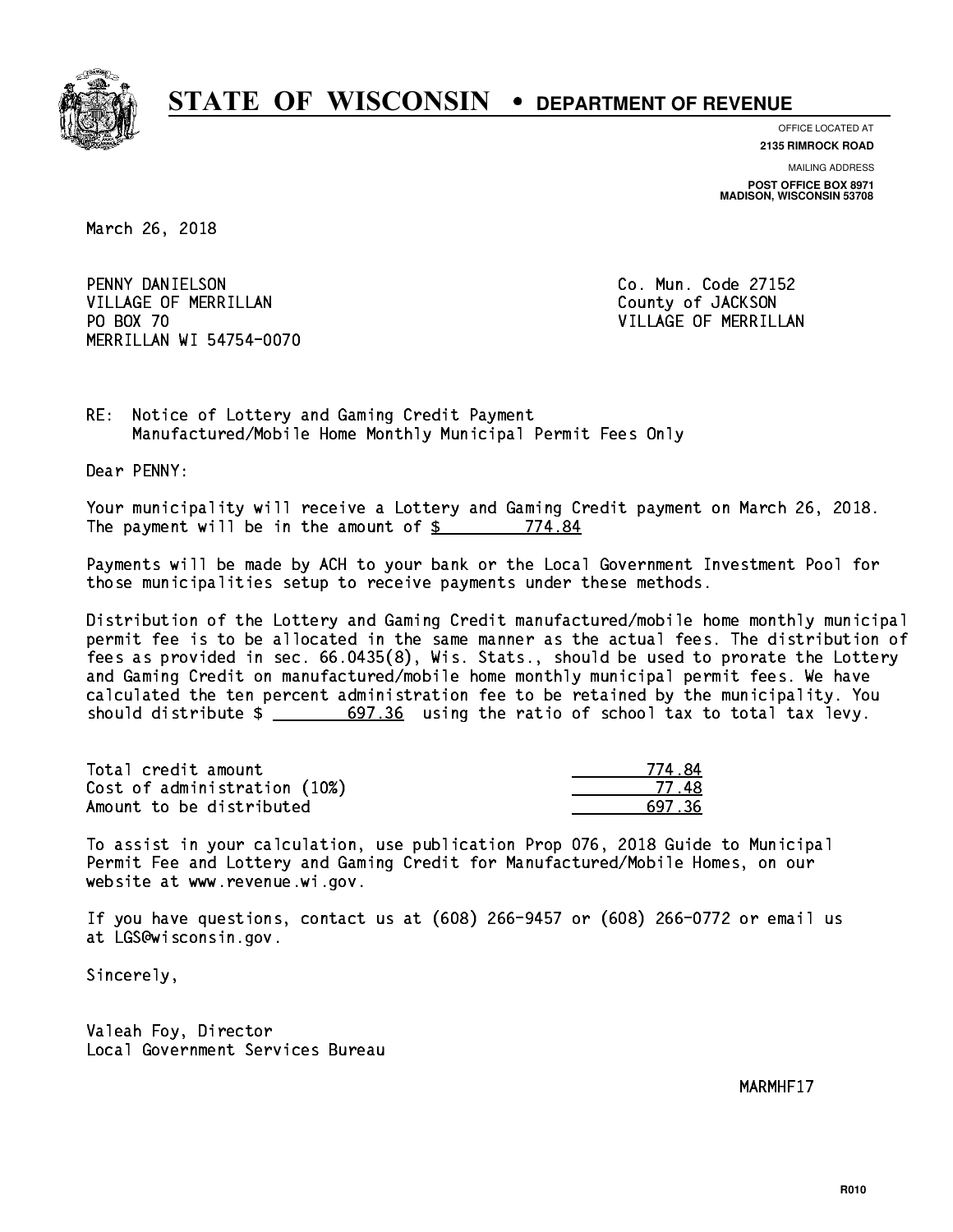

**OFFICE LOCATED AT**

**2135 RIMROCK ROAD**

**MAILING ADDRESS**

**POST OFFICE BOX 8971 MADISON, WISCONSIN 53708**

March 26, 2018

**WENDY BUE** VILLAGE OF TAYLOR COUNTY OF JACKSON PO BOX 130 VILLAGE OF TAYLOR TAYLOR WI 54659-0130

Co. Mun. Code 27186

RE: Notice of Lottery and Gaming Credit Payment Manufactured/Mobile Home Monthly Municipal Permit Fees Only

Dear WENDY:

 Your municipality will receive a Lottery and Gaming Credit payment on March 26, 2018. The payment will be in the amount of  $\frac{2}{3}$ 509.72

 Payments will be made by ACH to your bank or the Local Government Investment Pool for those municipalities setup to receive payments under these methods.

 Distribution of the Lottery and Gaming Credit manufactured/mobile home monthly municipal permit fee is to be allocated in the same manner as the actual fees. The distribution of fees as provided in sec. 66.0435(8), Wis. Stats., should be used to prorate the Lottery and Gaming Credit on manufactured/mobile home monthly municipal permit fees. We have calculated the ten percent administration fee to be retained by the municipality. You should distribute \$ 458.75 using the ratio of school tax to total tax levy. \_\_\_\_\_\_\_\_\_\_\_\_\_\_

Total credit amount Cost of administration (10%) Amount to be distributed

| 1.72. |
|-------|
| 97.   |
| R. 75 |

 To assist in your calculation, use publication Prop 076, 2018 Guide to Municipal Permit Fee and Lottery and Gaming Credit for Manufactured/Mobile Homes, on our website at www.revenue.wi.gov.

 If you have questions, contact us at (608) 266-9457 or (608) 266-0772 or email us at LGS@wisconsin.gov.

Sincerely,

 Valeah Foy, Director Local Government Services Bureau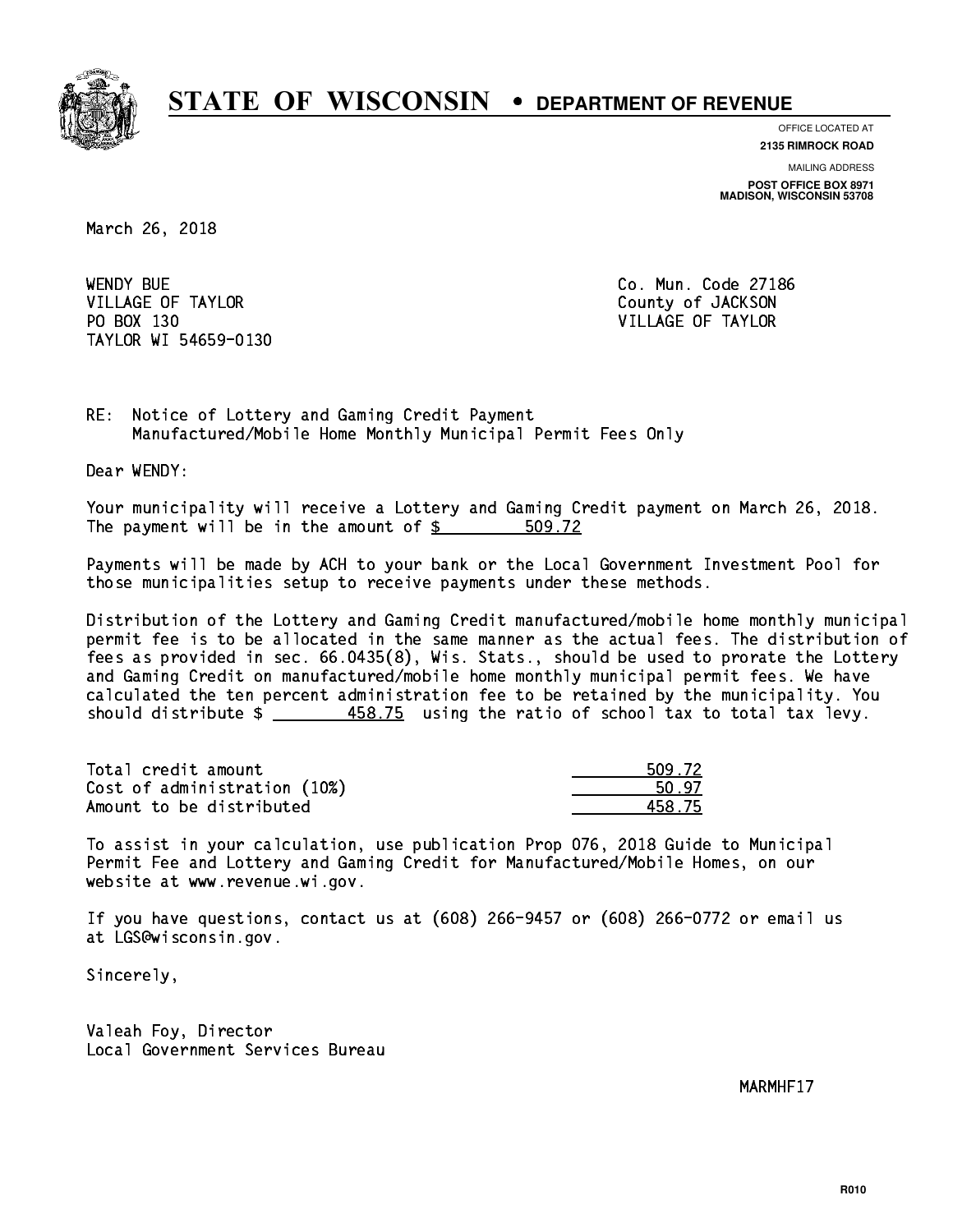

**OFFICE LOCATED AT**

**2135 RIMROCK ROAD**

**MAILING ADDRESS POST OFFICE BOX 8971 MADISON, WISCONSIN 53708**

March 26, 2018

**BRAD CHOWN** CITY OF BLACK RIVER FALLS COUNTY OF JACKSON 101 S 2ND ST CITY OF BLACK RIVER FALLS BLACK RIVER FALLS WI 54615-1725

Co. Mun. Code 27206

RE: Notice of Lottery and Gaming Credit Payment Manufactured/Mobile Home Monthly Municipal Permit Fees Only

Dear BRAD:

 Your municipality will receive a Lottery and Gaming Credit payment on March 26, 2018. The payment will be in the amount of  $\frac{2}{3}$  2,143.44

 Payments will be made by ACH to your bank or the Local Government Investment Pool for those municipalities setup to receive payments under these methods.

 Distribution of the Lottery and Gaming Credit manufactured/mobile home monthly municipal permit fee is to be allocated in the same manner as the actual fees. The distribution of fees as provided in sec. 66.0435(8), Wis. Stats., should be used to prorate the Lottery and Gaming Credit on manufactured/mobile home monthly municipal permit fees. We have calculated the ten percent administration fee to be retained by the municipality. You should distribute  $\frac{1,929.10}{1,929.10}$  using the ratio of school tax to total tax levy.

| Total credit amount          | 2.143.44 |
|------------------------------|----------|
| Cost of administration (10%) | -214 .34 |
| Amount to be distributed     | 1.929.10 |

 To assist in your calculation, use publication Prop 076, 2018 Guide to Municipal Permit Fee and Lottery and Gaming Credit for Manufactured/Mobile Homes, on our website at www.revenue.wi.gov.

 If you have questions, contact us at (608) 266-9457 or (608) 266-0772 or email us at LGS@wisconsin.gov.

Sincerely,

 Valeah Foy, Director Local Government Services Bureau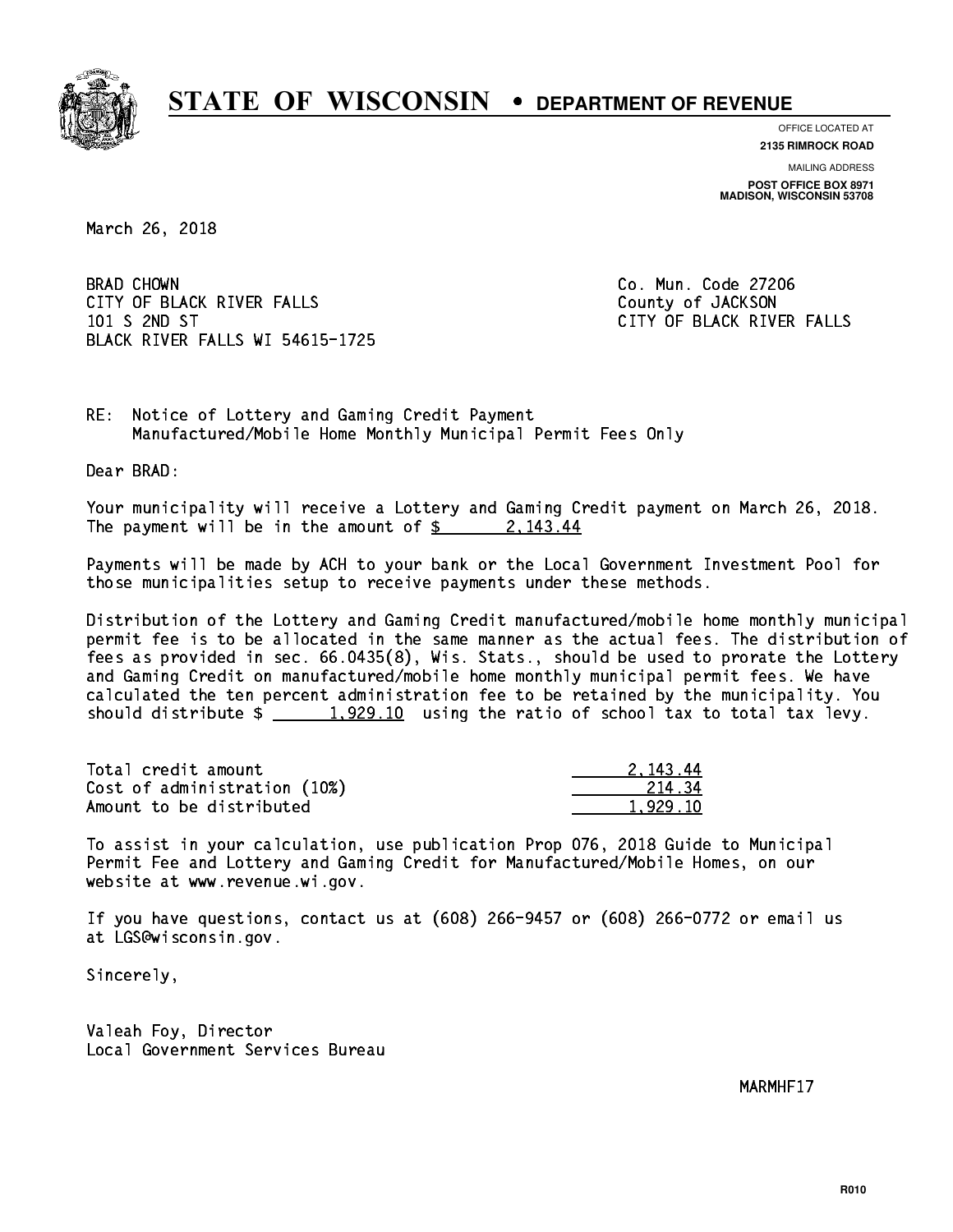

**OFFICE LOCATED AT 2135 RIMROCK ROAD**

**MAILING ADDRESS**

**POST OFFICE BOX 8971 MADISON, WISCONSIN 53708**

March 26, 2018

DONNA MILLER TOWN OF KOSHKONONG COUNTY OF A SERIES ON TOWN OF A SERIES ON W5609 STAR SCHOOL RD TOWN OF KOSHKONONG FORT ATKINSON WI 53538-9376

Co. Mun. Code 28016

RE: Notice of Lottery and Gaming Credit Payment Manufactured/Mobile Home Monthly Municipal Permit Fees Only

Dear DONNA:

 Your municipality will receive a Lottery and Gaming Credit payment on March 26, 2018. The payment will be in the amount of \$ 318.00 \_\_\_\_\_\_\_\_\_\_\_\_\_\_\_\_

 Payments will be made by ACH to your bank or the Local Government Investment Pool for those municipalities setup to receive payments under these methods.

 Distribution of the Lottery and Gaming Credit manufactured/mobile home monthly municipal permit fee is to be allocated in the same manner as the actual fees. The distribution of fees as provided in sec. 66.0435(8), Wis. Stats., should be used to prorate the Lottery and Gaming Credit on manufactured/mobile home monthly municipal permit fees. We have calculated the ten percent administration fee to be retained by the municipality. You should distribute  $\frac{286.20}{286.20}$  using the ratio of school tax to total tax levy.

| Total credit amount          | 318.00   |
|------------------------------|----------|
| Cost of administration (10%) | -31 - 80 |
| Amount to be distributed     | 286.20   |

| 318.00 |
|--------|
| 31. 80 |
| 6 2በ   |

 To assist in your calculation, use publication Prop 076, 2018 Guide to Municipal Permit Fee and Lottery and Gaming Credit for Manufactured/Mobile Homes, on our website at www.revenue.wi.gov.

 If you have questions, contact us at (608) 266-9457 or (608) 266-0772 or email us at LGS@wisconsin.gov.

Sincerely,

 Valeah Foy, Director Local Government Services Bureau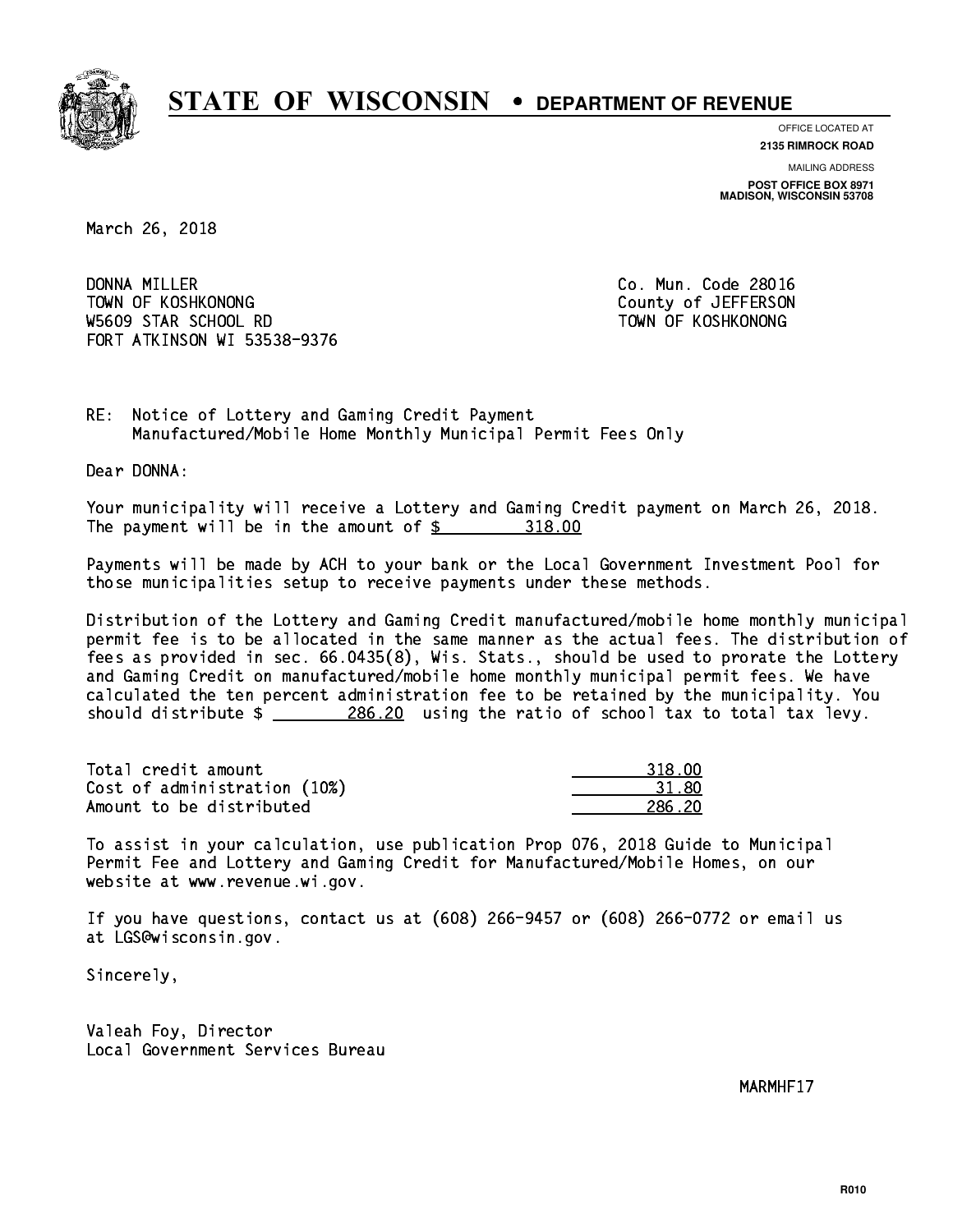

**OFFICE LOCATED AT**

**2135 RIMROCK ROAD**

**MAILING ADDRESS POST OFFICE BOX 8971 MADISON, WISCONSIN 53708**

March 26, 2018

SHARON M GUENTERBERG CO. Mun. Code 28018 TOWN OF LAKE MILLS **TOWN OF LAKE MILLS**  W8875 AIRPORT RD TOWN OF LAKE MILLS WATERLOO WI 53594-9430

RE: Notice of Lottery and Gaming Credit Payment Manufactured/Mobile Home Monthly Municipal Permit Fees Only

Dear SHARON:

 Your municipality will receive a Lottery and Gaming Credit payment on March 26, 2018. The payment will be in the amount of \$ 5,415.60 \_\_\_\_\_\_\_\_\_\_\_\_\_\_\_\_

 Payments will be made by ACH to your bank or the Local Government Investment Pool for those municipalities setup to receive payments under these methods.

 Distribution of the Lottery and Gaming Credit manufactured/mobile home monthly municipal permit fee is to be allocated in the same manner as the actual fees. The distribution of fees as provided in sec. 66.0435(8), Wis. Stats., should be used to prorate the Lottery and Gaming Credit on manufactured/mobile home monthly municipal permit fees. We have calculated the ten percent administration fee to be retained by the municipality. You should distribute  $\frac{2}{1}$   $\frac{4.874.04}{2}$  using the ratio of school tax to total tax levy.

| Total credit amount          | 5.415.60 |
|------------------------------|----------|
| Cost of administration (10%) | 541.56   |
| Amount to be distributed     | 4.874.04 |

 To assist in your calculation, use publication Prop 076, 2018 Guide to Municipal Permit Fee and Lottery and Gaming Credit for Manufactured/Mobile Homes, on our website at www.revenue.wi.gov.

 If you have questions, contact us at (608) 266-9457 or (608) 266-0772 or email us at LGS@wisconsin.gov.

Sincerely,

 Valeah Foy, Director Local Government Services Bureau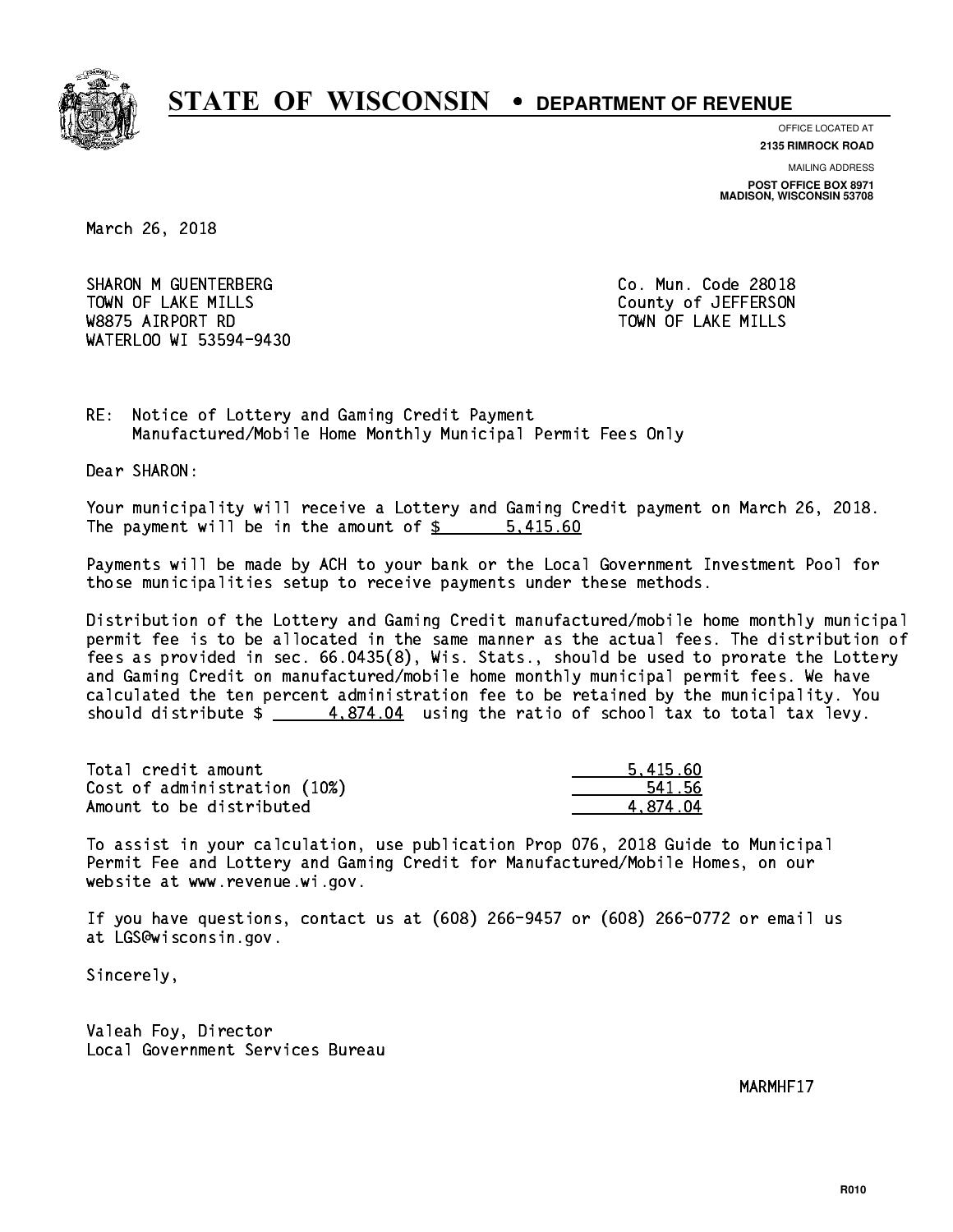

**OFFICE LOCATED AT**

**2135 RIMROCK ROAD**

**MAILING ADDRESS**

**POST OFFICE BOX 8971 MADISON, WISCONSIN 53708**

March 26, 2018

 VERONICA HEENAN Co. Mun. Code 28022 N4450 COUNTY RD A TOWN OF OAKLAND CAMBRIDGE WI 53523

TOWN OF OAKLAND County of JEFFERSON

RE: Notice of Lottery and Gaming Credit Payment Manufactured/Mobile Home Monthly Municipal Permit Fees Only

Dear VERONICA:

 Your municipality will receive a Lottery and Gaming Credit payment on March 26, 2018. The payment will be in the amount of  $\frac{24.523.51}{24.523.51}$ 

 Payments will be made by ACH to your bank or the Local Government Investment Pool for those municipalities setup to receive payments under these methods.

 Distribution of the Lottery and Gaming Credit manufactured/mobile home monthly municipal permit fee is to be allocated in the same manner as the actual fees. The distribution of fees as provided in sec. 66.0435(8), Wis. Stats., should be used to prorate the Lottery and Gaming Credit on manufactured/mobile home monthly municipal permit fees. We have calculated the ten percent administration fee to be retained by the municipality. You should distribute  $\frac{22,071.16}{22,071.16}$  using the ratio of school tax to total tax levy.

| Total credit amount          | 24.523.51 |
|------------------------------|-----------|
| Cost of administration (10%) | 2.452.35  |
| Amount to be distributed     | 22.071.16 |

 To assist in your calculation, use publication Prop 076, 2018 Guide to Municipal Permit Fee and Lottery and Gaming Credit for Manufactured/Mobile Homes, on our website at www.revenue.wi.gov.

 If you have questions, contact us at (608) 266-9457 or (608) 266-0772 or email us at LGS@wisconsin.gov.

Sincerely,

 Valeah Foy, Director Local Government Services Bureau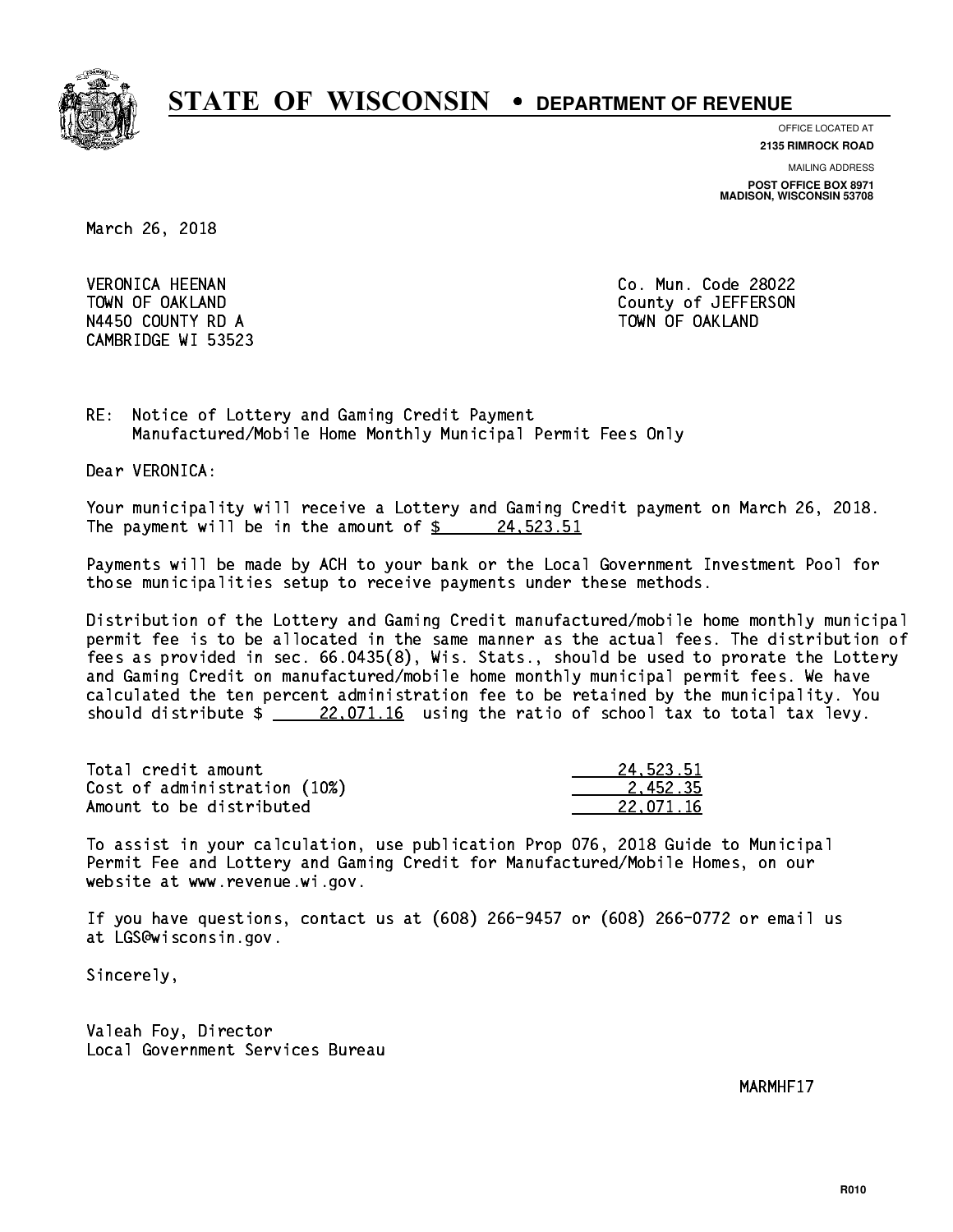

**OFFICE LOCATED AT**

**2135 RIMROCK ROAD**

**MAILING ADDRESS POST OFFICE BOX 8971 MADISON, WISCONSIN 53708**

March 26, 2018

SHIRLEY BOOS TOWN OF SULLIVAN COUNTY OF SULLIVAN N3792 LIBERTY ST TOWN OF SULLIVAN SULLIVAN WI 53178-9606

Co. Mun. Code 28026

RE: Notice of Lottery and Gaming Credit Payment Manufactured/Mobile Home Monthly Municipal Permit Fees Only

Dear SHIRLEY:

 Your municipality will receive a Lottery and Gaming Credit payment on March 26, 2018. The payment will be in the amount of  $\frac{21,864.36}{21,864.36}$ 

 Payments will be made by ACH to your bank or the Local Government Investment Pool for those municipalities setup to receive payments under these methods.

 Distribution of the Lottery and Gaming Credit manufactured/mobile home monthly municipal permit fee is to be allocated in the same manner as the actual fees. The distribution of fees as provided in sec. 66.0435(8), Wis. Stats., should be used to prorate the Lottery and Gaming Credit on manufactured/mobile home monthly municipal permit fees. We have calculated the ten percent administration fee to be retained by the municipality. You should distribute  $\frac{19,677.93}{2}$  using the ratio of school tax to total tax levy.

| Total credit amount          | 21,864.36 |
|------------------------------|-----------|
| Cost of administration (10%) | 2.186.43  |
| Amount to be distributed     | 19.677.93 |

 To assist in your calculation, use publication Prop 076, 2018 Guide to Municipal Permit Fee and Lottery and Gaming Credit for Manufactured/Mobile Homes, on our website at www.revenue.wi.gov.

 If you have questions, contact us at (608) 266-9457 or (608) 266-0772 or email us at LGS@wisconsin.gov.

Sincerely,

 Valeah Foy, Director Local Government Services Bureau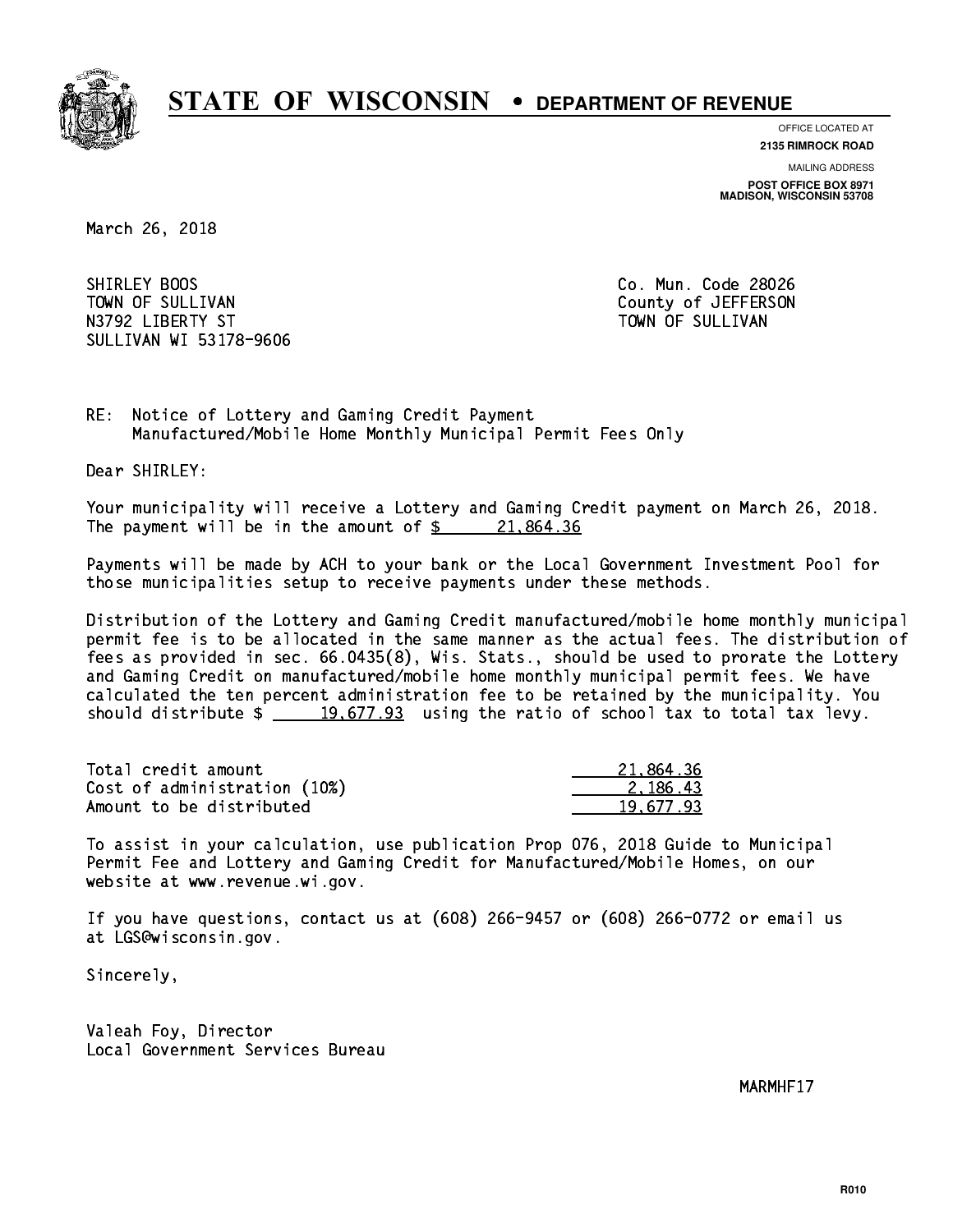

**OFFICE LOCATED AT 2135 RIMROCK ROAD**

**MAILING ADDRESS**

**POST OFFICE BOX 8971 MADISON, WISCONSIN 53708**

March 26, 2018

**VONNIE BUSKE** TOWN OF WATERTOWN COUNTY OF VALUE OF THE COUNTY OF A LIFT OF THE COUNTY OF A LIFT OF THE COUNTY OF THE COUNTY OF THE COUNTY OF THE COUNTY OF THE COUNTY OF THE COUNTY OF THE COUNTY OF THE COUNTY OF THE COUNTY OF THE COUNTY N8497 COUNTY ROAD D TOWN OF WATERTOWN NAME OF SALE OF STATE OF STATE OF STATE OF STATE OF STATE OF STATE OF ST WATERTOWN WI 53094-9586

Co. Mun. Code 28032

RE: Notice of Lottery and Gaming Credit Payment Manufactured/Mobile Home Monthly Municipal Permit Fees Only

Dear VONNIE:

 Your municipality will receive a Lottery and Gaming Credit payment on March 26, 2018. The payment will be in the amount of  $\frac{2}{3}$  1,433.04

 Payments will be made by ACH to your bank or the Local Government Investment Pool for those municipalities setup to receive payments under these methods.

 Distribution of the Lottery and Gaming Credit manufactured/mobile home monthly municipal permit fee is to be allocated in the same manner as the actual fees. The distribution of fees as provided in sec. 66.0435(8), Wis. Stats., should be used to prorate the Lottery and Gaming Credit on manufactured/mobile home monthly municipal permit fees. We have calculated the ten percent administration fee to be retained by the municipality. You should distribute  $\frac{1,289.74}{1,289.74}$  using the ratio of school tax to total tax levy.

| Total credit amount          | 1.433.04 |
|------------------------------|----------|
| Cost of administration (10%) | 143.30   |
| Amount to be distributed     | 1.289.74 |

 To assist in your calculation, use publication Prop 076, 2018 Guide to Municipal Permit Fee and Lottery and Gaming Credit for Manufactured/Mobile Homes, on our website at www.revenue.wi.gov.

 If you have questions, contact us at (608) 266-9457 or (608) 266-0772 or email us at LGS@wisconsin.gov.

Sincerely,

 Valeah Foy, Director Local Government Services Bureau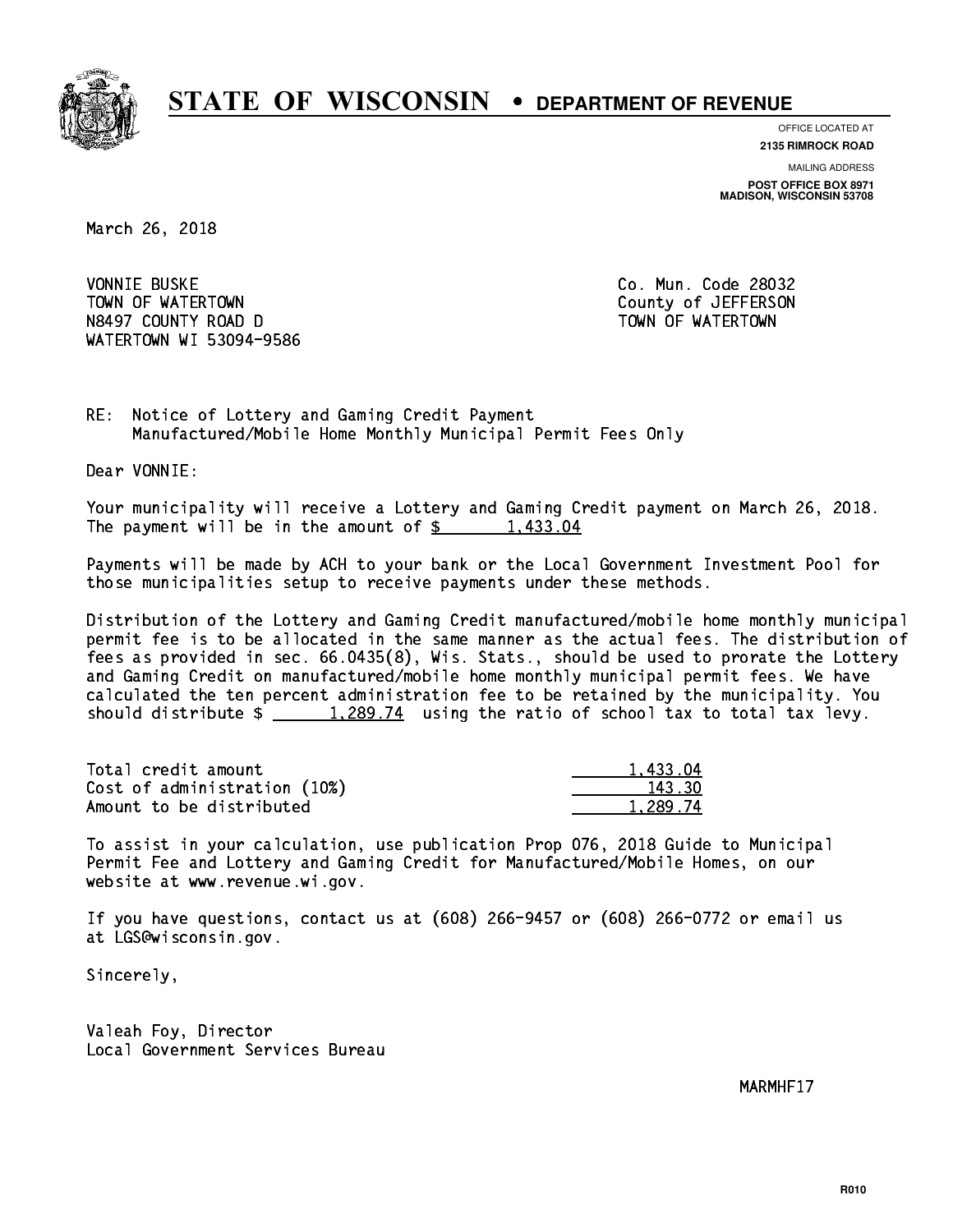

**OFFICE LOCATED AT 2135 RIMROCK ROAD**

**MAILING ADDRESS POST OFFICE BOX 8971 MADISON, WISCONSIN 53708**

March 26, 2018

LISA TREBATOSKI VILLAGE OF JOHNSON CREEK COUNTY OF JEFFERSON PO BOX 238 JOHNSON CREEK WI 53038-0238

Co. Mun. Code 28141 VILLAGE OF JOHNSON CREEK

RE: Notice of Lottery and Gaming Credit Payment Manufactured/Mobile Home Monthly Municipal Permit Fees Only

Dear LISA:

 Your municipality will receive a Lottery and Gaming Credit payment on March 26, 2018. The payment will be in the amount of  $\frac{2}{3}$  18,483.48

 Payments will be made by ACH to your bank or the Local Government Investment Pool for those municipalities setup to receive payments under these methods.

 Distribution of the Lottery and Gaming Credit manufactured/mobile home monthly municipal permit fee is to be allocated in the same manner as the actual fees. The distribution of fees as provided in sec. 66.0435(8), Wis. Stats., should be used to prorate the Lottery and Gaming Credit on manufactured/mobile home monthly municipal permit fees. We have calculated the ten percent administration fee to be retained by the municipality. You should distribute  $\frac{16,635.14}{2}$  using the ratio of school tax to total tax levy.

| Total credit amount          | 18,483.48 |
|------------------------------|-----------|
| Cost of administration (10%) | 1.848.34  |
| Amount to be distributed     | 16.635.14 |

 To assist in your calculation, use publication Prop 076, 2018 Guide to Municipal Permit Fee and Lottery and Gaming Credit for Manufactured/Mobile Homes, on our website at www.revenue.wi.gov.

 If you have questions, contact us at (608) 266-9457 or (608) 266-0772 or email us at LGS@wisconsin.gov.

Sincerely,

 Valeah Foy, Director Local Government Services Bureau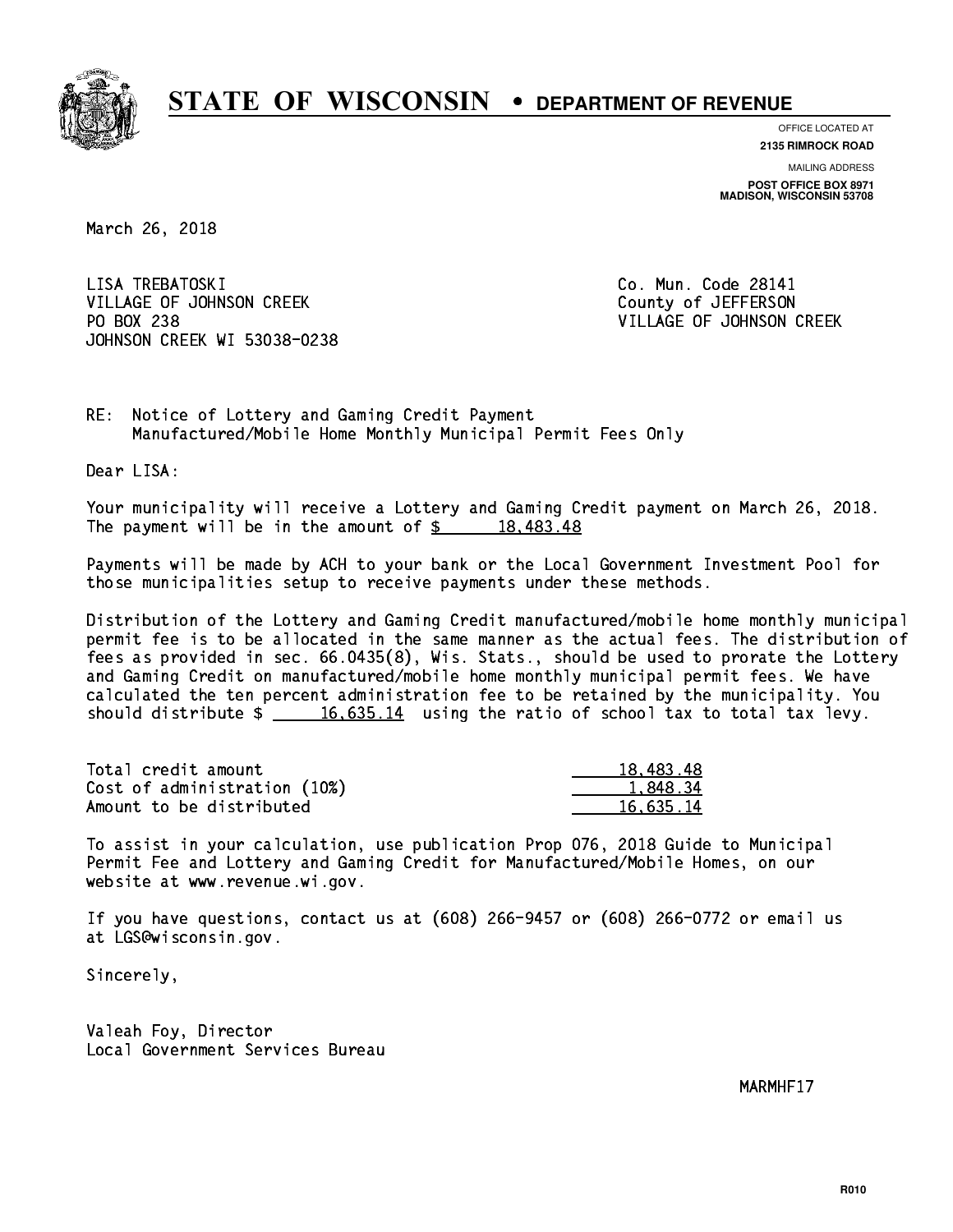

**OFFICE LOCATED AT**

**2135 RIMROCK ROAD**

**MAILING ADDRESS POST OFFICE BOX 8971 MADISON, WISCONSIN 53708**

March 26, 2018

 LAURIE MUELLER Co. Mun. Code 28171 VILLAGE OF PALMYRA COUNTY COUNTY OF JEFFERSON PO BOX 380 VILLAGE OF PALMYRA PALMYRA WI 53156-0380

RE: Notice of Lottery and Gaming Credit Payment Manufactured/Mobile Home Monthly Municipal Permit Fees Only

Dear LAURIE:

 Your municipality will receive a Lottery and Gaming Credit payment on March 26, 2018. The payment will be in the amount of  $\frac{2}{3}$  3,992.16

 Payments will be made by ACH to your bank or the Local Government Investment Pool for those municipalities setup to receive payments under these methods.

 Distribution of the Lottery and Gaming Credit manufactured/mobile home monthly municipal permit fee is to be allocated in the same manner as the actual fees. The distribution of fees as provided in sec. 66.0435(8), Wis. Stats., should be used to prorate the Lottery and Gaming Credit on manufactured/mobile home monthly municipal permit fees. We have calculated the ten percent administration fee to be retained by the municipality. You should distribute  $\frac{2}{2}$   $\frac{3.592.95}{2}$  using the ratio of school tax to total tax levy.

| Total credit amount          | 3.992.16 |
|------------------------------|----------|
| Cost of administration (10%) | 399.21   |
| Amount to be distributed     | 3.592.95 |

 To assist in your calculation, use publication Prop 076, 2018 Guide to Municipal Permit Fee and Lottery and Gaming Credit for Manufactured/Mobile Homes, on our website at www.revenue.wi.gov.

 If you have questions, contact us at (608) 266-9457 or (608) 266-0772 or email us at LGS@wisconsin.gov.

Sincerely,

 Valeah Foy, Director Local Government Services Bureau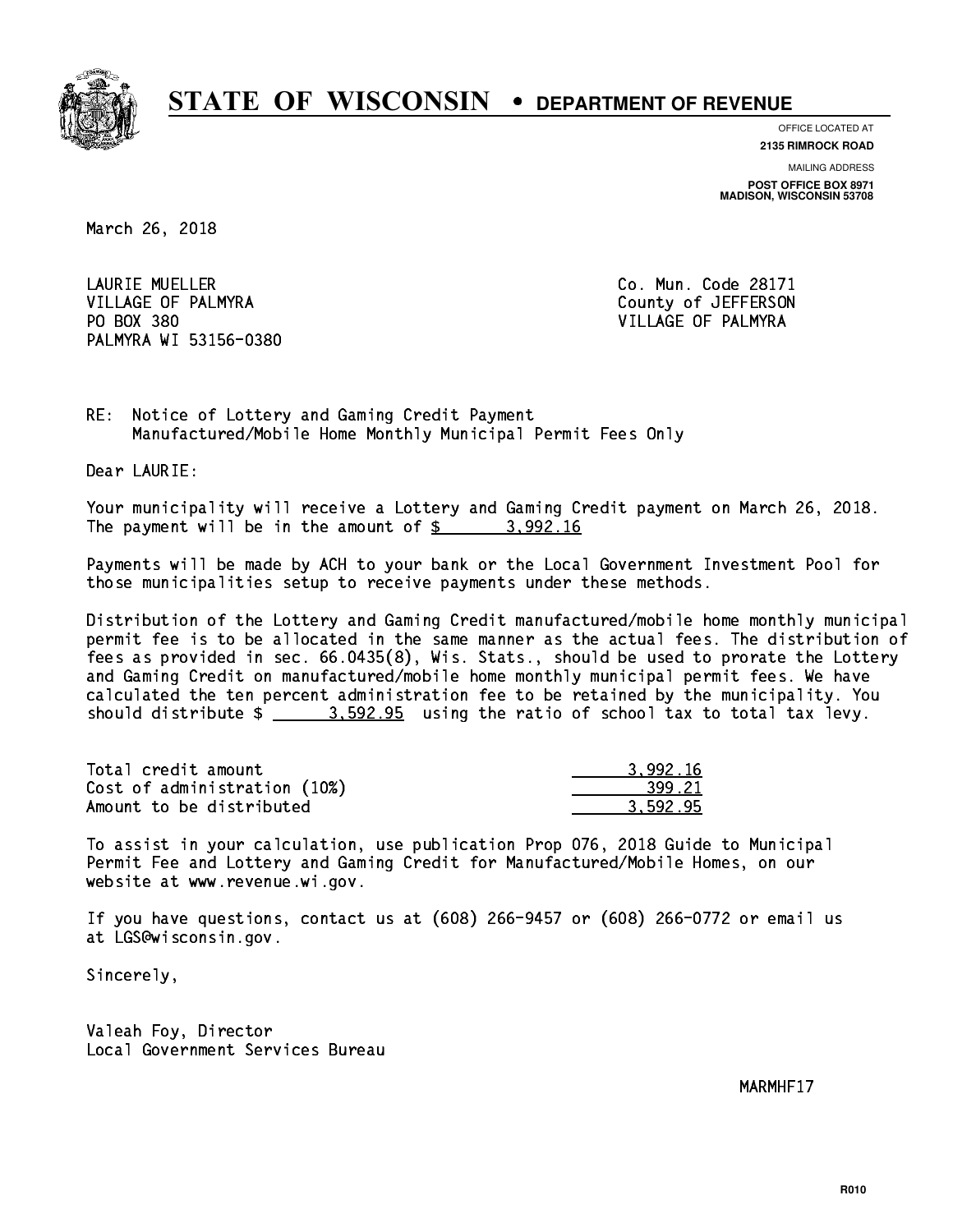

**OFFICE LOCATED AT**

**2135 RIMROCK ROAD**

**MAILING ADDRESS**

**POST OFFICE BOX 8971 MADISON, WISCONSIN 53708**

March 26, 2018

 TANYA PARLOW STEWART Co. Mun. Code 28241 CITY OF JEFFERSON County of JEFFERSON 317 S MAIN STREET CITY OF JEFFERSON JEFFERSON WI 53549

RE: Notice of Lottery and Gaming Credit Payment Manufactured/Mobile Home Monthly Municipal Permit Fees Only

Dear TANYA:

 Your municipality will receive a Lottery and Gaming Credit payment on March 26, 2018. The payment will be in the amount of  $\frac{2}{3}$  18,889.80

 Payments will be made by ACH to your bank or the Local Government Investment Pool for those municipalities setup to receive payments under these methods.

 Distribution of the Lottery and Gaming Credit manufactured/mobile home monthly municipal permit fee is to be allocated in the same manner as the actual fees. The distribution of fees as provided in sec. 66.0435(8), Wis. Stats., should be used to prorate the Lottery and Gaming Credit on manufactured/mobile home monthly municipal permit fees. We have calculated the ten percent administration fee to be retained by the municipality. You should distribute  $\frac{2}{17,000.82}$  using the ratio of school tax to total tax levy.

| Total credit amount          | 18,889.80 |
|------------------------------|-----------|
| Cost of administration (10%) | 1,888.98  |
| Amount to be distributed     | 17.000.82 |

 To assist in your calculation, use publication Prop 076, 2018 Guide to Municipal Permit Fee and Lottery and Gaming Credit for Manufactured/Mobile Homes, on our website at www.revenue.wi.gov.

 If you have questions, contact us at (608) 266-9457 or (608) 266-0772 or email us at LGS@wisconsin.gov.

Sincerely,

 Valeah Foy, Director Local Government Services Bureau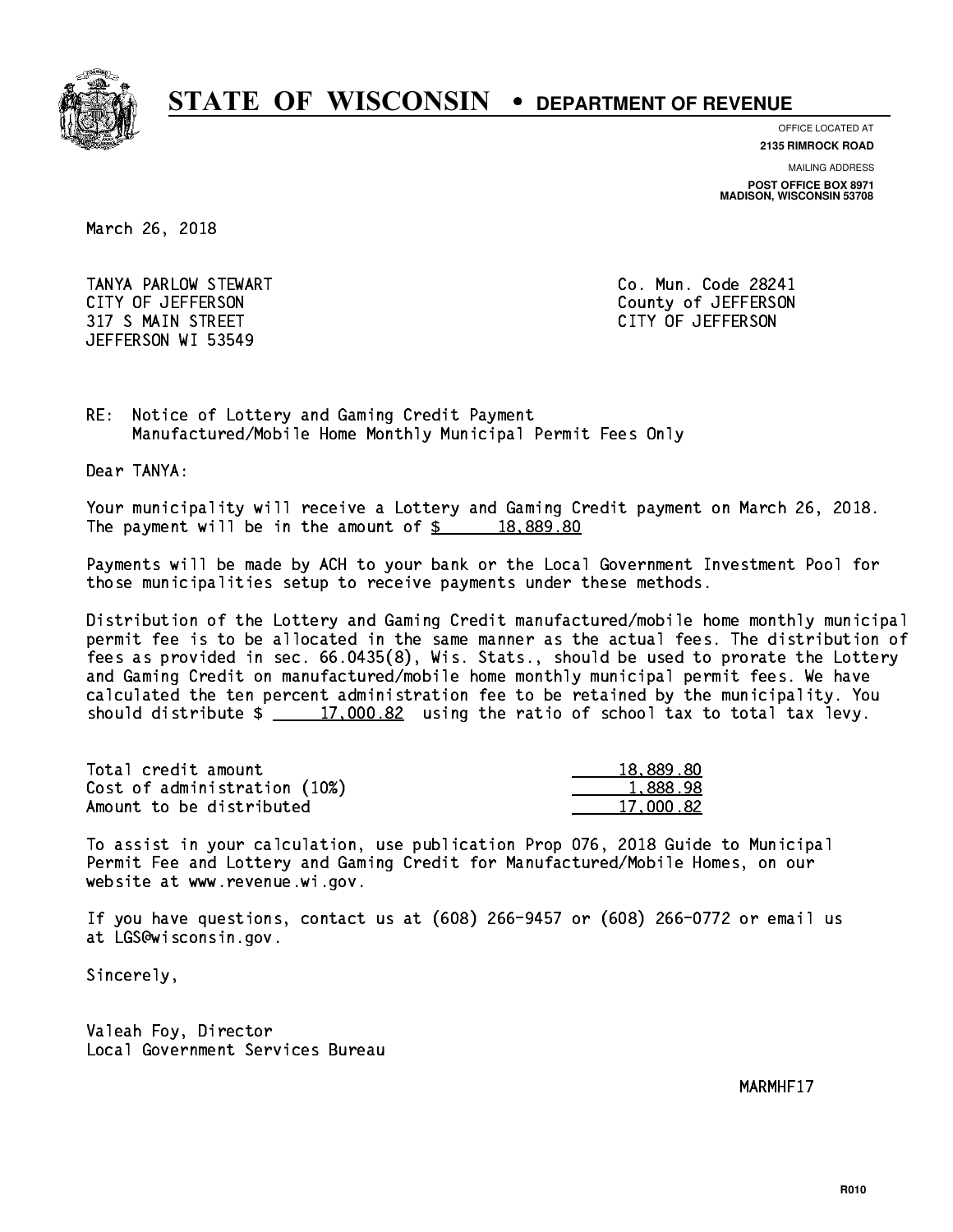

**OFFICE LOCATED AT**

**2135 RIMROCK ROAD**

**MAILING ADDRESS**

**POST OFFICE BOX 8971 MADISON, WISCONSIN 53708**

March 26, 2018

 ELIZABETH MILBRATH Co. Mun. Code 28246 200D WATER STREET CITY OF LAKE MILLS LAKE MILLS WI 53551

CITY OF LAKE MILLS COUNTY OF LAKE MILLS

RE: Notice of Lottery and Gaming Credit Payment Manufactured/Mobile Home Monthly Municipal Permit Fees Only

Dear ELIZABETH:

 Your municipality will receive a Lottery and Gaming Credit payment on March 26, 2018. The payment will be in the amount of  $\frac{2}{3}$  10,560.24

 Payments will be made by ACH to your bank or the Local Government Investment Pool for those municipalities setup to receive payments under these methods.

 Distribution of the Lottery and Gaming Credit manufactured/mobile home monthly municipal permit fee is to be allocated in the same manner as the actual fees. The distribution of fees as provided in sec. 66.0435(8), Wis. Stats., should be used to prorate the Lottery and Gaming Credit on manufactured/mobile home monthly municipal permit fees. We have calculated the ten percent administration fee to be retained by the municipality. You should distribute  $\frac{20,504.22}{2}$  using the ratio of school tax to total tax levy.

| Total credit amount          | 10.560.24 |
|------------------------------|-----------|
| Cost of administration (10%) | 1,056.02  |
| Amount to be distributed     | 9.504.22  |

 To assist in your calculation, use publication Prop 076, 2018 Guide to Municipal Permit Fee and Lottery and Gaming Credit for Manufactured/Mobile Homes, on our website at www.revenue.wi.gov.

 If you have questions, contact us at (608) 266-9457 or (608) 266-0772 or email us at LGS@wisconsin.gov.

Sincerely,

 Valeah Foy, Director Local Government Services Bureau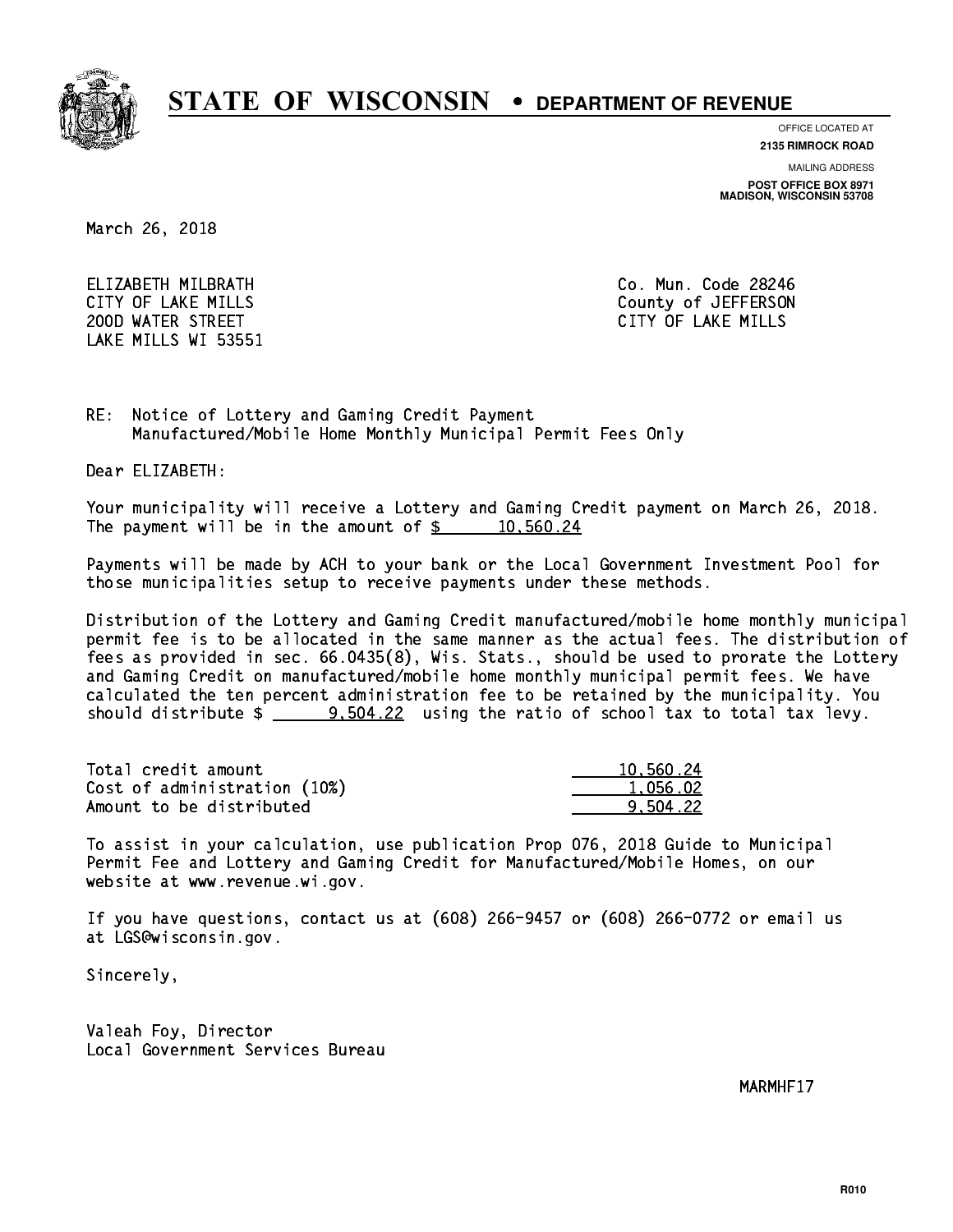

**OFFICE LOCATED AT**

**2135 RIMROCK ROAD**

**MAILING ADDRESS**

**POST OFFICE BOX 8971 MADISON, WISCONSIN 53708**

March 26, 2018

 MORTON HANSEN JR Co. Mun. Code 28290 CITY OF WATERLOO COUNTY OF WATERS ON COUNTY OF SALES AND THE COUNTY OF JEFFERSON 136 N MONROE ST CITY OF WATERLOO WATERLOO WI 53594-1198

RE: Notice of Lottery and Gaming Credit Payment Manufactured/Mobile Home Monthly Municipal Permit Fees Only

Dear MORTON:

 Your municipality will receive a Lottery and Gaming Credit payment on March 26, 2018. The payment will be in the amount of  $\frac{2}{3}$  7,647.12

 Payments will be made by ACH to your bank or the Local Government Investment Pool for those municipalities setup to receive payments under these methods.

 Distribution of the Lottery and Gaming Credit manufactured/mobile home monthly municipal permit fee is to be allocated in the same manner as the actual fees. The distribution of fees as provided in sec. 66.0435(8), Wis. Stats., should be used to prorate the Lottery and Gaming Credit on manufactured/mobile home monthly municipal permit fees. We have calculated the ten percent administration fee to be retained by the municipality. You should distribute  $\frac{2}{1}$  6,882.41 using the ratio of school tax to total tax levy.

| Total credit amount          | 7.647.12 |
|------------------------------|----------|
| Cost of administration (10%) | 764.71   |
| Amount to be distributed     | 6.882.41 |

 To assist in your calculation, use publication Prop 076, 2018 Guide to Municipal Permit Fee and Lottery and Gaming Credit for Manufactured/Mobile Homes, on our website at www.revenue.wi.gov.

 If you have questions, contact us at (608) 266-9457 or (608) 266-0772 or email us at LGS@wisconsin.gov.

Sincerely,

 Valeah Foy, Director Local Government Services Bureau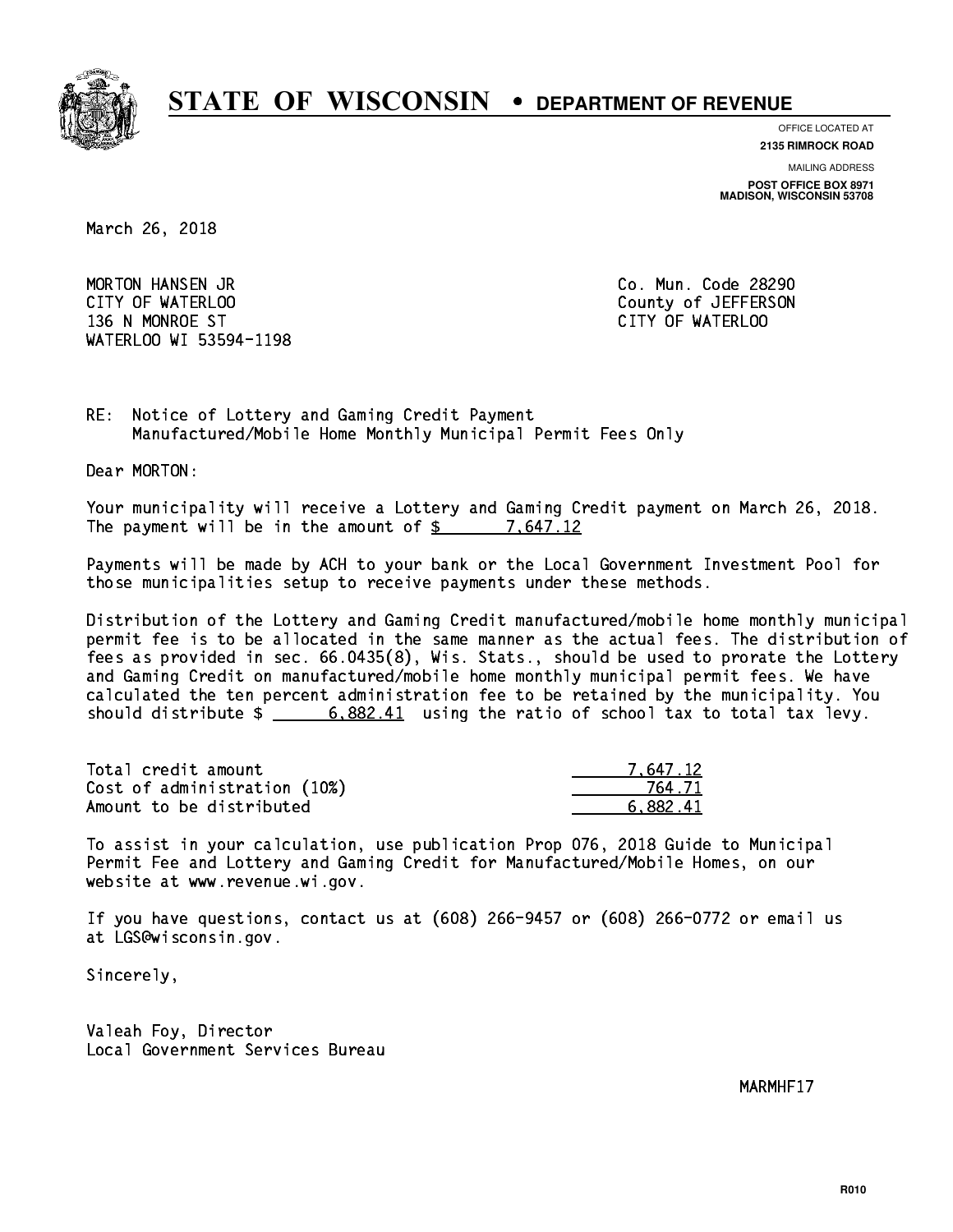

**OFFICE LOCATED AT**

**2135 RIMROCK ROAD**

**MAILING ADDRESS**

**POST OFFICE BOX 8971 MADISON, WISCONSIN 53708**

March 26, 2018

 KAREN DIETER Co. Mun. Code 28292 PO BOX 690 WHITEWATER WI 53190

 CITY OF WHITEWATER County of JEFFERSON CITY OF WHITEWATER

RE: Notice of Lottery and Gaming Credit Payment Manufactured/Mobile Home Monthly Municipal Permit Fees Only

Dear KAREN:

 Your municipality will receive a Lottery and Gaming Credit payment on March 26, 2018. The payment will be in the amount of  $\frac{2}{3}$  11,856.95

 Payments will be made by ACH to your bank or the Local Government Investment Pool for those municipalities setup to receive payments under these methods.

 Distribution of the Lottery and Gaming Credit manufactured/mobile home monthly municipal permit fee is to be allocated in the same manner as the actual fees. The distribution of fees as provided in sec. 66.0435(8), Wis. Stats., should be used to prorate the Lottery and Gaming Credit on manufactured/mobile home monthly municipal permit fees. We have calculated the ten percent administration fee to be retained by the municipality. You should distribute  $\frac{10,671.26}{20}$  using the ratio of school tax to total tax levy.

| Total credit amount          | 11,856.95 |
|------------------------------|-----------|
| Cost of administration (10%) | 1.185.69  |
| Amount to be distributed     | 10.671.26 |

 To assist in your calculation, use publication Prop 076, 2018 Guide to Municipal Permit Fee and Lottery and Gaming Credit for Manufactured/Mobile Homes, on our website at www.revenue.wi.gov.

 If you have questions, contact us at (608) 266-9457 or (608) 266-0772 or email us at LGS@wisconsin.gov.

Sincerely,

 Valeah Foy, Director Local Government Services Bureau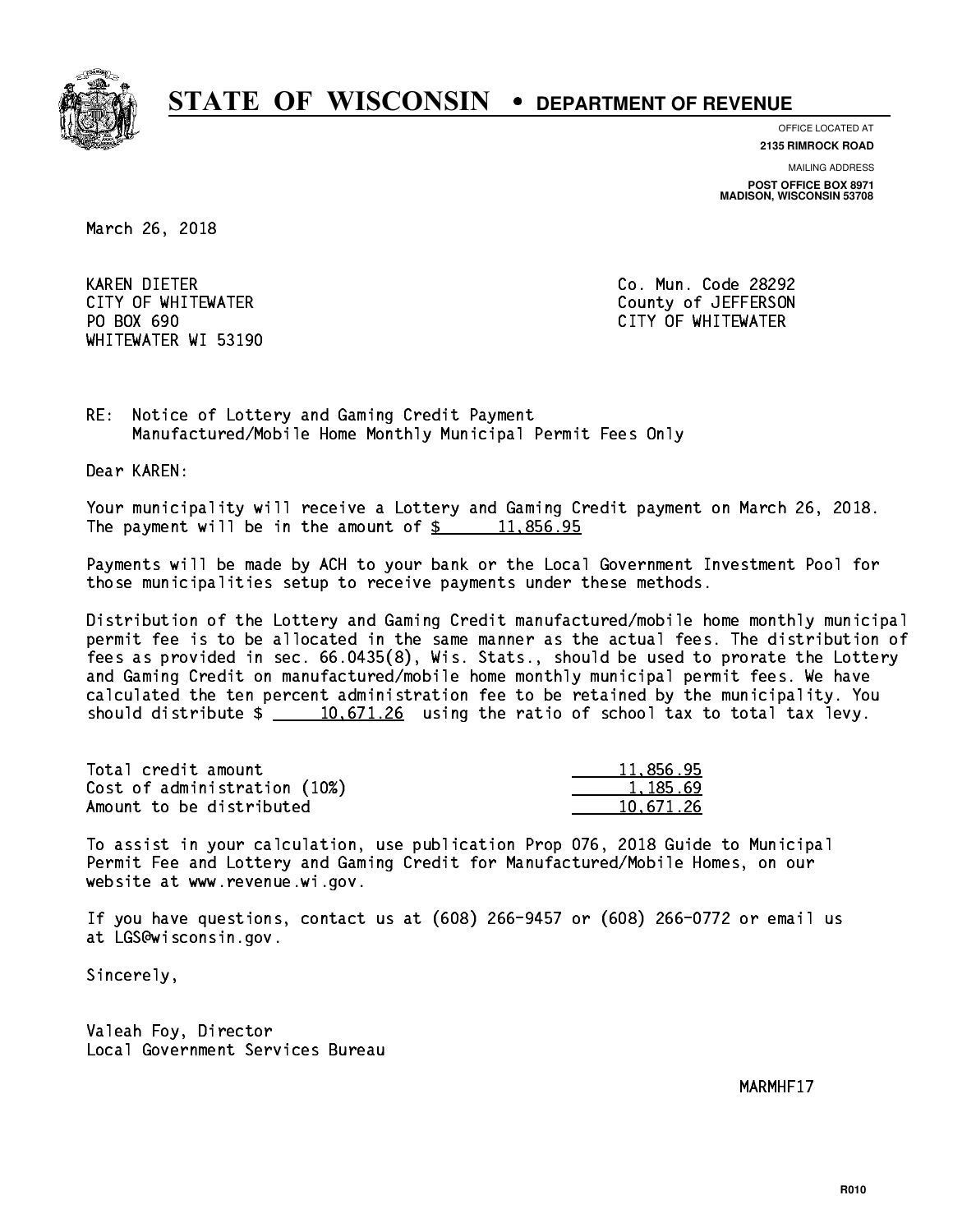

**OFFICE LOCATED AT**

**2135 RIMROCK ROAD**

**MAILING ADDRESS POST OFFICE BOX 8971 MADISON, WISCONSIN 53708**

March 26, 2018

 CARIN E. LEACH Co. Mun. Code 29018 TOWN OF LEMONWEIR County of JUNEAU N3935 19TH AVE TOWN OF LEMONWEIR MAUSTON WI 53948-9605

RE: Notice of Lottery and Gaming Credit Payment Manufactured/Mobile Home Monthly Municipal Permit Fees Only

Dear CARIN:

 Your municipality will receive a Lottery and Gaming Credit payment on March 26, 2018. The payment will be in the amount of  $\frac{2}{3}$  9,073.68

 Payments will be made by ACH to your bank or the Local Government Investment Pool for those municipalities setup to receive payments under these methods.

 Distribution of the Lottery and Gaming Credit manufactured/mobile home monthly municipal permit fee is to be allocated in the same manner as the actual fees. The distribution of fees as provided in sec. 66.0435(8), Wis. Stats., should be used to prorate the Lottery and Gaming Credit on manufactured/mobile home monthly municipal permit fees. We have calculated the ten percent administration fee to be retained by the municipality. You should distribute \$ 8,166.32 using the ratio of school tax to total tax levy. \_\_\_\_\_\_\_\_\_\_\_\_\_\_

| Total credit amount          | 9.073.68 |
|------------------------------|----------|
| Cost of administration (10%) | 907.36   |
| Amount to be distributed     | 8.166.32 |

 To assist in your calculation, use publication Prop 076, 2018 Guide to Municipal Permit Fee and Lottery and Gaming Credit for Manufactured/Mobile Homes, on our website at www.revenue.wi.gov.

 If you have questions, contact us at (608) 266-9457 or (608) 266-0772 or email us at LGS@wisconsin.gov.

Sincerely,

 Valeah Foy, Director Local Government Services Bureau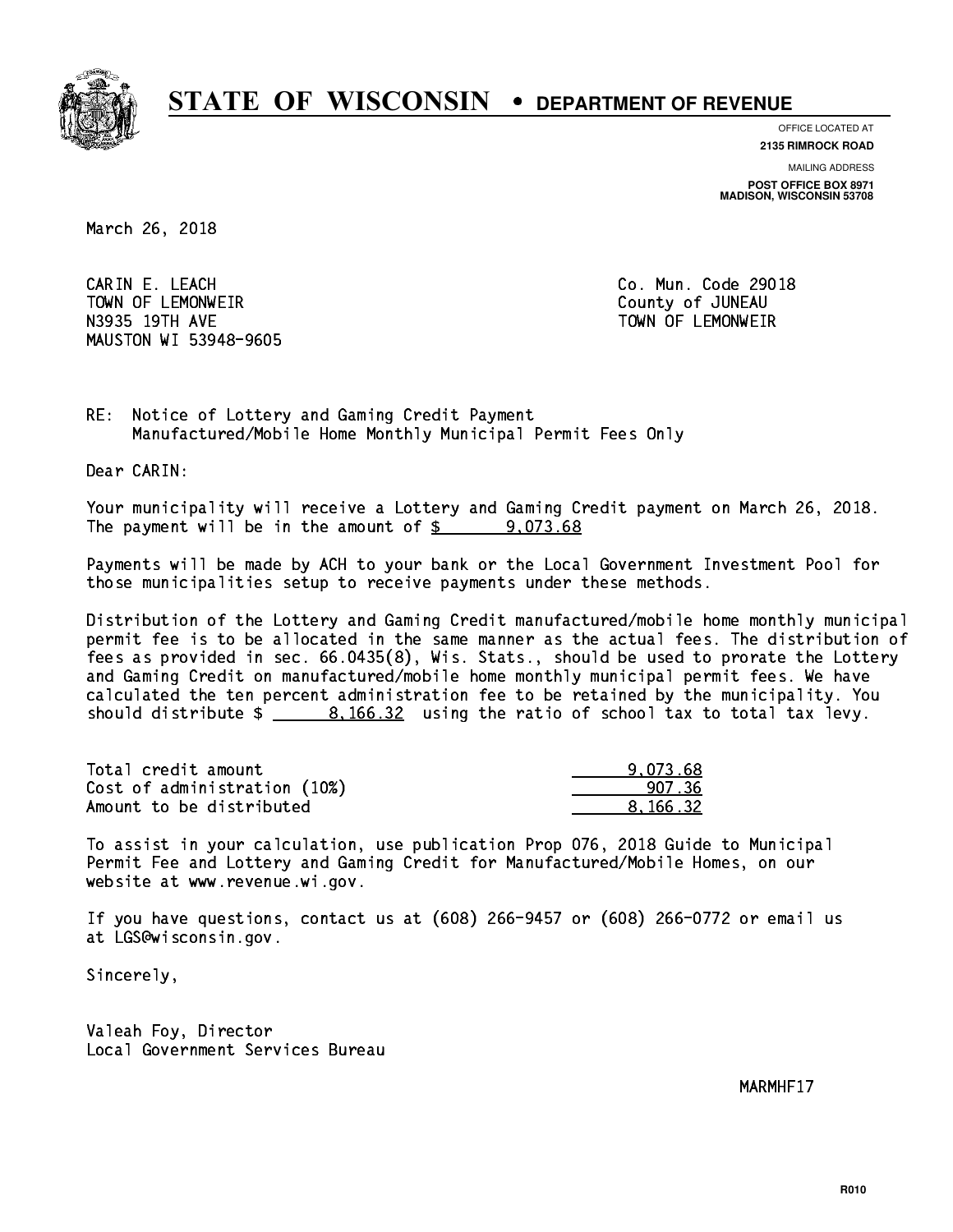

**OFFICE LOCATED AT 2135 RIMROCK ROAD**

**MAILING ADDRESS**

**POST OFFICE BOX 8971 MADISON, WISCONSIN 53708**

March 26, 2018

ANDREA HAWKINS TOWN OF LISBON COUNTY OF A LISBON N5293 MEYER RD TOWN OF LISBON NEW LISBON WI 53950-9124

Co. Mun. Code 29022

RE: Notice of Lottery and Gaming Credit Payment Manufactured/Mobile Home Monthly Municipal Permit Fees Only

Dear ANDREA:

 Your municipality will receive a Lottery and Gaming Credit payment on March 26, 2018. The payment will be in the amount of  $\frac{2.014.74}{2.014.74}$ 

 Payments will be made by ACH to your bank or the Local Government Investment Pool for those municipalities setup to receive payments under these methods.

 Distribution of the Lottery and Gaming Credit manufactured/mobile home monthly municipal permit fee is to be allocated in the same manner as the actual fees. The distribution of fees as provided in sec. 66.0435(8), Wis. Stats., should be used to prorate the Lottery and Gaming Credit on manufactured/mobile home monthly municipal permit fees. We have calculated the ten percent administration fee to be retained by the municipality. You should distribute  $\frac{1,813.27}{1,813.27}$  using the ratio of school tax to total tax levy.

| Total credit amount          | 2.014.74 |
|------------------------------|----------|
| Cost of administration (10%) | 201.47   |
| Amount to be distributed     | 1.813.27 |

 To assist in your calculation, use publication Prop 076, 2018 Guide to Municipal Permit Fee and Lottery and Gaming Credit for Manufactured/Mobile Homes, on our website at www.revenue.wi.gov.

 If you have questions, contact us at (608) 266-9457 or (608) 266-0772 or email us at LGS@wisconsin.gov.

Sincerely,

 Valeah Foy, Director Local Government Services Bureau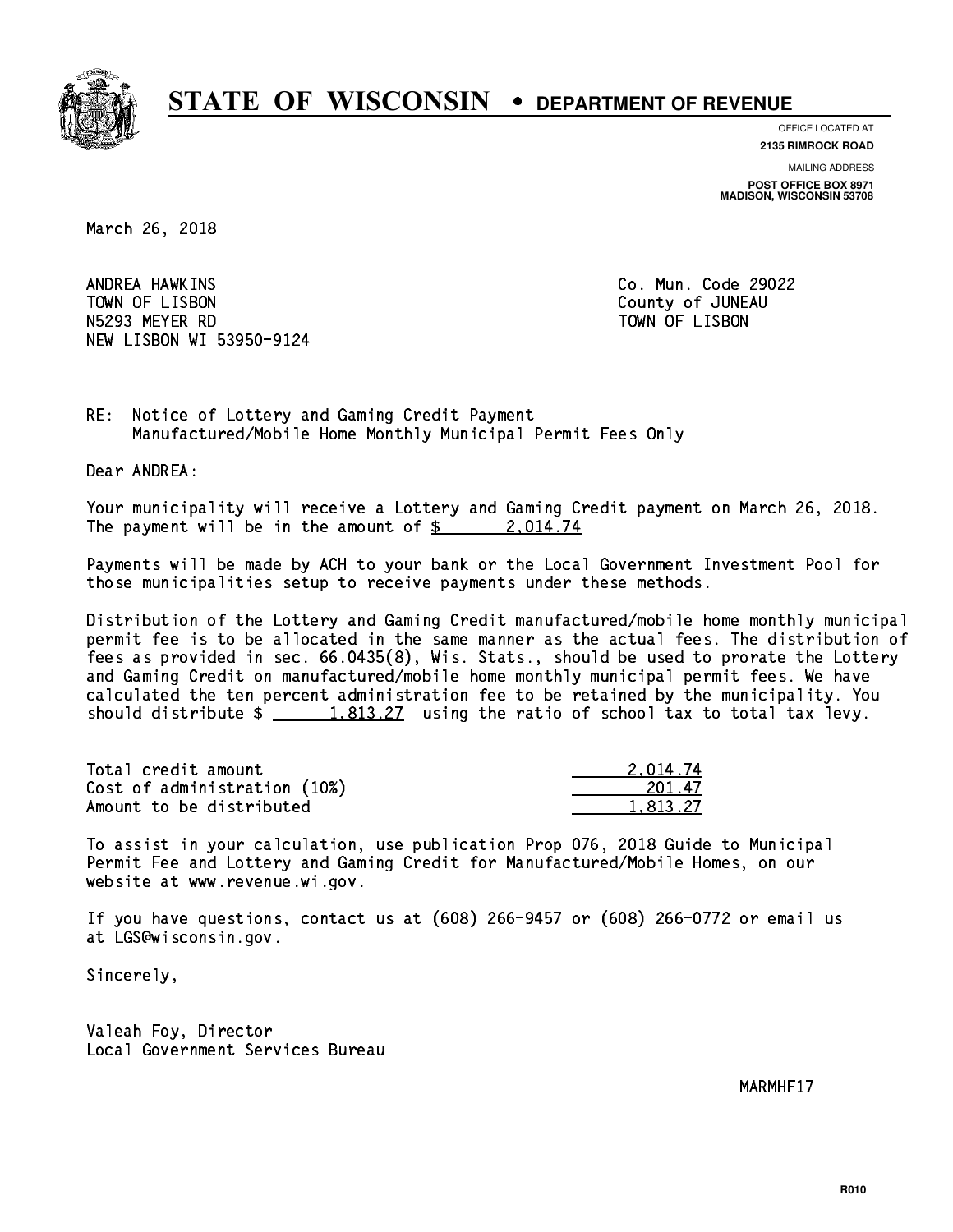

**OFFICE LOCATED AT 2135 RIMROCK ROAD**

**MAILING ADDRESS POST OFFICE BOX 8971 MADISON, WISCONSIN 53708**

March 26, 2018

 TAMMI LANDOWSKI Co. Mun. Code 29111 VILLAGE OF CAMP DOUGLAS County of JUNEAU 304 CENTER ST VILLAGE OF CAMP DOUGLAS CAMP DOUGLAS WI 54618-0294

RE: Notice of Lottery and Gaming Credit Payment Manufactured/Mobile Home Monthly Municipal Permit Fees Only

Dear TAMMI:

 Your municipality will receive a Lottery and Gaming Credit payment on March 26, 2018. The payment will be in the amount of  $\frac{2}{3}$  1,530.53

 Payments will be made by ACH to your bank or the Local Government Investment Pool for those municipalities setup to receive payments under these methods.

 Distribution of the Lottery and Gaming Credit manufactured/mobile home monthly municipal permit fee is to be allocated in the same manner as the actual fees. The distribution of fees as provided in sec. 66.0435(8), Wis. Stats., should be used to prorate the Lottery and Gaming Credit on manufactured/mobile home monthly municipal permit fees. We have calculated the ten percent administration fee to be retained by the municipality. You should distribute  $\frac{1,377.48}{1,377.48}$  using the ratio of school tax to total tax levy.

| Total credit amount          | 1.530.53 |
|------------------------------|----------|
| Cost of administration (10%) | 153.05   |
| Amount to be distributed     | 1,377.48 |

 To assist in your calculation, use publication Prop 076, 2018 Guide to Municipal Permit Fee and Lottery and Gaming Credit for Manufactured/Mobile Homes, on our website at www.revenue.wi.gov.

 If you have questions, contact us at (608) 266-9457 or (608) 266-0772 or email us at LGS@wisconsin.gov.

Sincerely,

 Valeah Foy, Director Local Government Services Bureau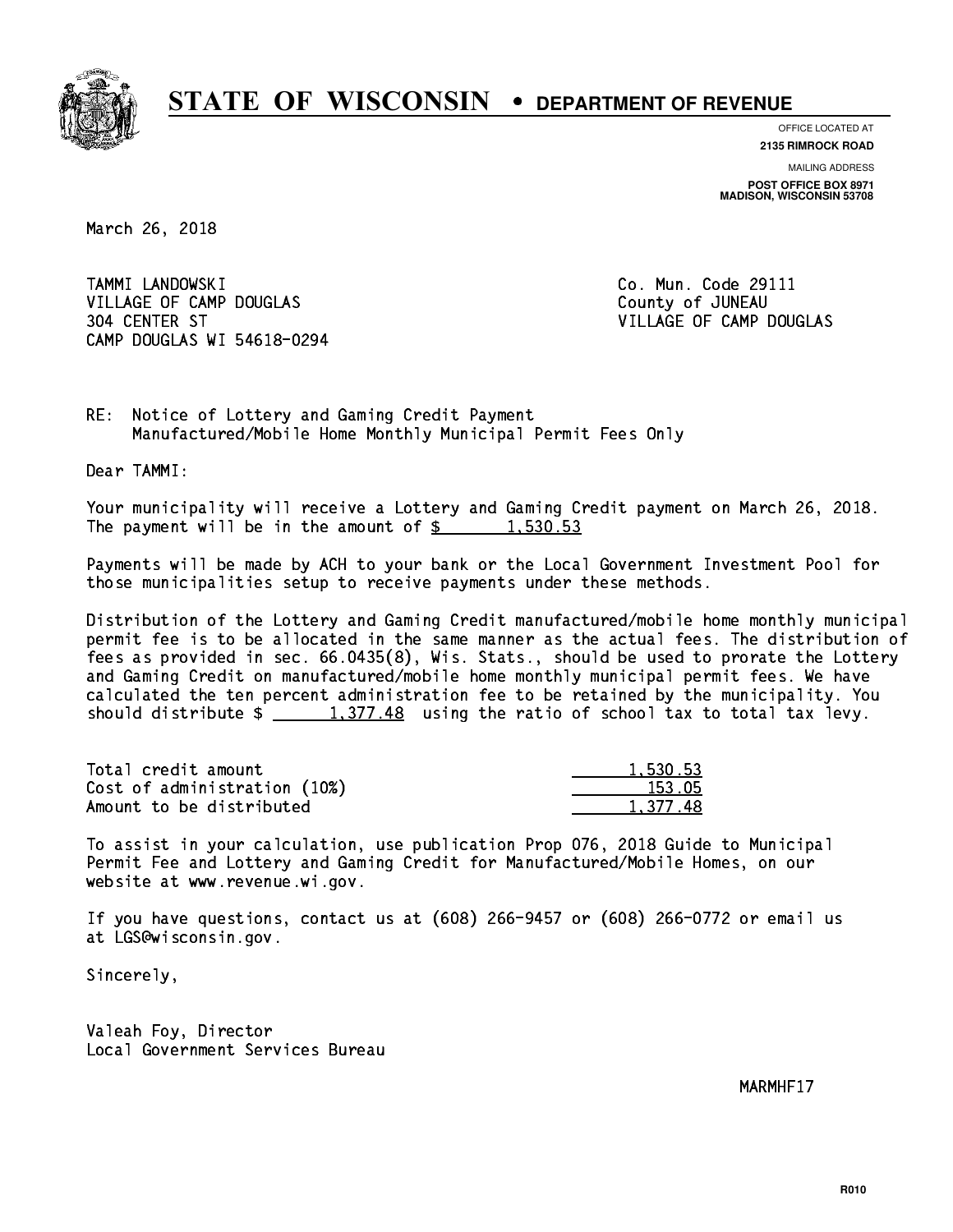

**OFFICE LOCATED AT 2135 RIMROCK ROAD**

**MAILING ADDRESS POST OFFICE BOX 8971 MADISON, WISCONSIN 53708**

March 26, 2018

LORI SCULLY VILLAGE OF LYNDON STATION COUNTY OF JUNEAU PO BOX 408 LYNDON STATION WI 53944-0408

Co. Mun. Code 29146 VILLAGE OF LYNDON STATION

RE: Notice of Lottery and Gaming Credit Payment Manufactured/Mobile Home Monthly Municipal Permit Fees Only

Dear LORI:

 Your municipality will receive a Lottery and Gaming Credit payment on March 26, 2018. The payment will be in the amount of  $\frac{2}{3}$  1,814.56

 Payments will be made by ACH to your bank or the Local Government Investment Pool for those municipalities setup to receive payments under these methods.

 Distribution of the Lottery and Gaming Credit manufactured/mobile home monthly municipal permit fee is to be allocated in the same manner as the actual fees. The distribution of fees as provided in sec. 66.0435(8), Wis. Stats., should be used to prorate the Lottery and Gaming Credit on manufactured/mobile home monthly municipal permit fees. We have calculated the ten percent administration fee to be retained by the municipality. You should distribute  $\frac{1.633.11}{1.633.11}$  using the ratio of school tax to total tax levy.

| Total credit amount          | 1.814.56 |
|------------------------------|----------|
| Cost of administration (10%) | 181.45   |
| Amount to be distributed     | 1.633.11 |

 To assist in your calculation, use publication Prop 076, 2018 Guide to Municipal Permit Fee and Lottery and Gaming Credit for Manufactured/Mobile Homes, on our website at www.revenue.wi.gov.

 If you have questions, contact us at (608) 266-9457 or (608) 266-0772 or email us at LGS@wisconsin.gov.

Sincerely,

 Valeah Foy, Director Local Government Services Bureau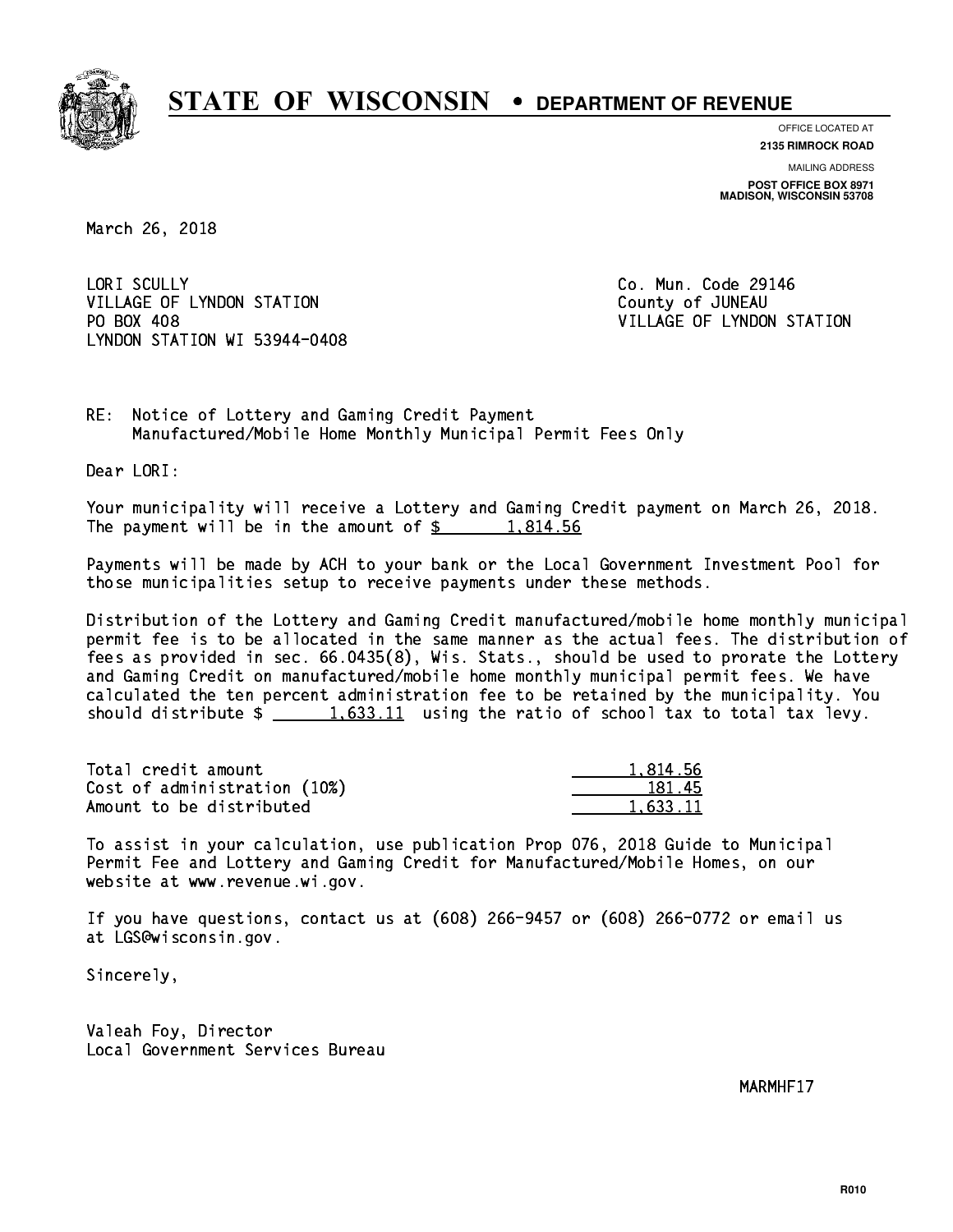

**OFFICE LOCATED AT**

**2135 RIMROCK ROAD**

**MAILING ADDRESS POST OFFICE BOX 8971 MADISON, WISCONSIN 53708**

March 26, 2018

 CHERYL STEEN Co. Mun. Code 29161 VILLAGE OF NECEDAH COUNTY OF JUNEAU 101 CENTER ST VILLAGE OF NECEDAH NECEDAH WI 54646-0371

RE: Notice of Lottery and Gaming Credit Payment Manufactured/Mobile Home Monthly Municipal Permit Fees Only

Dear CHERYL:

 Your municipality will receive a Lottery and Gaming Credit payment on March 26, 2018. The payment will be in the amount of \$ 322.70 \_\_\_\_\_\_\_\_\_\_\_\_\_\_\_\_

 Payments will be made by ACH to your bank or the Local Government Investment Pool for those municipalities setup to receive payments under these methods.

 Distribution of the Lottery and Gaming Credit manufactured/mobile home monthly municipal permit fee is to be allocated in the same manner as the actual fees. The distribution of fees as provided in sec. 66.0435(8), Wis. Stats., should be used to prorate the Lottery and Gaming Credit on manufactured/mobile home monthly municipal permit fees. We have calculated the ten percent administration fee to be retained by the municipality. You should distribute  $\frac{290.43}{2}$  using the ratio of school tax to total tax levy.

Total credit amount Cost of administration (10%) Amount to be distributed

| \22 /N |
|--------|
| 32.27  |
|        |

 To assist in your calculation, use publication Prop 076, 2018 Guide to Municipal Permit Fee and Lottery and Gaming Credit for Manufactured/Mobile Homes, on our website at www.revenue.wi.gov.

 If you have questions, contact us at (608) 266-9457 or (608) 266-0772 or email us at LGS@wisconsin.gov.

Sincerely,

 Valeah Foy, Director Local Government Services Bureau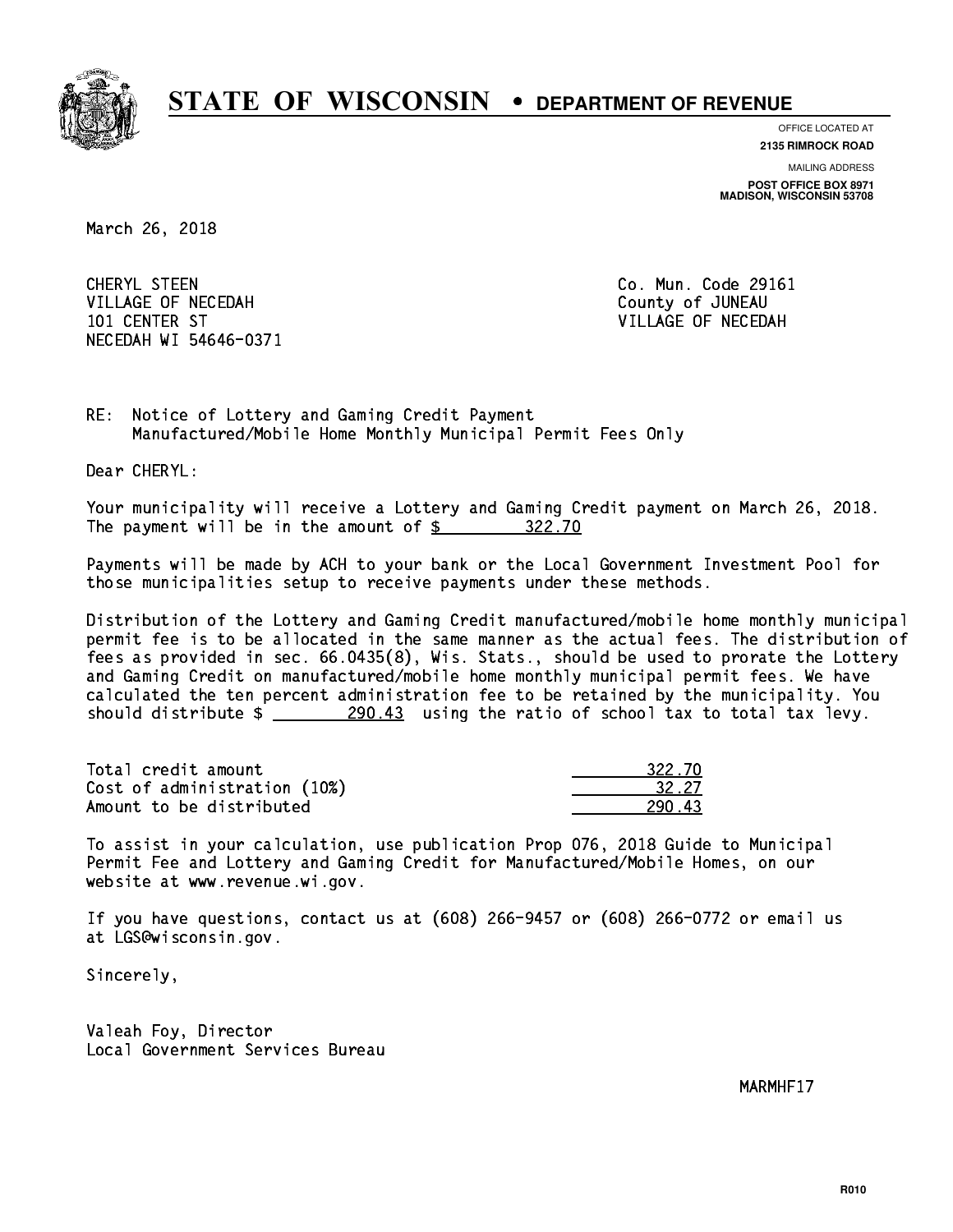

**OFFICE LOCATED AT**

**2135 RIMROCK ROAD**

**MAILING ADDRESS POST OFFICE BOX 8971 MADISON, WISCONSIN 53708**

March 26, 2018

 LEE KUCHER Co. Mun. Code 29191 VILLAGE OF WONEWOC **COUNTY OF SECOND COUNTY OF SUMEAU**  PO BOX 37 VILLAGE OF WONEWOC WONEWOC WI 53968-0037

RE: Notice of Lottery and Gaming Credit Payment Manufactured/Mobile Home Monthly Municipal Permit Fees Only

Dear LEE:

 Your municipality will receive a Lottery and Gaming Credit payment on March 26, 2018. The payment will be in the amount of  $\frac{2}{3}$  1,799.76

 Payments will be made by ACH to your bank or the Local Government Investment Pool for those municipalities setup to receive payments under these methods.

 Distribution of the Lottery and Gaming Credit manufactured/mobile home monthly municipal permit fee is to be allocated in the same manner as the actual fees. The distribution of fees as provided in sec. 66.0435(8), Wis. Stats., should be used to prorate the Lottery and Gaming Credit on manufactured/mobile home monthly municipal permit fees. We have calculated the ten percent administration fee to be retained by the municipality. You should distribute  $\frac{1.619.79}{1.619.79}$  using the ratio of school tax to total tax levy.

| Total credit amount          | 1.799.76 |
|------------------------------|----------|
| Cost of administration (10%) | 179.97   |
| Amount to be distributed     | 1.619.79 |

 To assist in your calculation, use publication Prop 076, 2018 Guide to Municipal Permit Fee and Lottery and Gaming Credit for Manufactured/Mobile Homes, on our website at www.revenue.wi.gov.

 If you have questions, contact us at (608) 266-9457 or (608) 266-0772 or email us at LGS@wisconsin.gov.

Sincerely,

 Valeah Foy, Director Local Government Services Bureau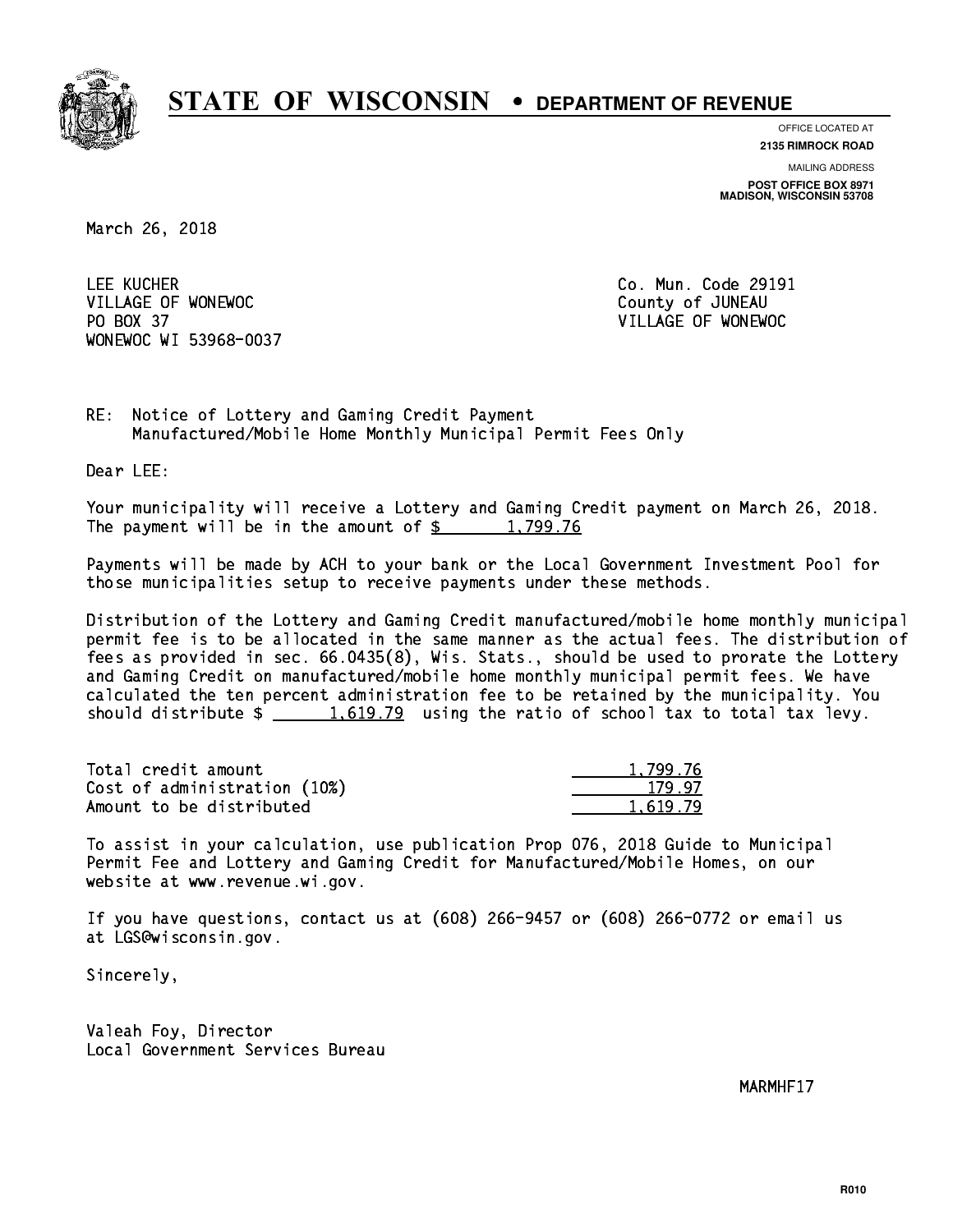

**OFFICE LOCATED AT**

**2135 RIMROCK ROAD**

**MAILING ADDRESS**

**POST OFFICE BOX 8971 MADISON, WISCONSIN 53708**

March 26, 2018

 NATHAN THIEL Co. Mun. Code 29251 CITY OF MAUSTON County of JUNEAU 303 MANSION ST CITY OF MAUSTON MAUSTON WI 53948-1329

RE: Notice of Lottery and Gaming Credit Payment Manufactured/Mobile Home Monthly Municipal Permit Fees Only

Dear BRIAN:

 Your municipality will receive a Lottery and Gaming Credit payment on March 26, 2018. The payment will be in the amount of  $\frac{2}{3}$  6,571.08

 Payments will be made by ACH to your bank or the Local Government Investment Pool for those municipalities setup to receive payments under these methods.

 Distribution of the Lottery and Gaming Credit manufactured/mobile home monthly municipal permit fee is to be allocated in the same manner as the actual fees. The distribution of fees as provided in sec. 66.0435(8), Wis. Stats., should be used to prorate the Lottery and Gaming Credit on manufactured/mobile home monthly municipal permit fees. We have calculated the ten percent administration fee to be retained by the municipality. You should distribute  $\frac{2}{1}$   $\frac{5,913.98}{2}$  using the ratio of school tax to total tax levy.

| Total credit amount          | 6.571.08 |
|------------------------------|----------|
| Cost of administration (10%) | 657.10   |
| Amount to be distributed     | 5.913.98 |

 To assist in your calculation, use publication Prop 076, 2018 Guide to Municipal Permit Fee and Lottery and Gaming Credit for Manufactured/Mobile Homes, on our website at www.revenue.wi.gov.

 If you have questions, contact us at (608) 266-9457 or (608) 266-0772 or email us at LGS@wisconsin.gov.

Sincerely,

 Valeah Foy, Director Local Government Services Bureau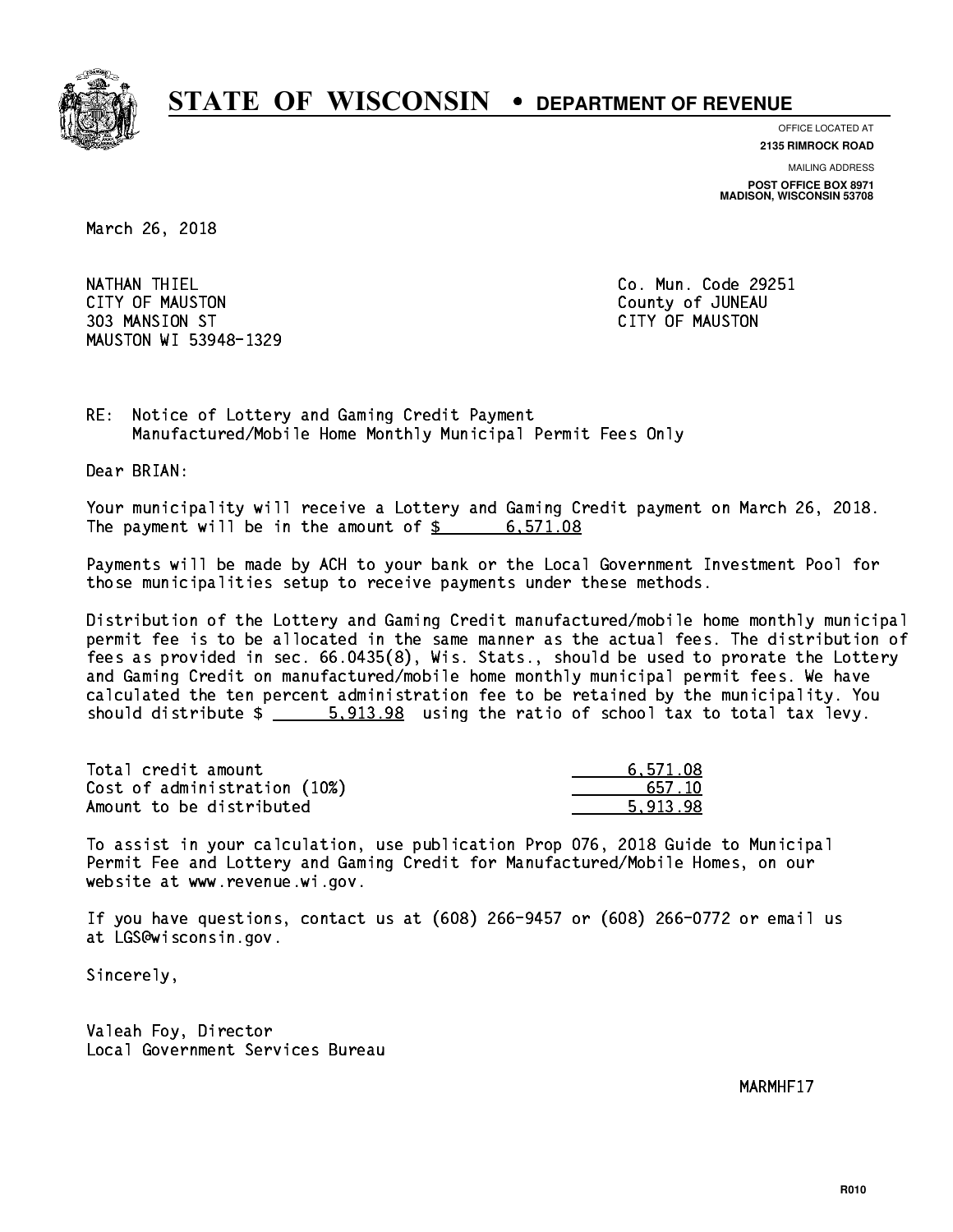

**OFFICE LOCATED AT 2135 RIMROCK ROAD**

**MAILING ADDRESS**

**POST OFFICE BOX 8971 MADISON, WISCONSIN 53708**

March 26, 2018

LISA VINZ CITY OF NEW LISBON County of JUNEAU 232 W PLEASANT ST CITY OF NEW LISBON NEW LISBON WI 53950-1139

Co. Mun. Code 29261

RE: Notice of Lottery and Gaming Credit Payment Manufactured/Mobile Home Monthly Municipal Permit Fees Only

Dear LISA:

 Your municipality will receive a Lottery and Gaming Credit payment on March 26, 2018. The payment will be in the amount of  $\frac{2}{3}$  4,080.48

 Payments will be made by ACH to your bank or the Local Government Investment Pool for those municipalities setup to receive payments under these methods.

 Distribution of the Lottery and Gaming Credit manufactured/mobile home monthly municipal permit fee is to be allocated in the same manner as the actual fees. The distribution of fees as provided in sec. 66.0435(8), Wis. Stats., should be used to prorate the Lottery and Gaming Credit on manufactured/mobile home monthly municipal permit fees. We have calculated the ten percent administration fee to be retained by the municipality. You should distribute  $\frac{2}{2}$   $\frac{3.672.44}{2}$  using the ratio of school tax to total tax levy.

| Total credit amount          | 4,080.48 |
|------------------------------|----------|
| Cost of administration (10%) | 408.04   |
| Amount to be distributed     | 3.672.44 |

 To assist in your calculation, use publication Prop 076, 2018 Guide to Municipal Permit Fee and Lottery and Gaming Credit for Manufactured/Mobile Homes, on our website at www.revenue.wi.gov.

 If you have questions, contact us at (608) 266-9457 or (608) 266-0772 or email us at LGS@wisconsin.gov.

Sincerely,

 Valeah Foy, Director Local Government Services Bureau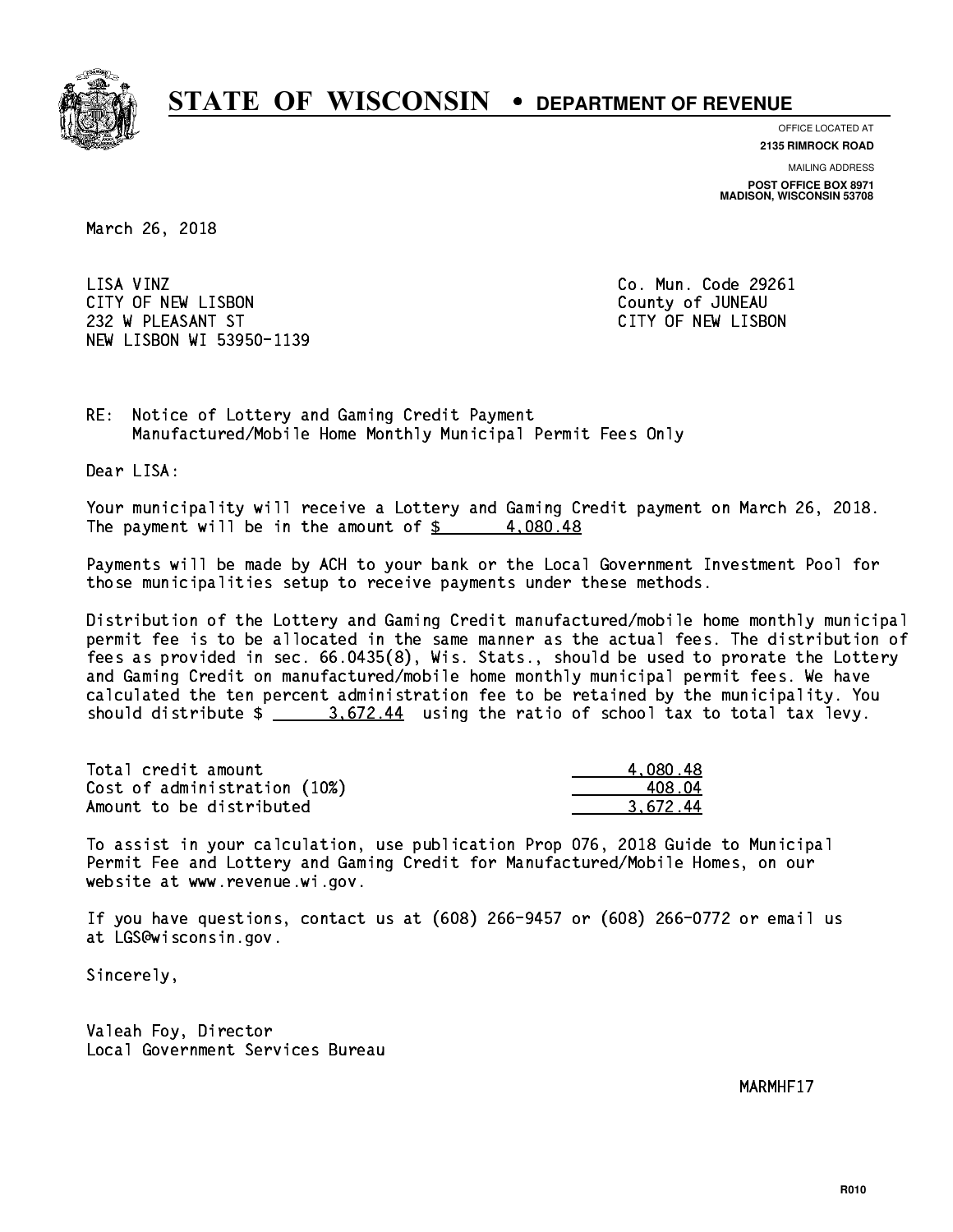

**OFFICE LOCATED AT**

**2135 RIMROCK ROAD**

**MAILING ADDRESS POST OFFICE BOX 8971 MADISON, WISCONSIN 53708**

March 26, 2018

LINDA PERONA TOWN OF BRIGHTON County of KENOSHA PO BOX 249 PO BOX 249 TOWN OF BRIGHTON KANSASVILLE WI 53139-0249

Co. Mun. Code 30002

RE: Notice of Lottery and Gaming Credit Payment Manufactured/Mobile Home Monthly Municipal Permit Fees Only

Dear LINDA:

 Your municipality will receive a Lottery and Gaming Credit payment on March 26, 2018. The payment will be in the amount of  $\frac{2}{3}$  4,193.76

 Payments will be made by ACH to your bank or the Local Government Investment Pool for those municipalities setup to receive payments under these methods.

 Distribution of the Lottery and Gaming Credit manufactured/mobile home monthly municipal permit fee is to be allocated in the same manner as the actual fees. The distribution of fees as provided in sec. 66.0435(8), Wis. Stats., should be used to prorate the Lottery and Gaming Credit on manufactured/mobile home monthly municipal permit fees. We have calculated the ten percent administration fee to be retained by the municipality. You should distribute  $\frac{2}{1}$   $\frac{3}{774.39}$  using the ratio of school tax to total tax levy.

| Total credit amount          | 4.193.76 |
|------------------------------|----------|
| Cost of administration (10%) | 419.37   |
| Amount to be distributed     | 3.774.39 |

 To assist in your calculation, use publication Prop 076, 2018 Guide to Municipal Permit Fee and Lottery and Gaming Credit for Manufactured/Mobile Homes, on our website at www.revenue.wi.gov.

 If you have questions, contact us at (608) 266-9457 or (608) 266-0772 or email us at LGS@wisconsin.gov.

Sincerely,

 Valeah Foy, Director Local Government Services Bureau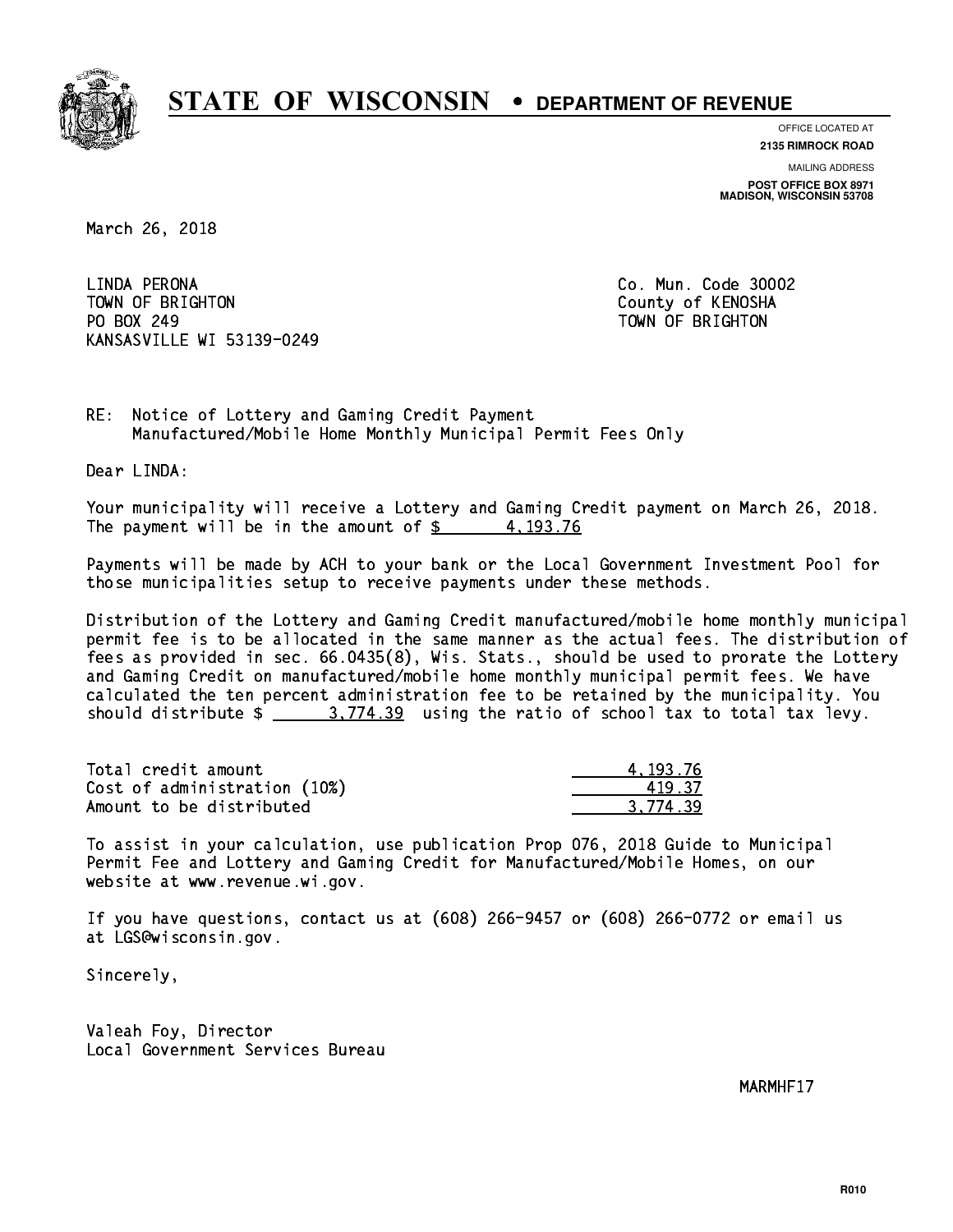

**OFFICE LOCATED AT**

**2135 RIMROCK ROAD**

**MAILING ADDRESS POST OFFICE BOX 8971 MADISON, WISCONSIN 53708**

March 26, 2018

 TIMOTHY KITZMAN Co. Mun. Code 30014 TOWN OF SOMERS County of KENOSHA PO BOX 197 TOWN OF SOMERS SOMERS WI 53171-0197

RE: Notice of Lottery and Gaming Credit Payment Manufactured/Mobile Home Monthly Municipal Permit Fees Only

Dear TIMOTHY:

 Your municipality will receive a Lottery and Gaming Credit payment on March 26, 2018. The payment will be in the amount of  $\frac{2}{3}$  3,521.28

 Payments will be made by ACH to your bank or the Local Government Investment Pool for those municipalities setup to receive payments under these methods.

 Distribution of the Lottery and Gaming Credit manufactured/mobile home monthly municipal permit fee is to be allocated in the same manner as the actual fees. The distribution of fees as provided in sec. 66.0435(8), Wis. Stats., should be used to prorate the Lottery and Gaming Credit on manufactured/mobile home monthly municipal permit fees. We have calculated the ten percent administration fee to be retained by the municipality. You should distribute  $\frac{2}{10}$   $\frac{3.169.16}{10}$  using the ratio of school tax to total tax levy.

| Total credit amount          | 3.521.28 |
|------------------------------|----------|
| Cost of administration (10%) | 352.12   |
| Amount to be distributed     | 3.169.16 |

 To assist in your calculation, use publication Prop 076, 2018 Guide to Municipal Permit Fee and Lottery and Gaming Credit for Manufactured/Mobile Homes, on our website at www.revenue.wi.gov.

 If you have questions, contact us at (608) 266-9457 or (608) 266-0772 or email us at LGS@wisconsin.gov.

Sincerely,

 Valeah Foy, Director Local Government Services Bureau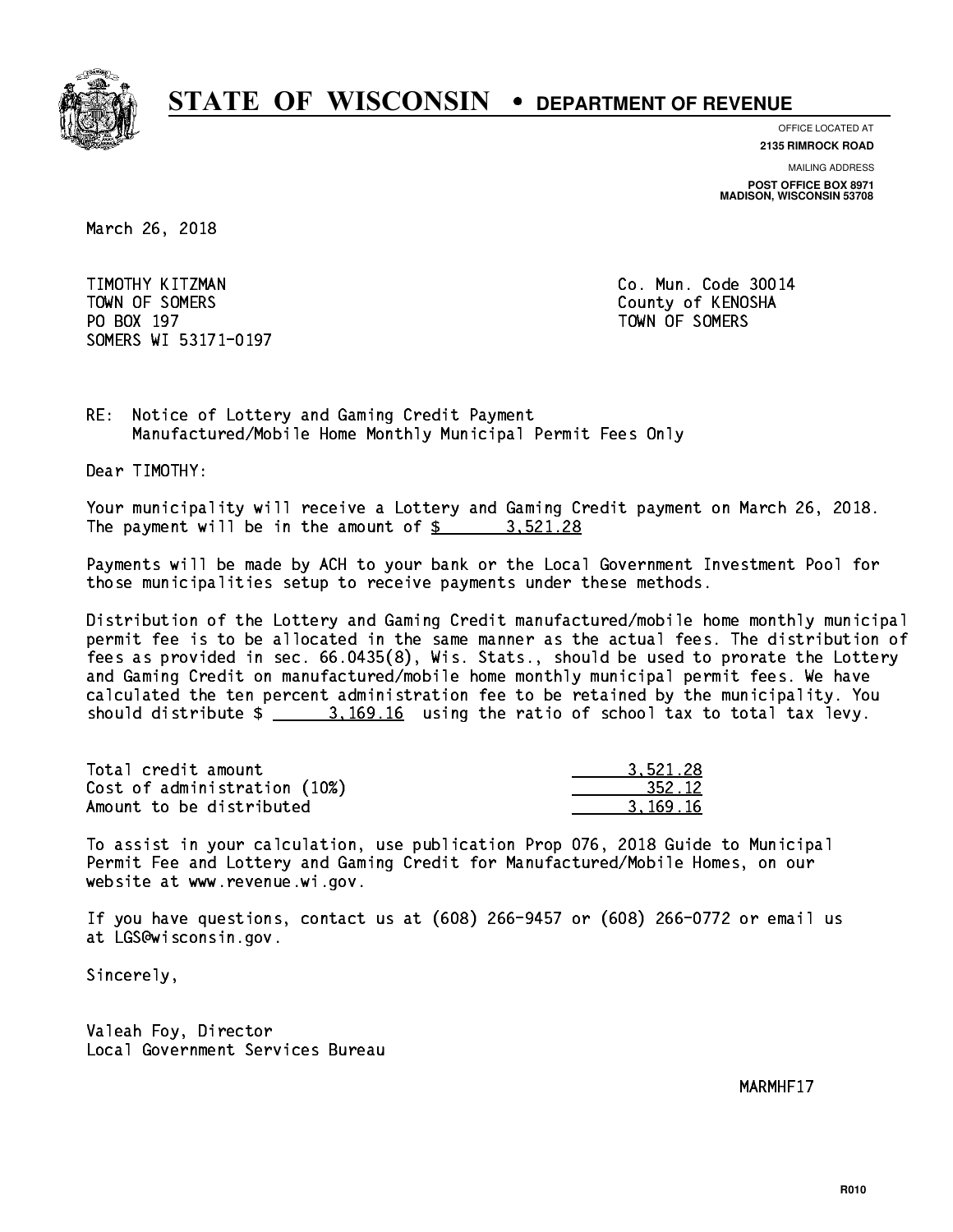

**OFFICE LOCATED AT**

**2135 RIMROCK ROAD**

**MAILING ADDRESS POST OFFICE BOX 8971 MADISON, WISCONSIN 53708**

March 26, 2018

 DEBORAH K VOS Co. Mun. Code 30016 TOWN OF WHEATLAND County of KENOSHA PO BOX 797 NEW MUNSTER WI 53152-0797

TOWN OF WHEATLAND

RE: Notice of Lottery and Gaming Credit Payment Manufactured/Mobile Home Monthly Municipal Permit Fees Only

Dear DEBORAH:

 Your municipality will receive a Lottery and Gaming Credit payment on March 26, 2018. The payment will be in the amount of  $\frac{20,200.02}{2}$ 

 Payments will be made by ACH to your bank or the Local Government Investment Pool for those municipalities setup to receive payments under these methods.

 Distribution of the Lottery and Gaming Credit manufactured/mobile home monthly municipal permit fee is to be allocated in the same manner as the actual fees. The distribution of fees as provided in sec. 66.0435(8), Wis. Stats., should be used to prorate the Lottery and Gaming Credit on manufactured/mobile home monthly municipal permit fees. We have calculated the ten percent administration fee to be retained by the municipality. You should distribute  $\frac{2}{18,180.02}$  using the ratio of school tax to total tax levy.

| Total credit amount          | 20,200.02 |
|------------------------------|-----------|
| Cost of administration (10%) | 2.020.00  |
| Amount to be distributed     | 18,180.02 |

 To assist in your calculation, use publication Prop 076, 2018 Guide to Municipal Permit Fee and Lottery and Gaming Credit for Manufactured/Mobile Homes, on our website at www.revenue.wi.gov.

 If you have questions, contact us at (608) 266-9457 or (608) 266-0772 or email us at LGS@wisconsin.gov.

Sincerely,

 Valeah Foy, Director Local Government Services Bureau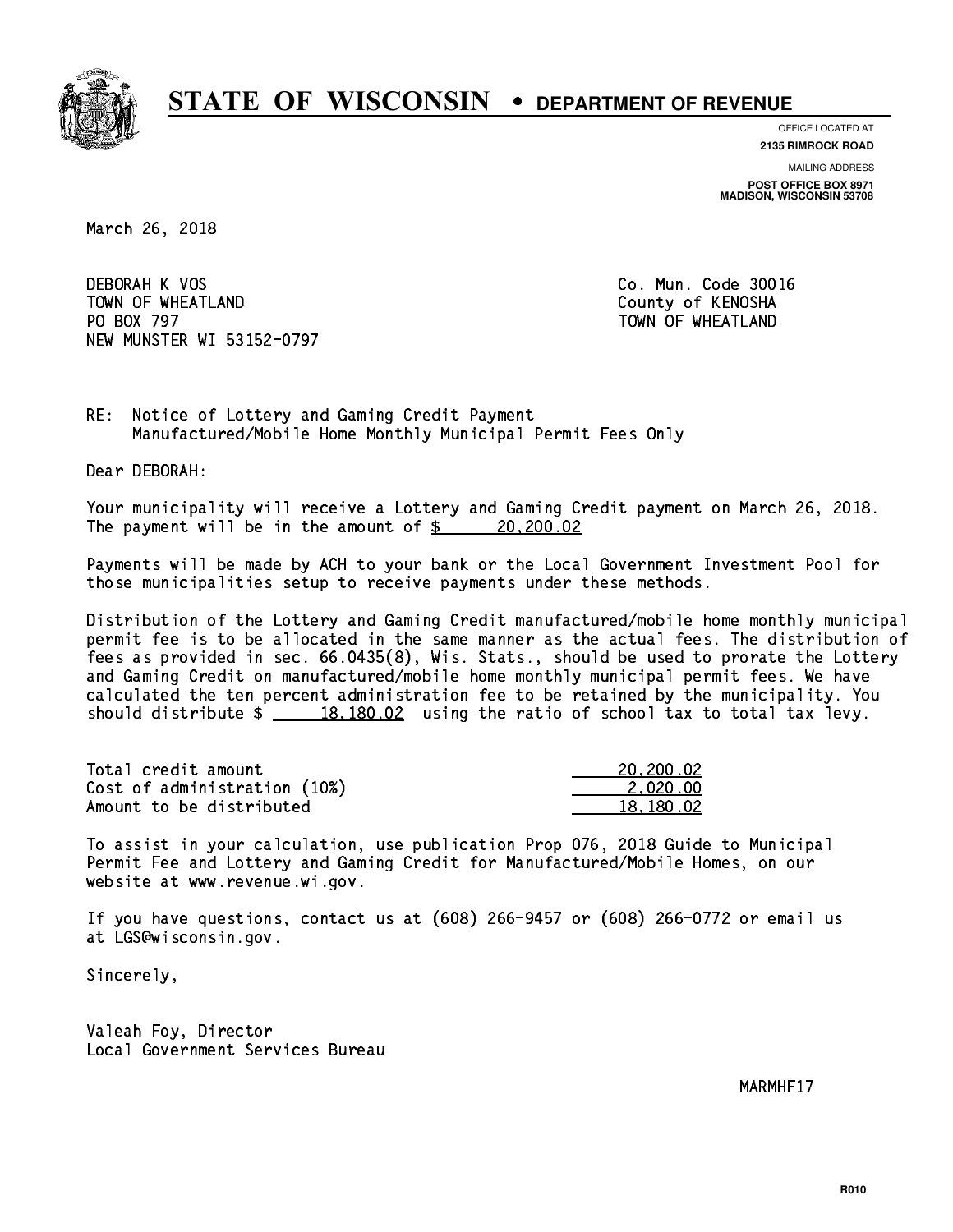

**OFFICE LOCATED AT**

**2135 RIMROCK ROAD**

**MAILING ADDRESS POST OFFICE BOX 8971 MADISON, WISCONSIN 53708**

March 26, 2018

AMY KLEMKO BRISTOL WI 53104

Co. Mun. Code 30104 VILLAGE OF BRISTOL **COUNTY OF SALES AND ACCOUNT OF SALES** 19801 83RD STREET VILLAGE OF BRISTOL

RE: Notice of Lottery and Gaming Credit Payment Manufactured/Mobile Home Monthly Municipal Permit Fees Only

Dear AMY:

 Your municipality will receive a Lottery and Gaming Credit payment on March 26, 2018. The payment will be in the amount of  $\frac{22,488.00}{2}$ 

 Payments will be made by ACH to your bank or the Local Government Investment Pool for those municipalities setup to receive payments under these methods.

 Distribution of the Lottery and Gaming Credit manufactured/mobile home monthly municipal permit fee is to be allocated in the same manner as the actual fees. The distribution of fees as provided in sec. 66.0435(8), Wis. Stats., should be used to prorate the Lottery and Gaming Credit on manufactured/mobile home monthly municipal permit fees. We have calculated the ten percent administration fee to be retained by the municipality. You should distribute  $\frac{20,239.20}{20,239.20}$  using the ratio of school tax to total tax levy.

| Total credit amount          | 22.488.00 |
|------------------------------|-----------|
| Cost of administration (10%) | 2.248.80  |
| Amount to be distributed     | 20,239.20 |

 To assist in your calculation, use publication Prop 076, 2018 Guide to Municipal Permit Fee and Lottery and Gaming Credit for Manufactured/Mobile Homes, on our website at www.revenue.wi.gov.

 If you have questions, contact us at (608) 266-9457 or (608) 266-0772 or email us at LGS@wisconsin.gov.

Sincerely,

 Valeah Foy, Director Local Government Services Bureau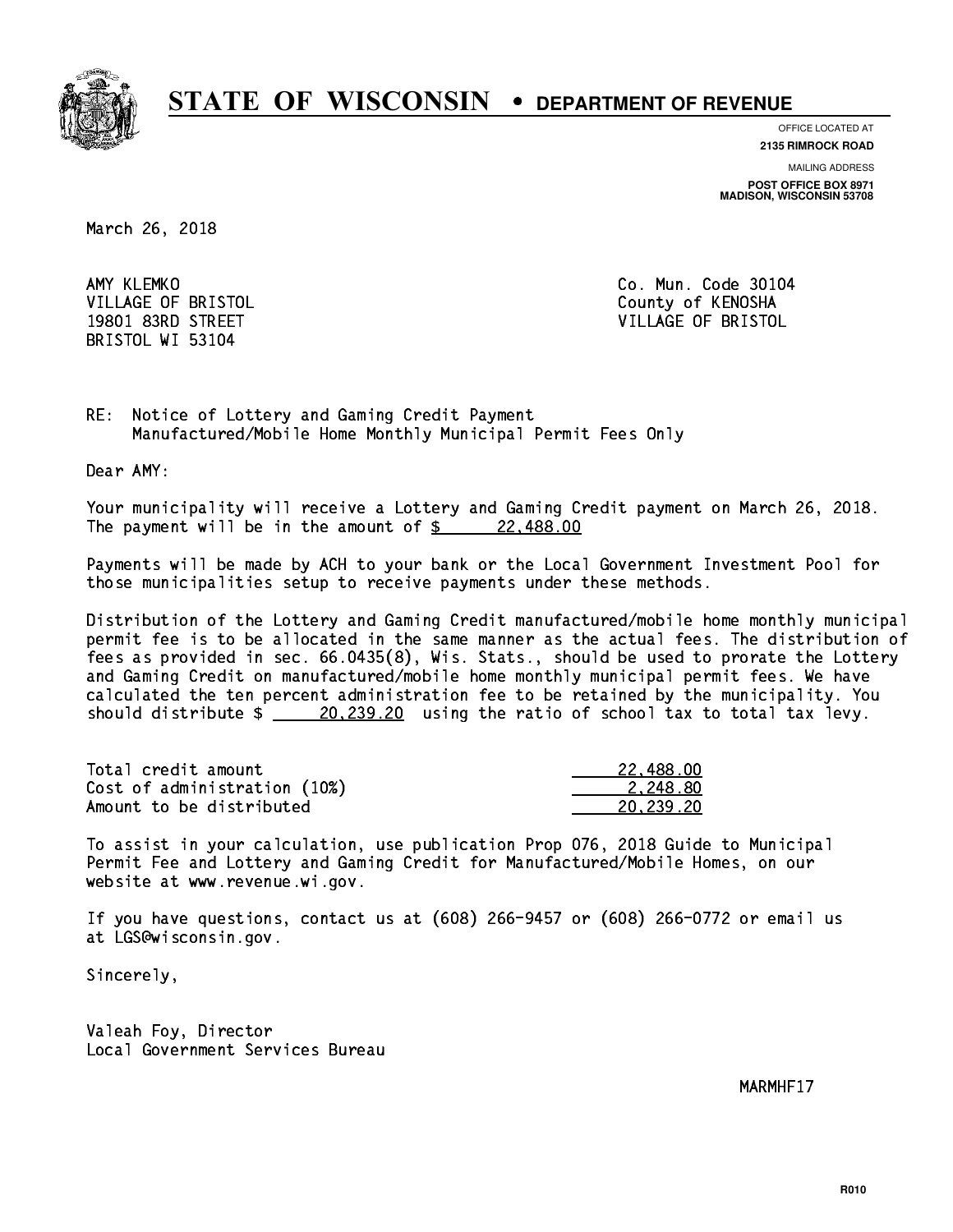

**OFFICE LOCATED AT**

**2135 RIMROCK ROAD**

**MAILING ADDRESS POST OFFICE BOX 8971 MADISON, WISCONSIN 53708**

March 26, 2018

**KATHLEEN GOESSL** VILLAGE OF PLEASANT PRAIRIE **COUNTY OF COUNTY OF COUNTY** PLEASANT PRAIRIE WI 53158

Co. Mun. Code 30174 9915 39TH AVE VILLAGE OF PLEASANT PRAIRIE

RE: Notice of Lottery and Gaming Credit Payment Manufactured/Mobile Home Monthly Municipal Permit Fees Only

Dear KATHLEEN:

 Your municipality will receive a Lottery and Gaming Credit payment on March 26, 2018. The payment will be in the amount of  $\frac{2}{3}$  46,537.20

 Payments will be made by ACH to your bank or the Local Government Investment Pool for those municipalities setup to receive payments under these methods.

 Distribution of the Lottery and Gaming Credit manufactured/mobile home monthly municipal permit fee is to be allocated in the same manner as the actual fees. The distribution of fees as provided in sec. 66.0435(8), Wis. Stats., should be used to prorate the Lottery and Gaming Credit on manufactured/mobile home monthly municipal permit fees. We have calculated the ten percent administration fee to be retained by the municipality. You should distribute  $\frac{41,883.48}{2}$  using the ratio of school tax to total tax levy.

| Total credit amount          | 46,537.20 |
|------------------------------|-----------|
| Cost of administration (10%) | 4.653.72  |
| Amount to be distributed     | 41.883.48 |

 To assist in your calculation, use publication Prop 076, 2018 Guide to Municipal Permit Fee and Lottery and Gaming Credit for Manufactured/Mobile Homes, on our website at www.revenue.wi.gov.

 If you have questions, contact us at (608) 266-9457 or (608) 266-0772 or email us at LGS@wisconsin.gov.

Sincerely,

 Valeah Foy, Director Local Government Services Bureau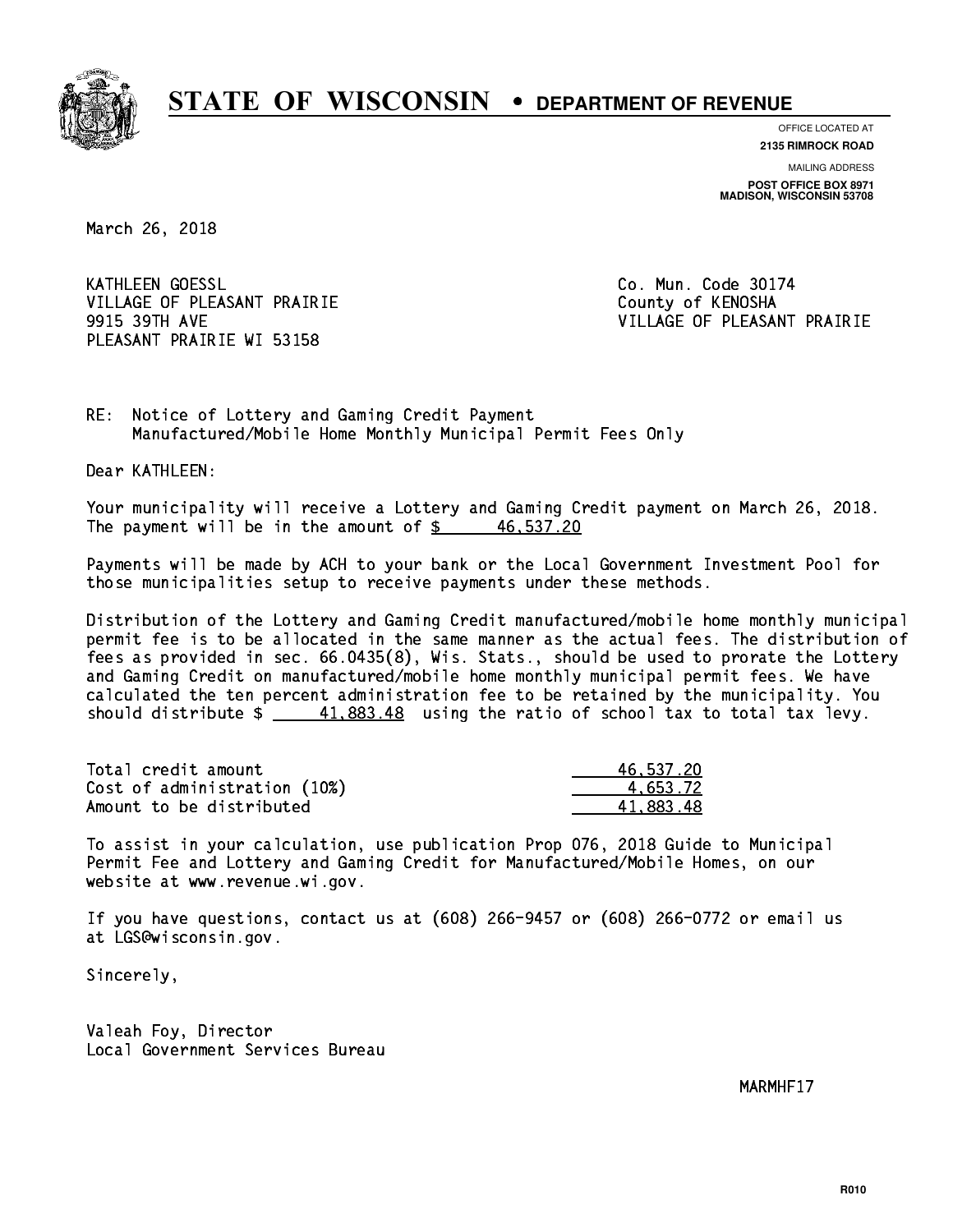

**OFFICE LOCATED AT**

**2135 RIMROCK ROAD**

**MAILING ADDRESS POST OFFICE BOX 8971 MADISON, WISCONSIN 53708**

March 26, 2018

 VICKIE GALICH Co. Mun. Code 30181 VILLAGE OF SILVER LAKE COUNTY OF KENOSHA SALEM WI 53168

P.O. BOX 443 VILLAGE OF SILVER LAKE

RE: Notice of Lottery and Gaming Credit Payment Manufactured/Mobile Home Monthly Municipal Permit Fees Only

Dear VICKIE:

 Your municipality will receive a Lottery and Gaming Credit payment on March 26, 2018. The payment will be in the amount of  $\frac{2}{3}$  30,955.44

 Payments will be made by ACH to your bank or the Local Government Investment Pool for those municipalities setup to receive payments under these methods.

 Distribution of the Lottery and Gaming Credit manufactured/mobile home monthly municipal permit fee is to be allocated in the same manner as the actual fees. The distribution of fees as provided in sec. 66.0435(8), Wis. Stats., should be used to prorate the Lottery and Gaming Credit on manufactured/mobile home monthly municipal permit fees. We have calculated the ten percent administration fee to be retained by the municipality. You should distribute  $\frac{27,859.90}{27,859.90}$  using the ratio of school tax to total tax levy.

| Total credit amount          | 30.955.44 |
|------------------------------|-----------|
| Cost of administration (10%) | 3.095.54  |
| Amount to be distributed     | 27,859.90 |

 To assist in your calculation, use publication Prop 076, 2018 Guide to Municipal Permit Fee and Lottery and Gaming Credit for Manufactured/Mobile Homes, on our website at www.revenue.wi.gov.

 If you have questions, contact us at (608) 266-9457 or (608) 266-0772 or email us at LGS@wisconsin.gov.

Sincerely,

 Valeah Foy, Director Local Government Services Bureau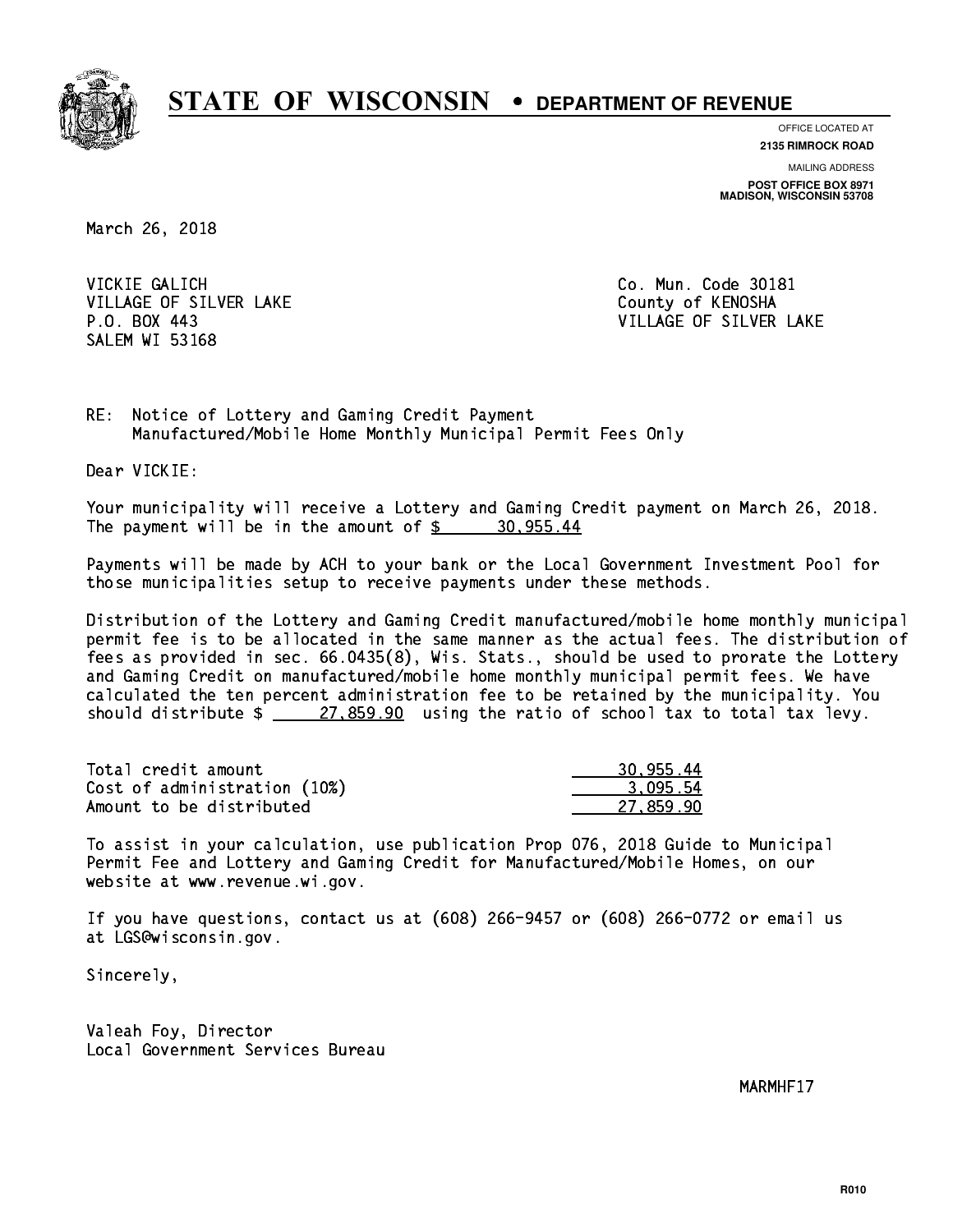

**OFFICE LOCATED AT**

**2135 RIMROCK ROAD**

**MAILING ADDRESS POST OFFICE BOX 8971 MADISON, WISCONSIN 53708**

March 26, 2018

 TIMOTHY KITZMAN Co. Mun. Code 30182 SOMERS WI 53171

VILLAGE OF SOMERS COUNTY OF KENOSHA PO BOX 197 VILLAGE OF SOMERS

RE: Notice of Lottery and Gaming Credit Payment Manufactured/Mobile Home Monthly Municipal Permit Fees Only

Dear TIMOTHY:

 Your municipality will receive a Lottery and Gaming Credit payment on March 26, 2018. The payment will be in the amount of  $\frac{2}{3}$  16,314.96

 Payments will be made by ACH to your bank or the Local Government Investment Pool for those municipalities setup to receive payments under these methods.

 Distribution of the Lottery and Gaming Credit manufactured/mobile home monthly municipal permit fee is to be allocated in the same manner as the actual fees. The distribution of fees as provided in sec. 66.0435(8), Wis. Stats., should be used to prorate the Lottery and Gaming Credit on manufactured/mobile home monthly municipal permit fees. We have calculated the ten percent administration fee to be retained by the municipality. You should distribute  $\frac{14,683.47}{2}$  using the ratio of school tax to total tax levy.

| Total credit amount          | 16, 314, 96 |
|------------------------------|-------------|
| Cost of administration (10%) | 1.631.49    |
| Amount to be distributed     | 14.683.47   |

 To assist in your calculation, use publication Prop 076, 2018 Guide to Municipal Permit Fee and Lottery and Gaming Credit for Manufactured/Mobile Homes, on our website at www.revenue.wi.gov.

 If you have questions, contact us at (608) 266-9457 or (608) 266-0772 or email us at LGS@wisconsin.gov.

Sincerely,

 Valeah Foy, Director Local Government Services Bureau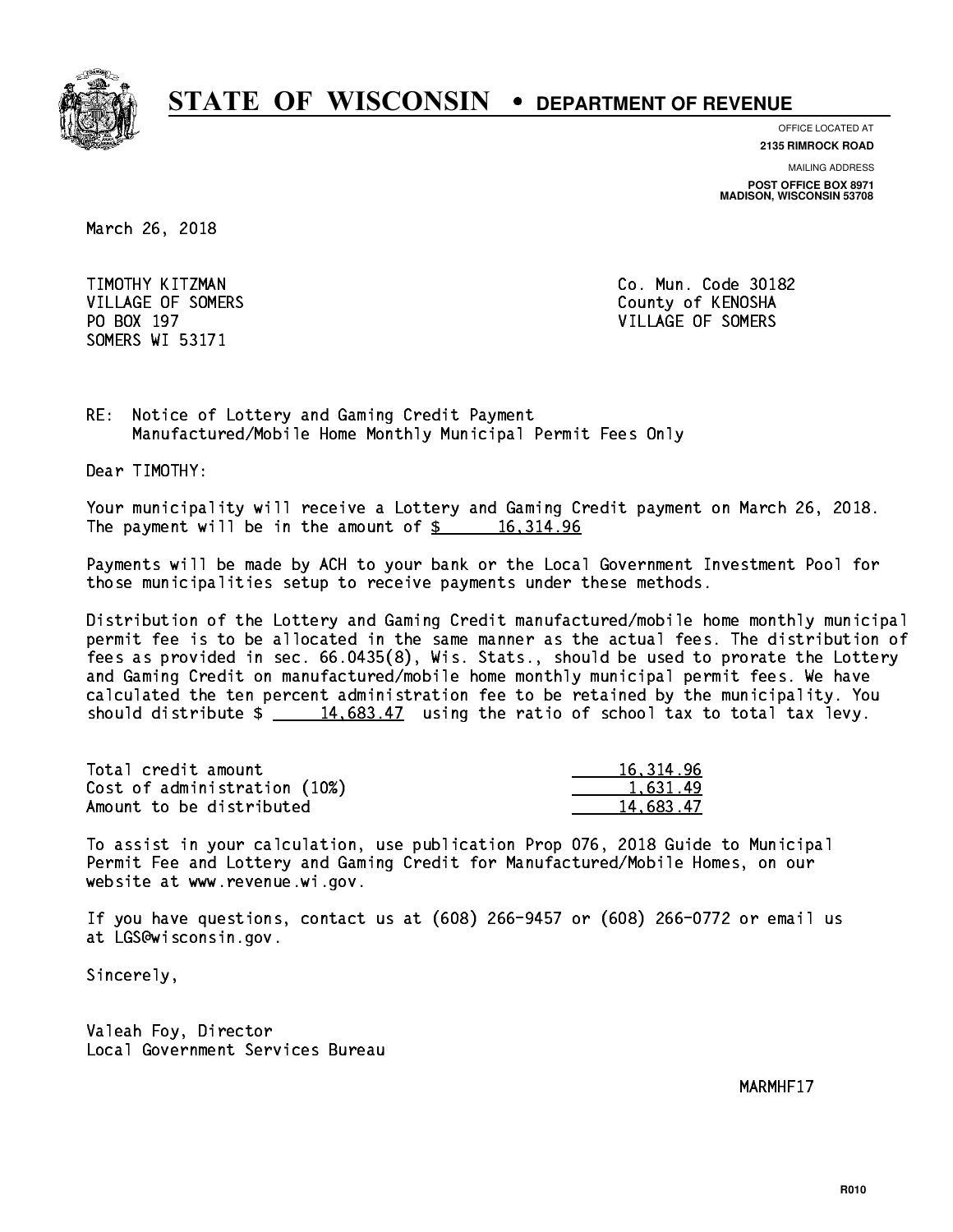

**OFFICE LOCATED AT**

**2135 RIMROCK ROAD**

**MAILING ADDRESS POST OFFICE BOX 8971 MADISON, WISCONSIN 53708**

March 26, 2018

**DEB SALAS**  CITY OF KENOSHA County of KENOSHA 625 52ND ST, RM 105 CITY OF KENOSHA KENOSHA WI 53140-3480

Co. Mun. Code 30241

RE: Notice of Lottery and Gaming Credit Payment Manufactured/Mobile Home Monthly Municipal Permit Fees Only

Dear DEB:

 Your municipality will receive a Lottery and Gaming Credit payment on March 26, 2018. The payment will be in the amount of  $\frac{2}{3}$  39,169.76

 Payments will be made by ACH to your bank or the Local Government Investment Pool for those municipalities setup to receive payments under these methods.

 Distribution of the Lottery and Gaming Credit manufactured/mobile home monthly municipal permit fee is to be allocated in the same manner as the actual fees. The distribution of fees as provided in sec. 66.0435(8), Wis. Stats., should be used to prorate the Lottery and Gaming Credit on manufactured/mobile home monthly municipal permit fees. We have calculated the ten percent administration fee to be retained by the municipality. You should distribute  $\frac{25.252.79}{2}$  using the ratio of school tax to total tax levy.

| Total credit amount          | 39, 169, 76 |
|------------------------------|-------------|
| Cost of administration (10%) | 3.916.97    |
| Amount to be distributed     | 35.252.79   |

 To assist in your calculation, use publication Prop 076, 2018 Guide to Municipal Permit Fee and Lottery and Gaming Credit for Manufactured/Mobile Homes, on our website at www.revenue.wi.gov.

 If you have questions, contact us at (608) 266-9457 or (608) 266-0772 or email us at LGS@wisconsin.gov.

Sincerely,

 Valeah Foy, Director Local Government Services Bureau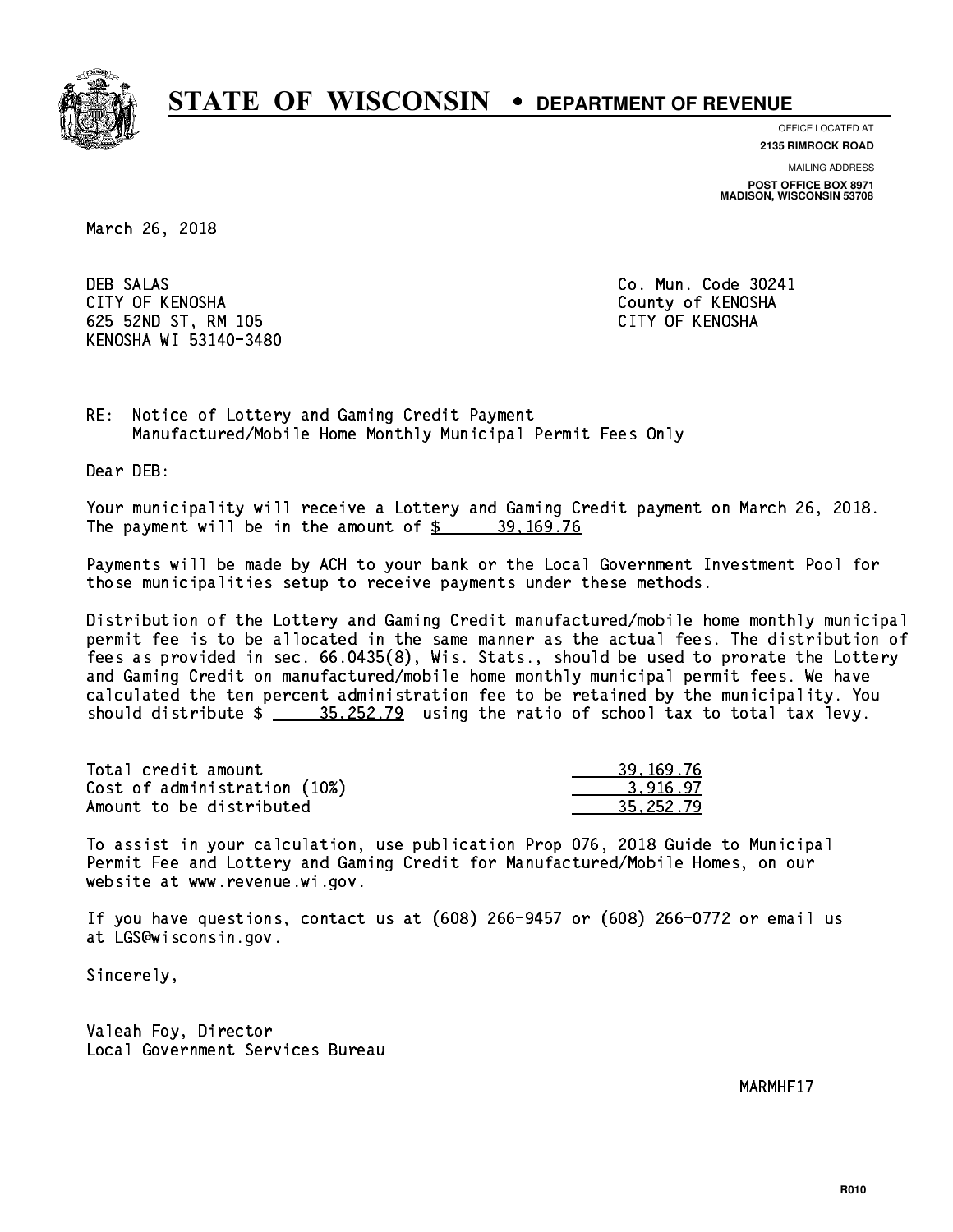

**OFFICE LOCATED AT**

**2135 RIMROCK ROAD**

**MAILING ADDRESS POST OFFICE BOX 8971 MADISON, WISCONSIN 53708**

March 26, 2018

LINDA GRETZ TOWN OF PIERCE COUNTY OF REWAUNEE N4421 STATE ROAD 42 TOWN OF PIERCE KEWAUNEE WI 54216

Co. Mun. Code 31016

RE: Notice of Lottery and Gaming Credit Payment Manufactured/Mobile Home Monthly Municipal Permit Fees Only

Dear LINDA:

 Your municipality will receive a Lottery and Gaming Credit payment on March 26, 2018. The payment will be in the amount of  $\frac{2}{3}$  1,141.24

 Payments will be made by ACH to your bank or the Local Government Investment Pool for those municipalities setup to receive payments under these methods.

 Distribution of the Lottery and Gaming Credit manufactured/mobile home monthly municipal permit fee is to be allocated in the same manner as the actual fees. The distribution of fees as provided in sec. 66.0435(8), Wis. Stats., should be used to prorate the Lottery and Gaming Credit on manufactured/mobile home monthly municipal permit fees. We have calculated the ten percent administration fee to be retained by the municipality. You should distribute  $\frac{1}{2}$   $\frac{1}{2}$  using the ratio of school tax to total tax levy.

| Total credit amount          | 1.141.24 |
|------------------------------|----------|
| Cost of administration (10%) | 114.12   |
| Amount to be distributed     | 1.027.12 |

 To assist in your calculation, use publication Prop 076, 2018 Guide to Municipal Permit Fee and Lottery and Gaming Credit for Manufactured/Mobile Homes, on our website at www.revenue.wi.gov.

 If you have questions, contact us at (608) 266-9457 or (608) 266-0772 or email us at LGS@wisconsin.gov.

Sincerely,

 Valeah Foy, Director Local Government Services Bureau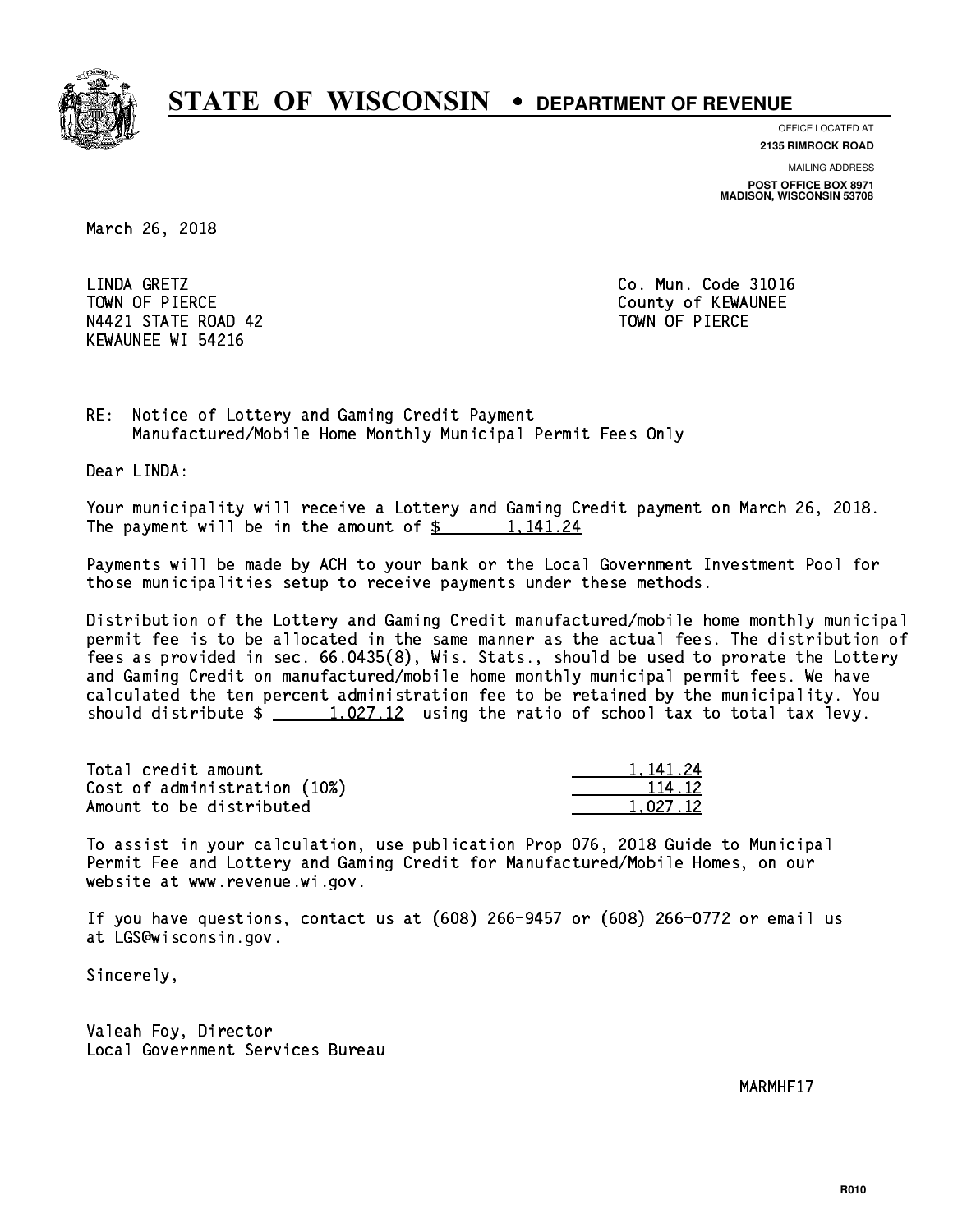

**OFFICE LOCATED AT**

**2135 RIMROCK ROAD**

**MAILING ADDRESS POST OFFICE BOX 8971 MADISON, WISCONSIN 53708**

March 26, 2018

 MARY BERTRAND Co. Mun. Code 31020 TOWN OF WEST KEWAUNEE TOWN OF WEST AND TOWN OF A COUNTY OF A COUNTY OF A COUNTY OF A COUNTY OF A COUNTY OF A COUNTY OF A COUNTY OF A COUNTY OF A COUNTY OF A COUNTY OF A COUNTY OF A COUNTY OF A COUNTY OF A COUNTY OF A COUNT N3737 COUNTY RD C TOWN OF WEST KEWAUNEE KEWAUNEE WI 54216-9788

RE: Notice of Lottery and Gaming Credit Payment Manufactured/Mobile Home Monthly Municipal Permit Fees Only

Dear MARY:

 Your municipality will receive a Lottery and Gaming Credit payment on March 26, 2018. The payment will be in the amount of  $\frac{238.68}{2}$ 

 Payments will be made by ACH to your bank or the Local Government Investment Pool for those municipalities setup to receive payments under these methods.

 Distribution of the Lottery and Gaming Credit manufactured/mobile home monthly municipal permit fee is to be allocated in the same manner as the actual fees. The distribution of fees as provided in sec. 66.0435(8), Wis. Stats., should be used to prorate the Lottery and Gaming Credit on manufactured/mobile home monthly municipal permit fees. We have calculated the ten percent administration fee to be retained by the municipality. You should distribute  $\frac{214.82}{214.82}$  using the ratio of school tax to total tax levy.

| Total credit amount          | 238.68 |
|------------------------------|--------|
| Cost of administration (10%) | 23.86  |
| Amount to be distributed     | 214.82 |

 To assist in your calculation, use publication Prop 076, 2018 Guide to Municipal Permit Fee and Lottery and Gaming Credit for Manufactured/Mobile Homes, on our website at www.revenue.wi.gov.

 If you have questions, contact us at (608) 266-9457 or (608) 266-0772 or email us at LGS@wisconsin.gov.

Sincerely,

 Valeah Foy, Director Local Government Services Bureau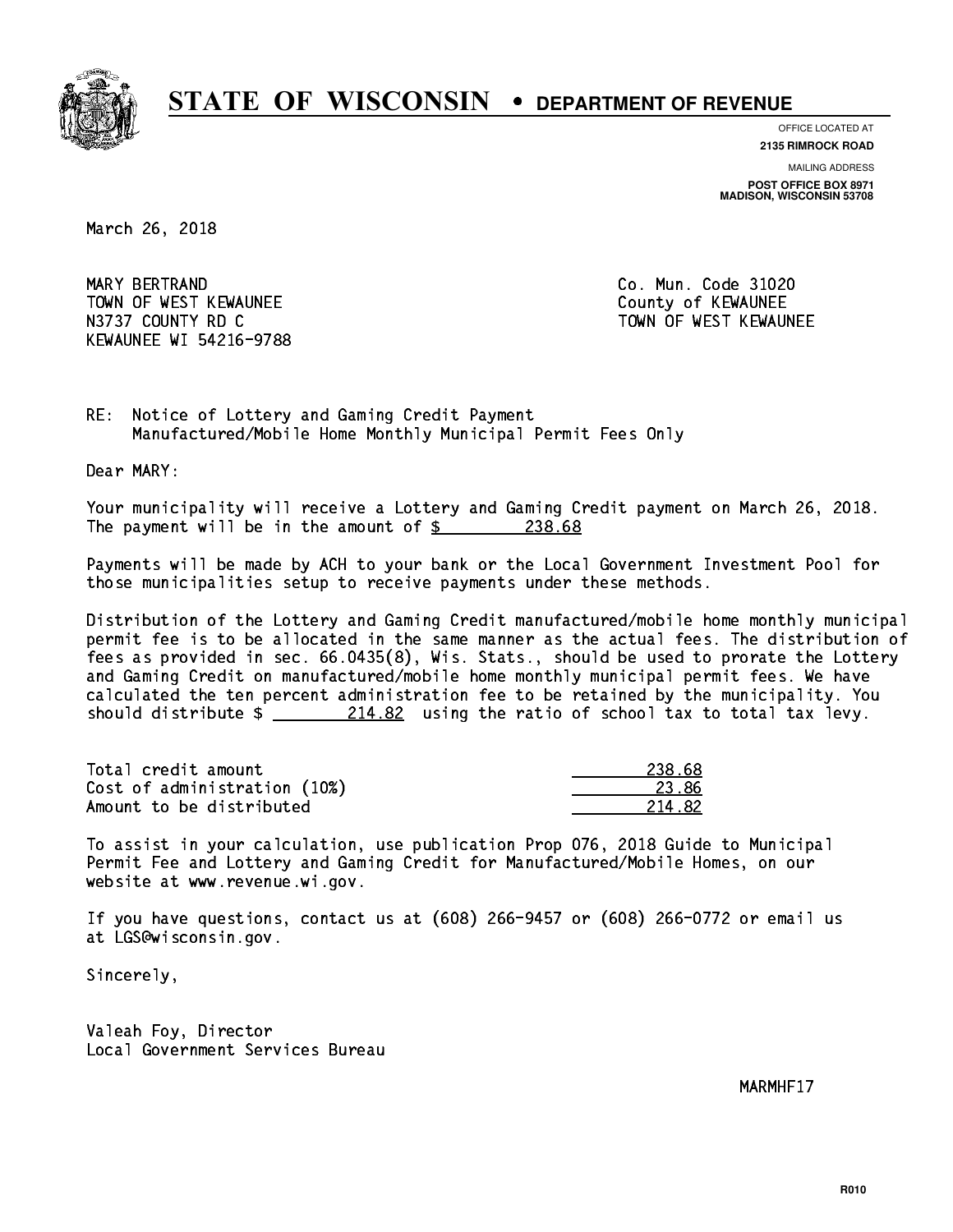

**OFFICE LOCATED AT**

**2135 RIMROCK ROAD**

**MAILING ADDRESS POST OFFICE BOX 8971 MADISON, WISCONSIN 53708**

March 26, 2018

MILISSA STIPE VILLAGE OF LUXEMBURG COUNTY OF KEWAUNEE PO BOX 307 LUXEMBURG WI 54217-0307

Co. Mun. Code 31146 VILLAGE OF LUXEMBURG

RE: Notice of Lottery and Gaming Credit Payment Manufactured/Mobile Home Monthly Municipal Permit Fees Only

Dear MILISSA:

 Your municipality will receive a Lottery and Gaming Credit payment on March 26, 2018. The payment will be in the amount of  $\frac{2}{3}$  4,504.32

 Payments will be made by ACH to your bank or the Local Government Investment Pool for those municipalities setup to receive payments under these methods.

 Distribution of the Lottery and Gaming Credit manufactured/mobile home monthly municipal permit fee is to be allocated in the same manner as the actual fees. The distribution of fees as provided in sec. 66.0435(8), Wis. Stats., should be used to prorate the Lottery and Gaming Credit on manufactured/mobile home monthly municipal permit fees. We have calculated the ten percent administration fee to be retained by the municipality. You should distribute  $\frac{4.053.89}{4.053.89}$  using the ratio of school tax to total tax levy.

| Total credit amount          | 4.504.32 |
|------------------------------|----------|
| Cost of administration (10%) | 450.43   |
| Amount to be distributed     | 4.053.89 |

 To assist in your calculation, use publication Prop 076, 2018 Guide to Municipal Permit Fee and Lottery and Gaming Credit for Manufactured/Mobile Homes, on our website at www.revenue.wi.gov.

 If you have questions, contact us at (608) 266-9457 or (608) 266-0772 or email us at LGS@wisconsin.gov.

Sincerely,

 Valeah Foy, Director Local Government Services Bureau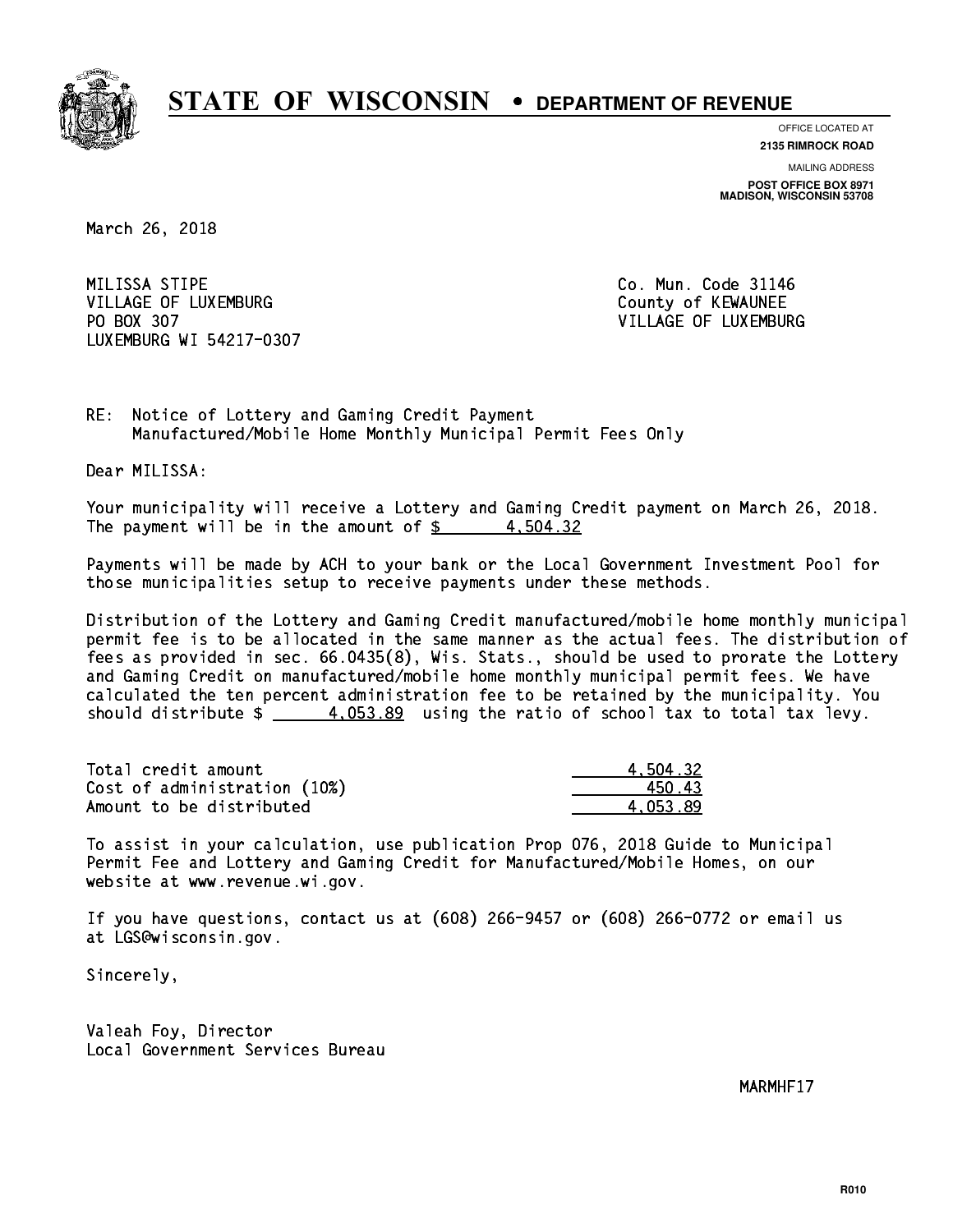

**OFFICE LOCATED AT**

**2135 RIMROCK ROAD**

**MAILING ADDRESS POST OFFICE BOX 8971 MADISON, WISCONSIN 53708**

March 26, 2018

JEFF WISWELL CITY OF ALGOMA COUNTY OF ALGOMA 416 FREMONT ST CITY OF ALGOMA ALGOMA WI 54201-1353

Co. Mun. Code 31201

RE: Notice of Lottery and Gaming Credit Payment Manufactured/Mobile Home Monthly Municipal Permit Fees Only

Dear JEFF:

 Your municipality will receive a Lottery and Gaming Credit payment on March 26, 2018. The payment will be in the amount of  $\frac{2}{3}$  1,493.70

 Payments will be made by ACH to your bank or the Local Government Investment Pool for those municipalities setup to receive payments under these methods.

 Distribution of the Lottery and Gaming Credit manufactured/mobile home monthly municipal permit fee is to be allocated in the same manner as the actual fees. The distribution of fees as provided in sec. 66.0435(8), Wis. Stats., should be used to prorate the Lottery and Gaming Credit on manufactured/mobile home monthly municipal permit fees. We have calculated the ten percent administration fee to be retained by the municipality. You should distribute  $\frac{1,344.33}{1,344.33}$  using the ratio of school tax to total tax levy.

| Total credit amount          | 1,493.70 |
|------------------------------|----------|
| Cost of administration (10%) | 149.37   |
| Amount to be distributed     | 1.344.33 |

 To assist in your calculation, use publication Prop 076, 2018 Guide to Municipal Permit Fee and Lottery and Gaming Credit for Manufactured/Mobile Homes, on our website at www.revenue.wi.gov.

 If you have questions, contact us at (608) 266-9457 or (608) 266-0772 or email us at LGS@wisconsin.gov.

Sincerely,

 Valeah Foy, Director Local Government Services Bureau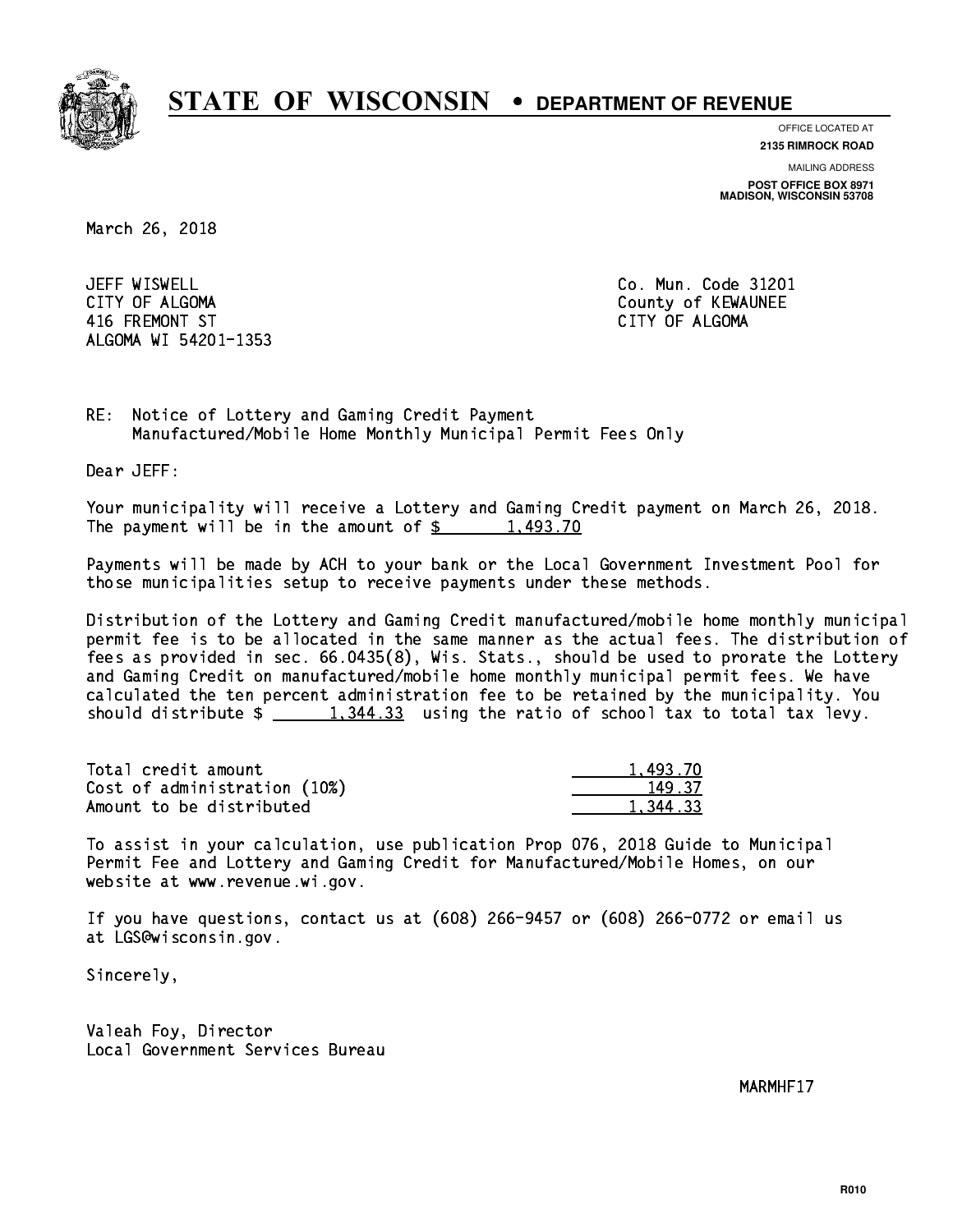

**OFFICE LOCATED AT**

**2135 RIMROCK ROAD**

**MAILING ADDRESS POST OFFICE BOX 8971 MADISON, WISCONSIN 53708**

March 26, 2018

**TERRI DECUR** CITY OF KEWAUNEE **CITY OF KEWAUNEE**  401 FIFTH ST CITY OF KEWAUNEE KEWAUNEE WI 54216-1023

Co. Mun. Code 31241

RE: Notice of Lottery and Gaming Credit Payment Manufactured/Mobile Home Monthly Municipal Permit Fees Only

Dear TERRI:

 Your municipality will receive a Lottery and Gaming Credit payment on March 26, 2018. The payment will be in the amount of  $\frac{2}{3}$  1,089.00

 Payments will be made by ACH to your bank or the Local Government Investment Pool for those municipalities setup to receive payments under these methods.

 Distribution of the Lottery and Gaming Credit manufactured/mobile home monthly municipal permit fee is to be allocated in the same manner as the actual fees. The distribution of fees as provided in sec. 66.0435(8), Wis. Stats., should be used to prorate the Lottery and Gaming Credit on manufactured/mobile home monthly municipal permit fees. We have calculated the ten percent administration fee to be retained by the municipality. You should distribute  $\frac{200.10}{10}$  using the ratio of school tax to total tax levy.

| Total credit amount          | 1.089.00 |
|------------------------------|----------|
| Cost of administration (10%) | 108.90   |
| Amount to be distributed     | 980.10   |

 To assist in your calculation, use publication Prop 076, 2018 Guide to Municipal Permit Fee and Lottery and Gaming Credit for Manufactured/Mobile Homes, on our website at www.revenue.wi.gov.

 If you have questions, contact us at (608) 266-9457 or (608) 266-0772 or email us at LGS@wisconsin.gov.

Sincerely,

 Valeah Foy, Director Local Government Services Bureau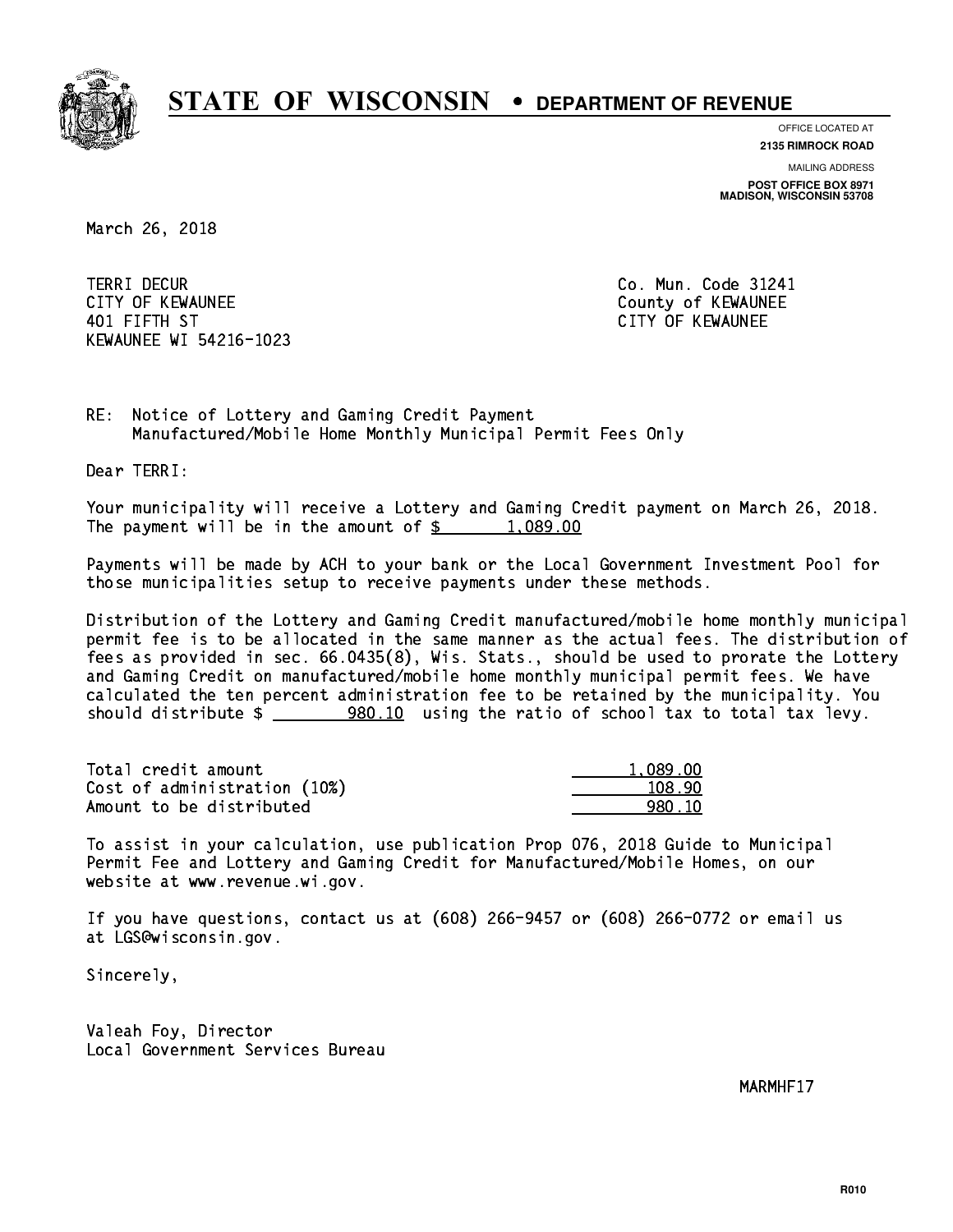

**OFFICE LOCATED AT**

**2135 RIMROCK ROAD**

**MAILING ADDRESS POST OFFICE BOX 8971 MADISON, WISCONSIN 53708**

March 26, 2018

DAWN HEMKER TOWN OF BARRE **COUNTY OF SALES AND SERVICE OF A COUNTY OF LA CROSSE** N3880 OLD COUNTY RD M TOWN OF BARRE WEST SALEM WI 54669

Co. Mun. Code 32004

RE: Notice of Lottery and Gaming Credit Payment Manufactured/Mobile Home Monthly Municipal Permit Fees Only

Dear DAWN:

 Your municipality will receive a Lottery and Gaming Credit payment on March 26, 2018. The payment will be in the amount of  $\frac{2}{3}$  4,661.61

 Payments will be made by ACH to your bank or the Local Government Investment Pool for those municipalities setup to receive payments under these methods.

 Distribution of the Lottery and Gaming Credit manufactured/mobile home monthly municipal permit fee is to be allocated in the same manner as the actual fees. The distribution of fees as provided in sec. 66.0435(8), Wis. Stats., should be used to prorate the Lottery and Gaming Credit on manufactured/mobile home monthly municipal permit fees. We have calculated the ten percent administration fee to be retained by the municipality. You should distribute  $\frac{4}{195.45}$  using the ratio of school tax to total tax levy.

| Total credit amount          | 4.661.61 |
|------------------------------|----------|
| Cost of administration (10%) | 466.16   |
| Amount to be distributed     | 4.195.45 |

 To assist in your calculation, use publication Prop 076, 2018 Guide to Municipal Permit Fee and Lottery and Gaming Credit for Manufactured/Mobile Homes, on our website at www.revenue.wi.gov.

 If you have questions, contact us at (608) 266-9457 or (608) 266-0772 or email us at LGS@wisconsin.gov.

Sincerely,

 Valeah Foy, Director Local Government Services Bureau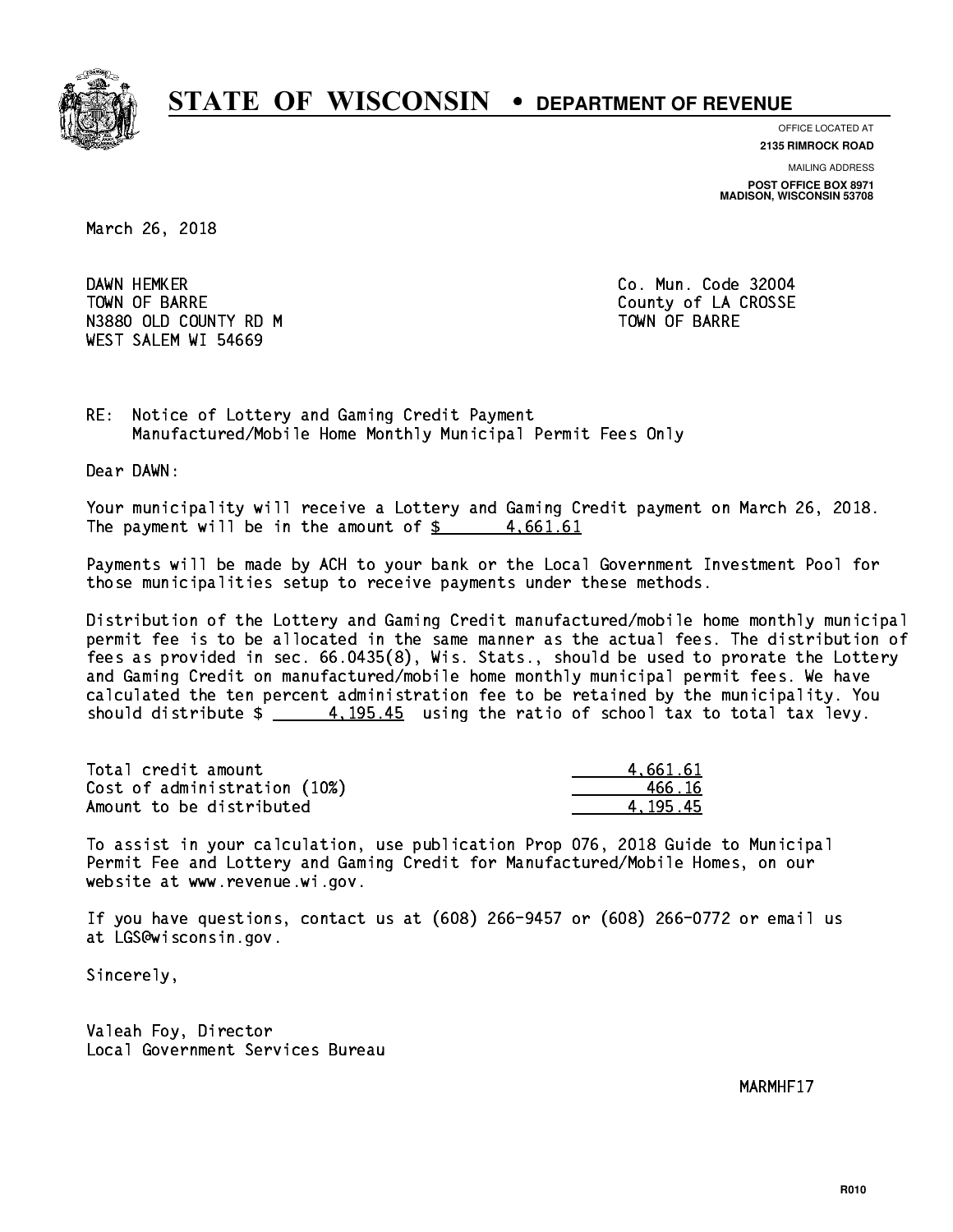

**OFFICE LOCATED AT**

**2135 RIMROCK ROAD**

**MAILING ADDRESS POST OFFICE BOX 8971 MADISON, WISCONSIN 53708**

March 26, 2018

 ELIZABETH SCHLINTZ Co. Mun. Code 32006 TOWN OF BURNS **COUNTY OF A COULD A** COUNTY OF LA CROSSE N6475 COUNTY ROAD DE TOWN OF BURNS BANGOR WI 54614

RE: Notice of Lottery and Gaming Credit Payment Manufactured/Mobile Home Monthly Municipal Permit Fees Only

Dear ELIZABETH:

 Your municipality will receive a Lottery and Gaming Credit payment on March 26, 2018. The payment will be in the amount of  $\frac{2}{3}$  1,614.12

 Payments will be made by ACH to your bank or the Local Government Investment Pool for those municipalities setup to receive payments under these methods.

 Distribution of the Lottery and Gaming Credit manufactured/mobile home monthly municipal permit fee is to be allocated in the same manner as the actual fees. The distribution of fees as provided in sec. 66.0435(8), Wis. Stats., should be used to prorate the Lottery and Gaming Credit on manufactured/mobile home monthly municipal permit fees. We have calculated the ten percent administration fee to be retained by the municipality. You should distribute  $\frac{1.452.71}{1.452.71}$  using the ratio of school tax to total tax levy.

Total credit amount Cost of administration (10%) Amount to be distributed

| 1.614.12 |
|----------|
| 61.41    |
| 152.71   |

 To assist in your calculation, use publication Prop 076, 2018 Guide to Municipal Permit Fee and Lottery and Gaming Credit for Manufactured/Mobile Homes, on our website at www.revenue.wi.gov.

 If you have questions, contact us at (608) 266-9457 or (608) 266-0772 or email us at LGS@wisconsin.gov.

Sincerely,

 Valeah Foy, Director Local Government Services Bureau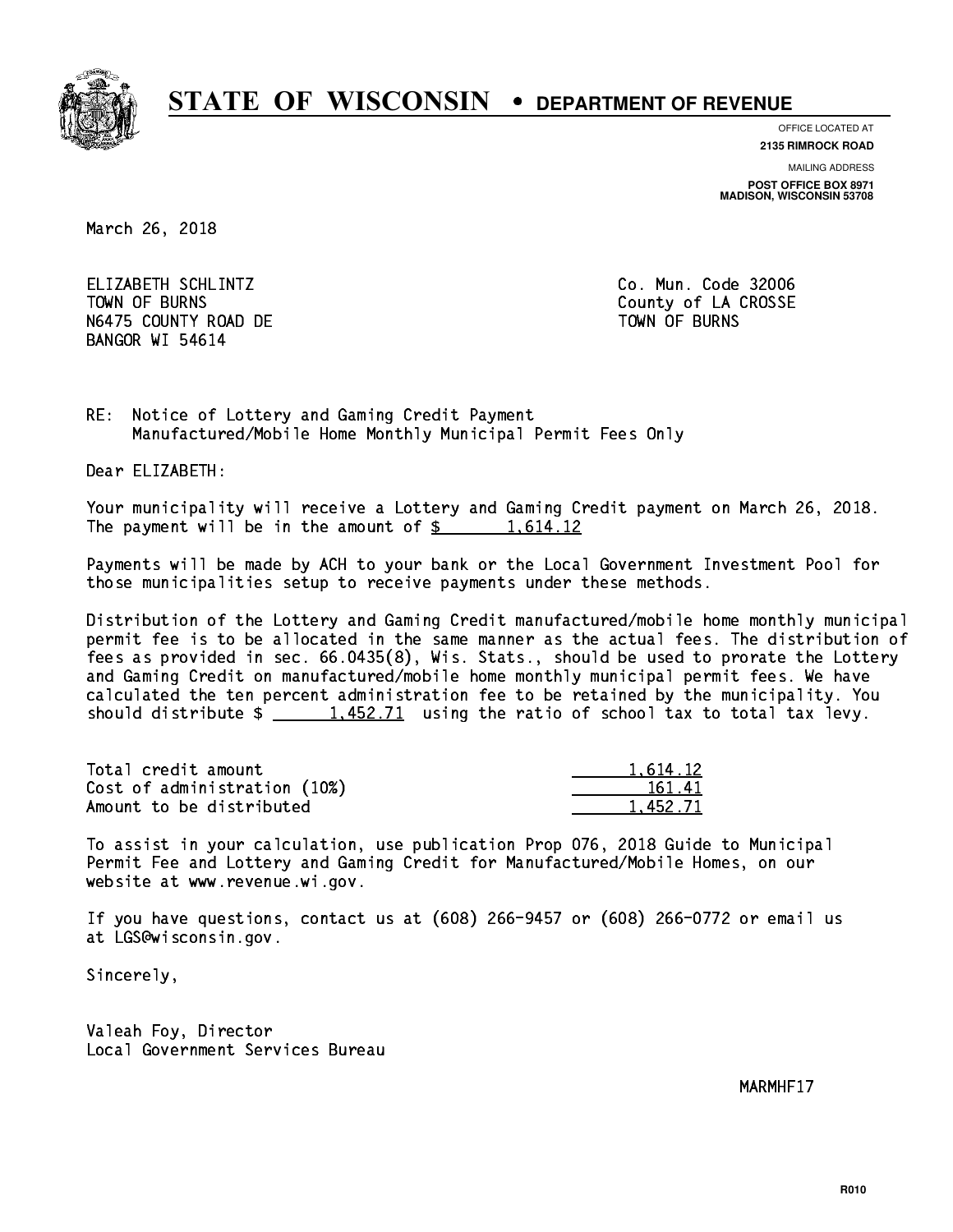

**OFFICE LOCATED AT**

**2135 RIMROCK ROAD**

**MAILING ADDRESS POST OFFICE BOX 8971 MADISON, WISCONSIN 53708**

March 26, 2018

 CHADWICK HAWKINS Co. Mun. Code 32008 TOWN OF CAMPBELL **TOWN OF CAMPBELL**  2219 BAINBRIDGE ST TOWN OF CAMPBELL LA CROSSE WI 54603-1356

RE: Notice of Lottery and Gaming Credit Payment Manufactured/Mobile Home Monthly Municipal Permit Fees Only

Dear CHADWICK:

 Your municipality will receive a Lottery and Gaming Credit payment on March 26, 2018. The payment will be in the amount of \$ 5,734.32 \_\_\_\_\_\_\_\_\_\_\_\_\_\_\_\_

 Payments will be made by ACH to your bank or the Local Government Investment Pool for those municipalities setup to receive payments under these methods.

 Distribution of the Lottery and Gaming Credit manufactured/mobile home monthly municipal permit fee is to be allocated in the same manner as the actual fees. The distribution of fees as provided in sec. 66.0435(8), Wis. Stats., should be used to prorate the Lottery and Gaming Credit on manufactured/mobile home monthly municipal permit fees. We have calculated the ten percent administration fee to be retained by the municipality. You should distribute  $\frac{2}{1}$   $\frac{5,160.89}{2}$  using the ratio of school tax to total tax levy.

| Total credit amount          | 5.734.32 |
|------------------------------|----------|
| Cost of administration (10%) | 573.43   |
| Amount to be distributed     | 5.160.89 |

 To assist in your calculation, use publication Prop 076, 2018 Guide to Municipal Permit Fee and Lottery and Gaming Credit for Manufactured/Mobile Homes, on our website at www.revenue.wi.gov.

 If you have questions, contact us at (608) 266-9457 or (608) 266-0772 or email us at LGS@wisconsin.gov.

Sincerely,

 Valeah Foy, Director Local Government Services Bureau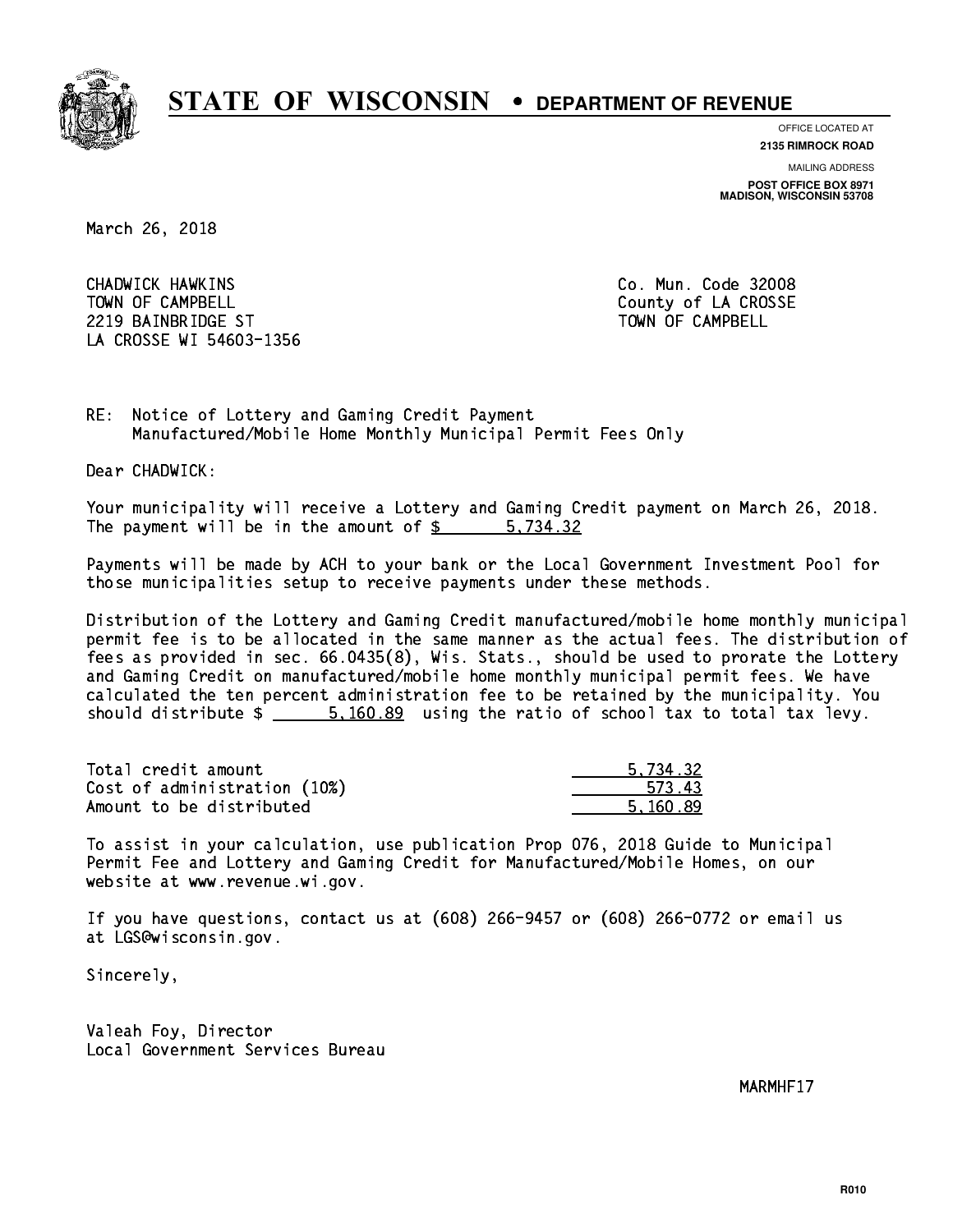

**OFFICE LOCATED AT 2135 RIMROCK ROAD**

**MAILING ADDRESS POST OFFICE BOX 8971 MADISON, WISCONSIN 53708**

March 26, 2018

JODI ANERSON W2875 ANDERSON ROAD TOWN OF FARMINGTON MINDORO WI 54644

Co. Mun. Code 32010 TOWN OF FARMINGTON County of LA CROSSE

RE: Notice of Lottery and Gaming Credit Payment Manufactured/Mobile Home Monthly Municipal Permit Fees Only

Dear JODI:

 Your municipality will receive a Lottery and Gaming Credit payment on March 26, 2018. The payment will be in the amount of \$ 659.70 \_\_\_\_\_\_\_\_\_\_\_\_\_\_\_\_

 Payments will be made by ACH to your bank or the Local Government Investment Pool for those municipalities setup to receive payments under these methods.

 Distribution of the Lottery and Gaming Credit manufactured/mobile home monthly municipal permit fee is to be allocated in the same manner as the actual fees. The distribution of fees as provided in sec. 66.0435(8), Wis. Stats., should be used to prorate the Lottery and Gaming Credit on manufactured/mobile home monthly municipal permit fees. We have calculated the ten percent administration fee to be retained by the municipality. You should distribute  $\frac{2}{1}$   $\frac{593.73}{2}$  using the ratio of school tax to total tax levy.

| Total credit amount          | 659.70 |
|------------------------------|--------|
| Cost of administration (10%) | 65.97  |
| Amount to be distributed     | 593.73 |

 To assist in your calculation, use publication Prop 076, 2018 Guide to Municipal Permit Fee and Lottery and Gaming Credit for Manufactured/Mobile Homes, on our website at www.revenue.wi.gov.

 If you have questions, contact us at (608) 266-9457 or (608) 266-0772 or email us at LGS@wisconsin.gov.

Sincerely,

 Valeah Foy, Director Local Government Services Bureau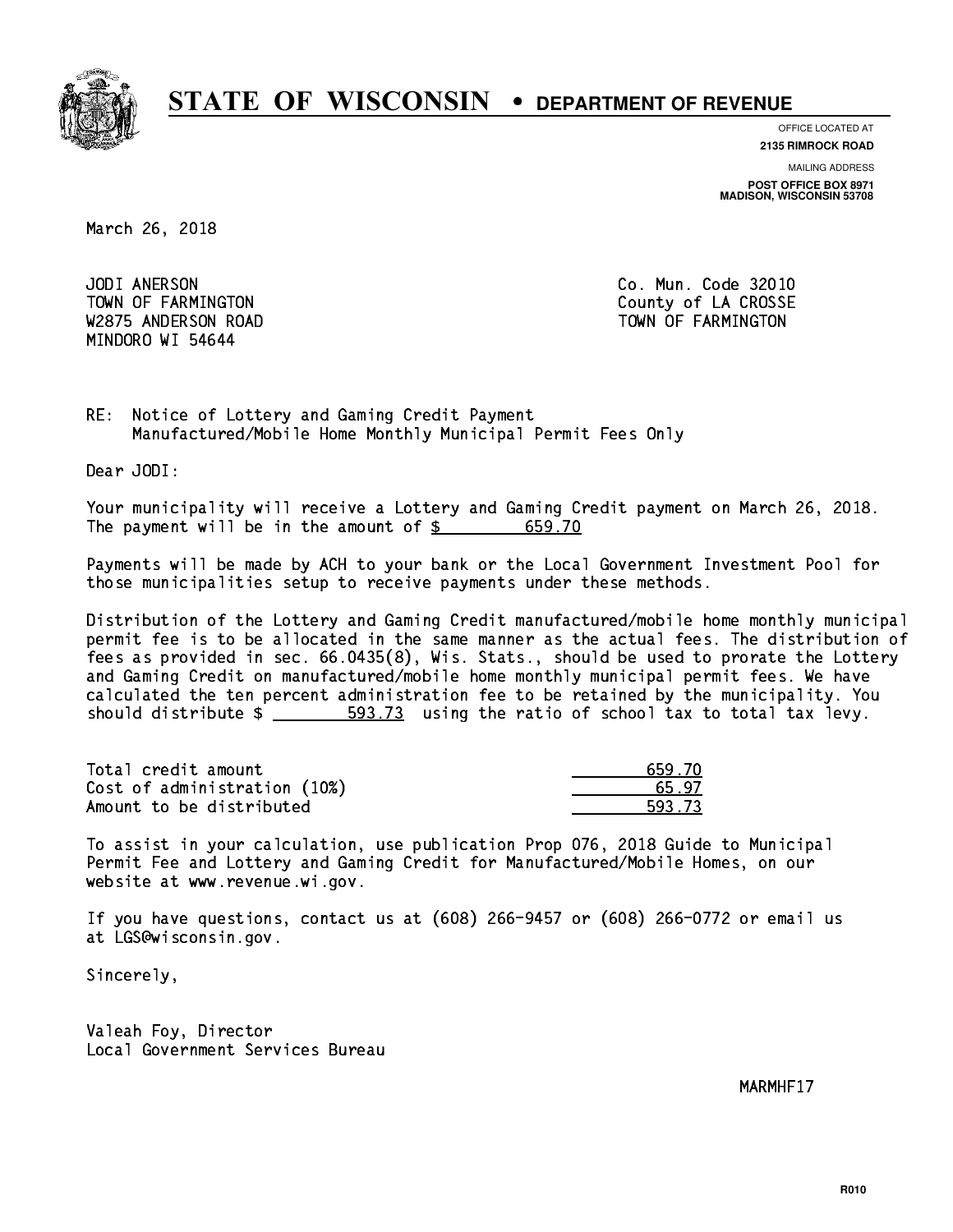

**OFFICE LOCATED AT 2135 RIMROCK ROAD**

**MAILING ADDRESS POST OFFICE BOX 8971 MADISON, WISCONSIN 53708**

March 26, 2018

MARY LEUCK TOWN OF GREENFIELD County of LA CROSSE N1721 RIDGEVIEW DR TOWN OF GREENFIELD LA CROSSE WI 54601-2632

Co. Mun. Code 32012

RE: Notice of Lottery and Gaming Credit Payment Manufactured/Mobile Home Monthly Municipal Permit Fees Only

Dear MARY:

 Your municipality will receive a Lottery and Gaming Credit payment on March 26, 2018. The payment will be in the amount of  $\frac{2}{3}$  10,811.88

 Payments will be made by ACH to your bank or the Local Government Investment Pool for those municipalities setup to receive payments under these methods.

 Distribution of the Lottery and Gaming Credit manufactured/mobile home monthly municipal permit fee is to be allocated in the same manner as the actual fees. The distribution of fees as provided in sec. 66.0435(8), Wis. Stats., should be used to prorate the Lottery and Gaming Credit on manufactured/mobile home monthly municipal permit fees. We have calculated the ten percent administration fee to be retained by the municipality. You should distribute  $\frac{2}{2}$   $\frac{9,730.70}{2}$  using the ratio of school tax to total tax levy.

| Total credit amount          | 10.811.88 |
|------------------------------|-----------|
| Cost of administration (10%) | 1.081.18  |
| Amount to be distributed     | 9.730.70  |

 To assist in your calculation, use publication Prop 076, 2018 Guide to Municipal Permit Fee and Lottery and Gaming Credit for Manufactured/Mobile Homes, on our website at www.revenue.wi.gov.

 If you have questions, contact us at (608) 266-9457 or (608) 266-0772 or email us at LGS@wisconsin.gov.

Sincerely,

 Valeah Foy, Director Local Government Services Bureau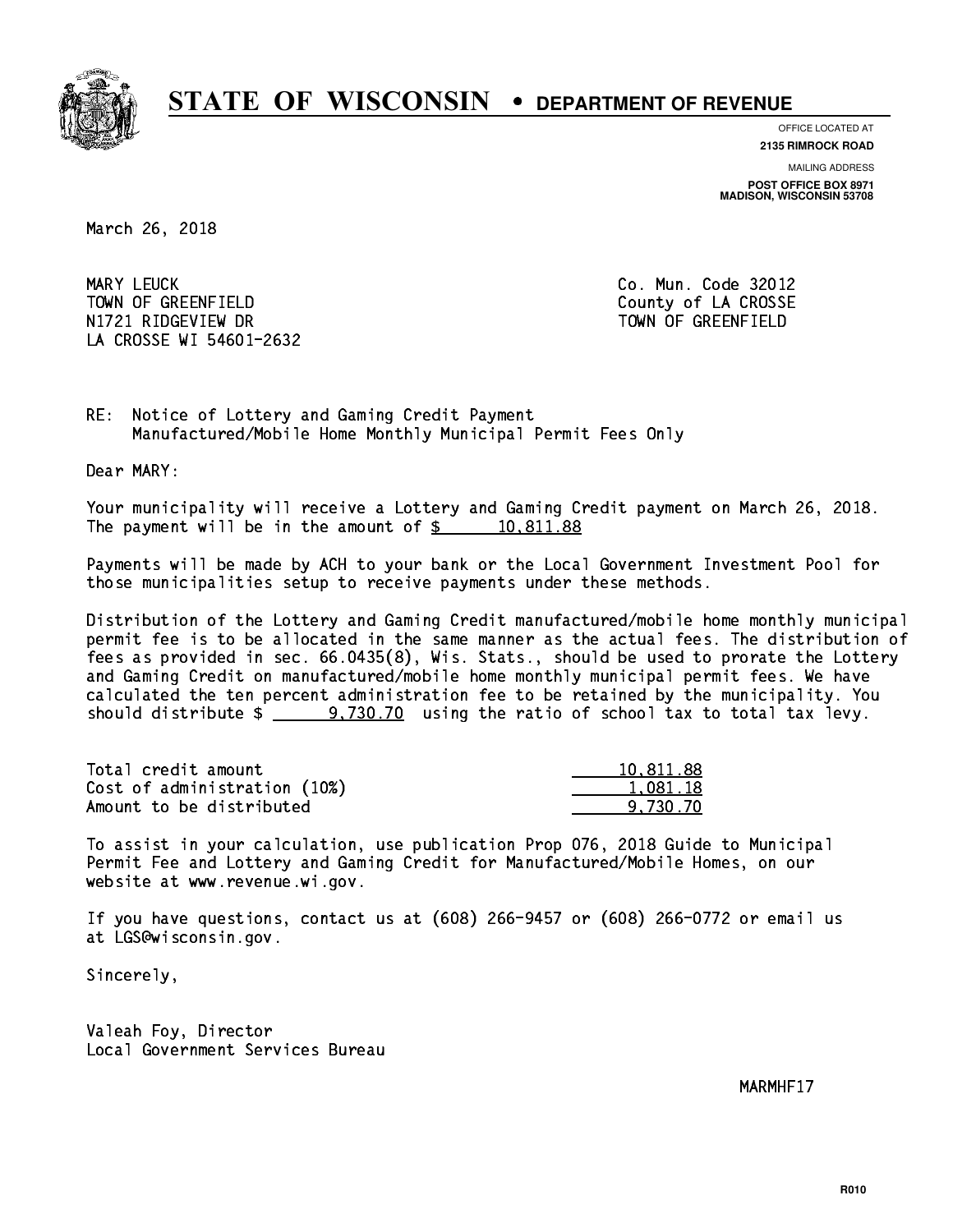

**OFFICE LOCATED AT**

**2135 RIMROCK ROAD**

**MAILING ADDRESS POST OFFICE BOX 8971 MADISON, WISCONSIN 53708**

March 26, 2018

 MARLA WAGNER Co. Mun. Code 32016 TOWN OF HOLLAND **COUNTY OF SALES AND COUNTY OF LA CROSSE** W7937 COUNTY RD MH TOWN OF HOLLAND HOLMEN WI 54636-9305

RE: Notice of Lottery and Gaming Credit Payment Manufactured/Mobile Home Monthly Municipal Permit Fees Only

Dear MARLA:

 Your municipality will receive a Lottery and Gaming Credit payment on March 26, 2018. The payment will be in the amount of  $\frac{2}{3}$  3,931.92

 Payments will be made by ACH to your bank or the Local Government Investment Pool for those municipalities setup to receive payments under these methods.

 Distribution of the Lottery and Gaming Credit manufactured/mobile home monthly municipal permit fee is to be allocated in the same manner as the actual fees. The distribution of fees as provided in sec. 66.0435(8), Wis. Stats., should be used to prorate the Lottery and Gaming Credit on manufactured/mobile home monthly municipal permit fees. We have calculated the ten percent administration fee to be retained by the municipality. You should distribute  $\frac{2}{2}$   $\frac{3.538.73}{2}$  using the ratio of school tax to total tax levy.

| Total credit amount          | 3.931.92 |
|------------------------------|----------|
| Cost of administration (10%) | 393.19   |
| Amount to be distributed     | 3.538.73 |

 To assist in your calculation, use publication Prop 076, 2018 Guide to Municipal Permit Fee and Lottery and Gaming Credit for Manufactured/Mobile Homes, on our website at www.revenue.wi.gov.

 If you have questions, contact us at (608) 266-9457 or (608) 266-0772 or email us at LGS@wisconsin.gov.

Sincerely,

 Valeah Foy, Director Local Government Services Bureau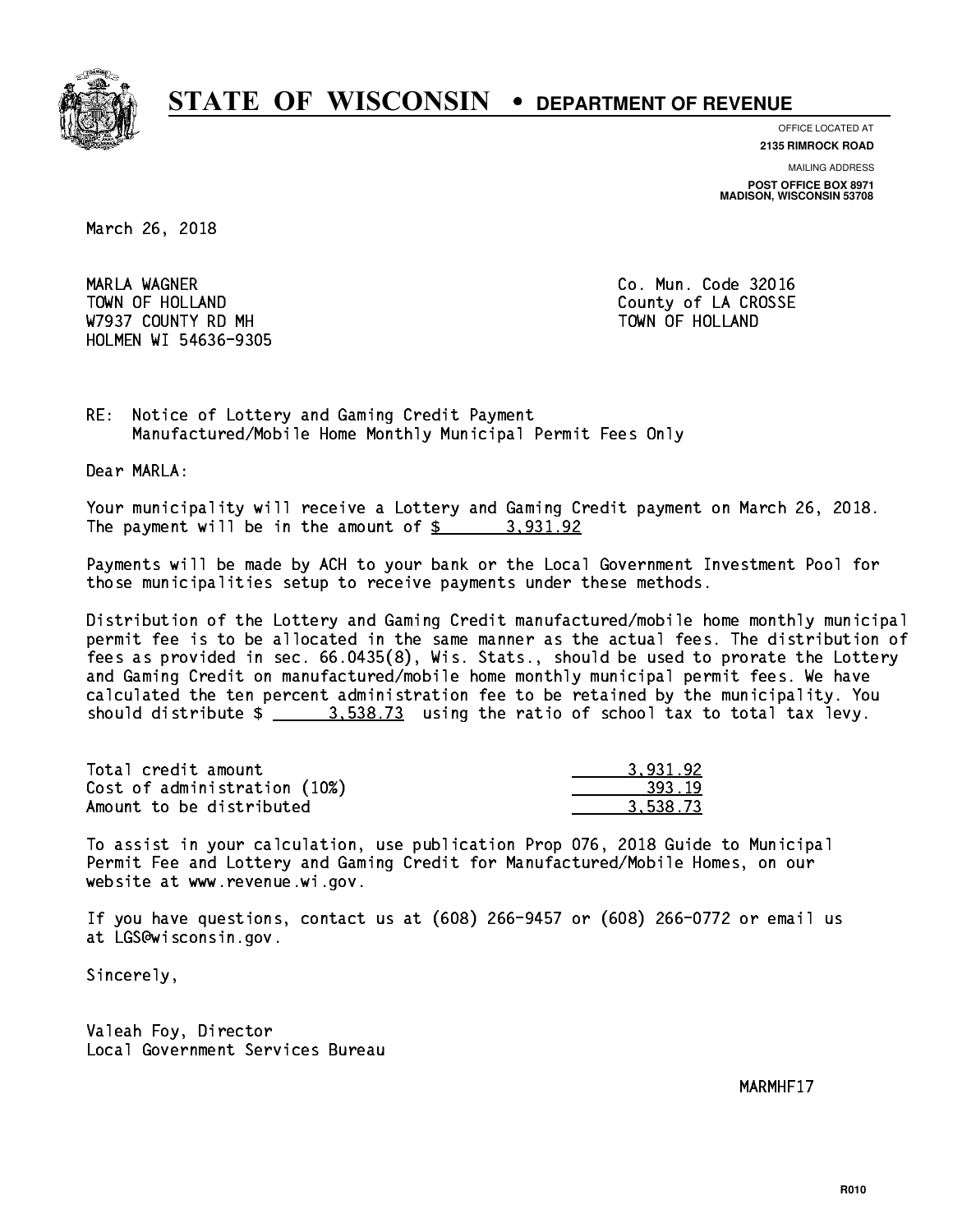

**OFFICE LOCATED AT**

**2135 RIMROCK ROAD**

**MAILING ADDRESS POST OFFICE BOX 8971 MADISON, WISCONSIN 53708**

March 26, 2018

MARY HOFER TOWN OF MEDARY **COUNTY** COUNTY COUNTY OF LA CROSSE N3393 SMITH VALLEY RD TOWN OF MEDARY LA CROSSE WI 54601

Co. Mun. Code 32018

RE: Notice of Lottery and Gaming Credit Payment Manufactured/Mobile Home Monthly Municipal Permit Fees Only

Dear MARY:

 Your municipality will receive a Lottery and Gaming Credit payment on March 26, 2018. The payment will be in the amount of  $\frac{2}{3}$  1,701.60

 Payments will be made by ACH to your bank or the Local Government Investment Pool for those municipalities setup to receive payments under these methods.

 Distribution of the Lottery and Gaming Credit manufactured/mobile home monthly municipal permit fee is to be allocated in the same manner as the actual fees. The distribution of fees as provided in sec. 66.0435(8), Wis. Stats., should be used to prorate the Lottery and Gaming Credit on manufactured/mobile home monthly municipal permit fees. We have calculated the ten percent administration fee to be retained by the municipality. You should distribute  $\frac{1.531.44}{1.531.44}$  using the ratio of school tax to total tax levy.

| Total credit amount          | 1.701.60 |
|------------------------------|----------|
| Cost of administration (10%) | 170.16   |
| Amount to be distributed     | 1.531.44 |

 To assist in your calculation, use publication Prop 076, 2018 Guide to Municipal Permit Fee and Lottery and Gaming Credit for Manufactured/Mobile Homes, on our website at www.revenue.wi.gov.

 If you have questions, contact us at (608) 266-9457 or (608) 266-0772 or email us at LGS@wisconsin.gov.

Sincerely,

 Valeah Foy, Director Local Government Services Bureau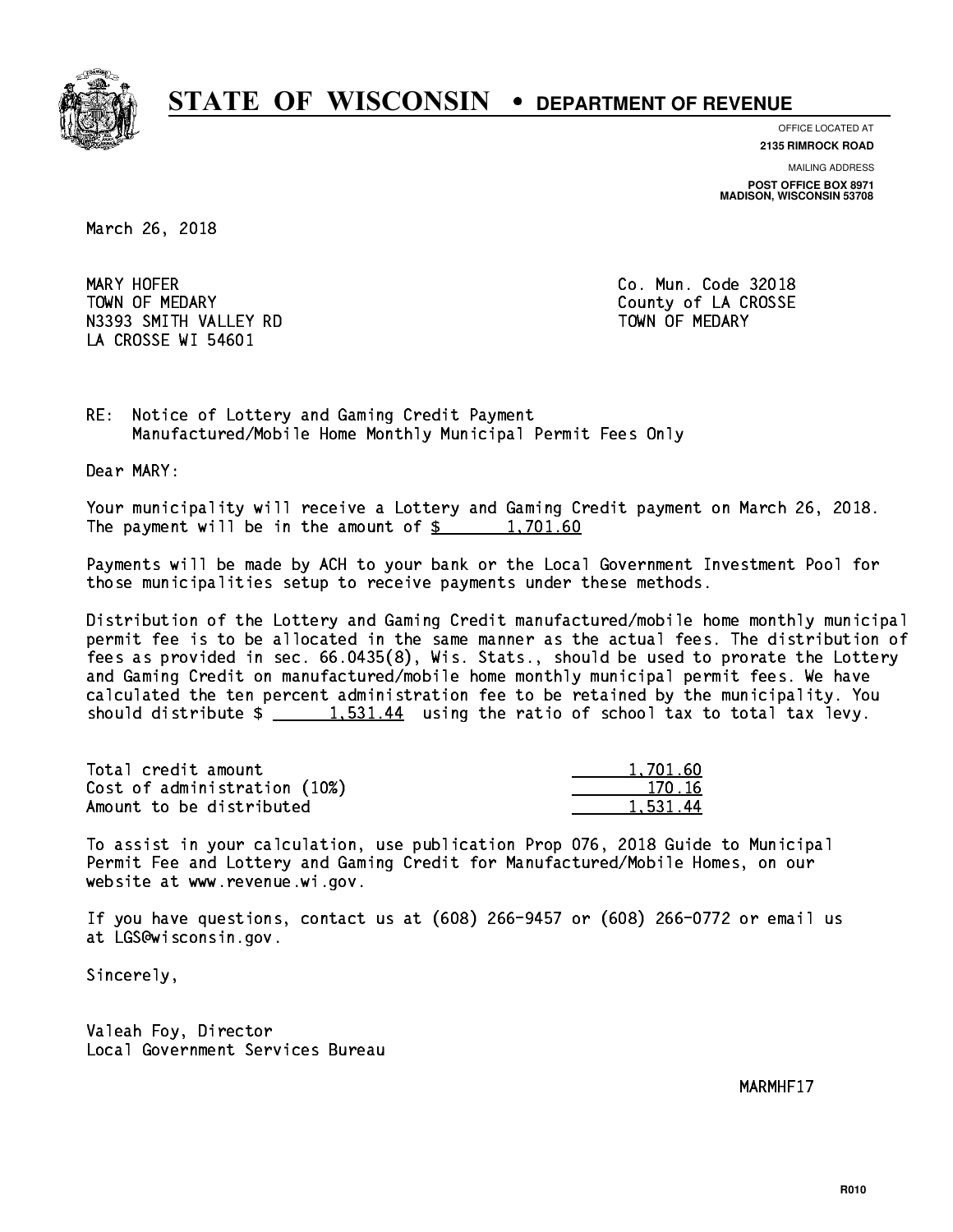

**OFFICE LOCATED AT**

**2135 RIMROCK ROAD**

**MAILING ADDRESS POST OFFICE BOX 8971 MADISON, WISCONSIN 53708**

March 26, 2018

 CARROLL VIZECKY Co. Mun. Code 32022 2800 WARD AVE TOWN OF SHELBY LA CROSSE WI 54601

TOWN OF SHELBY **COUNTY** COUNTY OF LA CROSSE

RE: Notice of Lottery and Gaming Credit Payment Manufactured/Mobile Home Monthly Municipal Permit Fees Only

Dear CARROLL:

 Your municipality will receive a Lottery and Gaming Credit payment on March 26, 2018. The payment will be in the amount of  $\frac{2}{3}$  16,966.68

 Payments will be made by ACH to your bank or the Local Government Investment Pool for those municipalities setup to receive payments under these methods.

 Distribution of the Lottery and Gaming Credit manufactured/mobile home monthly municipal permit fee is to be allocated in the same manner as the actual fees. The distribution of fees as provided in sec. 66.0435(8), Wis. Stats., should be used to prorate the Lottery and Gaming Credit on manufactured/mobile home monthly municipal permit fees. We have calculated the ten percent administration fee to be retained by the municipality. You should distribute  $\frac{15,270.02}{ }$  using the ratio of school tax to total tax levy.

| Total credit amount          | 16,966.68 |
|------------------------------|-----------|
| Cost of administration (10%) | 1.696.66  |
| Amount to be distributed     | 15.270.02 |

 To assist in your calculation, use publication Prop 076, 2018 Guide to Municipal Permit Fee and Lottery and Gaming Credit for Manufactured/Mobile Homes, on our website at www.revenue.wi.gov.

 If you have questions, contact us at (608) 266-9457 or (608) 266-0772 or email us at LGS@wisconsin.gov.

Sincerely,

 Valeah Foy, Director Local Government Services Bureau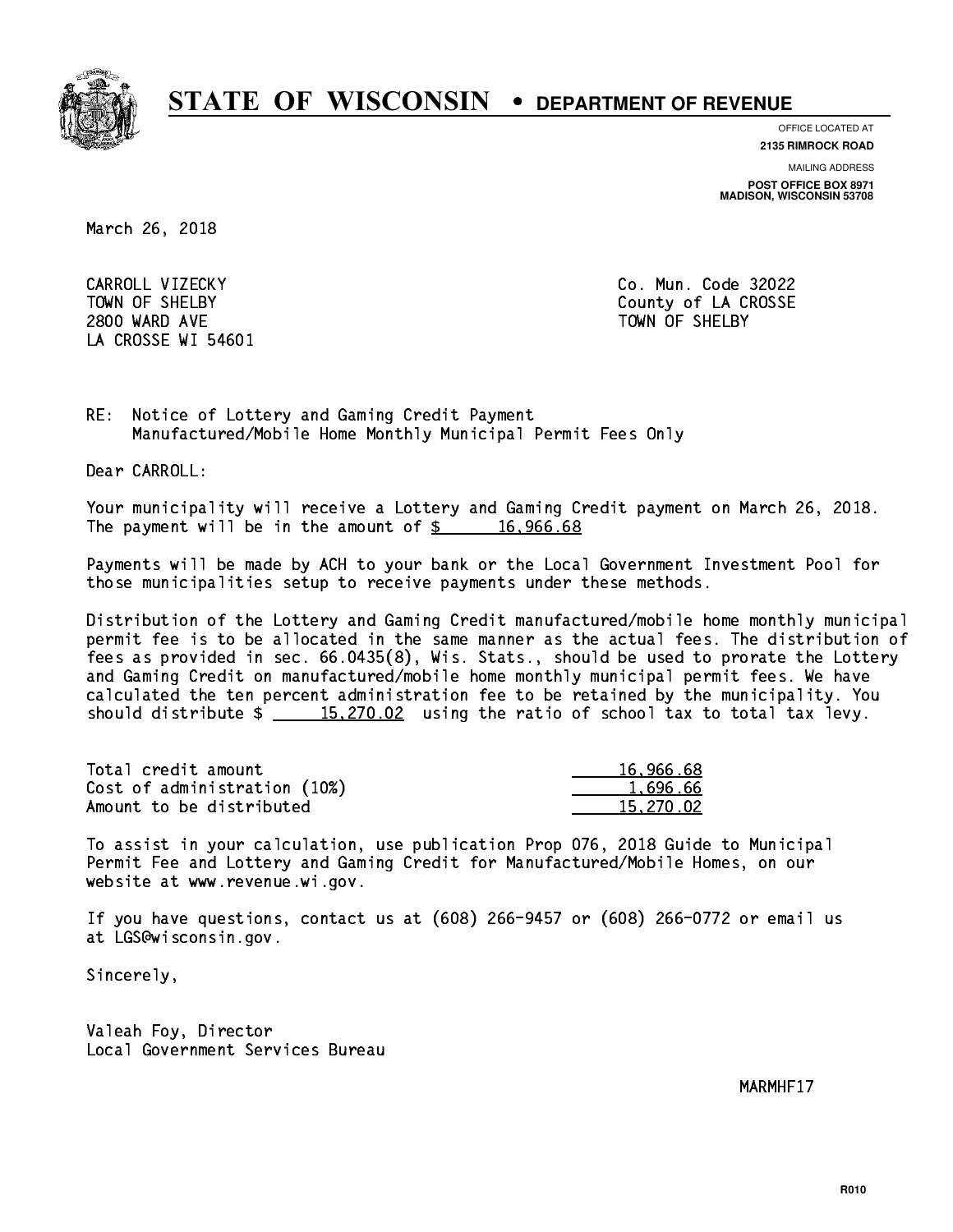

**OFFICE LOCATED AT**

**2135 RIMROCK ROAD**

**MAILING ADDRESS POST OFFICE BOX 8971 MADISON, WISCONSIN 53708**

March 26, 2018

ANGELA HORNBERG VILLAGE OF HOLMEN COUNTY OF LA CROSSE PO BOX 158 VILLAGE OF HOLMEN HOLMEN WI 54636-0158

Co. Mun. Code 32136

RE: Notice of Lottery and Gaming Credit Payment Manufactured/Mobile Home Monthly Municipal Permit Fees Only

Dear ANGELA:

 Your municipality will receive a Lottery and Gaming Credit payment on March 26, 2018. The payment will be in the amount of \$ 51,790.08 \_\_\_\_\_\_\_\_\_\_\_\_\_\_\_\_

 Payments will be made by ACH to your bank or the Local Government Investment Pool for those municipalities setup to receive payments under these methods.

 Distribution of the Lottery and Gaming Credit manufactured/mobile home monthly municipal permit fee is to be allocated in the same manner as the actual fees. The distribution of fees as provided in sec. 66.0435(8), Wis. Stats., should be used to prorate the Lottery and Gaming Credit on manufactured/mobile home monthly municipal permit fees. We have calculated the ten percent administration fee to be retained by the municipality. You should distribute  $\frac{46,611.08}{2}$  using the ratio of school tax to total tax levy.

| Total credit amount          | 51,790.08 |
|------------------------------|-----------|
| Cost of administration (10%) | 5.179.00  |
| Amount to be distributed     | 46.611.08 |

 To assist in your calculation, use publication Prop 076, 2018 Guide to Municipal Permit Fee and Lottery and Gaming Credit for Manufactured/Mobile Homes, on our website at www.revenue.wi.gov.

 If you have questions, contact us at (608) 266-9457 or (608) 266-0772 or email us at LGS@wisconsin.gov.

Sincerely,

 Valeah Foy, Director Local Government Services Bureau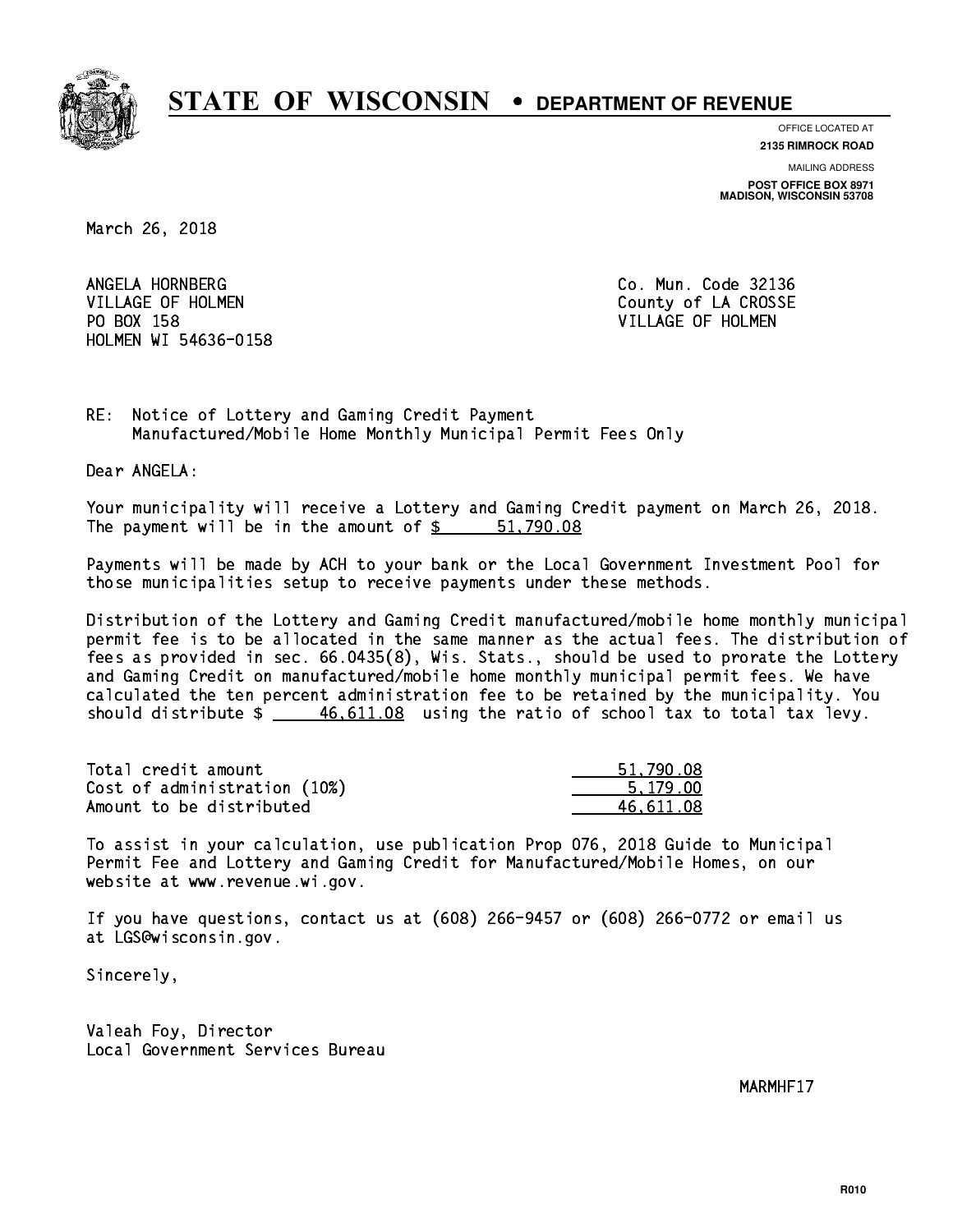

**OFFICE LOCATED AT**

**2135 RIMROCK ROAD**

**MAILING ADDRESS POST OFFICE BOX 8971 MADISON, WISCONSIN 53708**

March 26, 2018

 TERESA L SCHNITZLER Co. Mun. Code 32191 VILLAGE OF WEST SALEM COUNTY OF LA CROSSE 175 S LEONARD ST VILLAGE OF WEST SALEM WEST SALEM WI 54669-1620

RE: Notice of Lottery and Gaming Credit Payment Manufactured/Mobile Home Monthly Municipal Permit Fees Only

Dear TERESA:

 Your municipality will receive a Lottery and Gaming Credit payment on March 26, 2018. The payment will be in the amount of  $\frac{2}{3}$  15,955.24

 Payments will be made by ACH to your bank or the Local Government Investment Pool for those municipalities setup to receive payments under these methods.

 Distribution of the Lottery and Gaming Credit manufactured/mobile home monthly municipal permit fee is to be allocated in the same manner as the actual fees. The distribution of fees as provided in sec. 66.0435(8), Wis. Stats., should be used to prorate the Lottery and Gaming Credit on manufactured/mobile home monthly municipal permit fees. We have calculated the ten percent administration fee to be retained by the municipality. You should distribute  $\frac{14,359.72}{2}$  using the ratio of school tax to total tax levy.

| Total credit amount          | 15,955.24   |
|------------------------------|-------------|
| Cost of administration (10%) | 1.595.52    |
| Amount to be distributed     | 14, 359, 72 |

 To assist in your calculation, use publication Prop 076, 2018 Guide to Municipal Permit Fee and Lottery and Gaming Credit for Manufactured/Mobile Homes, on our website at www.revenue.wi.gov.

 If you have questions, contact us at (608) 266-9457 or (608) 266-0772 or email us at LGS@wisconsin.gov.

Sincerely,

 Valeah Foy, Director Local Government Services Bureau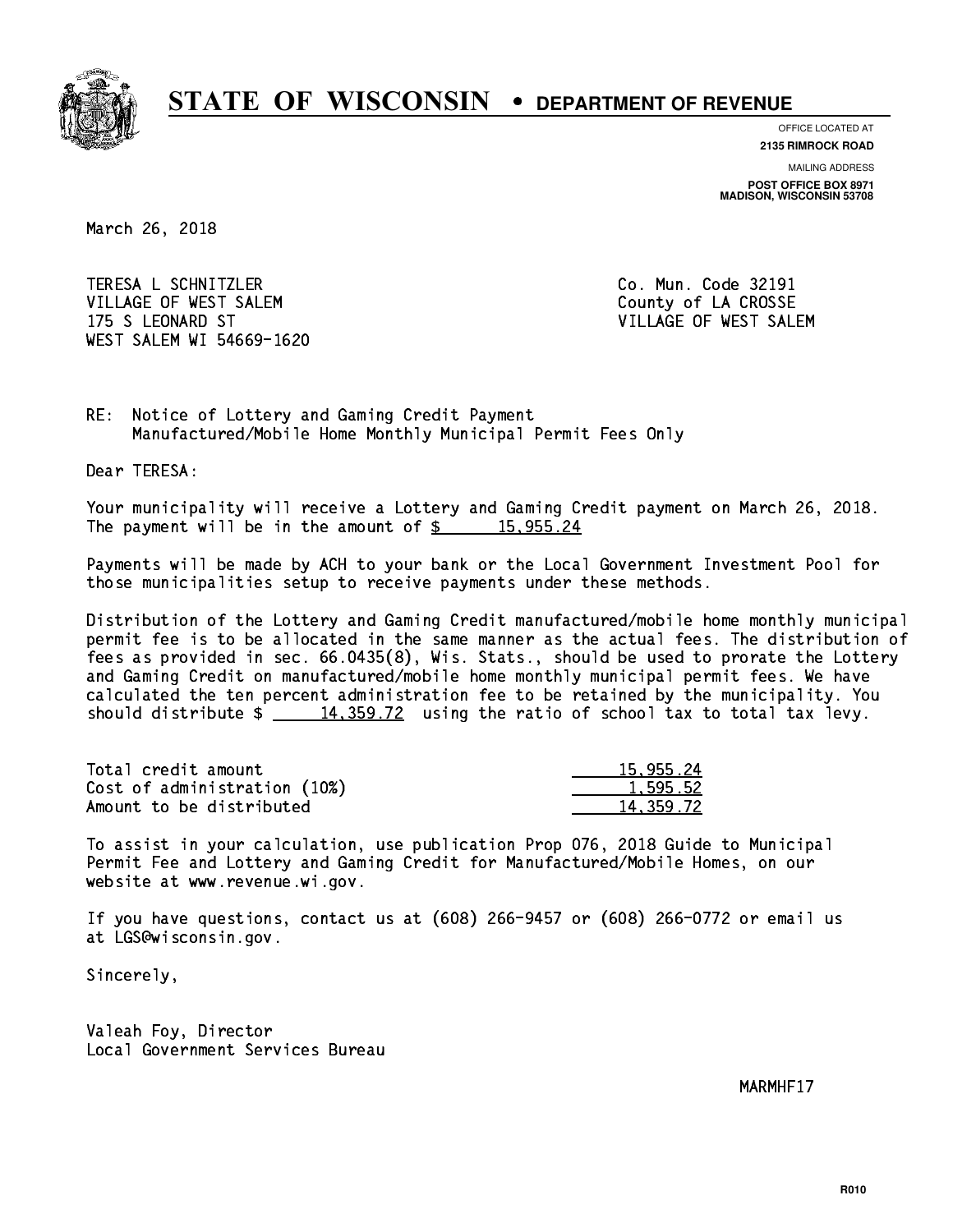

**OFFICE LOCATED AT**

**2135 RIMROCK ROAD**

**MAILING ADDRESS POST OFFICE BOX 8971 MADISON, WISCONSIN 53708**

March 26, 2018

**VALERIE FENSKE** CITY OF LA CROSSE COUNTY OF LA CROSSE 400 LA CROSSE ST CITY OF LA CROSSE LA CROSSE WI 54601-3396

Co. Mun. Code 32246

RE: Notice of Lottery and Gaming Credit Payment Manufactured/Mobile Home Monthly Municipal Permit Fees Only

Dear VALERIE:

 Your municipality will receive a Lottery and Gaming Credit payment on March 26, 2018. The payment will be in the amount of  $\frac{2}{3}$  36,512.95

 Payments will be made by ACH to your bank or the Local Government Investment Pool for those municipalities setup to receive payments under these methods.

 Distribution of the Lottery and Gaming Credit manufactured/mobile home monthly municipal permit fee is to be allocated in the same manner as the actual fees. The distribution of fees as provided in sec. 66.0435(8), Wis. Stats., should be used to prorate the Lottery and Gaming Credit on manufactured/mobile home monthly municipal permit fees. We have calculated the ten percent administration fee to be retained by the municipality. You should distribute  $\frac{20.861.66}{20.002}$  using the ratio of school tax to total tax levy.

| Total credit amount          | 36,512.95 |
|------------------------------|-----------|
| Cost of administration (10%) | 3.651.29  |
| Amount to be distributed     | 32.861.66 |

 To assist in your calculation, use publication Prop 076, 2018 Guide to Municipal Permit Fee and Lottery and Gaming Credit for Manufactured/Mobile Homes, on our website at www.revenue.wi.gov.

 If you have questions, contact us at (608) 266-9457 or (608) 266-0772 or email us at LGS@wisconsin.gov.

Sincerely,

 Valeah Foy, Director Local Government Services Bureau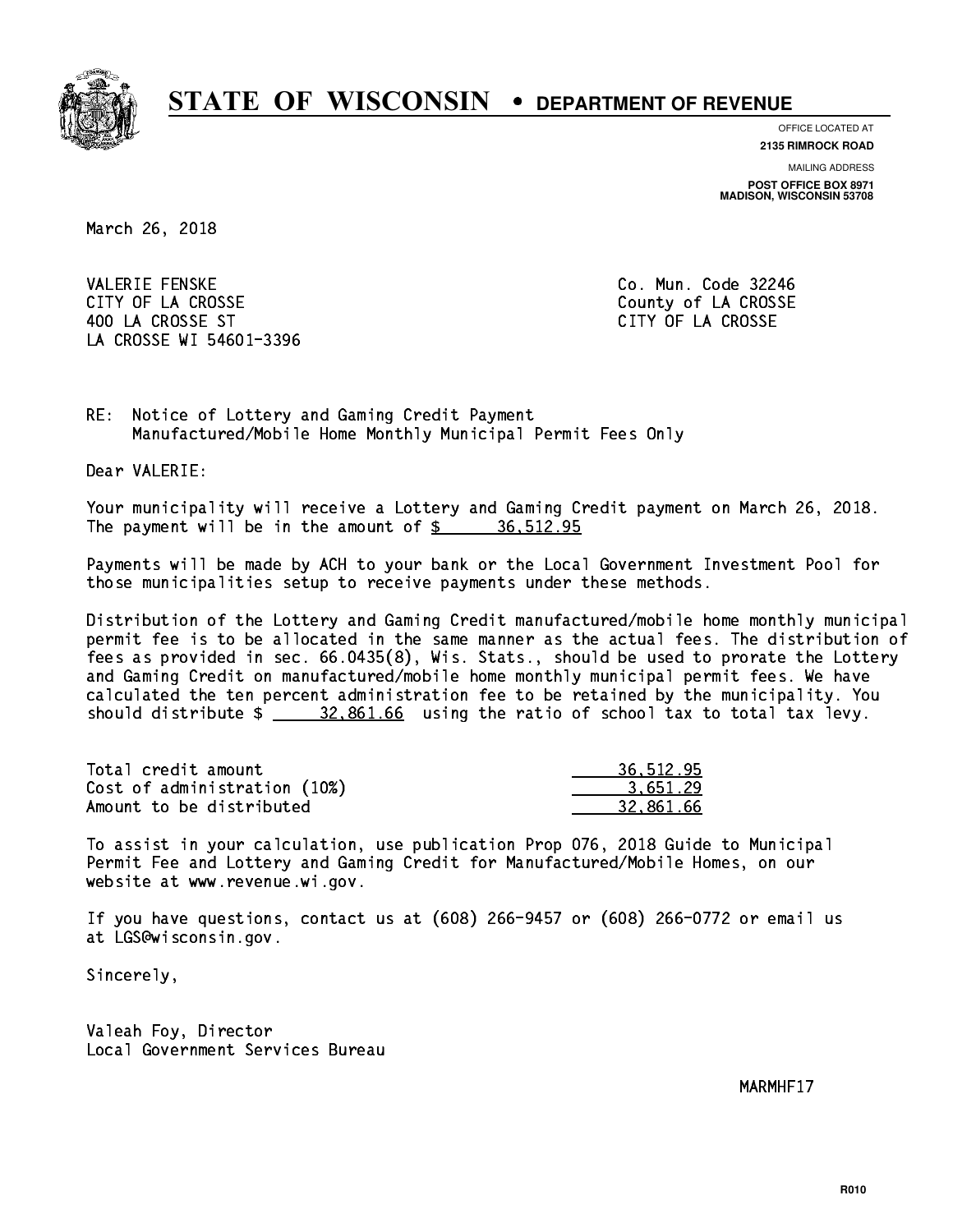

**OFFICE LOCATED AT**

**2135 RIMROCK ROAD**

**MAILING ADDRESS POST OFFICE BOX 8971 MADISON, WISCONSIN 53708**

March 26, 2018

**FRED BUEHLER** CITY OF ONALASKA COUNTY COUNTY OF COUNTY OF COUNTY OF LA CROSSE 415 MAIN ST CITY OF ONALASKA ONALASKA WI 54650-2953

Co. Mun. Code 32265

RE: Notice of Lottery and Gaming Credit Payment Manufactured/Mobile Home Monthly Municipal Permit Fees Only

Dear FRED:

 Your municipality will receive a Lottery and Gaming Credit payment on March 26, 2018. The payment will be in the amount of  $\frac{2}{3}$  30,171.48

 Payments will be made by ACH to your bank or the Local Government Investment Pool for those municipalities setup to receive payments under these methods.

 Distribution of the Lottery and Gaming Credit manufactured/mobile home monthly municipal permit fee is to be allocated in the same manner as the actual fees. The distribution of fees as provided in sec. 66.0435(8), Wis. Stats., should be used to prorate the Lottery and Gaming Credit on manufactured/mobile home monthly municipal permit fees. We have calculated the ten percent administration fee to be retained by the municipality. You should distribute  $\frac{27.154.34}{27.154.34}$  using the ratio of school tax to total tax levy.

| Total credit amount          | 30, 171, 48 |
|------------------------------|-------------|
| Cost of administration (10%) | 3.017.14    |
| Amount to be distributed     | 27.154.34   |

 To assist in your calculation, use publication Prop 076, 2018 Guide to Municipal Permit Fee and Lottery and Gaming Credit for Manufactured/Mobile Homes, on our website at www.revenue.wi.gov.

 If you have questions, contact us at (608) 266-9457 or (608) 266-0772 or email us at LGS@wisconsin.gov.

Sincerely,

 Valeah Foy, Director Local Government Services Bureau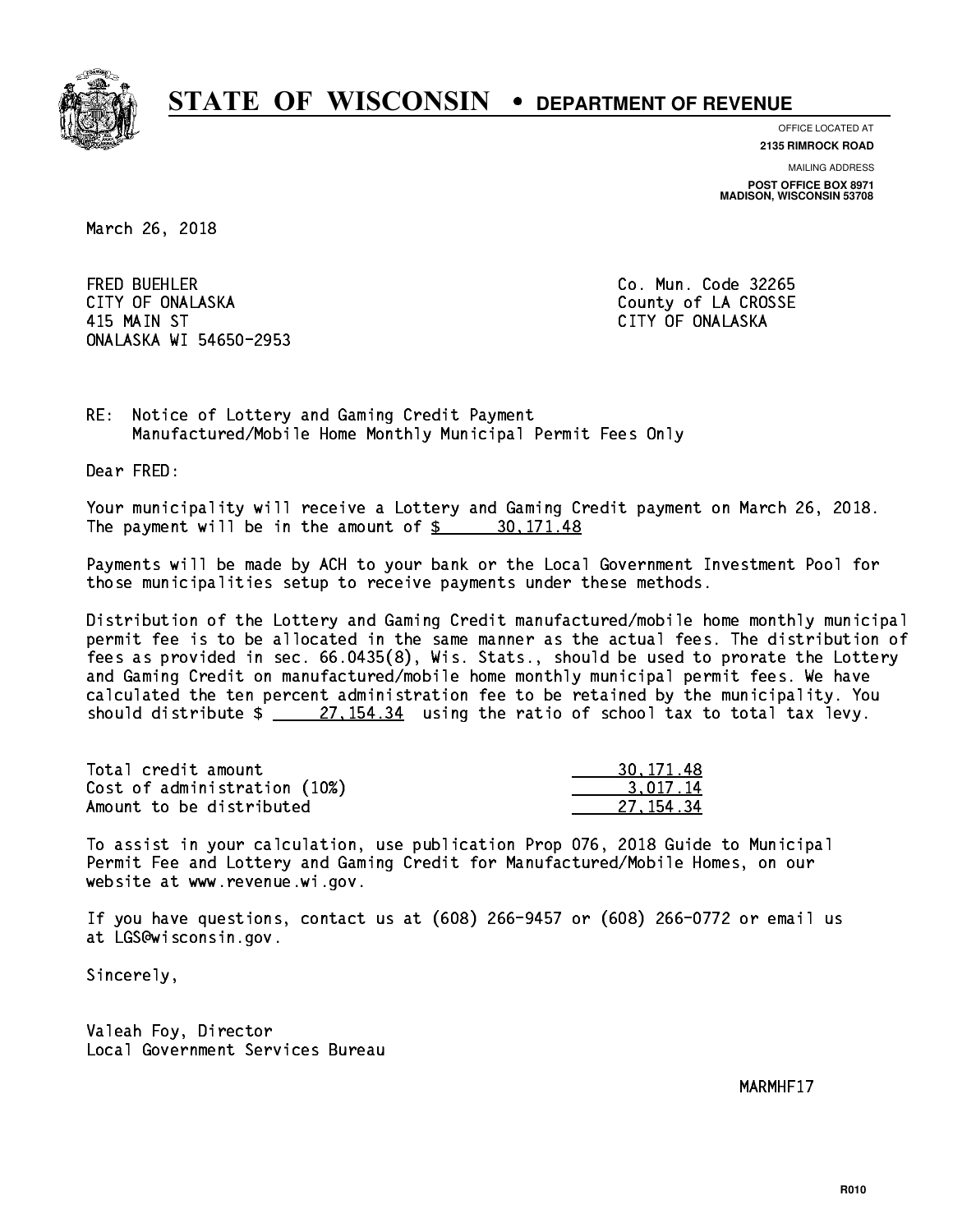

**OFFICE LOCATED AT**

**2135 RIMROCK ROAD**

**MAILING ADDRESS POST OFFICE BOX 8971 MADISON, WISCONSIN 53708**

March 26, 2018

 MARY ANN FINK Co. Mun. Code 33004 TOWN OF BELMONT COUNTY COUNTY OF LAFAYETTE 19059 US HWY 151 TOWN OF BELMONT BELMONT WI 53510-9766

RE: Notice of Lottery and Gaming Credit Payment Manufactured/Mobile Home Monthly Municipal Permit Fees Only

Dear MARY ANN:

 Your municipality will receive a Lottery and Gaming Credit payment on March 26, 2018. The payment will be in the amount of \$ 5,094.96 \_\_\_\_\_\_\_\_\_\_\_\_\_\_\_\_

 Payments will be made by ACH to your bank or the Local Government Investment Pool for those municipalities setup to receive payments under these methods.

 Distribution of the Lottery and Gaming Credit manufactured/mobile home monthly municipal permit fee is to be allocated in the same manner as the actual fees. The distribution of fees as provided in sec. 66.0435(8), Wis. Stats., should be used to prorate the Lottery and Gaming Credit on manufactured/mobile home monthly municipal permit fees. We have calculated the ten percent administration fee to be retained by the municipality. You should distribute  $\frac{4.585.47}{2}$  using the ratio of school tax to total tax levy.

| Total credit amount          | 5.094.96 |
|------------------------------|----------|
| Cost of administration (10%) | 509.49   |
| Amount to be distributed     | 4.585.47 |

 To assist in your calculation, use publication Prop 076, 2018 Guide to Municipal Permit Fee and Lottery and Gaming Credit for Manufactured/Mobile Homes, on our website at www.revenue.wi.gov.

 If you have questions, contact us at (608) 266-9457 or (608) 266-0772 or email us at LGS@wisconsin.gov.

Sincerely,

 Valeah Foy, Director Local Government Services Bureau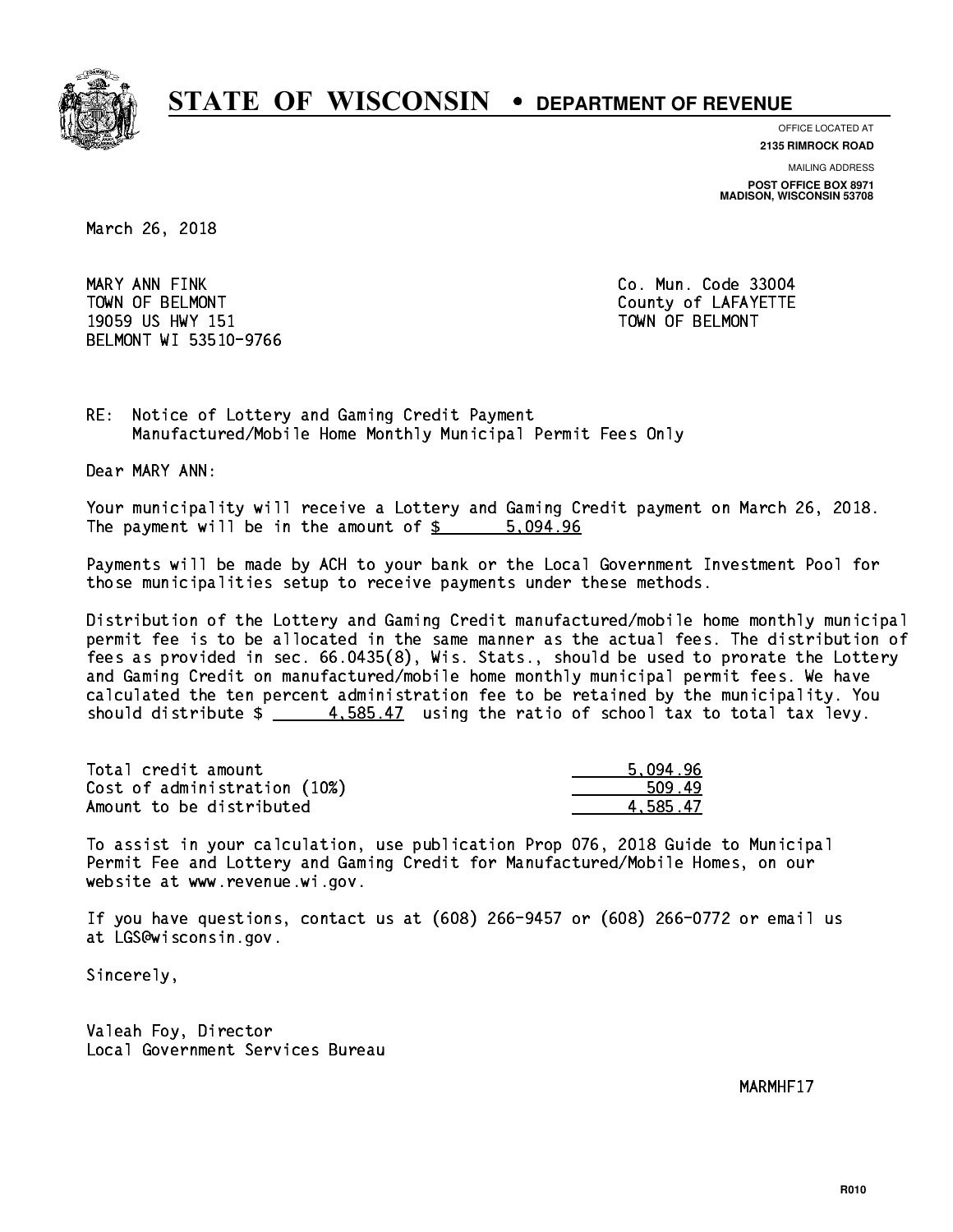

**OFFICE LOCATED AT**

**2135 RIMROCK ROAD**

**MAILING ADDRESS POST OFFICE BOX 8971 MADISON, WISCONSIN 53708**

March 26, 2018

SANDRA FLANNERY VILLAGE OF ARGYLE COUNTY OF LAFAYETTE PO BOX 246 VILLAGE OF ARGYLE ARGYLE WI 53504-0246

Co. Mun. Code 33101

RE: Notice of Lottery and Gaming Credit Payment Manufactured/Mobile Home Monthly Municipal Permit Fees Only

Dear SANDRA:

 Your municipality will receive a Lottery and Gaming Credit payment on March 26, 2018. The payment will be in the amount of  $\frac{2}{3}$  1,697.76

 Payments will be made by ACH to your bank or the Local Government Investment Pool for those municipalities setup to receive payments under these methods.

 Distribution of the Lottery and Gaming Credit manufactured/mobile home monthly municipal permit fee is to be allocated in the same manner as the actual fees. The distribution of fees as provided in sec. 66.0435(8), Wis. Stats., should be used to prorate the Lottery and Gaming Credit on manufactured/mobile home monthly municipal permit fees. We have calculated the ten percent administration fee to be retained by the municipality. You should distribute  $\frac{1.527.99}{1.527.99}$  using the ratio of school tax to total tax levy.

| Total credit amount          | 1.697.76 |
|------------------------------|----------|
| Cost of administration (10%) | 169.77   |
| Amount to be distributed     | 1.527.99 |

 To assist in your calculation, use publication Prop 076, 2018 Guide to Municipal Permit Fee and Lottery and Gaming Credit for Manufactured/Mobile Homes, on our website at www.revenue.wi.gov.

 If you have questions, contact us at (608) 266-9457 or (608) 266-0772 or email us at LGS@wisconsin.gov.

Sincerely,

 Valeah Foy, Director Local Government Services Bureau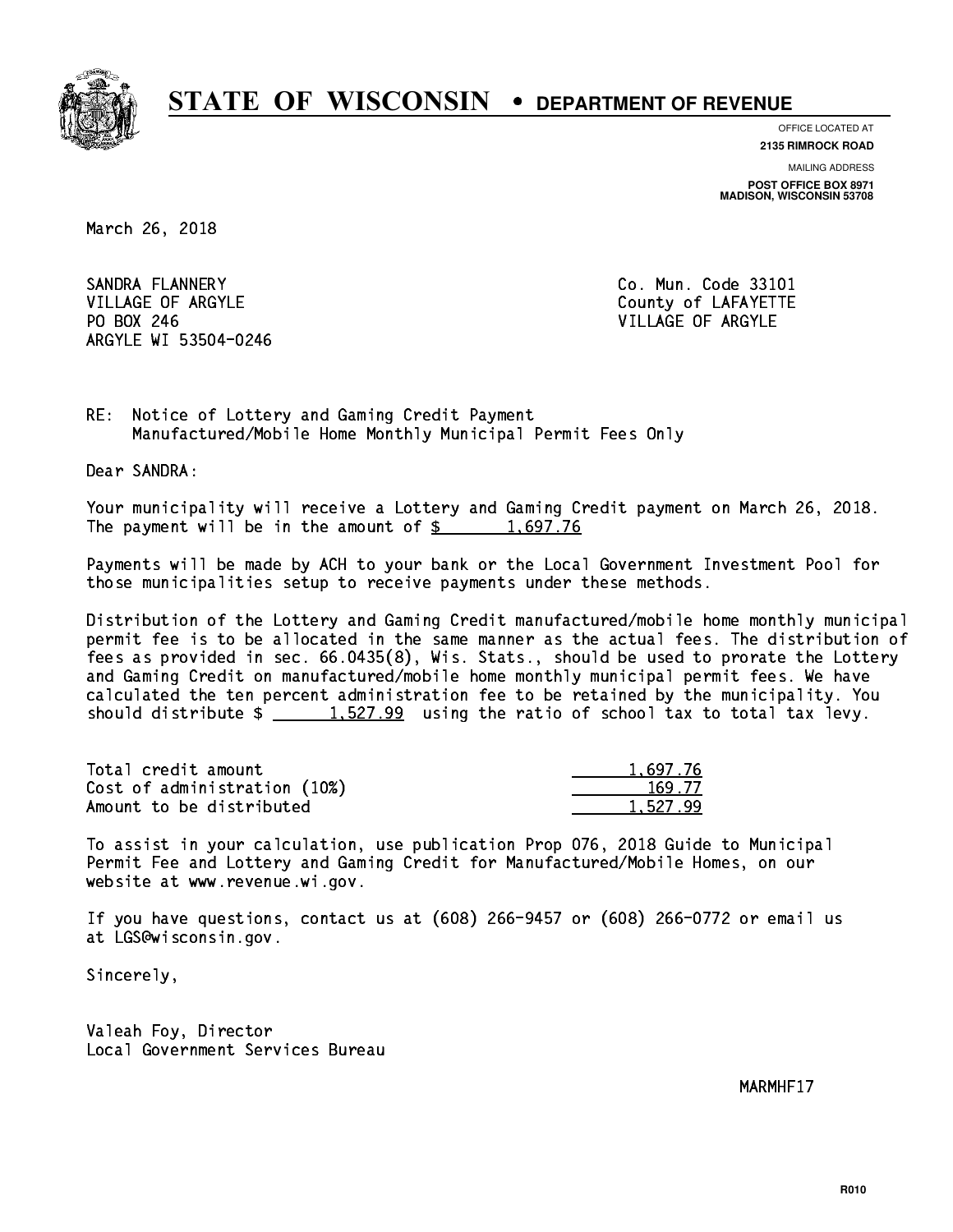

**OFFICE LOCATED AT**

**2135 RIMROCK ROAD**

**MAILING ADDRESS POST OFFICE BOX 8971 MADISON, WISCONSIN 53708**

March 26, 2018

ALICE GILMAN COMPOUND CO. Mun. Code 33106 PO BOX 6 BELMONT WI 53510

VILLAGE OF BELMONT COUNTS AND THE COUNTY OF LAFAYETTE VILLAGE OF BELMONT

RE: Notice of Lottery and Gaming Credit Payment Manufactured/Mobile Home Monthly Municipal Permit Fees Only

Dear ALICE:

 Your municipality will receive a Lottery and Gaming Credit payment on March 26, 2018. The payment will be in the amount of \$ 591.60 \_\_\_\_\_\_\_\_\_\_\_\_\_\_\_\_

 Payments will be made by ACH to your bank or the Local Government Investment Pool for those municipalities setup to receive payments under these methods.

 Distribution of the Lottery and Gaming Credit manufactured/mobile home monthly municipal permit fee is to be allocated in the same manner as the actual fees. The distribution of fees as provided in sec. 66.0435(8), Wis. Stats., should be used to prorate the Lottery and Gaming Credit on manufactured/mobile home monthly municipal permit fees. We have calculated the ten percent administration fee to be retained by the municipality. You should distribute  $\frac{2}{2}$   $\frac{532.44}{4}$  using the ratio of school tax to total tax levy.

| Total credit amount          | 591.60 |
|------------------------------|--------|
| Cost of administration (10%) | -59-16 |
| Amount to be distributed     | 532.44 |

 To assist in your calculation, use publication Prop 076, 2018 Guide to Municipal Permit Fee and Lottery and Gaming Credit for Manufactured/Mobile Homes, on our website at www.revenue.wi.gov.

 If you have questions, contact us at (608) 266-9457 or (608) 266-0772 or email us at LGS@wisconsin.gov.

Sincerely,

 Valeah Foy, Director Local Government Services Bureau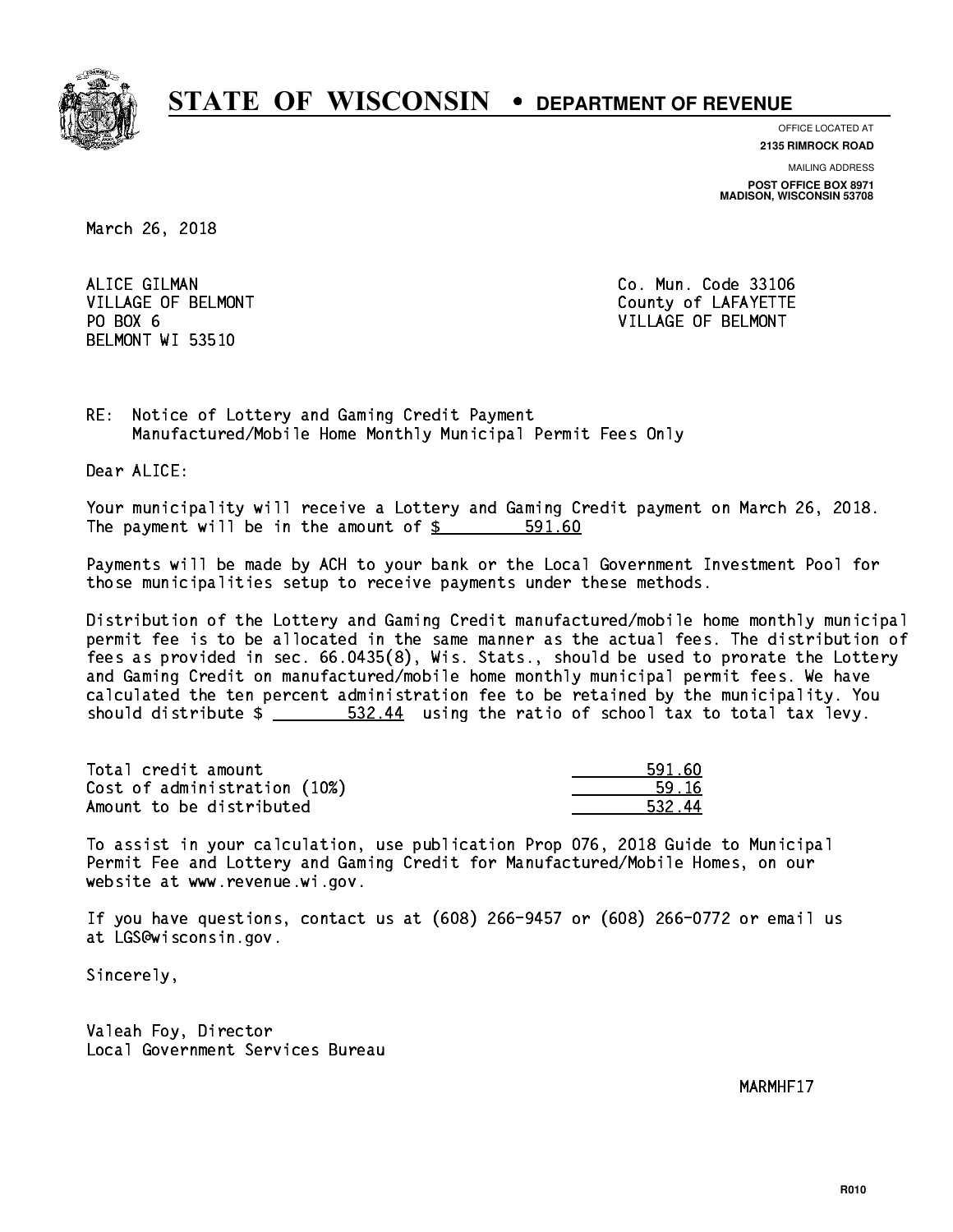

**OFFICE LOCATED AT**

**2135 RIMROCK ROAD**

**MAILING ADDRESS POST OFFICE BOX 8971 MADISON, WISCONSIN 53708**

March 26, 2018

PHILIP A RISSEEUW Co. Mun. Code 33216 CITY OF DARLINGTON County of LAFAYETTE PO BOX 207 DARLINGTON WI 53530-0207

CITY OF DARLINGTON

RE: Notice of Lottery and Gaming Credit Payment Manufactured/Mobile Home Monthly Municipal Permit Fees Only

Dear PHILIP:

 Your municipality will receive a Lottery and Gaming Credit payment on March 26, 2018. The payment will be in the amount of  $\frac{2}{3}$  1,330.77

 Payments will be made by ACH to your bank or the Local Government Investment Pool for those municipalities setup to receive payments under these methods.

 Distribution of the Lottery and Gaming Credit manufactured/mobile home monthly municipal permit fee is to be allocated in the same manner as the actual fees. The distribution of fees as provided in sec. 66.0435(8), Wis. Stats., should be used to prorate the Lottery and Gaming Credit on manufactured/mobile home monthly municipal permit fees. We have calculated the ten percent administration fee to be retained by the municipality. You should distribute  $\frac{1,197.70}{1,197.70}$  using the ratio of school tax to total tax levy.

| Total credit amount          | 1,330.77 |
|------------------------------|----------|
| Cost of administration (10%) | 133.07   |
| Amount to be distributed     | 1.197.70 |

 To assist in your calculation, use publication Prop 076, 2018 Guide to Municipal Permit Fee and Lottery and Gaming Credit for Manufactured/Mobile Homes, on our website at www.revenue.wi.gov.

 If you have questions, contact us at (608) 266-9457 or (608) 266-0772 or email us at LGS@wisconsin.gov.

Sincerely,

 Valeah Foy, Director Local Government Services Bureau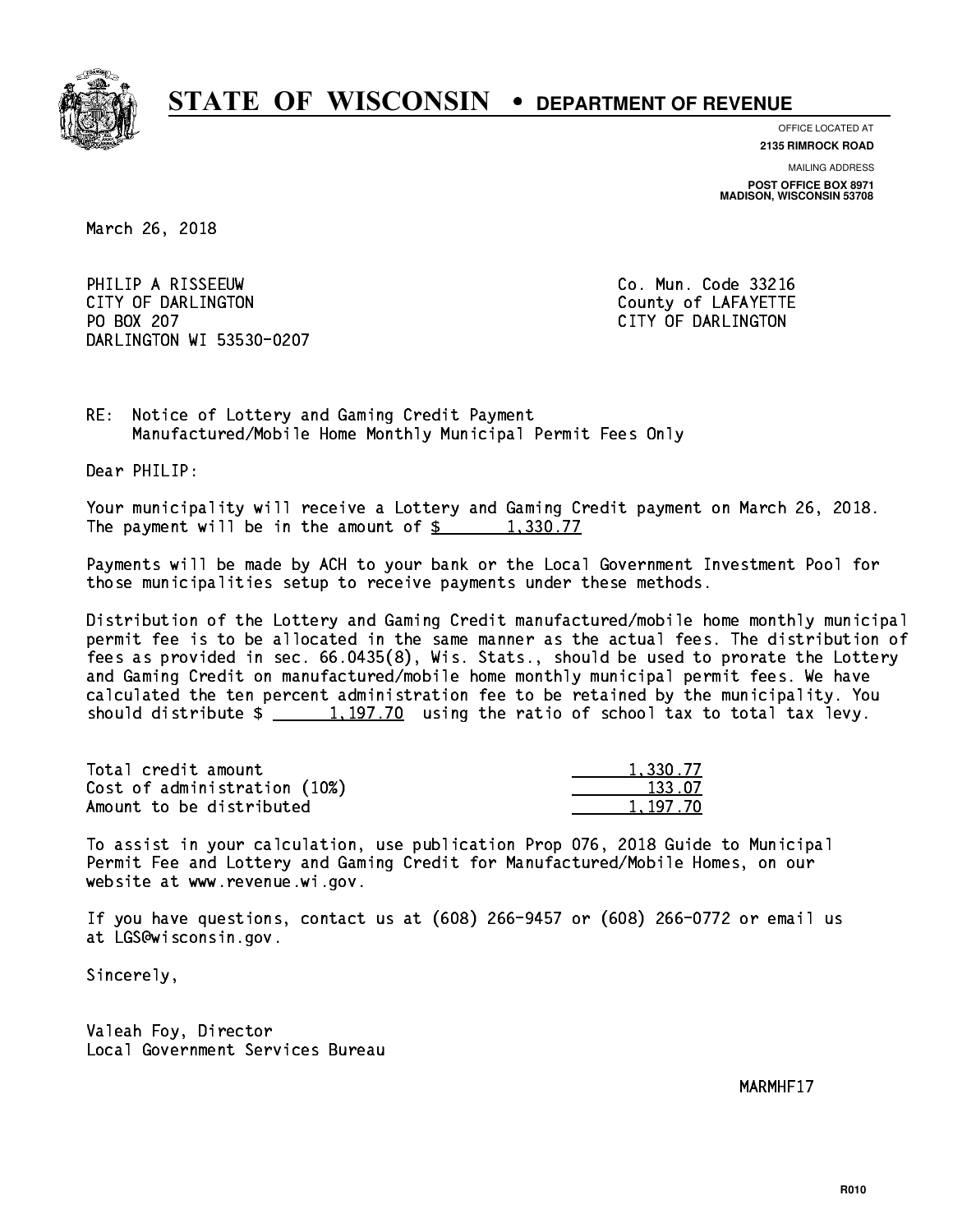

**OFFICE LOCATED AT**

**2135 RIMROCK ROAD**

**MAILING ADDRESS POST OFFICE BOX 8971 MADISON, WISCONSIN 53708**

March 26, 2018

 MARSHA EINSWEILER Co. Mun. Code 33281 CITY OF SHULLSBURG COUNTY COUNTY OF LAFAYETTE PO BOX 580 SHULLSBURG WI 53586-0580

CITY OF SHULLSBURG

RE: Notice of Lottery and Gaming Credit Payment Manufactured/Mobile Home Monthly Municipal Permit Fees Only

Dear MARSHA:

 Your municipality will receive a Lottery and Gaming Credit payment on March 26, 2018. The payment will be in the amount of  $\frac{20.19}{2}$ 

 Payments will be made by ACH to your bank or the Local Government Investment Pool for those municipalities setup to receive payments under these methods.

 Distribution of the Lottery and Gaming Credit manufactured/mobile home monthly municipal permit fee is to be allocated in the same manner as the actual fees. The distribution of fees as provided in sec. 66.0435(8), Wis. Stats., should be used to prorate the Lottery and Gaming Credit on manufactured/mobile home monthly municipal permit fees. We have calculated the ten percent administration fee to be retained by the municipality. You should distribute  $\frac{2}{1}$   $\frac{558.18}{10}$  using the ratio of school tax to total tax levy.

Total credit amount Cost of administration  $(10%)$ Amount to be distributed

| 0.19   |
|--------|
| 62.01  |
| 558.18 |

 To assist in your calculation, use publication Prop 076, 2018 Guide to Municipal Permit Fee and Lottery and Gaming Credit for Manufactured/Mobile Homes, on our website at www.revenue.wi.gov.

 If you have questions, contact us at (608) 266-9457 or (608) 266-0772 or email us at LGS@wisconsin.gov.

Sincerely,

 Valeah Foy, Director Local Government Services Bureau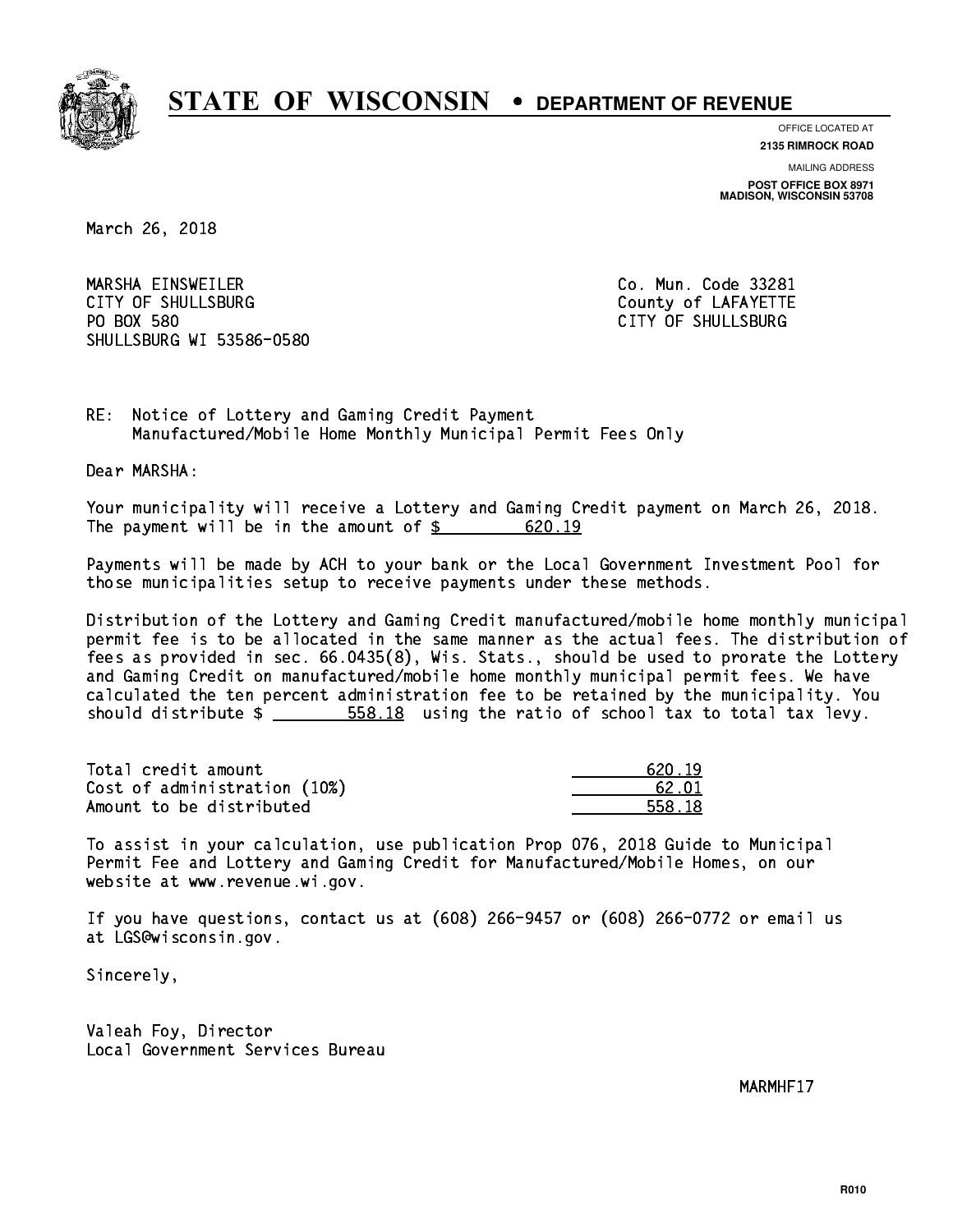

**OFFICE LOCATED AT**

**2135 RIMROCK ROAD**

**MAILING ADDRESS**

**POST OFFICE BOX 8971 MADISON, WISCONSIN 53708**

March 26, 2018

 KAYE M. MATUCHESKI Co. Mun. Code 34201 CITY OF ANTIGO COUNTY OF ANTIGO 700 EDISON ST CITY OF ANTIGO ANTIGO WI 54409-1955

RE: Notice of Lottery and Gaming Credit Payment Manufactured/Mobile Home Monthly Municipal Permit Fees Only

Dear KAYE:

 Your municipality will receive a Lottery and Gaming Credit payment on March 26, 2018. The payment will be in the amount of  $\frac{2}{3}$  2,022.72

 Payments will be made by ACH to your bank or the Local Government Investment Pool for those municipalities setup to receive payments under these methods.

 Distribution of the Lottery and Gaming Credit manufactured/mobile home monthly municipal permit fee is to be allocated in the same manner as the actual fees. The distribution of fees as provided in sec. 66.0435(8), Wis. Stats., should be used to prorate the Lottery and Gaming Credit on manufactured/mobile home monthly municipal permit fees. We have calculated the ten percent administration fee to be retained by the municipality. You should distribute  $\frac{1.820.45}{1.820.45}$  using the ratio of school tax to total tax levy.

| Total credit amount          | 2.022.72 |
|------------------------------|----------|
| Cost of administration (10%) | 202.27   |
| Amount to be distributed     | 1,820.45 |

 To assist in your calculation, use publication Prop 076, 2018 Guide to Municipal Permit Fee and Lottery and Gaming Credit for Manufactured/Mobile Homes, on our website at www.revenue.wi.gov.

 If you have questions, contact us at (608) 266-9457 or (608) 266-0772 or email us at LGS@wisconsin.gov.

Sincerely,

 Valeah Foy, Director Local Government Services Bureau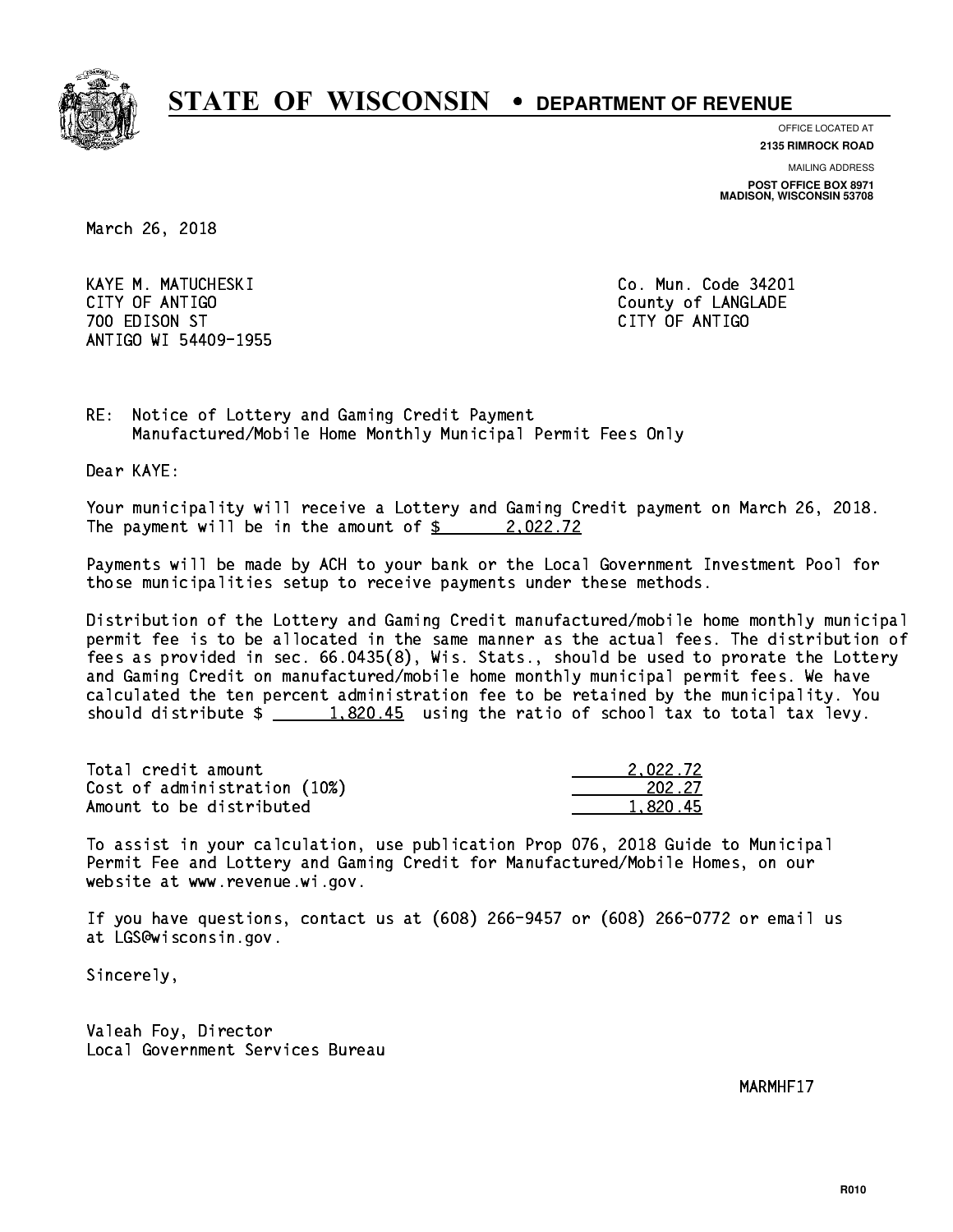

**OFFICE LOCATED AT**

**2135 RIMROCK ROAD**

**MAILING ADDRESS POST OFFICE BOX 8971 MADISON, WISCONSIN 53708**

March 26, 2018

PHYLLIS J EVANS **Co. Mun. Code 35004** TOWN OF BRADLEY **COUNTY COULD AND ACCOUNT OF COULD A** PO BOX 325 PO BOX 325 TOWN OF BRADLEY TOMAHAWK WI 54487-0325

RE: Notice of Lottery and Gaming Credit Payment Manufactured/Mobile Home Monthly Municipal Permit Fees Only

Dear PHYLLIS:

 Your municipality will receive a Lottery and Gaming Credit payment on March 26, 2018. The payment will be in the amount of  $\frac{2}{3}$  1,926.43

 Payments will be made by ACH to your bank or the Local Government Investment Pool for those municipalities setup to receive payments under these methods.

 Distribution of the Lottery and Gaming Credit manufactured/mobile home monthly municipal permit fee is to be allocated in the same manner as the actual fees. The distribution of fees as provided in sec. 66.0435(8), Wis. Stats., should be used to prorate the Lottery and Gaming Credit on manufactured/mobile home monthly municipal permit fees. We have calculated the ten percent administration fee to be retained by the municipality. You should distribute  $\frac{1,733.79}{2}$  using the ratio of school tax to total tax levy.

| Total credit amount          | 1.926.43 |
|------------------------------|----------|
| Cost of administration (10%) | 192.64   |
| Amount to be distributed     | 1,733.79 |

 To assist in your calculation, use publication Prop 076, 2018 Guide to Municipal Permit Fee and Lottery and Gaming Credit for Manufactured/Mobile Homes, on our website at www.revenue.wi.gov.

 If you have questions, contact us at (608) 266-9457 or (608) 266-0772 or email us at LGS@wisconsin.gov.

Sincerely,

 Valeah Foy, Director Local Government Services Bureau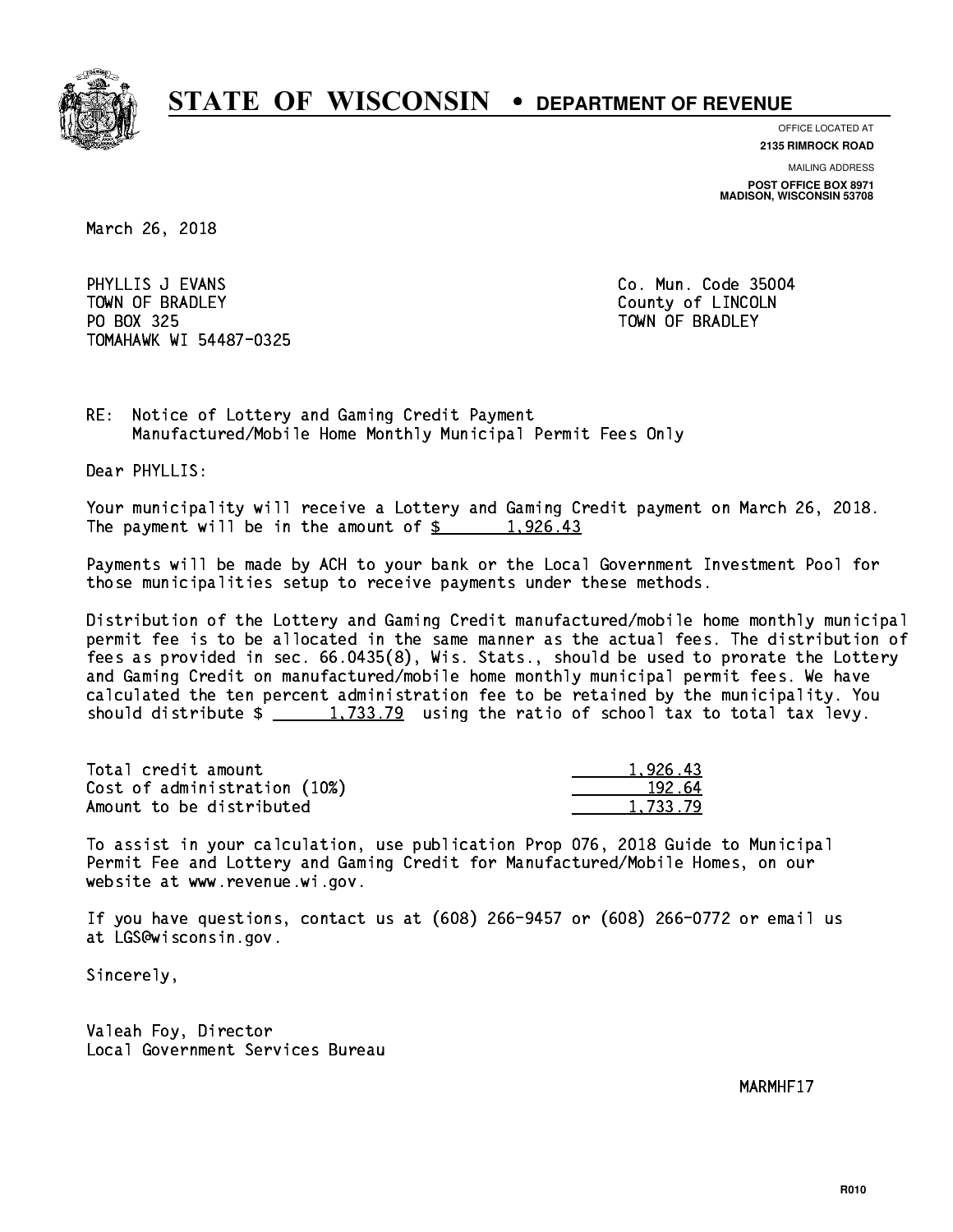

**OFFICE LOCATED AT**

**2135 RIMROCK ROAD**

**MAILING ADDRESS POST OFFICE BOX 8971 MADISON, WISCONSIN 53708**

March 26, 2018

**KAY TAUTGES** TOWN OF MERRILL **TOWN OF MERRILL** W4594 PROGRESS AVE TOWN OF MERRILL MERRRILL WI 54452-3084

Co. Mun. Code 35014

RE: Notice of Lottery and Gaming Credit Payment Manufactured/Mobile Home Monthly Municipal Permit Fees Only

Dear KAY:

 Your municipality will receive a Lottery and Gaming Credit payment on March 26, 2018. The payment will be in the amount of  $\frac{2}{3}$  7,347.05

 Payments will be made by ACH to your bank or the Local Government Investment Pool for those municipalities setup to receive payments under these methods.

 Distribution of the Lottery and Gaming Credit manufactured/mobile home monthly municipal permit fee is to be allocated in the same manner as the actual fees. The distribution of fees as provided in sec. 66.0435(8), Wis. Stats., should be used to prorate the Lottery and Gaming Credit on manufactured/mobile home monthly municipal permit fees. We have calculated the ten percent administration fee to be retained by the municipality. You should distribute  $\frac{2}{1}$   $\frac{6.612.35}{2}$  using the ratio of school tax to total tax levy.

| Total credit amount          | 7.347.05 |
|------------------------------|----------|
| Cost of administration (10%) | 734.70   |
| Amount to be distributed     | 6.612.35 |

 To assist in your calculation, use publication Prop 076, 2018 Guide to Municipal Permit Fee and Lottery and Gaming Credit for Manufactured/Mobile Homes, on our website at www.revenue.wi.gov.

 If you have questions, contact us at (608) 266-9457 or (608) 266-0772 or email us at LGS@wisconsin.gov.

Sincerely,

 Valeah Foy, Director Local Government Services Bureau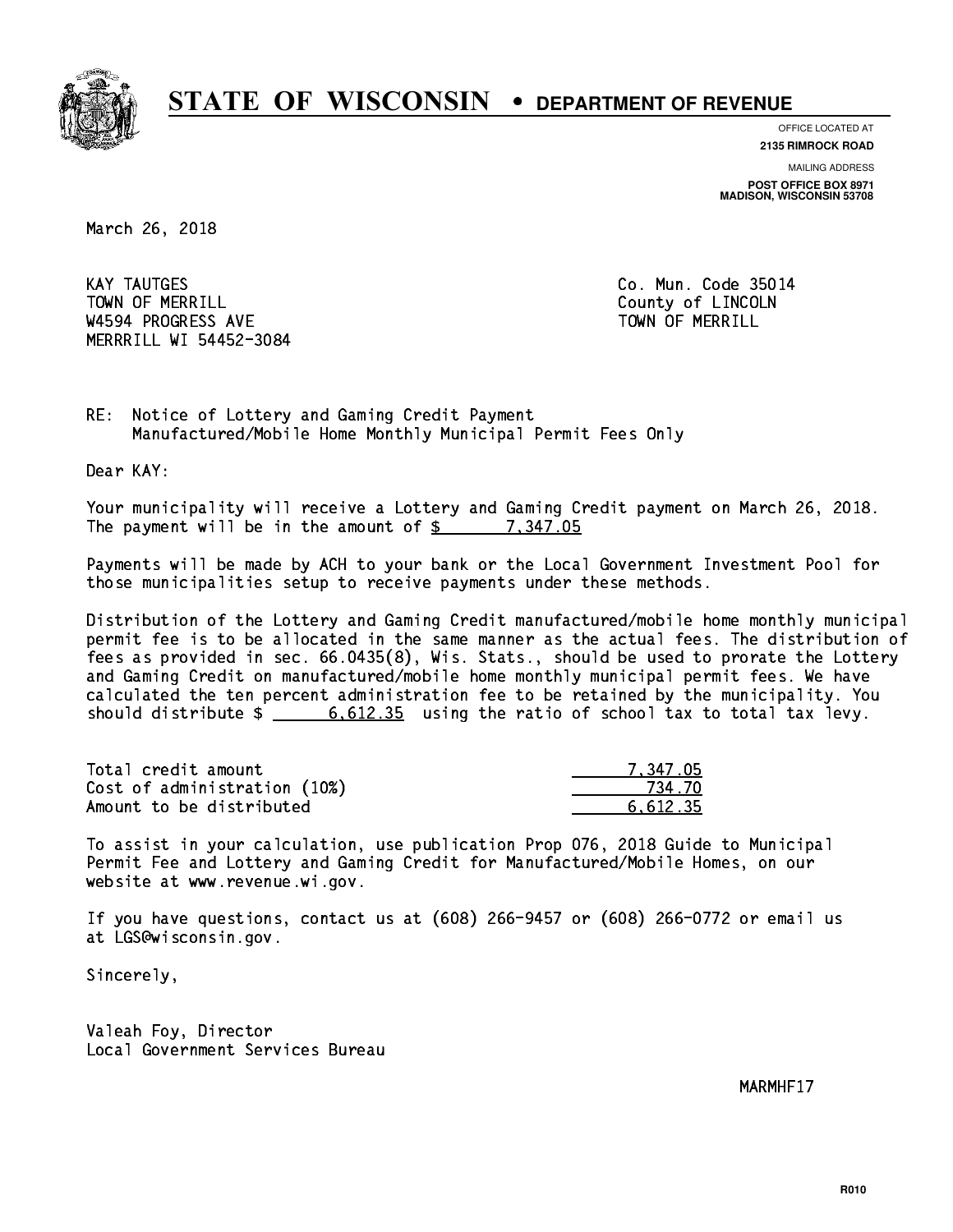

**OFFICE LOCATED AT**

**2135 RIMROCK ROAD**

**MAILING ADDRESS POST OFFICE BOX 8971 MADISON, WISCONSIN 53708**

March 26, 2018

DONNA OPPER TOWN OF PINE RIVER **COUNTY COUNTY OF LINCOLN** MERRILL WI 54452

Co. Mun. Code 35016 W2496 CENTER RD TOWN OF PINE RIVER

RE: Notice of Lottery and Gaming Credit Payment Manufactured/Mobile Home Monthly Municipal Permit Fees Only

Dear DONNA:

 Your municipality will receive a Lottery and Gaming Credit payment on March 26, 2018. The payment will be in the amount of  $\frac{2}{3}$  1,888.71

 Payments will be made by ACH to your bank or the Local Government Investment Pool for those municipalities setup to receive payments under these methods.

 Distribution of the Lottery and Gaming Credit manufactured/mobile home monthly municipal permit fee is to be allocated in the same manner as the actual fees. The distribution of fees as provided in sec. 66.0435(8), Wis. Stats., should be used to prorate the Lottery and Gaming Credit on manufactured/mobile home monthly municipal permit fees. We have calculated the ten percent administration fee to be retained by the municipality. You should distribute  $\frac{1.699.84}{1.699.84}$  using the ratio of school tax to total tax levy.

| Total credit amount          | 1,888.71 |
|------------------------------|----------|
| Cost of administration (10%) | 188.87   |
| Amount to be distributed     | 1.699.84 |

 To assist in your calculation, use publication Prop 076, 2018 Guide to Municipal Permit Fee and Lottery and Gaming Credit for Manufactured/Mobile Homes, on our website at www.revenue.wi.gov.

 If you have questions, contact us at (608) 266-9457 or (608) 266-0772 or email us at LGS@wisconsin.gov.

Sincerely,

 Valeah Foy, Director Local Government Services Bureau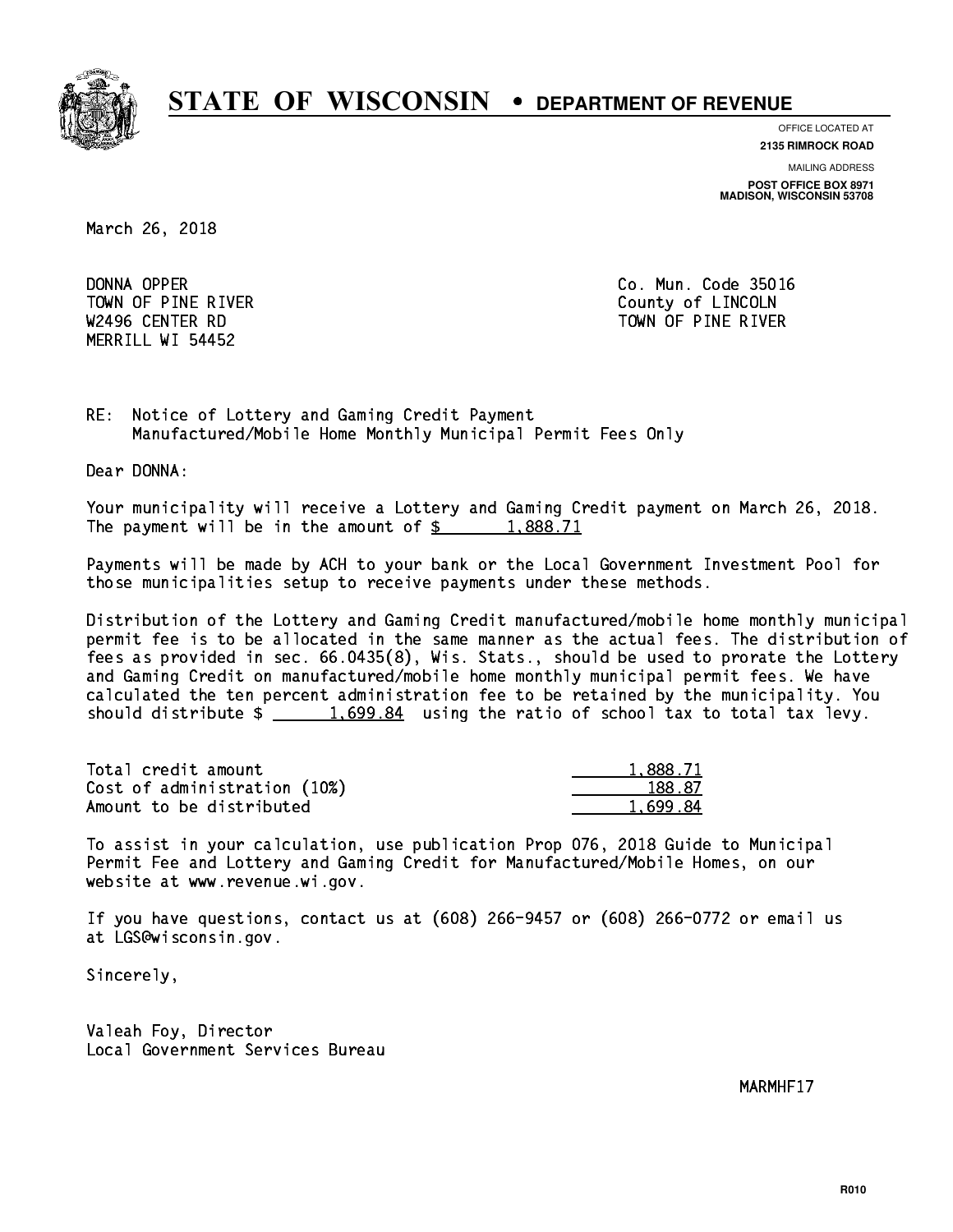

**OFFICE LOCATED AT**

**2135 RIMROCK ROAD**

**MAILING ADDRESS POST OFFICE BOX 8971 MADISON, WISCONSIN 53708**

March 26, 2018

KATHERINE UNERTL Communication of the contract of the contract of the code 25251 CITY OF MERRILL **COUNTY OF MERRILL**  1004 E 1ST ST CITY OF MERRILL MERRILL WI 54452-2560

RE: Notice of Lottery and Gaming Credit Payment Manufactured/Mobile Home Monthly Municipal Permit Fees Only

Dear KATHERINE:

 Your municipality will receive a Lottery and Gaming Credit payment on March 26, 2018. The payment will be in the amount of  $\frac{2}{3}$  3,548.01

 Payments will be made by ACH to your bank or the Local Government Investment Pool for those municipalities setup to receive payments under these methods.

 Distribution of the Lottery and Gaming Credit manufactured/mobile home monthly municipal permit fee is to be allocated in the same manner as the actual fees. The distribution of fees as provided in sec. 66.0435(8), Wis. Stats., should be used to prorate the Lottery and Gaming Credit on manufactured/mobile home monthly municipal permit fees. We have calculated the ten percent administration fee to be retained by the municipality. You should distribute  $\frac{2}{1}$   $\frac{3.193.21}{2}$  using the ratio of school tax to total tax levy.

| Total credit amount          | 3.548.01 |
|------------------------------|----------|
| Cost of administration (10%) | 354.80   |
| Amount to be distributed     | 3.193.21 |

 To assist in your calculation, use publication Prop 076, 2018 Guide to Municipal Permit Fee and Lottery and Gaming Credit for Manufactured/Mobile Homes, on our website at www.revenue.wi.gov.

 If you have questions, contact us at (608) 266-9457 or (608) 266-0772 or email us at LGS@wisconsin.gov.

Sincerely,

 Valeah Foy, Director Local Government Services Bureau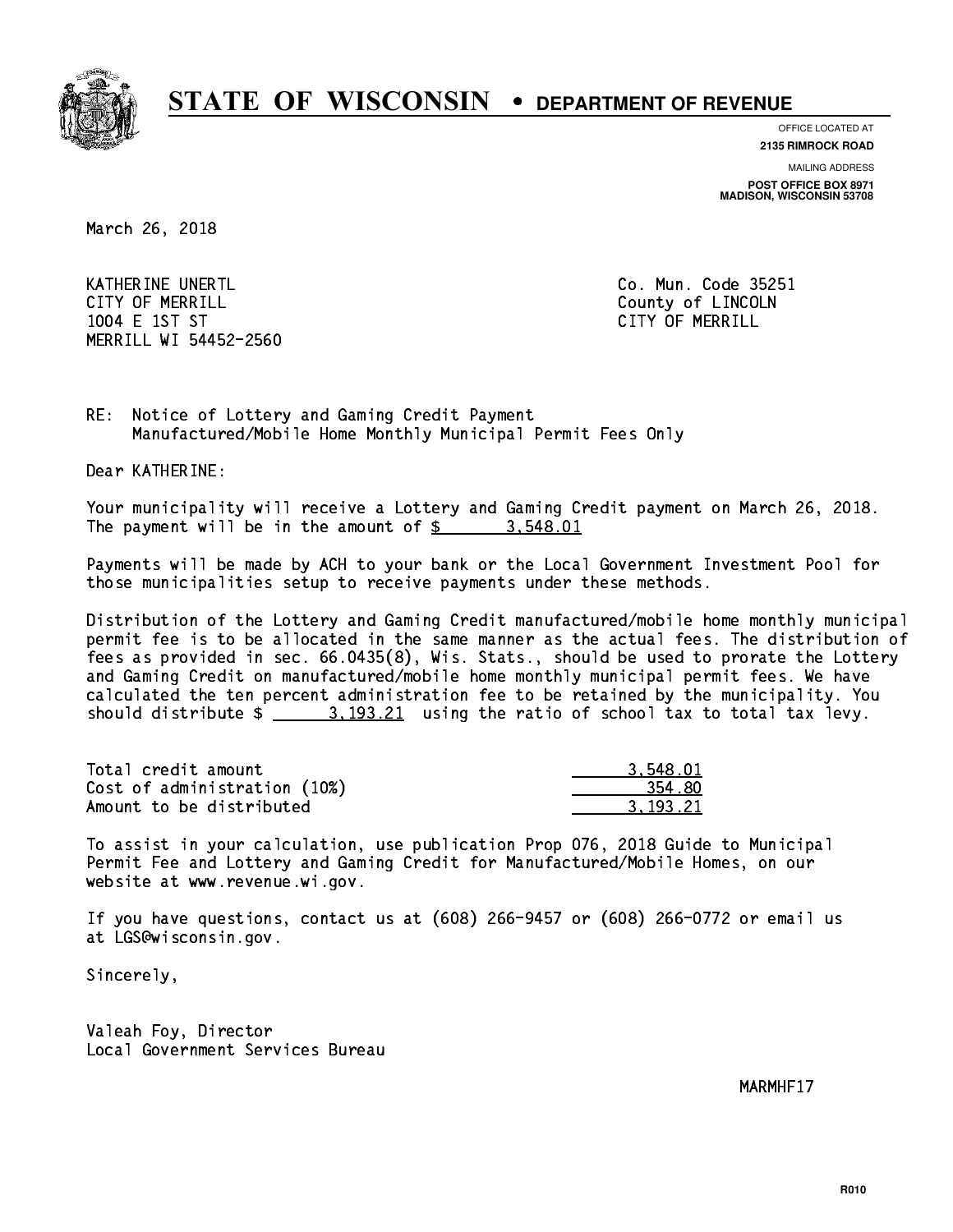

**OFFICE LOCATED AT**

**2135 RIMROCK ROAD**

**MAILING ADDRESS**

**POST OFFICE BOX 8971 MADISON, WISCONSIN 53708**

March 26, 2018

 LAUREL VONDRACHEK Co. Mun. Code 36032 12912 STATE HWY 67 TOWN OF SCHLESWIG KIEL WI 53042-2638

TOWN OF SCHLESWIG County of MANITOWOC

RE: Notice of Lottery and Gaming Credit Payment Manufactured/Mobile Home Monthly Municipal Permit Fees Only

Dear LAUREL:

 Your municipality will receive a Lottery and Gaming Credit payment on March 26, 2018. The payment will be in the amount of  $\frac{2}{3}$  1,793.78

 Payments will be made by ACH to your bank or the Local Government Investment Pool for those municipalities setup to receive payments under these methods.

 Distribution of the Lottery and Gaming Credit manufactured/mobile home monthly municipal permit fee is to be allocated in the same manner as the actual fees. The distribution of fees as provided in sec. 66.0435(8), Wis. Stats., should be used to prorate the Lottery and Gaming Credit on manufactured/mobile home monthly municipal permit fees. We have calculated the ten percent administration fee to be retained by the municipality. You should distribute  $\frac{1.614.41}{1.614.41}$  using the ratio of school tax to total tax levy.

| Total credit amount          | 1,793.78 |
|------------------------------|----------|
| Cost of administration (10%) | 179.37   |
| Amount to be distributed     | 1.614.41 |

 To assist in your calculation, use publication Prop 076, 2018 Guide to Municipal Permit Fee and Lottery and Gaming Credit for Manufactured/Mobile Homes, on our website at www.revenue.wi.gov.

 If you have questions, contact us at (608) 266-9457 or (608) 266-0772 or email us at LGS@wisconsin.gov.

Sincerely,

 Valeah Foy, Director Local Government Services Bureau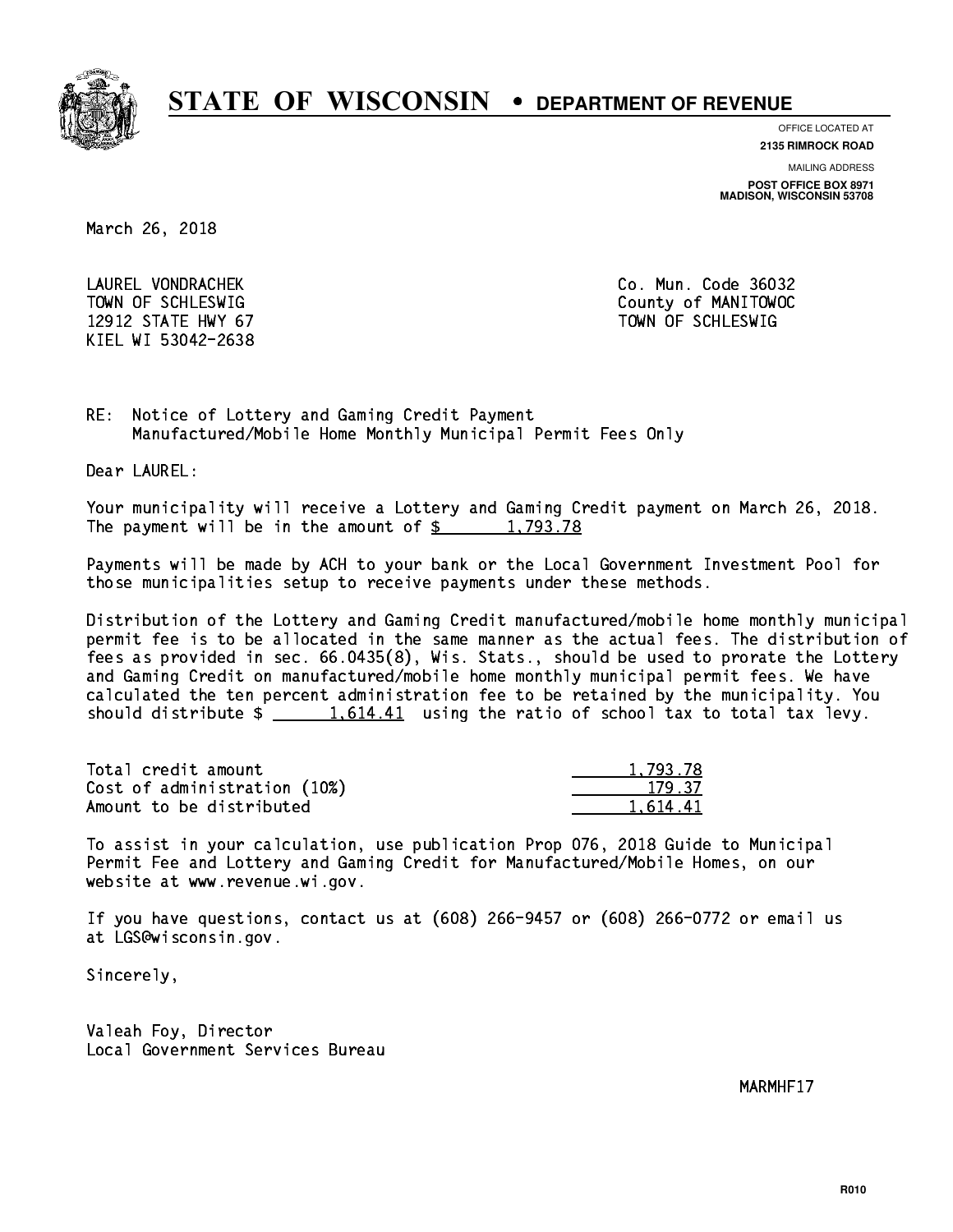

**OFFICE LOCATED AT 2135 RIMROCK ROAD**

**MAILING ADDRESS POST OFFICE BOX 8971 MADISON, WISCONSIN 53708**

March 26, 2018

**STACY GRUNWALD** VILLAGE OF CLEVELAND County of MANITOWOC PO BOX 87 CLEVELAND WI 53015-0087

Co. Mun. Code 36112 VILLAGE OF CLEVELAND

RE: Notice of Lottery and Gaming Credit Payment Manufactured/Mobile Home Monthly Municipal Permit Fees Only

Dear STACY:

 Your municipality will receive a Lottery and Gaming Credit payment on March 26, 2018. The payment will be in the amount of \$ 5,724.99 \_\_\_\_\_\_\_\_\_\_\_\_\_\_\_\_

 Payments will be made by ACH to your bank or the Local Government Investment Pool for those municipalities setup to receive payments under these methods.

 Distribution of the Lottery and Gaming Credit manufactured/mobile home monthly municipal permit fee is to be allocated in the same manner as the actual fees. The distribution of fees as provided in sec. 66.0435(8), Wis. Stats., should be used to prorate the Lottery and Gaming Credit on manufactured/mobile home monthly municipal permit fees. We have calculated the ten percent administration fee to be retained by the municipality. You should distribute  $\frac{2}{1}$   $\frac{5.152.50}{2}$  using the ratio of school tax to total tax levy.

| Total credit amount          | 5.724.99 |
|------------------------------|----------|
| Cost of administration (10%) | 572.49   |
| Amount to be distributed     | 5.152.50 |

 To assist in your calculation, use publication Prop 076, 2018 Guide to Municipal Permit Fee and Lottery and Gaming Credit for Manufactured/Mobile Homes, on our website at www.revenue.wi.gov.

 If you have questions, contact us at (608) 266-9457 or (608) 266-0772 or email us at LGS@wisconsin.gov.

Sincerely,

 Valeah Foy, Director Local Government Services Bureau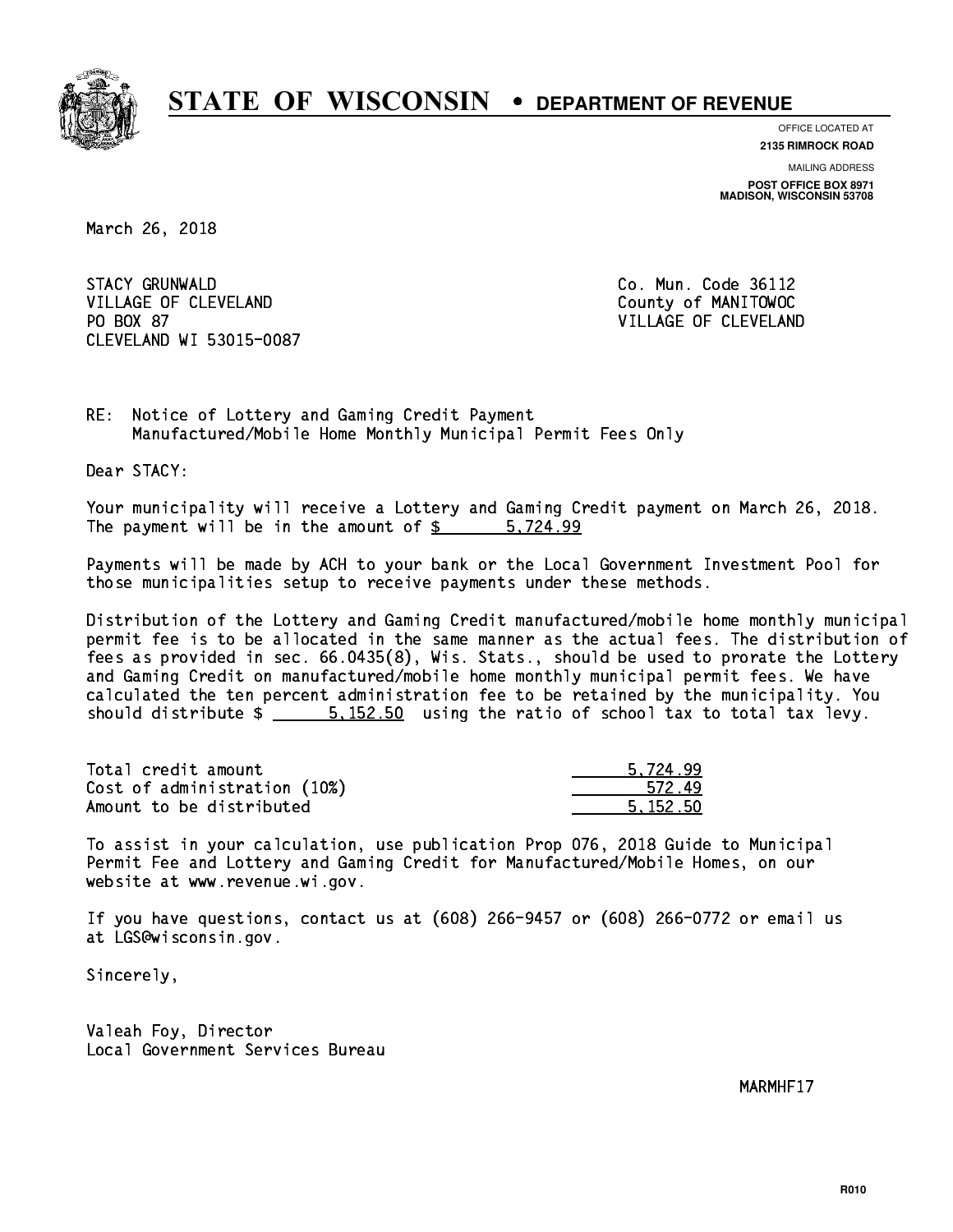

**OFFICE LOCATED AT**

**2135 RIMROCK ROAD**

**MAILING ADDRESS POST OFFICE BOX 8971 MADISON, WISCONSIN 53708**

March 26, 2018

JUDY LAMBERT VILLAGE OF KELLNERSVILLE COUNTY OF MANITOWOC PO BOX 56 KELLNERSVILLE WI 54215-0056

Co. Mun. Code 36132 VILLAGE OF KELLNERSVILLE

RE: Notice of Lottery and Gaming Credit Payment Manufactured/Mobile Home Monthly Municipal Permit Fees Only

Dear JUDY:

 Your municipality will receive a Lottery and Gaming Credit payment on March 26, 2018. The payment will be in the amount of \$ 709.56 \_\_\_\_\_\_\_\_\_\_\_\_\_\_\_\_

 Payments will be made by ACH to your bank or the Local Government Investment Pool for those municipalities setup to receive payments under these methods.

 Distribution of the Lottery and Gaming Credit manufactured/mobile home monthly municipal permit fee is to be allocated in the same manner as the actual fees. The distribution of fees as provided in sec. 66.0435(8), Wis. Stats., should be used to prorate the Lottery and Gaming Credit on manufactured/mobile home monthly municipal permit fees. We have calculated the ten percent administration fee to be retained by the municipality. You should distribute  $\frac{2}{1}$   $\frac{638.61}{2}$  using the ratio of school tax to total tax levy.

Total credit amount Cost of administration (10%) Amount to be distributed

| ) 56<br>7 |
|-----------|
| 15.       |
| 538.61    |

 To assist in your calculation, use publication Prop 076, 2018 Guide to Municipal Permit Fee and Lottery and Gaming Credit for Manufactured/Mobile Homes, on our website at www.revenue.wi.gov.

 If you have questions, contact us at (608) 266-9457 or (608) 266-0772 or email us at LGS@wisconsin.gov.

Sincerely,

 Valeah Foy, Director Local Government Services Bureau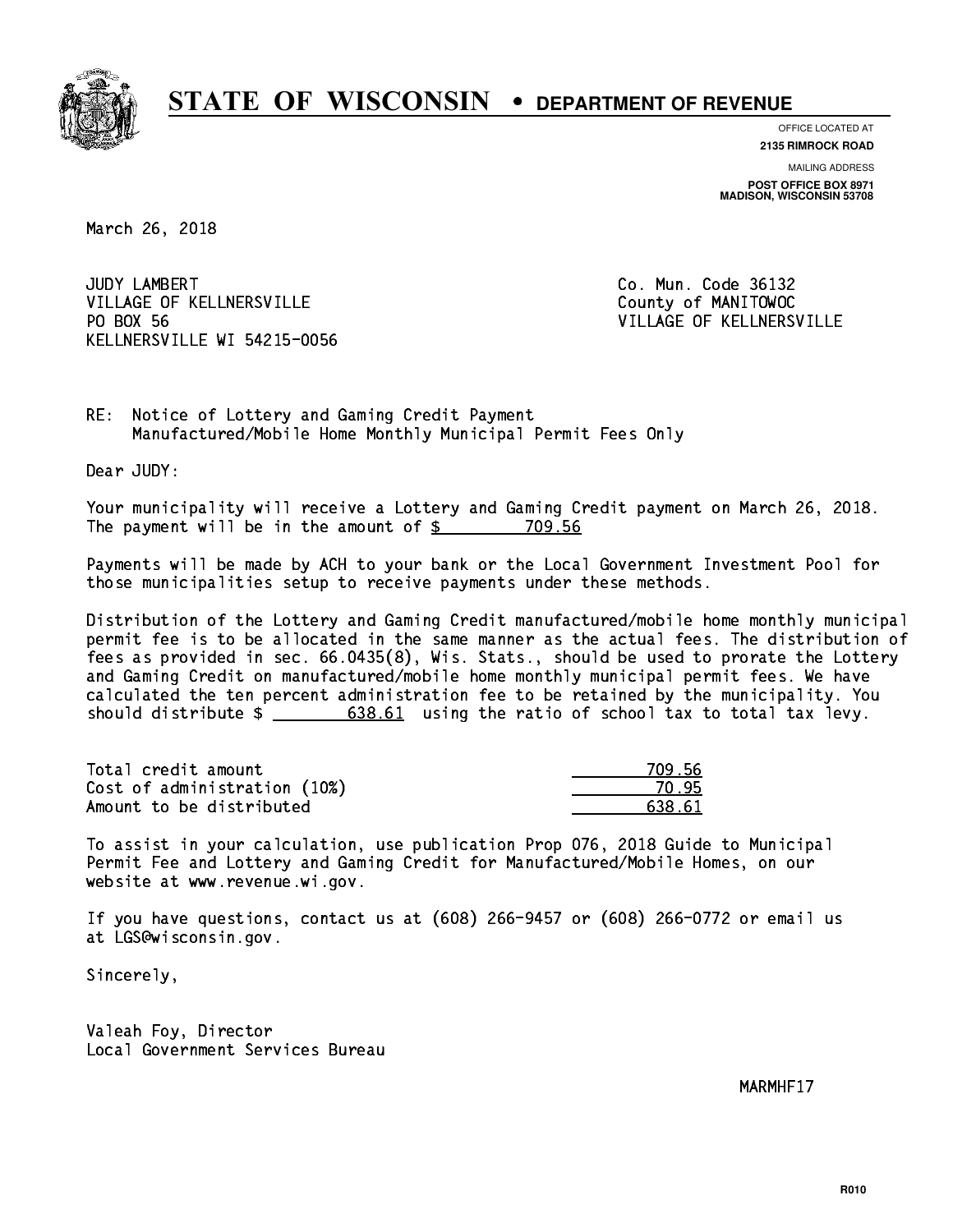

**OFFICE LOCATED AT**

**2135 RIMROCK ROAD**

**MAILING ADDRESS POST OFFICE BOX 8971 MADISON, WISCONSIN 53708**

March 26, 2018

MARY JO KRAHN VILLAGE OF REEDSVILLE COUNTY OF MANITOWOC 217 MENASHA ST VILLAGE OF REEDSVILLE REEDSVILLE WI 54230-8597

Co. Mun. Code 36176

RE: Notice of Lottery and Gaming Credit Payment Manufactured/Mobile Home Monthly Municipal Permit Fees Only

Dear MARY JO:

 Your municipality will receive a Lottery and Gaming Credit payment on March 26, 2018. The payment will be in the amount of  $\frac{2}{3}$  1,863.00

 Payments will be made by ACH to your bank or the Local Government Investment Pool for those municipalities setup to receive payments under these methods.

 Distribution of the Lottery and Gaming Credit manufactured/mobile home monthly municipal permit fee is to be allocated in the same manner as the actual fees. The distribution of fees as provided in sec. 66.0435(8), Wis. Stats., should be used to prorate the Lottery and Gaming Credit on manufactured/mobile home monthly municipal permit fees. We have calculated the ten percent administration fee to be retained by the municipality. You should distribute  $\frac{1.676.70}{1.676.70}$  using the ratio of school tax to total tax levy.

| Total credit amount          | 1,863.00 |
|------------------------------|----------|
| Cost of administration (10%) | 186.30   |
| Amount to be distributed     | 1.676.70 |

 To assist in your calculation, use publication Prop 076, 2018 Guide to Municipal Permit Fee and Lottery and Gaming Credit for Manufactured/Mobile Homes, on our website at www.revenue.wi.gov.

 If you have questions, contact us at (608) 266-9457 or (608) 266-0772 or email us at LGS@wisconsin.gov.

Sincerely,

 Valeah Foy, Director Local Government Services Bureau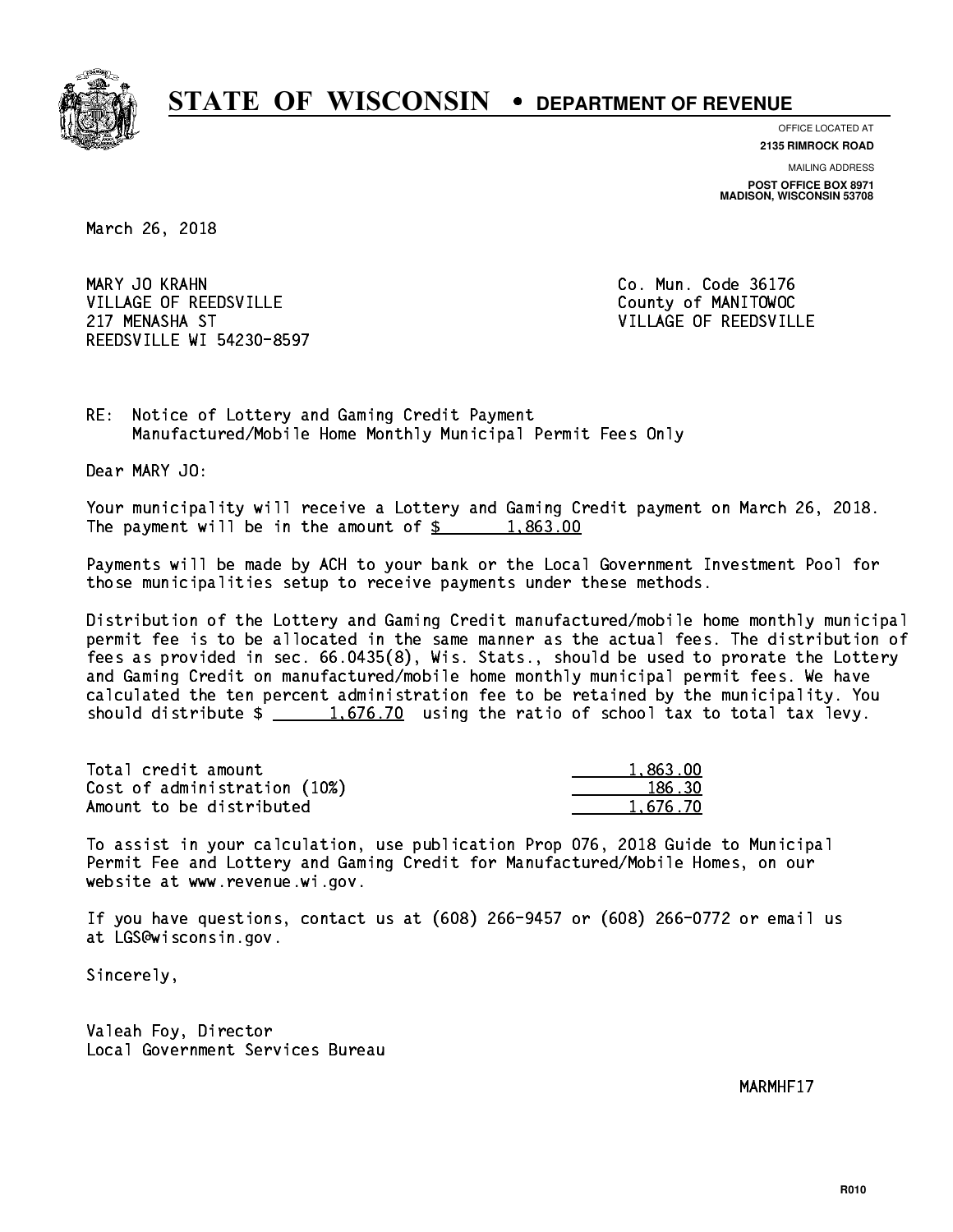

**OFFICE LOCATED AT 2135 RIMROCK ROAD**

**MAILING ADDRESS**

**POST OFFICE BOX 8971 MADISON, WISCONSIN 53708**

March 26, 2018

KAY M. MUELLER VILLAGE OF SAINT NAZIANZ County of MANITOWOC PO BOX 302 ST NAZIANZ WI 54232-0302

Co. Mun. Code 36181 VILLAGE OF SAINT NAZIANZ

RE: Notice of Lottery and Gaming Credit Payment Manufactured/Mobile Home Monthly Municipal Permit Fees Only

Dear KAY:

 Your municipality will receive a Lottery and Gaming Credit payment on March 26, 2018. The payment will be in the amount of  $\frac{2.861.18}{10}$ 

 Payments will be made by ACH to your bank or the Local Government Investment Pool for those municipalities setup to receive payments under these methods.

 Distribution of the Lottery and Gaming Credit manufactured/mobile home monthly municipal permit fee is to be allocated in the same manner as the actual fees. The distribution of fees as provided in sec. 66.0435(8), Wis. Stats., should be used to prorate the Lottery and Gaming Credit on manufactured/mobile home monthly municipal permit fees. We have calculated the ten percent administration fee to be retained by the municipality. You should distribute  $\frac{2.575.07}{2.575.02}$  using the ratio of school tax to total tax levy.

| Total credit amount          | 2.861.18 |
|------------------------------|----------|
| Cost of administration (10%) | 286.11   |
| Amount to be distributed     | 2.575.07 |

 To assist in your calculation, use publication Prop 076, 2018 Guide to Municipal Permit Fee and Lottery and Gaming Credit for Manufactured/Mobile Homes, on our website at www.revenue.wi.gov.

 If you have questions, contact us at (608) 266-9457 or (608) 266-0772 or email us at LGS@wisconsin.gov.

Sincerely,

 Valeah Foy, Director Local Government Services Bureau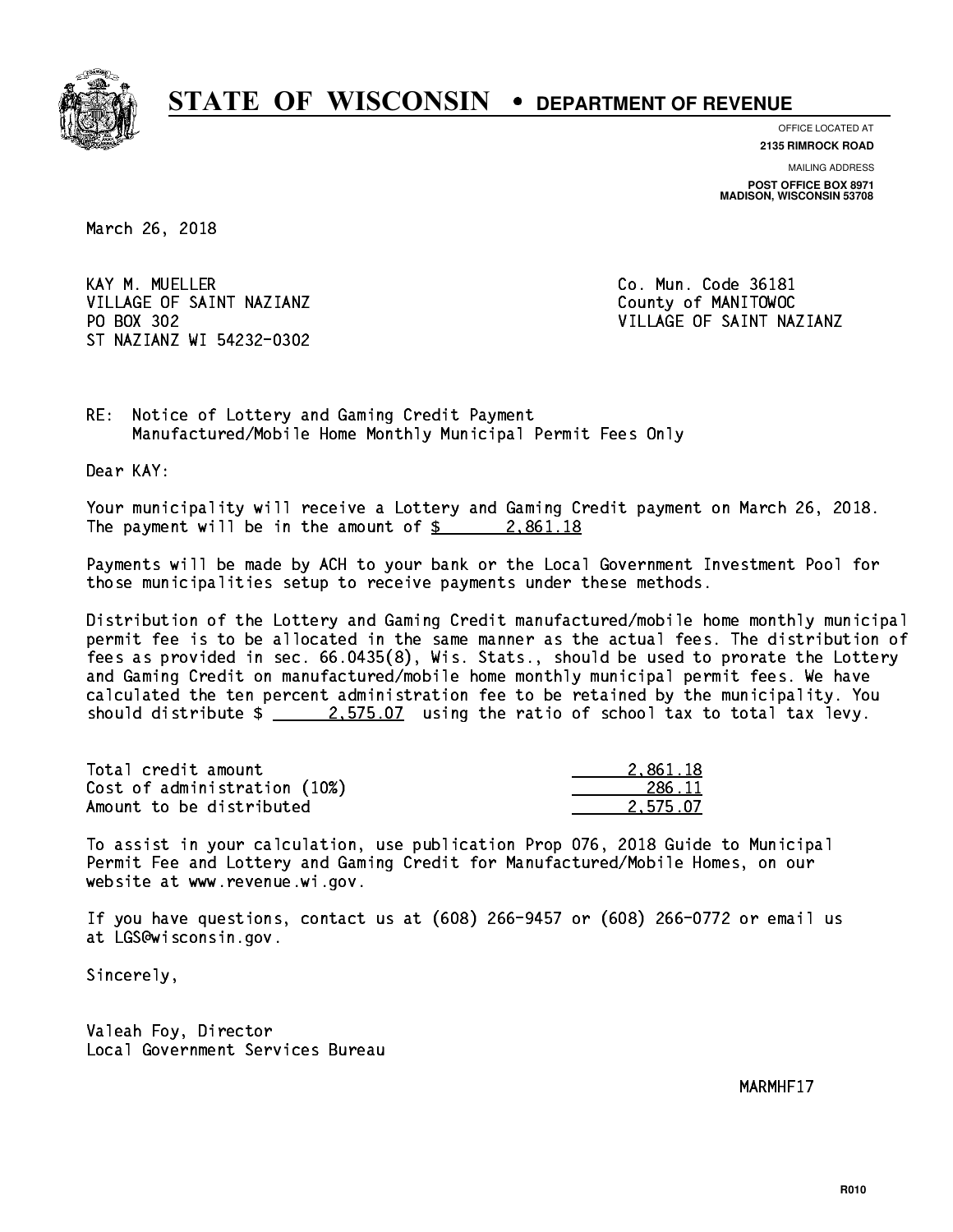

**OFFICE LOCATED AT**

**2135 RIMROCK ROAD**

**MAILING ADDRESS POST OFFICE BOX 8971 MADISON, WISCONSIN 53708**

March 26, 2018

 LORI BRUCKNER Co. Mun. Code 36186 VILLAGE OF VALDERS County of MANITOWOC PO BOX 459 VILLAGE OF VALDERS VALDERS WI 54245-0459

RE: Notice of Lottery and Gaming Credit Payment Manufactured/Mobile Home Monthly Municipal Permit Fees Only

Dear LORI:

 Your municipality will receive a Lottery and Gaming Credit payment on March 26, 2018. The payment will be in the amount of  $\frac{2}{3}$  1,316.16

 Payments will be made by ACH to your bank or the Local Government Investment Pool for those municipalities setup to receive payments under these methods.

 Distribution of the Lottery and Gaming Credit manufactured/mobile home monthly municipal permit fee is to be allocated in the same manner as the actual fees. The distribution of fees as provided in sec. 66.0435(8), Wis. Stats., should be used to prorate the Lottery and Gaming Credit on manufactured/mobile home monthly municipal permit fees. We have calculated the ten percent administration fee to be retained by the municipality. You should distribute  $\frac{1,184.55}{1,184.55}$  using the ratio of school tax to total tax levy.

| Total credit amount          | 1.316.16 |
|------------------------------|----------|
| Cost of administration (10%) | 131.61   |
| Amount to be distributed     | 1.184.55 |

 To assist in your calculation, use publication Prop 076, 2018 Guide to Municipal Permit Fee and Lottery and Gaming Credit for Manufactured/Mobile Homes, on our website at www.revenue.wi.gov.

 If you have questions, contact us at (608) 266-9457 or (608) 266-0772 or email us at LGS@wisconsin.gov.

Sincerely,

 Valeah Foy, Director Local Government Services Bureau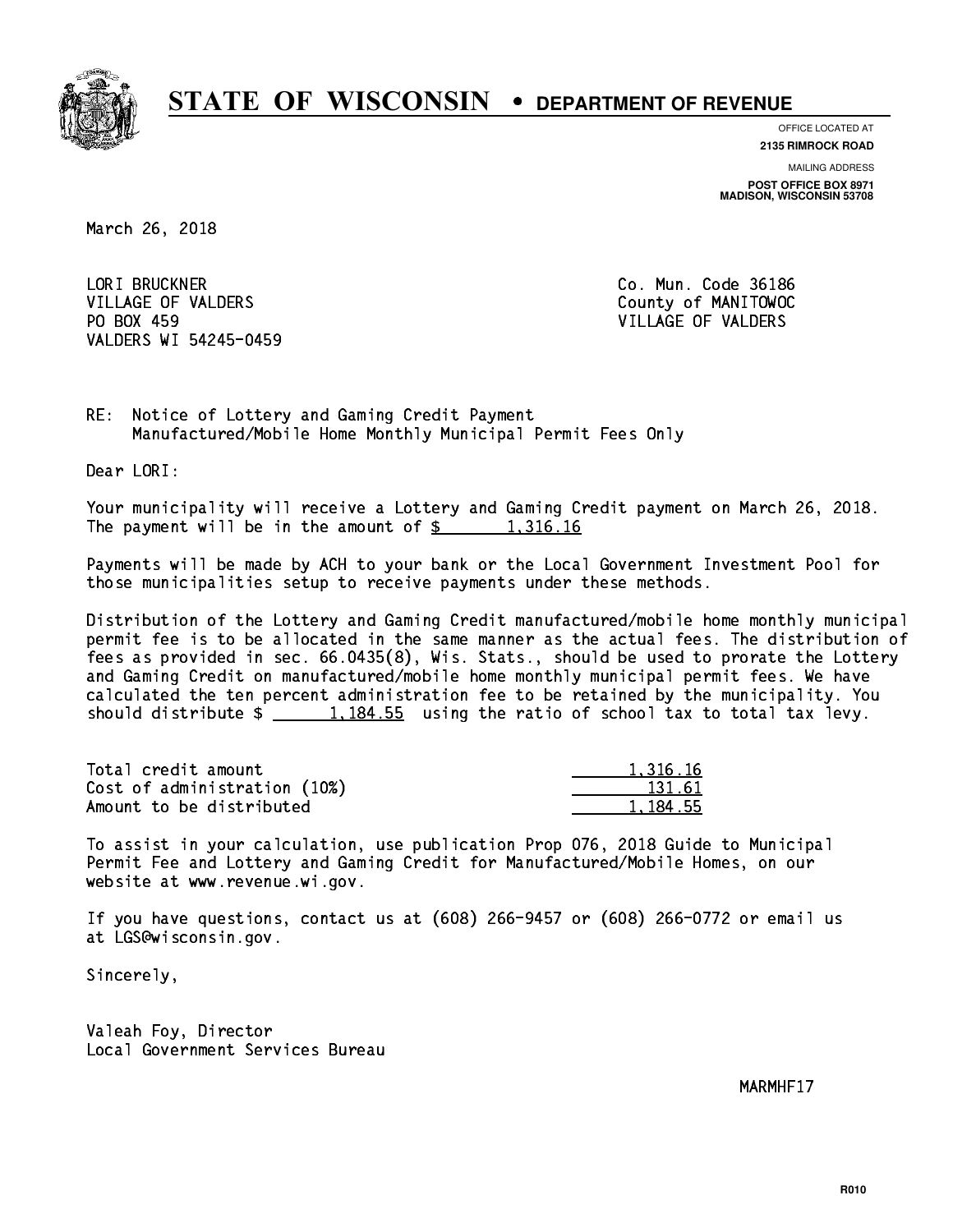

**OFFICE LOCATED AT**

**2135 RIMROCK ROAD**

**MAILING ADDRESS POST OFFICE BOX 8971 MADISON, WISCONSIN 53708**

March 26, 2018

STEVEN CORBEILLE **CO. Mun. Code 36251**  CITY OF MANITOWOC County of MANITOWOC 900 QUAY ST CITY OF MANITOWOC MANITOWOC WI 54220-4543

RE: Notice of Lottery and Gaming Credit Payment Manufactured/Mobile Home Monthly Municipal Permit Fees Only

Dear STEVEN:

 Your municipality will receive a Lottery and Gaming Credit payment on March 26, 2018. The payment will be in the amount of  $\frac{2}{3}$  8,766.86

 Payments will be made by ACH to your bank or the Local Government Investment Pool for those municipalities setup to receive payments under these methods.

 Distribution of the Lottery and Gaming Credit manufactured/mobile home monthly municipal permit fee is to be allocated in the same manner as the actual fees. The distribution of fees as provided in sec. 66.0435(8), Wis. Stats., should be used to prorate the Lottery and Gaming Credit on manufactured/mobile home monthly municipal permit fees. We have calculated the ten percent administration fee to be retained by the municipality. You should distribute  $\frac{2}{2}$   $\frac{7,890.18}{2}$  using the ratio of school tax to total tax levy.

| Total credit amount          | 8,766.86 |
|------------------------------|----------|
| Cost of administration (10%) | -876.68  |
| Amount to be distributed     | 7.890.18 |

 To assist in your calculation, use publication Prop 076, 2018 Guide to Municipal Permit Fee and Lottery and Gaming Credit for Manufactured/Mobile Homes, on our website at www.revenue.wi.gov.

 If you have questions, contact us at (608) 266-9457 or (608) 266-0772 or email us at LGS@wisconsin.gov.

Sincerely,

 Valeah Foy, Director Local Government Services Bureau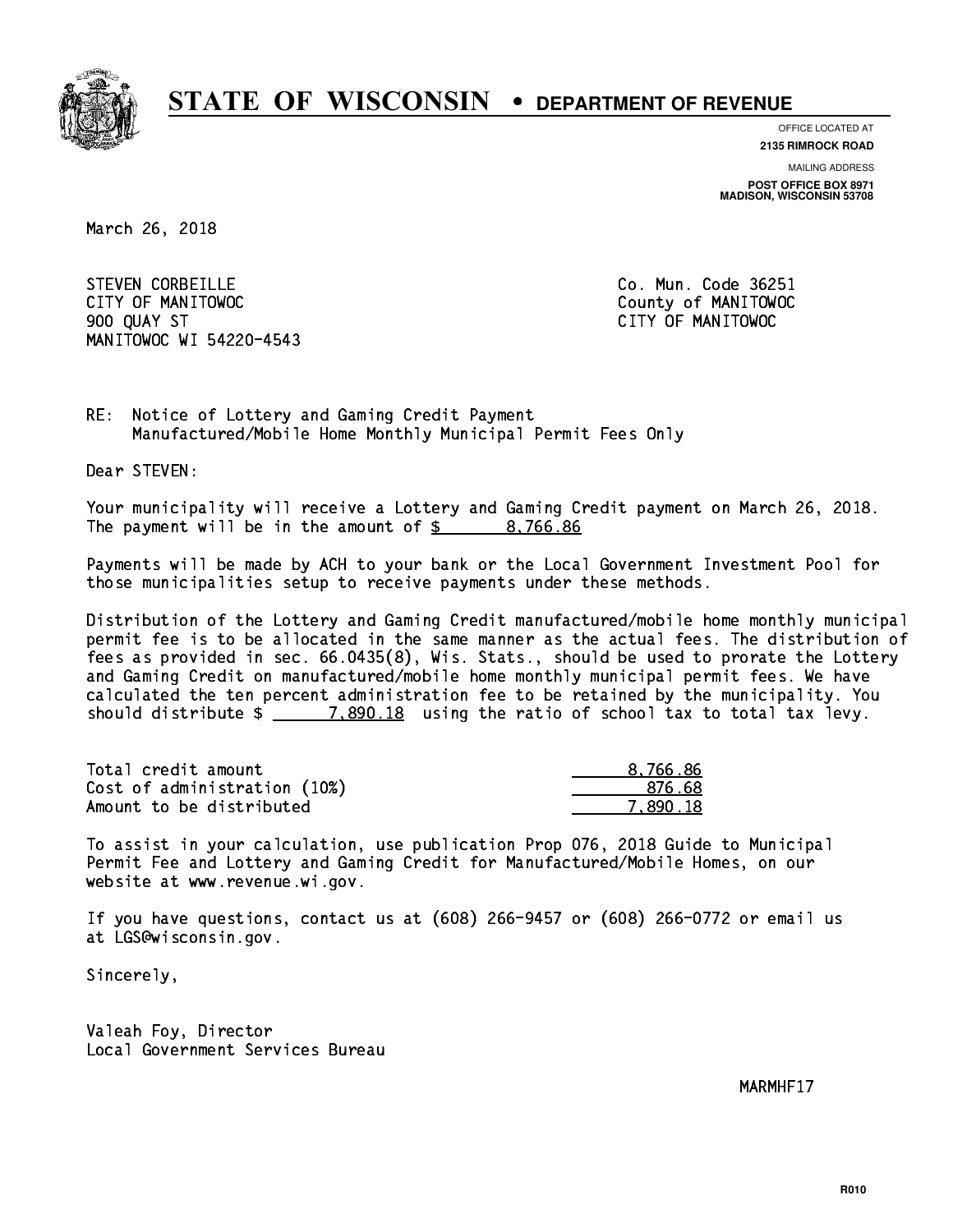

**OFFICE LOCATED AT**

**2135 RIMROCK ROAD**

**MAILING ADDRESS POST OFFICE BOX 8971 MADISON, WISCONSIN 53708**

March 26, 2018

 ROSITA SLEMBARSKI Co. Mun. Code 37048 TOWN OF KNOWLTON County of MARATHON 1256 PARADISE LN TOWN OF KNOWLTON MOSINEE WI 54455-9586

RE: Notice of Lottery and Gaming Credit Payment Manufactured/Mobile Home Monthly Municipal Permit Fees Only

Dear ROSITA:

 Your municipality will receive a Lottery and Gaming Credit payment on March 26, 2018. The payment will be in the amount of  $\frac{2}{3}$  1,677.24

 Payments will be made by ACH to your bank or the Local Government Investment Pool for those municipalities setup to receive payments under these methods.

 Distribution of the Lottery and Gaming Credit manufactured/mobile home monthly municipal permit fee is to be allocated in the same manner as the actual fees. The distribution of fees as provided in sec. 66.0435(8), Wis. Stats., should be used to prorate the Lottery and Gaming Credit on manufactured/mobile home monthly municipal permit fees. We have calculated the ten percent administration fee to be retained by the municipality. You should distribute  $\frac{2}{1,509.52}$  using the ratio of school tax to total tax levy.

| Total credit amount          | 1.677.24 |
|------------------------------|----------|
| Cost of administration (10%) | 167.72   |
| Amount to be distributed     | 1.509.52 |

 To assist in your calculation, use publication Prop 076, 2018 Guide to Municipal Permit Fee and Lottery and Gaming Credit for Manufactured/Mobile Homes, on our website at www.revenue.wi.gov.

 If you have questions, contact us at (608) 266-9457 or (608) 266-0772 or email us at LGS@wisconsin.gov.

Sincerely,

 Valeah Foy, Director Local Government Services Bureau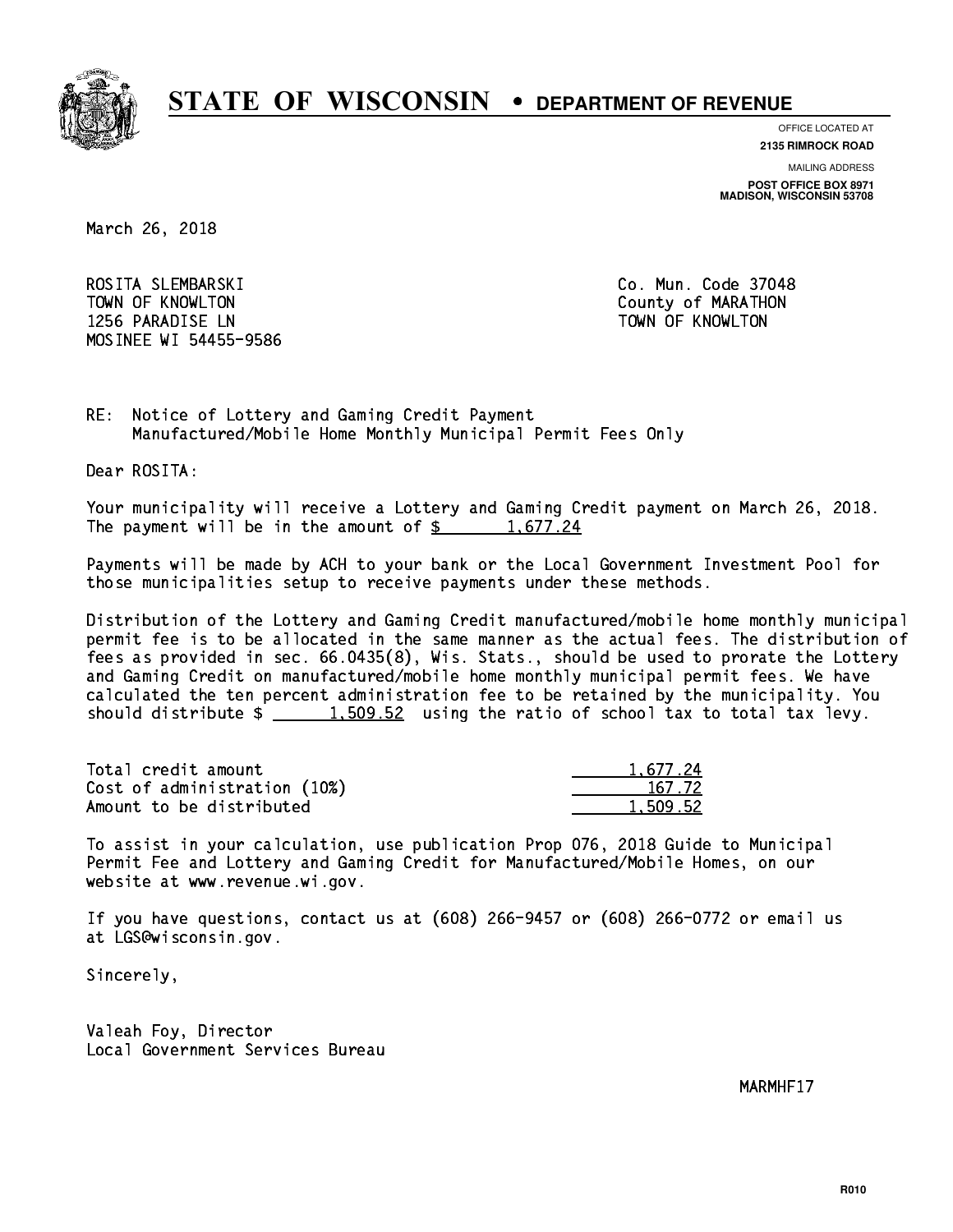

**OFFICE LOCATED AT**

**2135 RIMROCK ROAD**

**MAILING ADDRESS**

**POST OFFICE BOX 8971 MADISON, WISCONSIN 53708**

March 26, 2018

 JULIE KURTH Co. Mun. Code 37058 TOWN OF MOSINEE County of MARATHON 1727 OTTER LN TOWN OF MOSINEE MOSINEE WI 54455-9784

RE: Notice of Lottery and Gaming Credit Payment Manufactured/Mobile Home Monthly Municipal Permit Fees Only

Dear JULIE:

 Your municipality will receive a Lottery and Gaming Credit payment on March 26, 2018. The payment will be in the amount of  $\frac{2}{3}$  4,144.71

 Payments will be made by ACH to your bank or the Local Government Investment Pool for those municipalities setup to receive payments under these methods.

 Distribution of the Lottery and Gaming Credit manufactured/mobile home monthly municipal permit fee is to be allocated in the same manner as the actual fees. The distribution of fees as provided in sec. 66.0435(8), Wis. Stats., should be used to prorate the Lottery and Gaming Credit on manufactured/mobile home monthly municipal permit fees. We have calculated the ten percent administration fee to be retained by the municipality. You should distribute  $\frac{2}{1}$   $\frac{3.730.24}{2}$  using the ratio of school tax to total tax levy.

| Total credit amount          | 4.144.71 |
|------------------------------|----------|
| Cost of administration (10%) | 41447    |
| Amount to be distributed     | 3.730.24 |

 To assist in your calculation, use publication Prop 076, 2018 Guide to Municipal Permit Fee and Lottery and Gaming Credit for Manufactured/Mobile Homes, on our website at www.revenue.wi.gov.

 If you have questions, contact us at (608) 266-9457 or (608) 266-0772 or email us at LGS@wisconsin.gov.

Sincerely,

 Valeah Foy, Director Local Government Services Bureau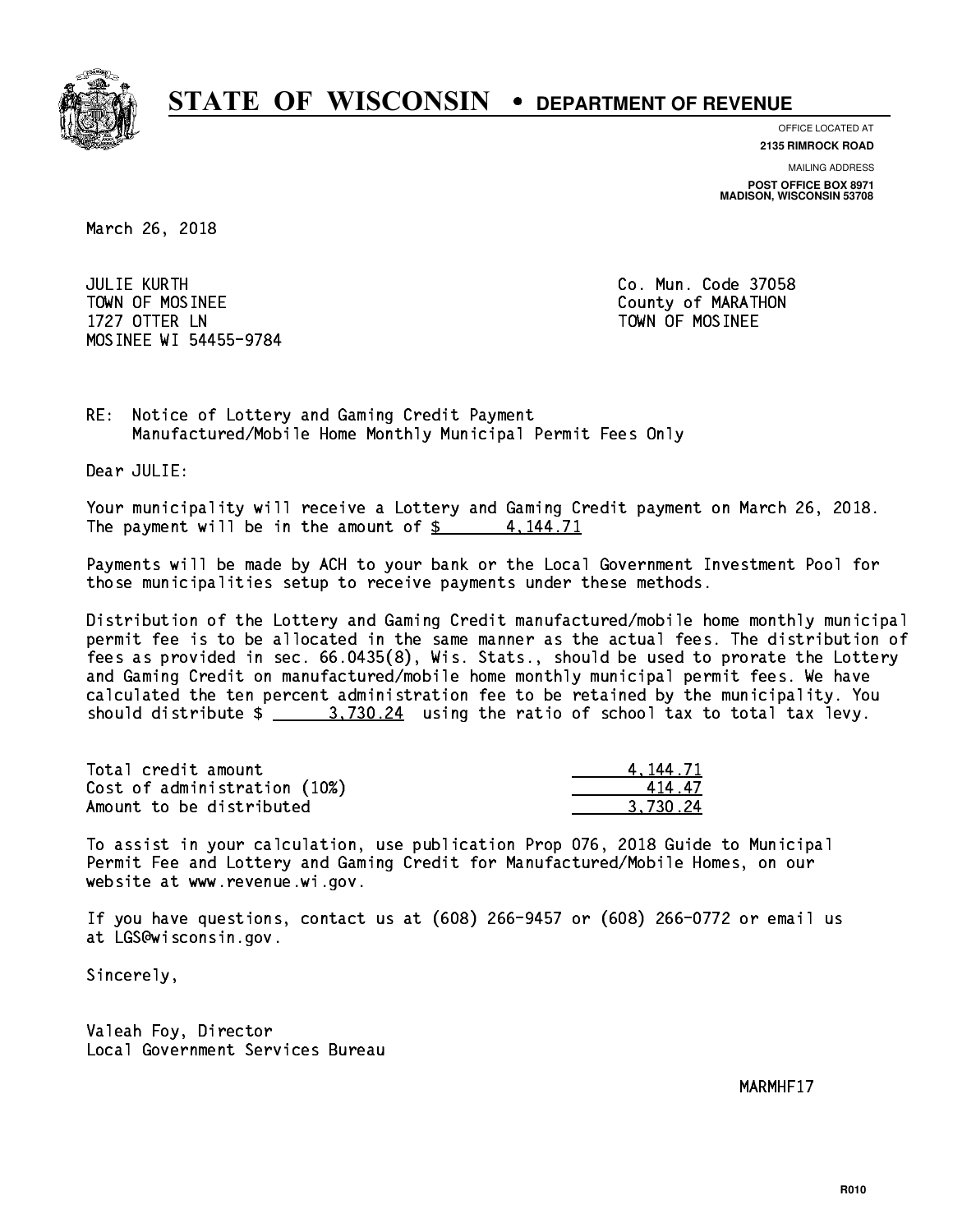

**OFFICE LOCATED AT**

**2135 RIMROCK ROAD**

**MAILING ADDRESS POST OFFICE BOX 8971 MADISON, WISCONSIN 53708**

March 26, 2018

 FAYE ZERNICKE Co. Mun. Code 37076 TOWN OF STETTIN COUNTY OF MARATHON 11012 EVERGREEN DRIVE TOWN OF STETTIN WAUSAU WI 54401

RE: Notice of Lottery and Gaming Credit Payment Manufactured/Mobile Home Monthly Municipal Permit Fees Only

Dear FAYE:

 Your municipality will receive a Lottery and Gaming Credit payment on March 26, 2018. The payment will be in the amount of  $\frac{2}{3}$  2,533.42

 Payments will be made by ACH to your bank or the Local Government Investment Pool for those municipalities setup to receive payments under these methods.

 Distribution of the Lottery and Gaming Credit manufactured/mobile home monthly municipal permit fee is to be allocated in the same manner as the actual fees. The distribution of fees as provided in sec. 66.0435(8), Wis. Stats., should be used to prorate the Lottery and Gaming Credit on manufactured/mobile home monthly municipal permit fees. We have calculated the ten percent administration fee to be retained by the municipality. You should distribute  $\frac{2.280.08}{2.280.08}$  using the ratio of school tax to total tax levy.

| Total credit amount          | 2.533.42 |
|------------------------------|----------|
| Cost of administration (10%) | 253.34   |
| Amount to be distributed     | 2.280.08 |

 To assist in your calculation, use publication Prop 076, 2018 Guide to Municipal Permit Fee and Lottery and Gaming Credit for Manufactured/Mobile Homes, on our website at www.revenue.wi.gov.

 If you have questions, contact us at (608) 266-9457 or (608) 266-0772 or email us at LGS@wisconsin.gov.

Sincerely,

 Valeah Foy, Director Local Government Services Bureau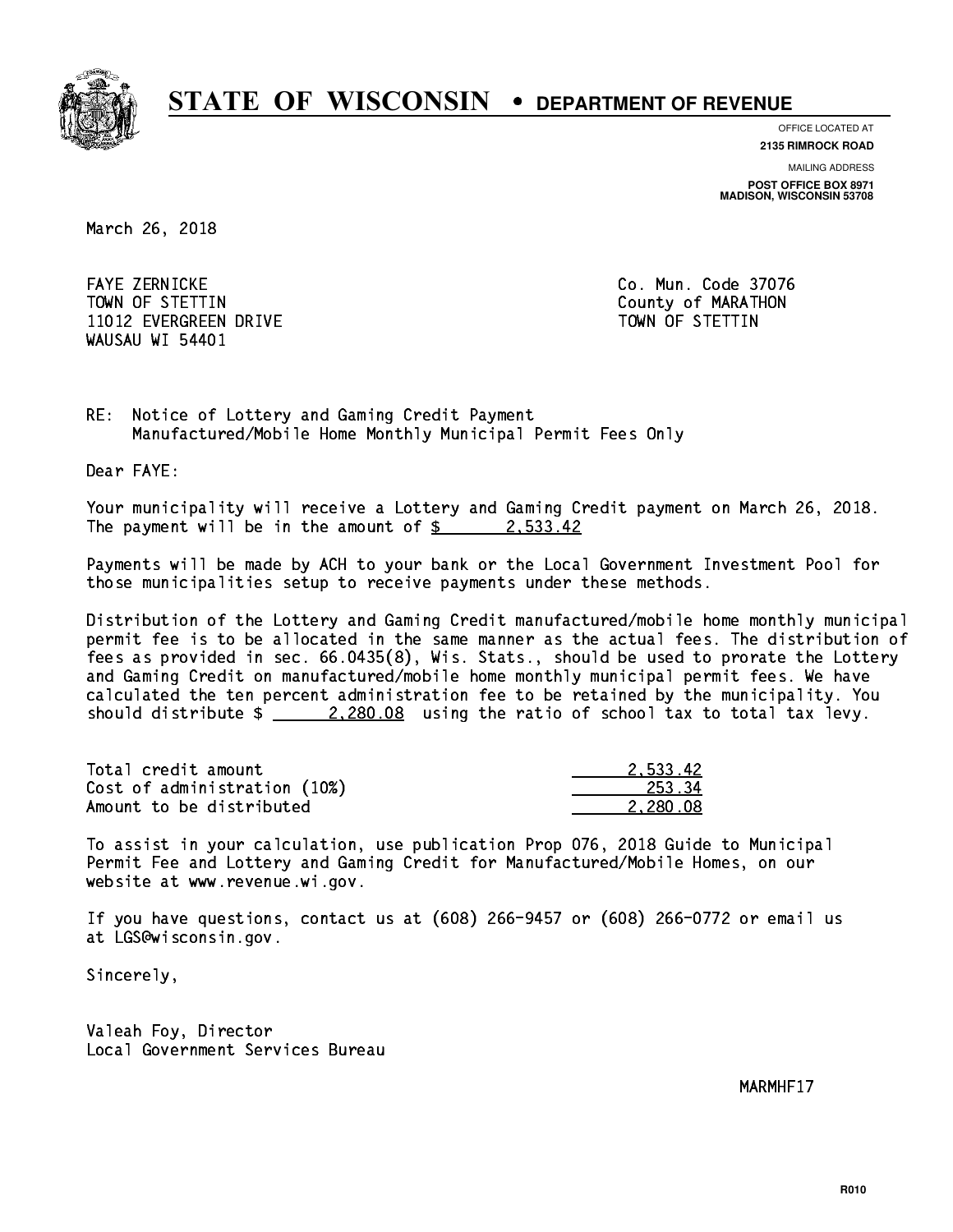

**OFFICE LOCATED AT**

**2135 RIMROCK ROAD**

**MAILING ADDRESS POST OFFICE BOX 8971 MADISON, WISCONSIN 53708**

March 26, 2018

LISA CZECH VILLAGE OF ATHENS County of MARATHON PO BOX 220 VILLAGE OF ATHENS ATHENS WI 54411-0220

Co. Mun. Code 37102

RE: Notice of Lottery and Gaming Credit Payment Manufactured/Mobile Home Monthly Municipal Permit Fees Only

Dear LISA:

 Your municipality will receive a Lottery and Gaming Credit payment on March 26, 2018. The payment will be in the amount of \$ 598.65 \_\_\_\_\_\_\_\_\_\_\_\_\_\_\_\_

 Payments will be made by ACH to your bank or the Local Government Investment Pool for those municipalities setup to receive payments under these methods.

 Distribution of the Lottery and Gaming Credit manufactured/mobile home monthly municipal permit fee is to be allocated in the same manner as the actual fees. The distribution of fees as provided in sec. 66.0435(8), Wis. Stats., should be used to prorate the Lottery and Gaming Credit on manufactured/mobile home monthly municipal permit fees. We have calculated the ten percent administration fee to be retained by the municipality. You should distribute  $\frac{2}{1}$   $\frac{538.79}{2}$  using the ratio of school tax to total tax levy.

| Total credit amount          | 598.65 |
|------------------------------|--------|
| Cost of administration (10%) | 59.86  |
| Amount to be distributed     | 538.79 |

 To assist in your calculation, use publication Prop 076, 2018 Guide to Municipal Permit Fee and Lottery and Gaming Credit for Manufactured/Mobile Homes, on our website at www.revenue.wi.gov.

 If you have questions, contact us at (608) 266-9457 or (608) 266-0772 or email us at LGS@wisconsin.gov.

Sincerely,

 Valeah Foy, Director Local Government Services Bureau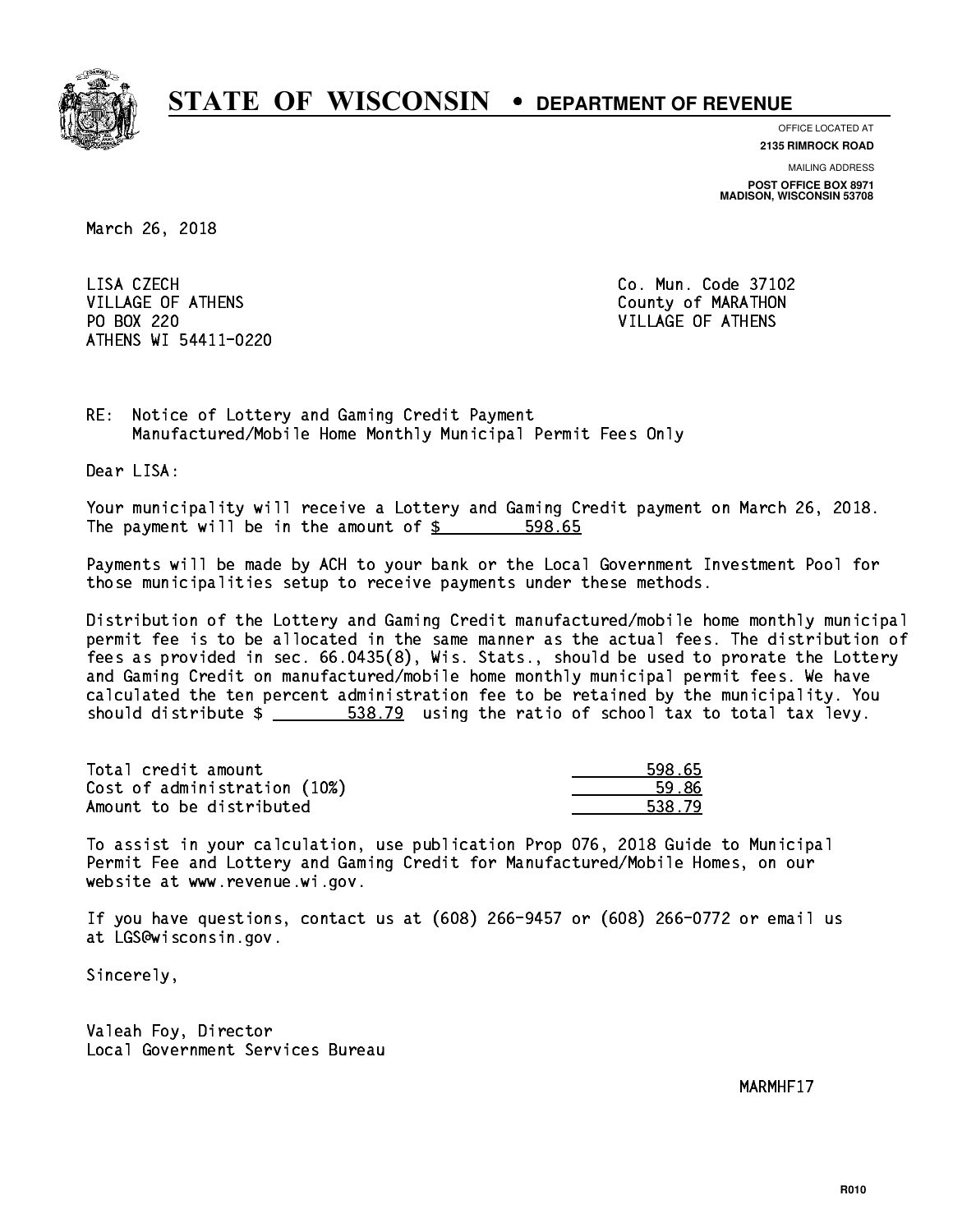

**OFFICE LOCATED AT**

**2135 RIMROCK ROAD**

**MAILING ADDRESS POST OFFICE BOX 8971 MADISON, WISCONSIN 53708**

March 26, 2018

 LOUELLA LUEDTKE Co. Mun. Code 37121 VILLAGE OF EDGAR County of MARATHON PO BOX 67 VILLAGE OF EDGAR EDGAR WI 54426-0067

RE: Notice of Lottery and Gaming Credit Payment Manufactured/Mobile Home Monthly Municipal Permit Fees Only

Dear LOUELLA:

 Your municipality will receive a Lottery and Gaming Credit payment on March 26, 2018. The payment will be in the amount of  $\frac{2}{3}$  7,202.45

 Payments will be made by ACH to your bank or the Local Government Investment Pool for those municipalities setup to receive payments under these methods.

 Distribution of the Lottery and Gaming Credit manufactured/mobile home monthly municipal permit fee is to be allocated in the same manner as the actual fees. The distribution of fees as provided in sec. 66.0435(8), Wis. Stats., should be used to prorate the Lottery and Gaming Credit on manufactured/mobile home monthly municipal permit fees. We have calculated the ten percent administration fee to be retained by the municipality. You should distribute  $\frac{2}{1}$  6,482.21 using the ratio of school tax to total tax levy.

| Total credit amount          | 7.202.45 |
|------------------------------|----------|
| Cost of administration (10%) | 720.24   |
| Amount to be distributed     | 6.482.21 |

 To assist in your calculation, use publication Prop 076, 2018 Guide to Municipal Permit Fee and Lottery and Gaming Credit for Manufactured/Mobile Homes, on our website at www.revenue.wi.gov.

 If you have questions, contact us at (608) 266-9457 or (608) 266-0772 or email us at LGS@wisconsin.gov.

Sincerely,

 Valeah Foy, Director Local Government Services Bureau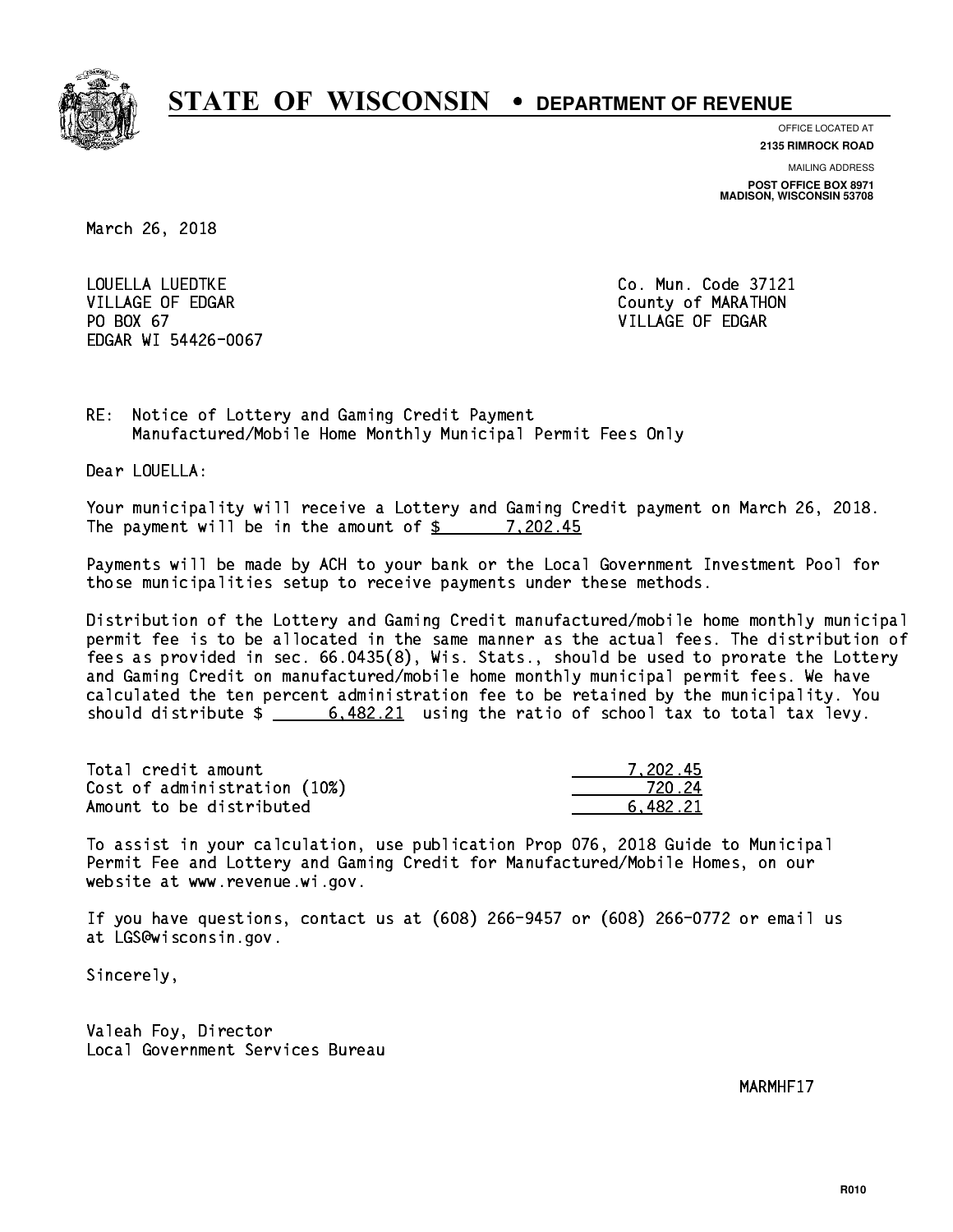

**OFFICE LOCATED AT**

**2135 RIMROCK ROAD**

**MAILING ADDRESS POST OFFICE BOX 8971 MADISON, WISCONSIN 53708**

March 26, 2018

EMILY LEY, VILLAGE TREAS CO. Mun. Code 37145 VILLAGE OF KRONENWETTER County of MARATHON 1582 KRONENWETTER DR VILLAGE OF KRONENWETTER MOSINEE WI 54455-9003

RE: Notice of Lottery and Gaming Credit Payment Manufactured/Mobile Home Monthly Municipal Permit Fees Only

Dear EMILY:

 Your municipality will receive a Lottery and Gaming Credit payment on March 26, 2018. The payment will be in the amount of  $\frac{2}{3}$  2,359.20

 Payments will be made by ACH to your bank or the Local Government Investment Pool for those municipalities setup to receive payments under these methods.

 Distribution of the Lottery and Gaming Credit manufactured/mobile home monthly municipal permit fee is to be allocated in the same manner as the actual fees. The distribution of fees as provided in sec. 66.0435(8), Wis. Stats., should be used to prorate the Lottery and Gaming Credit on manufactured/mobile home monthly municipal permit fees. We have calculated the ten percent administration fee to be retained by the municipality. You should distribute  $\frac{2.123.28}{2.123.28}$  using the ratio of school tax to total tax levy.

| Total credit amount          | 2.359.20 |
|------------------------------|----------|
| Cost of administration (10%) | 235.92   |
| Amount to be distributed     | 2.123.28 |

 To assist in your calculation, use publication Prop 076, 2018 Guide to Municipal Permit Fee and Lottery and Gaming Credit for Manufactured/Mobile Homes, on our website at www.revenue.wi.gov.

 If you have questions, contact us at (608) 266-9457 or (608) 266-0772 or email us at LGS@wisconsin.gov.

Sincerely,

 Valeah Foy, Director Local Government Services Bureau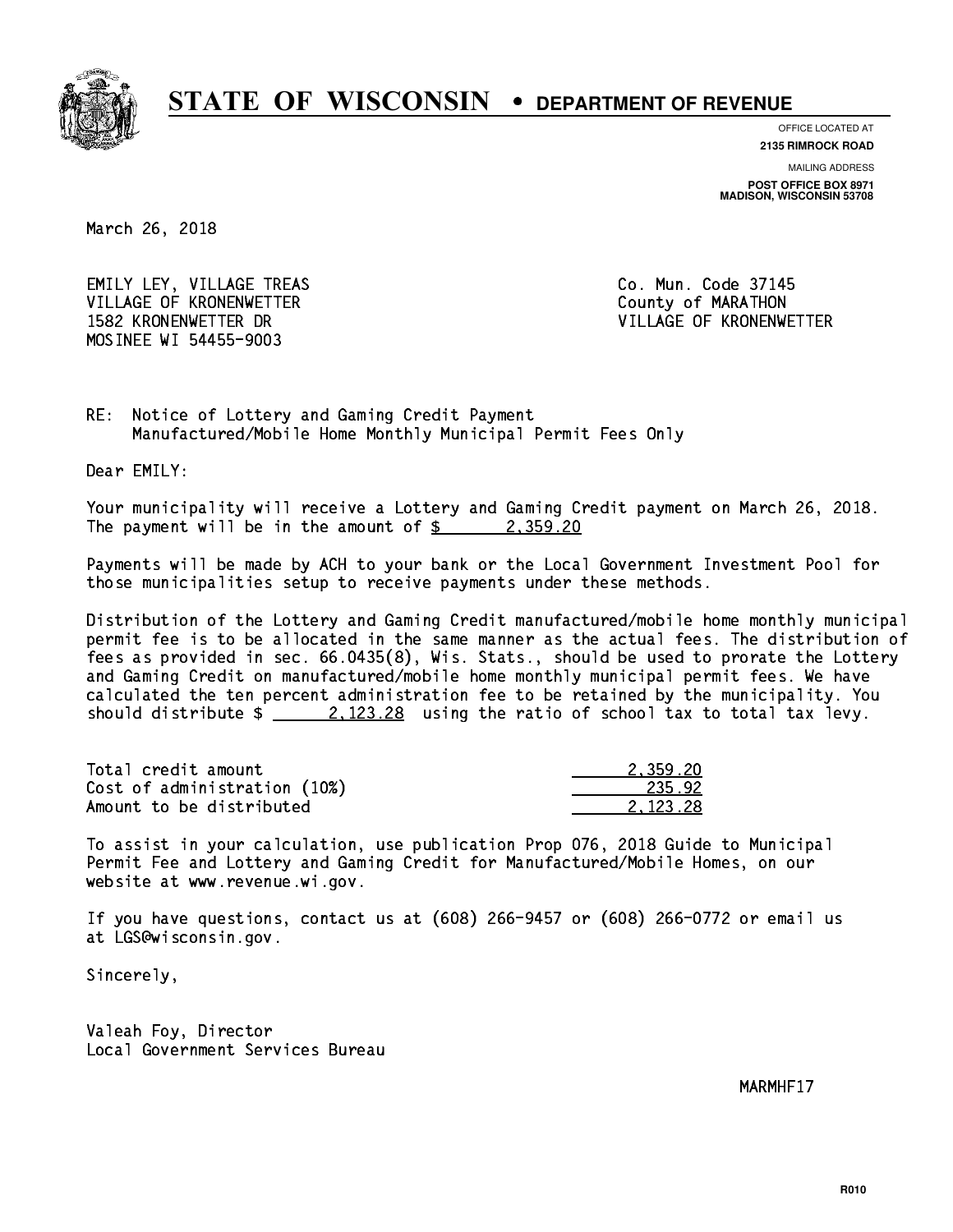

**OFFICE LOCATED AT 2135 RIMROCK ROAD**

**MAILING ADDRESS POST OFFICE BOX 8971 MADISON, WISCONSIN 53708**

March 26, 2018

ANDREW KURTZ VILLAGE OF MARATHON COUNTY OF MARATHON PO BOX 487 MARATHON WI 54448-0487

Co. Mun. Code 37151 VILLAGE OF MARATHON

RE: Notice of Lottery and Gaming Credit Payment Manufactured/Mobile Home Monthly Municipal Permit Fees Only

Dear ANDREW:

 Your municipality will receive a Lottery and Gaming Credit payment on March 26, 2018. The payment will be in the amount of  $\frac{2}{3}$  1,219.98

 Payments will be made by ACH to your bank or the Local Government Investment Pool for those municipalities setup to receive payments under these methods.

 Distribution of the Lottery and Gaming Credit manufactured/mobile home monthly municipal permit fee is to be allocated in the same manner as the actual fees. The distribution of fees as provided in sec. 66.0435(8), Wis. Stats., should be used to prorate the Lottery and Gaming Credit on manufactured/mobile home monthly municipal permit fees. We have calculated the ten percent administration fee to be retained by the municipality. You should distribute  $\frac{1,097.99}{1,097.99}$  using the ratio of school tax to total tax levy.

| Total credit amount          | 1.219.98 |
|------------------------------|----------|
| Cost of administration (10%) | 121.99   |
| Amount to be distributed     | 1.097.99 |

 To assist in your calculation, use publication Prop 076, 2018 Guide to Municipal Permit Fee and Lottery and Gaming Credit for Manufactured/Mobile Homes, on our website at www.revenue.wi.gov.

 If you have questions, contact us at (608) 266-9457 or (608) 266-0772 or email us at LGS@wisconsin.gov.

Sincerely,

 Valeah Foy, Director Local Government Services Bureau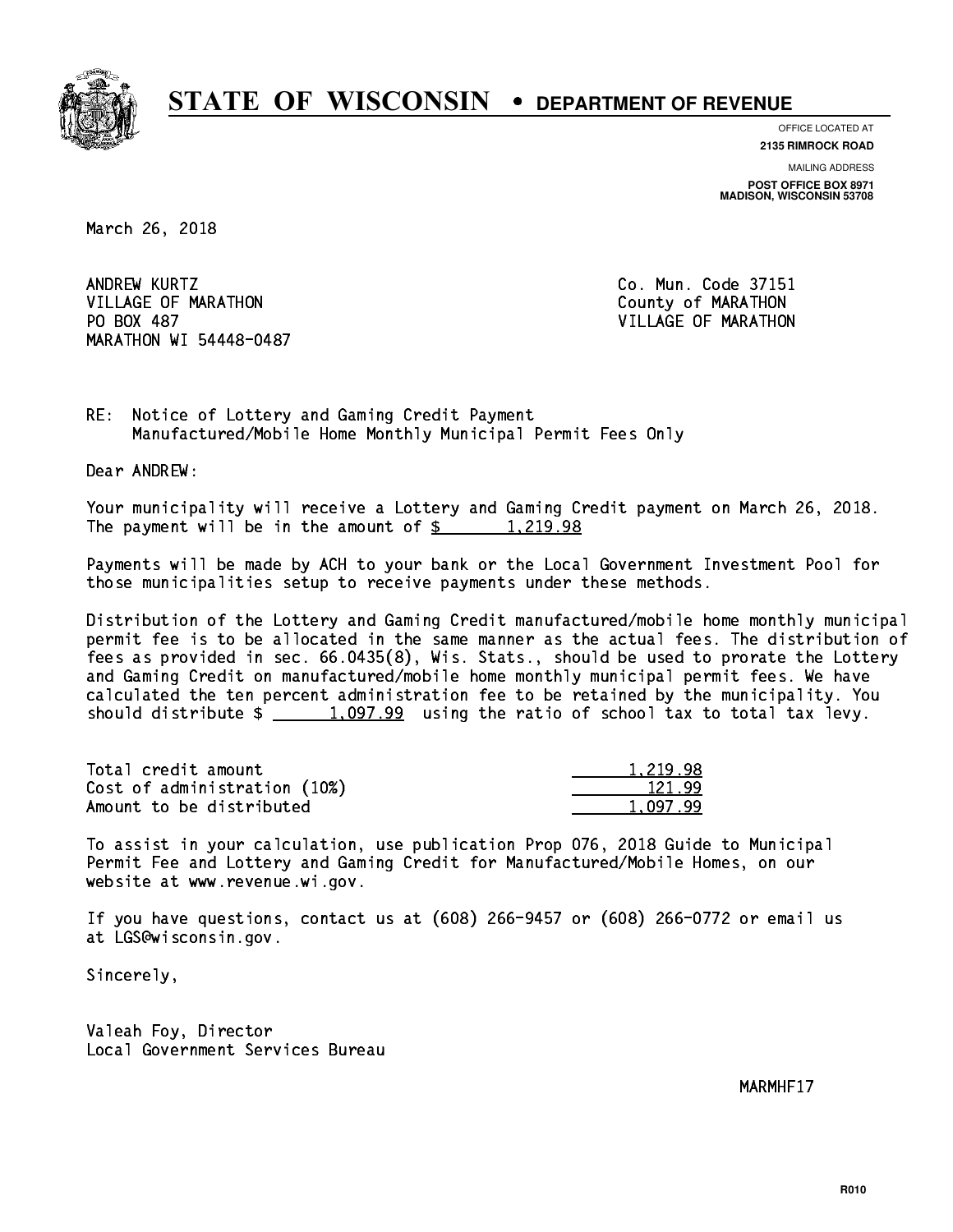

**OFFICE LOCATED AT 2135 RIMROCK ROAD**

**MAILING ADDRESS POST OFFICE BOX 8971 MADISON, WISCONSIN 53708**

March 26, 2018

PAUL HENSCH VILLAGE OF SPENCER COUNTY OF MARATHON PO BOX 360 VILLAGE OF SPENCER SPENCER WI 54479-0360

Co. Mun. Code 37181

RE: Notice of Lottery and Gaming Credit Payment Manufactured/Mobile Home Monthly Municipal Permit Fees Only

Dear PAUL:

 Your municipality will receive a Lottery and Gaming Credit payment on March 26, 2018. The payment will be in the amount of  $\frac{2}{3}$  3,588.36

 Payments will be made by ACH to your bank or the Local Government Investment Pool for those municipalities setup to receive payments under these methods.

 Distribution of the Lottery and Gaming Credit manufactured/mobile home monthly municipal permit fee is to be allocated in the same manner as the actual fees. The distribution of fees as provided in sec. 66.0435(8), Wis. Stats., should be used to prorate the Lottery and Gaming Credit on manufactured/mobile home monthly municipal permit fees. We have calculated the ten percent administration fee to be retained by the municipality. You should distribute  $\frac{2}{2}$   $\frac{3,229.53}{2}$  using the ratio of school tax to total tax levy.

| Total credit amount          | 3.588.36 |
|------------------------------|----------|
| Cost of administration (10%) | 358.83   |
| Amount to be distributed     | 3.229.53 |

 To assist in your calculation, use publication Prop 076, 2018 Guide to Municipal Permit Fee and Lottery and Gaming Credit for Manufactured/Mobile Homes, on our website at www.revenue.wi.gov.

 If you have questions, contact us at (608) 266-9457 or (608) 266-0772 or email us at LGS@wisconsin.gov.

Sincerely,

 Valeah Foy, Director Local Government Services Bureau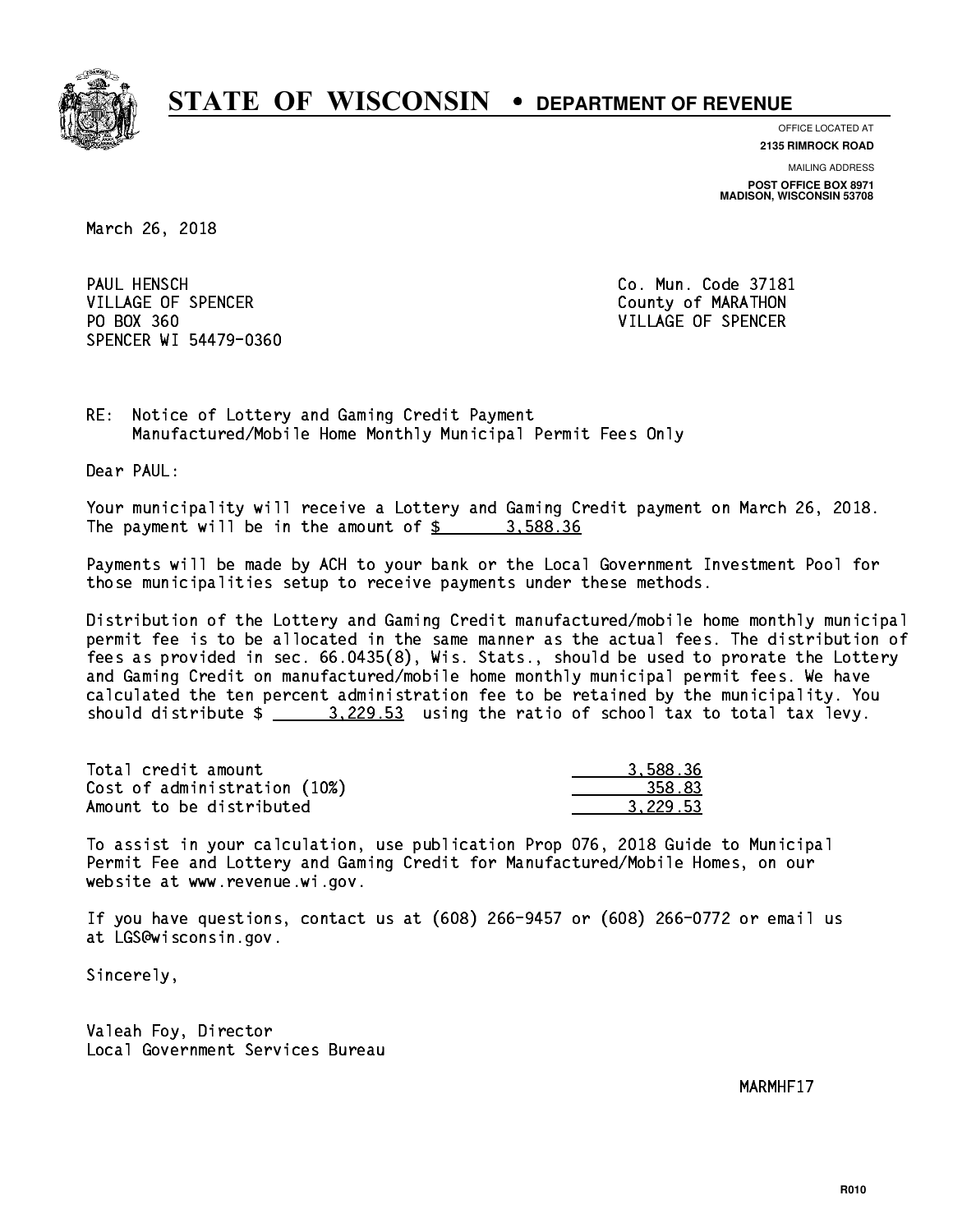

**OFFICE LOCATED AT**

**2135 RIMROCK ROAD**

**MAILING ADDRESS POST OFFICE BOX 8971 MADISON, WISCONSIN 53708**

March 26, 2018

ROSEANN JOHNSON CO. Mun. Code 37182 VILLAGE OF STRATFORD County of MARATHON PO BOX 12 STRATFORD WI 54484-0012

VILLAGE OF STRATFORD

RE: Notice of Lottery and Gaming Credit Payment Manufactured/Mobile Home Monthly Municipal Permit Fees Only

Dear ROSEANN:

 Your municipality will receive a Lottery and Gaming Credit payment on March 26, 2018. The payment will be in the amount of  $\frac{2}{3}$  2,170.32

 Payments will be made by ACH to your bank or the Local Government Investment Pool for those municipalities setup to receive payments under these methods.

 Distribution of the Lottery and Gaming Credit manufactured/mobile home monthly municipal permit fee is to be allocated in the same manner as the actual fees. The distribution of fees as provided in sec. 66.0435(8), Wis. Stats., should be used to prorate the Lottery and Gaming Credit on manufactured/mobile home monthly municipal permit fees. We have calculated the ten percent administration fee to be retained by the municipality. You should distribute  $\frac{1,953.29}{1,953.29}$  using the ratio of school tax to total tax levy.

| Total credit amount          | 2.170.32 |
|------------------------------|----------|
| Cost of administration (10%) | 217.03   |
| Amount to be distributed     | 1,953.29 |

 To assist in your calculation, use publication Prop 076, 2018 Guide to Municipal Permit Fee and Lottery and Gaming Credit for Manufactured/Mobile Homes, on our website at www.revenue.wi.gov.

 If you have questions, contact us at (608) 266-9457 or (608) 266-0772 or email us at LGS@wisconsin.gov.

Sincerely,

 Valeah Foy, Director Local Government Services Bureau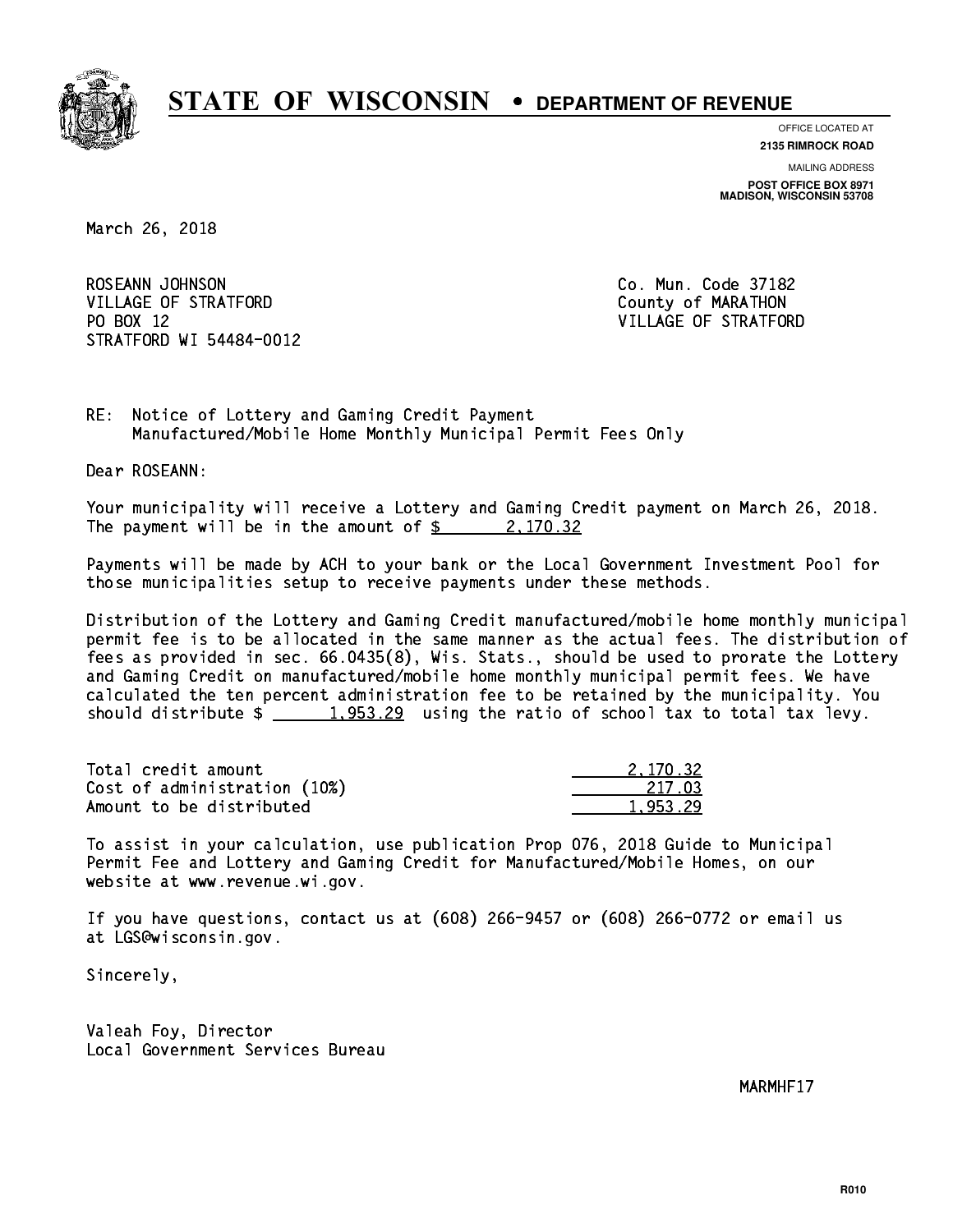

**OFFICE LOCATED AT**

**2135 RIMROCK ROAD**

**MAILING ADDRESS POST OFFICE BOX 8971 MADISON, WISCONSIN 53708**

March 26, 2018

**HEIDI MALDONIS** VILLAGE OF UNITY COUNTY COUNTY PO BOX 168 VILLAGE OF UNITY UNITY WI 54488-0168

Co. Mun. Code 37186

RE: Notice of Lottery and Gaming Credit Payment Manufactured/Mobile Home Monthly Municipal Permit Fees Only

Dear HEIDI:

 Your municipality will receive a Lottery and Gaming Credit payment on March 26, 2018. The payment will be in the amount of  $\frac{2}{3}$  1,946.99

 Payments will be made by ACH to your bank or the Local Government Investment Pool for those municipalities setup to receive payments under these methods.

 Distribution of the Lottery and Gaming Credit manufactured/mobile home monthly municipal permit fee is to be allocated in the same manner as the actual fees. The distribution of fees as provided in sec. 66.0435(8), Wis. Stats., should be used to prorate the Lottery and Gaming Credit on manufactured/mobile home monthly municipal permit fees. We have calculated the ten percent administration fee to be retained by the municipality. You should distribute  $\frac{1,752.30}{1,752.30}$  using the ratio of school tax to total tax levy.

| Total credit amount          | 1.946.99 |
|------------------------------|----------|
| Cost of administration (10%) | 194.69   |
| Amount to be distributed     | 1,752.30 |

 To assist in your calculation, use publication Prop 076, 2018 Guide to Municipal Permit Fee and Lottery and Gaming Credit for Manufactured/Mobile Homes, on our website at www.revenue.wi.gov.

 If you have questions, contact us at (608) 266-9457 or (608) 266-0772 or email us at LGS@wisconsin.gov.

Sincerely,

 Valeah Foy, Director Local Government Services Bureau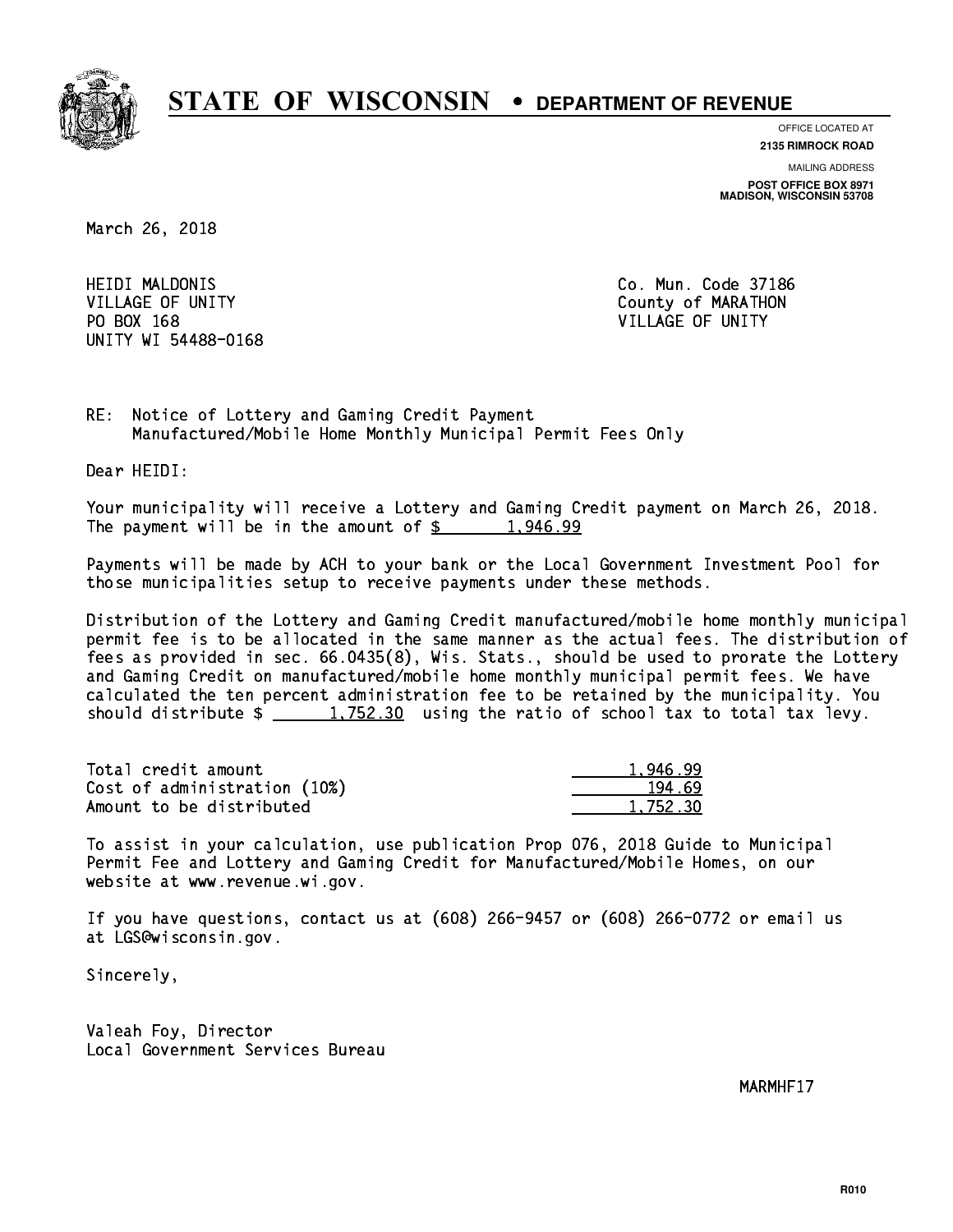

**OFFICE LOCATED AT**

**2135 RIMROCK ROAD**

**MAILING ADDRESS POST OFFICE BOX 8971 MADISON, WISCONSIN 53708**

March 26, 2018

JOHN JACOBS, FINANCE DIR Co. Mun. Code 37192 VILLAGE OF WESTON COUNTY OF MARATHON 5500 SCHOFIELD AVE VILLAGE OF WESTON WESTON WI 54476

RE: Notice of Lottery and Gaming Credit Payment Manufactured/Mobile Home Monthly Municipal Permit Fees Only

Dear JOHN:

 Your municipality will receive a Lottery and Gaming Credit payment on March 26, 2018. The payment will be in the amount of  $\frac{2}{3}$  8,989.68

 Payments will be made by ACH to your bank or the Local Government Investment Pool for those municipalities setup to receive payments under these methods.

 Distribution of the Lottery and Gaming Credit manufactured/mobile home monthly municipal permit fee is to be allocated in the same manner as the actual fees. The distribution of fees as provided in sec. 66.0435(8), Wis. Stats., should be used to prorate the Lottery and Gaming Credit on manufactured/mobile home monthly municipal permit fees. We have calculated the ten percent administration fee to be retained by the municipality. You should distribute  $\frac{2}{2}$   $\frac{8,090.72}{2}$  using the ratio of school tax to total tax levy.

| Total credit amount          | 8.989.68 |
|------------------------------|----------|
| Cost of administration (10%) | 898.96   |
| Amount to be distributed     | 8.090.72 |

 To assist in your calculation, use publication Prop 076, 2018 Guide to Municipal Permit Fee and Lottery and Gaming Credit for Manufactured/Mobile Homes, on our website at www.revenue.wi.gov.

 If you have questions, contact us at (608) 266-9457 or (608) 266-0772 or email us at LGS@wisconsin.gov.

Sincerely,

 Valeah Foy, Director Local Government Services Bureau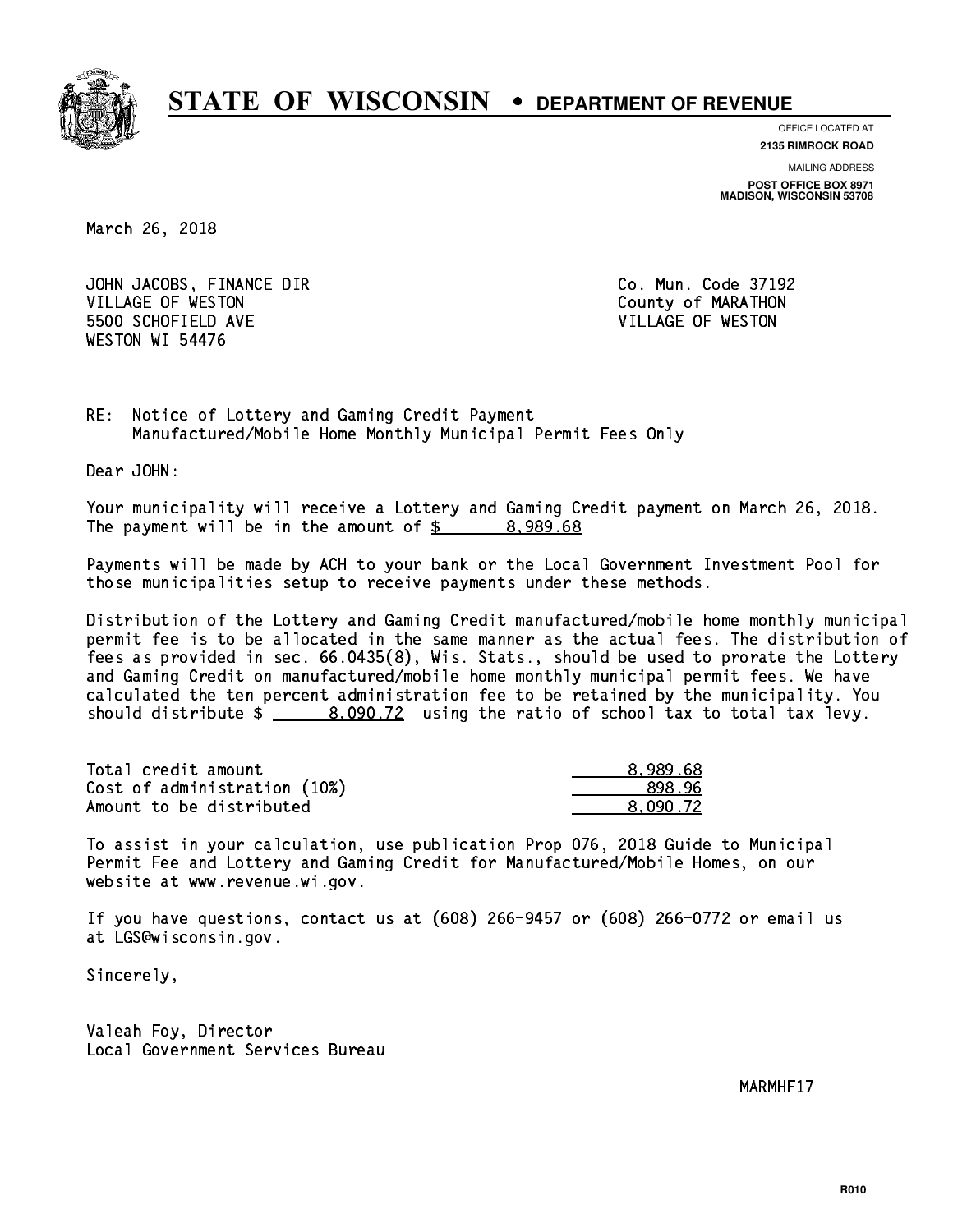

**OFFICE LOCATED AT**

**2135 RIMROCK ROAD**

**MAILING ADDRESS**

**POST OFFICE BOX 8971 MADISON, WISCONSIN 53708**

March 26, 2018

 JENNIFER LOPEZ Co. Mun. Code 37201 CITY OF ABBOTSFORD County of MARATHON 203 N 1ST STREET CITY OF ABBOTSFORD ABBOTSFORD WI 54405-0589

RE: Notice of Lottery and Gaming Credit Payment Manufactured/Mobile Home Monthly Municipal Permit Fees Only

Dear JENNIFER:

 Your municipality will receive a Lottery and Gaming Credit payment on March 26, 2018. The payment will be in the amount of \$ 5,756.04 \_\_\_\_\_\_\_\_\_\_\_\_\_\_\_\_

 Payments will be made by ACH to your bank or the Local Government Investment Pool for those municipalities setup to receive payments under these methods.

 Distribution of the Lottery and Gaming Credit manufactured/mobile home monthly municipal permit fee is to be allocated in the same manner as the actual fees. The distribution of fees as provided in sec. 66.0435(8), Wis. Stats., should be used to prorate the Lottery and Gaming Credit on manufactured/mobile home monthly municipal permit fees. We have calculated the ten percent administration fee to be retained by the municipality. You should distribute  $\frac{2}{3}$   $\frac{5,180.44}{2}$  using the ratio of school tax to total tax levy.

| Total credit amount          | 5,756.04 |
|------------------------------|----------|
| Cost of administration (10%) | 575.60   |
| Amount to be distributed     | 5.180.44 |

 To assist in your calculation, use publication Prop 076, 2018 Guide to Municipal Permit Fee and Lottery and Gaming Credit for Manufactured/Mobile Homes, on our website at www.revenue.wi.gov.

 If you have questions, contact us at (608) 266-9457 or (608) 266-0772 or email us at LGS@wisconsin.gov.

Sincerely,

 Valeah Foy, Director Local Government Services Bureau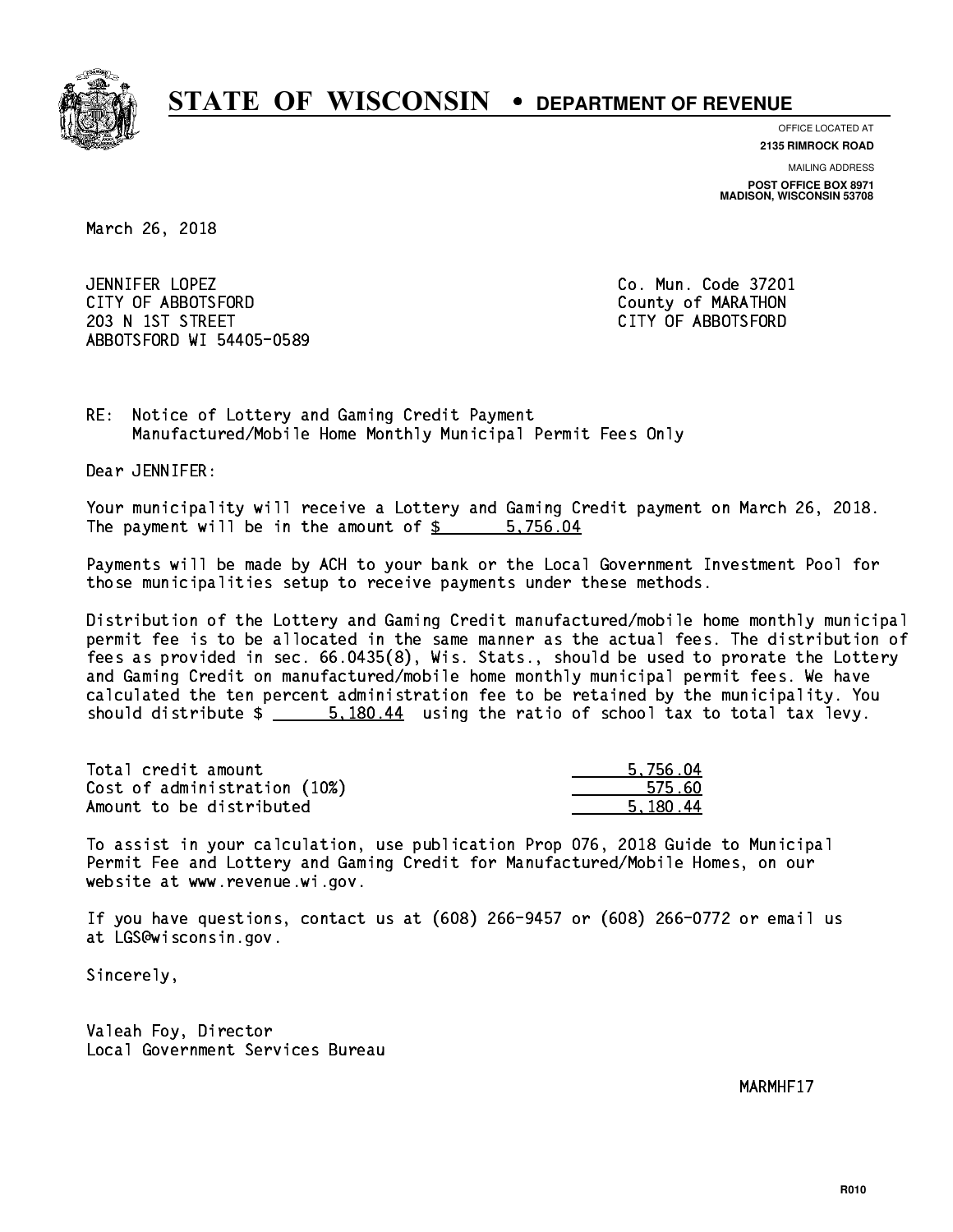

**OFFICE LOCATED AT**

**2135 RIMROCK ROAD**

**MAILING ADDRESS POST OFFICE BOX 8971 MADISON, WISCONSIN 53708**

March 26, 2018

 CONNIE GURTNER Co. Mun. Code 37211 PO BOX 236 PO BOX 236 CITY OF COLBY COLBY WI 54421-0236

CITY OF COLBY COUNTY COUNTY OF COUNTY COUNTY OF MARATHON

RE: Notice of Lottery and Gaming Credit Payment Manufactured/Mobile Home Monthly Municipal Permit Fees Only

Dear CONNIE:

 Your municipality will receive a Lottery and Gaming Credit payment on March 26, 2018. The payment will be in the amount of \$ 2,010.36 \_\_\_\_\_\_\_\_\_\_\_\_\_\_\_\_

 Payments will be made by ACH to your bank or the Local Government Investment Pool for those municipalities setup to receive payments under these methods.

 Distribution of the Lottery and Gaming Credit manufactured/mobile home monthly municipal permit fee is to be allocated in the same manner as the actual fees. The distribution of fees as provided in sec. 66.0435(8), Wis. Stats., should be used to prorate the Lottery and Gaming Credit on manufactured/mobile home monthly municipal permit fees. We have calculated the ten percent administration fee to be retained by the municipality. You should distribute  $\frac{2}{1,809.33}$  using the ratio of school tax to total tax levy.

| Total credit amount          | 2.010.36 |
|------------------------------|----------|
| Cost of administration (10%) | 201.03   |
| Amount to be distributed     | 1,809.33 |

 To assist in your calculation, use publication Prop 076, 2018 Guide to Municipal Permit Fee and Lottery and Gaming Credit for Manufactured/Mobile Homes, on our website at www.revenue.wi.gov.

 If you have questions, contact us at (608) 266-9457 or (608) 266-0772 or email us at LGS@wisconsin.gov.

Sincerely,

 Valeah Foy, Director Local Government Services Bureau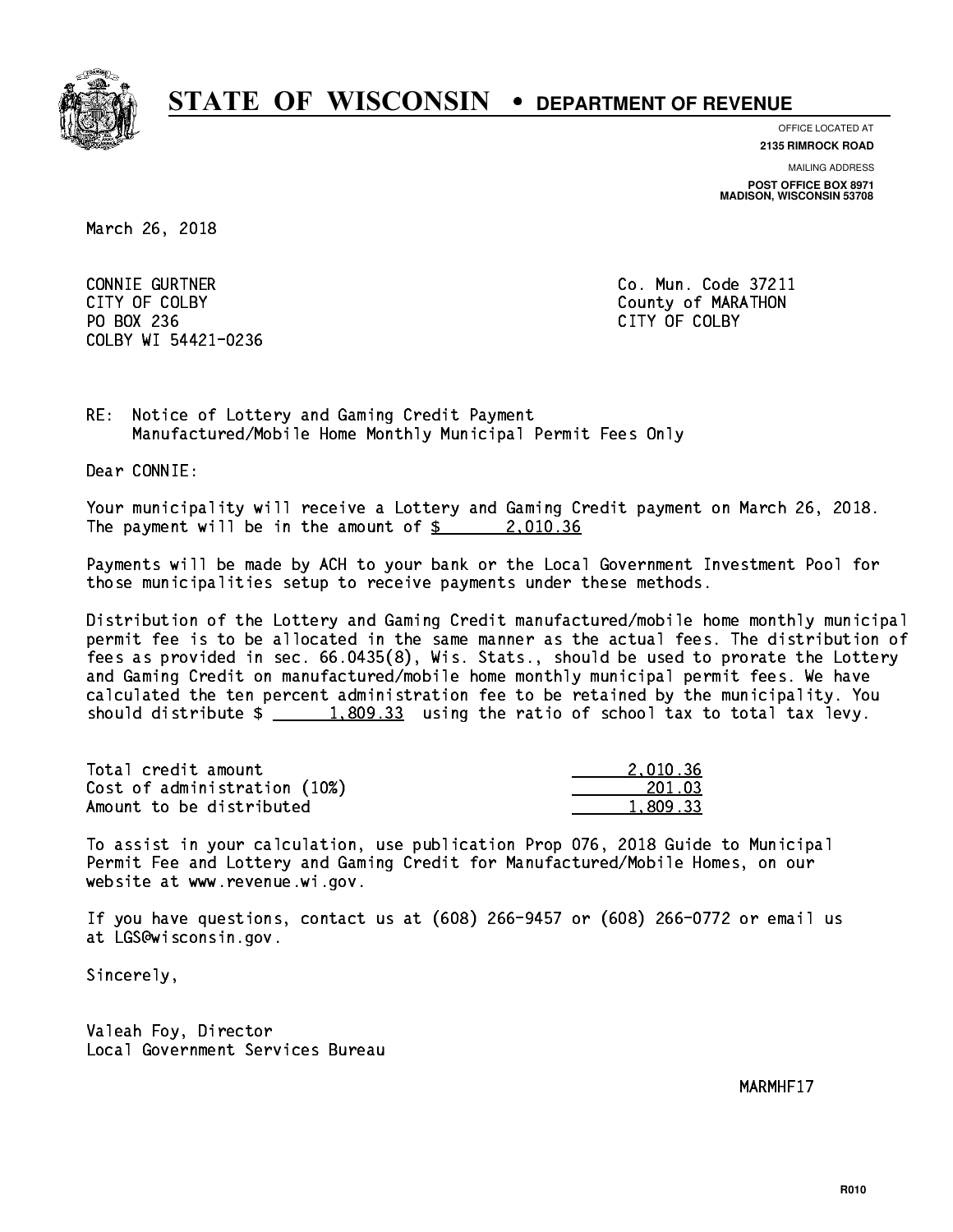

**OFFICE LOCATED AT**

**2135 RIMROCK ROAD**

**MAILING ADDRESS POST OFFICE BOX 8971 MADISON, WISCONSIN 53708**

March 26, 2018

KEITH STREY, FINANCE DIR CO. Mun. Code 37250 CITY OF MARSHFIELD County of MARATHON 630 S CENTRAL AVE SUITE 502 CITY OF MARSHFIELD MARSHFIELD WI 54449-4138

RE: Notice of Lottery and Gaming Credit Payment Manufactured/Mobile Home Monthly Municipal Permit Fees Only

Dear KEITH:

 Your municipality will receive a Lottery and Gaming Credit payment on March 26, 2018. The payment will be in the amount of  $\frac{2}{3}$  2,445.48

 Payments will be made by ACH to your bank or the Local Government Investment Pool for those municipalities setup to receive payments under these methods.

 Distribution of the Lottery and Gaming Credit manufactured/mobile home monthly municipal permit fee is to be allocated in the same manner as the actual fees. The distribution of fees as provided in sec. 66.0435(8), Wis. Stats., should be used to prorate the Lottery and Gaming Credit on manufactured/mobile home monthly municipal permit fees. We have calculated the ten percent administration fee to be retained by the municipality. You should distribute  $\frac{2,200.94}{2}$  using the ratio of school tax to total tax levy.

| Total credit amount          | 2.445.48 |
|------------------------------|----------|
| Cost of administration (10%) | 244.54   |
| Amount to be distributed     | 2.200.94 |

 To assist in your calculation, use publication Prop 076, 2018 Guide to Municipal Permit Fee and Lottery and Gaming Credit for Manufactured/Mobile Homes, on our website at www.revenue.wi.gov.

 If you have questions, contact us at (608) 266-9457 or (608) 266-0772 or email us at LGS@wisconsin.gov.

Sincerely,

 Valeah Foy, Director Local Government Services Bureau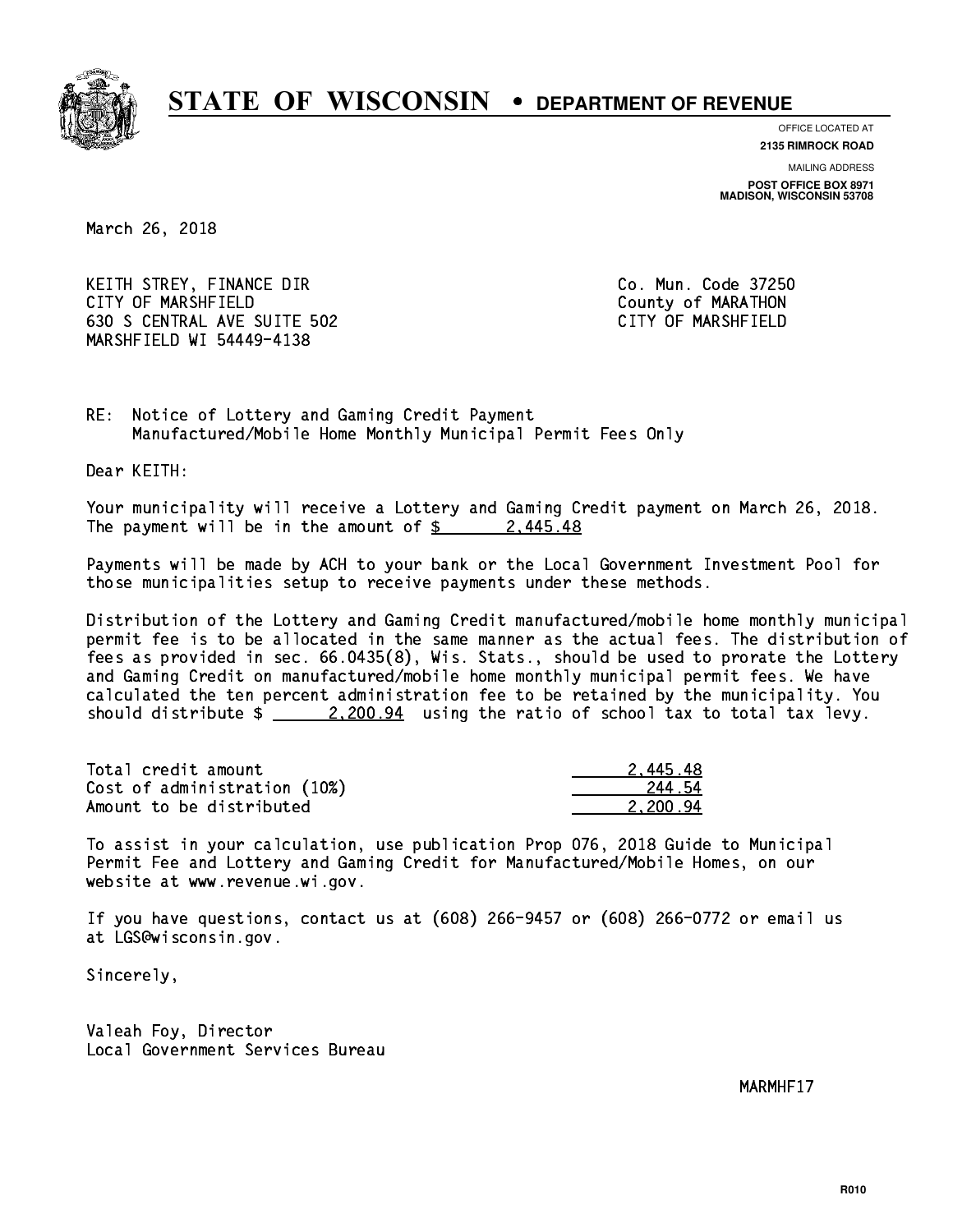

**OFFICE LOCATED AT 2135 RIMROCK ROAD**

**MAILING ADDRESS POST OFFICE BOX 8971 MADISON, WISCONSIN 53708**

March 26, 2018

 LISA QUINN Co. Mun. Code 37281 CITY OF SCHOFIELD County of MARATHON 200 PARK ST CITY OF SCHOFIELD SCHOFIELD WI 54476-1164

RE: Notice of Lottery and Gaming Credit Payment Manufactured/Mobile Home Monthly Municipal Permit Fees Only

Dear LISA:

 Your municipality will receive a Lottery and Gaming Credit payment on March 26, 2018. The payment will be in the amount of \$ 981.24 \_\_\_\_\_\_\_\_\_\_\_\_\_\_\_\_

 Payments will be made by ACH to your bank or the Local Government Investment Pool for those municipalities setup to receive payments under these methods.

 Distribution of the Lottery and Gaming Credit manufactured/mobile home monthly municipal permit fee is to be allocated in the same manner as the actual fees. The distribution of fees as provided in sec. 66.0435(8), Wis. Stats., should be used to prorate the Lottery and Gaming Credit on manufactured/mobile home monthly municipal permit fees. We have calculated the ten percent administration fee to be retained by the municipality. You should distribute  $\frac{2}{2}$   $\frac{883.12}{2}$  using the ratio of school tax to total tax levy.

| Total credit amount          | 981.24 |
|------------------------------|--------|
| Cost of administration (10%) | 98.12  |
| Amount to be distributed     | 883.12 |

 To assist in your calculation, use publication Prop 076, 2018 Guide to Municipal Permit Fee and Lottery and Gaming Credit for Manufactured/Mobile Homes, on our website at www.revenue.wi.gov.

 If you have questions, contact us at (608) 266-9457 or (608) 266-0772 or email us at LGS@wisconsin.gov.

Sincerely,

 Valeah Foy, Director Local Government Services Bureau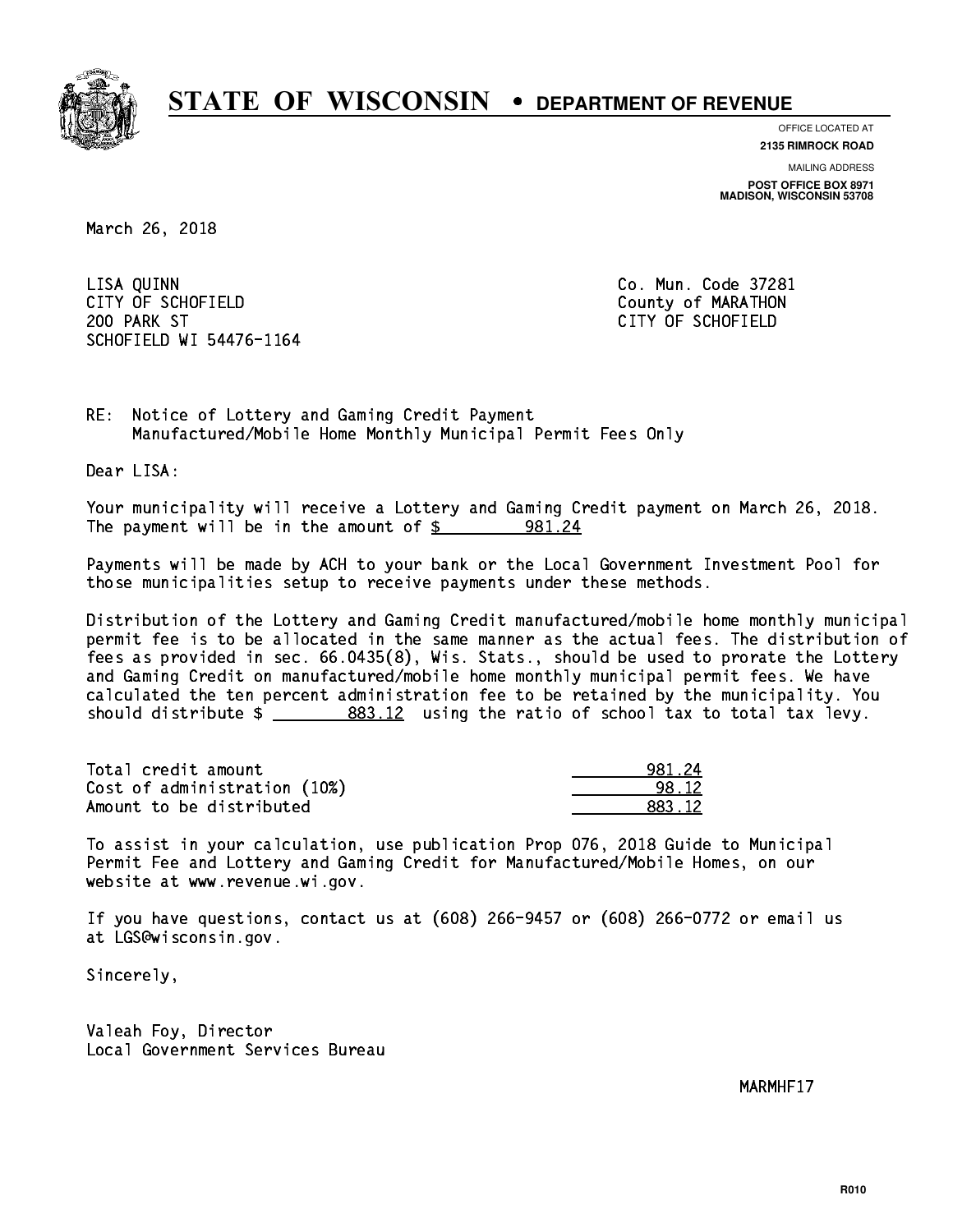

**OFFICE LOCATED AT**

**2135 RIMROCK ROAD**

**MAILING ADDRESS**

**POST OFFICE BOX 8971 MADISON, WISCONSIN 53708**

March 26, 2018

WAUSAU WI 54403

 MARYANNE GROAT Co. Mun. Code 37291 CITY OF WAUSAU COUNTY COUNTY OF MARATHON 407 GRANT ST CITY OF WAUSAU

RE: Notice of Lottery and Gaming Credit Payment Manufactured/Mobile Home Monthly Municipal Permit Fees Only

Dear MARYANNE:

 Your municipality will receive a Lottery and Gaming Credit payment on March 26, 2018. The payment will be in the amount of \$ 9,721.56 \_\_\_\_\_\_\_\_\_\_\_\_\_\_\_\_

 Payments will be made by ACH to your bank or the Local Government Investment Pool for those municipalities setup to receive payments under these methods.

 Distribution of the Lottery and Gaming Credit manufactured/mobile home monthly municipal permit fee is to be allocated in the same manner as the actual fees. The distribution of fees as provided in sec. 66.0435(8), Wis. Stats., should be used to prorate the Lottery and Gaming Credit on manufactured/mobile home monthly municipal permit fees. We have calculated the ten percent administration fee to be retained by the municipality. You should distribute  $\frac{2}{1}$   $\frac{8,749.41}{2}$  using the ratio of school tax to total tax levy.

| Total credit amount          | 9.721.56 |
|------------------------------|----------|
| Cost of administration (10%) | 972.15   |
| Amount to be distributed     | 8.749.41 |

 To assist in your calculation, use publication Prop 076, 2018 Guide to Municipal Permit Fee and Lottery and Gaming Credit for Manufactured/Mobile Homes, on our website at www.revenue.wi.gov.

 If you have questions, contact us at (608) 266-9457 or (608) 266-0772 or email us at LGS@wisconsin.gov.

Sincerely,

 Valeah Foy, Director Local Government Services Bureau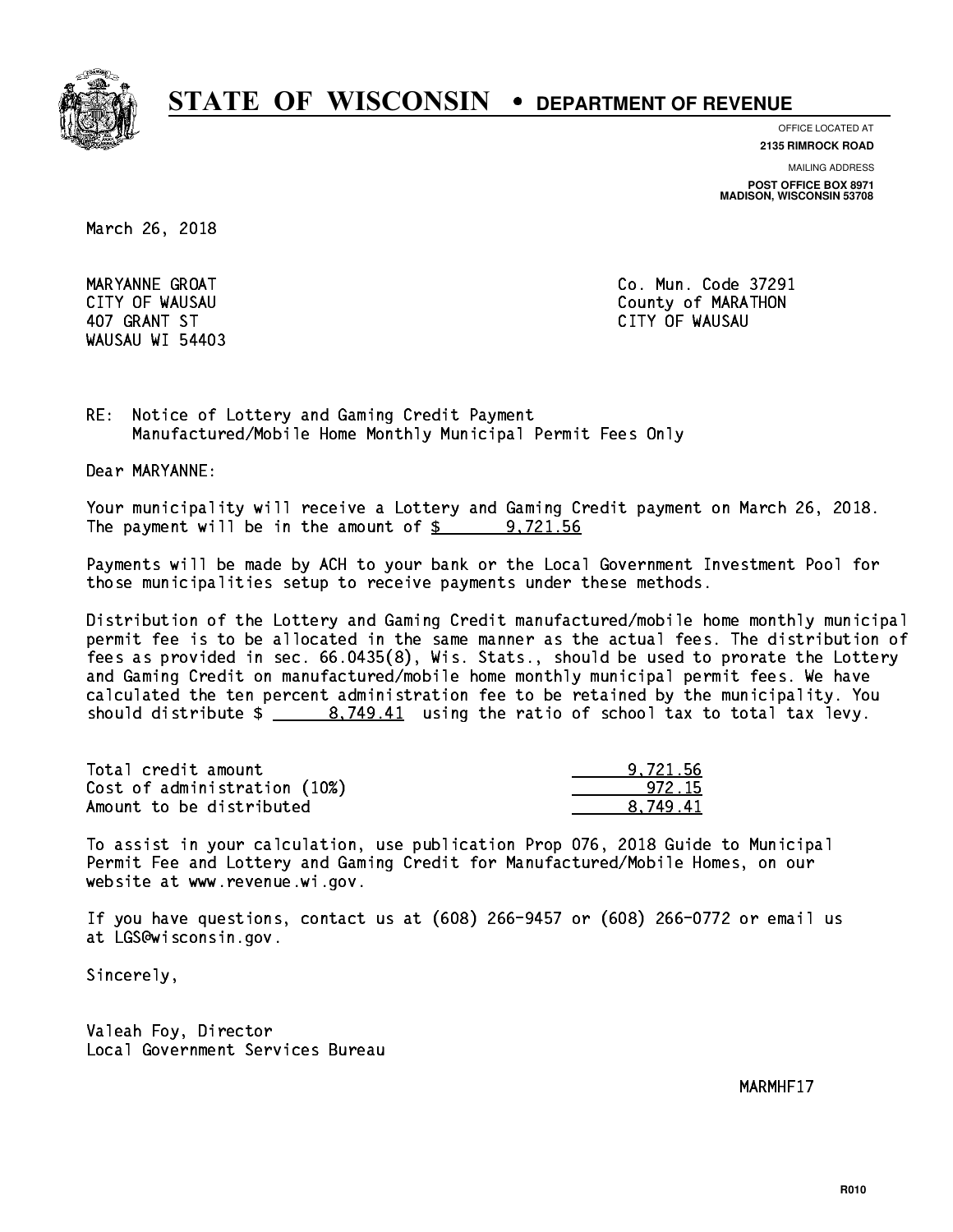

**OFFICE LOCATED AT 2135 RIMROCK ROAD**

**MAILING ADDRESS**

**POST OFFICE BOX 8971 MADISON, WISCONSIN 53708**

March 26, 2018

 WENDELL PHILIPPS Co. Mun. Code 38026 TOWN OF PORTERFIELD **TOWN** OF PORTERFIELD W3108 TWIN CREEK RD TOWN OF PORTERFIELD PORTERFIELD WI 54159-9747

RE: Notice of Lottery and Gaming Credit Payment Manufactured/Mobile Home Monthly Municipal Permit Fees Only

Dear WENDELL:

 Your municipality will receive a Lottery and Gaming Credit payment on March 26, 2018. The payment will be in the amount of  $\frac{216.19}{2}$ 

 Payments will be made by ACH to your bank or the Local Government Investment Pool for those municipalities setup to receive payments under these methods.

 Distribution of the Lottery and Gaming Credit manufactured/mobile home monthly municipal permit fee is to be allocated in the same manner as the actual fees. The distribution of fees as provided in sec. 66.0435(8), Wis. Stats., should be used to prorate the Lottery and Gaming Credit on manufactured/mobile home monthly municipal permit fees. We have calculated the ten percent administration fee to be retained by the municipality. You should distribute  $\frac{194.58}{194.58}$  using the ratio of school tax to total tax levy.

Total credit amount Cost of administration (10%) Amount to be distributed

| i 19<br>21 |
|------------|
| 21 61      |
| ٦<br>- 9   |

 To assist in your calculation, use publication Prop 076, 2018 Guide to Municipal Permit Fee and Lottery and Gaming Credit for Manufactured/Mobile Homes, on our website at www.revenue.wi.gov.

 If you have questions, contact us at (608) 266-9457 or (608) 266-0772 or email us at LGS@wisconsin.gov.

Sincerely,

 Valeah Foy, Director Local Government Services Bureau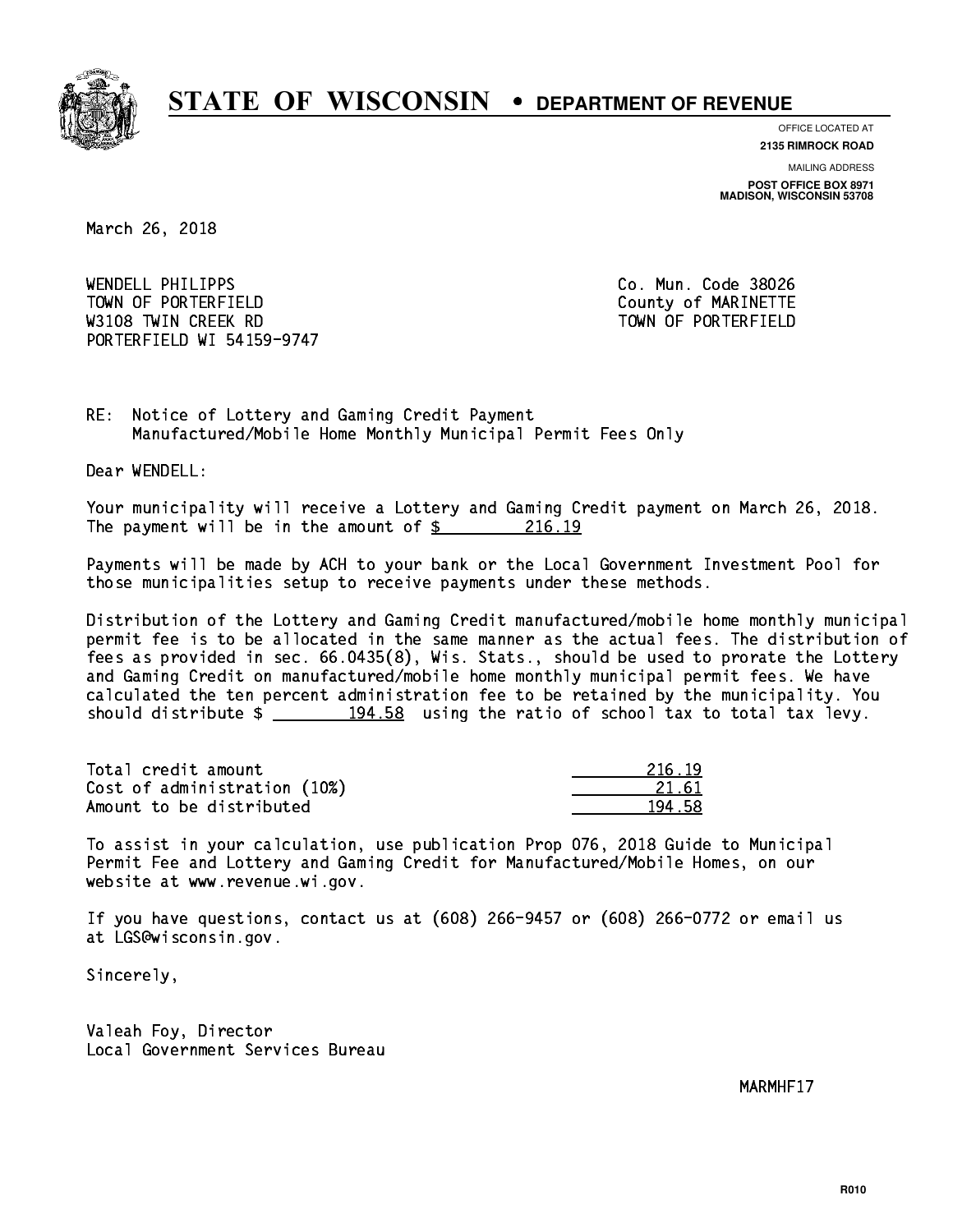

**OFFICE LOCATED AT 2135 RIMROCK ROAD**

**MAILING ADDRESS POST OFFICE BOX 8971 MADISON, WISCONSIN 53708**

March 26, 2018

 MARY JANE KEMPKA Co. Mun. Code 38032 TOWN OF STEPHENSON COUNTY OF MARINETTE N6903 N 6TH ST TOWN OF STEPHENSON CRIVITZ WI 54114-9237

RE: Notice of Lottery and Gaming Credit Payment Manufactured/Mobile Home Monthly Municipal Permit Fees Only

Dear MARY JANE:

 Your municipality will receive a Lottery and Gaming Credit payment on March 26, 2018. The payment will be in the amount of \$ 539.76 \_\_\_\_\_\_\_\_\_\_\_\_\_\_\_\_

 Payments will be made by ACH to your bank or the Local Government Investment Pool for those municipalities setup to receive payments under these methods.

 Distribution of the Lottery and Gaming Credit manufactured/mobile home monthly municipal permit fee is to be allocated in the same manner as the actual fees. The distribution of fees as provided in sec. 66.0435(8), Wis. Stats., should be used to prorate the Lottery and Gaming Credit on manufactured/mobile home monthly municipal permit fees. We have calculated the ten percent administration fee to be retained by the municipality. You should distribute  $\frac{485.79}{1}$  using the ratio of school tax to total tax levy.

Total credit amount Cost of administration (10%) Amount to be distributed

| ⊑76<br>Ξ. |
|-----------|
| 97.       |
| i. 79     |

 To assist in your calculation, use publication Prop 076, 2018 Guide to Municipal Permit Fee and Lottery and Gaming Credit for Manufactured/Mobile Homes, on our website at www.revenue.wi.gov.

 If you have questions, contact us at (608) 266-9457 or (608) 266-0772 or email us at LGS@wisconsin.gov.

Sincerely,

 Valeah Foy, Director Local Government Services Bureau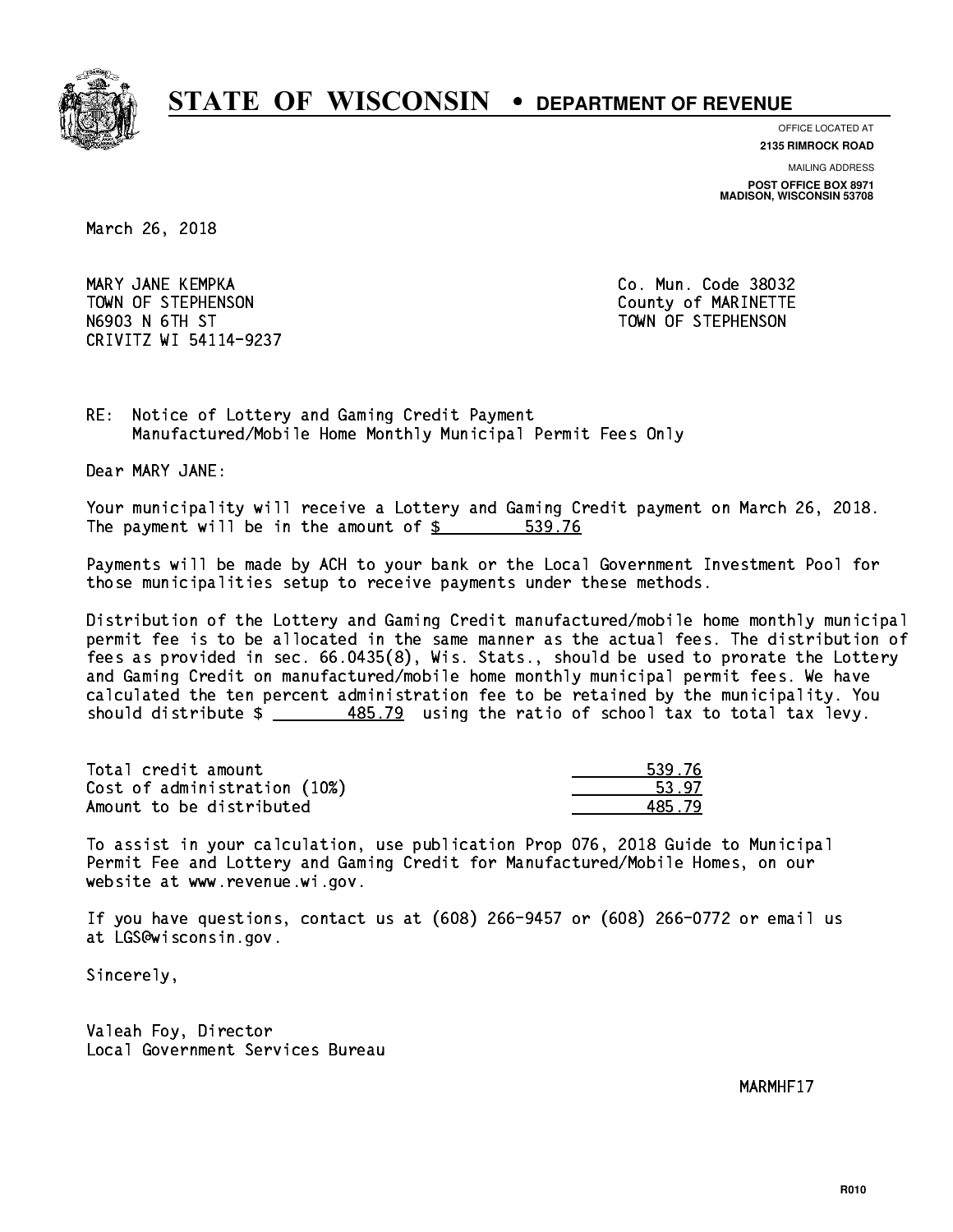

**OFFICE LOCATED AT 2135 RIMROCK ROAD**

**MAILING ADDRESS**

**POST OFFICE BOX 8971 MADISON, WISCONSIN 53708**

March 26, 2018

 MARILYN L. PADGETT Co. Mun. Code 38121 VILLAGE OF CRIVITZ COUNTY COUNTY OF MARINETTE PO BOX 727 VILLAGE OF CRIVITZ CRIVITZ WI 54114-0727

RE: Notice of Lottery and Gaming Credit Payment Manufactured/Mobile Home Monthly Municipal Permit Fees Only

Dear MARILYN:

 Your municipality will receive a Lottery and Gaming Credit payment on March 26, 2018. The payment will be in the amount of  $\frac{247.74}{24}$ 

 Payments will be made by ACH to your bank or the Local Government Investment Pool for those municipalities setup to receive payments under these methods.

 Distribution of the Lottery and Gaming Credit manufactured/mobile home monthly municipal permit fee is to be allocated in the same manner as the actual fees. The distribution of fees as provided in sec. 66.0435(8), Wis. Stats., should be used to prorate the Lottery and Gaming Credit on manufactured/mobile home monthly municipal permit fees. We have calculated the ten percent administration fee to be retained by the municipality. You should distribute  $\frac{222.97}{\pi}$  using the ratio of school tax to total tax levy.

Total credit amount Cost of administration (10%) Amount to be distributed

| 1774        |
|-------------|
| 4.77        |
| 222 -<br>97 |

 To assist in your calculation, use publication Prop 076, 2018 Guide to Municipal Permit Fee and Lottery and Gaming Credit for Manufactured/Mobile Homes, on our website at www.revenue.wi.gov.

 If you have questions, contact us at (608) 266-9457 or (608) 266-0772 or email us at LGS@wisconsin.gov.

Sincerely,

 Valeah Foy, Director Local Government Services Bureau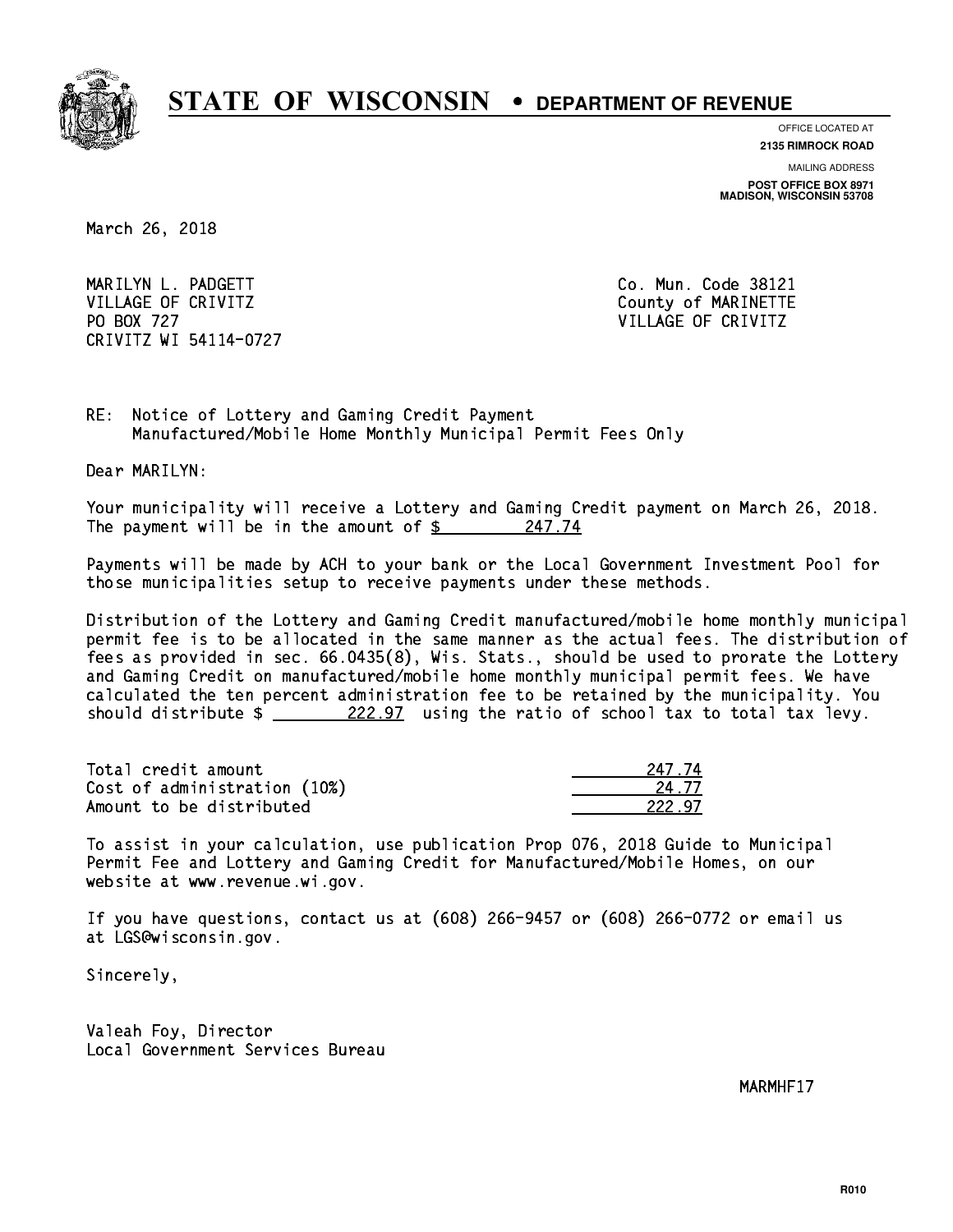

**OFFICE LOCATED AT 2135 RIMROCK ROAD**

**MAILING ADDRESS**

**POST OFFICE BOX 8971 MADISON, WISCONSIN 53708**

March 26, 2018

**SARA PULLEN** VILLAGE OF WAUSAUKEE COUNTY OF MARINETTE PO BOX 475 WAUSAUKEE WI 54177-0475

Co. Mun. Code 38191 VILLAGE OF WAUSAUKEE

RE: Notice of Lottery and Gaming Credit Payment Manufactured/Mobile Home Monthly Municipal Permit Fees Only

Dear SARA:

 Your municipality will receive a Lottery and Gaming Credit payment on March 26, 2018. The payment will be in the amount of  $$$ 60.69

 Payments will be made by ACH to your bank or the Local Government Investment Pool for those municipalities setup to receive payments under these methods.

 Distribution of the Lottery and Gaming Credit manufactured/mobile home monthly municipal permit fee is to be allocated in the same manner as the actual fees. The distribution of fees as provided in sec. 66.0435(8), Wis. Stats., should be used to prorate the Lottery and Gaming Credit on manufactured/mobile home monthly municipal permit fees. We have calculated the ten percent administration fee to be retained by the municipality. You should distribute  $\frac{2}{1}$   $\frac{54.63}{163}$  using the ratio of school tax to total tax levy.

Total credit amount Cost of administration (10%) Amount to be distributed

| - 69 |
|------|
| ና በ6 |
| L 63 |

 To assist in your calculation, use publication Prop 076, 2018 Guide to Municipal Permit Fee and Lottery and Gaming Credit for Manufactured/Mobile Homes, on our website at www.revenue.wi.gov.

 If you have questions, contact us at (608) 266-9457 or (608) 266-0772 or email us at LGS@wisconsin.gov.

Sincerely,

 Valeah Foy, Director Local Government Services Bureau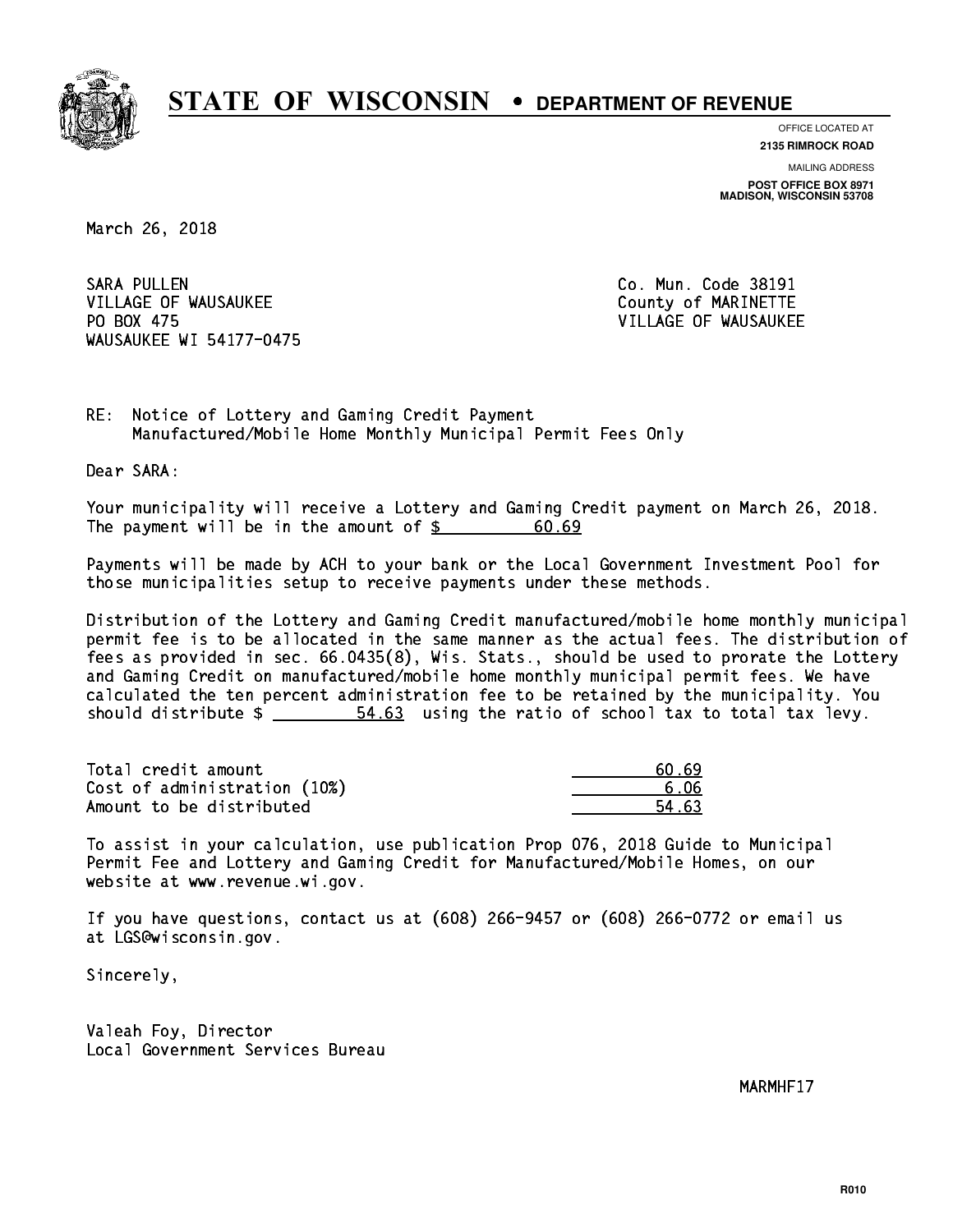

**OFFICE LOCATED AT**

**2135 RIMROCK ROAD**

**MAILING ADDRESS POST OFFICE BOX 8971 MADISON, WISCONSIN 53708**

March 26, 2018

JACQUELINE MILLER Co. Mun. Code 38251 CITY OF MARINETTE COUNTY COUNTY OF MARINETTE 1905 HALL AVE CITY OF MARINETTE MARINETTE WI 54143-1716

RE: Notice of Lottery and Gaming Credit Payment Manufactured/Mobile Home Monthly Municipal Permit Fees Only

Dear JACQUELINE:

 Your municipality will receive a Lottery and Gaming Credit payment on March 26, 2018. The payment will be in the amount of  $\frac{24,914.40}{24,224.22}$ 

 Payments will be made by ACH to your bank or the Local Government Investment Pool for those municipalities setup to receive payments under these methods.

 Distribution of the Lottery and Gaming Credit manufactured/mobile home monthly municipal permit fee is to be allocated in the same manner as the actual fees. The distribution of fees as provided in sec. 66.0435(8), Wis. Stats., should be used to prorate the Lottery and Gaming Credit on manufactured/mobile home monthly municipal permit fees. We have calculated the ten percent administration fee to be retained by the municipality. You should distribute  $\frac{22.422.96}{22.422.96}$  using the ratio of school tax to total tax levy.

| Total credit amount          | 24.914.40 |
|------------------------------|-----------|
| Cost of administration (10%) | 2.491.44  |
| Amount to be distributed     | 22.422.96 |

 To assist in your calculation, use publication Prop 076, 2018 Guide to Municipal Permit Fee and Lottery and Gaming Credit for Manufactured/Mobile Homes, on our website at www.revenue.wi.gov.

 If you have questions, contact us at (608) 266-9457 or (608) 266-0772 or email us at LGS@wisconsin.gov.

Sincerely,

 Valeah Foy, Director Local Government Services Bureau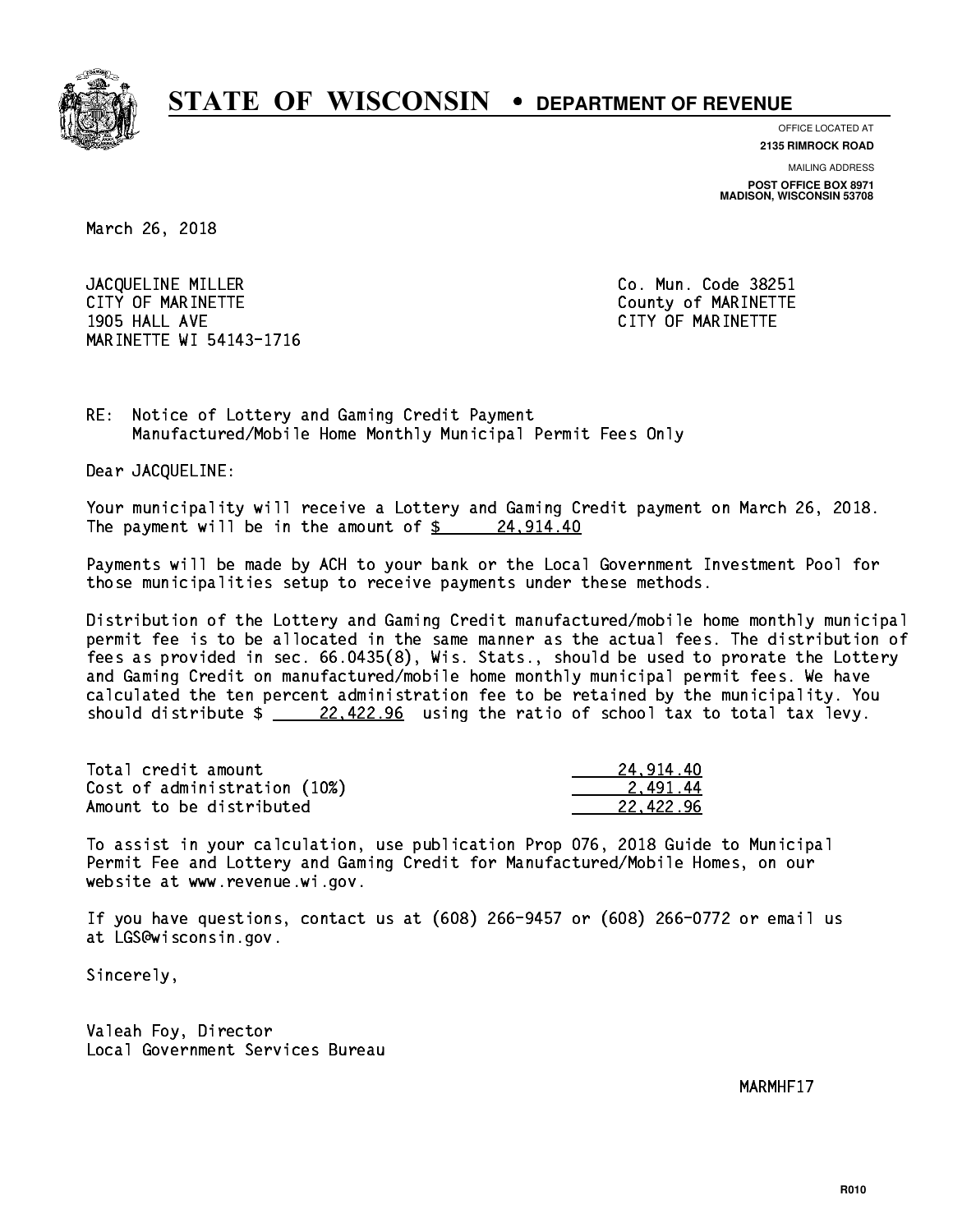

**OFFICE LOCATED AT**

**2135 RIMROCK ROAD**

**MAILING ADDRESS POST OFFICE BOX 8971 MADISON, WISCONSIN 53708**

March 26, 2018

 VICKI KORONKIEWICZ Co. Mun. Code 38271 CITY OF PESHTIGO County of MARINETTE 331 FRENCH ST SUITE A CITY OF PESHTIGO PESHTIGO WI 54157-1219

RE: Notice of Lottery and Gaming Credit Payment Manufactured/Mobile Home Monthly Municipal Permit Fees Only

Dear VICKI:

 Your municipality will receive a Lottery and Gaming Credit payment on March 26, 2018. The payment will be in the amount of  $\frac{2}{3}$  4,734.22

 Payments will be made by ACH to your bank or the Local Government Investment Pool for those municipalities setup to receive payments under these methods.

 Distribution of the Lottery and Gaming Credit manufactured/mobile home monthly municipal permit fee is to be allocated in the same manner as the actual fees. The distribution of fees as provided in sec. 66.0435(8), Wis. Stats., should be used to prorate the Lottery and Gaming Credit on manufactured/mobile home monthly municipal permit fees. We have calculated the ten percent administration fee to be retained by the municipality. You should distribute  $\frac{4,260.80}{2}$  using the ratio of school tax to total tax levy.

| Total credit amount          | 4.734.22 |
|------------------------------|----------|
| Cost of administration (10%) | 473.42   |
| Amount to be distributed     | 4.260.80 |

 To assist in your calculation, use publication Prop 076, 2018 Guide to Municipal Permit Fee and Lottery and Gaming Credit for Manufactured/Mobile Homes, on our website at www.revenue.wi.gov.

 If you have questions, contact us at (608) 266-9457 or (608) 266-0772 or email us at LGS@wisconsin.gov.

Sincerely,

 Valeah Foy, Director Local Government Services Bureau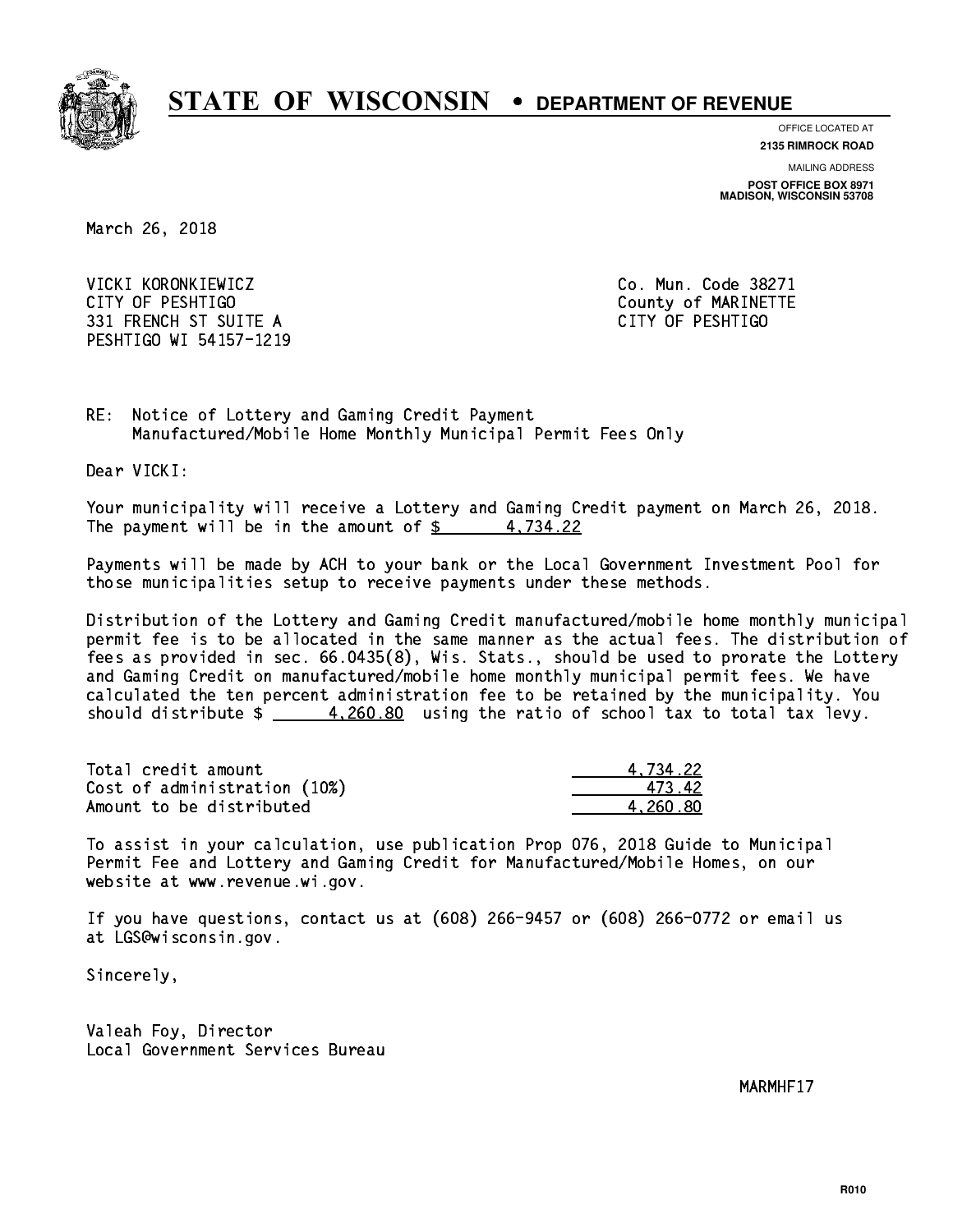

**OFFICE LOCATED AT 2135 RIMROCK ROAD**

**MAILING ADDRESS**

**POST OFFICE BOX 8971 MADISON, WISCONSIN 53708**

March 26, 2018

**JEAN RATACZAK** TOWN OF BUFFALO **COUNTY OF BUFFALO**  PO BOX 146 TOWN OF BUFFALO MONTELLO WI 53949-0146

Co. Mun. Code 39002

RE: Notice of Lottery and Gaming Credit Payment Manufactured/Mobile Home Monthly Municipal Permit Fees Only

Dear JEAN:

 Your municipality will receive a Lottery and Gaming Credit payment on March 26, 2018. The payment will be in the amount of  $\frac{2}{3}$  3,041.40

 Payments will be made by ACH to your bank or the Local Government Investment Pool for those municipalities setup to receive payments under these methods.

 Distribution of the Lottery and Gaming Credit manufactured/mobile home monthly municipal permit fee is to be allocated in the same manner as the actual fees. The distribution of fees as provided in sec. 66.0435(8), Wis. Stats., should be used to prorate the Lottery and Gaming Credit on manufactured/mobile home monthly municipal permit fees. We have calculated the ten percent administration fee to be retained by the municipality. You should distribute  $\frac{2.737.26}{2.737.26}$  using the ratio of school tax to total tax levy.

| Total credit amount          | 3.041.40 |
|------------------------------|----------|
| Cost of administration (10%) | 304 14   |
| Amount to be distributed     | 2.737.26 |

 To assist in your calculation, use publication Prop 076, 2018 Guide to Municipal Permit Fee and Lottery and Gaming Credit for Manufactured/Mobile Homes, on our website at www.revenue.wi.gov.

 If you have questions, contact us at (608) 266-9457 or (608) 266-0772 or email us at LGS@wisconsin.gov.

Sincerely,

 Valeah Foy, Director Local Government Services Bureau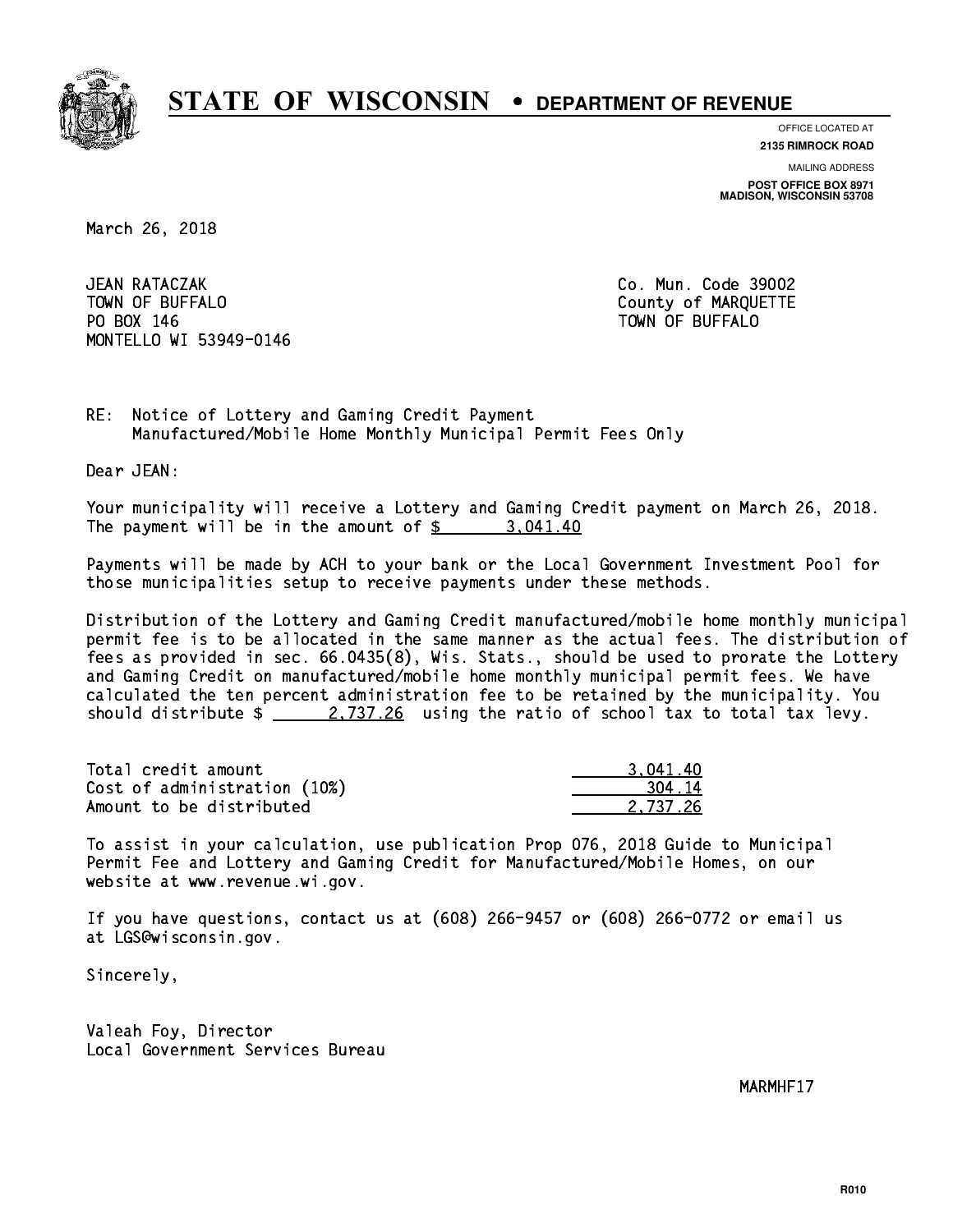

**OFFICE LOCATED AT 2135 RIMROCK ROAD**

**MAILING ADDRESS POST OFFICE BOX 8971 MADISON, WISCONSIN 53708**

March 26, 2018

 LINDA QUINN Co. Mun. Code 39191 VILLAGE OF WESTFIELD County of MARQUETTE PO BOX 250 WESTFIELD WI 53964-0250

VILLAGE OF WESTFIELD

RE: Notice of Lottery and Gaming Credit Payment Manufactured/Mobile Home Monthly Municipal Permit Fees Only

Dear LINDA:

 Your municipality will receive a Lottery and Gaming Credit payment on March 26, 2018. The payment will be in the amount of  $\frac{2}{365.20}$ 

 Payments will be made by ACH to your bank or the Local Government Investment Pool for those municipalities setup to receive payments under these methods.

 Distribution of the Lottery and Gaming Credit manufactured/mobile home monthly municipal permit fee is to be allocated in the same manner as the actual fees. The distribution of fees as provided in sec. 66.0435(8), Wis. Stats., should be used to prorate the Lottery and Gaming Credit on manufactured/mobile home monthly municipal permit fees. We have calculated the ten percent administration fee to be retained by the municipality. You should distribute  $\frac{228.68}{2}$  using the ratio of school tax to total tax levy.

| Total credit amount          | 365.20 |
|------------------------------|--------|
| Cost of administration (10%) | 36.52  |
| Amount to be distributed     | 328.68 |

| 90 ל        |
|-------------|
| 5.52        |
| ⇒ด∹<br>マクヌー |

 To assist in your calculation, use publication Prop 076, 2018 Guide to Municipal Permit Fee and Lottery and Gaming Credit for Manufactured/Mobile Homes, on our website at www.revenue.wi.gov.

 If you have questions, contact us at (608) 266-9457 or (608) 266-0772 or email us at LGS@wisconsin.gov.

Sincerely,

 Valeah Foy, Director Local Government Services Bureau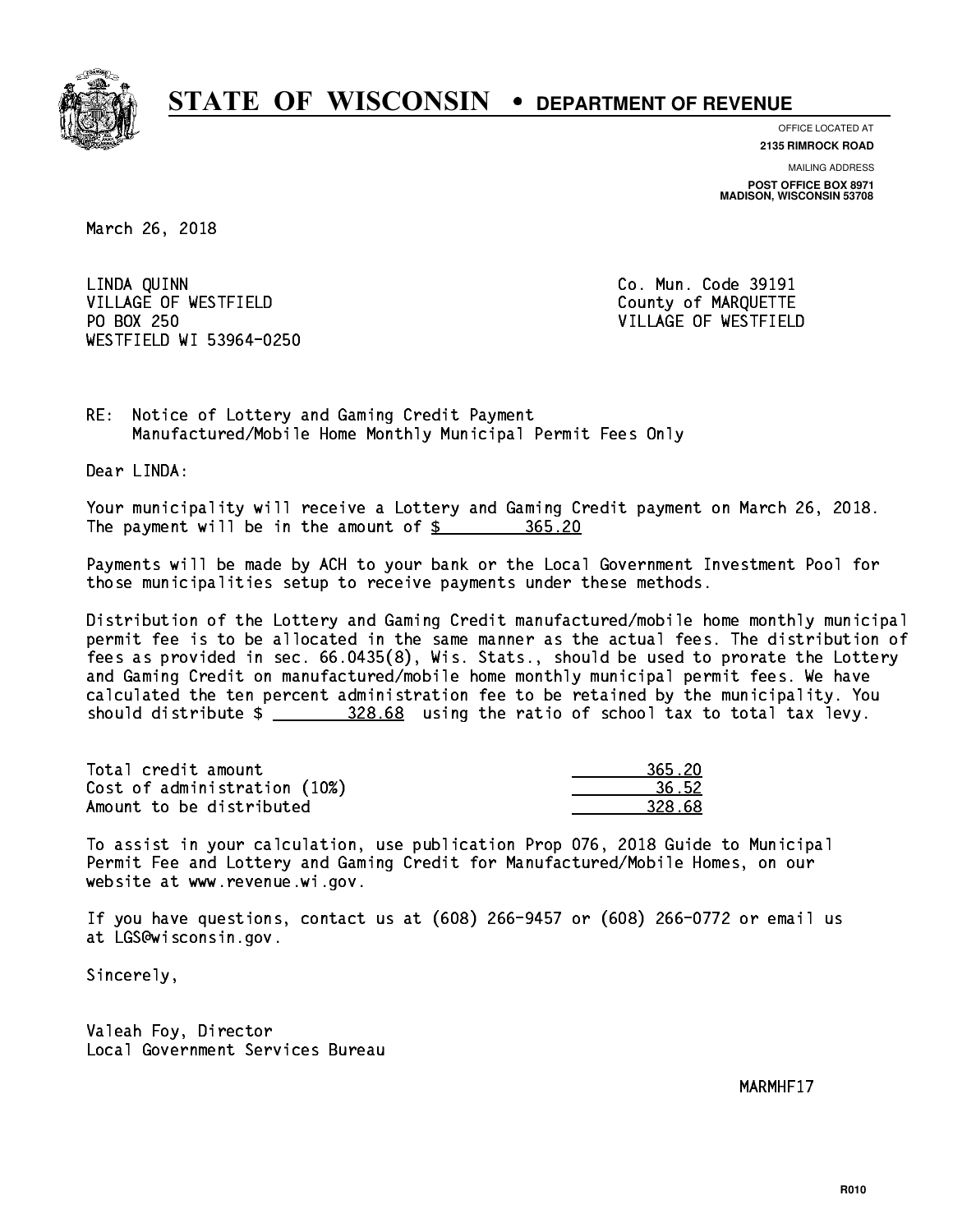

**OFFICE LOCATED AT**

**2135 RIMROCK ROAD**

**MAILING ADDRESS POST OFFICE BOX 8971 MADISON, WISCONSIN 53708**

March 26, 2018

DAWN CALNIN CITY OF MONTELLO **COUNTY OF MARQUETTE** PO BOX 39 PO BOX 39 CITY OF MONTELLO MONTELLO WI 53949-0039

Co. Mun. Code 39251

RE: Notice of Lottery and Gaming Credit Payment Manufactured/Mobile Home Monthly Municipal Permit Fees Only

Dear DAWN:

 Your municipality will receive a Lottery and Gaming Credit payment on March 26, 2018. The payment will be in the amount of  $\frac{2}{3}$  1,633.80

 Payments will be made by ACH to your bank or the Local Government Investment Pool for those municipalities setup to receive payments under these methods.

 Distribution of the Lottery and Gaming Credit manufactured/mobile home monthly municipal permit fee is to be allocated in the same manner as the actual fees. The distribution of fees as provided in sec. 66.0435(8), Wis. Stats., should be used to prorate the Lottery and Gaming Credit on manufactured/mobile home monthly municipal permit fees. We have calculated the ten percent administration fee to be retained by the municipality. You should distribute  $\frac{1,470.42}{1,470.42}$  using the ratio of school tax to total tax levy.

| Total credit amount          | 1.633.80 |
|------------------------------|----------|
| Cost of administration (10%) | 163.38   |
| Amount to be distributed     | 1.470.42 |

 To assist in your calculation, use publication Prop 076, 2018 Guide to Municipal Permit Fee and Lottery and Gaming Credit for Manufactured/Mobile Homes, on our website at www.revenue.wi.gov.

 If you have questions, contact us at (608) 266-9457 or (608) 266-0772 or email us at LGS@wisconsin.gov.

Sincerely,

 Valeah Foy, Director Local Government Services Bureau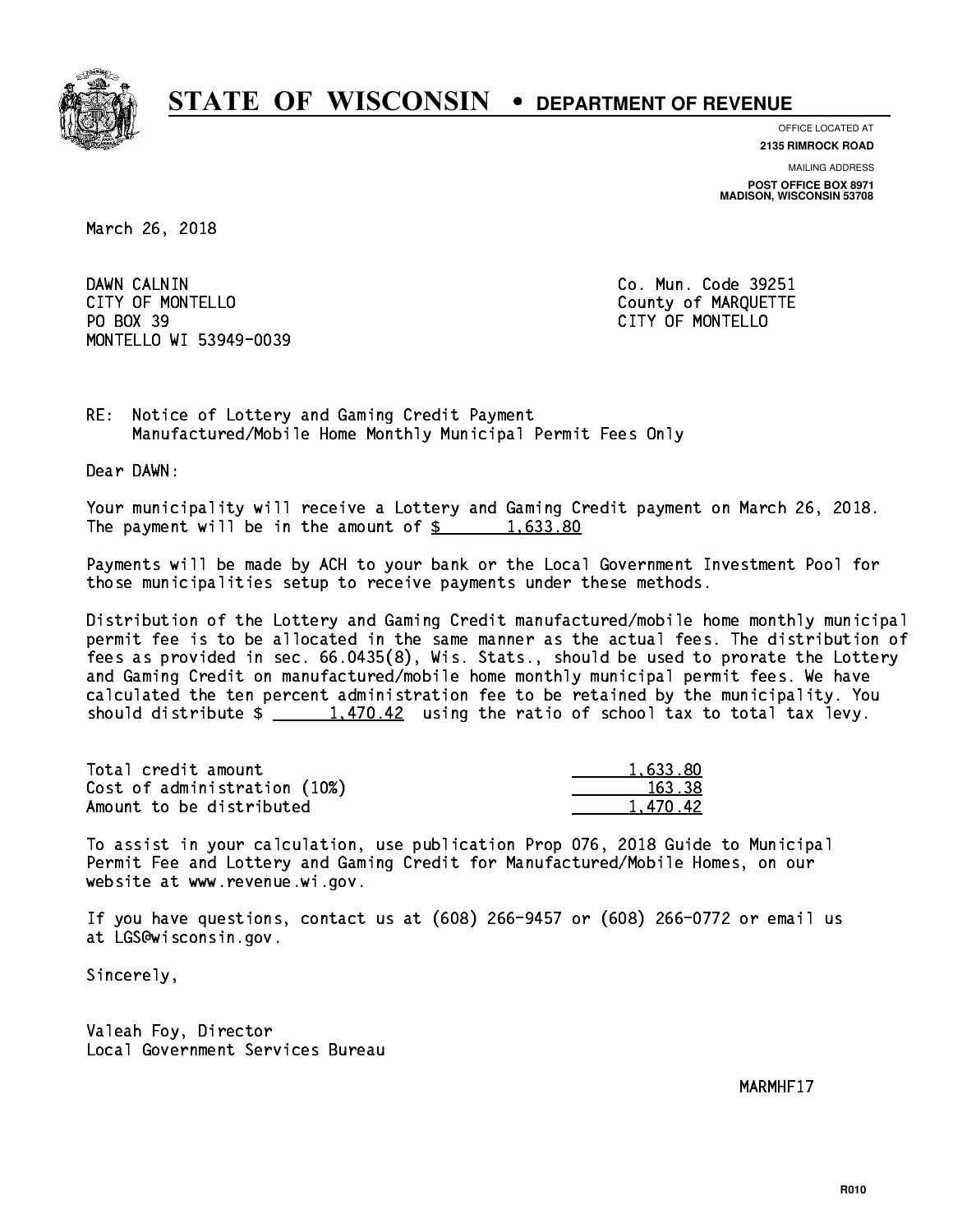

**OFFICE LOCATED AT 2135 RIMROCK ROAD**

**MAILING ADDRESS**

**POST OFFICE BOX 8971 MADISON, WISCONSIN 53708**

March 26, 2018

 DENNIS BRODERICK Co. Mun. Code 40211 CITY OF CUDAHY COUNTY COUNTY COUNTY OF MILWAUKEE PO BOX 100510 CITY OF CUDAHY CUDAHY WI 53110-0510

RE: Notice of Lottery and Gaming Credit Payment Manufactured/Mobile Home Monthly Municipal Permit Fees Only

Dear DENNIS:

 Your municipality will receive a Lottery and Gaming Credit payment on March 26, 2018. The payment will be in the amount of  $\frac{2}{3}$  9,857.86

 Payments will be made by ACH to your bank or the Local Government Investment Pool for those municipalities setup to receive payments under these methods.

 Distribution of the Lottery and Gaming Credit manufactured/mobile home monthly municipal permit fee is to be allocated in the same manner as the actual fees. The distribution of fees as provided in sec. 66.0435(8), Wis. Stats., should be used to prorate the Lottery and Gaming Credit on manufactured/mobile home monthly municipal permit fees. We have calculated the ten percent administration fee to be retained by the municipality. You should distribute  $\frac{2}{2}$   $\frac{8,872.08}{2}$  using the ratio of school tax to total tax levy.

| Total credit amount          | 9.857.86 |
|------------------------------|----------|
| Cost of administration (10%) | 985.78   |
| Amount to be distributed     | 8.872.08 |

 To assist in your calculation, use publication Prop 076, 2018 Guide to Municipal Permit Fee and Lottery and Gaming Credit for Manufactured/Mobile Homes, on our website at www.revenue.wi.gov.

 If you have questions, contact us at (608) 266-9457 or (608) 266-0772 or email us at LGS@wisconsin.gov.

Sincerely,

 Valeah Foy, Director Local Government Services Bureau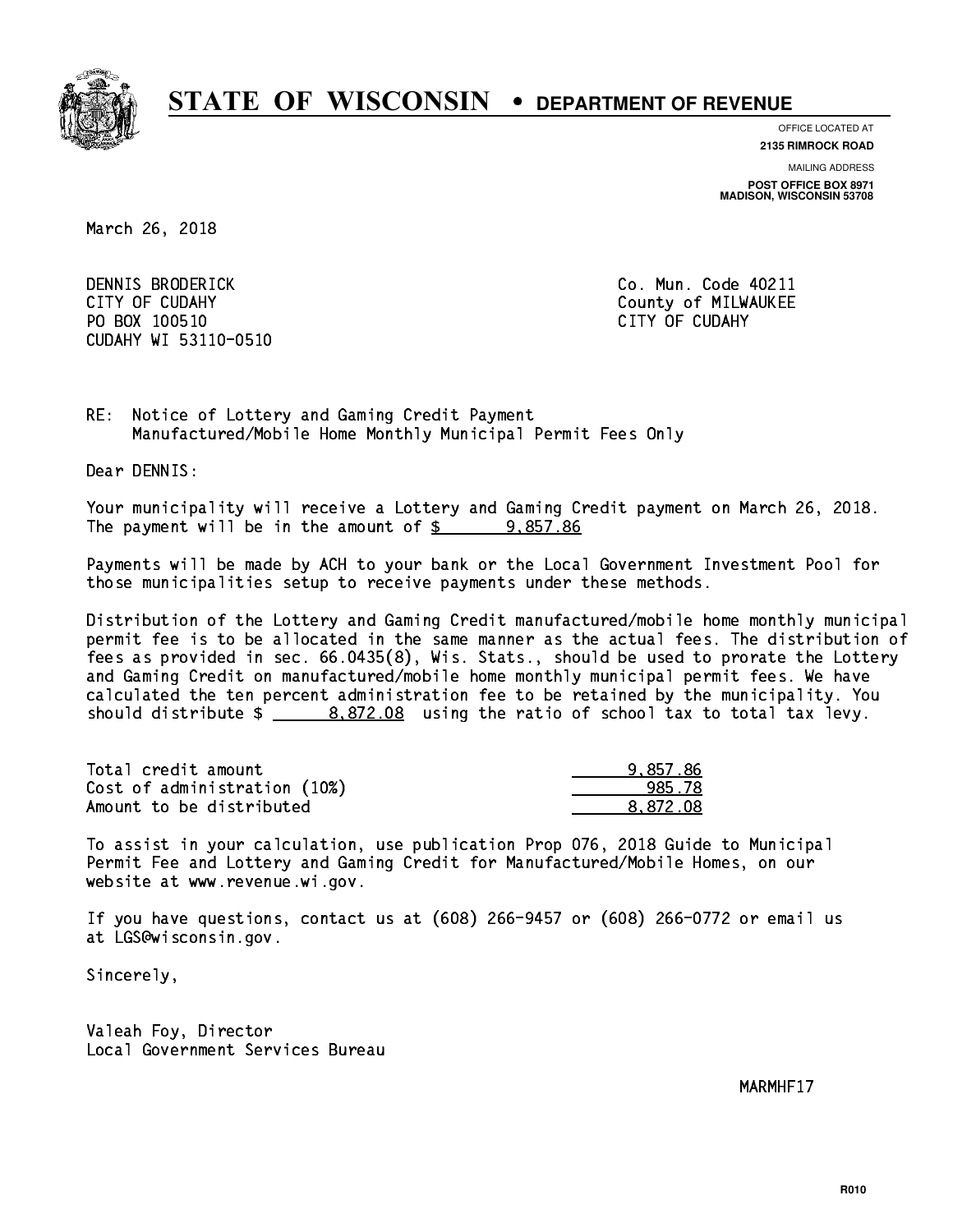

**OFFICE LOCATED AT**

**2135 RIMROCK ROAD**

**MAILING ADDRESS**

**POST OFFICE BOX 8971 MADISON, WISCONSIN 53708**

March 26, 2018

 PAUL ROTZENBERG Co. Mun. Code 40226 CITY OF FRANKLIN COUNTY COUNTY OF REARKLIN 9229 W LOOMIS RD CITY OF FRANKLIN FRANKLIN WI 53132-9728

RE: Notice of Lottery and Gaming Credit Payment Manufactured/Mobile Home Monthly Municipal Permit Fees Only

Dear PAUL:

 Your municipality will receive a Lottery and Gaming Credit payment on March 26, 2018. The payment will be in the amount of  $\frac{2}{3}$  8,839.80

 Payments will be made by ACH to your bank or the Local Government Investment Pool for those municipalities setup to receive payments under these methods.

 Distribution of the Lottery and Gaming Credit manufactured/mobile home monthly municipal permit fee is to be allocated in the same manner as the actual fees. The distribution of fees as provided in sec. 66.0435(8), Wis. Stats., should be used to prorate the Lottery and Gaming Credit on manufactured/mobile home monthly municipal permit fees. We have calculated the ten percent administration fee to be retained by the municipality. You should distribute  $\frac{2}{2}$   $\frac{7,955.82}{2}$  using the ratio of school tax to total tax levy.

| Total credit amount          | 8.839.80 |
|------------------------------|----------|
| Cost of administration (10%) | 883.98   |
| Amount to be distributed     | 7.955.82 |

 To assist in your calculation, use publication Prop 076, 2018 Guide to Municipal Permit Fee and Lottery and Gaming Credit for Manufactured/Mobile Homes, on our website at www.revenue.wi.gov.

 If you have questions, contact us at (608) 266-9457 or (608) 266-0772 or email us at LGS@wisconsin.gov.

Sincerely,

 Valeah Foy, Director Local Government Services Bureau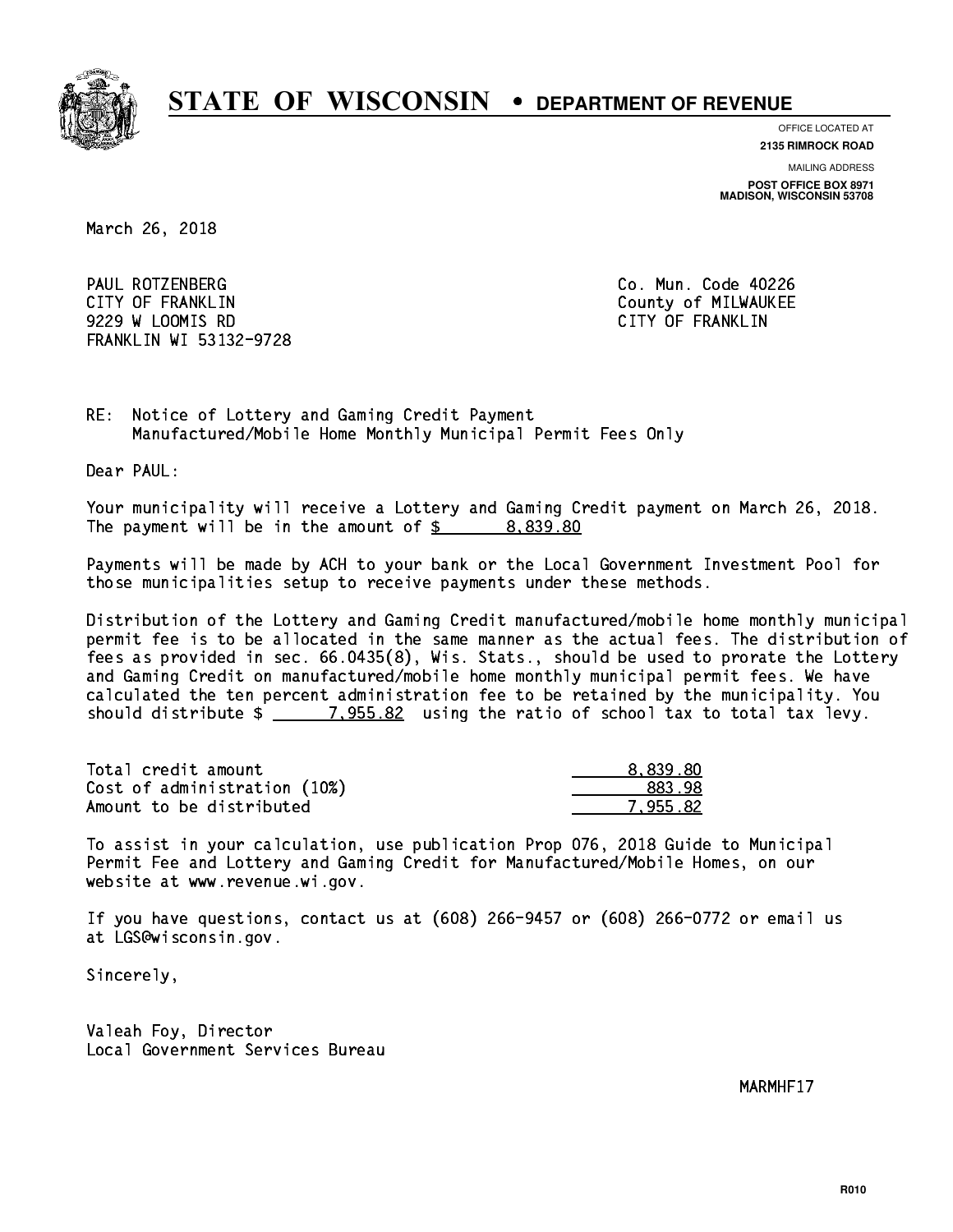

**OFFICE LOCATED AT**

**2135 RIMROCK ROAD**

**MAILING ADDRESS**

**POST OFFICE BOX 8971 MADISON, WISCONSIN 53708**

March 26, 2018

SPENCER COGGS CITY OF MILWAUKEE CITY OF MILWAUKEE 200 E WELLS ST #103 CITY OF MILWAUKEE MILWAUKEE WI 53202-3515

Co. Mun. Code 40251

RE: Notice of Lottery and Gaming Credit Payment Manufactured/Mobile Home Monthly Municipal Permit Fees Only

Dear SPENCER:

 Your municipality will receive a Lottery and Gaming Credit payment on March 26, 2018. The payment will be in the amount of  $\frac{21,851.28}{21,851.28}$ 

 Payments will be made by ACH to your bank or the Local Government Investment Pool for those municipalities setup to receive payments under these methods.

 Distribution of the Lottery and Gaming Credit manufactured/mobile home monthly municipal permit fee is to be allocated in the same manner as the actual fees. The distribution of fees as provided in sec. 66.0435(8), Wis. Stats., should be used to prorate the Lottery and Gaming Credit on manufactured/mobile home monthly municipal permit fees. We have calculated the ten percent administration fee to be retained by the municipality. You should distribute  $\frac{19,666.16}{2}$  using the ratio of school tax to total tax levy.

| Total credit amount          | 21.851.28 |
|------------------------------|-----------|
| Cost of administration (10%) | 2.185.12  |
| Amount to be distributed     | 19,666.16 |

 To assist in your calculation, use publication Prop 076, 2018 Guide to Municipal Permit Fee and Lottery and Gaming Credit for Manufactured/Mobile Homes, on our website at www.revenue.wi.gov.

 If you have questions, contact us at (608) 266-9457 or (608) 266-0772 or email us at LGS@wisconsin.gov.

Sincerely,

 Valeah Foy, Director Local Government Services Bureau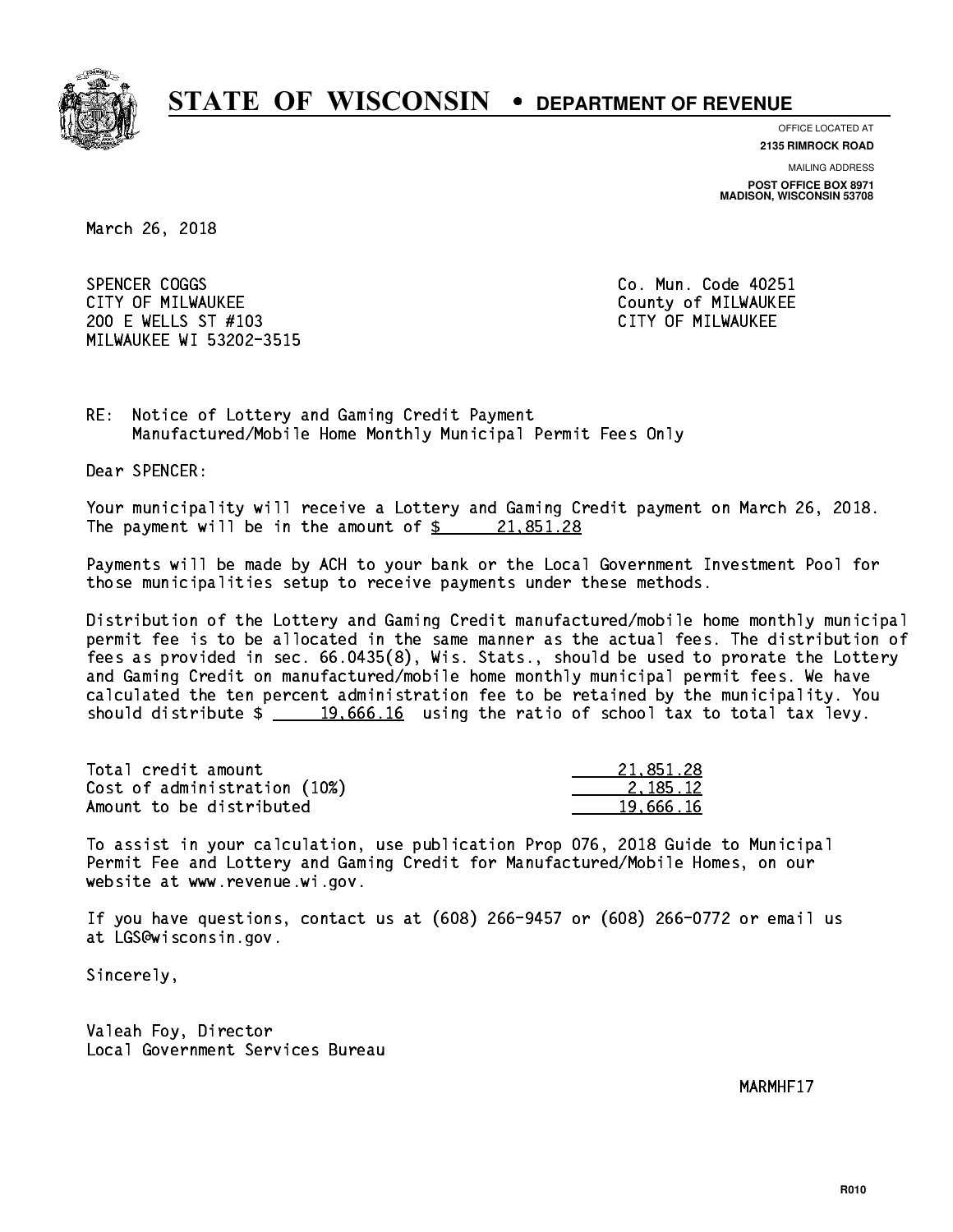

**OFFICE LOCATED AT**

**2135 RIMROCK ROAD**

**MAILING ADDRESS**

**POST OFFICE BOX 8971 MADISON, WISCONSIN 53708**

March 26, 2018

 BARBARA GUCKENBERGER Co. Mun. Code 40265 CITY OF OAK CREEK COUNTY COUNTY OF MILWAUKEE 8040 S 6TH STREET CITY OF OAK CREEK OAK CREEK WI 53154

RE: Notice of Lottery and Gaming Credit Payment Manufactured/Mobile Home Monthly Municipal Permit Fees Only

Dear BARBARA:

 Your municipality will receive a Lottery and Gaming Credit payment on March 26, 2018. The payment will be in the amount of  $\frac{2}{3}$  13,323.77

 Payments will be made by ACH to your bank or the Local Government Investment Pool for those municipalities setup to receive payments under these methods.

 Distribution of the Lottery and Gaming Credit manufactured/mobile home monthly municipal permit fee is to be allocated in the same manner as the actual fees. The distribution of fees as provided in sec. 66.0435(8), Wis. Stats., should be used to prorate the Lottery and Gaming Credit on manufactured/mobile home monthly municipal permit fees. We have calculated the ten percent administration fee to be retained by the municipality. You should distribute  $\frac{11,991.40}{2}$  using the ratio of school tax to total tax levy.

| Total credit amount          | 13,323.77 |
|------------------------------|-----------|
| Cost of administration (10%) | 1.332.37  |
| Amount to be distributed     | 11.991.40 |

 To assist in your calculation, use publication Prop 076, 2018 Guide to Municipal Permit Fee and Lottery and Gaming Credit for Manufactured/Mobile Homes, on our website at www.revenue.wi.gov.

 If you have questions, contact us at (608) 266-9457 or (608) 266-0772 or email us at LGS@wisconsin.gov.

Sincerely,

 Valeah Foy, Director Local Government Services Bureau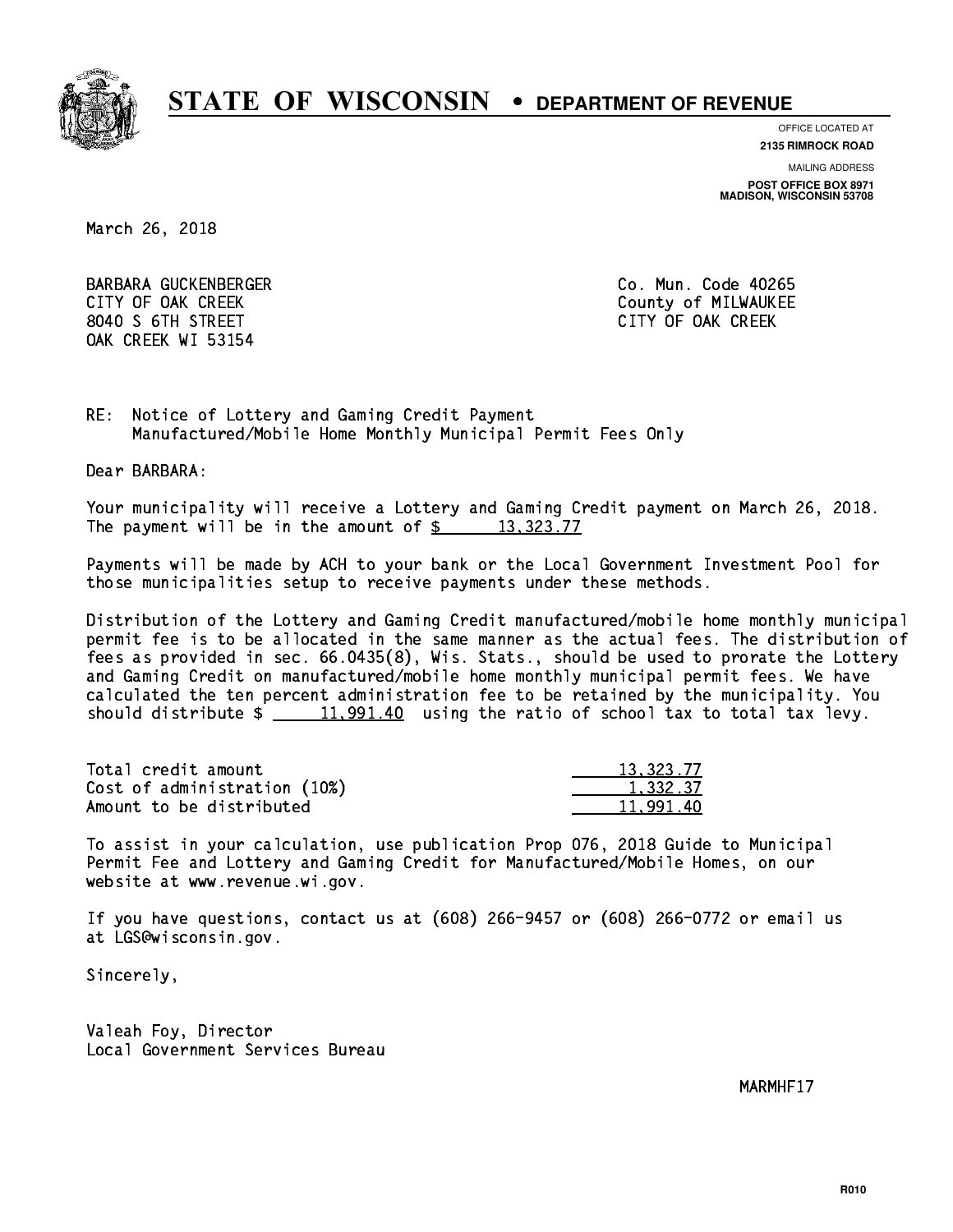

**OFFICE LOCATED AT 2135 RIMROCK ROAD**

**MAILING ADDRESS**

**POST OFFICE BOX 8971 MADISON, WISCONSIN 53708**

March 26, 2018

 STEVEN BRAATZ JR Co. Mun. Code 40292 CITY OF WEST ALLIS COUNTY COUNTY OF MILWAUKEE 7525 W GREENFIELD AVENUE CITY OF WEST ALLIS WEST ALLIS WI 53214

RE: Notice of Lottery and Gaming Credit Payment Manufactured/Mobile Home Monthly Municipal Permit Fees Only

Dear STEVEN:

 Your municipality will receive a Lottery and Gaming Credit payment on March 26, 2018. The payment will be in the amount of  $\frac{2}{3}$   $\frac{33,435.00}{2}$ 

 Payments will be made by ACH to your bank or the Local Government Investment Pool for those municipalities setup to receive payments under these methods.

 Distribution of the Lottery and Gaming Credit manufactured/mobile home monthly municipal permit fee is to be allocated in the same manner as the actual fees. The distribution of fees as provided in sec. 66.0435(8), Wis. Stats., should be used to prorate the Lottery and Gaming Credit on manufactured/mobile home monthly municipal permit fees. We have calculated the ten percent administration fee to be retained by the municipality. You should distribute  $\frac{20,091.50}{2}$  using the ratio of school tax to total tax levy.

| Total credit amount          | 33.435.00 |
|------------------------------|-----------|
| Cost of administration (10%) | 3.343.50  |
| Amount to be distributed     | 30.091.50 |

 To assist in your calculation, use publication Prop 076, 2018 Guide to Municipal Permit Fee and Lottery and Gaming Credit for Manufactured/Mobile Homes, on our website at www.revenue.wi.gov.

 If you have questions, contact us at (608) 266-9457 or (608) 266-0772 or email us at LGS@wisconsin.gov.

Sincerely,

 Valeah Foy, Director Local Government Services Bureau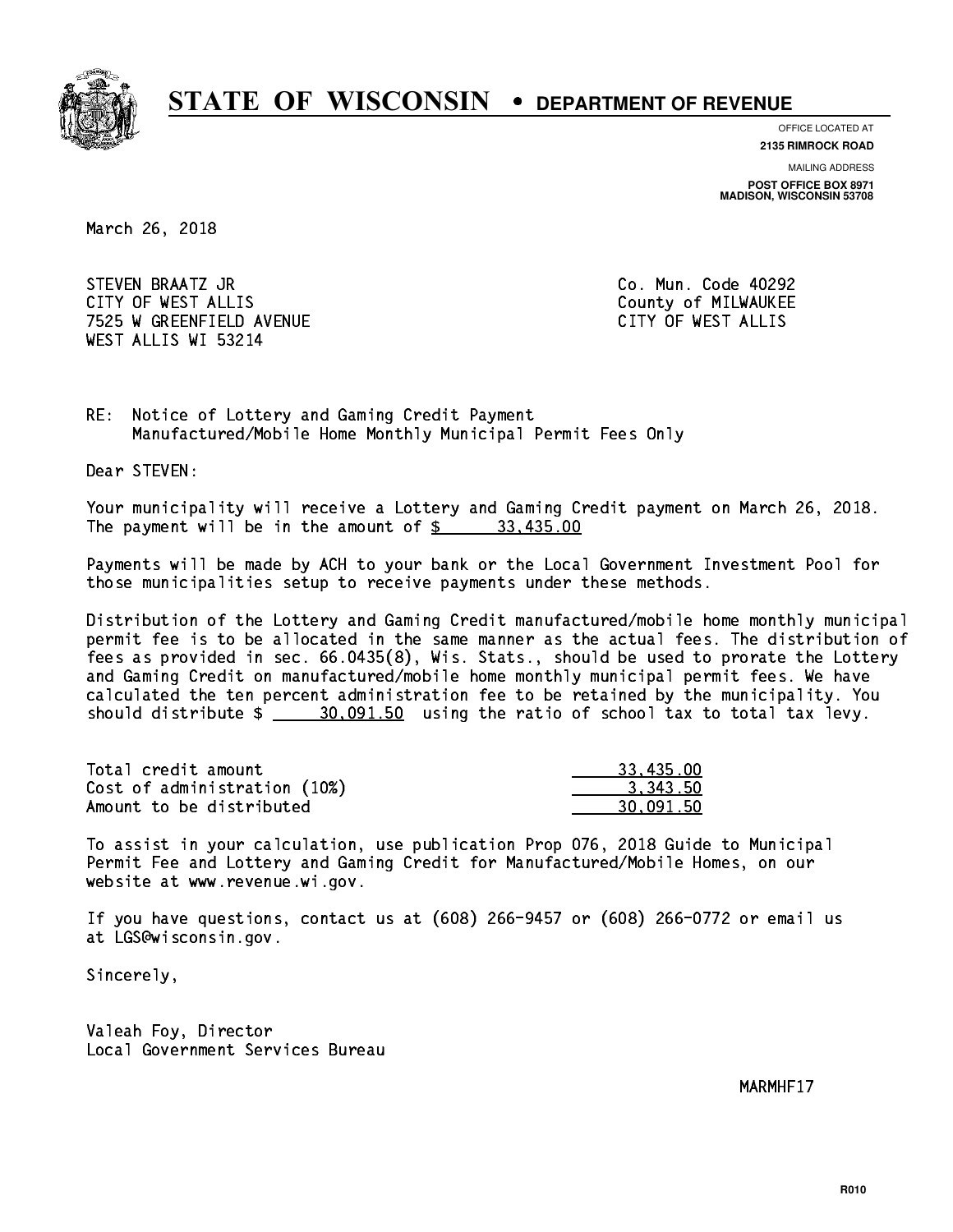

**OFFICE LOCATED AT**

**MAILING ADDRESS 2135 RIMROCK ROAD**

**POST OFFICE BOX 8971 MADISON, WISCONSIN 53708**

March 26, 2018

MARY CARLISLE TOWN OF ANGELO County of MONROE 10196 STATE RD 21 TOWN OF ANGELO SPARTA WI 54656-6400

Co. Mun. Code 41004

RE: Notice of Lottery and Gaming Credit Payment Manufactured/Mobile Home Monthly Municipal Permit Fees Only

Dear MARY:

 Your municipality will receive a Lottery and Gaming Credit payment on March 26, 2018. The payment will be in the amount of  $\frac{2}{3}$  1,067.12

 Payments will be made by ACH to your bank or the Local Government Investment Pool for those municipalities setup to receive payments under these methods.

 Distribution of the Lottery and Gaming Credit manufactured/mobile home monthly municipal permit fee is to be allocated in the same manner as the actual fees. The distribution of fees as provided in sec. 66.0435(8), Wis. Stats., should be used to prorate the Lottery and Gaming Credit on manufactured/mobile home monthly municipal permit fees. We have calculated the ten percent administration fee to be retained by the municipality. You should distribute \$ 960.41 using the ratio of school tax to total tax levy. \_\_\_\_\_\_\_\_\_\_\_\_\_\_

| Total credit amount          | 1.067.12 |
|------------------------------|----------|
| Cost of administration (10%) | 106.71   |
| Amount to be distributed     | 960 41   |

 To assist in your calculation, use publication Prop 076, 2018 Guide to Municipal Permit Fee and Lottery and Gaming Credit for Manufactured/Mobile Homes, on our website at www.revenue.wi.gov.

 If you have questions, contact us at (608) 266-9457 or (608) 266-0772 or email us at LGS@wisconsin.gov.

Sincerely,

 Valeah Foy, Director Local Government Services Bureau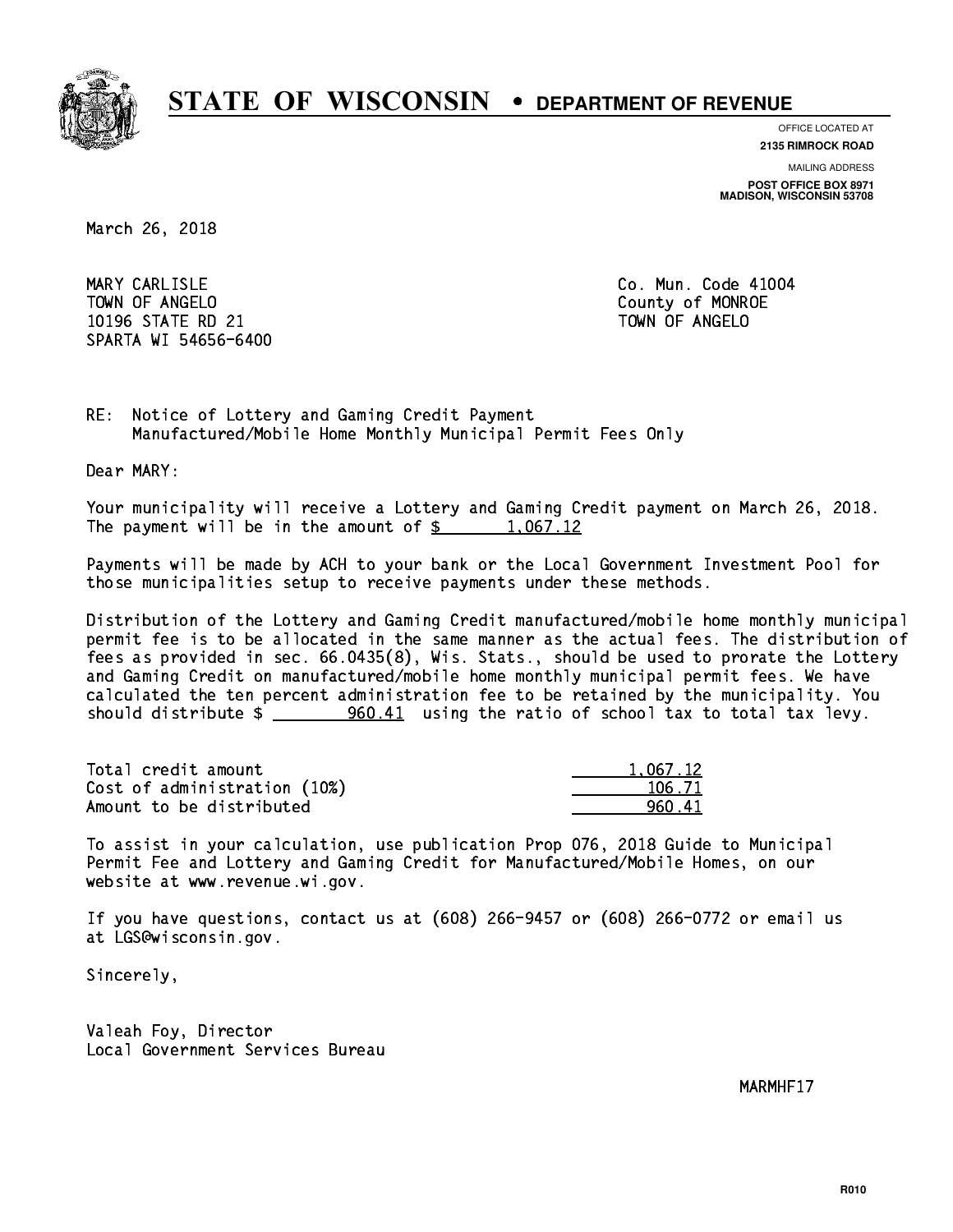

**OFFICE LOCATED AT 2135 RIMROCK ROAD**

**MAILING ADDRESS POST OFFICE BOX 8971 MADISON, WISCONSIN 53708**

March 26, 2018

AMY KIEFER TOWN OF SPARTA County of MONROE 15067 HARDWARE RD TOWN OF SPARTA SPARTA WI 54656-5391

Co. Mun. Code 41040

RE: Notice of Lottery and Gaming Credit Payment Manufactured/Mobile Home Monthly Municipal Permit Fees Only

Dear AMY:

 Your municipality will receive a Lottery and Gaming Credit payment on March 26, 2018. The payment will be in the amount of  $\frac{2}{3}$  4,424.52

 Payments will be made by ACH to your bank or the Local Government Investment Pool for those municipalities setup to receive payments under these methods.

 Distribution of the Lottery and Gaming Credit manufactured/mobile home monthly municipal permit fee is to be allocated in the same manner as the actual fees. The distribution of fees as provided in sec. 66.0435(8), Wis. Stats., should be used to prorate the Lottery and Gaming Credit on manufactured/mobile home monthly municipal permit fees. We have calculated the ten percent administration fee to be retained by the municipality. You should distribute  $\frac{2}{2}$   $\frac{3,982.07}{2}$  using the ratio of school tax to total tax levy.

| Total credit amount          | 4.424.52 |
|------------------------------|----------|
| Cost of administration (10%) | 44245    |
| Amount to be distributed     | 3.982.07 |

 To assist in your calculation, use publication Prop 076, 2018 Guide to Municipal Permit Fee and Lottery and Gaming Credit for Manufactured/Mobile Homes, on our website at www.revenue.wi.gov.

 If you have questions, contact us at (608) 266-9457 or (608) 266-0772 or email us at LGS@wisconsin.gov.

Sincerely,

 Valeah Foy, Director Local Government Services Bureau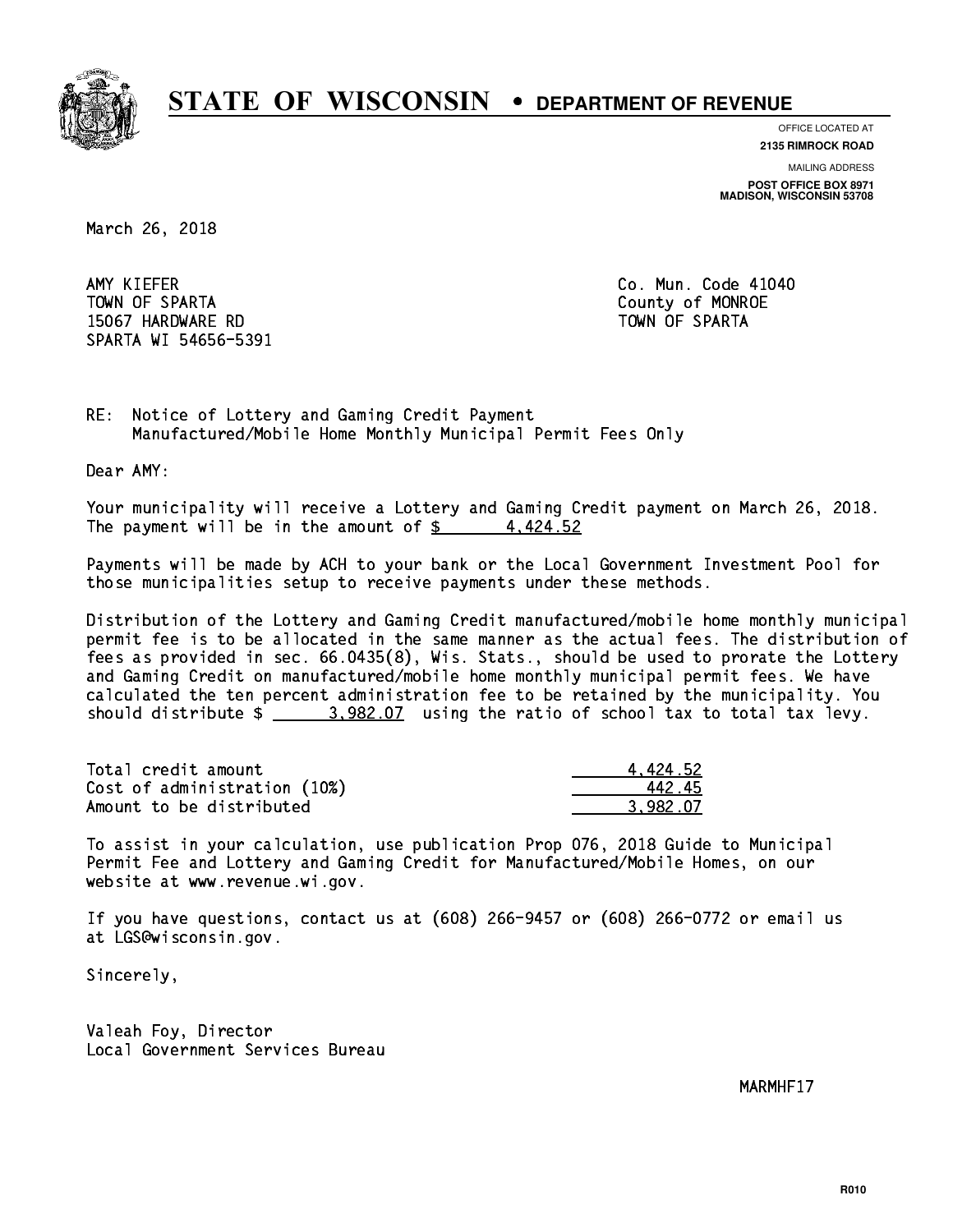

**OFFICE LOCATED AT**

**MAILING ADDRESS 2135 RIMROCK ROAD**

**POST OFFICE BOX 8971 MADISON, WISCONSIN 53708**

March 26, 2018

**TERESA HUBERT**  TOWN OF TOMAH County of MONROE 17510 IOWA RD TOWN OF TOMAH TOMAH WI 54660-6671

Co. Mun. Code 41042

RE: Notice of Lottery and Gaming Credit Payment Manufactured/Mobile Home Monthly Municipal Permit Fees Only

Dear TERESA:

 Your municipality will receive a Lottery and Gaming Credit payment on March 26, 2018. The payment will be in the amount of  $\frac{2}{3}$  2,105.62

 Payments will be made by ACH to your bank or the Local Government Investment Pool for those municipalities setup to receive payments under these methods.

 Distribution of the Lottery and Gaming Credit manufactured/mobile home monthly municipal permit fee is to be allocated in the same manner as the actual fees. The distribution of fees as provided in sec. 66.0435(8), Wis. Stats., should be used to prorate the Lottery and Gaming Credit on manufactured/mobile home monthly municipal permit fees. We have calculated the ten percent administration fee to be retained by the municipality. You should distribute  $\frac{1.895.06}{1.895.06}$  using the ratio of school tax to total tax levy.

| Total credit amount          | 2.105.62 |
|------------------------------|----------|
| Cost of administration (10%) | 210.56   |
| Amount to be distributed     | 1.895.06 |

 To assist in your calculation, use publication Prop 076, 2018 Guide to Municipal Permit Fee and Lottery and Gaming Credit for Manufactured/Mobile Homes, on our website at www.revenue.wi.gov.

 If you have questions, contact us at (608) 266-9457 or (608) 266-0772 or email us at LGS@wisconsin.gov.

Sincerely,

 Valeah Foy, Director Local Government Services Bureau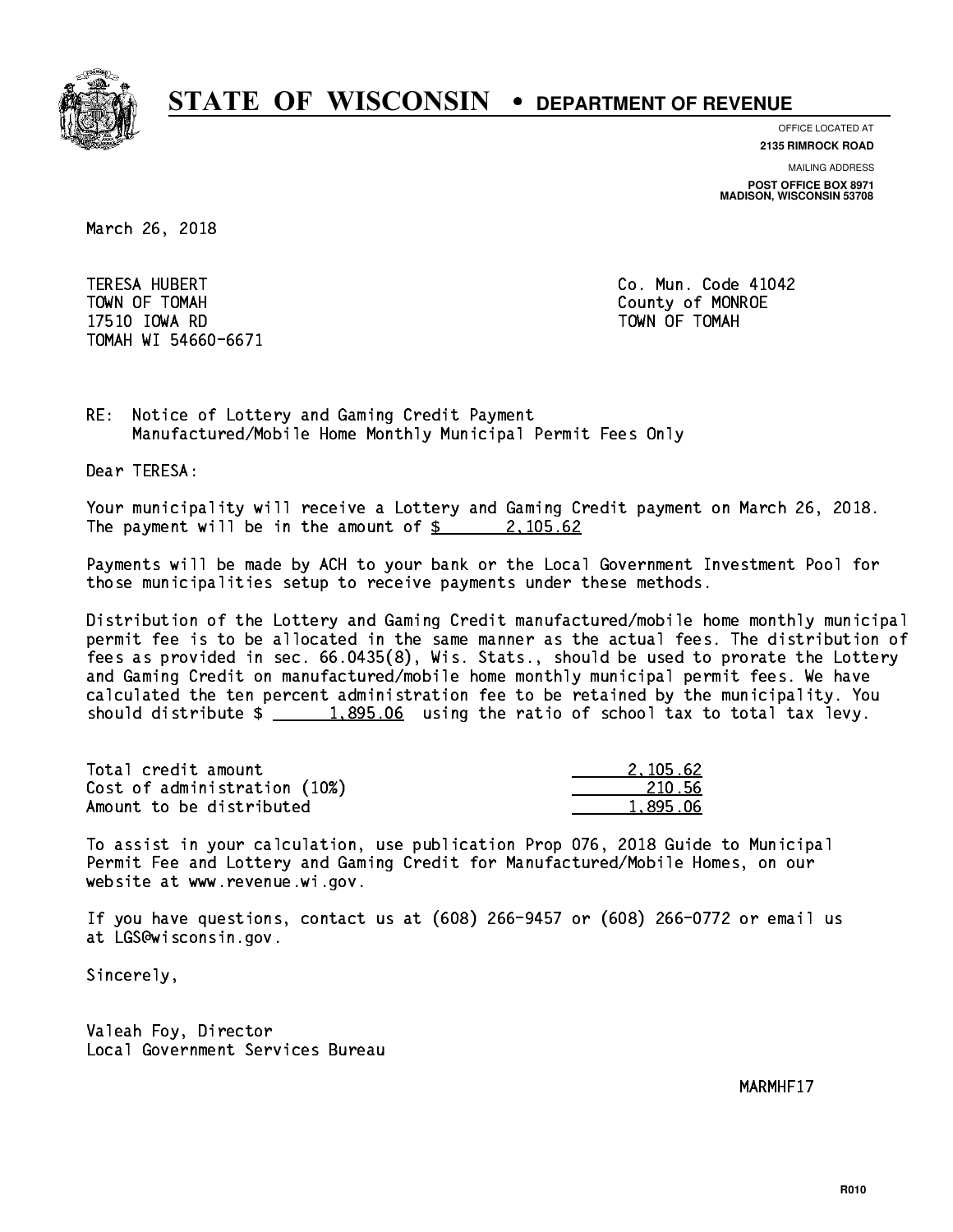

**OFFICE LOCATED AT**

**2135 RIMROCK ROAD**

**MAILING ADDRESS POST OFFICE BOX 8971 MADISON, WISCONSIN 53708**

March 26, 2018

TAMMY L BEKKUM **Communist Communist Communist Communist Communist Communist Communist Communist Communist Communist Communist Communist Communist Communist Communist Communist Communist Communist Communist Communist Commun** VILLAGE OF CASHTON COUNTY OF MONROE PO BOX 188 VILLAGE OF CASHTON CASHTON WI 54619-0188

RE: Notice of Lottery and Gaming Credit Payment Manufactured/Mobile Home Monthly Municipal Permit Fees Only

Dear TAMMY:

 Your municipality will receive a Lottery and Gaming Credit payment on March 26, 2018. The payment will be in the amount of  $\frac{2}{3}$  3,549.12

 Payments will be made by ACH to your bank or the Local Government Investment Pool for those municipalities setup to receive payments under these methods.

 Distribution of the Lottery and Gaming Credit manufactured/mobile home monthly municipal permit fee is to be allocated in the same manner as the actual fees. The distribution of fees as provided in sec. 66.0435(8), Wis. Stats., should be used to prorate the Lottery and Gaming Credit on manufactured/mobile home monthly municipal permit fees. We have calculated the ten percent administration fee to be retained by the municipality. You should distribute  $\frac{2}{1}$   $\frac{3.194.21}{2}$  using the ratio of school tax to total tax levy.

| Total credit amount          | 3.549.12 |
|------------------------------|----------|
| Cost of administration (10%) | 354.91   |
| Amount to be distributed     | 3.194.21 |

 To assist in your calculation, use publication Prop 076, 2018 Guide to Municipal Permit Fee and Lottery and Gaming Credit for Manufactured/Mobile Homes, on our website at www.revenue.wi.gov.

 If you have questions, contact us at (608) 266-9457 or (608) 266-0772 or email us at LGS@wisconsin.gov.

Sincerely,

 Valeah Foy, Director Local Government Services Bureau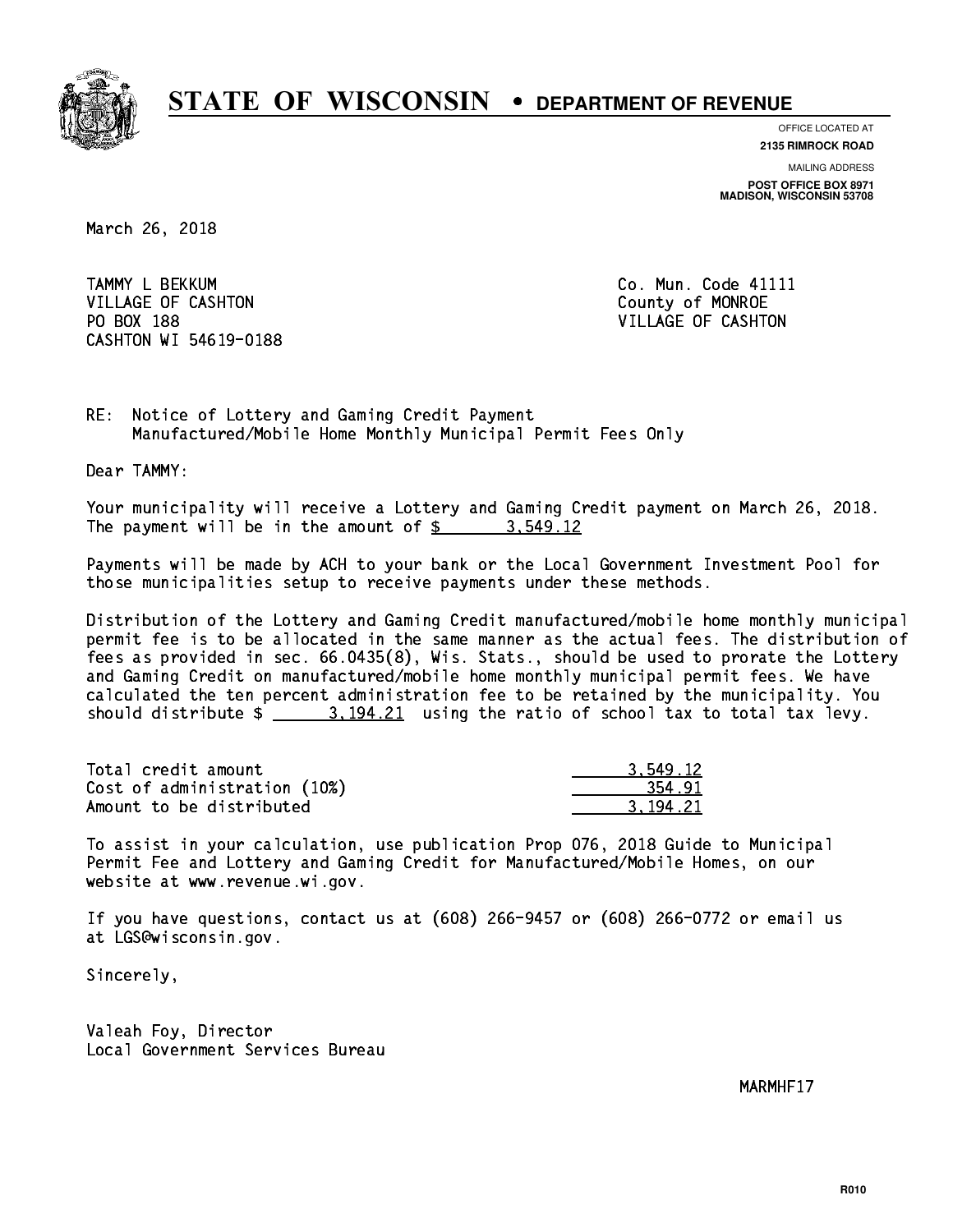

**OFFICE LOCATED AT 2135 RIMROCK ROAD**

**MAILING ADDRESS POST OFFICE BOX 8971 MADISON, WISCONSIN 53708**

March 26, 2018

PAULETTE BRADLEY VILLAGE OF OAKDALE COUNTY OF MONROE PO BOX 87 OAKDALE WI 54649-0087

Co. Mun. Code 41165 VILLAGE OF OAKDALE

RE: Notice of Lottery and Gaming Credit Payment Manufactured/Mobile Home Monthly Municipal Permit Fees Only

Dear PAULETTE:

 Your municipality will receive a Lottery and Gaming Credit payment on March 26, 2018. The payment will be in the amount of  $\frac{2}{3}$ 448.20

 Payments will be made by ACH to your bank or the Local Government Investment Pool for those municipalities setup to receive payments under these methods.

 Distribution of the Lottery and Gaming Credit manufactured/mobile home monthly municipal permit fee is to be allocated in the same manner as the actual fees. The distribution of fees as provided in sec. 66.0435(8), Wis. Stats., should be used to prorate the Lottery and Gaming Credit on manufactured/mobile home monthly municipal permit fees. We have calculated the ten percent administration fee to be retained by the municipality. You should distribute  $\frac{403.38}{2}$  using the ratio of school tax to total tax levy.

Total credit amount Cost of administration (10%) Amount to be distributed

| ≀ 2N  |
|-------|
| - 82  |
| IR 78 |

 To assist in your calculation, use publication Prop 076, 2018 Guide to Municipal Permit Fee and Lottery and Gaming Credit for Manufactured/Mobile Homes, on our website at www.revenue.wi.gov.

 If you have questions, contact us at (608) 266-9457 or (608) 266-0772 or email us at LGS@wisconsin.gov.

Sincerely,

 Valeah Foy, Director Local Government Services Bureau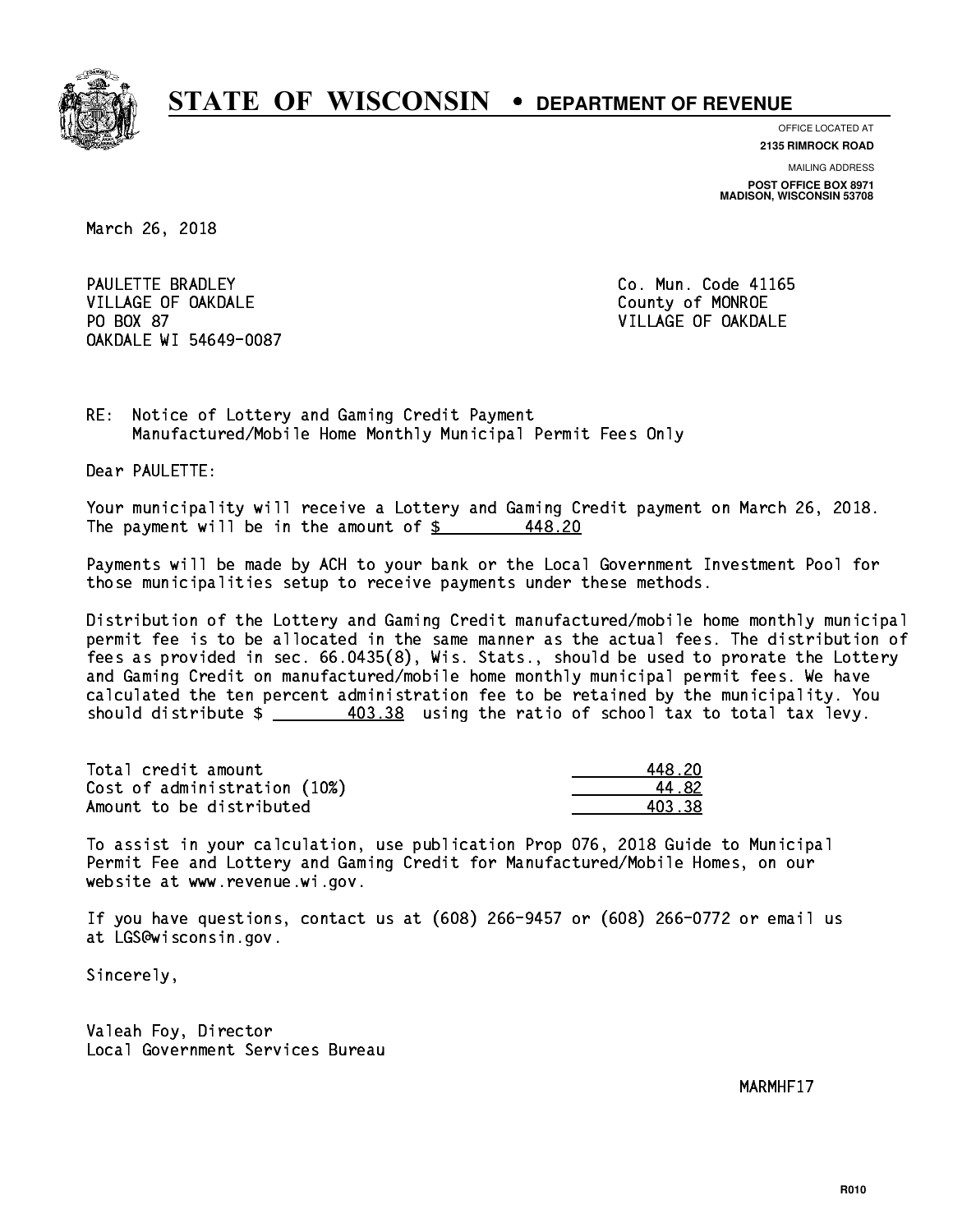

**OFFICE LOCATED AT**

**2135 RIMROCK ROAD**

**MAILING ADDRESS POST OFFICE BOX 8971 MADISON, WISCONSIN 53708**

March 26, 2018

LORI BRUEGGEN VILLAGE OF WILTON COUNTY OF MONROE 400 EAST ST SUITE 103 VILLAGE OF WILTON WILTON WI 54670-7763

Co. Mun. Code 41191

RE: Notice of Lottery and Gaming Credit Payment Manufactured/Mobile Home Monthly Municipal Permit Fees Only

Dear LORI:

 Your municipality will receive a Lottery and Gaming Credit payment on March 26, 2018. The payment will be in the amount of \$ 96.48 \_\_\_\_\_\_\_\_\_\_\_\_\_\_\_\_

 Payments will be made by ACH to your bank or the Local Government Investment Pool for those municipalities setup to receive payments under these methods.

 Distribution of the Lottery and Gaming Credit manufactured/mobile home monthly municipal permit fee is to be allocated in the same manner as the actual fees. The distribution of fees as provided in sec. 66.0435(8), Wis. Stats., should be used to prorate the Lottery and Gaming Credit on manufactured/mobile home monthly municipal permit fees. We have calculated the ten percent administration fee to be retained by the municipality. You should distribute  $\frac{26.84}{1000}$  using the ratio of school tax to total tax levy.

Total credit amount and the set of the set of the set of the set of the set of the set of the set of the set o  $Cost of administration (10%) \t\t 2.64$ Amount to be distributed and the set of  $\sim$  86.84

 To assist in your calculation, use publication Prop 076, 2018 Guide to Municipal Permit Fee and Lottery and Gaming Credit for Manufactured/Mobile Homes, on our website at www.revenue.wi.gov.

 If you have questions, contact us at (608) 266-9457 or (608) 266-0772 or email us at LGS@wisconsin.gov.

Sincerely,

 Valeah Foy, Director Local Government Services Bureau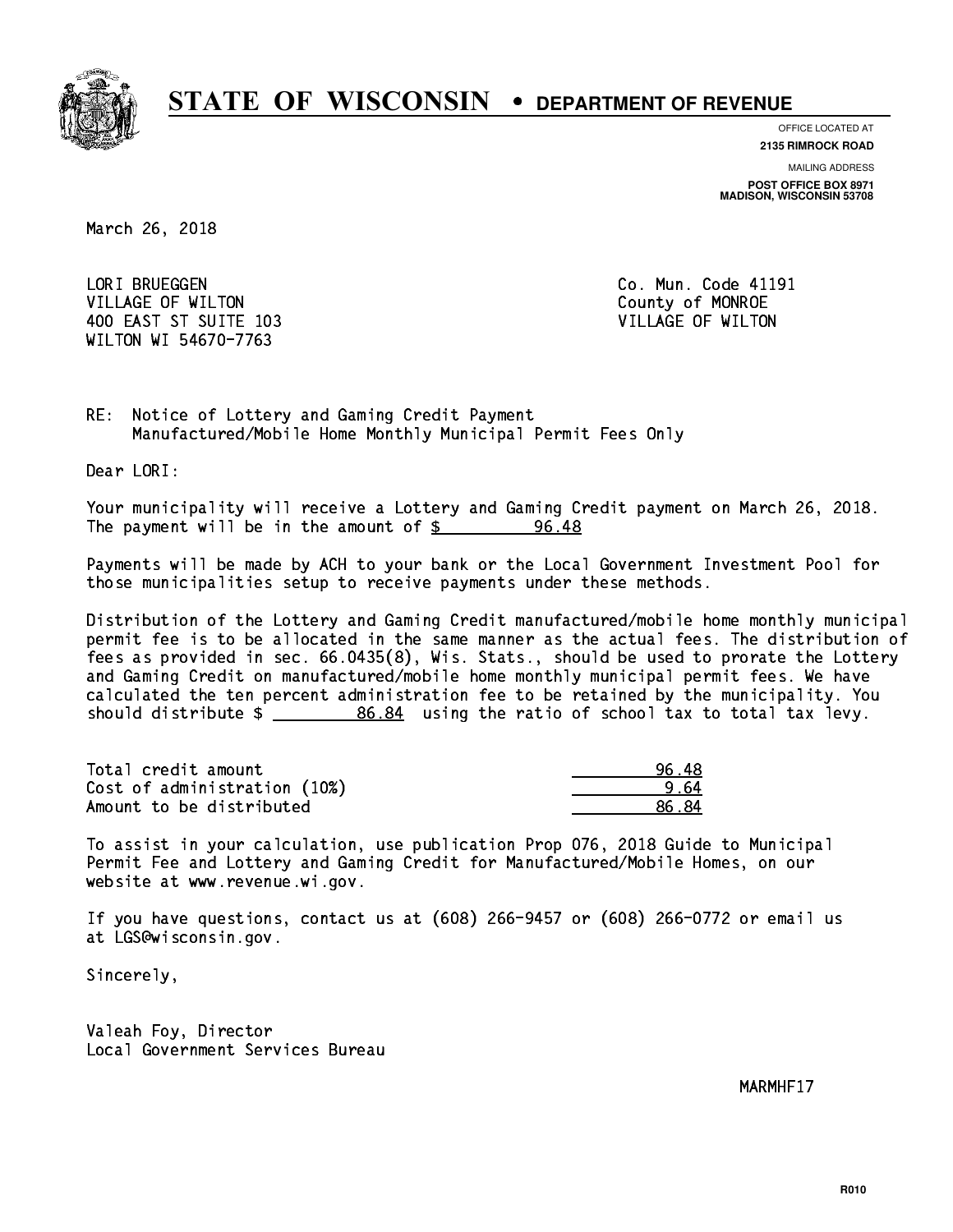

**OFFICE LOCATED AT**

**2135 RIMROCK ROAD**

**MAILING ADDRESS**

**POST OFFICE BOX 8971 MADISON, WISCONSIN 53708**

March 26, 2018

 MARK D SUND Co. Mun. Code 41281 CITY OF SPARTA County of MONROE 201 W OAK ST CITY OF SPARTA SPARTA WI 54656-2148

RE: Notice of Lottery and Gaming Credit Payment Manufactured/Mobile Home Monthly Municipal Permit Fees Only

Dear MARK:

 Your municipality will receive a Lottery and Gaming Credit payment on March 26, 2018. The payment will be in the amount of  $\frac{2}{3}$  34,000.20

 Payments will be made by ACH to your bank or the Local Government Investment Pool for those municipalities setup to receive payments under these methods.

 Distribution of the Lottery and Gaming Credit manufactured/mobile home monthly municipal permit fee is to be allocated in the same manner as the actual fees. The distribution of fees as provided in sec. 66.0435(8), Wis. Stats., should be used to prorate the Lottery and Gaming Credit on manufactured/mobile home monthly municipal permit fees. We have calculated the ten percent administration fee to be retained by the municipality. You should distribute  $\frac{20,600.18}{2}$  using the ratio of school tax to total tax levy.

| Total credit amount          | 34,000.20 |
|------------------------------|-----------|
| Cost of administration (10%) | 3.400.02  |
| Amount to be distributed     | 30.600.18 |

 To assist in your calculation, use publication Prop 076, 2018 Guide to Municipal Permit Fee and Lottery and Gaming Credit for Manufactured/Mobile Homes, on our website at www.revenue.wi.gov.

 If you have questions, contact us at (608) 266-9457 or (608) 266-0772 or email us at LGS@wisconsin.gov.

Sincerely,

 Valeah Foy, Director Local Government Services Bureau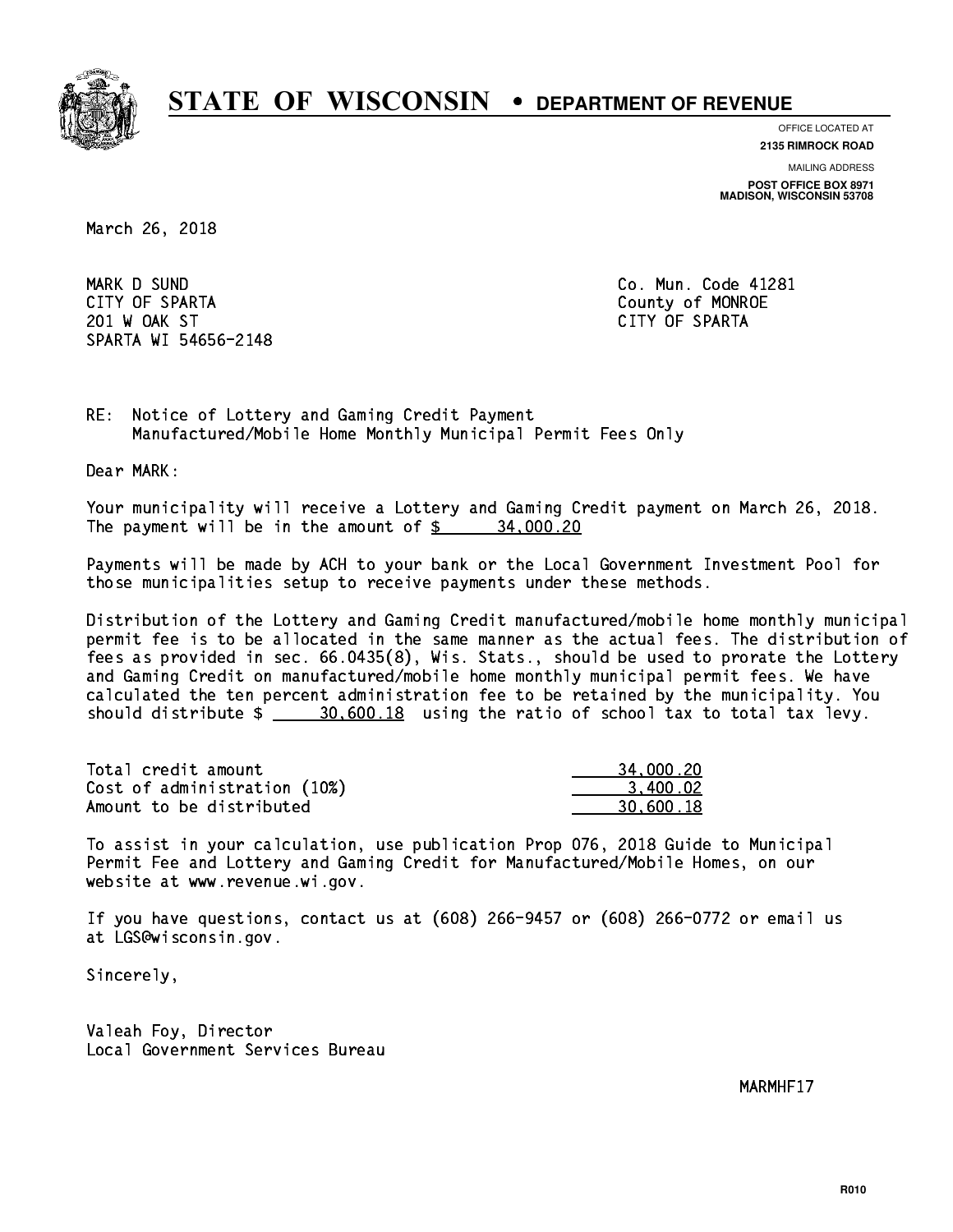

**OFFICE LOCATED AT**

**2135 RIMROCK ROAD**

**MAILING ADDRESS POST OFFICE BOX 8971 MADISON, WISCONSIN 53708**

March 26, 2018

**JULIA MANN**  CITY OF TOMAH County of MONROE 819 SUPERIOR AVE CITY OF TOMAH TOMAH WI 54660-2046

Co. Mun. Code 41286

RE: Notice of Lottery and Gaming Credit Payment Manufactured/Mobile Home Monthly Municipal Permit Fees Only

Dear JULIA:

 Your municipality will receive a Lottery and Gaming Credit payment on March 26, 2018. The payment will be in the amount of  $\frac{2}{3}$  16,582.20

 Payments will be made by ACH to your bank or the Local Government Investment Pool for those municipalities setup to receive payments under these methods.

 Distribution of the Lottery and Gaming Credit manufactured/mobile home monthly municipal permit fee is to be allocated in the same manner as the actual fees. The distribution of fees as provided in sec. 66.0435(8), Wis. Stats., should be used to prorate the Lottery and Gaming Credit on manufactured/mobile home monthly municipal permit fees. We have calculated the ten percent administration fee to be retained by the municipality. You should distribute  $\frac{14,923.98}{2}$  using the ratio of school tax to total tax levy.

| Total credit amount          | 16,582.20 |
|------------------------------|-----------|
| Cost of administration (10%) | 1.658.22  |
| Amount to be distributed     | 14.923.98 |

 To assist in your calculation, use publication Prop 076, 2018 Guide to Municipal Permit Fee and Lottery and Gaming Credit for Manufactured/Mobile Homes, on our website at www.revenue.wi.gov.

 If you have questions, contact us at (608) 266-9457 or (608) 266-0772 or email us at LGS@wisconsin.gov.

Sincerely,

 Valeah Foy, Director Local Government Services Bureau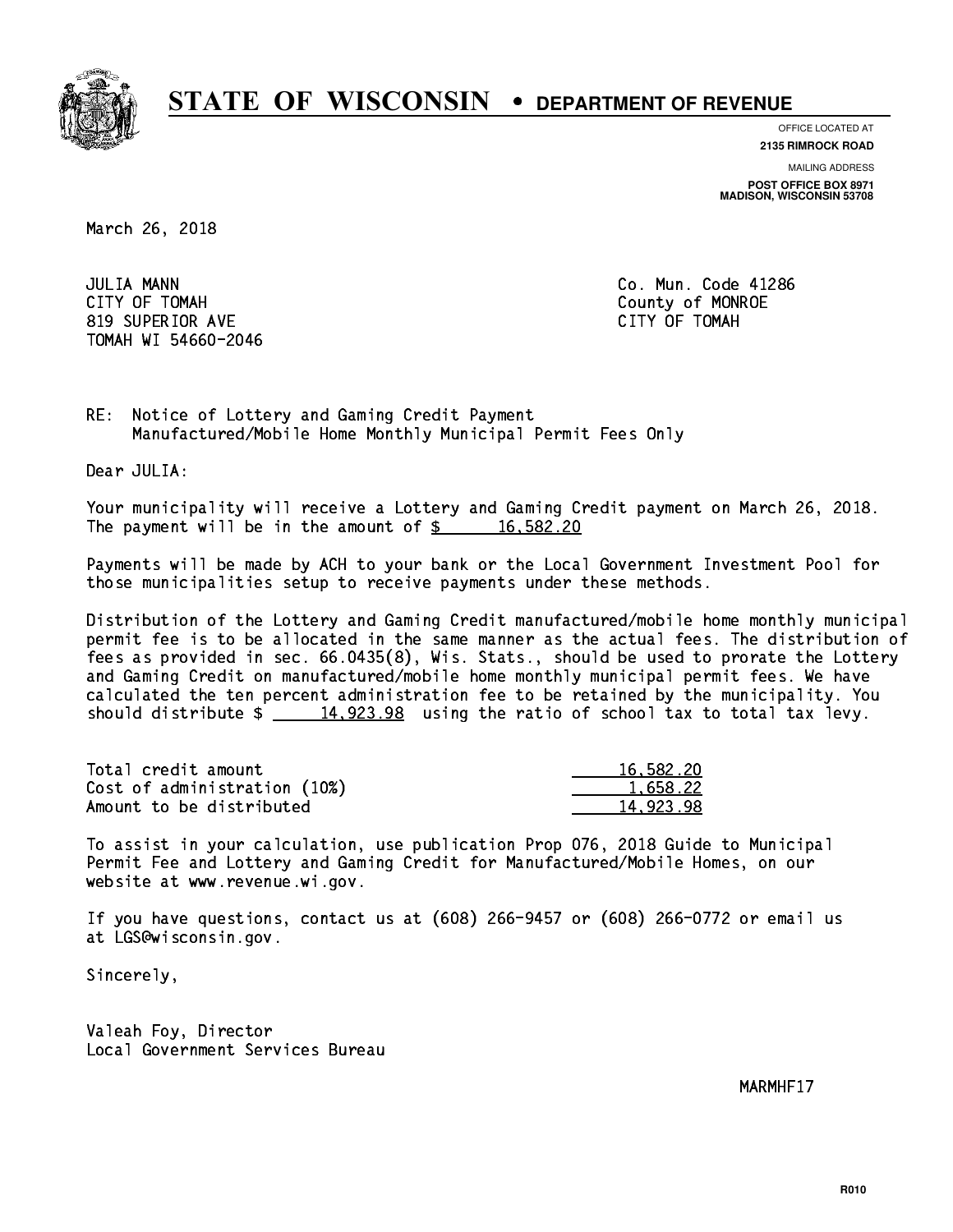

**OFFICE LOCATED AT**

**2135 RIMROCK ROAD**

**MAILING ADDRESS**

**POST OFFICE BOX 8971 MADISON, WISCONSIN 53708**

March 26, 2018

TARA BRISTOL TOWN OF ABRAMS County of OCONTO 5877 MAIN STREET TOWN OF ABRAMS ABRAMS WI 54101-0183

Co. Mun. Code 42002

RE: Notice of Lottery and Gaming Credit Payment Manufactured/Mobile Home Monthly Municipal Permit Fees Only

Dear TARA:

 Your municipality will receive a Lottery and Gaming Credit payment on March 26, 2018. The payment will be in the amount of  $\frac{2}{3}$  1,006.00

 Payments will be made by ACH to your bank or the Local Government Investment Pool for those municipalities setup to receive payments under these methods.

 Distribution of the Lottery and Gaming Credit manufactured/mobile home monthly municipal permit fee is to be allocated in the same manner as the actual fees. The distribution of fees as provided in sec. 66.0435(8), Wis. Stats., should be used to prorate the Lottery and Gaming Credit on manufactured/mobile home monthly municipal permit fees. We have calculated the ten percent administration fee to be retained by the municipality. You should distribute  $\frac{1}{2}$   $\frac{905.40}{100}$  using the ratio of school tax to total tax levy.

| Total credit amount          | 1.006.00 |
|------------------------------|----------|
| Cost of administration (10%) | 100.60   |
| Amount to be distributed     | 905.40   |

 To assist in your calculation, use publication Prop 076, 2018 Guide to Municipal Permit Fee and Lottery and Gaming Credit for Manufactured/Mobile Homes, on our website at www.revenue.wi.gov.

 If you have questions, contact us at (608) 266-9457 or (608) 266-0772 or email us at LGS@wisconsin.gov.

Sincerely,

 Valeah Foy, Director Local Government Services Bureau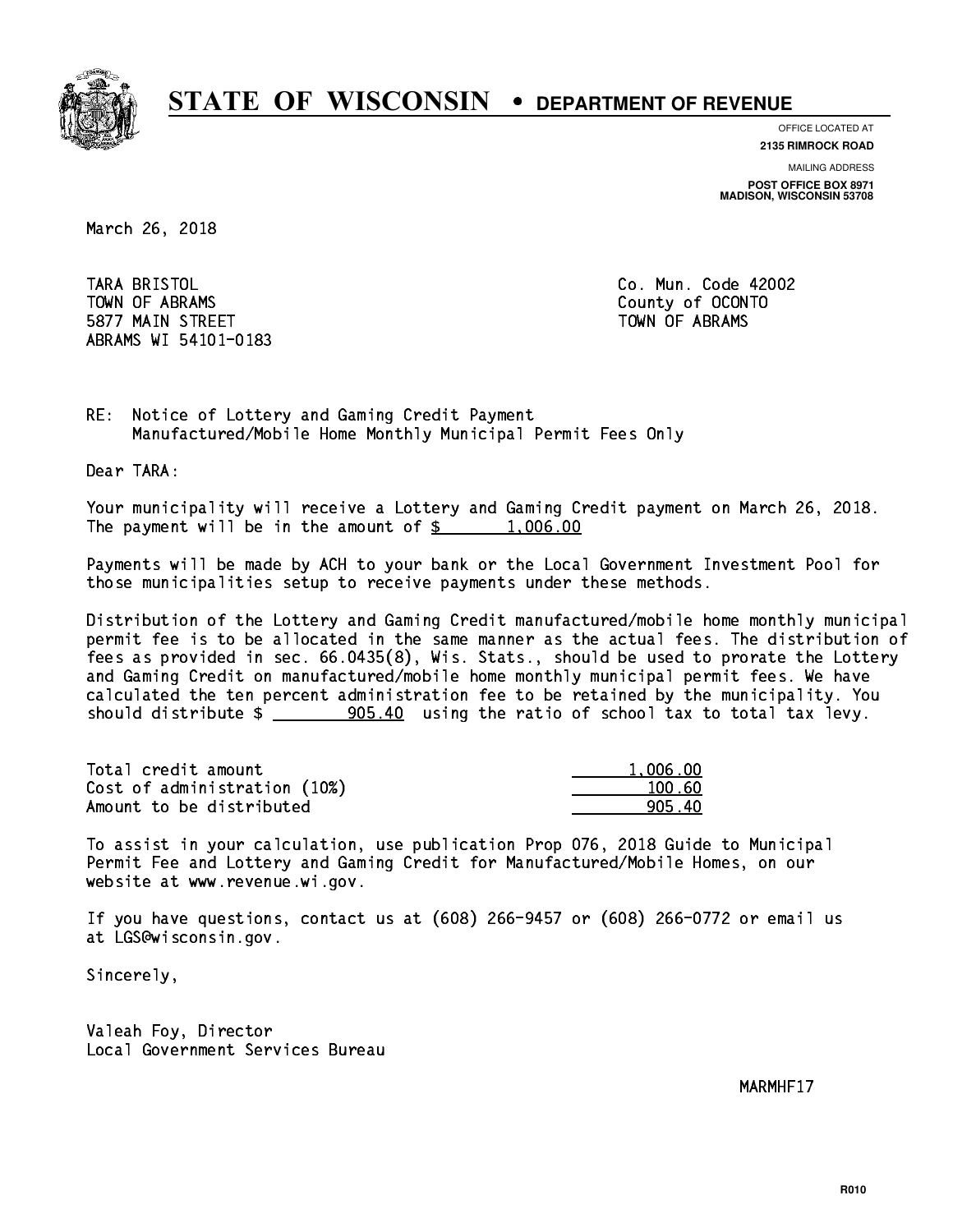

**OFFICE LOCATED AT**

**2135 RIMROCK ROAD**

**MAILING ADDRESS POST OFFICE BOX 8971 MADISON, WISCONSIN 53708**

March 26, 2018

 JOLENE SCHWARM Co. Mun. Code 42012 TOWN OF CHASE County of OCONTO 1330 HAYWOOD LANE TOWN OF CHASE SOBIESKI WI 54171-9692

RE: Notice of Lottery and Gaming Credit Payment Manufactured/Mobile Home Monthly Municipal Permit Fees Only

Dear JOLENE:

 Your municipality will receive a Lottery and Gaming Credit payment on March 26, 2018. The payment will be in the amount of  $\frac{2}{3}$  1,066.20

 Payments will be made by ACH to your bank or the Local Government Investment Pool for those municipalities setup to receive payments under these methods.

 Distribution of the Lottery and Gaming Credit manufactured/mobile home monthly municipal permit fee is to be allocated in the same manner as the actual fees. The distribution of fees as provided in sec. 66.0435(8), Wis. Stats., should be used to prorate the Lottery and Gaming Credit on manufactured/mobile home monthly municipal permit fees. We have calculated the ten percent administration fee to be retained by the municipality. You should distribute  $\frac{259.58}{2}$  using the ratio of school tax to total tax levy.

| Total credit amount          | 1.066.20 |
|------------------------------|----------|
| Cost of administration (10%) | 106.62   |
| Amount to be distributed     | 959.58   |

 To assist in your calculation, use publication Prop 076, 2018 Guide to Municipal Permit Fee and Lottery and Gaming Credit for Manufactured/Mobile Homes, on our website at www.revenue.wi.gov.

 If you have questions, contact us at (608) 266-9457 or (608) 266-0772 or email us at LGS@wisconsin.gov.

Sincerely,

 Valeah Foy, Director Local Government Services Bureau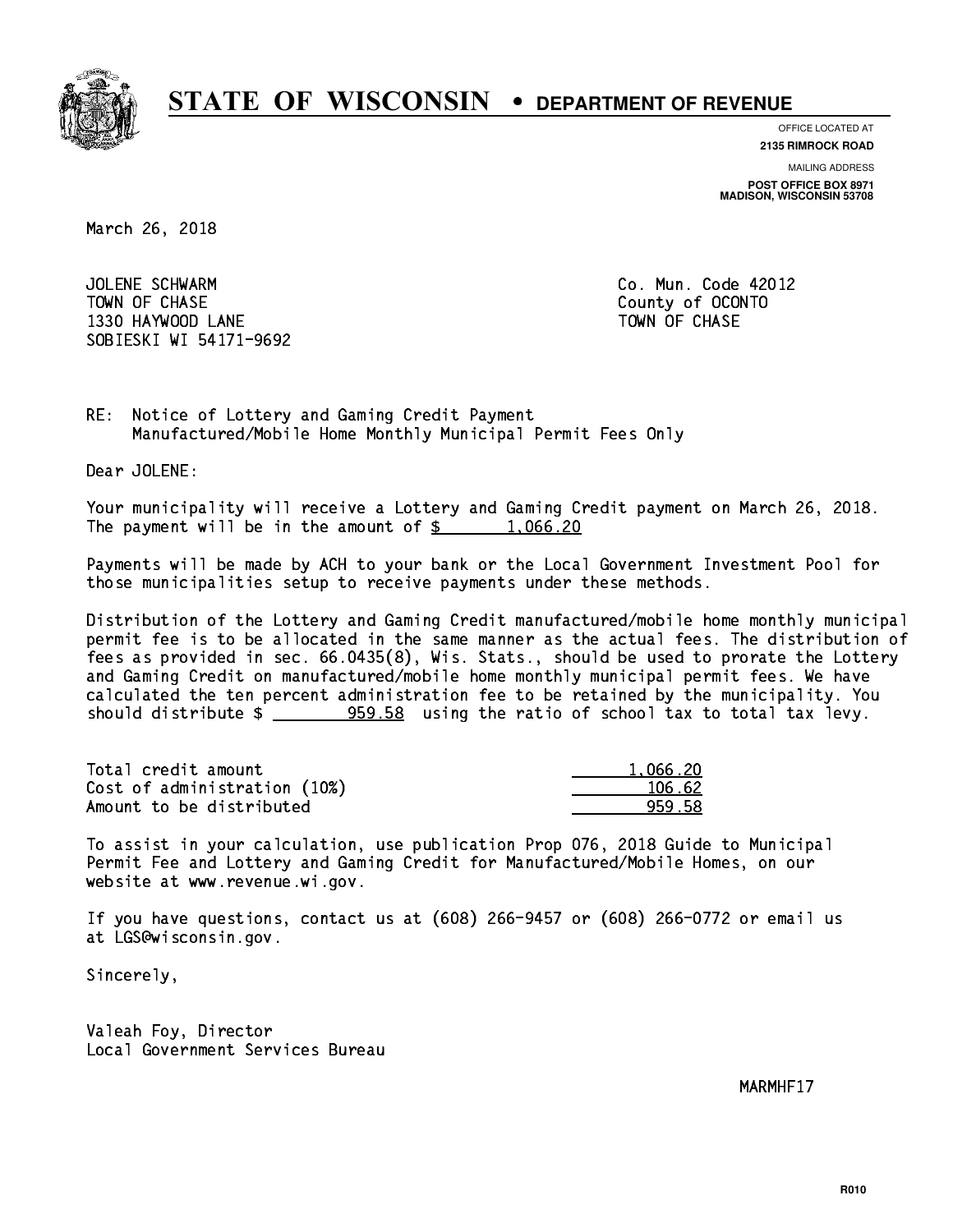

**OFFICE LOCATED AT**

**2135 RIMROCK ROAD**

**MAILING ADDRESS POST OFFICE BOX 8971 MADISON, WISCONSIN 53708**

March 26, 2018

NIKKI TOLZMAN TOWN OF LITTLE SUAMICO **COUNTY COUNTY COUNTY**  5964A COUNTY ROAD S TOWN OF LITTLE SUAMICO SOBIESKI WI 54171-9713

Co. Mun. Code 42024

RE: Notice of Lottery and Gaming Credit Payment Manufactured/Mobile Home Monthly Municipal Permit Fees Only

Dear NIKKI:

 Your municipality will receive a Lottery and Gaming Credit payment on March 26, 2018. The payment will be in the amount of  $\frac{2}{3}$  7,093.08

 Payments will be made by ACH to your bank or the Local Government Investment Pool for those municipalities setup to receive payments under these methods.

 Distribution of the Lottery and Gaming Credit manufactured/mobile home monthly municipal permit fee is to be allocated in the same manner as the actual fees. The distribution of fees as provided in sec. 66.0435(8), Wis. Stats., should be used to prorate the Lottery and Gaming Credit on manufactured/mobile home monthly municipal permit fees. We have calculated the ten percent administration fee to be retained by the municipality. You should distribute  $\frac{2}{3}$   $\frac{6,383.78}{2}$  using the ratio of school tax to total tax levy.

| Total credit amount          | 7.093.08 |
|------------------------------|----------|
| Cost of administration (10%) | 709.30   |
| Amount to be distributed     | 6.383.78 |

 To assist in your calculation, use publication Prop 076, 2018 Guide to Municipal Permit Fee and Lottery and Gaming Credit for Manufactured/Mobile Homes, on our website at www.revenue.wi.gov.

 If you have questions, contact us at (608) 266-9457 or (608) 266-0772 or email us at LGS@wisconsin.gov.

Sincerely,

 Valeah Foy, Director Local Government Services Bureau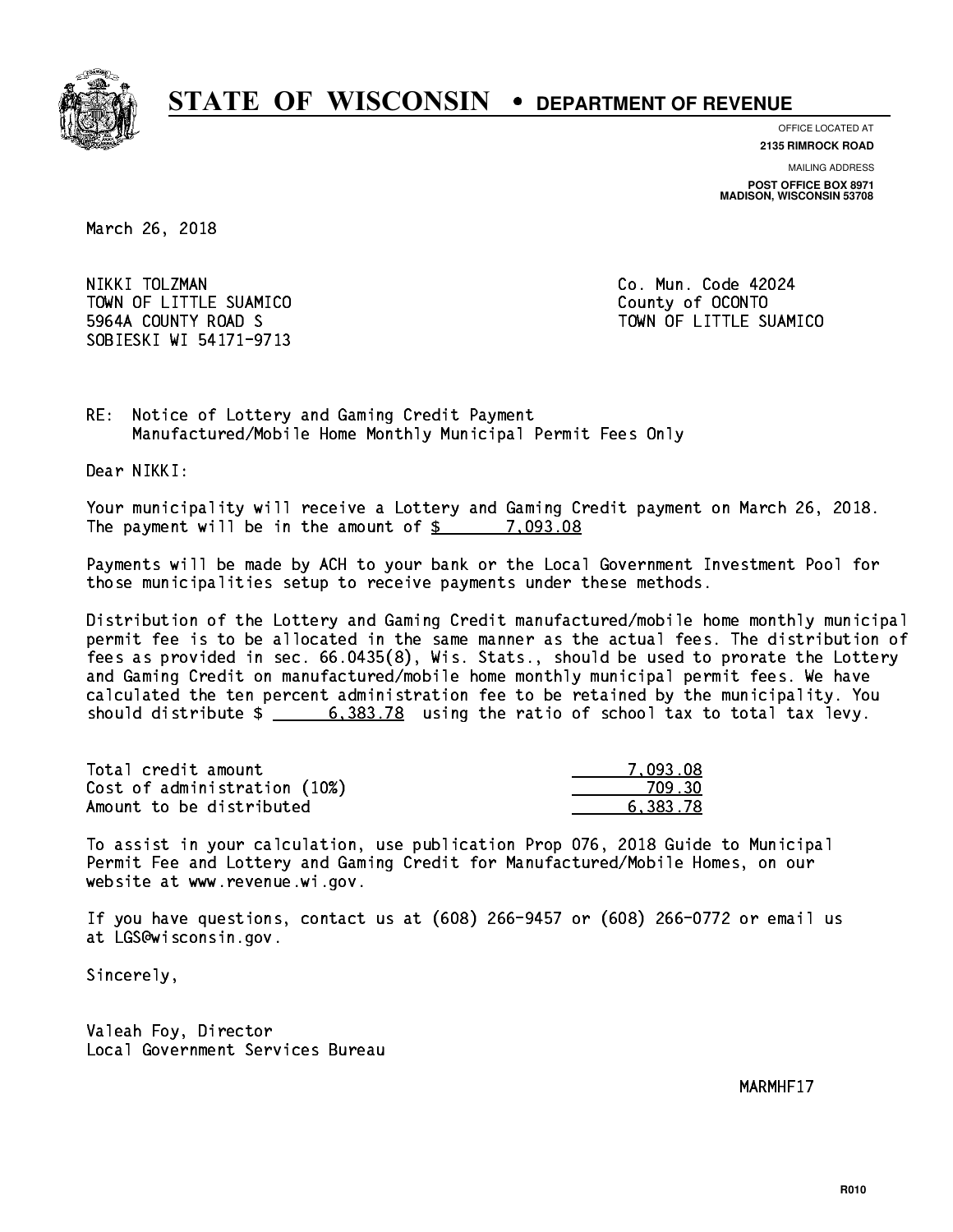

**OFFICE LOCATED AT**

**MAILING ADDRESS 2135 RIMROCK ROAD**

**POST OFFICE BOX 8971 MADISON, WISCONSIN 53708**

March 26, 2018

 JULIE SCHROEDER Co. Mun. Code 42042 TOWN OF TOWNSEND County of OCONTO PO BOX 111 PO BOX 111 TOWN OF TOWNSEND TOWNSEND WI 54175-0111

RE: Notice of Lottery and Gaming Credit Payment Manufactured/Mobile Home Monthly Municipal Permit Fees Only

Dear JULIE:

 Your municipality will receive a Lottery and Gaming Credit payment on March 26, 2018. The payment will be in the amount of  $\frac{2}{3}$  492.96

 Payments will be made by ACH to your bank or the Local Government Investment Pool for those municipalities setup to receive payments under these methods.

 Distribution of the Lottery and Gaming Credit manufactured/mobile home monthly municipal permit fee is to be allocated in the same manner as the actual fees. The distribution of fees as provided in sec. 66.0435(8), Wis. Stats., should be used to prorate the Lottery and Gaming Credit on manufactured/mobile home monthly municipal permit fees. We have calculated the ten percent administration fee to be retained by the municipality. You should distribute  $\frac{443.67}{1}$  using the ratio of school tax to total tax levy.

| Total credit amount          | 492.96 |
|------------------------------|--------|
| Cost of administration (10%) | 49.29  |
| Amount to be distributed     | 443 G7 |

443.67

 To assist in your calculation, use publication Prop 076, 2018 Guide to Municipal Permit Fee and Lottery and Gaming Credit for Manufactured/Mobile Homes, on our website at www.revenue.wi.gov.

 If you have questions, contact us at (608) 266-9457 or (608) 266-0772 or email us at LGS@wisconsin.gov.

Sincerely,

 Valeah Foy, Director Local Government Services Bureau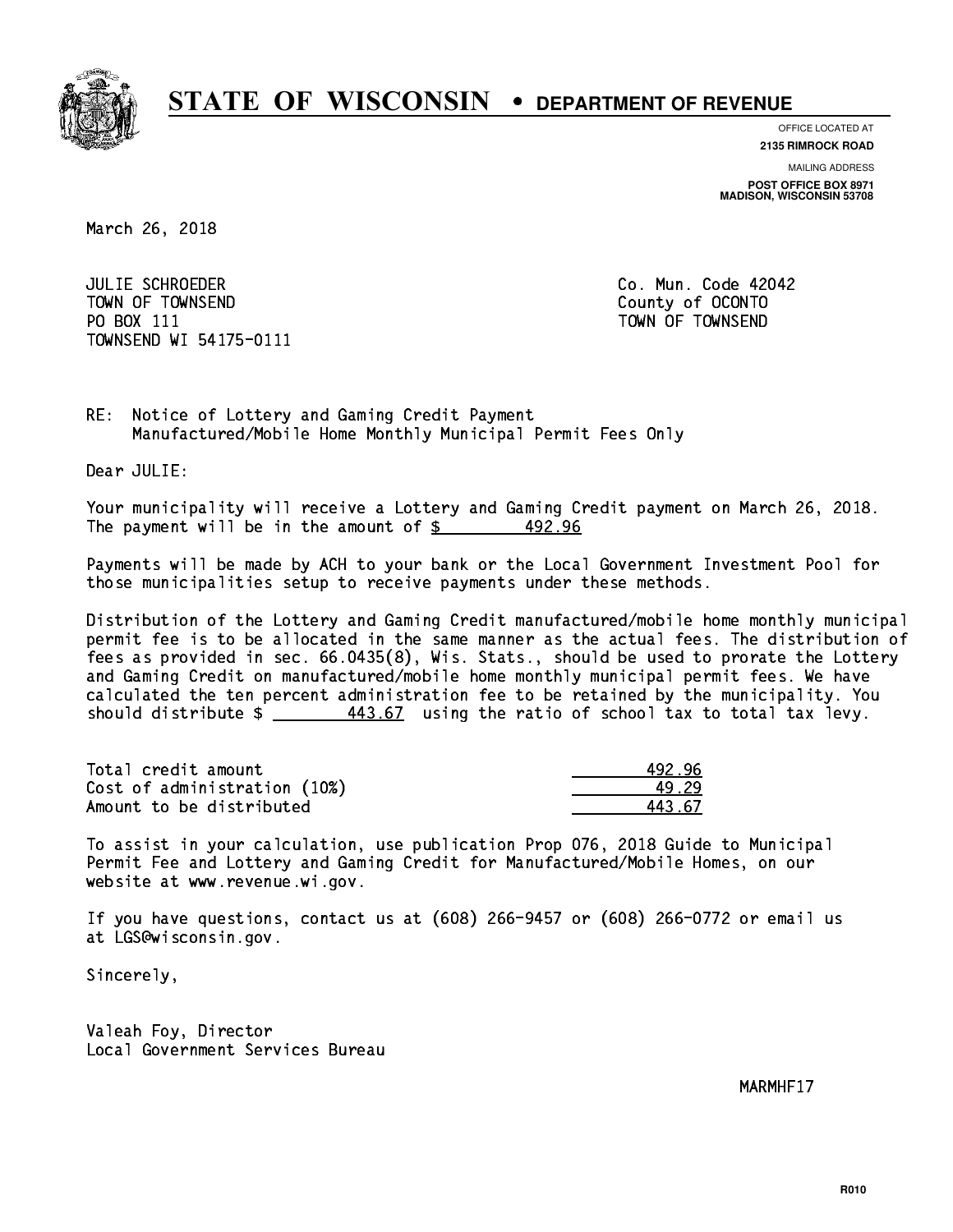

**OFFICE LOCATED AT**

**2135 RIMROCK ROAD**

**MAILING ADDRESS POST OFFICE BOX 8971 MADISON, WISCONSIN 53708**

March 26, 2018

CAROL HEISE VILLAGE OF SURING COUNTY COUNTY OF COUNTY OF SURING PO BOX 31 VILLAGE OF SURING SURING WI 54174-0031

Co. Mun. Code 42181

RE: Notice of Lottery and Gaming Credit Payment Manufactured/Mobile Home Monthly Municipal Permit Fees Only

Dear CAROL:

 Your municipality will receive a Lottery and Gaming Credit payment on March 26, 2018. The payment will be in the amount of \$ 606.66 \_\_\_\_\_\_\_\_\_\_\_\_\_\_\_\_

 Payments will be made by ACH to your bank or the Local Government Investment Pool for those municipalities setup to receive payments under these methods.

 Distribution of the Lottery and Gaming Credit manufactured/mobile home monthly municipal permit fee is to be allocated in the same manner as the actual fees. The distribution of fees as provided in sec. 66.0435(8), Wis. Stats., should be used to prorate the Lottery and Gaming Credit on manufactured/mobile home monthly municipal permit fees. We have calculated the ten percent administration fee to be retained by the municipality. You should distribute  $\frac{2}{1}$   $\frac{546.00}{100}$  using the ratio of school tax to total tax levy.

Total credit amount Cost of administration  $(10%)$ Amount to be distributed

| 606.66 |
|--------|
| 60. 66 |
| 546 NN |

 To assist in your calculation, use publication Prop 076, 2018 Guide to Municipal Permit Fee and Lottery and Gaming Credit for Manufactured/Mobile Homes, on our website at www.revenue.wi.gov.

 If you have questions, contact us at (608) 266-9457 or (608) 266-0772 or email us at LGS@wisconsin.gov.

Sincerely,

 Valeah Foy, Director Local Government Services Bureau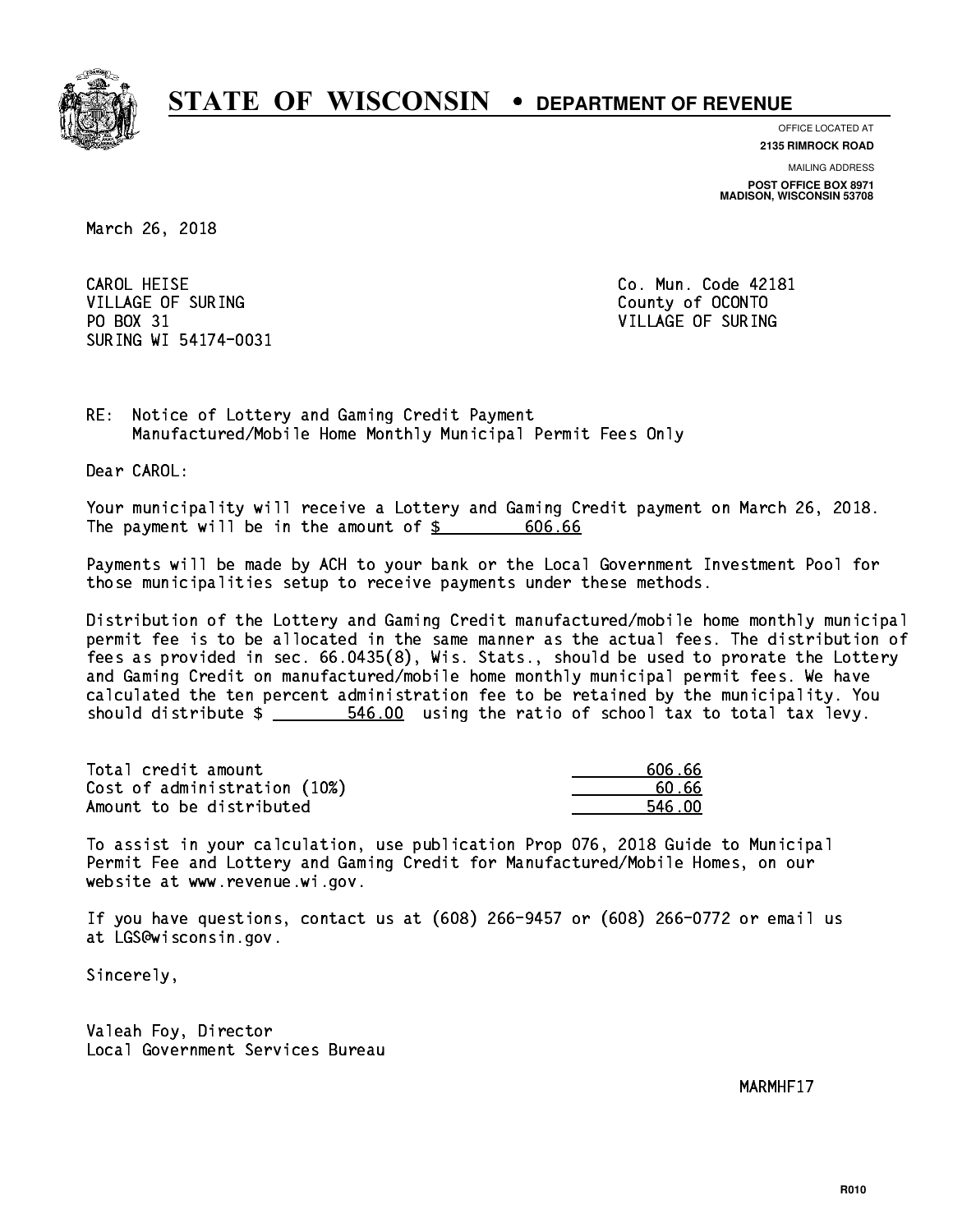

**OFFICE LOCATED AT**

**2135 RIMROCK ROAD**

**MAILING ADDRESS**

**POST OFFICE BOX 8971 MADISON, WISCONSIN 53708**

March 26, 2018

 SARA J. PERRIZO Co. Mun. Code 42265 CITY OF OCONTO County of OCONTO 1210 MAIN ST CITY OF OCONTO OCONTO WI 54153-1542

RE: Notice of Lottery and Gaming Credit Payment Manufactured/Mobile Home Monthly Municipal Permit Fees Only

Dear SARA:

 Your municipality will receive a Lottery and Gaming Credit payment on March 26, 2018. The payment will be in the amount of  $\frac{2}{3}$  4,080.23

 Payments will be made by ACH to your bank or the Local Government Investment Pool for those municipalities setup to receive payments under these methods.

 Distribution of the Lottery and Gaming Credit manufactured/mobile home monthly municipal permit fee is to be allocated in the same manner as the actual fees. The distribution of fees as provided in sec. 66.0435(8), Wis. Stats., should be used to prorate the Lottery and Gaming Credit on manufactured/mobile home monthly municipal permit fees. We have calculated the ten percent administration fee to be retained by the municipality. You should distribute  $\frac{2}{1}$   $\frac{3.672.21}{2}$  using the ratio of school tax to total tax levy.

| Total credit amount          | 4.080.23 |
|------------------------------|----------|
| Cost of administration (10%) | 408.02   |
| Amount to be distributed     | 3.672.21 |

 To assist in your calculation, use publication Prop 076, 2018 Guide to Municipal Permit Fee and Lottery and Gaming Credit for Manufactured/Mobile Homes, on our website at www.revenue.wi.gov.

 If you have questions, contact us at (608) 266-9457 or (608) 266-0772 or email us at LGS@wisconsin.gov.

Sincerely,

 Valeah Foy, Director Local Government Services Bureau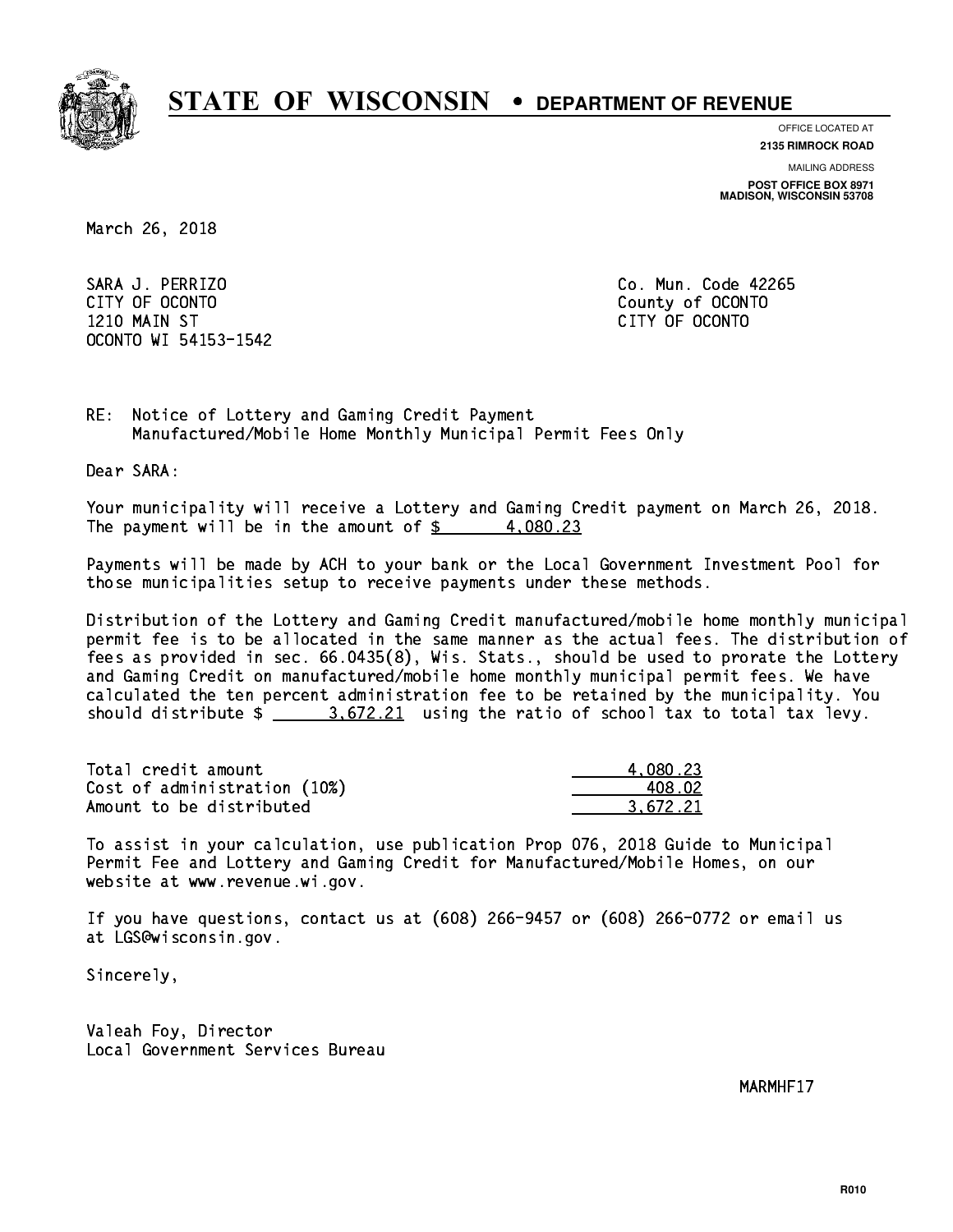

**OFFICE LOCATED AT**

**2135 RIMROCK ROAD**

**MAILING ADDRESS POST OFFICE BOX 8971 MADISON, WISCONSIN 53708**

March 26, 2018

**VICKI ROBERTS** CITY OF OCONTO FALLS **COUNTY COUNTY OF OCONTO** PO BOX 70 CITY OF OCONTO FALLS OCONTO FALLS WI 54154-0070

Co. Mun. Code 42266

RE: Notice of Lottery and Gaming Credit Payment Manufactured/Mobile Home Monthly Municipal Permit Fees Only

Dear VICKI:

 Your municipality will receive a Lottery and Gaming Credit payment on March 26, 2018. The payment will be in the amount of  $\frac{2}{3}$  1,046.05

 Payments will be made by ACH to your bank or the Local Government Investment Pool for those municipalities setup to receive payments under these methods.

 Distribution of the Lottery and Gaming Credit manufactured/mobile home monthly municipal permit fee is to be allocated in the same manner as the actual fees. The distribution of fees as provided in sec. 66.0435(8), Wis. Stats., should be used to prorate the Lottery and Gaming Credit on manufactured/mobile home monthly municipal permit fees. We have calculated the ten percent administration fee to be retained by the municipality. You should distribute  $\frac{241.45}{2}$  using the ratio of school tax to total tax levy.

| Total credit amount          | 1.046.05 |
|------------------------------|----------|
| Cost of administration (10%) | 104.60   |
| Amount to be distributed     | 94145    |

 To assist in your calculation, use publication Prop 076, 2018 Guide to Municipal Permit Fee and Lottery and Gaming Credit for Manufactured/Mobile Homes, on our website at www.revenue.wi.gov.

 If you have questions, contact us at (608) 266-9457 or (608) 266-0772 or email us at LGS@wisconsin.gov.

Sincerely,

 Valeah Foy, Director Local Government Services Bureau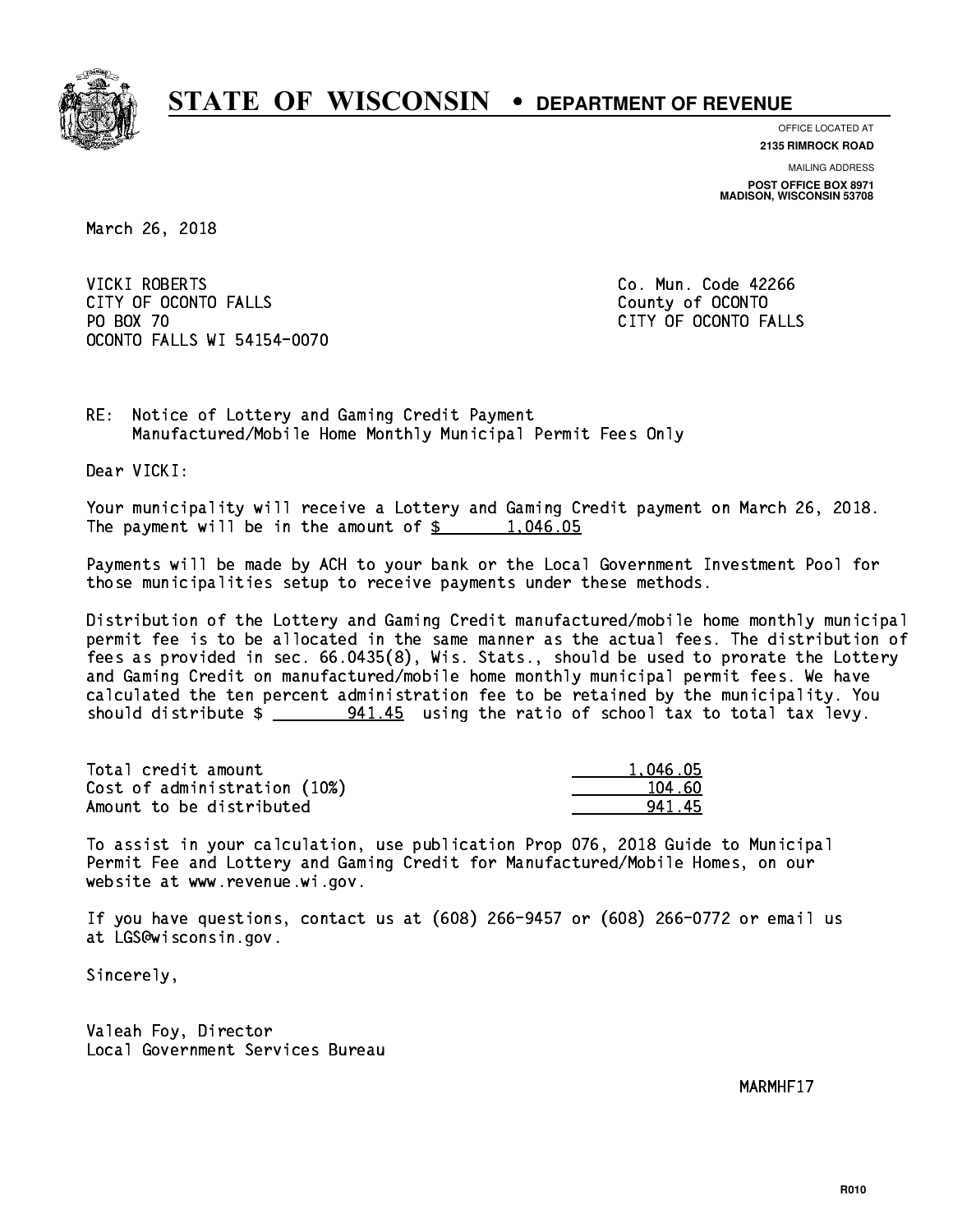

**OFFICE LOCATED AT**

**2135 RIMROCK ROAD**

**MAILING ADDRESS POST OFFICE BOX 8971 MADISON, WISCONSIN 53708**

March 26, 2018

**VALERIE FOLEY** CITY OF RHINELANDER **COUNTY COUNTY OF SHINE COUNTY** COUNTY OF ONEIDA 135 S STEVENS ST CITY OF RHINELANDER RHINELANDER WI 54501-3434

Co. Mun. Code 43276

RE: Notice of Lottery and Gaming Credit Payment Manufactured/Mobile Home Monthly Municipal Permit Fees Only

Dear VALERIE:

 Your municipality will receive a Lottery and Gaming Credit payment on March 26, 2018. The payment will be in the amount of  $\frac{2}{3}$  18,890.40

 Payments will be made by ACH to your bank or the Local Government Investment Pool for those municipalities setup to receive payments under these methods.

 Distribution of the Lottery and Gaming Credit manufactured/mobile home monthly municipal permit fee is to be allocated in the same manner as the actual fees. The distribution of fees as provided in sec. 66.0435(8), Wis. Stats., should be used to prorate the Lottery and Gaming Credit on manufactured/mobile home monthly municipal permit fees. We have calculated the ten percent administration fee to be retained by the municipality. You should distribute  $\frac{2}{17,001.36}$  using the ratio of school tax to total tax levy.

| Total credit amount          | 18,890.40 |
|------------------------------|-----------|
| Cost of administration (10%) | 1,889.04  |
| Amount to be distributed     | 17.001.36 |

 To assist in your calculation, use publication Prop 076, 2018 Guide to Municipal Permit Fee and Lottery and Gaming Credit for Manufactured/Mobile Homes, on our website at www.revenue.wi.gov.

 If you have questions, contact us at (608) 266-9457 or (608) 266-0772 or email us at LGS@wisconsin.gov.

Sincerely,

 Valeah Foy, Director Local Government Services Bureau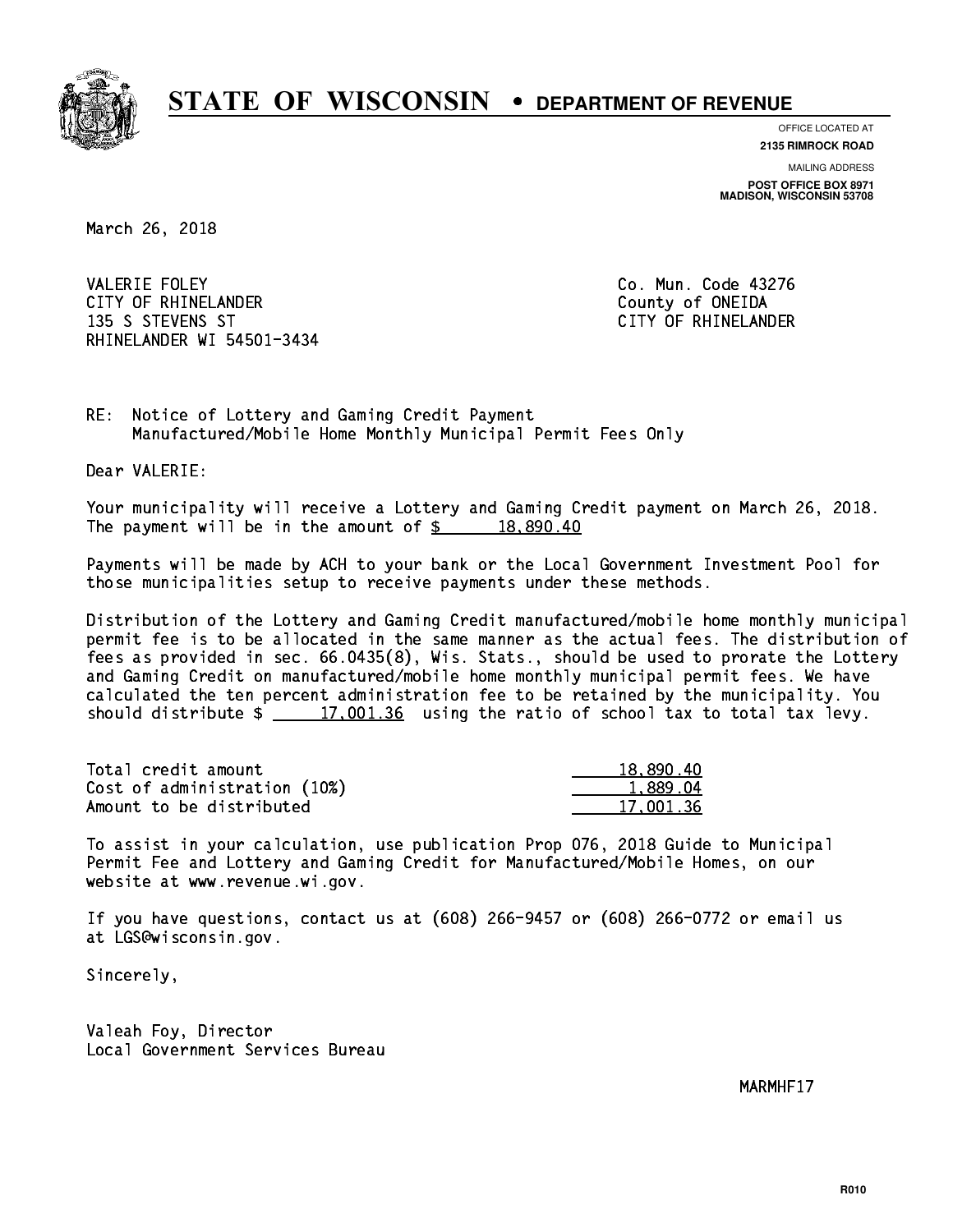

**OFFICE LOCATED AT 2135 RIMROCK ROAD**

**MAILING ADDRESS**

**POST OFFICE BOX 8971 MADISON, WISCONSIN 53708**

March 26, 2018

AMY OLSON TOWN OF CENTER **COUNTY OF COUNTY COUNTY OF COULD A** N3990 STATE ROAD 47 TOWN OF CENTER APPLETON WI 54913-8484

Co. Mun. Code 44008

RE: Notice of Lottery and Gaming Credit Payment Manufactured/Mobile Home Monthly Municipal Permit Fees Only

Dear AMY:

 Your municipality will receive a Lottery and Gaming Credit payment on March 26, 2018. The payment will be in the amount of  $\frac{2}{3}$  1,006.92

 Payments will be made by ACH to your bank or the Local Government Investment Pool for those municipalities setup to receive payments under these methods.

 Distribution of the Lottery and Gaming Credit manufactured/mobile home monthly municipal permit fee is to be allocated in the same manner as the actual fees. The distribution of fees as provided in sec. 66.0435(8), Wis. Stats., should be used to prorate the Lottery and Gaming Credit on manufactured/mobile home monthly municipal permit fees. We have calculated the ten percent administration fee to be retained by the municipality. You should distribute  $\frac{1}{2}$   $\frac{906.23}{2}$  using the ratio of school tax to total tax levy.

| Total credit amount          | 1,006.92 |
|------------------------------|----------|
| Cost of administration (10%) | 100.69   |
| Amount to be distributed     | 906.23   |

 To assist in your calculation, use publication Prop 076, 2018 Guide to Municipal Permit Fee and Lottery and Gaming Credit for Manufactured/Mobile Homes, on our website at www.revenue.wi.gov.

 If you have questions, contact us at (608) 266-9457 or (608) 266-0772 or email us at LGS@wisconsin.gov.

Sincerely,

 Valeah Foy, Director Local Government Services Bureau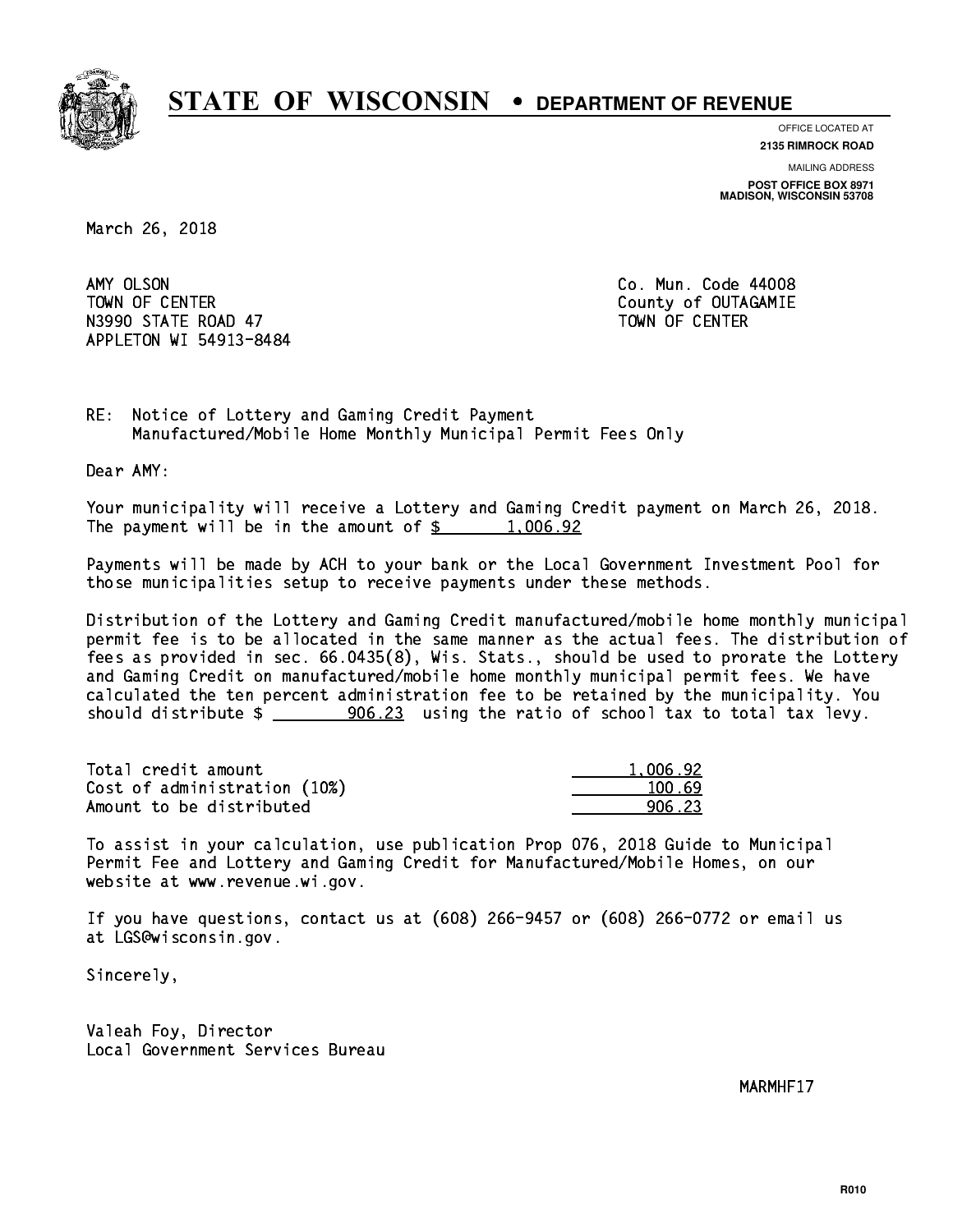

**OFFICE LOCATED AT 2135 RIMROCK ROAD**

**MAILING ADDRESS**

**POST OFFICE BOX 8971 MADISON, WISCONSIN 53708**

March 26, 2018

 BARBARA SEEGERS Co. Mun. Code 44018 TOWN OF FREEDOM County of OUTAGAMIE PO BOX 1007 TOWN OF FREEDOM FREEDOM WI 54131-1007

RE: Notice of Lottery and Gaming Credit Payment Manufactured/Mobile Home Monthly Municipal Permit Fees Only

Dear BARBARA:

 Your municipality will receive a Lottery and Gaming Credit payment on March 26, 2018. The payment will be in the amount of \$ 5,242.80 \_\_\_\_\_\_\_\_\_\_\_\_\_\_\_\_

 Payments will be made by ACH to your bank or the Local Government Investment Pool for those municipalities setup to receive payments under these methods.

 Distribution of the Lottery and Gaming Credit manufactured/mobile home monthly municipal permit fee is to be allocated in the same manner as the actual fees. The distribution of fees as provided in sec. 66.0435(8), Wis. Stats., should be used to prorate the Lottery and Gaming Credit on manufactured/mobile home monthly municipal permit fees. We have calculated the ten percent administration fee to be retained by the municipality. You should distribute  $\frac{4.718.52}{1.62}$  using the ratio of school tax to total tax levy.

| Total credit amount          | 5.242.80 |
|------------------------------|----------|
| Cost of administration (10%) | 524.28   |
| Amount to be distributed     | 4.718.52 |

 To assist in your calculation, use publication Prop 076, 2018 Guide to Municipal Permit Fee and Lottery and Gaming Credit for Manufactured/Mobile Homes, on our website at www.revenue.wi.gov.

 If you have questions, contact us at (608) 266-9457 or (608) 266-0772 or email us at LGS@wisconsin.gov.

Sincerely,

 Valeah Foy, Director Local Government Services Bureau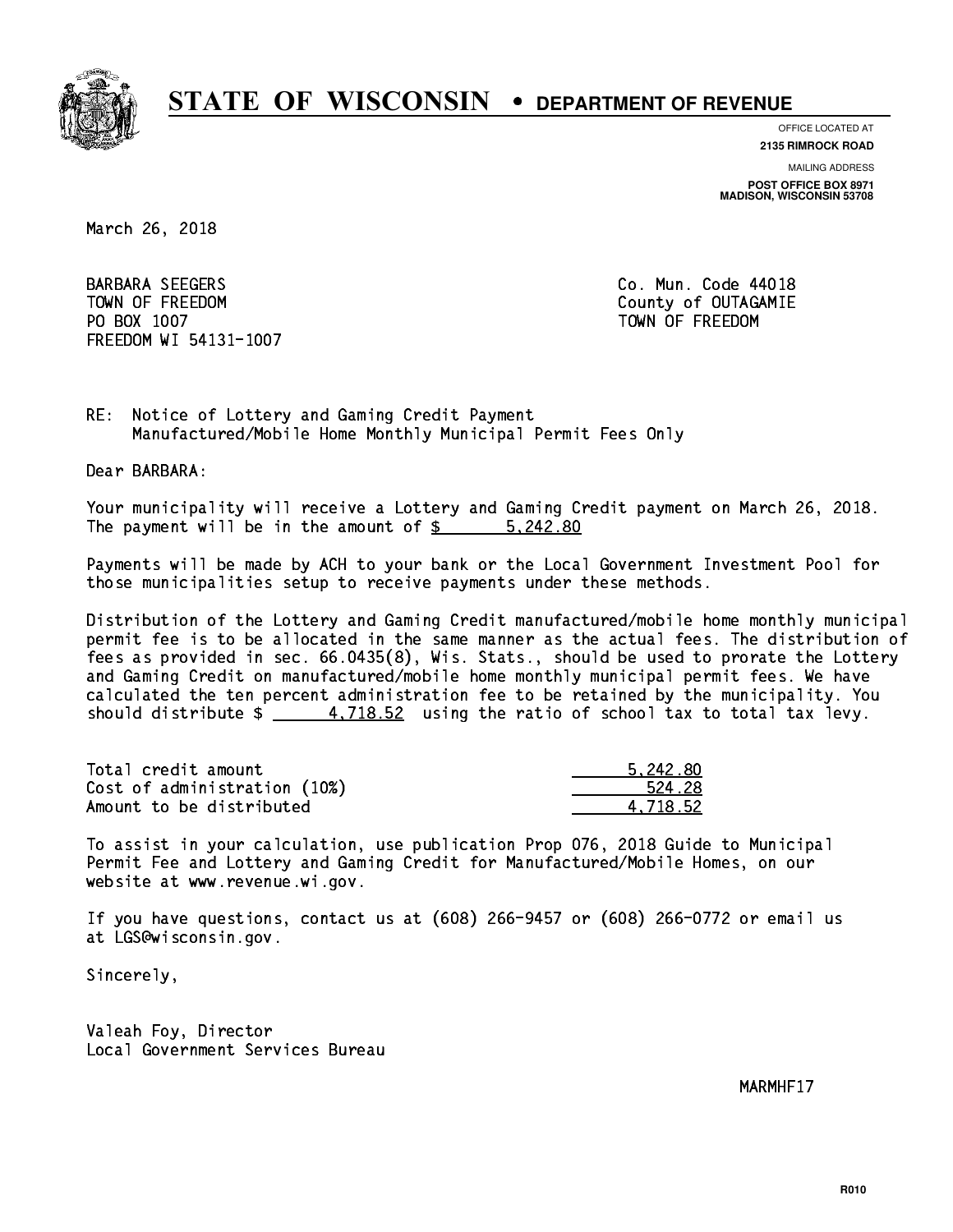

**OFFICE LOCATED AT**

**2135 RIMROCK ROAD**

**MAILING ADDRESS POST OFFICE BOX 8971 MADISON, WISCONSIN 53708**

March 26, 2018

LISA BEYER TOWN OF GREENVILLE TOWN OF GREENVILLE W6860 PARKVIEW DRIVE TOWN OF GREENVILLE GREENVILLE WI 54942

Co. Mun. Code 44022

RE: Notice of Lottery and Gaming Credit Payment Manufactured/Mobile Home Monthly Municipal Permit Fees Only

Dear LISA:

 Your municipality will receive a Lottery and Gaming Credit payment on March 26, 2018. The payment will be in the amount of  $\frac{2}{3}$  3,873.88

 Payments will be made by ACH to your bank or the Local Government Investment Pool for those municipalities setup to receive payments under these methods.

 Distribution of the Lottery and Gaming Credit manufactured/mobile home monthly municipal permit fee is to be allocated in the same manner as the actual fees. The distribution of fees as provided in sec. 66.0435(8), Wis. Stats., should be used to prorate the Lottery and Gaming Credit on manufactured/mobile home monthly municipal permit fees. We have calculated the ten percent administration fee to be retained by the municipality. You should distribute  $\frac{2}{1}$   $\frac{3,486.50}{2}$  using the ratio of school tax to total tax levy.

| Total credit amount          | 3.873.88 |
|------------------------------|----------|
| Cost of administration (10%) | 387.38   |
| Amount to be distributed     | 3.486.50 |

 To assist in your calculation, use publication Prop 076, 2018 Guide to Municipal Permit Fee and Lottery and Gaming Credit for Manufactured/Mobile Homes, on our website at www.revenue.wi.gov.

 If you have questions, contact us at (608) 266-9457 or (608) 266-0772 or email us at LGS@wisconsin.gov.

Sincerely,

 Valeah Foy, Director Local Government Services Bureau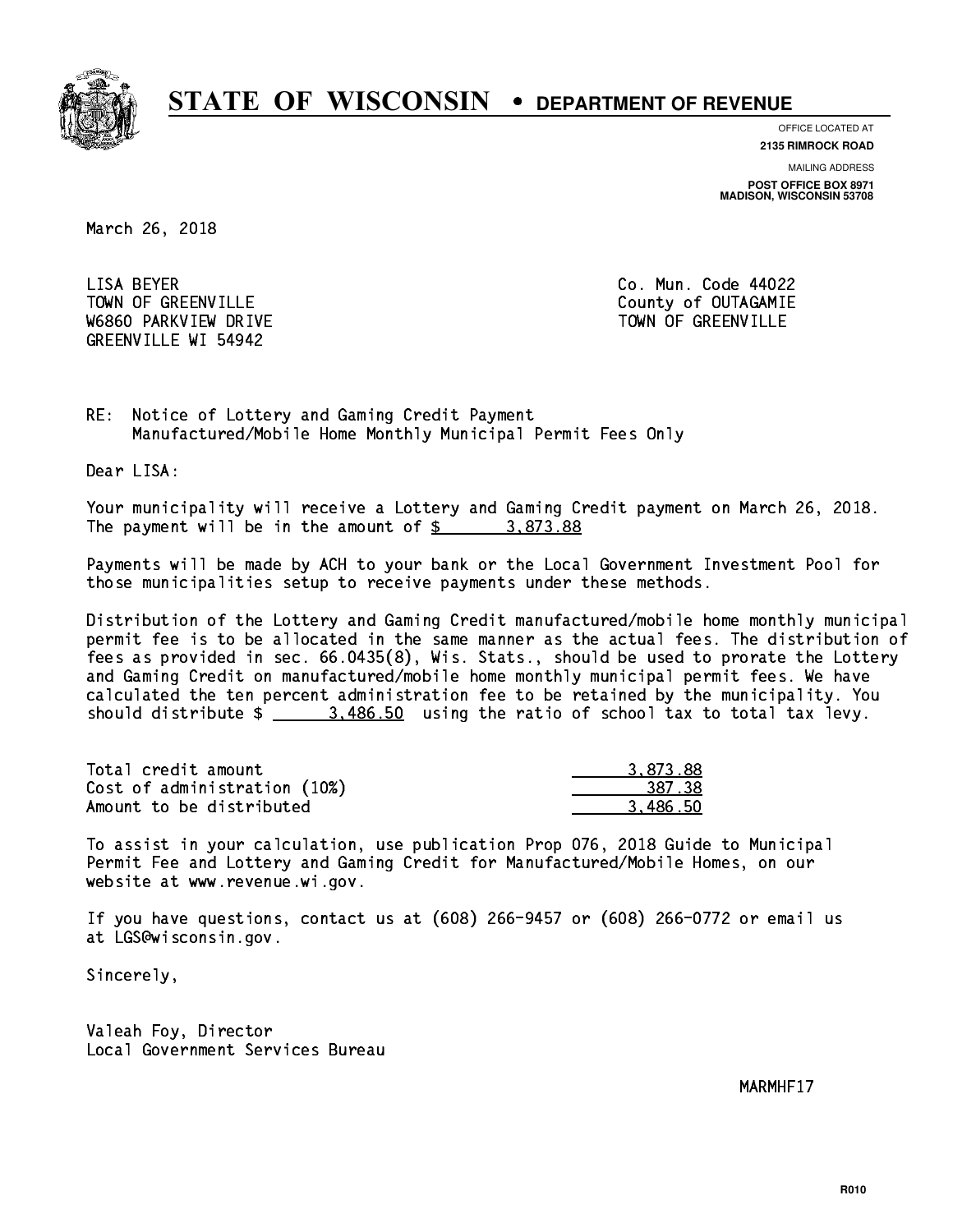

**OFFICE LOCATED AT**

**2135 RIMROCK ROAD**

**MAILING ADDRESS POST OFFICE BOX 8971 MADISON, WISCONSIN 53708**

March 26, 2018

ROCHELLE OSKEY VILLAGE OF BLACK CREEK COUNTY OF OUTAGAMIE 301 N MAPLE STREET VILLAGE OF BLACK CREEK BLACK CREEK WI 54106-9791

Co. Mun. Code 44107

RE: Notice of Lottery and Gaming Credit Payment Manufactured/Mobile Home Monthly Municipal Permit Fees Only

Dear ROCHELLE:

 Your municipality will receive a Lottery and Gaming Credit payment on March 26, 2018. The payment will be in the amount of  $$ 707.88$ 

 Payments will be made by ACH to your bank or the Local Government Investment Pool for those municipalities setup to receive payments under these methods.

 Distribution of the Lottery and Gaming Credit manufactured/mobile home monthly municipal permit fee is to be allocated in the same manner as the actual fees. The distribution of fees as provided in sec. 66.0435(8), Wis. Stats., should be used to prorate the Lottery and Gaming Credit on manufactured/mobile home monthly municipal permit fees. We have calculated the ten percent administration fee to be retained by the municipality. You should distribute  $\frac{2}{1}$   $\frac{637.10}{10}$  using the ratio of school tax to total tax levy.

Total credit amount Cost of administration (10%) Amount to be distributed

| N7 88  |
|--------|
| 0.Z8   |
| 637 IN |

 To assist in your calculation, use publication Prop 076, 2018 Guide to Municipal Permit Fee and Lottery and Gaming Credit for Manufactured/Mobile Homes, on our website at www.revenue.wi.gov.

 If you have questions, contact us at (608) 266-9457 or (608) 266-0772 or email us at LGS@wisconsin.gov.

Sincerely,

 Valeah Foy, Director Local Government Services Bureau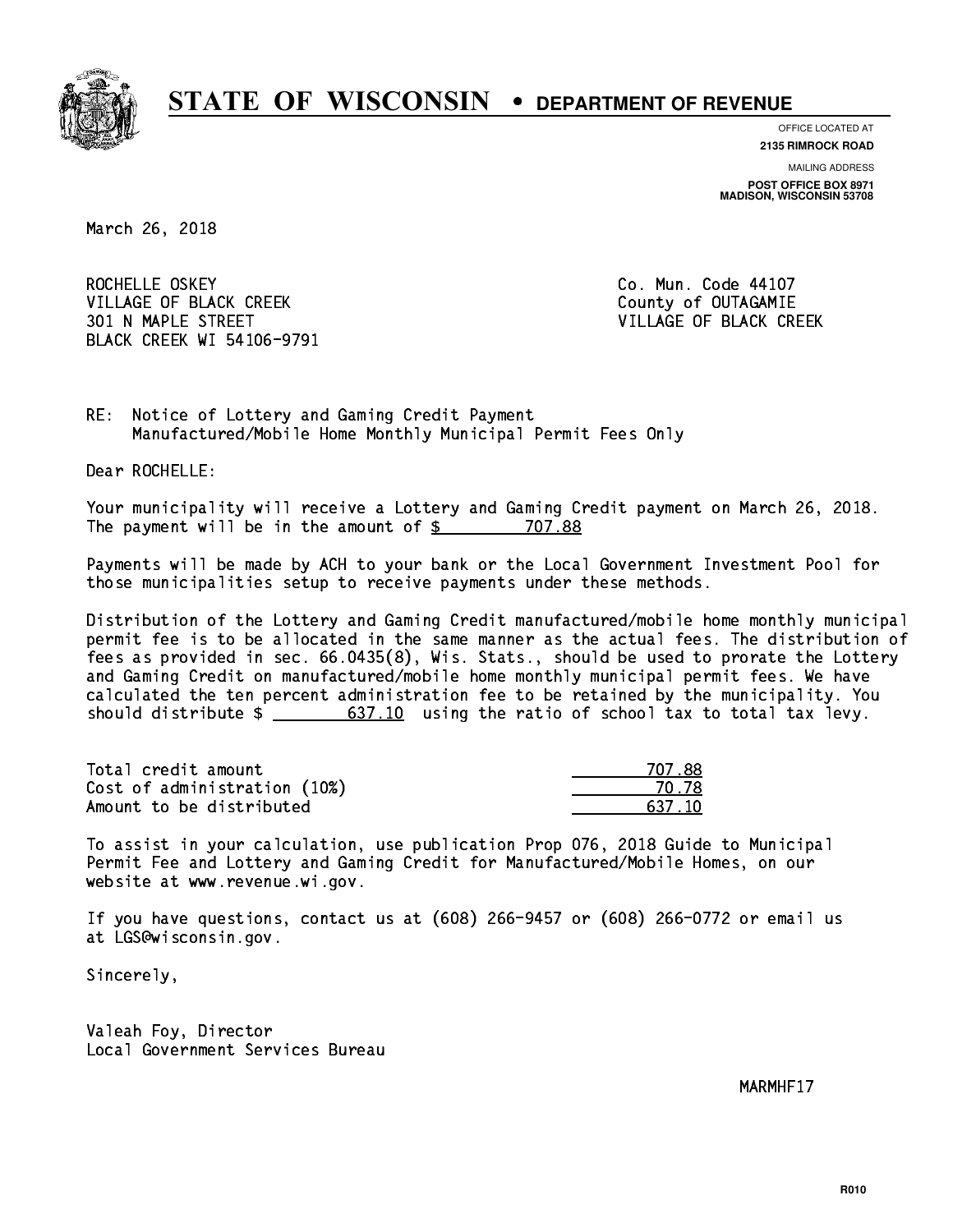

**OFFICE LOCATED AT**

**2135 RIMROCK ROAD**

**MAILING ADDRESS POST OFFICE BOX 8971 MADISON, WISCONSIN 53708**

March 26, 2018

TERI MATHENY VILLAGE OF LITTLE CHUTE COUNTY OF OUTAGAMIE 108 W MAIN ST VILLAGE OF LITTLE CHUTE LITTLE CHUTE WI 54140-1750

Co. Mun. Code 44146

RE: Notice of Lottery and Gaming Credit Payment Manufactured/Mobile Home Monthly Municipal Permit Fees Only

Dear TERI:

 Your municipality will receive a Lottery and Gaming Credit payment on March 26, 2018. The payment will be in the amount of  $\frac{2}{3}$  12,503.64

 Payments will be made by ACH to your bank or the Local Government Investment Pool for those municipalities setup to receive payments under these methods.

 Distribution of the Lottery and Gaming Credit manufactured/mobile home monthly municipal permit fee is to be allocated in the same manner as the actual fees. The distribution of fees as provided in sec. 66.0435(8), Wis. Stats., should be used to prorate the Lottery and Gaming Credit on manufactured/mobile home monthly municipal permit fees. We have calculated the ten percent administration fee to be retained by the municipality. You should distribute  $\frac{11,253.28}{2}$  using the ratio of school tax to total tax levy.

| Total credit amount          | 12,503.64 |
|------------------------------|-----------|
| Cost of administration (10%) | 1.250.36  |
| Amount to be distributed     | 11,253,28 |

 To assist in your calculation, use publication Prop 076, 2018 Guide to Municipal Permit Fee and Lottery and Gaming Credit for Manufactured/Mobile Homes, on our website at www.revenue.wi.gov.

 If you have questions, contact us at (608) 266-9457 or (608) 266-0772 or email us at LGS@wisconsin.gov.

Sincerely,

 Valeah Foy, Director Local Government Services Bureau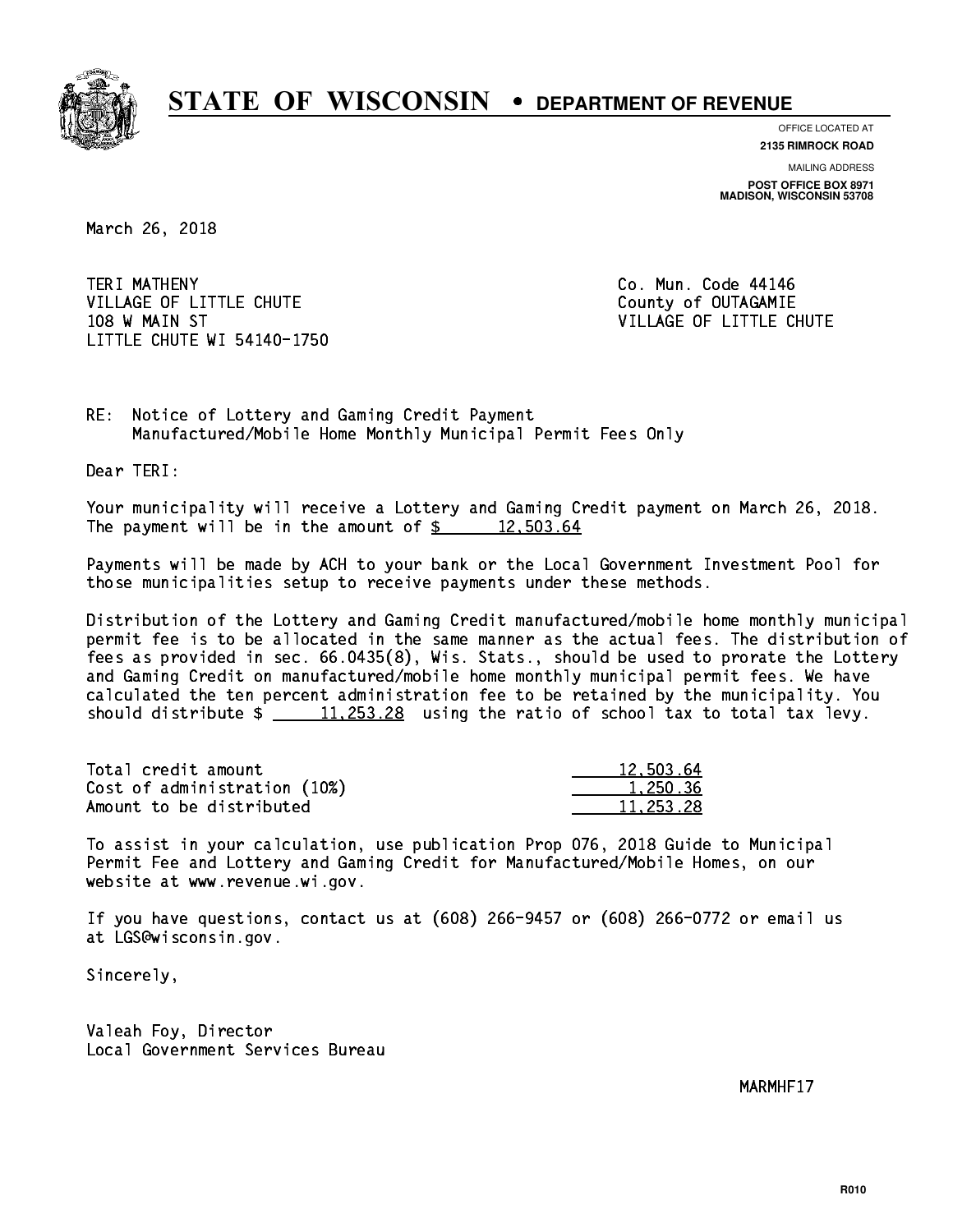

**OFFICE LOCATED AT**

**2135 RIMROCK ROAD**

**MAILING ADDRESS POST OFFICE BOX 8971 MADISON, WISCONSIN 53708**

March 26, 2018

LINDA HOES VILLAGE OF NICHOLS COUNTY OF OUTAGAMIE PO BOX 169 VILLAGE OF NICHOLS NICHOLS WI 54152-0169

Co. Mun. Code 44155

RE: Notice of Lottery and Gaming Credit Payment Manufactured/Mobile Home Monthly Municipal Permit Fees Only

Dear LINDA:

 Your municipality will receive a Lottery and Gaming Credit payment on March 26, 2018. The payment will be in the amount of  $\frac{2}{3}$  1,406.98

 Payments will be made by ACH to your bank or the Local Government Investment Pool for those municipalities setup to receive payments under these methods.

 Distribution of the Lottery and Gaming Credit manufactured/mobile home monthly municipal permit fee is to be allocated in the same manner as the actual fees. The distribution of fees as provided in sec. 66.0435(8), Wis. Stats., should be used to prorate the Lottery and Gaming Credit on manufactured/mobile home monthly municipal permit fees. We have calculated the ten percent administration fee to be retained by the municipality. You should distribute  $\frac{1,266.29}{1,266.29}$  using the ratio of school tax to total tax levy.

| Total credit amount          | 1,406.98 |
|------------------------------|----------|
| Cost of administration (10%) | 140.69   |
| Amount to be distributed     | 1.266.29 |

 To assist in your calculation, use publication Prop 076, 2018 Guide to Municipal Permit Fee and Lottery and Gaming Credit for Manufactured/Mobile Homes, on our website at www.revenue.wi.gov.

 If you have questions, contact us at (608) 266-9457 or (608) 266-0772 or email us at LGS@wisconsin.gov.

Sincerely,

 Valeah Foy, Director Local Government Services Bureau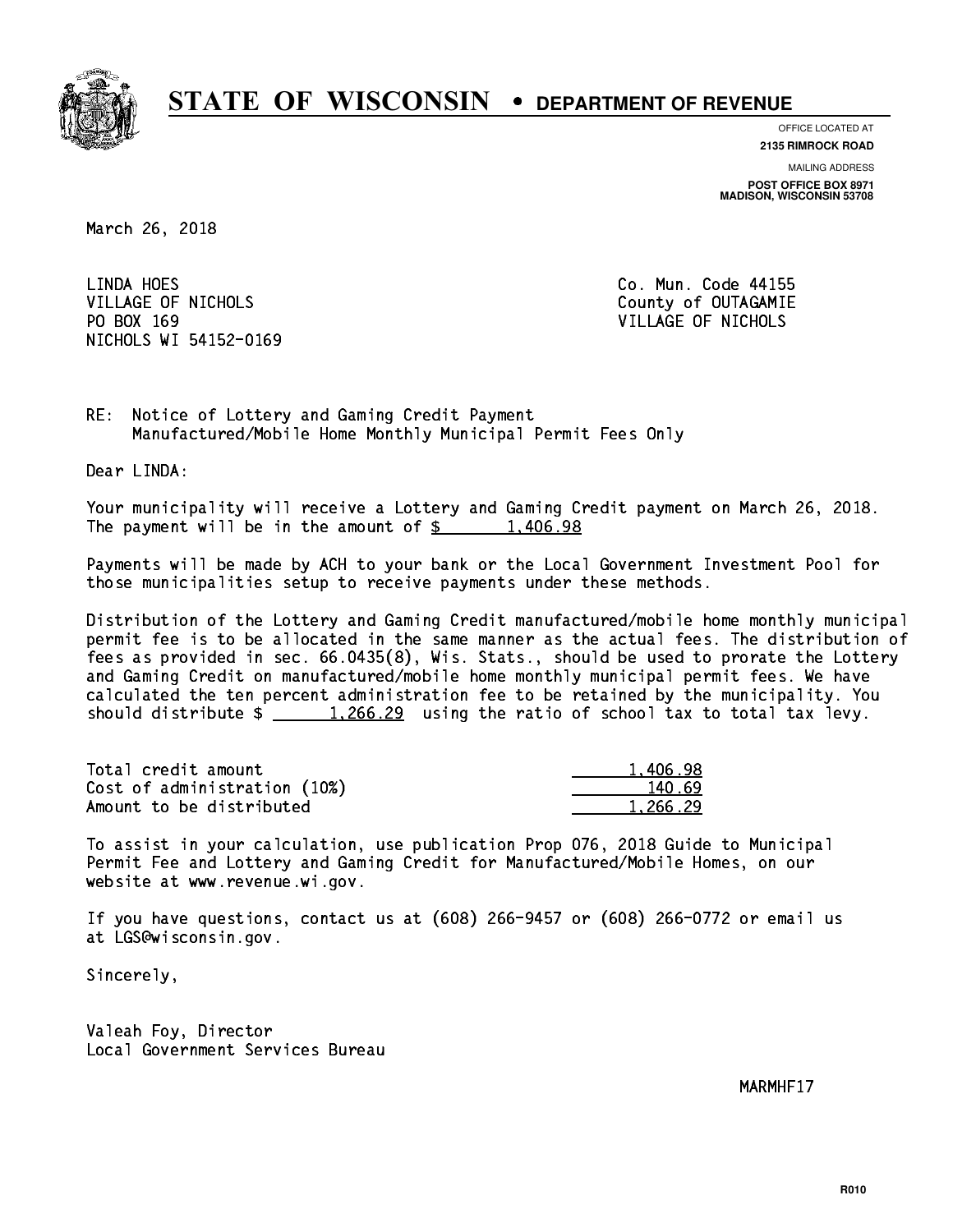

**OFFICE LOCATED AT**

**2135 RIMROCK ROAD**

**MAILING ADDRESS POST OFFICE BOX 8971 MADISON, WISCONSIN 53708**

March 26, 2018

**LAURIE BUNNELL** VILLAGE OF SHIOCTON COUNTY OF OUTAGAMIE PO BOX 96 SHIOCTON WI 54170-0096

Co. Mun. Code 44181 VILLAGE OF SHIOCTON

RE: Notice of Lottery and Gaming Credit Payment Manufactured/Mobile Home Monthly Municipal Permit Fees Only

Dear LAURIE:

 Your municipality will receive a Lottery and Gaming Credit payment on March 26, 2018. The payment will be in the amount of  $\frac{2}{3}$  4,575.48

 Payments will be made by ACH to your bank or the Local Government Investment Pool for those municipalities setup to receive payments under these methods.

 Distribution of the Lottery and Gaming Credit manufactured/mobile home monthly municipal permit fee is to be allocated in the same manner as the actual fees. The distribution of fees as provided in sec. 66.0435(8), Wis. Stats., should be used to prorate the Lottery and Gaming Credit on manufactured/mobile home monthly municipal permit fees. We have calculated the ten percent administration fee to be retained by the municipality. You should distribute  $\frac{4,117.94}{2}$  using the ratio of school tax to total tax levy.

| Total credit amount          | 4.575.48 |
|------------------------------|----------|
| Cost of administration (10%) | 457 54   |
| Amount to be distributed     | 4.117.94 |

 To assist in your calculation, use publication Prop 076, 2018 Guide to Municipal Permit Fee and Lottery and Gaming Credit for Manufactured/Mobile Homes, on our website at www.revenue.wi.gov.

 If you have questions, contact us at (608) 266-9457 or (608) 266-0772 or email us at LGS@wisconsin.gov.

Sincerely,

 Valeah Foy, Director Local Government Services Bureau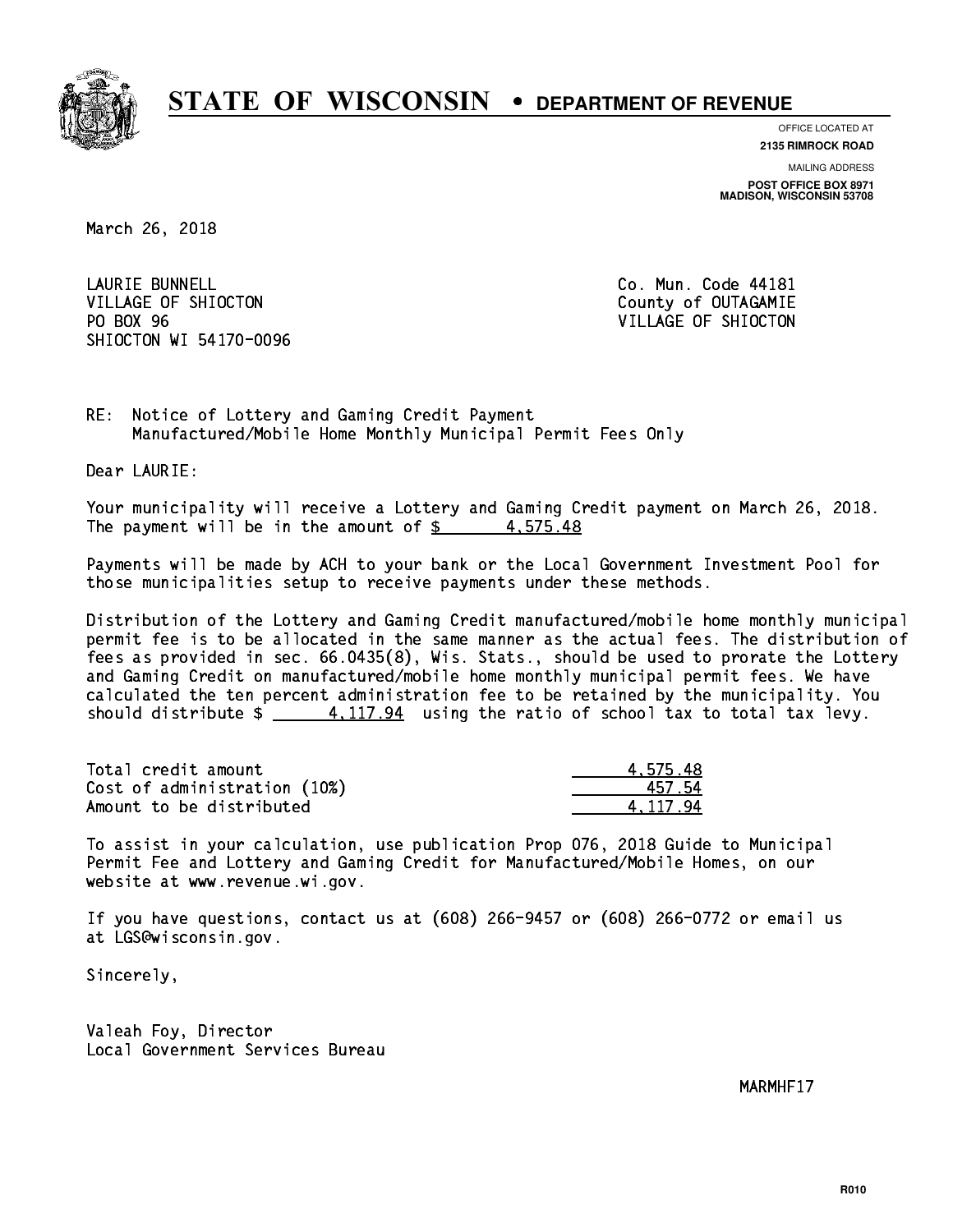

**OFFICE LOCATED AT 2135 RIMROCK ROAD**

**MAILING ADDRESS**

**POST OFFICE BOX 8971 MADISON, WISCONSIN 53708**

March 26, 2018

**BONNIE BARTEL** TOWN OF GRAFTON COUNTY OF OUR COUNTY OF OUR COUNTY OF OUR COUNTY OF OUR COUNTY OF OUR COUNTY OF OUR COUNTY OF THE ONLY AND THE OUR COUNTY OF OUR COUNTY OF OUR COUNTY OF OUR COUNTY OF OUR COUNTY OF OUR COUNTY OF OUR COUNTY PO BOX 143 TOWN OF GRAFTON GRAFTON WI 53024-0143

Co. Mun. Code 45008

RE: Notice of Lottery and Gaming Credit Payment Manufactured/Mobile Home Monthly Municipal Permit Fees Only

Dear BONNIE:

 Your municipality will receive a Lottery and Gaming Credit payment on March 26, 2018. The payment will be in the amount of \$ 5,060.28 \_\_\_\_\_\_\_\_\_\_\_\_\_\_\_\_

 Payments will be made by ACH to your bank or the Local Government Investment Pool for those municipalities setup to receive payments under these methods.

 Distribution of the Lottery and Gaming Credit manufactured/mobile home monthly municipal permit fee is to be allocated in the same manner as the actual fees. The distribution of fees as provided in sec. 66.0435(8), Wis. Stats., should be used to prorate the Lottery and Gaming Credit on manufactured/mobile home monthly municipal permit fees. We have calculated the ten percent administration fee to be retained by the municipality. You should distribute  $\frac{4}{5}$  4,554.26 using the ratio of school tax to total tax levy.

| Total credit amount          | 5.060.28 |
|------------------------------|----------|
| Cost of administration (10%) | 506.02   |
| Amount to be distributed     | 4.554.26 |

 To assist in your calculation, use publication Prop 076, 2018 Guide to Municipal Permit Fee and Lottery and Gaming Credit for Manufactured/Mobile Homes, on our website at www.revenue.wi.gov.

 If you have questions, contact us at (608) 266-9457 or (608) 266-0772 or email us at LGS@wisconsin.gov.

Sincerely,

 Valeah Foy, Director Local Government Services Bureau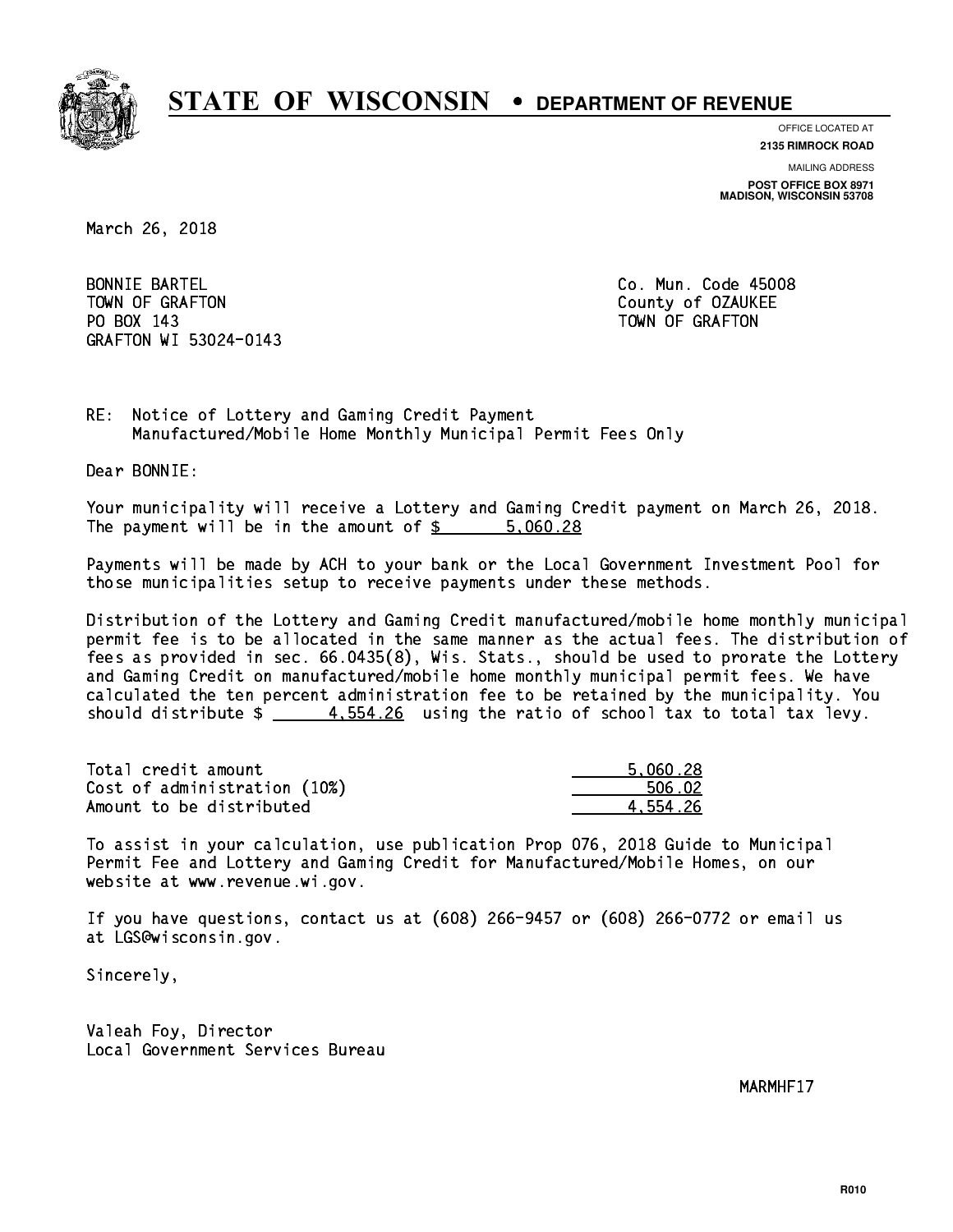

**OFFICE LOCATED AT**

**2135 RIMROCK ROAD**

**MAILING ADDRESS POST OFFICE BOX 8971 MADISON, WISCONSIN 53708**

March 26, 2018

MARY SAMPONT TOWN OF PORT WASHINGTON County of OZAUKEE 2354 WILLOW RD TOWN OF PORT WASHINGTON PORT WASHINGTON WI 53074-9751

Co. Mun. Code 45012

RE: Notice of Lottery and Gaming Credit Payment Manufactured/Mobile Home Monthly Municipal Permit Fees Only

Dear MARY:

 Your municipality will receive a Lottery and Gaming Credit payment on March 26, 2018. The payment will be in the amount of  $\frac{2}{3}$  1,415.27

 Payments will be made by ACH to your bank or the Local Government Investment Pool for those municipalities setup to receive payments under these methods.

 Distribution of the Lottery and Gaming Credit manufactured/mobile home monthly municipal permit fee is to be allocated in the same manner as the actual fees. The distribution of fees as provided in sec. 66.0435(8), Wis. Stats., should be used to prorate the Lottery and Gaming Credit on manufactured/mobile home monthly municipal permit fees. We have calculated the ten percent administration fee to be retained by the municipality. You should distribute  $\frac{1,273.75}{1,273.75}$  using the ratio of school tax to total tax levy.

| Total credit amount          | 1.415.27 |
|------------------------------|----------|
| Cost of administration (10%) | 141.52   |
| Amount to be distributed     | 1,273.75 |

 To assist in your calculation, use publication Prop 076, 2018 Guide to Municipal Permit Fee and Lottery and Gaming Credit for Manufactured/Mobile Homes, on our website at www.revenue.wi.gov.

 If you have questions, contact us at (608) 266-9457 or (608) 266-0772 or email us at LGS@wisconsin.gov.

Sincerely,

 Valeah Foy, Director Local Government Services Bureau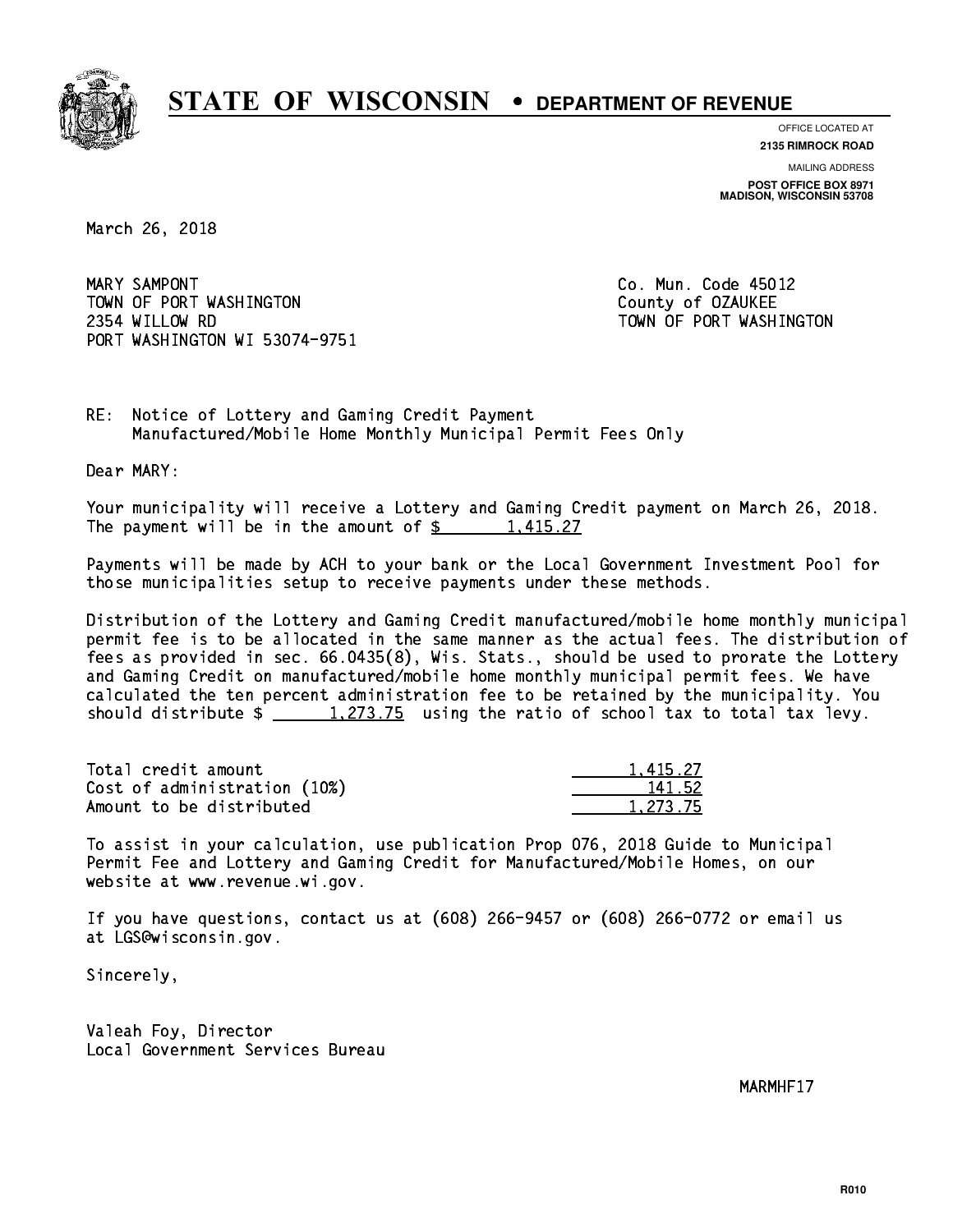

**OFFICE LOCATED AT**

**MAILING ADDRESS 2135 RIMROCK ROAD**

**POST OFFICE BOX 8971 MADISON, WISCONSIN 53708**

March 26, 2018

 AUDREY BAUER Co. Mun. Code 46004 TOWN OF DURAND COUNTY OF PERIODIC COUNTY OF PERIODIC COUNTY OF PERIODIC COUNTY OF PERIODIC COUNTY OF PERIODIC W5267 COUNTY RD V TOWN OF DURAND DURAND WI 54736-4721

RE: Notice of Lottery and Gaming Credit Payment Manufactured/Mobile Home Monthly Municipal Permit Fees Only

Dear AUDREY:

 Your municipality will receive a Lottery and Gaming Credit payment on March 26, 2018. The payment will be in the amount of  $\frac{2}{3}$  1,149.60

 Payments will be made by ACH to your bank or the Local Government Investment Pool for those municipalities setup to receive payments under these methods.

 Distribution of the Lottery and Gaming Credit manufactured/mobile home monthly municipal permit fee is to be allocated in the same manner as the actual fees. The distribution of fees as provided in sec. 66.0435(8), Wis. Stats., should be used to prorate the Lottery and Gaming Credit on manufactured/mobile home monthly municipal permit fees. We have calculated the ten percent administration fee to be retained by the municipality. You should distribute  $\frac{1.034.64}{1.034.64}$  using the ratio of school tax to total tax levy.

| Total credit amount          | 1,149.60 |
|------------------------------|----------|
| Cost of administration (10%) | 114.96   |
| Amount to be distributed     | 1.034.64 |

 To assist in your calculation, use publication Prop 076, 2018 Guide to Municipal Permit Fee and Lottery and Gaming Credit for Manufactured/Mobile Homes, on our website at www.revenue.wi.gov.

 If you have questions, contact us at (608) 266-9457 or (608) 266-0772 or email us at LGS@wisconsin.gov.

Sincerely,

 Valeah Foy, Director Local Government Services Bureau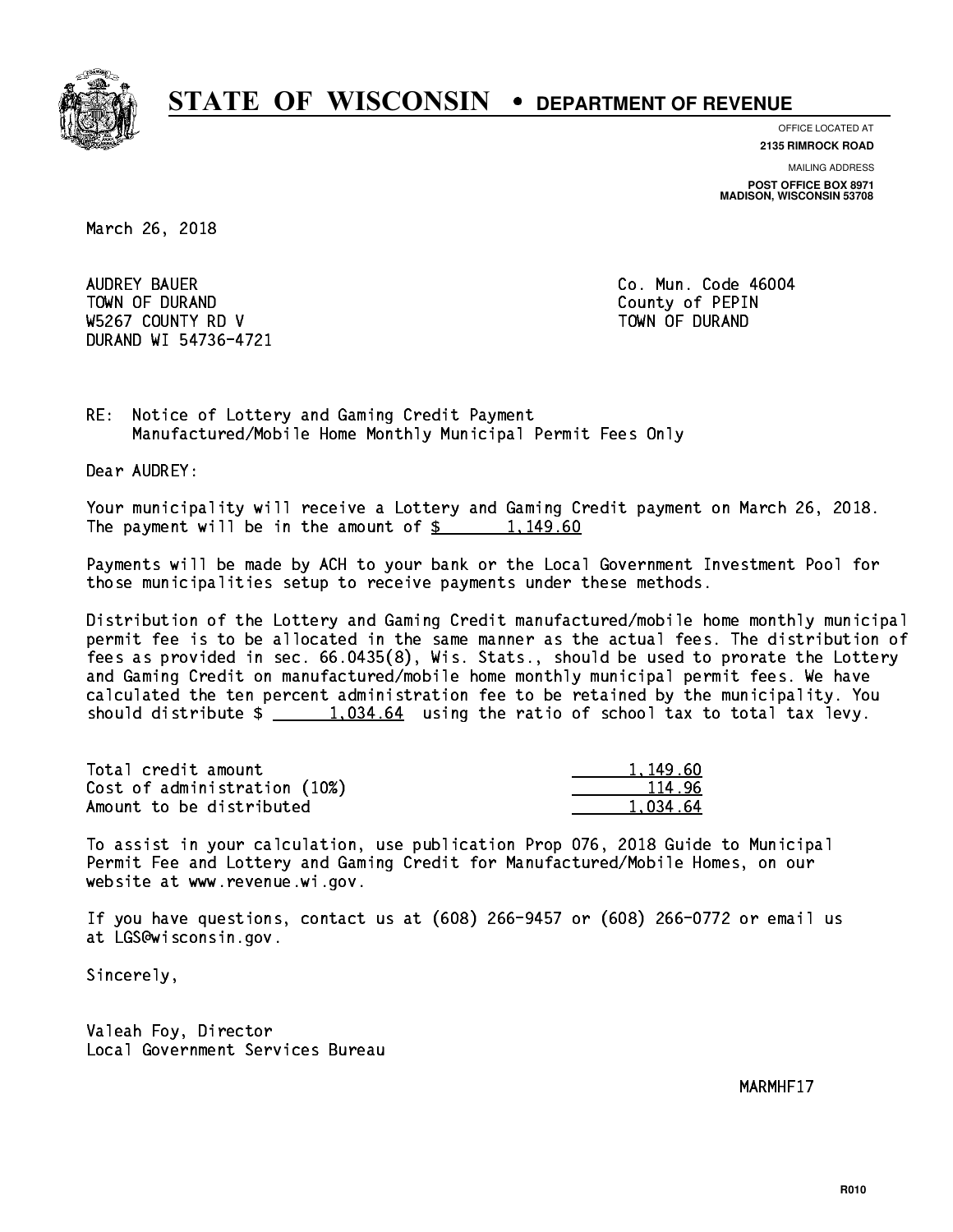

**OFFICE LOCATED AT 2135 RIMROCK ROAD**

**MAILING ADDRESS**

**POST OFFICE BOX 8971 MADISON, WISCONSIN 53708**

March 26, 2018

SHAWNIE KING **Co. Mun. Code 47106** VILLAGE OF BAY CITY COUNTY County of PIERCE PO BOX 9 BAY CITY WI 54723-0009

VILLAGE OF BAY CITY

RE: Notice of Lottery and Gaming Credit Payment Manufactured/Mobile Home Monthly Municipal Permit Fees Only

Dear SHAWNIE:

 Your municipality will receive a Lottery and Gaming Credit payment on March 26, 2018. The payment will be in the amount of  $\frac{2}{3}$  4,405.56

 Payments will be made by ACH to your bank or the Local Government Investment Pool for those municipalities setup to receive payments under these methods.

 Distribution of the Lottery and Gaming Credit manufactured/mobile home monthly municipal permit fee is to be allocated in the same manner as the actual fees. The distribution of fees as provided in sec. 66.0435(8), Wis. Stats., should be used to prorate the Lottery and Gaming Credit on manufactured/mobile home monthly municipal permit fees. We have calculated the ten percent administration fee to be retained by the municipality. You should distribute  $\frac{2}{1}$   $\frac{3.965.01}{2}$  using the ratio of school tax to total tax levy.

| Total credit amount          | 4.405.56 |
|------------------------------|----------|
| Cost of administration (10%) | 440.55   |
| Amount to be distributed     | 3.965.01 |

 To assist in your calculation, use publication Prop 076, 2018 Guide to Municipal Permit Fee and Lottery and Gaming Credit for Manufactured/Mobile Homes, on our website at www.revenue.wi.gov.

 If you have questions, contact us at (608) 266-9457 or (608) 266-0772 or email us at LGS@wisconsin.gov.

Sincerely,

 Valeah Foy, Director Local Government Services Bureau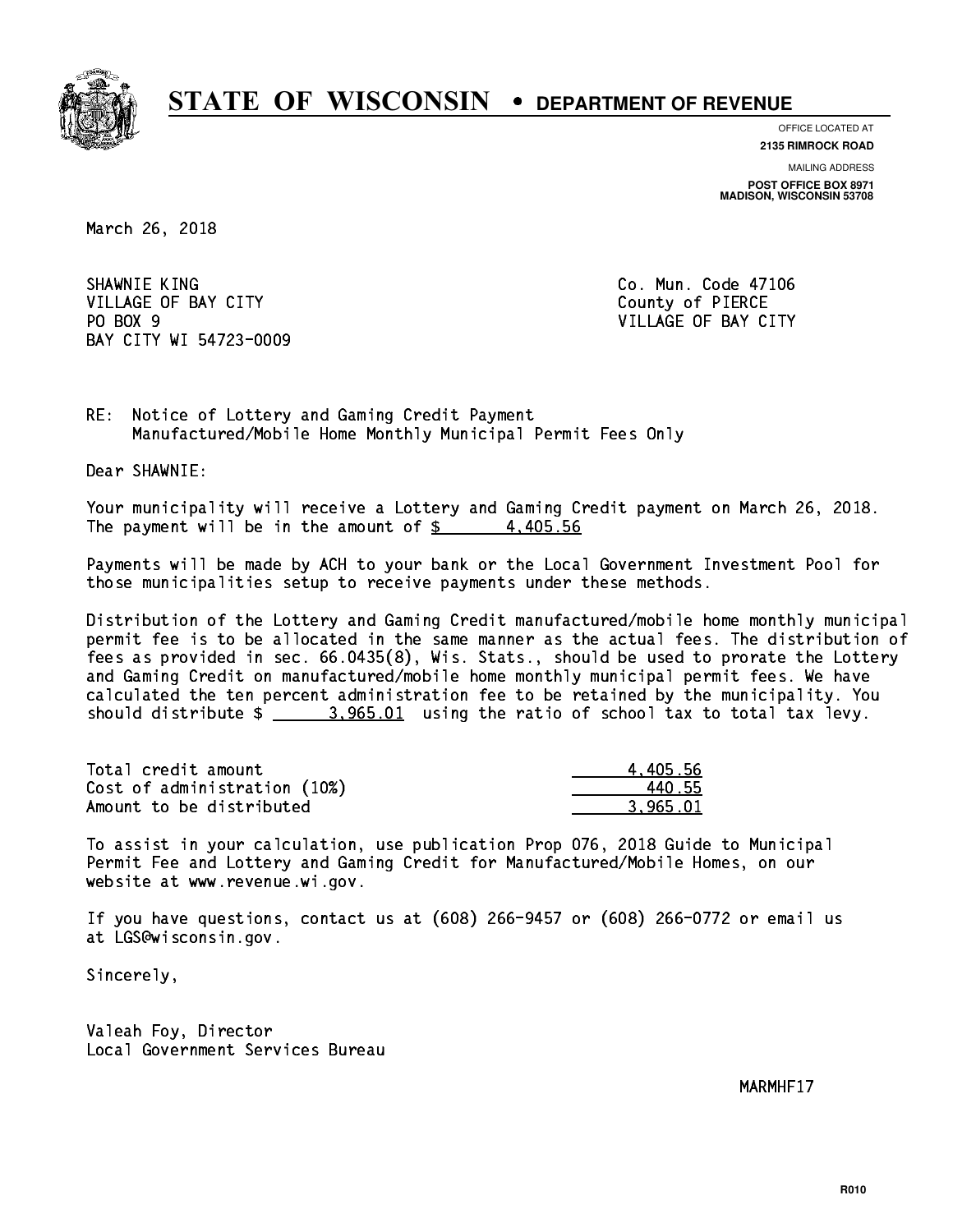

**OFFICE LOCATED AT**

**2135 RIMROCK ROAD**

**MAILING ADDRESS POST OFFICE BOX 8971 MADISON, WISCONSIN 53708**

March 26, 2018

PEGGY A NELSON CO. Mun. Code 47121 VILLAGE OF ELLSWORTH COUNTY OF PIERCE 130 N CHESTNUT ST VILLAGE OF ELLSWORTH ELLSWORTH WI 54011-4135

RE: Notice of Lottery and Gaming Credit Payment Manufactured/Mobile Home Monthly Municipal Permit Fees Only

Dear PEGGY:

 Your municipality will receive a Lottery and Gaming Credit payment on March 26, 2018. The payment will be in the amount of  $\frac{2}{3}$  3,348.14

 Payments will be made by ACH to your bank or the Local Government Investment Pool for those municipalities setup to receive payments under these methods.

 Distribution of the Lottery and Gaming Credit manufactured/mobile home monthly municipal permit fee is to be allocated in the same manner as the actual fees. The distribution of fees as provided in sec. 66.0435(8), Wis. Stats., should be used to prorate the Lottery and Gaming Credit on manufactured/mobile home monthly municipal permit fees. We have calculated the ten percent administration fee to be retained by the municipality. You should distribute  $\frac{2}{1}$   $\frac{3.013.33}{2}$  using the ratio of school tax to total tax levy.

| Total credit amount          | 3.348.14 |
|------------------------------|----------|
| Cost of administration (10%) | 334.81   |
| Amount to be distributed     | 3.013.33 |

 To assist in your calculation, use publication Prop 076, 2018 Guide to Municipal Permit Fee and Lottery and Gaming Credit for Manufactured/Mobile Homes, on our website at www.revenue.wi.gov.

 If you have questions, contact us at (608) 266-9457 or (608) 266-0772 or email us at LGS@wisconsin.gov.

Sincerely,

 Valeah Foy, Director Local Government Services Bureau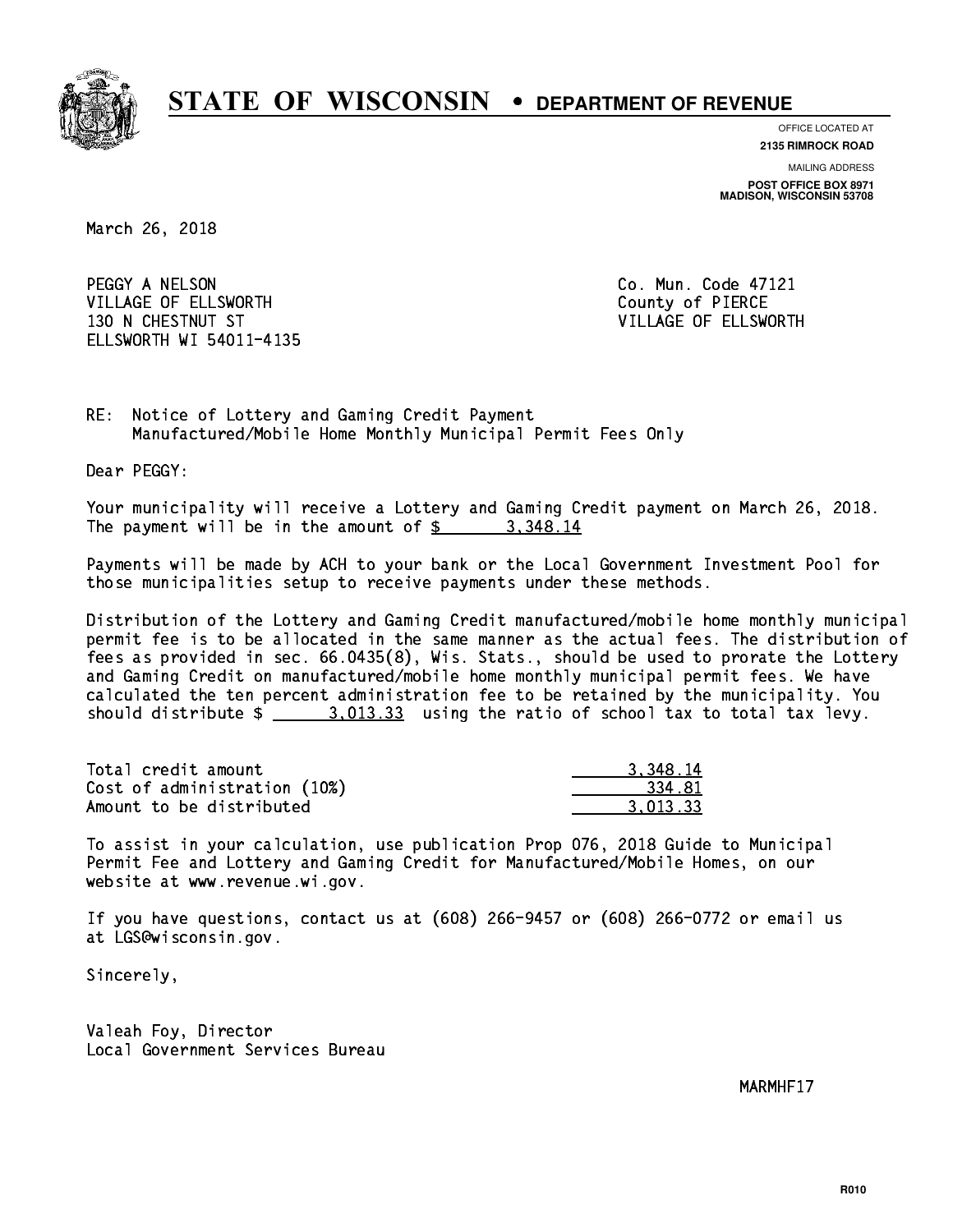

**OFFICE LOCATED AT**

**2135 RIMROCK ROAD**

**MAILING ADDRESS POST OFFICE BOX 8971 MADISON, WISCONSIN 53708**

March 26, 2018

MICHELE BURG VILLAGE OF PLUM CITY COUNTY County of PIERCE PO BOX 207 PLUM CITY WI 54761-0207

Co. Mun. Code 47171 VILLAGE OF PLUM CITY

RE: Notice of Lottery and Gaming Credit Payment Manufactured/Mobile Home Monthly Municipal Permit Fees Only

Dear MICHELE:

 Your municipality will receive a Lottery and Gaming Credit payment on March 26, 2018. The payment will be in the amount of  $\frac{2}{3}$  1,122.36

 Payments will be made by ACH to your bank or the Local Government Investment Pool for those municipalities setup to receive payments under these methods.

 Distribution of the Lottery and Gaming Credit manufactured/mobile home monthly municipal permit fee is to be allocated in the same manner as the actual fees. The distribution of fees as provided in sec. 66.0435(8), Wis. Stats., should be used to prorate the Lottery and Gaming Credit on manufactured/mobile home monthly municipal permit fees. We have calculated the ten percent administration fee to be retained by the municipality. You should distribute  $\frac{1}{2}$   $\frac{1}{2}$   $\frac{1}{2}$  using the ratio of school tax to total tax levy.

Total credit amount Cost of administration (10%) Amount to be distributed

| . 122.36      |
|---------------|
| 112.23        |
| L 13<br>ונו 1 |

 To assist in your calculation, use publication Prop 076, 2018 Guide to Municipal Permit Fee and Lottery and Gaming Credit for Manufactured/Mobile Homes, on our website at www.revenue.wi.gov.

 If you have questions, contact us at (608) 266-9457 or (608) 266-0772 or email us at LGS@wisconsin.gov.

Sincerely,

 Valeah Foy, Director Local Government Services Bureau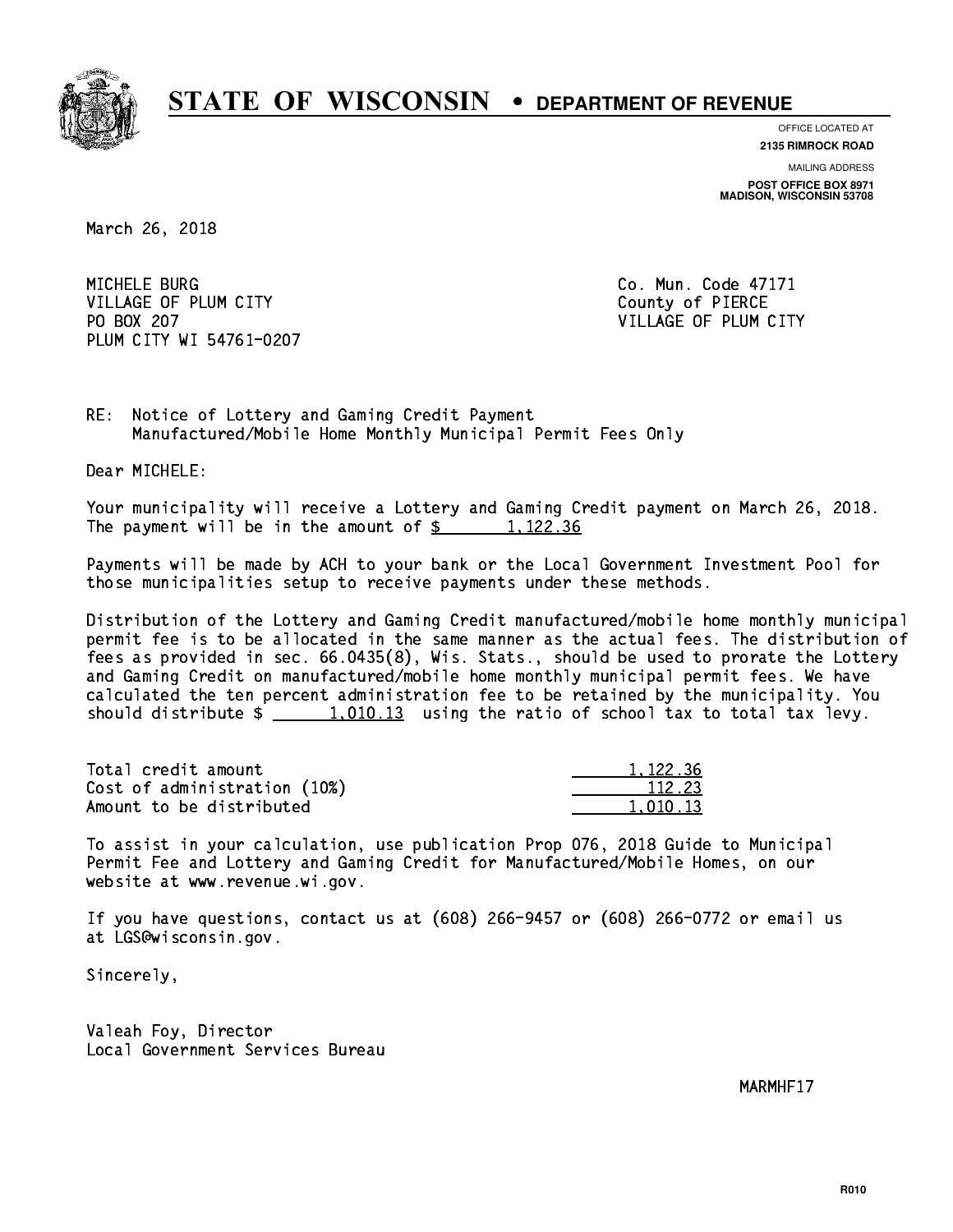

**OFFICE LOCATED AT**

**2135 RIMROCK ROAD**

**MAILING ADDRESS POST OFFICE BOX 8971 MADISON, WISCONSIN 53708**

March 26, 2018

 LUANN EMERSON Co. Mun. Code 47181 VILLAGE OF SPRING VALLEY **COUNTY COUNTY OF PIERCE**  PO BOX 276 VILLAGE OF SPRING VALLEY SPRING VALLEY WI 54767-0276

RE: Notice of Lottery and Gaming Credit Payment Manufactured/Mobile Home Monthly Municipal Permit Fees Only

Dear LUANN:

 Your municipality will receive a Lottery and Gaming Credit payment on March 26, 2018. The payment will be in the amount of  $\frac{2}{3}$  2,343.88

 Payments will be made by ACH to your bank or the Local Government Investment Pool for those municipalities setup to receive payments under these methods.

 Distribution of the Lottery and Gaming Credit manufactured/mobile home monthly municipal permit fee is to be allocated in the same manner as the actual fees. The distribution of fees as provided in sec. 66.0435(8), Wis. Stats., should be used to prorate the Lottery and Gaming Credit on manufactured/mobile home monthly municipal permit fees. We have calculated the ten percent administration fee to be retained by the municipality. You should distribute  $\frac{2,109.50}{2}$  using the ratio of school tax to total tax levy.

| Total credit amount          | 2.343.88 |
|------------------------------|----------|
| Cost of administration (10%) | 234.38   |
| Amount to be distributed     | 2.109.50 |

 To assist in your calculation, use publication Prop 076, 2018 Guide to Municipal Permit Fee and Lottery and Gaming Credit for Manufactured/Mobile Homes, on our website at www.revenue.wi.gov.

 If you have questions, contact us at (608) 266-9457 or (608) 266-0772 or email us at LGS@wisconsin.gov.

Sincerely,

 Valeah Foy, Director Local Government Services Bureau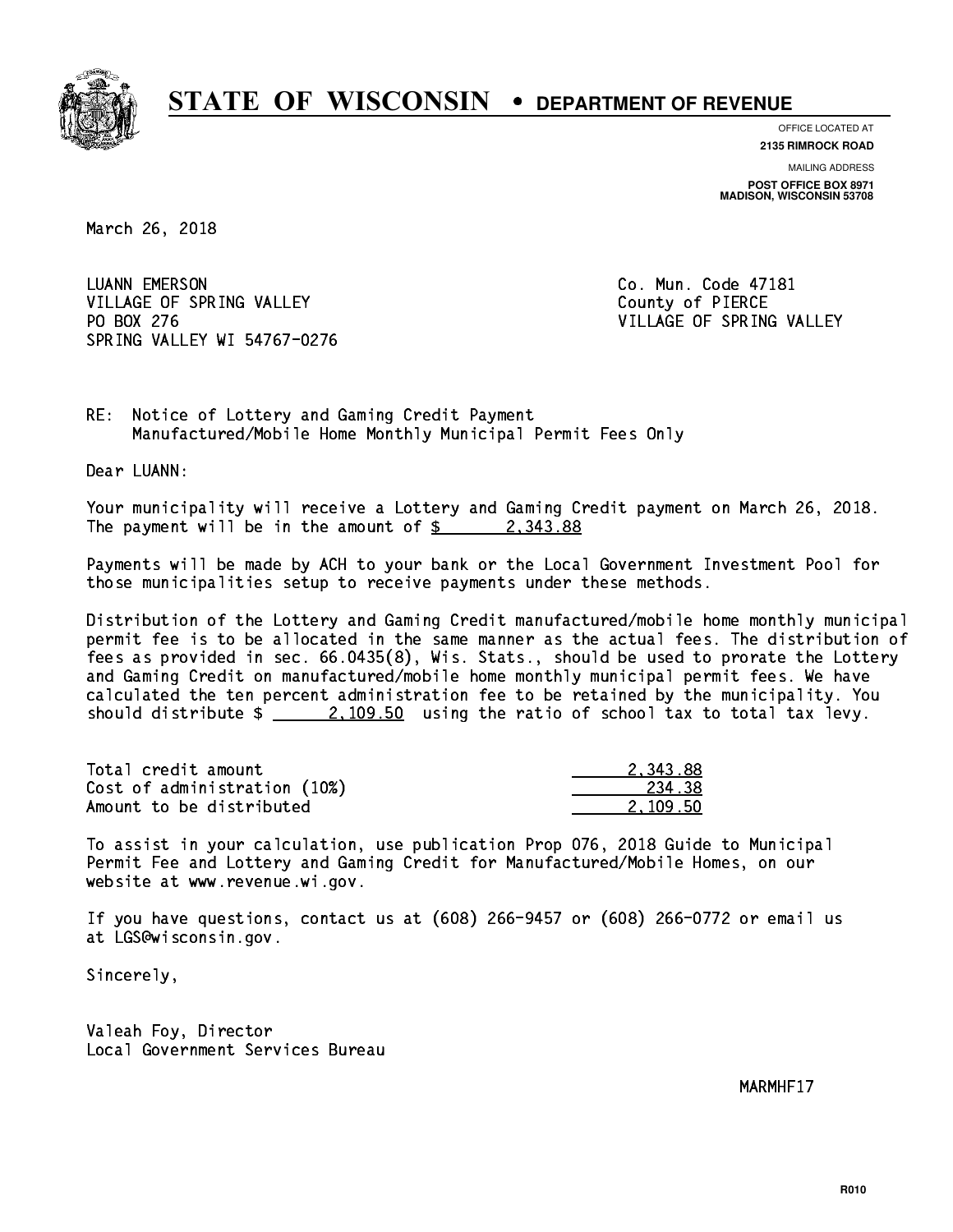

**OFFICE LOCATED AT 2135 RIMROCK ROAD**

**MAILING ADDRESS**

**POST OFFICE BOX 8971 MADISON, WISCONSIN 53708**

March 26, 2018

 VANESSA NORBY Co. Mun. Code 47271 CITY OF PRESCOTT County of PIERCE 800 BORNER ST N CITY OF PRESCOTT PRESCOTT WI 54021-2011

RE: Notice of Lottery and Gaming Credit Payment Manufactured/Mobile Home Monthly Municipal Permit Fees Only

Dear VANESSA:

 Your municipality will receive a Lottery and Gaming Credit payment on March 26, 2018. The payment will be in the amount of  $\frac{2}{3}$  4,516.14

 Payments will be made by ACH to your bank or the Local Government Investment Pool for those municipalities setup to receive payments under these methods.

 Distribution of the Lottery and Gaming Credit manufactured/mobile home monthly municipal permit fee is to be allocated in the same manner as the actual fees. The distribution of fees as provided in sec. 66.0435(8), Wis. Stats., should be used to prorate the Lottery and Gaming Credit on manufactured/mobile home monthly municipal permit fees. We have calculated the ten percent administration fee to be retained by the municipality. You should distribute  $\frac{4.064.53}{2}$  using the ratio of school tax to total tax levy.

| Total credit amount          | 4.516.14 |
|------------------------------|----------|
| Cost of administration (10%) | 451.61   |
| Amount to be distributed     | 4.064.53 |

 To assist in your calculation, use publication Prop 076, 2018 Guide to Municipal Permit Fee and Lottery and Gaming Credit for Manufactured/Mobile Homes, on our website at www.revenue.wi.gov.

 If you have questions, contact us at (608) 266-9457 or (608) 266-0772 or email us at LGS@wisconsin.gov.

Sincerely,

 Valeah Foy, Director Local Government Services Bureau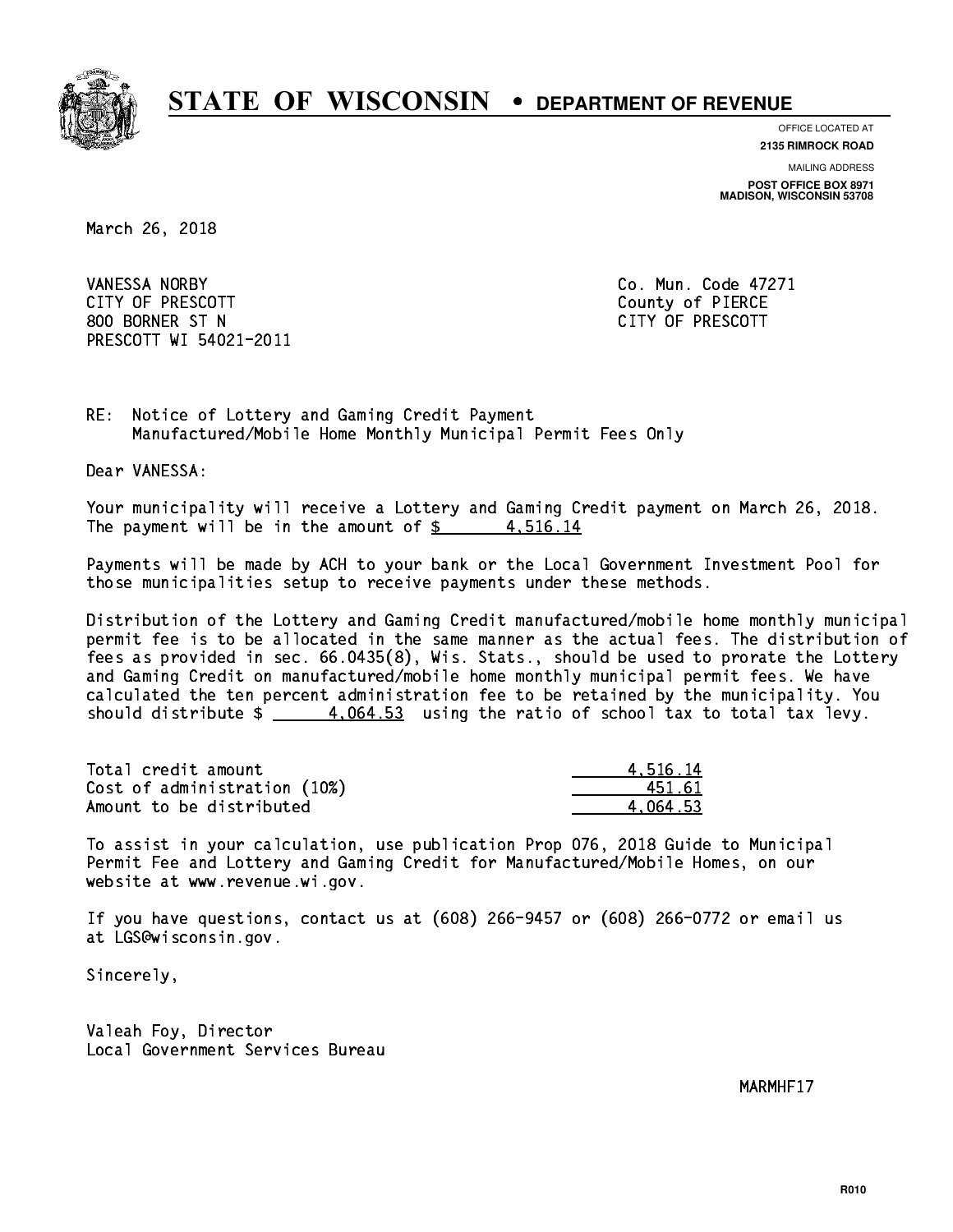

**OFFICE LOCATED AT**

**2135 RIMROCK ROAD**

**MAILING ADDRESS POST OFFICE BOX 8971 MADISON, WISCONSIN 53708**

March 26, 2018

AL ROLEK CITY OF RIVER FALLS COUNTY OF PIERCE 222 LEWIS ST SUITE 207 CITY OF RIVER FALLS RIVER FALLS WI 54022-2190

Co. Mun. Code 47276

RE: Notice of Lottery and Gaming Credit Payment Manufactured/Mobile Home Monthly Municipal Permit Fees Only

Dear AL:

 Your municipality will receive a Lottery and Gaming Credit payment on March 26, 2018. The payment will be in the amount of  $\frac{2}{3}$  6,747.00

 Payments will be made by ACH to your bank or the Local Government Investment Pool for those municipalities setup to receive payments under these methods.

 Distribution of the Lottery and Gaming Credit manufactured/mobile home monthly municipal permit fee is to be allocated in the same manner as the actual fees. The distribution of fees as provided in sec. 66.0435(8), Wis. Stats., should be used to prorate the Lottery and Gaming Credit on manufactured/mobile home monthly municipal permit fees. We have calculated the ten percent administration fee to be retained by the municipality. You should distribute  $\frac{2}{1}$   $\frac{6}{072.30}$  using the ratio of school tax to total tax levy.

| Total credit amount          | 6.747.00 |
|------------------------------|----------|
| Cost of administration (10%) | 674 ZN   |
| Amount to be distributed     | 6.072.30 |

 To assist in your calculation, use publication Prop 076, 2018 Guide to Municipal Permit Fee and Lottery and Gaming Credit for Manufactured/Mobile Homes, on our website at www.revenue.wi.gov.

 If you have questions, contact us at (608) 266-9457 or (608) 266-0772 or email us at LGS@wisconsin.gov.

Sincerely,

 Valeah Foy, Director Local Government Services Bureau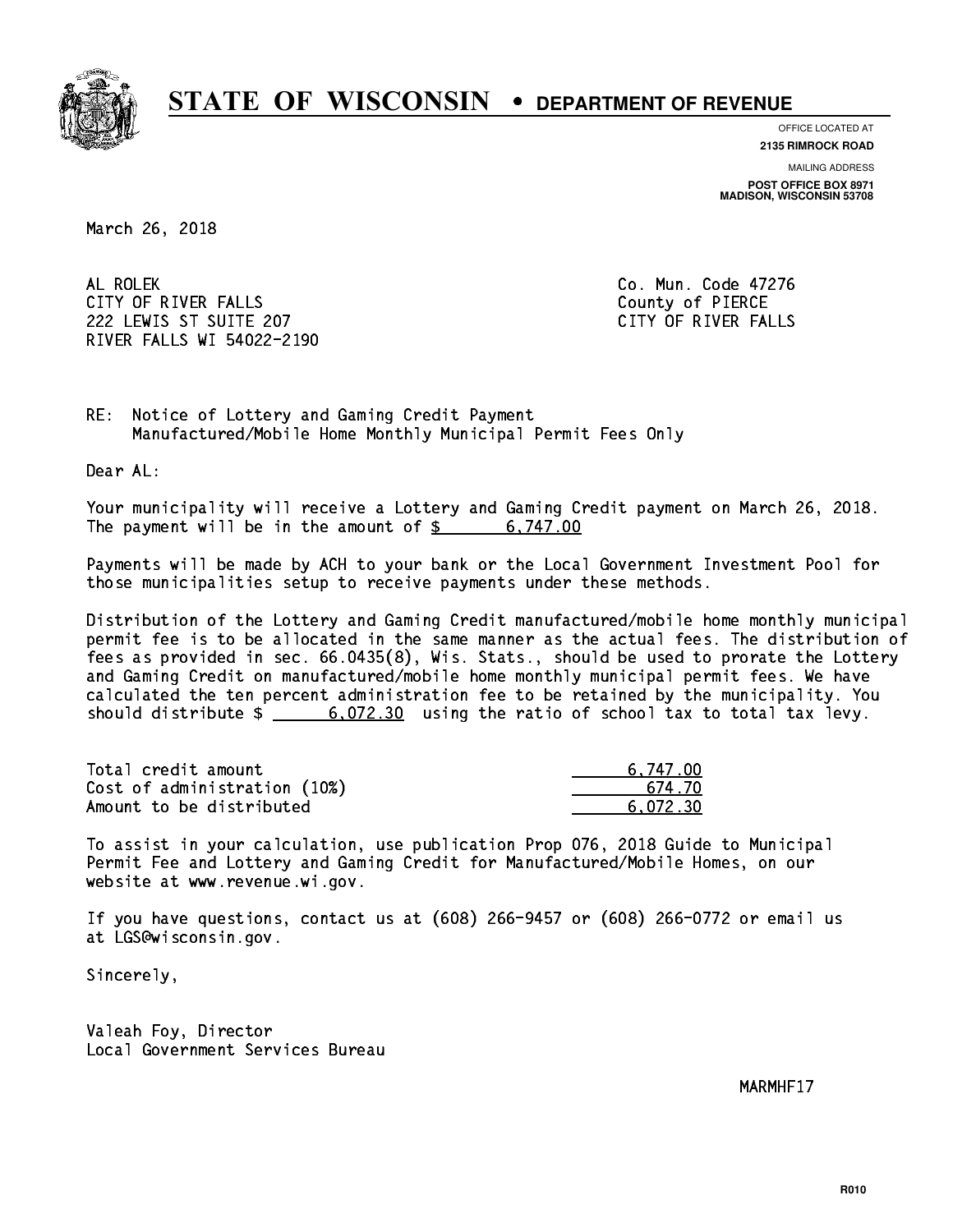

**OFFICE LOCATED AT 2135 RIMROCK ROAD**

**MAILING ADDRESS**

**POST OFFICE BOX 8971 MADISON, WISCONSIN 53708**

March 26, 2018

 LORRAINE RUGRODEN Co. Mun. Code 48042 TOWN OF OSCEOLA County of POLK PO BOX 216 TOWN OF OSCEOLA DRESSER WI 54009-0216

RE: Notice of Lottery and Gaming Credit Payment Manufactured/Mobile Home Monthly Municipal Permit Fees Only

Dear LORRAINE:

 Your municipality will receive a Lottery and Gaming Credit payment on March 26, 2018. The payment will be in the amount of  $$ 209.98$ 

 Payments will be made by ACH to your bank or the Local Government Investment Pool for those municipalities setup to receive payments under these methods.

 Distribution of the Lottery and Gaming Credit manufactured/mobile home monthly municipal permit fee is to be allocated in the same manner as the actual fees. The distribution of fees as provided in sec. 66.0435(8), Wis. Stats., should be used to prorate the Lottery and Gaming Credit on manufactured/mobile home monthly municipal permit fees. We have calculated the ten percent administration fee to be retained by the municipality. You should distribute  $\frac{2}{2}$   $\frac{188.99}{2}$  using the ratio of school tax to total tax levy.

Total credit amount Cost of administration (10%) Amount to be distributed

| ۱R<br>7         |
|-----------------|
| ∩<br>20 L<br>שו |
| ∩<br>טי<br>יר   |

 To assist in your calculation, use publication Prop 076, 2018 Guide to Municipal Permit Fee and Lottery and Gaming Credit for Manufactured/Mobile Homes, on our website at www.revenue.wi.gov.

 If you have questions, contact us at (608) 266-9457 or (608) 266-0772 or email us at LGS@wisconsin.gov.

Sincerely,

 Valeah Foy, Director Local Government Services Bureau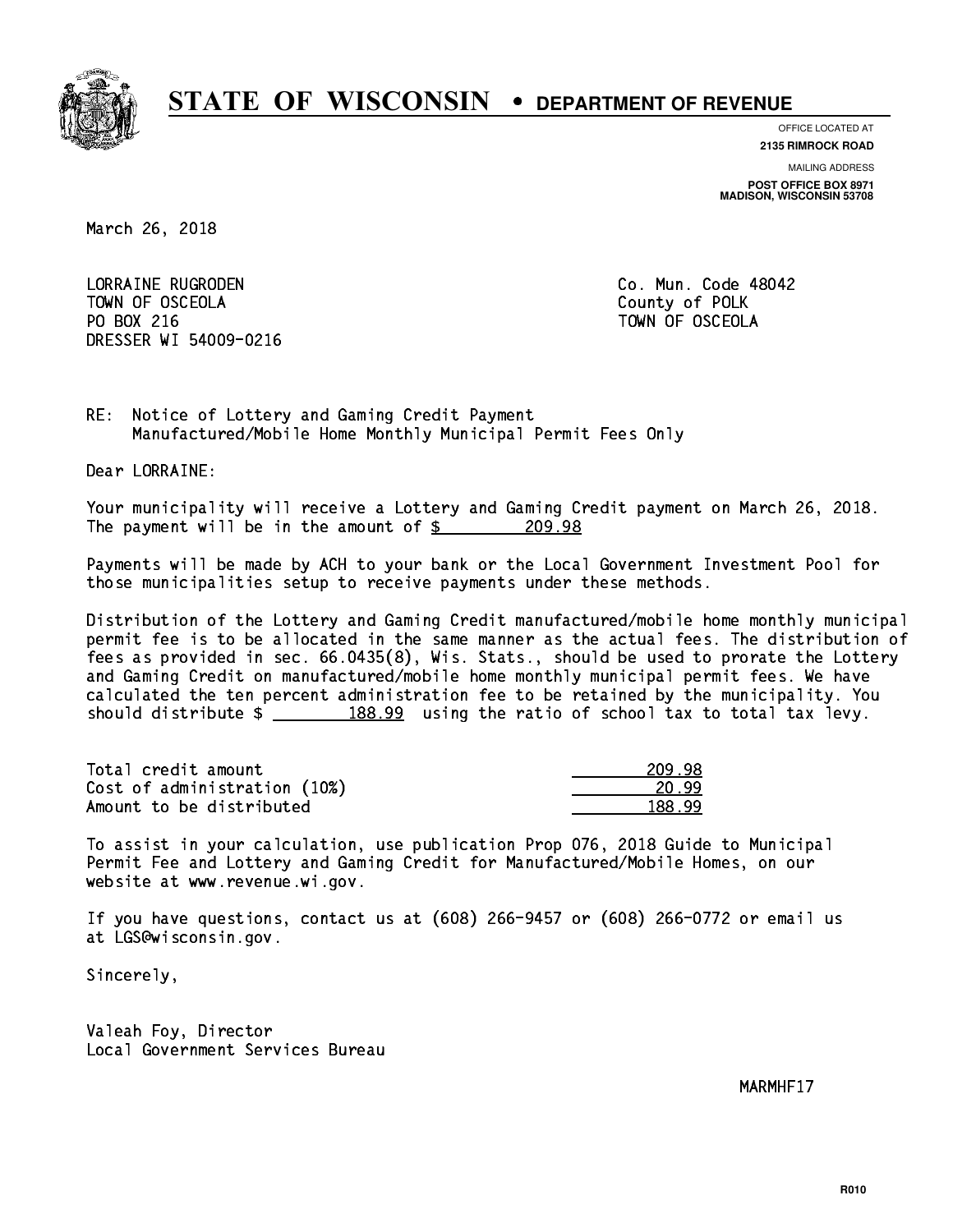

**OFFICE LOCATED AT**

**2135 RIMROCK ROAD**

**MAILING ADDRESS POST OFFICE BOX 8971 MADISON, WISCONSIN 53708**

March 26, 2018

LORI A DUNCAN VILLAGE OF BALSAM LAKE County of POLK PO BOX 506 BALSAM LAKE WI 54810-0506

Co. Mun. Code 48106 VILLAGE OF BALSAM LAKE

RE: Notice of Lottery and Gaming Credit Payment Manufactured/Mobile Home Monthly Municipal Permit Fees Only

Dear LORI:

 Your municipality will receive a Lottery and Gaming Credit payment on March 26, 2018. The payment will be in the amount of \$ 8,273.64 \_\_\_\_\_\_\_\_\_\_\_\_\_\_\_\_

 Payments will be made by ACH to your bank or the Local Government Investment Pool for those municipalities setup to receive payments under these methods.

 Distribution of the Lottery and Gaming Credit manufactured/mobile home monthly municipal permit fee is to be allocated in the same manner as the actual fees. The distribution of fees as provided in sec. 66.0435(8), Wis. Stats., should be used to prorate the Lottery and Gaming Credit on manufactured/mobile home monthly municipal permit fees. We have calculated the ten percent administration fee to be retained by the municipality. You should distribute  $\frac{20}{1.446.28}$  using the ratio of school tax to total tax levy.

| Total credit amount          | 8.273.64 |
|------------------------------|----------|
| Cost of administration (10%) | 827.36   |
| Amount to be distributed     | 7.446.28 |

 To assist in your calculation, use publication Prop 076, 2018 Guide to Municipal Permit Fee and Lottery and Gaming Credit for Manufactured/Mobile Homes, on our website at www.revenue.wi.gov.

 If you have questions, contact us at (608) 266-9457 or (608) 266-0772 or email us at LGS@wisconsin.gov.

Sincerely,

 Valeah Foy, Director Local Government Services Bureau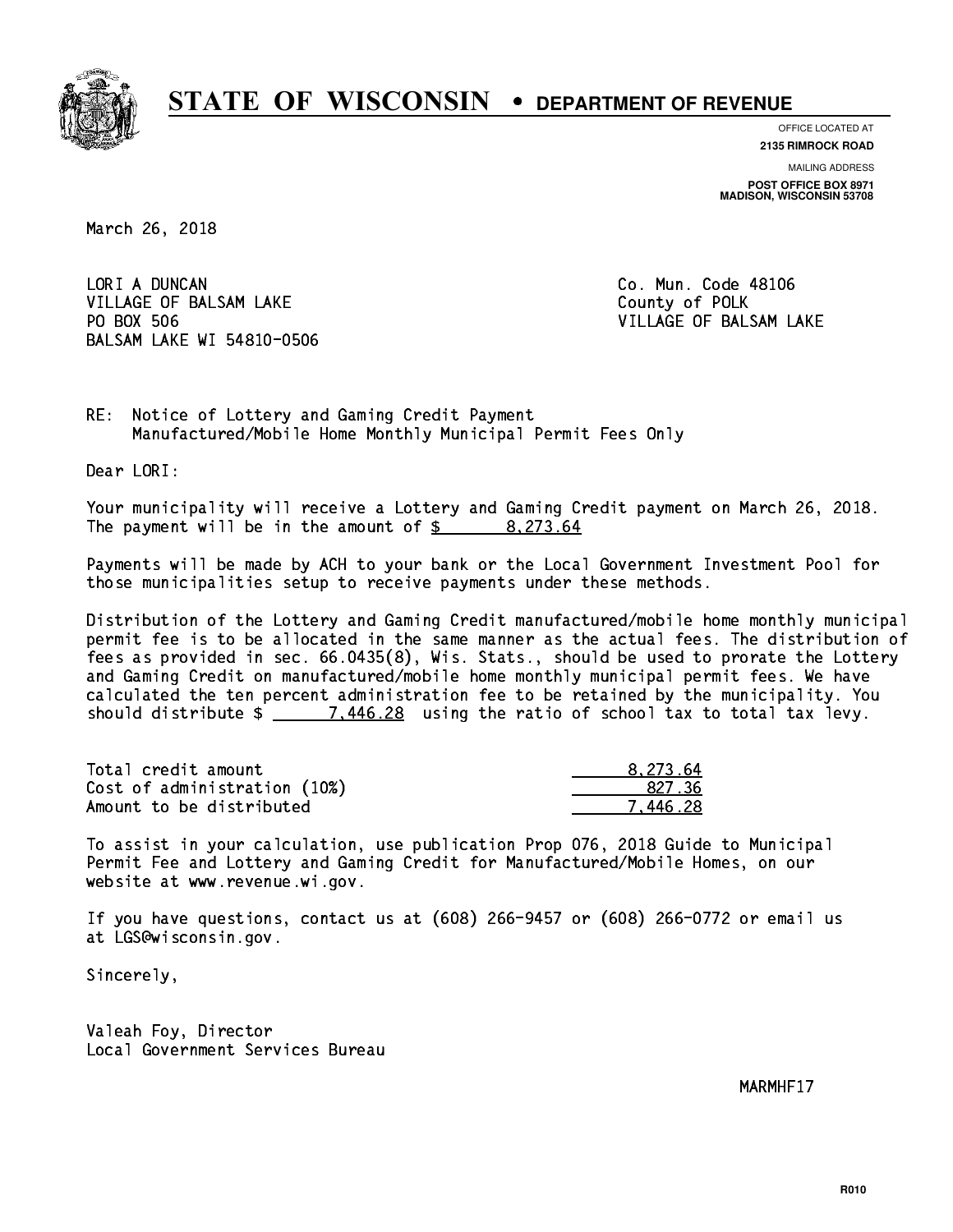

**OFFICE LOCATED AT**

**2135 RIMROCK ROAD**

**MAILING ADDRESS POST OFFICE BOX 8971 MADISON, WISCONSIN 53708**

March 26, 2018

**KAREN EDGELL** VILLAGE OF CENTURIA COUNTY OF POLK PO BOX 280 CENTURIA WI 54824-0280

Co. Mun. Code 48111 VILLAGE OF CENTURIA

RE: Notice of Lottery and Gaming Credit Payment Manufactured/Mobile Home Monthly Municipal Permit Fees Only

Dear KAREN:

 Your municipality will receive a Lottery and Gaming Credit payment on March 26, 2018. The payment will be in the amount of  $\frac{2}{3}$  2,819.32

 Payments will be made by ACH to your bank or the Local Government Investment Pool for those municipalities setup to receive payments under these methods.

 Distribution of the Lottery and Gaming Credit manufactured/mobile home monthly municipal permit fee is to be allocated in the same manner as the actual fees. The distribution of fees as provided in sec. 66.0435(8), Wis. Stats., should be used to prorate the Lottery and Gaming Credit on manufactured/mobile home monthly municipal permit fees. We have calculated the ten percent administration fee to be retained by the municipality. You should distribute  $\frac{2.537.39}{2.537.39}$  using the ratio of school tax to total tax levy.

| Total credit amount          | 2.819.32 |
|------------------------------|----------|
| Cost of administration (10%) | 281.93   |
| Amount to be distributed     | 2.537.39 |

 To assist in your calculation, use publication Prop 076, 2018 Guide to Municipal Permit Fee and Lottery and Gaming Credit for Manufactured/Mobile Homes, on our website at www.revenue.wi.gov.

 If you have questions, contact us at (608) 266-9457 or (608) 266-0772 or email us at LGS@wisconsin.gov.

Sincerely,

 Valeah Foy, Director Local Government Services Bureau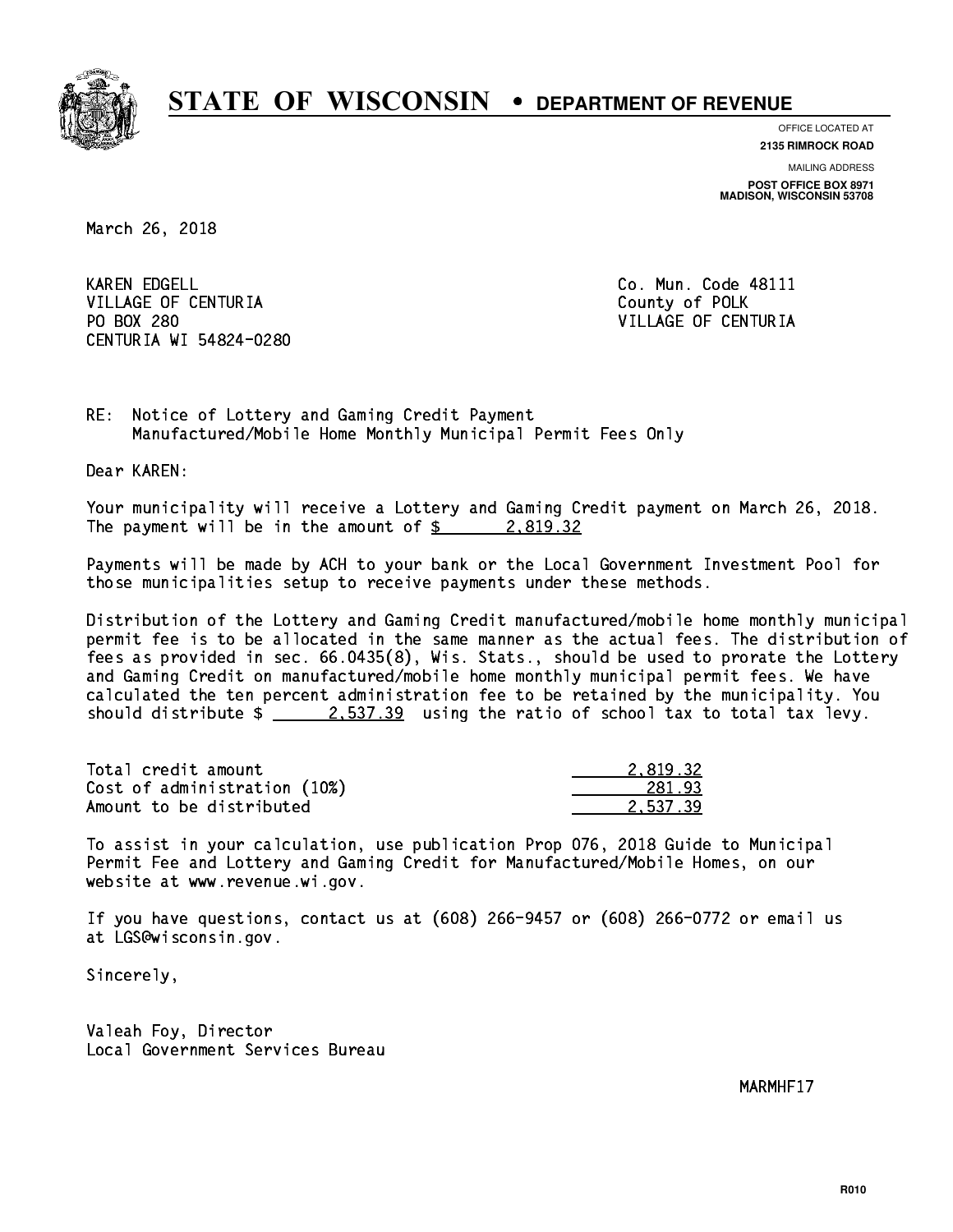

**OFFICE LOCATED AT**

**2135 RIMROCK ROAD**

**MAILING ADDRESS POST OFFICE BOX 8971 MADISON, WISCONSIN 53708**

March 26, 2018

AL BANNINK VILLAGE OF CLEAR LAKE County of POLK PO BOX 48 CLEAR LAKE WI 54005-0048

Co. Mun. Code 48113 VILLAGE OF CLEAR LAKE

RE: Notice of Lottery and Gaming Credit Payment Manufactured/Mobile Home Monthly Municipal Permit Fees Only

Dear AL:

 Your municipality will receive a Lottery and Gaming Credit payment on March 26, 2018. The payment will be in the amount of  $\frac{2}{3}$  2,799.71

 Payments will be made by ACH to your bank or the Local Government Investment Pool for those municipalities setup to receive payments under these methods.

 Distribution of the Lottery and Gaming Credit manufactured/mobile home monthly municipal permit fee is to be allocated in the same manner as the actual fees. The distribution of fees as provided in sec. 66.0435(8), Wis. Stats., should be used to prorate the Lottery and Gaming Credit on manufactured/mobile home monthly municipal permit fees. We have calculated the ten percent administration fee to be retained by the municipality. You should distribute  $\frac{2.519.74}{2.519.74}$  using the ratio of school tax to total tax levy.

| Total credit amount          | 2.799.71 |
|------------------------------|----------|
| Cost of administration (10%) | 279.97   |
| Amount to be distributed     | 2.519.74 |

 To assist in your calculation, use publication Prop 076, 2018 Guide to Municipal Permit Fee and Lottery and Gaming Credit for Manufactured/Mobile Homes, on our website at www.revenue.wi.gov.

 If you have questions, contact us at (608) 266-9457 or (608) 266-0772 or email us at LGS@wisconsin.gov.

Sincerely,

 Valeah Foy, Director Local Government Services Bureau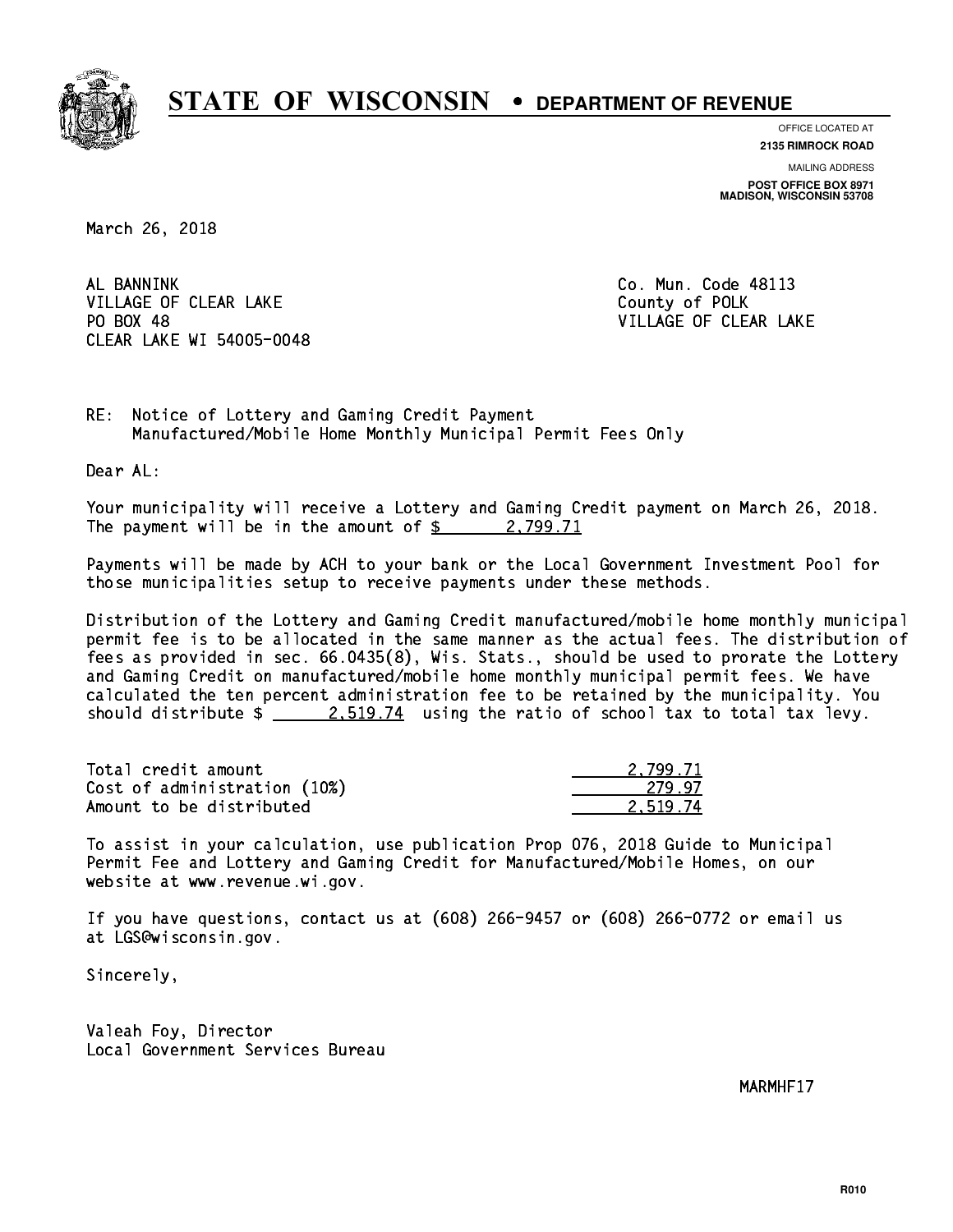

**OFFICE LOCATED AT 2135 RIMROCK ROAD**

**MAILING ADDRESS**

**POST OFFICE BOX 8971 MADISON, WISCONSIN 53708**

March 26, 2018

 JODI A. GILBERT Co. Mun. Code 48116 VILLAGE OF DRESSER County of POLK PO BOX 547 DRESSER WI 54009-0547

VILLAGE OF DRESSER

RE: Notice of Lottery and Gaming Credit Payment Manufactured/Mobile Home Monthly Municipal Permit Fees Only

Dear JODI:

 Your municipality will receive a Lottery and Gaming Credit payment on March 26, 2018. The payment will be in the amount of \$ 689.31 \_\_\_\_\_\_\_\_\_\_\_\_\_\_\_\_

 Payments will be made by ACH to your bank or the Local Government Investment Pool for those municipalities setup to receive payments under these methods.

 Distribution of the Lottery and Gaming Credit manufactured/mobile home monthly municipal permit fee is to be allocated in the same manner as the actual fees. The distribution of fees as provided in sec. 66.0435(8), Wis. Stats., should be used to prorate the Lottery and Gaming Credit on manufactured/mobile home monthly municipal permit fees. We have calculated the ten percent administration fee to be retained by the municipality. You should distribute  $\frac{20.38}{20.38}$  using the ratio of school tax to total tax levy.

| Total credit amount          | 689.31 |
|------------------------------|--------|
| Cost of administration (10%) | 68.93  |
| Amount to be distributed     | 620.38 |

 To assist in your calculation, use publication Prop 076, 2018 Guide to Municipal Permit Fee and Lottery and Gaming Credit for Manufactured/Mobile Homes, on our website at www.revenue.wi.gov.

 If you have questions, contact us at (608) 266-9457 or (608) 266-0772 or email us at LGS@wisconsin.gov.

Sincerely,

 Valeah Foy, Director Local Government Services Bureau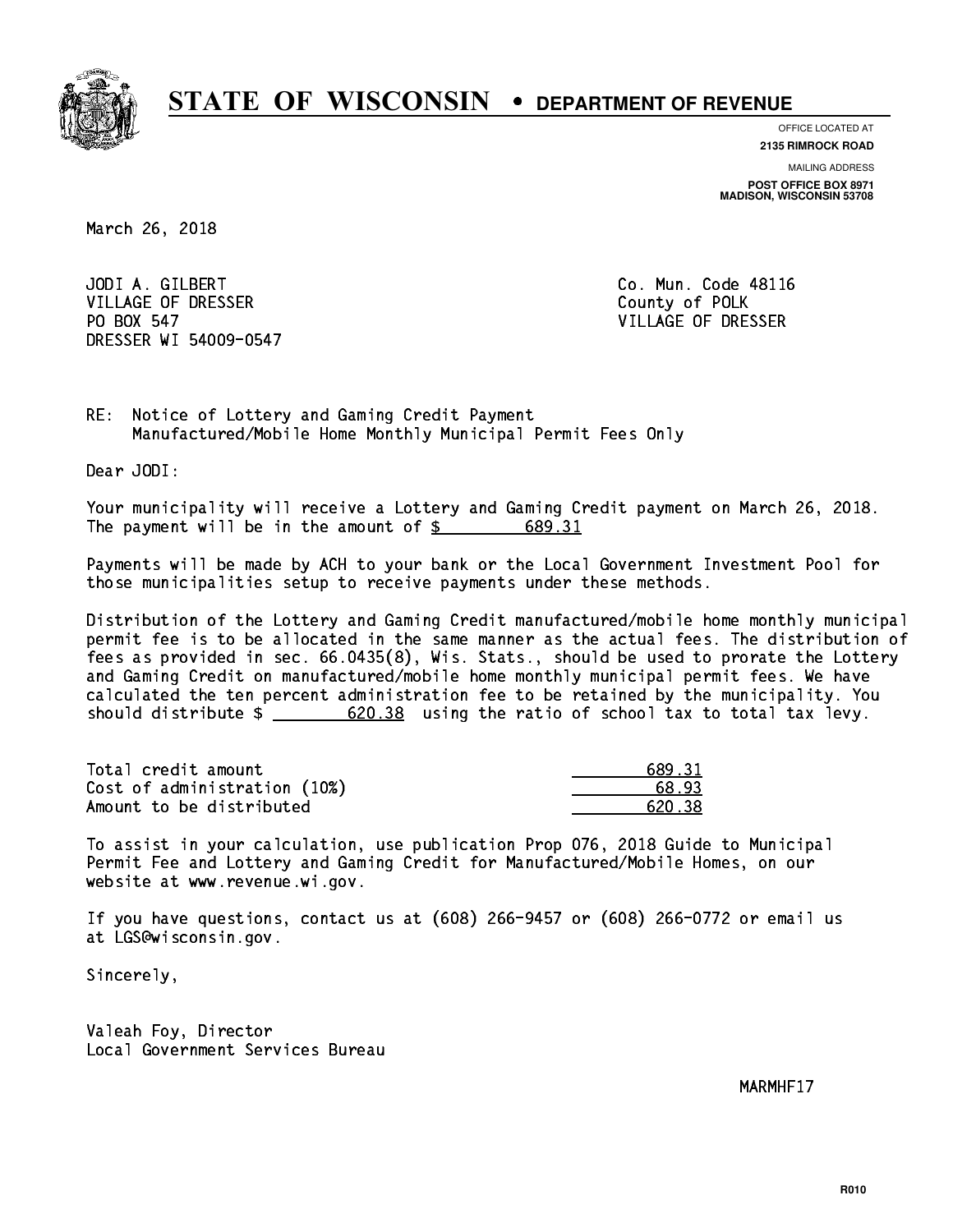

**OFFICE LOCATED AT**

**2135 RIMROCK ROAD**

**MAILING ADDRESS POST OFFICE BOX 8971 MADISON, WISCONSIN 53708**

March 26, 2018

 JENNIFER PHERNETTON Co. Mun. Code 48126 VILLAGE OF FREDERIC **COUNTY OF SALES AND ACCOUNT** COUNTY OF POLK FREDERIC WI 54837

107 HOPE ROAD W VILLAGE OF FREDERIC

RE: Notice of Lottery and Gaming Credit Payment Manufactured/Mobile Home Monthly Municipal Permit Fees Only

Dear JENNIFER:

 Your municipality will receive a Lottery and Gaming Credit payment on March 26, 2018. The payment will be in the amount of  $\frac{2}{3}$  1,962.72

 Payments will be made by ACH to your bank or the Local Government Investment Pool for those municipalities setup to receive payments under these methods.

 Distribution of the Lottery and Gaming Credit manufactured/mobile home monthly municipal permit fee is to be allocated in the same manner as the actual fees. The distribution of fees as provided in sec. 66.0435(8), Wis. Stats., should be used to prorate the Lottery and Gaming Credit on manufactured/mobile home monthly municipal permit fees. We have calculated the ten percent administration fee to be retained by the municipality. You should distribute  $\frac{1,766.45}{1,766.45}$  using the ratio of school tax to total tax levy.

| Total credit amount          | 1.962.72 |
|------------------------------|----------|
| Cost of administration (10%) | 196.27   |
| Amount to be distributed     | 1,766.45 |

 To assist in your calculation, use publication Prop 076, 2018 Guide to Municipal Permit Fee and Lottery and Gaming Credit for Manufactured/Mobile Homes, on our website at www.revenue.wi.gov.

 If you have questions, contact us at (608) 266-9457 or (608) 266-0772 or email us at LGS@wisconsin.gov.

Sincerely,

 Valeah Foy, Director Local Government Services Bureau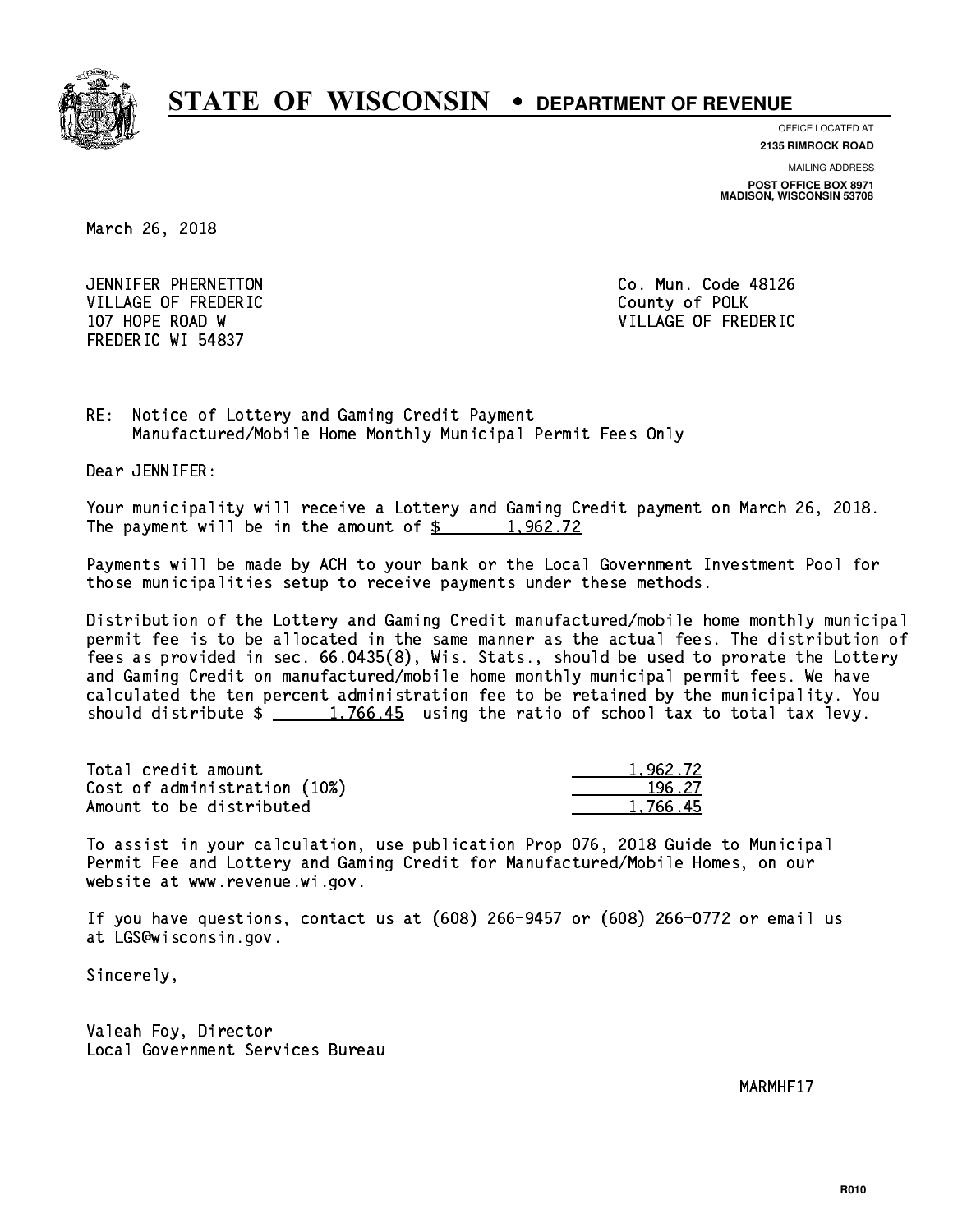

**OFFICE LOCATED AT 2135 RIMROCK ROAD**

**MAILING ADDRESS**

**POST OFFICE BOX 8971 MADISON, WISCONSIN 53708**

March 26, 2018

LAURIE COOK VILLAGE OF LUCK County of POLK P.O.BOX 315 VILLAGE OF LUCK LUCK WI 54853-0315

Co. Mun. Code 48146

RE: Notice of Lottery and Gaming Credit Payment Manufactured/Mobile Home Monthly Municipal Permit Fees Only

Dear LAURIE:

 Your municipality will receive a Lottery and Gaming Credit payment on March 26, 2018. The payment will be in the amount of  $\frac{2}{2}$  2,259.72

 Payments will be made by ACH to your bank or the Local Government Investment Pool for those municipalities setup to receive payments under these methods.

 Distribution of the Lottery and Gaming Credit manufactured/mobile home monthly municipal permit fee is to be allocated in the same manner as the actual fees. The distribution of fees as provided in sec. 66.0435(8), Wis. Stats., should be used to prorate the Lottery and Gaming Credit on manufactured/mobile home monthly municipal permit fees. We have calculated the ten percent administration fee to be retained by the municipality. You should distribute  $\frac{2.033.75}{2.033.75}$  using the ratio of school tax to total tax levy.

| Total credit amount          | 2.259.72 |
|------------------------------|----------|
| Cost of administration (10%) | 225.97   |
| Amount to be distributed     | 2.033.75 |

 To assist in your calculation, use publication Prop 076, 2018 Guide to Municipal Permit Fee and Lottery and Gaming Credit for Manufactured/Mobile Homes, on our website at www.revenue.wi.gov.

 If you have questions, contact us at (608) 266-9457 or (608) 266-0772 or email us at LGS@wisconsin.gov.

Sincerely,

 Valeah Foy, Director Local Government Services Bureau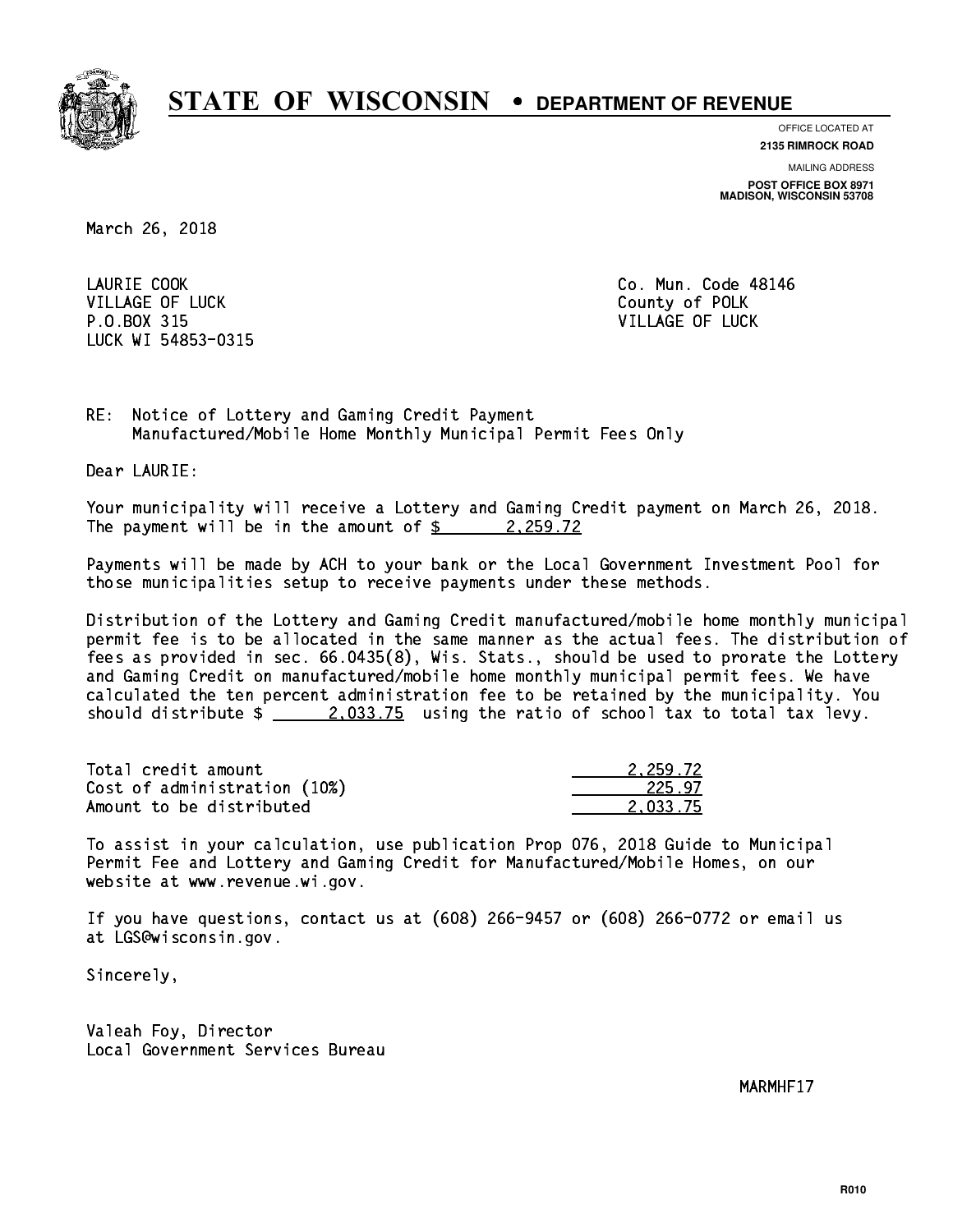

**OFFICE LOCATED AT**

**2135 RIMROCK ROAD**

**MAILING ADDRESS POST OFFICE BOX 8971 MADISON, WISCONSIN 53708**

March 26, 2018

KARI ZEGARSKI VILLAGE OF OSCEOLA COUNTY OF POLK 310 CHIEFTAIN STREET VILLAGE OF OSCEOLA OSCEOLA WI 54020

Co. Mun. Code 48165

RE: Notice of Lottery and Gaming Credit Payment Manufactured/Mobile Home Monthly Municipal Permit Fees Only

Dear KARI:

 Your municipality will receive a Lottery and Gaming Credit payment on March 26, 2018. The payment will be in the amount of  $\frac{2}{3}$  6,617.55

 Payments will be made by ACH to your bank or the Local Government Investment Pool for those municipalities setup to receive payments under these methods.

 Distribution of the Lottery and Gaming Credit manufactured/mobile home monthly municipal permit fee is to be allocated in the same manner as the actual fees. The distribution of fees as provided in sec. 66.0435(8), Wis. Stats., should be used to prorate the Lottery and Gaming Credit on manufactured/mobile home monthly municipal permit fees. We have calculated the ten percent administration fee to be retained by the municipality. You should distribute  $\frac{2}{1}$   $\frac{5.955.80}{2}$  using the ratio of school tax to total tax levy.

| Total credit amount          | 6.617.55 |
|------------------------------|----------|
| Cost of administration (10%) | 661.75   |
| Amount to be distributed     | 5.955.80 |

 To assist in your calculation, use publication Prop 076, 2018 Guide to Municipal Permit Fee and Lottery and Gaming Credit for Manufactured/Mobile Homes, on our website at www.revenue.wi.gov.

 If you have questions, contact us at (608) 266-9457 or (608) 266-0772 or email us at LGS@wisconsin.gov.

Sincerely,

 Valeah Foy, Director Local Government Services Bureau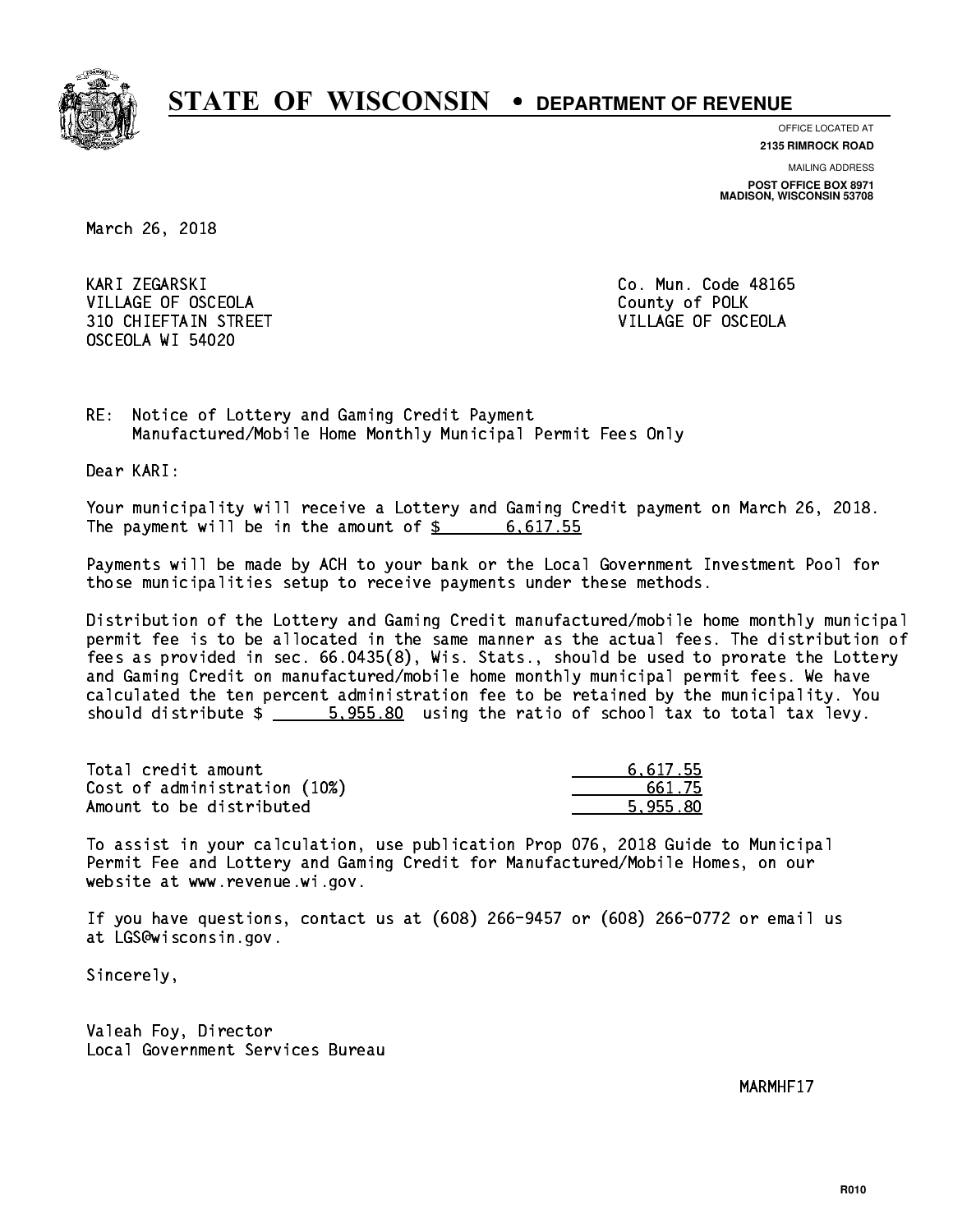

**OFFICE LOCATED AT**

**MAILING ADDRESS 2135 RIMROCK ROAD**

**POST OFFICE BOX 8971 MADISON, WISCONSIN 53708**

March 26, 2018

**FRAN DUNCANSON**  CITY OF AMERY County of POLK 118 CENTER ST W CITY OF AMERY AMERY WI 54001-1151

Co. Mun. Code 48201

RE: Notice of Lottery and Gaming Credit Payment Manufactured/Mobile Home Monthly Municipal Permit Fees Only

Dear FRAN:

 Your municipality will receive a Lottery and Gaming Credit payment on March 26, 2018. The payment will be in the amount of  $\frac{2}{3}$  10,608.00

 Payments will be made by ACH to your bank or the Local Government Investment Pool for those municipalities setup to receive payments under these methods.

 Distribution of the Lottery and Gaming Credit manufactured/mobile home monthly municipal permit fee is to be allocated in the same manner as the actual fees. The distribution of fees as provided in sec. 66.0435(8), Wis. Stats., should be used to prorate the Lottery and Gaming Credit on manufactured/mobile home monthly municipal permit fees. We have calculated the ten percent administration fee to be retained by the municipality. You should distribute  $\frac{20}{2547.20}$  using the ratio of school tax to total tax levy.

| Total credit amount          | 10,608.00 |
|------------------------------|-----------|
| Cost of administration (10%) | 1,060.80  |
| Amount to be distributed     | 9.547.20  |

 To assist in your calculation, use publication Prop 076, 2018 Guide to Municipal Permit Fee and Lottery and Gaming Credit for Manufactured/Mobile Homes, on our website at www.revenue.wi.gov.

 If you have questions, contact us at (608) 266-9457 or (608) 266-0772 or email us at LGS@wisconsin.gov.

Sincerely,

 Valeah Foy, Director Local Government Services Bureau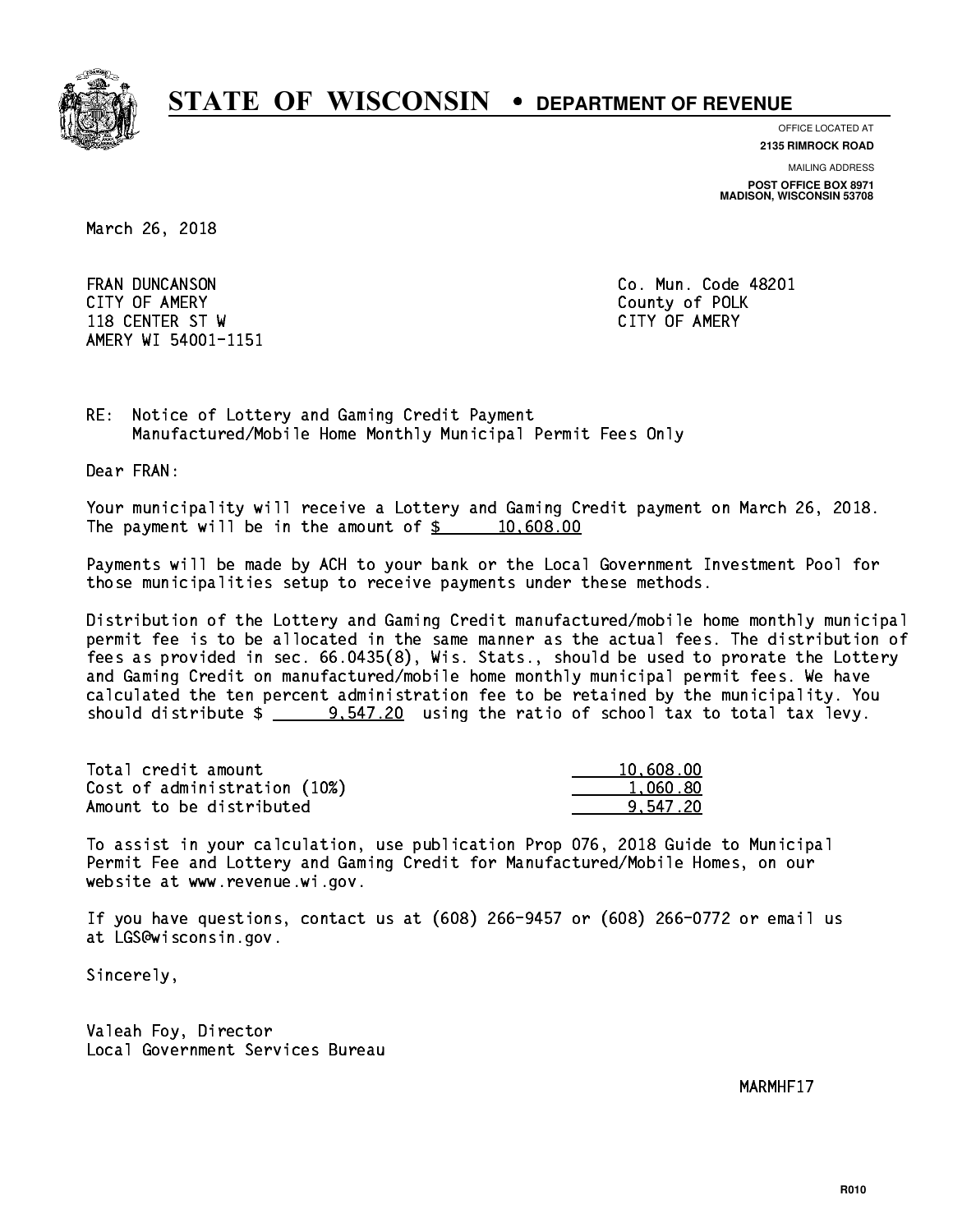

**OFFICE LOCATED AT**

**2135 RIMROCK ROAD**

**MAILING ADDRESS POST OFFICE BOX 8971 MADISON, WISCONSIN 53708**

March 26, 2018

**GAIL BIBEAU** CITY OF SAINT CROIX FALLS COUNTY OF POLK ST CROIX FALLS WI 54024

Co. Mun. Code 48281 710 STATE RD 35 S CITY OF SAINT CROIX FALLS

RE: Notice of Lottery and Gaming Credit Payment Manufactured/Mobile Home Monthly Municipal Permit Fees Only

Dear GAIL:

 Your municipality will receive a Lottery and Gaming Credit payment on March 26, 2018. The payment will be in the amount of  $\frac{2}{2}$  2,227.15

 Payments will be made by ACH to your bank or the Local Government Investment Pool for those municipalities setup to receive payments under these methods.

 Distribution of the Lottery and Gaming Credit manufactured/mobile home monthly municipal permit fee is to be allocated in the same manner as the actual fees. The distribution of fees as provided in sec. 66.0435(8), Wis. Stats., should be used to prorate the Lottery and Gaming Credit on manufactured/mobile home monthly municipal permit fees. We have calculated the ten percent administration fee to be retained by the municipality. You should distribute  $\frac{2,004.44}{2}$  using the ratio of school tax to total tax levy.

| Total credit amount          | 2.227.15 |
|------------------------------|----------|
| Cost of administration (10%) | 222.71   |
| Amount to be distributed     | 2.004.44 |

 To assist in your calculation, use publication Prop 076, 2018 Guide to Municipal Permit Fee and Lottery and Gaming Credit for Manufactured/Mobile Homes, on our website at www.revenue.wi.gov.

 If you have questions, contact us at (608) 266-9457 or (608) 266-0772 or email us at LGS@wisconsin.gov.

Sincerely,

 Valeah Foy, Director Local Government Services Bureau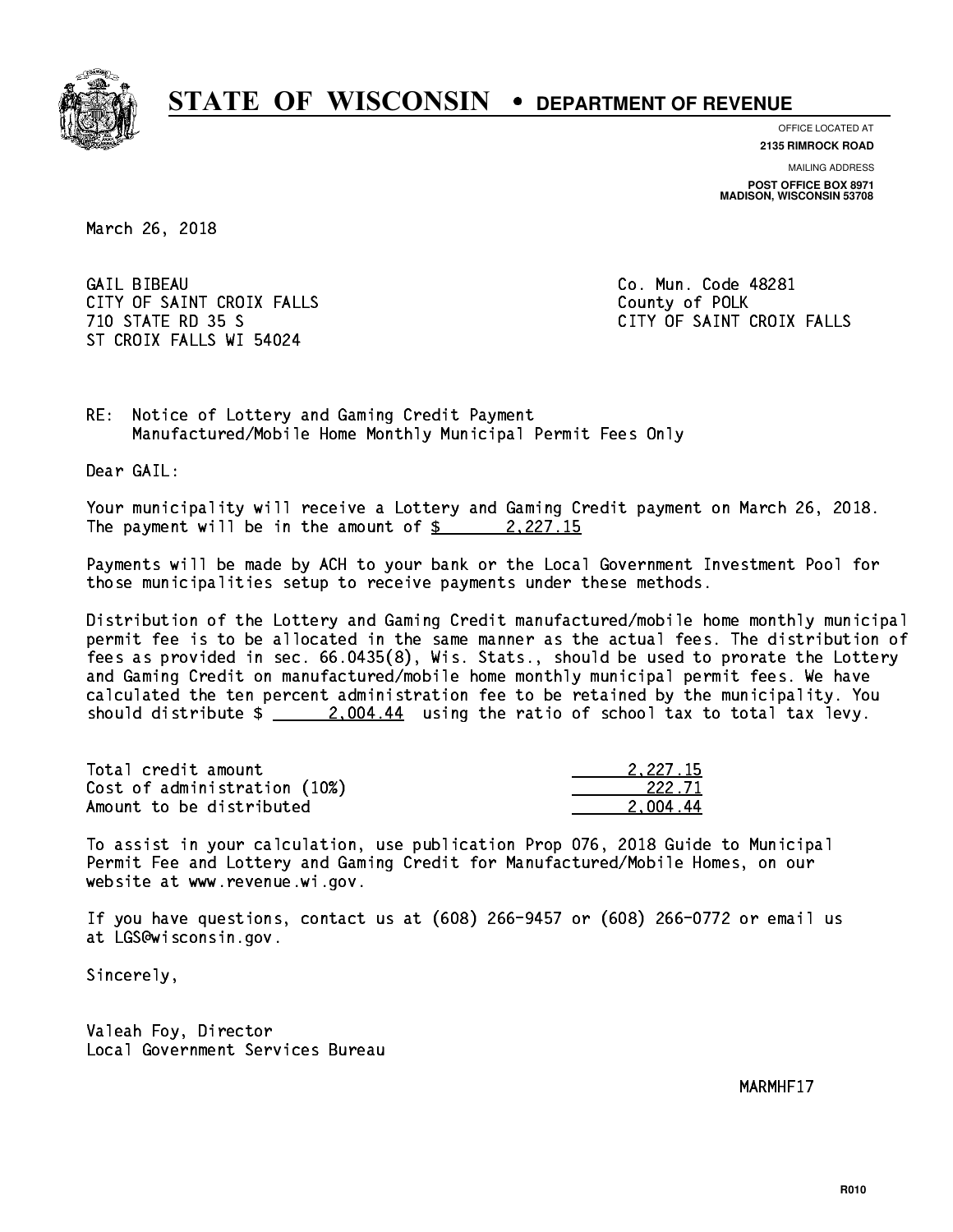

**OFFICE LOCATED AT**

**2135 RIMROCK ROAD**

**MAILING ADDRESS**

**POST OFFICE BOX 8971 MADISON, WISCONSIN 53708**

March 26, 2018

 JOSIE NAPIWOCKI Co. Mun. Code 49014 TOWN OF DEWEY COUNTY OF RESERVE TOWN OF DEWEY 430 DEWEY DRIVE TOWN OF DEWEY STEVENS POINT WI 54481

RE: Notice of Lottery and Gaming Credit Payment Manufactured/Mobile Home Monthly Municipal Permit Fees Only

Dear JOSIE:

 Your municipality will receive a Lottery and Gaming Credit payment on March 26, 2018. The payment will be in the amount of \$ 532.02 \_\_\_\_\_\_\_\_\_\_\_\_\_\_\_\_

 Payments will be made by ACH to your bank or the Local Government Investment Pool for those municipalities setup to receive payments under these methods.

 Distribution of the Lottery and Gaming Credit manufactured/mobile home monthly municipal permit fee is to be allocated in the same manner as the actual fees. The distribution of fees as provided in sec. 66.0435(8), Wis. Stats., should be used to prorate the Lottery and Gaming Credit on manufactured/mobile home monthly municipal permit fees. We have calculated the ten percent administration fee to be retained by the municipality. You should distribute  $\frac{2}{2}$   $\frac{478.82}{2}$  using the ratio of school tax to total tax levy.

| Total credit amount          | 532.02 |
|------------------------------|--------|
| Cost of administration (10%) | 53.20  |
| Amount to be distributed     | 478.82 |

| .32.02 |
|--------|
| : 20   |
| -82    |

 To assist in your calculation, use publication Prop 076, 2018 Guide to Municipal Permit Fee and Lottery and Gaming Credit for Manufactured/Mobile Homes, on our website at www.revenue.wi.gov.

 If you have questions, contact us at (608) 266-9457 or (608) 266-0772 or email us at LGS@wisconsin.gov.

Sincerely,

 Valeah Foy, Director Local Government Services Bureau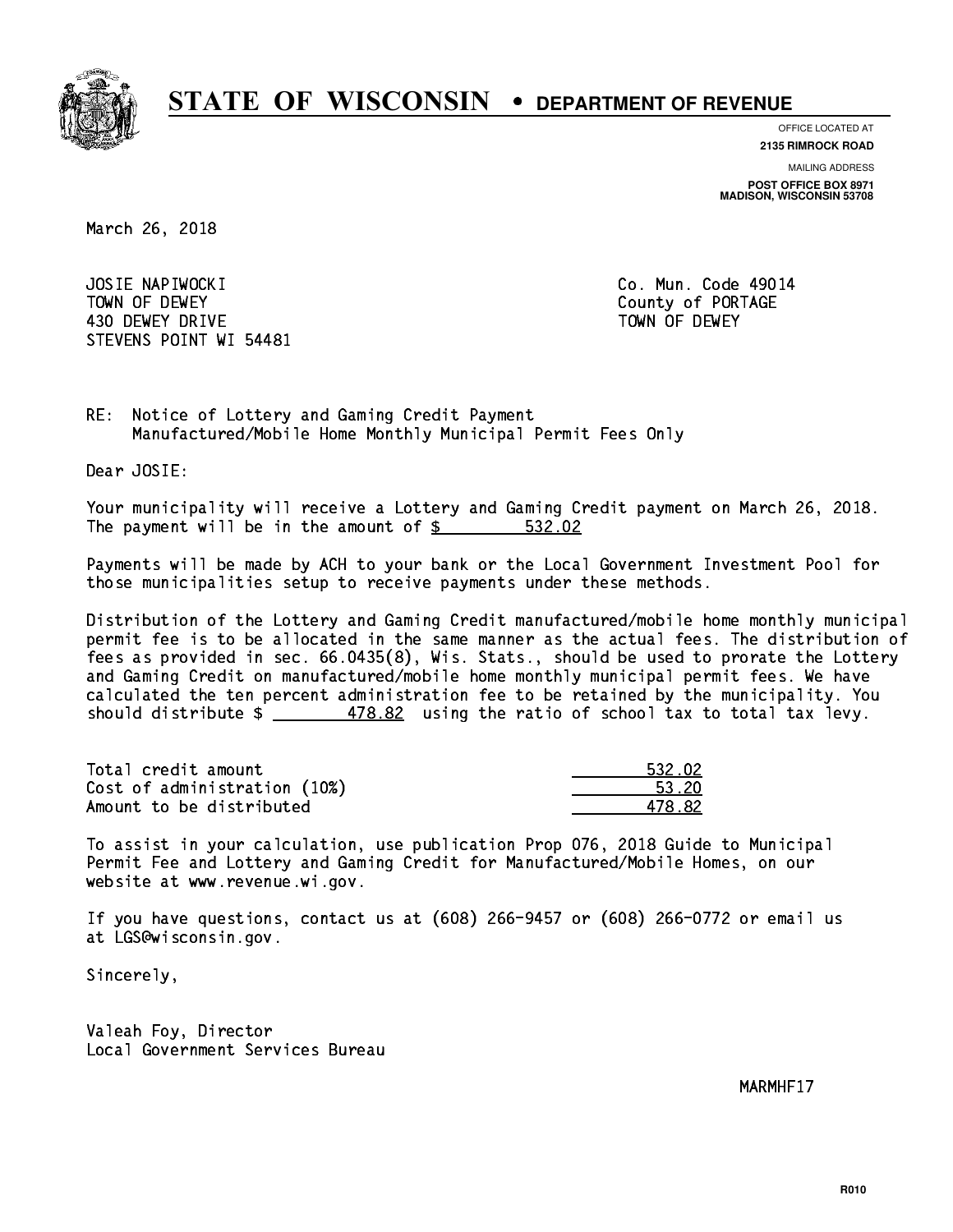

**OFFICE LOCATED AT**

**2135 RIMROCK ROAD**

**MAILING ADDRESS POST OFFICE BOX 8971 MADISON, WISCONSIN 53708**

March 26, 2018

 JAMES KRUZIKI Co. Mun. Code 49020 TOWN OF HULL County of PORTAGE 4550 WOJCIK MEMORIAL DR STEVENS POINT WI 54482-8738

TOWN OF HULL

RE: Notice of Lottery and Gaming Credit Payment Manufactured/Mobile Home Monthly Municipal Permit Fees Only

Dear JAMES:

 Your municipality will receive a Lottery and Gaming Credit payment on March 26, 2018. The payment will be in the amount of  $\frac{2}{3}$  6,640.95

 Payments will be made by ACH to your bank or the Local Government Investment Pool for those municipalities setup to receive payments under these methods.

 Distribution of the Lottery and Gaming Credit manufactured/mobile home monthly municipal permit fee is to be allocated in the same manner as the actual fees. The distribution of fees as provided in sec. 66.0435(8), Wis. Stats., should be used to prorate the Lottery and Gaming Credit on manufactured/mobile home monthly municipal permit fees. We have calculated the ten percent administration fee to be retained by the municipality. You should distribute  $\frac{2}{1}$   $\frac{5.976.86}{2}$  using the ratio of school tax to total tax levy.

| Total credit amount          | 6.640.95 |
|------------------------------|----------|
| Cost of administration (10%) | 664.09   |
| Amount to be distributed     | 5.976.86 |

 To assist in your calculation, use publication Prop 076, 2018 Guide to Municipal Permit Fee and Lottery and Gaming Credit for Manufactured/Mobile Homes, on our website at www.revenue.wi.gov.

 If you have questions, contact us at (608) 266-9457 or (608) 266-0772 or email us at LGS@wisconsin.gov.

Sincerely,

 Valeah Foy, Director Local Government Services Bureau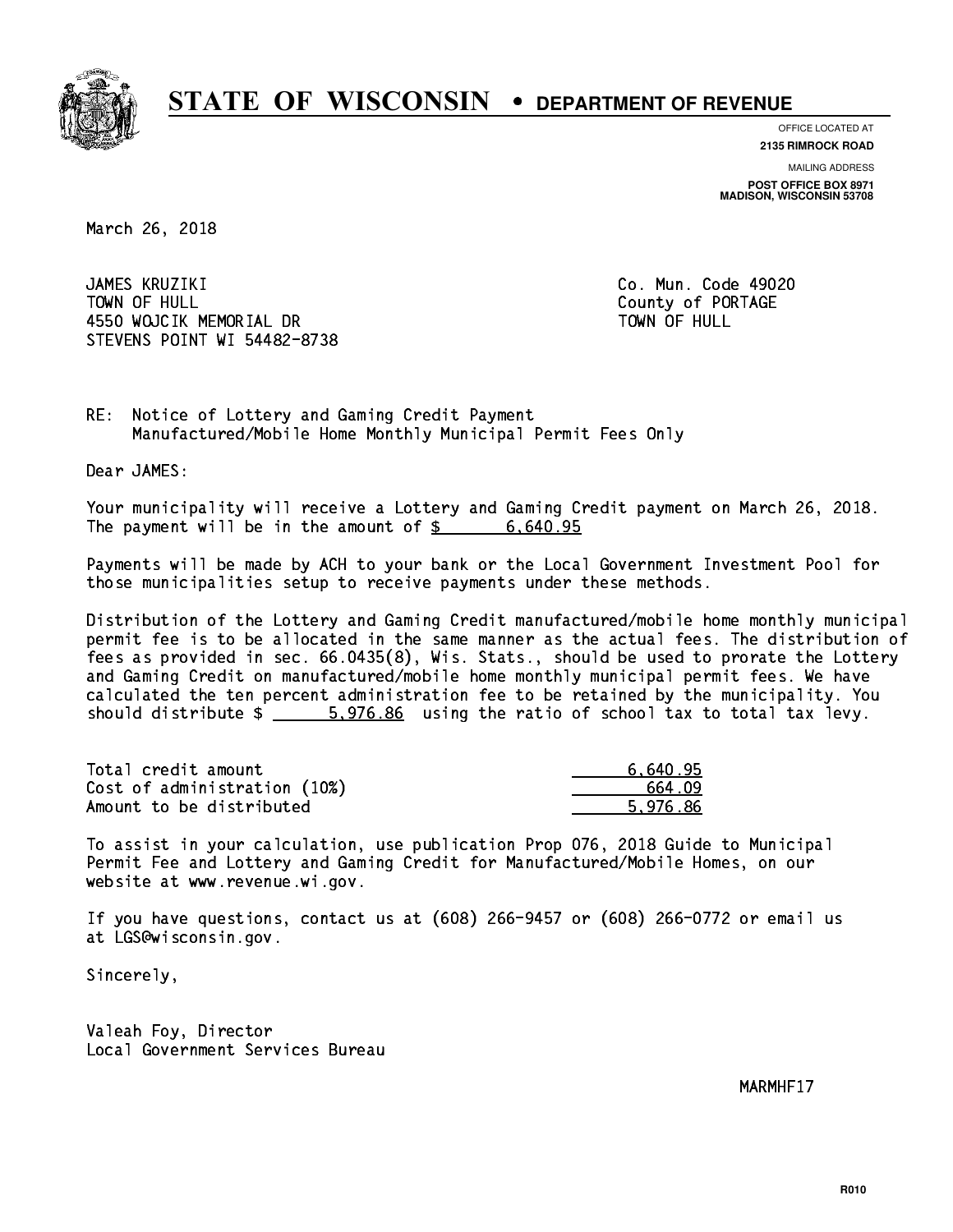

**OFFICE LOCATED AT**

**2135 RIMROCK ROAD**

**MAILING ADDRESS POST OFFICE BOX 8971 MADISON, WISCONSIN 53708**

March 26, 2018

PAULA CUMMINGS TOWN OF PINE GROVE TOWN OF PORTAGE PO BOX 312 BANCROFT WI 54921-0312

Co. Mun. Code 49028 TOWN OF PINE GROVE

RE: Notice of Lottery and Gaming Credit Payment Manufactured/Mobile Home Monthly Municipal Permit Fees Only

Dear PAULA:

 Your municipality will receive a Lottery and Gaming Credit payment on March 26, 2018. The payment will be in the amount of  $\frac{2}{3}$ 406.08

 Payments will be made by ACH to your bank or the Local Government Investment Pool for those municipalities setup to receive payments under these methods.

 Distribution of the Lottery and Gaming Credit manufactured/mobile home monthly municipal permit fee is to be allocated in the same manner as the actual fees. The distribution of fees as provided in sec. 66.0435(8), Wis. Stats., should be used to prorate the Lottery and Gaming Credit on manufactured/mobile home monthly municipal permit fees. We have calculated the ten percent administration fee to be retained by the municipality. You should distribute  $\frac{265.48}{2}$  using the ratio of school tax to total tax levy.

| Total credit amount          | 406.08 |
|------------------------------|--------|
| Cost of administration (10%) | 40. GO |
| Amount to be distributed     | 365.48 |

| 406.08 |
|--------|
| 40.60  |
| 365.48 |

 To assist in your calculation, use publication Prop 076, 2018 Guide to Municipal Permit Fee and Lottery and Gaming Credit for Manufactured/Mobile Homes, on our website at www.revenue.wi.gov.

 If you have questions, contact us at (608) 266-9457 or (608) 266-0772 or email us at LGS@wisconsin.gov.

Sincerely,

 Valeah Foy, Director Local Government Services Bureau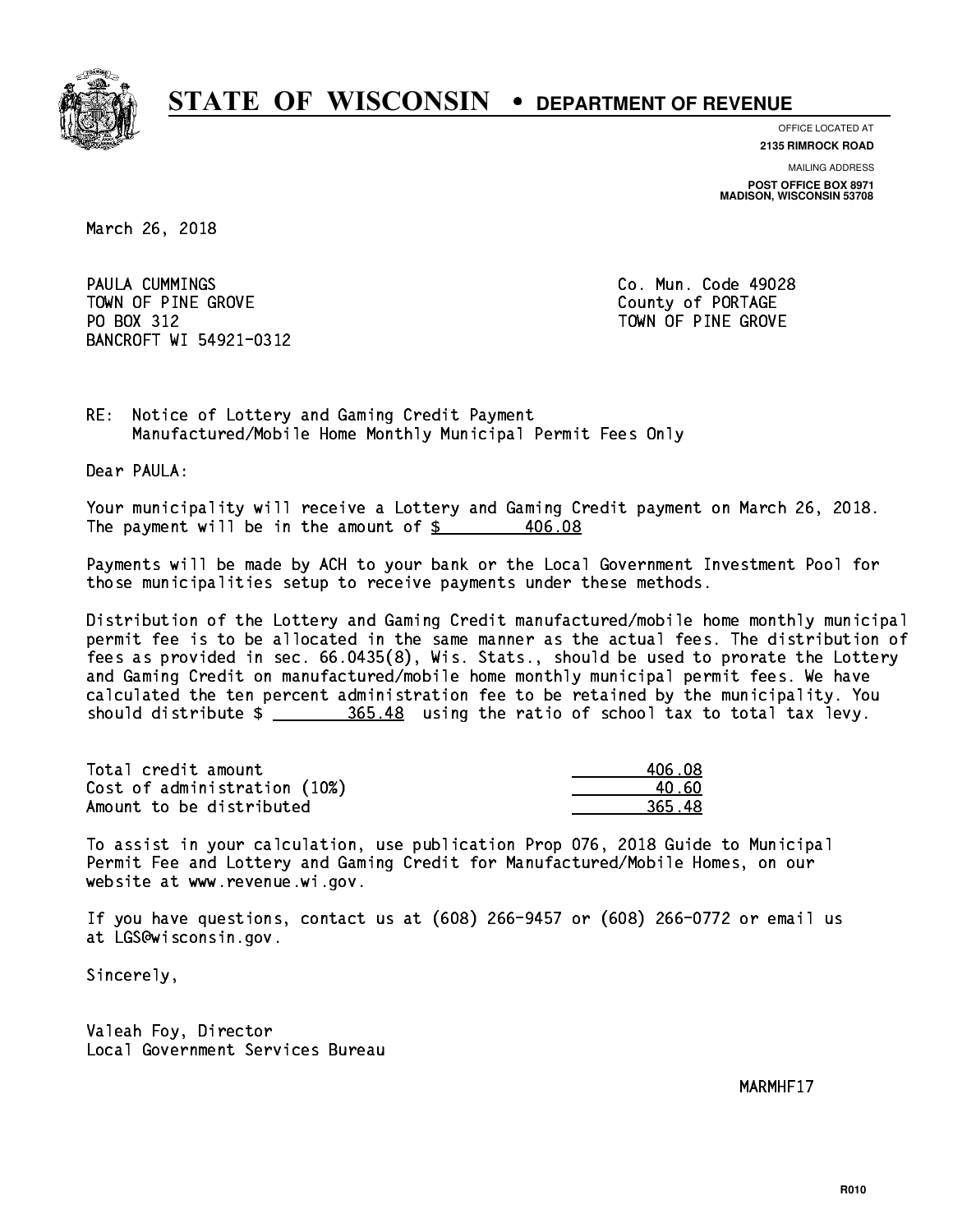

**OFFICE LOCATED AT**

**2135 RIMROCK ROAD**

**MAILING ADDRESS**

**POST OFFICE BOX 8971 MADISON, WISCONSIN 53708**

March 26, 2018

 JOAN SCHEIDER Co. Mun. Code 49030 TOWN OF PLOVER **COUNTY OF PORTAGE**  5915 BIRCH DRIVE TOWN OF PLOVER PLOVER WI 54467-9738

RE: Notice of Lottery and Gaming Credit Payment Manufactured/Mobile Home Monthly Municipal Permit Fees Only

Dear JOAN:

 Your municipality will receive a Lottery and Gaming Credit payment on March 26, 2018. The payment will be in the amount of  $\frac{2}{3}$  1,124.35

 Payments will be made by ACH to your bank or the Local Government Investment Pool for those municipalities setup to receive payments under these methods.

 Distribution of the Lottery and Gaming Credit manufactured/mobile home monthly municipal permit fee is to be allocated in the same manner as the actual fees. The distribution of fees as provided in sec. 66.0435(8), Wis. Stats., should be used to prorate the Lottery and Gaming Credit on manufactured/mobile home monthly municipal permit fees. We have calculated the ten percent administration fee to be retained by the municipality. You should distribute  $\frac{1,011.92}{1.011.92}$  using the ratio of school tax to total tax levy.

| Total credit amount          | 1.124.35 |
|------------------------------|----------|
| Cost of administration (10%) | 112.43   |
| Amount to be distributed     | 1.011.92 |

| <u>124</u> .35 |
|----------------|
| 112.43         |
| 011.92         |

 To assist in your calculation, use publication Prop 076, 2018 Guide to Municipal Permit Fee and Lottery and Gaming Credit for Manufactured/Mobile Homes, on our website at www.revenue.wi.gov.

 If you have questions, contact us at (608) 266-9457 or (608) 266-0772 or email us at LGS@wisconsin.gov.

Sincerely,

 Valeah Foy, Director Local Government Services Bureau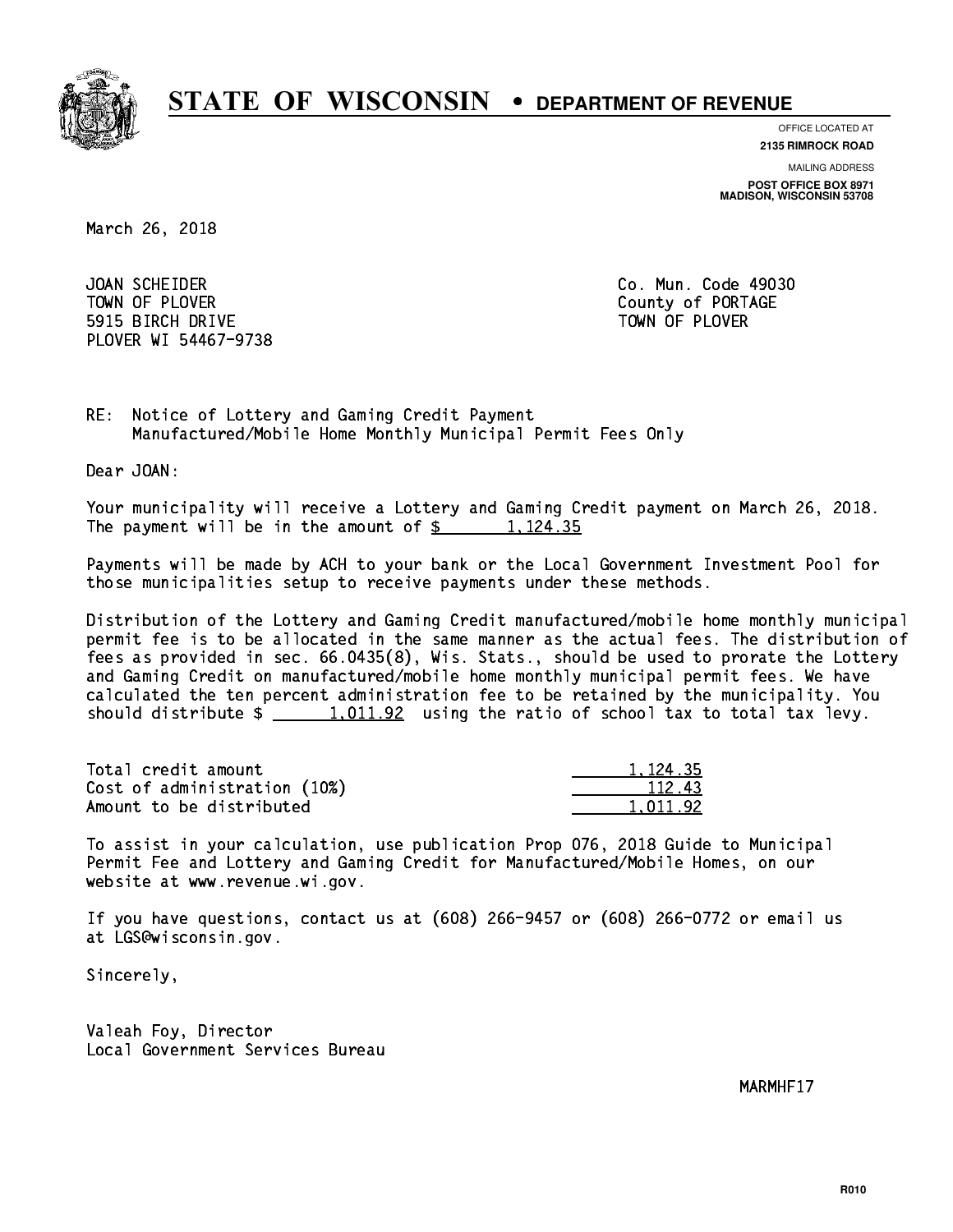

**OFFICE LOCATED AT**

**2135 RIMROCK ROAD**

**MAILING ADDRESS**

**POST OFFICE BOX 8971 MADISON, WISCONSIN 53708**

March 26, 2018

 SANDRA WALTERS Co. Mun. Code 49034 CUSTER WI 54423

TOWN OF STOCKTON COUNTY OF STOCKTON 7252 6TH STREET TOWN OF STOCKTON

RE: Notice of Lottery and Gaming Credit Payment Manufactured/Mobile Home Monthly Municipal Permit Fees Only

Dear SANDRA:

 Your municipality will receive a Lottery and Gaming Credit payment on March 26, 2018. The payment will be in the amount of  $\frac{2}{3}$  2,568.60

 Payments will be made by ACH to your bank or the Local Government Investment Pool for those municipalities setup to receive payments under these methods.

 Distribution of the Lottery and Gaming Credit manufactured/mobile home monthly municipal permit fee is to be allocated in the same manner as the actual fees. The distribution of fees as provided in sec. 66.0435(8), Wis. Stats., should be used to prorate the Lottery and Gaming Credit on manufactured/mobile home monthly municipal permit fees. We have calculated the ten percent administration fee to be retained by the municipality. You should distribute  $\frac{2,311.74}{2}$  using the ratio of school tax to total tax levy.

| Total credit amount          | 2.568.60 |
|------------------------------|----------|
| Cost of administration (10%) | 256.86   |
| Amount to be distributed     | 2.311.74 |

 To assist in your calculation, use publication Prop 076, 2018 Guide to Municipal Permit Fee and Lottery and Gaming Credit for Manufactured/Mobile Homes, on our website at www.revenue.wi.gov.

 If you have questions, contact us at (608) 266-9457 or (608) 266-0772 or email us at LGS@wisconsin.gov.

Sincerely,

 Valeah Foy, Director Local Government Services Bureau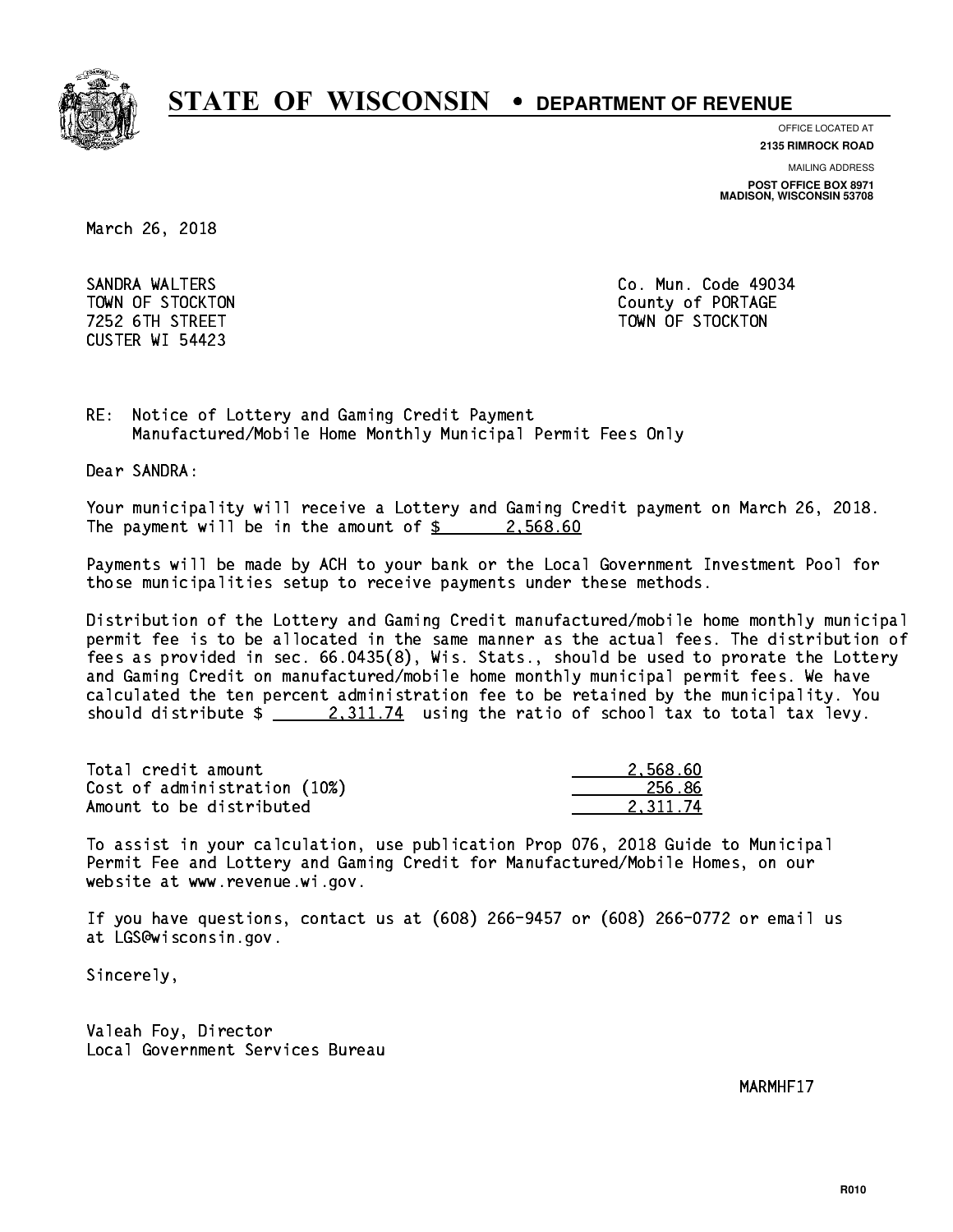

**OFFICE LOCATED AT 2135 RIMROCK ROAD**

**MAILING ADDRESS POST OFFICE BOX 8971 MADISON, WISCONSIN 53708**

March 26, 2018

NANCY STEUCK VILLAGE OF JUNCTION CITY COUNTY County of PORTAGE 508 W FIRST ST VILLAGE OF JUNCTION CITY JUNCTION CITY WI 54443-9499

Co. Mun. Code 49141

RE: Notice of Lottery and Gaming Credit Payment Manufactured/Mobile Home Monthly Municipal Permit Fees Only

Dear NANCY:

 Your municipality will receive a Lottery and Gaming Credit payment on March 26, 2018. The payment will be in the amount of \$ 202.62 \_\_\_\_\_\_\_\_\_\_\_\_\_\_\_\_

 Payments will be made by ACH to your bank or the Local Government Investment Pool for those municipalities setup to receive payments under these methods.

 Distribution of the Lottery and Gaming Credit manufactured/mobile home monthly municipal permit fee is to be allocated in the same manner as the actual fees. The distribution of fees as provided in sec. 66.0435(8), Wis. Stats., should be used to prorate the Lottery and Gaming Credit on manufactured/mobile home monthly municipal permit fees. We have calculated the ten percent administration fee to be retained by the municipality. You should distribute  $\frac{182.36}{182.36}$  using the ratio of school tax to total tax levy.

Total credit amount Cost of administration (10%) Amount to be distributed

| 202.62 |
|--------|
| N 26   |
| 82.36  |

 To assist in your calculation, use publication Prop 076, 2018 Guide to Municipal Permit Fee and Lottery and Gaming Credit for Manufactured/Mobile Homes, on our website at www.revenue.wi.gov.

 If you have questions, contact us at (608) 266-9457 or (608) 266-0772 or email us at LGS@wisconsin.gov.

Sincerely,

 Valeah Foy, Director Local Government Services Bureau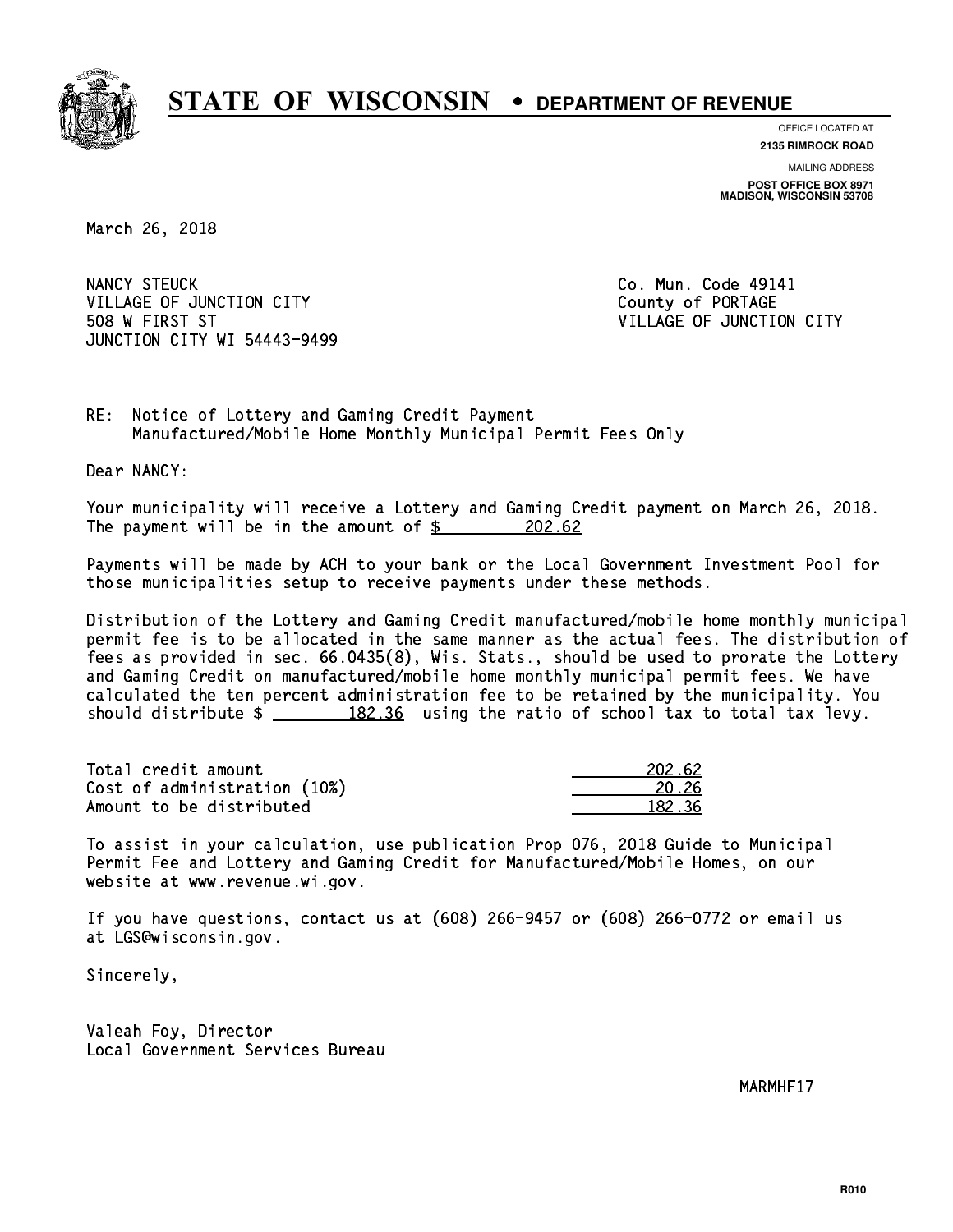

**OFFICE LOCATED AT**

**2135 RIMROCK ROAD**

**MAILING ADDRESS POST OFFICE BOX 8971 MADISON, WISCONSIN 53708**

March 26, 2018

 DEBBIE SNIADAJEWSKI Co. Mun. Code 49173 VILLAGE OF PLOVER COUNTY OF PORTAGE PO BOX 37 VILLAGE OF PLOVER PLOVER WI 54467-0037

RE: Notice of Lottery and Gaming Credit Payment Manufactured/Mobile Home Monthly Municipal Permit Fees Only

Dear DEBBIE:

 Your municipality will receive a Lottery and Gaming Credit payment on March 26, 2018. The payment will be in the amount of  $\frac{2}{3}$  7,500.48

 Payments will be made by ACH to your bank or the Local Government Investment Pool for those municipalities setup to receive payments under these methods.

 Distribution of the Lottery and Gaming Credit manufactured/mobile home monthly municipal permit fee is to be allocated in the same manner as the actual fees. The distribution of fees as provided in sec. 66.0435(8), Wis. Stats., should be used to prorate the Lottery and Gaming Credit on manufactured/mobile home monthly municipal permit fees. We have calculated the ten percent administration fee to be retained by the municipality. You should distribute  $\frac{2}{1}$   $\frac{6,750.44}{2}$  using the ratio of school tax to total tax levy.

| Total credit amount          | 7.500.48 |
|------------------------------|----------|
| Cost of administration (10%) | 75N N4   |
| Amount to be distributed     | 6.750.44 |

 To assist in your calculation, use publication Prop 076, 2018 Guide to Municipal Permit Fee and Lottery and Gaming Credit for Manufactured/Mobile Homes, on our website at www.revenue.wi.gov.

 If you have questions, contact us at (608) 266-9457 or (608) 266-0772 or email us at LGS@wisconsin.gov.

Sincerely,

 Valeah Foy, Director Local Government Services Bureau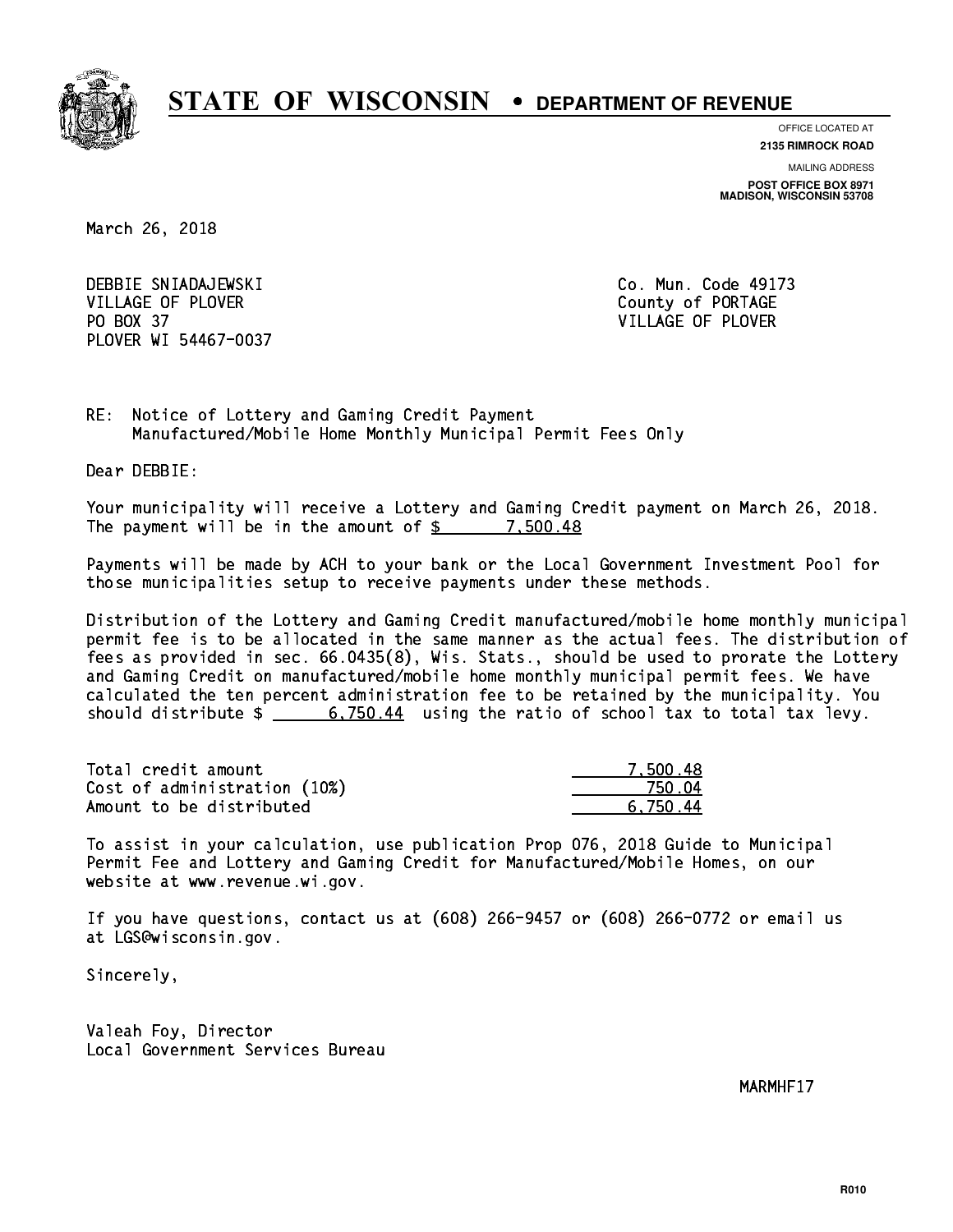

**OFFICE LOCATED AT**

**2135 RIMROCK ROAD**

**MAILING ADDRESS POST OFFICE BOX 8971 MADISON, WISCONSIN 53708**

March 26, 2018

 COREY LADICK Co. Mun. Code 49281 CITY OF STEVENS POINT COUNTS AND COUNTY OF PORTAGE 1515 STRONGS AVE CITY OF STEVENS POINT STEVENS POINT WI 54481-3543

RE: Notice of Lottery and Gaming Credit Payment Manufactured/Mobile Home Monthly Municipal Permit Fees Only

Dear COREY:

 Your municipality will receive a Lottery and Gaming Credit payment on March 26, 2018. The payment will be in the amount of  $\frac{2}{3}$  11,622.36

 Payments will be made by ACH to your bank or the Local Government Investment Pool for those municipalities setup to receive payments under these methods.

 Distribution of the Lottery and Gaming Credit manufactured/mobile home monthly municipal permit fee is to be allocated in the same manner as the actual fees. The distribution of fees as provided in sec. 66.0435(8), Wis. Stats., should be used to prorate the Lottery and Gaming Credit on manufactured/mobile home monthly municipal permit fees. We have calculated the ten percent administration fee to be retained by the municipality. You should distribute  $\frac{10,460.13}{10,460.13}$  using the ratio of school tax to total tax levy.

| Total credit amount          | 11,622.36 |
|------------------------------|-----------|
| Cost of administration (10%) | 1.162.23  |
| Amount to be distributed     | 10.460.13 |

 To assist in your calculation, use publication Prop 076, 2018 Guide to Municipal Permit Fee and Lottery and Gaming Credit for Manufactured/Mobile Homes, on our website at www.revenue.wi.gov.

 If you have questions, contact us at (608) 266-9457 or (608) 266-0772 or email us at LGS@wisconsin.gov.

Sincerely,

 Valeah Foy, Director Local Government Services Bureau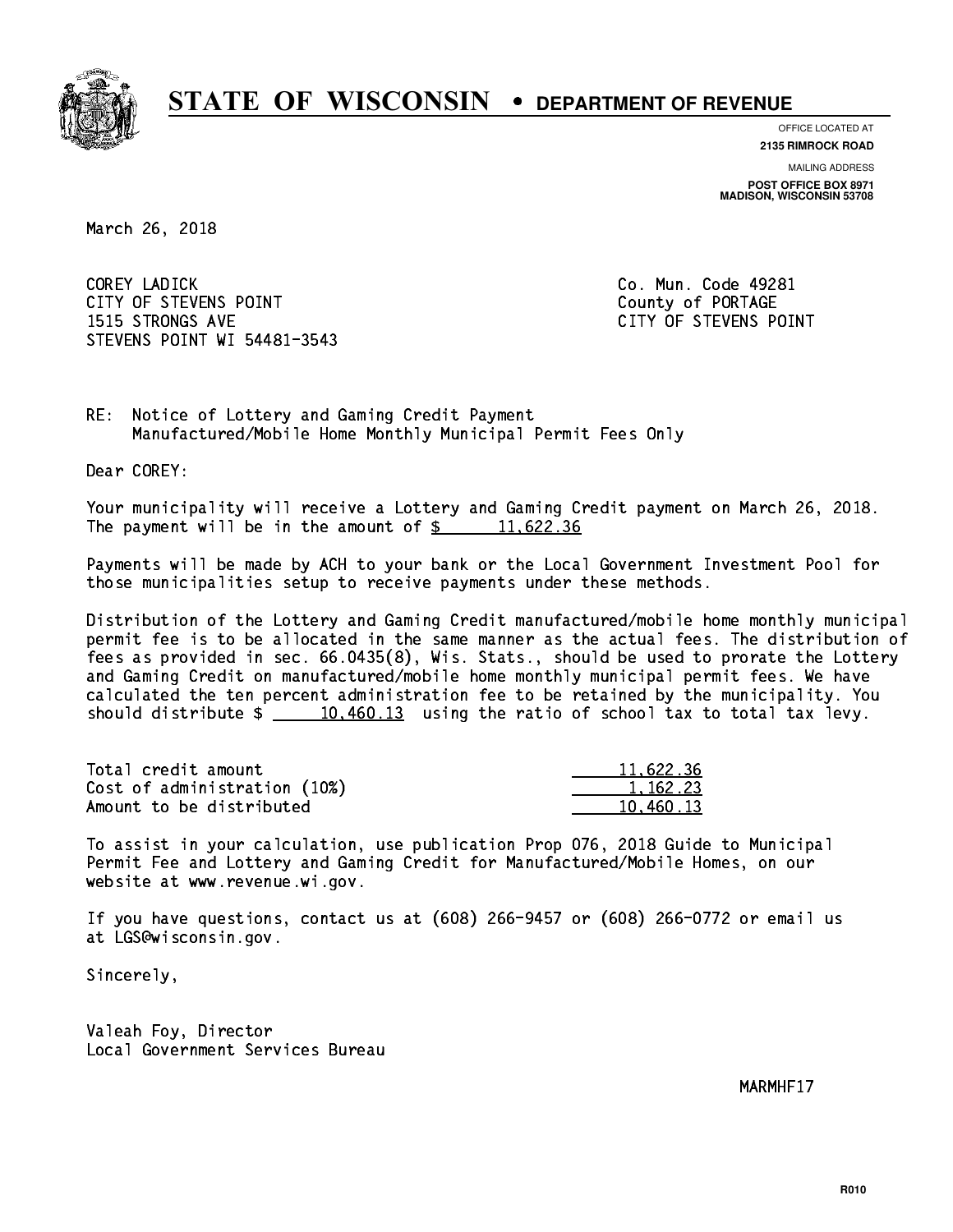

**OFFICE LOCATED AT**

**2135 RIMROCK ROAD**

**MAILING ADDRESS POST OFFICE BOX 8971 MADISON, WISCONSIN 53708**

March 26, 2018

ARLA HOMANN CITY OF PARK FALLS **COUNTY OF PARK** FALLS PO BOX 146 PARK FALLS WI 54552-0146

Co. Mun. Code 50271 CITY OF PARK FALLS

RE: Notice of Lottery and Gaming Credit Payment Manufactured/Mobile Home Monthly Municipal Permit Fees Only

Dear ARLA:

 Your municipality will receive a Lottery and Gaming Credit payment on March 26, 2018. The payment will be in the amount of  $\frac{2}{3}$  1,236.57

 Payments will be made by ACH to your bank or the Local Government Investment Pool for those municipalities setup to receive payments under these methods.

 Distribution of the Lottery and Gaming Credit manufactured/mobile home monthly municipal permit fee is to be allocated in the same manner as the actual fees. The distribution of fees as provided in sec. 66.0435(8), Wis. Stats., should be used to prorate the Lottery and Gaming Credit on manufactured/mobile home monthly municipal permit fees. We have calculated the ten percent administration fee to be retained by the municipality. You should distribute  $\frac{1}{2}$   $\frac{1}{12.92}$  using the ratio of school tax to total tax levy.

| Total credit amount          | 1,236.57 |
|------------------------------|----------|
| Cost of administration (10%) | 123.65   |
| Amount to be distributed     | 1.112.92 |

| 5.57<br>-221 |
|--------------|
| 55<br>ウマー    |
| 92<br>-112-  |

 To assist in your calculation, use publication Prop 076, 2018 Guide to Municipal Permit Fee and Lottery and Gaming Credit for Manufactured/Mobile Homes, on our website at www.revenue.wi.gov.

 If you have questions, contact us at (608) 266-9457 or (608) 266-0772 or email us at LGS@wisconsin.gov.

Sincerely,

 Valeah Foy, Director Local Government Services Bureau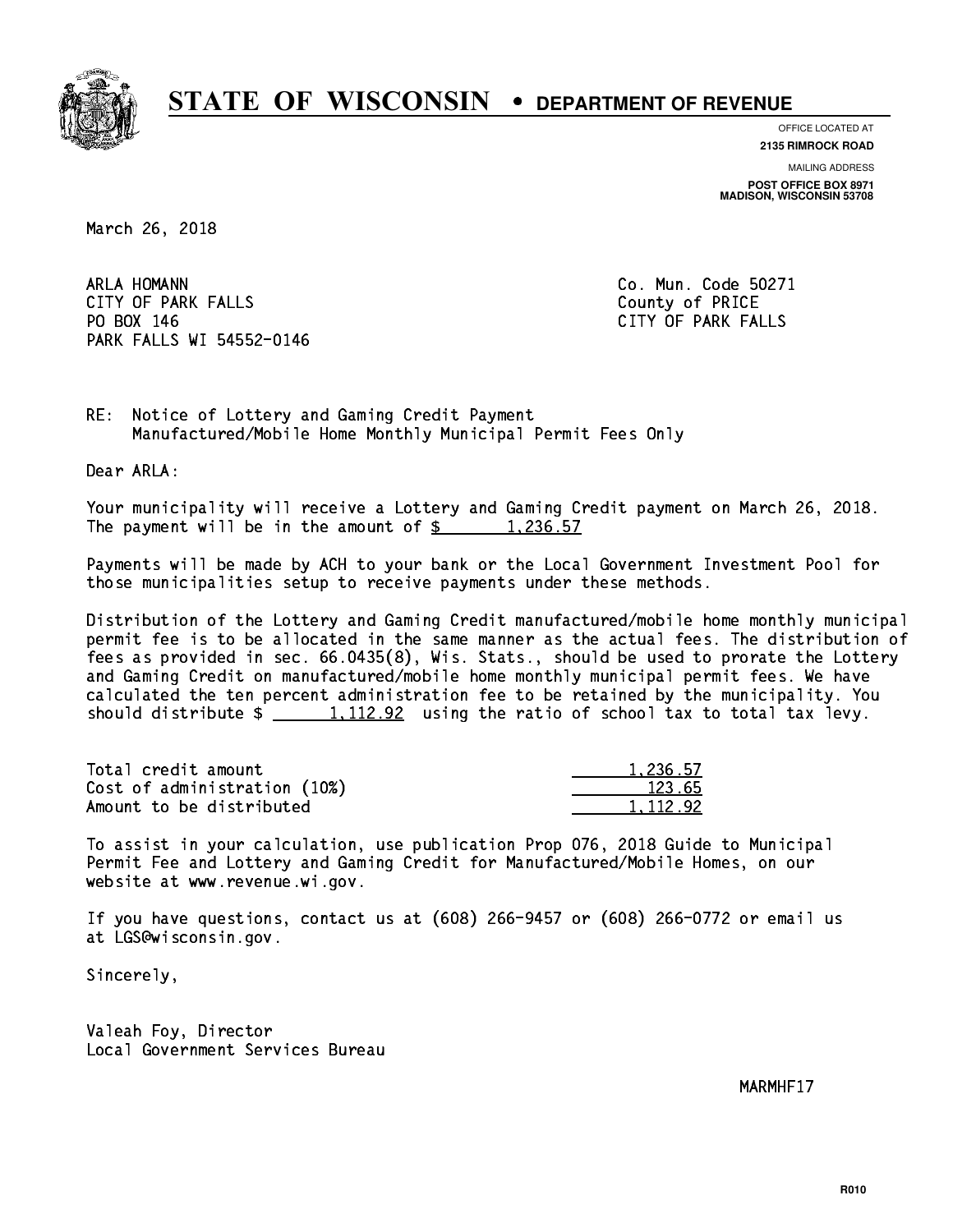

**OFFICE LOCATED AT**

**2135 RIMROCK ROAD**

**MAILING ADDRESS POST OFFICE BOX 8971 MADISON, WISCONSIN 53708**

March 26, 2018

BARBARA REVAK COMERCIAL CONSUMING THE CONSUMING CONTROLLER COMMUNICATION CONTROLLER COMMUNICATIONS OF THE CONSUMING CONTROLLER COMMUNICATIONS OF THE CONTROLLER CONTROLLER CONTROLLER COMMUNICATIONS OF THE CONTROLLER CONTROL CITY OF PHILLIPS County of PRICE 174 S EYDER AVE CITY OF PHILLIPS PHILLIPS WI 54555-1337

RE: Notice of Lottery and Gaming Credit Payment Manufactured/Mobile Home Monthly Municipal Permit Fees Only

Dear BARB:

 Your municipality will receive a Lottery and Gaming Credit payment on March 26, 2018. The payment will be in the amount of \$ 831.60 \_\_\_\_\_\_\_\_\_\_\_\_\_\_\_\_

 Payments will be made by ACH to your bank or the Local Government Investment Pool for those municipalities setup to receive payments under these methods.

 Distribution of the Lottery and Gaming Credit manufactured/mobile home monthly municipal permit fee is to be allocated in the same manner as the actual fees. The distribution of fees as provided in sec. 66.0435(8), Wis. Stats., should be used to prorate the Lottery and Gaming Credit on manufactured/mobile home monthly municipal permit fees. We have calculated the ten percent administration fee to be retained by the municipality. You should distribute  $\frac{2}{2}$   $\frac{748.44}{2}$  using the ratio of school tax to total tax levy.

| Total credit amount          | 831.60  |
|------------------------------|---------|
| Cost of administration (10%) | .83. 16 |
| Amount to be distributed     | 748 44  |

 To assist in your calculation, use publication Prop 076, 2018 Guide to Municipal Permit Fee and Lottery and Gaming Credit for Manufactured/Mobile Homes, on our website at www.revenue.wi.gov.

 If you have questions, contact us at (608) 266-9457 or (608) 266-0772 or email us at LGS@wisconsin.gov.

Sincerely,

 Valeah Foy, Director Local Government Services Bureau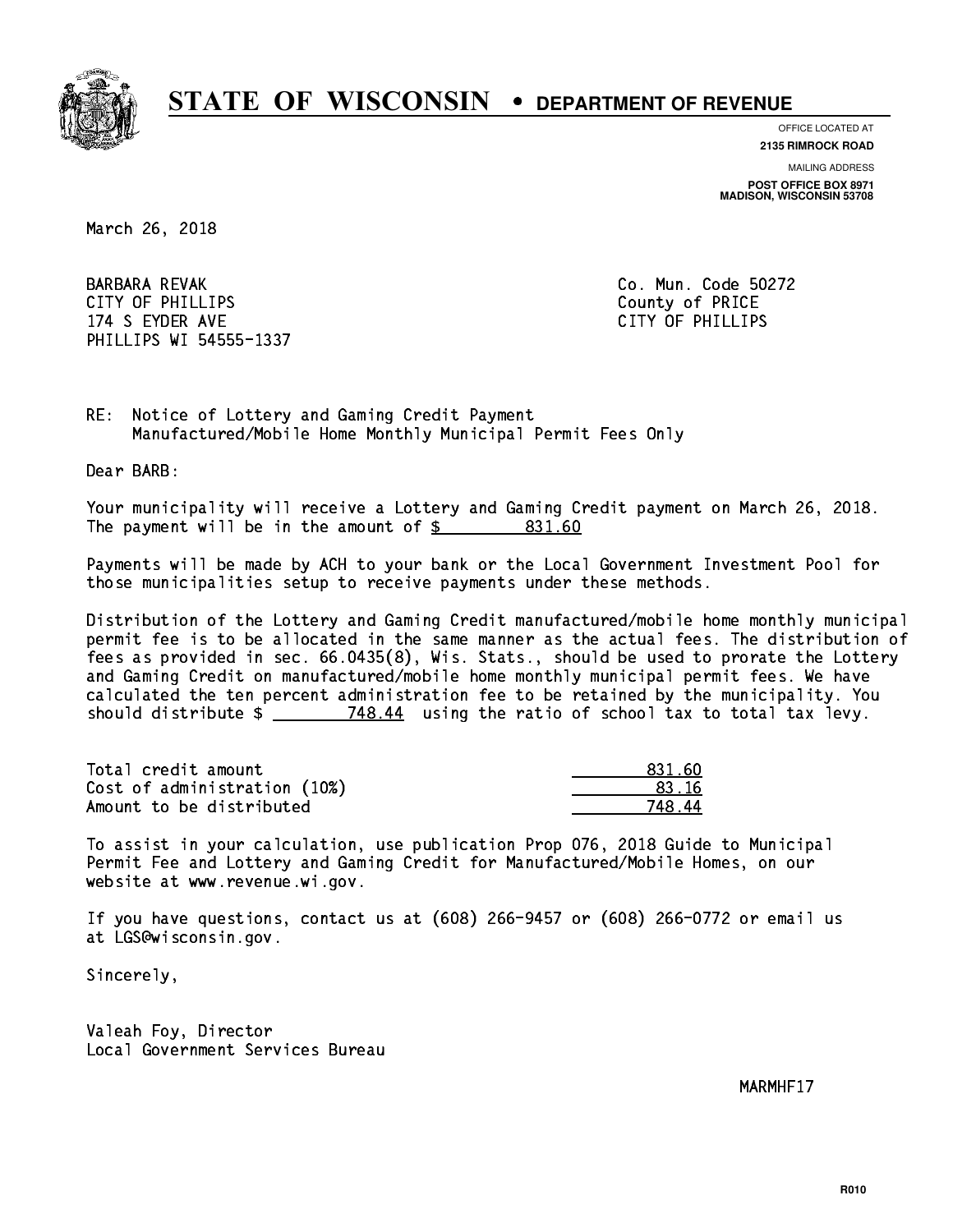

**OFFICE LOCATED AT**

**2135 RIMROCK ROAD**

**MAILING ADDRESS POST OFFICE BOX 8971 MADISON, WISCONSIN 53708**

March 26, 2018

 DIANE BAUMEISTER Co. Mun. Code 51002 TOWN OF BURLINGTON COUNTY OF RACINE 32288 BUSHNELL RD TOWN OF BURLINGTON BURLINGTON WI 53105-9426

RE: Notice of Lottery and Gaming Credit Payment Manufactured/Mobile Home Monthly Municipal Permit Fees Only

Dear DIANE:

 Your municipality will receive a Lottery and Gaming Credit payment on March 26, 2018. The payment will be in the amount of \$ 6,235.92 \_\_\_\_\_\_\_\_\_\_\_\_\_\_\_\_

 Payments will be made by ACH to your bank or the Local Government Investment Pool for those municipalities setup to receive payments under these methods.

 Distribution of the Lottery and Gaming Credit manufactured/mobile home monthly municipal permit fee is to be allocated in the same manner as the actual fees. The distribution of fees as provided in sec. 66.0435(8), Wis. Stats., should be used to prorate the Lottery and Gaming Credit on manufactured/mobile home monthly municipal permit fees. We have calculated the ten percent administration fee to be retained by the municipality. You should distribute  $\frac{2}{1}$   $\frac{5.612.33}{2}$  using the ratio of school tax to total tax levy.

| Total credit amount          | 6.235.92 |
|------------------------------|----------|
| Cost of administration (10%) | 623.59   |
| Amount to be distributed     | 5.612.33 |

 To assist in your calculation, use publication Prop 076, 2018 Guide to Municipal Permit Fee and Lottery and Gaming Credit for Manufactured/Mobile Homes, on our website at www.revenue.wi.gov.

 If you have questions, contact us at (608) 266-9457 or (608) 266-0772 or email us at LGS@wisconsin.gov.

Sincerely,

 Valeah Foy, Director Local Government Services Bureau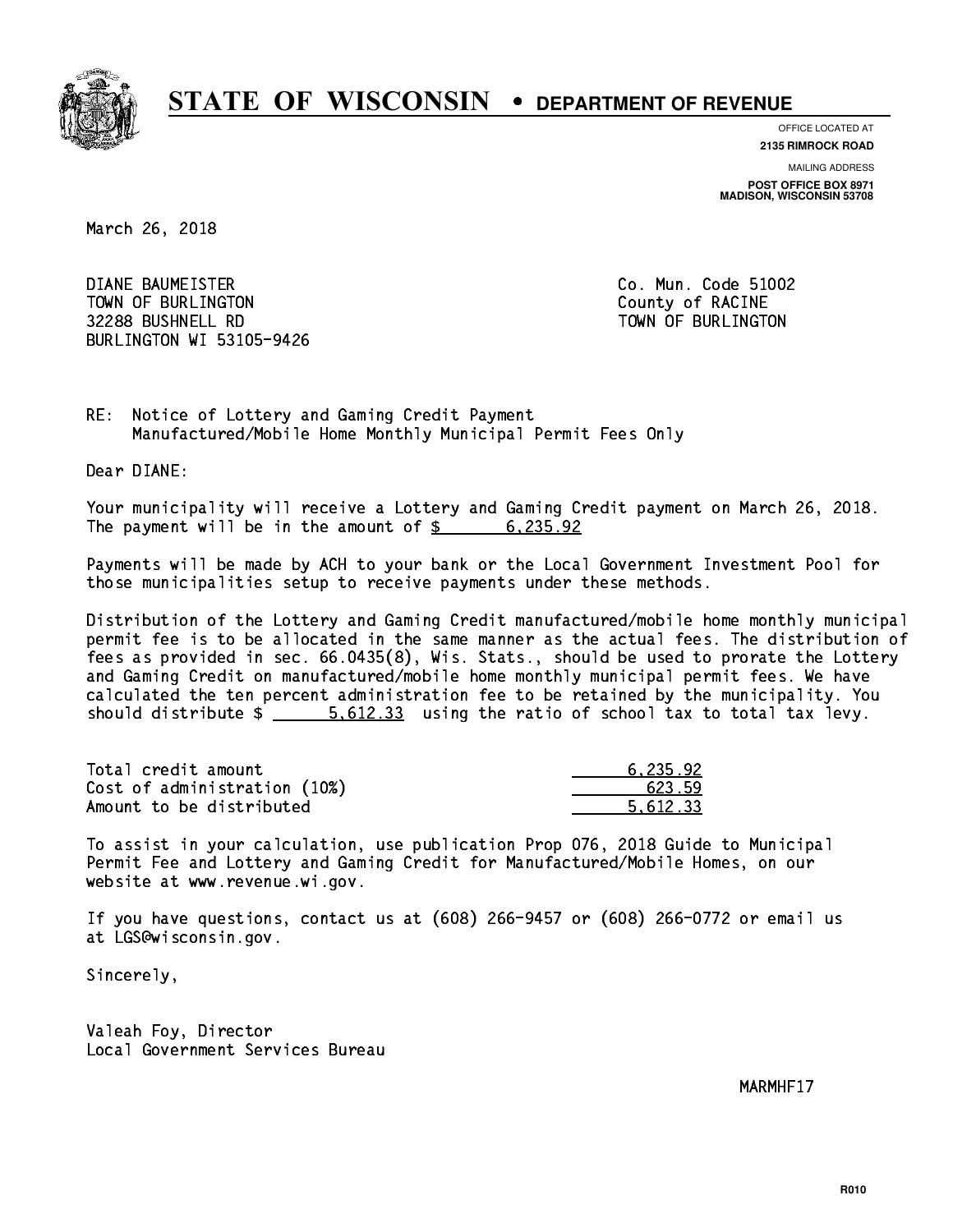

**OFFICE LOCATED AT**

**2135 RIMROCK ROAD**

**MAILING ADDRESS POST OFFICE BOX 8971 MADISON, WISCONSIN 53708**

March 26, 2018

 CAMILLE GEROU Co. Mun. Code 51006 TOWN OF DOVER COUNTY OF RACINE 4110 S BEAUMONT AVE **TOWN OF DOVER** KANSASVILLE WI 53139-9522

RE: Notice of Lottery and Gaming Credit Payment Manufactured/Mobile Home Monthly Municipal Permit Fees Only

Dear CAMILLE:

 Your municipality will receive a Lottery and Gaming Credit payment on March 26, 2018. The payment will be in the amount of  $\frac{2}{3}$  6,495.84

 Payments will be made by ACH to your bank or the Local Government Investment Pool for those municipalities setup to receive payments under these methods.

 Distribution of the Lottery and Gaming Credit manufactured/mobile home monthly municipal permit fee is to be allocated in the same manner as the actual fees. The distribution of fees as provided in sec. 66.0435(8), Wis. Stats., should be used to prorate the Lottery and Gaming Credit on manufactured/mobile home monthly municipal permit fees. We have calculated the ten percent administration fee to be retained by the municipality. You should distribute  $\frac{26}{100}$  5,846.26 using the ratio of school tax to total tax levy.

| Total credit amount          | 6.495.84 |
|------------------------------|----------|
| Cost of administration (10%) | 649.58   |
| Amount to be distributed     | 5.846.26 |

 To assist in your calculation, use publication Prop 076, 2018 Guide to Municipal Permit Fee and Lottery and Gaming Credit for Manufactured/Mobile Homes, on our website at www.revenue.wi.gov.

 If you have questions, contact us at (608) 266-9457 or (608) 266-0772 or email us at LGS@wisconsin.gov.

Sincerely,

 Valeah Foy, Director Local Government Services Bureau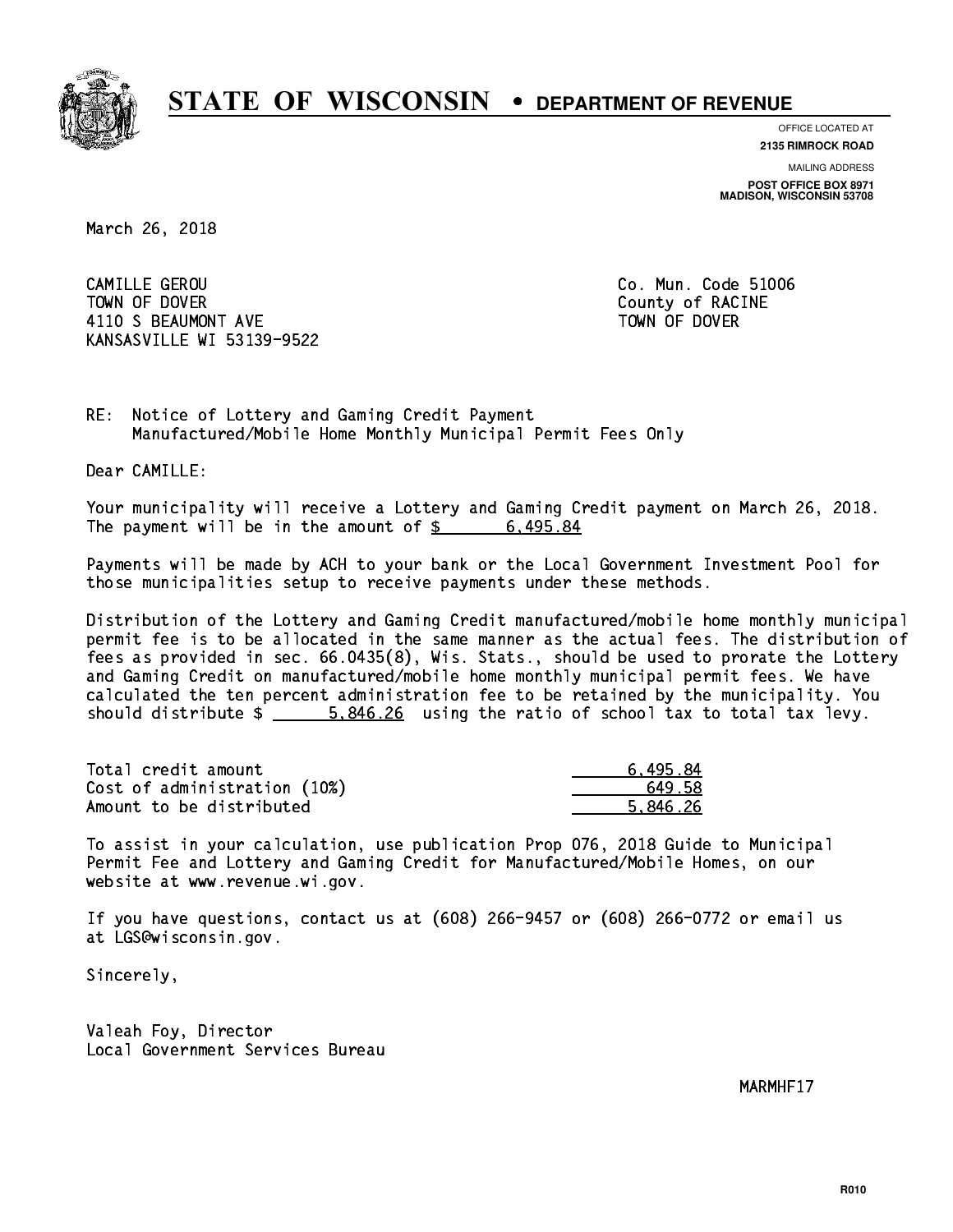

**OFFICE LOCATED AT**

**2135 RIMROCK ROAD**

**MAILING ADDRESS POST OFFICE BOX 8971 MADISON, WISCONSIN 53708**

March 26, 2018

 MICHAEL MCKINNEY Co. Mun. Code 51018 TOWN OF YORKVILLE TOWN OF STATE COUNTY OF RACINE 925 15TH AVENUE TOWN OF YORKVILLE UNION GROVE WI 53182-1427

RE: Notice of Lottery and Gaming Credit Payment Manufactured/Mobile Home Monthly Municipal Permit Fees Only

Dear MICHAEL:

 Your municipality will receive a Lottery and Gaming Credit payment on March 26, 2018. The payment will be in the amount of  $\frac{24,079.08}{24,079.08}$ 

 Payments will be made by ACH to your bank or the Local Government Investment Pool for those municipalities setup to receive payments under these methods.

 Distribution of the Lottery and Gaming Credit manufactured/mobile home monthly municipal permit fee is to be allocated in the same manner as the actual fees. The distribution of fees as provided in sec. 66.0435(8), Wis. Stats., should be used to prorate the Lottery and Gaming Credit on manufactured/mobile home monthly municipal permit fees. We have calculated the ten percent administration fee to be retained by the municipality. You should distribute  $\frac{21.671.18}{21.671.18}$  using the ratio of school tax to total tax levy.

| Total credit amount          | 24.079.08 |
|------------------------------|-----------|
| Cost of administration (10%) | 2.407.90  |
| Amount to be distributed     | 21.671.18 |

 To assist in your calculation, use publication Prop 076, 2018 Guide to Municipal Permit Fee and Lottery and Gaming Credit for Manufactured/Mobile Homes, on our website at www.revenue.wi.gov.

 If you have questions, contact us at (608) 266-9457 or (608) 266-0772 or email us at LGS@wisconsin.gov.

Sincerely,

 Valeah Foy, Director Local Government Services Bureau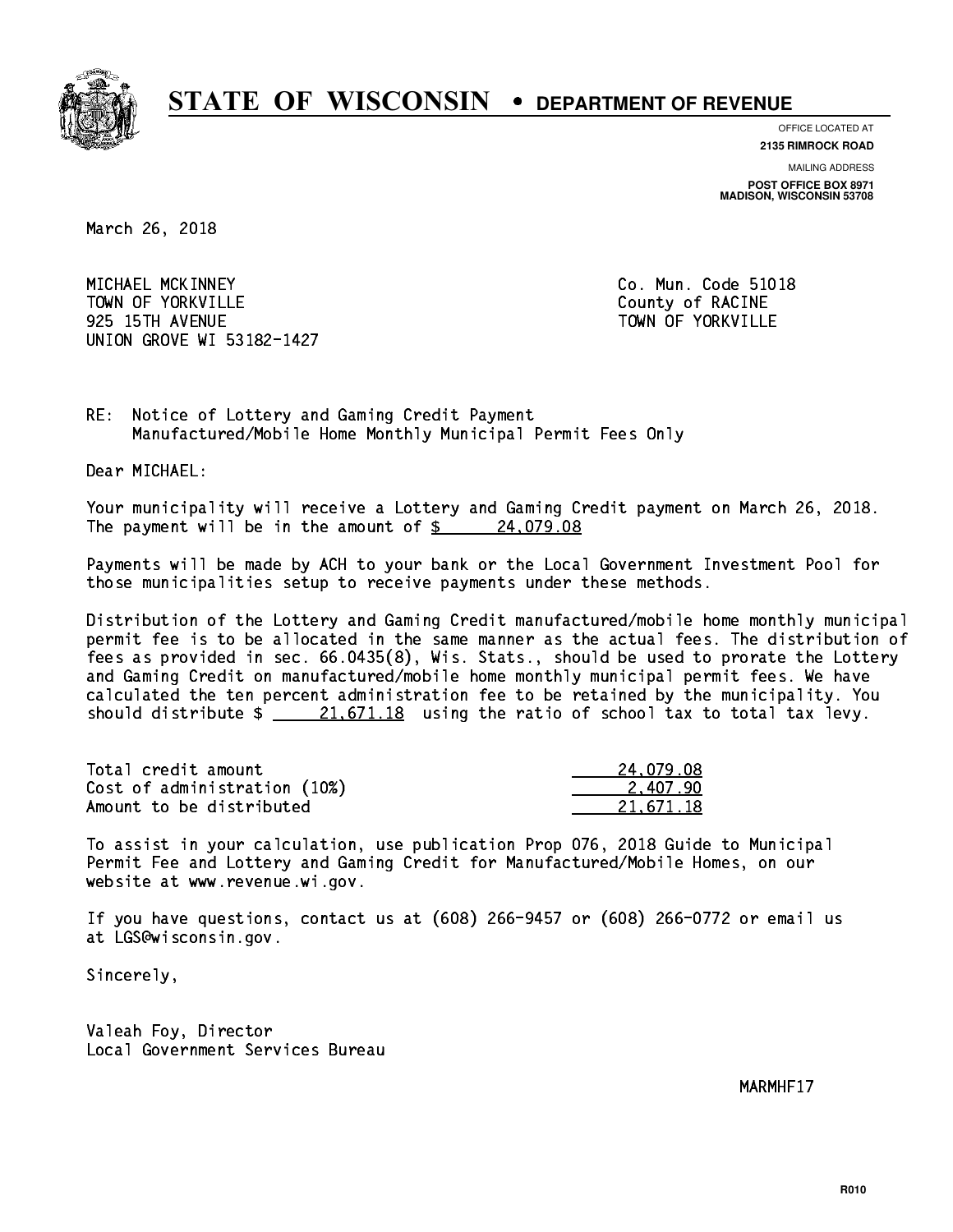

**OFFICE LOCATED AT**

**2135 RIMROCK ROAD**

**MAILING ADDRESS POST OFFICE BOX 8971 MADISON, WISCONSIN 53708**

March 26, 2018

STEPHANIE KOHLHAGEN **Co. Mun. Code 51151** VILLAGE OF MOUNT PLEASANT COUNTY OF RACINE 8811 CAMPUS DRIVE VILLAGE OF MOUNT PLEASANT MT PLEASANT WI 53406-7014

RE: Notice of Lottery and Gaming Credit Payment Manufactured/Mobile Home Monthly Municipal Permit Fees Only

Dear STEPHANIE:

 Your municipality will receive a Lottery and Gaming Credit payment on March 26, 2018. The payment will be in the amount of  $\frac{25}{3}$ 476.72

 Payments will be made by ACH to your bank or the Local Government Investment Pool for those municipalities setup to receive payments under these methods.

 Distribution of the Lottery and Gaming Credit manufactured/mobile home monthly municipal permit fee is to be allocated in the same manner as the actual fees. The distribution of fees as provided in sec. 66.0435(8), Wis. Stats., should be used to prorate the Lottery and Gaming Credit on manufactured/mobile home monthly municipal permit fees. We have calculated the ten percent administration fee to be retained by the municipality. You should distribute  $\frac{429.05}{\frac{200}{5}}$  using the ratio of school tax to total tax levy.

Total credit amount Cost of administration (10%) Amount to be distributed

| 476.72 |
|--------|
| 47.67  |
| 129 N5 |

 To assist in your calculation, use publication Prop 076, 2018 Guide to Municipal Permit Fee and Lottery and Gaming Credit for Manufactured/Mobile Homes, on our website at www.revenue.wi.gov.

 If you have questions, contact us at (608) 266-9457 or (608) 266-0772 or email us at LGS@wisconsin.gov.

Sincerely,

 Valeah Foy, Director Local Government Services Bureau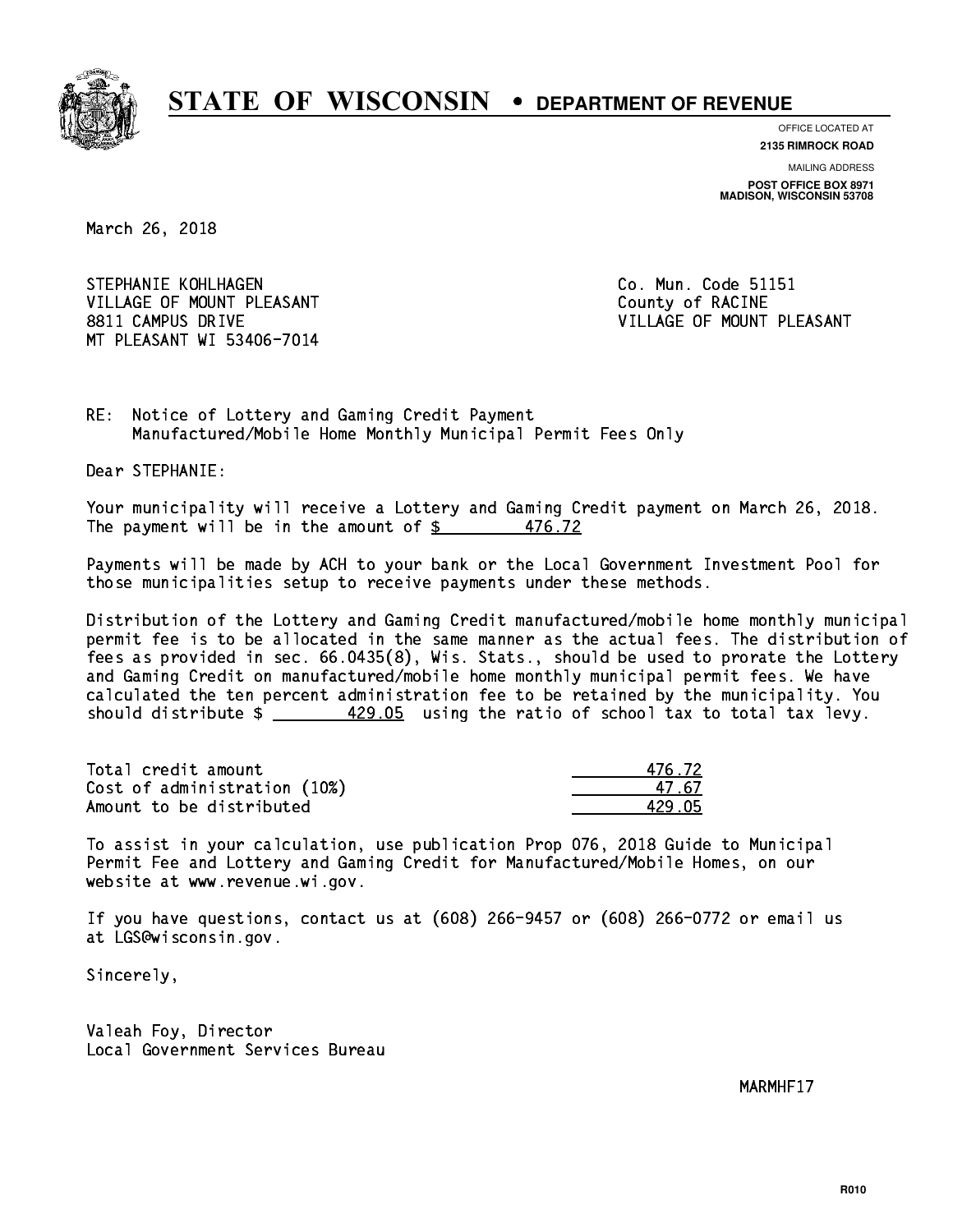

**OFFICE LOCATED AT**

**2135 RIMROCK ROAD**

**MAILING ADDRESS POST OFFICE BOX 8971 MADISON, WISCONSIN 53708**

March 26, 2018

JILL M. KOPP VILLAGE OF UNION GROVE COUNTY OF RACINE 925 15TH AVE VILLAGE OF UNION GROVE UNION GROVE WI 53182-1427

Co. Mun. Code 51186

RE: Notice of Lottery and Gaming Credit Payment Manufactured/Mobile Home Monthly Municipal Permit Fees Only

Dear JILL:

 Your municipality will receive a Lottery and Gaming Credit payment on March 26, 2018. The payment will be in the amount of  $\frac{2}{3}$  3,617.64

 Payments will be made by ACH to your bank or the Local Government Investment Pool for those municipalities setup to receive payments under these methods.

 Distribution of the Lottery and Gaming Credit manufactured/mobile home monthly municipal permit fee is to be allocated in the same manner as the actual fees. The distribution of fees as provided in sec. 66.0435(8), Wis. Stats., should be used to prorate the Lottery and Gaming Credit on manufactured/mobile home monthly municipal permit fees. We have calculated the ten percent administration fee to be retained by the municipality. You should distribute  $\frac{2}{2}$   $\frac{3.255.88}{2}$  using the ratio of school tax to total tax levy.

| Total credit amount          | 3.617.64 |
|------------------------------|----------|
| Cost of administration (10%) | 361.76   |
| Amount to be distributed     | 3.255.88 |

 To assist in your calculation, use publication Prop 076, 2018 Guide to Municipal Permit Fee and Lottery and Gaming Credit for Manufactured/Mobile Homes, on our website at www.revenue.wi.gov.

 If you have questions, contact us at (608) 266-9457 or (608) 266-0772 or email us at LGS@wisconsin.gov.

Sincerely,

 Valeah Foy, Director Local Government Services Bureau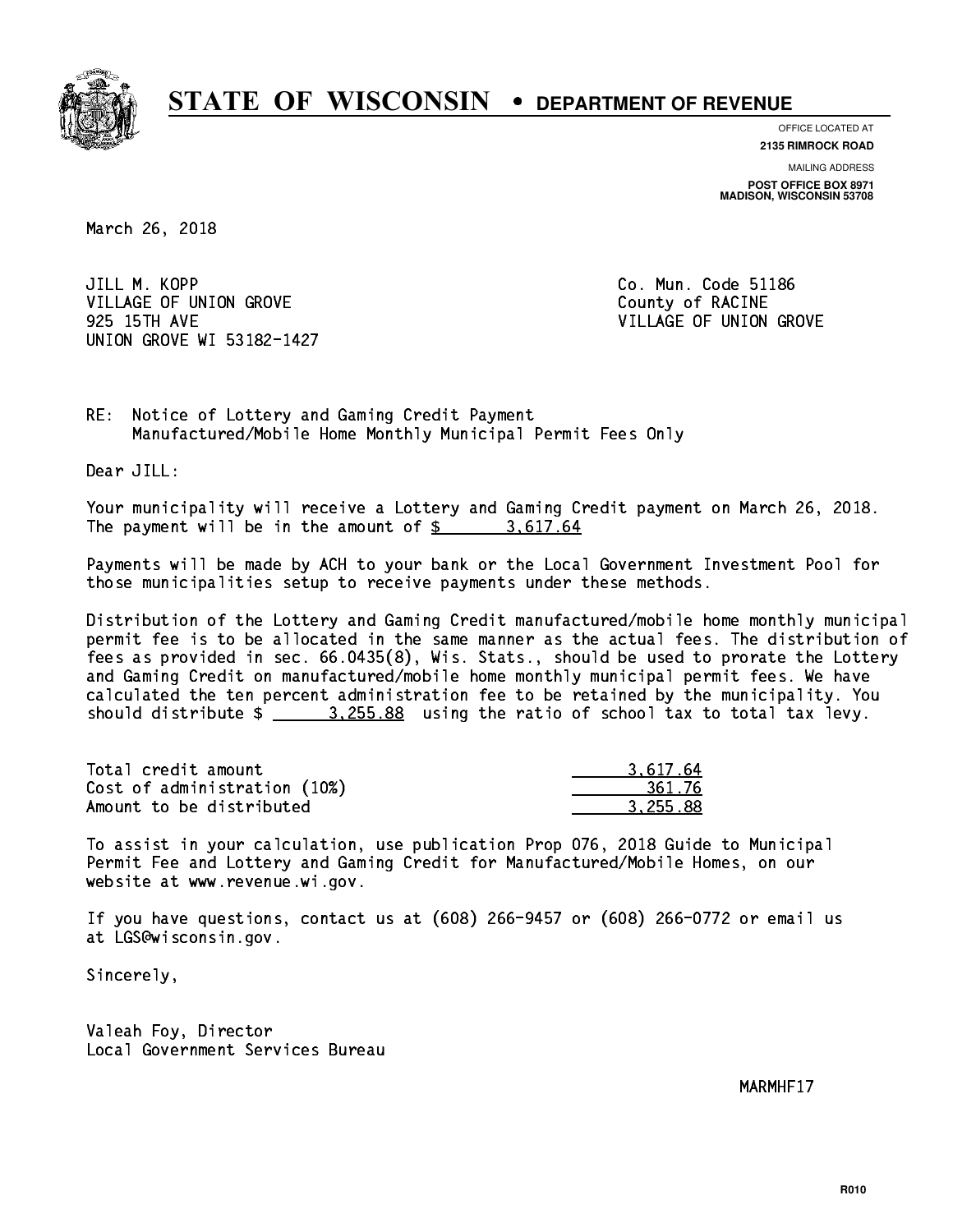

**OFFICE LOCATED AT**

**2135 RIMROCK ROAD**

**MAILING ADDRESS POST OFFICE BOX 8971 MADISON, WISCONSIN 53708**

March 26, 2018

**TREASURER** VILLAGE OF WATERFORD County of RACINE 123 N RIVER ST VILLAGE OF WATERFORD WATERFORD WI 53185-4149

Co. Mun. Code 51191

RE: Notice of Lottery and Gaming Credit Payment Manufactured/Mobile Home Monthly Municipal Permit Fees Only

Dear REBECCA:

 Your municipality will receive a Lottery and Gaming Credit payment on March 26, 2018. The payment will be in the amount of  $\frac{2}{17.516.24}$ 

 Payments will be made by ACH to your bank or the Local Government Investment Pool for those municipalities setup to receive payments under these methods.

 Distribution of the Lottery and Gaming Credit manufactured/mobile home monthly municipal permit fee is to be allocated in the same manner as the actual fees. The distribution of fees as provided in sec. 66.0435(8), Wis. Stats., should be used to prorate the Lottery and Gaming Credit on manufactured/mobile home monthly municipal permit fees. We have calculated the ten percent administration fee to be retained by the municipality. You should distribute  $\frac{15,764.62}{15,764.62}$  using the ratio of school tax to total tax levy.

| Total credit amount          | 17.516.24 |
|------------------------------|-----------|
| Cost of administration (10%) | 1.751.62  |
| Amount to be distributed     | 15.764.62 |

 To assist in your calculation, use publication Prop 076, 2018 Guide to Municipal Permit Fee and Lottery and Gaming Credit for Manufactured/Mobile Homes, on our website at www.revenue.wi.gov.

 If you have questions, contact us at (608) 266-9457 or (608) 266-0772 or email us at LGS@wisconsin.gov.

Sincerely,

 Valeah Foy, Director Local Government Services Bureau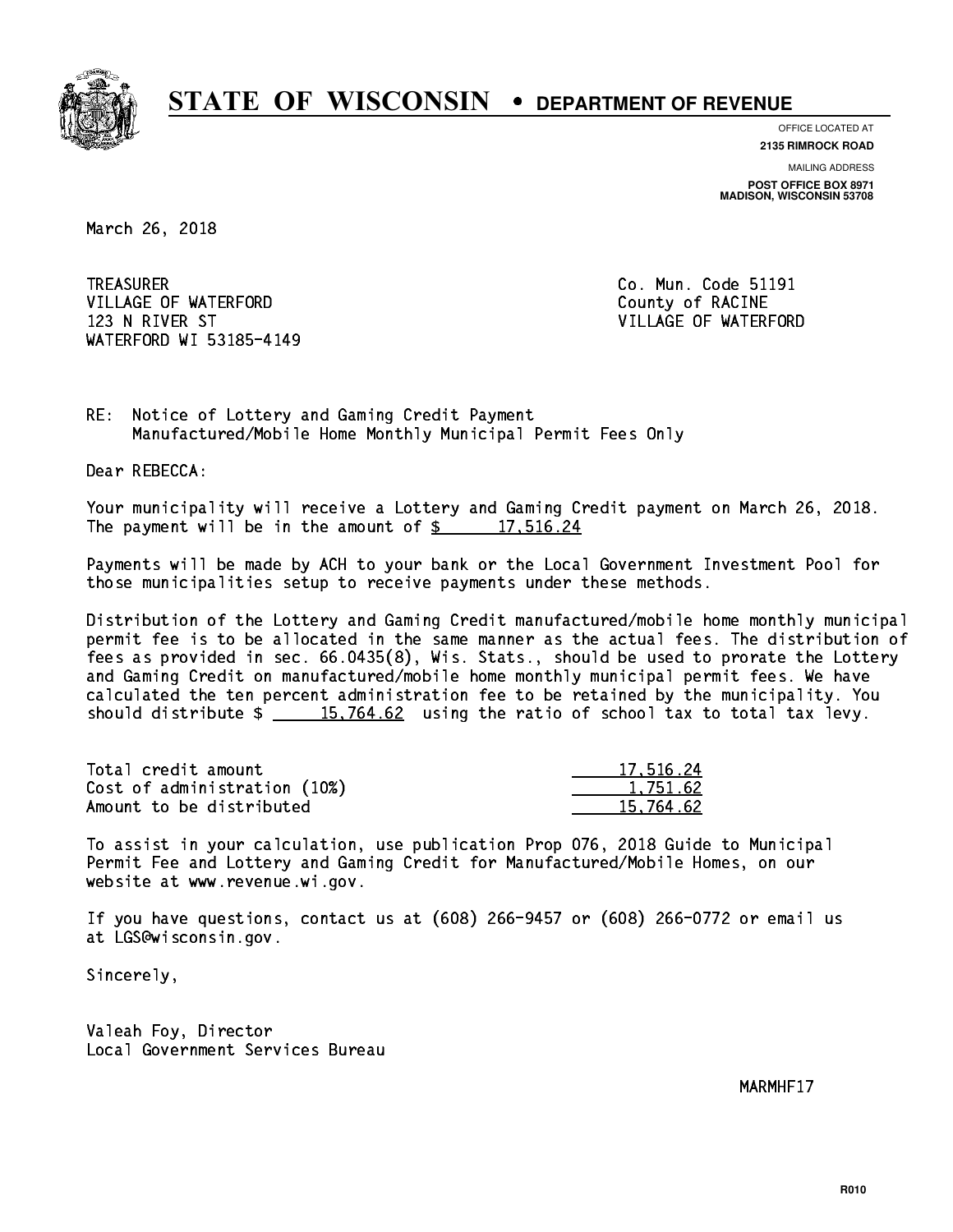

**OFFICE LOCATED AT**

**2135 RIMROCK ROAD**

**MAILING ADDRESS**

**POST OFFICE BOX 8971 MADISON, WISCONSIN 53708**

March 26, 2018

 BARBARA BROCKWAY Co. Mun. Code 52006 TOWN OF BUENA VISTA County of RICHLAND 29960 US HWY 14 TOWN OF BUENA VISTA LONE ROCK WI 53556-4145

RE: Notice of Lottery and Gaming Credit Payment Manufactured/Mobile Home Monthly Municipal Permit Fees Only

Dear BARBARA:

 Your municipality will receive a Lottery and Gaming Credit payment on March 26, 2018. The payment will be in the amount of  $\frac{2}{3}$  3,543.24

 Payments will be made by ACH to your bank or the Local Government Investment Pool for those municipalities setup to receive payments under these methods.

 Distribution of the Lottery and Gaming Credit manufactured/mobile home monthly municipal permit fee is to be allocated in the same manner as the actual fees. The distribution of fees as provided in sec. 66.0435(8), Wis. Stats., should be used to prorate the Lottery and Gaming Credit on manufactured/mobile home monthly municipal permit fees. We have calculated the ten percent administration fee to be retained by the municipality. You should distribute  $\frac{2}{1}$   $\frac{3.188.92}{2}$  using the ratio of school tax to total tax levy.

| Total credit amount          | 3.543.24 |
|------------------------------|----------|
| Cost of administration (10%) | 354.32   |
| Amount to be distributed     | 3.188.92 |

 To assist in your calculation, use publication Prop 076, 2018 Guide to Municipal Permit Fee and Lottery and Gaming Credit for Manufactured/Mobile Homes, on our website at www.revenue.wi.gov.

 If you have questions, contact us at (608) 266-9457 or (608) 266-0772 or email us at LGS@wisconsin.gov.

Sincerely,

 Valeah Foy, Director Local Government Services Bureau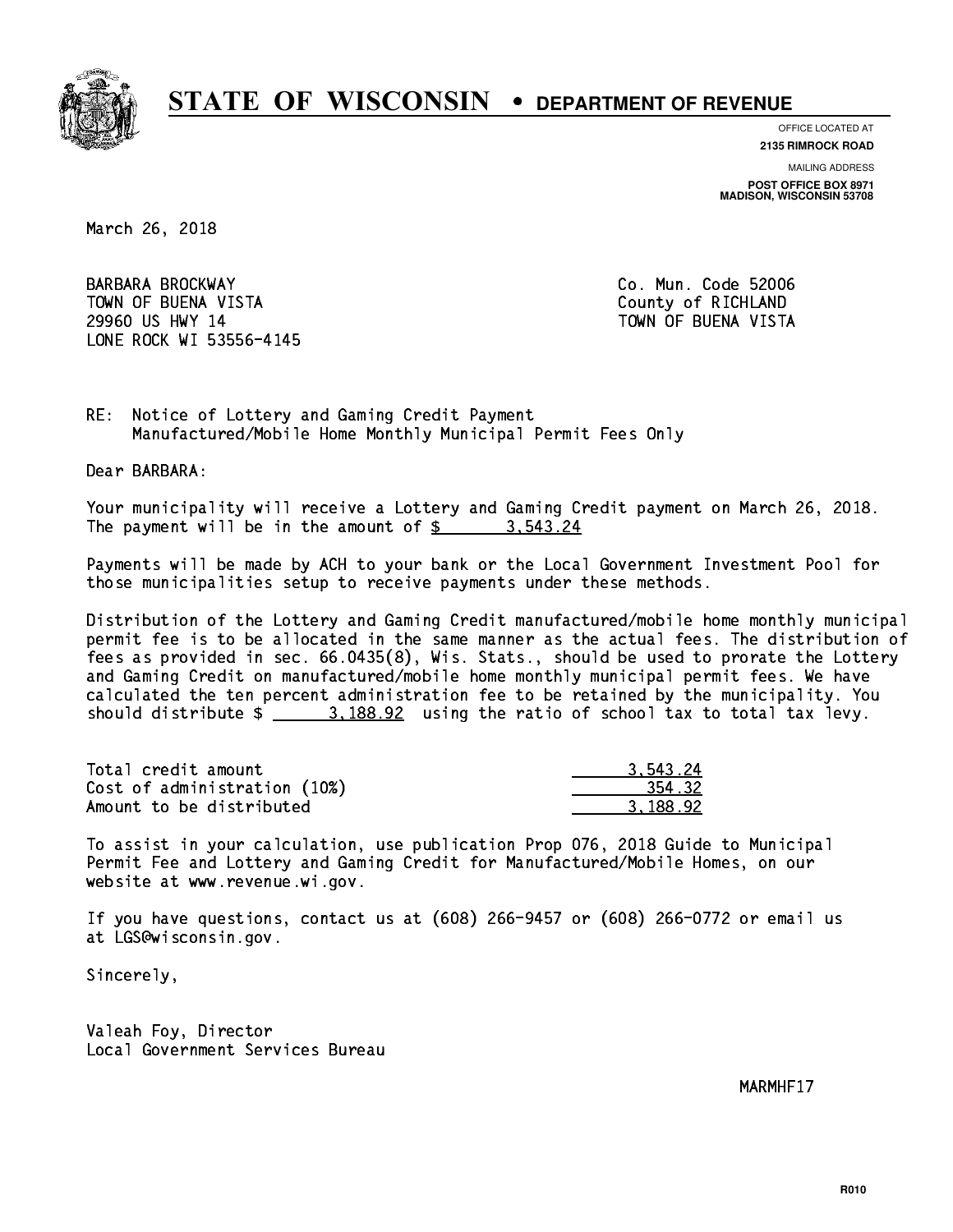

**OFFICE LOCATED AT**

**2135 RIMROCK ROAD**

**MAILING ADDRESS POST OFFICE BOX 8971 MADISON, WISCONSIN 53708**

March 26, 2018

**ESTHER MARSHALL** VILLAGE OF LONE ROCK County of RICHLAND PO BOX 338 LONE ROCK WI 53556

Co. Mun. Code 52146 VILLAGE OF LONE ROCK

RE: Notice of Lottery and Gaming Credit Payment Manufactured/Mobile Home Monthly Municipal Permit Fees Only

Dear ESTHER:

 Your municipality will receive a Lottery and Gaming Credit payment on March 26, 2018. The payment will be in the amount of  $\frac{2}{3}$  3,231.24

 Payments will be made by ACH to your bank or the Local Government Investment Pool for those municipalities setup to receive payments under these methods.

 Distribution of the Lottery and Gaming Credit manufactured/mobile home monthly municipal permit fee is to be allocated in the same manner as the actual fees. The distribution of fees as provided in sec. 66.0435(8), Wis. Stats., should be used to prorate the Lottery and Gaming Credit on manufactured/mobile home monthly municipal permit fees. We have calculated the ten percent administration fee to be retained by the municipality. You should distribute  $\frac{2,908.12}{2}$  using the ratio of school tax to total tax levy.

| Total credit amount          | 3.231.24 |
|------------------------------|----------|
| Cost of administration (10%) | 323.12   |
| Amount to be distributed     | 2.908.12 |

 To assist in your calculation, use publication Prop 076, 2018 Guide to Municipal Permit Fee and Lottery and Gaming Credit for Manufactured/Mobile Homes, on our website at www.revenue.wi.gov.

 If you have questions, contact us at (608) 266-9457 or (608) 266-0772 or email us at LGS@wisconsin.gov.

Sincerely,

 Valeah Foy, Director Local Government Services Bureau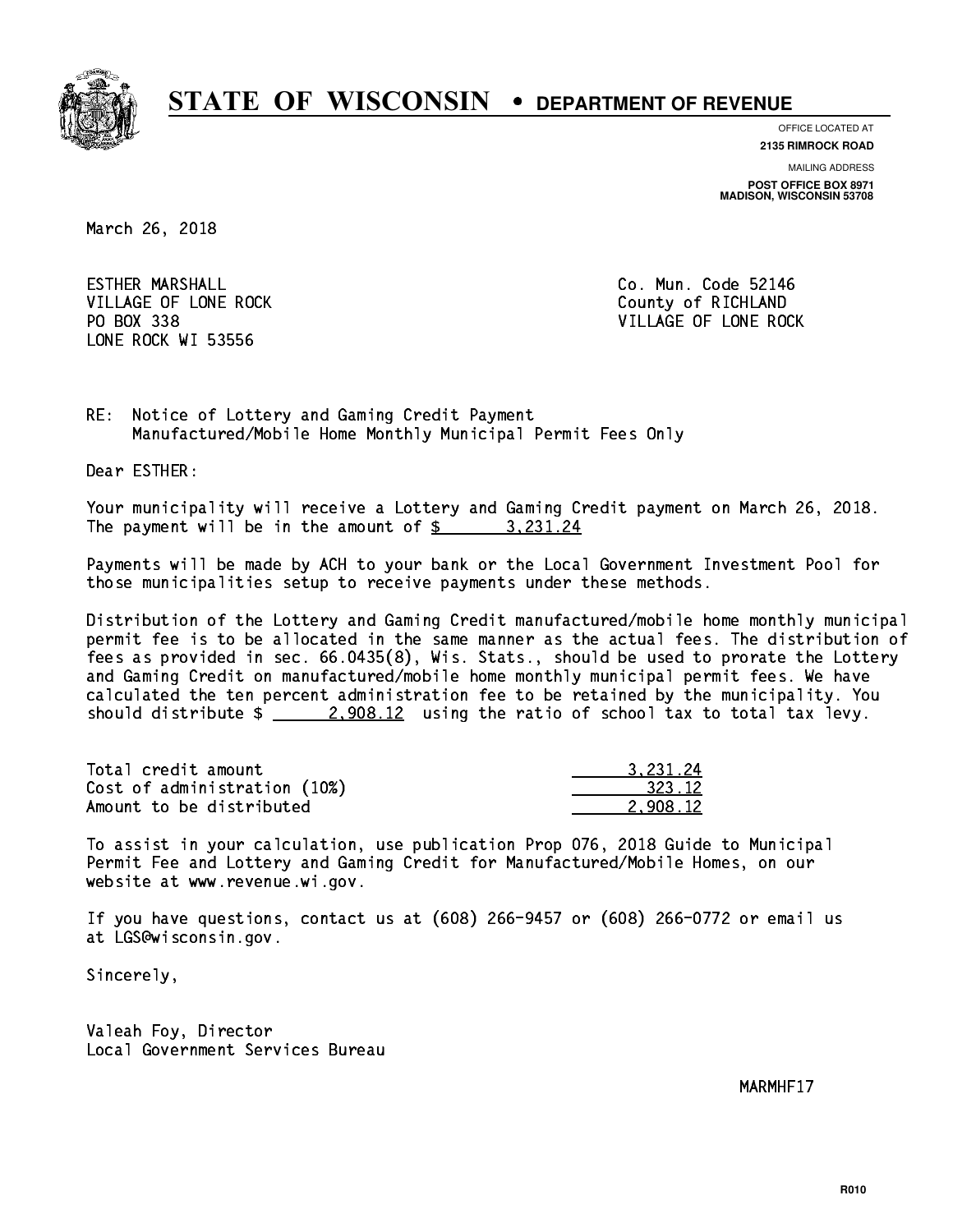

**OFFICE LOCATED AT**

**2135 RIMROCK ROAD**

**MAILING ADDRESS POST OFFICE BOX 8971 MADISON, WISCONSIN 53708**

March 26, 2018

MELINDA JONES CITY OF RICHLAND CENTER **COUNTY OF RICHLAND**  450 S MAIN ST CITY OF RICHLAND CENTER RICHLAND CENTER WI 53581-2545

Co. Mun. Code 52276

RE: Notice of Lottery and Gaming Credit Payment Manufactured/Mobile Home Monthly Municipal Permit Fees Only

Dear MELINDA:

 Your municipality will receive a Lottery and Gaming Credit payment on March 26, 2018. The payment will be in the amount of  $\frac{2}{3}$  6,653.10

 Payments will be made by ACH to your bank or the Local Government Investment Pool for those municipalities setup to receive payments under these methods.

 Distribution of the Lottery and Gaming Credit manufactured/mobile home monthly municipal permit fee is to be allocated in the same manner as the actual fees. The distribution of fees as provided in sec. 66.0435(8), Wis. Stats., should be used to prorate the Lottery and Gaming Credit on manufactured/mobile home monthly municipal permit fees. We have calculated the ten percent administration fee to be retained by the municipality. You should distribute  $\frac{2}{1}$   $\frac{5.987.79}{2}$  using the ratio of school tax to total tax levy.

| Total credit amount          | 6.653.10 |
|------------------------------|----------|
| Cost of administration (10%) | 665.31   |
| Amount to be distributed     | 5.987.79 |

 To assist in your calculation, use publication Prop 076, 2018 Guide to Municipal Permit Fee and Lottery and Gaming Credit for Manufactured/Mobile Homes, on our website at www.revenue.wi.gov.

 If you have questions, contact us at (608) 266-9457 or (608) 266-0772 or email us at LGS@wisconsin.gov.

Sincerely,

 Valeah Foy, Director Local Government Services Bureau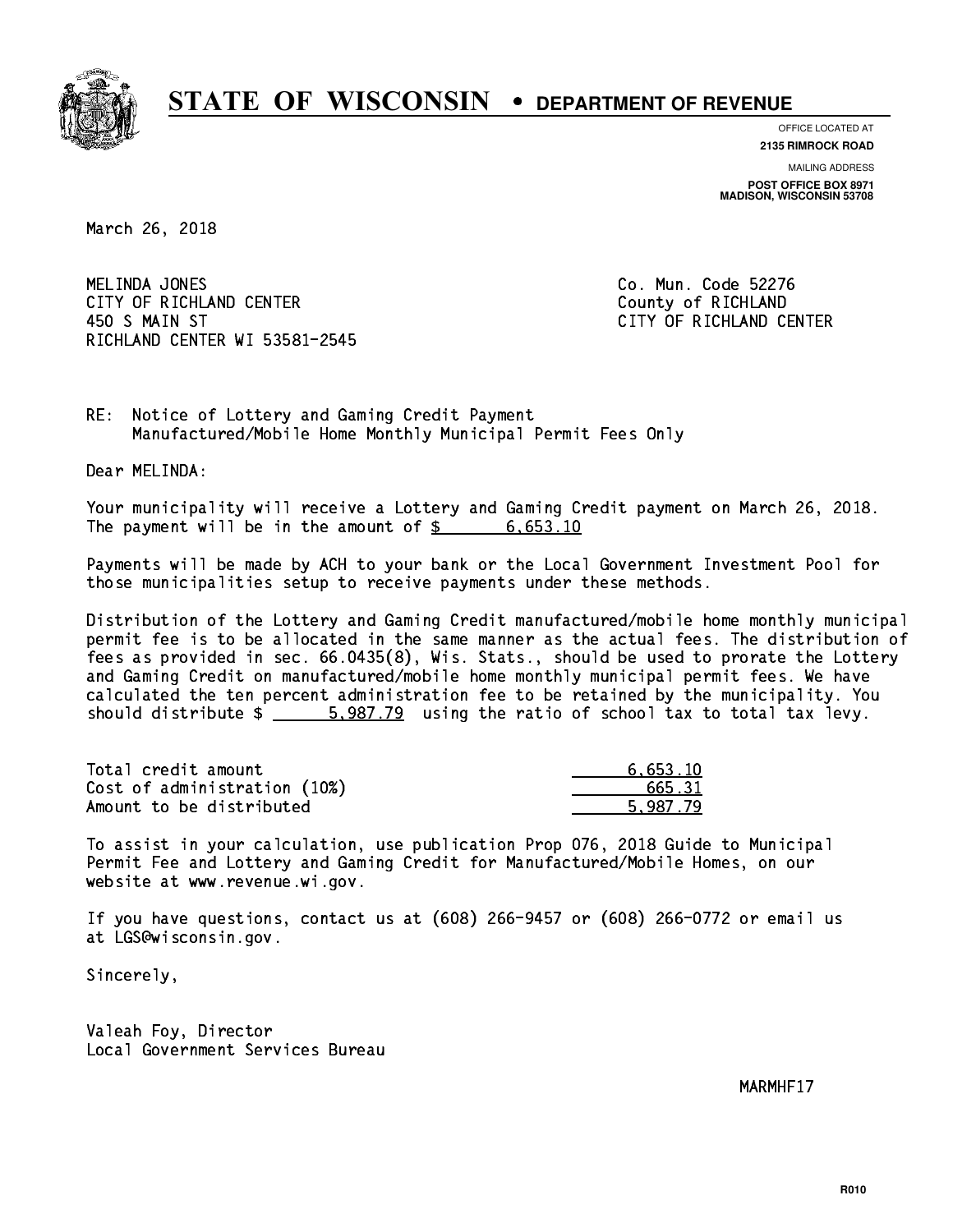

**OFFICE LOCATED AT**

**2135 RIMROCK ROAD**

**MAILING ADDRESS**

**POST OFFICE BOX 8971 MADISON, WISCONSIN 53708**

March 26, 2018

 EVELYN ETTEN Co. Mun. Code 53004 TOWN OF BELOIT County of ROCK 1133 INMAN PKWY TOWN OF BELOIT BELOIT WI 53511-1749

RE: Notice of Lottery and Gaming Credit Payment Manufactured/Mobile Home Monthly Municipal Permit Fees Only

Dear EVELYN:

 Your municipality will receive a Lottery and Gaming Credit payment on March 26, 2018. The payment will be in the amount of \$ 5,493.77 \_\_\_\_\_\_\_\_\_\_\_\_\_\_\_\_

 Payments will be made by ACH to your bank or the Local Government Investment Pool for those municipalities setup to receive payments under these methods.

 Distribution of the Lottery and Gaming Credit manufactured/mobile home monthly municipal permit fee is to be allocated in the same manner as the actual fees. The distribution of fees as provided in sec. 66.0435(8), Wis. Stats., should be used to prorate the Lottery and Gaming Credit on manufactured/mobile home monthly municipal permit fees. We have calculated the ten percent administration fee to be retained by the municipality. You should distribute  $\frac{4.944.40}{2}$  using the ratio of school tax to total tax levy.

| Total credit amount          | 5.493.77 |
|------------------------------|----------|
| Cost of administration (10%) | 549.37   |
| Amount to be distributed     | 4.944.40 |

 To assist in your calculation, use publication Prop 076, 2018 Guide to Municipal Permit Fee and Lottery and Gaming Credit for Manufactured/Mobile Homes, on our website at www.revenue.wi.gov.

 If you have questions, contact us at (608) 266-9457 or (608) 266-0772 or email us at LGS@wisconsin.gov.

Sincerely,

 Valeah Foy, Director Local Government Services Bureau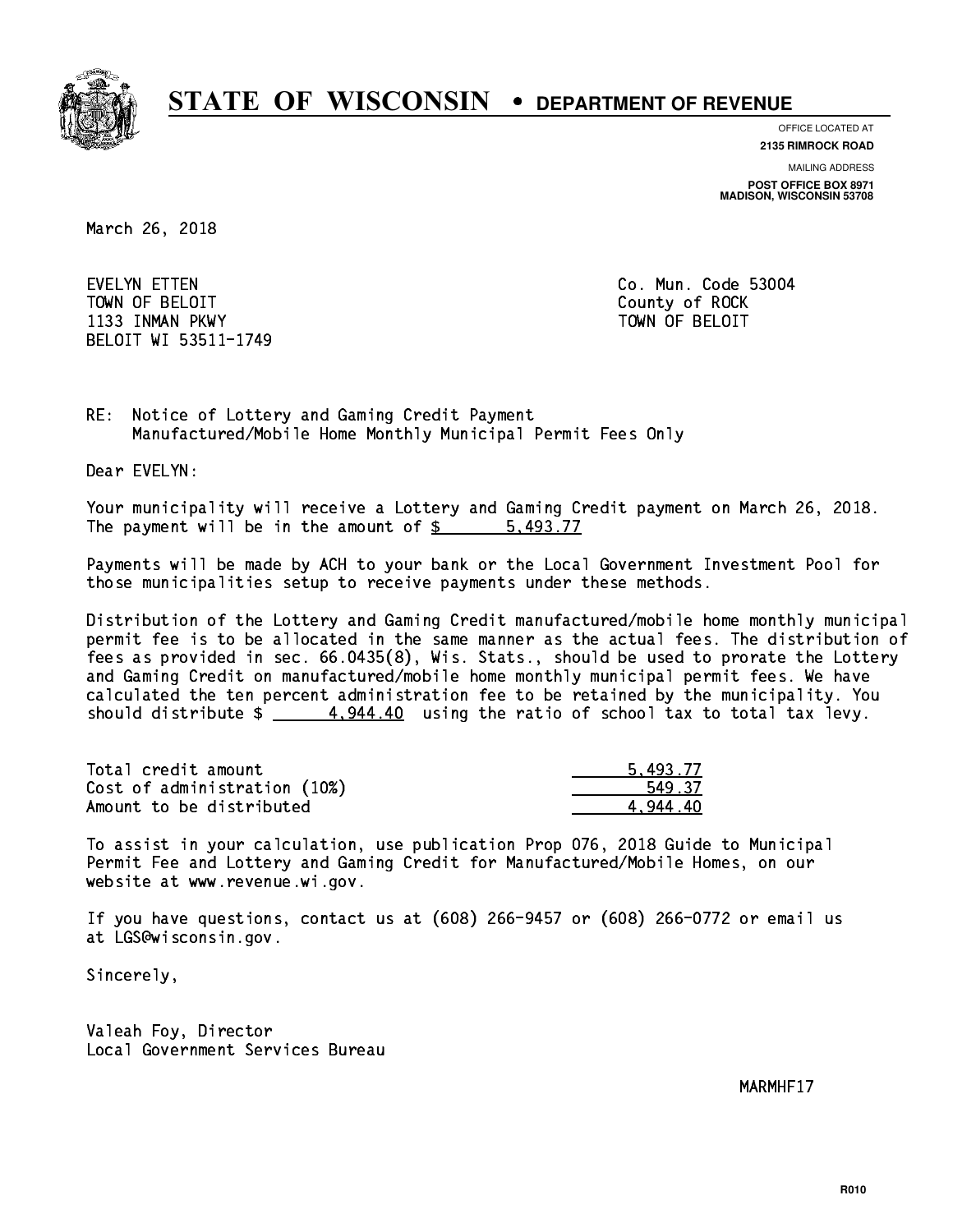

**OFFICE LOCATED AT 2135 RIMROCK ROAD**

**MAILING ADDRESS**

**POST OFFICE BOX 8971 MADISON, WISCONSIN 53708**

March 26, 2018

**JILL BIER** TOWN OF BRADFORD **COUNTY COUNTY OF ROCK** 2136 S TRESCHER RD TOWN OF BRADFORD AVALON WI 53505-9535

Co. Mun. Code 53006

RE: Notice of Lottery and Gaming Credit Payment Manufactured/Mobile Home Monthly Municipal Permit Fees Only

Dear JILL:

 Your municipality will receive a Lottery and Gaming Credit payment on March 26, 2018. The payment will be in the amount of  $\frac{2}{3}$  2,179.20

 Payments will be made by ACH to your bank or the Local Government Investment Pool for those municipalities setup to receive payments under these methods.

 Distribution of the Lottery and Gaming Credit manufactured/mobile home monthly municipal permit fee is to be allocated in the same manner as the actual fees. The distribution of fees as provided in sec. 66.0435(8), Wis. Stats., should be used to prorate the Lottery and Gaming Credit on manufactured/mobile home monthly municipal permit fees. We have calculated the ten percent administration fee to be retained by the municipality. You should distribute  $\frac{1,961.28}{1,961.28}$  using the ratio of school tax to total tax levy.

| Total credit amount          | 2.179.20 |
|------------------------------|----------|
| Cost of administration (10%) | 217.92   |
| Amount to be distributed     | 1,961.28 |

 To assist in your calculation, use publication Prop 076, 2018 Guide to Municipal Permit Fee and Lottery and Gaming Credit for Manufactured/Mobile Homes, on our website at www.revenue.wi.gov.

 If you have questions, contact us at (608) 266-9457 or (608) 266-0772 or email us at LGS@wisconsin.gov.

Sincerely,

 Valeah Foy, Director Local Government Services Bureau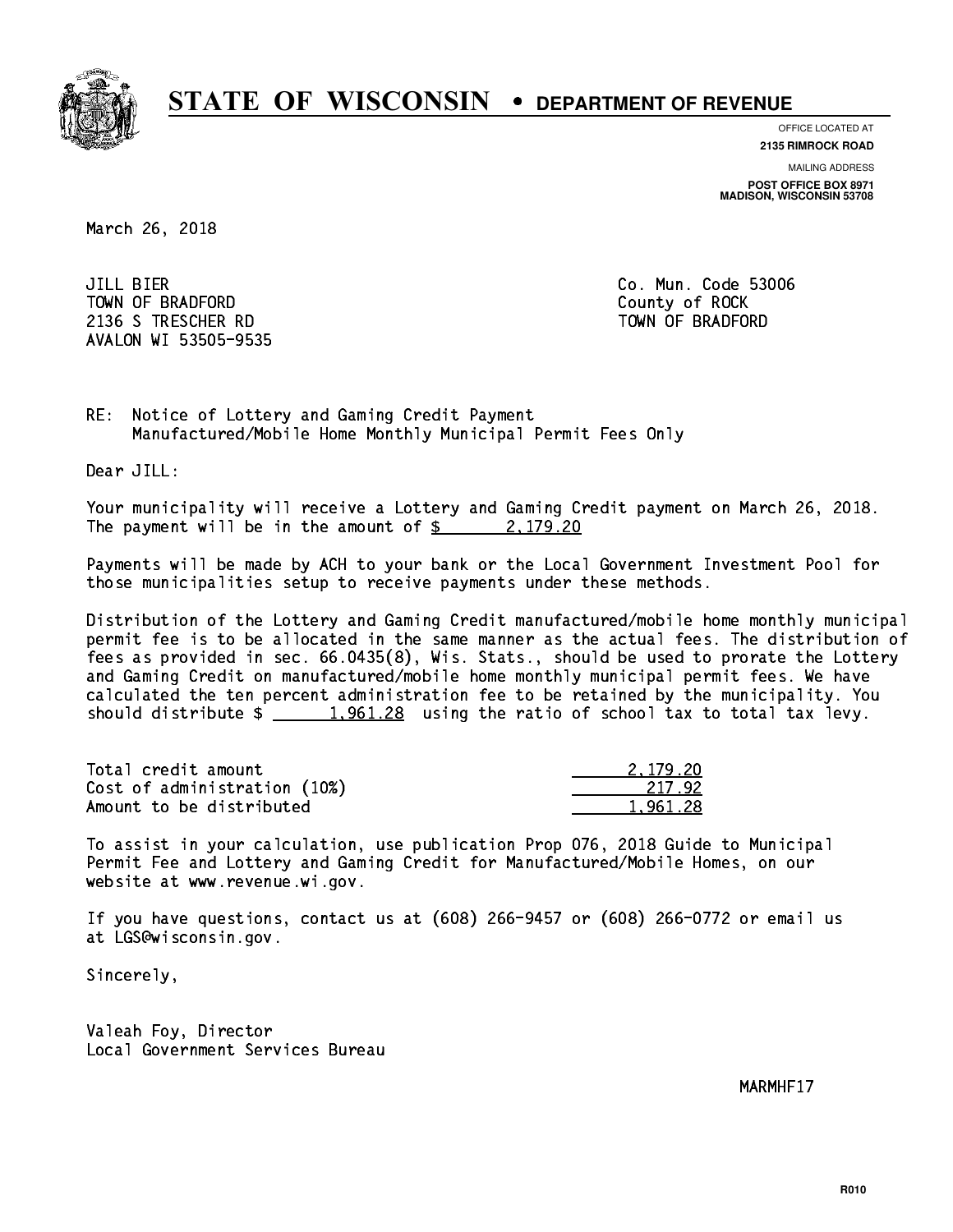

**OFFICE LOCATED AT**

**2135 RIMROCK ROAD**

**MAILING ADDRESS POST OFFICE BOX 8971 MADISON, WISCONSIN 53708**

March 26, 2018

 CONNIE ZIMMERMAN Co. Mun. Code 53012 TOWN OF FULTON County of ROCK 2738 W FULTON CENTER DR TOWN OF FULTON EDGERTON WI 53534-8528

RE: Notice of Lottery and Gaming Credit Payment Manufactured/Mobile Home Monthly Municipal Permit Fees Only

Dear CONNIE:

 Your municipality will receive a Lottery and Gaming Credit payment on March 26, 2018. The payment will be in the amount of  $\frac{2}{3}$  1,060.78

 Payments will be made by ACH to your bank or the Local Government Investment Pool for those municipalities setup to receive payments under these methods.

 Distribution of the Lottery and Gaming Credit manufactured/mobile home monthly municipal permit fee is to be allocated in the same manner as the actual fees. The distribution of fees as provided in sec. 66.0435(8), Wis. Stats., should be used to prorate the Lottery and Gaming Credit on manufactured/mobile home monthly municipal permit fees. We have calculated the ten percent administration fee to be retained by the municipality. You should distribute  $\frac{254.71}{21}$  using the ratio of school tax to total tax levy.

| Total credit amount          | 1.060.78 |
|------------------------------|----------|
| Cost of administration (10%) | 106.07   |
| Amount to be distributed     | 954 71   |

 To assist in your calculation, use publication Prop 076, 2018 Guide to Municipal Permit Fee and Lottery and Gaming Credit for Manufactured/Mobile Homes, on our website at www.revenue.wi.gov.

 If you have questions, contact us at (608) 266-9457 or (608) 266-0772 or email us at LGS@wisconsin.gov.

Sincerely,

 Valeah Foy, Director Local Government Services Bureau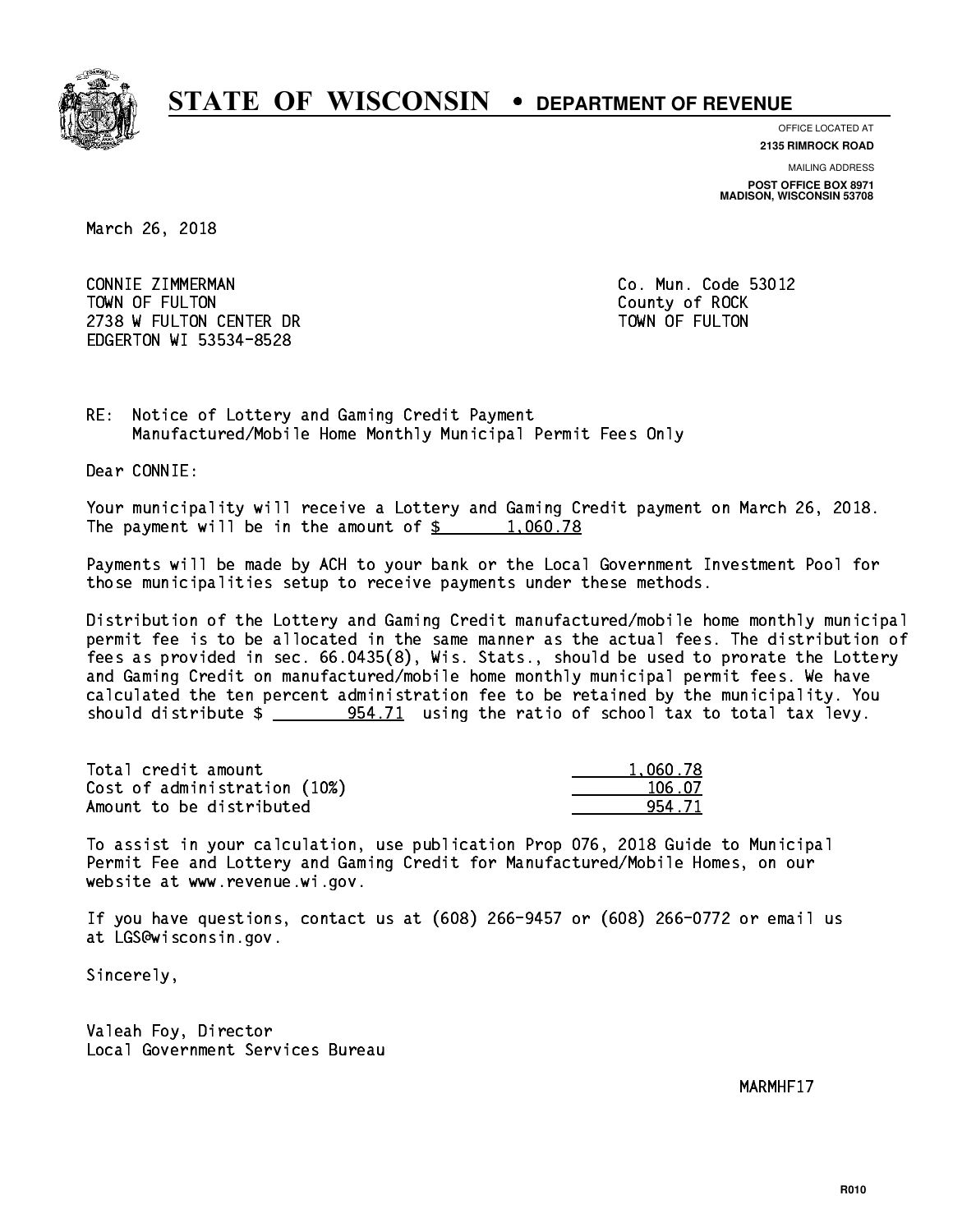

**OFFICE LOCATED AT**

**2135 RIMROCK ROAD**

**MAILING ADDRESS POST OFFICE BOX 8971 MADISON, WISCONSIN 53708**

March 26, 2018

LISA HANAUSKA TOWN OF LIMA 8314 E HARTZELL ROAD TOWN OF LIMA MILTON WI 53563

Co. Mun. Code 53022 County of ROCK

RE: Notice of Lottery and Gaming Credit Payment Manufactured/Mobile Home Monthly Municipal Permit Fees Only

Dear LISA:

 Your municipality will receive a Lottery and Gaming Credit payment on March 26, 2018. The payment will be in the amount of  $\frac{2}{3}$  12,086.94

 Payments will be made by ACH to your bank or the Local Government Investment Pool for those municipalities setup to receive payments under these methods.

 Distribution of the Lottery and Gaming Credit manufactured/mobile home monthly municipal permit fee is to be allocated in the same manner as the actual fees. The distribution of fees as provided in sec. 66.0435(8), Wis. Stats., should be used to prorate the Lottery and Gaming Credit on manufactured/mobile home monthly municipal permit fees. We have calculated the ten percent administration fee to be retained by the municipality. You should distribute  $\frac{10,878.25}{2}$  using the ratio of school tax to total tax levy.

| Total credit amount          | 12.086.94 |
|------------------------------|-----------|
| Cost of administration (10%) | 1,208.69  |
| Amount to be distributed     | 10.878.25 |

 To assist in your calculation, use publication Prop 076, 2018 Guide to Municipal Permit Fee and Lottery and Gaming Credit for Manufactured/Mobile Homes, on our website at www.revenue.wi.gov.

 If you have questions, contact us at (608) 266-9457 or (608) 266-0772 or email us at LGS@wisconsin.gov.

Sincerely,

 Valeah Foy, Director Local Government Services Bureau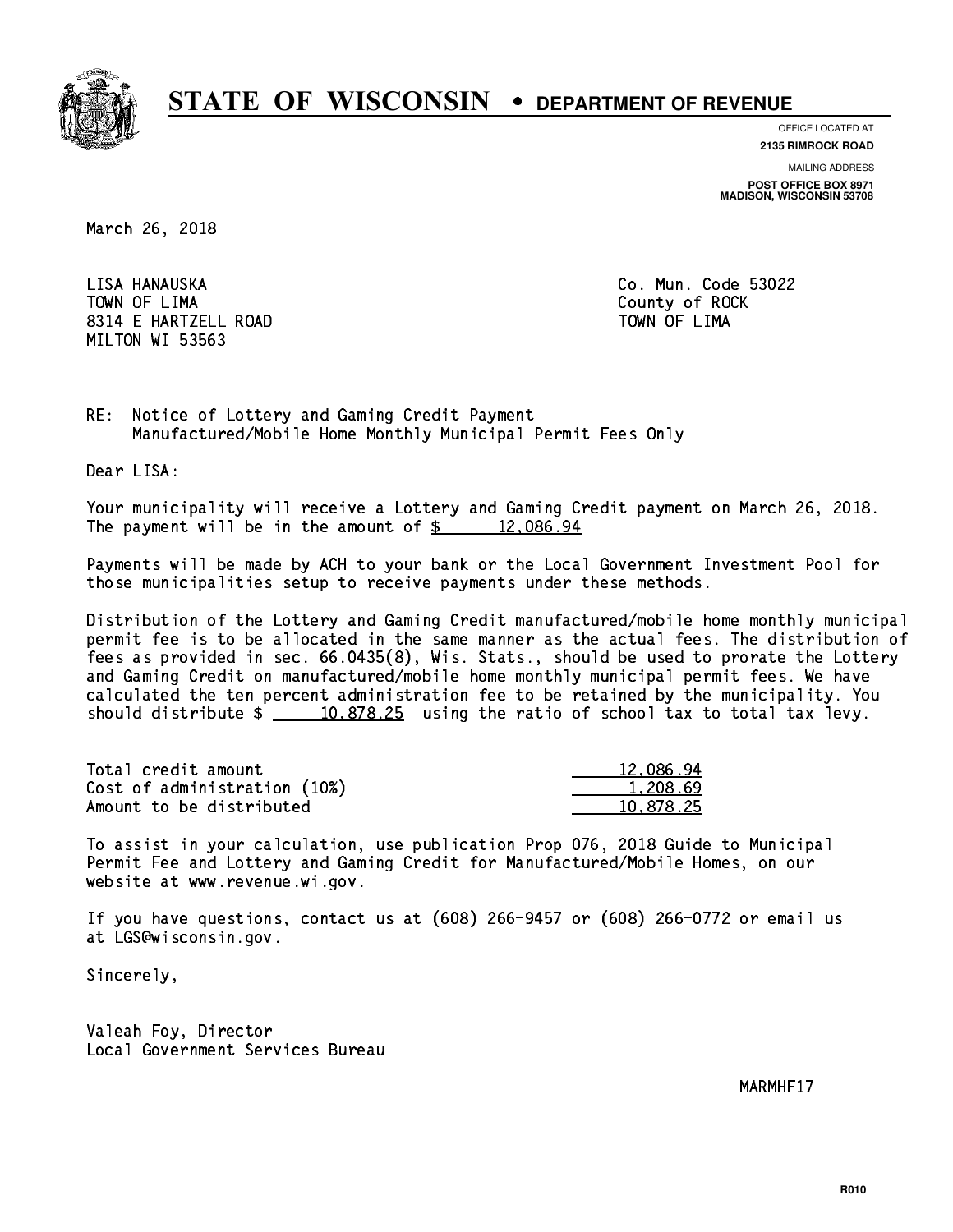

**OFFICE LOCATED AT**

**2135 RIMROCK ROAD**

**MAILING ADDRESS POST OFFICE BOX 8971 MADISON, WISCONSIN 53708**

March 26, 2018

GRACEANN TOBERMAN CONTROLLER CO. Mun. Code 53024 TOWN OF MAGNOLIA COUNTY OF ROCK 13343 W COUNTY RD B TOWN OF MAGNOLIA BRODHEAD WI 53520-9002

RE: Notice of Lottery and Gaming Credit Payment Manufactured/Mobile Home Monthly Municipal Permit Fees Only

Dear GRACEANN:

 Your municipality will receive a Lottery and Gaming Credit payment on March 26, 2018. The payment will be in the amount of  $\frac{2}{3}$  3,394.80

 Payments will be made by ACH to your bank or the Local Government Investment Pool for those municipalities setup to receive payments under these methods.

 Distribution of the Lottery and Gaming Credit manufactured/mobile home monthly municipal permit fee is to be allocated in the same manner as the actual fees. The distribution of fees as provided in sec. 66.0435(8), Wis. Stats., should be used to prorate the Lottery and Gaming Credit on manufactured/mobile home monthly municipal permit fees. We have calculated the ten percent administration fee to be retained by the municipality. You should distribute  $\frac{2}{2}$   $\frac{3.055.32}{2}$  using the ratio of school tax to total tax levy.

| Total credit amount          | 3.394.80 |
|------------------------------|----------|
| Cost of administration (10%) | -339.48  |
| Amount to be distributed     | 3.055.32 |

 To assist in your calculation, use publication Prop 076, 2018 Guide to Municipal Permit Fee and Lottery and Gaming Credit for Manufactured/Mobile Homes, on our website at www.revenue.wi.gov.

 If you have questions, contact us at (608) 266-9457 or (608) 266-0772 or email us at LGS@wisconsin.gov.

Sincerely,

 Valeah Foy, Director Local Government Services Bureau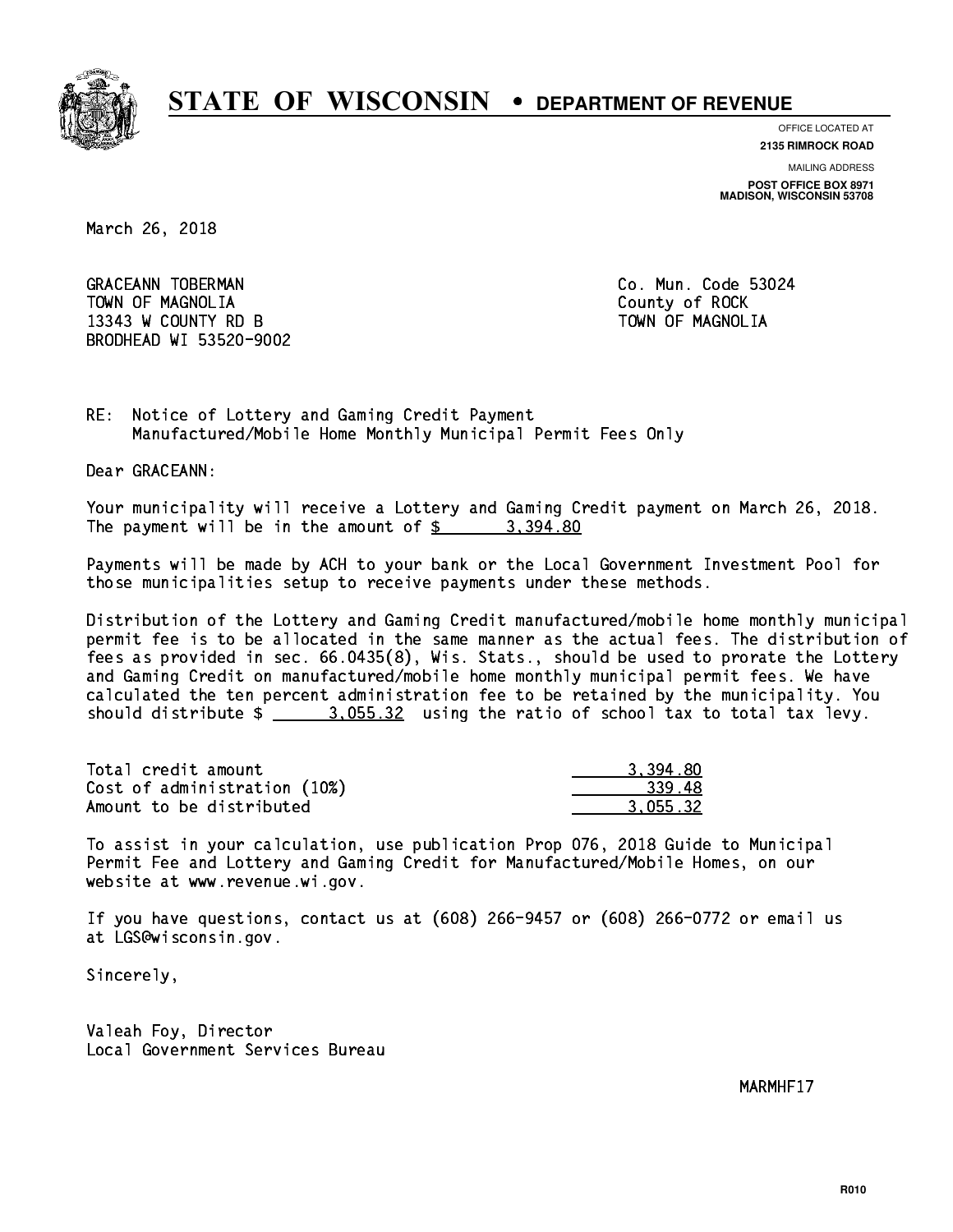

**OFFICE LOCATED AT**

**2135 RIMROCK ROAD**

**MAILING ADDRESS POST OFFICE BOX 8971 MADISON, WISCONSIN 53708**

March 26, 2018

**DEBORAH BENNETT**  TOWN OF ROCK County of ROCK 5814 S DUGGAN RD TOWN OF ROCK BELOIT WI 53511-9046

Co. Mun. Code 53034

RE: Notice of Lottery and Gaming Credit Payment Manufactured/Mobile Home Monthly Municipal Permit Fees Only

Dear DEBORAH:

 Your municipality will receive a Lottery and Gaming Credit payment on March 26, 2018. The payment will be in the amount of  $\frac{2}{3}$  19,029.12

 Payments will be made by ACH to your bank or the Local Government Investment Pool for those municipalities setup to receive payments under these methods.

 Distribution of the Lottery and Gaming Credit manufactured/mobile home monthly municipal permit fee is to be allocated in the same manner as the actual fees. The distribution of fees as provided in sec. 66.0435(8), Wis. Stats., should be used to prorate the Lottery and Gaming Credit on manufactured/mobile home monthly municipal permit fees. We have calculated the ten percent administration fee to be retained by the municipality. You should distribute  $\frac{17,126.21}{20.21}$  using the ratio of school tax to total tax levy.

| Total credit amount          | 19.029.12 |
|------------------------------|-----------|
| Cost of administration (10%) | 1.902.91  |
| Amount to be distributed     | 17.126.21 |

 To assist in your calculation, use publication Prop 076, 2018 Guide to Municipal Permit Fee and Lottery and Gaming Credit for Manufactured/Mobile Homes, on our website at www.revenue.wi.gov.

 If you have questions, contact us at (608) 266-9457 or (608) 266-0772 or email us at LGS@wisconsin.gov.

Sincerely,

 Valeah Foy, Director Local Government Services Bureau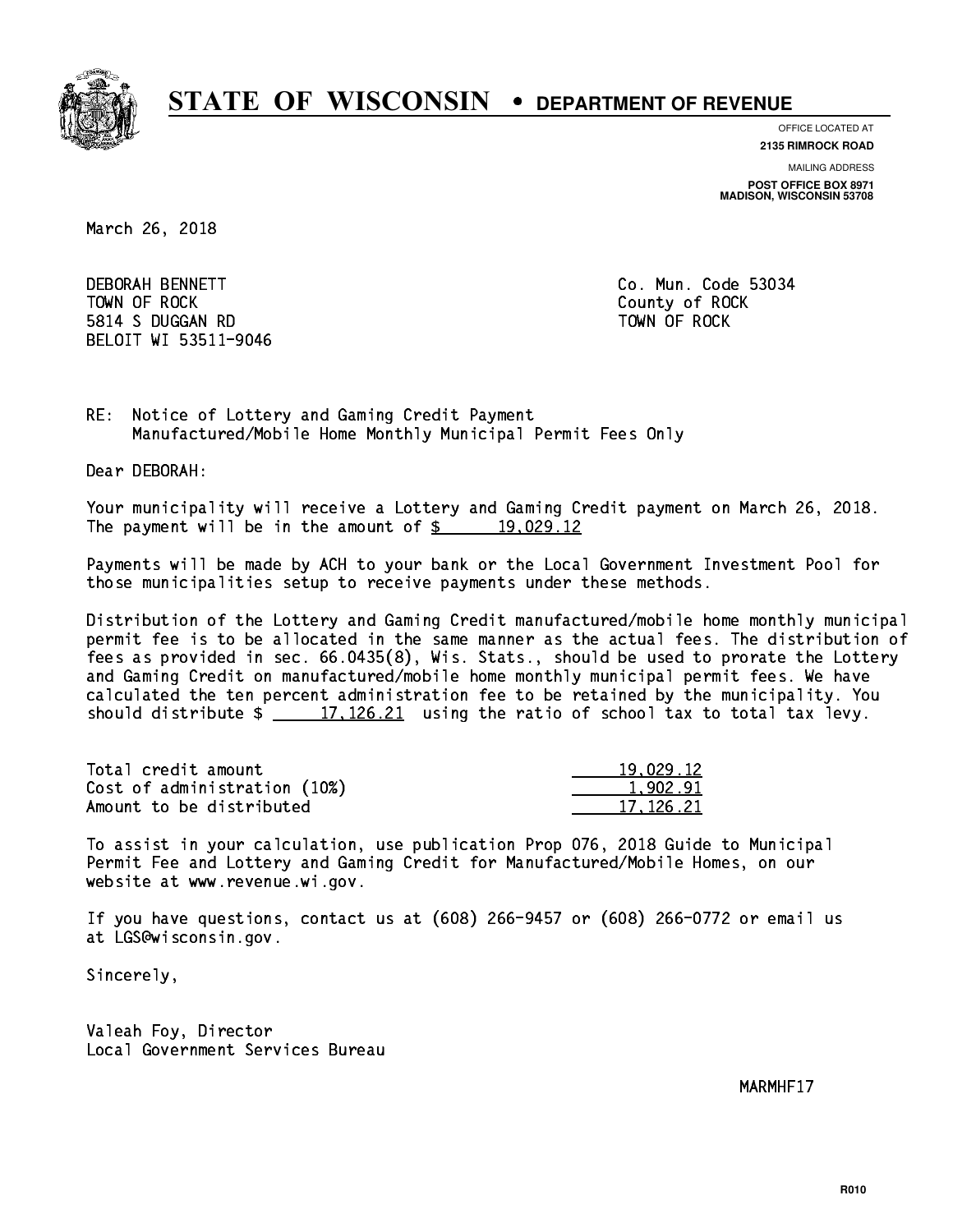

**OFFICE LOCATED AT**

**2135 RIMROCK ROAD**

**MAILING ADDRESS POST OFFICE BOX 8971 MADISON, WISCONSIN 53708**

March 26, 2018

 SHARON FRANKLIN Co. Mun. Code 53040 TOWN OF UNION County of ROCK 13847 W STATE RD 59 TOWN OF UNION EVANSVILLE WI 53536-9342

RE: Notice of Lottery and Gaming Credit Payment Manufactured/Mobile Home Monthly Municipal Permit Fees Only

Dear SHARON:

 Your municipality will receive a Lottery and Gaming Credit payment on March 26, 2018. The payment will be in the amount of \$ 5,488.07 \_\_\_\_\_\_\_\_\_\_\_\_\_\_\_\_

 Payments will be made by ACH to your bank or the Local Government Investment Pool for those municipalities setup to receive payments under these methods.

 Distribution of the Lottery and Gaming Credit manufactured/mobile home monthly municipal permit fee is to be allocated in the same manner as the actual fees. The distribution of fees as provided in sec. 66.0435(8), Wis. Stats., should be used to prorate the Lottery and Gaming Credit on manufactured/mobile home monthly municipal permit fees. We have calculated the ten percent administration fee to be retained by the municipality. You should distribute  $\frac{4.939.27}{4.939.27}$  using the ratio of school tax to total tax levy.

| Total credit amount          | 5,488.07 |
|------------------------------|----------|
| Cost of administration (10%) | 548.80   |
| Amount to be distributed     | 4.939.27 |

 To assist in your calculation, use publication Prop 076, 2018 Guide to Municipal Permit Fee and Lottery and Gaming Credit for Manufactured/Mobile Homes, on our website at www.revenue.wi.gov.

 If you have questions, contact us at (608) 266-9457 or (608) 266-0772 or email us at LGS@wisconsin.gov.

Sincerely,

 Valeah Foy, Director Local Government Services Bureau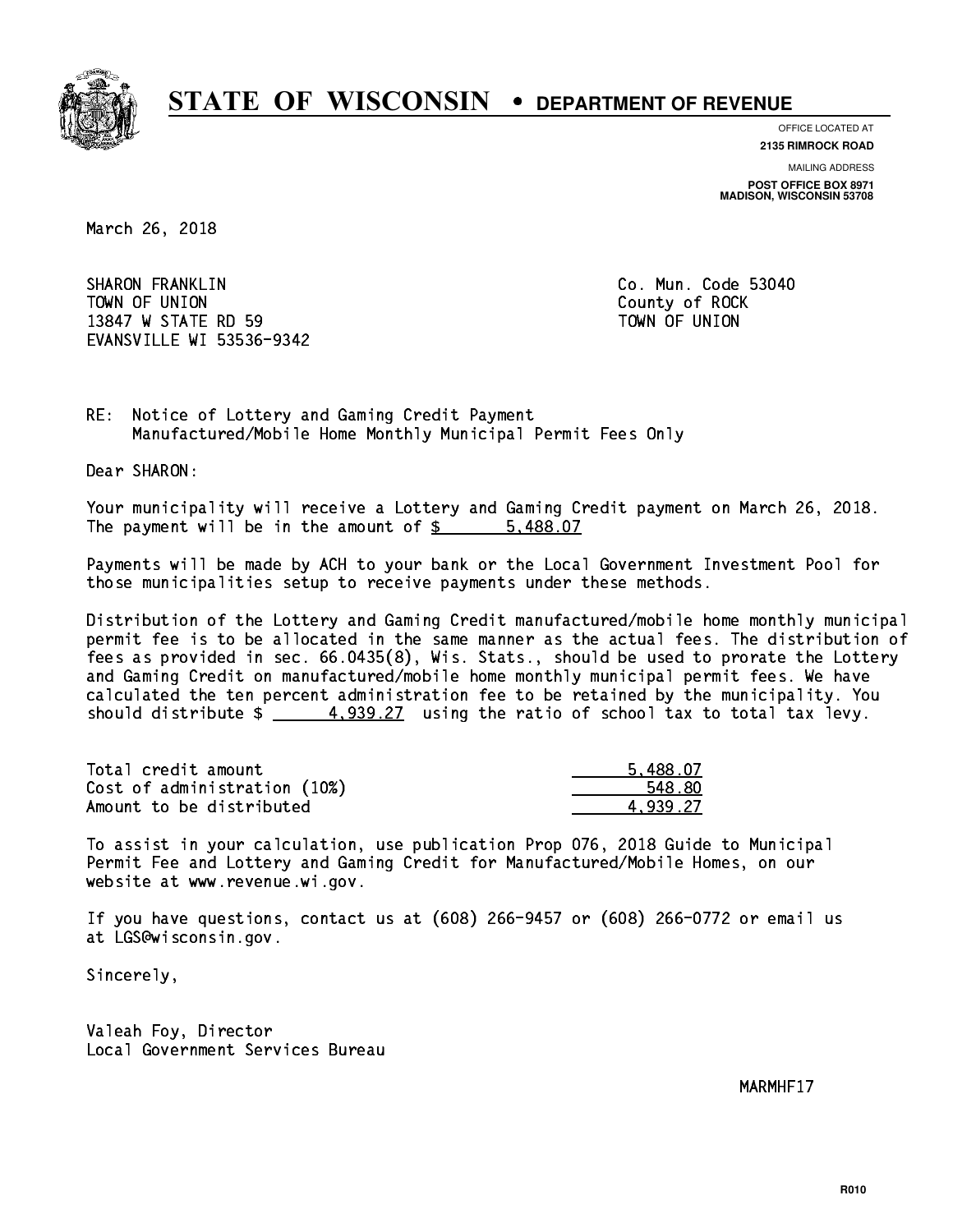

**OFFICE LOCATED AT**

**2135 RIMROCK ROAD**

**MAILING ADDRESS POST OFFICE BOX 8971 MADISON, WISCONSIN 53708**

March 26, 2018

**PAM FRANSEEN** VILLAGE OF CLINTON COUNTY OF ROCK PO BOX 129 VILLAGE OF CLINTON CLINTON WI 53525-0129

Co. Mun. Code 53111

RE: Notice of Lottery and Gaming Credit Payment Manufactured/Mobile Home Monthly Municipal Permit Fees Only

Dear PAM:

 Your municipality will receive a Lottery and Gaming Credit payment on March 26, 2018. The payment will be in the amount of  $\frac{2}{3}$  1,135.10

 Payments will be made by ACH to your bank or the Local Government Investment Pool for those municipalities setup to receive payments under these methods.

 Distribution of the Lottery and Gaming Credit manufactured/mobile home monthly municipal permit fee is to be allocated in the same manner as the actual fees. The distribution of fees as provided in sec. 66.0435(8), Wis. Stats., should be used to prorate the Lottery and Gaming Credit on manufactured/mobile home monthly municipal permit fees. We have calculated the ten percent administration fee to be retained by the municipality. You should distribute  $\frac{1,021.59}{1,021.59}$  using the ratio of school tax to total tax levy.

| Total credit amount          | 1.135.10 |
|------------------------------|----------|
| Cost of administration (10%) | 113.51   |
| Amount to be distributed     | 1.021.59 |

 To assist in your calculation, use publication Prop 076, 2018 Guide to Municipal Permit Fee and Lottery and Gaming Credit for Manufactured/Mobile Homes, on our website at www.revenue.wi.gov.

 If you have questions, contact us at (608) 266-9457 or (608) 266-0772 or email us at LGS@wisconsin.gov.

Sincerely,

 Valeah Foy, Director Local Government Services Bureau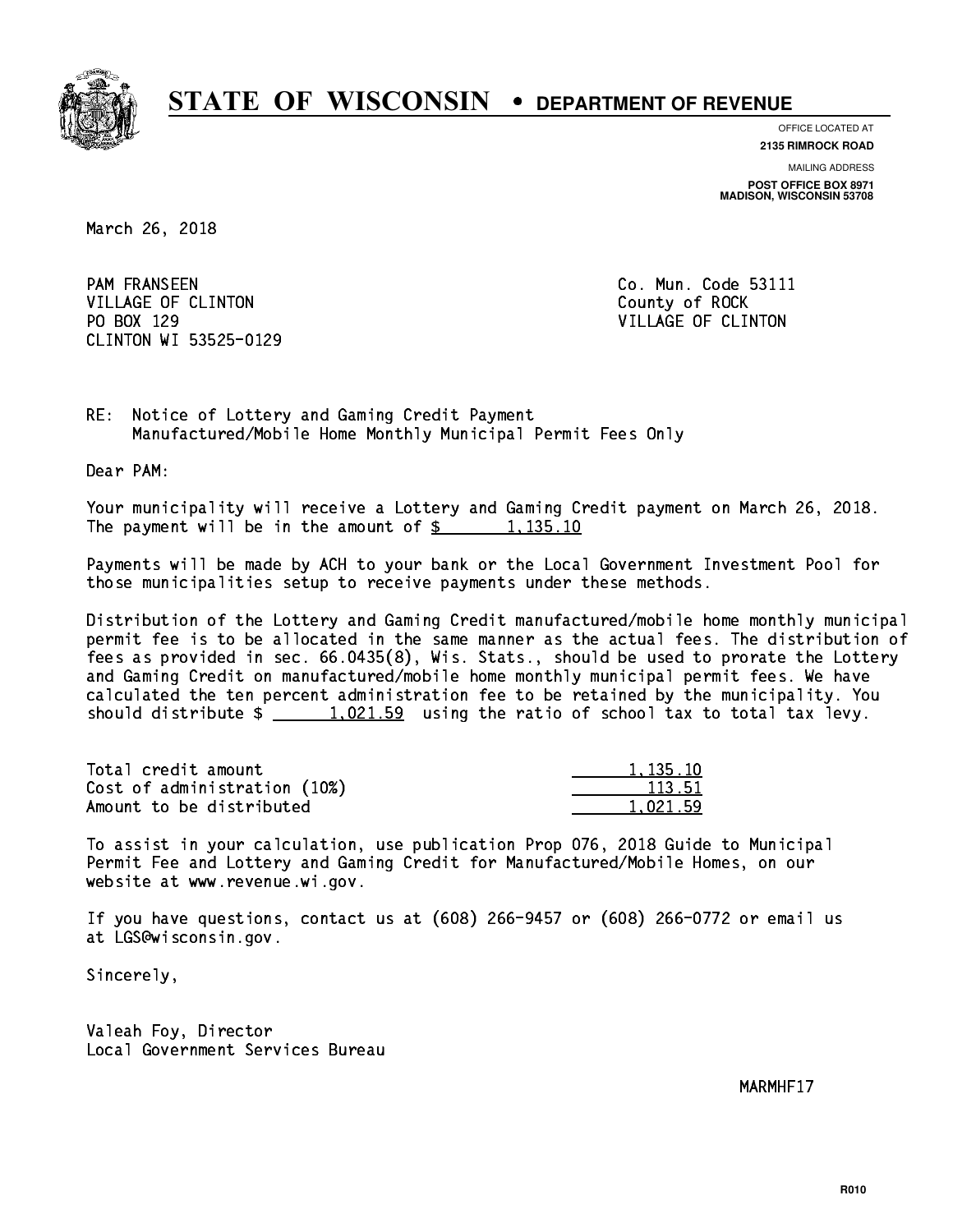

**OFFICE LOCATED AT**

**MAILING ADDRESS 2135 RIMROCK ROAD**

**POST OFFICE BOX 8971 MADISON, WISCONSIN 53708**

March 26, 2018

 LORENA STOTTLER Co. Mun. Code 53206 CITY OF BELOIT County of ROCK 100 STATE STREET CITY OF BELOIT BELOIT WI 53511

RE: Notice of Lottery and Gaming Credit Payment Manufactured/Mobile Home Monthly Municipal Permit Fees Only

Dear LORENA:

 Your municipality will receive a Lottery and Gaming Credit payment on March 26, 2018. The payment will be in the amount of  $\frac{2}{3}$  1,090.92

 Payments will be made by ACH to your bank or the Local Government Investment Pool for those municipalities setup to receive payments under these methods.

 Distribution of the Lottery and Gaming Credit manufactured/mobile home monthly municipal permit fee is to be allocated in the same manner as the actual fees. The distribution of fees as provided in sec. 66.0435(8), Wis. Stats., should be used to prorate the Lottery and Gaming Credit on manufactured/mobile home monthly municipal permit fees. We have calculated the ten percent administration fee to be retained by the municipality. You should distribute  $\frac{281.83}{1.83}$  using the ratio of school tax to total tax levy.

| Total credit amount          | 1.090.92 |
|------------------------------|----------|
| Cost of administration (10%) | 109.09   |
| Amount to be distributed     | 981.83   |

 To assist in your calculation, use publication Prop 076, 2018 Guide to Municipal Permit Fee and Lottery and Gaming Credit for Manufactured/Mobile Homes, on our website at www.revenue.wi.gov.

 If you have questions, contact us at (608) 266-9457 or (608) 266-0772 or email us at LGS@wisconsin.gov.

Sincerely,

 Valeah Foy, Director Local Government Services Bureau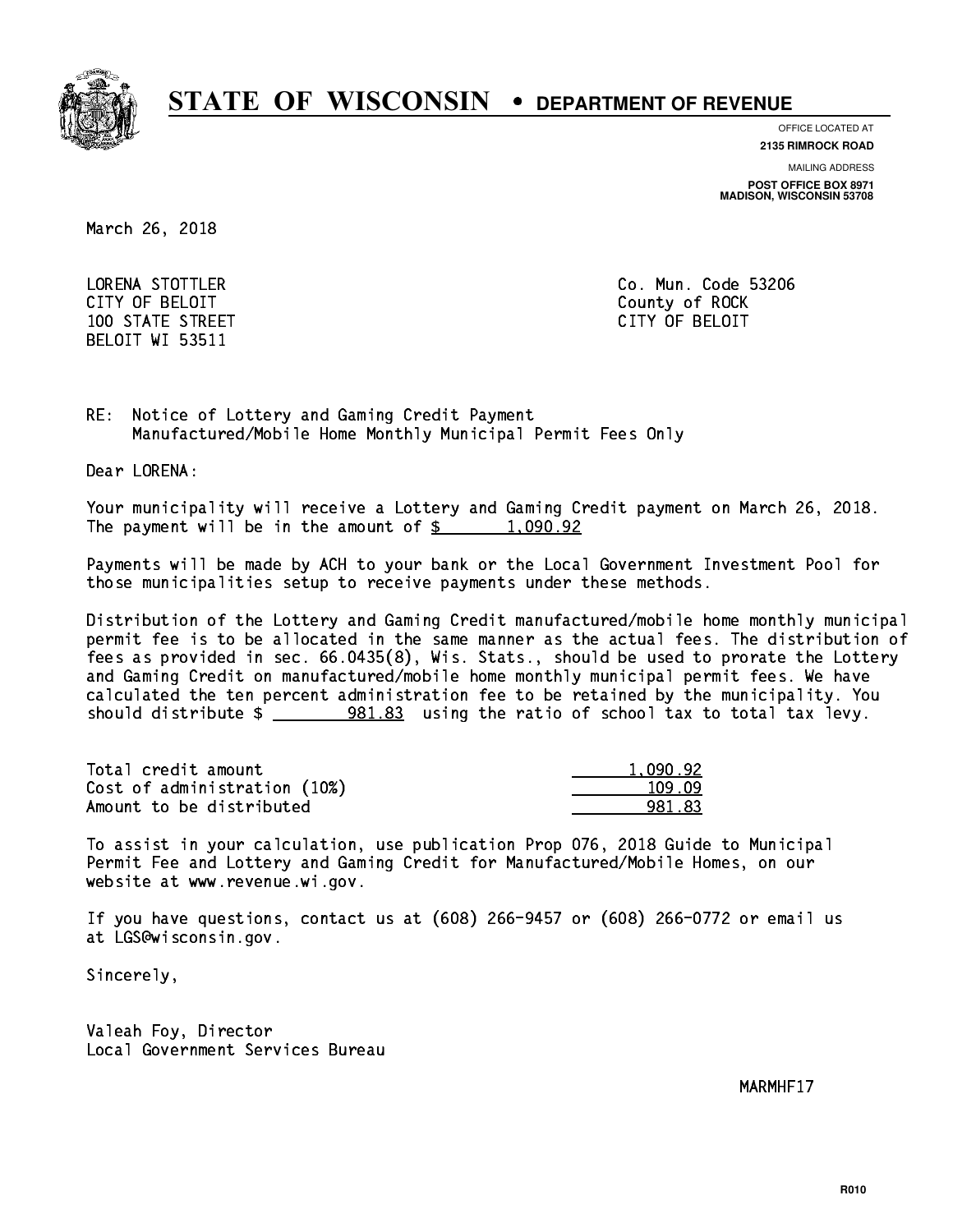

**OFFICE LOCATED AT**

**2135 RIMROCK ROAD**

**MAILING ADDRESS POST OFFICE BOX 8971 MADISON, WISCONSIN 53708**

March 26, 2018

DAVID GODEK CITY OF JANESVILLE **COUNTY COUNTY OF ROCK** PO BOX 5005 JANESVILLE WI 53547-5005

Co. Mun. Code 53241 CITY OF JANESVILLE

RE: Notice of Lottery and Gaming Credit Payment Manufactured/Mobile Home Monthly Municipal Permit Fees Only

Dear DAVID:

 Your municipality will receive a Lottery and Gaming Credit payment on March 26, 2018. The payment will be in the amount of  $\frac{2}{3}$  18,285.37

 Payments will be made by ACH to your bank or the Local Government Investment Pool for those municipalities setup to receive payments under these methods.

 Distribution of the Lottery and Gaming Credit manufactured/mobile home monthly municipal permit fee is to be allocated in the same manner as the actual fees. The distribution of fees as provided in sec. 66.0435(8), Wis. Stats., should be used to prorate the Lottery and Gaming Credit on manufactured/mobile home monthly municipal permit fees. We have calculated the ten percent administration fee to be retained by the municipality. You should distribute  $\frac{16,456.84}{2}$  using the ratio of school tax to total tax levy.

| Total credit amount          | 18,285.37 |
|------------------------------|-----------|
| Cost of administration (10%) | 1,828.53  |
| Amount to be distributed     | 16.456.84 |

 To assist in your calculation, use publication Prop 076, 2018 Guide to Municipal Permit Fee and Lottery and Gaming Credit for Manufactured/Mobile Homes, on our website at www.revenue.wi.gov.

 If you have questions, contact us at (608) 266-9457 or (608) 266-0772 or email us at LGS@wisconsin.gov.

Sincerely,

 Valeah Foy, Director Local Government Services Bureau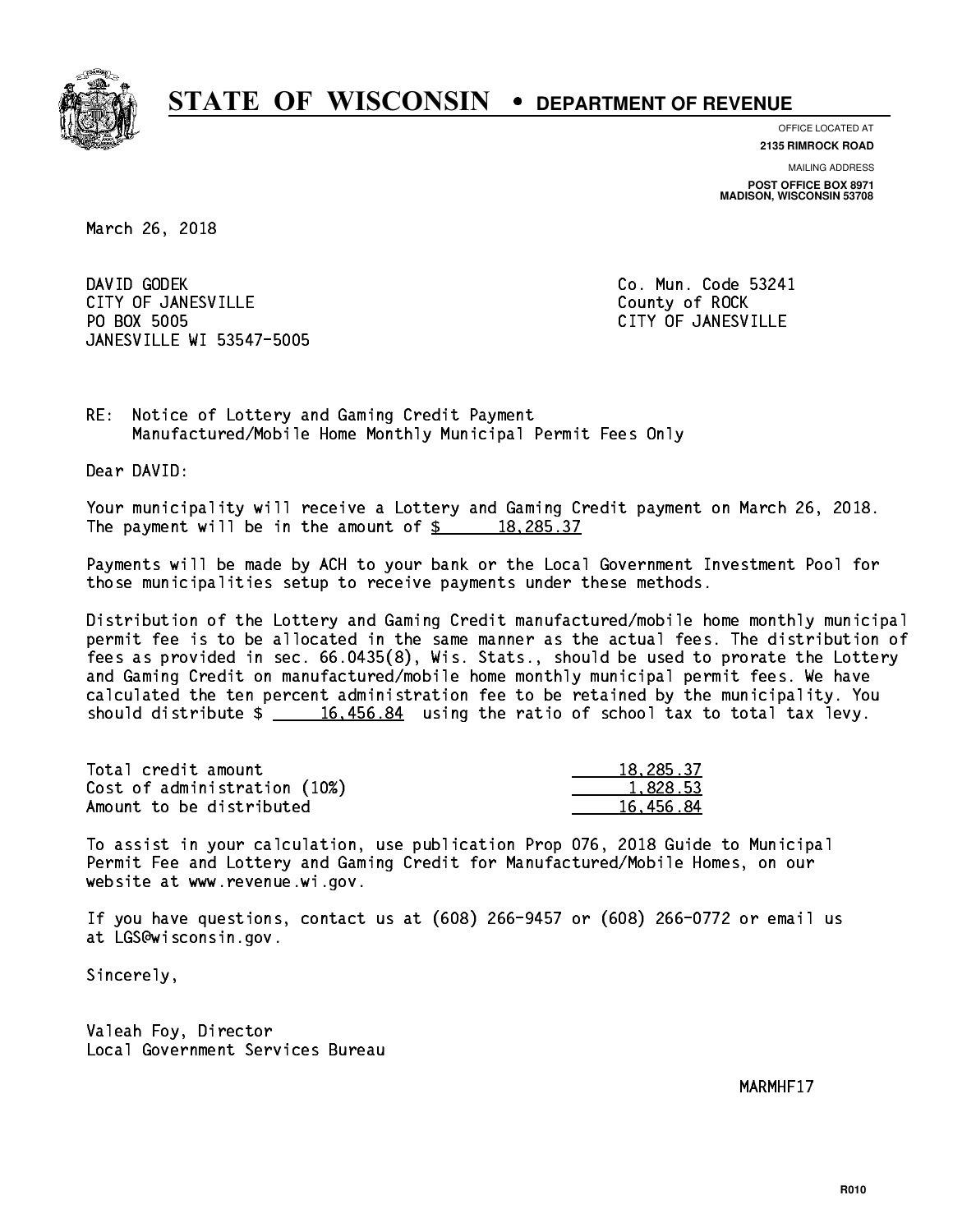

**OFFICE LOCATED AT**

**2135 RIMROCK ROAD**

**MAILING ADDRESS POST OFFICE BOX 8971 MADISON, WISCONSIN 53708**

March 26, 2018

 VICKIE RICHARDSON Co. Mun. Code 54012 TOWN OF FLAMBEAU COUNTY OF RUSK W8392 E PARKVIEW RD TOWN OF FLAMBEAU LADYSMITH WI 54848-9630

RE: Notice of Lottery and Gaming Credit Payment Manufactured/Mobile Home Monthly Municipal Permit Fees Only

Dear VICKIE:

 Your municipality will receive a Lottery and Gaming Credit payment on March 26, 2018. The payment will be in the amount of  $\frac{2}{3}$  2,244.33

 Payments will be made by ACH to your bank or the Local Government Investment Pool for those municipalities setup to receive payments under these methods.

 Distribution of the Lottery and Gaming Credit manufactured/mobile home monthly municipal permit fee is to be allocated in the same manner as the actual fees. The distribution of fees as provided in sec. 66.0435(8), Wis. Stats., should be used to prorate the Lottery and Gaming Credit on manufactured/mobile home monthly municipal permit fees. We have calculated the ten percent administration fee to be retained by the municipality. You should distribute  $\frac{2.019.90}{2.019.90}$  using the ratio of school tax to total tax levy.

| Total credit amount          | 2.244.33 |
|------------------------------|----------|
| Cost of administration (10%) | 224.43   |
| Amount to be distributed     | 2.019.90 |

 To assist in your calculation, use publication Prop 076, 2018 Guide to Municipal Permit Fee and Lottery and Gaming Credit for Manufactured/Mobile Homes, on our website at www.revenue.wi.gov.

 If you have questions, contact us at (608) 266-9457 or (608) 266-0772 or email us at LGS@wisconsin.gov.

Sincerely,

 Valeah Foy, Director Local Government Services Bureau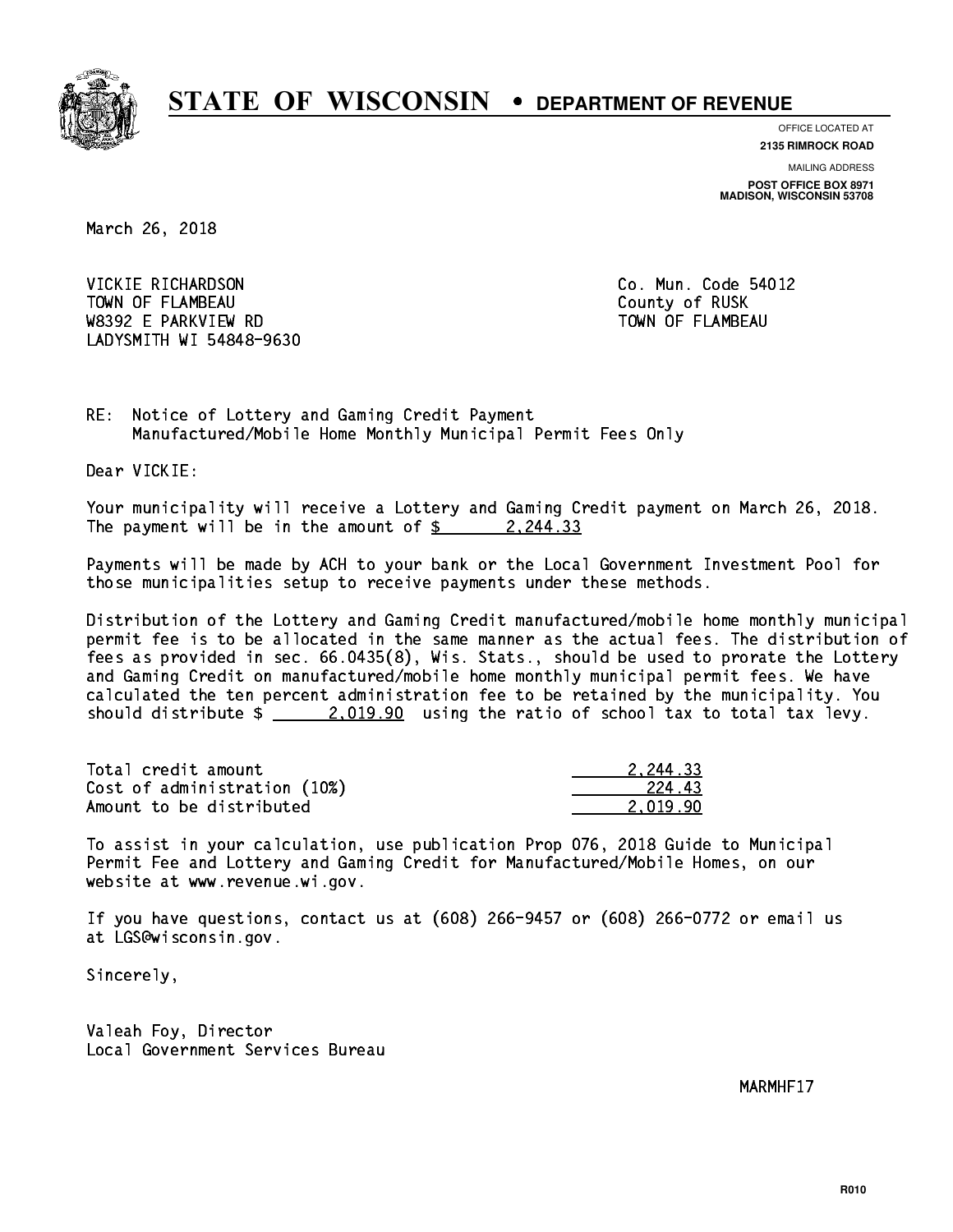

**OFFICE LOCATED AT**

**2135 RIMROCK ROAD**

**MAILING ADDRESS POST OFFICE BOX 8971 MADISON, WISCONSIN 53708**

March 26, 2018

TERRY HEGEHOLZ VILLAGE OF BRUCE COUNTY OF RUSK PO BOX 238 VILLAGE OF BRUCE BRUCE WI 54819-0238

Co. Mun. Code 54106

RE: Notice of Lottery and Gaming Credit Payment Manufactured/Mobile Home Monthly Municipal Permit Fees Only

Dear TERRY:

 Your municipality will receive a Lottery and Gaming Credit payment on March 26, 2018. The payment will be in the amount of  $\frac{2}{3}$  1,443.96

 Payments will be made by ACH to your bank or the Local Government Investment Pool for those municipalities setup to receive payments under these methods.

 Distribution of the Lottery and Gaming Credit manufactured/mobile home monthly municipal permit fee is to be allocated in the same manner as the actual fees. The distribution of fees as provided in sec. 66.0435(8), Wis. Stats., should be used to prorate the Lottery and Gaming Credit on manufactured/mobile home monthly municipal permit fees. We have calculated the ten percent administration fee to be retained by the municipality. You should distribute  $\frac{1,299.57}{1,299.57}$  using the ratio of school tax to total tax levy.

| Total credit amount          | 1.443.96 |
|------------------------------|----------|
| Cost of administration (10%) | 144.39   |
| Amount to be distributed     | 1,299.57 |

 To assist in your calculation, use publication Prop 076, 2018 Guide to Municipal Permit Fee and Lottery and Gaming Credit for Manufactured/Mobile Homes, on our website at www.revenue.wi.gov.

 If you have questions, contact us at (608) 266-9457 or (608) 266-0772 or email us at LGS@wisconsin.gov.

Sincerely,

 Valeah Foy, Director Local Government Services Bureau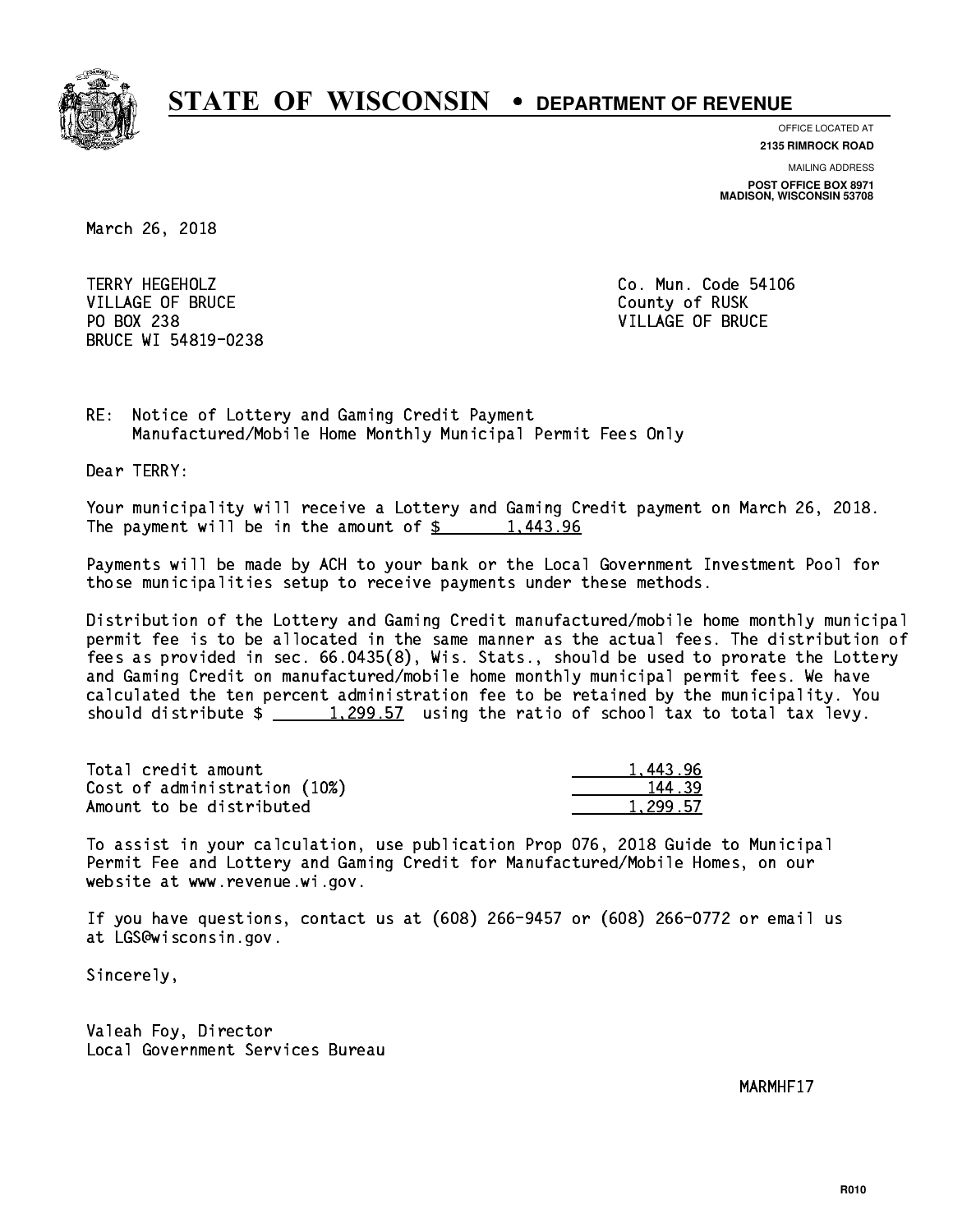

**OFFICE LOCATED AT**

**2135 RIMROCK ROAD**

**MAILING ADDRESS POST OFFICE BOX 8971 MADISON, WISCONSIN 53708**

March 26, 2018

JANICE KRINGS VILLAGE OF HAWKINS COUNTY OF RUSK PO BOX 108 VILLAGE OF HAWKINS HAWKINS WI 54530-0108

Co. Mun. Code 54136

RE: Notice of Lottery and Gaming Credit Payment Manufactured/Mobile Home Monthly Municipal Permit Fees Only

Dear JANICE:

 Your municipality will receive a Lottery and Gaming Credit payment on March 26, 2018. The payment will be in the amount of \$ 874.20 \_\_\_\_\_\_\_\_\_\_\_\_\_\_\_\_

 Payments will be made by ACH to your bank or the Local Government Investment Pool for those municipalities setup to receive payments under these methods.

 Distribution of the Lottery and Gaming Credit manufactured/mobile home monthly municipal permit fee is to be allocated in the same manner as the actual fees. The distribution of fees as provided in sec. 66.0435(8), Wis. Stats., should be used to prorate the Lottery and Gaming Credit on manufactured/mobile home monthly municipal permit fees. We have calculated the ten percent administration fee to be retained by the municipality. You should distribute  $\frac{2}{2}$   $\frac{786.78}{2}$  using the ratio of school tax to total tax levy.

| Total credit amount          | 874 20 |
|------------------------------|--------|
| Cost of administration (10%) | -87-42 |
| Amount to be distributed     | 786.78 |

| 4 2N<br>. . |
|-------------|
| 37.42.      |
| i 78        |

 To assist in your calculation, use publication Prop 076, 2018 Guide to Municipal Permit Fee and Lottery and Gaming Credit for Manufactured/Mobile Homes, on our website at www.revenue.wi.gov.

 If you have questions, contact us at (608) 266-9457 or (608) 266-0772 or email us at LGS@wisconsin.gov.

Sincerely,

 Valeah Foy, Director Local Government Services Bureau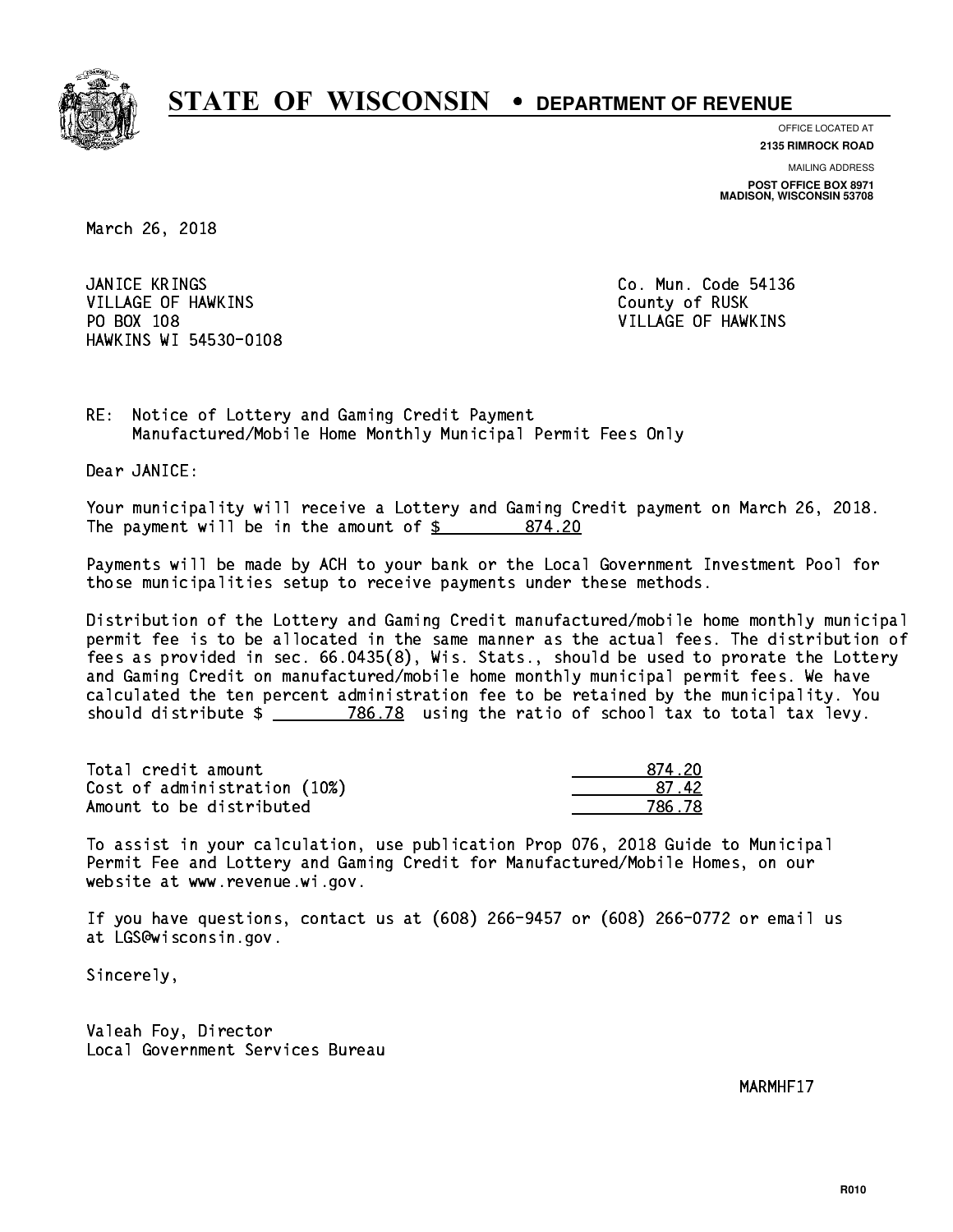

**OFFICE LOCATED AT**

**2135 RIMROCK ROAD**

**MAILING ADDRESS POST OFFICE BOX 8971 MADISON, WISCONSIN 53708**

March 26, 2018

MARY DICUS VILLAGE OF SHELDON COUNTY OF RUSK N643 7TH AVENUE VILLAGE OF SHELDON SHELDON WI 54766-9798

Co. Mun. Code 54181

RE: Notice of Lottery and Gaming Credit Payment Manufactured/Mobile Home Monthly Municipal Permit Fees Only

Dear MARY:

 Your municipality will receive a Lottery and Gaming Credit payment on March 26, 2018. The payment will be in the amount of  $\frac{2}{3}$  196.76

 Payments will be made by ACH to your bank or the Local Government Investment Pool for those municipalities setup to receive payments under these methods.

 Distribution of the Lottery and Gaming Credit manufactured/mobile home monthly municipal permit fee is to be allocated in the same manner as the actual fees. The distribution of fees as provided in sec. 66.0435(8), Wis. Stats., should be used to prorate the Lottery and Gaming Credit on manufactured/mobile home monthly municipal permit fees. We have calculated the ten percent administration fee to be retained by the municipality. You should distribute  $\frac{2}{2}$   $\frac{177.09}{2}$  using the ratio of school tax to total tax levy.

Total credit amount Cost of administration (10%) Amount to be distributed

| S. 76 |
|-------|
| I 67  |
| 177.  |

 To assist in your calculation, use publication Prop 076, 2018 Guide to Municipal Permit Fee and Lottery and Gaming Credit for Manufactured/Mobile Homes, on our website at www.revenue.wi.gov.

 If you have questions, contact us at (608) 266-9457 or (608) 266-0772 or email us at LGS@wisconsin.gov.

Sincerely,

 Valeah Foy, Director Local Government Services Bureau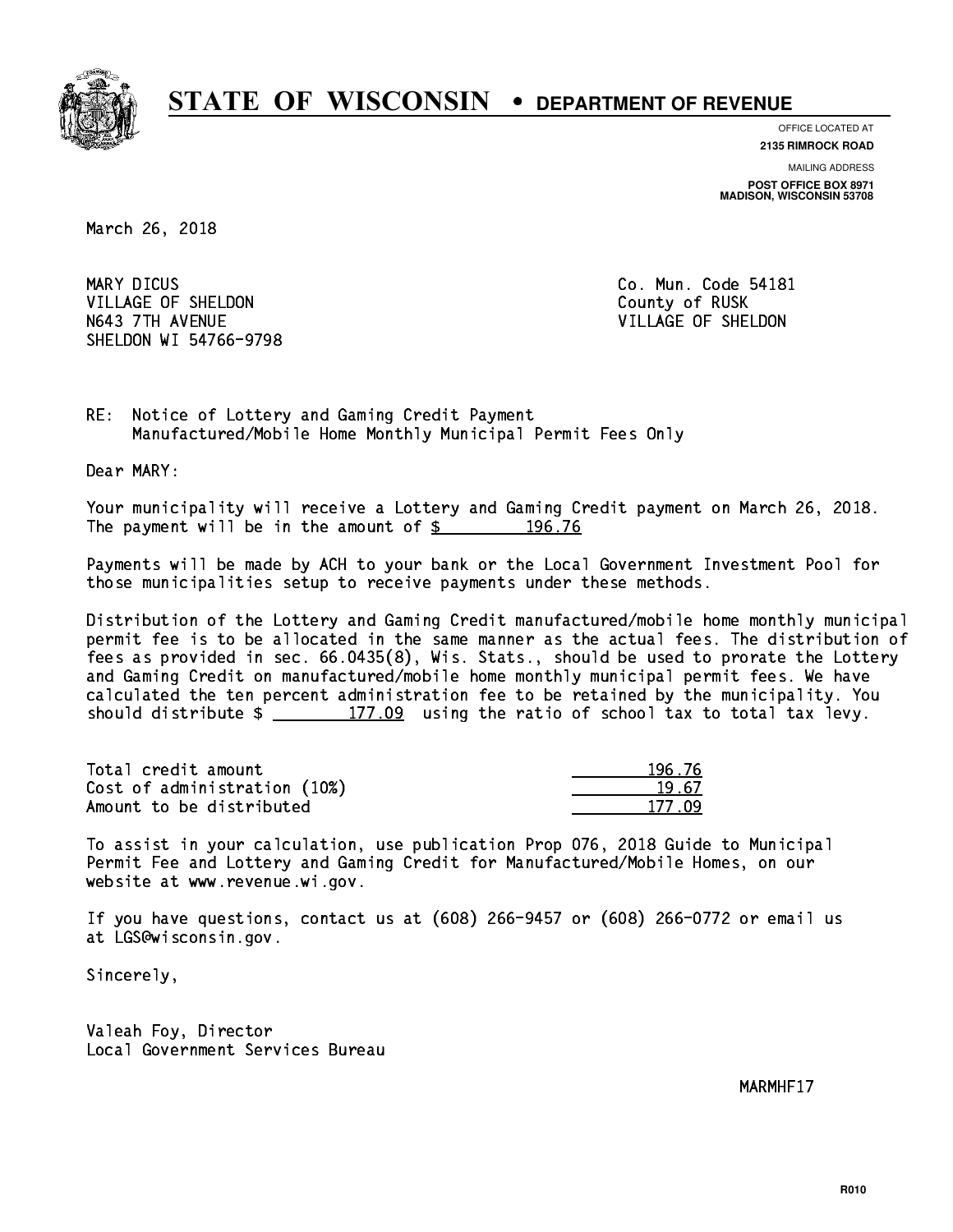

**OFFICE LOCATED AT**

**2135 RIMROCK ROAD**

**MAILING ADDRESS POST OFFICE BOX 8971 MADISON, WISCONSIN 53708**

March 26, 2018

 SHERI SODERQUIST Co. Mun. Code 55026 TOWN OF RICHMOND COUNTY COUNTY OF ST CROIX 1525 COUNTY RD A TOWN OF RICHMOND NEW RICHMOND WI 54017-6312

RE: Notice of Lottery and Gaming Credit Payment Manufactured/Mobile Home Monthly Municipal Permit Fees Only

Dear SHERI:

 Your municipality will receive a Lottery and Gaming Credit payment on March 26, 2018. The payment will be in the amount of  $\frac{2}{3}$  1,829.68

 Payments will be made by ACH to your bank or the Local Government Investment Pool for those municipalities setup to receive payments under these methods.

 Distribution of the Lottery and Gaming Credit manufactured/mobile home monthly municipal permit fee is to be allocated in the same manner as the actual fees. The distribution of fees as provided in sec. 66.0435(8), Wis. Stats., should be used to prorate the Lottery and Gaming Credit on manufactured/mobile home monthly municipal permit fees. We have calculated the ten percent administration fee to be retained by the municipality. You should distribute  $\frac{1.646.72}{1.646.72}$  using the ratio of school tax to total tax levy.

| Total credit amount          | 1,829.68 |
|------------------------------|----------|
| Cost of administration (10%) | 182.96   |
| Amount to be distributed     | 1.646.72 |

 To assist in your calculation, use publication Prop 076, 2018 Guide to Municipal Permit Fee and Lottery and Gaming Credit for Manufactured/Mobile Homes, on our website at www.revenue.wi.gov.

 If you have questions, contact us at (608) 266-9457 or (608) 266-0772 or email us at LGS@wisconsin.gov.

Sincerely,

 Valeah Foy, Director Local Government Services Bureau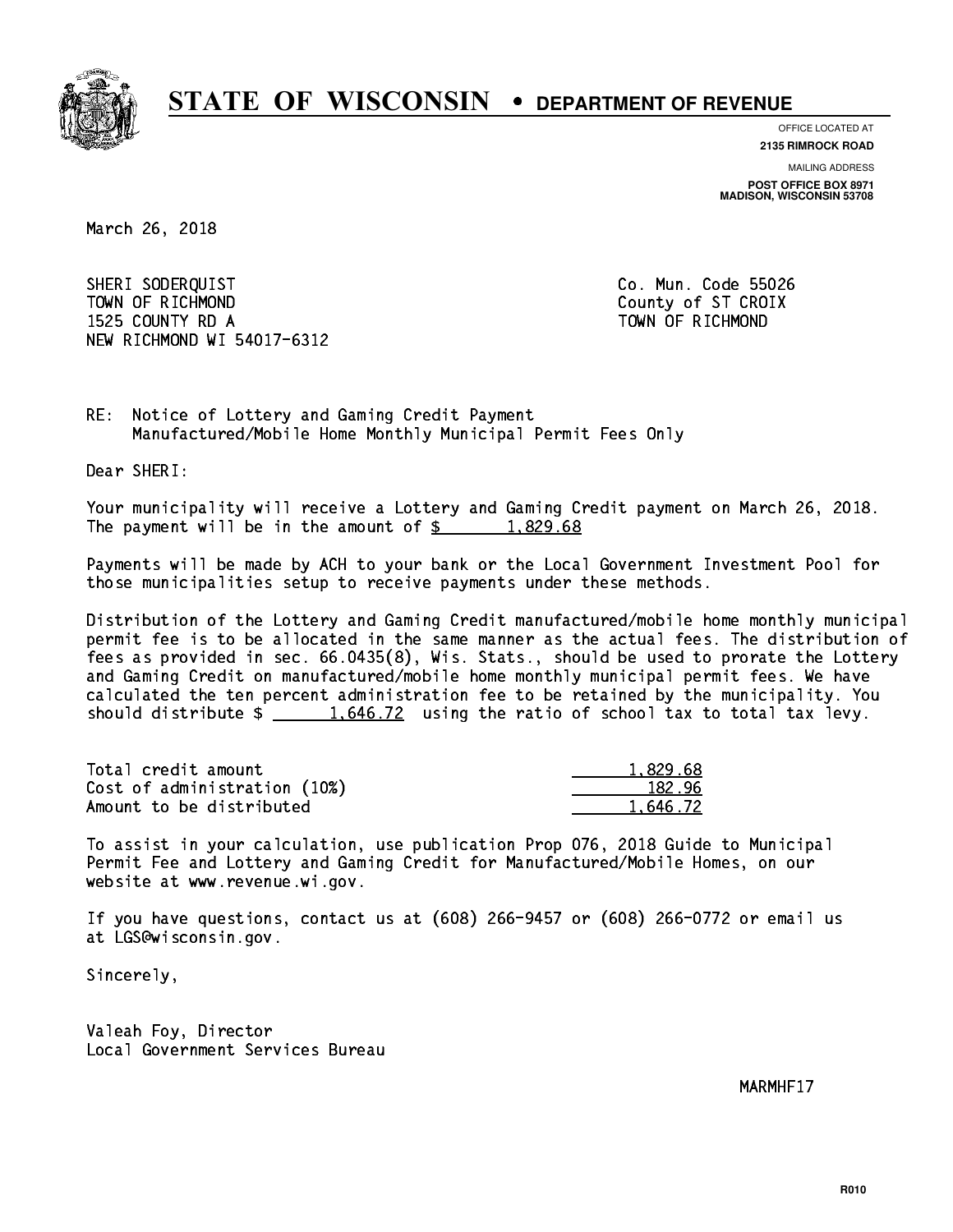

**OFFICE LOCATED AT**

**2135 RIMROCK ROAD**

**MAILING ADDRESS**

**POST OFFICE BOX 8971 MADISON, WISCONSIN 53708**

March 26, 2018

 NICOLE STEWART Co. Mun. Code 55030 TOWN OF SAINT JOSEPH COUNTY OF STICROIX HUDSON WI 54016-6712

1337 COUNTY RD V TOWN OF SAINT JOSEPH

RE: Notice of Lottery and Gaming Credit Payment Manufactured/Mobile Home Monthly Municipal Permit Fees Only

Dear NICOLE:

 Your municipality will receive a Lottery and Gaming Credit payment on March 26, 2018. The payment will be in the amount of \$ 5,514.12 \_\_\_\_\_\_\_\_\_\_\_\_\_\_\_\_

 Payments will be made by ACH to your bank or the Local Government Investment Pool for those municipalities setup to receive payments under these methods.

 Distribution of the Lottery and Gaming Credit manufactured/mobile home monthly municipal permit fee is to be allocated in the same manner as the actual fees. The distribution of fees as provided in sec. 66.0435(8), Wis. Stats., should be used to prorate the Lottery and Gaming Credit on manufactured/mobile home monthly municipal permit fees. We have calculated the ten percent administration fee to be retained by the municipality. You should distribute  $\frac{4.962.71}{4.962.71}$  using the ratio of school tax to total tax levy.

| Total credit amount          | 5.514.12 |
|------------------------------|----------|
| Cost of administration (10%) | 551.41   |
| Amount to be distributed     | 4.962.71 |

 To assist in your calculation, use publication Prop 076, 2018 Guide to Municipal Permit Fee and Lottery and Gaming Credit for Manufactured/Mobile Homes, on our website at www.revenue.wi.gov.

 If you have questions, contact us at (608) 266-9457 or (608) 266-0772 or email us at LGS@wisconsin.gov.

Sincerely,

 Valeah Foy, Director Local Government Services Bureau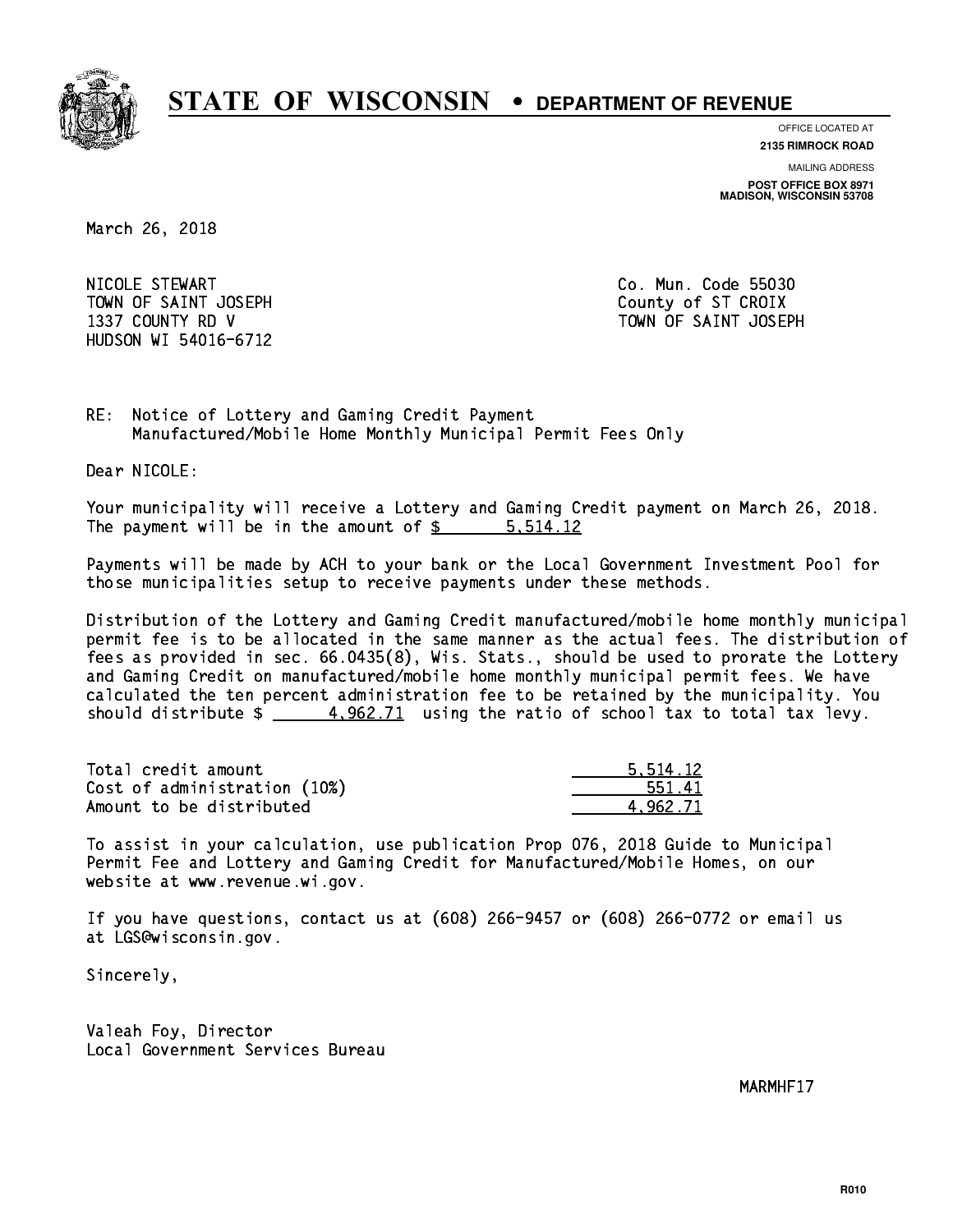

**OFFICE LOCATED AT**

**2135 RIMROCK ROAD**

**MAILING ADDRESS POST OFFICE BOX 8971 MADISON, WISCONSIN 53708**

March 26, 2018

JERI KOESTER TOWN OF SOMERSET COUNTY OF STATES COUNTY OF STATES OF STATES OF STATES OF STATES OF STATES OF STATES OF STATES PO BOX 248 PO BOX 248 TOWN OF SOMERSET SOMERSET WI 54025-0248

Co. Mun. Code 55032

RE: Notice of Lottery and Gaming Credit Payment Manufactured/Mobile Home Monthly Municipal Permit Fees Only

Dear JERI:

 Your municipality will receive a Lottery and Gaming Credit payment on March 26, 2018. The payment will be in the amount of  $\frac{2412.91}{242.91}$ 

 Payments will be made by ACH to your bank or the Local Government Investment Pool for those municipalities setup to receive payments under these methods.

 Distribution of the Lottery and Gaming Credit manufactured/mobile home monthly municipal permit fee is to be allocated in the same manner as the actual fees. The distribution of fees as provided in sec. 66.0435(8), Wis. Stats., should be used to prorate the Lottery and Gaming Credit on manufactured/mobile home monthly municipal permit fees. We have calculated the ten percent administration fee to be retained by the municipality. You should distribute  $\frac{2.171.62}{2.171.62}$  using the ratio of school tax to total tax levy.

| Total credit amount          | 2.412.91 |
|------------------------------|----------|
| Cost of administration (10%) | 241.29   |
| Amount to be distributed     | 2.171.62 |

 To assist in your calculation, use publication Prop 076, 2018 Guide to Municipal Permit Fee and Lottery and Gaming Credit for Manufactured/Mobile Homes, on our website at www.revenue.wi.gov.

 If you have questions, contact us at (608) 266-9457 or (608) 266-0772 or email us at LGS@wisconsin.gov.

Sincerely,

 Valeah Foy, Director Local Government Services Bureau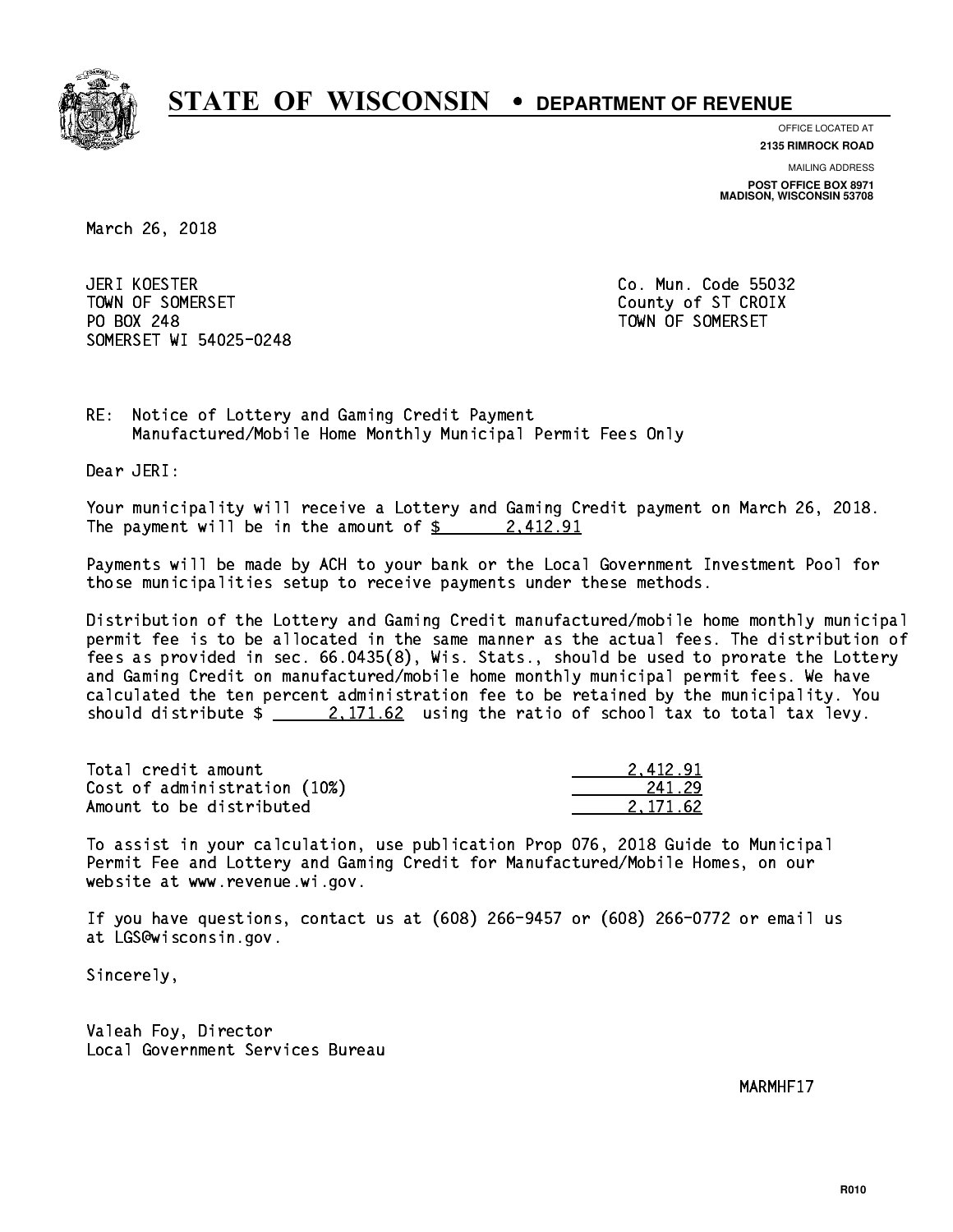

**OFFICE LOCATED AT**

**2135 RIMROCK ROAD**

**MAILING ADDRESS POST OFFICE BOX 8971 MADISON, WISCONSIN 53708**

March 26, 2018

**SHARON BALCEREK** TOWN OF STANTON COUNTY OF STANTON 224 COUNTY RD T TOWN OF STANDARD COUNTY ROLL AND STRUCTURE OF STANDARD COUNTY AND ALL COUNTY OF STANDARD COUNTY. DEER PARK WI 54007-7307

Co. Mun. Code 55036

RE: Notice of Lottery and Gaming Credit Payment Manufactured/Mobile Home Monthly Municipal Permit Fees Only

Dear SHARON:

 Your municipality will receive a Lottery and Gaming Credit payment on March 26, 2018. The payment will be in the amount of  $\frac{2}{3}$  1,459.08

 Payments will be made by ACH to your bank or the Local Government Investment Pool for those municipalities setup to receive payments under these methods.

 Distribution of the Lottery and Gaming Credit manufactured/mobile home monthly municipal permit fee is to be allocated in the same manner as the actual fees. The distribution of fees as provided in sec. 66.0435(8), Wis. Stats., should be used to prorate the Lottery and Gaming Credit on manufactured/mobile home monthly municipal permit fees. We have calculated the ten percent administration fee to be retained by the municipality. You should distribute  $\frac{1,313.18}{1,313.18}$  using the ratio of school tax to total tax levy.

| Total credit amount          | 1,459.08 |
|------------------------------|----------|
| Cost of administration (10%) | 145.90   |
| Amount to be distributed     | 1,313,18 |

 To assist in your calculation, use publication Prop 076, 2018 Guide to Municipal Permit Fee and Lottery and Gaming Credit for Manufactured/Mobile Homes, on our website at www.revenue.wi.gov.

 If you have questions, contact us at (608) 266-9457 or (608) 266-0772 or email us at LGS@wisconsin.gov.

Sincerely,

 Valeah Foy, Director Local Government Services Bureau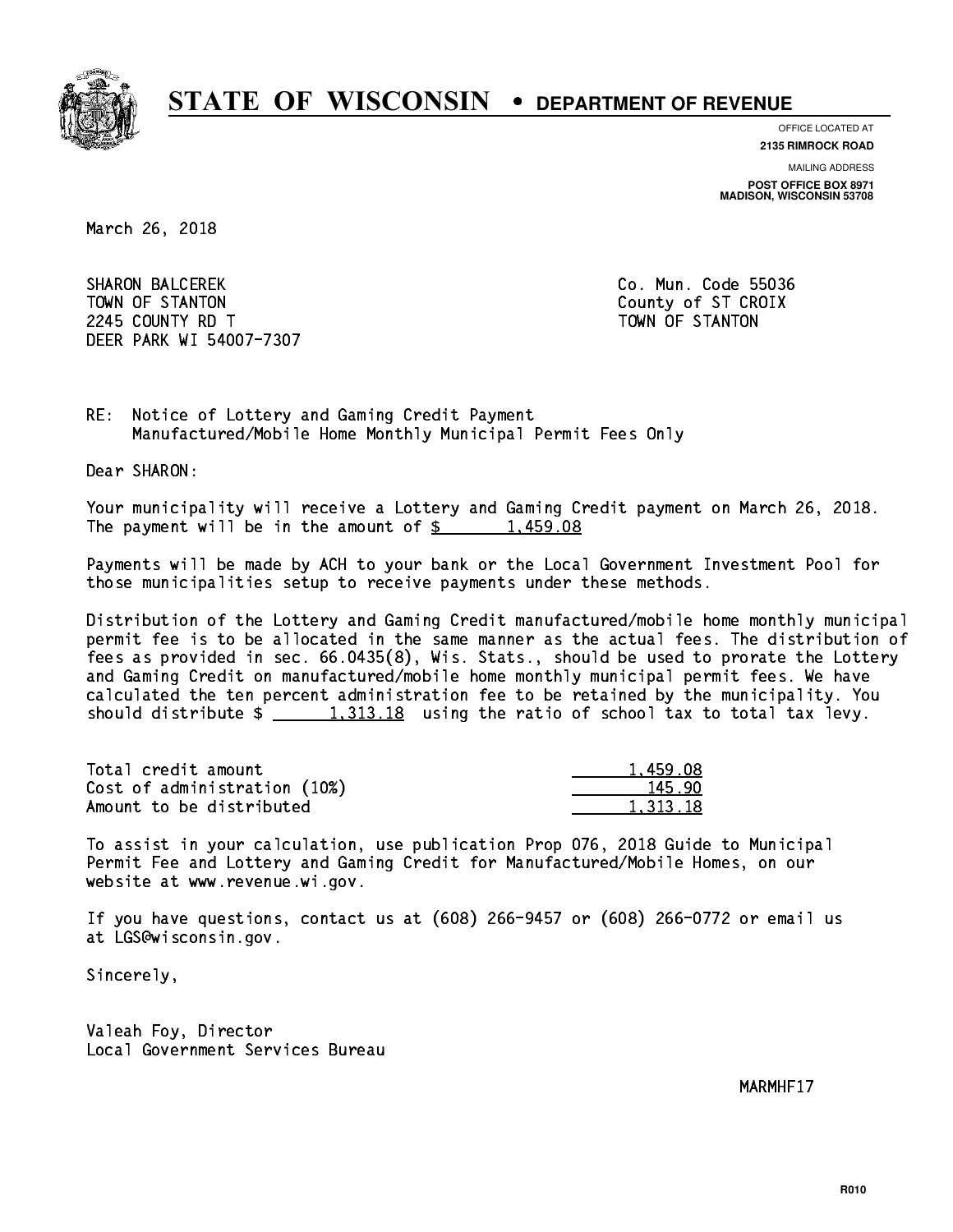

**OFFICE LOCATED AT**

**2135 RIMROCK ROAD**

**MAILING ADDRESS POST OFFICE BOX 8971 MADISON, WISCONSIN 53708**

March 26, 2018

 MICHAEL BURKE Co. Mun. Code 55038 TOWN OF STAR PRAIRIE **COUNTY COUNTY OF STAR PRAIRIE** 2118 COOK DRIVE TOWN OF STAR PRAIRIE SOMERSET WI 54025-7551

RE: Notice of Lottery and Gaming Credit Payment Manufactured/Mobile Home Monthly Municipal Permit Fees Only

Dear MICHAEL:

 Your municipality will receive a Lottery and Gaming Credit payment on March 26, 2018. The payment will be in the amount of  $\frac{2}{3}$  10,345.29

 Payments will be made by ACH to your bank or the Local Government Investment Pool for those municipalities setup to receive payments under these methods.

 Distribution of the Lottery and Gaming Credit manufactured/mobile home monthly municipal permit fee is to be allocated in the same manner as the actual fees. The distribution of fees as provided in sec. 66.0435(8), Wis. Stats., should be used to prorate the Lottery and Gaming Credit on manufactured/mobile home monthly municipal permit fees. We have calculated the ten percent administration fee to be retained by the municipality. You should distribute  $\frac{2}{2}$  9,310.77 using the ratio of school tax to total tax levy.

| Total credit amount          | 10,345.29 |
|------------------------------|-----------|
| Cost of administration (10%) | 1.034.52  |
| Amount to be distributed     | 9.310.77  |

 To assist in your calculation, use publication Prop 076, 2018 Guide to Municipal Permit Fee and Lottery and Gaming Credit for Manufactured/Mobile Homes, on our website at www.revenue.wi.gov.

 If you have questions, contact us at (608) 266-9457 or (608) 266-0772 or email us at LGS@wisconsin.gov.

Sincerely,

 Valeah Foy, Director Local Government Services Bureau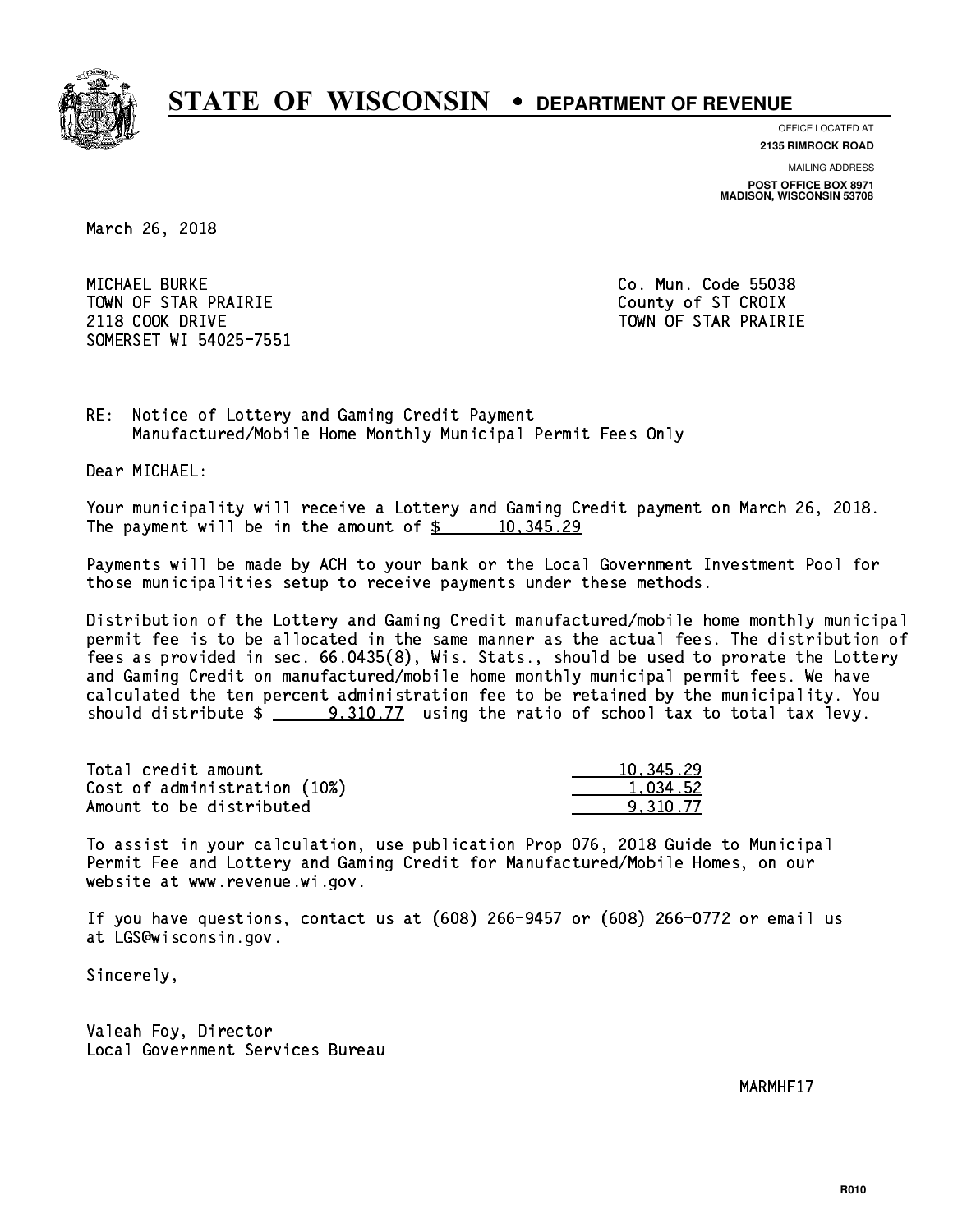

**OFFICE LOCATED AT**

**2135 RIMROCK ROAD**

**MAILING ADDRESS POST OFFICE BOX 8971 MADISON, WISCONSIN 53708**

March 26, 2018

 JENNIFER CLARK Co. Mun. Code 55040 TOWN OF TROY COUNTY COUNTY COUNTY OF ST CROIX 654 GLOVER RD TOWN OF TROY HUDSON WI 54016-8201

RE: Notice of Lottery and Gaming Credit Payment Manufactured/Mobile Home Monthly Municipal Permit Fees Only

Dear JENNIFER:

 Your municipality will receive a Lottery and Gaming Credit payment on March 26, 2018. The payment will be in the amount of  $\frac{2}{3}$  4,164.18

 Payments will be made by ACH to your bank or the Local Government Investment Pool for those municipalities setup to receive payments under these methods.

 Distribution of the Lottery and Gaming Credit manufactured/mobile home monthly municipal permit fee is to be allocated in the same manner as the actual fees. The distribution of fees as provided in sec. 66.0435(8), Wis. Stats., should be used to prorate the Lottery and Gaming Credit on manufactured/mobile home monthly municipal permit fees. We have calculated the ten percent administration fee to be retained by the municipality. You should distribute  $\frac{2}{1}$   $\frac{3.747.77}{2}$  using the ratio of school tax to total tax levy.

| Total credit amount          | 4.164.18 |
|------------------------------|----------|
| Cost of administration (10%) | 41641    |
| Amount to be distributed     | 3.747.77 |

 To assist in your calculation, use publication Prop 076, 2018 Guide to Municipal Permit Fee and Lottery and Gaming Credit for Manufactured/Mobile Homes, on our website at www.revenue.wi.gov.

 If you have questions, contact us at (608) 266-9457 or (608) 266-0772 or email us at LGS@wisconsin.gov.

Sincerely,

 Valeah Foy, Director Local Government Services Bureau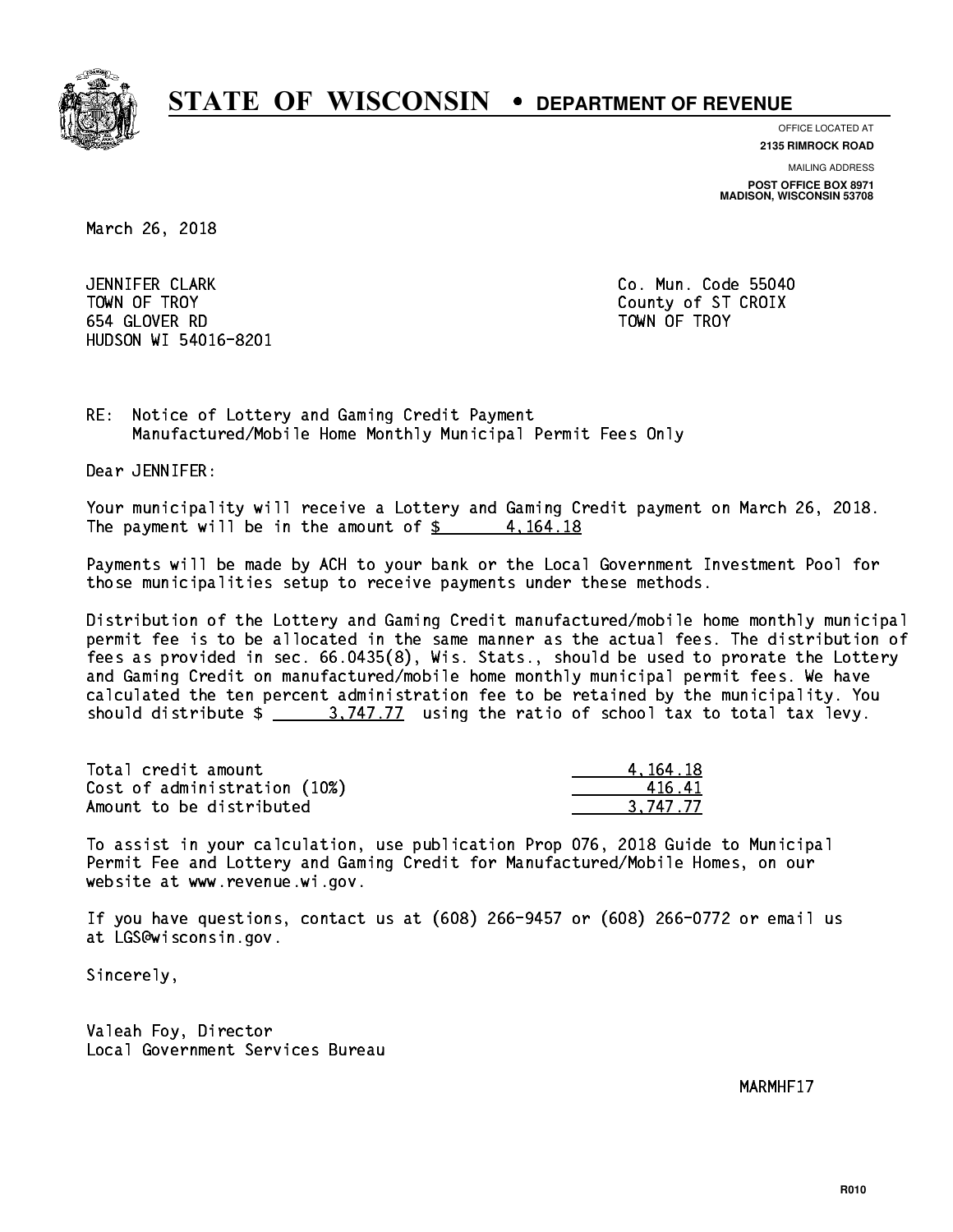

**OFFICE LOCATED AT 2135 RIMROCK ROAD**

**MAILING ADDRESS POST OFFICE BOX 8971 MADISON, WISCONSIN 53708**

March 26, 2018

TRACY CARLSON VILLAGE OF BALDWIN COUNTY COUNTY OF ST CROIX PO BOX 97 BALDWIN WI 54002-0097

Co. Mun. Code 55106 VILLAGE OF BALDWIN

RE: Notice of Lottery and Gaming Credit Payment Manufactured/Mobile Home Monthly Municipal Permit Fees Only

Dear TRACY:

 Your municipality will receive a Lottery and Gaming Credit payment on March 26, 2018. The payment will be in the amount of  $\frac{2}{3}$  4,860.84

 Payments will be made by ACH to your bank or the Local Government Investment Pool for those municipalities setup to receive payments under these methods.

 Distribution of the Lottery and Gaming Credit manufactured/mobile home monthly municipal permit fee is to be allocated in the same manner as the actual fees. The distribution of fees as provided in sec. 66.0435(8), Wis. Stats., should be used to prorate the Lottery and Gaming Credit on manufactured/mobile home monthly municipal permit fees. We have calculated the ten percent administration fee to be retained by the municipality. You should distribute  $\frac{4.374.76}{2}$  using the ratio of school tax to total tax levy.

| Total credit amount          | 4.860.84 |
|------------------------------|----------|
| Cost of administration (10%) | 486.08   |
| Amount to be distributed     | 4.374.76 |

 To assist in your calculation, use publication Prop 076, 2018 Guide to Municipal Permit Fee and Lottery and Gaming Credit for Manufactured/Mobile Homes, on our website at www.revenue.wi.gov.

 If you have questions, contact us at (608) 266-9457 or (608) 266-0772 or email us at LGS@wisconsin.gov.

Sincerely,

 Valeah Foy, Director Local Government Services Bureau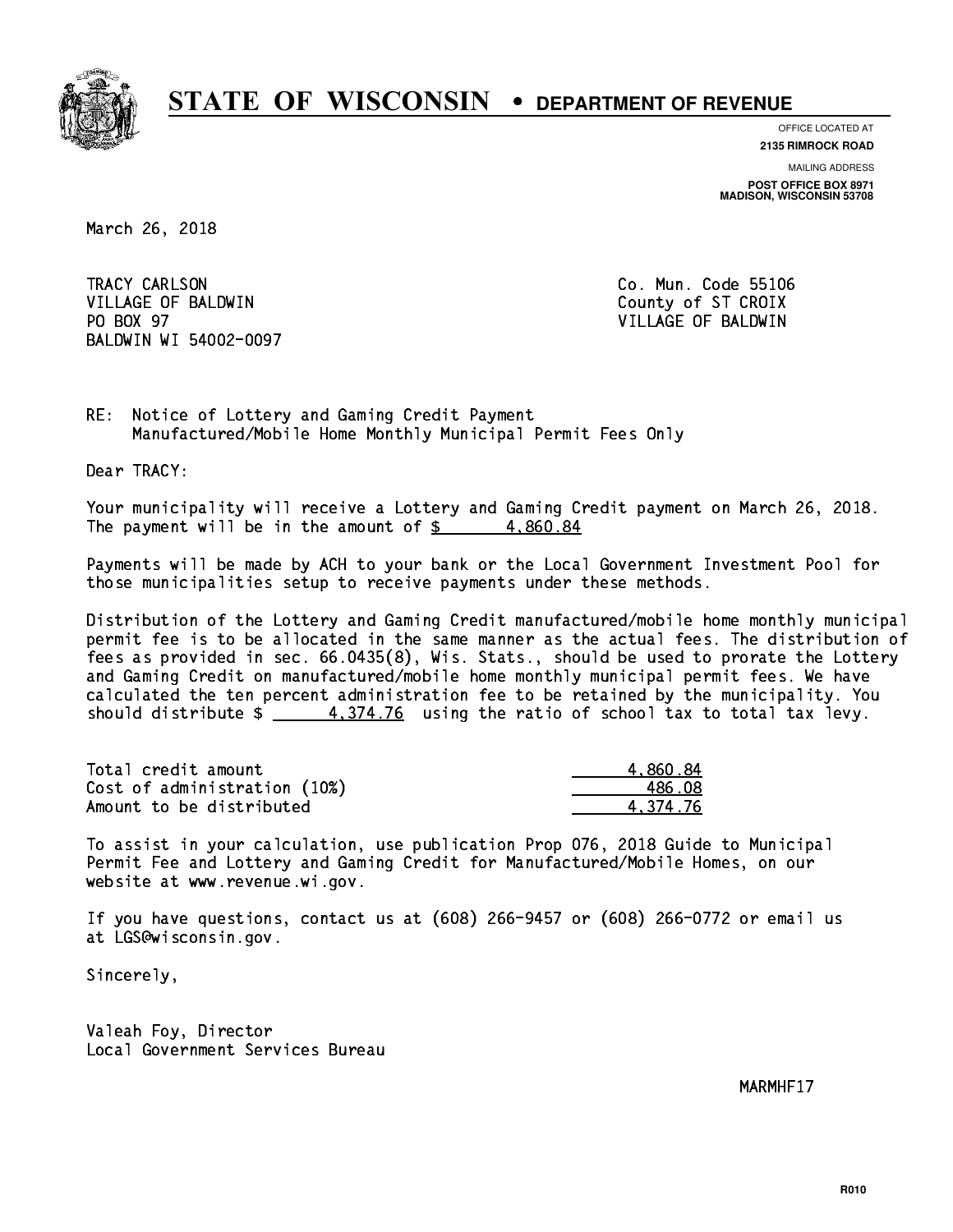

**OFFICE LOCATED AT 2135 RIMROCK ROAD**

**MAILING ADDRESS POST OFFICE BOX 8971 MADISON, WISCONSIN 53708**

March 26, 2018

SANDI HAZER SANDI HAZER CO. MUN. CO. MUN. CO. MUN. CO. MUN. CO. MUN. CO. MUN. CO. MUN. CO. MUN. CO. MUN. CO. MUN. CO. MUN. VILLAGE OF HAMMOND County of ST CROIX PO BOX 337 VILLAGE OF HAMMOND HAMMOND WI 54015-0337

RE: Notice of Lottery and Gaming Credit Payment Manufactured/Mobile Home Monthly Municipal Permit Fees Only

Dear SANDI:

 Your municipality will receive a Lottery and Gaming Credit payment on March 26, 2018. The payment will be in the amount of  $\frac{2}{3}$  2,249.76

 Payments will be made by ACH to your bank or the Local Government Investment Pool for those municipalities setup to receive payments under these methods.

 Distribution of the Lottery and Gaming Credit manufactured/mobile home monthly municipal permit fee is to be allocated in the same manner as the actual fees. The distribution of fees as provided in sec. 66.0435(8), Wis. Stats., should be used to prorate the Lottery and Gaming Credit on manufactured/mobile home monthly municipal permit fees. We have calculated the ten percent administration fee to be retained by the municipality. You should distribute  $\frac{2.024.79}{2.024.79}$  using the ratio of school tax to total tax levy.

| Total credit amount          | 2.249.76 |
|------------------------------|----------|
| Cost of administration (10%) | 224.97   |
| Amount to be distributed     | 2.024.79 |

 To assist in your calculation, use publication Prop 076, 2018 Guide to Municipal Permit Fee and Lottery and Gaming Credit for Manufactured/Mobile Homes, on our website at www.revenue.wi.gov.

 If you have questions, contact us at (608) 266-9457 or (608) 266-0772 or email us at LGS@wisconsin.gov.

Sincerely,

 Valeah Foy, Director Local Government Services Bureau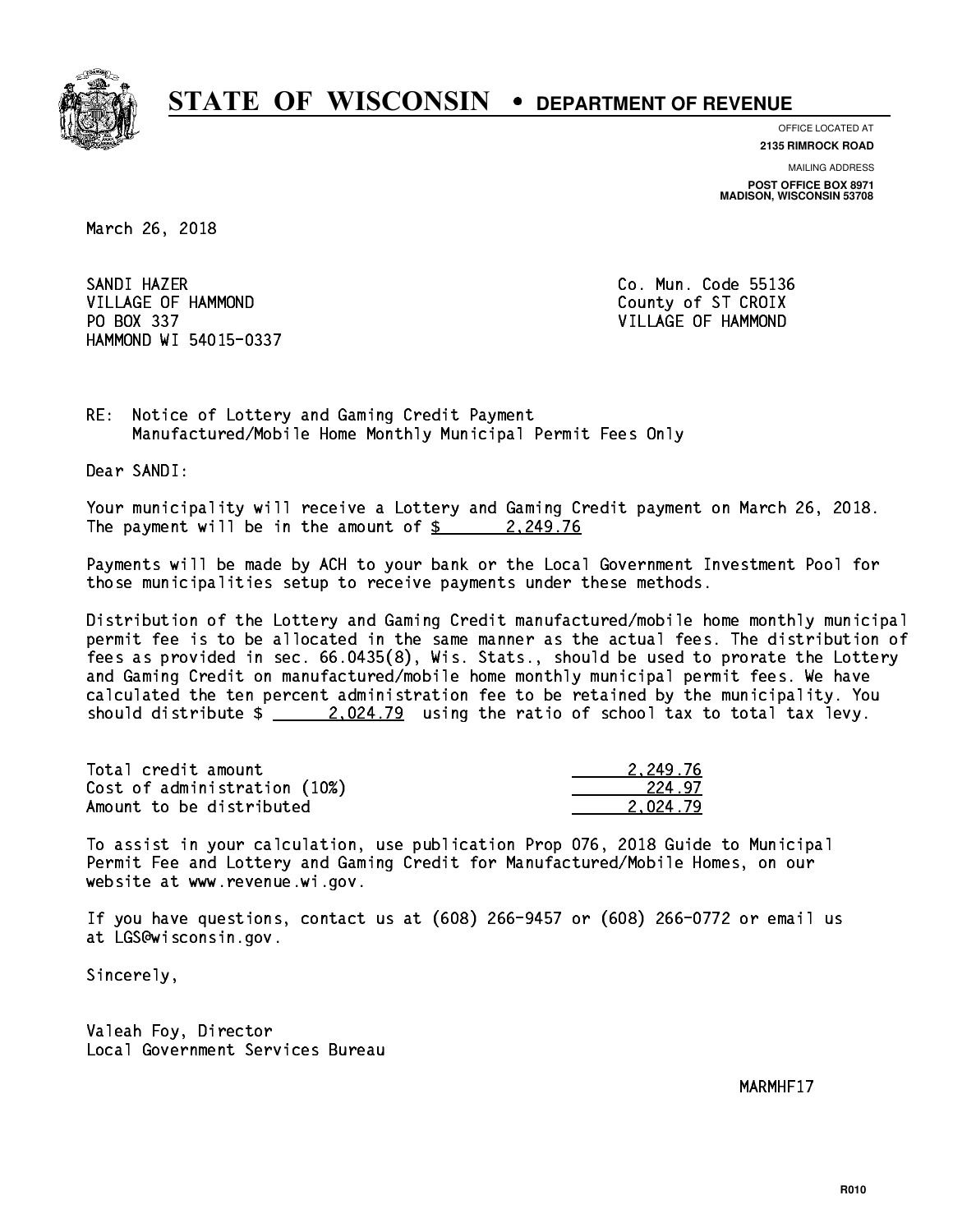

**OFFICE LOCATED AT 2135 RIMROCK ROAD**

**MAILING ADDRESS POST OFFICE BOX 8971 MADISON, WISCONSIN 53708**

March 26, 2018

NATHAN TROESTER **Co. Mun. Code 55161** VILLAGE OF NORTH HUDSON COUNTY OF ST CROIX HUDSON WI 54016-1166

400 7TH STREET N VILLAGE OF NORTH HUDSON

RE: Notice of Lottery and Gaming Credit Payment Manufactured/Mobile Home Monthly Municipal Permit Fees Only

Dear NATHAN:

 Your municipality will receive a Lottery and Gaming Credit payment on March 26, 2018. The payment will be in the amount of  $\frac{246.00}{246.00}$ 

 Payments will be made by ACH to your bank or the Local Government Investment Pool for those municipalities setup to receive payments under these methods.

 Distribution of the Lottery and Gaming Credit manufactured/mobile home monthly municipal permit fee is to be allocated in the same manner as the actual fees. The distribution of fees as provided in sec. 66.0435(8), Wis. Stats., should be used to prorate the Lottery and Gaming Credit on manufactured/mobile home monthly municipal permit fees. We have calculated the ten percent administration fee to be retained by the municipality. You should distribute  $\frac{221.40}{221.40}$  using the ratio of school tax to total tax levy.

Total credit amount Cost of administration (10%) Amount to be distributed

| 46.NN<br>$2^{\prime}$ |
|-----------------------|
| 24.60                 |
| 1ท<br>221.            |

 To assist in your calculation, use publication Prop 076, 2018 Guide to Municipal Permit Fee and Lottery and Gaming Credit for Manufactured/Mobile Homes, on our website at www.revenue.wi.gov.

 If you have questions, contact us at (608) 266-9457 or (608) 266-0772 or email us at LGS@wisconsin.gov.

Sincerely,

 Valeah Foy, Director Local Government Services Bureau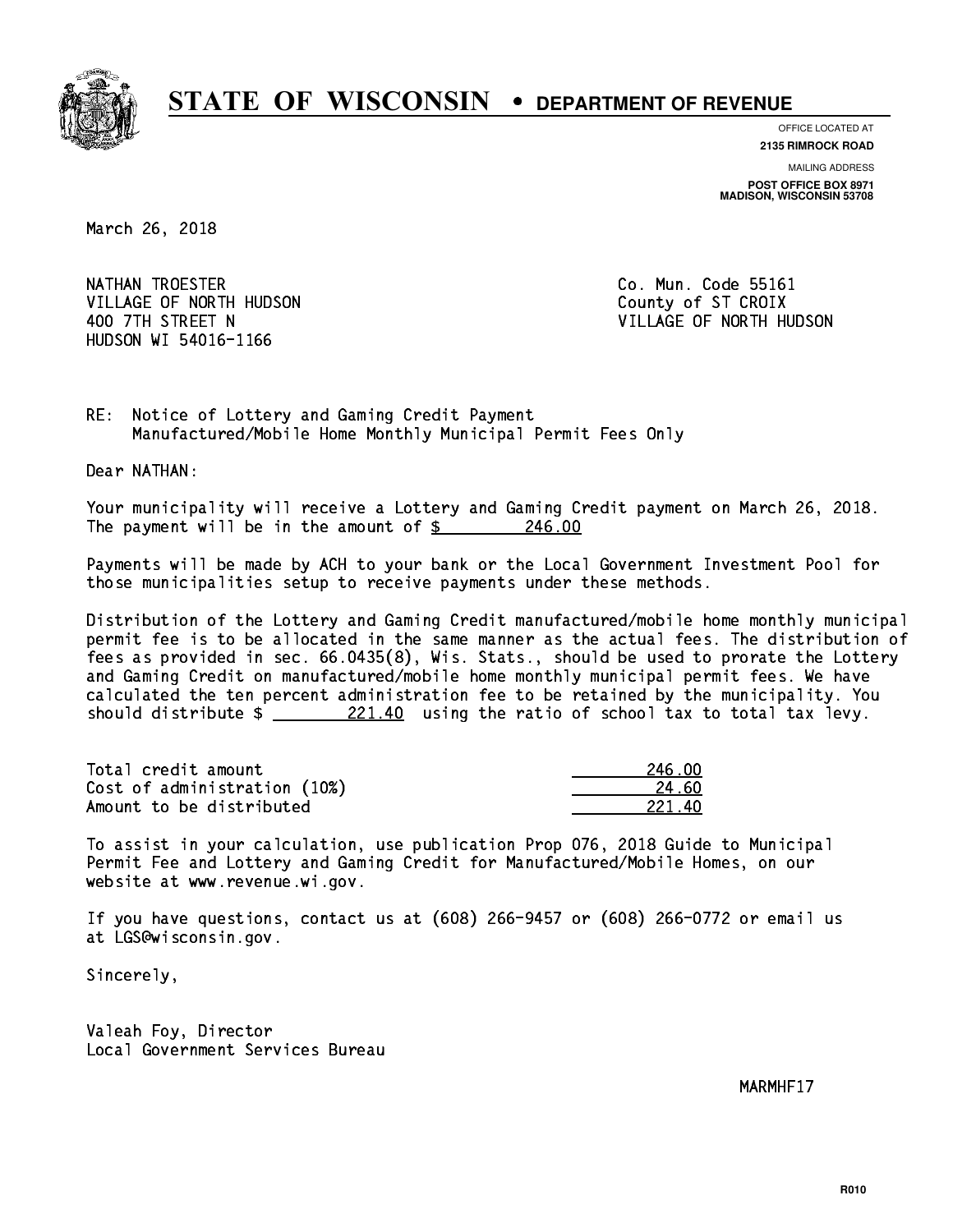

**OFFICE LOCATED AT 2135 RIMROCK ROAD**

**MAILING ADDRESS POST OFFICE BOX 8971 MADISON, WISCONSIN 53708**

March 26, 2018

**MEGAN DULL** VILLAGE OF ROBERTS COUNTY OF ST CROIX 107 E MAPLE ST VILLAGE OF ROBERTS ROBERTS WI 54023-9703

Co. Mun. Code 55176

RE: Notice of Lottery and Gaming Credit Payment Manufactured/Mobile Home Monthly Municipal Permit Fees Only

Dear MEGAN:

 Your municipality will receive a Lottery and Gaming Credit payment on March 26, 2018. The payment will be in the amount of \$ 3,702.41 \_\_\_\_\_\_\_\_\_\_\_\_\_\_\_\_

 Payments will be made by ACH to your bank or the Local Government Investment Pool for those municipalities setup to receive payments under these methods.

 Distribution of the Lottery and Gaming Credit manufactured/mobile home monthly municipal permit fee is to be allocated in the same manner as the actual fees. The distribution of fees as provided in sec. 66.0435(8), Wis. Stats., should be used to prorate the Lottery and Gaming Credit on manufactured/mobile home monthly municipal permit fees. We have calculated the ten percent administration fee to be retained by the municipality. You should distribute  $\frac{2}{2}$   $\frac{3}{332.17}$  using the ratio of school tax to total tax levy.

| Total credit amount          | 3.702.41 |
|------------------------------|----------|
| Cost of administration (10%) | 370.24   |
| Amount to be distributed     | 3.332.17 |

 To assist in your calculation, use publication Prop 076, 2018 Guide to Municipal Permit Fee and Lottery and Gaming Credit for Manufactured/Mobile Homes, on our website at www.revenue.wi.gov.

 If you have questions, contact us at (608) 266-9457 or (608) 266-0772 or email us at LGS@wisconsin.gov.

Sincerely,

 Valeah Foy, Director Local Government Services Bureau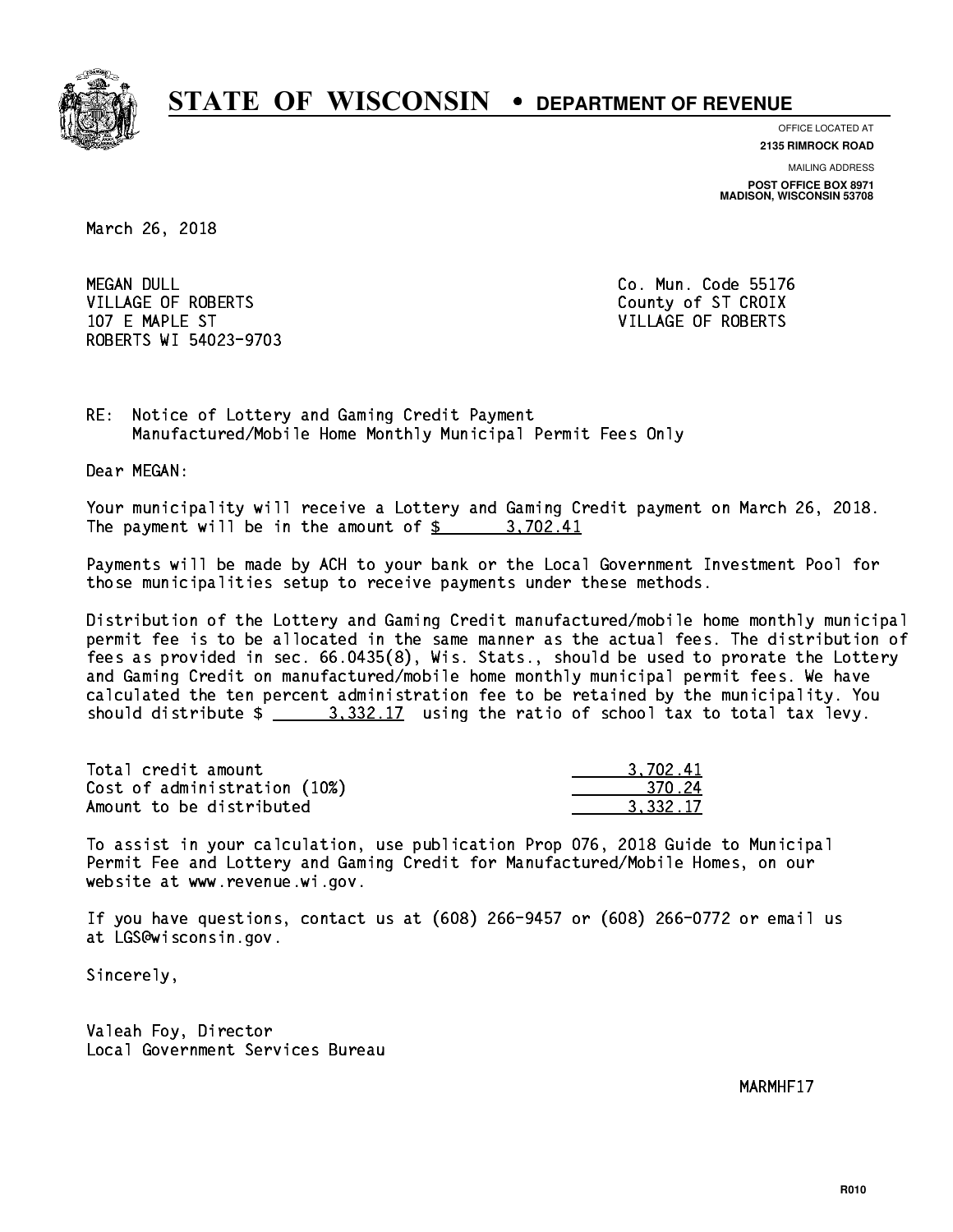

**OFFICE LOCATED AT**

**2135 RIMROCK ROAD**

**MAILING ADDRESS POST OFFICE BOX 8971 MADISON, WISCONSIN 53708**

March 26, 2018

JANET NELSON VILLAGE OF WOODVILLE COUNTY OF ST CROIX PO BOX 205 WOODVILLE WI 54028-0205

Co. Mun. Code 55192 VILLAGE OF WOODVILLE

RE: Notice of Lottery and Gaming Credit Payment Manufactured/Mobile Home Monthly Municipal Permit Fees Only

Dear JANET:

 Your municipality will receive a Lottery and Gaming Credit payment on March 26, 2018. The payment will be in the amount of  $\frac{2}{3}$  3,804.12

 Payments will be made by ACH to your bank or the Local Government Investment Pool for those municipalities setup to receive payments under these methods.

 Distribution of the Lottery and Gaming Credit manufactured/mobile home monthly municipal permit fee is to be allocated in the same manner as the actual fees. The distribution of fees as provided in sec. 66.0435(8), Wis. Stats., should be used to prorate the Lottery and Gaming Credit on manufactured/mobile home monthly municipal permit fees. We have calculated the ten percent administration fee to be retained by the municipality. You should distribute  $\frac{2}{1}$   $\frac{3.423.71}{2}$  using the ratio of school tax to total tax levy.

| Total credit amount          | 3.804.12 |
|------------------------------|----------|
| Cost of administration (10%) | 380.41   |
| Amount to be distributed     | 3.423.71 |

 To assist in your calculation, use publication Prop 076, 2018 Guide to Municipal Permit Fee and Lottery and Gaming Credit for Manufactured/Mobile Homes, on our website at www.revenue.wi.gov.

 If you have questions, contact us at (608) 266-9457 or (608) 266-0772 or email us at LGS@wisconsin.gov.

Sincerely,

 Valeah Foy, Director Local Government Services Bureau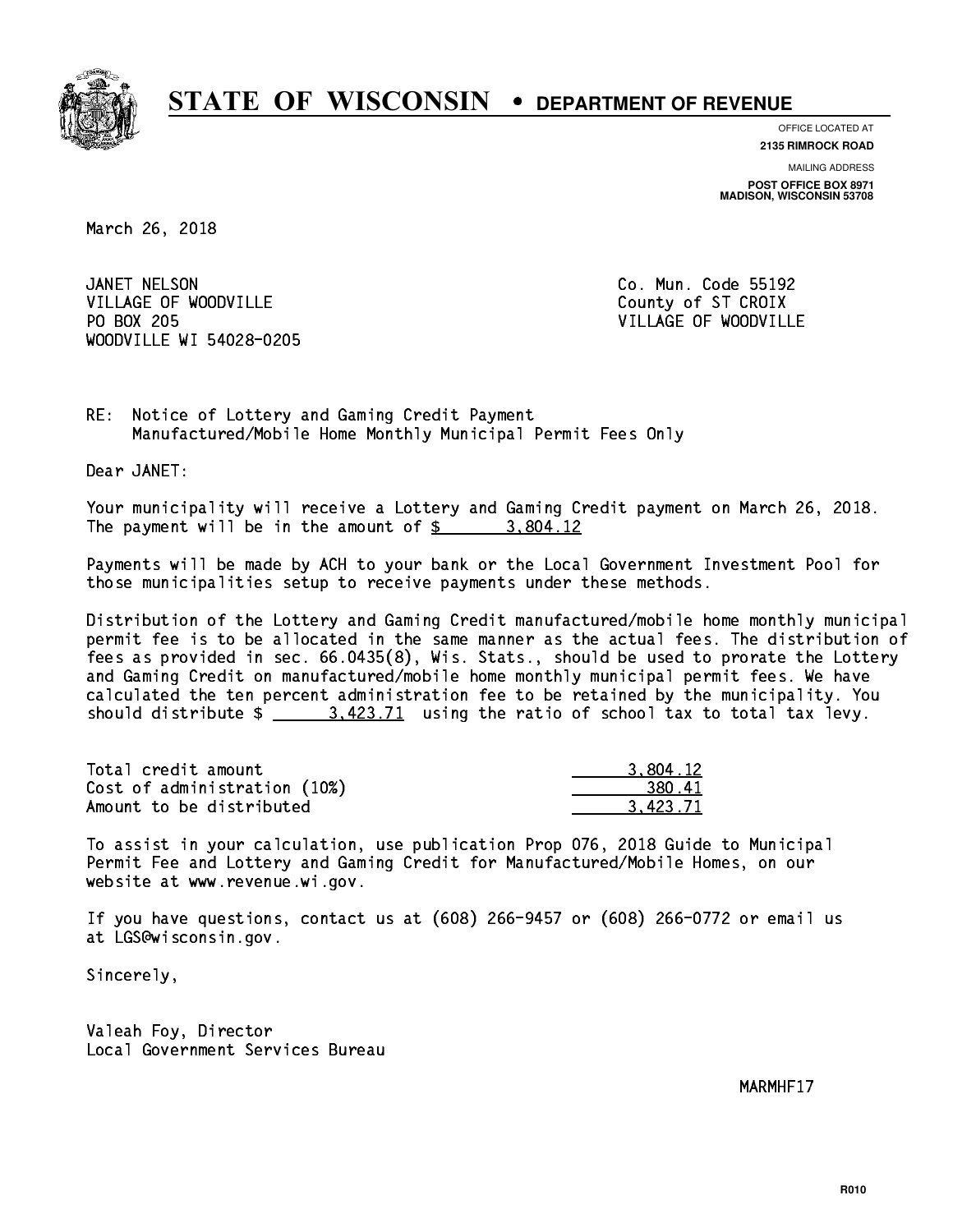

**OFFICE LOCATED AT**

**2135 RIMROCK ROAD**

**MAILING ADDRESS POST OFFICE BOX 8971 MADISON, WISCONSIN 53708**

March 26, 2018

SHARI ROSENOW CITY OF GLENWOOD CITY COUNTY COUNTY COUNTY OF ST CROIX PO BOX 368 GLENWOOD CITY WI 54013-0368

Co. Mun. Code 55231 CITY OF GLENWOOD CITY

RE: Notice of Lottery and Gaming Credit Payment Manufactured/Mobile Home Monthly Municipal Permit Fees Only

Dear SHARI:

 Your municipality will receive a Lottery and Gaming Credit payment on March 26, 2018. The payment will be in the amount of  $\frac{2}{3}$  2,727.89

 Payments will be made by ACH to your bank or the Local Government Investment Pool for those municipalities setup to receive payments under these methods.

 Distribution of the Lottery and Gaming Credit manufactured/mobile home monthly municipal permit fee is to be allocated in the same manner as the actual fees. The distribution of fees as provided in sec. 66.0435(8), Wis. Stats., should be used to prorate the Lottery and Gaming Credit on manufactured/mobile home monthly municipal permit fees. We have calculated the ten percent administration fee to be retained by the municipality. You should distribute  $\frac{2.455.11}{2.455.11}$  using the ratio of school tax to total tax levy.

| Total credit amount          | 2.727.89 |
|------------------------------|----------|
| Cost of administration (10%) | -272.78  |
| Amount to be distributed     | 2.455.11 |

 To assist in your calculation, use publication Prop 076, 2018 Guide to Municipal Permit Fee and Lottery and Gaming Credit for Manufactured/Mobile Homes, on our website at www.revenue.wi.gov.

 If you have questions, contact us at (608) 266-9457 or (608) 266-0772 or email us at LGS@wisconsin.gov.

Sincerely,

 Valeah Foy, Director Local Government Services Bureau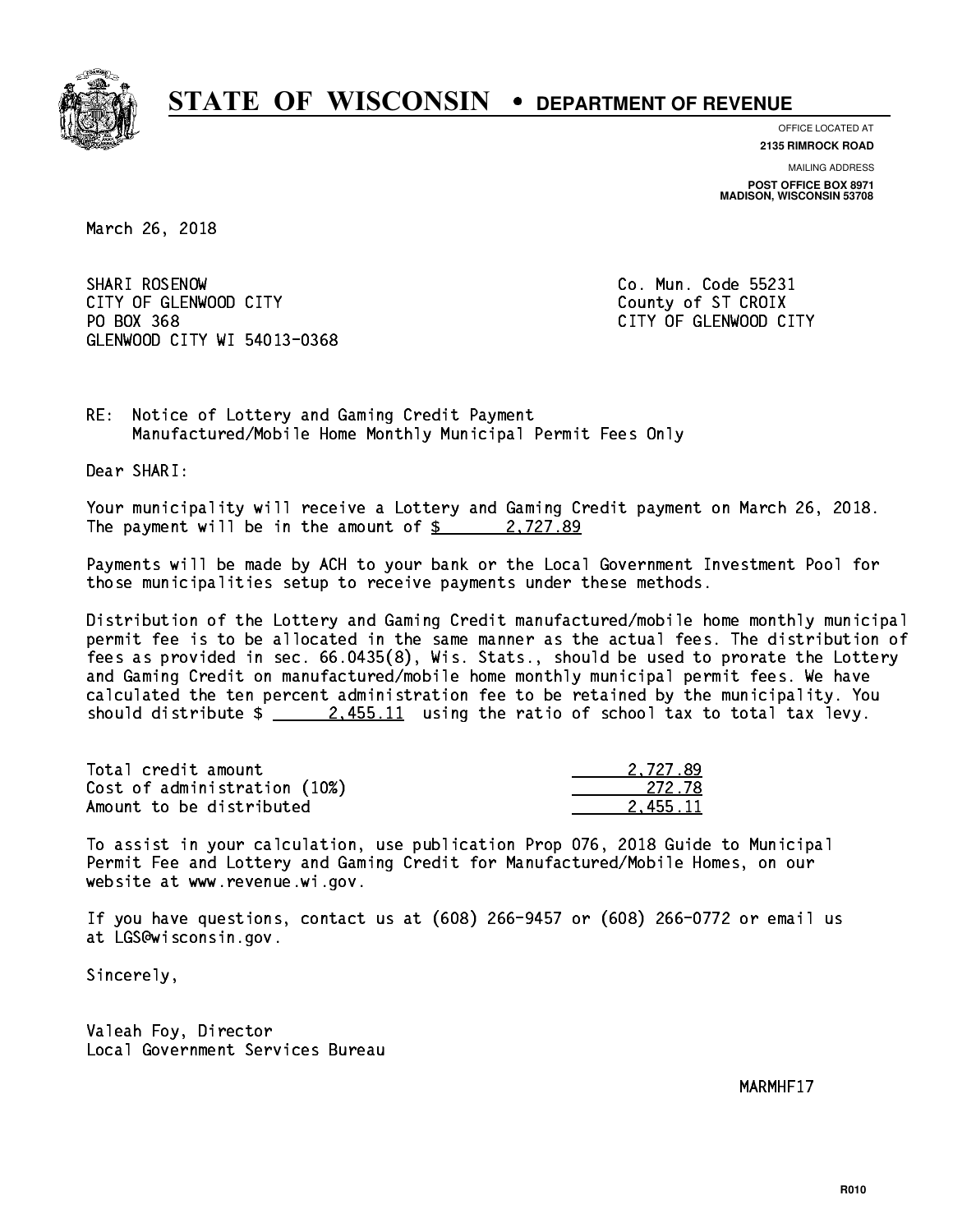

**OFFICE LOCATED AT**

**2135 RIMROCK ROAD**

**MAILING ADDRESS POST OFFICE BOX 8971 MADISON, WISCONSIN 53708**

March 26, 2018

 BEV LANGENBACK Co. Mun. Code 55261 CITY OF NEW RICHMOND COUNTY OF ST CROIX 156 EAST FIRST STREET CITY OF NEW RICHMOND NEW RICHMOND WI 54017-1802

RE: Notice of Lottery and Gaming Credit Payment Manufactured/Mobile Home Monthly Municipal Permit Fees Only

Dear BEV:

 Your municipality will receive a Lottery and Gaming Credit payment on March 26, 2018. The payment will be in the amount of  $\frac{2}{3}$  1,629.50

 Payments will be made by ACH to your bank or the Local Government Investment Pool for those municipalities setup to receive payments under these methods.

 Distribution of the Lottery and Gaming Credit manufactured/mobile home monthly municipal permit fee is to be allocated in the same manner as the actual fees. The distribution of fees as provided in sec. 66.0435(8), Wis. Stats., should be used to prorate the Lottery and Gaming Credit on manufactured/mobile home monthly municipal permit fees. We have calculated the ten percent administration fee to be retained by the municipality. You should distribute  $\frac{1,466.55}{1,466.55}$  using the ratio of school tax to total tax levy.

| Total credit amount          | 1,629.50 |
|------------------------------|----------|
| Cost of administration (10%) | 162.95   |
| Amount to be distributed     | 1,466.55 |

 To assist in your calculation, use publication Prop 076, 2018 Guide to Municipal Permit Fee and Lottery and Gaming Credit for Manufactured/Mobile Homes, on our website at www.revenue.wi.gov.

 If you have questions, contact us at (608) 266-9457 or (608) 266-0772 or email us at LGS@wisconsin.gov.

Sincerely,

 Valeah Foy, Director Local Government Services Bureau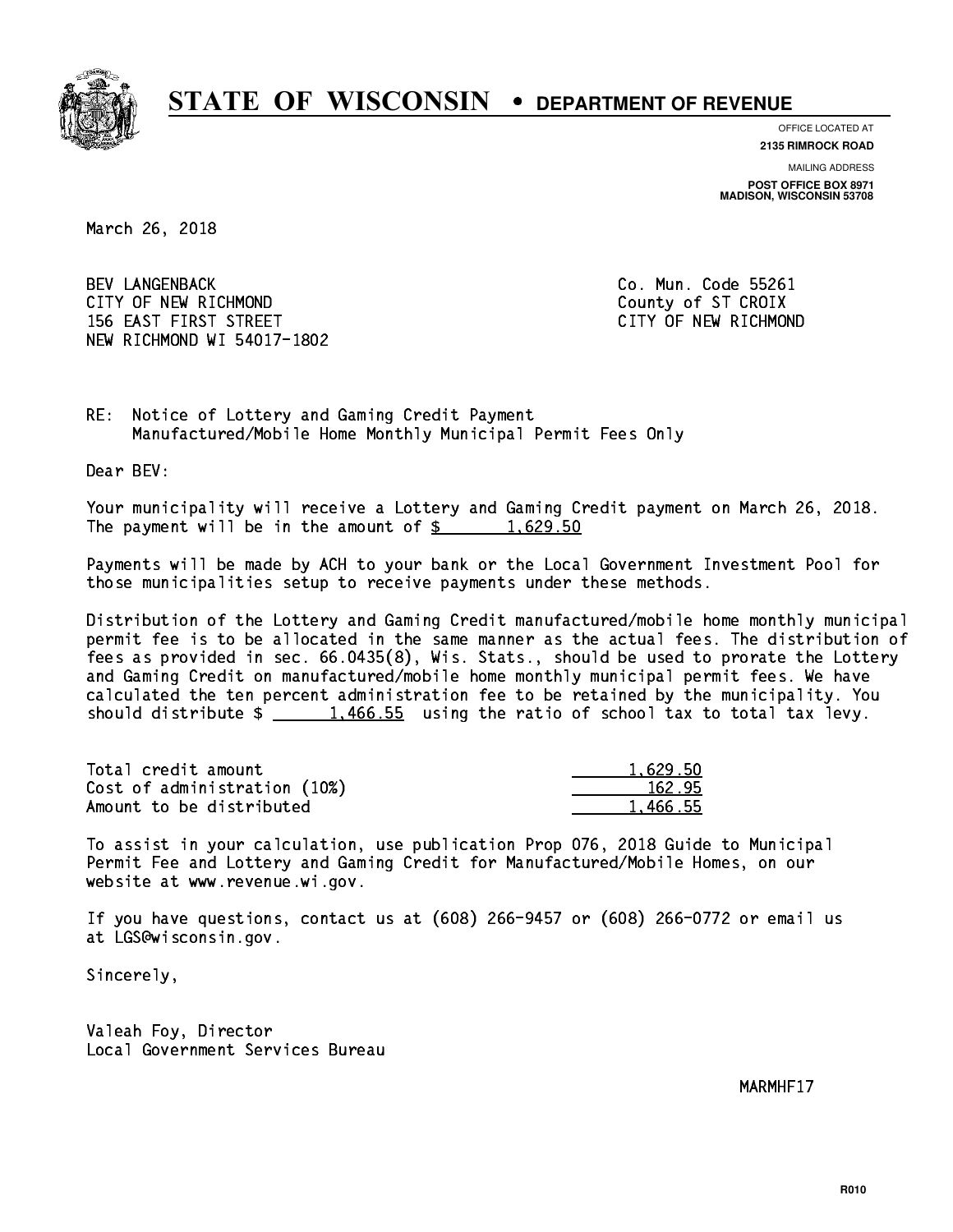

**OFFICE LOCATED AT 2135 RIMROCK ROAD**

**MAILING ADDRESS**

**POST OFFICE BOX 8971 MADISON, WISCONSIN 53708**

March 26, 2018

**BARBARA A TERRY**  TOWN OF BARABOO County of SAUK 101 CEDAR STREET TOWN OF BARABOO BARABOO WI 53913-1182

Co. Mun. Code 56002

RE: Notice of Lottery and Gaming Credit Payment Manufactured/Mobile Home Monthly Municipal Permit Fees Only

Dear BARBARA:

 Your municipality will receive a Lottery and Gaming Credit payment on March 26, 2018. The payment will be in the amount of \$ 363.84 \_\_\_\_\_\_\_\_\_\_\_\_\_\_\_\_

 Payments will be made by ACH to your bank or the Local Government Investment Pool for those municipalities setup to receive payments under these methods.

 Distribution of the Lottery and Gaming Credit manufactured/mobile home monthly municipal permit fee is to be allocated in the same manner as the actual fees. The distribution of fees as provided in sec. 66.0435(8), Wis. Stats., should be used to prorate the Lottery and Gaming Credit on manufactured/mobile home monthly municipal permit fees. We have calculated the ten percent administration fee to be retained by the municipality. You should distribute  $\frac{27.46}{27.46}$  using the ratio of school tax to total tax levy.

| Total credit amount          | 363.84 |
|------------------------------|--------|
| Cost of administration (10%) | 36.38  |
| Amount to be distributed     | 327 46 |

| 63.84      |
|------------|
| 5 R.R      |
| .6<br>327. |

 To assist in your calculation, use publication Prop 076, 2018 Guide to Municipal Permit Fee and Lottery and Gaming Credit for Manufactured/Mobile Homes, on our website at www.revenue.wi.gov.

 If you have questions, contact us at (608) 266-9457 or (608) 266-0772 or email us at LGS@wisconsin.gov.

Sincerely,

 Valeah Foy, Director Local Government Services Bureau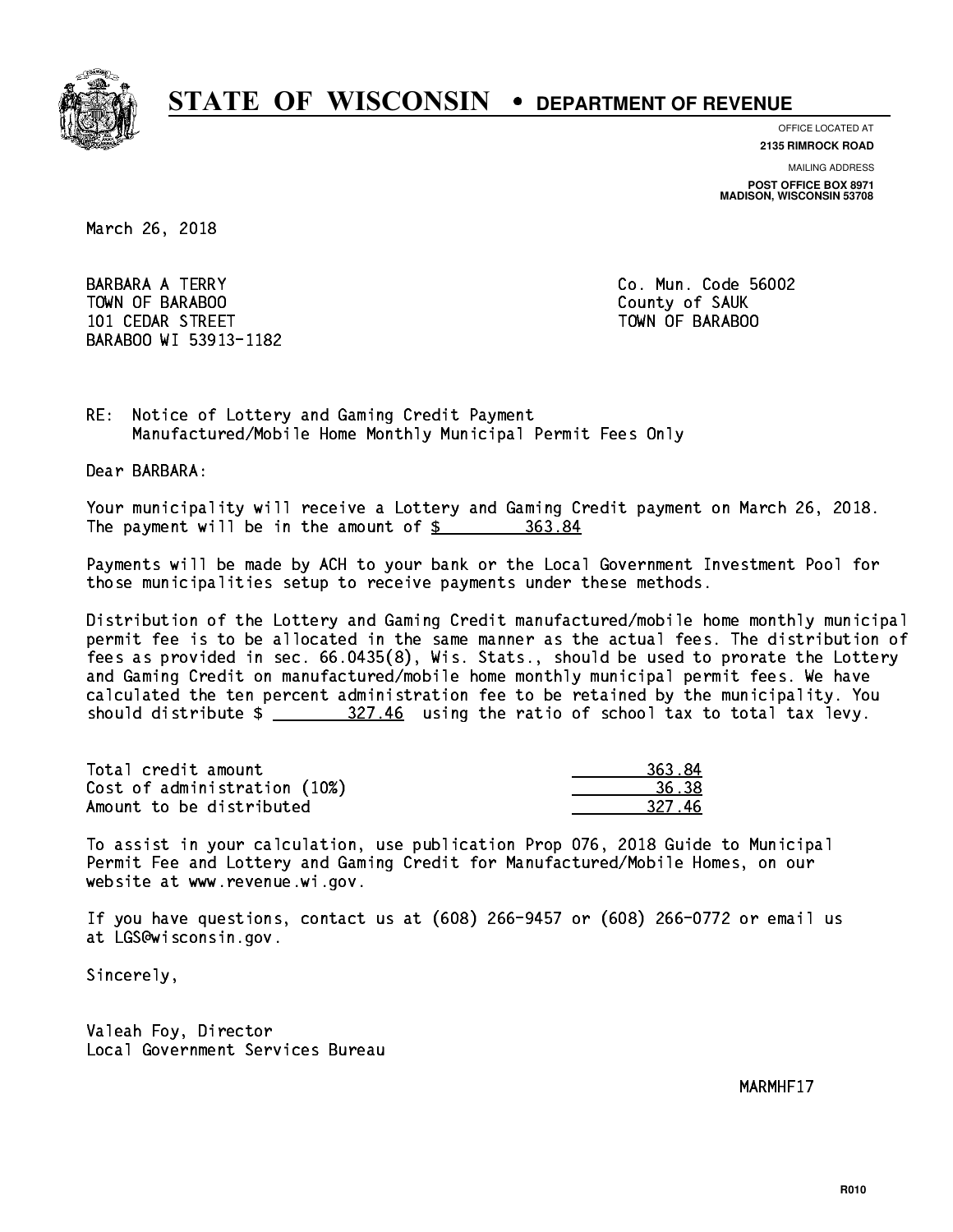

**OFFICE LOCATED AT**

**2135 RIMROCK ROAD**

**MAILING ADDRESS POST OFFICE BOX 8971 MADISON, WISCONSIN 53708**

March 26, 2018

 MARY GRIFFIN Co. Mun. Code 56006 TOWN OF DELLONA County of SAUK E8062 HWY H TOWN OF DELLONA LYNDON STATION WI 53944

RE: Notice of Lottery and Gaming Credit Payment Manufactured/Mobile Home Monthly Municipal Permit Fees Only

Dear MARY:

 Your municipality will receive a Lottery and Gaming Credit payment on March 26, 2018. The payment will be in the amount of  $\frac{2}{3}$  3,309.36

 Payments will be made by ACH to your bank or the Local Government Investment Pool for those municipalities setup to receive payments under these methods.

 Distribution of the Lottery and Gaming Credit manufactured/mobile home monthly municipal permit fee is to be allocated in the same manner as the actual fees. The distribution of fees as provided in sec. 66.0435(8), Wis. Stats., should be used to prorate the Lottery and Gaming Credit on manufactured/mobile home monthly municipal permit fees. We have calculated the ten percent administration fee to be retained by the municipality. You should distribute  $\frac{2.978.43}{2.978.43}$  using the ratio of school tax to total tax levy.

| Total credit amount          | 3,309.36 |
|------------------------------|----------|
| Cost of administration (10%) | 330.93   |
| Amount to be distributed     | 2.978.43 |

 To assist in your calculation, use publication Prop 076, 2018 Guide to Municipal Permit Fee and Lottery and Gaming Credit for Manufactured/Mobile Homes, on our website at www.revenue.wi.gov.

 If you have questions, contact us at (608) 266-9457 or (608) 266-0772 or email us at LGS@wisconsin.gov.

Sincerely,

 Valeah Foy, Director Local Government Services Bureau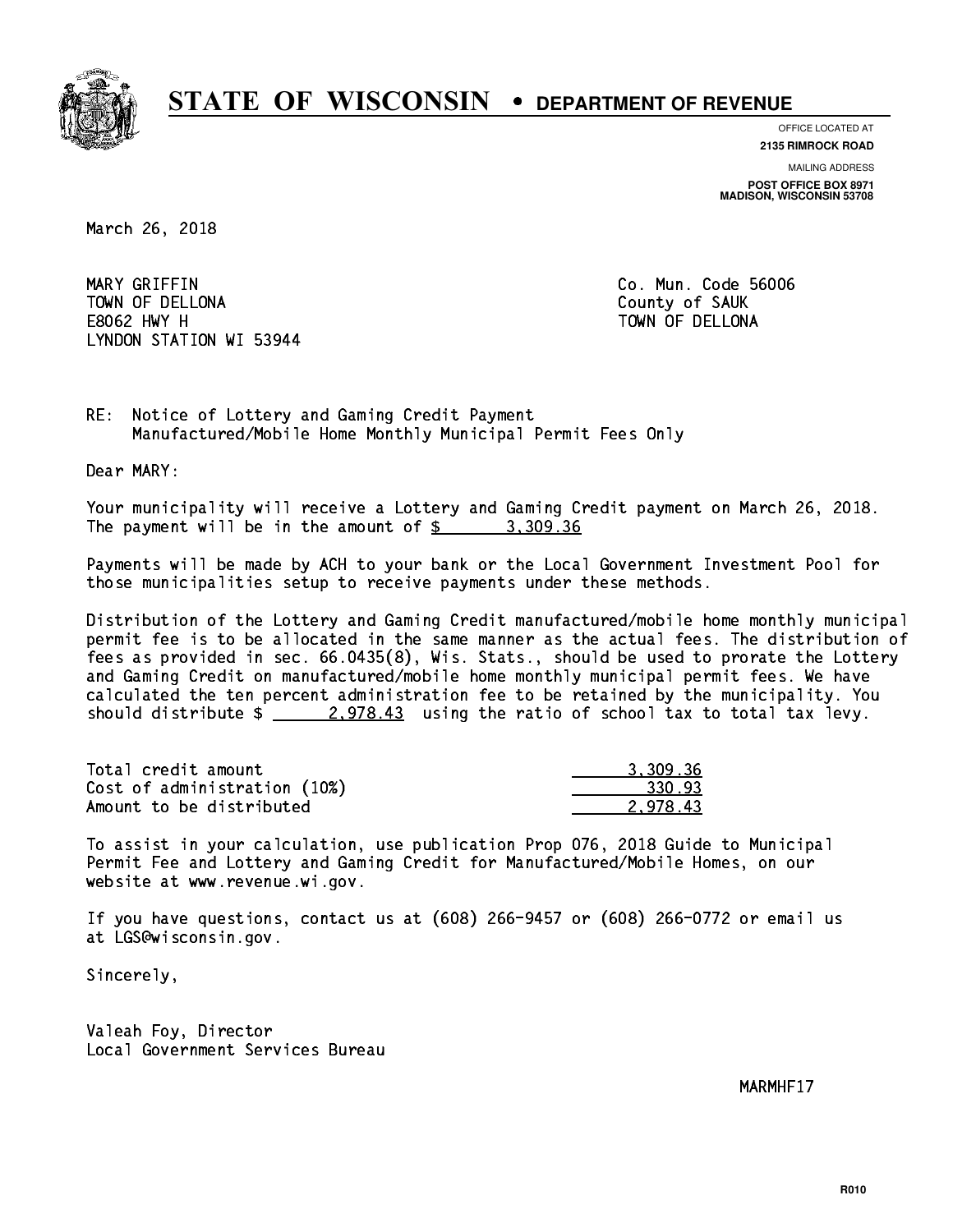

**OFFICE LOCATED AT 2135 RIMROCK ROAD**

**MAILING ADDRESS POST OFFICE BOX 8971 MADISON, WISCONSIN 53708**

March 26, 2018

 DEBORAH L KOWALKE Co. Mun. Code 56008 TOWN OF DELTON County of SAUK PO BOX 148 PO BOX 148 TOWN OF DELTON LAKE DELTON WI 53940-0148

RE: Notice of Lottery and Gaming Credit Payment Manufactured/Mobile Home Monthly Municipal Permit Fees Only

Dear DEBORAH:

 Your municipality will receive a Lottery and Gaming Credit payment on March 26, 2018. The payment will be in the amount of \$ 5,395.32 \_\_\_\_\_\_\_\_\_\_\_\_\_\_\_\_

 Payments will be made by ACH to your bank or the Local Government Investment Pool for those municipalities setup to receive payments under these methods.

 Distribution of the Lottery and Gaming Credit manufactured/mobile home monthly municipal permit fee is to be allocated in the same manner as the actual fees. The distribution of fees as provided in sec. 66.0435(8), Wis. Stats., should be used to prorate the Lottery and Gaming Credit on manufactured/mobile home monthly municipal permit fees. We have calculated the ten percent administration fee to be retained by the municipality. You should distribute  $\frac{4.855.79}{4.855.79}$  using the ratio of school tax to total tax levy.

| Total credit amount          | 5.395.32 |
|------------------------------|----------|
| Cost of administration (10%) | 539.53   |
| Amount to be distributed     | 4.855.79 |

 To assist in your calculation, use publication Prop 076, 2018 Guide to Municipal Permit Fee and Lottery and Gaming Credit for Manufactured/Mobile Homes, on our website at www.revenue.wi.gov.

 If you have questions, contact us at (608) 266-9457 or (608) 266-0772 or email us at LGS@wisconsin.gov.

Sincerely,

 Valeah Foy, Director Local Government Services Bureau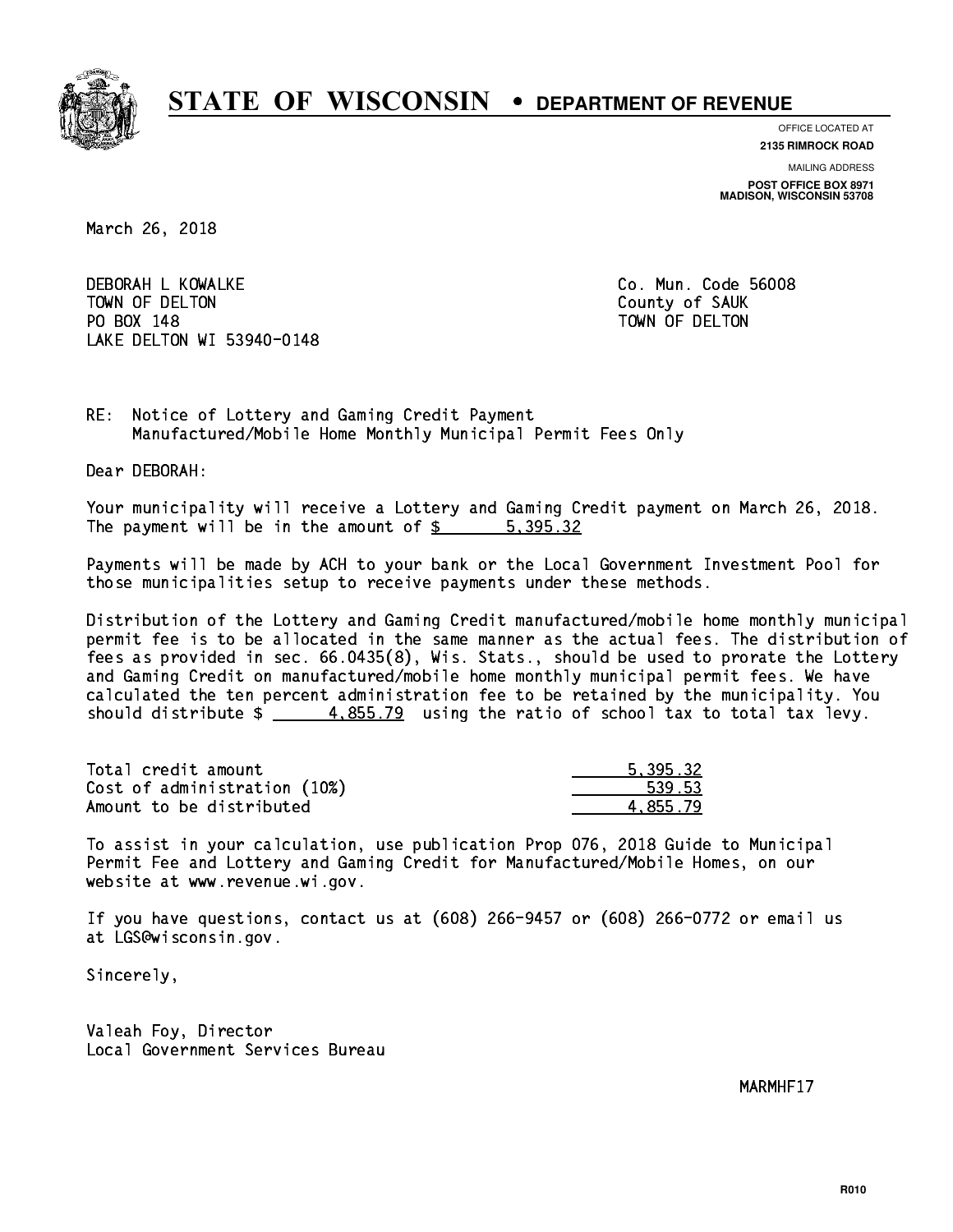

**OFFICE LOCATED AT**

**2135 RIMROCK ROAD**

**MAILING ADDRESS POST OFFICE BOX 8971 MADISON, WISCONSIN 53708**

March 26, 2018

 MARILYN J ADAMS Co. Mun. Code 56012 TOWN OF FAIRFIELD County of SAUK E11938 SHADY LANE RD TOWN OF FAIRFIELD BARABOO WI 53913-9742

RE: Notice of Lottery and Gaming Credit Payment Manufactured/Mobile Home Monthly Municipal Permit Fees Only

Dear MARILYN:

 Your municipality will receive a Lottery and Gaming Credit payment on March 26, 2018. The payment will be in the amount of  $$ 502.68$ 

 Payments will be made by ACH to your bank or the Local Government Investment Pool for those municipalities setup to receive payments under these methods.

 Distribution of the Lottery and Gaming Credit manufactured/mobile home monthly municipal permit fee is to be allocated in the same manner as the actual fees. The distribution of fees as provided in sec. 66.0435(8), Wis. Stats., should be used to prorate the Lottery and Gaming Credit on manufactured/mobile home monthly municipal permit fees. We have calculated the ten percent administration fee to be retained by the municipality. You should distribute  $\frac{452.42}{1000}$  using the ratio of school tax to total tax levy.

Total credit amount Cost of administration (10%) Amount to be distributed

| 502.68 |
|--------|
| l 26   |
| ነ2 42. |

 To assist in your calculation, use publication Prop 076, 2018 Guide to Municipal Permit Fee and Lottery and Gaming Credit for Manufactured/Mobile Homes, on our website at www.revenue.wi.gov.

 If you have questions, contact us at (608) 266-9457 or (608) 266-0772 or email us at LGS@wisconsin.gov.

Sincerely,

 Valeah Foy, Director Local Government Services Bureau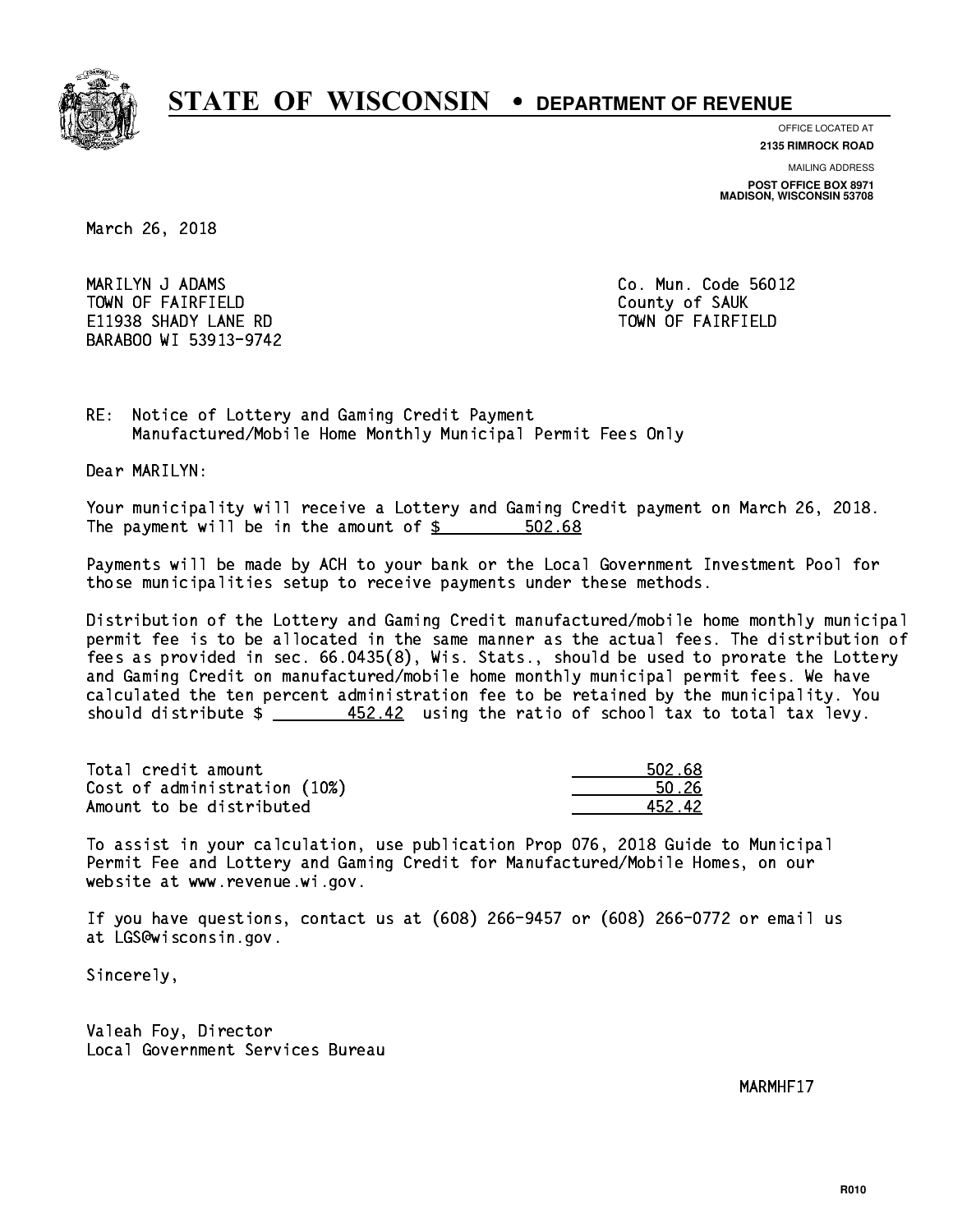

**OFFICE LOCATED AT**

**2135 RIMROCK ROAD**

**MAILING ADDRESS POST OFFICE BOX 8971 MADISON, WISCONSIN 53708**

March 26, 2018

 TIM MC CUMBER Co. Mun. Code 56026 Town of Merriman County of Sauka County of Sauka County of Sauka County of Sauka County of Sauka County of Sau PO BOX 115 PO BOX 115 TOWN OF MERRIMAC MERRIMAC WI 53561-0115

RE: Notice of Lottery and Gaming Credit Payment Manufactured/Mobile Home Monthly Municipal Permit Fees Only

Dear TIM:

 Your municipality will receive a Lottery and Gaming Credit payment on March 26, 2018. The payment will be in the amount of  $\frac{2}{3}$  2,188.72

 Payments will be made by ACH to your bank or the Local Government Investment Pool for those municipalities setup to receive payments under these methods.

 Distribution of the Lottery and Gaming Credit manufactured/mobile home monthly municipal permit fee is to be allocated in the same manner as the actual fees. The distribution of fees as provided in sec. 66.0435(8), Wis. Stats., should be used to prorate the Lottery and Gaming Credit on manufactured/mobile home monthly municipal permit fees. We have calculated the ten percent administration fee to be retained by the municipality. You should distribute  $\frac{1,969.85}{1,969.85}$  using the ratio of school tax to total tax levy.

| Total credit amount          | 2.188.72 |
|------------------------------|----------|
| Cost of administration (10%) | 218.87   |
| Amount to be distributed     | 1.969.85 |

 To assist in your calculation, use publication Prop 076, 2018 Guide to Municipal Permit Fee and Lottery and Gaming Credit for Manufactured/Mobile Homes, on our website at www.revenue.wi.gov.

 If you have questions, contact us at (608) 266-9457 or (608) 266-0772 or email us at LGS@wisconsin.gov.

Sincerely,

 Valeah Foy, Director Local Government Services Bureau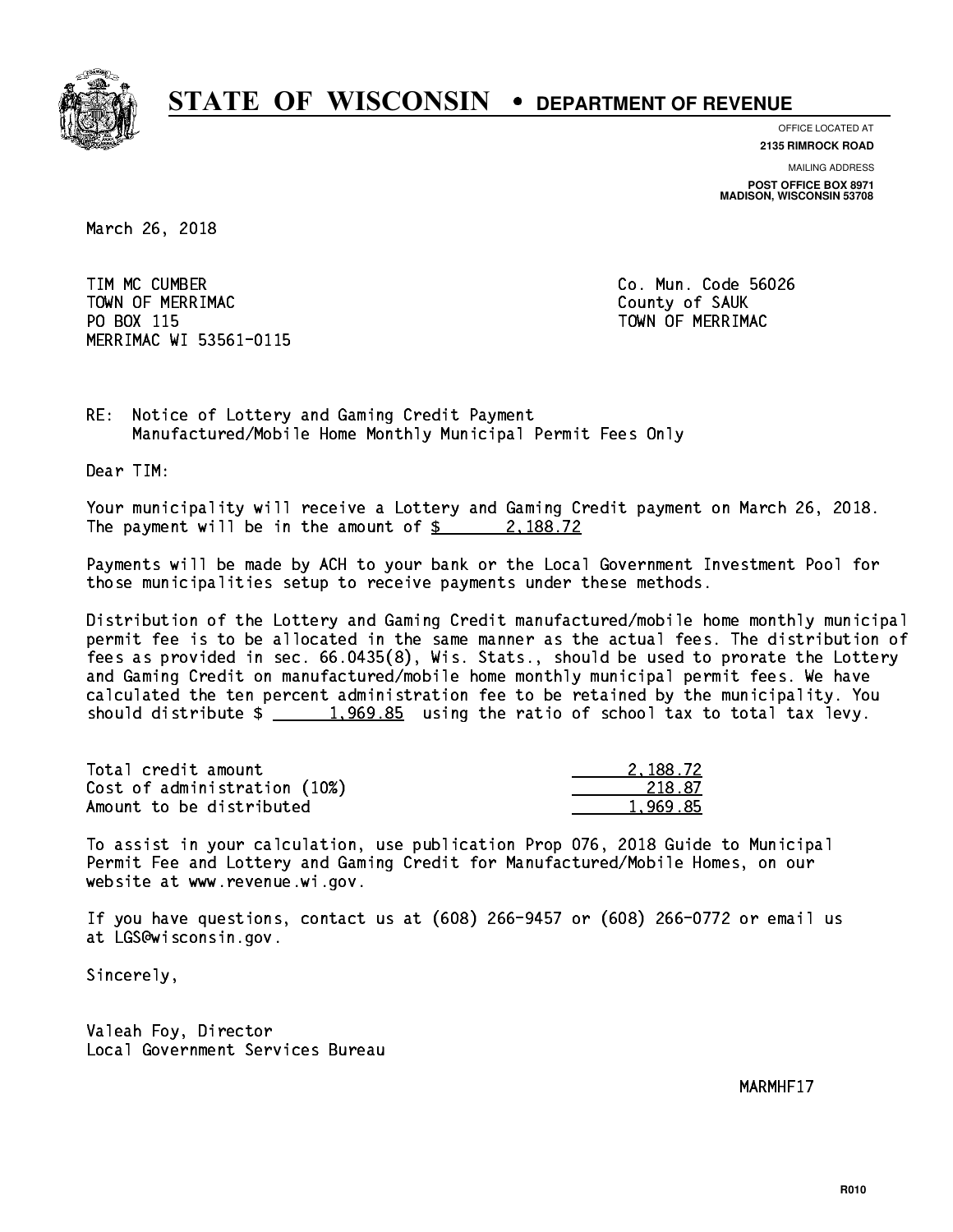

**OFFICE LOCATED AT**

**2135 RIMROCK ROAD**

**MAILING ADDRESS POST OFFICE BOX 8971 MADISON, WISCONSIN 53708**

March 26, 2018

**KAREN SHELTON** TOWN OF SPRING GREEN COUNTY OF SAUK S12596 PEARL RD TOWN OF SPRING GREEN SPRING GREEN WI 53588-9685

Co. Mun. Code 56032

RE: Notice of Lottery and Gaming Credit Payment Manufactured/Mobile Home Monthly Municipal Permit Fees Only

Dear KAREN:

 Your municipality will receive a Lottery and Gaming Credit payment on March 26, 2018. The payment will be in the amount of  $\frac{2}{3}$  10,877.76

 Payments will be made by ACH to your bank or the Local Government Investment Pool for those municipalities setup to receive payments under these methods.

 Distribution of the Lottery and Gaming Credit manufactured/mobile home monthly municipal permit fee is to be allocated in the same manner as the actual fees. The distribution of fees as provided in sec. 66.0435(8), Wis. Stats., should be used to prorate the Lottery and Gaming Credit on manufactured/mobile home monthly municipal permit fees. We have calculated the ten percent administration fee to be retained by the municipality. You should distribute  $\frac{2}{2}$   $\frac{9}{2}$   $\frac{789.99}{2}$  using the ratio of school tax to total tax levy.

| Total credit amount          | 10,877.76 |
|------------------------------|-----------|
| Cost of administration (10%) | 1,087.77  |
| Amount to be distributed     | 9.789.99  |

 To assist in your calculation, use publication Prop 076, 2018 Guide to Municipal Permit Fee and Lottery and Gaming Credit for Manufactured/Mobile Homes, on our website at www.revenue.wi.gov.

 If you have questions, contact us at (608) 266-9457 or (608) 266-0772 or email us at LGS@wisconsin.gov.

Sincerely,

 Valeah Foy, Director Local Government Services Bureau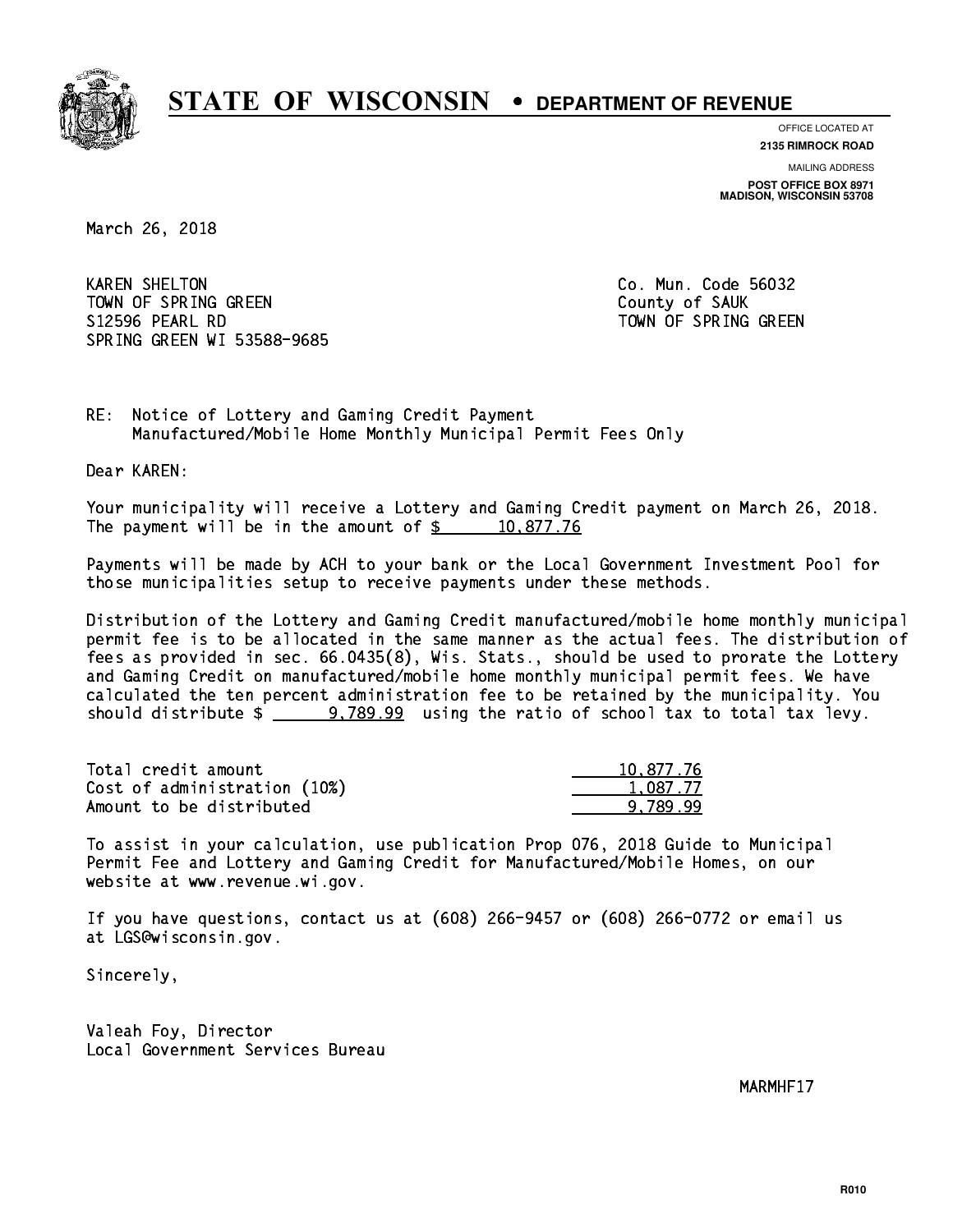

**OFFICE LOCATED AT**

**2135 RIMROCK ROAD**

**MAILING ADDRESS POST OFFICE BOX 8971 MADISON, WISCONSIN 53708**

March 26, 2018

**ROBIN MEIER**  TOWN OF SUMPTER County of SAUK E11097 KINGS CORNER RD TOWN OF SUMPTER NORTH FREEDOM WI 53951-9724

Co. Mun. Code 56034

RE: Notice of Lottery and Gaming Credit Payment Manufactured/Mobile Home Monthly Municipal Permit Fees Only

Dear ROBIN:

 Your municipality will receive a Lottery and Gaming Credit payment on March 26, 2018. The payment will be in the amount of  $\frac{2}{3}$  11,116.44

 Payments will be made by ACH to your bank or the Local Government Investment Pool for those municipalities setup to receive payments under these methods.

 Distribution of the Lottery and Gaming Credit manufactured/mobile home monthly municipal permit fee is to be allocated in the same manner as the actual fees. The distribution of fees as provided in sec. 66.0435(8), Wis. Stats., should be used to prorate the Lottery and Gaming Credit on manufactured/mobile home monthly municipal permit fees. We have calculated the ten percent administration fee to be retained by the municipality. You should distribute  $\frac{10,004.80}{2}$  using the ratio of school tax to total tax levy.

| Total credit amount          | 11, 116.44 |
|------------------------------|------------|
| Cost of administration (10%) | 1.111.64   |
| Amount to be distributed     | 10.004.80  |

 To assist in your calculation, use publication Prop 076, 2018 Guide to Municipal Permit Fee and Lottery and Gaming Credit for Manufactured/Mobile Homes, on our website at www.revenue.wi.gov.

 If you have questions, contact us at (608) 266-9457 or (608) 266-0772 or email us at LGS@wisconsin.gov.

Sincerely,

 Valeah Foy, Director Local Government Services Bureau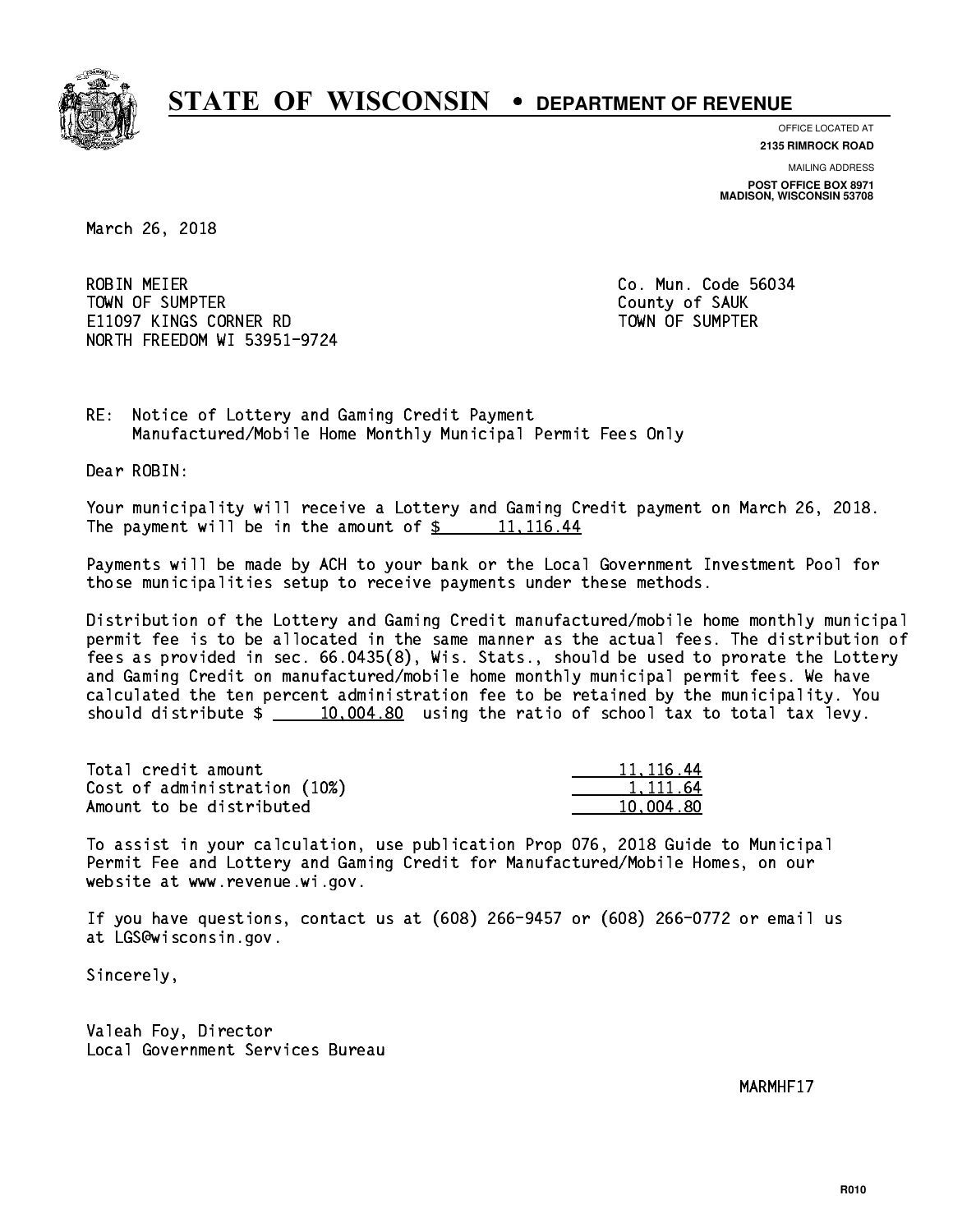

**OFFICE LOCATED AT**

**2135 RIMROCK ROAD**

**MAILING ADDRESS POST OFFICE BOX 8971 MADISON, WISCONSIN 53708**

March 26, 2018

**KAY C MACKESEY** VILLAGE OF LAKE DELTON COUNTY OF SAUK PO BOX 87 LAKE DELTON WI 53940-0087

Co. Mun. Code 56146 VILLAGE OF LAKE DELTON

RE: Notice of Lottery and Gaming Credit Payment Manufactured/Mobile Home Monthly Municipal Permit Fees Only

Dear KAY:

 Your municipality will receive a Lottery and Gaming Credit payment on March 26, 2018. The payment will be in the amount of \$ 27,804.84 \_\_\_\_\_\_\_\_\_\_\_\_\_\_\_\_

 Payments will be made by ACH to your bank or the Local Government Investment Pool for those municipalities setup to receive payments under these methods.

 Distribution of the Lottery and Gaming Credit manufactured/mobile home monthly municipal permit fee is to be allocated in the same manner as the actual fees. The distribution of fees as provided in sec. 66.0435(8), Wis. Stats., should be used to prorate the Lottery and Gaming Credit on manufactured/mobile home monthly municipal permit fees. We have calculated the ten percent administration fee to be retained by the municipality. You should distribute  $\frac{25.024.36}{25.024.36}$  using the ratio of school tax to total tax levy.

| Total credit amount          | 27,804.84 |
|------------------------------|-----------|
| Cost of administration (10%) | 2.780.48  |
| Amount to be distributed     | 25.024.36 |

 To assist in your calculation, use publication Prop 076, 2018 Guide to Municipal Permit Fee and Lottery and Gaming Credit for Manufactured/Mobile Homes, on our website at www.revenue.wi.gov.

 If you have questions, contact us at (608) 266-9457 or (608) 266-0772 or email us at LGS@wisconsin.gov.

Sincerely,

 Valeah Foy, Director Local Government Services Bureau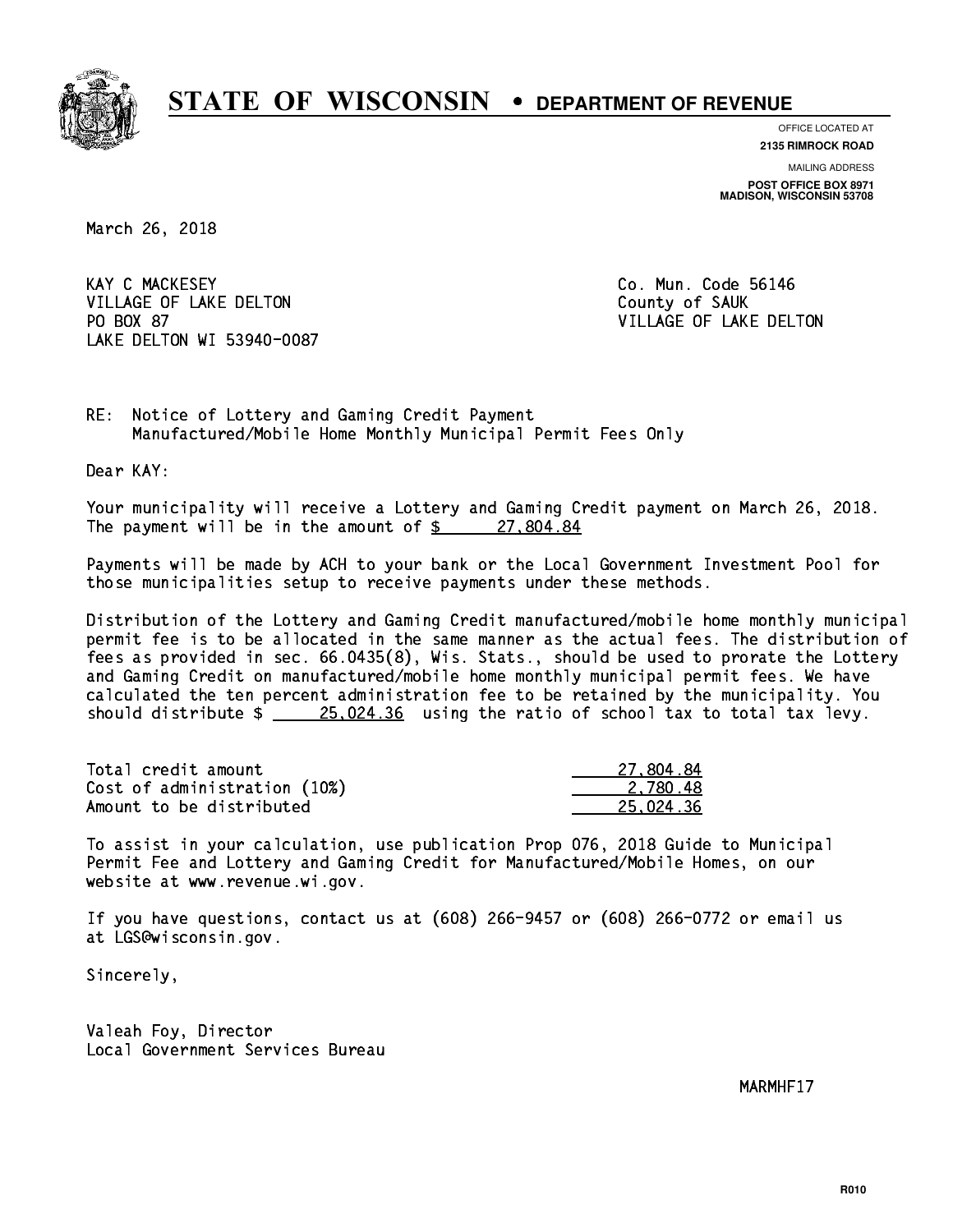

**OFFICE LOCATED AT**

**2135 RIMROCK ROAD**

**MAILING ADDRESS POST OFFICE BOX 8971 MADISON, WISCONSIN 53708**

March 26, 2018

 KAYLA J STEINHORST Co. Mun. Code 56161 VILLAGE OF NORTH FREEDOM County of SAUK PO BOX 300 NORTH FREEDOM WI 53951-0300

VILLAGE OF NORTH FREEDOM

RE: Notice of Lottery and Gaming Credit Payment Manufactured/Mobile Home Monthly Municipal Permit Fees Only

Dear NANCY:

 Your municipality will receive a Lottery and Gaming Credit payment on March 26, 2018. The payment will be in the amount of  $\frac{2}{3}$  2,291.23

 Payments will be made by ACH to your bank or the Local Government Investment Pool for those municipalities setup to receive payments under these methods.

 Distribution of the Lottery and Gaming Credit manufactured/mobile home monthly municipal permit fee is to be allocated in the same manner as the actual fees. The distribution of fees as provided in sec. 66.0435(8), Wis. Stats., should be used to prorate the Lottery and Gaming Credit on manufactured/mobile home monthly municipal permit fees. We have calculated the ten percent administration fee to be retained by the municipality. You should distribute  $\frac{2.062.11}{2.062.11}$  using the ratio of school tax to total tax levy.

| Total credit amount          | 2.291.23 |
|------------------------------|----------|
| Cost of administration (10%) | 229.12   |
| Amount to be distributed     | 2.062.11 |

 To assist in your calculation, use publication Prop 076, 2018 Guide to Municipal Permit Fee and Lottery and Gaming Credit for Manufactured/Mobile Homes, on our website at www.revenue.wi.gov.

 If you have questions, contact us at (608) 266-9457 or (608) 266-0772 or email us at LGS@wisconsin.gov.

Sincerely,

 Valeah Foy, Director Local Government Services Bureau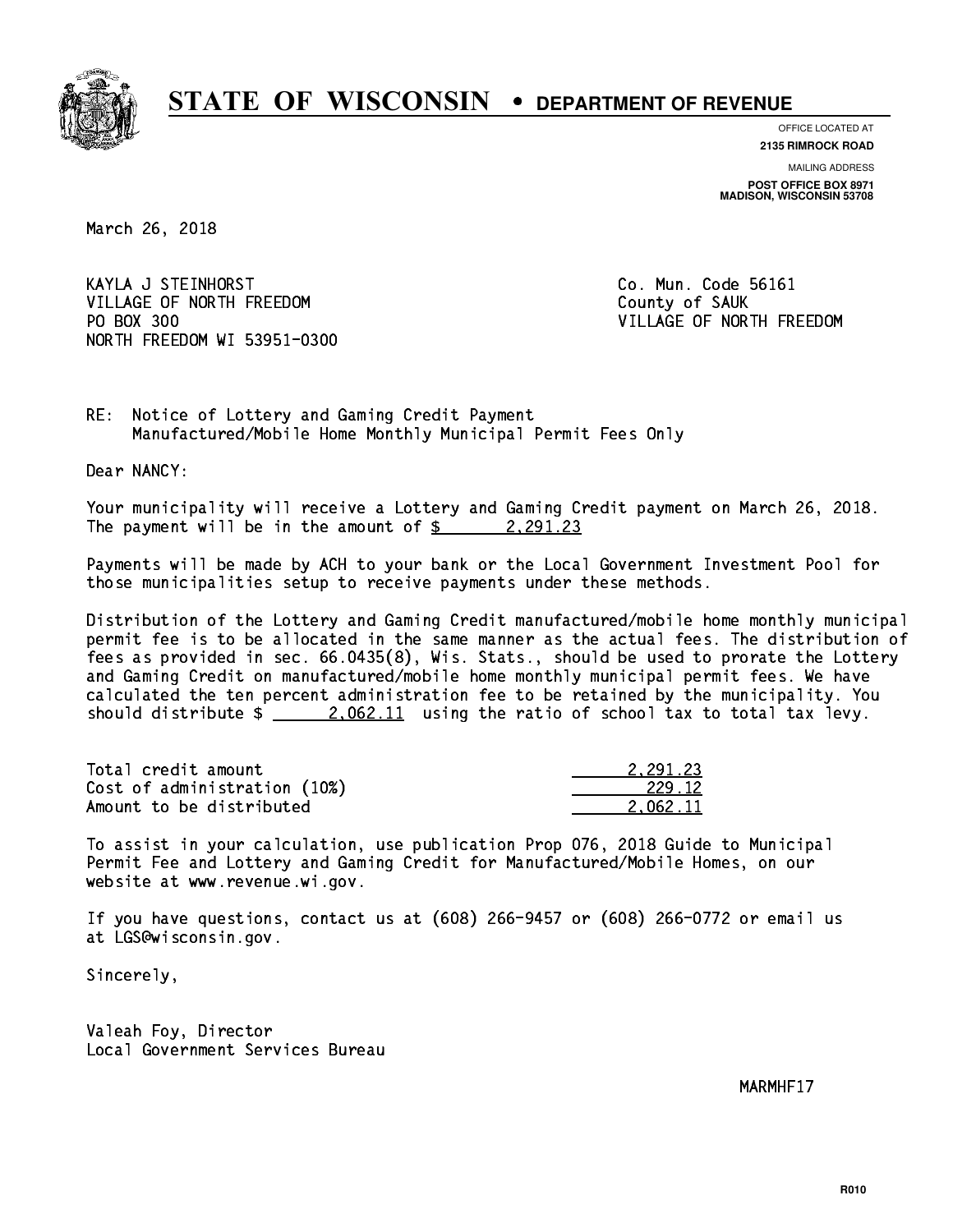

**OFFICE LOCATED AT**

**MAILING ADDRESS 2135 RIMROCK ROAD**

**POST OFFICE BOX 8971 MADISON, WISCONSIN 53708**

March 26, 2018

LORI LAUX CITY OF BARABOO County of SAUK 135 4TH STREET CITY OF BARABOO BARABOO WI 53913-2148

Co. Mun. Code 56206

RE: Notice of Lottery and Gaming Credit Payment Manufactured/Mobile Home Monthly Municipal Permit Fees Only

Dear LORI:

 Your municipality will receive a Lottery and Gaming Credit payment on March 26, 2018. The payment will be in the amount of  $\frac{26}{8}$  26,853.54

 Payments will be made by ACH to your bank or the Local Government Investment Pool for those municipalities setup to receive payments under these methods.

 Distribution of the Lottery and Gaming Credit manufactured/mobile home monthly municipal permit fee is to be allocated in the same manner as the actual fees. The distribution of fees as provided in sec. 66.0435(8), Wis. Stats., should be used to prorate the Lottery and Gaming Credit on manufactured/mobile home monthly municipal permit fees. We have calculated the ten percent administration fee to be retained by the municipality. You should distribute  $\frac{24,168.19}{24,168.19}$  using the ratio of school tax to total tax levy.

| Total credit amount          | 26,853.54 |
|------------------------------|-----------|
| Cost of administration (10%) | 2.685.35  |
| Amount to be distributed     | 24.168.19 |

 To assist in your calculation, use publication Prop 076, 2018 Guide to Municipal Permit Fee and Lottery and Gaming Credit for Manufactured/Mobile Homes, on our website at www.revenue.wi.gov.

 If you have questions, contact us at (608) 266-9457 or (608) 266-0772 or email us at LGS@wisconsin.gov.

Sincerely,

 Valeah Foy, Director Local Government Services Bureau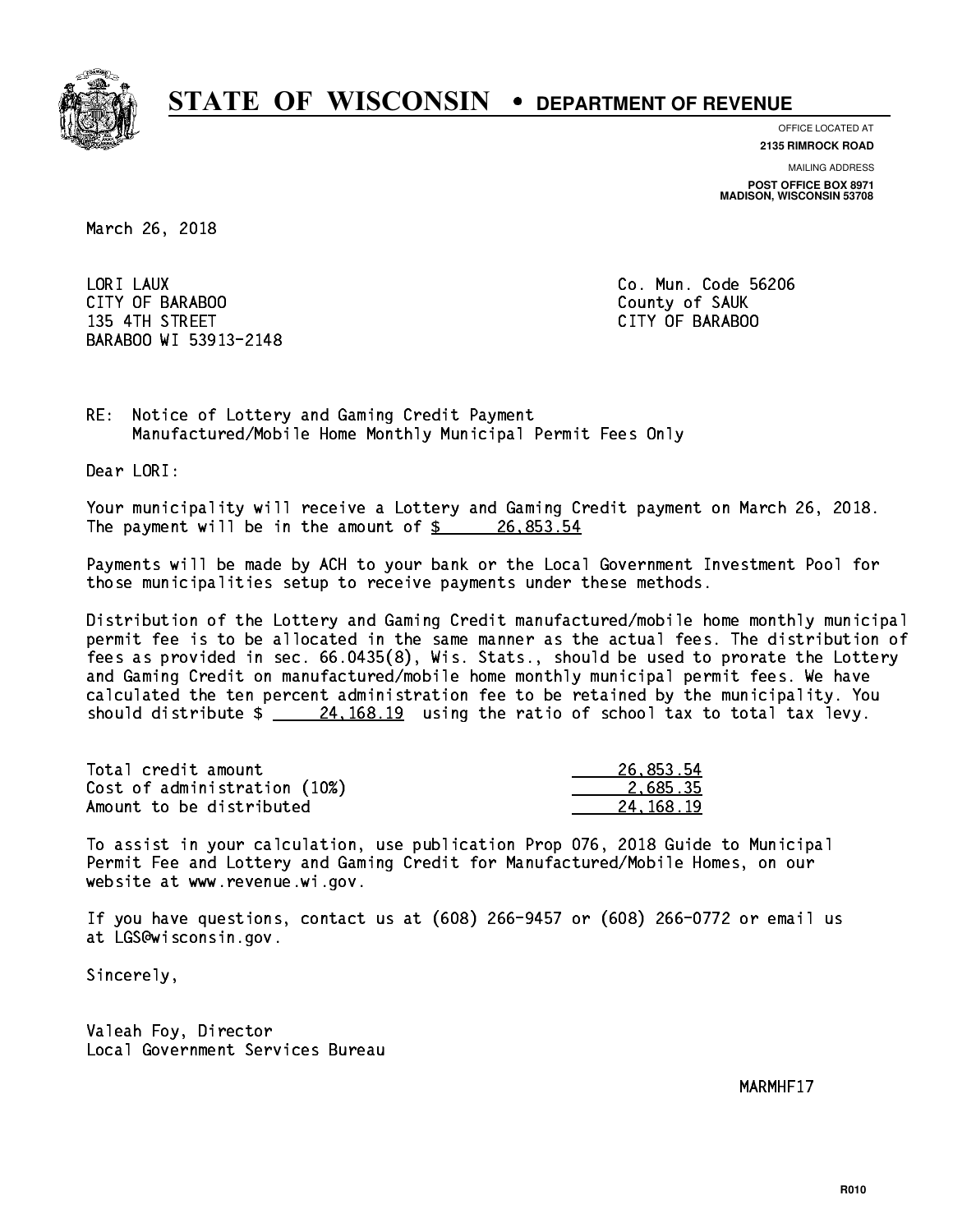

**OFFICE LOCATED AT**

**2135 RIMROCK ROAD**

**MAILING ADDRESS POST OFFICE BOX 8971 MADISON, WISCONSIN 53708**

March 26, 2018

JACOB CROSETTO CITY OF REEDSBURG COUNTY COUNTY OF SAUK PO BOX 490 REEDSBURG WI 53959-0490

Co. Mun. Code 56276 CITY OF REEDSBURG

RE: Notice of Lottery and Gaming Credit Payment Manufactured/Mobile Home Monthly Municipal Permit Fees Only

Dear JACOB:

 Your municipality will receive a Lottery and Gaming Credit payment on March 26, 2018. The payment will be in the amount of  $\frac{23,376.00}{23,376.00}$ 

 Payments will be made by ACH to your bank or the Local Government Investment Pool for those municipalities setup to receive payments under these methods.

 Distribution of the Lottery and Gaming Credit manufactured/mobile home monthly municipal permit fee is to be allocated in the same manner as the actual fees. The distribution of fees as provided in sec. 66.0435(8), Wis. Stats., should be used to prorate the Lottery and Gaming Credit on manufactured/mobile home monthly municipal permit fees. We have calculated the ten percent administration fee to be retained by the municipality. You should distribute  $\frac{21,038.40}{21,038.40}$  using the ratio of school tax to total tax levy.

| Total credit amount          | 23.376.00 |
|------------------------------|-----------|
| Cost of administration (10%) | 2.337.60  |
| Amount to be distributed     | 21.038.40 |

 To assist in your calculation, use publication Prop 076, 2018 Guide to Municipal Permit Fee and Lottery and Gaming Credit for Manufactured/Mobile Homes, on our website at www.revenue.wi.gov.

 If you have questions, contact us at (608) 266-9457 or (608) 266-0772 or email us at LGS@wisconsin.gov.

Sincerely,

 Valeah Foy, Director Local Government Services Bureau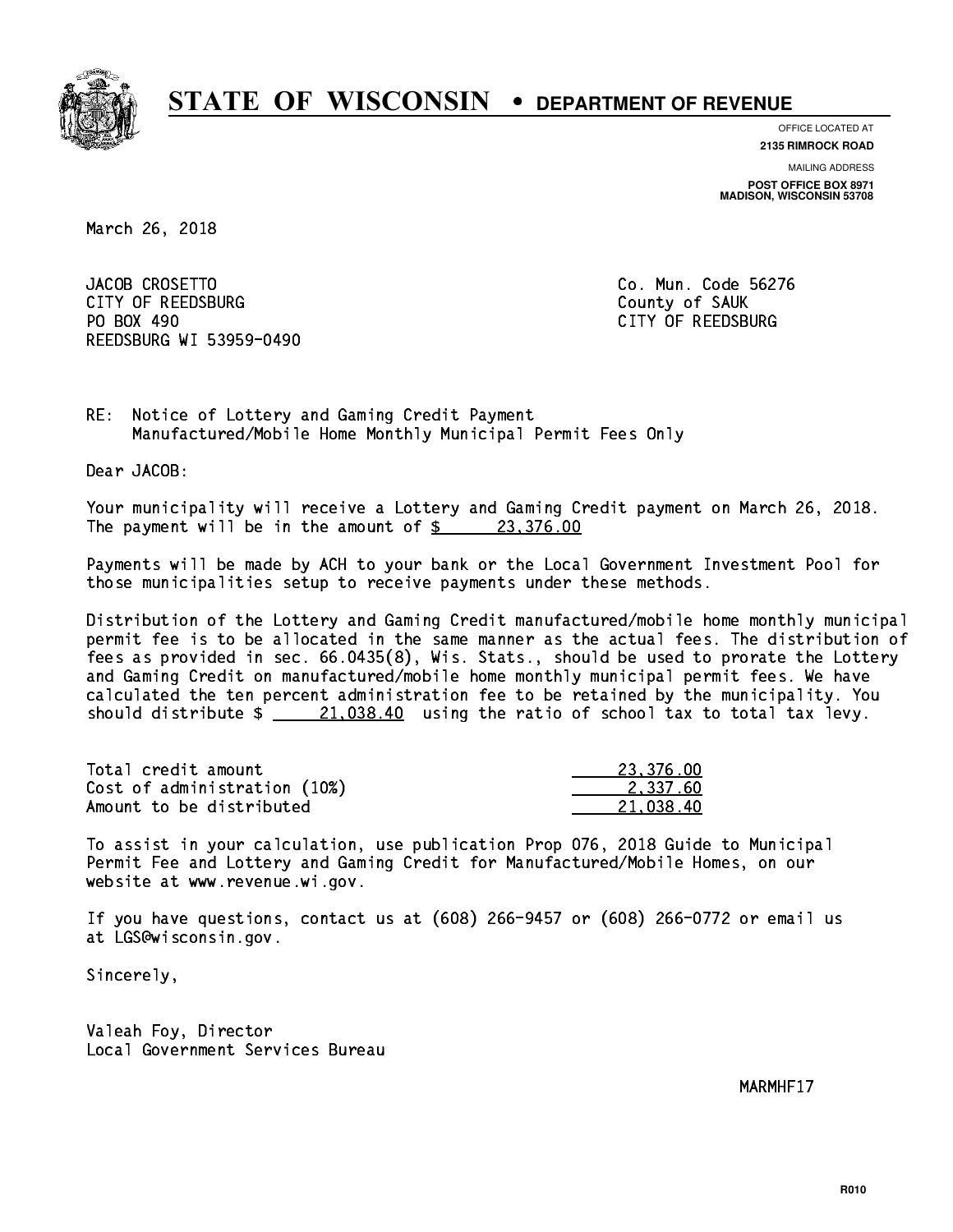

**OFFICE LOCATED AT**

**2135 RIMROCK ROAD**

**MAILING ADDRESS POST OFFICE BOX 8971 MADISON, WISCONSIN 53708**

March 26, 2018

**KAREN TERRY** CITY OF WISCONSIN DELLS COUNTY OF SAUK 300 LA CROSSE STREET CITY OF WISCONSIN DELLS WISCONSIN DELLS WI 53965-1568

Co. Mun. Code 56291

RE: Notice of Lottery and Gaming Credit Payment Manufactured/Mobile Home Monthly Municipal Permit Fees Only

Dear KAREN:

 Your municipality will receive a Lottery and Gaming Credit payment on March 26, 2018. The payment will be in the amount of  $\frac{2}{3}$  1,484.16

 Payments will be made by ACH to your bank or the Local Government Investment Pool for those municipalities setup to receive payments under these methods.

 Distribution of the Lottery and Gaming Credit manufactured/mobile home monthly municipal permit fee is to be allocated in the same manner as the actual fees. The distribution of fees as provided in sec. 66.0435(8), Wis. Stats., should be used to prorate the Lottery and Gaming Credit on manufactured/mobile home monthly municipal permit fees. We have calculated the ten percent administration fee to be retained by the municipality. You should distribute  $\frac{1,335.75}{2}$  using the ratio of school tax to total tax levy.

| Total credit amount          | 1,484.16 |
|------------------------------|----------|
| Cost of administration (10%) | 148.41   |
| Amount to be distributed     | 1,335.75 |

 To assist in your calculation, use publication Prop 076, 2018 Guide to Municipal Permit Fee and Lottery and Gaming Credit for Manufactured/Mobile Homes, on our website at www.revenue.wi.gov.

 If you have questions, contact us at (608) 266-9457 or (608) 266-0772 or email us at LGS@wisconsin.gov.

Sincerely,

 Valeah Foy, Director Local Government Services Bureau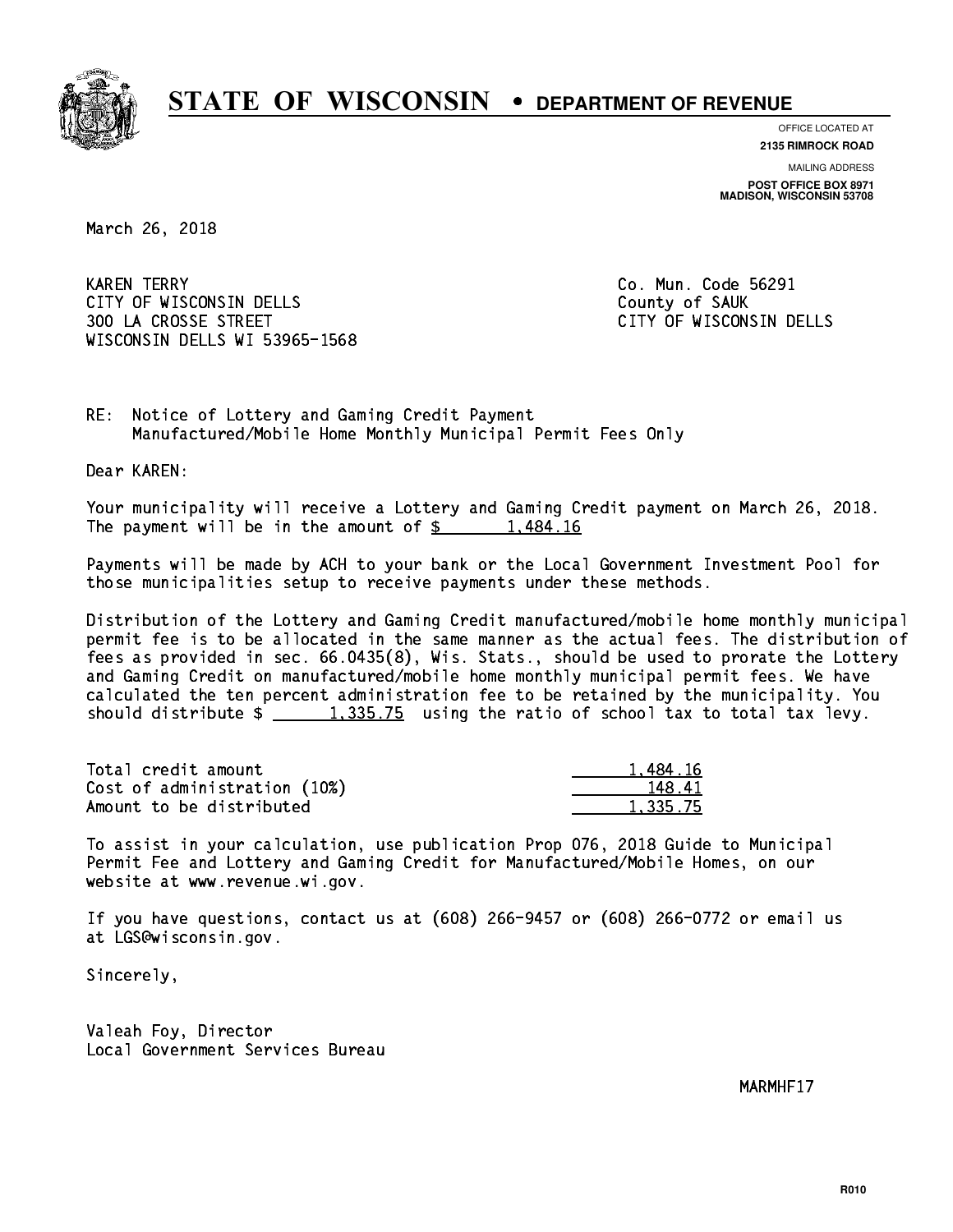

**OFFICE LOCATED AT**

**2135 RIMROCK ROAD**

**MAILING ADDRESS POST OFFICE BOX 8971 MADISON, WISCONSIN 53708**

March 26, 2018

**KIM METCALF** TOWN OF HAYWARD COUNTY OF SAMPLE COUNTY OF SAMPLER PO BOX 13260 TOWN OF HAYWARD HAYWARD WI 54843-2565

Co. Mun. Code 57010

RE: Notice of Lottery and Gaming Credit Payment Manufactured/Mobile Home Monthly Municipal Permit Fees Only

Dear KIM:

 Your municipality will receive a Lottery and Gaming Credit payment on March 26, 2018. The payment will be in the amount of  $\frac{2}{3}$  2, 122.32

 Payments will be made by ACH to your bank or the Local Government Investment Pool for those municipalities setup to receive payments under these methods.

 Distribution of the Lottery and Gaming Credit manufactured/mobile home monthly municipal permit fee is to be allocated in the same manner as the actual fees. The distribution of fees as provided in sec. 66.0435(8), Wis. Stats., should be used to prorate the Lottery and Gaming Credit on manufactured/mobile home monthly municipal permit fees. We have calculated the ten percent administration fee to be retained by the municipality. You should distribute  $\frac{1,910.09}{1,910.09}$  using the ratio of school tax to total tax levy.

| Total credit amount          | 2.122.32 |
|------------------------------|----------|
| Cost of administration (10%) | 212.23   |
| Amount to be distributed     | 1.910.09 |

 To assist in your calculation, use publication Prop 076, 2018 Guide to Municipal Permit Fee and Lottery and Gaming Credit for Manufactured/Mobile Homes, on our website at www.revenue.wi.gov.

 If you have questions, contact us at (608) 266-9457 or (608) 266-0772 or email us at LGS@wisconsin.gov.

Sincerely,

 Valeah Foy, Director Local Government Services Bureau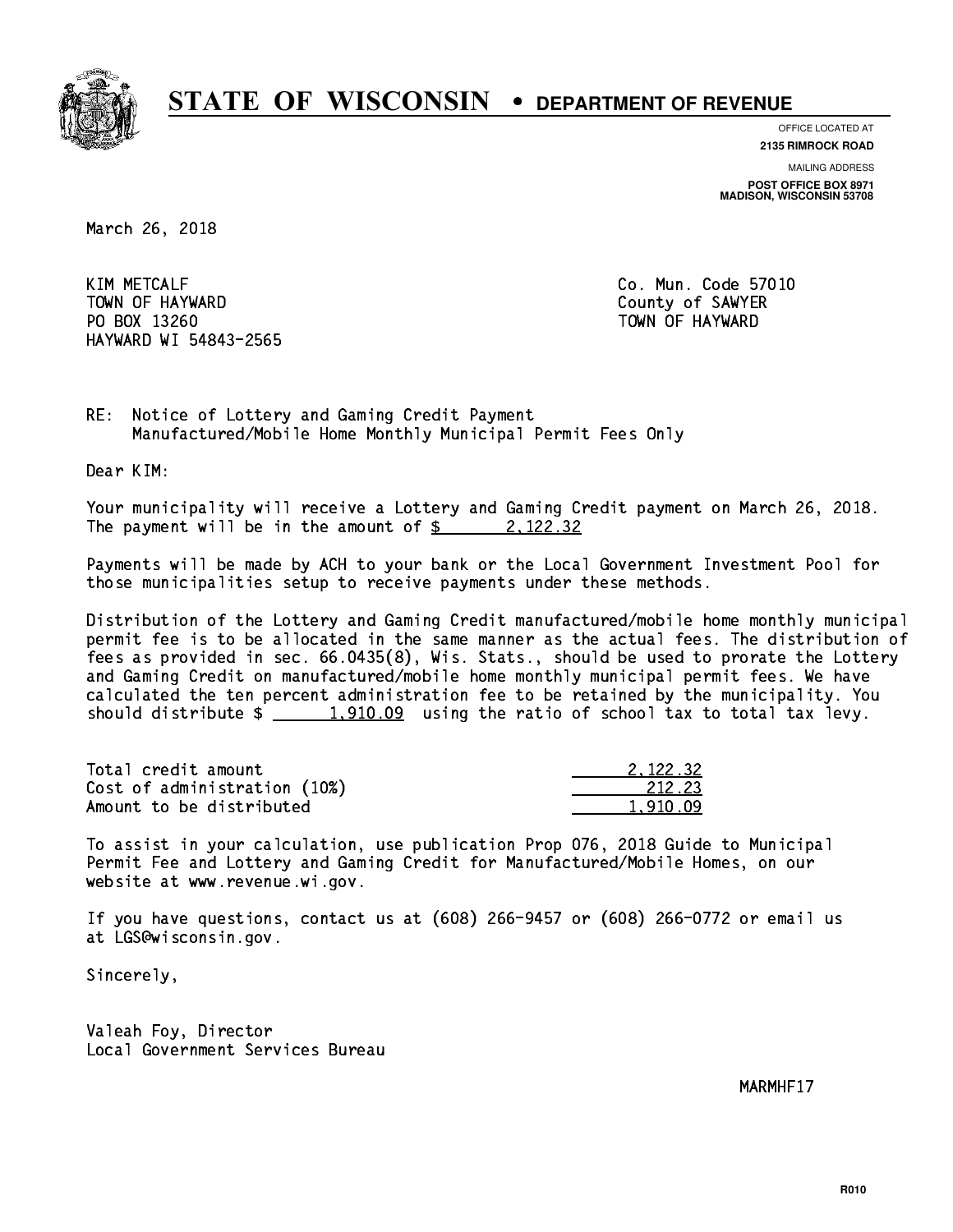

**OFFICE LOCATED AT**

**2135 RIMROCK ROAD**

**MAILING ADDRESS POST OFFICE BOX 8971 MADISON, WISCONSIN 53708**

March 26, 2018

JEAN SURALSKI VILLAGE OF WINTER COUNTY OF SAMPLE COUNTY OF SAMPLE COUNTY OF SAMPLE COUNTY OF SAMPLE COUNTY OF SAMPLE COUNTY OF SAMPLE COUNTY OF SAMPLE COUNTY OF SAMPLE COUNTY OF SAMPLE COUNTY OF SAMPLE COUNTY OF SAMPLE COUNTY OF SAMPLE PO BOX 277 VILLAGE OF WINTER WINTER WI 54896-0277

Co. Mun. Code 57190

RE: Notice of Lottery and Gaming Credit Payment Manufactured/Mobile Home Monthly Municipal Permit Fees Only

Dear JEAN:

 Your municipality will receive a Lottery and Gaming Credit payment on March 26, 2018. The payment will be in the amount of  $\frac{2}{3}$  1,476.81

 Payments will be made by ACH to your bank or the Local Government Investment Pool for those municipalities setup to receive payments under these methods.

 Distribution of the Lottery and Gaming Credit manufactured/mobile home monthly municipal permit fee is to be allocated in the same manner as the actual fees. The distribution of fees as provided in sec. 66.0435(8), Wis. Stats., should be used to prorate the Lottery and Gaming Credit on manufactured/mobile home monthly municipal permit fees. We have calculated the ten percent administration fee to be retained by the municipality. You should distribute  $\frac{1,329.13}{1,329.13}$  using the ratio of school tax to total tax levy.

| Total credit amount          | 1,476.81 |
|------------------------------|----------|
| Cost of administration (10%) | 147.68   |
| Amount to be distributed     | 1.329.13 |

 To assist in your calculation, use publication Prop 076, 2018 Guide to Municipal Permit Fee and Lottery and Gaming Credit for Manufactured/Mobile Homes, on our website at www.revenue.wi.gov.

 If you have questions, contact us at (608) 266-9457 or (608) 266-0772 or email us at LGS@wisconsin.gov.

Sincerely,

 Valeah Foy, Director Local Government Services Bureau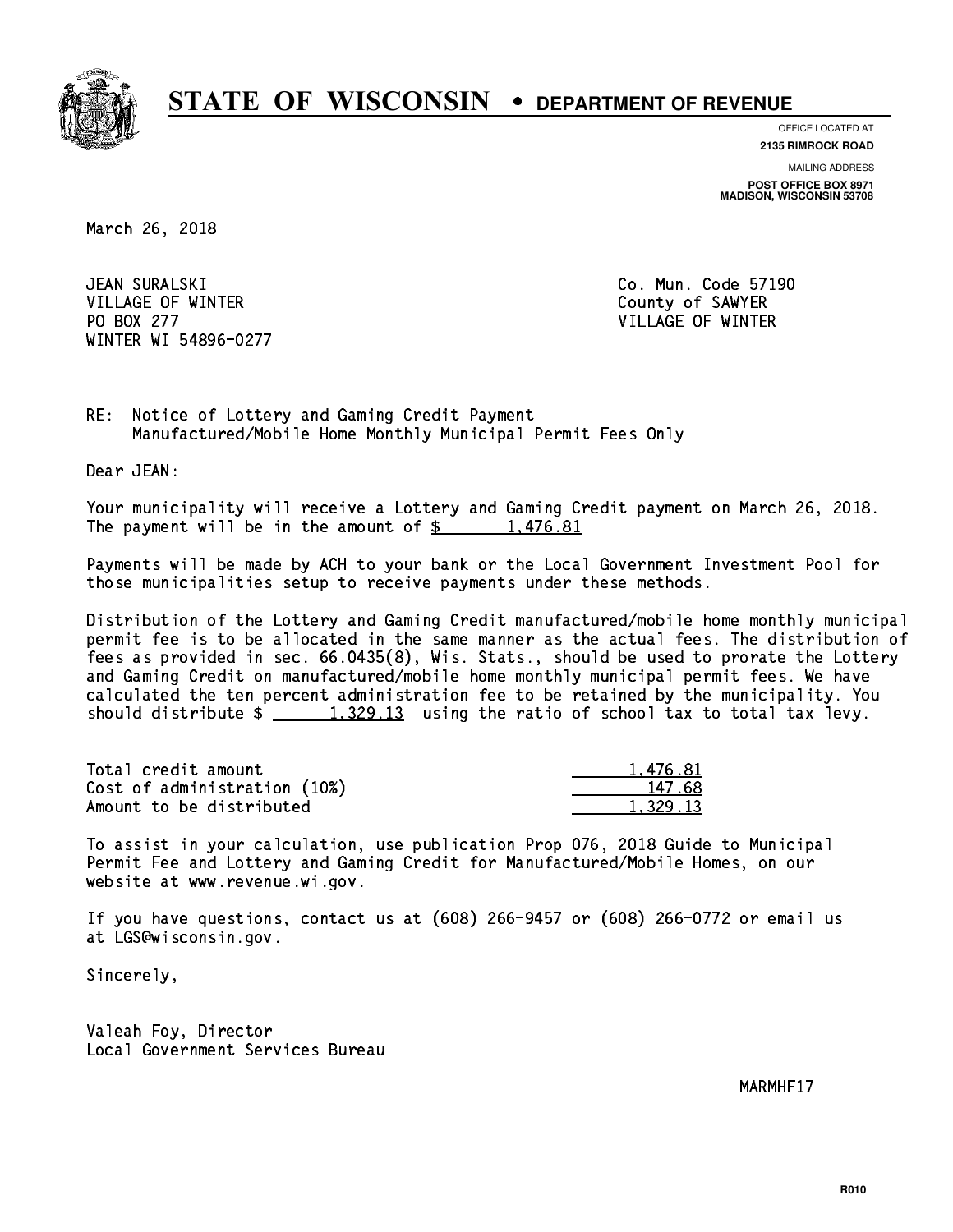

**OFFICE LOCATED AT**

**2135 RIMROCK ROAD**

**MAILING ADDRESS POST OFFICE BOX 8971 MADISON, WISCONSIN 53708**

March 26, 2018

LISA POPPE CITY OF HAYWARD COUNTY OF SAWYER PO BOX 969 PO BOX 969 CITY OF HAYWARD HAYWARD WI 54843-0969

Co. Mun. Code 57236

RE: Notice of Lottery and Gaming Credit Payment Manufactured/Mobile Home Monthly Municipal Permit Fees Only

Dear LISA:

 Your municipality will receive a Lottery and Gaming Credit payment on March 26, 2018. The payment will be in the amount of  $\frac{2}{3}$  2,984.67

 Payments will be made by ACH to your bank or the Local Government Investment Pool for those municipalities setup to receive payments under these methods.

 Distribution of the Lottery and Gaming Credit manufactured/mobile home monthly municipal permit fee is to be allocated in the same manner as the actual fees. The distribution of fees as provided in sec. 66.0435(8), Wis. Stats., should be used to prorate the Lottery and Gaming Credit on manufactured/mobile home monthly municipal permit fees. We have calculated the ten percent administration fee to be retained by the municipality. You should distribute  $\frac{2.686.21}{2.686.21}$  using the ratio of school tax to total tax levy.

| Total credit amount          | 2.984.67 |
|------------------------------|----------|
| Cost of administration (10%) | 298.46   |
| Amount to be distributed     | 2.686.21 |

 To assist in your calculation, use publication Prop 076, 2018 Guide to Municipal Permit Fee and Lottery and Gaming Credit for Manufactured/Mobile Homes, on our website at www.revenue.wi.gov.

 If you have questions, contact us at (608) 266-9457 or (608) 266-0772 or email us at LGS@wisconsin.gov.

Sincerely,

 Valeah Foy, Director Local Government Services Bureau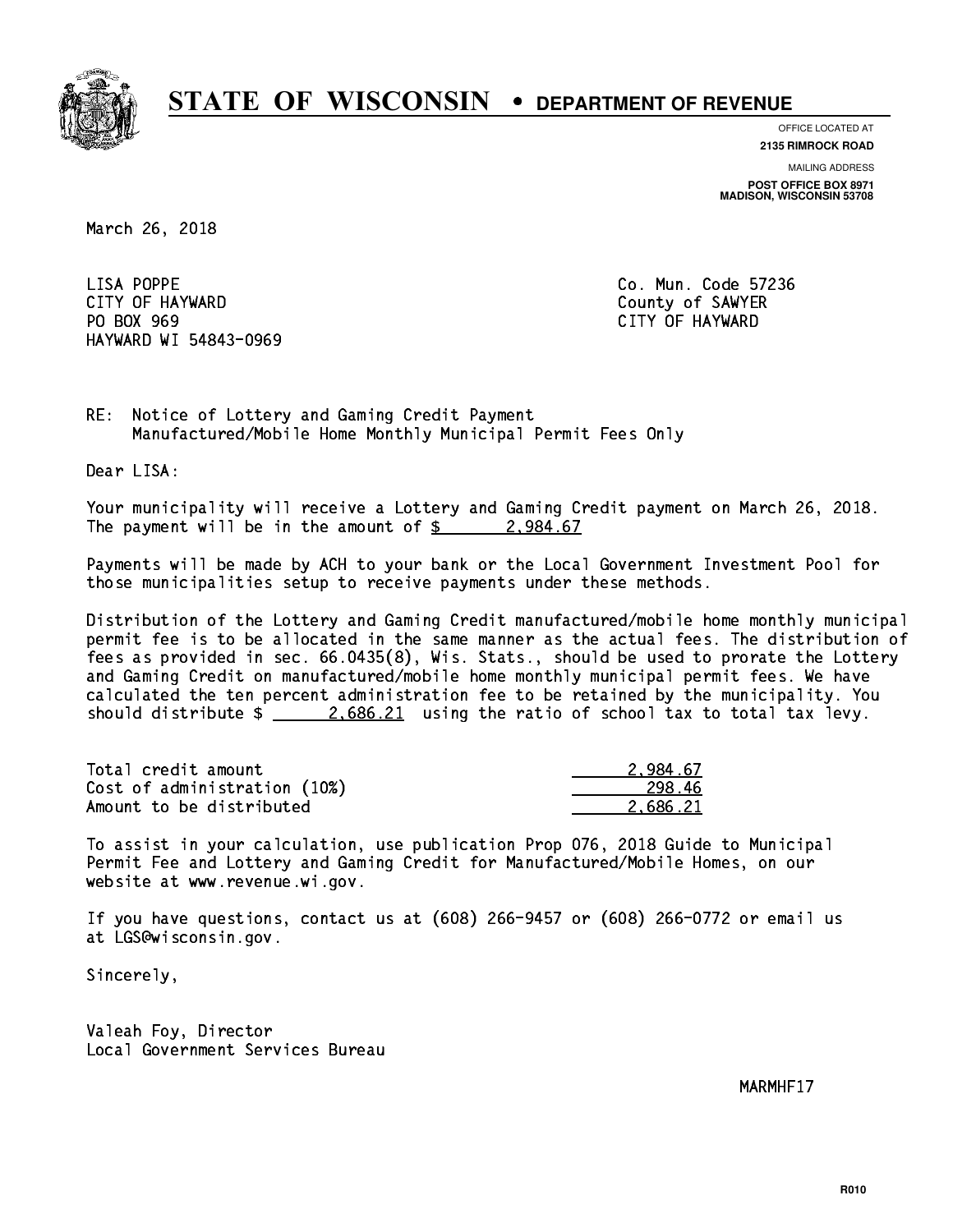

**OFFICE LOCATED AT**

**2135 RIMROCK ROAD**

**MAILING ADDRESS POST OFFICE BOX 8971 MADISON, WISCONSIN 53708**

March 26, 2018

NOELLE BUETTNER **Co. Mun. Code 58040**  W8398 BROADWAY RD TOWN OF RICHMOND SHAWANO WI 54166

TOWN OF RICHMOND COUNTY OF SHAWANO

RE: Notice of Lottery and Gaming Credit Payment Manufactured/Mobile Home Monthly Municipal Permit Fees Only

Dear NOELLE:

 Your municipality will receive a Lottery and Gaming Credit payment on March 26, 2018. The payment will be in the amount of  $\frac{2}{3}$  6,704.80

 Payments will be made by ACH to your bank or the Local Government Investment Pool for those municipalities setup to receive payments under these methods.

 Distribution of the Lottery and Gaming Credit manufactured/mobile home monthly municipal permit fee is to be allocated in the same manner as the actual fees. The distribution of fees as provided in sec. 66.0435(8), Wis. Stats., should be used to prorate the Lottery and Gaming Credit on manufactured/mobile home monthly municipal permit fees. We have calculated the ten percent administration fee to be retained by the municipality. You should distribute  $\frac{2}{1}$   $\frac{6,034.32}{2}$  using the ratio of school tax to total tax levy.

| Total credit amount          | 6.704.80 |
|------------------------------|----------|
| Cost of administration (10%) | 670.48   |
| Amount to be distributed     | 6.034.32 |

 To assist in your calculation, use publication Prop 076, 2018 Guide to Municipal Permit Fee and Lottery and Gaming Credit for Manufactured/Mobile Homes, on our website at www.revenue.wi.gov.

 If you have questions, contact us at (608) 266-9457 or (608) 266-0772 or email us at LGS@wisconsin.gov.

Sincerely,

 Valeah Foy, Director Local Government Services Bureau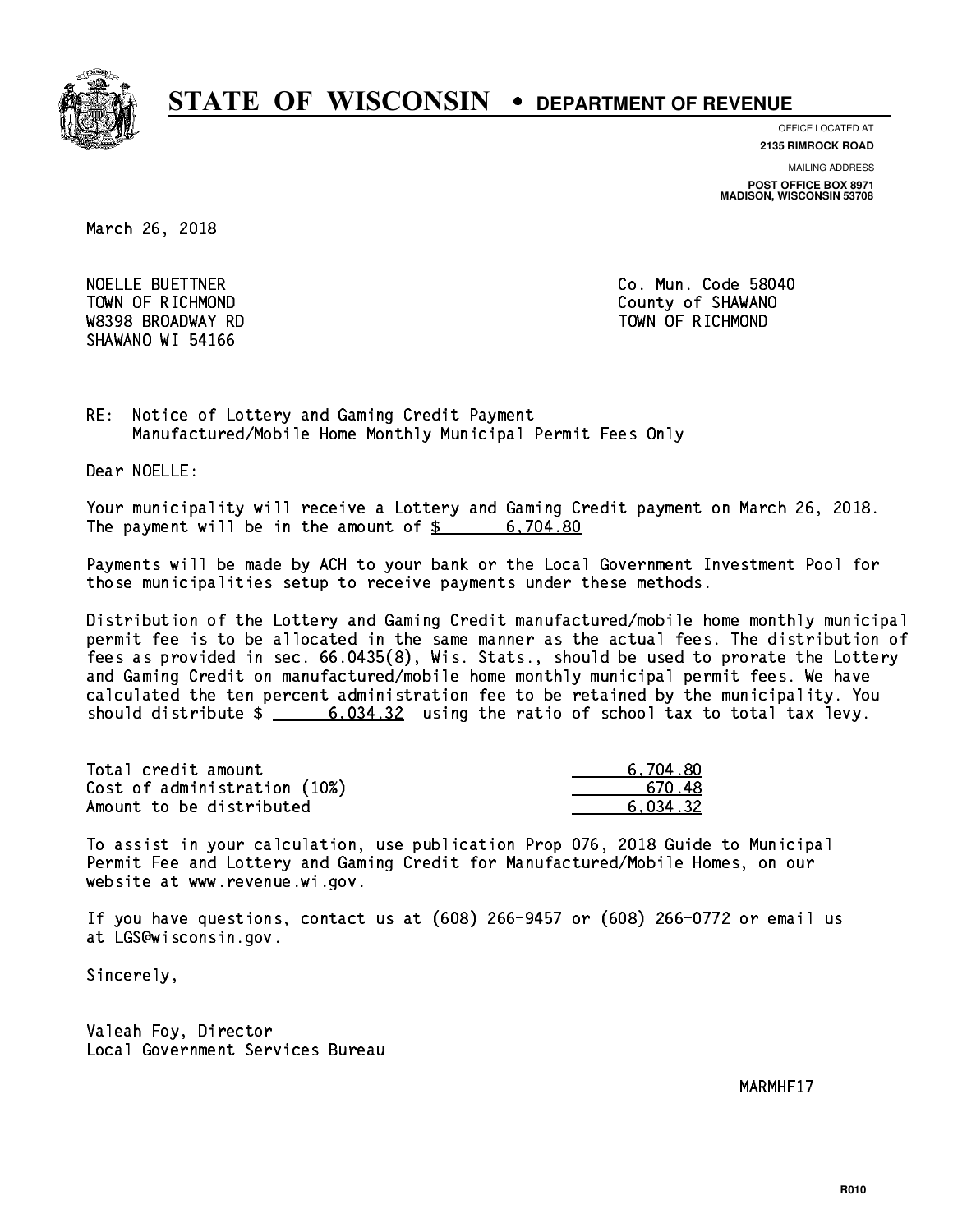

**OFFICE LOCATED AT**

**2135 RIMROCK ROAD**

**MAILING ADDRESS**

**POST OFFICE BOX 8971 MADISON, WISCONSIN 53708**

March 26, 2018

SHERRY VOELZ TOWN OF SENECA County of SHAWANO PO BOX 43 PO BOX 43 TOWN OF SENECA TILLEDA WI 54978-0043

Co. Mun. Code 58042

RE: Notice of Lottery and Gaming Credit Payment Manufactured/Mobile Home Monthly Municipal Permit Fees Only

Dear SHERRY:

 Your municipality will receive a Lottery and Gaming Credit payment on March 26, 2018. The payment will be in the amount of  $\frac{2}{3}$  666.58

 Payments will be made by ACH to your bank or the Local Government Investment Pool for those municipalities setup to receive payments under these methods.

 Distribution of the Lottery and Gaming Credit manufactured/mobile home monthly municipal permit fee is to be allocated in the same manner as the actual fees. The distribution of fees as provided in sec. 66.0435(8), Wis. Stats., should be used to prorate the Lottery and Gaming Credit on manufactured/mobile home monthly municipal permit fees. We have calculated the ten percent administration fee to be retained by the municipality. You should distribute  $\frac{2}{1}$   $\frac{599.93}{2}$  using the ratio of school tax to total tax levy.

Total credit amount and the set of the set of the set of the set of the set of the set of the set of the set o Cost of administration (10%) 66.65 \_\_\_\_\_\_\_\_\_\_\_\_\_\_ Amount to be distributed **599.93** 

 To assist in your calculation, use publication Prop 076, 2018 Guide to Municipal Permit Fee and Lottery and Gaming Credit for Manufactured/Mobile Homes, on our website at www.revenue.wi.gov.

 If you have questions, contact us at (608) 266-9457 or (608) 266-0772 or email us at LGS@wisconsin.gov.

Sincerely,

 Valeah Foy, Director Local Government Services Bureau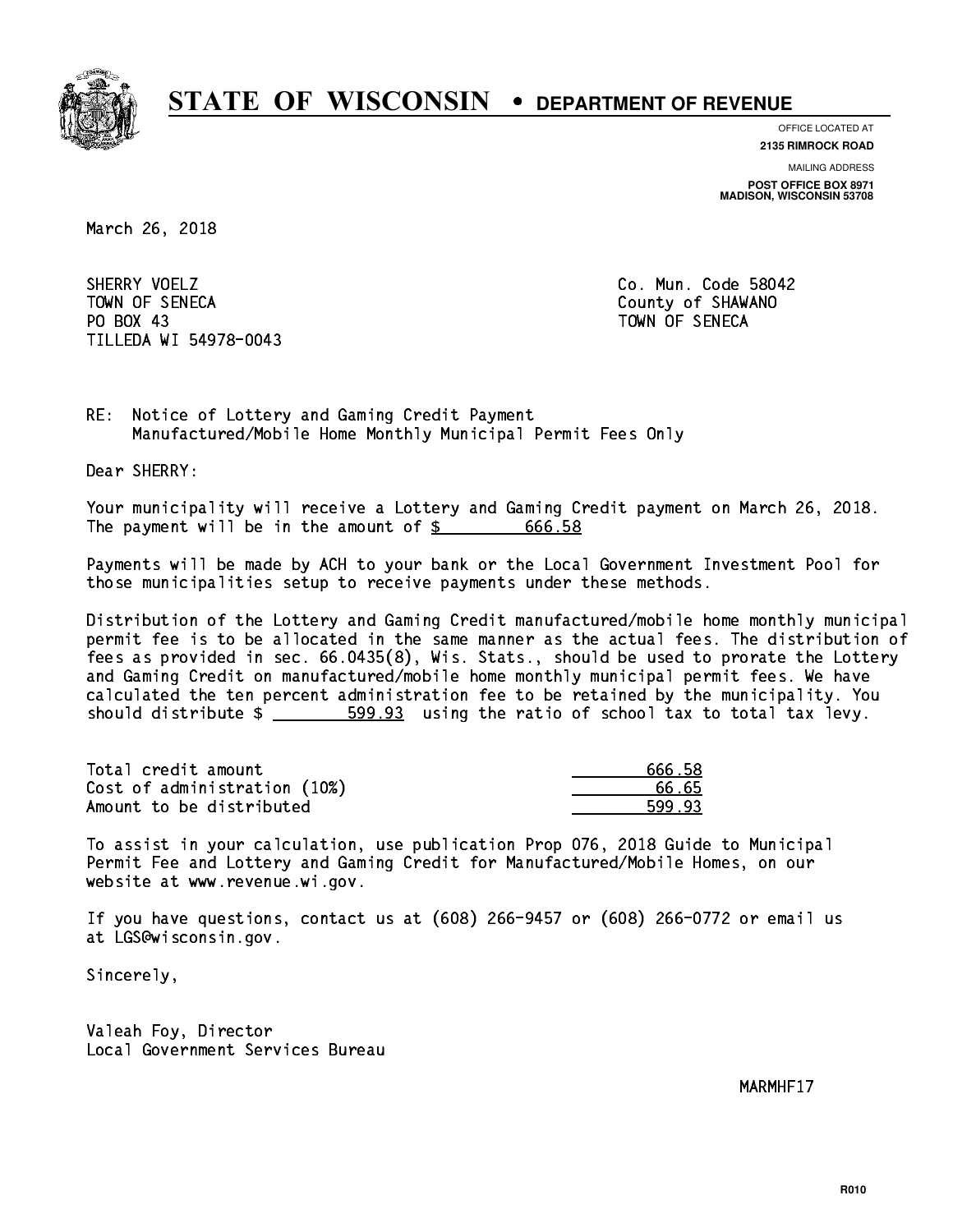

**OFFICE LOCATED AT**

**2135 RIMROCK ROAD**

**MAILING ADDRESS**

**POST OFFICE BOX 8971 MADISON, WISCONSIN 53708**

March 26, 2018

TOM FAZENDIN TOWN OF WASHINGTON COUNTY OF SHAWANO PO BOX 219 CECIL WI 54111-0219

Co. Mun. Code 58044 TOWN OF WASHINGTON

RE: Notice of Lottery and Gaming Credit Payment Manufactured/Mobile Home Monthly Municipal Permit Fees Only

Dear TOM:

 Your municipality will receive a Lottery and Gaming Credit payment on March 26, 2018. The payment will be in the amount of  $\frac{2}{3}$  4,144.78

 Payments will be made by ACH to your bank or the Local Government Investment Pool for those municipalities setup to receive payments under these methods.

 Distribution of the Lottery and Gaming Credit manufactured/mobile home monthly municipal permit fee is to be allocated in the same manner as the actual fees. The distribution of fees as provided in sec. 66.0435(8), Wis. Stats., should be used to prorate the Lottery and Gaming Credit on manufactured/mobile home monthly municipal permit fees. We have calculated the ten percent administration fee to be retained by the municipality. You should distribute  $\frac{2}{1}$   $\frac{3.730.31}{2}$  using the ratio of school tax to total tax levy.

| Total credit amount          | 4.144.78 |
|------------------------------|----------|
| Cost of administration (10%) | 41447    |
| Amount to be distributed     | 3.730.31 |

 To assist in your calculation, use publication Prop 076, 2018 Guide to Municipal Permit Fee and Lottery and Gaming Credit for Manufactured/Mobile Homes, on our website at www.revenue.wi.gov.

 If you have questions, contact us at (608) 266-9457 or (608) 266-0772 or email us at LGS@wisconsin.gov.

Sincerely,

 Valeah Foy, Director Local Government Services Bureau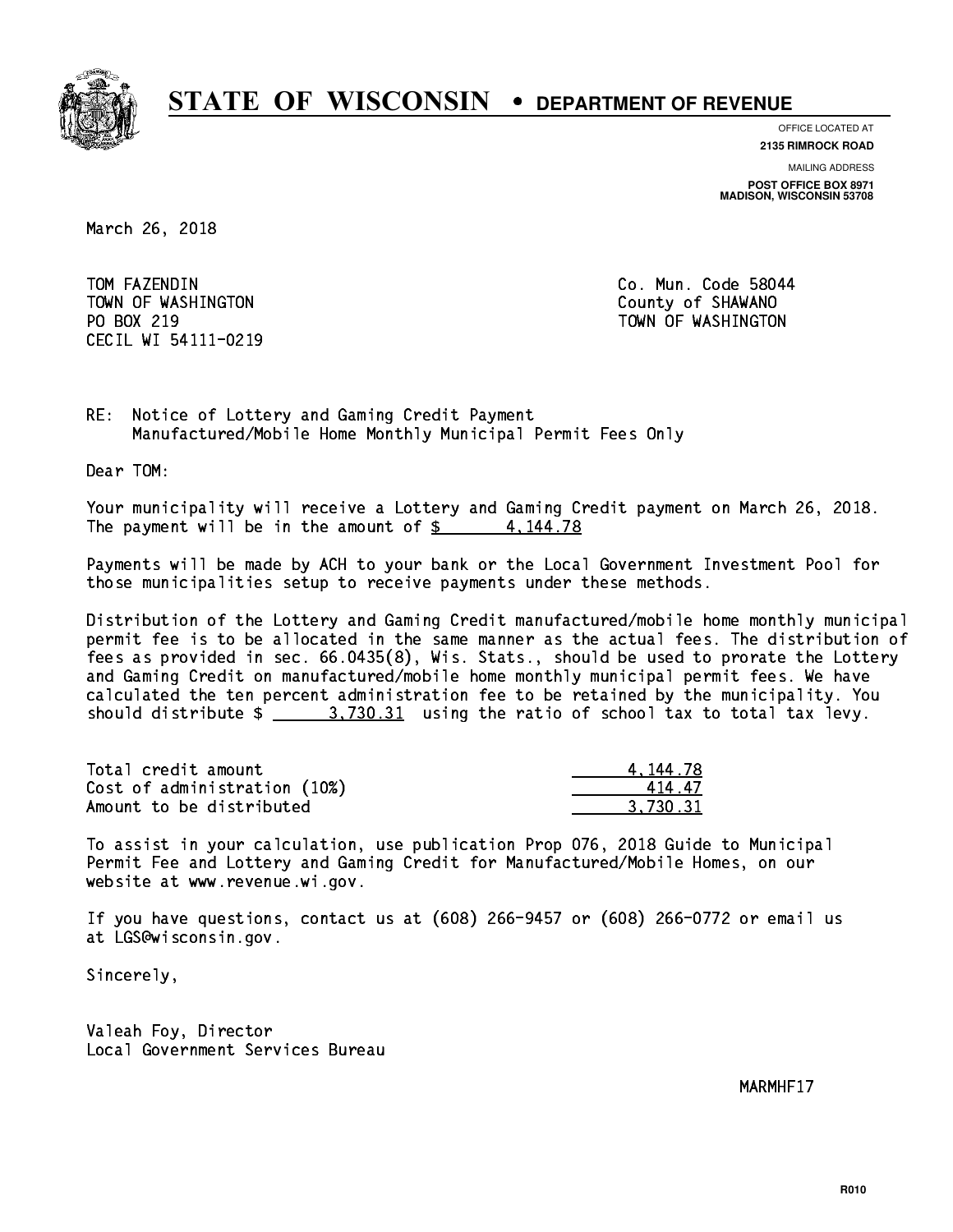

**OFFICE LOCATED AT**

**2135 RIMROCK ROAD**

**MAILING ADDRESS**

**POST OFFICE BOX 8971 MADISON, WISCONSIN 53708**

March 26, 2018

SARAH DAVIS TOWN OF WESCOTT SALES TO THE COUNTY OF SHAWANO PO BOX 536 PO BOX 536 TOWN OF WESCOTT SHAWANO WI 54166-0536

Co. Mun. Code 58048

RE: Notice of Lottery and Gaming Credit Payment Manufactured/Mobile Home Monthly Municipal Permit Fees Only

Dear SARAH:

 Your municipality will receive a Lottery and Gaming Credit payment on March 26, 2018. The payment will be in the amount of \$ 514.86 \_\_\_\_\_\_\_\_\_\_\_\_\_\_\_\_

 Payments will be made by ACH to your bank or the Local Government Investment Pool for those municipalities setup to receive payments under these methods.

 Distribution of the Lottery and Gaming Credit manufactured/mobile home monthly municipal permit fee is to be allocated in the same manner as the actual fees. The distribution of fees as provided in sec. 66.0435(8), Wis. Stats., should be used to prorate the Lottery and Gaming Credit on manufactured/mobile home monthly municipal permit fees. We have calculated the ten percent administration fee to be retained by the municipality. You should distribute  $\frac{463.38}{2}$  using the ratio of school tax to total tax levy.

| Total credit amount          | 514.86 |
|------------------------------|--------|
| Cost of administration (10%) | 51.48  |
| Amount to be distributed     | 463.38 |

| 4.86<br>51. |
|-------------|
| 51.<br>18   |
| .२ २४       |

 To assist in your calculation, use publication Prop 076, 2018 Guide to Municipal Permit Fee and Lottery and Gaming Credit for Manufactured/Mobile Homes, on our website at www.revenue.wi.gov.

 If you have questions, contact us at (608) 266-9457 or (608) 266-0772 or email us at LGS@wisconsin.gov.

Sincerely,

 Valeah Foy, Director Local Government Services Bureau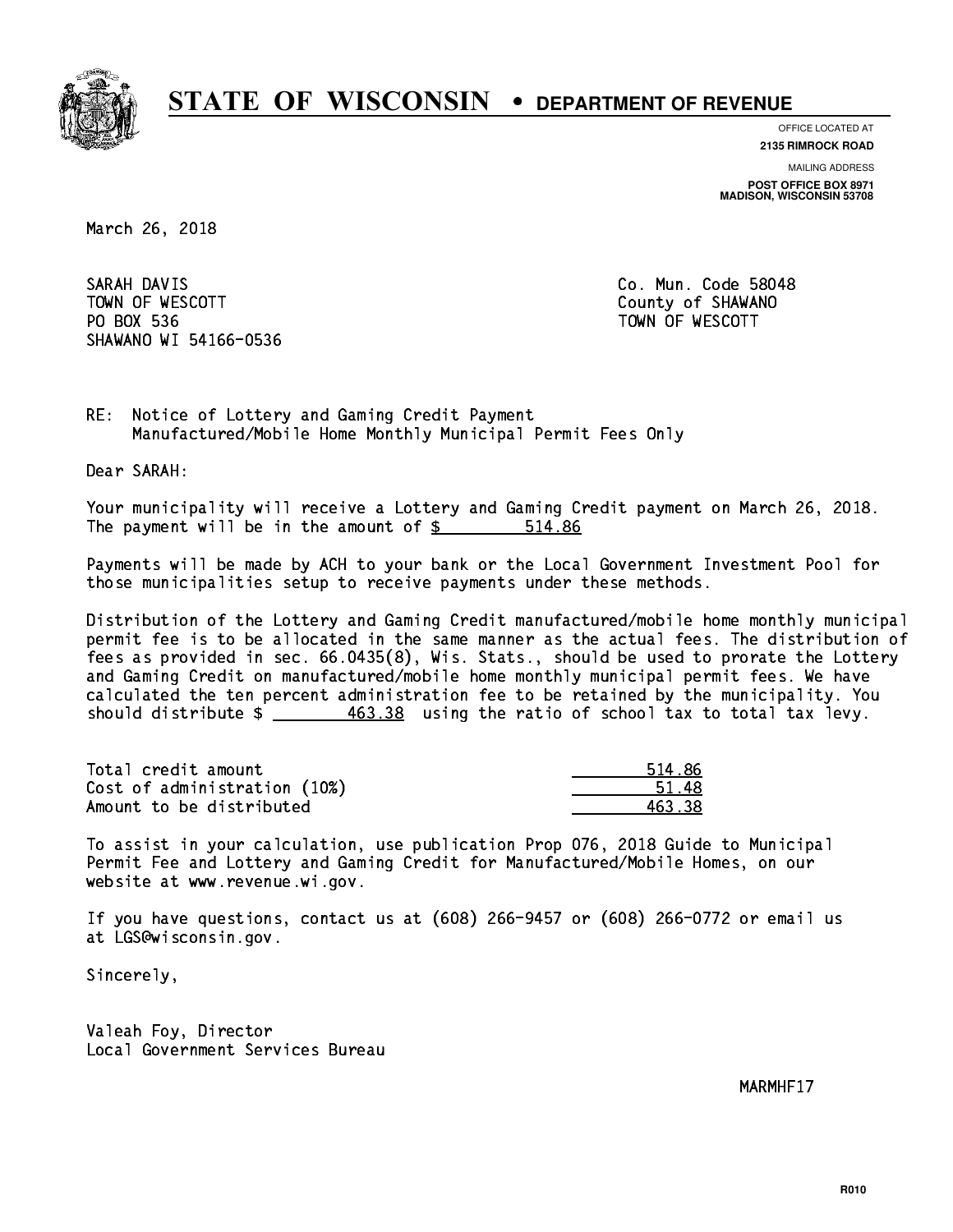

**OFFICE LOCATED AT**

**2135 RIMROCK ROAD**

**MAILING ADDRESS POST OFFICE BOX 8971 MADISON, WISCONSIN 53708**

March 26, 2018

 VILLAGE OF ANIWA County of SHAWANO PO BOX 15 PO BOX 15 VILLAGE OF ANIWA ANIWA WI 54408-0083

BARBARA REISSMANN Co. Mun. Code 58101

RE: Notice of Lottery and Gaming Credit Payment Manufactured/Mobile Home Monthly Municipal Permit Fees Only

Dear BARBARA:

 Your municipality will receive a Lottery and Gaming Credit payment on March 26, 2018. The payment will be in the amount of  $\frac{20}{100}$ 

 Payments will be made by ACH to your bank or the Local Government Investment Pool for those municipalities setup to receive payments under these methods.

 Distribution of the Lottery and Gaming Credit manufactured/mobile home monthly municipal permit fee is to be allocated in the same manner as the actual fees. The distribution of fees as provided in sec. 66.0435(8), Wis. Stats., should be used to prorate the Lottery and Gaming Credit on manufactured/mobile home monthly municipal permit fees. We have calculated the ten percent administration fee to be retained by the municipality. You should distribute  $\frac{2}{1}$   $\frac{595.08}{1000}$  using the ratio of school tax to total tax levy.

Total credit amount Cost of administration (10%) Amount to be distributed

| 661 20  |
|---------|
| 66. 12. |
| ۰ ∩۵    |

 To assist in your calculation, use publication Prop 076, 2018 Guide to Municipal Permit Fee and Lottery and Gaming Credit for Manufactured/Mobile Homes, on our website at www.revenue.wi.gov.

 If you have questions, contact us at (608) 266-9457 or (608) 266-0772 or email us at LGS@wisconsin.gov.

Sincerely,

 Valeah Foy, Director Local Government Services Bureau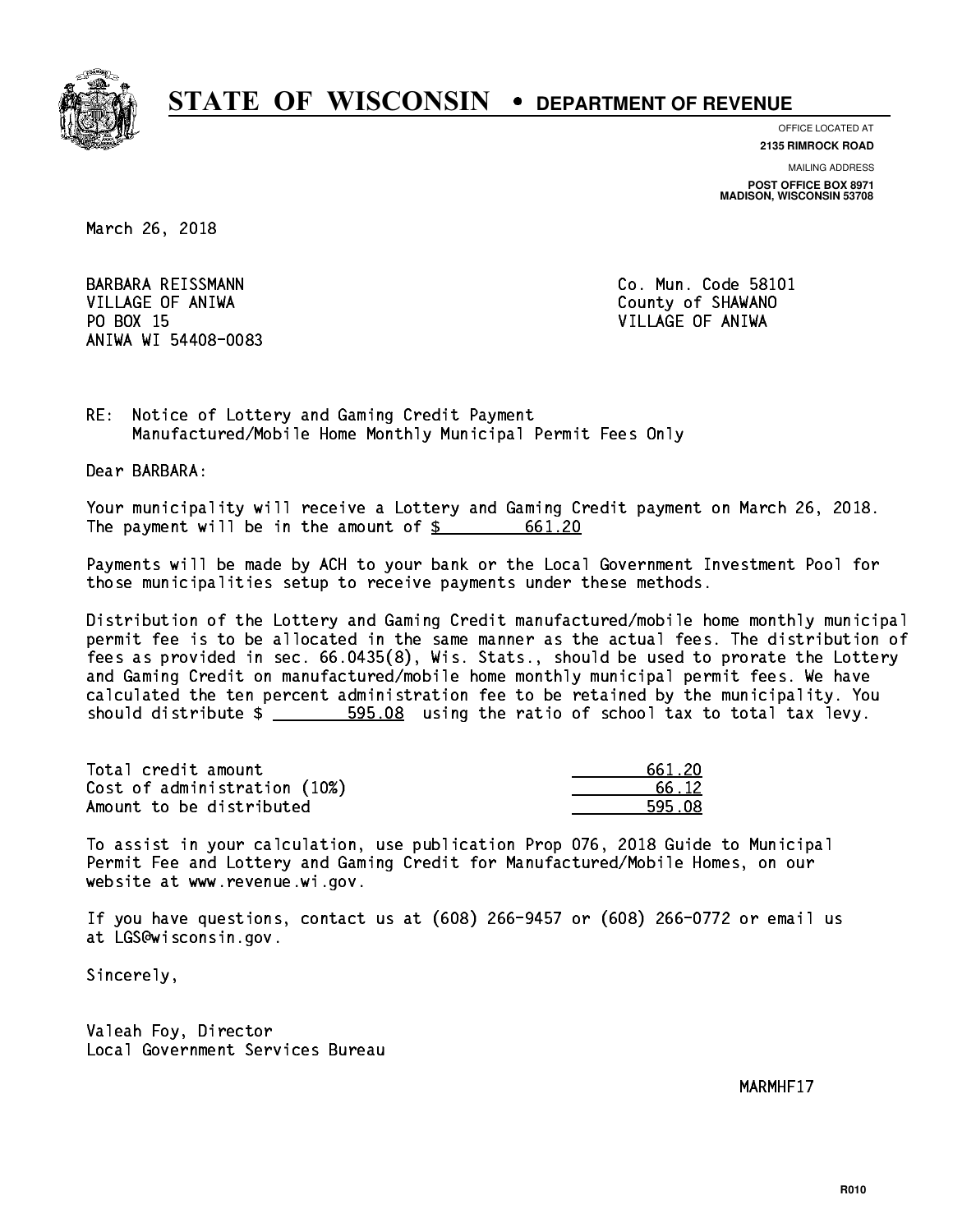

**OFFICE LOCATED AT**

**2135 RIMROCK ROAD**

**MAILING ADDRESS POST OFFICE BOX 8971 MADISON, WISCONSIN 53708**

March 26, 2018

LAURI KLUMPYAN VILLAGE OF BIRNAMWOOD County of SHAWANO BIRNAMWOOD WI 54414

Co. Mun. Code 58106 P.O. BOX M VILLAGE OF BIRNAMWOOD

RE: Notice of Lottery and Gaming Credit Payment Manufactured/Mobile Home Monthly Municipal Permit Fees Only

Dear LAURI:

 Your municipality will receive a Lottery and Gaming Credit payment on March 26, 2018. The payment will be in the amount of  $\frac{2}{3}$  1,843.00

 Payments will be made by ACH to your bank or the Local Government Investment Pool for those municipalities setup to receive payments under these methods.

 Distribution of the Lottery and Gaming Credit manufactured/mobile home monthly municipal permit fee is to be allocated in the same manner as the actual fees. The distribution of fees as provided in sec. 66.0435(8), Wis. Stats., should be used to prorate the Lottery and Gaming Credit on manufactured/mobile home monthly municipal permit fees. We have calculated the ten percent administration fee to be retained by the municipality. You should distribute  $\frac{1.658.70}{1.658.70}$  using the ratio of school tax to total tax levy.

| Total credit amount          | 1,843.00 |
|------------------------------|----------|
| Cost of administration (10%) | 184.30   |
| Amount to be distributed     | 1.658.70 |

 To assist in your calculation, use publication Prop 076, 2018 Guide to Municipal Permit Fee and Lottery and Gaming Credit for Manufactured/Mobile Homes, on our website at www.revenue.wi.gov.

 If you have questions, contact us at (608) 266-9457 or (608) 266-0772 or email us at LGS@wisconsin.gov.

Sincerely,

 Valeah Foy, Director Local Government Services Bureau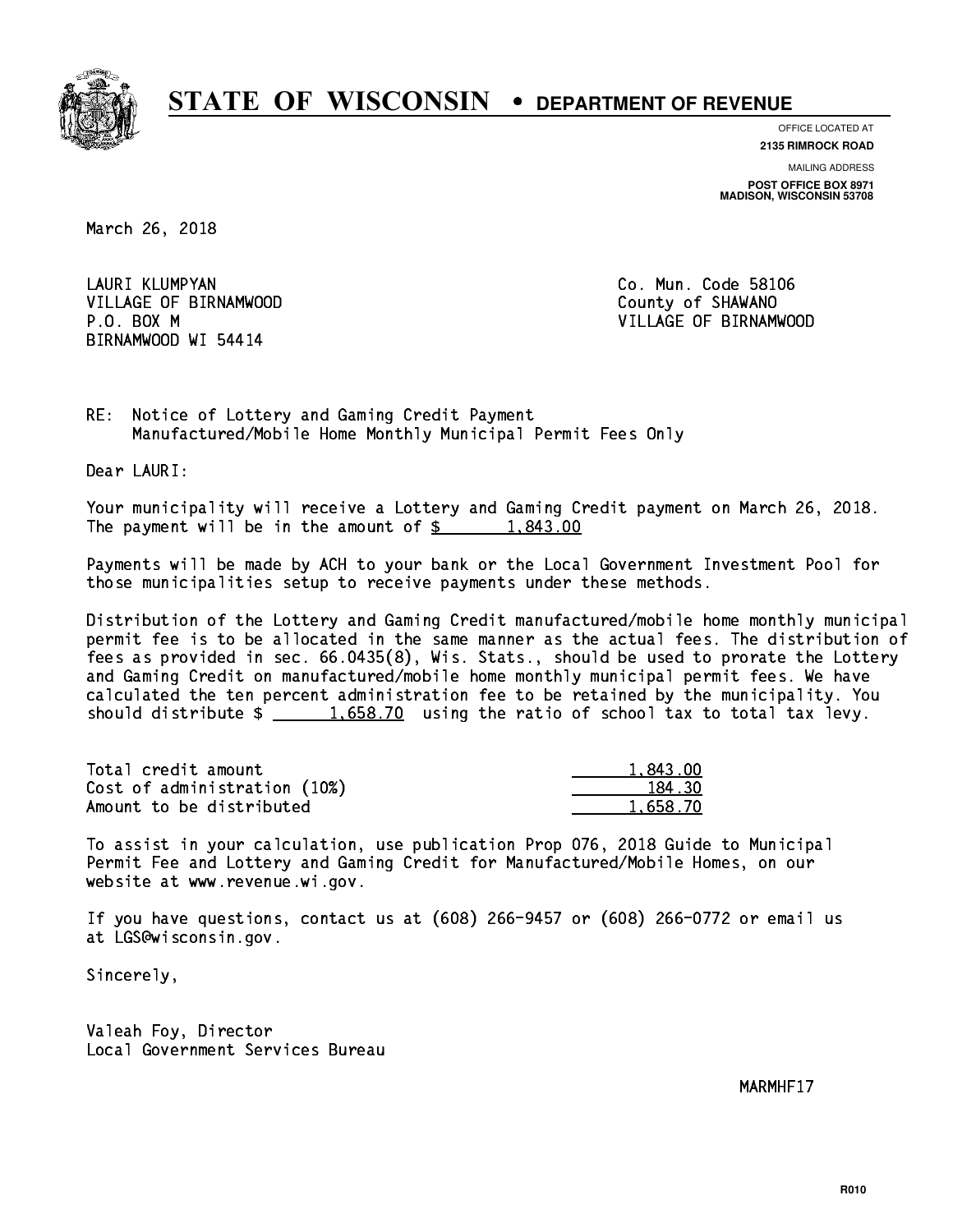

**OFFICE LOCATED AT**

**2135 RIMROCK ROAD**

**MAILING ADDRESS POST OFFICE BOX 8971 MADISON, WISCONSIN 53708**

March 26, 2018

**JUDY KRISTOF** VILLAGE OF GRESHAM COUNTY OF SHAWANO P 0 BOX 50 GRESHAM WI 54128-0050

Co. Mun. Code 58131 VILLAGE OF GRESHAM

RE: Notice of Lottery and Gaming Credit Payment Manufactured/Mobile Home Monthly Municipal Permit Fees Only

Dear BECKY:

 Your municipality will receive a Lottery and Gaming Credit payment on March 26, 2018. The payment will be in the amount of  $\frac{2}{3}$  1,736.88

 Payments will be made by ACH to your bank or the Local Government Investment Pool for those municipalities setup to receive payments under these methods.

 Distribution of the Lottery and Gaming Credit manufactured/mobile home monthly municipal permit fee is to be allocated in the same manner as the actual fees. The distribution of fees as provided in sec. 66.0435(8), Wis. Stats., should be used to prorate the Lottery and Gaming Credit on manufactured/mobile home monthly municipal permit fees. We have calculated the ten percent administration fee to be retained by the municipality. You should distribute  $\frac{1.563.20}{1.563.20}$  using the ratio of school tax to total tax levy.

| Total credit amount          | 1,736.88 |
|------------------------------|----------|
| Cost of administration (10%) | 173.68   |
| Amount to be distributed     | 1,563.20 |

 To assist in your calculation, use publication Prop 076, 2018 Guide to Municipal Permit Fee and Lottery and Gaming Credit for Manufactured/Mobile Homes, on our website at www.revenue.wi.gov.

 If you have questions, contact us at (608) 266-9457 or (608) 266-0772 or email us at LGS@wisconsin.gov.

Sincerely,

 Valeah Foy, Director Local Government Services Bureau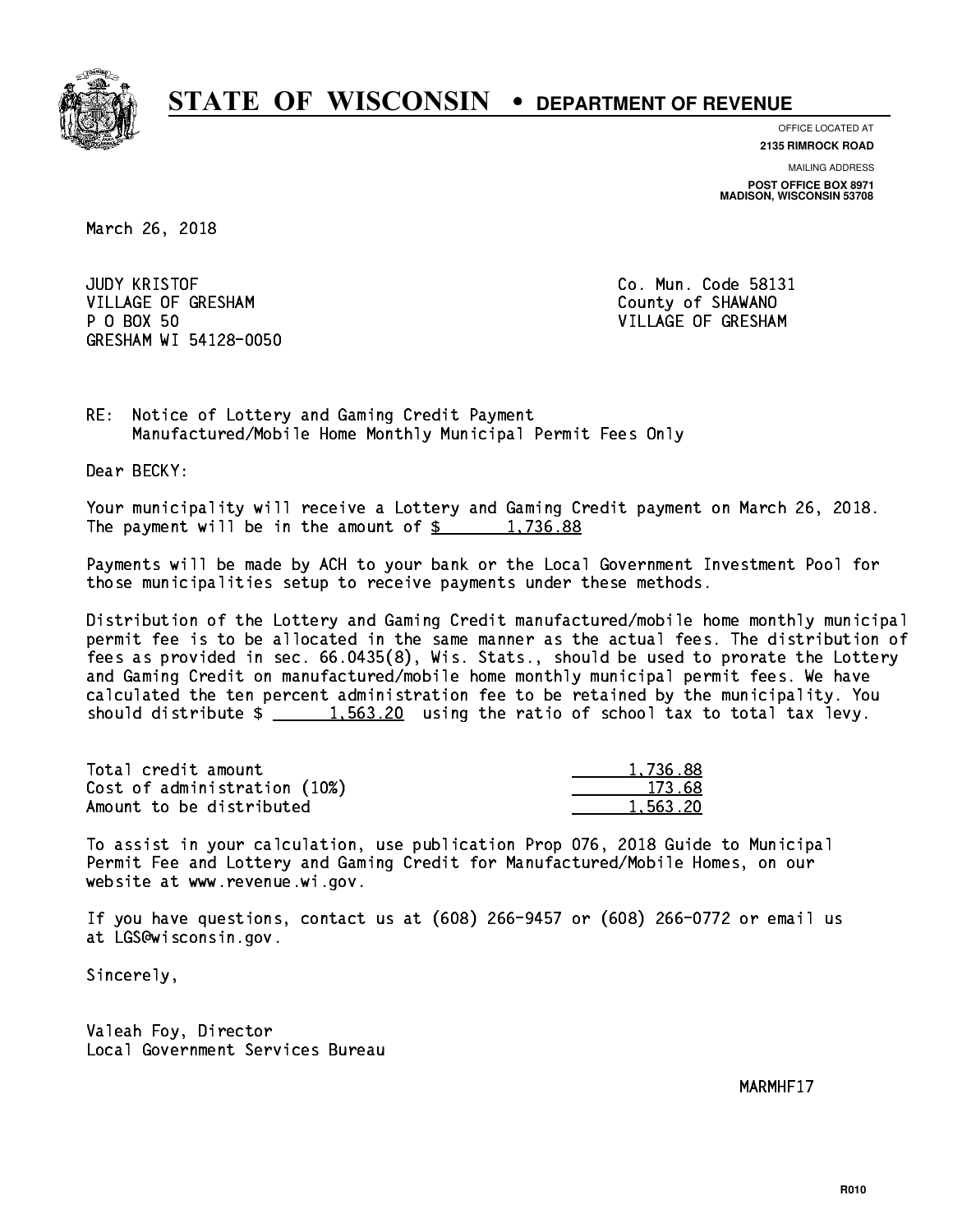

**OFFICE LOCATED AT**

**2135 RIMROCK ROAD**

**MAILING ADDRESS POST OFFICE BOX 8971 MADISON, WISCONSIN 53708**

March 26, 2018

TRISHA HOFFMAN VILLAGE OF TIGERTON COUNTY OF SHAWANO PO BOX 147 VILLAGE OF TIGERTON TIGERTON WI 54486-0147

Co. Mun. Code 58186

RE: Notice of Lottery and Gaming Credit Payment Manufactured/Mobile Home Monthly Municipal Permit Fees Only

Dear TRISHA:

 Your municipality will receive a Lottery and Gaming Credit payment on March 26, 2018. The payment will be in the amount of \$ 339.84 \_\_\_\_\_\_\_\_\_\_\_\_\_\_\_\_

 Payments will be made by ACH to your bank or the Local Government Investment Pool for those municipalities setup to receive payments under these methods.

 Distribution of the Lottery and Gaming Credit manufactured/mobile home monthly municipal permit fee is to be allocated in the same manner as the actual fees. The distribution of fees as provided in sec. 66.0435(8), Wis. Stats., should be used to prorate the Lottery and Gaming Credit on manufactured/mobile home monthly municipal permit fees. We have calculated the ten percent administration fee to be retained by the municipality. You should distribute \$ 305.86 using the ratio of school tax to total tax levy. \_\_\_\_\_\_\_\_\_\_\_\_\_\_

| Total credit amount          | 339.84 |
|------------------------------|--------|
| Cost of administration (10%) | 33.98  |
| Amount to be distributed     | 305.86 |

 To assist in your calculation, use publication Prop 076, 2018 Guide to Municipal Permit Fee and Lottery and Gaming Credit for Manufactured/Mobile Homes, on our website at www.revenue.wi.gov.

 If you have questions, contact us at (608) 266-9457 or (608) 266-0772 or email us at LGS@wisconsin.gov.

Sincerely,

 Valeah Foy, Director Local Government Services Bureau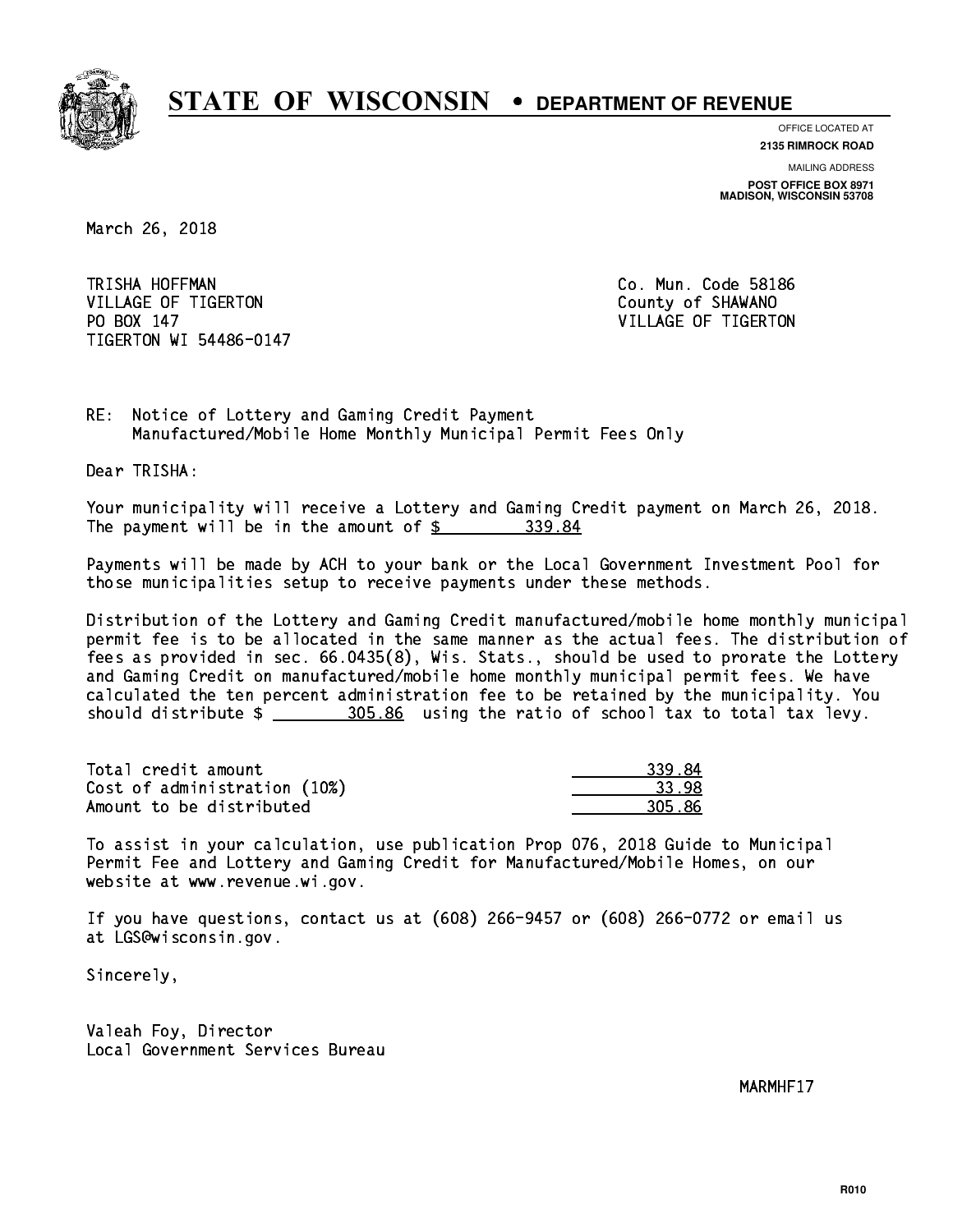

**OFFICE LOCATED AT**

**2135 RIMROCK ROAD**

**MAILING ADDRESS POST OFFICE BOX 8971 MADISON, WISCONSIN 53708**

March 26, 2018

TRACI MATSCHE VILLAGE OF WITTENBERG COUNTY OF SHAWANO PO BOX 331 WITTENBERG WI 54499-0331

Co. Mun. Code 58191 VILLAGE OF WITTENBERG

RE: Notice of Lottery and Gaming Credit Payment Manufactured/Mobile Home Monthly Municipal Permit Fees Only

Dear TRACI:

 Your municipality will receive a Lottery and Gaming Credit payment on March 26, 2018. The payment will be in the amount of \$ 816.00 \_\_\_\_\_\_\_\_\_\_\_\_\_\_\_\_

 Payments will be made by ACH to your bank or the Local Government Investment Pool for those municipalities setup to receive payments under these methods.

 Distribution of the Lottery and Gaming Credit manufactured/mobile home monthly municipal permit fee is to be allocated in the same manner as the actual fees. The distribution of fees as provided in sec. 66.0435(8), Wis. Stats., should be used to prorate the Lottery and Gaming Credit on manufactured/mobile home monthly municipal permit fees. We have calculated the ten percent administration fee to be retained by the municipality. You should distribute  $\frac{2}{2}$   $\frac{734.40}{2}$  using the ratio of school tax to total tax levy.

Total credit amount Cost of administration (10%) Amount to be distributed

| 816 NN    |
|-----------|
| 81 RO     |
| 1Λ<br>73. |

 To assist in your calculation, use publication Prop 076, 2018 Guide to Municipal Permit Fee and Lottery and Gaming Credit for Manufactured/Mobile Homes, on our website at www.revenue.wi.gov.

 If you have questions, contact us at (608) 266-9457 or (608) 266-0772 or email us at LGS@wisconsin.gov.

Sincerely,

 Valeah Foy, Director Local Government Services Bureau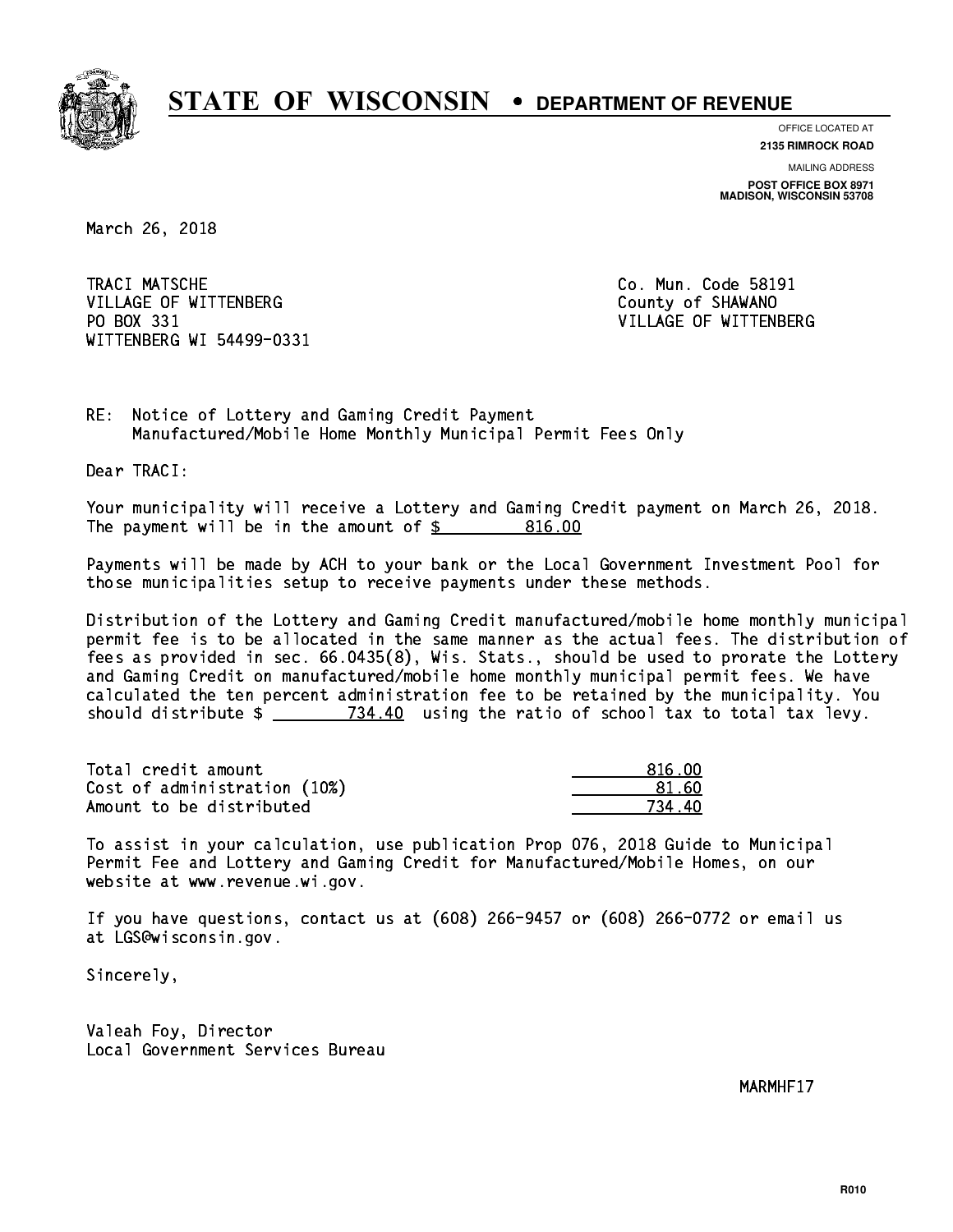

**OFFICE LOCATED AT**

**2135 RIMROCK ROAD**

**MAILING ADDRESS**

**POST OFFICE BOX 8971 MADISON, WISCONSIN 53708**

March 26, 2018

KARLA K. DUCHAC Co. Mun. Code 58281 CITY OF SHAWANO **COULD AND SHAWANO COULD AND SHAWANO**  127 S SAWYER ST CITY OF SHAWANO SHAWANO WI 54166-2433

RE: Notice of Lottery and Gaming Credit Payment Manufactured/Mobile Home Monthly Municipal Permit Fees Only

Dear KARLA:

 Your municipality will receive a Lottery and Gaming Credit payment on March 26, 2018. The payment will be in the amount of  $\frac{2}{3}$  3,401.88

 Payments will be made by ACH to your bank or the Local Government Investment Pool for those municipalities setup to receive payments under these methods.

 Distribution of the Lottery and Gaming Credit manufactured/mobile home monthly municipal permit fee is to be allocated in the same manner as the actual fees. The distribution of fees as provided in sec. 66.0435(8), Wis. Stats., should be used to prorate the Lottery and Gaming Credit on manufactured/mobile home monthly municipal permit fees. We have calculated the ten percent administration fee to be retained by the municipality. You should distribute  $\frac{2}{2}$   $\frac{3.061.70}{2}$  using the ratio of school tax to total tax levy.

| Total credit amount          | 3.401.88 |
|------------------------------|----------|
| Cost of administration (10%) | 340.18   |
| Amount to be distributed     | 3.061.70 |

 To assist in your calculation, use publication Prop 076, 2018 Guide to Municipal Permit Fee and Lottery and Gaming Credit for Manufactured/Mobile Homes, on our website at www.revenue.wi.gov.

 If you have questions, contact us at (608) 266-9457 or (608) 266-0772 or email us at LGS@wisconsin.gov.

Sincerely,

 Valeah Foy, Director Local Government Services Bureau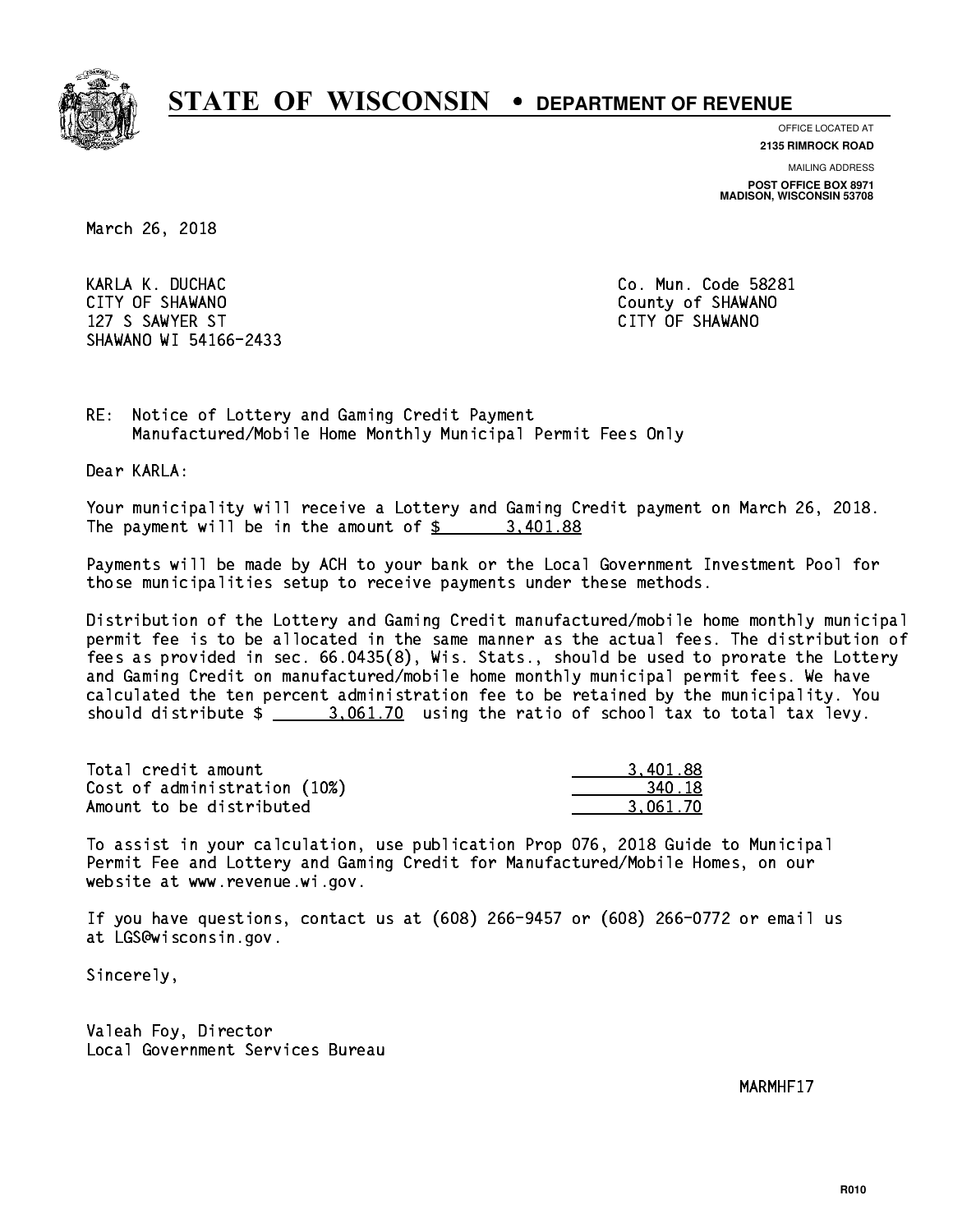

**OFFICE LOCATED AT 2135 RIMROCK ROAD**

**MAILING ADDRESS POST OFFICE BOX 8971 MADISON, WISCONSIN 53708**

March 26, 2018

 SALLY MARVER Co. Mun. Code 59010 TOWN OF LYNDON COUNTY OF SHEBOYGAN W6081 COUNTY ROAD N TOWN OF LYNDON PLYMOUTH WI 53073-4638

RE: Notice of Lottery and Gaming Credit Payment Manufactured/Mobile Home Monthly Municipal Permit Fees Only

Dear SALLY:

 Your municipality will receive a Lottery and Gaming Credit payment on March 26, 2018. The payment will be in the amount of  $\frac{2}{3}$  1,163.94

 Payments will be made by ACH to your bank or the Local Government Investment Pool for those municipalities setup to receive payments under these methods.

 Distribution of the Lottery and Gaming Credit manufactured/mobile home monthly municipal permit fee is to be allocated in the same manner as the actual fees. The distribution of fees as provided in sec. 66.0435(8), Wis. Stats., should be used to prorate the Lottery and Gaming Credit on manufactured/mobile home monthly municipal permit fees. We have calculated the ten percent administration fee to be retained by the municipality. You should distribute  $\frac{1,047.55}{1,047.55}$  using the ratio of school tax to total tax levy.

| Total credit amount          | 1,163.94 |
|------------------------------|----------|
| Cost of administration (10%) | 116.39   |
| Amount to be distributed     | 1.047.55 |

 To assist in your calculation, use publication Prop 076, 2018 Guide to Municipal Permit Fee and Lottery and Gaming Credit for Manufactured/Mobile Homes, on our website at www.revenue.wi.gov.

 If you have questions, contact us at (608) 266-9457 or (608) 266-0772 or email us at LGS@wisconsin.gov.

Sincerely,

 Valeah Foy, Director Local Government Services Bureau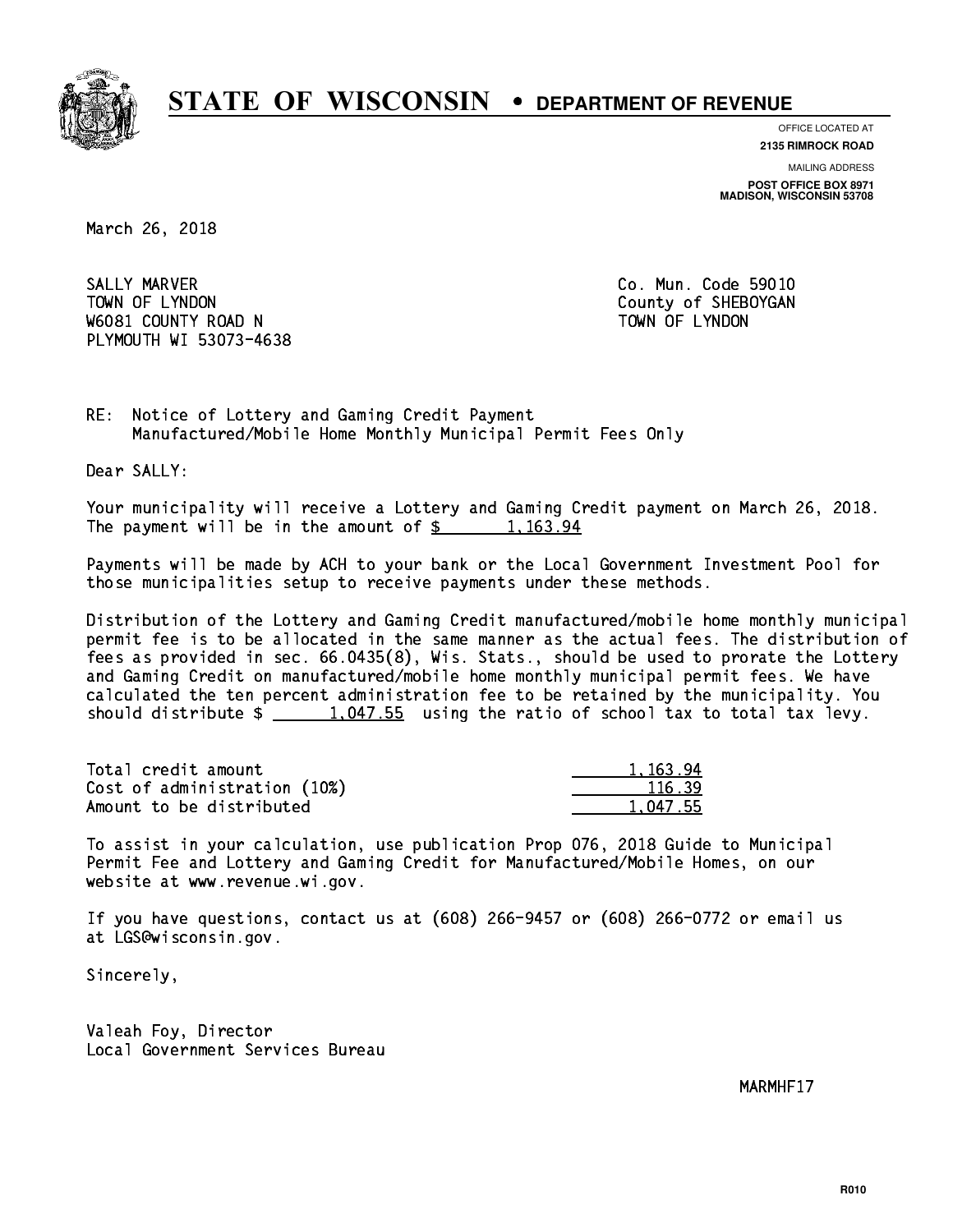

**OFFICE LOCATED AT**

**2135 RIMROCK ROAD**

**MAILING ADDRESS POST OFFICE BOX 8971 MADISON, WISCONSIN 53708**

March 26, 2018

 JEANETTE MEYER Co. Mun. Code 59026 TOWN OF SHEBOYGAN FALLS **COUNTY OF SHEBOYGAN**  W3860 COUNTY ROAD O TOWN OF SHEBOYGAN FALLS SHEBOYGAN FALLS WI 53085-0046

RE: Notice of Lottery and Gaming Credit Payment Manufactured/Mobile Home Monthly Municipal Permit Fees Only

Dear JEANETTE:

 Your municipality will receive a Lottery and Gaming Credit payment on March 26, 2018. The payment will be in the amount of \$ 5,845.42 \_\_\_\_\_\_\_\_\_\_\_\_\_\_\_\_

 Payments will be made by ACH to your bank or the Local Government Investment Pool for those municipalities setup to receive payments under these methods.

 Distribution of the Lottery and Gaming Credit manufactured/mobile home monthly municipal permit fee is to be allocated in the same manner as the actual fees. The distribution of fees as provided in sec. 66.0435(8), Wis. Stats., should be used to prorate the Lottery and Gaming Credit on manufactured/mobile home monthly municipal permit fees. We have calculated the ten percent administration fee to be retained by the municipality. You should distribute  $\frac{2.5.260.88}{2}$  using the ratio of school tax to total tax levy.

| Total credit amount          | 5.845.42 |
|------------------------------|----------|
| Cost of administration (10%) | 584.54   |
| Amount to be distributed     | 5.260.88 |

 To assist in your calculation, use publication Prop 076, 2018 Guide to Municipal Permit Fee and Lottery and Gaming Credit for Manufactured/Mobile Homes, on our website at www.revenue.wi.gov.

 If you have questions, contact us at (608) 266-9457 or (608) 266-0772 or email us at LGS@wisconsin.gov.

Sincerely,

 Valeah Foy, Director Local Government Services Bureau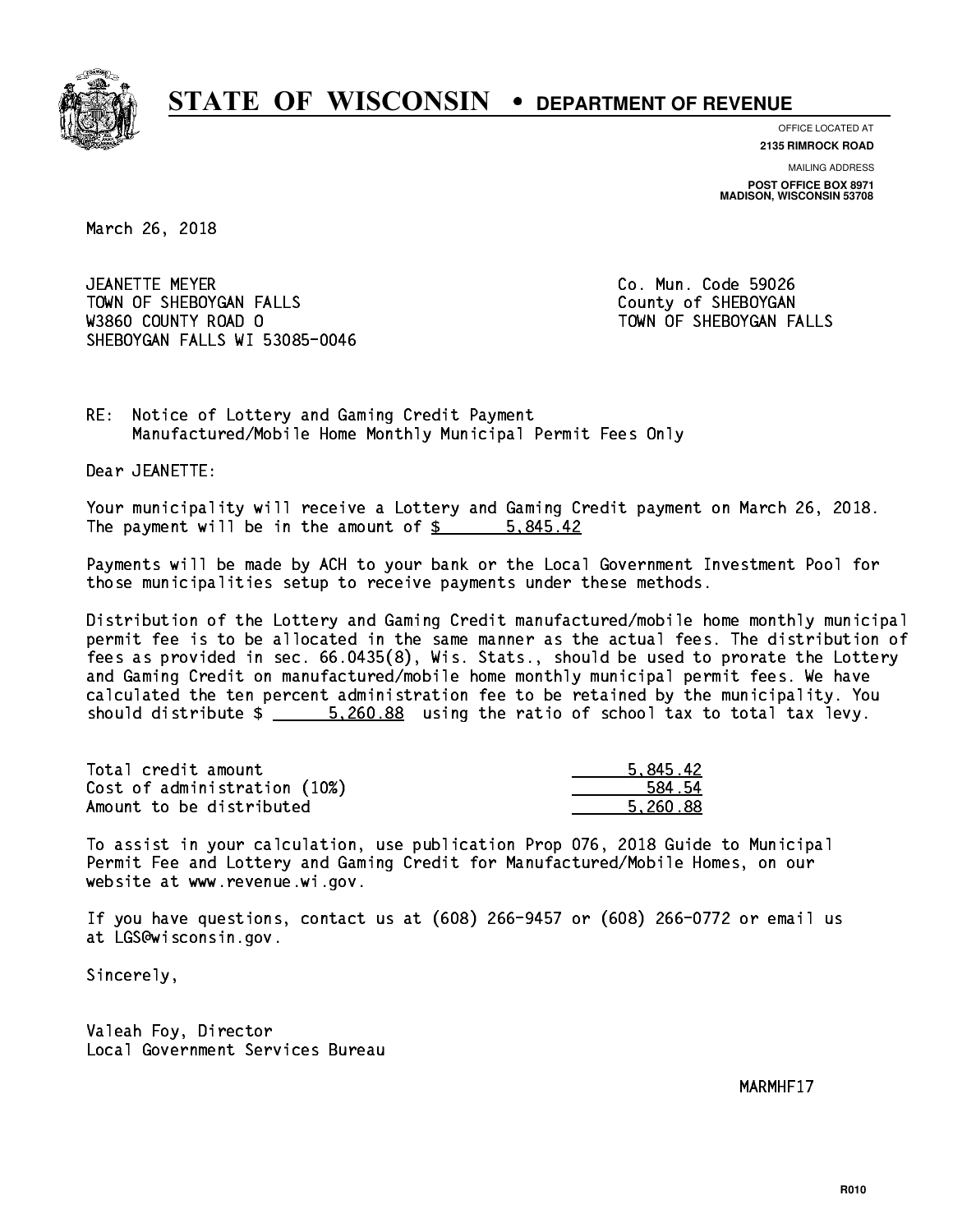

**OFFICE LOCATED AT**

**2135 RIMROCK ROAD**

**MAILING ADDRESS**

**POST OFFICE BOX 8971 MADISON, WISCONSIN 53708**

March 26, 2018

PATRICIA HUBERTY **Co. Mun. Code 59271** CITY OF PLYMOUTH CITY OF PLYMOUTH PO BOX 107 CITY OF PLYMOUTH PLYMOUTH WI 53073-0107

RE: Notice of Lottery and Gaming Credit Payment Manufactured/Mobile Home Monthly Municipal Permit Fees Only

Dear PATRICIA:

 Your municipality will receive a Lottery and Gaming Credit payment on March 26, 2018. The payment will be in the amount of  $\frac{2}{3}$  9,271.68

 Payments will be made by ACH to your bank or the Local Government Investment Pool for those municipalities setup to receive payments under these methods.

 Distribution of the Lottery and Gaming Credit manufactured/mobile home monthly municipal permit fee is to be allocated in the same manner as the actual fees. The distribution of fees as provided in sec. 66.0435(8), Wis. Stats., should be used to prorate the Lottery and Gaming Credit on manufactured/mobile home monthly municipal permit fees. We have calculated the ten percent administration fee to be retained by the municipality. You should distribute  $\frac{2}{3}$   $\frac{8}{344.52}$  using the ratio of school tax to total tax levy.

| Total credit amount          | 9.271.68 |
|------------------------------|----------|
| Cost of administration (10%) | 927.16   |
| Amount to be distributed     | 8.344.52 |

 To assist in your calculation, use publication Prop 076, 2018 Guide to Municipal Permit Fee and Lottery and Gaming Credit for Manufactured/Mobile Homes, on our website at www.revenue.wi.gov.

 If you have questions, contact us at (608) 266-9457 or (608) 266-0772 or email us at LGS@wisconsin.gov.

Sincerely,

 Valeah Foy, Director Local Government Services Bureau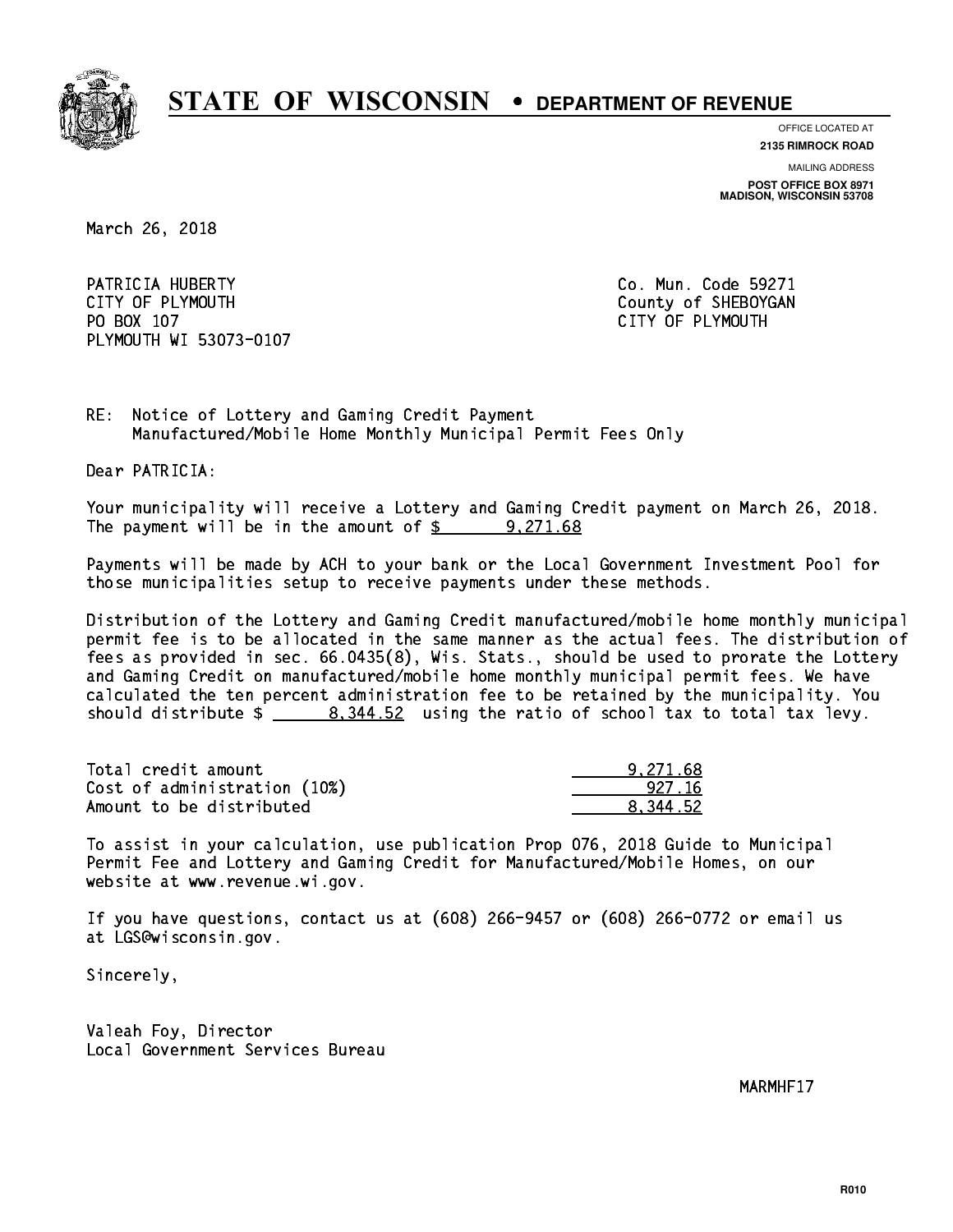

**OFFICE LOCATED AT**

**2135 RIMROCK ROAD**

**MAILING ADDRESS POST OFFICE BOX 8971 MADISON, WISCONSIN 53708**

March 26, 2018

 MICHAEL J VANDERSTEEN Co. Mun. Code 59281 CITY OF SHEBOYGAN COUNTY OF SHEBOYGAN 828 CENTER AVE STE 205 CITY OF SHEBOYGAN SHEBOYGAN WI 53081-4442

RE: Notice of Lottery and Gaming Credit Payment Manufactured/Mobile Home Monthly Municipal Permit Fees Only

Dear MICHAEL:

 Your municipality will receive a Lottery and Gaming Credit payment on March 26, 2018. The payment will be in the amount of  $\frac{2}{3}$  33,358.44

 Payments will be made by ACH to your bank or the Local Government Investment Pool for those municipalities setup to receive payments under these methods.

 Distribution of the Lottery and Gaming Credit manufactured/mobile home monthly municipal permit fee is to be allocated in the same manner as the actual fees. The distribution of fees as provided in sec. 66.0435(8), Wis. Stats., should be used to prorate the Lottery and Gaming Credit on manufactured/mobile home monthly municipal permit fees. We have calculated the ten percent administration fee to be retained by the municipality. You should distribute  $\frac{20.022.60}{20.022.60}$  using the ratio of school tax to total tax levy.

| Total credit amount          | 33, 358, 44 |
|------------------------------|-------------|
| Cost of administration (10%) | 3.335.84    |
| Amount to be distributed     | 30.022.60   |

 To assist in your calculation, use publication Prop 076, 2018 Guide to Municipal Permit Fee and Lottery and Gaming Credit for Manufactured/Mobile Homes, on our website at www.revenue.wi.gov.

 If you have questions, contact us at (608) 266-9457 or (608) 266-0772 or email us at LGS@wisconsin.gov.

Sincerely,

 Valeah Foy, Director Local Government Services Bureau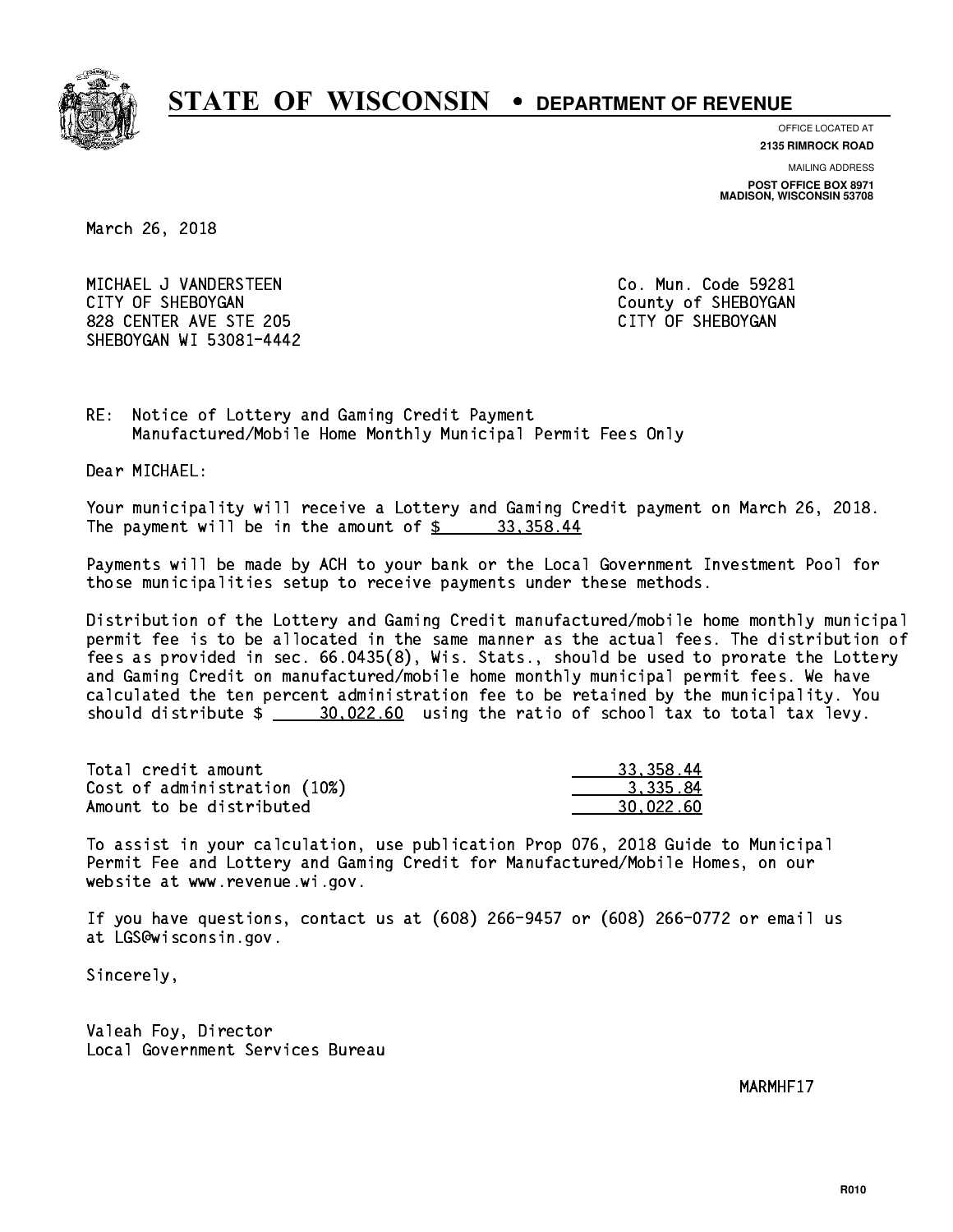

**OFFICE LOCATED AT**

**2135 RIMROCK ROAD**

**MAILING ADDRESS POST OFFICE BOX 8971 MADISON, WISCONSIN 53708**

March 26, 2018

SABRINA DITTMAN CITY OF SHEBOYGAN FALLS COUNTY OF SHEBOYGAN PO BOX 186 SHEBOYGAN FALLS WI 53085-0186

Co. Mun. Code 59282 CITY OF SHEBOYGAN FALLS

RE: Notice of Lottery and Gaming Credit Payment Manufactured/Mobile Home Monthly Municipal Permit Fees Only

Dear SABRINA:

 Your municipality will receive a Lottery and Gaming Credit payment on March 26, 2018. The payment will be in the amount of  $\frac{2}{3}$  34,052.33

 Payments will be made by ACH to your bank or the Local Government Investment Pool for those municipalities setup to receive payments under these methods.

 Distribution of the Lottery and Gaming Credit manufactured/mobile home monthly municipal permit fee is to be allocated in the same manner as the actual fees. The distribution of fees as provided in sec. 66.0435(8), Wis. Stats., should be used to prorate the Lottery and Gaming Credit on manufactured/mobile home monthly municipal permit fees. We have calculated the ten percent administration fee to be retained by the municipality. You should distribute  $\frac{20.647.10}{20.647.10}$  using the ratio of school tax to total tax levy.

| Total credit amount          | 34,052.33 |
|------------------------------|-----------|
| Cost of administration (10%) | 3.405.23  |
| Amount to be distributed     | 30.647.10 |

 To assist in your calculation, use publication Prop 076, 2018 Guide to Municipal Permit Fee and Lottery and Gaming Credit for Manufactured/Mobile Homes, on our website at www.revenue.wi.gov.

 If you have questions, contact us at (608) 266-9457 or (608) 266-0772 or email us at LGS@wisconsin.gov.

Sincerely,

 Valeah Foy, Director Local Government Services Bureau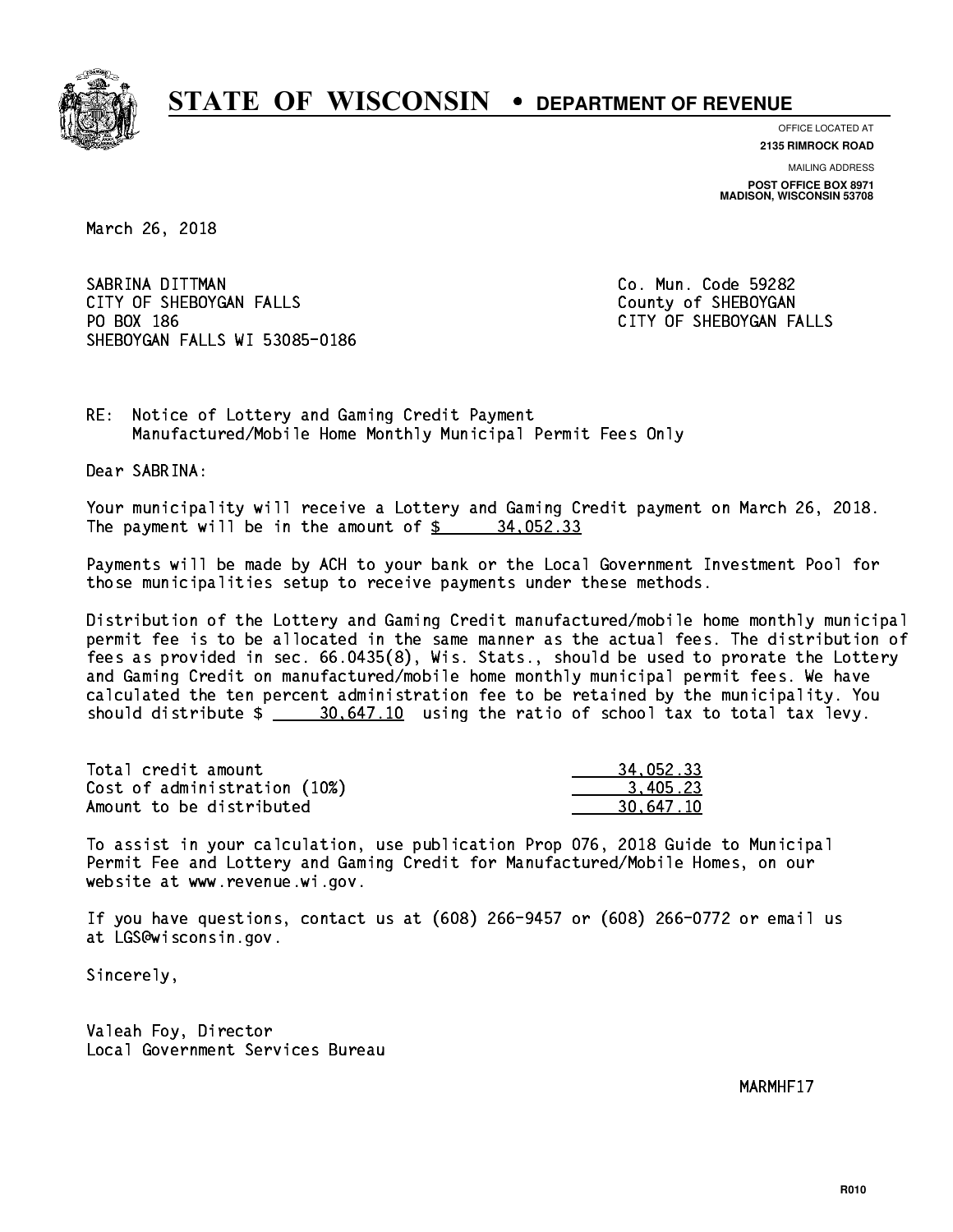

**OFFICE LOCATED AT**

**2135 RIMROCK ROAD**

**MAILING ADDRESS POST OFFICE BOX 8971 MADISON, WISCONSIN 53708**

March 26, 2018

 CAROL PERNSTEINER Co. Mun. Code 60032 TOWN OF MEDICINE COUNTY OF MEDICINE COUNTY OF TAXABLE COUNTY OF TAXABLE COUNTY OF TAXABLE COUNTY OF TAXABLE CO W6657 CEDAR ST TOWN OF MEDFORD MEDFORD WI 54451-8904

RE: Notice of Lottery and Gaming Credit Payment Manufactured/Mobile Home Monthly Municipal Permit Fees Only

Dear CAROL:

 Your municipality will receive a Lottery and Gaming Credit payment on March 26, 2018. The payment will be in the amount of \$ 309.81 \_\_\_\_\_\_\_\_\_\_\_\_\_\_\_\_

 Payments will be made by ACH to your bank or the Local Government Investment Pool for those municipalities setup to receive payments under these methods.

 Distribution of the Lottery and Gaming Credit manufactured/mobile home monthly municipal permit fee is to be allocated in the same manner as the actual fees. The distribution of fees as provided in sec. 66.0435(8), Wis. Stats., should be used to prorate the Lottery and Gaming Credit on manufactured/mobile home monthly municipal permit fees. We have calculated the ten percent administration fee to be retained by the municipality. You should distribute  $\frac{278.83}{278.83}$  using the ratio of school tax to total tax levy.

| Total credit amount          | 309.81 |
|------------------------------|--------|
| Cost of administration (10%) | 30.98  |
| Amount to be distributed     | 278.83 |

 To assist in your calculation, use publication Prop 076, 2018 Guide to Municipal Permit Fee and Lottery and Gaming Credit for Manufactured/Mobile Homes, on our website at www.revenue.wi.gov.

 If you have questions, contact us at (608) 266-9457 or (608) 266-0772 or email us at LGS@wisconsin.gov.

Sincerely,

 Valeah Foy, Director Local Government Services Bureau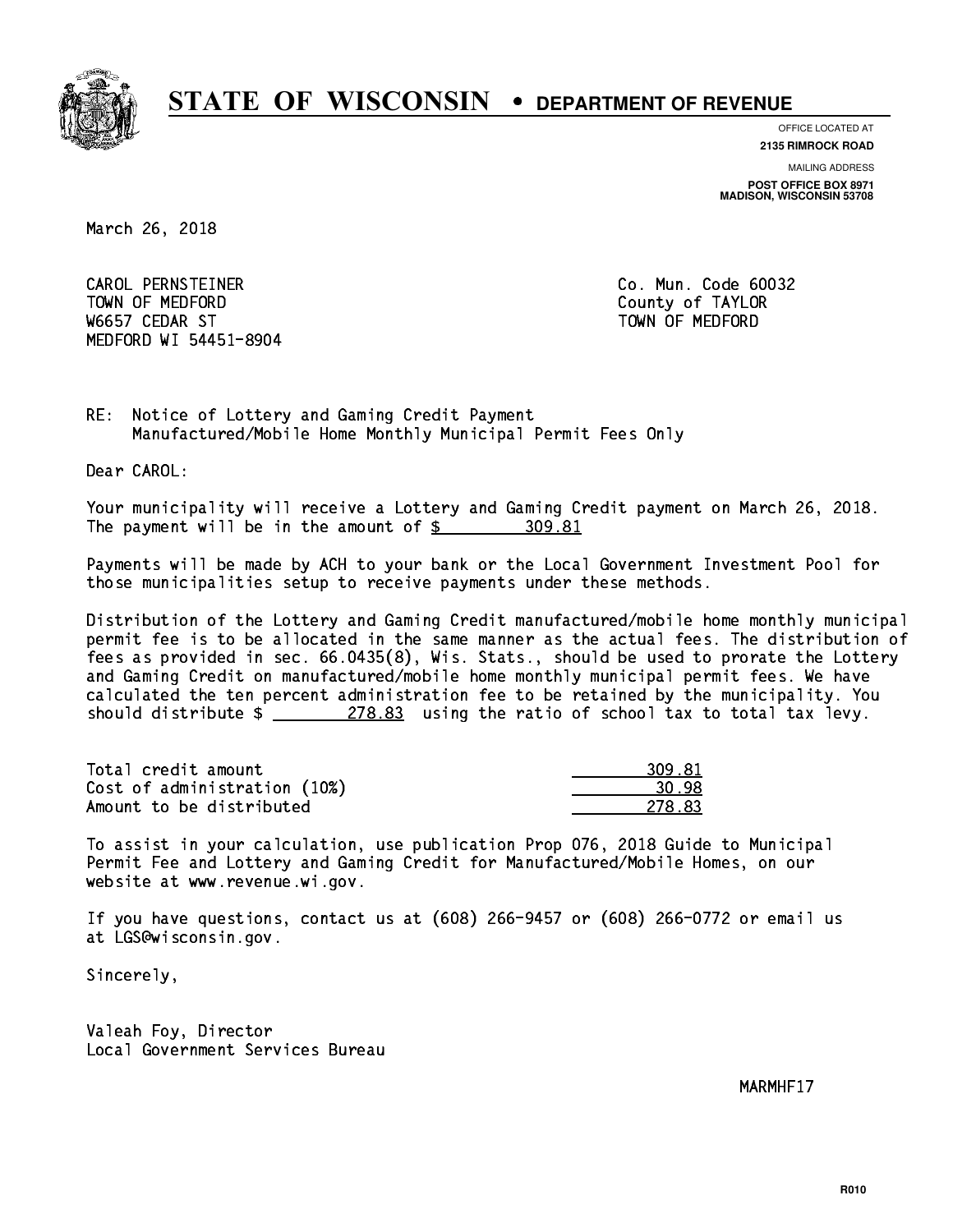

**OFFICE LOCATED AT**

**2135 RIMROCK ROAD**

**MAILING ADDRESS POST OFFICE BOX 8971 MADISON, WISCONSIN 53708**

March 26, 2018

FRANCES PRASNICKI VILLAGE OF GILMAN COUNTY OF TAYLOR PO BOX 157 VILLAGE OF GILMAN GILMAN WI 54433-0157

Co. Mun. Code 60131

RE: Notice of Lottery and Gaming Credit Payment Manufactured/Mobile Home Monthly Municipal Permit Fees Only

Dear FRANCES:

 Your municipality will receive a Lottery and Gaming Credit payment on March 26, 2018. The payment will be in the amount of \$ 851.16 \_\_\_\_\_\_\_\_\_\_\_\_\_\_\_\_

 Payments will be made by ACH to your bank or the Local Government Investment Pool for those municipalities setup to receive payments under these methods.

 Distribution of the Lottery and Gaming Credit manufactured/mobile home monthly municipal permit fee is to be allocated in the same manner as the actual fees. The distribution of fees as provided in sec. 66.0435(8), Wis. Stats., should be used to prorate the Lottery and Gaming Credit on manufactured/mobile home monthly municipal permit fees. We have calculated the ten percent administration fee to be retained by the municipality. You should distribute  $\frac{2}{2}$   $\frac{766.05}{2}$  using the ratio of school tax to total tax levy.

Total credit amount Cost of administration (10%) Amount to be distributed

| 51 16  |
|--------|
| 5.11   |
| 766.05 |

 To assist in your calculation, use publication Prop 076, 2018 Guide to Municipal Permit Fee and Lottery and Gaming Credit for Manufactured/Mobile Homes, on our website at www.revenue.wi.gov.

 If you have questions, contact us at (608) 266-9457 or (608) 266-0772 or email us at LGS@wisconsin.gov.

Sincerely,

 Valeah Foy, Director Local Government Services Bureau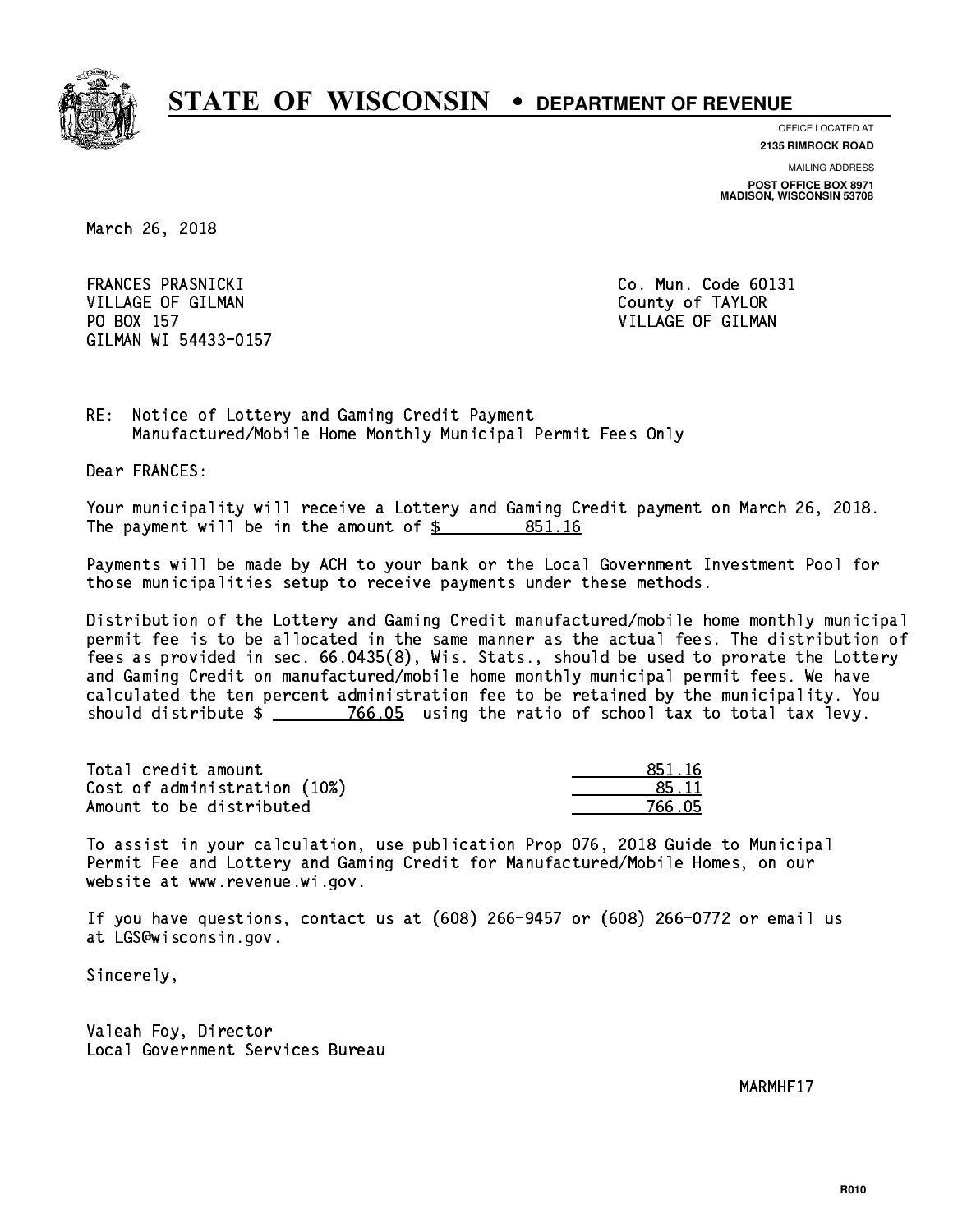

**OFFICE LOCATED AT**

**2135 RIMROCK ROAD**

**MAILING ADDRESS POST OFFICE BOX 8971 MADISON, WISCONSIN 53708**

March 26, 2018

DAWN SWENSON VILLAGE OF RIB LAKE County of TAYLOR PO BOX 205 RIB LAKE WI 54470-0205

Co. Mun. Code 60176 VILLAGE OF RIB LAKE

RE: Notice of Lottery and Gaming Credit Payment Manufactured/Mobile Home Monthly Municipal Permit Fees Only

Dear DAWN:

 Your municipality will receive a Lottery and Gaming Credit payment on March 26, 2018. The payment will be in the amount of \$ 450.86 \_\_\_\_\_\_\_\_\_\_\_\_\_\_\_\_ 450.86

 Payments will be made by ACH to your bank or the Local Government Investment Pool for those municipalities setup to receive payments under these methods.

 Distribution of the Lottery and Gaming Credit manufactured/mobile home monthly municipal permit fee is to be allocated in the same manner as the actual fees. The distribution of fees as provided in sec. 66.0435(8), Wis. Stats., should be used to prorate the Lottery and Gaming Credit on manufactured/mobile home monthly municipal permit fees. We have calculated the ten percent administration fee to be retained by the municipality. You should distribute  $\frac{405.78}{2}$  using the ratio of school tax to total tax levy.

| Total credit amount          | 450 86 |
|------------------------------|--------|
| Cost of administration (10%) | 45.N8  |
| Amount to be distributed     | 405 78 |

| $\backslash 0$ . 86 |
|---------------------|
| 5.08                |
| 5.78                |

 To assist in your calculation, use publication Prop 076, 2018 Guide to Municipal Permit Fee and Lottery and Gaming Credit for Manufactured/Mobile Homes, on our website at www.revenue.wi.gov.

 If you have questions, contact us at (608) 266-9457 or (608) 266-0772 or email us at LGS@wisconsin.gov.

Sincerely,

 Valeah Foy, Director Local Government Services Bureau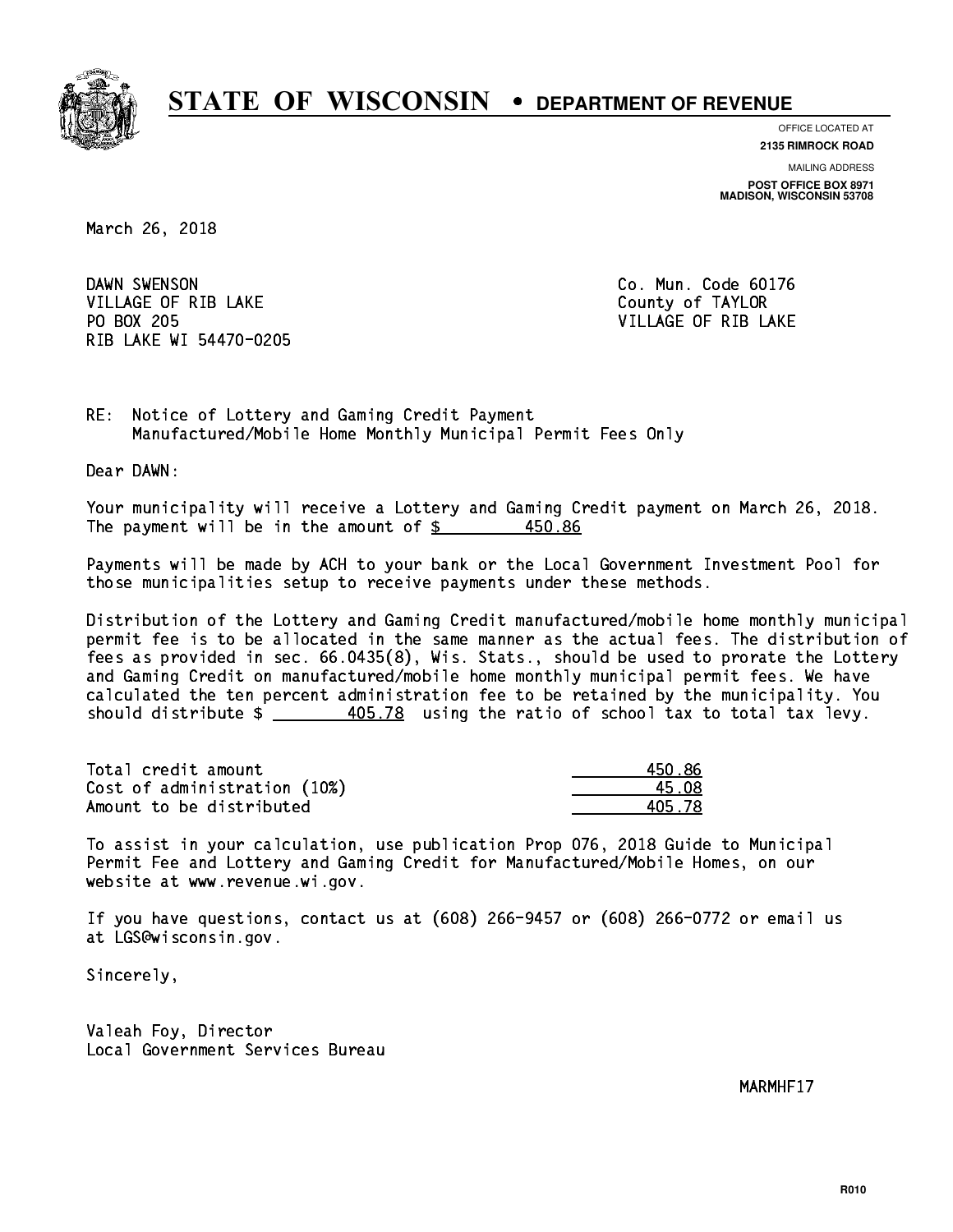

**OFFICE LOCATED AT**

**2135 RIMROCK ROAD**

**MAILING ADDRESS POST OFFICE BOX 8971 MADISON, WISCONSIN 53708**

March 26, 2018

SHAWN SULLIVAN VILLAGE OF STETSONVILLE COUNTY OF TAYLOR P 0 BOX 219 STETSONVILLE WI 54480

Co. Mun. Code 60181 VILLAGE OF STETSONVILLE

RE: Notice of Lottery and Gaming Credit Payment Manufactured/Mobile Home Monthly Municipal Permit Fees Only

Dear SHAWN:

 Your municipality will receive a Lottery and Gaming Credit payment on March 26, 2018. The payment will be in the amount of \$ 333.42 \_\_\_\_\_\_\_\_\_\_\_\_\_\_\_\_

 Payments will be made by ACH to your bank or the Local Government Investment Pool for those municipalities setup to receive payments under these methods.

 Distribution of the Lottery and Gaming Credit manufactured/mobile home monthly municipal permit fee is to be allocated in the same manner as the actual fees. The distribution of fees as provided in sec. 66.0435(8), Wis. Stats., should be used to prorate the Lottery and Gaming Credit on manufactured/mobile home monthly municipal permit fees. We have calculated the ten percent administration fee to be retained by the municipality. You should distribute  $\frac{200.08}{2}$  using the ratio of school tax to total tax levy.

| Total credit amount          | 333.42 |
|------------------------------|--------|
| Cost of administration (10%) | -33.34 |
| Amount to be distributed     | 300.08 |

 To assist in your calculation, use publication Prop 076, 2018 Guide to Municipal Permit Fee and Lottery and Gaming Credit for Manufactured/Mobile Homes, on our website at www.revenue.wi.gov.

 If you have questions, contact us at (608) 266-9457 or (608) 266-0772 or email us at LGS@wisconsin.gov.

Sincerely,

 Valeah Foy, Director Local Government Services Bureau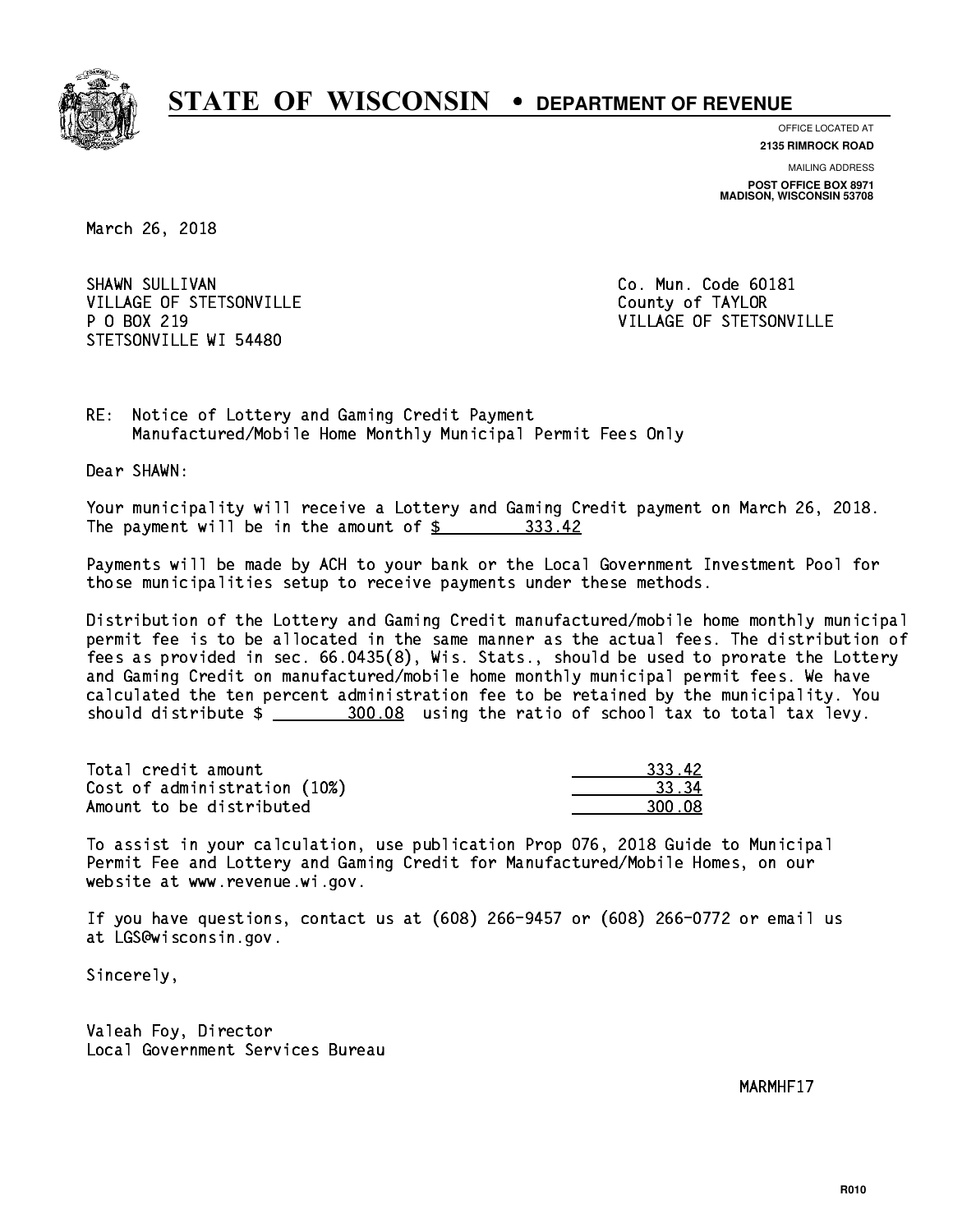

**OFFICE LOCATED AT**

**2135 RIMROCK ROAD**

**MAILING ADDRESS POST OFFICE BOX 8971 MADISON, WISCONSIN 53708**

March 26, 2018

 KEVIN DOBERSTEIN Co. Mun. Code 60251 CITY OF MEDFORD County of TAYLOR 639 S 2ND ST CITY OF MEDFORD MEDFORD WI 54451-2058

RE: Notice of Lottery and Gaming Credit Payment Manufactured/Mobile Home Monthly Municipal Permit Fees Only

Dear KEVIN:

 Your municipality will receive a Lottery and Gaming Credit payment on March 26, 2018. The payment will be in the amount of  $\frac{2}{3}$  9,795.96

 Payments will be made by ACH to your bank or the Local Government Investment Pool for those municipalities setup to receive payments under these methods.

 Distribution of the Lottery and Gaming Credit manufactured/mobile home monthly municipal permit fee is to be allocated in the same manner as the actual fees. The distribution of fees as provided in sec. 66.0435(8), Wis. Stats., should be used to prorate the Lottery and Gaming Credit on manufactured/mobile home monthly municipal permit fees. We have calculated the ten percent administration fee to be retained by the municipality. You should distribute  $\frac{2}{1}$   $\frac{8.816.37}{2}$  using the ratio of school tax to total tax levy.

| Total credit amount          | 9.795.96 |
|------------------------------|----------|
| Cost of administration (10%) | 979.59   |
| Amount to be distributed     | 8.816.37 |

 To assist in your calculation, use publication Prop 076, 2018 Guide to Municipal Permit Fee and Lottery and Gaming Credit for Manufactured/Mobile Homes, on our website at www.revenue.wi.gov.

 If you have questions, contact us at (608) 266-9457 or (608) 266-0772 or email us at LGS@wisconsin.gov.

Sincerely,

 Valeah Foy, Director Local Government Services Bureau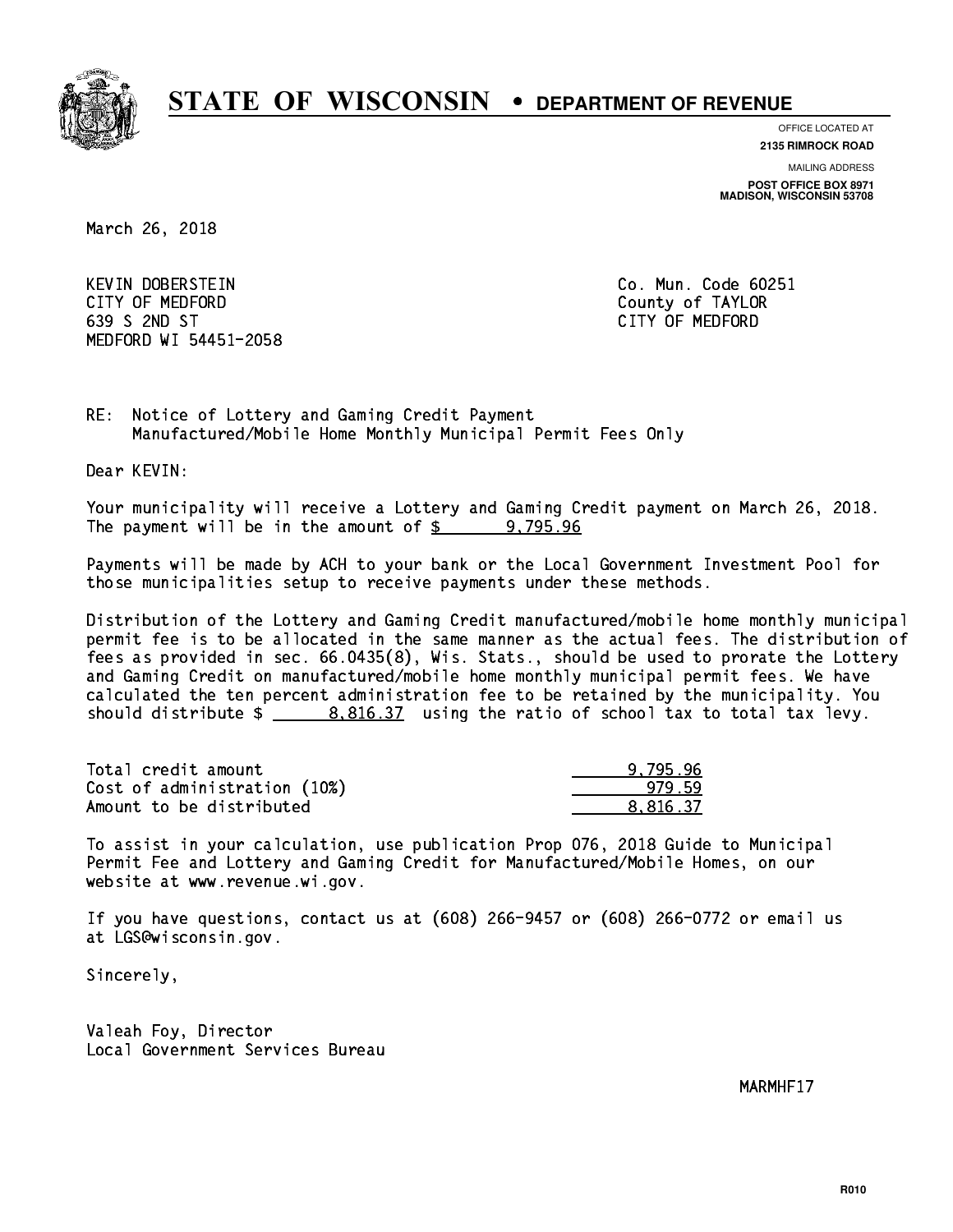

**OFFICE LOCATED AT**

**2135 RIMROCK ROAD**

**MAILING ADDRESS POST OFFICE BOX 8971 MADISON, WISCONSIN 53708**

March 26, 2018

**KELLY MOEN** N50151 COUNTY RD Y TOWN OF ALBION ELEVA WI 54738

Co. Mun. Code 61002 TOWN OF ALBION COUNTY OF TREMPEALEAU

RE: Notice of Lottery and Gaming Credit Payment Manufactured/Mobile Home Monthly Municipal Permit Fees Only

Dear KELLY:

 Your municipality will receive a Lottery and Gaming Credit payment on March 26, 2018. The payment will be in the amount of  $\frac{25}{10}$  959.28

 Payments will be made by ACH to your bank or the Local Government Investment Pool for those municipalities setup to receive payments under these methods.

 Distribution of the Lottery and Gaming Credit manufactured/mobile home monthly municipal permit fee is to be allocated in the same manner as the actual fees. The distribution of fees as provided in sec. 66.0435(8), Wis. Stats., should be used to prorate the Lottery and Gaming Credit on manufactured/mobile home monthly municipal permit fees. We have calculated the ten percent administration fee to be retained by the municipality. You should distribute  $\frac{2}{2}$   $\frac{863.36}{2}$  using the ratio of school tax to total tax levy.

| Total credit amount          | 959.28 |
|------------------------------|--------|
| Cost of administration (10%) | 95.92  |
| Amount to be distributed     | 863.36 |

 To assist in your calculation, use publication Prop 076, 2018 Guide to Municipal Permit Fee and Lottery and Gaming Credit for Manufactured/Mobile Homes, on our website at www.revenue.wi.gov.

 If you have questions, contact us at (608) 266-9457 or (608) 266-0772 or email us at LGS@wisconsin.gov.

Sincerely,

 Valeah Foy, Director Local Government Services Bureau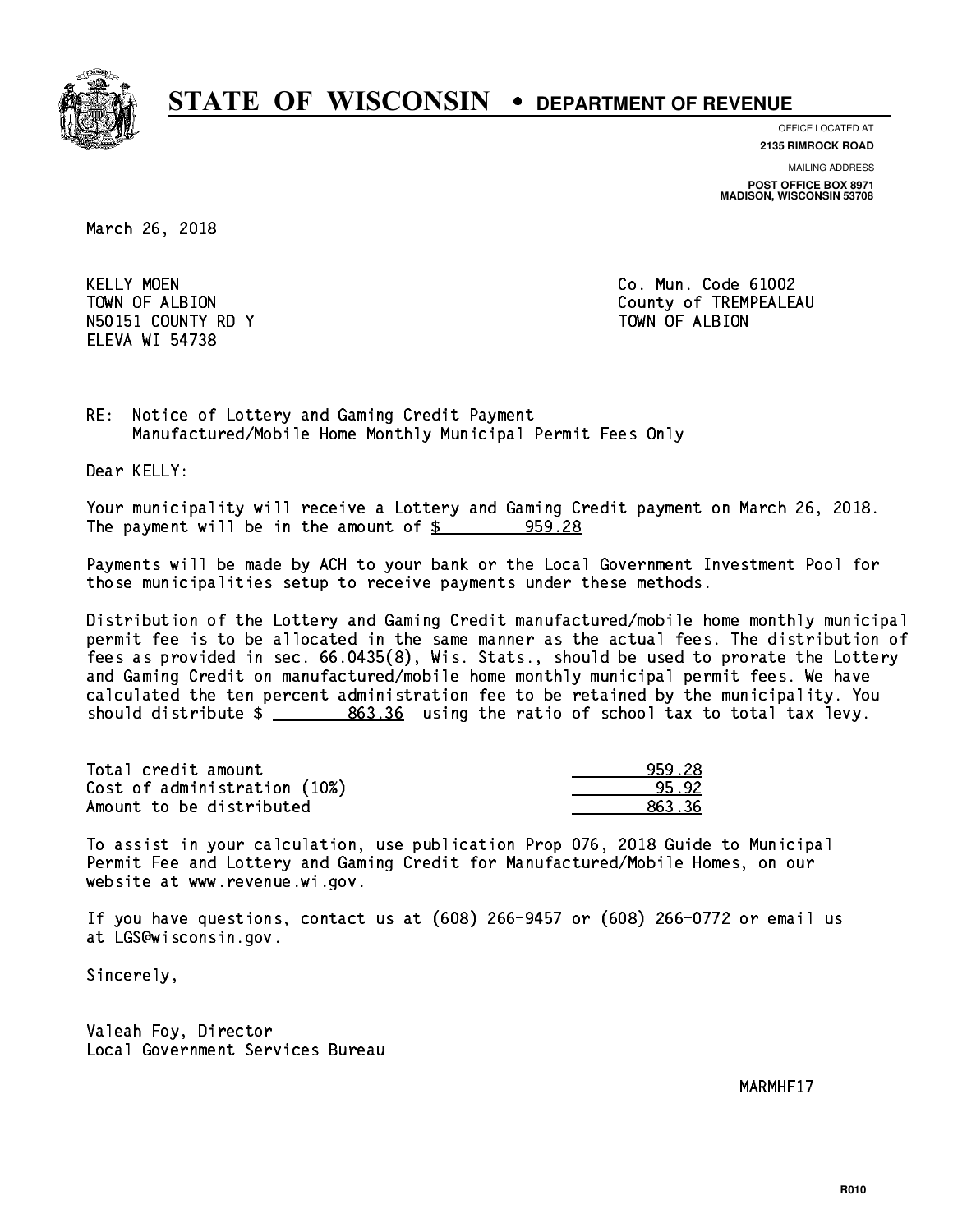

**OFFICE LOCATED AT**

**2135 RIMROCK ROAD**

**MAILING ADDRESS POST OFFICE BOX 8971 MADISON, WISCONSIN 53708**

March 26, 2018

 BLAZE STEGEMEYER Co. Mun. Code 61008 TOWN OF CALEDONIA County of TREMPEALEAU W19706 SAWMILL RD TOWN OF CALEDONIA GALESVILLE WI 54630-8337

RE: Notice of Lottery and Gaming Credit Payment Manufactured/Mobile Home Monthly Municipal Permit Fees Only

Dear BLAZE:

 Your municipality will receive a Lottery and Gaming Credit payment on March 26, 2018. The payment will be in the amount of  $\frac{2}{3}$  6,824.67

 Payments will be made by ACH to your bank or the Local Government Investment Pool for those municipalities setup to receive payments under these methods.

 Distribution of the Lottery and Gaming Credit manufactured/mobile home monthly municipal permit fee is to be allocated in the same manner as the actual fees. The distribution of fees as provided in sec. 66.0435(8), Wis. Stats., should be used to prorate the Lottery and Gaming Credit on manufactured/mobile home monthly municipal permit fees. We have calculated the ten percent administration fee to be retained by the municipality. You should distribute  $\frac{2}{1}$  6,142.21 using the ratio of school tax to total tax levy.

| Total credit amount          | 6.824.67 |
|------------------------------|----------|
| Cost of administration (10%) | 682.46   |
| Amount to be distributed     | 6.142.21 |

 To assist in your calculation, use publication Prop 076, 2018 Guide to Municipal Permit Fee and Lottery and Gaming Credit for Manufactured/Mobile Homes, on our website at www.revenue.wi.gov.

 If you have questions, contact us at (608) 266-9457 or (608) 266-0772 or email us at LGS@wisconsin.gov.

Sincerely,

 Valeah Foy, Director Local Government Services Bureau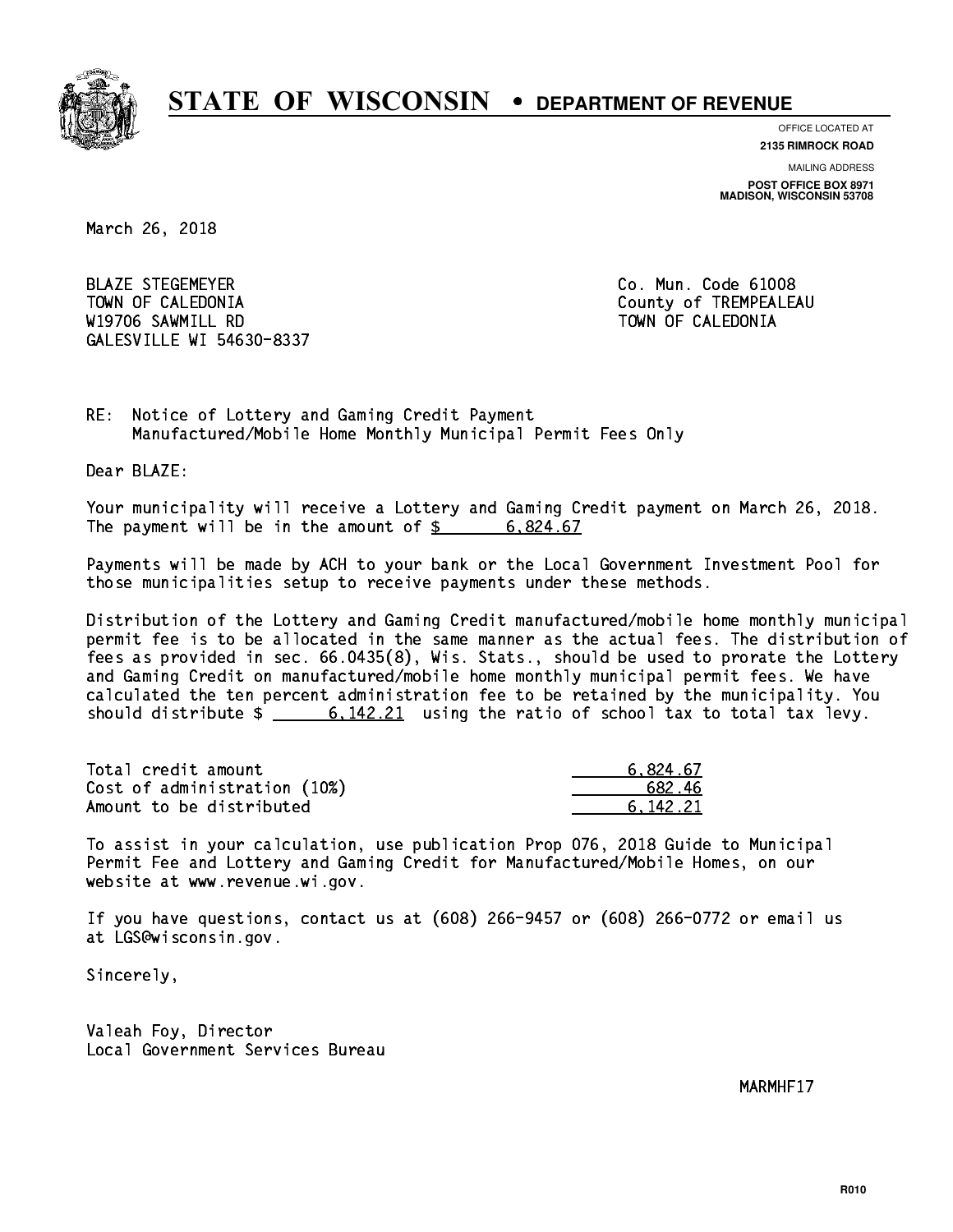

**OFFICE LOCATED AT**

**2135 RIMROCK ROAD**

**MAILING ADDRESS POST OFFICE BOX 8971 MADISON, WISCONSIN 53708**

March 26, 2018

SONJA A BYRNE CO. Mun. Code 61028 TOWN OF TREMPEALEAU **TOWA COUNTY OF TREMPEALEAU** W24854 STATE RD 54/93 TOWN OF TREMPEALEAU GALESVILLE WI 54630-8243

RE: Notice of Lottery and Gaming Credit Payment Manufactured/Mobile Home Monthly Municipal Permit Fees Only

Dear SONJA:

 Your municipality will receive a Lottery and Gaming Credit payment on March 26, 2018. The payment will be in the amount of  $\frac{252.52}{200}$ 

 Payments will be made by ACH to your bank or the Local Government Investment Pool for those municipalities setup to receive payments under these methods.

 Distribution of the Lottery and Gaming Credit manufactured/mobile home monthly municipal permit fee is to be allocated in the same manner as the actual fees. The distribution of fees as provided in sec. 66.0435(8), Wis. Stats., should be used to prorate the Lottery and Gaming Credit on manufactured/mobile home monthly municipal permit fees. We have calculated the ten percent administration fee to be retained by the municipality. You should distribute  $\frac{227.27}{27.27}$  using the ratio of school tax to total tax levy.

Total credit amount Cost of administration (10%) Amount to be distributed

| 52.52 |
|-------|
| . 25  |
| - 77  |

 To assist in your calculation, use publication Prop 076, 2018 Guide to Municipal Permit Fee and Lottery and Gaming Credit for Manufactured/Mobile Homes, on our website at www.revenue.wi.gov.

 If you have questions, contact us at (608) 266-9457 or (608) 266-0772 or email us at LGS@wisconsin.gov.

Sincerely,

 Valeah Foy, Director Local Government Services Bureau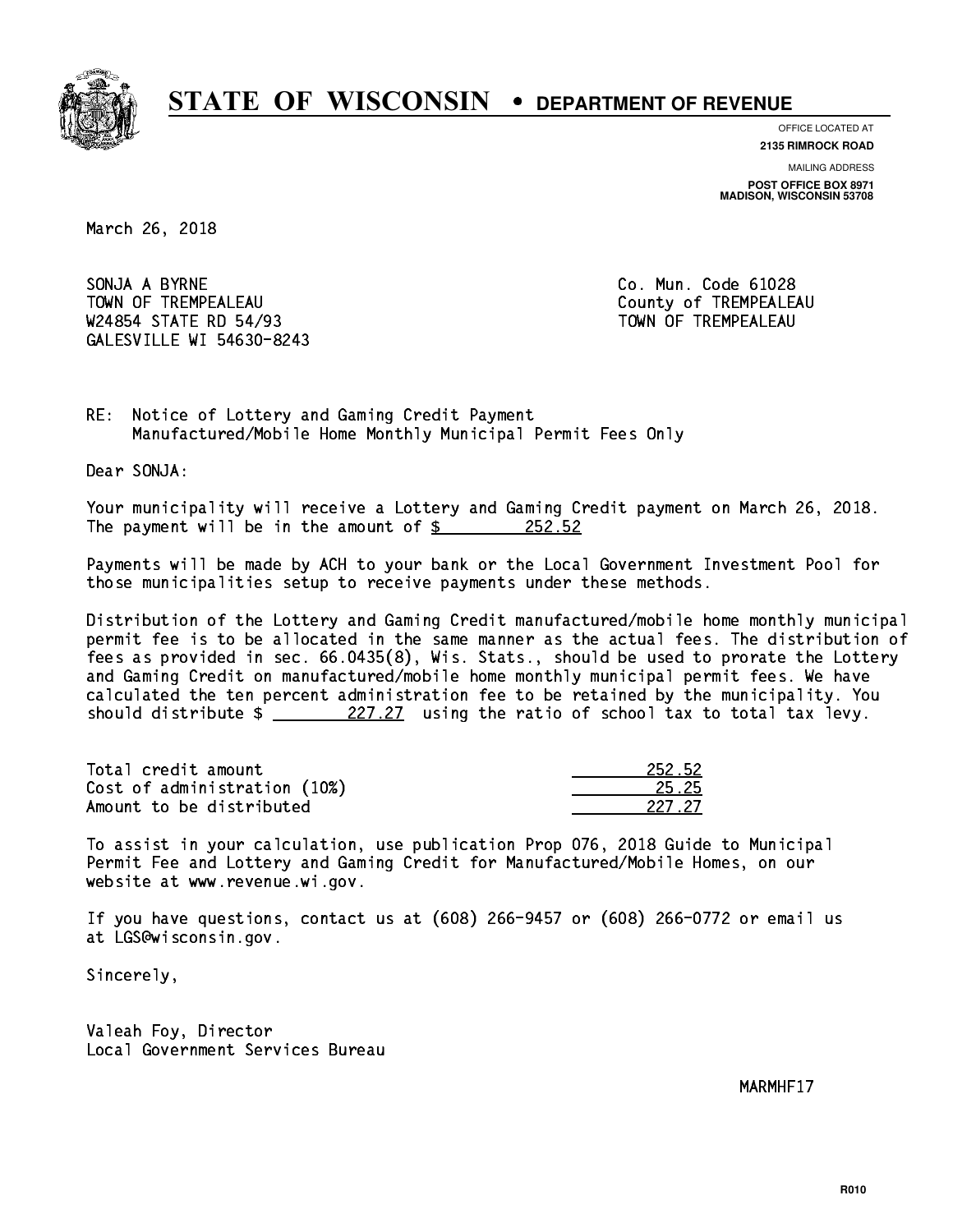

**OFFICE LOCATED AT**

**2135 RIMROCK ROAD**

**MAILING ADDRESS POST OFFICE BOX 8971 MADISON, WISCONSIN 53708**

March 26, 2018

JANE JENSEN PO BOX 125 VILLAGE OF ETTRICK ETTRICK WI 54627-0125

Co. Mun. Code 61122 VILLAGE OF ETTRICK County of TREMPEALEAU

RE: Notice of Lottery and Gaming Credit Payment Manufactured/Mobile Home Monthly Municipal Permit Fees Only

Dear JANE:

 Your municipality will receive a Lottery and Gaming Credit payment on March 26, 2018. The payment will be in the amount of  $\frac{2}{3}$  945.80

 Payments will be made by ACH to your bank or the Local Government Investment Pool for those municipalities setup to receive payments under these methods.

 Distribution of the Lottery and Gaming Credit manufactured/mobile home monthly municipal permit fee is to be allocated in the same manner as the actual fees. The distribution of fees as provided in sec. 66.0435(8), Wis. Stats., should be used to prorate the Lottery and Gaming Credit on manufactured/mobile home monthly municipal permit fees. We have calculated the ten percent administration fee to be retained by the municipality. You should distribute  $\frac{251.22}{2}$  using the ratio of school tax to total tax levy.

| Total credit amount          | 945.80 |
|------------------------------|--------|
| Cost of administration (10%) | 94.58  |
| Amount to be distributed     | 851.22 |

 To assist in your calculation, use publication Prop 076, 2018 Guide to Municipal Permit Fee and Lottery and Gaming Credit for Manufactured/Mobile Homes, on our website at www.revenue.wi.gov.

 If you have questions, contact us at (608) 266-9457 or (608) 266-0772 or email us at LGS@wisconsin.gov.

Sincerely,

 Valeah Foy, Director Local Government Services Bureau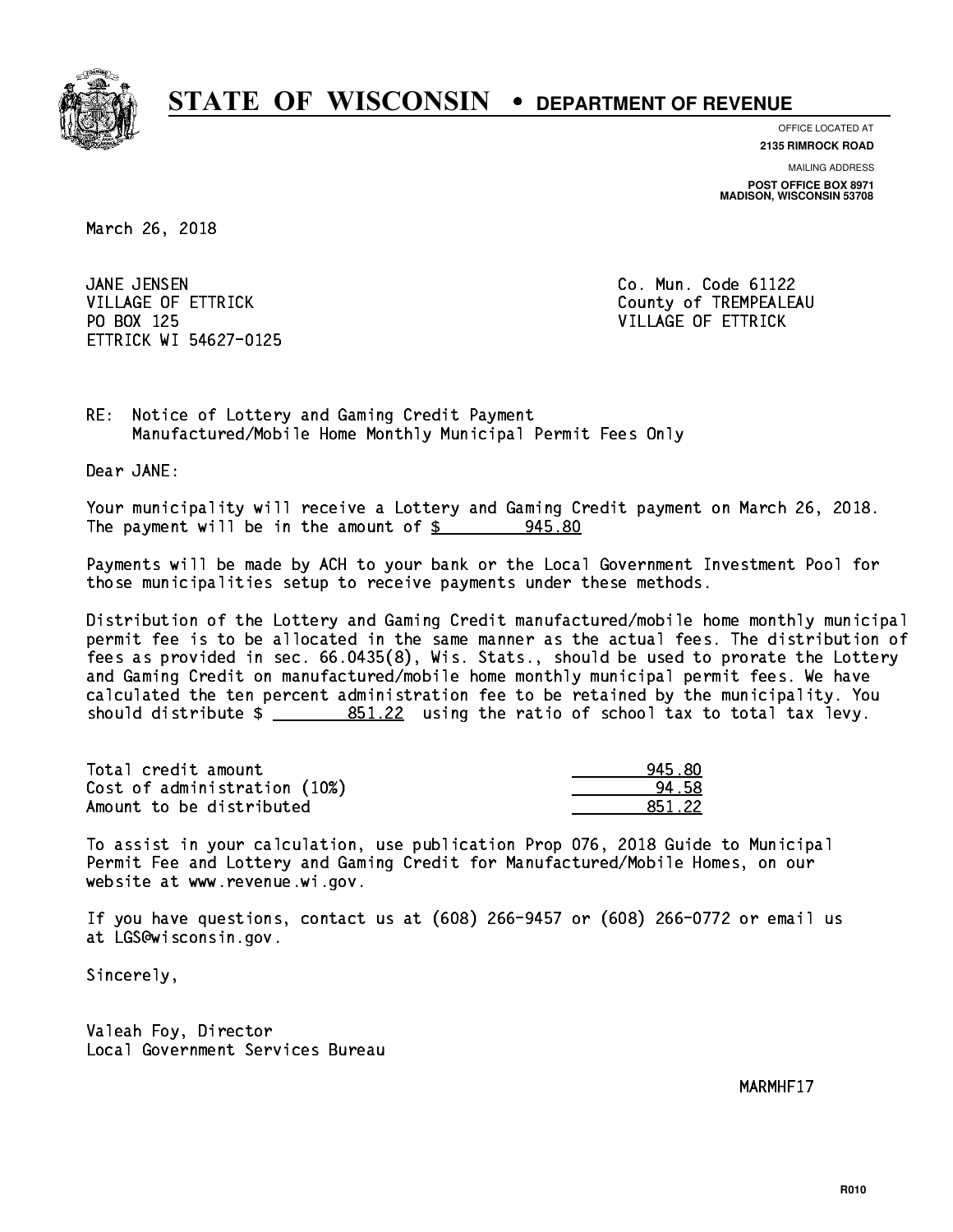

**OFFICE LOCATED AT**

**2135 RIMROCK ROAD**

**MAILING ADDRESS POST OFFICE BOX 8971 MADISON, WISCONSIN 53708**

March 26, 2018

VICKI FREEMAN VILLAGE OF TREMPEALEAU County of TREMPEALEAU PO BOX 247 TREMPEALEAU WI 54661-0247

Co. Mun. Code 61186 VILLAGE OF TREMPEALEAU

RE: Notice of Lottery and Gaming Credit Payment Manufactured/Mobile Home Monthly Municipal Permit Fees Only

Dear VICKI:

 Your municipality will receive a Lottery and Gaming Credit payment on March 26, 2018. The payment will be in the amount of  $\frac{2}{3}$  14,106.84

 Payments will be made by ACH to your bank or the Local Government Investment Pool for those municipalities setup to receive payments under these methods.

 Distribution of the Lottery and Gaming Credit manufactured/mobile home monthly municipal permit fee is to be allocated in the same manner as the actual fees. The distribution of fees as provided in sec. 66.0435(8), Wis. Stats., should be used to prorate the Lottery and Gaming Credit on manufactured/mobile home monthly municipal permit fees. We have calculated the ten percent administration fee to be retained by the municipality. You should distribute  $\frac{2}{2}$   $\frac{12,696.16}{2}$  using the ratio of school tax to total tax levy.

| Total credit amount          | 14, 106, 84 |
|------------------------------|-------------|
| Cost of administration (10%) | 1.410.68    |
| Amount to be distributed     | 12.696.16   |

 To assist in your calculation, use publication Prop 076, 2018 Guide to Municipal Permit Fee and Lottery and Gaming Credit for Manufactured/Mobile Homes, on our website at www.revenue.wi.gov.

 If you have questions, contact us at (608) 266-9457 or (608) 266-0772 or email us at LGS@wisconsin.gov.

Sincerely,

 Valeah Foy, Director Local Government Services Bureau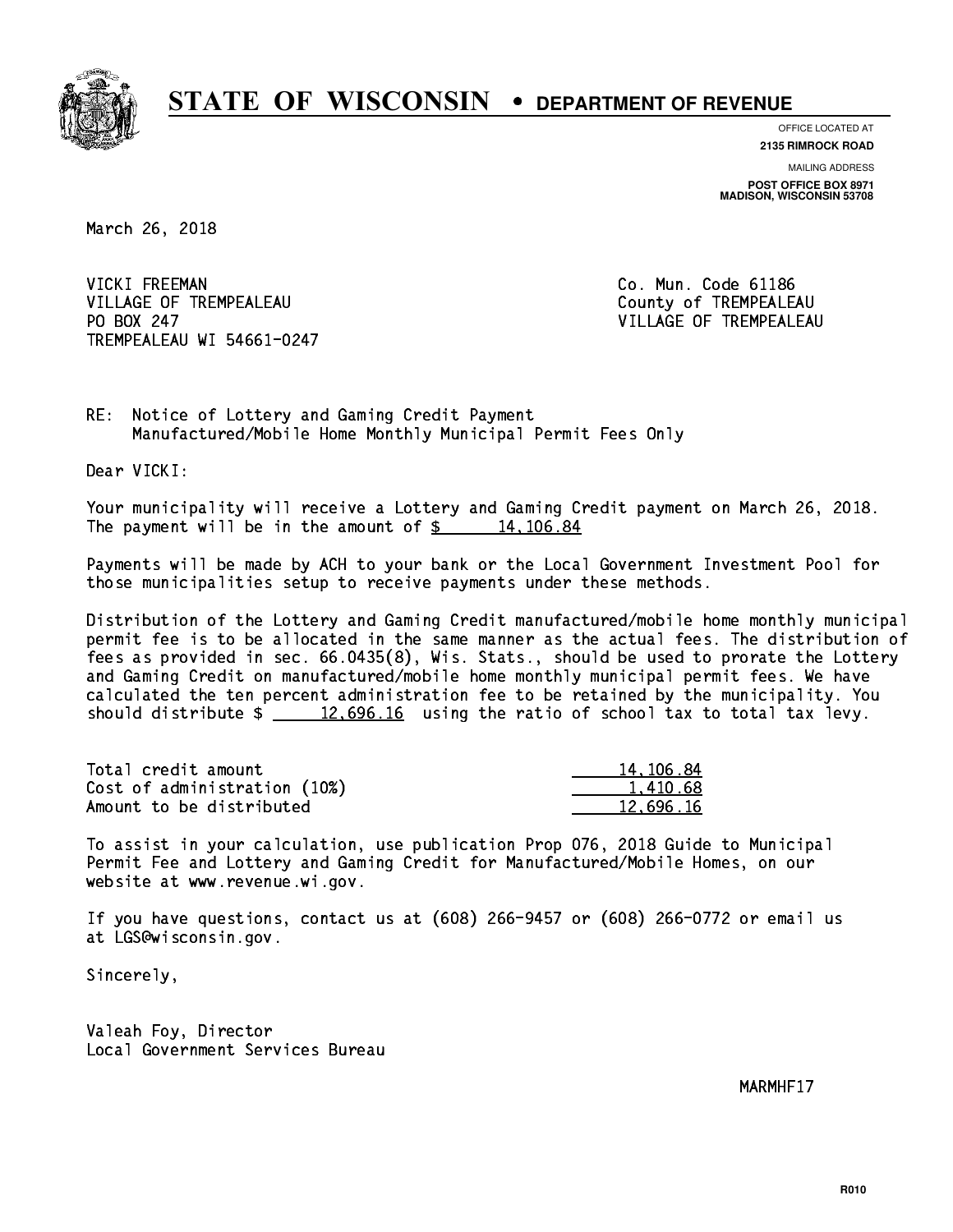

**OFFICE LOCATED AT**

**2135 RIMROCK ROAD**

**MAILING ADDRESS POST OFFICE BOX 8971 MADISON, WISCONSIN 53708**

March 26, 2018

ANGELA BERG 203 W MAIN ST CITY OF ARCADIA ARCADIA WI 54612-1329

Co. Mun. Code 61201 CITY OF ARCADIA County of TREMPEALEAU

RE: Notice of Lottery and Gaming Credit Payment Manufactured/Mobile Home Monthly Municipal Permit Fees Only

Dear ANGELA:

 Your municipality will receive a Lottery and Gaming Credit payment on March 26, 2018. The payment will be in the amount of  $\frac{2}{3}$  3, 142.76

 Payments will be made by ACH to your bank or the Local Government Investment Pool for those municipalities setup to receive payments under these methods.

 Distribution of the Lottery and Gaming Credit manufactured/mobile home monthly municipal permit fee is to be allocated in the same manner as the actual fees. The distribution of fees as provided in sec. 66.0435(8), Wis. Stats., should be used to prorate the Lottery and Gaming Credit on manufactured/mobile home monthly municipal permit fees. We have calculated the ten percent administration fee to be retained by the municipality. You should distribute  $\frac{2.828.49}{ }$  using the ratio of school tax to total tax levy.

| Total credit amount          | 3.142.76 |
|------------------------------|----------|
| Cost of administration (10%) | 314.27   |
| Amount to be distributed     | 2.828.49 |

 To assist in your calculation, use publication Prop 076, 2018 Guide to Municipal Permit Fee and Lottery and Gaming Credit for Manufactured/Mobile Homes, on our website at www.revenue.wi.gov.

 If you have questions, contact us at (608) 266-9457 or (608) 266-0772 or email us at LGS@wisconsin.gov.

Sincerely,

 Valeah Foy, Director Local Government Services Bureau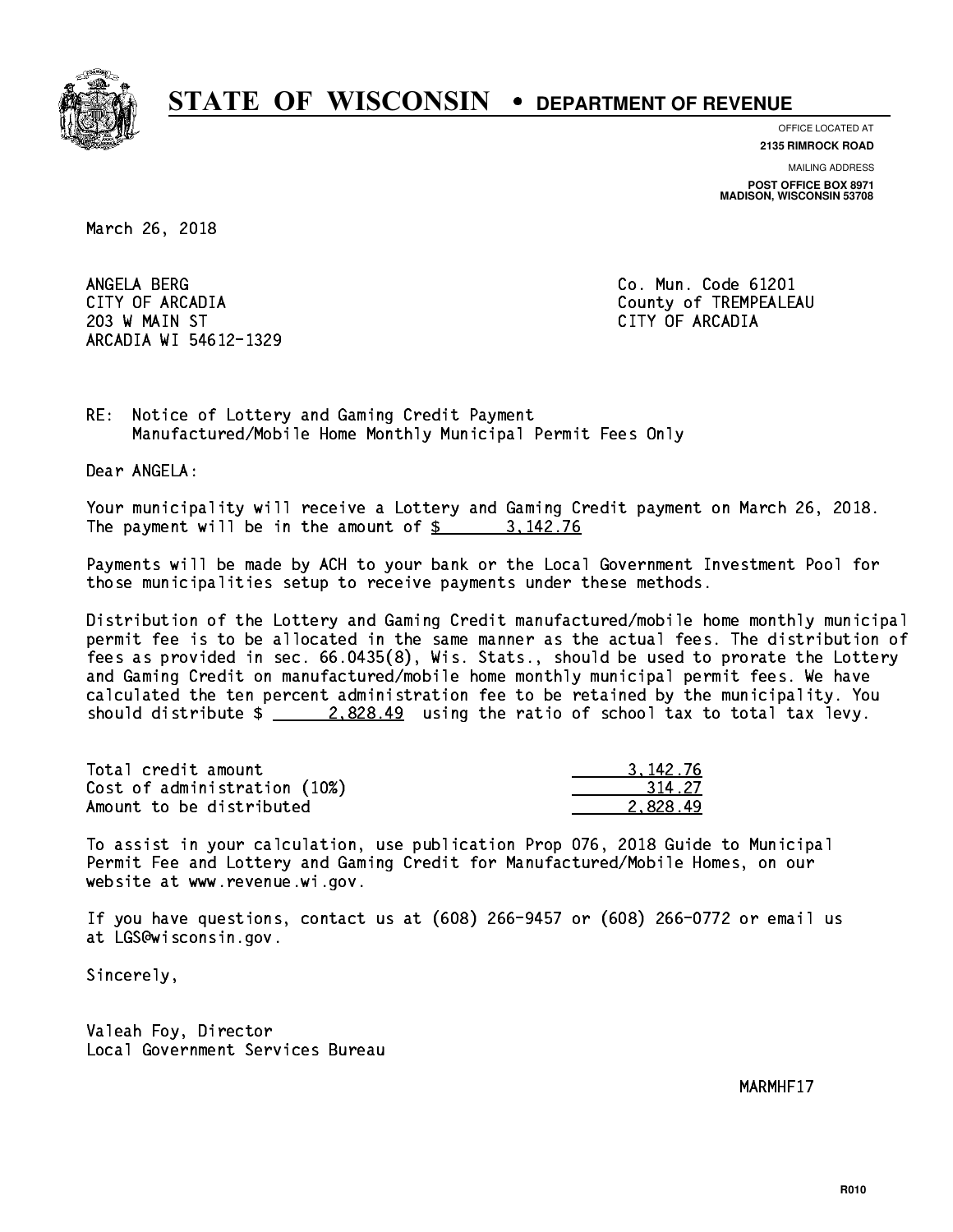

**OFFICE LOCATED AT**

**2135 RIMROCK ROAD**

**MAILING ADDRESS POST OFFICE BOX 8971 MADISON, WISCONSIN 53708**

March 26, 2018

 SUSAN FREDERIXON Co. Mun. Code 61206 122 S URBERG CITY OF BLAIR BLAIR WI 54616-0147

CITY OF BLAIR County of TREMPEALEAU

RE: Notice of Lottery and Gaming Credit Payment Manufactured/Mobile Home Monthly Municipal Permit Fees Only

Dear SUSAN:

 Your municipality will receive a Lottery and Gaming Credit payment on March 26, 2018. The payment will be in the amount of  $\frac{2}{3}$  3,151.96

 Payments will be made by ACH to your bank or the Local Government Investment Pool for those municipalities setup to receive payments under these methods.

 Distribution of the Lottery and Gaming Credit manufactured/mobile home monthly municipal permit fee is to be allocated in the same manner as the actual fees. The distribution of fees as provided in sec. 66.0435(8), Wis. Stats., should be used to prorate the Lottery and Gaming Credit on manufactured/mobile home monthly municipal permit fees. We have calculated the ten percent administration fee to be retained by the municipality. You should distribute  $\frac{2.836.77}{2.836.77}$  using the ratio of school tax to total tax levy.

| Total credit amount          | 3.151.96 |
|------------------------------|----------|
| Cost of administration (10%) | 315.19   |
| Amount to be distributed     | 2.836.77 |

 To assist in your calculation, use publication Prop 076, 2018 Guide to Municipal Permit Fee and Lottery and Gaming Credit for Manufactured/Mobile Homes, on our website at www.revenue.wi.gov.

 If you have questions, contact us at (608) 266-9457 or (608) 266-0772 or email us at LGS@wisconsin.gov.

Sincerely,

 Valeah Foy, Director Local Government Services Bureau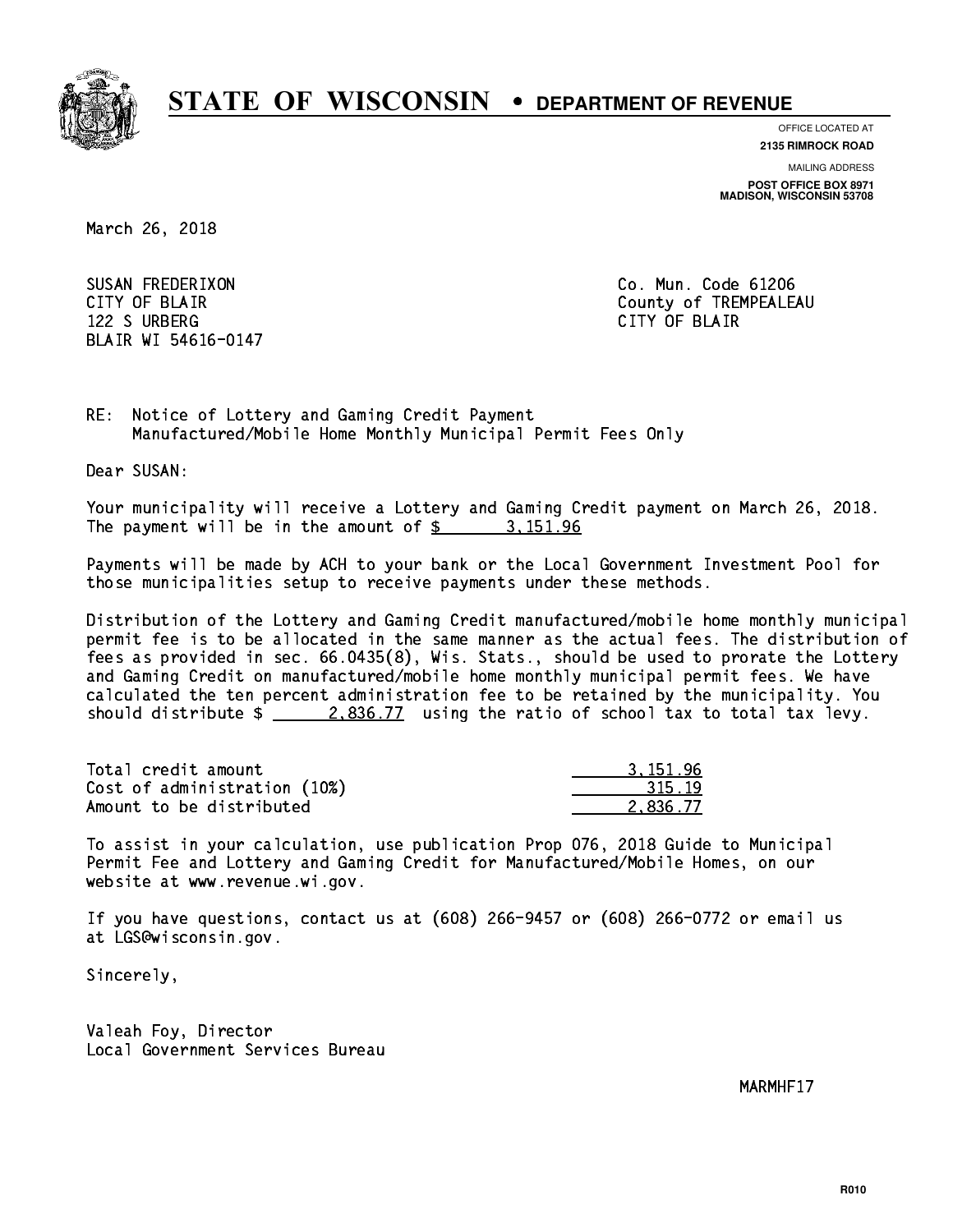

**OFFICE LOCATED AT**

**2135 RIMROCK ROAD**

**MAILING ADDRESS POST OFFICE BOX 8971 MADISON, WISCONSIN 53708**

March 26, 2018

BLYANN E JOHNSON CO. Mun. Code 61265 PO BOX 308 PO BOX 308 CITY OF OSSEO OSSEO WI 54758-0308

CITY OF OSSEO COUNTY OF OSSEO

RE: Notice of Lottery and Gaming Credit Payment Manufactured/Mobile Home Monthly Municipal Permit Fees Only

Dear BLYANN:

 Your municipality will receive a Lottery and Gaming Credit payment on March 26, 2018. The payment will be in the amount of \$ 374.31 \_\_\_\_\_\_\_\_\_\_\_\_\_\_\_\_

 Payments will be made by ACH to your bank or the Local Government Investment Pool for those municipalities setup to receive payments under these methods.

 Distribution of the Lottery and Gaming Credit manufactured/mobile home monthly municipal permit fee is to be allocated in the same manner as the actual fees. The distribution of fees as provided in sec. 66.0435(8), Wis. Stats., should be used to prorate the Lottery and Gaming Credit on manufactured/mobile home monthly municipal permit fees. We have calculated the ten percent administration fee to be retained by the municipality. You should distribute  $\frac{2.356.88}{2}$  using the ratio of school tax to total tax levy.

| Total credit amount          | 374.31 |
|------------------------------|--------|
| Cost of administration (10%) | -37.43 |
| Amount to be distributed     | 336.88 |

 To assist in your calculation, use publication Prop 076, 2018 Guide to Municipal Permit Fee and Lottery and Gaming Credit for Manufactured/Mobile Homes, on our website at www.revenue.wi.gov.

 If you have questions, contact us at (608) 266-9457 or (608) 266-0772 or email us at LGS@wisconsin.gov.

Sincerely,

 Valeah Foy, Director Local Government Services Bureau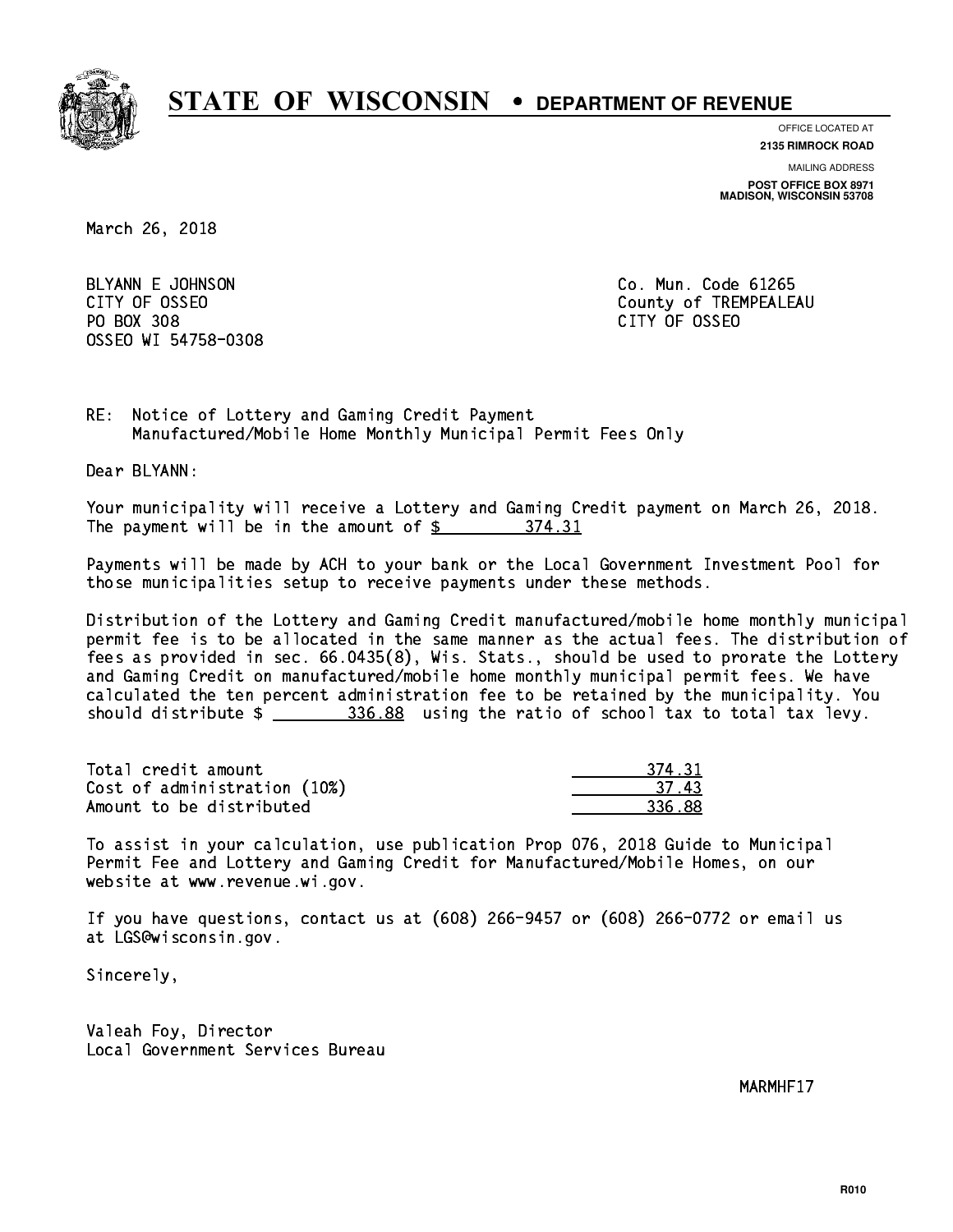

**OFFICE LOCATED AT**

**2135 RIMROCK ROAD**

**MAILING ADDRESS POST OFFICE BOX 8971 MADISON, WISCONSIN 53708**

March 26, 2018

 JESSICA L ROGERS Co. Mun. Code 62012 TOWN OF FRANKLIN County of VERNON S7580 STATE HWY 27 TOWN OF FRANKLIN VIROQUA WI 54665-8673

RE: Notice of Lottery and Gaming Credit Payment Manufactured/Mobile Home Monthly Municipal Permit Fees Only

Dear JESSICA:

 Your municipality will receive a Lottery and Gaming Credit payment on March 26, 2018. The payment will be in the amount of  $\frac{2}{3}$  1,179.28

 Payments will be made by ACH to your bank or the Local Government Investment Pool for those municipalities setup to receive payments under these methods.

 Distribution of the Lottery and Gaming Credit manufactured/mobile home monthly municipal permit fee is to be allocated in the same manner as the actual fees. The distribution of fees as provided in sec. 66.0435(8), Wis. Stats., should be used to prorate the Lottery and Gaming Credit on manufactured/mobile home monthly municipal permit fees. We have calculated the ten percent administration fee to be retained by the municipality. You should distribute  $\frac{1,061.36}{1,061.36}$  using the ratio of school tax to total tax levy.

| Total credit amount          | 1.179.28 |
|------------------------------|----------|
| Cost of administration (10%) | 117.92   |
| Amount to be distributed     | 1.061.36 |

 To assist in your calculation, use publication Prop 076, 2018 Guide to Municipal Permit Fee and Lottery and Gaming Credit for Manufactured/Mobile Homes, on our website at www.revenue.wi.gov.

 If you have questions, contact us at (608) 266-9457 or (608) 266-0772 or email us at LGS@wisconsin.gov.

Sincerely,

 Valeah Foy, Director Local Government Services Bureau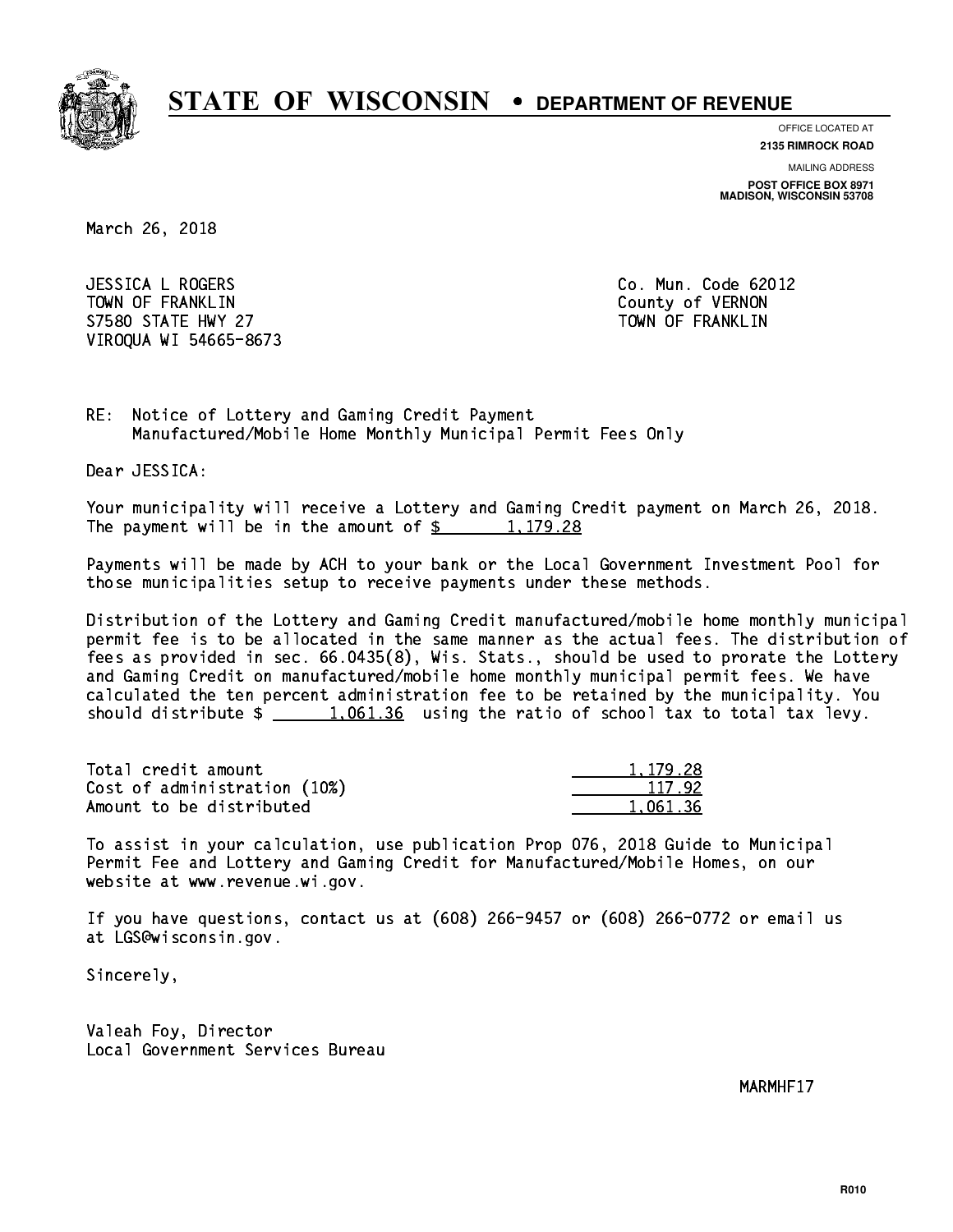

**OFFICE LOCATED AT**

**2135 RIMROCK ROAD**

**MAILING ADDRESS**

**POST OFFICE BOX 8971 MADISON, WISCONSIN 53708**

March 26, 2018

E778 MAPLE DR TOWN OF GENOA GENOA WI 54632

 CHERRIE JOHNSON Co. Mun. Code 62014 TOWN OF GENOA County of VERNON

RE: Notice of Lottery and Gaming Credit Payment Manufactured/Mobile Home Monthly Municipal Permit Fees Only

Dear CHERRIE:

 Your municipality will receive a Lottery and Gaming Credit payment on March 26, 2018. The payment will be in the amount of  $\frac{2}{3}$   $\frac{3,523.68}{3}$ 

 Payments will be made by ACH to your bank or the Local Government Investment Pool for those municipalities setup to receive payments under these methods.

 Distribution of the Lottery and Gaming Credit manufactured/mobile home monthly municipal permit fee is to be allocated in the same manner as the actual fees. The distribution of fees as provided in sec. 66.0435(8), Wis. Stats., should be used to prorate the Lottery and Gaming Credit on manufactured/mobile home monthly municipal permit fees. We have calculated the ten percent administration fee to be retained by the municipality. You should distribute  $\frac{2}{1}$   $\frac{3}{171.32}$  using the ratio of school tax to total tax levy.

| Total credit amount          | 3.523.68 |
|------------------------------|----------|
| Cost of administration (10%) | 352.36   |
| Amount to be distributed     | 3.171.32 |

 To assist in your calculation, use publication Prop 076, 2018 Guide to Municipal Permit Fee and Lottery and Gaming Credit for Manufactured/Mobile Homes, on our website at www.revenue.wi.gov.

 If you have questions, contact us at (608) 266-9457 or (608) 266-0772 or email us at LGS@wisconsin.gov.

Sincerely,

 Valeah Foy, Director Local Government Services Bureau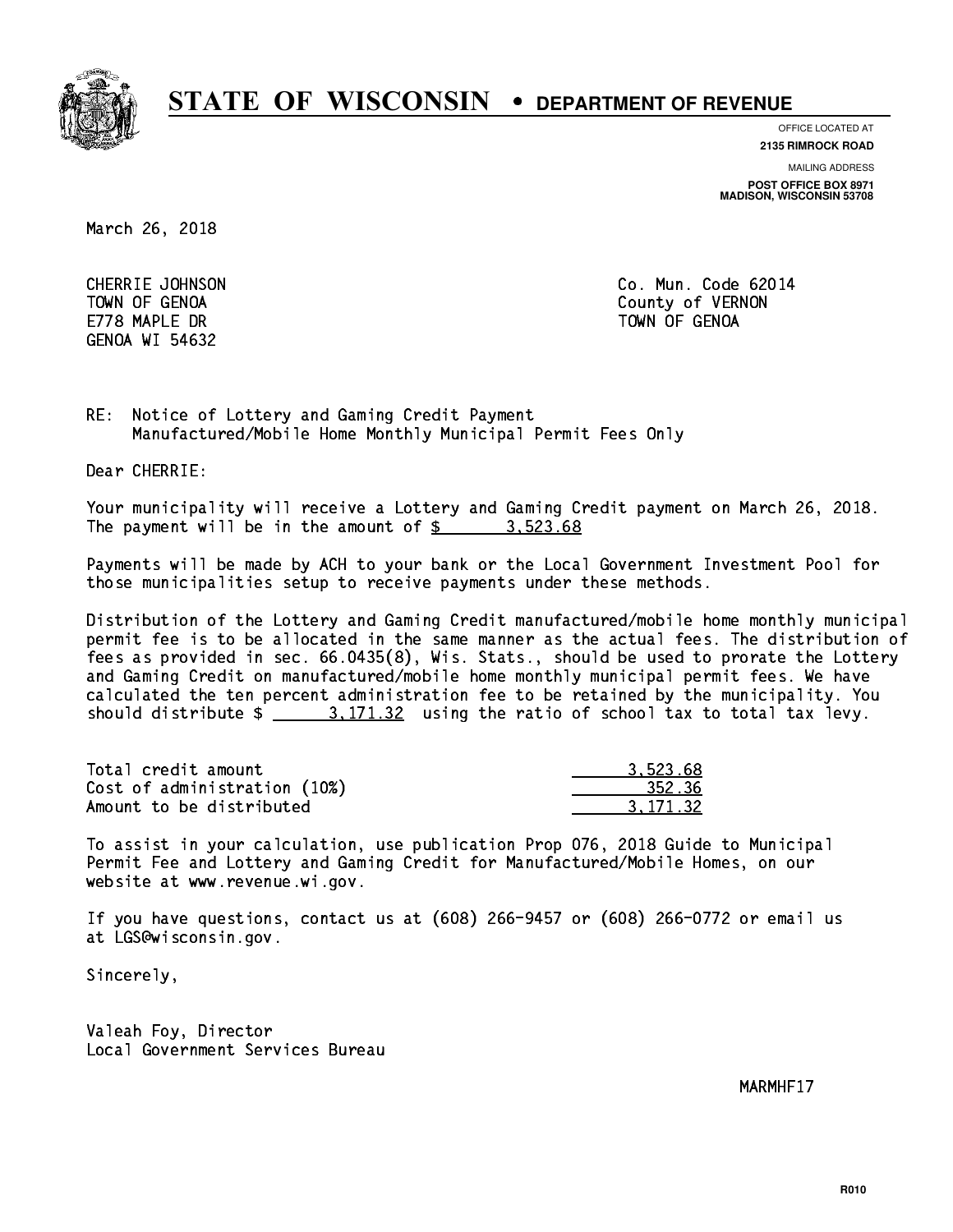

**OFFICE LOCATED AT 2135 RIMROCK ROAD**

**MAILING ADDRESS POST OFFICE BOX 8971 MADISON, WISCONSIN 53708**

March 26, 2018

 ALICE SEBRANEK Co. Mun. Code 62022 TOWN OF HILLSBORO County of VERNON E16681 RIDGE RD TOWN OF HILLSBORO HILLSBORO WI 54634-3265

RE: Notice of Lottery and Gaming Credit Payment Manufactured/Mobile Home Monthly Municipal Permit Fees Only

Dear ALICE:

 Your municipality will receive a Lottery and Gaming Credit payment on March 26, 2018. The payment will be in the amount of  $\frac{2}{3}$  1,030.19

 Payments will be made by ACH to your bank or the Local Government Investment Pool for those municipalities setup to receive payments under these methods.

 Distribution of the Lottery and Gaming Credit manufactured/mobile home monthly municipal permit fee is to be allocated in the same manner as the actual fees. The distribution of fees as provided in sec. 66.0435(8), Wis. Stats., should be used to prorate the Lottery and Gaming Credit on manufactured/mobile home monthly municipal permit fees. We have calculated the ten percent administration fee to be retained by the municipality. You should distribute  $\frac{27.18}{100}$  using the ratio of school tax to total tax levy.

| Total credit amount          | 1.030.19 |
|------------------------------|----------|
| Cost of administration (10%) | 103.01   |
| Amount to be distributed     | 927 18   |

 To assist in your calculation, use publication Prop 076, 2018 Guide to Municipal Permit Fee and Lottery and Gaming Credit for Manufactured/Mobile Homes, on our website at www.revenue.wi.gov.

 If you have questions, contact us at (608) 266-9457 or (608) 266-0772 or email us at LGS@wisconsin.gov.

Sincerely,

 Valeah Foy, Director Local Government Services Bureau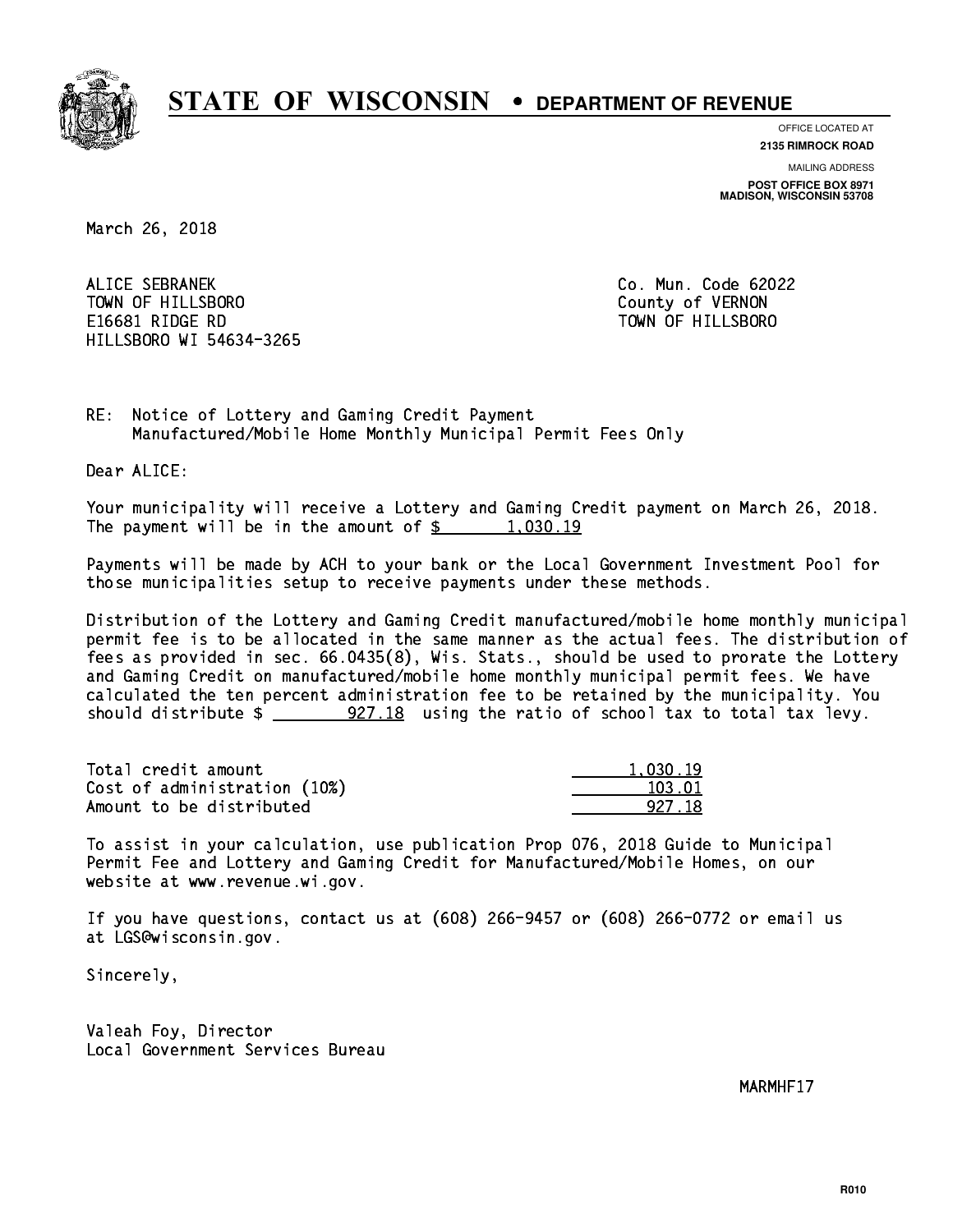

**OFFICE LOCATED AT**

**2135 RIMROCK ROAD**

**MAILING ADDRESS POST OFFICE BOX 8971 MADISON, WISCONSIN 53708**

March 26, 2018

 KELLY BOARDMAN Co. Mun. Code 62040 TOWN OF WHEATLAND County of VERNON 1553 WILL KUMLIN RD TOWN OF WHEATLAND DE SOTO WI 54624

RE: Notice of Lottery and Gaming Credit Payment Manufactured/Mobile Home Monthly Municipal Permit Fees Only

Dear KELLY:

 Your municipality will receive a Lottery and Gaming Credit payment on March 26, 2018. The payment will be in the amount of  $\frac{2}{3}$  1,243.32

 Payments will be made by ACH to your bank or the Local Government Investment Pool for those municipalities setup to receive payments under these methods.

 Distribution of the Lottery and Gaming Credit manufactured/mobile home monthly municipal permit fee is to be allocated in the same manner as the actual fees. The distribution of fees as provided in sec. 66.0435(8), Wis. Stats., should be used to prorate the Lottery and Gaming Credit on manufactured/mobile home monthly municipal permit fees. We have calculated the ten percent administration fee to be retained by the municipality. You should distribute  $\frac{1,118.99}{1,118.99}$  using the ratio of school tax to total tax levy.

| Total credit amount          | 1.243.32 |
|------------------------------|----------|
| Cost of administration (10%) | 124.33   |
| Amount to be distributed     | 1.118.99 |

 To assist in your calculation, use publication Prop 076, 2018 Guide to Municipal Permit Fee and Lottery and Gaming Credit for Manufactured/Mobile Homes, on our website at www.revenue.wi.gov.

 If you have questions, contact us at (608) 266-9457 or (608) 266-0772 or email us at LGS@wisconsin.gov.

Sincerely,

 Valeah Foy, Director Local Government Services Bureau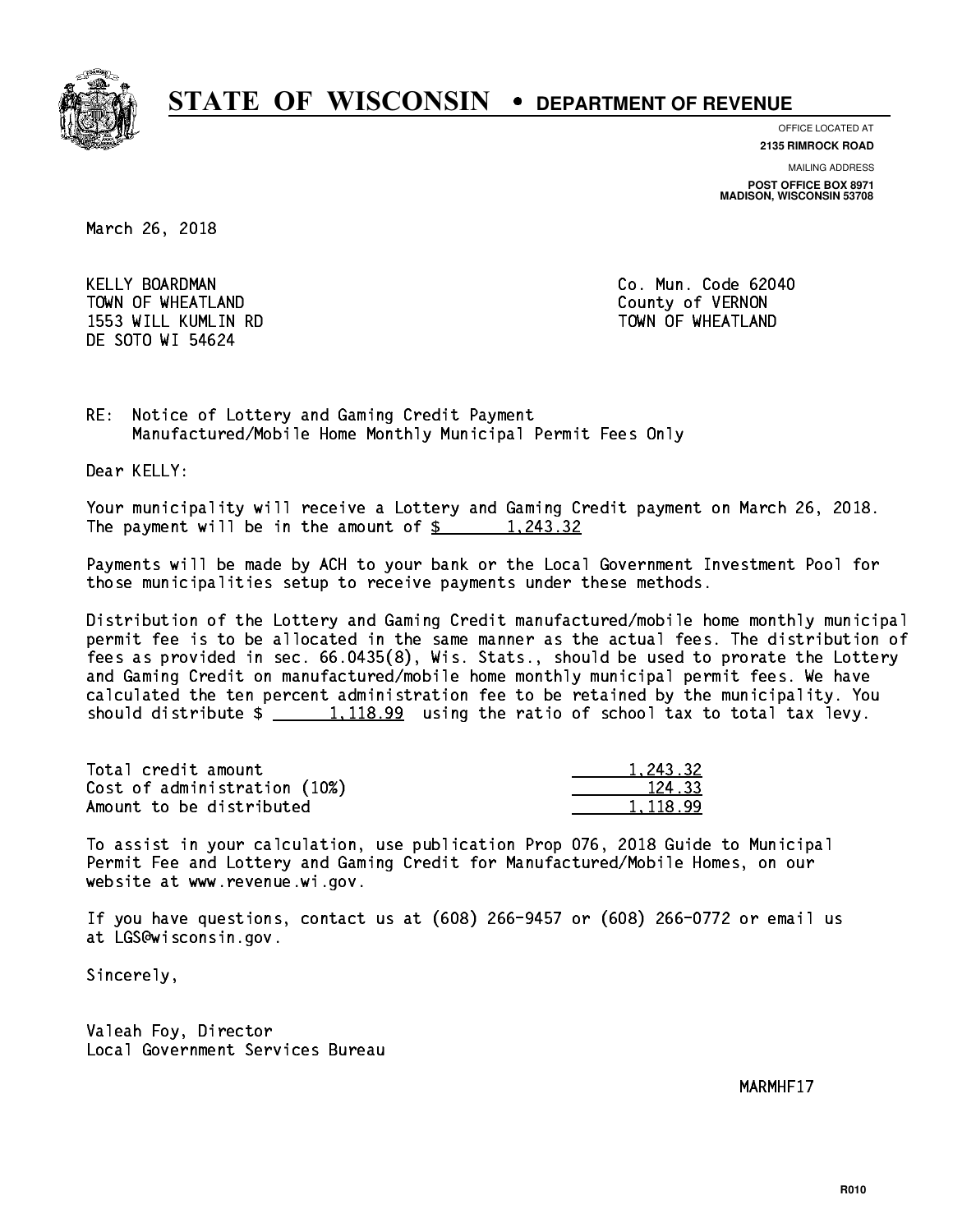

**OFFICE LOCATED AT**

**2135 RIMROCK ROAD**

**MAILING ADDRESS POST OFFICE BOX 8971 MADISON, WISCONSIN 53708**

March 26, 2018

 RENITA WILLIAMSON Co. Mun. Code 62112 VILLAGE OF COON VALLEY COUNTY OF VERNON PO BOX 129 COON VALLEY WI 54623

VILLAGE OF COON VALLEY

RE: Notice of Lottery and Gaming Credit Payment Manufactured/Mobile Home Monthly Municipal Permit Fees Only

Dear RENITA:

 Your municipality will receive a Lottery and Gaming Credit payment on March 26, 2018. The payment will be in the amount of  $\frac{2474.16}{10}$ 

 Payments will be made by ACH to your bank or the Local Government Investment Pool for those municipalities setup to receive payments under these methods.

 Distribution of the Lottery and Gaming Credit manufactured/mobile home monthly municipal permit fee is to be allocated in the same manner as the actual fees. The distribution of fees as provided in sec. 66.0435(8), Wis. Stats., should be used to prorate the Lottery and Gaming Credit on manufactured/mobile home monthly municipal permit fees. We have calculated the ten percent administration fee to be retained by the municipality. You should distribute  $\frac{2.226.75}{2.226.75}$  using the ratio of school tax to total tax levy.

| Total credit amount          | 2.474.16 |
|------------------------------|----------|
| Cost of administration (10%) | 247.41   |
| Amount to be distributed     | 2.226.75 |

 To assist in your calculation, use publication Prop 076, 2018 Guide to Municipal Permit Fee and Lottery and Gaming Credit for Manufactured/Mobile Homes, on our website at www.revenue.wi.gov.

 If you have questions, contact us at (608) 266-9457 or (608) 266-0772 or email us at LGS@wisconsin.gov.

Sincerely,

 Valeah Foy, Director Local Government Services Bureau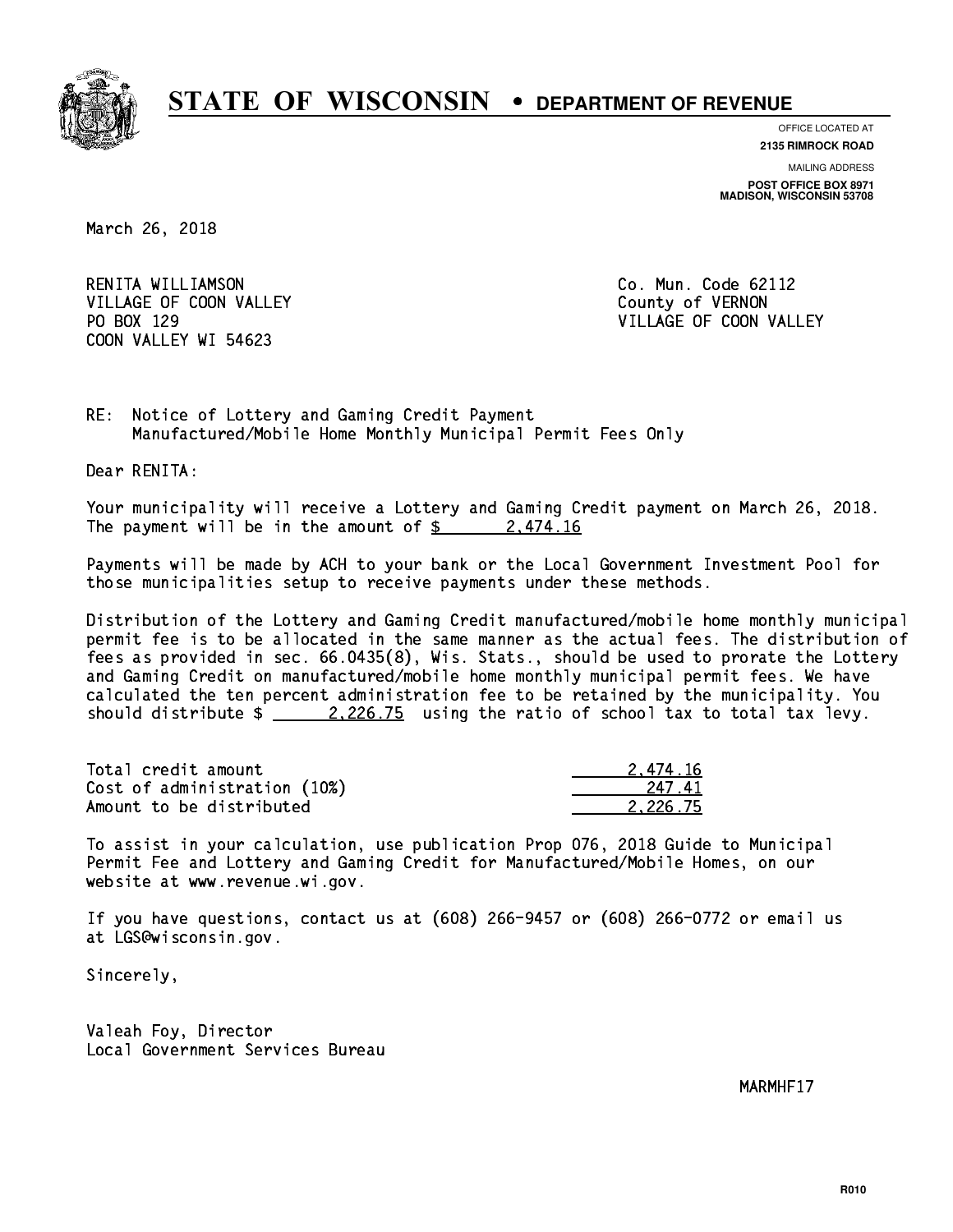

**OFFICE LOCATED AT**

**2135 RIMROCK ROAD**

**MAILING ADDRESS POST OFFICE BOX 8971 MADISON, WISCONSIN 53708**

March 26, 2018

CARRIE BRUDOS VILLAGE OF DE SOTO COUNTY OF VERNON 233 RIDGE ST VILLAGE OF DE SOTO DE SOTO WI 54624-8661

Co. Mun. Code 62116

RE: Notice of Lottery and Gaming Credit Payment Manufactured/Mobile Home Monthly Municipal Permit Fees Only

Dear CARRIE:

 Your municipality will receive a Lottery and Gaming Credit payment on March 26, 2018. The payment will be in the amount of  $\frac{2}{3}$  1,100.77

 Payments will be made by ACH to your bank or the Local Government Investment Pool for those municipalities setup to receive payments under these methods.

 Distribution of the Lottery and Gaming Credit manufactured/mobile home monthly municipal permit fee is to be allocated in the same manner as the actual fees. The distribution of fees as provided in sec. 66.0435(8), Wis. Stats., should be used to prorate the Lottery and Gaming Credit on manufactured/mobile home monthly municipal permit fees. We have calculated the ten percent administration fee to be retained by the municipality. You should distribute  $\frac{200.70}{20.70}$  using the ratio of school tax to total tax levy.

| Total credit amount          | 1,100.77 |
|------------------------------|----------|
| Cost of administration (10%) | 110.07   |
| Amount to be distributed     | 990 70   |

 To assist in your calculation, use publication Prop 076, 2018 Guide to Municipal Permit Fee and Lottery and Gaming Credit for Manufactured/Mobile Homes, on our website at www.revenue.wi.gov.

 If you have questions, contact us at (608) 266-9457 or (608) 266-0772 or email us at LGS@wisconsin.gov.

Sincerely,

 Valeah Foy, Director Local Government Services Bureau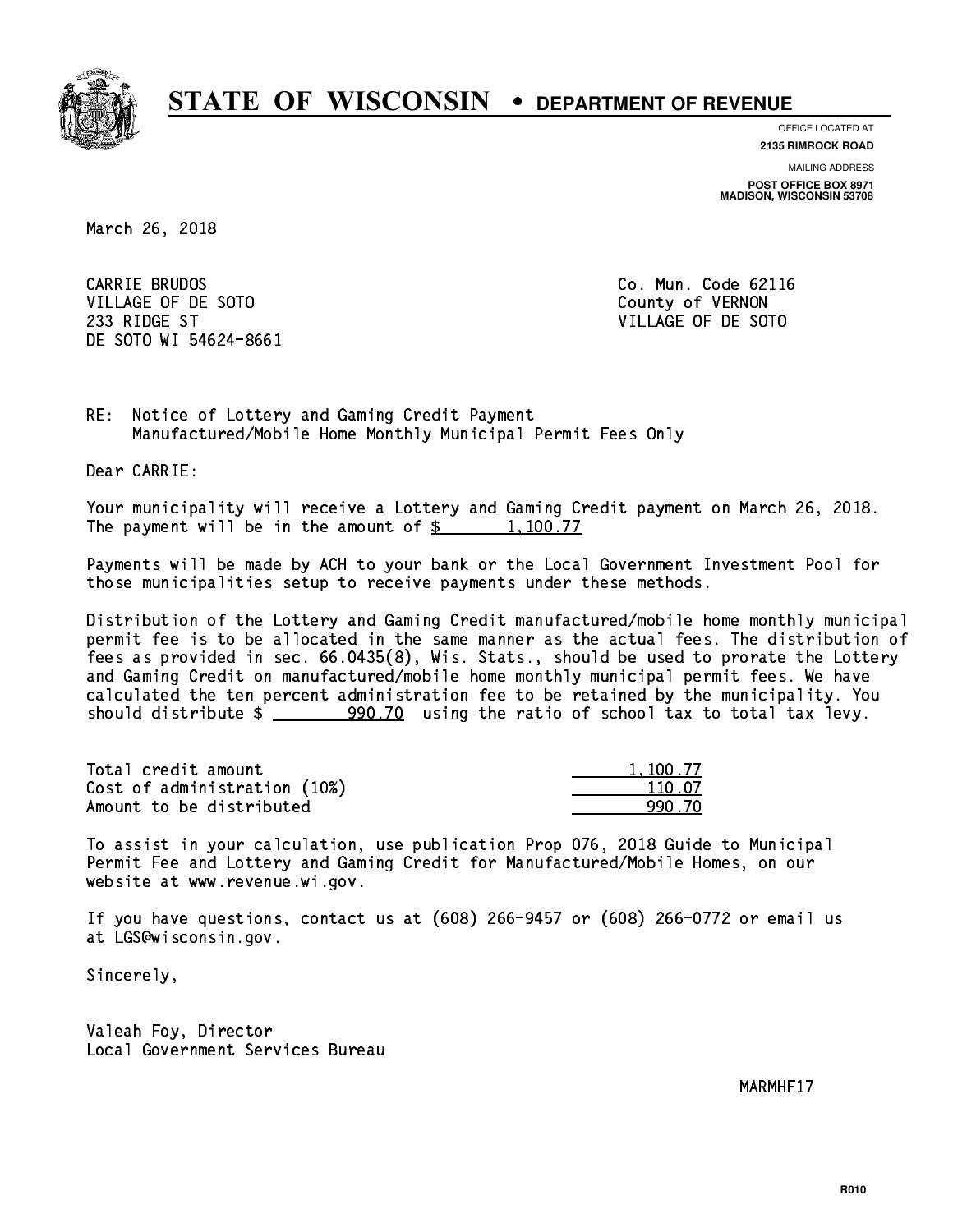

**OFFICE LOCATED AT**

**2135 RIMROCK ROAD**

**MAILING ADDRESS POST OFFICE BOX 8971 MADISON, WISCONSIN 53708**

March 26, 2018

 KIMBERLY WALKER Co. Mun. Code 62146 VILLAGE OF LA FARGE COUNTY OF VERNON 105 W MAIN STREET A RESERVE TO A STREET A STREET A STREET A STREET A STREET A STREET A STREET A STREET A STREET LA FARGE WI 54639-0037

RE: Notice of Lottery and Gaming Credit Payment Manufactured/Mobile Home Monthly Municipal Permit Fees Only

Dear KIMBERLY:

 Your municipality will receive a Lottery and Gaming Credit payment on March 26, 2018. The payment will be in the amount of  $\frac{2}{3}$  100.89

 Payments will be made by ACH to your bank or the Local Government Investment Pool for those municipalities setup to receive payments under these methods.

 Distribution of the Lottery and Gaming Credit manufactured/mobile home monthly municipal permit fee is to be allocated in the same manner as the actual fees. The distribution of fees as provided in sec. 66.0435(8), Wis. Stats., should be used to prorate the Lottery and Gaming Credit on manufactured/mobile home monthly municipal permit fees. We have calculated the ten percent administration fee to be retained by the municipality. You should distribute  $\frac{1}{2}$   $\frac{90.81}{2}$  using the ratio of school tax to total tax levy.

Total credit amount Cost of administration (10%) Amount to be distributed

| 100.89 |
|--------|
| 10.08  |
| O. 81  |

 To assist in your calculation, use publication Prop 076, 2018 Guide to Municipal Permit Fee and Lottery and Gaming Credit for Manufactured/Mobile Homes, on our website at www.revenue.wi.gov.

 If you have questions, contact us at (608) 266-9457 or (608) 266-0772 or email us at LGS@wisconsin.gov.

Sincerely,

 Valeah Foy, Director Local Government Services Bureau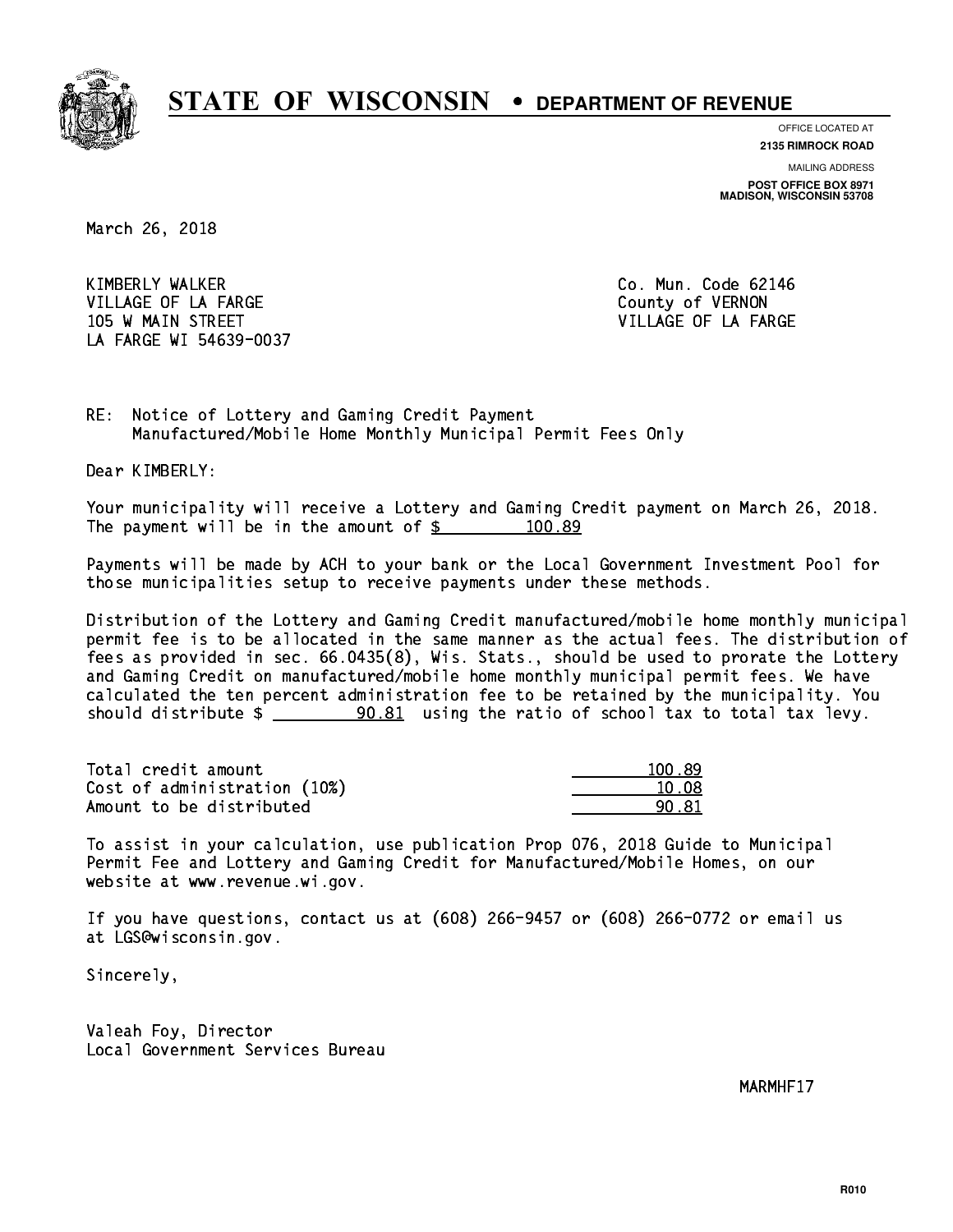

**OFFICE LOCATED AT 2135 RIMROCK ROAD**

**MAILING ADDRESS POST OFFICE BOX 8971 MADISON, WISCONSIN 53708**

March 26, 2018

**TERESA TAYLOR** VILLAGE OF ONTARIO **COUNTY OF SERVICE OF STATE OF STATE OF STATE OF STATE OF STATE OF STATE OF STATE OF STATE OF STATE OF STATE OF STATE OF STATE OF STATE OF STATE OF STATE OF STATE OF STATE OF STATE OF STATE OF STATE OF S** PO BOX 66 ONTARIO WI 54651-0066

Co. Mun. Code 62165 VILLAGE OF ONTARIO

RE: Notice of Lottery and Gaming Credit Payment Manufactured/Mobile Home Monthly Municipal Permit Fees Only

Dear TERESA:

 Your municipality will receive a Lottery and Gaming Credit payment on March 26, 2018. The payment will be in the amount of  $\frac{2}{3}$  1,576.20

 Payments will be made by ACH to your bank or the Local Government Investment Pool for those municipalities setup to receive payments under these methods.

 Distribution of the Lottery and Gaming Credit manufactured/mobile home monthly municipal permit fee is to be allocated in the same manner as the actual fees. The distribution of fees as provided in sec. 66.0435(8), Wis. Stats., should be used to prorate the Lottery and Gaming Credit on manufactured/mobile home monthly municipal permit fees. We have calculated the ten percent administration fee to be retained by the municipality. You should distribute  $\frac{1,418.58}{1,418.58}$  using the ratio of school tax to total tax levy.

| Total credit amount          | 1,576.20 |
|------------------------------|----------|
| Cost of administration (10%) | 157.62   |
| Amount to be distributed     | 1,418.58 |

 To assist in your calculation, use publication Prop 076, 2018 Guide to Municipal Permit Fee and Lottery and Gaming Credit for Manufactured/Mobile Homes, on our website at www.revenue.wi.gov.

 If you have questions, contact us at (608) 266-9457 or (608) 266-0772 or email us at LGS@wisconsin.gov.

Sincerely,

 Valeah Foy, Director Local Government Services Bureau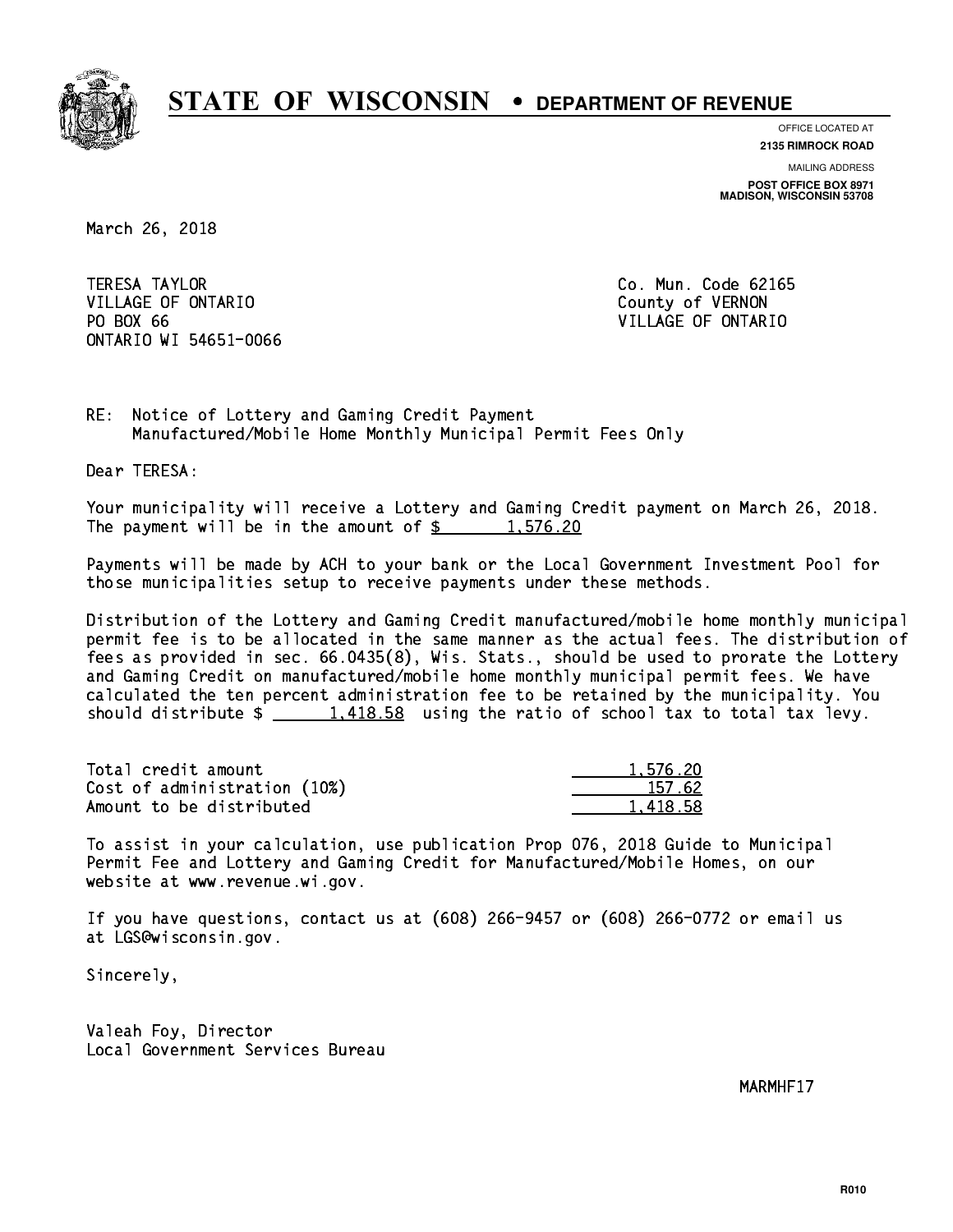

**OFFICE LOCATED AT**

**2135 RIMROCK ROAD**

**MAILING ADDRESS POST OFFICE BOX 8971 MADISON, WISCONSIN 53708**

March 26, 2018

**KENT HATLESTAD** VILLAGE OF STODDARD County of VERNON PO BOX 236 VILLAGE OF STODDARD STODDARD WI 54658-0236

Co. Mun. Code 62181

RE: Notice of Lottery and Gaming Credit Payment Manufactured/Mobile Home Monthly Municipal Permit Fees Only

Dear KENT:

 Your municipality will receive a Lottery and Gaming Credit payment on March 26, 2018. The payment will be in the amount of  $\frac{2}{3}$  1,186.45

 Payments will be made by ACH to your bank or the Local Government Investment Pool for those municipalities setup to receive payments under these methods.

 Distribution of the Lottery and Gaming Credit manufactured/mobile home monthly municipal permit fee is to be allocated in the same manner as the actual fees. The distribution of fees as provided in sec. 66.0435(8), Wis. Stats., should be used to prorate the Lottery and Gaming Credit on manufactured/mobile home monthly municipal permit fees. We have calculated the ten percent administration fee to be retained by the municipality. You should distribute  $\frac{1,067.81}{1,067.81}$  using the ratio of school tax to total tax levy.

| Total credit amount          | 1.186.45 |
|------------------------------|----------|
| Cost of administration (10%) | 118.64   |
| Amount to be distributed     | 1.067.81 |

 To assist in your calculation, use publication Prop 076, 2018 Guide to Municipal Permit Fee and Lottery and Gaming Credit for Manufactured/Mobile Homes, on our website at www.revenue.wi.gov.

 If you have questions, contact us at (608) 266-9457 or (608) 266-0772 or email us at LGS@wisconsin.gov.

Sincerely,

 Valeah Foy, Director Local Government Services Bureau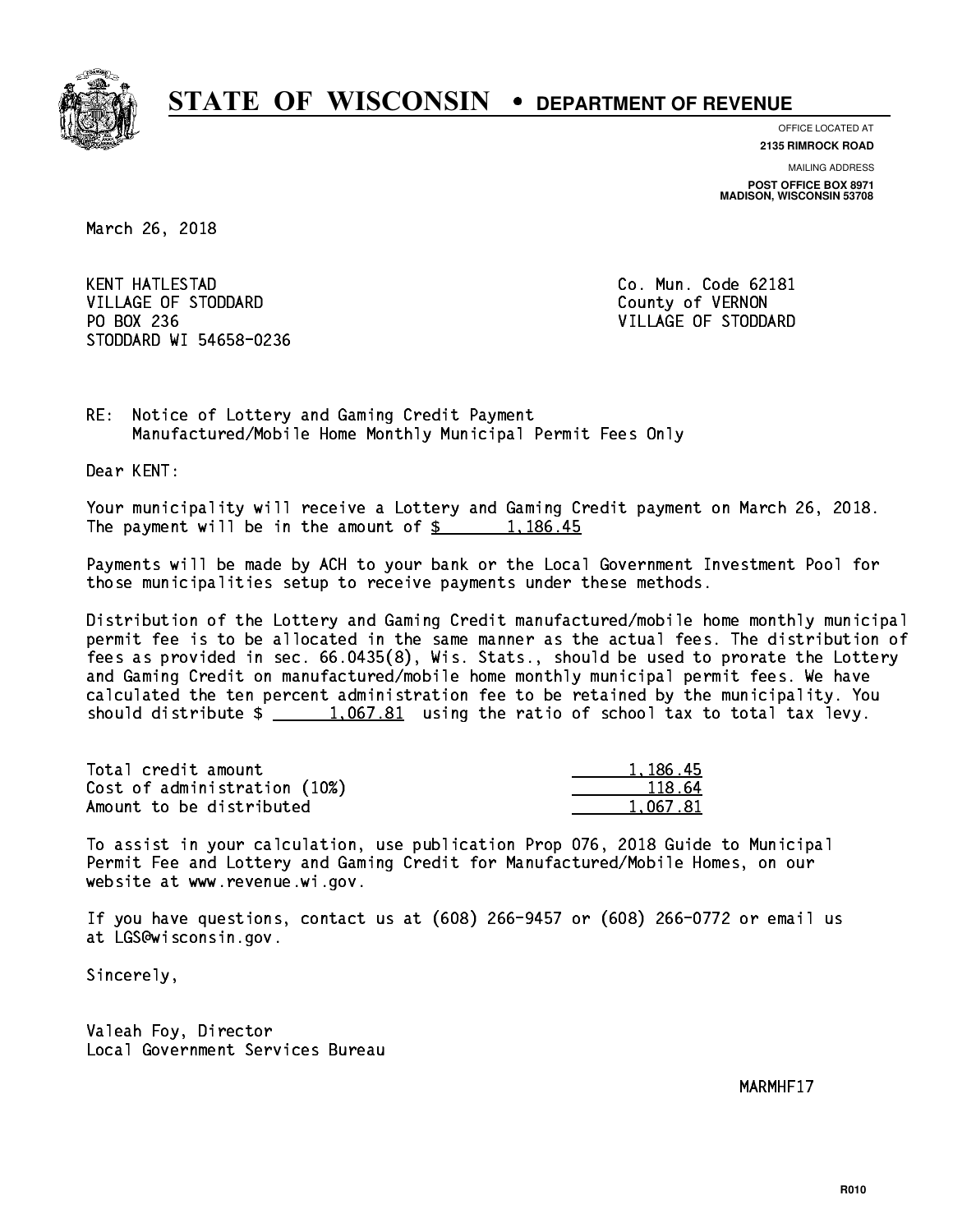

**OFFICE LOCATED AT 2135 RIMROCK ROAD**

**MAILING ADDRESS**

**POST OFFICE BOX 8971 MADISON, WISCONSIN 53708**

March 26, 2018

**BETH CAMPBELL** VILLAGE OF VIOLA **COUNTY OF VIOLA**  P O BOX 38 106 W WISCONSIN VILLAGE OF VIOLA VIOLA WI 54664-0038

Co. Mun. Code 62186

RE: Notice of Lottery and Gaming Credit Payment Manufactured/Mobile Home Monthly Municipal Permit Fees Only

Dear BETH:

 Your municipality will receive a Lottery and Gaming Credit payment on March 26, 2018. The payment will be in the amount of  $\frac{2}{3}$  900.40

 Payments will be made by ACH to your bank or the Local Government Investment Pool for those municipalities setup to receive payments under these methods.

 Distribution of the Lottery and Gaming Credit manufactured/mobile home monthly municipal permit fee is to be allocated in the same manner as the actual fees. The distribution of fees as provided in sec. 66.0435(8), Wis. Stats., should be used to prorate the Lottery and Gaming Credit on manufactured/mobile home monthly municipal permit fees. We have calculated the ten percent administration fee to be retained by the municipality. You should distribute  $\frac{2}{2}$   $\frac{810.36}{2}$  using the ratio of school tax to total tax levy.

| Total credit amount          | 900.40 |
|------------------------------|--------|
| Cost of administration (10%) | -90.04 |
| Amount to be distributed     | 810.36 |

 To assist in your calculation, use publication Prop 076, 2018 Guide to Municipal Permit Fee and Lottery and Gaming Credit for Manufactured/Mobile Homes, on our website at www.revenue.wi.gov.

 If you have questions, contact us at (608) 266-9457 or (608) 266-0772 or email us at LGS@wisconsin.gov.

Sincerely,

 Valeah Foy, Director Local Government Services Bureau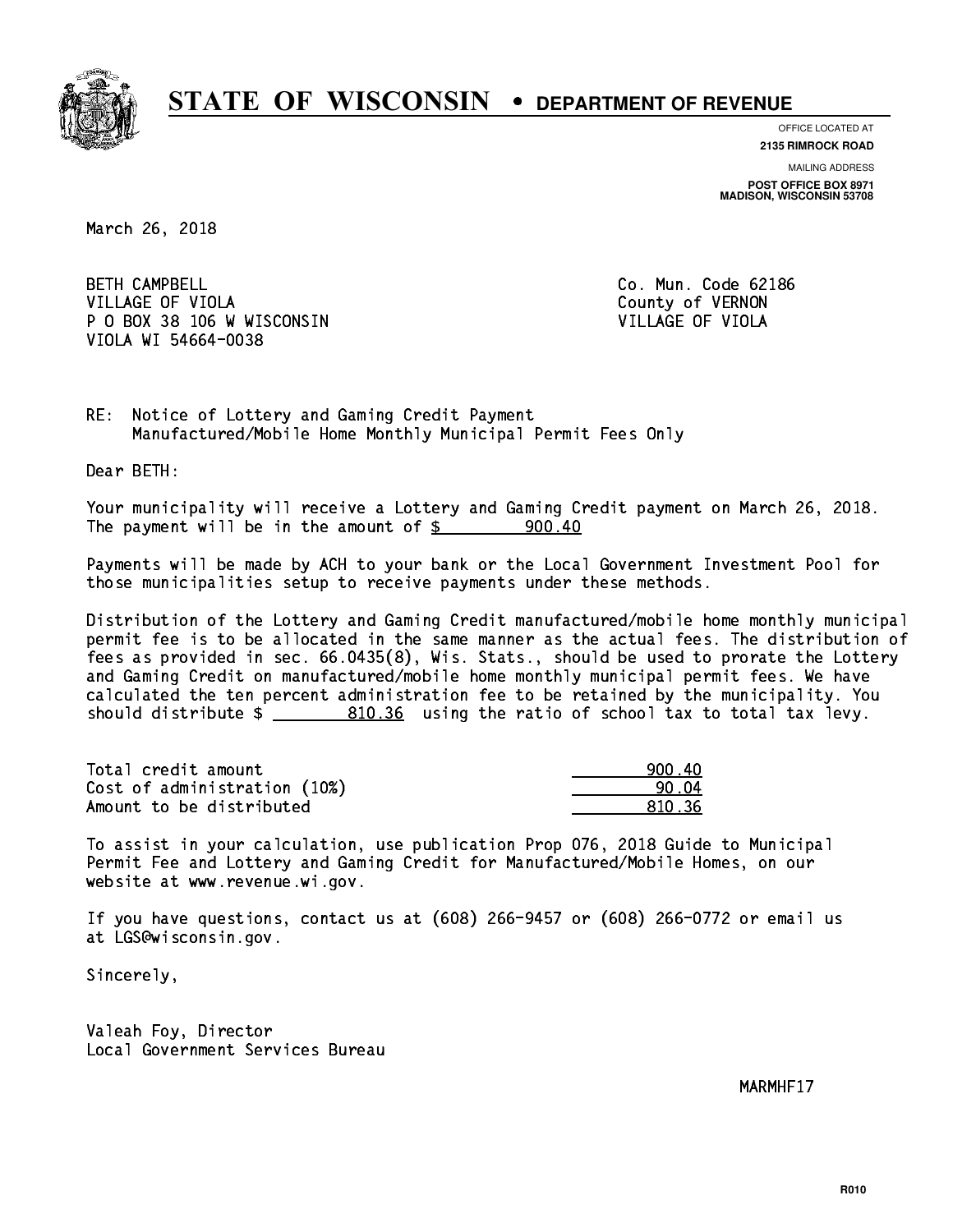

**OFFICE LOCATED AT**

**2135 RIMROCK ROAD**

**MAILING ADDRESS**

**POST OFFICE BOX 8971 MADISON, WISCONSIN 53708**

March 26, 2018

 LORI POLHAMUS Co. Mun. Code 62286 CITY OF VIROQUA COUNTY OF VERNON 202 N MAIN ST CITY OF VIROQUA VIROQUA WI 54665-1476

RE: Notice of Lottery and Gaming Credit Payment Manufactured/Mobile Home Monthly Municipal Permit Fees Only

Dear LORI:

 Your municipality will receive a Lottery and Gaming Credit payment on March 26, 2018. The payment will be in the amount of \$ 857.52 \_\_\_\_\_\_\_\_\_\_\_\_\_\_\_\_

 Payments will be made by ACH to your bank or the Local Government Investment Pool for those municipalities setup to receive payments under these methods.

 Distribution of the Lottery and Gaming Credit manufactured/mobile home monthly municipal permit fee is to be allocated in the same manner as the actual fees. The distribution of fees as provided in sec. 66.0435(8), Wis. Stats., should be used to prorate the Lottery and Gaming Credit on manufactured/mobile home monthly municipal permit fees. We have calculated the ten percent administration fee to be retained by the municipality. You should distribute  $\frac{2}{2}$   $\frac{771.77}{2}$  using the ratio of school tax to total tax levy.

Total credit amount Cost of administration (10%) Amount to be distributed

| 17.52     |
|-----------|
| $-15$     |
| 177<br>,, |

 To assist in your calculation, use publication Prop 076, 2018 Guide to Municipal Permit Fee and Lottery and Gaming Credit for Manufactured/Mobile Homes, on our website at www.revenue.wi.gov.

 If you have questions, contact us at (608) 266-9457 or (608) 266-0772 or email us at LGS@wisconsin.gov.

Sincerely,

 Valeah Foy, Director Local Government Services Bureau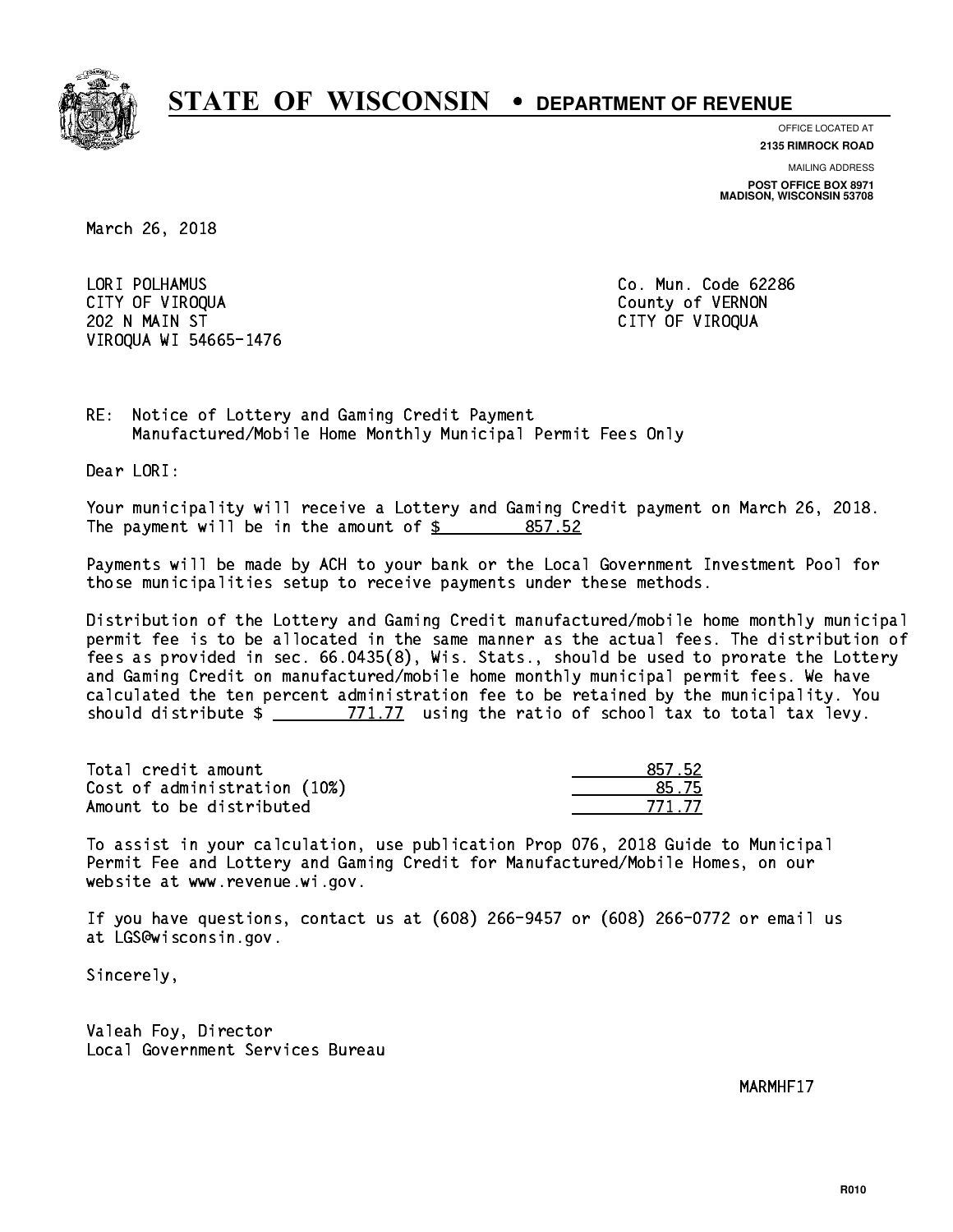

**OFFICE LOCATED AT**

**2135 RIMROCK ROAD**

**MAILING ADDRESS**

**POST OFFICE BOX 8971 MADISON, WISCONSIN 53708**

March 26, 2018

MARY HOLTE CITY OF WESTBY County of VERNON 200 N MAIN ST CITY OF WESTBY WESTBY WI 54667-1108

Co. Mun. Code 62291

RE: Notice of Lottery and Gaming Credit Payment Manufactured/Mobile Home Monthly Municipal Permit Fees Only

Dear MARY:

 Your municipality will receive a Lottery and Gaming Credit payment on March 26, 2018. The payment will be in the amount of  $\frac{2}{3}$  8,936.38

 Payments will be made by ACH to your bank or the Local Government Investment Pool for those municipalities setup to receive payments under these methods.

 Distribution of the Lottery and Gaming Credit manufactured/mobile home monthly municipal permit fee is to be allocated in the same manner as the actual fees. The distribution of fees as provided in sec. 66.0435(8), Wis. Stats., should be used to prorate the Lottery and Gaming Credit on manufactured/mobile home monthly municipal permit fees. We have calculated the ten percent administration fee to be retained by the municipality. You should distribute  $\frac{2}{1}$   $\frac{8.042.75}{2}$  using the ratio of school tax to total tax levy.

| Total credit amount          | 8.936.38 |
|------------------------------|----------|
| Cost of administration (10%) | 893.63   |
| Amount to be distributed     | 8.042.75 |

 To assist in your calculation, use publication Prop 076, 2018 Guide to Municipal Permit Fee and Lottery and Gaming Credit for Manufactured/Mobile Homes, on our website at www.revenue.wi.gov.

 If you have questions, contact us at (608) 266-9457 or (608) 266-0772 or email us at LGS@wisconsin.gov.

Sincerely,

 Valeah Foy, Director Local Government Services Bureau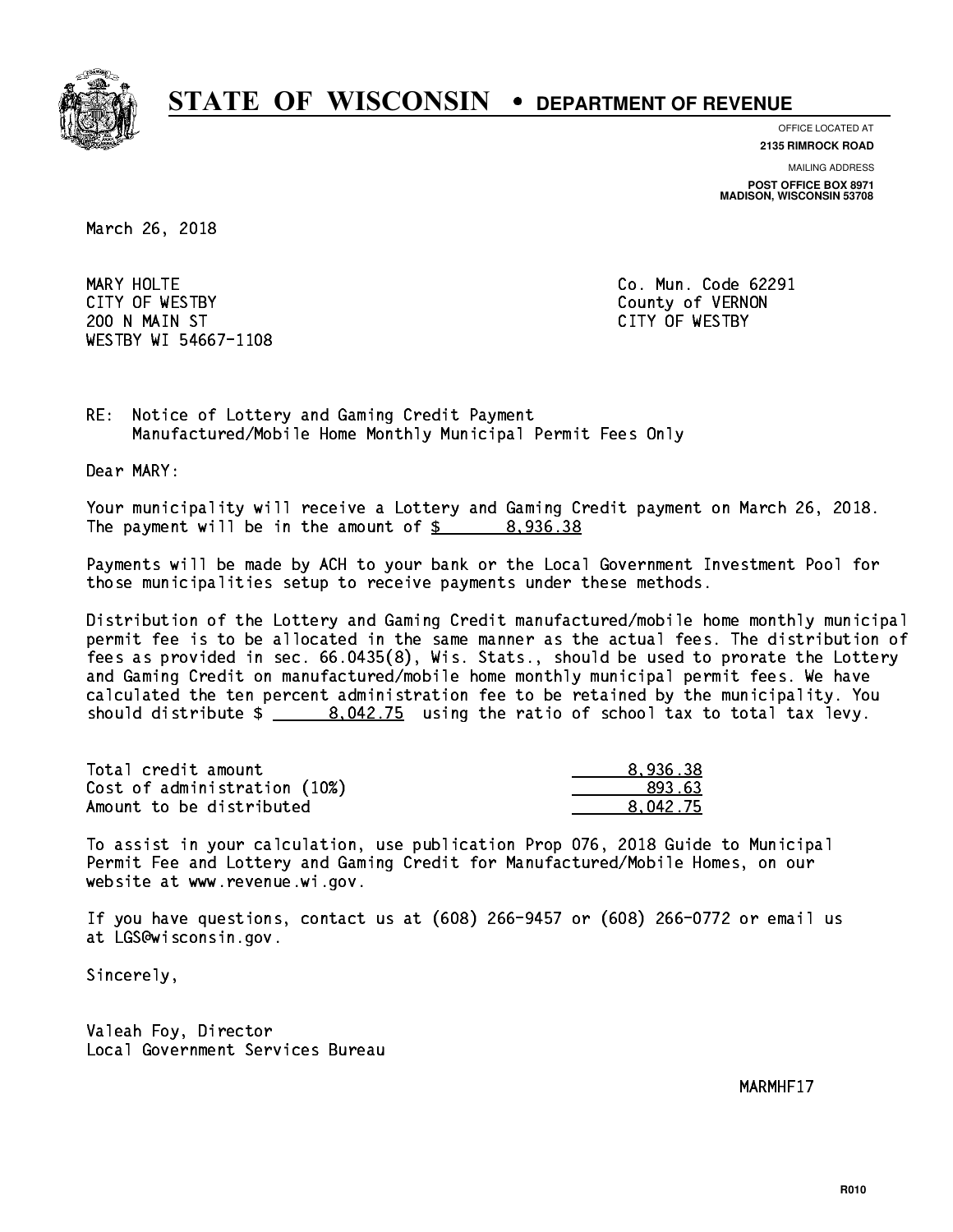

**OFFICE LOCATED AT**

**2135 RIMROCK ROAD**

**MAILING ADDRESS**

**POST OFFICE BOX 8971 MADISON, WISCONSIN 53708**

March 26, 2018

 CYNTHIA L HOWARD Co. Mun. Code 64002 TOWN OF BLOOMFIELD County of WALWORTH PO BOX 704 PELL LAKE WI 53157-0704

TOWN OF BLOOMFIELD

RE: Notice of Lottery and Gaming Credit Payment Manufactured/Mobile Home Monthly Municipal Permit Fees Only

Dear CYNTHIA:

 Your municipality will receive a Lottery and Gaming Credit payment on March 26, 2018. The payment will be in the amount of  $\frac{2}{3}$  30,708.84

 Payments will be made by ACH to your bank or the Local Government Investment Pool for those municipalities setup to receive payments under these methods.

 Distribution of the Lottery and Gaming Credit manufactured/mobile home monthly municipal permit fee is to be allocated in the same manner as the actual fees. The distribution of fees as provided in sec. 66.0435(8), Wis. Stats., should be used to prorate the Lottery and Gaming Credit on manufactured/mobile home monthly municipal permit fees. We have calculated the ten percent administration fee to be retained by the municipality. You should distribute  $\frac{27.637.96}{27.637.96}$  using the ratio of school tax to total tax levy.

| Total credit amount          | 30,708.84 |
|------------------------------|-----------|
| Cost of administration (10%) | 3.070.88  |
| Amount to be distributed     | 27.637.96 |

 To assist in your calculation, use publication Prop 076, 2018 Guide to Municipal Permit Fee and Lottery and Gaming Credit for Manufactured/Mobile Homes, on our website at www.revenue.wi.gov.

 If you have questions, contact us at (608) 266-9457 or (608) 266-0772 or email us at LGS@wisconsin.gov.

Sincerely,

 Valeah Foy, Director Local Government Services Bureau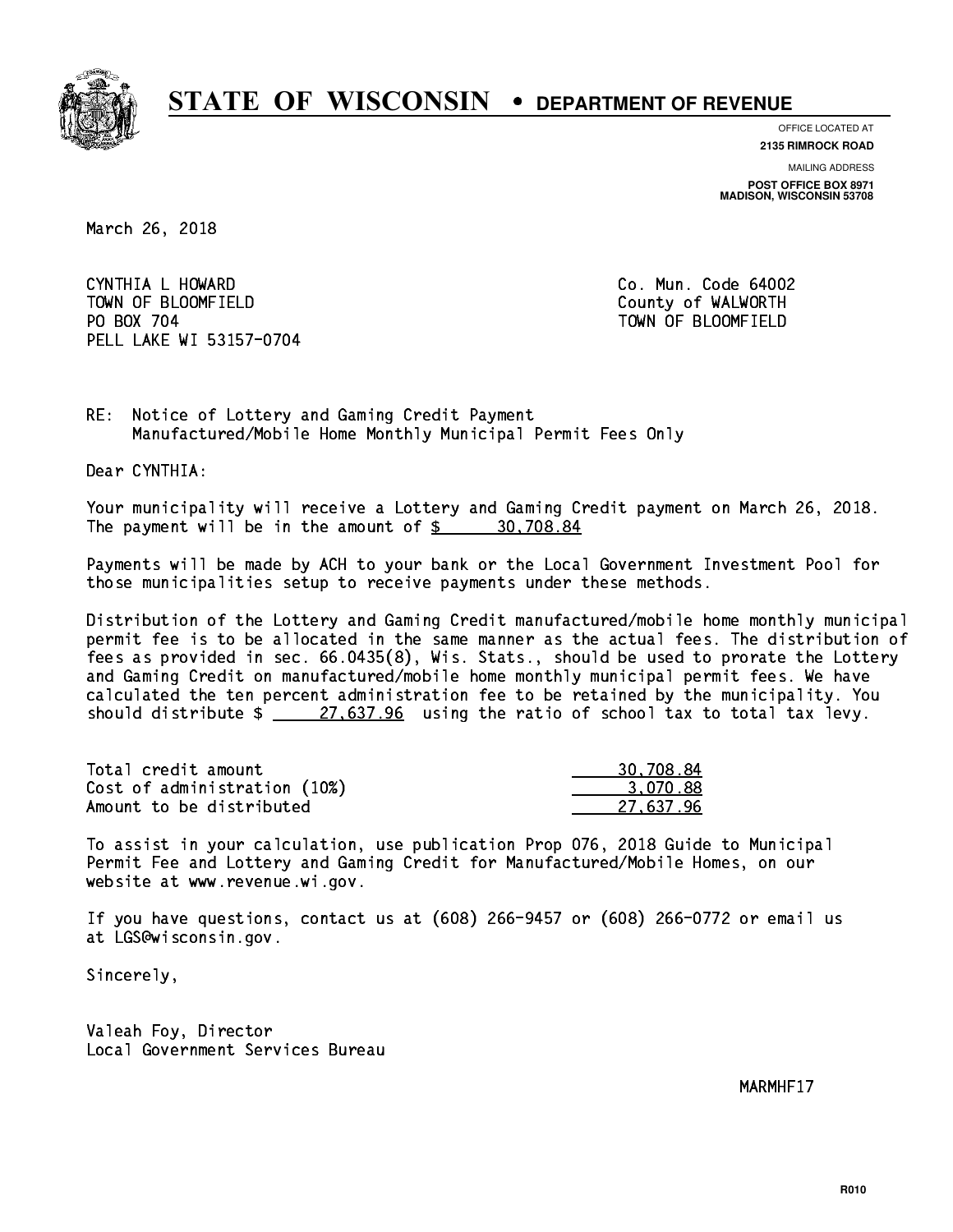

**OFFICE LOCATED AT**

**2135 RIMROCK ROAD**

**MAILING ADDRESS**

**POST OFFICE BOX 8971 MADISON, WISCONSIN 53708**

March 26, 2018

RICHARD A. LOGTERMAN **Co. Mun. Code 64004** TOWN OF DARIEN County of WALWORTH N2826 FOUNDRY RD TOWN OF DARIEN DARIEN WI 53114

RE: Notice of Lottery and Gaming Credit Payment Manufactured/Mobile Home Monthly Municipal Permit Fees Only

Dear RICHARD:

 Your municipality will receive a Lottery and Gaming Credit payment on March 26, 2018. The payment will be in the amount of  $\frac{2}{3}$  9,064.00

 Payments will be made by ACH to your bank or the Local Government Investment Pool for those municipalities setup to receive payments under these methods.

 Distribution of the Lottery and Gaming Credit manufactured/mobile home monthly municipal permit fee is to be allocated in the same manner as the actual fees. The distribution of fees as provided in sec. 66.0435(8), Wis. Stats., should be used to prorate the Lottery and Gaming Credit on manufactured/mobile home monthly municipal permit fees. We have calculated the ten percent administration fee to be retained by the municipality. You should distribute  $\frac{2}{10}$   $\frac{8,157.60}{2}$  using the ratio of school tax to total tax levy.

| Total credit amount          | 9.064.00 |
|------------------------------|----------|
| Cost of administration (10%) | 906.40   |
| Amount to be distributed     | 8.157.60 |

 To assist in your calculation, use publication Prop 076, 2018 Guide to Municipal Permit Fee and Lottery and Gaming Credit for Manufactured/Mobile Homes, on our website at www.revenue.wi.gov.

 If you have questions, contact us at (608) 266-9457 or (608) 266-0772 or email us at LGS@wisconsin.gov.

Sincerely,

 Valeah Foy, Director Local Government Services Bureau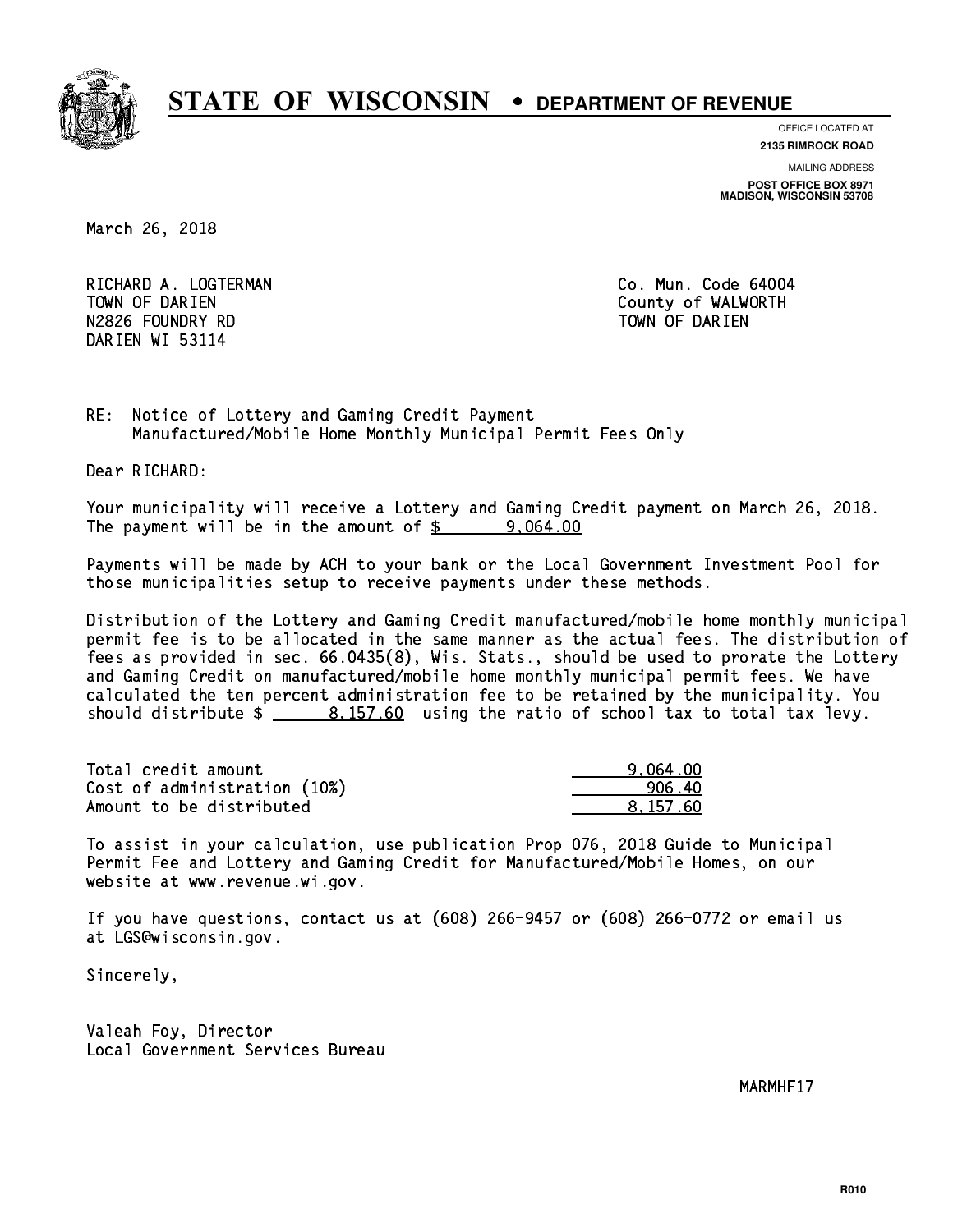

**OFFICE LOCATED AT**

**2135 RIMROCK ROAD**

**MAILING ADDRESS**

**POST OFFICE BOX 8971 MADISON, WISCONSIN 53708**

March 26, 2018

 LAURA DUCHEMIN Co. Mun. Code 64006 5621 TOWN HALL RD TOWN OF DELAVAN DELAVAN WI 53115

TOWN OF DELAVAN County of WALWORTH

RE: Notice of Lottery and Gaming Credit Payment Manufactured/Mobile Home Monthly Municipal Permit Fees Only

Dear LAURA:

 Your municipality will receive a Lottery and Gaming Credit payment on March 26, 2018. The payment will be in the amount of  $\frac{2}{3}$  2,317.60

 Payments will be made by ACH to your bank or the Local Government Investment Pool for those municipalities setup to receive payments under these methods.

 Distribution of the Lottery and Gaming Credit manufactured/mobile home monthly municipal permit fee is to be allocated in the same manner as the actual fees. The distribution of fees as provided in sec. 66.0435(8), Wis. Stats., should be used to prorate the Lottery and Gaming Credit on manufactured/mobile home monthly municipal permit fees. We have calculated the ten percent administration fee to be retained by the municipality. You should distribute  $\frac{2.085.84}{2.085.84}$  using the ratio of school tax to total tax levy.

| Total credit amount          | 2.317.60 |
|------------------------------|----------|
| Cost of administration (10%) | -231.76  |
| Amount to be distributed     | 2.085.84 |

 To assist in your calculation, use publication Prop 076, 2018 Guide to Municipal Permit Fee and Lottery and Gaming Credit for Manufactured/Mobile Homes, on our website at www.revenue.wi.gov.

 If you have questions, contact us at (608) 266-9457 or (608) 266-0772 or email us at LGS@wisconsin.gov.

Sincerely,

 Valeah Foy, Director Local Government Services Bureau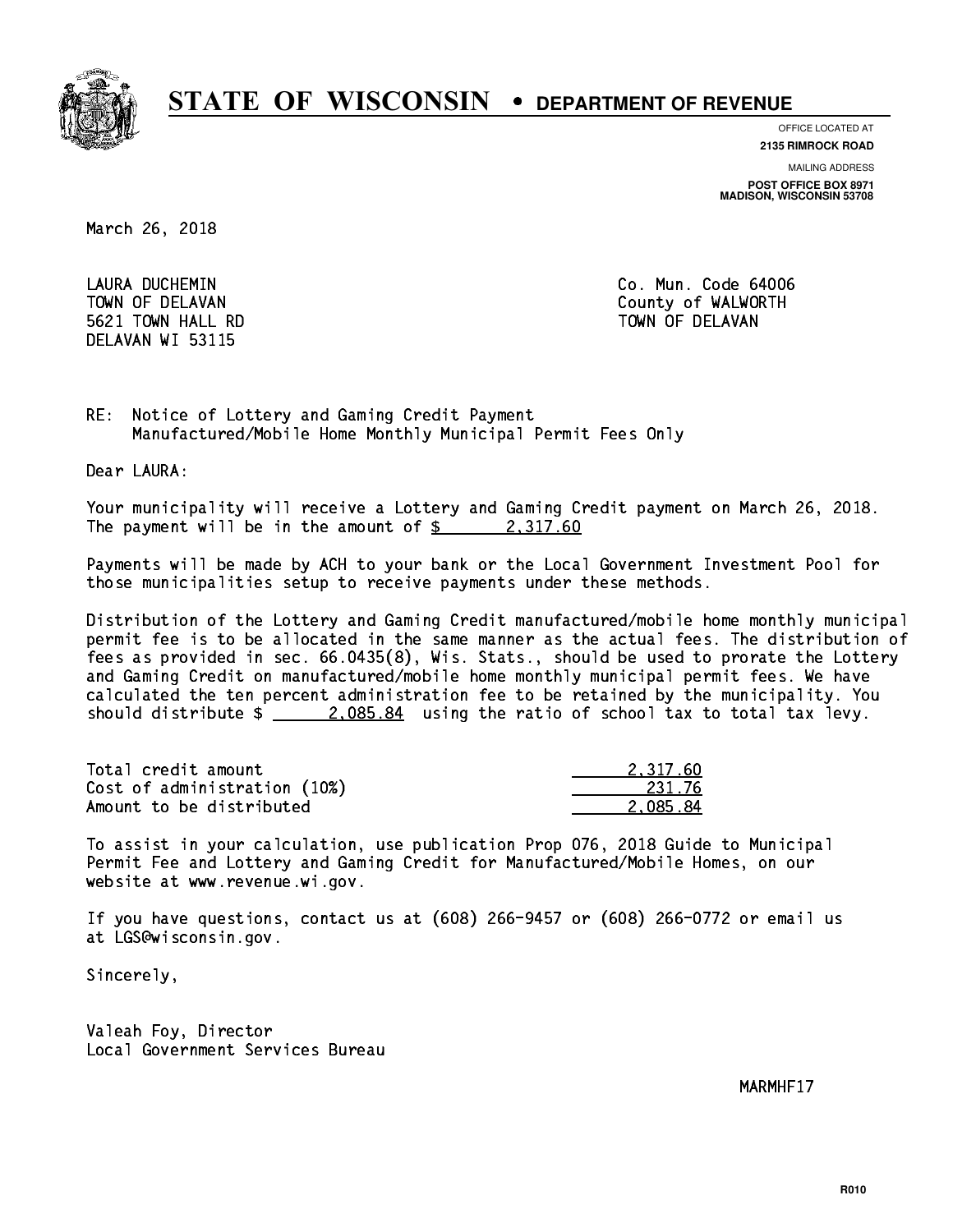

**OFFICE LOCATED AT**

**2135 RIMROCK ROAD**

**MAILING ADDRESS**

**POST OFFICE BOX 8971 MADISON, WISCONSIN 53708**

March 26, 2018

**DEBRA KIRCH**  TOWN OF GENEVA County of WALWORTH N3496 COMO RD TOWN OF GENEVA LAKE GENEVA WI 53147-2617

Co. Mun. Code 64010

RE: Notice of Lottery and Gaming Credit Payment Manufactured/Mobile Home Monthly Municipal Permit Fees Only

Dear DEBRA:

 Your municipality will receive a Lottery and Gaming Credit payment on March 26, 2018. The payment will be in the amount of \$ 855.48 \_\_\_\_\_\_\_\_\_\_\_\_\_\_\_\_

 Payments will be made by ACH to your bank or the Local Government Investment Pool for those municipalities setup to receive payments under these methods.

 Distribution of the Lottery and Gaming Credit manufactured/mobile home monthly municipal permit fee is to be allocated in the same manner as the actual fees. The distribution of fees as provided in sec. 66.0435(8), Wis. Stats., should be used to prorate the Lottery and Gaming Credit on manufactured/mobile home monthly municipal permit fees. We have calculated the ten percent administration fee to be retained by the municipality. You should distribute  $\frac{2}{2}$   $\frac{769.94}{2}$  using the ratio of school tax to total tax levy.

| Total credit amount          | 855.48 |
|------------------------------|--------|
| Cost of administration (10%) | 85.54  |
| Amount to be distributed     | 769 94 |

 To assist in your calculation, use publication Prop 076, 2018 Guide to Municipal Permit Fee and Lottery and Gaming Credit for Manufactured/Mobile Homes, on our website at www.revenue.wi.gov.

 If you have questions, contact us at (608) 266-9457 or (608) 266-0772 or email us at LGS@wisconsin.gov.

Sincerely,

 Valeah Foy, Director Local Government Services Bureau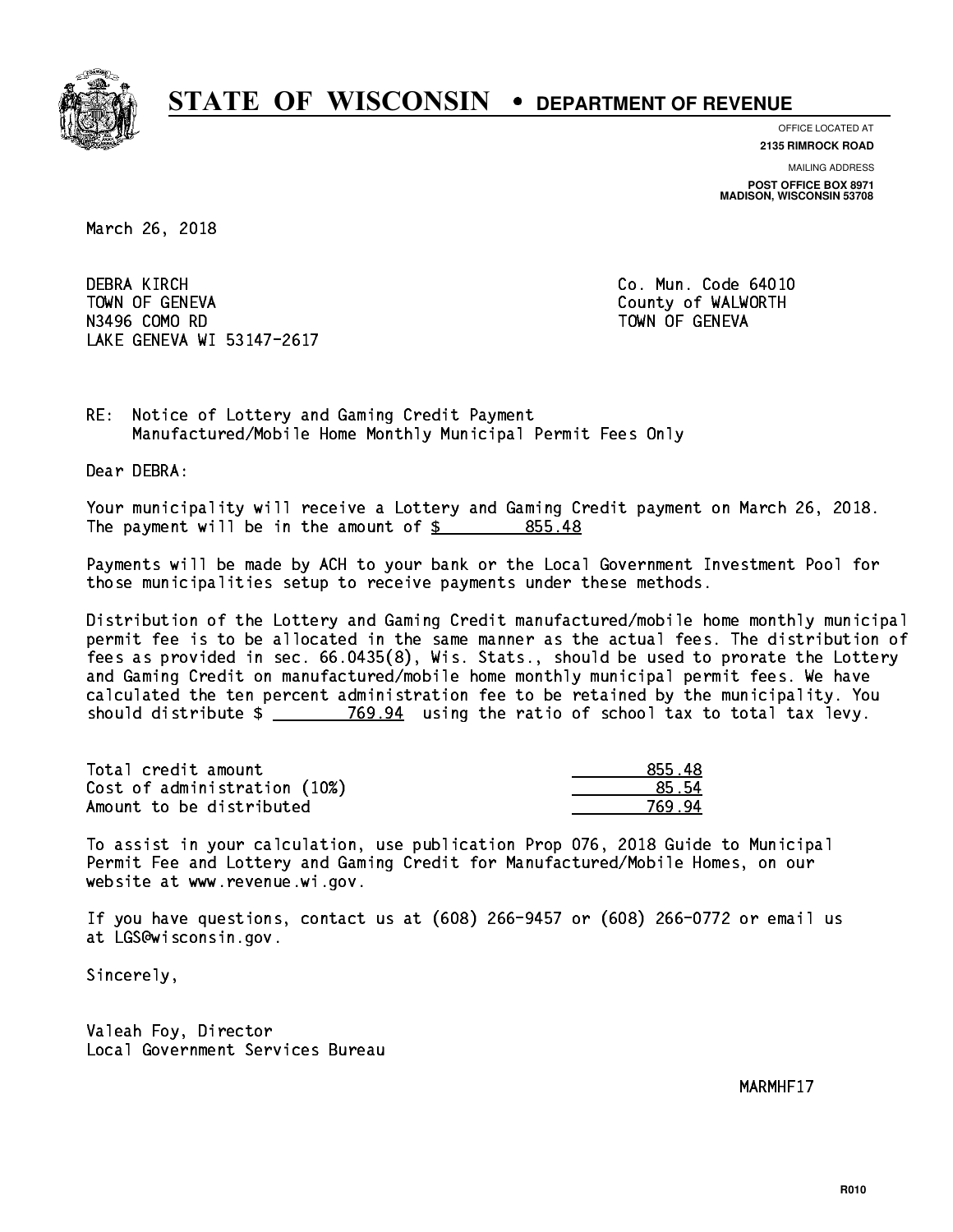

**OFFICE LOCATED AT**

**2135 RIMROCK ROAD**

**MAILING ADDRESS**

**POST OFFICE BOX 8971 MADISON, WISCONSIN 53708**

March 26, 2018

LINDA SKILES PO BOX 148 PO BOX 148 TOWN OF LYONS LYONS WI 53148-0148

Co. Mun. Code 64018 TOWN OF LYONS **County of WALWORTH** 

RE: Notice of Lottery and Gaming Credit Payment Manufactured/Mobile Home Monthly Municipal Permit Fees Only

Dear LINDA:

 Your municipality will receive a Lottery and Gaming Credit payment on March 26, 2018. The payment will be in the amount of  $\frac{2}{3}$  873.96

 Payments will be made by ACH to your bank or the Local Government Investment Pool for those municipalities setup to receive payments under these methods.

 Distribution of the Lottery and Gaming Credit manufactured/mobile home monthly municipal permit fee is to be allocated in the same manner as the actual fees. The distribution of fees as provided in sec. 66.0435(8), Wis. Stats., should be used to prorate the Lottery and Gaming Credit on manufactured/mobile home monthly municipal permit fees. We have calculated the ten percent administration fee to be retained by the municipality. You should distribute  $\frac{2}{2}$   $\frac{786.57}{2}$  using the ratio of school tax to total tax levy.

| Total credit amount          | 873.96 |
|------------------------------|--------|
| Cost of administration (10%) | 87 39  |
| Amount to be distributed     | 786.57 |

| 96<br>४७२ - |
|-------------|
| 1739        |
| $\sim 57$   |

 To assist in your calculation, use publication Prop 076, 2018 Guide to Municipal Permit Fee and Lottery and Gaming Credit for Manufactured/Mobile Homes, on our website at www.revenue.wi.gov.

 If you have questions, contact us at (608) 266-9457 or (608) 266-0772 or email us at LGS@wisconsin.gov.

Sincerely,

 Valeah Foy, Director Local Government Services Bureau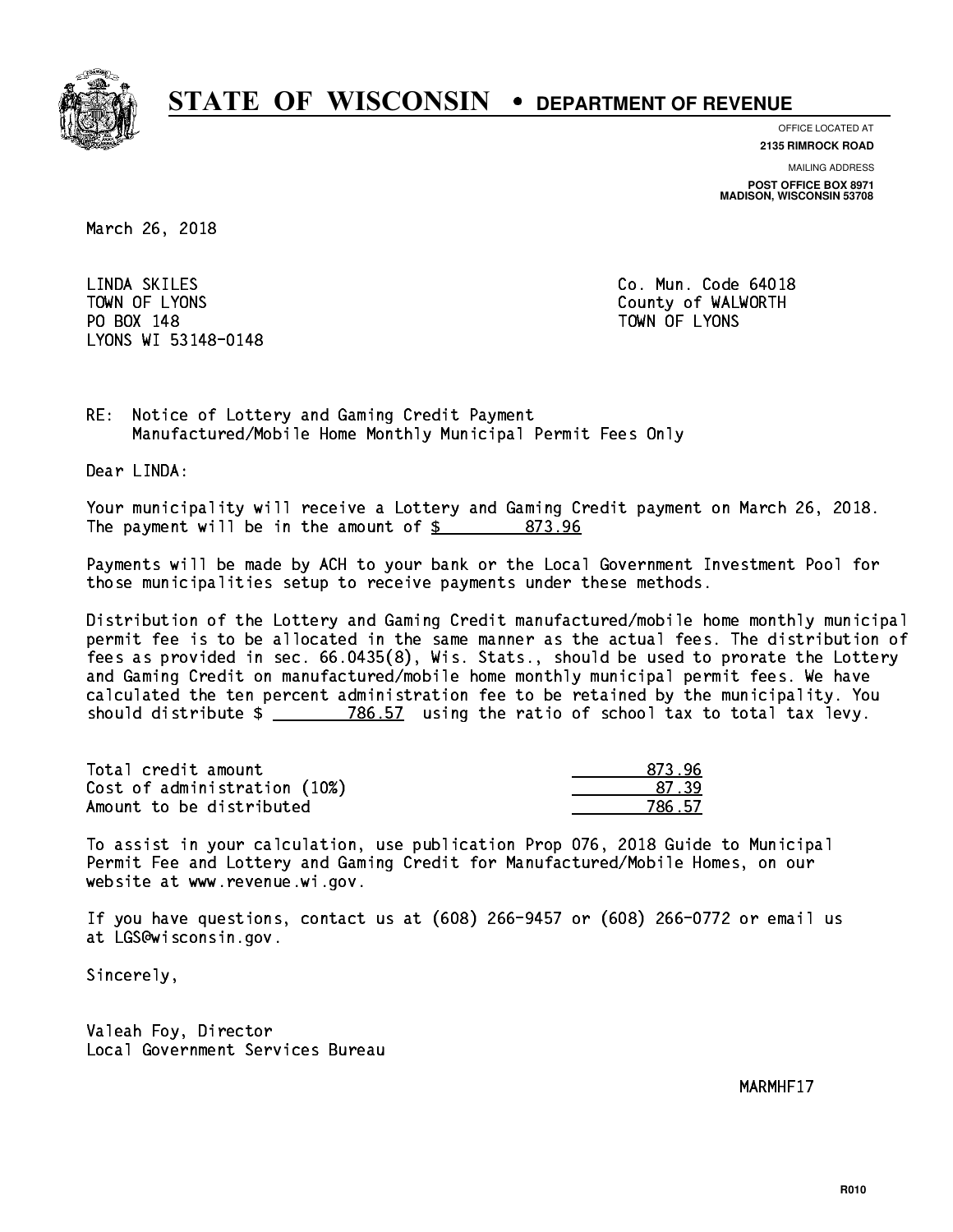

**OFFICE LOCATED AT**

**2135 RIMROCK ROAD**

**MAILING ADDRESS POST OFFICE BOX 8971 MADISON, WISCONSIN 53708**

March 26, 2018

ANN SEAVER TOWN OF RICHMOND County of WALWORTH PO BOX 886 PO BOX 886 TOWN OF RICHMOND DELAVAN WI 53115-0886

Co. Mun. Code 64020

RE: Notice of Lottery and Gaming Credit Payment Manufactured/Mobile Home Monthly Municipal Permit Fees Only

Dear ANN:

 Your municipality will receive a Lottery and Gaming Credit payment on March 26, 2018. The payment will be in the amount of  $\frac{2}{3}$  1,433.34

 Payments will be made by ACH to your bank or the Local Government Investment Pool for those municipalities setup to receive payments under these methods.

 Distribution of the Lottery and Gaming Credit manufactured/mobile home monthly municipal permit fee is to be allocated in the same manner as the actual fees. The distribution of fees as provided in sec. 66.0435(8), Wis. Stats., should be used to prorate the Lottery and Gaming Credit on manufactured/mobile home monthly municipal permit fees. We have calculated the ten percent administration fee to be retained by the municipality. You should distribute  $\frac{1,290.01}{1,290.01}$  using the ratio of school tax to total tax levy.

| Total credit amount          | 1.433.34 |
|------------------------------|----------|
| Cost of administration (10%) | 143.33   |
| Amount to be distributed     | 1.290.01 |

 To assist in your calculation, use publication Prop 076, 2018 Guide to Municipal Permit Fee and Lottery and Gaming Credit for Manufactured/Mobile Homes, on our website at www.revenue.wi.gov.

 If you have questions, contact us at (608) 266-9457 or (608) 266-0772 or email us at LGS@wisconsin.gov.

Sincerely,

 Valeah Foy, Director Local Government Services Bureau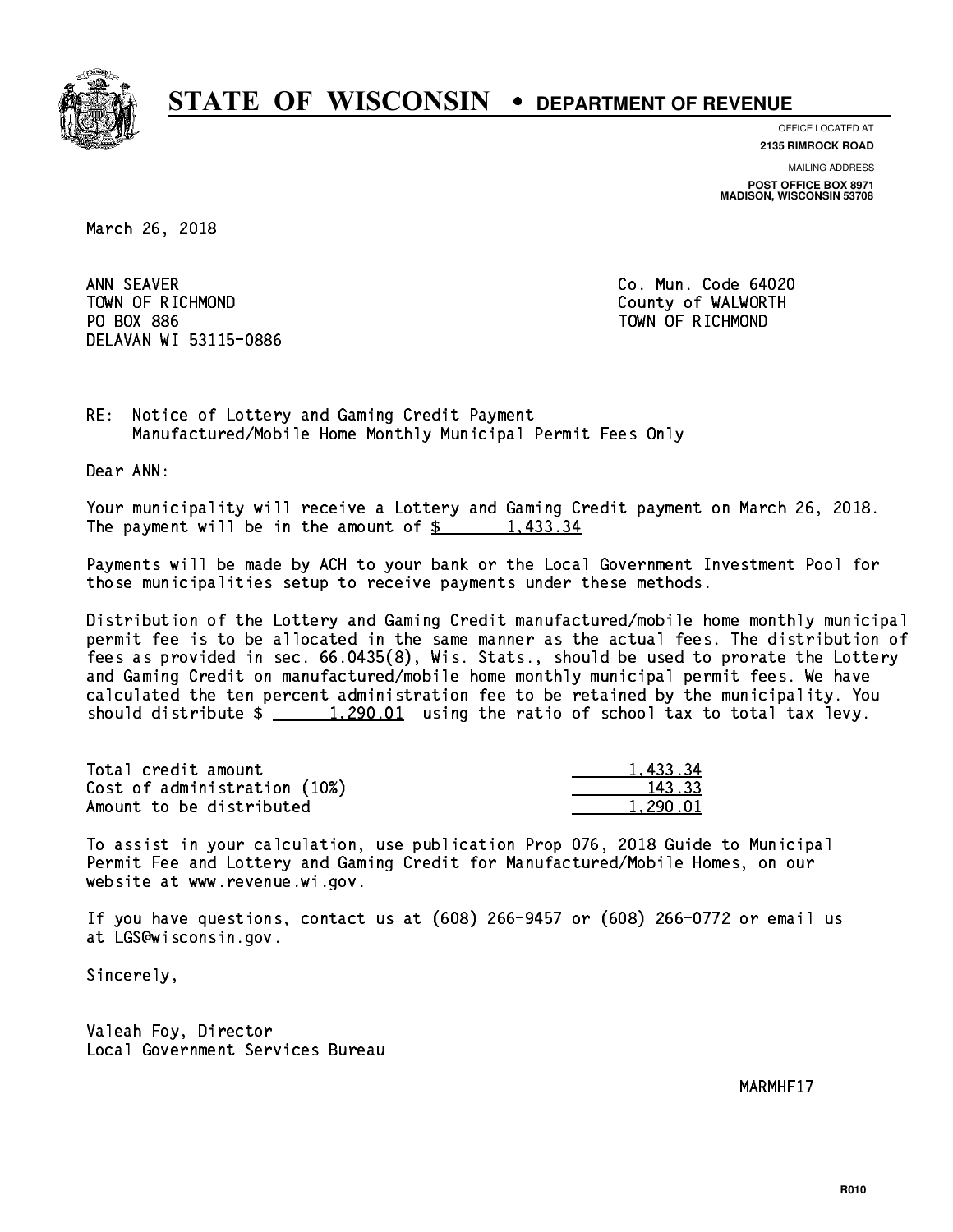

**OFFICE LOCATED AT**

**2135 RIMROCK ROAD**

**MAILING ADDRESS**

**POST OFFICE BOX 8971 MADISON, WISCONSIN 53708**

March 26, 2018

 TRACEY RAYMOND Co. Mun. Code 64028 TOWN OF TROY **COUNTY COUNTY COUNTY OF WALWORTH** N8870 BRIGGS STREET TOWN OF TROY EAST TROY WI 53120

RE: Notice of Lottery and Gaming Credit Payment Manufactured/Mobile Home Monthly Municipal Permit Fees Only

Dear TRACEY:

 Your municipality will receive a Lottery and Gaming Credit payment on March 26, 2018. The payment will be in the amount of  $\frac{2}{3}$  6,832.20

 Payments will be made by ACH to your bank or the Local Government Investment Pool for those municipalities setup to receive payments under these methods.

 Distribution of the Lottery and Gaming Credit manufactured/mobile home monthly municipal permit fee is to be allocated in the same manner as the actual fees. The distribution of fees as provided in sec. 66.0435(8), Wis. Stats., should be used to prorate the Lottery and Gaming Credit on manufactured/mobile home monthly municipal permit fees. We have calculated the ten percent administration fee to be retained by the municipality. You should distribute  $\frac{2}{10}$   $\frac{6,148.98}{2}$  using the ratio of school tax to total tax levy.

| Total credit amount          | 6.832.20 |
|------------------------------|----------|
| Cost of administration (10%) | 683.22   |
| Amount to be distributed     | 6.148.98 |

 To assist in your calculation, use publication Prop 076, 2018 Guide to Municipal Permit Fee and Lottery and Gaming Credit for Manufactured/Mobile Homes, on our website at www.revenue.wi.gov.

 If you have questions, contact us at (608) 266-9457 or (608) 266-0772 or email us at LGS@wisconsin.gov.

Sincerely,

 Valeah Foy, Director Local Government Services Bureau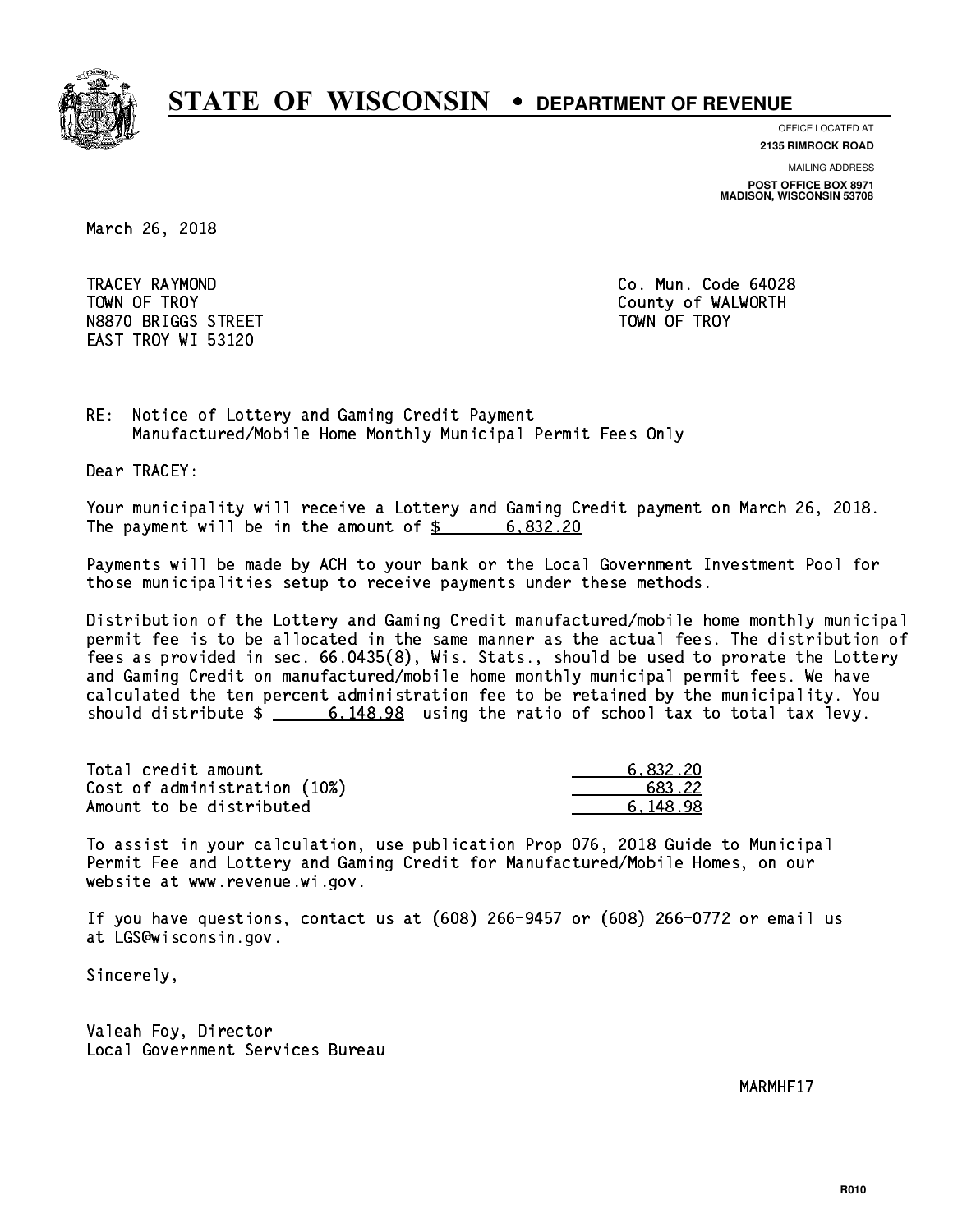

**OFFICE LOCATED AT**

**2135 RIMROCK ROAD**

**MAILING ADDRESS**

**POST OFFICE BOX 8971 MADISON, WISCONSIN 53708**

March 26, 2018

EILEEN SUHM CORPORATION CO. Mun. Code 64121 VILLAGE OF EAST TROY COUNTY OF WALWORTH EAST TROY WI 53120

2015 ENERGY DRIVE VILLAGE OF EAST TROY

RE: Notice of Lottery and Gaming Credit Payment Manufactured/Mobile Home Monthly Municipal Permit Fees Only

Dear EILEEN:

 Your municipality will receive a Lottery and Gaming Credit payment on March 26, 2018. The payment will be in the amount of \$ 6,160.32 \_\_\_\_\_\_\_\_\_\_\_\_\_\_\_\_

 Payments will be made by ACH to your bank or the Local Government Investment Pool for those municipalities setup to receive payments under these methods.

 Distribution of the Lottery and Gaming Credit manufactured/mobile home monthly municipal permit fee is to be allocated in the same manner as the actual fees. The distribution of fees as provided in sec. 66.0435(8), Wis. Stats., should be used to prorate the Lottery and Gaming Credit on manufactured/mobile home monthly municipal permit fees. We have calculated the ten percent administration fee to be retained by the municipality. You should distribute  $\frac{25.544.29}{2}$  using the ratio of school tax to total tax levy.

| Total credit amount          | 6.160.32 |
|------------------------------|----------|
| Cost of administration (10%) | 616.03   |
| Amount to be distributed     | 5.544.29 |

 To assist in your calculation, use publication Prop 076, 2018 Guide to Municipal Permit Fee and Lottery and Gaming Credit for Manufactured/Mobile Homes, on our website at www.revenue.wi.gov.

 If you have questions, contact us at (608) 266-9457 or (608) 266-0772 or email us at LGS@wisconsin.gov.

Sincerely,

 Valeah Foy, Director Local Government Services Bureau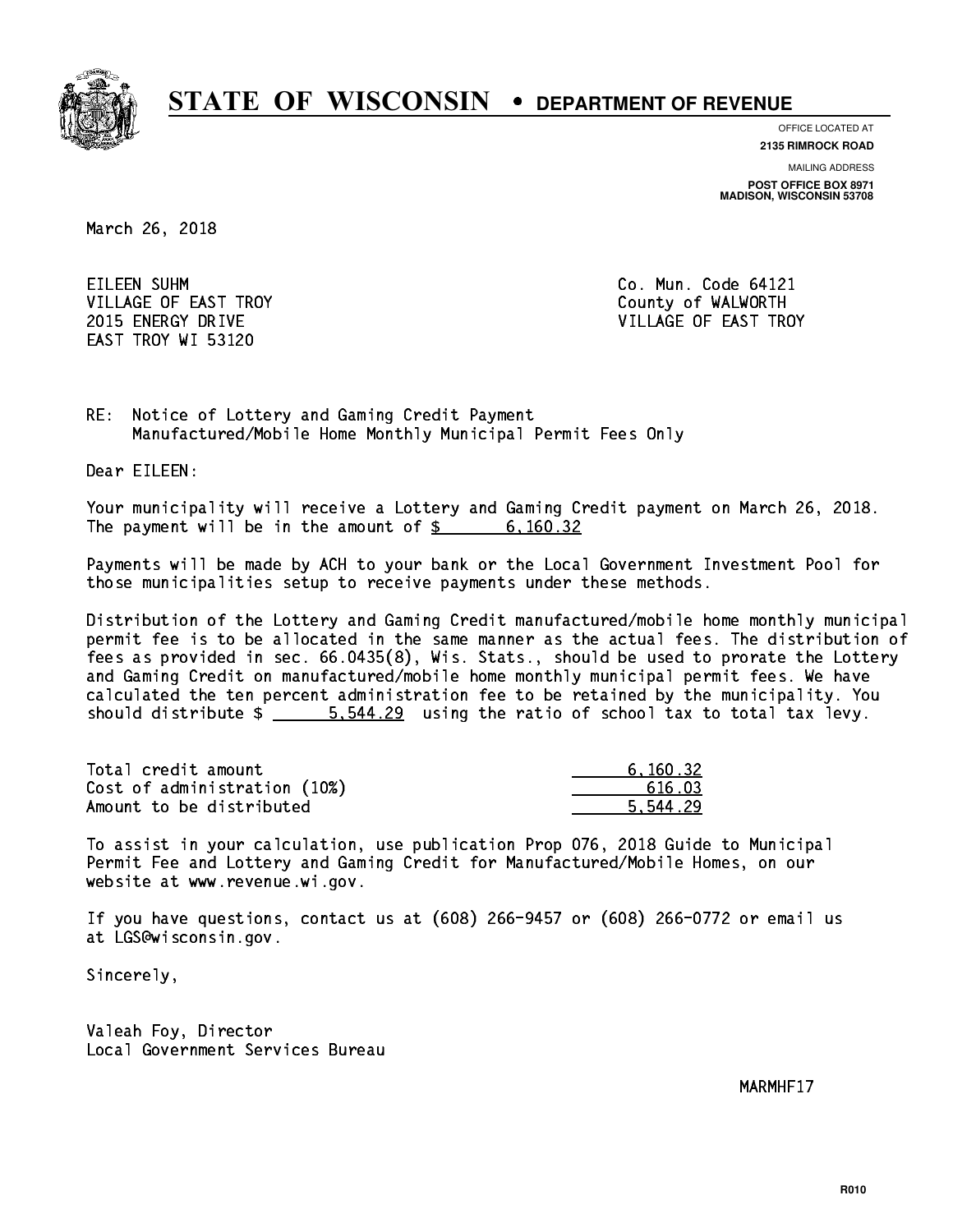

**OFFICE LOCATED AT**

**2135 RIMROCK ROAD**

**MAILING ADDRESS**

**POST OFFICE BOX 8971 MADISON, WISCONSIN 53708**

March 26, 2018

DAWN REDENIUS VILLAGE OF SHARON COUNTY OF WALWORTH PO BOX 379 VILLAGE OF SHARON SHARON WI 53585-0379

Co. Mun. Code 64181

RE: Notice of Lottery and Gaming Credit Payment Manufactured/Mobile Home Monthly Municipal Permit Fees Only

Dear DAWN:

 Your municipality will receive a Lottery and Gaming Credit payment on March 26, 2018. The payment will be in the amount of  $\frac{2.656.08}{2.656.08}$ 

 Payments will be made by ACH to your bank or the Local Government Investment Pool for those municipalities setup to receive payments under these methods.

 Distribution of the Lottery and Gaming Credit manufactured/mobile home monthly municipal permit fee is to be allocated in the same manner as the actual fees. The distribution of fees as provided in sec. 66.0435(8), Wis. Stats., should be used to prorate the Lottery and Gaming Credit on manufactured/mobile home monthly municipal permit fees. We have calculated the ten percent administration fee to be retained by the municipality. You should distribute  $\frac{2,390.48}{2}$  using the ratio of school tax to total tax levy.

| Total credit amount          | 2.656.08 |
|------------------------------|----------|
| Cost of administration (10%) | 265.60   |
| Amount to be distributed     | 2.390.48 |

 To assist in your calculation, use publication Prop 076, 2018 Guide to Municipal Permit Fee and Lottery and Gaming Credit for Manufactured/Mobile Homes, on our website at www.revenue.wi.gov.

 If you have questions, contact us at (608) 266-9457 or (608) 266-0772 or email us at LGS@wisconsin.gov.

Sincerely,

 Valeah Foy, Director Local Government Services Bureau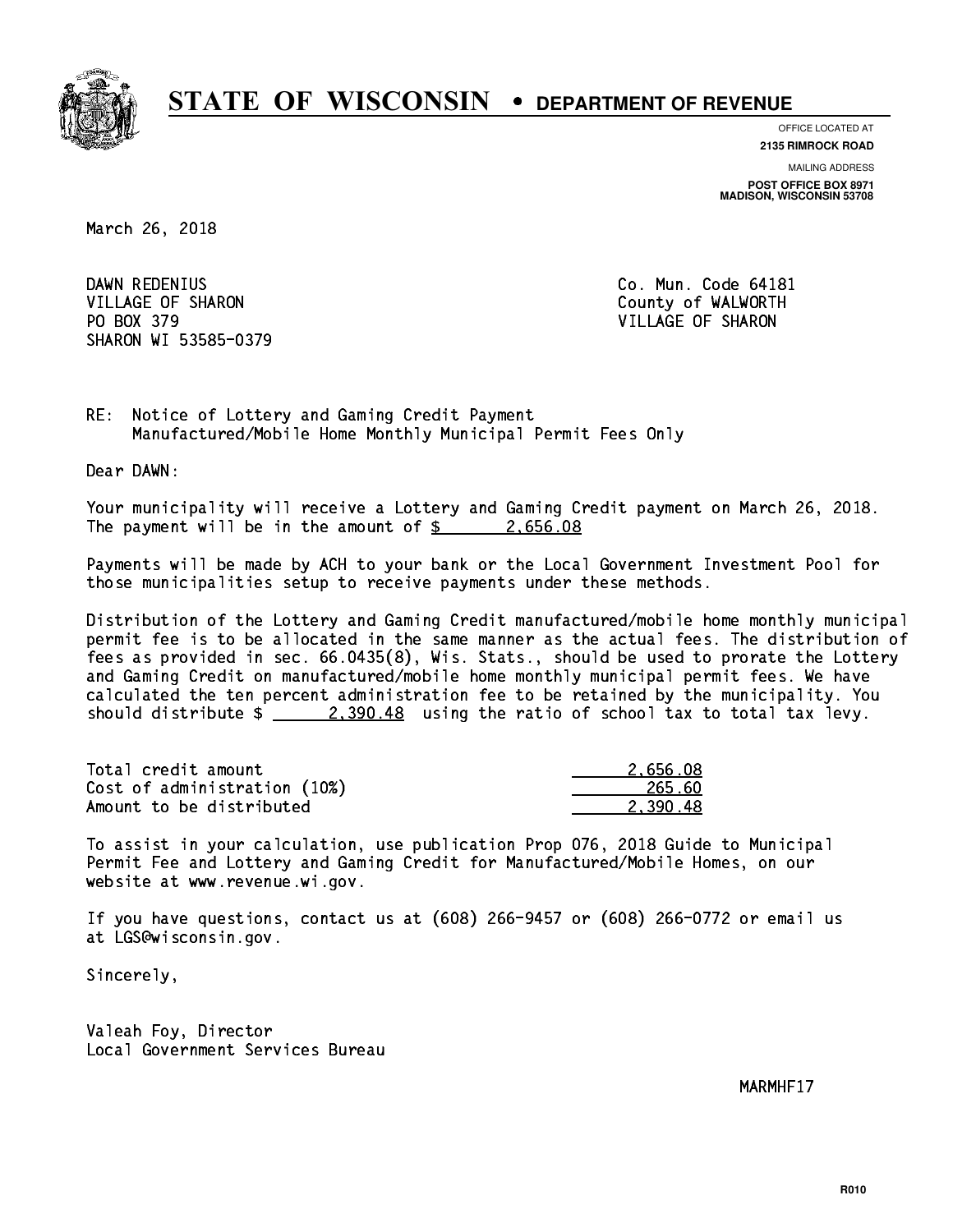

**OFFICE LOCATED AT**

**2135 RIMROCK ROAD**

**MAILING ADDRESS**

**POST OFFICE BOX 8971 MADISON, WISCONSIN 53708**

March 26, 2018

 JESSIE BARTMANN Co. Mun. Code 64221 CITY OF ELKHORN County of WALWORTH PO BOX 920 PO BOX 920 CITY OF ELKHORN ELKHORN WI 53121-0920

RE: Notice of Lottery and Gaming Credit Payment Manufactured/Mobile Home Monthly Municipal Permit Fees Only

Dear JESSIE:

 Your municipality will receive a Lottery and Gaming Credit payment on March 26, 2018. The payment will be in the amount of  $\frac{2}{3}$  4,921.04

 Payments will be made by ACH to your bank or the Local Government Investment Pool for those municipalities setup to receive payments under these methods.

 Distribution of the Lottery and Gaming Credit manufactured/mobile home monthly municipal permit fee is to be allocated in the same manner as the actual fees. The distribution of fees as provided in sec. 66.0435(8), Wis. Stats., should be used to prorate the Lottery and Gaming Credit on manufactured/mobile home monthly municipal permit fees. We have calculated the ten percent administration fee to be retained by the municipality. You should distribute  $\frac{4}{128.94}$  using the ratio of school tax to total tax levy.

| Total credit amount          | 4.921.04 |
|------------------------------|----------|
| Cost of administration (10%) | 492.10   |
| Amount to be distributed     | 4.428.94 |

 To assist in your calculation, use publication Prop 076, 2018 Guide to Municipal Permit Fee and Lottery and Gaming Credit for Manufactured/Mobile Homes, on our website at www.revenue.wi.gov.

 If you have questions, contact us at (608) 266-9457 or (608) 266-0772 or email us at LGS@wisconsin.gov.

Sincerely,

 Valeah Foy, Director Local Government Services Bureau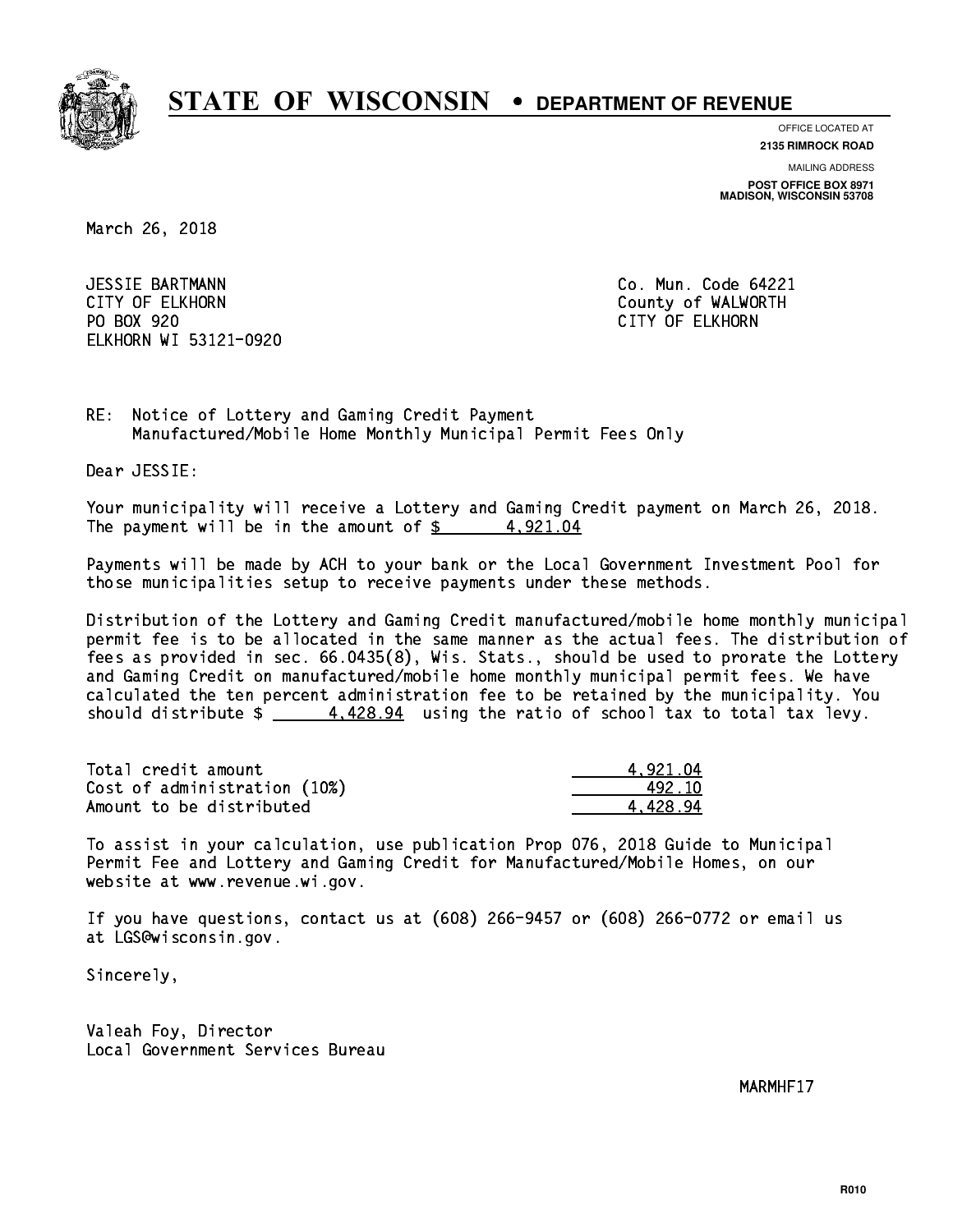

**OFFICE LOCATED AT 2135 RIMROCK ROAD**

**MAILING ADDRESS**

**POST OFFICE BOX 8971 MADISON, WISCONSIN 53708**

March 26, 2018

JOAN AVERY TOWN OF SPOONER County of WASHBURN N5741 COUNTY RD K TOWN OF SPOONER SPOONER WI 54801-8411

Co. Mun. Code 65034

RE: Notice of Lottery and Gaming Credit Payment Manufactured/Mobile Home Monthly Municipal Permit Fees Only

Dear JOAN:

 Your municipality will receive a Lottery and Gaming Credit payment on March 26, 2018. The payment will be in the amount of  $\frac{2}{3}$  1,109.18

 Payments will be made by ACH to your bank or the Local Government Investment Pool for those municipalities setup to receive payments under these methods.

 Distribution of the Lottery and Gaming Credit manufactured/mobile home monthly municipal permit fee is to be allocated in the same manner as the actual fees. The distribution of fees as provided in sec. 66.0435(8), Wis. Stats., should be used to prorate the Lottery and Gaming Credit on manufactured/mobile home monthly municipal permit fees. We have calculated the ten percent administration fee to be retained by the municipality. You should distribute \$ 998.27 using the ratio of school tax to total tax levy. \_\_\_\_\_\_\_\_\_\_\_\_\_\_

| Total credit amount          | 1.109.18 |
|------------------------------|----------|
| Cost of administration (10%) | 110.91   |
| Amount to be distributed     | 998 27   |

 To assist in your calculation, use publication Prop 076, 2018 Guide to Municipal Permit Fee and Lottery and Gaming Credit for Manufactured/Mobile Homes, on our website at www.revenue.wi.gov.

 If you have questions, contact us at (608) 266-9457 or (608) 266-0772 or email us at LGS@wisconsin.gov.

Sincerely,

 Valeah Foy, Director Local Government Services Bureau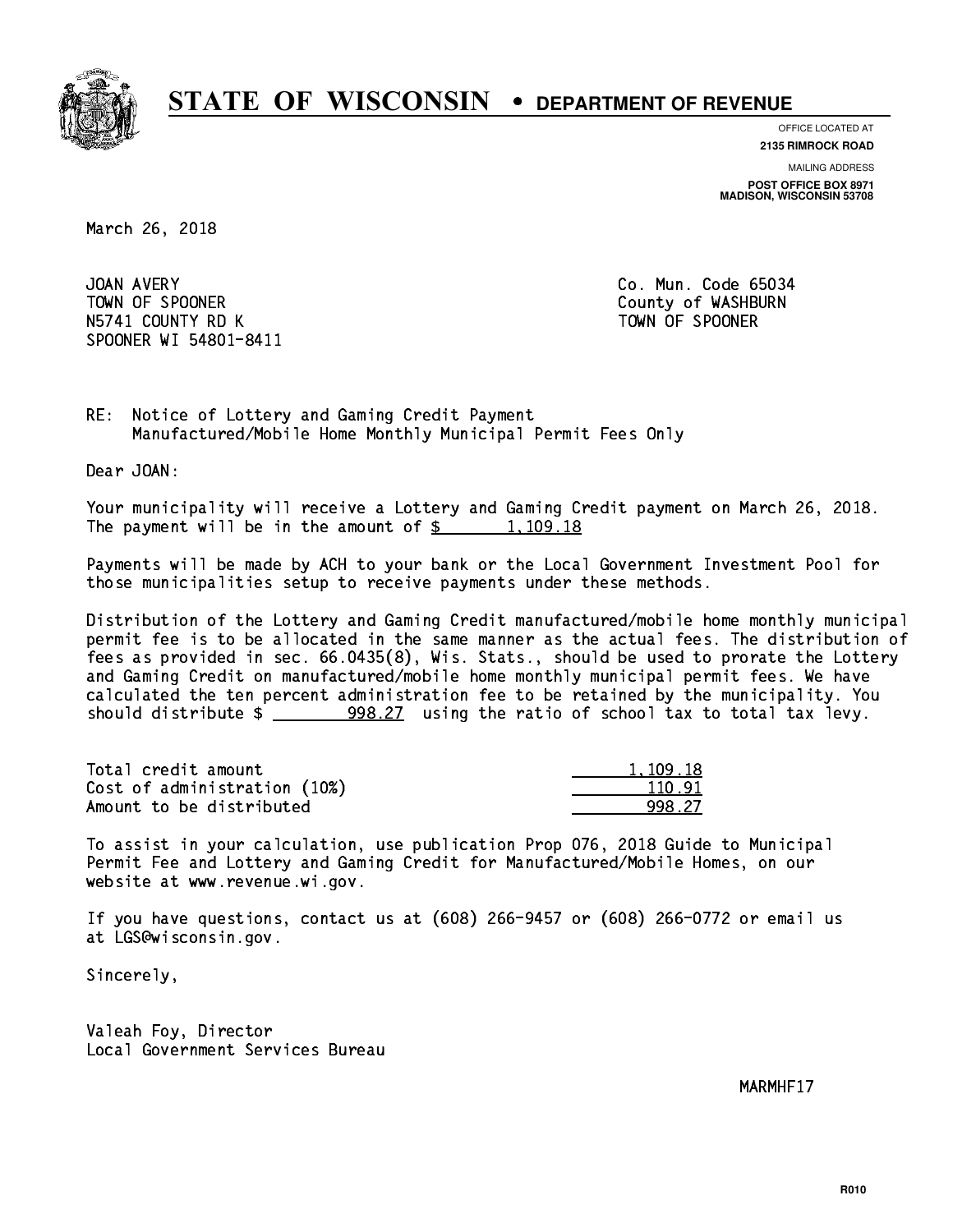

**OFFICE LOCATED AT**

**2135 RIMROCK ROAD**

**MAILING ADDRESS**

**POST OFFICE BOX 8971 MADISON, WISCONSIN 53708**

March 26, 2018

 KRISTA LYONS HARTWIG Co. Mun. Code 65281 CITY OF SPOONER COUNTY OF SPOONER 515 N SUMMIT STREET CITY OF SPOONER SPOONER WI 54801

RE: Notice of Lottery and Gaming Credit Payment Manufactured/Mobile Home Monthly Municipal Permit Fees Only

Dear KRISTA:

 Your municipality will receive a Lottery and Gaming Credit payment on March 26, 2018. The payment will be in the amount of  $\frac{2454.00}{240}$ 

 Payments will be made by ACH to your bank or the Local Government Investment Pool for those municipalities setup to receive payments under these methods.

 Distribution of the Lottery and Gaming Credit manufactured/mobile home monthly municipal permit fee is to be allocated in the same manner as the actual fees. The distribution of fees as provided in sec. 66.0435(8), Wis. Stats., should be used to prorate the Lottery and Gaming Credit on manufactured/mobile home monthly municipal permit fees. We have calculated the ten percent administration fee to be retained by the municipality. You should distribute  $\frac{2,208.60}{2}$  using the ratio of school tax to total tax levy.

| Total credit amount          | 2.454.00 |
|------------------------------|----------|
| Cost of administration (10%) | -245.40  |
| Amount to be distributed     | 2.208.60 |

 To assist in your calculation, use publication Prop 076, 2018 Guide to Municipal Permit Fee and Lottery and Gaming Credit for Manufactured/Mobile Homes, on our website at www.revenue.wi.gov.

 If you have questions, contact us at (608) 266-9457 or (608) 266-0772 or email us at LGS@wisconsin.gov.

Sincerely,

 Valeah Foy, Director Local Government Services Bureau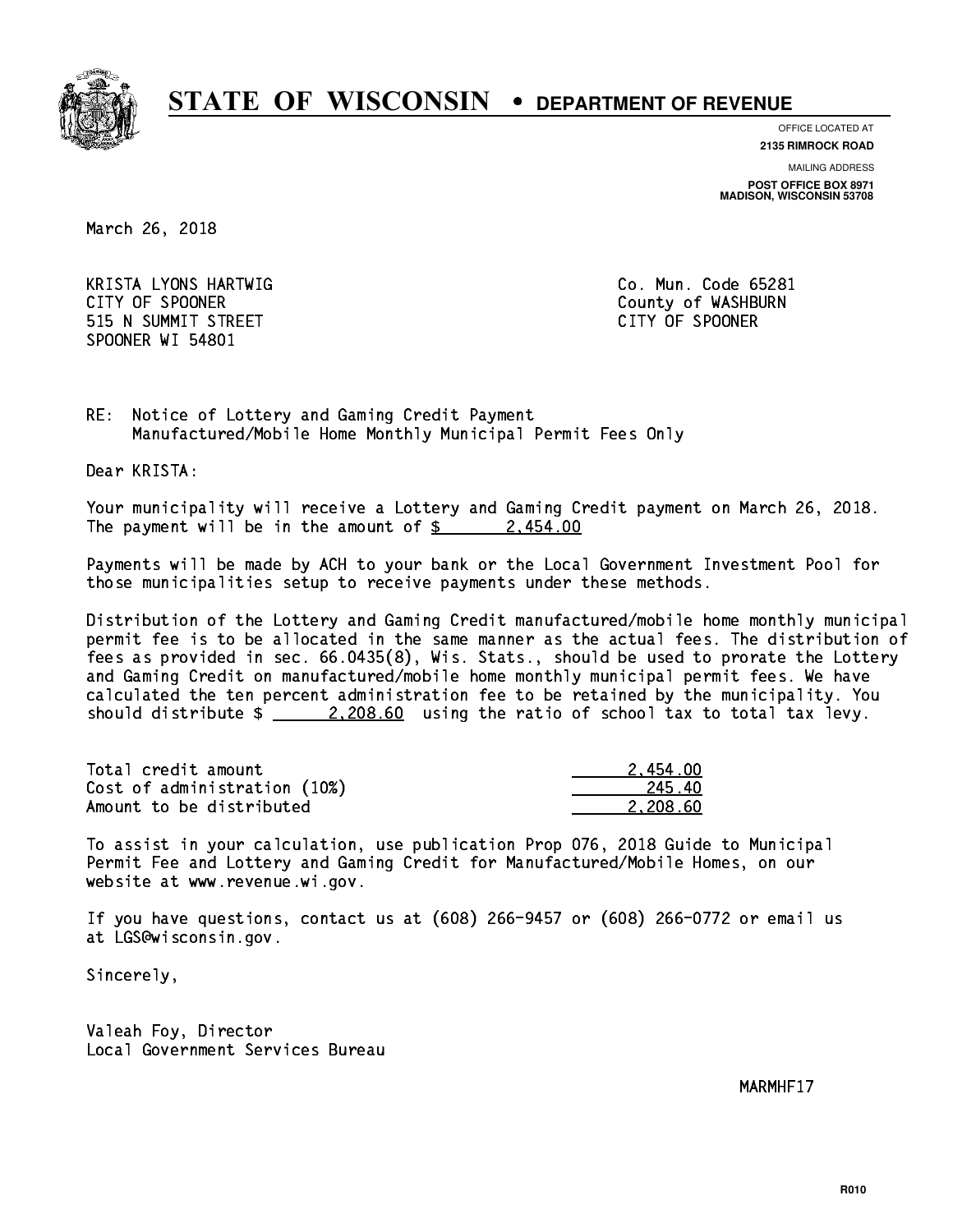

**OFFICE LOCATED AT**

**2135 RIMROCK ROAD**

**MAILING ADDRESS**

**POST OFFICE BOX 8971 MADISON, WISCONSIN 53708**

March 26, 2018

ANDREW EICHE CITY OF SHELL LAKE **COUNTY OF SHELL LAKE** PO BOX 520 SHELL LAKE WI 54871-0520

Co. Mun. Code 65282 CITY OF SHELL LAKE

RE: Notice of Lottery and Gaming Credit Payment Manufactured/Mobile Home Monthly Municipal Permit Fees Only

Dear ANDREW:

 Your municipality will receive a Lottery and Gaming Credit payment on March 26, 2018. The payment will be in the amount of  $\frac{244.04}{1,244.04}$ 

 Payments will be made by ACH to your bank or the Local Government Investment Pool for those municipalities setup to receive payments under these methods.

 Distribution of the Lottery and Gaming Credit manufactured/mobile home monthly municipal permit fee is to be allocated in the same manner as the actual fees. The distribution of fees as provided in sec. 66.0435(8), Wis. Stats., should be used to prorate the Lottery and Gaming Credit on manufactured/mobile home monthly municipal permit fees. We have calculated the ten percent administration fee to be retained by the municipality. You should distribute  $\frac{1,119.64}{1,119.64}$  using the ratio of school tax to total tax levy.

| Total credit amount          | 1.244.04 |
|------------------------------|----------|
| Cost of administration (10%) | 124.40   |
| Amount to be distributed     | 1.119.64 |

 To assist in your calculation, use publication Prop 076, 2018 Guide to Municipal Permit Fee and Lottery and Gaming Credit for Manufactured/Mobile Homes, on our website at www.revenue.wi.gov.

 If you have questions, contact us at (608) 266-9457 or (608) 266-0772 or email us at LGS@wisconsin.gov.

Sincerely,

 Valeah Foy, Director Local Government Services Bureau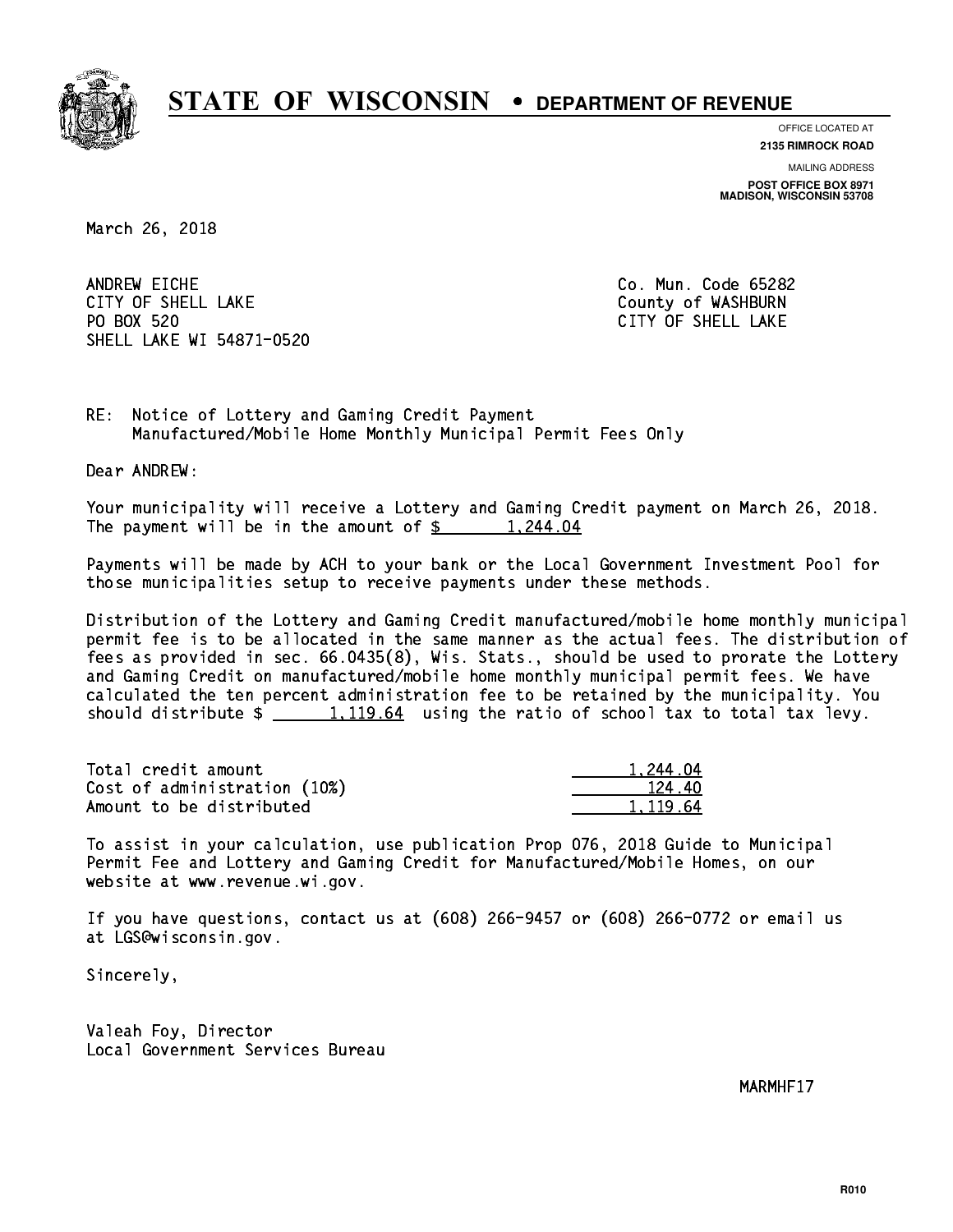

**OFFICE LOCATED AT**

**2135 RIMROCK ROAD**

**MAILING ADDRESS**

**POST OFFICE BOX 8971 MADISON, WISCONSIN 53708**

March 26, 2018

 DAVID L BEHMKE Co. Mun. Code 66004 TOWN OF BARTON COUNTY OF WASHINGTON 3482 TOWN HALL RD TOWN OF BARTON KEWASKUM WI 53040-9469

RE: Notice of Lottery and Gaming Credit Payment Manufactured/Mobile Home Monthly Municipal Permit Fees Only

Dear DAVID:

 Your municipality will receive a Lottery and Gaming Credit payment on March 26, 2018. The payment will be in the amount of  $\frac{2}{3}$  1,552.00

 Payments will be made by ACH to your bank or the Local Government Investment Pool for those municipalities setup to receive payments under these methods.

 Distribution of the Lottery and Gaming Credit manufactured/mobile home monthly municipal permit fee is to be allocated in the same manner as the actual fees. The distribution of fees as provided in sec. 66.0435(8), Wis. Stats., should be used to prorate the Lottery and Gaming Credit on manufactured/mobile home monthly municipal permit fees. We have calculated the ten percent administration fee to be retained by the municipality. You should distribute  $\frac{1,396.80}{1,396.80}$  using the ratio of school tax to total tax levy.

| Total credit amount          | 1.552.00 |
|------------------------------|----------|
| Cost of administration (10%) | 155.20   |
| Amount to be distributed     | 1.396.80 |

 To assist in your calculation, use publication Prop 076, 2018 Guide to Municipal Permit Fee and Lottery and Gaming Credit for Manufactured/Mobile Homes, on our website at www.revenue.wi.gov.

 If you have questions, contact us at (608) 266-9457 or (608) 266-0772 or email us at LGS@wisconsin.gov.

Sincerely,

 Valeah Foy, Director Local Government Services Bureau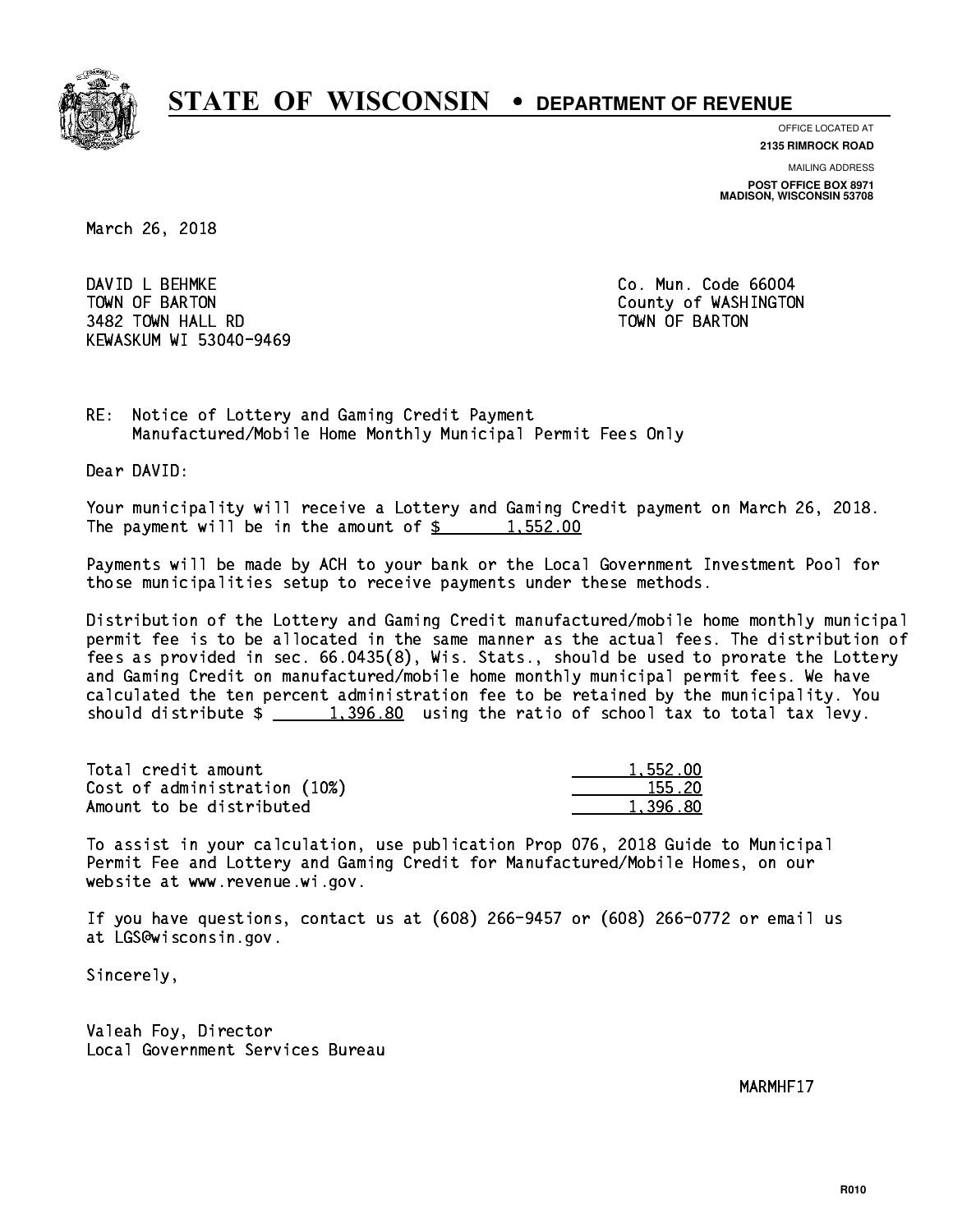

**OFFICE LOCATED AT**

**2135 RIMROCK ROAD**

**MAILING ADDRESS**

**POST OFFICE BOX 8971 MADISON, WISCONSIN 53708**

March 26, 2018

 CHRISTINE PFEIFER Co. Mun. Code 66012 TOWN OF HARTFORD County of WASHINGTON 3360 COUNTY RD K TOWN OF HARTFORD HARTFORD WI 53027-9269

RE: Notice of Lottery and Gaming Credit Payment Manufactured/Mobile Home Monthly Municipal Permit Fees Only

Dear CHRISTINE:

 Your municipality will receive a Lottery and Gaming Credit payment on March 26, 2018. The payment will be in the amount of  $\frac{2}{3}$  1,629.72

 Payments will be made by ACH to your bank or the Local Government Investment Pool for those municipalities setup to receive payments under these methods.

 Distribution of the Lottery and Gaming Credit manufactured/mobile home monthly municipal permit fee is to be allocated in the same manner as the actual fees. The distribution of fees as provided in sec. 66.0435(8), Wis. Stats., should be used to prorate the Lottery and Gaming Credit on manufactured/mobile home monthly municipal permit fees. We have calculated the ten percent administration fee to be retained by the municipality. You should distribute  $\frac{1,466.75}{1,466.75}$  using the ratio of school tax to total tax levy.

| Total credit amount          | 1.629.72 |
|------------------------------|----------|
| Cost of administration (10%) | 162.97   |
| Amount to be distributed     | 1.466.75 |

 To assist in your calculation, use publication Prop 076, 2018 Guide to Municipal Permit Fee and Lottery and Gaming Credit for Manufactured/Mobile Homes, on our website at www.revenue.wi.gov.

 If you have questions, contact us at (608) 266-9457 or (608) 266-0772 or email us at LGS@wisconsin.gov.

Sincerely,

 Valeah Foy, Director Local Government Services Bureau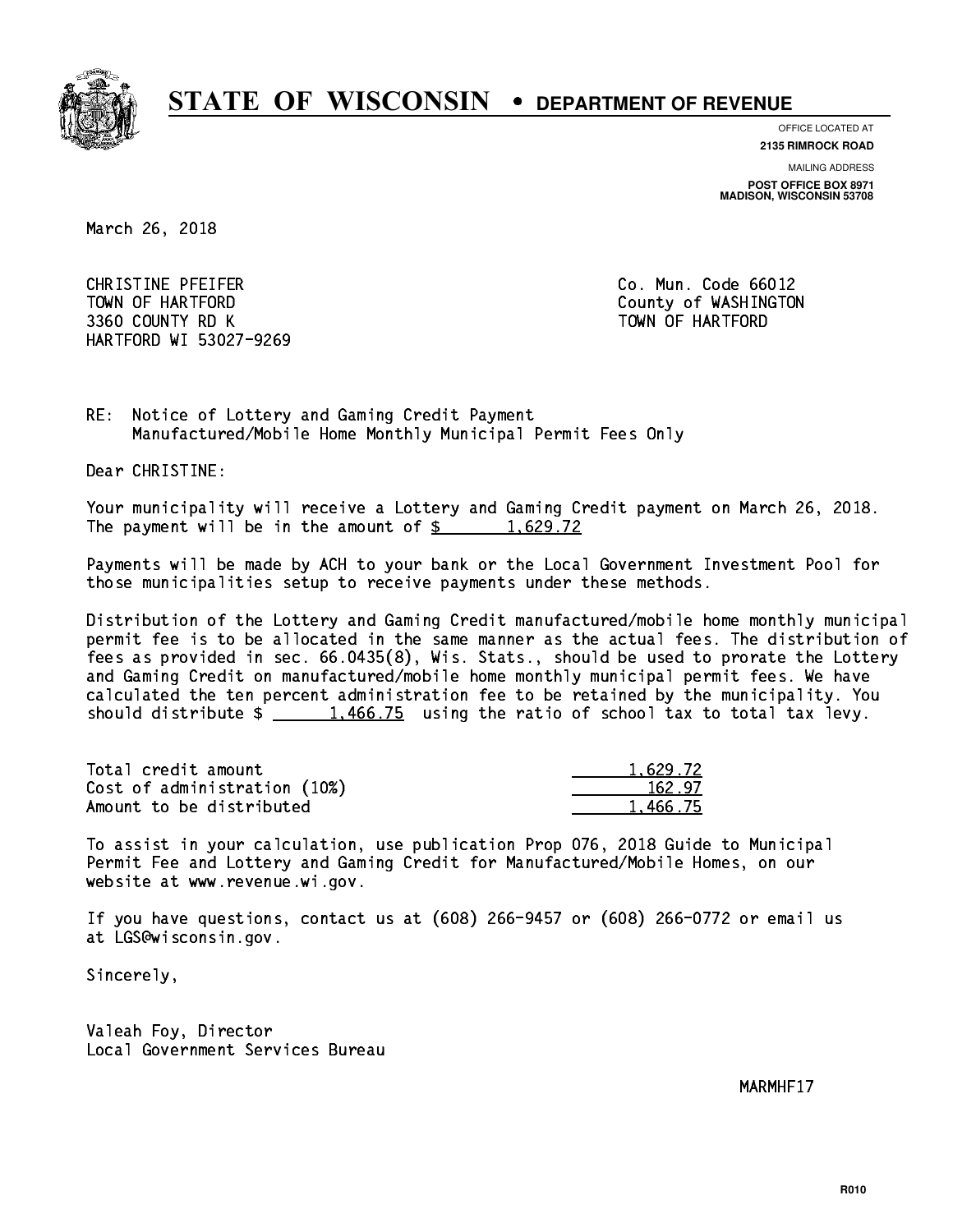

**OFFICE LOCATED AT**

**2135 RIMROCK ROAD**

**MAILING ADDRESS POST OFFICE BOX 8971 MADISON, WISCONSIN 53708**

March 26, 2018

KIM RATH VILLAGE OF GERMANTOWN COUNTY OF WASHINGTON PO BOX 337 VILLAGE OF GERMANTOWN GERMANTOWN WI 53022-0337

Co. Mun. Code 66131

RE: Notice of Lottery and Gaming Credit Payment Manufactured/Mobile Home Monthly Municipal Permit Fees Only

Dear KIM:

 Your municipality will receive a Lottery and Gaming Credit payment on March 26, 2018. The payment will be in the amount of  $\frac{2}{3}$  14,623.20

 Payments will be made by ACH to your bank or the Local Government Investment Pool for those municipalities setup to receive payments under these methods.

 Distribution of the Lottery and Gaming Credit manufactured/mobile home monthly municipal permit fee is to be allocated in the same manner as the actual fees. The distribution of fees as provided in sec. 66.0435(8), Wis. Stats., should be used to prorate the Lottery and Gaming Credit on manufactured/mobile home monthly municipal permit fees. We have calculated the ten percent administration fee to be retained by the municipality. You should distribute  $\frac{2}{13,160.88}$  using the ratio of school tax to total tax levy.

| Total credit amount          | 14,623.20 |
|------------------------------|-----------|
| Cost of administration (10%) | 1,462.32  |
| Amount to be distributed     | 13.160.88 |

 To assist in your calculation, use publication Prop 076, 2018 Guide to Municipal Permit Fee and Lottery and Gaming Credit for Manufactured/Mobile Homes, on our website at www.revenue.wi.gov.

 If you have questions, contact us at (608) 266-9457 or (608) 266-0772 or email us at LGS@wisconsin.gov.

Sincerely,

 Valeah Foy, Director Local Government Services Bureau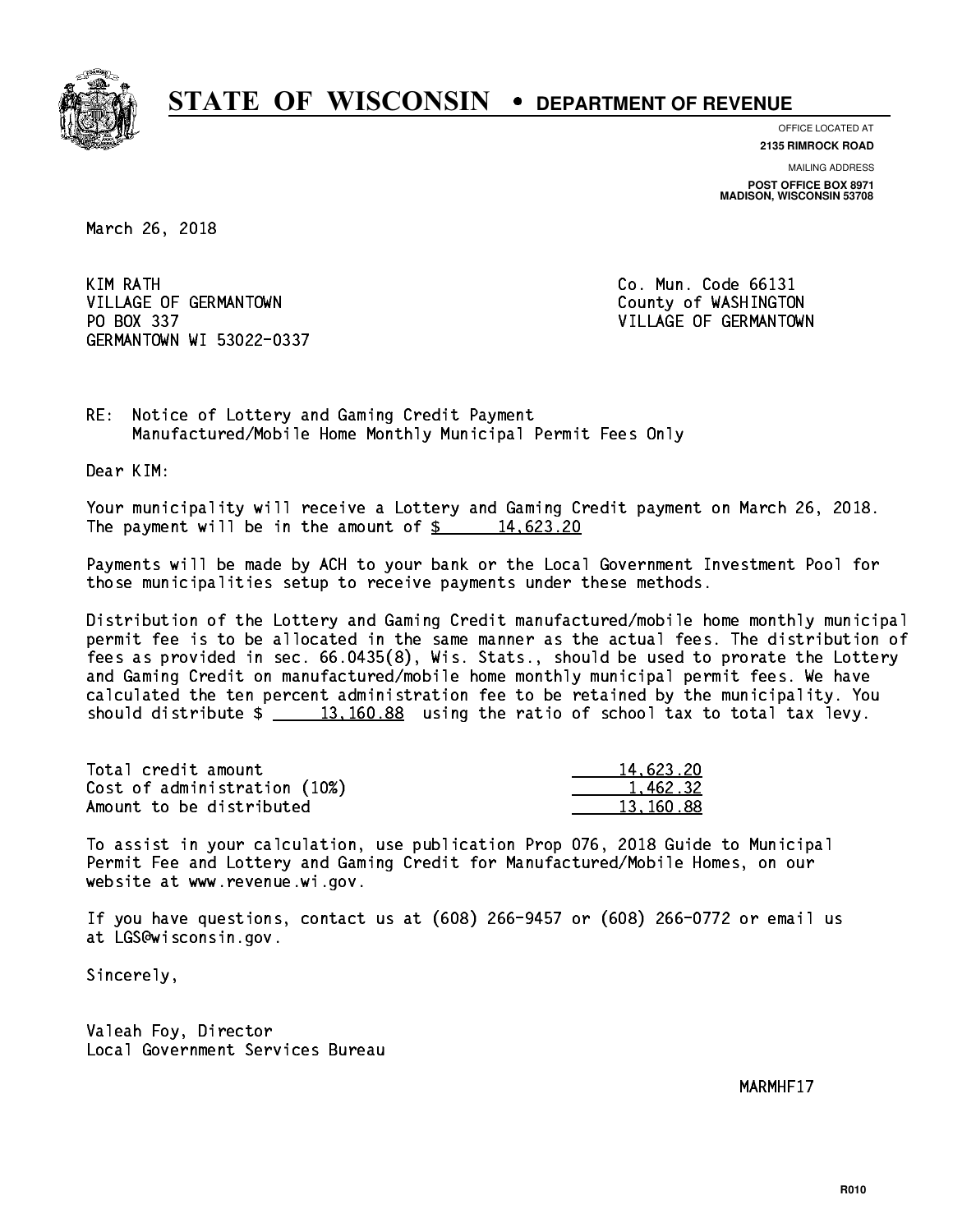

**OFFICE LOCATED AT 2135 RIMROCK ROAD**

**MAILING ADDRESS**

**POST OFFICE BOX 8971 MADISON, WISCONSIN 53708**

March 26, 2018

DEANNA BOLDREY VILLAGE OF JACKSON COUNTY OF WASHINGTON PO BOX 637 VILLAGE OF JACKSON JACKSON WI 53037-0637

Co. Mun. Code 66141

RE: Notice of Lottery and Gaming Credit Payment Manufactured/Mobile Home Monthly Municipal Permit Fees Only

Dear DEANNA:

 Your municipality will receive a Lottery and Gaming Credit payment on March 26, 2018. The payment will be in the amount of  $\frac{2}{3}$  33,655.44

 Payments will be made by ACH to your bank or the Local Government Investment Pool for those municipalities setup to receive payments under these methods.

 Distribution of the Lottery and Gaming Credit manufactured/mobile home monthly municipal permit fee is to be allocated in the same manner as the actual fees. The distribution of fees as provided in sec. 66.0435(8), Wis. Stats., should be used to prorate the Lottery and Gaming Credit on manufactured/mobile home monthly municipal permit fees. We have calculated the ten percent administration fee to be retained by the municipality. You should distribute  $\frac{20,289.90}{20,289.90}$  using the ratio of school tax to total tax levy.

| Total credit amount          | 33.655.44 |
|------------------------------|-----------|
| Cost of administration (10%) | 3.365.54  |
| Amount to be distributed     | 30,289.90 |

 To assist in your calculation, use publication Prop 076, 2018 Guide to Municipal Permit Fee and Lottery and Gaming Credit for Manufactured/Mobile Homes, on our website at www.revenue.wi.gov.

 If you have questions, contact us at (608) 266-9457 or (608) 266-0772 or email us at LGS@wisconsin.gov.

Sincerely,

 Valeah Foy, Director Local Government Services Bureau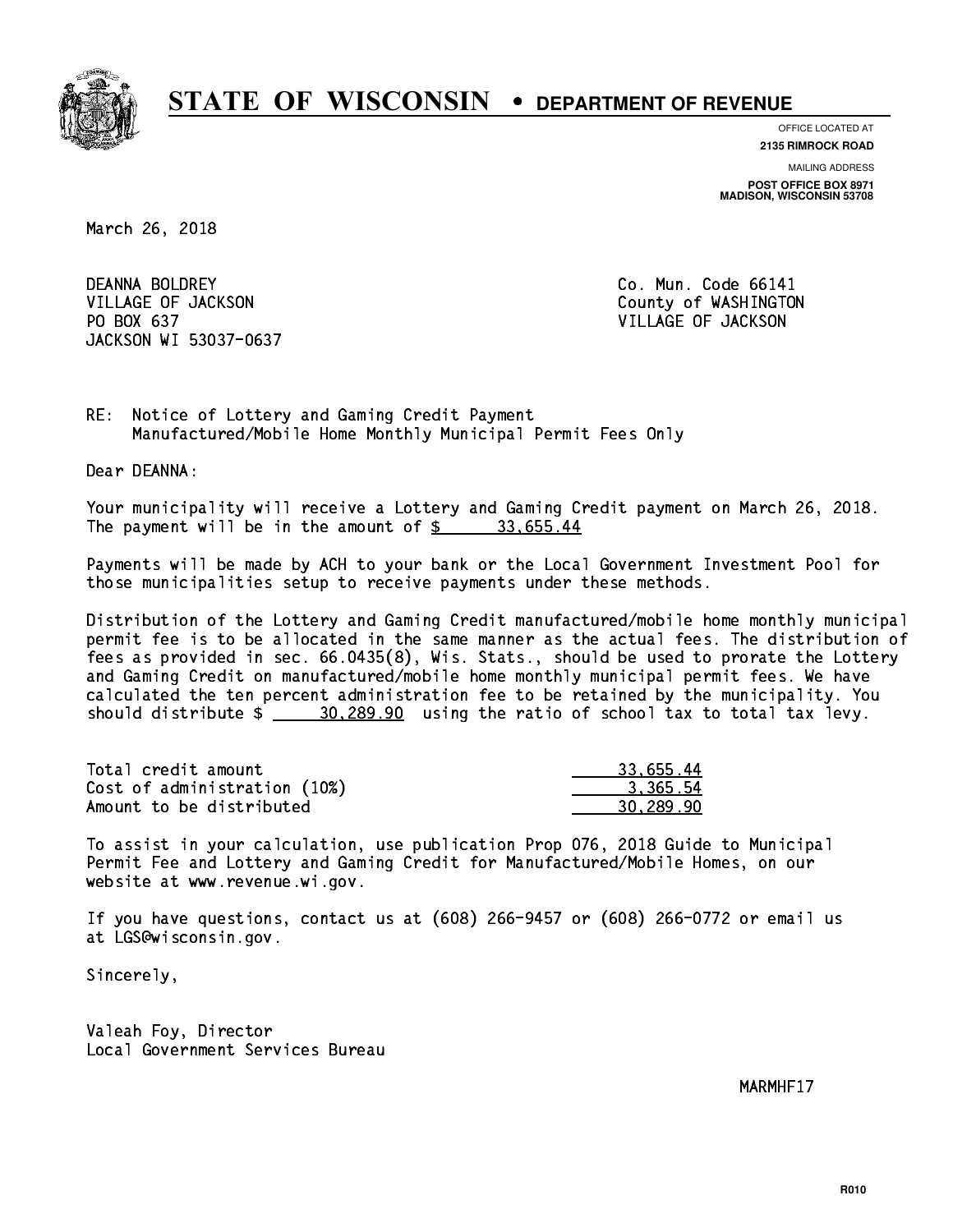

**OFFICE LOCATED AT 2135 RIMROCK ROAD**

**MAILING ADDRESS**

**POST OFFICE BOX 8971 MADISON, WISCONSIN 53708**

March 26, 2018

 MARGARET WILBER Co. Mun. Code 66181 VILLAGE OF SLINGER COUNTY OF WASHINGTON 300 SLINGER RD VILLAGE OF SLINGER SLINGER WI 53086-0227

RE: Notice of Lottery and Gaming Credit Payment Manufactured/Mobile Home Monthly Municipal Permit Fees Only

Dear MARGARET:

 Your municipality will receive a Lottery and Gaming Credit payment on March 26, 2018. The payment will be in the amount of  $\frac{2}{3}$  6,181.56

 Payments will be made by ACH to your bank or the Local Government Investment Pool for those municipalities setup to receive payments under these methods.

 Distribution of the Lottery and Gaming Credit manufactured/mobile home monthly municipal permit fee is to be allocated in the same manner as the actual fees. The distribution of fees as provided in sec. 66.0435(8), Wis. Stats., should be used to prorate the Lottery and Gaming Credit on manufactured/mobile home monthly municipal permit fees. We have calculated the ten percent administration fee to be retained by the municipality. You should distribute  $\frac{2}{1}$   $\frac{5}{1}$   $\frac{563.41}{2}$  using the ratio of school tax to total tax levy.

| Total credit amount          | 6.181.56 |
|------------------------------|----------|
| Cost of administration (10%) | 618.15   |
| Amount to be distributed     | 5.563.41 |

 To assist in your calculation, use publication Prop 076, 2018 Guide to Municipal Permit Fee and Lottery and Gaming Credit for Manufactured/Mobile Homes, on our website at www.revenue.wi.gov.

 If you have questions, contact us at (608) 266-9457 or (608) 266-0772 or email us at LGS@wisconsin.gov.

Sincerely,

 Valeah Foy, Director Local Government Services Bureau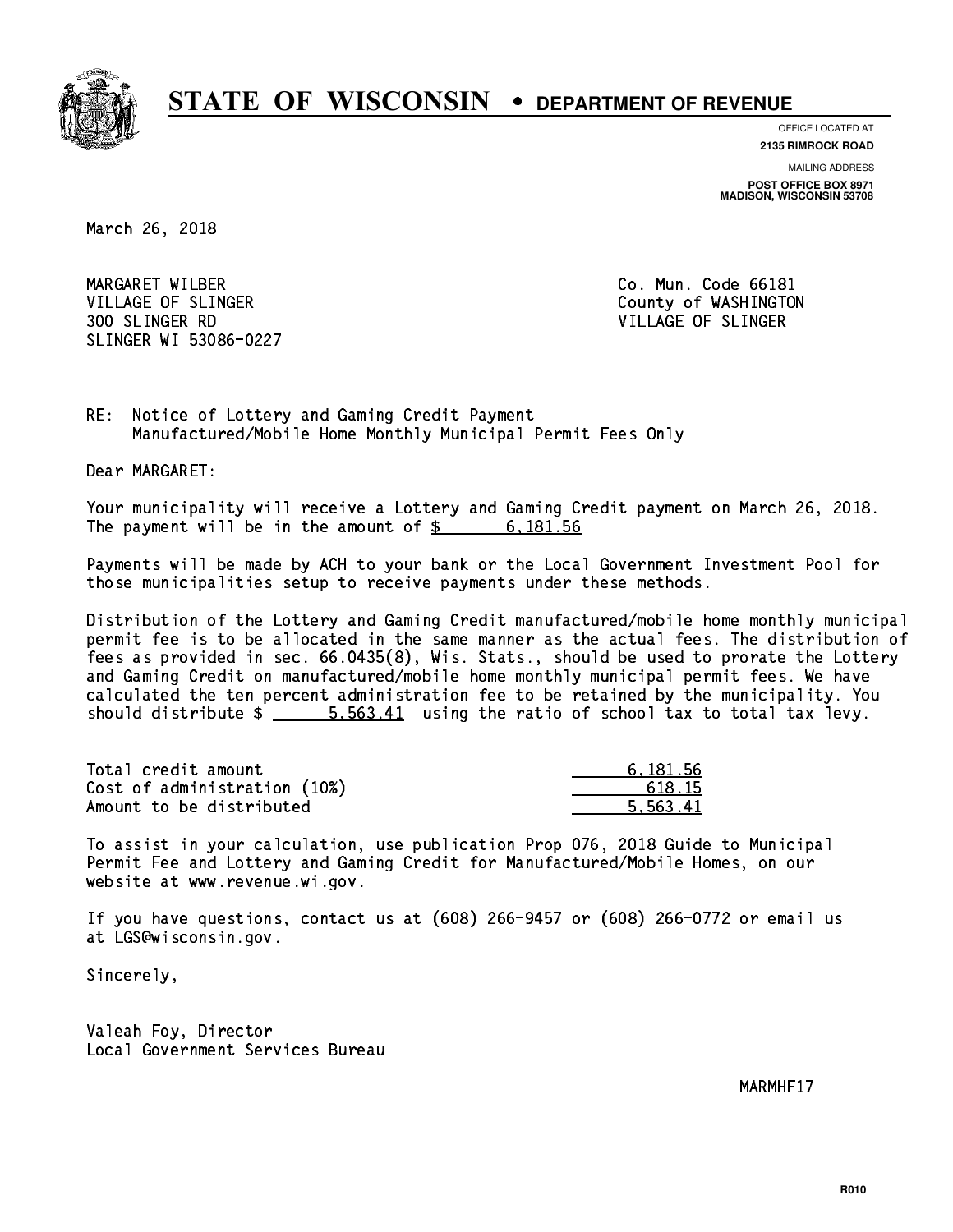

**OFFICE LOCATED AT**

**2135 RIMROCK ROAD**

**MAILING ADDRESS POST OFFICE BOX 8971 MADISON, WISCONSIN 53708**

March 26, 2018

AMY BUCHMAN TOWN OF LISBON County of WAUKESHA W234 N8676 WOODSIDE RD TOWN OF LISBON SUSSEX WI 53089-1545

Co. Mun. Code 67010

RE: Notice of Lottery and Gaming Credit Payment Manufactured/Mobile Home Monthly Municipal Permit Fees Only

Dear AMY:

 Your municipality will receive a Lottery and Gaming Credit payment on March 26, 2018. The payment will be in the amount of  $\frac{22,975.56}{22,975.56}$ 

 Payments will be made by ACH to your bank or the Local Government Investment Pool for those municipalities setup to receive payments under these methods.

 Distribution of the Lottery and Gaming Credit manufactured/mobile home monthly municipal permit fee is to be allocated in the same manner as the actual fees. The distribution of fees as provided in sec. 66.0435(8), Wis. Stats., should be used to prorate the Lottery and Gaming Credit on manufactured/mobile home monthly municipal permit fees. We have calculated the ten percent administration fee to be retained by the municipality. You should distribute  $\frac{20.678.01}{20.678.01}$  using the ratio of school tax to total tax levy.

| Total credit amount          | 22.975.56 |
|------------------------------|-----------|
| Cost of administration (10%) | 2.297.55  |
| Amount to be distributed     | 20.678.01 |

 To assist in your calculation, use publication Prop 076, 2018 Guide to Municipal Permit Fee and Lottery and Gaming Credit for Manufactured/Mobile Homes, on our website at www.revenue.wi.gov.

 If you have questions, contact us at (608) 266-9457 or (608) 266-0772 or email us at LGS@wisconsin.gov.

Sincerely,

 Valeah Foy, Director Local Government Services Bureau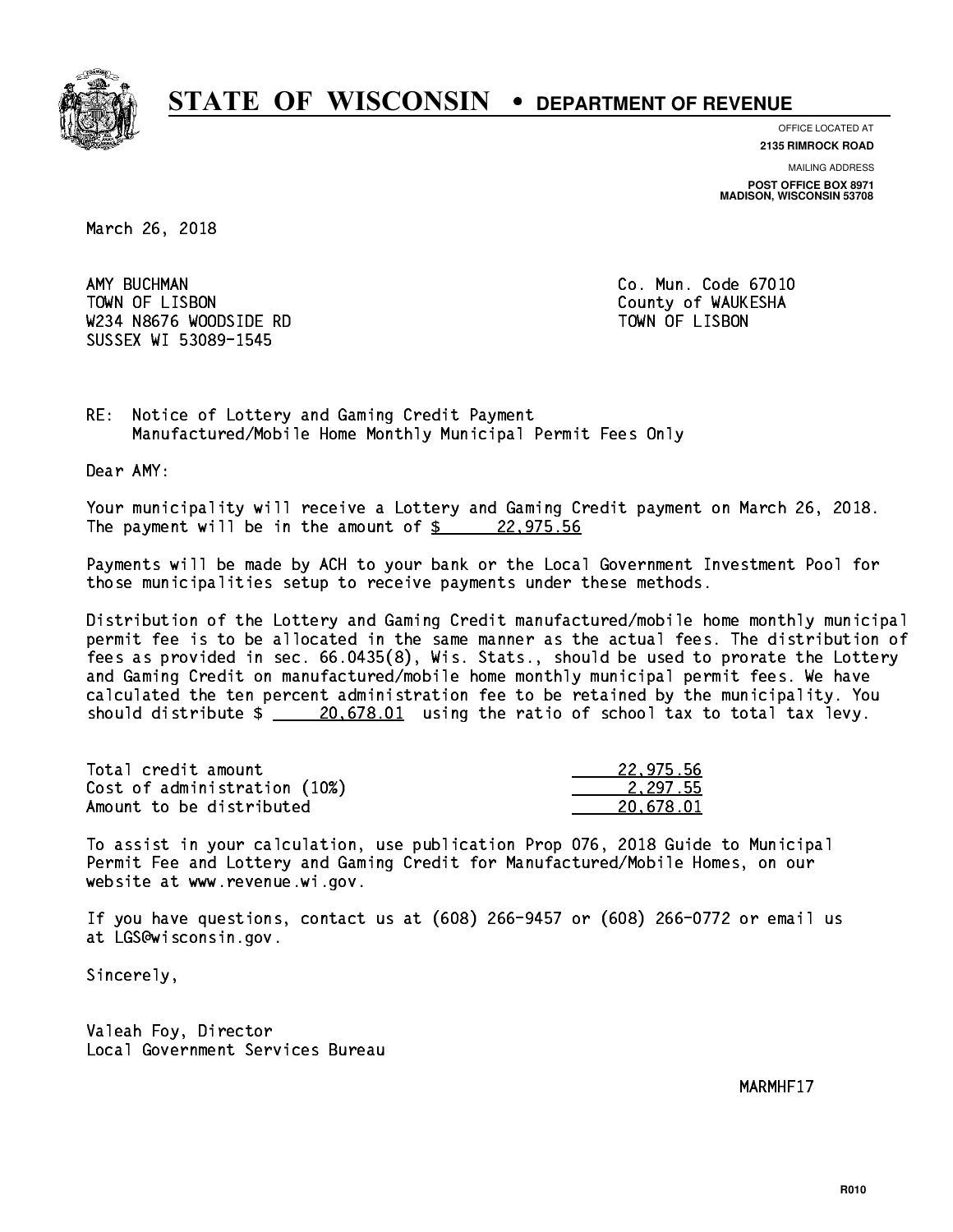

**OFFICE LOCATED AT**

**2135 RIMROCK ROAD**

**MAILING ADDRESS POST OFFICE BOX 8971 MADISON, WISCONSIN 53708**

March 26, 2018

 MARGARET WEISHAR Co. Mun. Code 67014 TOWN OF MERTON County of WAUKESHA PO BOX 128 TOWN OF MERTON NORTH LAKE WI 53064-0128

RE: Notice of Lottery and Gaming Credit Payment Manufactured/Mobile Home Monthly Municipal Permit Fees Only

Dear MARGARET:

 Your municipality will receive a Lottery and Gaming Credit payment on March 26, 2018. The payment will be in the amount of  $\frac{2}{3}$  1,640.52

 Payments will be made by ACH to your bank or the Local Government Investment Pool for those municipalities setup to receive payments under these methods.

 Distribution of the Lottery and Gaming Credit manufactured/mobile home monthly municipal permit fee is to be allocated in the same manner as the actual fees. The distribution of fees as provided in sec. 66.0435(8), Wis. Stats., should be used to prorate the Lottery and Gaming Credit on manufactured/mobile home monthly municipal permit fees. We have calculated the ten percent administration fee to be retained by the municipality. You should distribute  $\frac{1,476.47}{1,476.47}$  using the ratio of school tax to total tax levy.

| Total credit amount          | 1.640.52 |
|------------------------------|----------|
| Cost of administration (10%) | 164.05   |
| Amount to be distributed     | 1.476.47 |

 To assist in your calculation, use publication Prop 076, 2018 Guide to Municipal Permit Fee and Lottery and Gaming Credit for Manufactured/Mobile Homes, on our website at www.revenue.wi.gov.

 If you have questions, contact us at (608) 266-9457 or (608) 266-0772 or email us at LGS@wisconsin.gov.

Sincerely,

 Valeah Foy, Director Local Government Services Bureau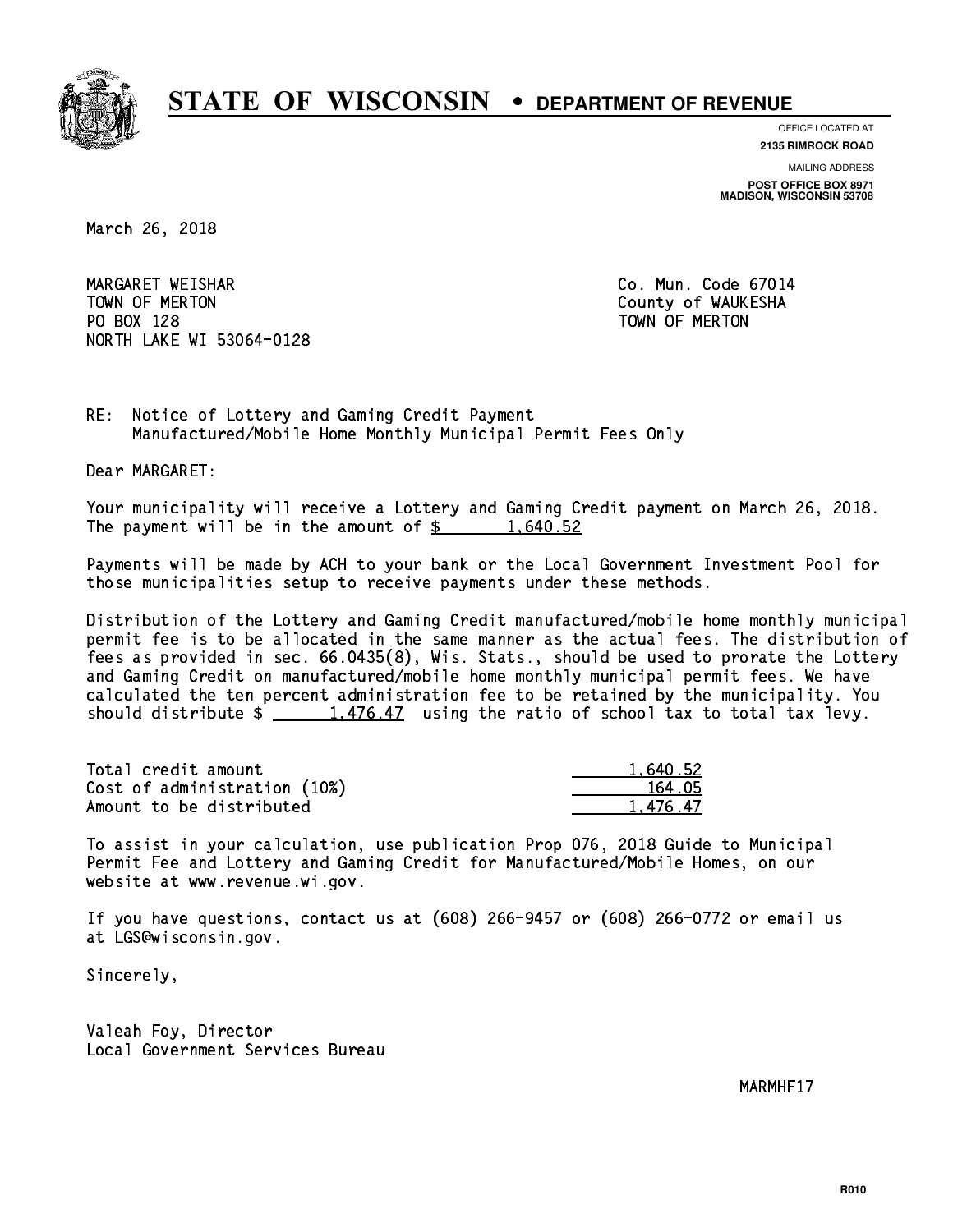

**OFFICE LOCATED AT**

**2135 RIMROCK ROAD**

**MAILING ADDRESS POST OFFICE BOX 8971 MADISON, WISCONSIN 53708**

March 26, 2018

**BRENDA KLEMMER** VILLAGE OF LANNON COUNTY OF WAUKESHA PO BOX 456 LANNON WI 53046-0456

Co. Mun. Code 67147 VILLAGE OF LANNON

RE: Notice of Lottery and Gaming Credit Payment Manufactured/Mobile Home Monthly Municipal Permit Fees Only

Dear BRENDA:

 Your municipality will receive a Lottery and Gaming Credit payment on March 26, 2018. The payment will be in the amount of  $\frac{2}{3}$  10,581.35

 Payments will be made by ACH to your bank or the Local Government Investment Pool for those municipalities setup to receive payments under these methods.

 Distribution of the Lottery and Gaming Credit manufactured/mobile home monthly municipal permit fee is to be allocated in the same manner as the actual fees. The distribution of fees as provided in sec. 66.0435(8), Wis. Stats., should be used to prorate the Lottery and Gaming Credit on manufactured/mobile home monthly municipal permit fees. We have calculated the ten percent administration fee to be retained by the municipality. You should distribute  $\frac{2}{2}$   $\frac{9.523.22}{2}$  using the ratio of school tax to total tax levy.

| Total credit amount          | 10,581.35 |
|------------------------------|-----------|
| Cost of administration (10%) | 1,058.13  |
| Amount to be distributed     | 9.523.22  |

 To assist in your calculation, use publication Prop 076, 2018 Guide to Municipal Permit Fee and Lottery and Gaming Credit for Manufactured/Mobile Homes, on our website at www.revenue.wi.gov.

 If you have questions, contact us at (608) 266-9457 or (608) 266-0772 or email us at LGS@wisconsin.gov.

Sincerely,

 Valeah Foy, Director Local Government Services Bureau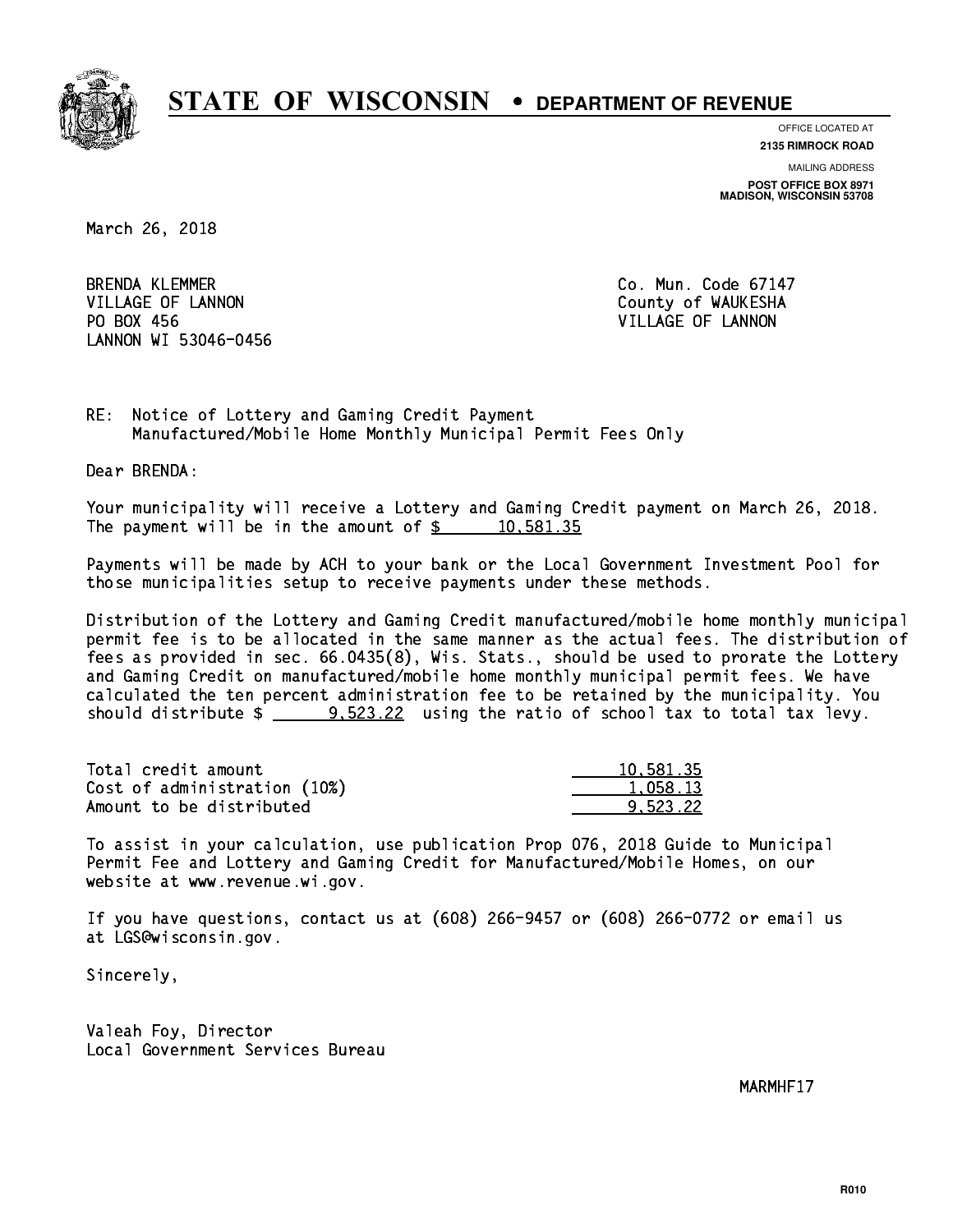

**OFFICE LOCATED AT**

**2135 RIMROCK ROAD**

**MAILING ADDRESS POST OFFICE BOX 8971 MADISON, WISCONSIN 53708**

March 26, 2018

JANICE MOYER VILLAGE OF MENOMONEE FALLS **COUNTY OF WAUKESHA**  W156 N8480 PILGRIM RD VILLAGE OF MENOMONEE FALLS MENOMONEE FALLS WI 53051-3140

Co. Mun. Code 67151

RE: Notice of Lottery and Gaming Credit Payment Manufactured/Mobile Home Monthly Municipal Permit Fees Only

Dear JANICE:

 Your municipality will receive a Lottery and Gaming Credit payment on March 26, 2018. The payment will be in the amount of  $\frac{2}{3}$  2,547.29

 Payments will be made by ACH to your bank or the Local Government Investment Pool for those municipalities setup to receive payments under these methods.

 Distribution of the Lottery and Gaming Credit manufactured/mobile home monthly municipal permit fee is to be allocated in the same manner as the actual fees. The distribution of fees as provided in sec. 66.0435(8), Wis. Stats., should be used to prorate the Lottery and Gaming Credit on manufactured/mobile home monthly municipal permit fees. We have calculated the ten percent administration fee to be retained by the municipality. You should distribute  $\frac{2.292.57}{2.292.57}$  using the ratio of school tax to total tax levy.

| Total credit amount          | 2.547.29 |
|------------------------------|----------|
| Cost of administration (10%) | 254.72   |
| Amount to be distributed     | 2.292.57 |

 To assist in your calculation, use publication Prop 076, 2018 Guide to Municipal Permit Fee and Lottery and Gaming Credit for Manufactured/Mobile Homes, on our website at www.revenue.wi.gov.

 If you have questions, contact us at (608) 266-9457 or (608) 266-0772 or email us at LGS@wisconsin.gov.

Sincerely,

 Valeah Foy, Director Local Government Services Bureau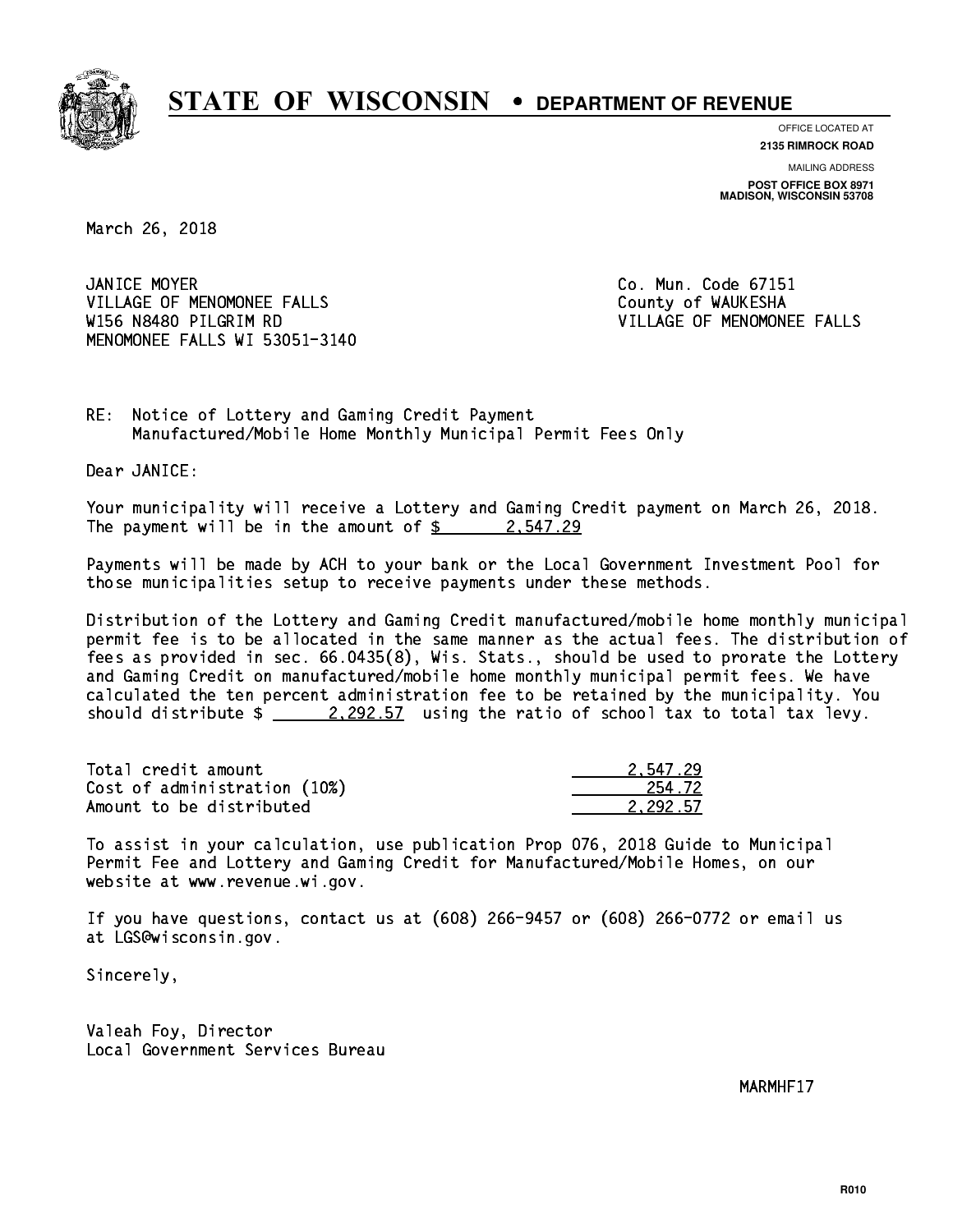

**OFFICE LOCATED AT**

**2135 RIMROCK ROAD**

**MAILING ADDRESS POST OFFICE BOX 8971 MADISON, WISCONSIN 53708**

March 26, 2018

 CHAZ SCHUMACHER Co. Mun. Code 67171 VILLAGE OF PEWAUKEE COUNTY OF WAUKESHA 235 HICKORY ST VILLAGE OF PEWAUKEE PEWAUKEE WI 53072-3592

RE: Notice of Lottery and Gaming Credit Payment Manufactured/Mobile Home Monthly Municipal Permit Fees Only

Dear CHAZ:

 Your municipality will receive a Lottery and Gaming Credit payment on March 26, 2018. The payment will be in the amount of  $\frac{2}{3}$  2,553.00

 Payments will be made by ACH to your bank or the Local Government Investment Pool for those municipalities setup to receive payments under these methods.

 Distribution of the Lottery and Gaming Credit manufactured/mobile home monthly municipal permit fee is to be allocated in the same manner as the actual fees. The distribution of fees as provided in sec. 66.0435(8), Wis. Stats., should be used to prorate the Lottery and Gaming Credit on manufactured/mobile home monthly municipal permit fees. We have calculated the ten percent administration fee to be retained by the municipality. You should distribute  $\frac{2,297.70}{2}$  using the ratio of school tax to total tax levy.

| Total credit amount          | 2.553.00 |
|------------------------------|----------|
| Cost of administration (10%) | 255.30   |
| Amount to be distributed     | 2.297.70 |

 To assist in your calculation, use publication Prop 076, 2018 Guide to Municipal Permit Fee and Lottery and Gaming Credit for Manufactured/Mobile Homes, on our website at www.revenue.wi.gov.

 If you have questions, contact us at (608) 266-9457 or (608) 266-0772 or email us at LGS@wisconsin.gov.

Sincerely,

 Valeah Foy, Director Local Government Services Bureau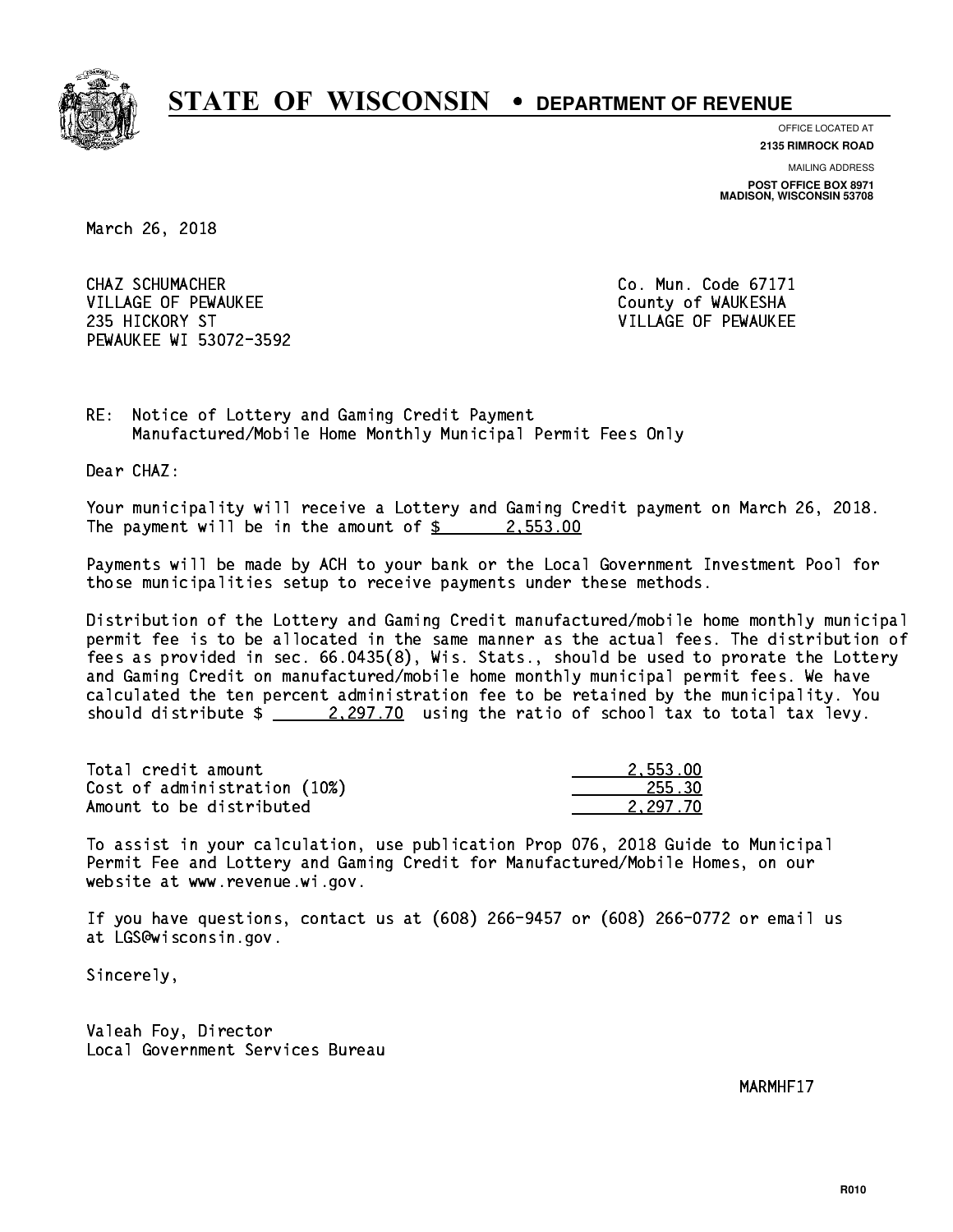

**OFFICE LOCATED AT**

**2135 RIMROCK ROAD**

**MAILING ADDRESS**

**POST OFFICE BOX 8971 MADISON, WISCONSIN 53708**

March 26, 2018

GINA KOZLIK CITY OF WAUKESHA County of WAUKESHA 201 DELAFIELD ST CITY OF WAUKESHA WAUKESHA WI 53188-3646

Co. Mun. Code 67291

RE: Notice of Lottery and Gaming Credit Payment Manufactured/Mobile Home Monthly Municipal Permit Fees Only

Dear GINA:

 Your municipality will receive a Lottery and Gaming Credit payment on March 26, 2018. The payment will be in the amount of \$ 8,587.58 \_\_\_\_\_\_\_\_\_\_\_\_\_\_\_\_

 Payments will be made by ACH to your bank or the Local Government Investment Pool for those municipalities setup to receive payments under these methods.

 Distribution of the Lottery and Gaming Credit manufactured/mobile home monthly municipal permit fee is to be allocated in the same manner as the actual fees. The distribution of fees as provided in sec. 66.0435(8), Wis. Stats., should be used to prorate the Lottery and Gaming Credit on manufactured/mobile home monthly municipal permit fees. We have calculated the ten percent administration fee to be retained by the municipality. You should distribute  $\frac{2}{2}$   $\frac{7,728.83}{2}$  using the ratio of school tax to total tax levy.

| Total credit amount          | 8,587.58 |
|------------------------------|----------|
| Cost of administration (10%) | 858.75   |
| Amount to be distributed     | 7.728.83 |

 To assist in your calculation, use publication Prop 076, 2018 Guide to Municipal Permit Fee and Lottery and Gaming Credit for Manufactured/Mobile Homes, on our website at www.revenue.wi.gov.

 If you have questions, contact us at (608) 266-9457 or (608) 266-0772 or email us at LGS@wisconsin.gov.

Sincerely,

 Valeah Foy, Director Local Government Services Bureau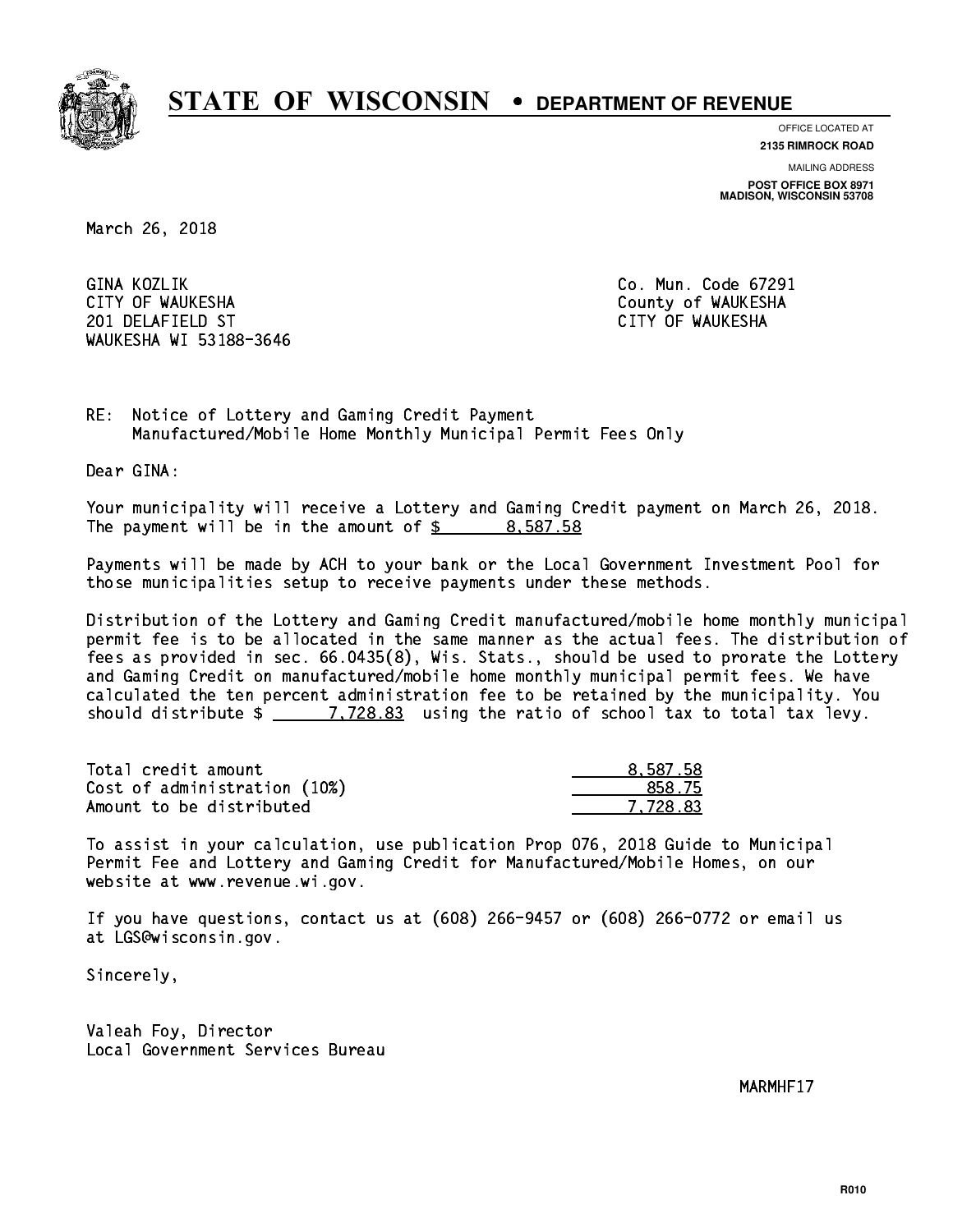

**OFFICE LOCATED AT**

**2135 RIMROCK ROAD**

**MAILING ADDRESS POST OFFICE BOX 8971 MADISON, WISCONSIN 53708**

March 26, 2018

LYNN TANK TOWN OF LEBANON **COUNTY OF SEARCH COULD A** COUNTY OF WAUPACA NSA 44 BUELOW RD TOWN OF LEBANON RD TOWN OF LEBANON RD TOWN OF LEBANON RD TOWN OF LEBANON RD TOWN OF LEBANON R NEW LONDON WI 54961

Co. Mun. Code 68022

RE: Notice of Lottery and Gaming Credit Payment Manufactured/Mobile Home Monthly Municipal Permit Fees Only

Dear LYNN:

 Your municipality will receive a Lottery and Gaming Credit payment on March 26, 2018. The payment will be in the amount of  $\frac{2}{3}$  4,911.32

 Payments will be made by ACH to your bank or the Local Government Investment Pool for those municipalities setup to receive payments under these methods.

 Distribution of the Lottery and Gaming Credit manufactured/mobile home monthly municipal permit fee is to be allocated in the same manner as the actual fees. The distribution of fees as provided in sec. 66.0435(8), Wis. Stats., should be used to prorate the Lottery and Gaming Credit on manufactured/mobile home monthly municipal permit fees. We have calculated the ten percent administration fee to be retained by the municipality. You should distribute  $\frac{4.420.19}{2}$  using the ratio of school tax to total tax levy.

| Total credit amount          | 4.911.32 |
|------------------------------|----------|
| Cost of administration (10%) | 491 13   |
| Amount to be distributed     | 4.420.19 |

 To assist in your calculation, use publication Prop 076, 2018 Guide to Municipal Permit Fee and Lottery and Gaming Credit for Manufactured/Mobile Homes, on our website at www.revenue.wi.gov.

 If you have questions, contact us at (608) 266-9457 or (608) 266-0772 or email us at LGS@wisconsin.gov.

Sincerely,

 Valeah Foy, Director Local Government Services Bureau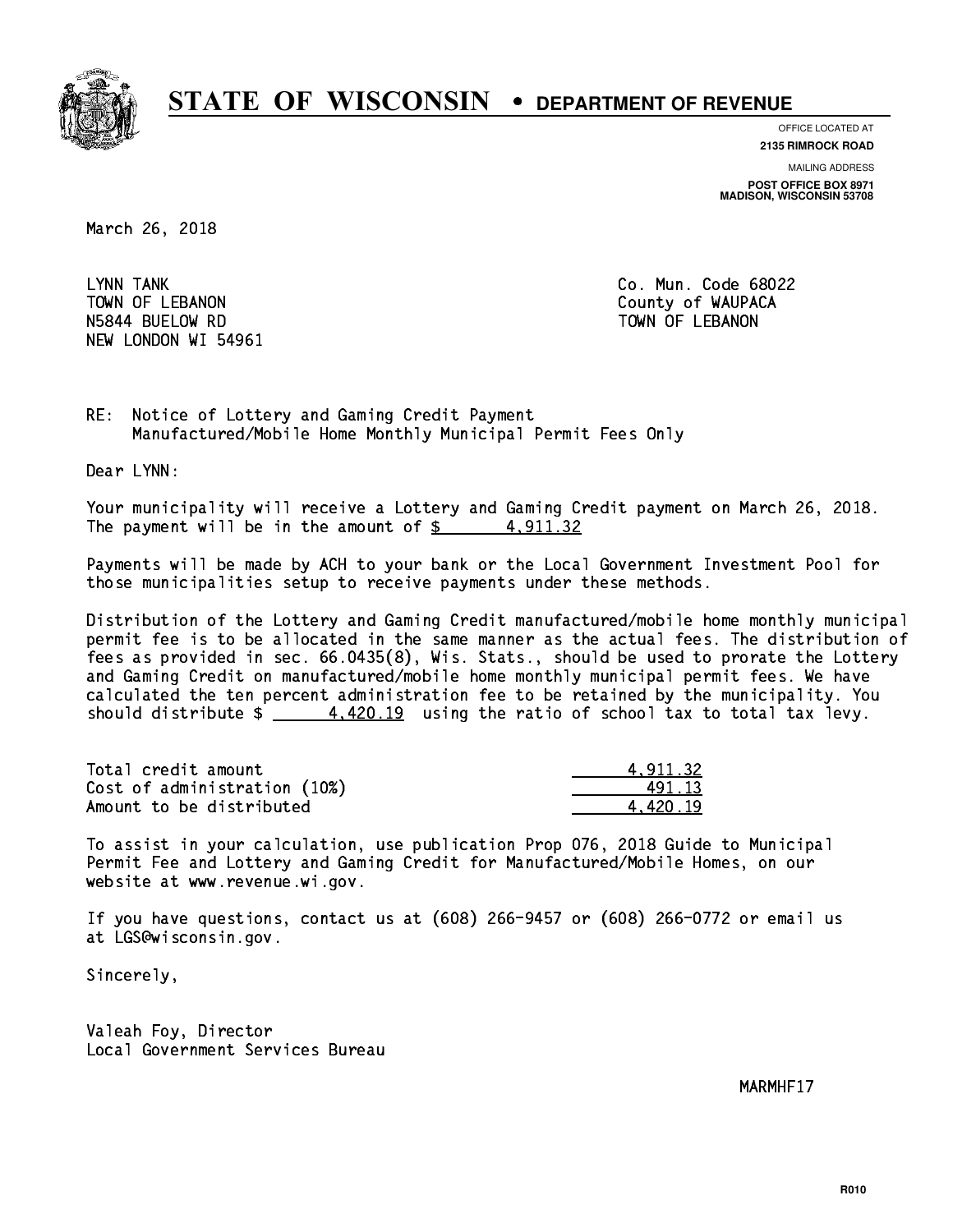

**OFFICE LOCATED AT 2135 RIMROCK ROAD**

**MAILING ADDRESS**

**POST OFFICE BOX 8971 MADISON, WISCONSIN 53708**

March 26, 2018

**BRENDA GROVE**  TOWN OF MUKWA County of WAUPACA E8514 WEYAUWEGA RD TOWN OF MUKWA NEW LONDON WI 54961-7934

Co. Mun. Code 68030

RE: Notice of Lottery and Gaming Credit Payment Manufactured/Mobile Home Monthly Municipal Permit Fees Only

Dear BRENDA:

 Your municipality will receive a Lottery and Gaming Credit payment on March 26, 2018. The payment will be in the amount of \$ 5,456.64 \_\_\_\_\_\_\_\_\_\_\_\_\_\_\_\_

 Payments will be made by ACH to your bank or the Local Government Investment Pool for those municipalities setup to receive payments under these methods.

 Distribution of the Lottery and Gaming Credit manufactured/mobile home monthly municipal permit fee is to be allocated in the same manner as the actual fees. The distribution of fees as provided in sec. 66.0435(8), Wis. Stats., should be used to prorate the Lottery and Gaming Credit on manufactured/mobile home monthly municipal permit fees. We have calculated the ten percent administration fee to be retained by the municipality. You should distribute  $\frac{2}{1}$   $\frac{4,910.98}{2}$  using the ratio of school tax to total tax levy.

| Total credit amount          | 5.456.64 |
|------------------------------|----------|
| Cost of administration (10%) | 545.66   |
| Amount to be distributed     | 4.910.98 |

 To assist in your calculation, use publication Prop 076, 2018 Guide to Municipal Permit Fee and Lottery and Gaming Credit for Manufactured/Mobile Homes, on our website at www.revenue.wi.gov.

 If you have questions, contact us at (608) 266-9457 or (608) 266-0772 or email us at LGS@wisconsin.gov.

Sincerely,

 Valeah Foy, Director Local Government Services Bureau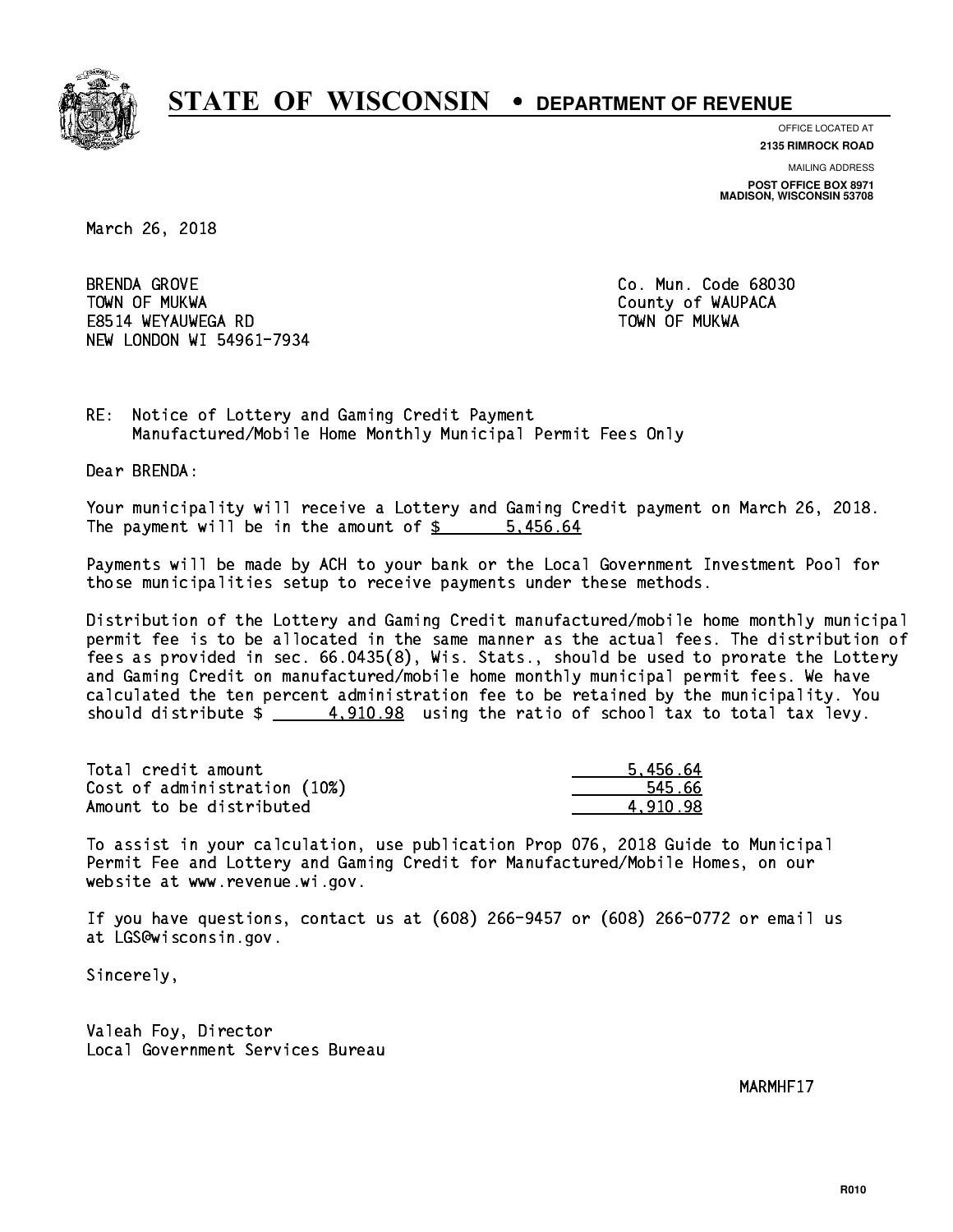

**OFFICE LOCATED AT**

**2135 RIMROCK ROAD**

**MAILING ADDRESS POST OFFICE BOX 8971 MADISON, WISCONSIN 53708**

March 26, 2018

PEGGY JOHNSON CITY OF CLINTONVILLE COUNTY COUNTY OF WAUPACA 50 10TH ST CLINTONVILLE WI 54929-1513

Co. Mun. Code 68211 CITY OF CLINTONVILLE

RE: Notice of Lottery and Gaming Credit Payment Manufactured/Mobile Home Monthly Municipal Permit Fees Only

Dear PEGGY:

 Your municipality will receive a Lottery and Gaming Credit payment on March 26, 2018. The payment will be in the amount of  $\frac{2}{3}$  3,524.40

 Payments will be made by ACH to your bank or the Local Government Investment Pool for those municipalities setup to receive payments under these methods.

 Distribution of the Lottery and Gaming Credit manufactured/mobile home monthly municipal permit fee is to be allocated in the same manner as the actual fees. The distribution of fees as provided in sec. 66.0435(8), Wis. Stats., should be used to prorate the Lottery and Gaming Credit on manufactured/mobile home monthly municipal permit fees. We have calculated the ten percent administration fee to be retained by the municipality. You should distribute  $\frac{2}{1}$   $\frac{3.171.96}{2}$  using the ratio of school tax to total tax levy.

| Total credit amount          | 3.524.40 |
|------------------------------|----------|
| Cost of administration (10%) | 352.44   |
| Amount to be distributed     | 3.171.96 |

 To assist in your calculation, use publication Prop 076, 2018 Guide to Municipal Permit Fee and Lottery and Gaming Credit for Manufactured/Mobile Homes, on our website at www.revenue.wi.gov.

 If you have questions, contact us at (608) 266-9457 or (608) 266-0772 or email us at LGS@wisconsin.gov.

Sincerely,

 Valeah Foy, Director Local Government Services Bureau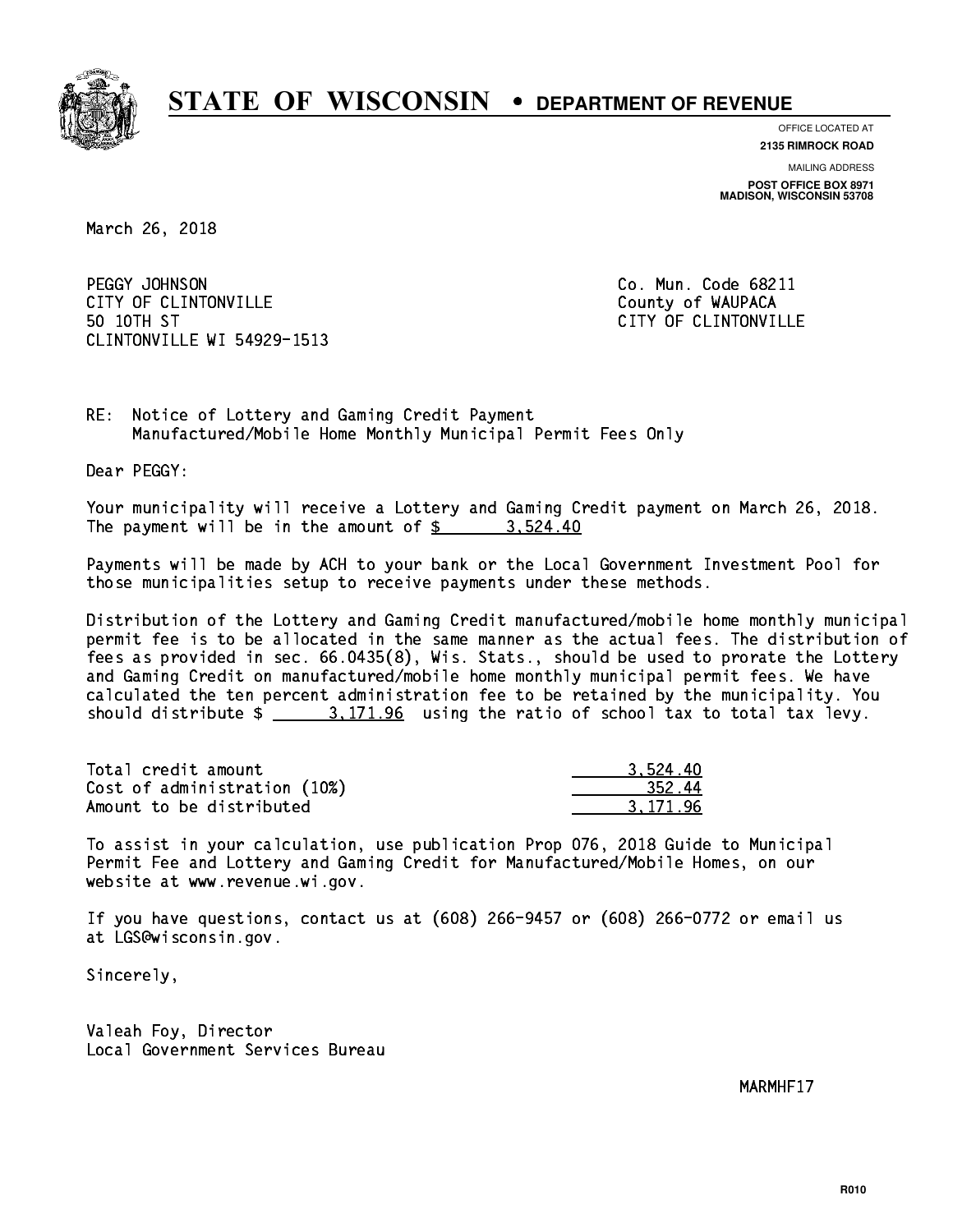

**OFFICE LOCATED AT**

**2135 RIMROCK ROAD**

**MAILING ADDRESS**

**POST OFFICE BOX 8971 MADISON, WISCONSIN 53708**

March 26, 2018

CHERYL HASS CITY OF MANAWA County of WAUPACA PO BOX 248 CITY OF MANAWA MANAWA WI 54949-0248

Co. Mun. Code 68251 CITY OF MANAWA

RE: Notice of Lottery and Gaming Credit Payment Manufactured/Mobile Home Monthly Municipal Permit Fees Only

Dear CHERYL:

 Your municipality will receive a Lottery and Gaming Credit payment on March 26, 2018. The payment will be in the amount of  $\frac{2}{3}$  1,939.48

 Payments will be made by ACH to your bank or the Local Government Investment Pool for those municipalities setup to receive payments under these methods.

 Distribution of the Lottery and Gaming Credit manufactured/mobile home monthly municipal permit fee is to be allocated in the same manner as the actual fees. The distribution of fees as provided in sec. 66.0435(8), Wis. Stats., should be used to prorate the Lottery and Gaming Credit on manufactured/mobile home monthly municipal permit fees. We have calculated the ten percent administration fee to be retained by the municipality. You should distribute  $\frac{1,745.54}{1,745.54}$  using the ratio of school tax to total tax levy.

| Total credit amount          | 1.939.48 |
|------------------------------|----------|
| Cost of administration (10%) | 193.94   |
| Amount to be distributed     | 1.745.54 |

 To assist in your calculation, use publication Prop 076, 2018 Guide to Municipal Permit Fee and Lottery and Gaming Credit for Manufactured/Mobile Homes, on our website at www.revenue.wi.gov.

 If you have questions, contact us at (608) 266-9457 or (608) 266-0772 or email us at LGS@wisconsin.gov.

Sincerely,

 Valeah Foy, Director Local Government Services Bureau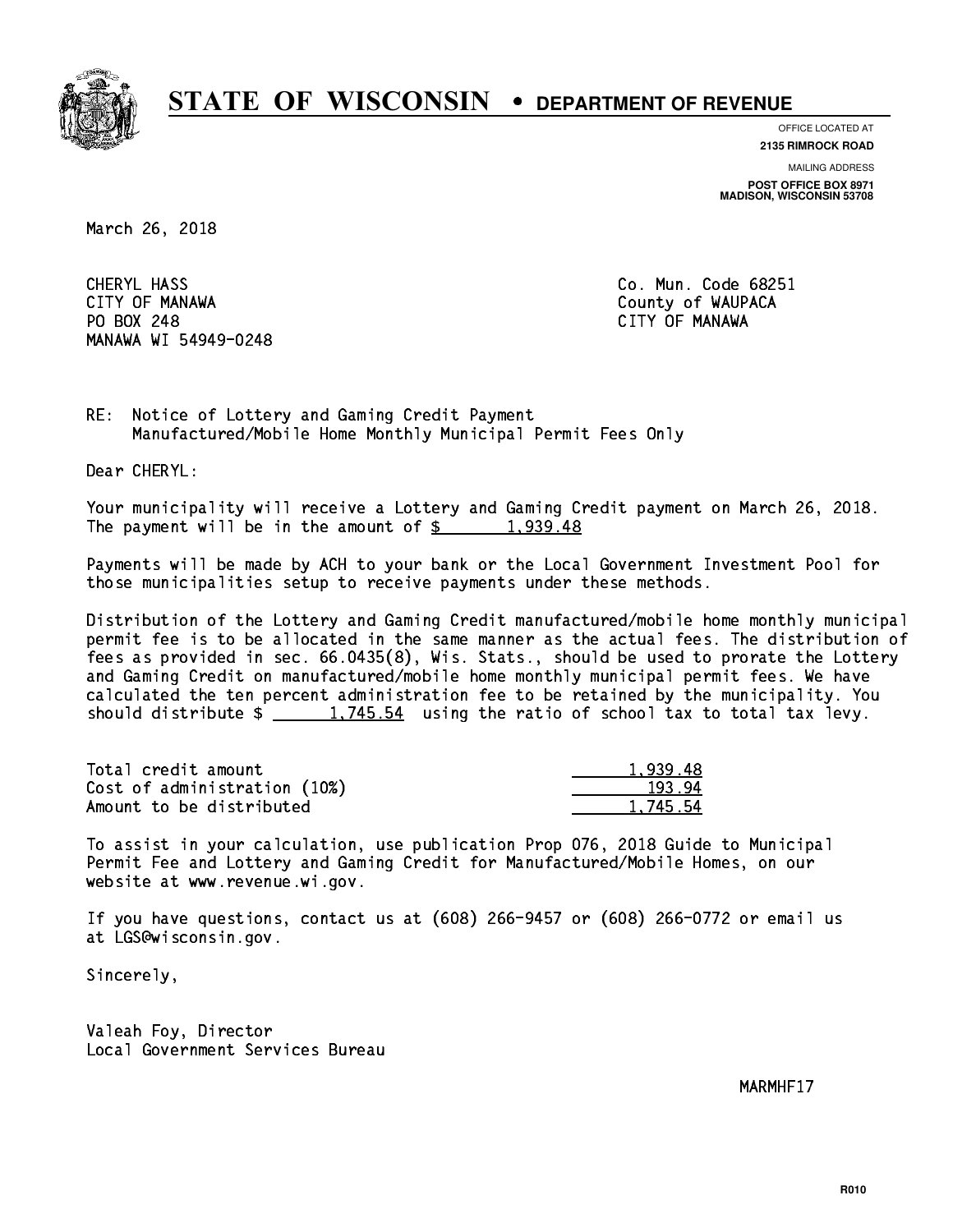

**OFFICE LOCATED AT**

**2135 RIMROCK ROAD**

**MAILING ADDRESS**

**POST OFFICE BOX 8971 MADISON, WISCONSIN 53708**

March 26, 2018

 MARY S. ROGERS Co. Mun. Code 68252 CITY OF MARION COUNTY COUNTY OF MARION PO BOX 127 CITY OF MARION MARION WI 54950-0127

RE: Notice of Lottery and Gaming Credit Payment Manufactured/Mobile Home Monthly Municipal Permit Fees Only

Dear MARY:

 Your municipality will receive a Lottery and Gaming Credit payment on March 26, 2018. The payment will be in the amount of  $\frac{2}{3}$  108.58

 Payments will be made by ACH to your bank or the Local Government Investment Pool for those municipalities setup to receive payments under these methods.

 Distribution of the Lottery and Gaming Credit manufactured/mobile home monthly municipal permit fee is to be allocated in the same manner as the actual fees. The distribution of fees as provided in sec. 66.0435(8), Wis. Stats., should be used to prorate the Lottery and Gaming Credit on manufactured/mobile home monthly municipal permit fees. We have calculated the ten percent administration fee to be retained by the municipality. You should distribute  $\frac{2}{2}$   $\frac{97.73}{2}$  using the ratio of school tax to total tax levy.

Total credit amount Cost of administration (10%) Amount to be distributed

| 9.58 |
|------|
| אל י |
| 173  |

 To assist in your calculation, use publication Prop 076, 2018 Guide to Municipal Permit Fee and Lottery and Gaming Credit for Manufactured/Mobile Homes, on our website at www.revenue.wi.gov.

 If you have questions, contact us at (608) 266-9457 or (608) 266-0772 or email us at LGS@wisconsin.gov.

Sincerely,

 Valeah Foy, Director Local Government Services Bureau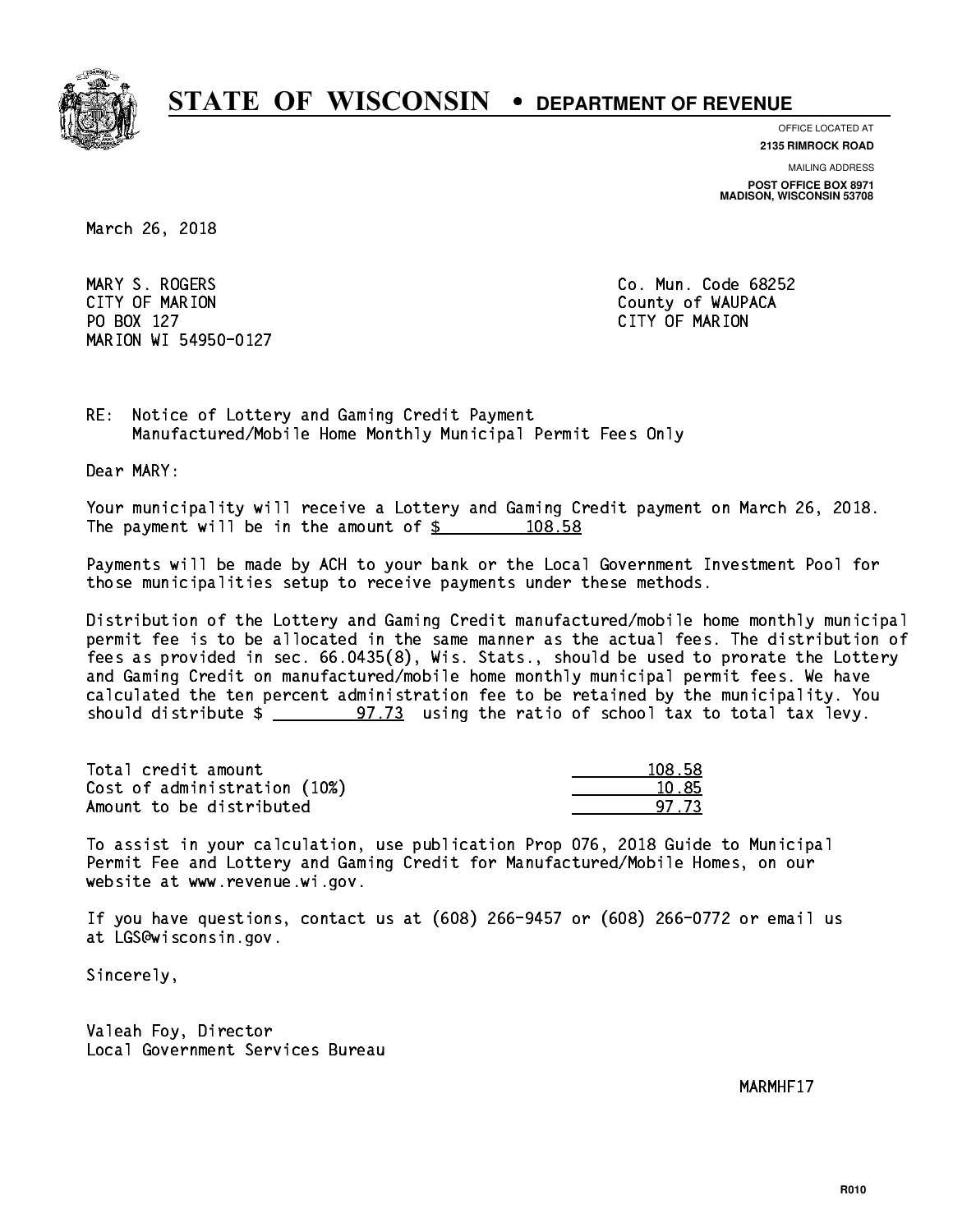

**OFFICE LOCATED AT**

**2135 RIMROCK ROAD**

**MAILING ADDRESS POST OFFICE BOX 8971 MADISON, WISCONSIN 53708**

March 26, 2018

**JUDY RADKE** CITY OF NEW LONDON COUNTY OF WAUPACA 215 N SHAWANO ST CITY OF NEW LONDON NEW LONDON WI 54961-1147

Co. Mun. Code 68261

RE: Notice of Lottery and Gaming Credit Payment Manufactured/Mobile Home Monthly Municipal Permit Fees Only

Dear JUDY:

 Your municipality will receive a Lottery and Gaming Credit payment on March 26, 2018. The payment will be in the amount of  $\frac{2}{3}$  8,628.96

 Payments will be made by ACH to your bank or the Local Government Investment Pool for those municipalities setup to receive payments under these methods.

 Distribution of the Lottery and Gaming Credit manufactured/mobile home monthly municipal permit fee is to be allocated in the same manner as the actual fees. The distribution of fees as provided in sec. 66.0435(8), Wis. Stats., should be used to prorate the Lottery and Gaming Credit on manufactured/mobile home monthly municipal permit fees. We have calculated the ten percent administration fee to be retained by the municipality. You should distribute  $\frac{2}{2}$   $\frac{7,766.07}{2}$  using the ratio of school tax to total tax levy.

| Total credit amount          | 8.628.96 |
|------------------------------|----------|
| Cost of administration (10%) | 862.89   |
| Amount to be distributed     | 7.766.07 |

 To assist in your calculation, use publication Prop 076, 2018 Guide to Municipal Permit Fee and Lottery and Gaming Credit for Manufactured/Mobile Homes, on our website at www.revenue.wi.gov.

 If you have questions, contact us at (608) 266-9457 or (608) 266-0772 or email us at LGS@wisconsin.gov.

Sincerely,

 Valeah Foy, Director Local Government Services Bureau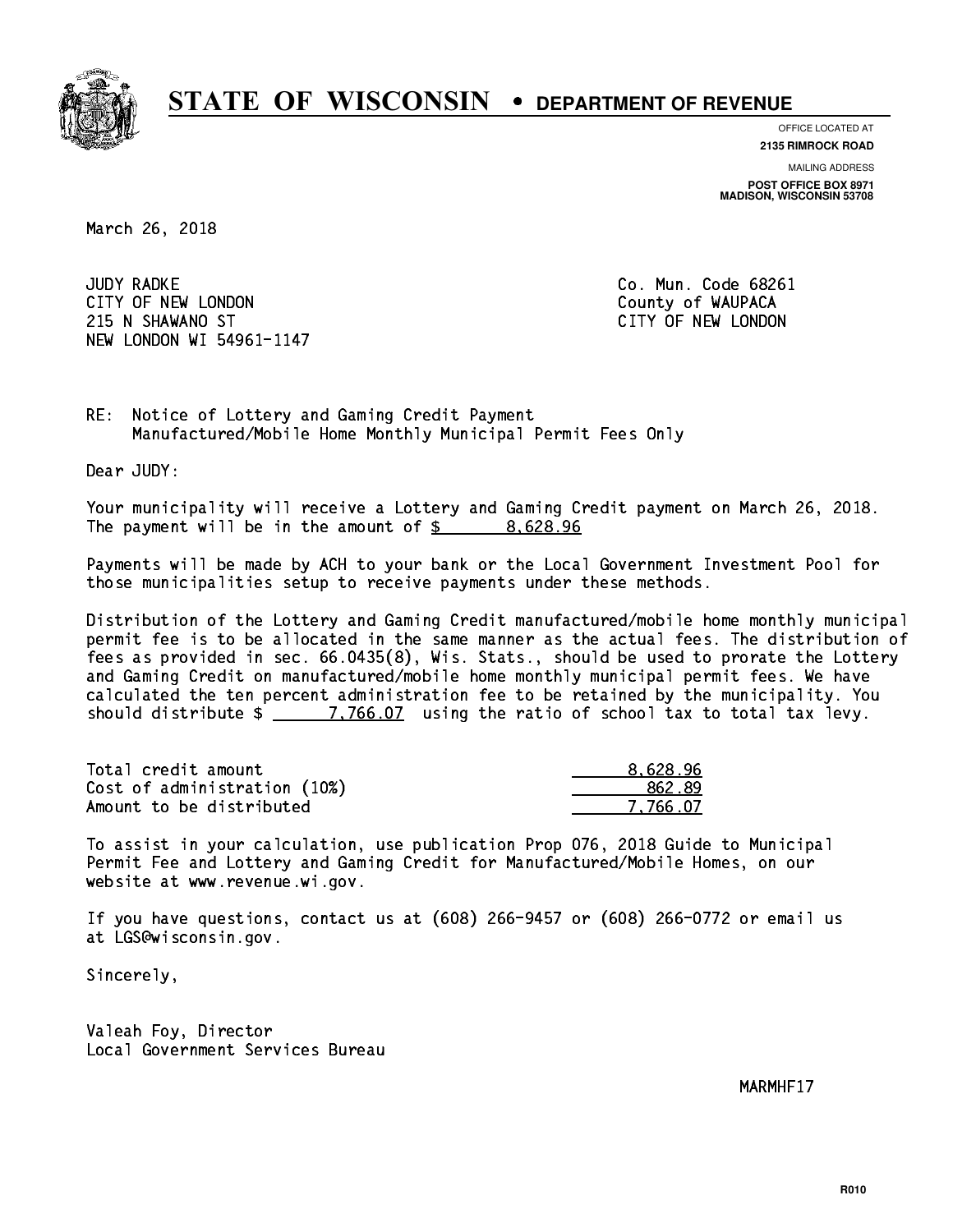

**OFFICE LOCATED AT**

**2135 RIMROCK ROAD**

**MAILING ADDRESS**

**POST OFFICE BOX 8971 MADISON, WISCONSIN 53708**

March 26, 2018

 KATHRYN KASZA Co. Mun. Code 68291 CITY OF WAUPACA **COULD ACCOUNT OF WAUPACA** 11 S MAIN ST CITY OF WAUPACA CHARGE IN STREET IN STREET IN STREET IN STREET IN STREET IN STREET IN STREET IN WAUPACA WI 54981-1521

RE: Notice of Lottery and Gaming Credit Payment Manufactured/Mobile Home Monthly Municipal Permit Fees Only

Dear KATHRYN:

 Your municipality will receive a Lottery and Gaming Credit payment on March 26, 2018. The payment will be in the amount of  $\frac{2}{3}$  2,765.04

 Payments will be made by ACH to your bank or the Local Government Investment Pool for those municipalities setup to receive payments under these methods.

 Distribution of the Lottery and Gaming Credit manufactured/mobile home monthly municipal permit fee is to be allocated in the same manner as the actual fees. The distribution of fees as provided in sec. 66.0435(8), Wis. Stats., should be used to prorate the Lottery and Gaming Credit on manufactured/mobile home monthly municipal permit fees. We have calculated the ten percent administration fee to be retained by the municipality. You should distribute  $\frac{2.488.54}{2.488.54}$  using the ratio of school tax to total tax levy.

| Total credit amount          | 2.765.04 |
|------------------------------|----------|
| Cost of administration (10%) | -276.50  |
| Amount to be distributed     | 2.488.54 |

 To assist in your calculation, use publication Prop 076, 2018 Guide to Municipal Permit Fee and Lottery and Gaming Credit for Manufactured/Mobile Homes, on our website at www.revenue.wi.gov.

 If you have questions, contact us at (608) 266-9457 or (608) 266-0772 or email us at LGS@wisconsin.gov.

Sincerely,

 Valeah Foy, Director Local Government Services Bureau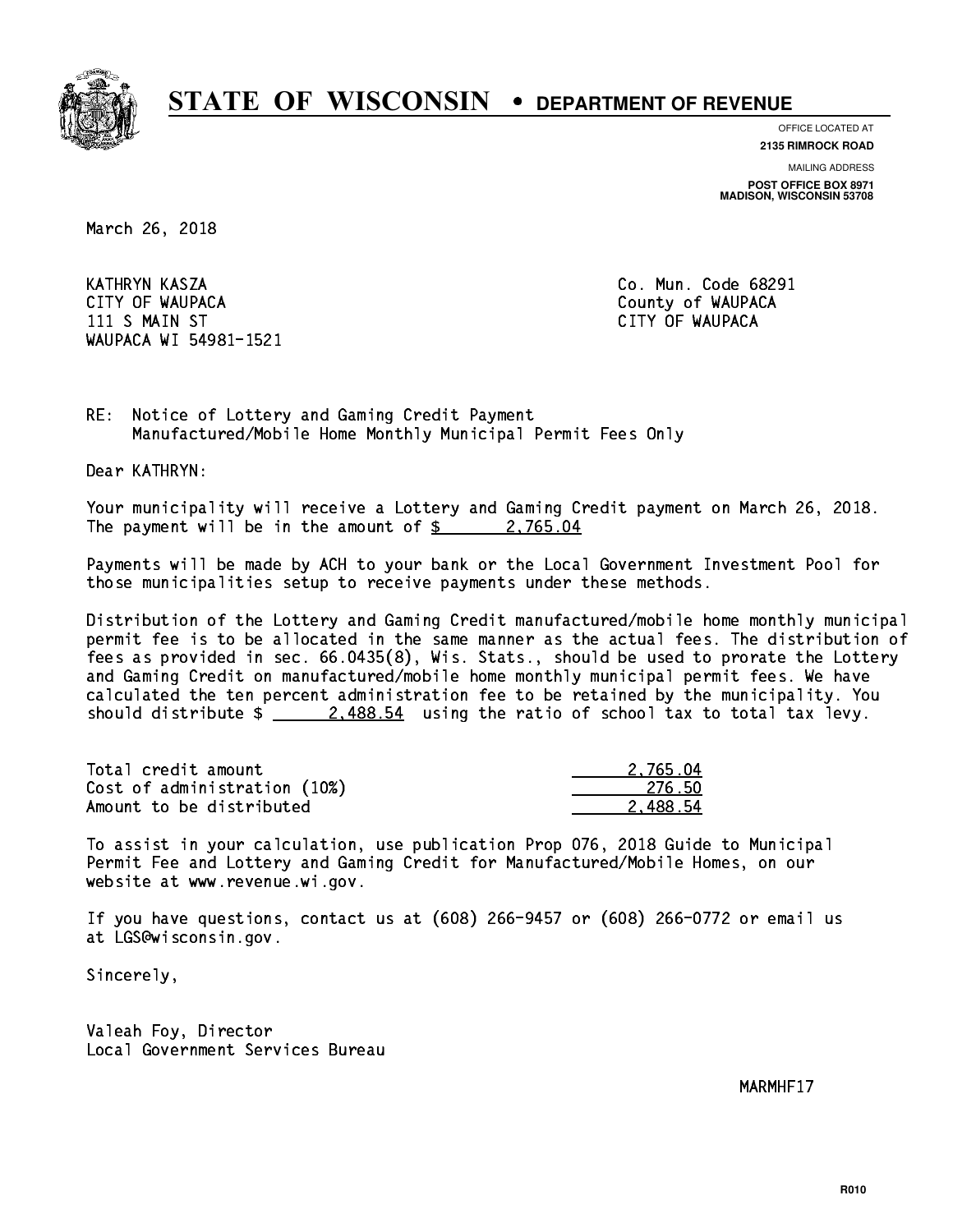

**OFFICE LOCATED AT**

**2135 RIMROCK ROAD**

**MAILING ADDRESS POST OFFICE BOX 8971 MADISON, WISCONSIN 53708**

March 26, 2018

 KATRINA HERBST-GUTCHE Co. Mun. Code 68292 CITY OF WEYAUWEGA **COULD ACCOUNT OF SEXUAL COULD A** COUNTY OF WAUPACA PO BOX 578 WEYAUWEGA WI 54983-0578

CITY OF WEYAUWEGA

RE: Notice of Lottery and Gaming Credit Payment Manufactured/Mobile Home Monthly Municipal Permit Fees Only

Dear KATRINA:

 Your municipality will receive a Lottery and Gaming Credit payment on March 26, 2018. The payment will be in the amount of  $\frac{2}{3}$  3,007.56

 Payments will be made by ACH to your bank or the Local Government Investment Pool for those municipalities setup to receive payments under these methods.

 Distribution of the Lottery and Gaming Credit manufactured/mobile home monthly municipal permit fee is to be allocated in the same manner as the actual fees. The distribution of fees as provided in sec. 66.0435(8), Wis. Stats., should be used to prorate the Lottery and Gaming Credit on manufactured/mobile home monthly municipal permit fees. We have calculated the ten percent administration fee to be retained by the municipality. You should distribute  $\frac{2,706.81}{2}$  using the ratio of school tax to total tax levy.

| Total credit amount          | 3.007.56 |
|------------------------------|----------|
| Cost of administration (10%) | 300.75   |
| Amount to be distributed     | 2.706.81 |

 To assist in your calculation, use publication Prop 076, 2018 Guide to Municipal Permit Fee and Lottery and Gaming Credit for Manufactured/Mobile Homes, on our website at www.revenue.wi.gov.

 If you have questions, contact us at (608) 266-9457 or (608) 266-0772 or email us at LGS@wisconsin.gov.

Sincerely,

 Valeah Foy, Director Local Government Services Bureau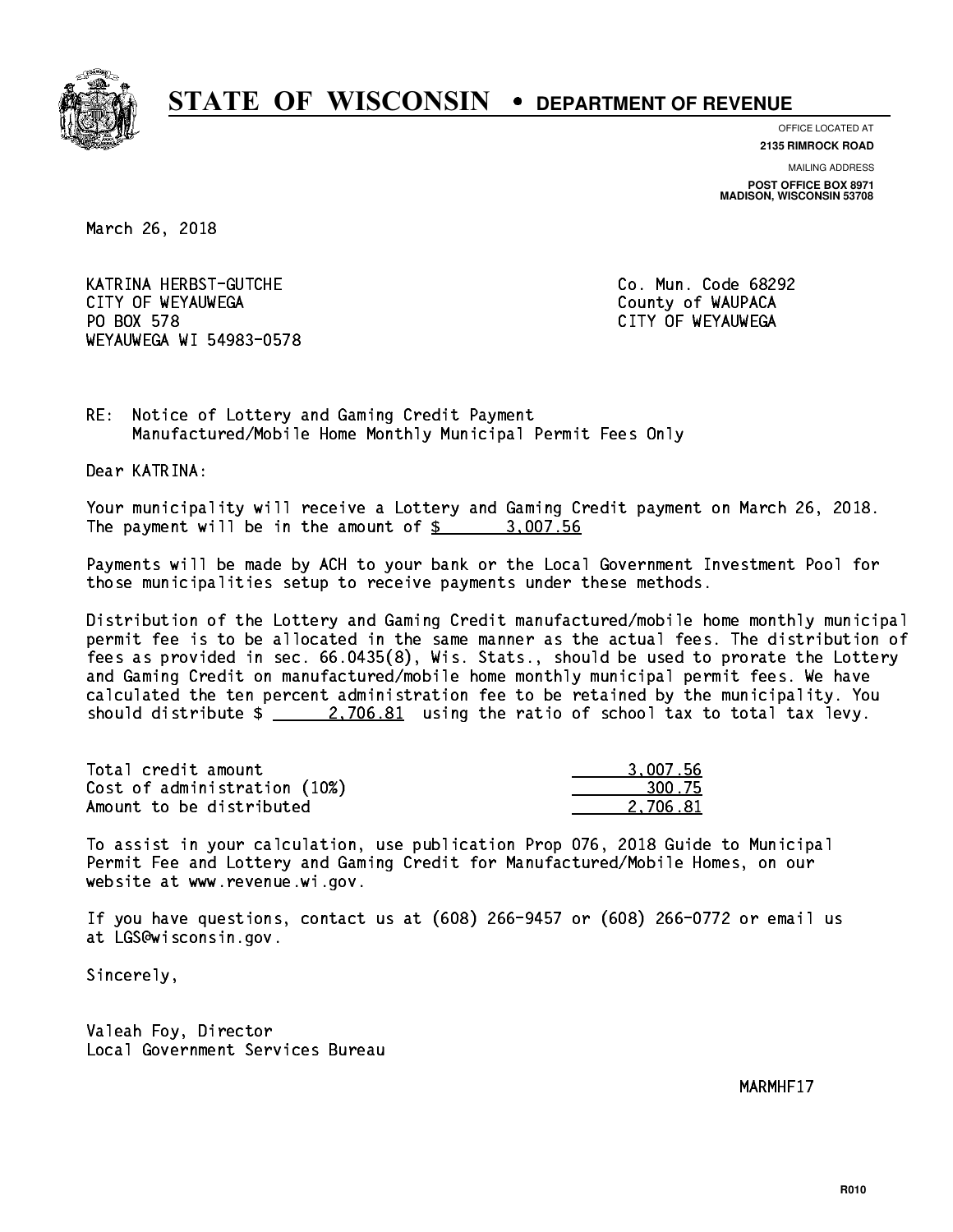

**OFFICE LOCATED AT**

**2135 RIMROCK ROAD**

**MAILING ADDRESS**

**POST OFFICE BOX 8971 MADISON, WISCONSIN 53708**

March 26, 2018

**TERI KUBASTA**  TOWN OF DAKOTA County of WAUSHARA N649 COUNTY RD Y TOWN OF DAKOTA WAUTOMA WI 54982-5116

Co. Mun. Code 69008

RE: Notice of Lottery and Gaming Credit Payment Manufactured/Mobile Home Monthly Municipal Permit Fees Only

Dear TERI:

 Your municipality will receive a Lottery and Gaming Credit payment on March 26, 2018. The payment will be in the amount of  $\frac{2}{3}$  4,538.04

 Payments will be made by ACH to your bank or the Local Government Investment Pool for those municipalities setup to receive payments under these methods.

 Distribution of the Lottery and Gaming Credit manufactured/mobile home monthly municipal permit fee is to be allocated in the same manner as the actual fees. The distribution of fees as provided in sec. 66.0435(8), Wis. Stats., should be used to prorate the Lottery and Gaming Credit on manufactured/mobile home monthly municipal permit fees. We have calculated the ten percent administration fee to be retained by the municipality. You should distribute  $\frac{4.084.24}{2}$  using the ratio of school tax to total tax levy.

| Total credit amount          | 4.538.04 |
|------------------------------|----------|
| Cost of administration (10%) | 453.80   |
| Amount to be distributed     | 4.084.24 |

 To assist in your calculation, use publication Prop 076, 2018 Guide to Municipal Permit Fee and Lottery and Gaming Credit for Manufactured/Mobile Homes, on our website at www.revenue.wi.gov.

 If you have questions, contact us at (608) 266-9457 or (608) 266-0772 or email us at LGS@wisconsin.gov.

Sincerely,

 Valeah Foy, Director Local Government Services Bureau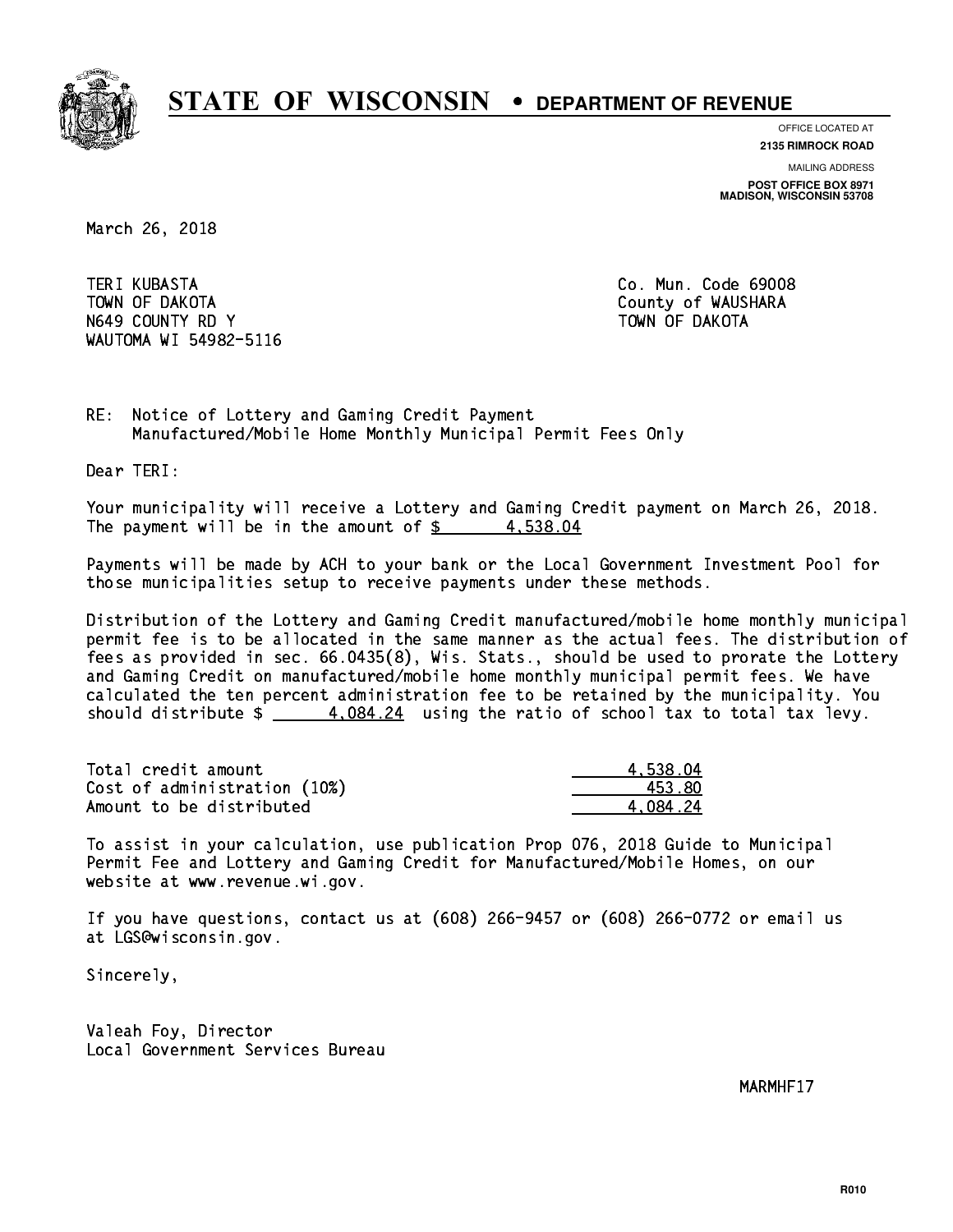

**OFFICE LOCATED AT**

**2135 RIMROCK ROAD**

**MAILING ADDRESS POST OFFICE BOX 8971 MADISON, WISCONSIN 53708**

March 26, 2018

CHRISTY GROSKREUTZ **CHRISTY GROSKREUTZ Co. Mun. Code 69176** VILLAGE OF REDGRANITE COUNTY OF WAUSHARA PO BOX 500 REDGRANITE WI 54970-0480

VILLAGE OF REDGRANITE

RE: Notice of Lottery and Gaming Credit Payment Manufactured/Mobile Home Monthly Municipal Permit Fees Only

Dear CHRISTY:

 Your municipality will receive a Lottery and Gaming Credit payment on March 26, 2018. The payment will be in the amount of  $$ 856.08$ 

 Payments will be made by ACH to your bank or the Local Government Investment Pool for those municipalities setup to receive payments under these methods.

 Distribution of the Lottery and Gaming Credit manufactured/mobile home monthly municipal permit fee is to be allocated in the same manner as the actual fees. The distribution of fees as provided in sec. 66.0435(8), Wis. Stats., should be used to prorate the Lottery and Gaming Credit on manufactured/mobile home monthly municipal permit fees. We have calculated the ten percent administration fee to be retained by the municipality. You should distribute  $\frac{2}{2}$   $\frac{770.48}{2}$  using the ratio of school tax to total tax levy.

Total credit amount Cost of administration (10%) Amount to be distributed

| 856.08               |
|----------------------|
| ≀5 AN                |
| 18<br>$\prime\prime$ |

 To assist in your calculation, use publication Prop 076, 2018 Guide to Municipal Permit Fee and Lottery and Gaming Credit for Manufactured/Mobile Homes, on our website at www.revenue.wi.gov.

 If you have questions, contact us at (608) 266-9457 or (608) 266-0772 or email us at LGS@wisconsin.gov.

Sincerely,

 Valeah Foy, Director Local Government Services Bureau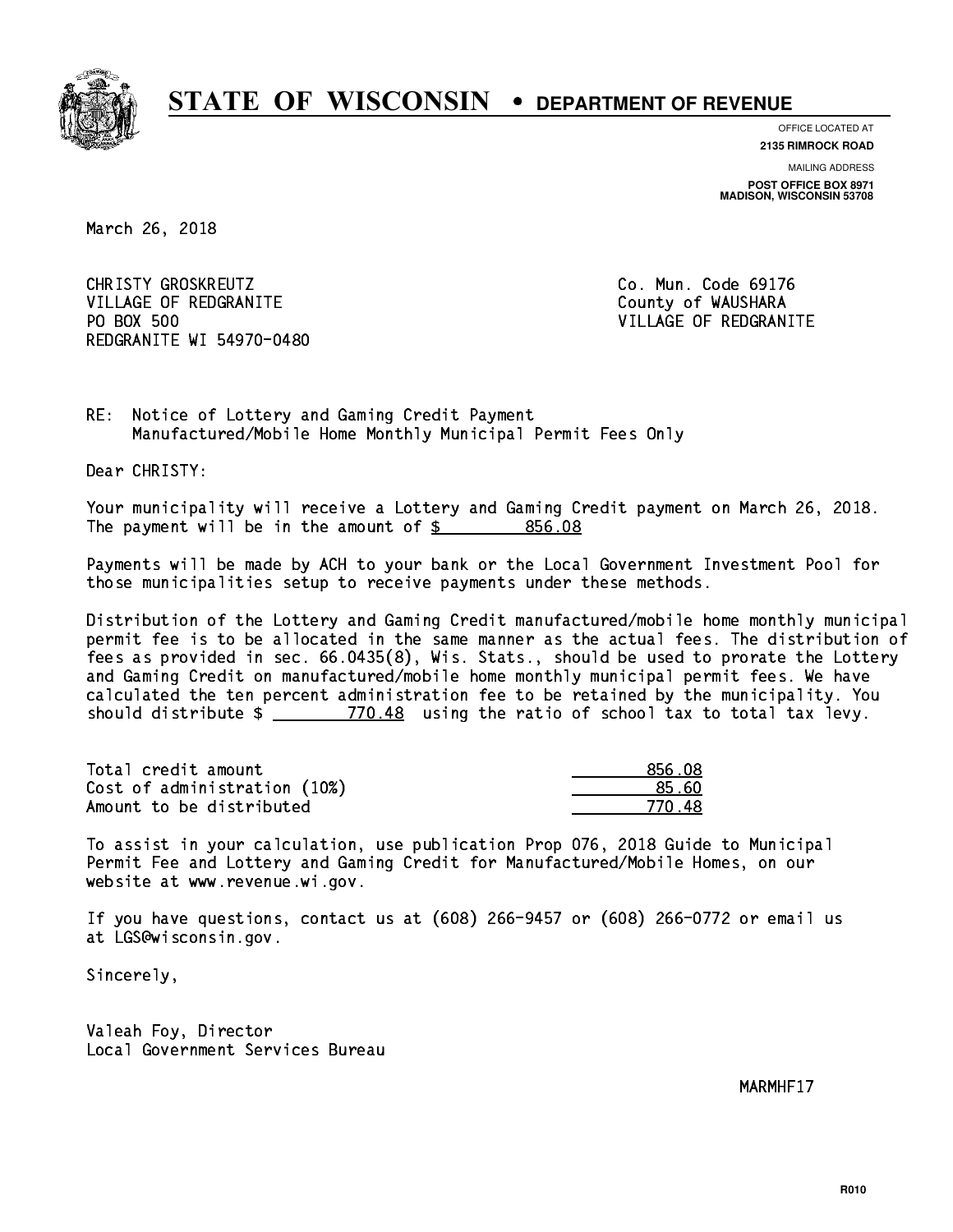

**OFFICE LOCATED AT**

**2135 RIMROCK ROAD**

**MAILING ADDRESS**

**POST OFFICE BOX 8971 MADISON, WISCONSIN 53708**

March 26, 2018

TOMMY BOHLER CITY OF WAUTOMA COUNTY OF WAUSHARA PO BOX 428 CITY OF WAUTOMA WAUTOMA WI 54982-0428

Co. Mun. Code 69291

RE: Notice of Lottery and Gaming Credit Payment Manufactured/Mobile Home Monthly Municipal Permit Fees Only

Dear TOMMY:

 Your municipality will receive a Lottery and Gaming Credit payment on March 26, 2018. The payment will be in the amount of  $\frac{2}{3}$  1,092.96

 Payments will be made by ACH to your bank or the Local Government Investment Pool for those municipalities setup to receive payments under these methods.

 Distribution of the Lottery and Gaming Credit manufactured/mobile home monthly municipal permit fee is to be allocated in the same manner as the actual fees. The distribution of fees as provided in sec. 66.0435(8), Wis. Stats., should be used to prorate the Lottery and Gaming Credit on manufactured/mobile home monthly municipal permit fees. We have calculated the ten percent administration fee to be retained by the municipality. You should distribute  $\frac{283.67}{2}$  using the ratio of school tax to total tax levy.

| Total credit amount          | 1.092.96 |
|------------------------------|----------|
| Cost of administration (10%) | 109.29   |
| Amount to be distributed     | 983.67   |

 To assist in your calculation, use publication Prop 076, 2018 Guide to Municipal Permit Fee and Lottery and Gaming Credit for Manufactured/Mobile Homes, on our website at www.revenue.wi.gov.

 If you have questions, contact us at (608) 266-9457 or (608) 266-0772 or email us at LGS@wisconsin.gov.

Sincerely,

 Valeah Foy, Director Local Government Services Bureau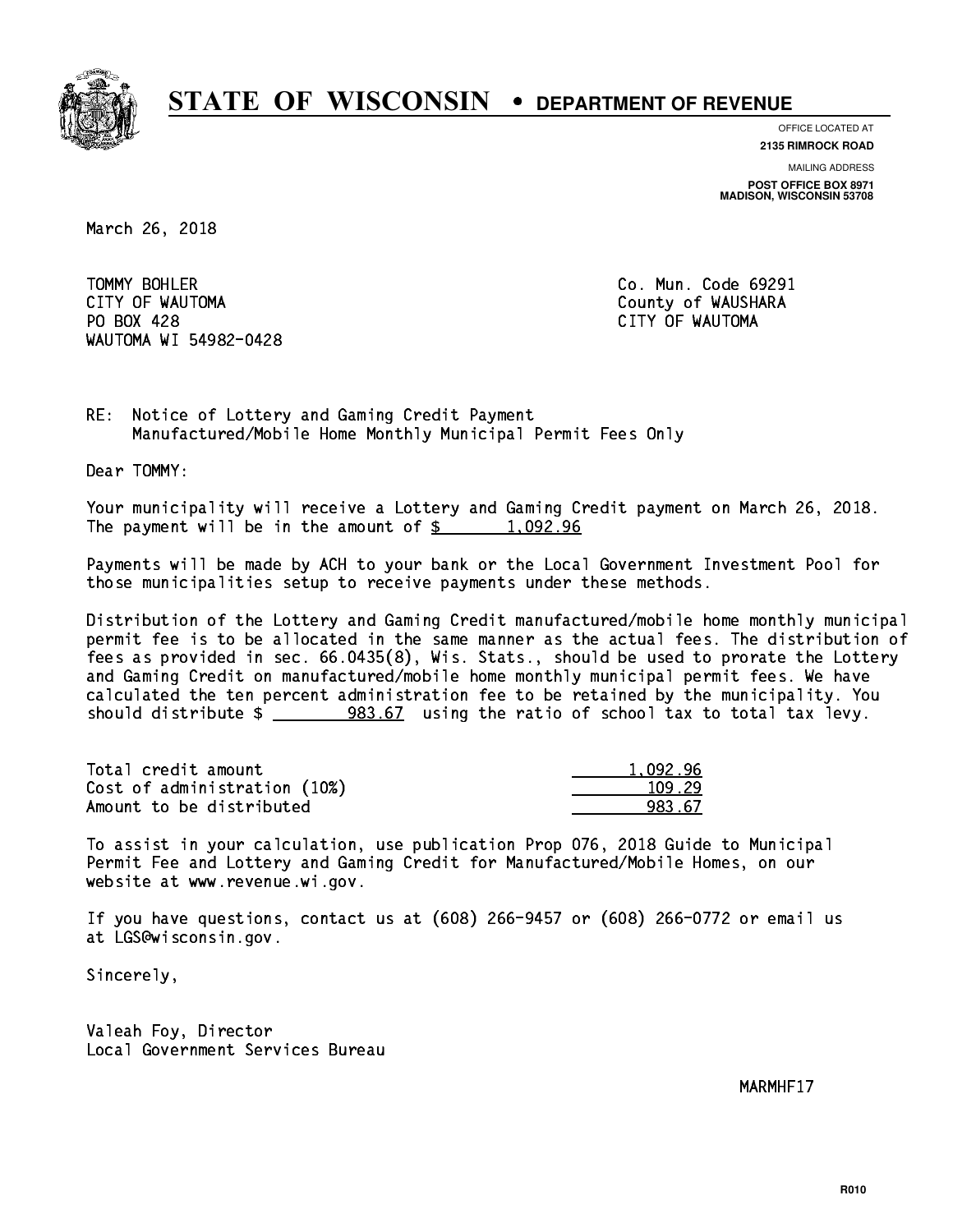

**OFFICE LOCATED AT**

**2135 RIMROCK ROAD**

**MAILING ADDRESS POST OFFICE BOX 8971 MADISON, WISCONSIN 53708**

March 26, 2018

TORI STRAW 8348 COUNTY ROAD TWO COUNTY AND TOWN OF CLAYTON LARSEN WI 54947

Co. Mun. Code 70006 TOWN OF CLAYTON COUNTY OF WINNEBAGO

RE: Notice of Lottery and Gaming Credit Payment Manufactured/Mobile Home Monthly Municipal Permit Fees Only

Dear TORI:

 Your municipality will receive a Lottery and Gaming Credit payment on March 26, 2018. The payment will be in the amount of  $\frac{2}{3}$  3,893.86

 Payments will be made by ACH to your bank or the Local Government Investment Pool for those municipalities setup to receive payments under these methods.

 Distribution of the Lottery and Gaming Credit manufactured/mobile home monthly municipal permit fee is to be allocated in the same manner as the actual fees. The distribution of fees as provided in sec. 66.0435(8), Wis. Stats., should be used to prorate the Lottery and Gaming Credit on manufactured/mobile home monthly municipal permit fees. We have calculated the ten percent administration fee to be retained by the municipality. You should distribute  $\frac{2}{2}$   $\frac{3.504.48}{2}$  using the ratio of school tax to total tax levy.

| Total credit amount          | 3.893.86 |
|------------------------------|----------|
| Cost of administration (10%) | 389.38   |
| Amount to be distributed     | 3.504.48 |

 To assist in your calculation, use publication Prop 076, 2018 Guide to Municipal Permit Fee and Lottery and Gaming Credit for Manufactured/Mobile Homes, on our website at www.revenue.wi.gov.

 If you have questions, contact us at (608) 266-9457 or (608) 266-0772 or email us at LGS@wisconsin.gov.

Sincerely,

 Valeah Foy, Director Local Government Services Bureau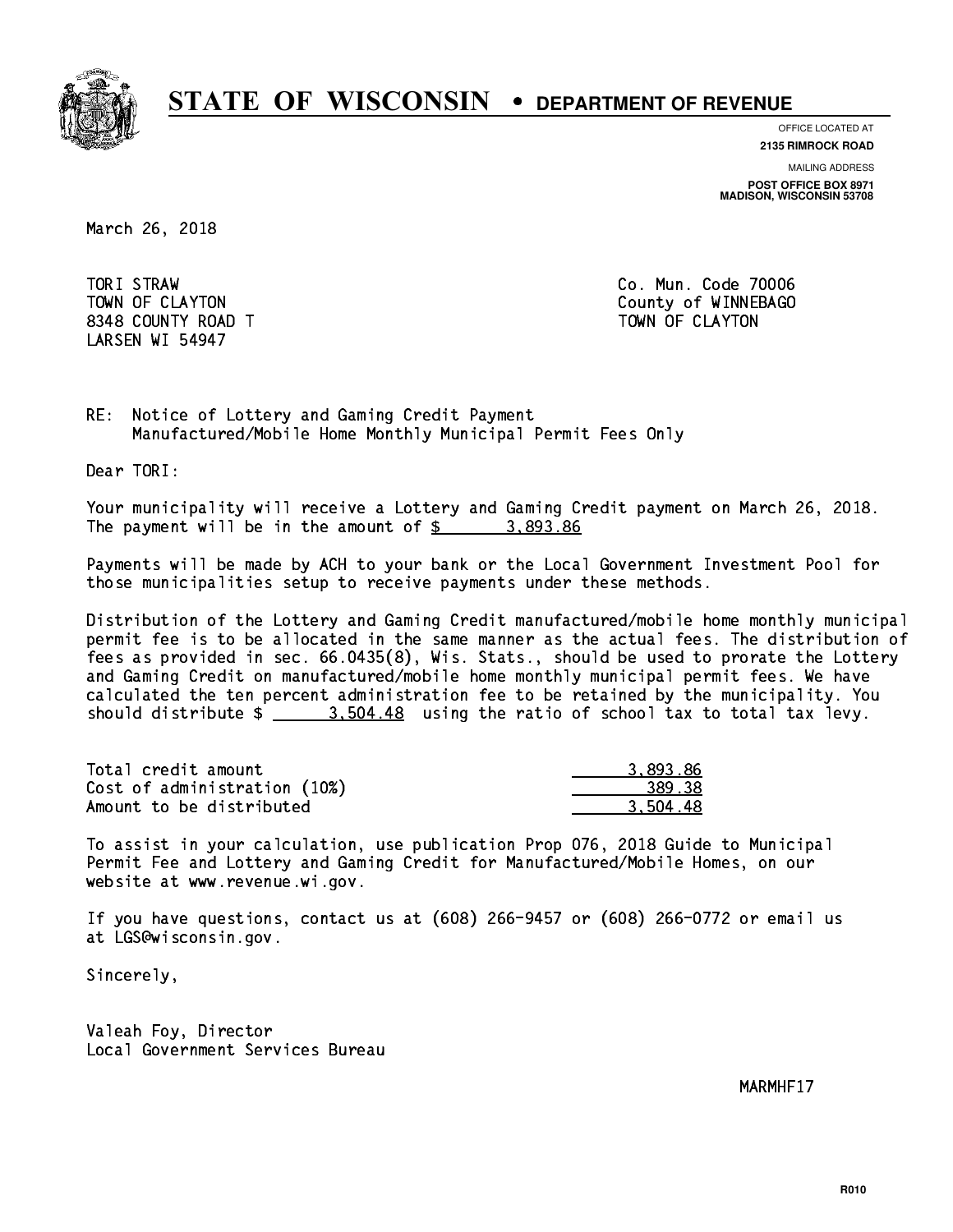

**OFFICE LOCATED AT**

**2135 RIMROCK ROAD**

**MAILING ADDRESS**

**POST OFFICE BOX 8971 MADISON, WISCONSIN 53708**

March 26, 2018

 SUE SCHWARTZBAUER Co. Mun. Code 70028 LARSEN WI 54947

 TOWN OF WINCHESTER County of WINNEBAGO 8522 PARK WAY LN TOWN OF WINCHESTER

RE: Notice of Lottery and Gaming Credit Payment Manufactured/Mobile Home Monthly Municipal Permit Fees Only

Dear SUE:

 Your municipality will receive a Lottery and Gaming Credit payment on March 26, 2018. The payment will be in the amount of  $\frac{2}{3}$  1,942.44

 Payments will be made by ACH to your bank or the Local Government Investment Pool for those municipalities setup to receive payments under these methods.

 Distribution of the Lottery and Gaming Credit manufactured/mobile home monthly municipal permit fee is to be allocated in the same manner as the actual fees. The distribution of fees as provided in sec. 66.0435(8), Wis. Stats., should be used to prorate the Lottery and Gaming Credit on manufactured/mobile home monthly municipal permit fees. We have calculated the ten percent administration fee to be retained by the municipality. You should distribute  $\frac{1,748.20}{1,748.20}$  using the ratio of school tax to total tax levy.

| Total credit amount          | 1.942.44 |
|------------------------------|----------|
| Cost of administration (10%) | 194.24   |
| Amount to be distributed     | 1.748.20 |

 To assist in your calculation, use publication Prop 076, 2018 Guide to Municipal Permit Fee and Lottery and Gaming Credit for Manufactured/Mobile Homes, on our website at www.revenue.wi.gov.

 If you have questions, contact us at (608) 266-9457 or (608) 266-0772 or email us at LGS@wisconsin.gov.

Sincerely,

 Valeah Foy, Director Local Government Services Bureau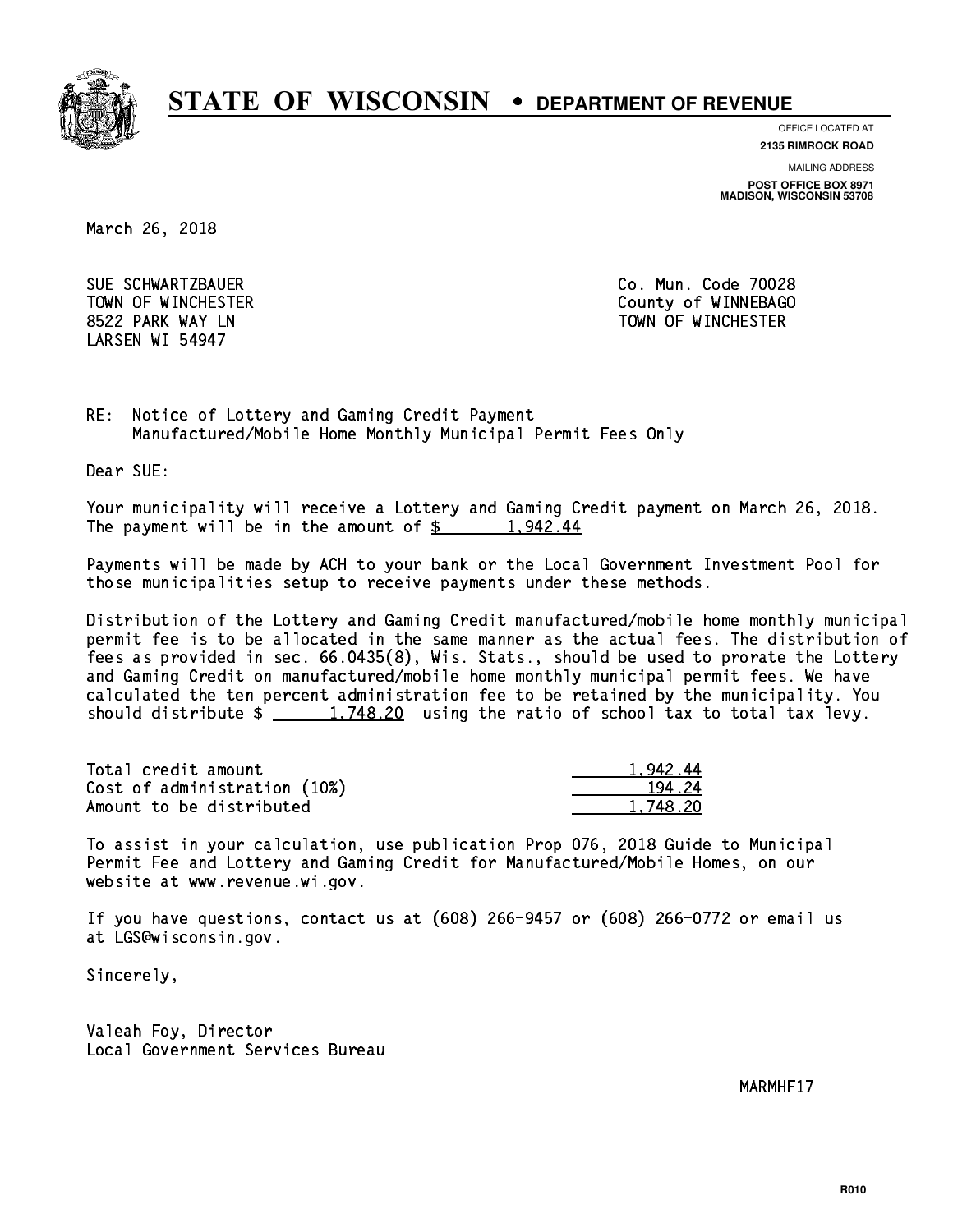

**OFFICE LOCATED AT**

**2135 RIMROCK ROAD**

**MAILING ADDRESS POST OFFICE BOX 8971 MADISON, WISCONSIN 53708**

March 26, 2018

 MYRA PIERGROSSI Co. Mun. Code 70121 VILLAGE OF FOX CROSSING COUNTY OF WINNEBAGO NEENAH WI 54956-5663

2000 MUNICIPAL DR VILLAGE OF FOX CROSSING

RE: Notice of Lottery and Gaming Credit Payment Manufactured/Mobile Home Monthly Municipal Permit Fees Only

Dear MYRA:

 Your municipality will receive a Lottery and Gaming Credit payment on March 26, 2018. The payment will be in the amount of  $\frac{21,576.60}{21,576.60}$ 

 Payments will be made by ACH to your bank or the Local Government Investment Pool for those municipalities setup to receive payments under these methods.

 Distribution of the Lottery and Gaming Credit manufactured/mobile home monthly municipal permit fee is to be allocated in the same manner as the actual fees. The distribution of fees as provided in sec. 66.0435(8), Wis. Stats., should be used to prorate the Lottery and Gaming Credit on manufactured/mobile home monthly municipal permit fees. We have calculated the ten percent administration fee to be retained by the municipality. You should distribute  $\frac{2}{19,418.94}$  using the ratio of school tax to total tax levy.

| Total credit amount          | 21,576.60 |
|------------------------------|-----------|
| Cost of administration (10%) | 2.157.66  |
| Amount to be distributed     | 19.418.94 |

 To assist in your calculation, use publication Prop 076, 2018 Guide to Municipal Permit Fee and Lottery and Gaming Credit for Manufactured/Mobile Homes, on our website at www.revenue.wi.gov.

 If you have questions, contact us at (608) 266-9457 or (608) 266-0772 or email us at LGS@wisconsin.gov.

Sincerely,

 Valeah Foy, Director Local Government Services Bureau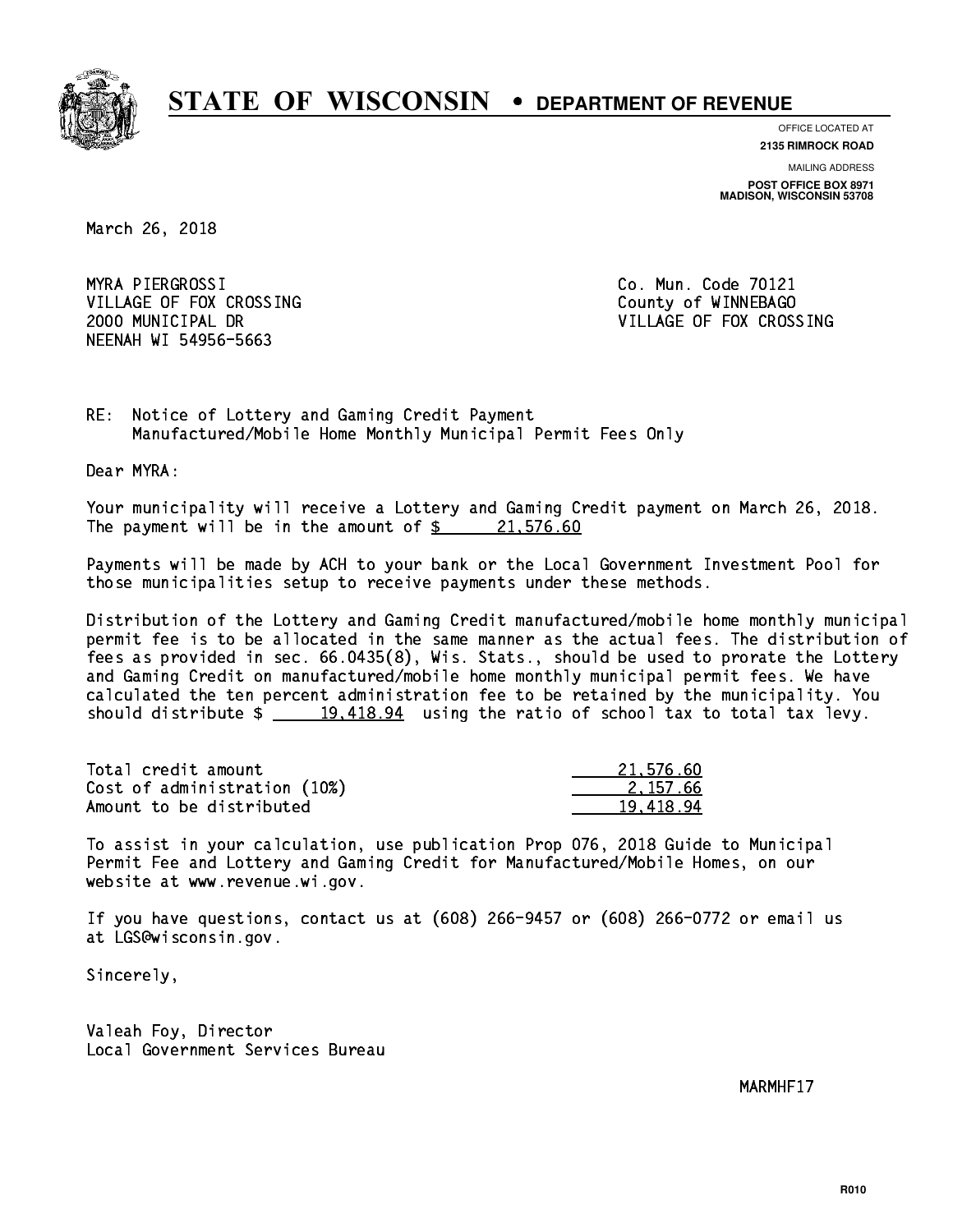

**OFFICE LOCATED AT**

**2135 RIMROCK ROAD**

**MAILING ADDRESS POST OFFICE BOX 8971 MADISON, WISCONSIN 53708**

March 26, 2018

ADMINISTRATIVE SERVICES DEPT. CITY OF MENASHA COUNTY OF MENASHA 100 MAIN ST., SUITE 200 CITY OF MENASHA MENASHA WI 54952-3190

Co. Mun. Code 70251

RE: Notice of Lottery and Gaming Credit Payment Manufactured/Mobile Home Monthly Municipal Permit Fees Only

Dear

 Your municipality will receive a Lottery and Gaming Credit payment on March 26, 2018. The payment will be in the amount of  $\frac{2}{3}$  33,667.44

 Payments will be made by ACH to your bank or the Local Government Investment Pool for those municipalities setup to receive payments under these methods.

 Distribution of the Lottery and Gaming Credit manufactured/mobile home monthly municipal permit fee is to be allocated in the same manner as the actual fees. The distribution of fees as provided in sec. 66.0435(8), Wis. Stats., should be used to prorate the Lottery and Gaming Credit on manufactured/mobile home monthly municipal permit fees. We have calculated the ten percent administration fee to be retained by the municipality. You should distribute  $\frac{20,300.70}{2}$  using the ratio of school tax to total tax levy.

| Total credit amount          | 33,667.44 |
|------------------------------|-----------|
| Cost of administration (10%) | 3.366.74  |
| Amount to be distributed     | 30.300.70 |

 To assist in your calculation, use publication Prop 076, 2018 Guide to Municipal Permit Fee and Lottery and Gaming Credit for Manufactured/Mobile Homes, on our website at www.revenue.wi.gov.

 If you have questions, contact us at (608) 266-9457 or (608) 266-0772 or email us at LGS@wisconsin.gov.

Sincerely,

 Valeah Foy, Director Local Government Services Bureau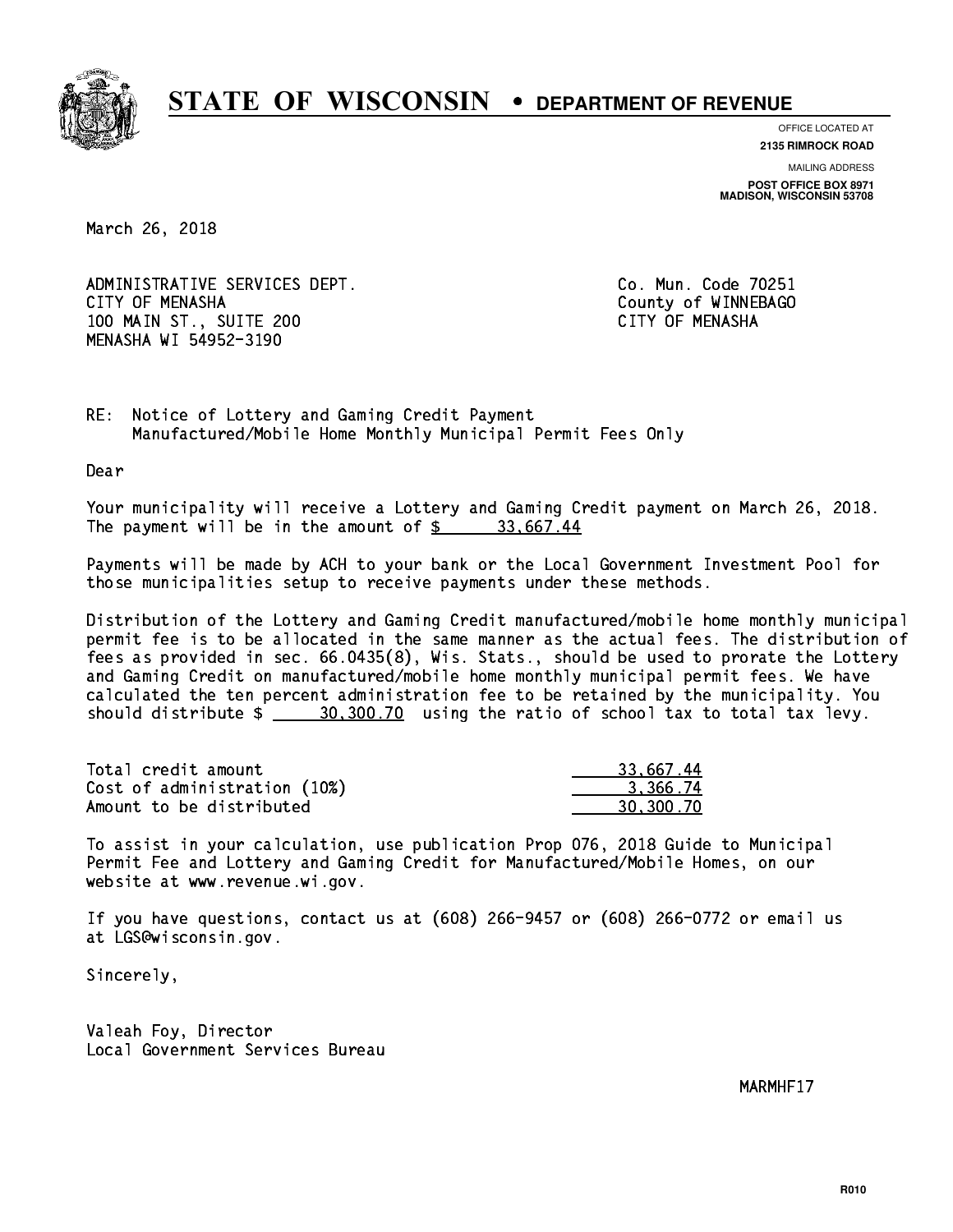

**OFFICE LOCATED AT**

**2135 RIMROCK ROAD**

**MAILING ADDRESS**

**POST OFFICE BOX 8971 MADISON, WISCONSIN 53708**

March 26, 2018

 BARBARA VAN CLAKE Co. Mun. Code 70265 CITY OF OMRO **COUNTY OF OMRO** COUNTY OF WINNEBAGO 205 SWEBSTER AVENUE **CITY OF OMRO** OMRO WI 54963-0399

RE: Notice of Lottery and Gaming Credit Payment Manufactured/Mobile Home Monthly Municipal Permit Fees Only

Dear BARBARA:

 Your municipality will receive a Lottery and Gaming Credit payment on March 26, 2018. The payment will be in the amount of  $\frac{2}{3}$  3,281.52

 Payments will be made by ACH to your bank or the Local Government Investment Pool for those municipalities setup to receive payments under these methods.

 Distribution of the Lottery and Gaming Credit manufactured/mobile home monthly municipal permit fee is to be allocated in the same manner as the actual fees. The distribution of fees as provided in sec. 66.0435(8), Wis. Stats., should be used to prorate the Lottery and Gaming Credit on manufactured/mobile home monthly municipal permit fees. We have calculated the ten percent administration fee to be retained by the municipality. You should distribute  $\frac{2.953.37}{2.953.37}$  using the ratio of school tax to total tax levy.

| Total credit amount          | 3.281.52 |
|------------------------------|----------|
| Cost of administration (10%) | 328.15   |
| Amount to be distributed     | 2.953.37 |

 To assist in your calculation, use publication Prop 076, 2018 Guide to Municipal Permit Fee and Lottery and Gaming Credit for Manufactured/Mobile Homes, on our website at www.revenue.wi.gov.

 If you have questions, contact us at (608) 266-9457 or (608) 266-0772 or email us at LGS@wisconsin.gov.

Sincerely,

 Valeah Foy, Director Local Government Services Bureau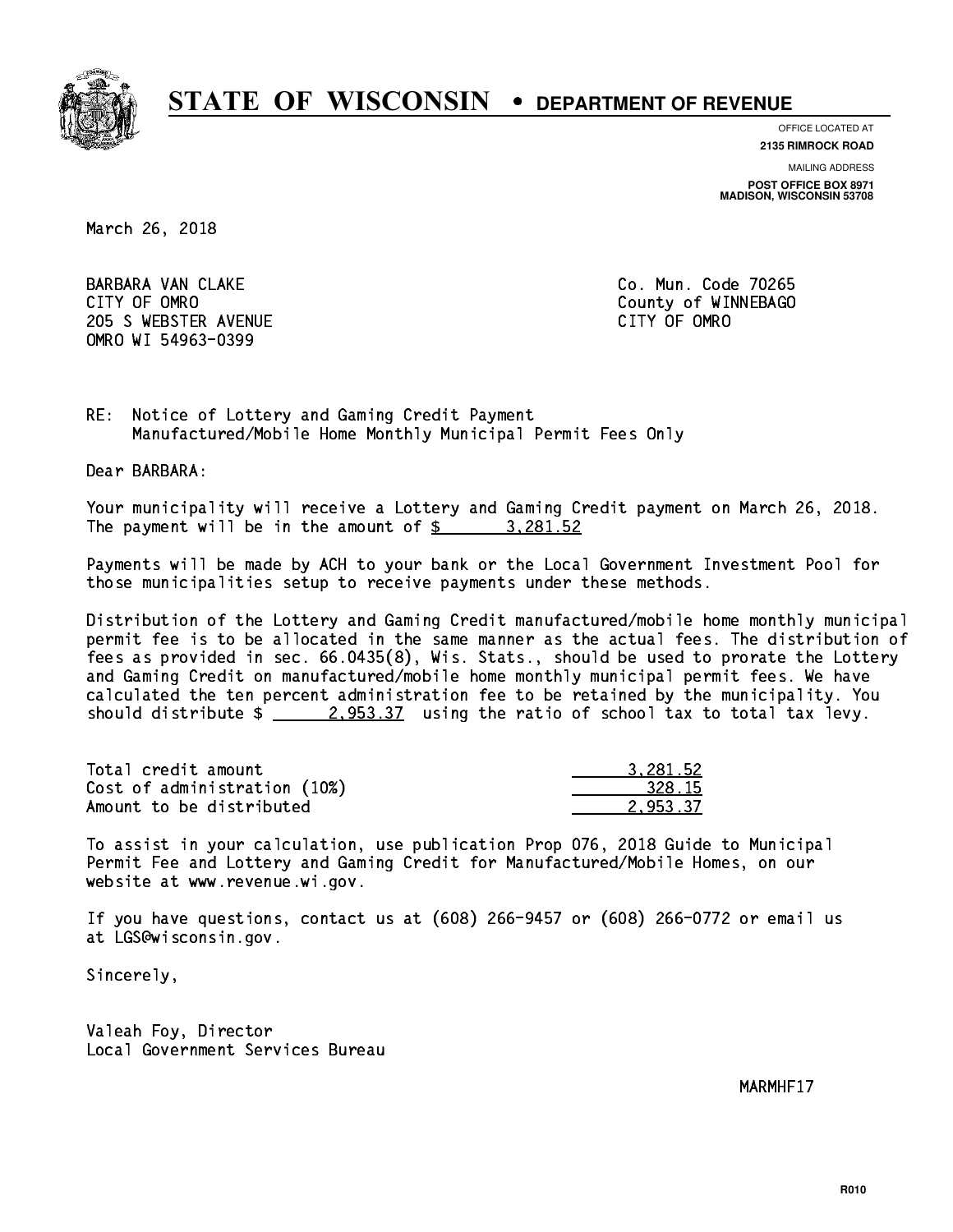

**OFFICE LOCATED AT**

**2135 RIMROCK ROAD**

**MAILING ADDRESS**

**POST OFFICE BOX 8971 MADISON, WISCONSIN 53708**

March 26, 2018

 TRENA LARSON Co. Mun. Code 70266 OSHKOSH WI 54903

 CITY OF OSHKOSH County of WINNEBAGO PO BOX 1130 CITY OF OSHKOSH

RE: Notice of Lottery and Gaming Credit Payment Manufactured/Mobile Home Monthly Municipal Permit Fees Only

Dear TRENA:

 Your municipality will receive a Lottery and Gaming Credit payment on March 26, 2018. The payment will be in the amount of  $\frac{2}{3}$  19,917.00

 Payments will be made by ACH to your bank or the Local Government Investment Pool for those municipalities setup to receive payments under these methods.

 Distribution of the Lottery and Gaming Credit manufactured/mobile home monthly municipal permit fee is to be allocated in the same manner as the actual fees. The distribution of fees as provided in sec. 66.0435(8), Wis. Stats., should be used to prorate the Lottery and Gaming Credit on manufactured/mobile home monthly municipal permit fees. We have calculated the ten percent administration fee to be retained by the municipality. You should distribute  $\frac{2}{2}$   $\frac{17,925.30}{2}$  using the ratio of school tax to total tax levy.

| Total credit amount          | 19.917.00 |
|------------------------------|-----------|
| Cost of administration (10%) | 1.991.70  |
| Amount to be distributed     | 17,925.30 |

 To assist in your calculation, use publication Prop 076, 2018 Guide to Municipal Permit Fee and Lottery and Gaming Credit for Manufactured/Mobile Homes, on our website at www.revenue.wi.gov.

 If you have questions, contact us at (608) 266-9457 or (608) 266-0772 or email us at LGS@wisconsin.gov.

Sincerely,

 Valeah Foy, Director Local Government Services Bureau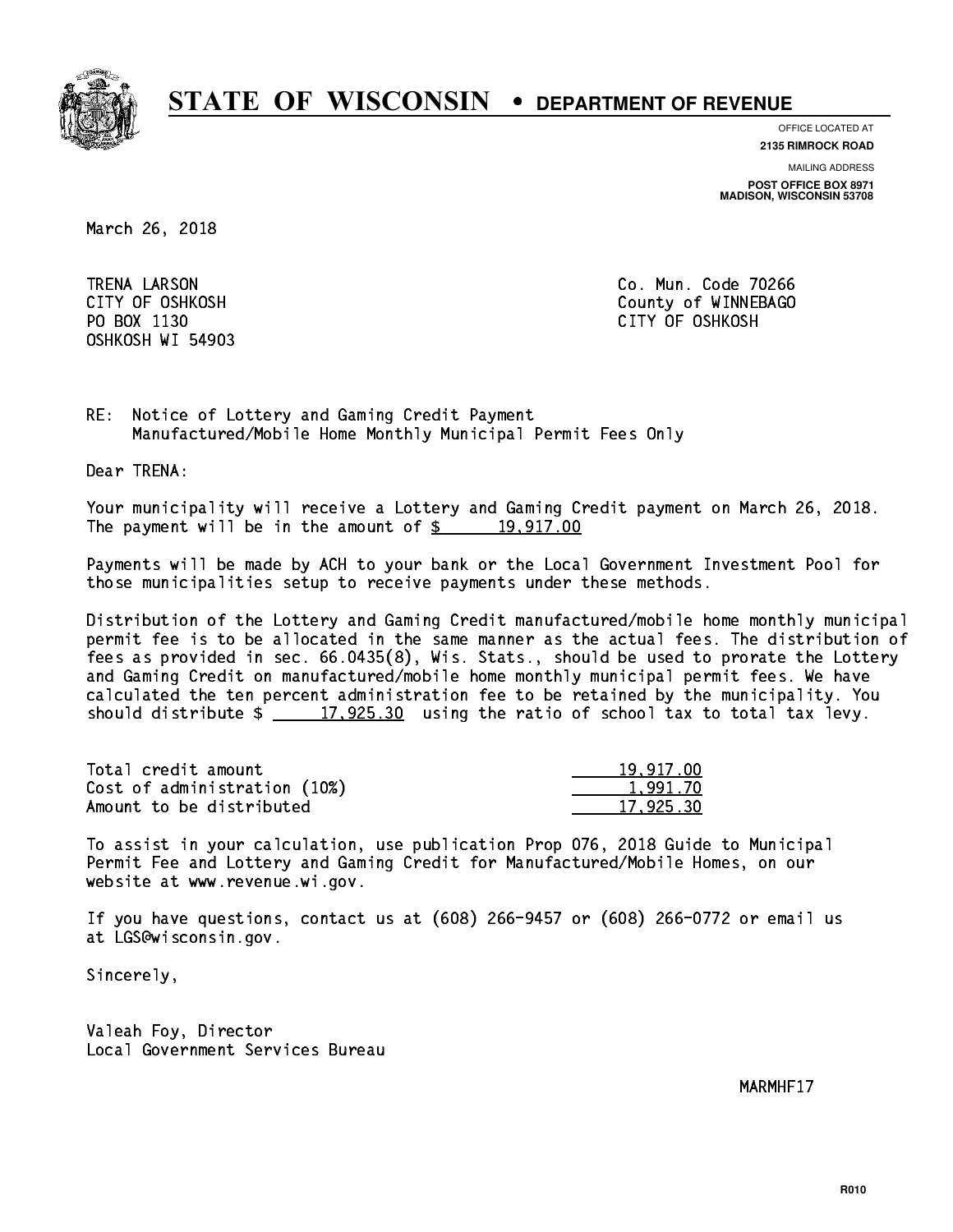

**OFFICE LOCATED AT**

**2135 RIMROCK ROAD**

**MAILING ADDRESS POST OFFICE BOX 8971 MADISON, WISCONSIN 53708**

March 26, 2018

AMY COOK TOWN OF GRAND RAPIDS County of WOOD 2410 48TH ST S TOWN OF GRAND RAPIDS WIS RAPIDS WI 54494-7796

Co. Mun. Code 71014

RE: Notice of Lottery and Gaming Credit Payment Manufactured/Mobile Home Monthly Municipal Permit Fees Only

Dear AMY:

 Your municipality will receive a Lottery and Gaming Credit payment on March 26, 2018. The payment will be in the amount of  $\frac{2.817.06}{2.817.06}$ 

 Payments will be made by ACH to your bank or the Local Government Investment Pool for those municipalities setup to receive payments under these methods.

 Distribution of the Lottery and Gaming Credit manufactured/mobile home monthly municipal permit fee is to be allocated in the same manner as the actual fees. The distribution of fees as provided in sec. 66.0435(8), Wis. Stats., should be used to prorate the Lottery and Gaming Credit on manufactured/mobile home monthly municipal permit fees. We have calculated the ten percent administration fee to be retained by the municipality. You should distribute  $\frac{2.535.36}{2.535.36}$  using the ratio of school tax to total tax levy.

| Total credit amount          | 2.817.06 |
|------------------------------|----------|
| Cost of administration (10%) | 281.70   |
| Amount to be distributed     | 2.535.36 |

 To assist in your calculation, use publication Prop 076, 2018 Guide to Municipal Permit Fee and Lottery and Gaming Credit for Manufactured/Mobile Homes, on our website at www.revenue.wi.gov.

 If you have questions, contact us at (608) 266-9457 or (608) 266-0772 or email us at LGS@wisconsin.gov.

Sincerely,

 Valeah Foy, Director Local Government Services Bureau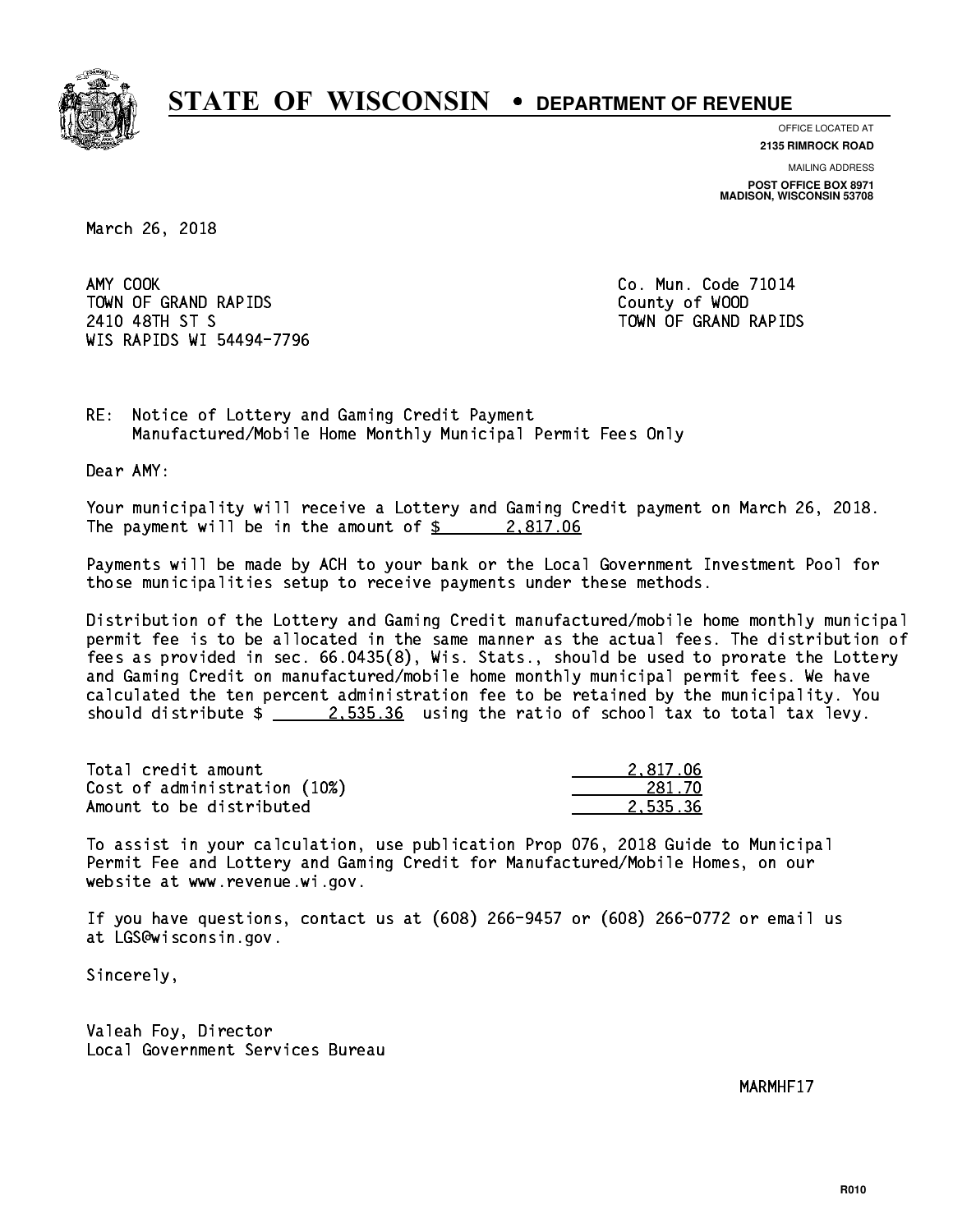

**OFFICE LOCATED AT**

**MAILING ADDRESS 2135 RIMROCK ROAD**

**POST OFFICE BOX 8971 MADISON, WISCONSIN 53708**

March 26, 2018

KENNETH MANLICK TOWN OF MILLADORE County of WOOD PO BOX 56 BLENKER WI 54415

Co. Mun. Code 71024 TOWN OF MILLADORE

RE: Notice of Lottery and Gaming Credit Payment Manufactured/Mobile Home Monthly Municipal Permit Fees Only

Dear KEN:

 Your municipality will receive a Lottery and Gaming Credit payment on March 26, 2018. The payment will be in the amount of  $\frac{224428.78}{222428.78}$ 

 Payments will be made by ACH to your bank or the Local Government Investment Pool for those municipalities setup to receive payments under these methods.

 Distribution of the Lottery and Gaming Credit manufactured/mobile home monthly municipal permit fee is to be allocated in the same manner as the actual fees. The distribution of fees as provided in sec. 66.0435(8), Wis. Stats., should be used to prorate the Lottery and Gaming Credit on manufactured/mobile home monthly municipal permit fees. We have calculated the ten percent administration fee to be retained by the municipality. You should distribute  $\frac{20,185.91}{20,185.91}$  using the ratio of school tax to total tax levy.

| Total credit amount          | 22,428.78 |
|------------------------------|-----------|
| Cost of administration (10%) | 2.242.87  |
| Amount to be distributed     | 20.185.91 |

 To assist in your calculation, use publication Prop 076, 2018 Guide to Municipal Permit Fee and Lottery and Gaming Credit for Manufactured/Mobile Homes, on our website at www.revenue.wi.gov.

 If you have questions, contact us at (608) 266-9457 or (608) 266-0772 or email us at LGS@wisconsin.gov.

Sincerely,

 Valeah Foy, Director Local Government Services Bureau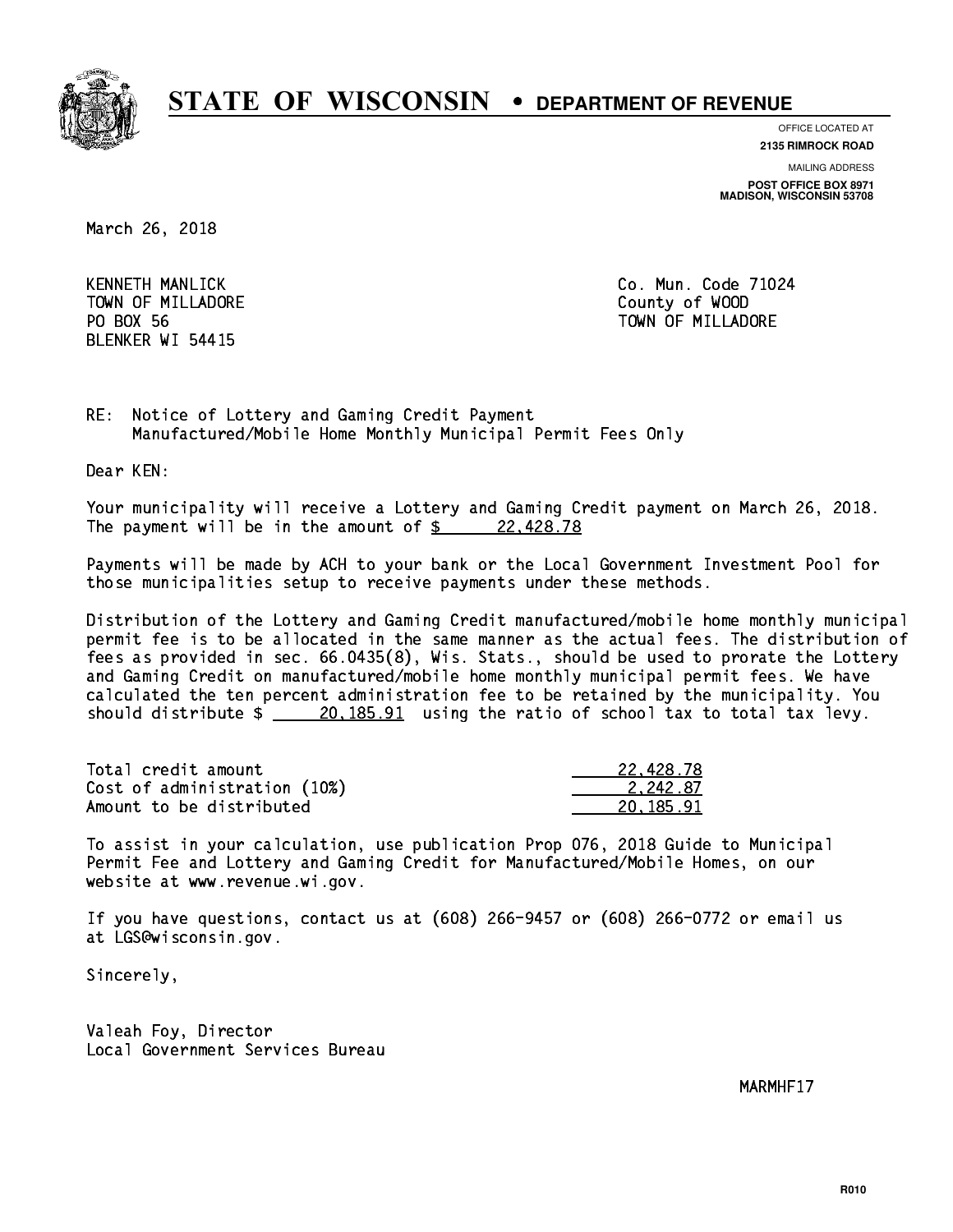

**OFFICE LOCATED AT 2135 RIMROCK ROAD**

**MAILING ADDRESS**

**POST OFFICE BOX 8971 MADISON, WISCONSIN 53708**

March 26, 2018

 BILLIE-JO KESTER Co. Mun. Code 71036 TOWN OF SARATOGA County of WOOD 1120 STATE HWY 73 S TOWN OF SARATOGA WIS RAPIDS WI 54494

RE: Notice of Lottery and Gaming Credit Payment Manufactured/Mobile Home Monthly Municipal Permit Fees Only

Dear BILLIE-JO:

 Your municipality will receive a Lottery and Gaming Credit payment on March 26, 2018. The payment will be in the amount of  $\frac{2}{3}$  9,017.89

 Payments will be made by ACH to your bank or the Local Government Investment Pool for those municipalities setup to receive payments under these methods.

 Distribution of the Lottery and Gaming Credit manufactured/mobile home monthly municipal permit fee is to be allocated in the same manner as the actual fees. The distribution of fees as provided in sec. 66.0435(8), Wis. Stats., should be used to prorate the Lottery and Gaming Credit on manufactured/mobile home monthly municipal permit fees. We have calculated the ten percent administration fee to be retained by the municipality. You should distribute  $\frac{2}{10.116.11}$  using the ratio of school tax to total tax levy.

| Total credit amount          | 9.017.89 |
|------------------------------|----------|
| Cost of administration (10%) | 901.78   |
| Amount to be distributed     | 8.116.11 |

 To assist in your calculation, use publication Prop 076, 2018 Guide to Municipal Permit Fee and Lottery and Gaming Credit for Manufactured/Mobile Homes, on our website at www.revenue.wi.gov.

 If you have questions, contact us at (608) 266-9457 or (608) 266-0772 or email us at LGS@wisconsin.gov.

Sincerely,

 Valeah Foy, Director Local Government Services Bureau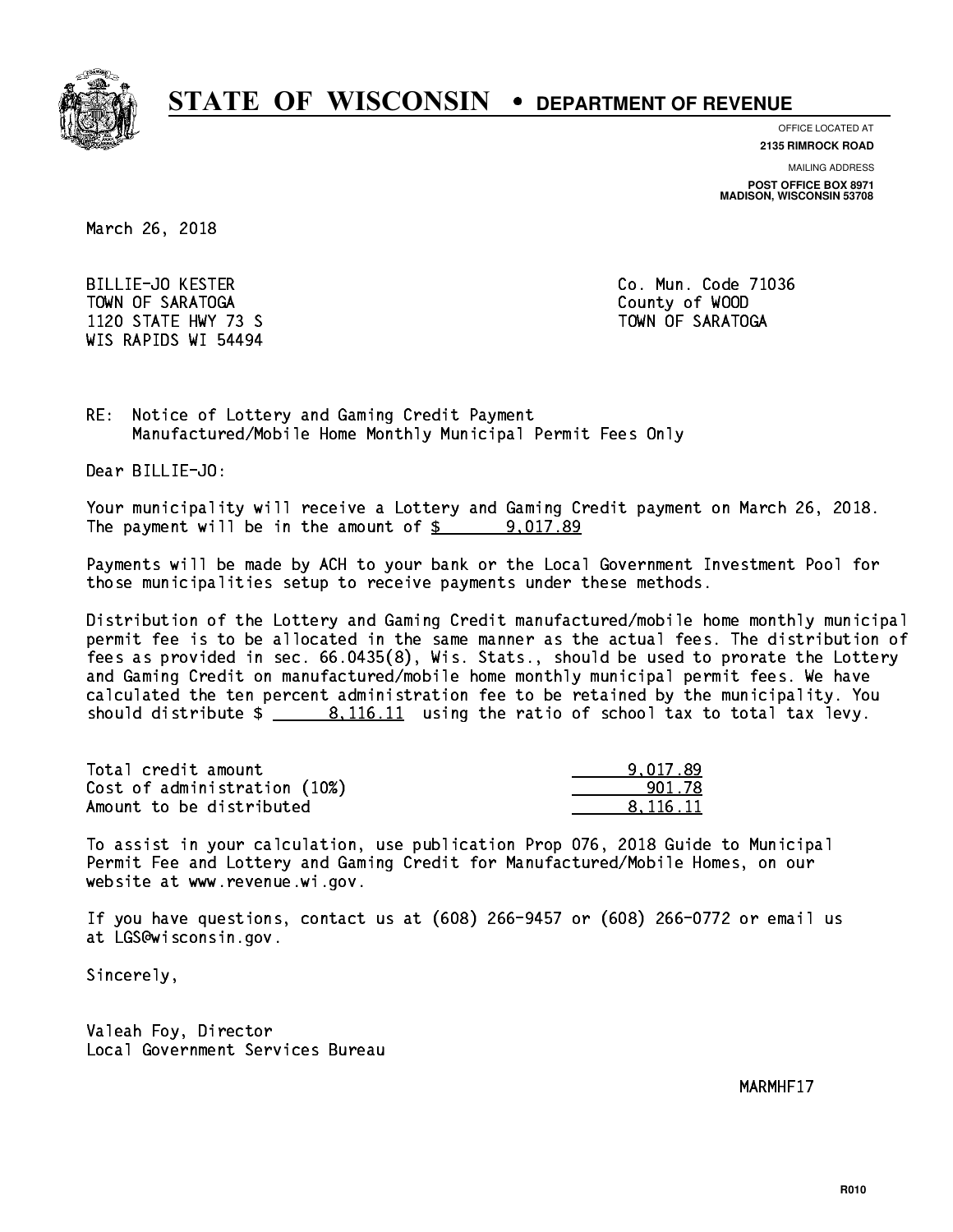

**OFFICE LOCATED AT 2135 RIMROCK ROAD**

**MAILING ADDRESS**

**POST OFFICE BOX 8971 MADISON, WISCONSIN 53708**

March 26, 2018

 DEBRA SCHALOW Co. Mun. Code 71186 VILLAGE OF VESPER COUNTY OF WOOD VESPER WI 54489

5059 SUNSET CIR VILLAGE OF VESPER

RE: Notice of Lottery and Gaming Credit Payment Manufactured/Mobile Home Monthly Municipal Permit Fees Only

Dear DEBRA:

 Your municipality will receive a Lottery and Gaming Credit payment on March 26, 2018. The payment will be in the amount of  $\frac{268.00}{268.00}$ 

 Payments will be made by ACH to your bank or the Local Government Investment Pool for those municipalities setup to receive payments under these methods.

 Distribution of the Lottery and Gaming Credit manufactured/mobile home monthly municipal permit fee is to be allocated in the same manner as the actual fees. The distribution of fees as provided in sec. 66.0435(8), Wis. Stats., should be used to prorate the Lottery and Gaming Credit on manufactured/mobile home monthly municipal permit fees. We have calculated the ten percent administration fee to be retained by the municipality. You should distribute  $\frac{241.20}{241.20}$  using the ratio of school tax to total tax levy.

Total credit amount Cost of administration (10%) Amount to be distributed

| 268 NN     |
|------------|
| 26. RN     |
| 41 2N<br>2 |

 To assist in your calculation, use publication Prop 076, 2018 Guide to Municipal Permit Fee and Lottery and Gaming Credit for Manufactured/Mobile Homes, on our website at www.revenue.wi.gov.

 If you have questions, contact us at (608) 266-9457 or (608) 266-0772 or email us at LGS@wisconsin.gov.

Sincerely,

 Valeah Foy, Director Local Government Services Bureau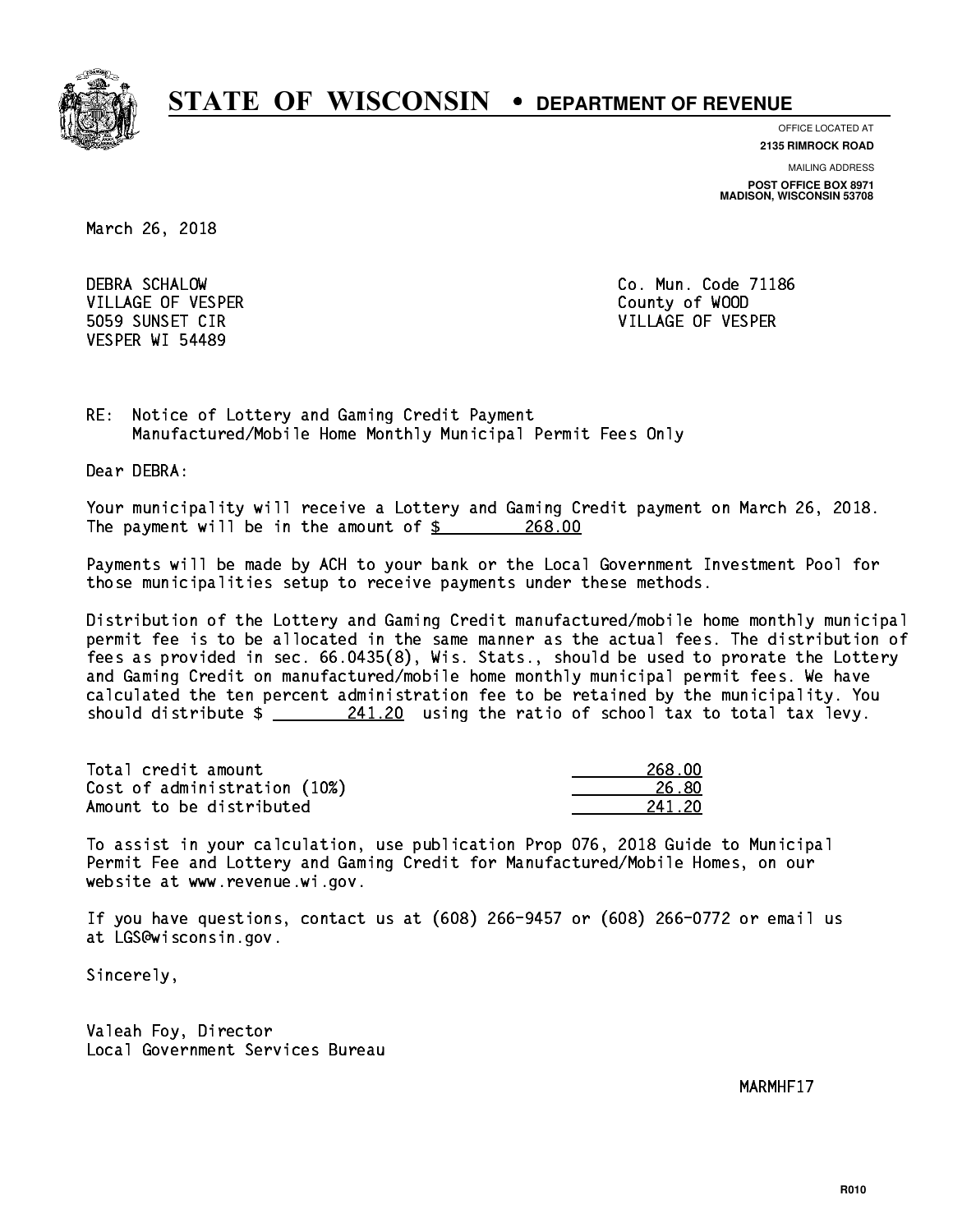

**OFFICE LOCATED AT**

**2135 RIMROCK ROAD**

**MAILING ADDRESS POST OFFICE BOX 8971 MADISON, WISCONSIN 53708**

March 26, 2018

KEITH STREY, FINANCE DIR CO. Mun. Code 71251 CITY OF MARSHFIELD County of WOOD 630 S CENTRAL AVE SUITE 502 CITY OF MARSHFIELD MARSHFIELD WI 54449-4138

RE: Notice of Lottery and Gaming Credit Payment Manufactured/Mobile Home Monthly Municipal Permit Fees Only

Dear KEITH:

 Your municipality will receive a Lottery and Gaming Credit payment on March 26, 2018. The payment will be in the amount of  $\frac{2}{3}$  14,152.56

 Payments will be made by ACH to your bank or the Local Government Investment Pool for those municipalities setup to receive payments under these methods.

 Distribution of the Lottery and Gaming Credit manufactured/mobile home monthly municipal permit fee is to be allocated in the same manner as the actual fees. The distribution of fees as provided in sec. 66.0435(8), Wis. Stats., should be used to prorate the Lottery and Gaming Credit on manufactured/mobile home monthly municipal permit fees. We have calculated the ten percent administration fee to be retained by the municipality. You should distribute  $\frac{2}{2}$   $\frac{12,737.31}{2}$  using the ratio of school tax to total tax levy.

| Total credit amount          | 14, 152, 56 |
|------------------------------|-------------|
| Cost of administration (10%) | 1.415.25    |
| Amount to be distributed     | 12.737.31   |

 To assist in your calculation, use publication Prop 076, 2018 Guide to Municipal Permit Fee and Lottery and Gaming Credit for Manufactured/Mobile Homes, on our website at www.revenue.wi.gov.

 If you have questions, contact us at (608) 266-9457 or (608) 266-0772 or email us at LGS@wisconsin.gov.

Sincerely,

 Valeah Foy, Director Local Government Services Bureau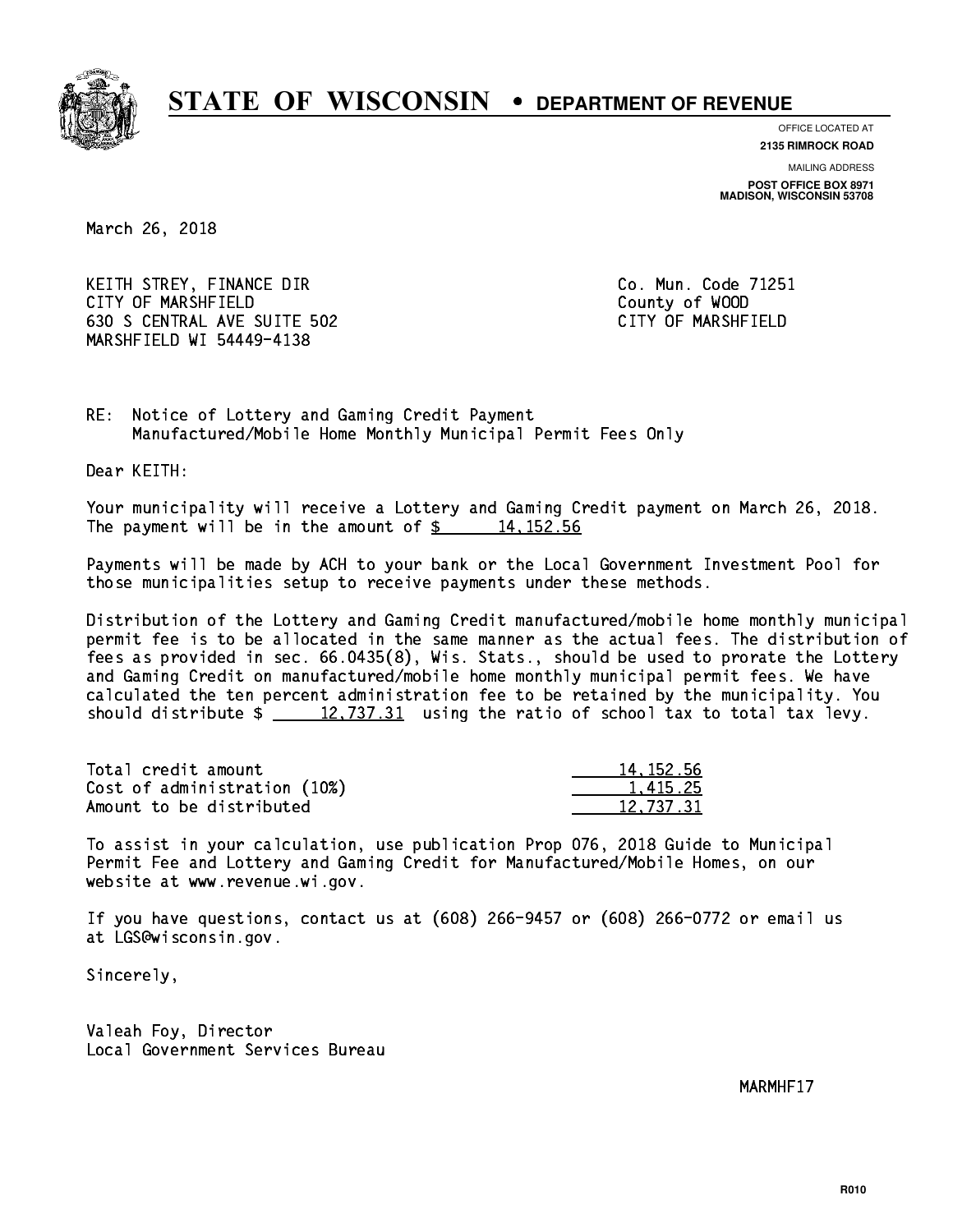

**OFFICE LOCATED AT**

**2135 RIMROCK ROAD**

**MAILING ADDRESS POST OFFICE BOX 8971 MADISON, WISCONSIN 53708**

March 26, 2018

 TAMI HAHN Co. Mun. Code 71271 CITY OF PITTSVILLE **COUNTY COUNTY OF ALCOHOL** PO BOX 100 PITTSVILLE WI 54466-0100

CITY OF PITTSVILLE

RE: Notice of Lottery and Gaming Credit Payment Manufactured/Mobile Home Monthly Municipal Permit Fees Only

Dear TAMI:

 Your municipality will receive a Lottery and Gaming Credit payment on March 26, 2018. The payment will be in the amount of  $\frac{2}{3}$  160.08

 Payments will be made by ACH to your bank or the Local Government Investment Pool for those municipalities setup to receive payments under these methods.

 Distribution of the Lottery and Gaming Credit manufactured/mobile home monthly municipal permit fee is to be allocated in the same manner as the actual fees. The distribution of fees as provided in sec. 66.0435(8), Wis. Stats., should be used to prorate the Lottery and Gaming Credit on manufactured/mobile home monthly municipal permit fees. We have calculated the ten percent administration fee to be retained by the municipality. You should distribute  $\frac{144.08}{2}$  using the ratio of school tax to total tax levy.

Total credit amount Cost of administration (10%) Amount to be distributed

| 160.08     |
|------------|
| 16 NN      |
| 1 NR<br>Ъ, |

 To assist in your calculation, use publication Prop 076, 2018 Guide to Municipal Permit Fee and Lottery and Gaming Credit for Manufactured/Mobile Homes, on our website at www.revenue.wi.gov.

 If you have questions, contact us at (608) 266-9457 or (608) 266-0772 or email us at LGS@wisconsin.gov.

Sincerely,

 Valeah Foy, Director Local Government Services Bureau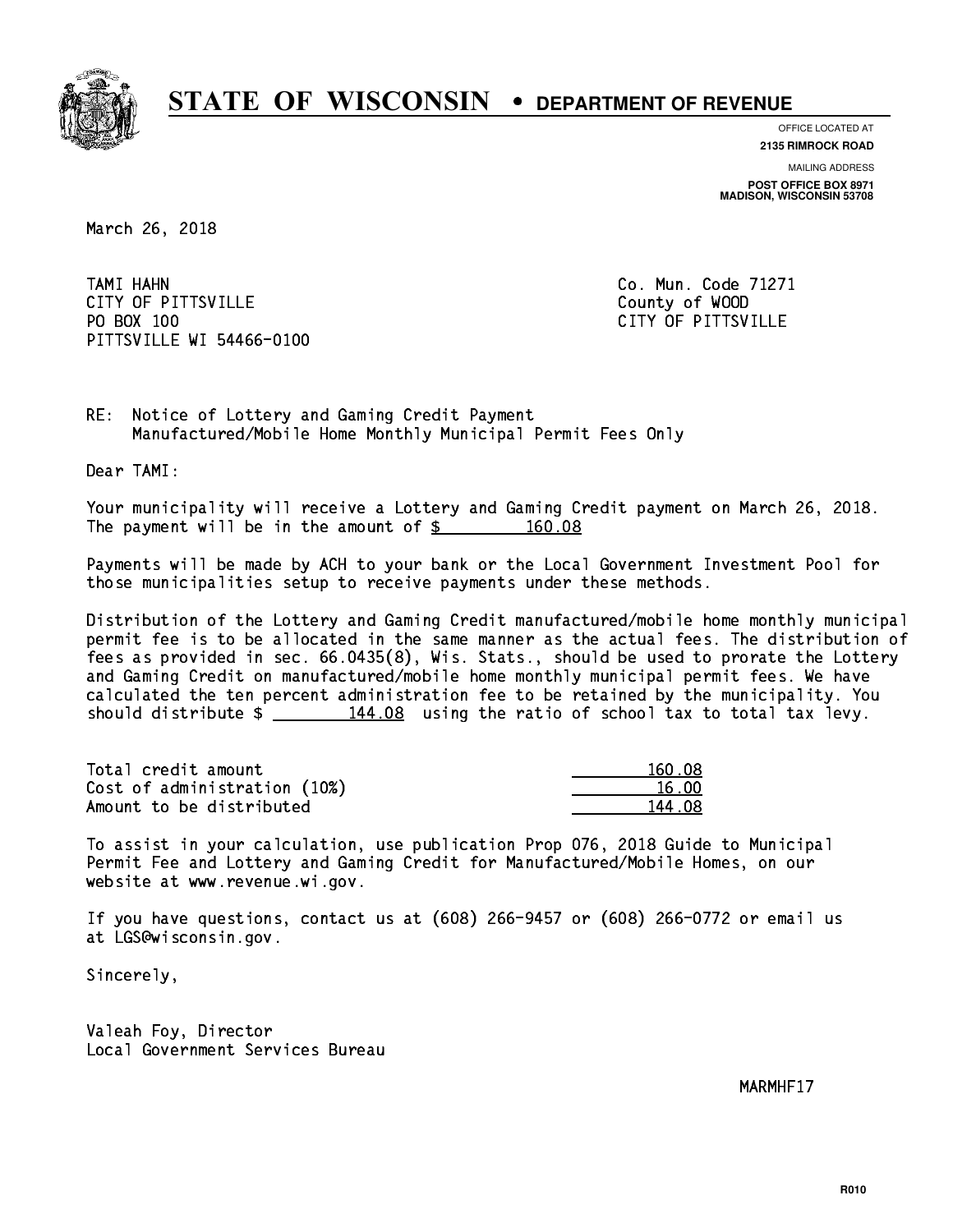

**OFFICE LOCATED AT 2135 RIMROCK ROAD**

**MAILING ADDRESS**

**POST OFFICE BOX 8971 MADISON, WISCONSIN 53708**

March 26, 2018

TIM DESORCY CITY OF WISCONSIN RAPIDS County of WOOD 444 W GRAND AVE CITY OF WISCONSIN RAPIDS WIS RAPIDS WI 54495-2768

Co. Mun. Code 71291

RE: Notice of Lottery and Gaming Credit Payment Manufactured/Mobile Home Monthly Municipal Permit Fees Only

Dear TIM:

 Your municipality will receive a Lottery and Gaming Credit payment on March 26, 2018. The payment will be in the amount of  $\frac{2}{3}$  9,678.60

 Payments will be made by ACH to your bank or the Local Government Investment Pool for those municipalities setup to receive payments under these methods.

 Distribution of the Lottery and Gaming Credit manufactured/mobile home monthly municipal permit fee is to be allocated in the same manner as the actual fees. The distribution of fees as provided in sec. 66.0435(8), Wis. Stats., should be used to prorate the Lottery and Gaming Credit on manufactured/mobile home monthly municipal permit fees. We have calculated the ten percent administration fee to be retained by the municipality. You should distribute  $\frac{2}{10.74}$  using the ratio of school tax to total tax levy.

| Total credit amount          | 9.678.60 |
|------------------------------|----------|
| Cost of administration (10%) | 967.86   |
| Amount to be distributed     | 8.710.74 |

 To assist in your calculation, use publication Prop 076, 2018 Guide to Municipal Permit Fee and Lottery and Gaming Credit for Manufactured/Mobile Homes, on our website at www.revenue.wi.gov.

 If you have questions, contact us at (608) 266-9457 or (608) 266-0772 or email us at LGS@wisconsin.gov.

Sincerely,

 Valeah Foy, Director Local Government Services Bureau